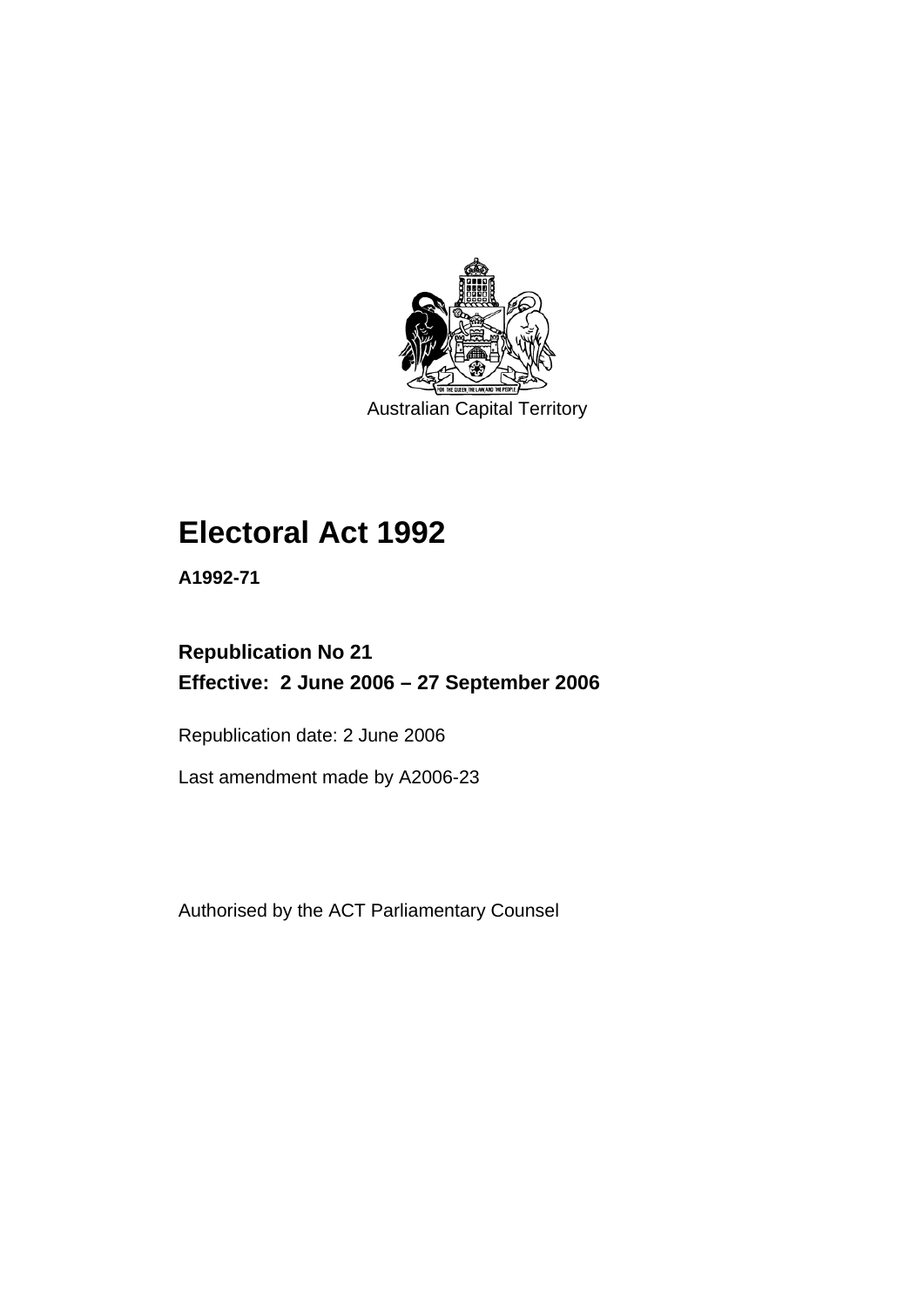#### **About this republication**

#### **The republished law**

This is a republication of the *Electoral Act 1992* (including any amendment made under the *Legislation Act 2001*, part 11.3 (Editorial changes)) as in force on 2 June 2006*.* It also includes any amendment, repeal or expiry affecting the republished law to 2 June 2006.

The legislation history and amendment history of the republished law are set out in endnotes 3 and 4.

#### **Kinds of republications**

The Parliamentary Counsel's Office prepares 2 kinds of republications of ACT laws (see the ACT legislation register at www.legislation.act.gov.au):

- authorised republications to which the *Legislation Act 2001* applies
- unauthorised republications.

The status of this republication appears on the bottom of each page.

#### **Editorial changes**

The *Legislation Act 2001*, part 11.3 authorises the Parliamentary Counsel to make editorial amendments and other changes of a formal nature when preparing a law for republication. Editorial changes do not change the effect of the law, but have effect as if they had been made by an Act commencing on the republication date (see *Legislation Act 2001*, s 115 and s 117). The changes are made if the Parliamentary Counsel considers they are desirable to bring the law into line, or more closely into line, with current legislative drafting practice.

This republication includes amendments made under part 11.3 (see endnote 1).

#### **Uncommenced provisions and amendments**

If a provision of the republished law has not commenced or is affected by an uncommenced amendment, the symbol  $\mathbf{U}$  appears immediately before the provision heading. The text of the uncommenced provision or amendment appears only in the last endnote.

#### **Modifications**

If a provision of the republished law is affected by a current modification, the symbol  $\mathbf{M}$ appears immediately before the provision heading. The text of the modifying provision appears in the endnotes. For the legal status of modifications, see *Legislation Act 2001*, section 95.

#### **Penalties**

The value of a penalty unit for an offence against this republished law at the republication date is—

- (a) if the person charged is an individual—\$100; or
- (b) if the person charged is a corporation—\$500.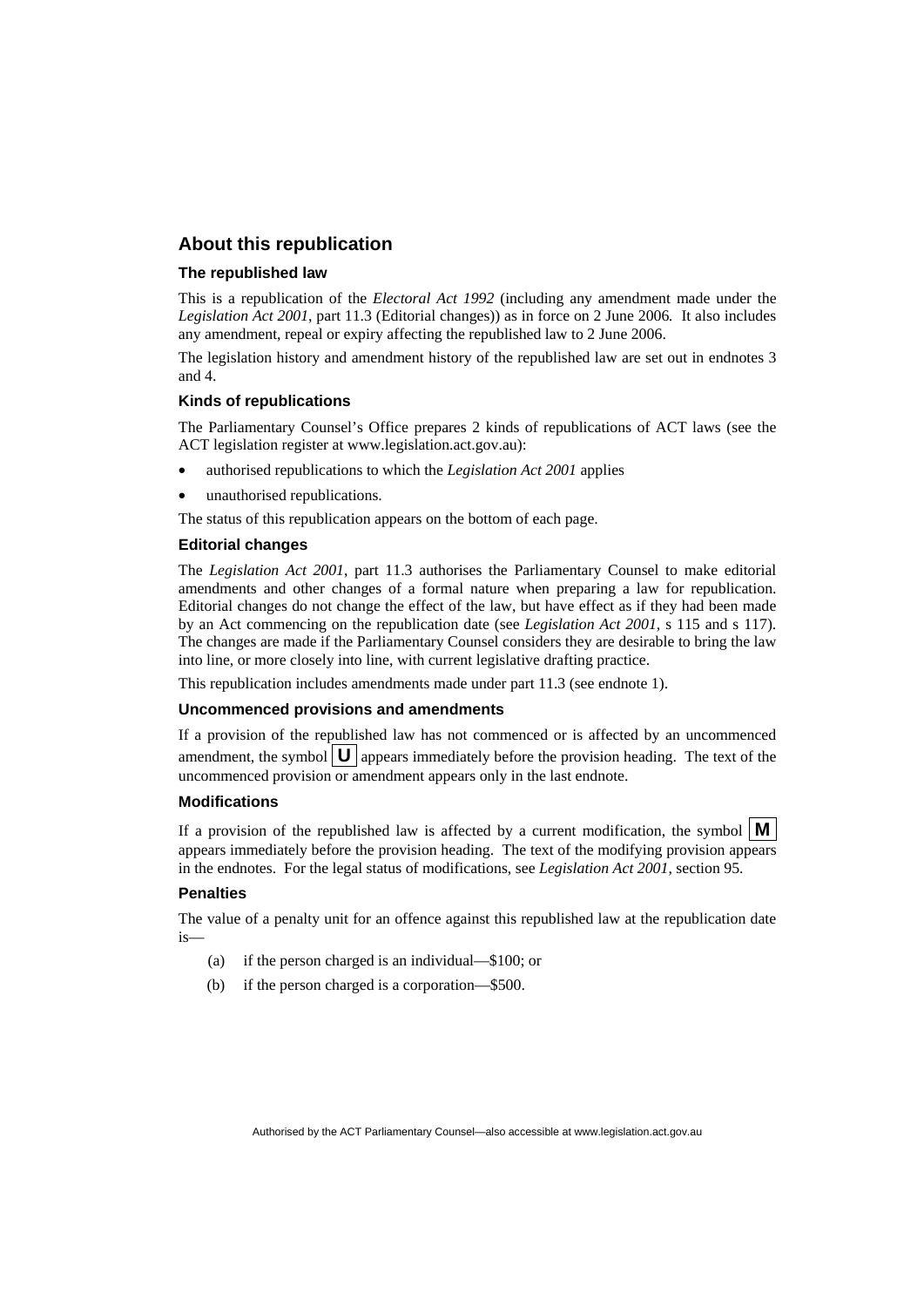

Australian Capital Territory

# **Electoral Act 1992**

## **Contents**

| Preamble            |                                                                       | Page<br>2  |
|---------------------|-----------------------------------------------------------------------|------------|
| Part 1              | <b>Preliminary</b>                                                    |            |
| 1                   | Name of Act                                                           | 3          |
| 3                   | Dictionary                                                            | 3          |
| 3A                  | Offences against Act—application of Criminal Code etc                 | 3          |
| 4                   | Meaning of electoral matter                                           | 4          |
| 4A                  | Meaning of available for public inspection                            | 4          |
| Part 2              | <b>Australian Capital Territory Electoral</b><br><b>Commission</b>    |            |
| <b>Division 2.1</b> | <b>Establishment, functions and powers of electoral</b><br>commission |            |
| 5                   | Establishment                                                         | 5          |
| 6                   | Constitution of commission                                            | 5          |
| R <sub>21</sub>     | Electoral Act 1992                                                    | contents 1 |
| 02/06/06            | Effective: 02/06/06-27/09/06                                          |            |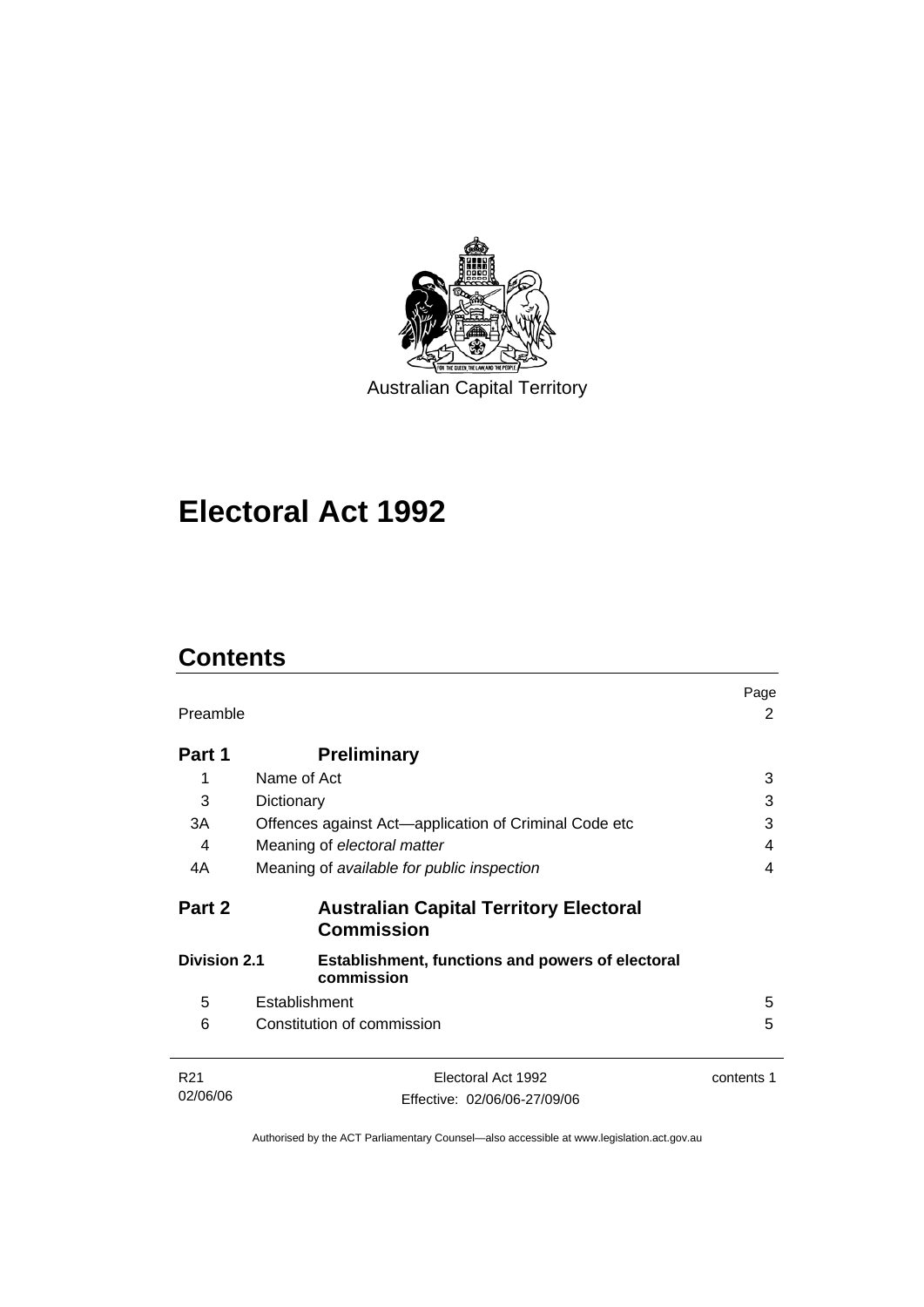|                     |                                                                                                          | Page            |
|---------------------|----------------------------------------------------------------------------------------------------------|-----------------|
| $\overline{7}$      | Functions of electoral commission                                                                        | 5               |
| 8                   | Determination of fees<br>Electoral commission's annual report<br>Special reports by electoral commission | 6               |
| 10                  |                                                                                                          | $\overline{7}$  |
| 10A                 |                                                                                                          | $\overline{7}$  |
| <b>Division 2.2</b> | <b>Members of electoral commission</b>                                                                   |                 |
| 11                  | Meaning of <i>member</i> for div 2.2                                                                     | $\overline{7}$  |
| 12                  | Appointment                                                                                              | $\overline{7}$  |
| 13                  | Term of appointment of members<br>Conditions of appointment of members generally                         | 8               |
| 14                  |                                                                                                          | 8               |
| 15                  | Leave of absence                                                                                         | 8               |
| 17                  | Suspension or ending of appointment of members                                                           | 9               |
| <b>Division 2.3</b> | <b>Meetings</b>                                                                                          |                 |
| 19                  | Procedure                                                                                                | 10              |
| 20                  | Delegation by electoral commission                                                                       | 11              |
| 21                  | Disclosure of interests                                                                                  | 11              |
| Part 3              | Electoral commissioner and staff of electoral<br>commission                                              |                 |
| <b>Division 3.1</b> | <b>Electoral commissioner</b>                                                                            |                 |
| 22                  | Appointment                                                                                              | 13              |
| 23                  | Functions of commissioner etc                                                                            | 13              |
| 24                  | Delegation by commissioner                                                                               | 14              |
| 25                  | Term of appointment of commissioner                                                                      | 14              |
| 26                  | Conditions of appointment of commissioner generally                                                      | 14              |
| 27                  | Leave of absence                                                                                         | 14              |
| 29                  | Suspension or ending of appointment of commissioner                                                      | 15              |
| <b>Division 3.2</b> | <b>Staff of electoral commission</b>                                                                     |                 |
| 31                  | Staff                                                                                                    | 16              |
| 32                  | Temporary staff and consultants                                                                          | 16              |
| 33                  | <b>Officers</b>                                                                                          | 16              |
| Part 4              | <b>Electorates</b>                                                                                       |                 |
| 34                  | Multimember electorates                                                                                  | 18              |
| contents 2          | Electoral Act 1992                                                                                       | R <sub>21</sub> |
|                     | Effective: 02/06/06-27/09/06                                                                             | 02/06/06        |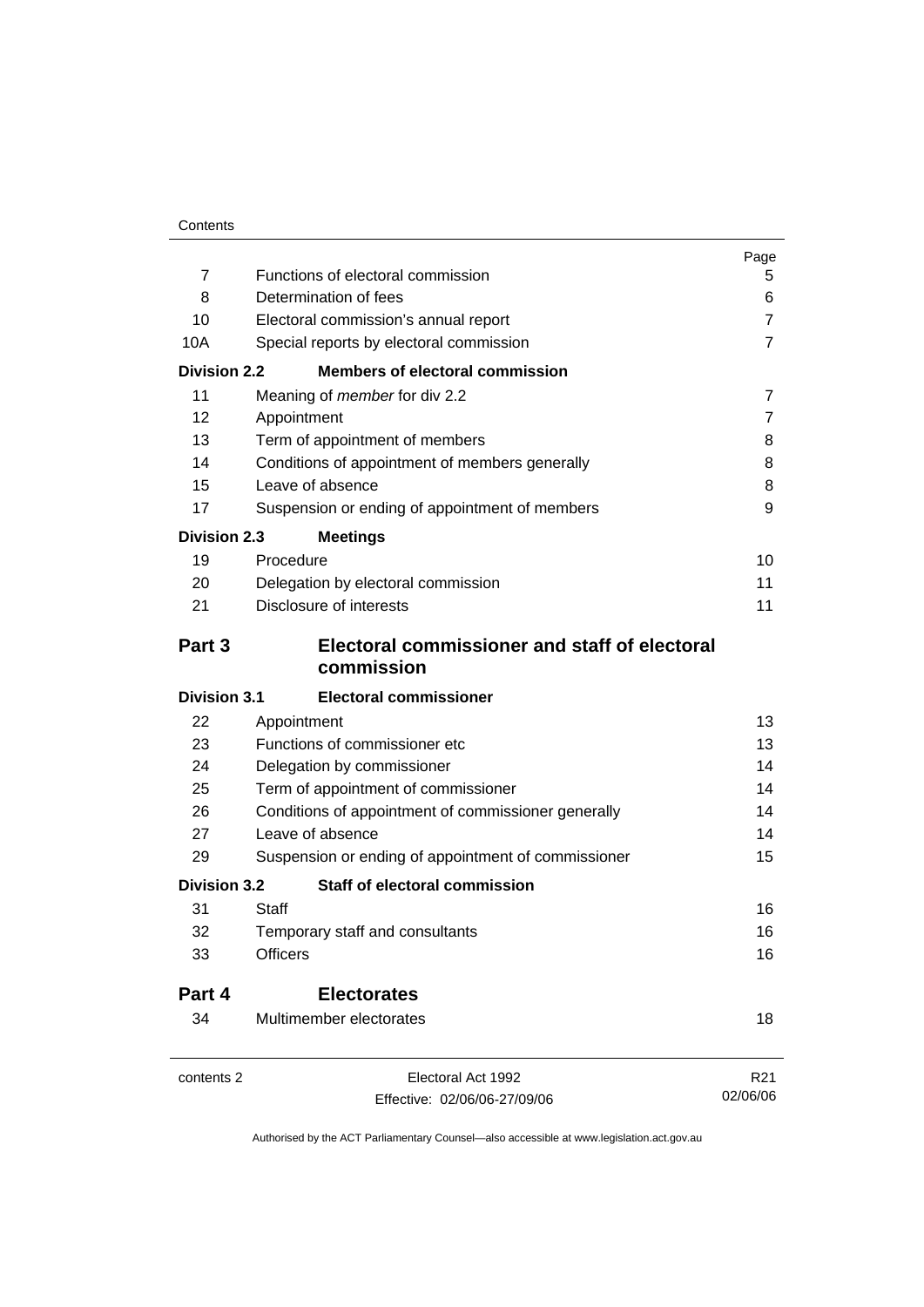**Contents** 

| 35     | Redistribution of electorates                                    | Page<br>18 |
|--------|------------------------------------------------------------------|------------|
| 36     | Factors relevant to redistribution                               | 18         |
| 37     | Timing of redistributions                                        | 19         |
| 38     | Suspension of redistribution process-extraordinary elections     | 20         |
| 39     | <b>Redistribution committees</b>                                 | 20         |
| 40     | Meetings of redistribution committee                             | 21         |
| 41     | Suggestions and comments about redistribution                    | 22         |
| 42     | Outline of proposal                                              | 22         |
| 43     | Proposed redistribution                                          | 23         |
| 44     | Notification and publication of proposal                         | 23         |
| 45     | Dissolution of redistribution committee                          | 24         |
| 46     | Objections                                                       | 24         |
| 47     | Augmented electoral commission                                   | 25         |
| 48     | Meetings of augmented electoral commission                       | 25         |
| 49     | Investigation of objections                                      | 26         |
| 50     | Redistribution-proposal by augmented electoral commission        | 27         |
| 51     | Publication of augmented electoral commission's proposal         | 27         |
| 52     | Objections to augmented electoral commission's proposal          | 28         |
| 53     | Report by augmented electoral commission and public announcement | 29         |
| 54     | Report to Legislative Assembly                                   | 30         |
| 55     | Decisions are final                                              | 30         |
| 56     | Validity not affected                                            | 31         |
| Part 5 | <b>Electoral rolls</b>                                           |            |
| 57     | Electorate and Territory rolls                                   | 32         |
| 58     | Contents of roll                                                 | 32         |
| 59     | Meaning of extract from roll                                     | 33         |
| 60     | Inspection of printed roll extracts                              | 33         |
| 61     | Supply of printed roll extracts to MLAs etc                      | 34         |
| 62     | Supply of roll extracts in electronic form to MLAs etc           | 34         |
| 63     | Use of roll extracts                                             | 34         |
| 65     | Provision of roll information to prescribed authorities          | 35         |
| 66     | Maintenance of rolls                                             | 36         |
| 67     | Power to require information                                     | 37         |

| R21      | Electoral Act 1992           | contents 3 |
|----------|------------------------------|------------|
| 02/06/06 | Effective: 02/06/06-27/09/06 |            |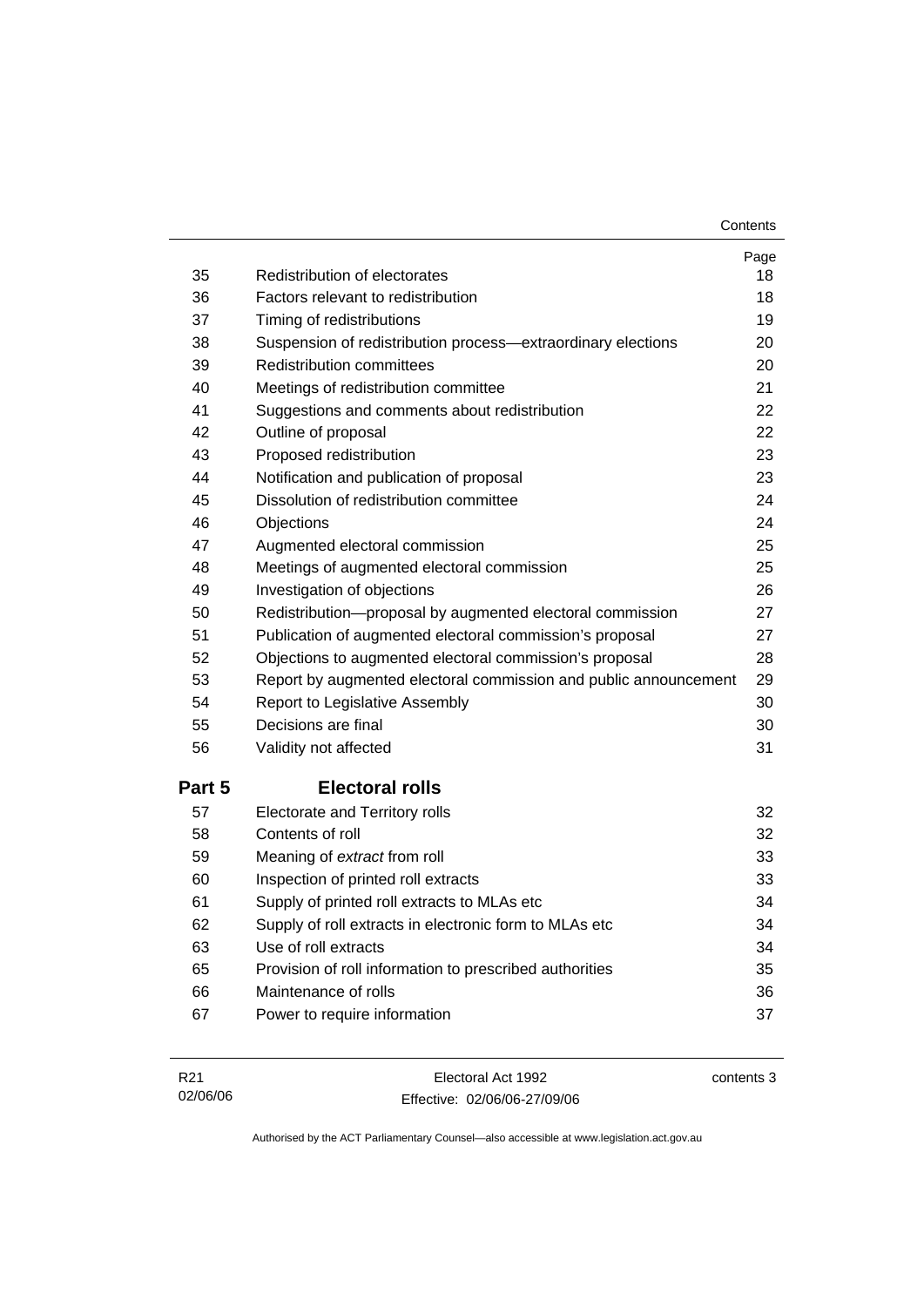| 68         |                                                                        | Page<br>37      |
|------------|------------------------------------------------------------------------|-----------------|
| 69         | Notice of registered deaths<br>Disclosure of roll information          | 38              |
| 70         |                                                                        | 38              |
|            | Joint roll arrangements with Commonwealth                              |                 |
| Part 6     | <b>Enrolment</b>                                                       |                 |
| 71         | Persons taken not to be enrolled on Commonwealth roll                  | 40              |
| 71A        | Address of person serving sentence of imprisonment                     | 40              |
| 72         | Entitlement                                                            | 41              |
| 73         | Compulsory enrolment etc-residents                                     | 41              |
| 74         | Eligible overseas electors                                             | 42              |
| 75         | Age 17 enrolment                                                       | 43              |
| 76         | Enrolment etc                                                          | 44              |
| 77         | Suppression of elector's address                                       | 45              |
| 78         | Inclusion of particulars on roll following suppression                 | 46              |
| 79         | Suppression of elector's address pending review                        | 46              |
| 80         | Closed rolls                                                           | 47              |
| 81         | Objections to enrolment                                                | 49              |
| 82         | Record of claims for enrolment                                         | 51              |
| 83         | Processing enrolment claims                                            | 51              |
| 84         | Transmission of enrolment claims                                       | 52              |
| 85         | Production of claims for enrolment before a court                      | 52              |
| 86         | Claims for enrolment not subject to warrants                           | 52              |
| Part 7     | <b>Registration of political parties</b>                               |                 |
| 87         | Meaning of related political parties                                   | 53              |
| 88         | Register of political parties                                          | 53              |
| 89         | Application for registration of political party                        | 53              |
| 90         | Further information about application for political party registration | 54              |
| 91         | Notification and publication of applications                           | 54              |
| 91A        | Objections to applications and responses                               | 55              |
| 92         | Registration of political parties                                      | 56              |
| 93         | Refusal of applications for registration                               | 57              |
| 94         | Amendment of applications for registration                             | 59              |
| 95         | Changes to particulars in register                                     | 60              |
| 95A        | Objection to continued use of name                                     | 60              |
| contents 4 | Electoral Act 1992                                                     | R <sub>21</sub> |
|            | Effective: 02/06/06-27/09/06                                           | 02/06/06        |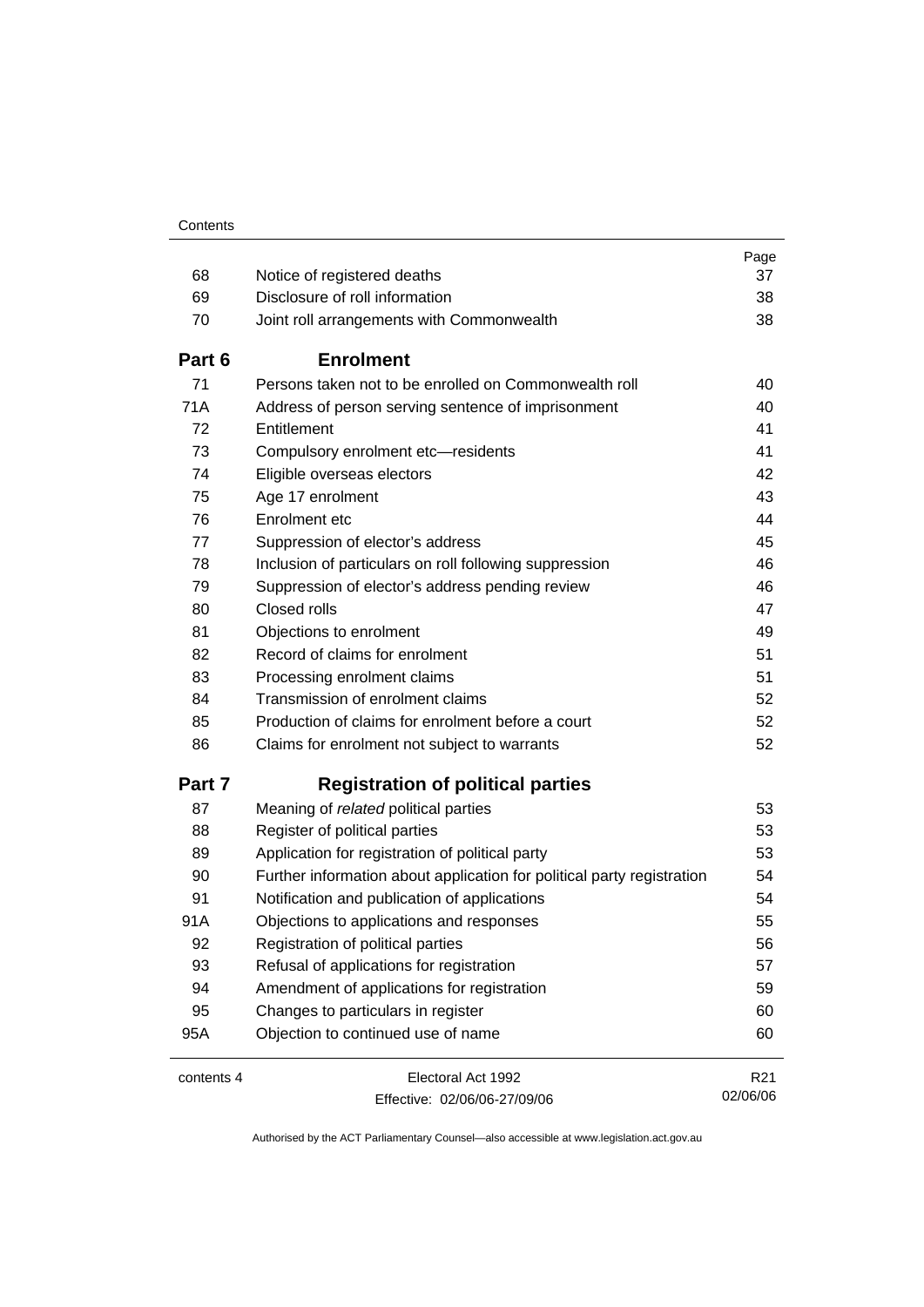|                     |                                                                | Page |
|---------------------|----------------------------------------------------------------|------|
| 95B                 | When certain action cannot be taken                            | 61   |
| 96                  | No action under pt 7 during pre-election period                | 61   |
| 96A                 | Who can be a registered officer                                | 62   |
| 97                  | Deputy registered officer                                      | 62   |
| 97A                 | Information about political parties                            | 62   |
| 98                  | Cancellation of registration of political parties              | 63   |
| 99                  | Use of party name after cancellation                           | 65   |
| 99A                 | General requirements about constitutions of registered parties | 66   |
| Part 8              | <b>Timing of elections</b>                                     |      |
| 100                 | Ordinary elections                                             | 67   |
| 101                 | <b>Extraordinary elections</b>                                 | 67   |
| 102                 | Polling day                                                    | 68   |
| Part 9              | <b>Arrangements for elections</b>                              |      |
| <b>Division 9.1</b> | <b>Nominations</b>                                             |      |
| 103                 | Eligibility-MLAs                                               | 69   |
| 104                 | Qualifications for nomination                                  | 70   |
| 105                 | Candidates to be nominated                                     | 71   |
| 106                 | Multiple nominations invalid                                   | 73   |
| 107                 | Withdrawal etc of consent to nomination                        | 73   |
| 108                 | Place and hour of nomination                                   | 73   |
| 109                 | Declaration of candidates                                      | 74   |
| 110                 | Rejection of nominations                                       | 75   |
| 111                 | Need for a poll                                                | 75   |
| 112                 | Death of candidate before polling day                          | 76   |
| 113                 | Deposit-return or forfeiture                                   | 76   |
| <b>Division 9.2</b> | <b>Ballot papers</b>                                           |      |
| 114                 | <b>Ballot papers</b>                                           | 77   |
| 115                 | Grouping of candidates' names                                  | 78   |
| 116                 | Printing of ballot papers                                      | 78   |
| 117                 | Names on ballot papers                                         | 80   |
| 118                 | Draw for positions on ballot papers                            | 81   |
|                     |                                                                |      |

| R21      | Electoral Act 1992           | contents 5 |
|----------|------------------------------|------------|
| 02/06/06 | Effective: 02/06/06-27/09/06 |            |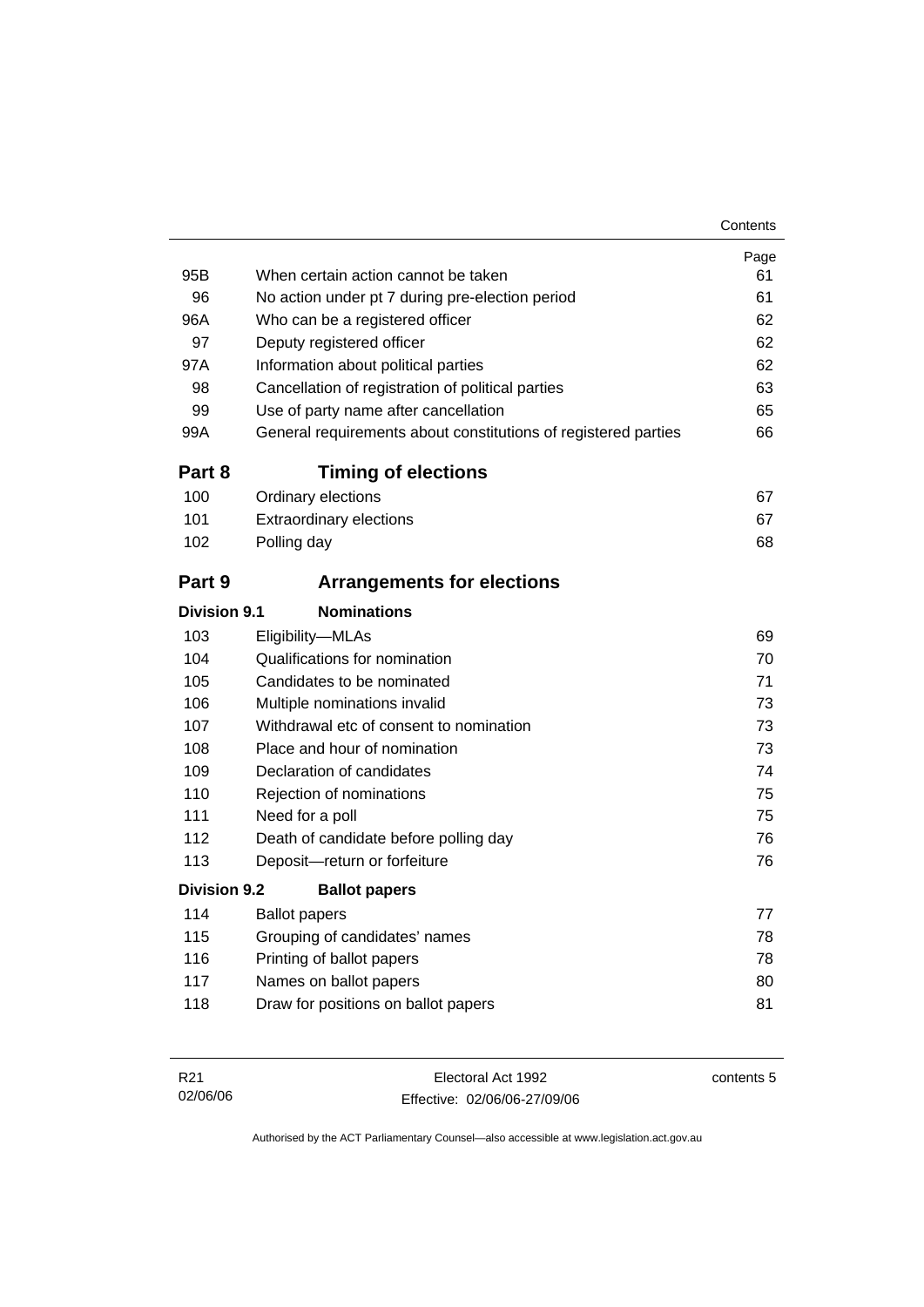#### Contents

|                      |                                                                      | Page            |
|----------------------|----------------------------------------------------------------------|-----------------|
| Division 9.3         | Electronic voting devices and vote counting programs                 |                 |
| 118A                 | Approval of computer program for electronic voting and vote counting | 81              |
| 118B                 | Security of electronic voting devices and related material           | 82              |
| <b>Division 9.4</b>  | <b>Miscellaneous</b>                                                 |                 |
| 119                  | Polling places and scrutiny centres                                  | 83              |
| 120                  | Administrative arrangements                                          | 83              |
| 121                  | Certified lists of electors                                          | 84              |
| 121A                 | Use of information from certified lists                              | 84              |
| 122                  | Scrutineers-appointment                                              | 85              |
| 123                  | Scrutineers-conduct                                                  | 86              |
| 124                  | Participation by candidates in conduct of election                   | 87              |
| 125                  | Determining matters by lot                                           | 87              |
| 126                  | Supplementary elections                                              | 87              |
| Part 10              | Voting                                                               |                 |
| <b>Division 10.1</b> | General                                                              |                 |
| 127                  | Meaning of authorised witness                                        | 88              |
| 128                  | Entitlement to vote                                                  | 88              |
| 129                  | Compulsory voting                                                    | 89              |
| 130                  | Multiple votes prohibited                                            | 89              |
| 131                  | Procedures for voting                                                | 90              |
| 132                  | Manner of recording vote                                             | 90              |
| <b>Division 10.2</b> | Ordinary voting at a polling place                                   |                 |
| 133                  | Claims to vote                                                       | 91              |
| 134                  | Voting in private                                                    | 91              |
| Division 10.3        | Declaration voting at a polling place                                |                 |
| 135                  | Declaration voting at polling places                                 | 92              |
| Division 10.4        | Voting otherwise than at a polling place                             |                 |
| 136                  | Definitions for div 10.4                                             | 93              |
| 136A                 | Applications for postal voting papers                                | 94              |
| 136B                 | Ordinary or declaration voting in ACT before polling day             | 96              |
| 136C                 | Declaration voting outside ACT on or before polling day              | 99              |
| 137                  | Record of issue of declaration voting papers                         | 100             |
| contents 6           | Electoral Act 1992                                                   | R <sub>21</sub> |
|                      | Fffective: 02/06/06-27/09/06                                         | 02/06/06        |

Effective: 02/06/06-27/09/06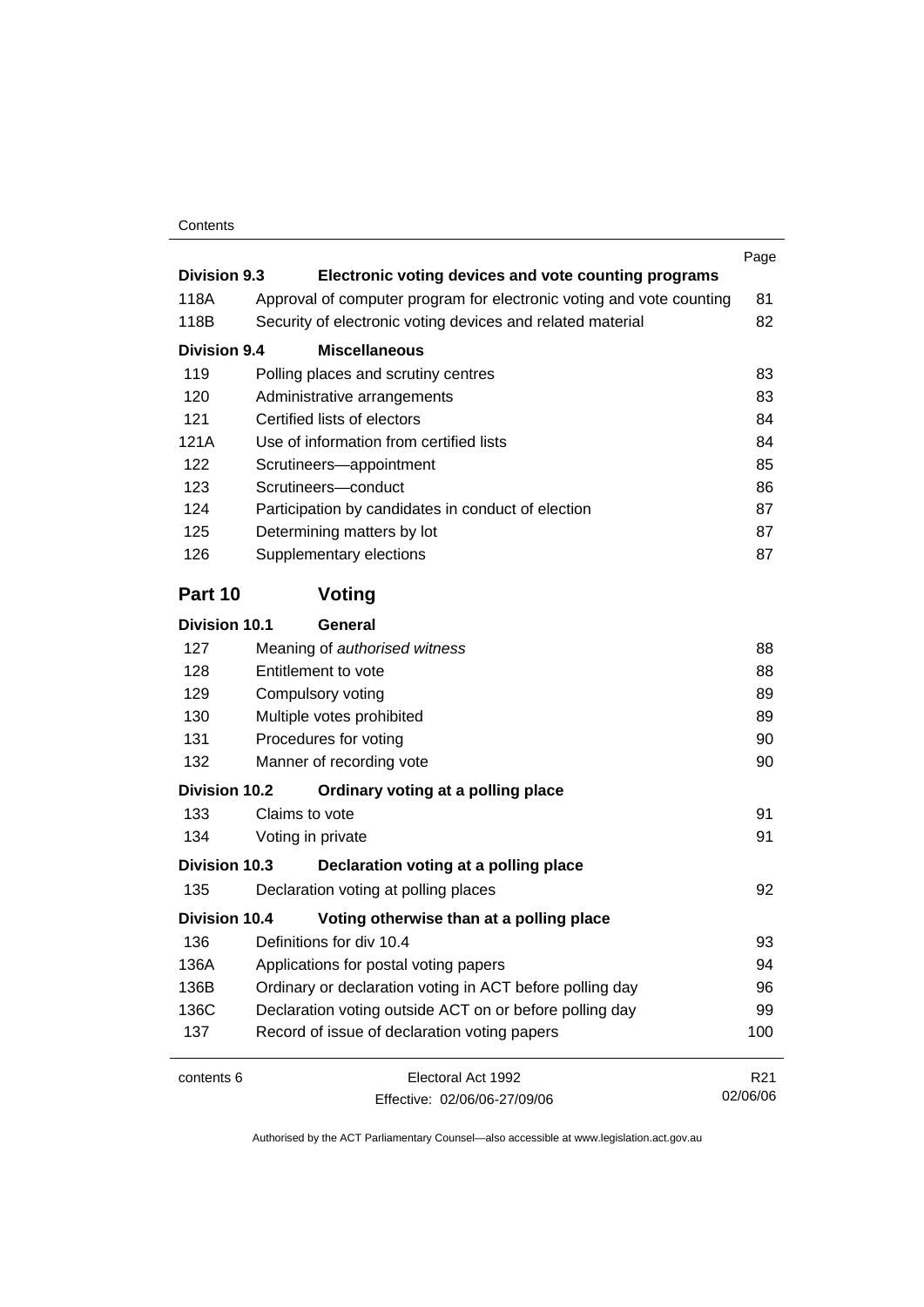|                      |                                                           | Contents |
|----------------------|-----------------------------------------------------------|----------|
|                      |                                                           | Page     |
| 138                  | Inspection of records                                     | 100      |
| 139                  | Receipt of declaration voting papers                      | 100      |
| 140                  | Registered declaration voters                             | 101      |
| 141                  | Issue of voting papers to registered declaration voters   | 102      |
| 142                  | Correcting formal errors                                  | 102      |
| 143                  | Soliciting applications for postal declaration votes      | 102      |
| 144                  | Transmission of applications for postal declaration votes | 103      |
| 144A                 | Requirements for casting postal votes                     | 103      |
| 145                  | Interference with declaration voting                      | 104      |
| 146                  | Soliciting completed declaration votes                    | 104      |
| 147                  | Transmission of completed declaration votes               | 104      |
| 148                  | Opening envelopes containing declaration votes            | 105      |
| Division 10.5        | <b>Mobile polling</b>                                     |          |
| 149                  | Definitions for div 10.5                                  | 105      |
| 149A                 | Declaration of special hospitals                          | 105      |
| 150                  | Mobile polling-institutions                               | 105      |
| 151                  | Functions of visiting officers                            | 106      |
| 152                  | Failure to visit institution                              | 107      |
| 153                  | Custody of ballot boxes and electoral papers              | 107      |
| Division 10.6        | <b>Miscellaneous</b>                                      |          |
| 154                  | Arrangements at polling places                            | 107      |
| 155                  | Particulars on ballot papers before issue                 | 108      |
| 156                  | Assistance to voters                                      | 108      |
| 156A                 | Assistance to voters unable to enter polling place        | 109      |
| 157                  | Spoilt ballot papers                                      | 110      |
| 158                  | Custody of ballot boxes and electoral papers              | 111      |
| 159                  | Extension of time for conducting elections                | 111      |
| 160                  | Suspension and adjournment of polling                     | 112      |
| <b>Division 10.7</b> | <b>Failure to vote</b>                                    |          |
| 161                  | Default notice                                            | 112      |
| 162                  | First notice                                              | 113      |
| 163                  | Second notice                                             | 113      |
| 164                  | Final notice                                              | 114      |
|                      |                                                           |          |

| R21      | Electoral Act 1992           | contents 7 |
|----------|------------------------------|------------|
| 02/06/06 | Effective: 02/06/06-27/09/06 |            |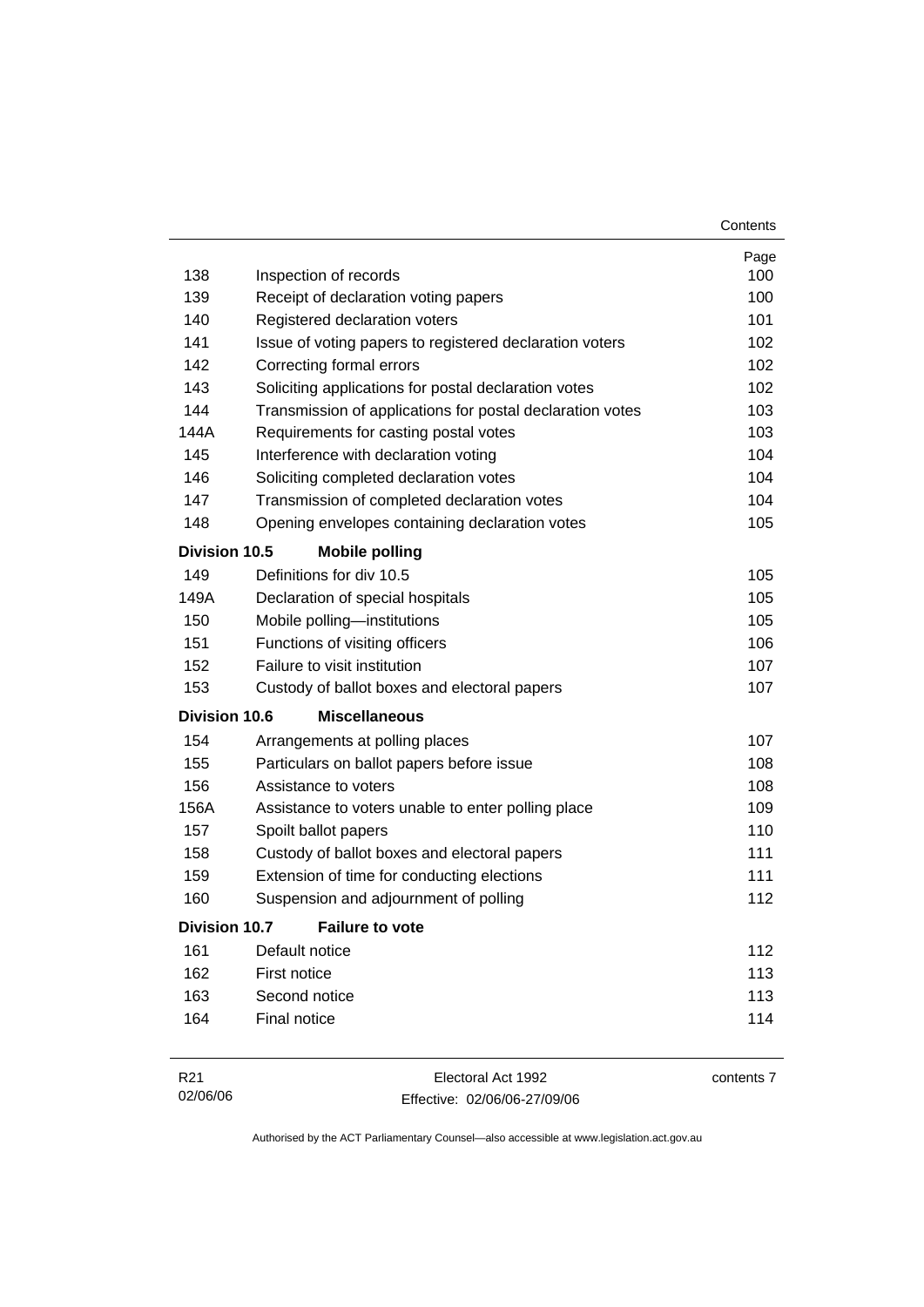#### **Contents**

| 165     | Discharge of liability                                              | Page<br>114 |
|---------|---------------------------------------------------------------------|-------------|
| 166     | Response on behalf of elector                                       | 115         |
| Part 11 | <b>Polling in Antarctica</b>                                        |             |
| 167     | Definitions for pt 11                                               | 116         |
| 167A    | Declaration of ship as a station                                    | 117         |
| 167B    | Approval of ways of transmission                                    | 117         |
| 168     | Returning officers and assistants for Antarctic stations            | 117         |
| 170     | Application of Act to polling in Antarctica                         | 117         |
| 171     | Antarctic electors                                                  | 118         |
| 172     | Arrangements for the polling in Antarctica                          | 118         |
| 173     | Conduct of the polling                                              | 119         |
| 174     | Claims to vote                                                      | 119         |
| 175     | Proceedings at close of poll                                        | 120         |
| 176     | Result of polling in Antarctica                                     | 120         |
| 177     | Preservation of documents                                           | 121         |
|         |                                                                     |             |
| Part 12 | The scrutiny                                                        |             |
| 178     | Scrutiny                                                            | 122         |
| 179     | Preliminary scrutiny of declaration voting papers etc               | 123         |
| 180     | Formality of ballot papers                                          | 124         |
| 181     | Death of candidate                                                  | 125         |
| 182     | First count-ordinary ballot papers                                  | 125         |
| 183     | First count-declaration ballot papers                               | 127         |
| 183A    | First count-electronic ballot papers                                | 127         |
| 184     | Second count-first preferences                                      | 127         |
| 185     | Ascertaining result of poll                                         | 128         |
| 186     | Objections by scrutineers                                           | 129         |
| 187     | Recount of ballot papers                                            | 129         |
| 187A    | Application for recount of ballot papers etc                        | 129         |
| 187B    | Review of decision of commissioner to refuse to arrange for recount | 130         |
| 187C    | Recount of electronic scrutiny of ballot papers                     | 131         |
| 188     | Reservation of disputed ballot papers                               | 132         |

| contents 8 |  |
|------------|--|
|------------|--|

Electoral Act 1992 Effective: 02/06/06-27/09/06

R21 02/06/06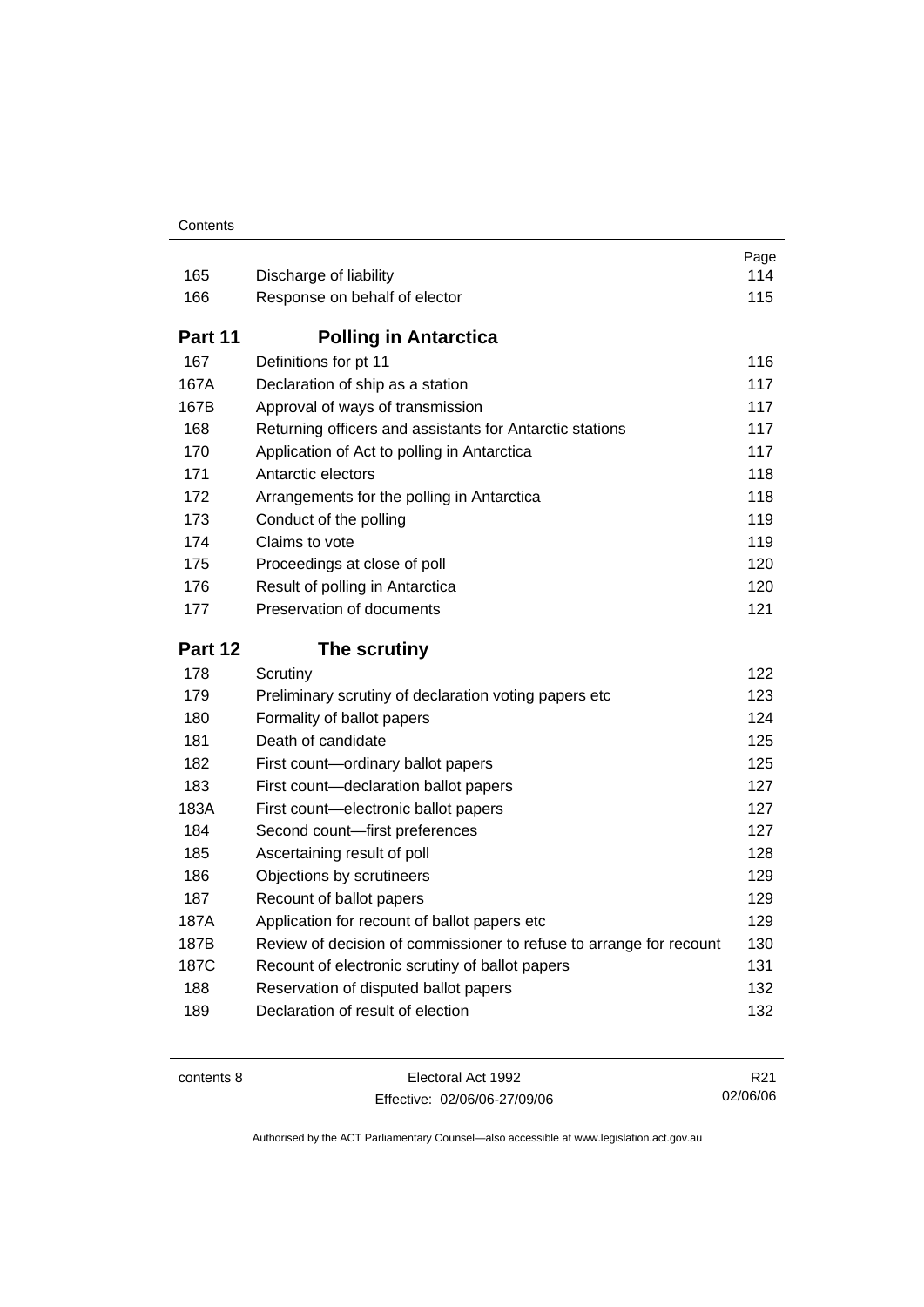|                      |                                                    | Contents   |
|----------------------|----------------------------------------------------|------------|
|                      |                                                    | Page       |
| Part 13              | <b>Casual vacancies</b>                            |            |
| 190                  | Definitions for pt 13                              | 133        |
| 191                  | Notice of casual vacancy                           | 133        |
| 192                  | Candidates for casual vacancy                      | 134        |
| 193                  | Publication of candidates' details                 | 135        |
| 194                  | Determination of candidate to fill vacancy         | 136        |
| 195                  | Assembly nominees                                  | 136        |
| 196                  | Term of office of MLA declared elected under pt 13 | 137        |
| 197                  | Dissolution or pre-election period                 | 138        |
| Part 14              | <b>Election funding and financial disclosure</b>   |            |
| <b>Division 14.1</b> | Preliminary                                        |            |
| 198                  | Definitions for pt 14                              | 139        |
| 198A                 | Reference to things done by party etc              | 141        |
| 198B                 | Candidate remains candidate after election         | 142        |
| 199                  | Related bodies corporate                           | 142        |
| 200                  | Activities of campaign committees                  | 142        |
| 201                  | Disclosure periods                                 | 142        |
| 202                  | Gifts-determination of amounts                     | 144        |
| <b>Division 14.2</b> | <b>Reporting agents</b>                            |            |
| 203                  | Appointed agents                                   | 144        |
| 204                  | Non-appointed agents                               | 145        |
| 205                  | Registers of reporting agents                      | 145        |
| <b>Division 14.3</b> | <b>Election funding</b>                            |            |
| 206                  | Who eligible votes are cast for                    | 146        |
| 207                  | Entitlement to funds                               | 146        |
| 208                  | Threshold                                          | 148        |
| 212                  | Making of payments                                 | 149        |
| 214                  | Death of candidate                                 | 149        |
| 215                  | Application voluntary                              | 150        |
| <b>Division 14.4</b> | <b>Disclosure of donations</b>                     |            |
| 216                  | Meaning of defined details for div 14.4            | 150        |
| 217                  | Disclosure of gifts                                | 151        |
| R21                  | Electoral Act 1992                                 | contents 9 |
| 02/06/06             | Effective: 02/06/06-27/09/06                       |            |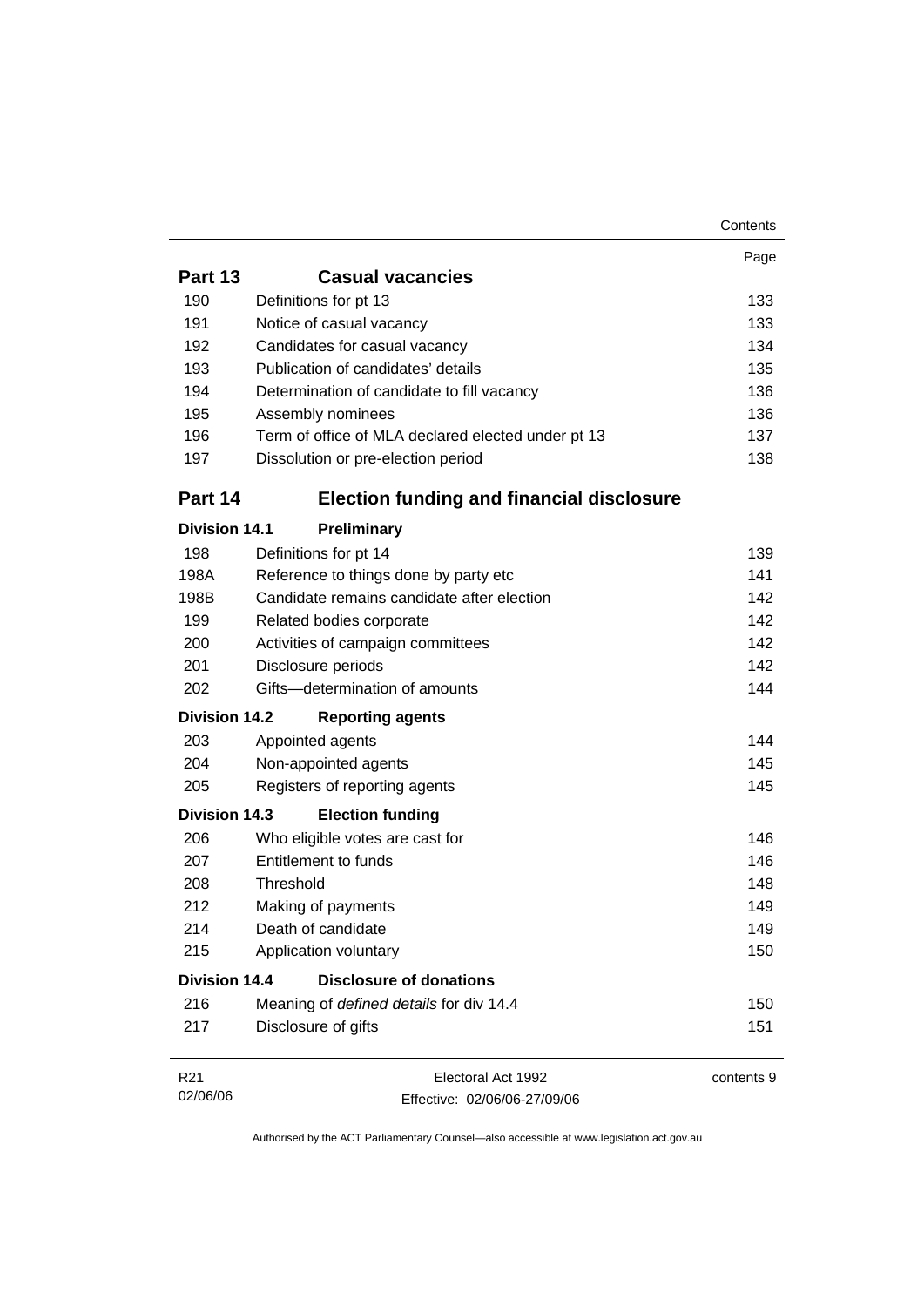| Contents |
|----------|
|----------|

|                      |                                                                 | Page |
|----------------------|-----------------------------------------------------------------|------|
| 218                  | Disclosure of gifts-non-party groups                            | 151  |
| 218A                 | Certain loans not to be received                                | 152  |
| 219                  | Nil returns                                                     | 154  |
| 220                  | Disclosure of gifts by persons incurring political expenditure  | 155  |
| 221                  | Donations to non-party groups and candidates                    | 156  |
| 221A                 | Annual returns of donations                                     | 157  |
| 221B                 | Advice about obligations to make returns                        | 159  |
| 222                  | Anonymous gifts                                                 | 159  |
| Division 14.5        | Disclosure of electoral expenditure                             |      |
| 223                  | Definitions for div 14.5                                        | 161  |
| 224                  | Returns of electoral expenditure                                | 163  |
| 225                  | Nil returns                                                     | 163  |
| 226                  | Returns by broadcasters and publishers                          | 164  |
| 227                  | Multiple elections on same day                                  | 166  |
| Division 14.6        | <b>Annual returns</b>                                           |      |
| 228                  | Meaning of defined particulars for div 14.6                     | 167  |
| 230                  | Annual returns by parties and MLAs                              | 167  |
| 231                  | Periods of less than financial year                             | 169  |
| 231A                 | Returns by parties under Commonwealth Electoral Act             | 170  |
| 231B                 | Annual returns by associated entities                           | 171  |
| 231C                 | Returns by associated entities under Commonwealth Electoral Act | 172  |
| 232                  | Amounts received                                                | 172  |
| 234                  | Outstanding amounts                                             | 173  |
| 234A                 | Regulations                                                     | 173  |
| <b>Division 14.7</b> | <b>Compliance</b>                                               |      |
| 235                  | Definitions for div 14.7                                        | 174  |
| 236                  | Offences                                                        | 174  |
| 237                  | Investigation notices generally                                 | 175  |
| 237A                 | Investigation notices about associated entities                 | 177  |
| 237B                 | Investigation notice offences                                   | 179  |
| 238                  | Investigation-search warrants                                   | 179  |
| 239                  | Records                                                         | 181  |
|                      |                                                                 |      |

contents 10 Electoral Act 1992 Effective: 02/06/06-27/09/06

R21 02/06/06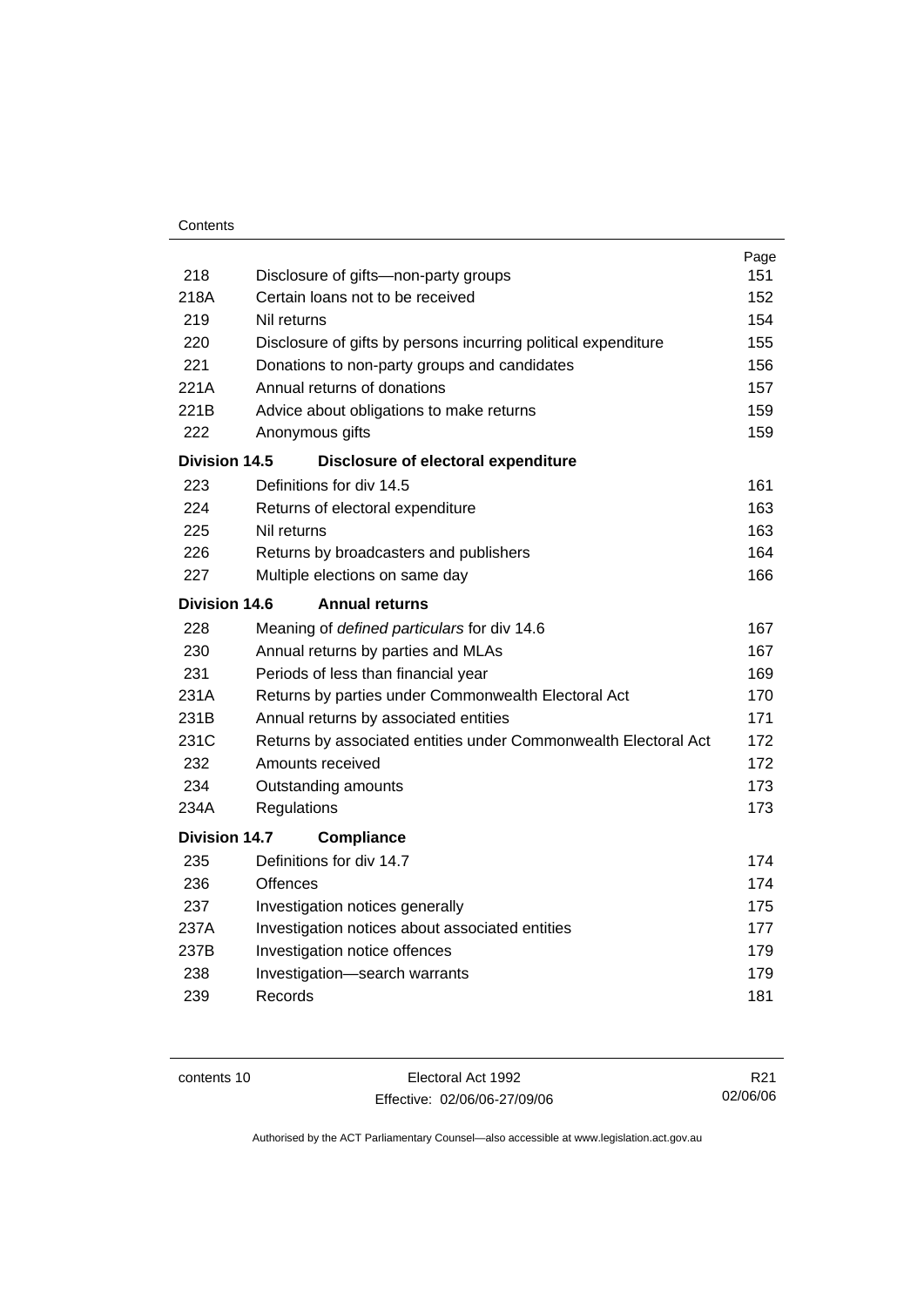|                      |                                                             | Contents |
|----------------------|-------------------------------------------------------------|----------|
|                      |                                                             | Page     |
| <b>Division 14.8</b> | <b>Miscellaneous</b>                                        |          |
| 240                  | Inability to complete returns                               | 182      |
| 241                  | Noncompliance with pt 14                                    | 184      |
| 242                  | Amendment of returns                                        | 184      |
| 243                  | Copies of returns to be available for public inspection     | 185      |
| Part 15              | <b>Review of decisions</b>                                  |          |
| 244                  | Definitions for pt 15                                       | 187      |
| 245                  | Reviewable decisions                                        | 187      |
| 246                  | <b>Review statements</b>                                    | 188      |
| 247                  | Review by electoral commission                              | 189      |
| 248                  | Notice of decision of the electoral commission              | 190      |
| 249                  | Review by administrative appeals tribunal                   | 191      |
| Part 16              | Disputed elections, eligibility and vacancies               |          |
| <b>Division 16.1</b> | <b>Preliminary</b>                                          |          |
| 250                  | Definitions for pt 16                                       | 192      |
| 251                  | Meaning of Speaker for pt 16                                | 193      |
| Division 16.2        | <b>Jurisdiction and powers of Supreme Court</b>             |          |
| 252                  | <b>Court of Disputed Elections</b>                          | 193      |
| 253                  | Powers of the court                                         | 194      |
| 255                  | Decisions are final                                         | 194      |
| <b>Division 16.3</b> | <b>Disputed elections</b>                                   |          |
| 256                  | Validity may be disputed after election                     | 194      |
| 257                  | Persons entitled to dispute elections                       | 195      |
| 258                  | Form of application                                         | 195      |
| 259                  | Time for filing application                                 | 195      |
| 260                  | Deposit as security for costs                               | 196      |
| 261                  | Registrar to serve copies of application on certain persons | 196      |
| 262                  | Parties to application under div 16.3                       | 196      |
| 263                  | Withdrawal and abatement of application                     | 197      |
| 264                  | Hearing of applications                                     | 199      |
| 265                  | Declarations and orders                                     | 199      |
|                      |                                                             |          |

| R21      | Electoral Act 1992           | contents 11 |
|----------|------------------------------|-------------|
| 02/06/06 | Effective: 02/06/06-27/09/06 |             |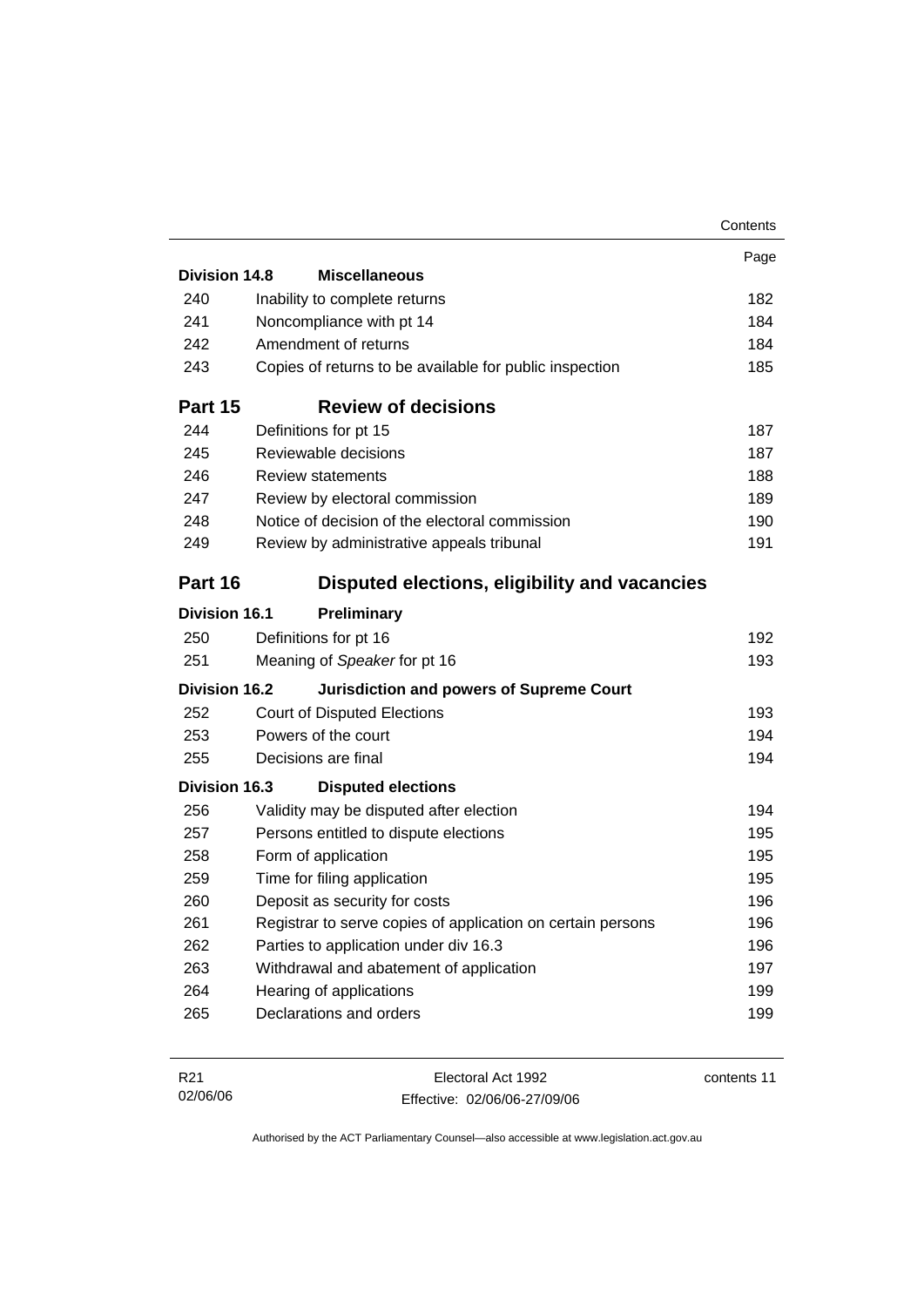#### **Contents**

| contents 12          | Electoral Act 1992<br>Effective: 02/06/06-27/09/06                         | R <sub>21</sub><br>02/06/06 |
|----------------------|----------------------------------------------------------------------------|-----------------------------|
| 291                  | Definitions for div 17.3                                                   | 211                         |
| <b>Division 17.3</b> | <b>Campaigning offences</b>                                                |                             |
| 290                  | Employees' right to leave of absence for voting                            | 210                         |
| 289                  | Discrimination on grounds of political donations                           | 209                         |
| 288                  | Violence and intimidation                                                  | 209                         |
| Division 17.2        | <b>Protection of rights</b>                                                |                             |
| 287                  | Influencing votes of hospital and nursing home patients                    | 209                         |
| 286                  | Influencing of votes by officers                                           | 209                         |
| 285                  | <b>Bribery</b>                                                             | 208                         |
| <b>Division 17.1</b> | <b>Bribery and improper influence</b>                                      |                             |
| Part 17              | <b>Electoral offences</b>                                                  |                             |
| 284                  | Costs may be ordered against Territory                                     | 207                         |
| 283                  | Admissibility of evidence                                                  | 206                         |
| 282                  | Legal representation limited                                               | 206                         |
| 281                  | Procedure                                                                  | 206                         |
| Division 16.5        | <b>Proceedings</b>                                                         |                             |
| 280                  | <b>Effect of declarations</b>                                              | 205                         |
| 279                  | Registrar to serve copy of declarations on Speaker                         | 205                         |
| 278                  | Declarations and orders                                                    | 205                         |
| 277                  | Parties to a referral                                                      | 204                         |
| 276                  | Speaker to state case                                                      | 204                         |
| <b>Division 16.4</b> | <b>Eligibility and vacancies</b>                                           |                             |
| 275                  | <b>Effect of declarations</b>                                              | 203                         |
| 274                  | Registrar to serve copies of declarations on certain persons               | 203                         |
| 273                  | Commissioner not prevented from accessing documents                        | 203                         |
| 272                  | Inspection of electoral papers                                             | 203                         |
| 270<br>271           | Rejected ballot papers<br>Evidence that persons were not permitted to vote | 202<br>202                  |
| 269                  | Inquiries by court                                                         | 202                         |
| 268                  | Immaterial delays and errors                                               | 201                         |
| 267                  | Bribery or undue influence by person elected                               | 201                         |
| 266                  | Illegal practices                                                          | 200                         |
|                      |                                                                            | Page                        |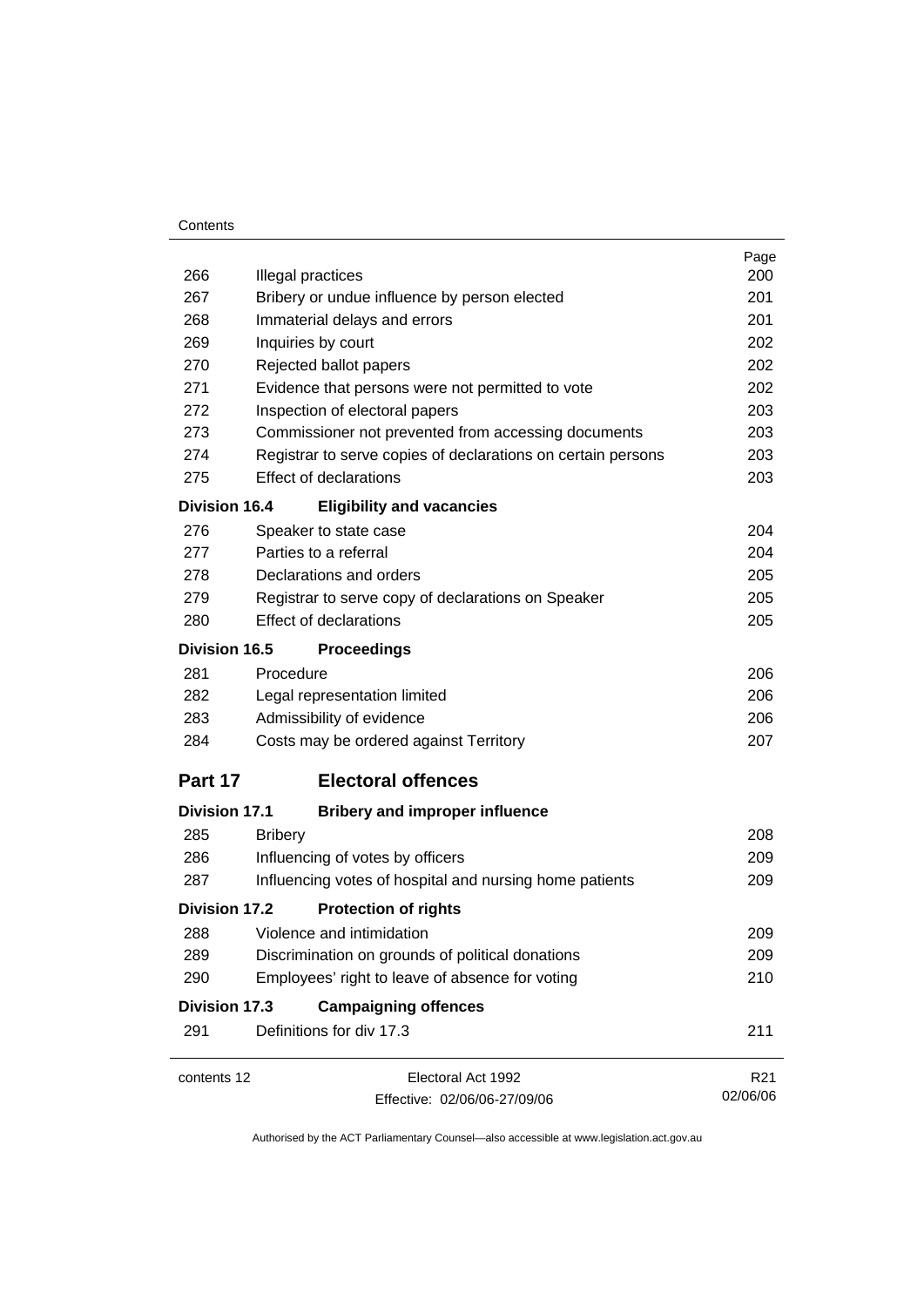| Contents |
|----------|
|----------|

| 292             | Dissemination of electoral matter—authorisers and authors                              | Page<br>211 |
|-----------------|----------------------------------------------------------------------------------------|-------------|
| 293             | Dissemination of electoral matter-letters to the editor                                | 212         |
| 294             | Dissemination of electoral matter-newspaper and periodical reportage<br>and commentary | 213         |
| 295             | Exemptions for dissemination of electoral matter on certain items                      | 213         |
| 296             | Advertorials                                                                           | 214         |
| 297             | Misleading or deceptive electoral matter                                               | 215         |
| 298             | Inducement to illegal voting-representations of ballot papers                          | 215         |
| 299             | Graffiti                                                                               | 215         |
| 300             | Defamation of candidates                                                               | 216         |
| 301             | Publication of statements about candidates                                             | 217         |
| 302             | Disruption of election meetings                                                        | 217         |
| 303             | Canvassing within 100m of polling places                                               | 218         |
| 304             | Badges and emblems in polling places                                                   | 220         |
| 305             | How-to-vote material in polling places                                                 | 220         |
| 306             | Evidence of authorisation of electoral matter                                          | 220         |
| Division 17.4   | <b>Electronic voting offences</b>                                                      |             |
| 306A            | Interfering with electronic voting devices etc                                         | 221         |
| 306B            | Interfering with electronic counting devices etc                                       | 221         |
| Division 17.5   | <b>Voting fraud</b>                                                                    |             |
| 307             | Voting fraud                                                                           | 221         |
| Division 17.6   | <b>Electoral papers</b>                                                                |             |
| 310             | Electoral papers-forfeiture                                                            | 222         |
| 311             | Electoral papers-unauthorised possession                                               | 222         |
| 313             | Electoral papers-defacement etc                                                        | 223         |
| 314             | Electoral papers-signatures                                                            | 223         |
| 315             | Electoral papers-witnesses                                                             | 223         |
| Division 17.7   | <b>Official functions</b>                                                              |             |
| 316             | Improper influence—members of electoral commission etc                                 | 224         |
| 317             | Unauthorised actions by officers                                                       | 225         |
| 318             | Identification of voters and votes                                                     | 225         |
| 319             | Responses to official questions                                                        | 226         |
| 320             | Control of behaviour at voting centres                                                 | 226         |
| R <sub>21</sub> | Electoral Act 1992                                                                     | contents 13 |

Effective: 02/06/06-27/09/06

02/06/06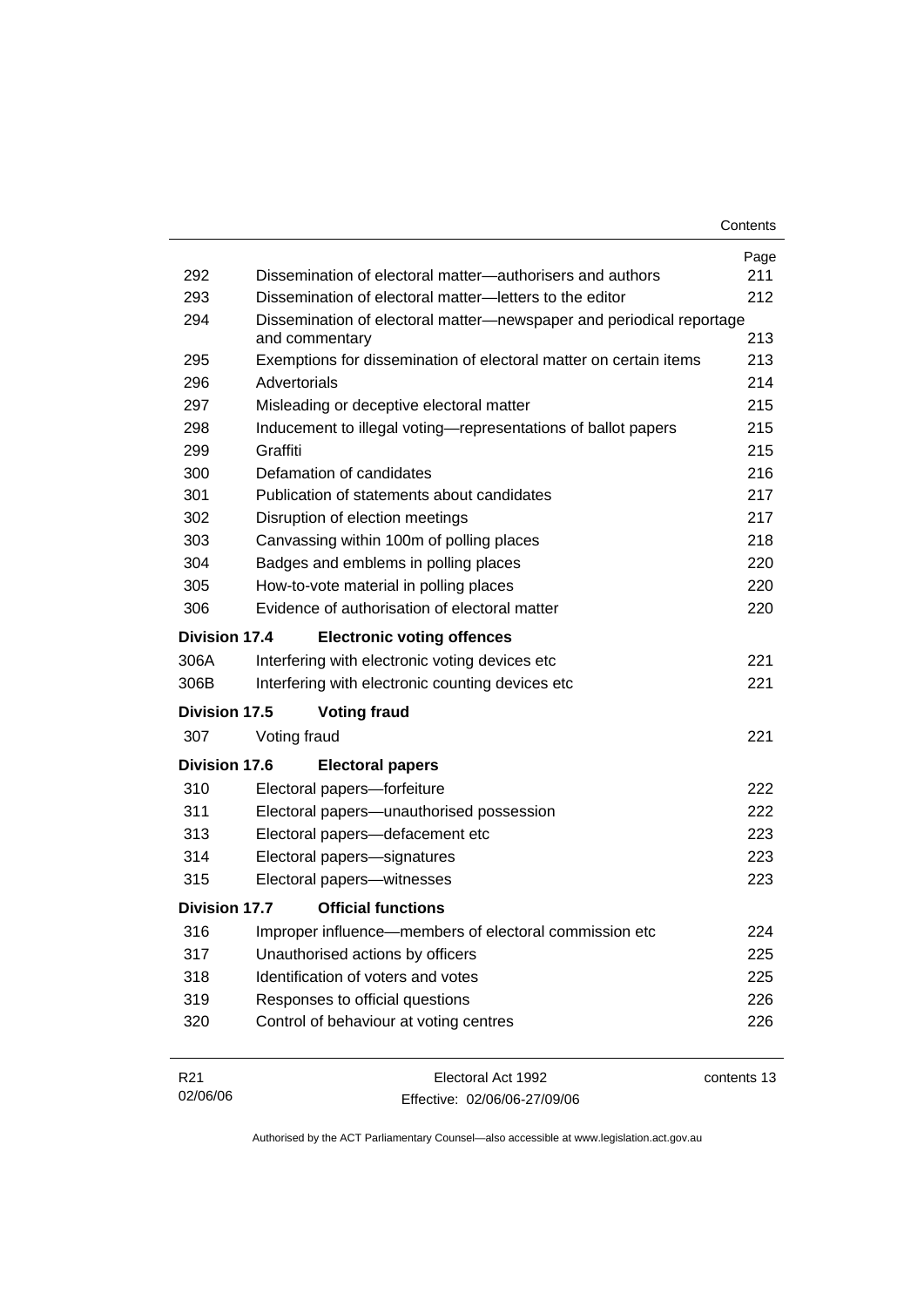#### **Contents**

|                      |                                                                   | Page |
|----------------------|-------------------------------------------------------------------|------|
| Part 18              | <b>Enforcement proceedings</b>                                    |      |
| <b>Division 18.1</b> | <b>Injunctions</b>                                                |      |
| 321                  | Restraining conduct                                               | 228  |
| 322                  | Requiring things to be done                                       | 229  |
| 323                  | Commissioner not required to give undertakings as to damages      | 229  |
| 324                  | Powers of the court                                               | 229  |
| <b>Division 18.2</b> | <b>Prosecutions</b>                                               |      |
| 325                  | Investigation of complaints                                       | 230  |
| 326                  | Commissioner may prosecute enrolment and voting offences          | 230  |
| 327                  | Service of certain process by mail                                | 230  |
| Part 19              | <b>Miscellaneous</b>                                              |      |
| 328                  | Extension of time for acts by officers                            | 231  |
| 329                  | Restrictions on sending completed ballot and voting papers by fax | 231  |
| 330                  | Forms-provision and assistance                                    | 231  |
| 332                  | Correcting delays, errors and omissions                           | 232  |
| 333                  | Voting statistics to be published                                 | 232  |
| 334                  | Collecting further statistical information                        | 232  |
| 335                  | Storage and destruction of electoral papers                       | 233  |
| 336                  | Administrative arrangements with Commonwealth and States          | 233  |
| 337                  | Evidentiary certificates                                          | 234  |
| 338                  | Acts and omissions of representatives                             | 235  |
| 340                  | Chief executive to provide assistance etc                         | 236  |
| 340A                 | Approved forms                                                    | 236  |
| 341                  | Regulation-making power                                           | 236  |

contents 14 Electoral Act 1992 Effective: 02/06/06-27/09/06

R21 02/06/06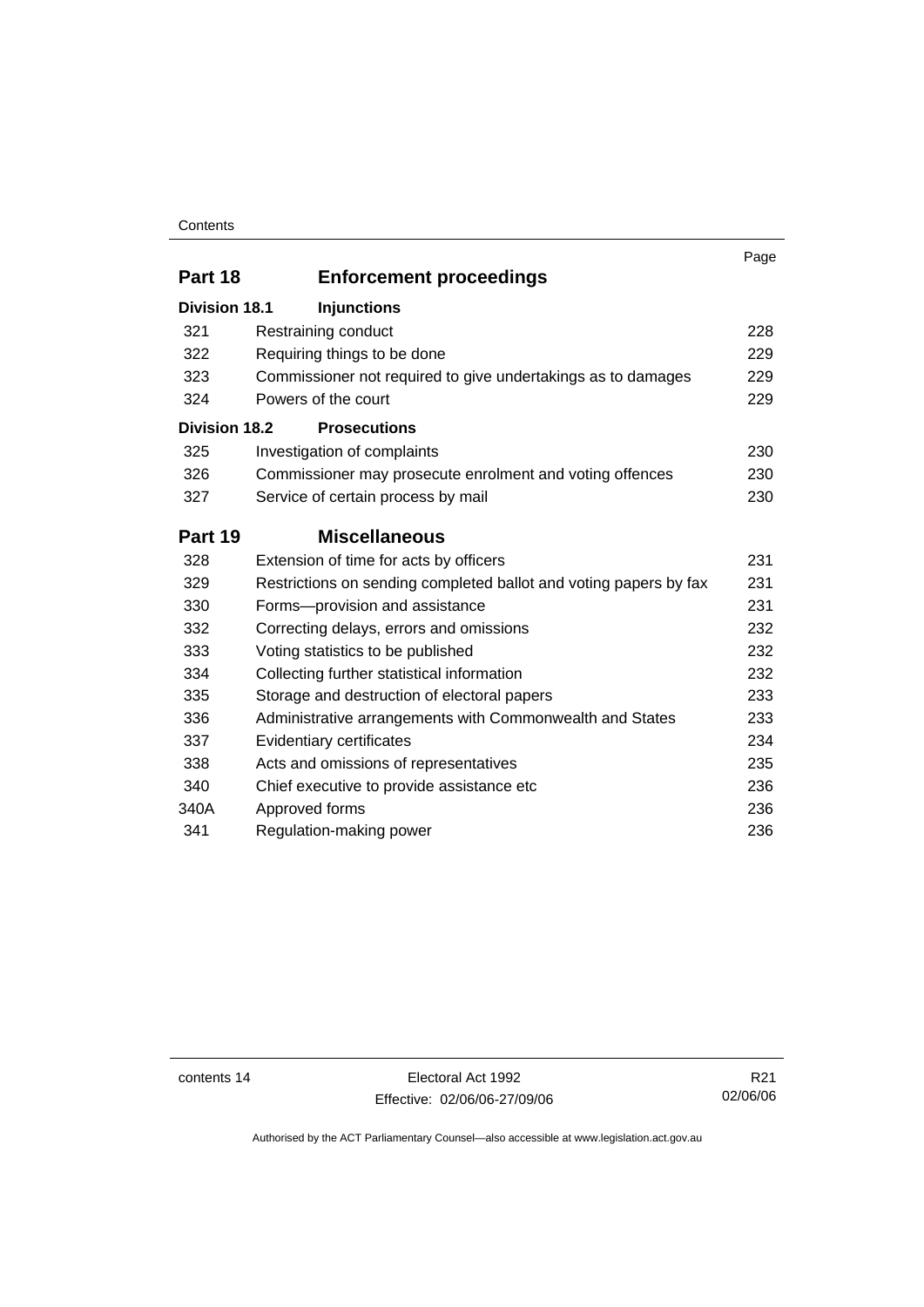| <b>Schedule 1</b> |                   | Form of ballot paper                                        | Page<br>237 |
|-------------------|-------------------|-------------------------------------------------------------|-------------|
| <b>Schedule 2</b> |                   | <b>Ballot papers—printing of names and collation</b>        | 238         |
| <b>Schedule 3</b> |                   | <b>Preliminary scrutiny of declaration voting</b><br>papers | 252         |
| <b>Schedule 4</b> |                   | <b>Ascertaining result of poll</b>                          | 256         |
| <b>Part 4.1</b>   |                   | Preliminary                                                 | 256         |
| 1                 |                   | Interpretation for sch 4                                    | 256         |
| $\overline{2}$    |                   | Disregarding preferences                                    | 258         |
| <b>Part 4.2</b>   |                   | <b>General</b>                                              | 259         |
| 3                 |                   | First preferences                                           | 259         |
| 4                 | Scrutiny to cease |                                                             | 259         |
| 5                 |                   | Scrutiny to continue                                        | 259         |
| 6                 |                   | Surplus votes                                               | 260         |
| $\overline{7}$    |                   | More than 1 surplus                                         | 260         |
| 8                 |                   | <b>Exclusion of candidates</b>                              | 262         |
| 9                 |                   | Votes of excluded candidates                                | 263         |
| 10                |                   | Setting aside ballot papers                                 | 263         |
| <b>Part 4.3</b>   |                   | <b>Casual vacancies</b>                                     | 264         |
| 11                | Application       |                                                             | 264         |
| 12                | Quota             |                                                             | 264         |
| 13                |                   | <b>Transfer value</b>                                       | 264         |
| 14                |                   | Recount-first count                                         | 266         |
| 15                |                   | Recount-continuation                                        | 266         |
| 16                |                   | Successful candidate is dead                                | 267         |
| 17                |                   | Multiple vacancies                                          | 267         |
| <b>Part 4.4</b>   |                   | <b>Deceased successful candidates</b>                       | 269         |
| 18                |                   | Application of pt 4.3                                       | 269         |
| 19                |                   | Multiple deaths                                             | 269         |

| R21      | Electoral Act 1992           | contents 15 |
|----------|------------------------------|-------------|
| 02/06/06 | Effective: 02/06/06-27/09/06 |             |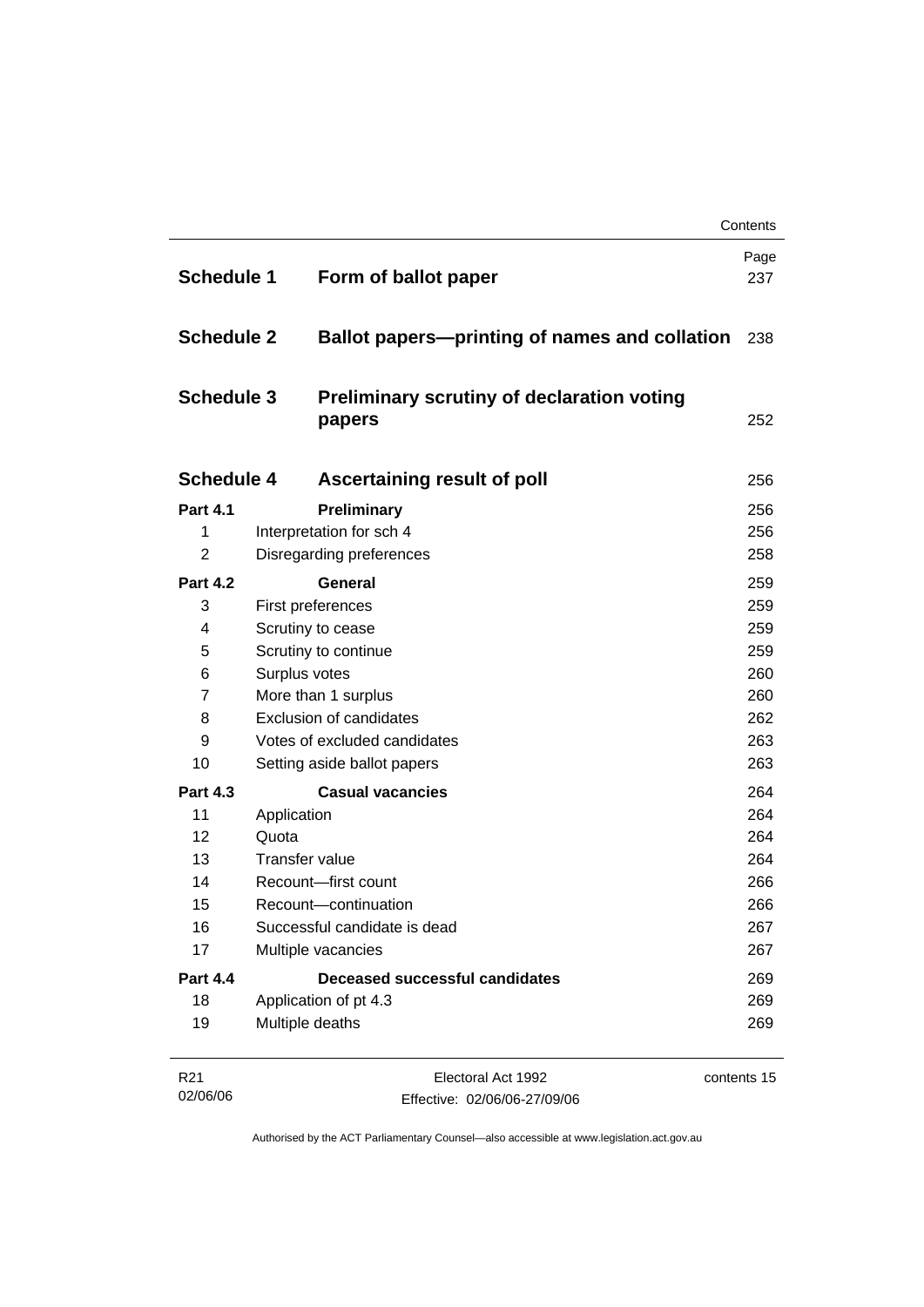#### **Contents**

## **Dictionary** 270

#### **Endnotes**

|   | About the endnotes     | 281 |
|---|------------------------|-----|
| 2 | Abbreviation key       | 281 |
| 3 | Legislation history    | 282 |
| 4 | Amendment history      | 287 |
| 5 | Earlier republications | 335 |
| 6 | Renumbered provisions  | 336 |

contents 16 Electoral Act 1992 Effective: 02/06/06-27/09/06

R21 02/06/06

Page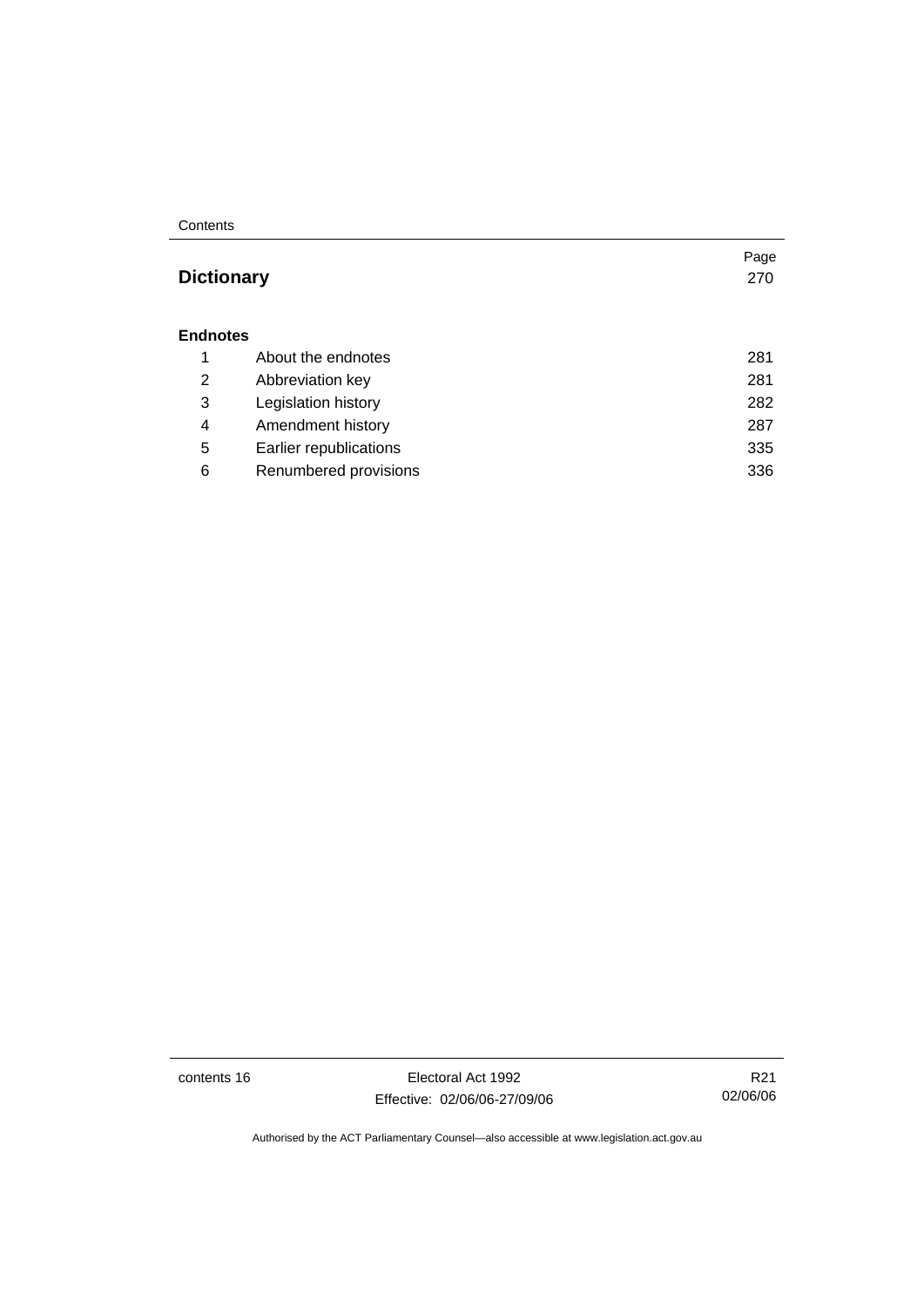

# **Electoral Act 1992**

An Act to provide for elections of members of the Legislative Assembly and related matters

R21 02/06/06

Ī

Electoral Act 1992 Effective: 02/06/06-27/09/06 page 1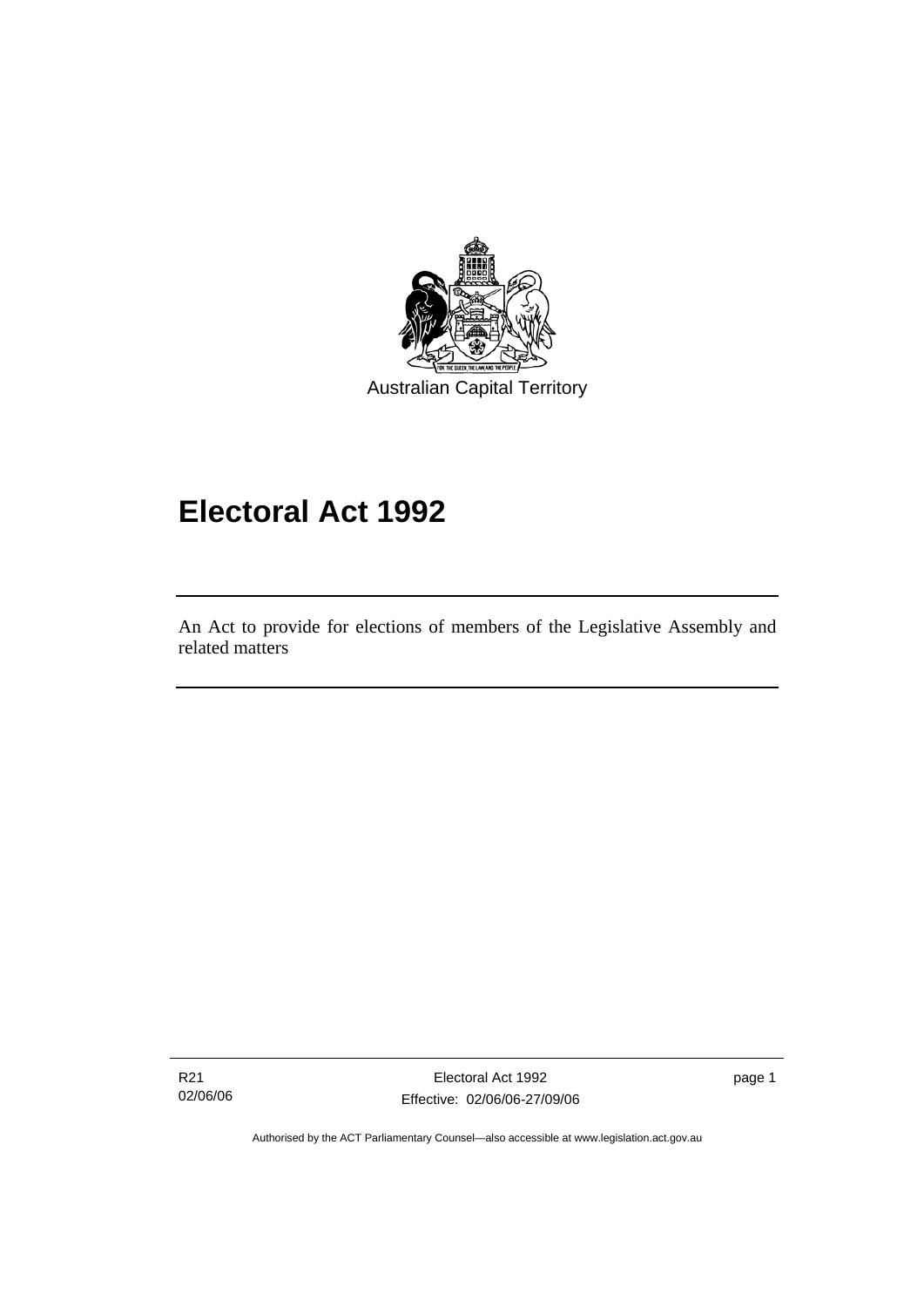### **Preamble**

- 1 On 15 February 1992 a referendum was held to enable the electors of the Territory to choose which of 2 voting systems is to be used at future elections for the Legislative Assembly.
- 2 The electors chose the proportional representation (Hare-Clark) system as outlined in the Referendum Options Description Sheet set out in the *Australian Capital Territory (Electoral) Act 1988* (Cwlth), schedule 3.
- 3 The electoral system chosen by the electors includes the system of rotation of the positions of candidates' names on ballot papers known as the Robson Rotation.
- 4 The Legislative Assembly wishes to enact legislation to implement the electoral system chosen by the electors as soon as it is convenient to do so.

The Legislative Assembly for the Australian Capital Territory therefore enacts as follows:

R21 02/06/06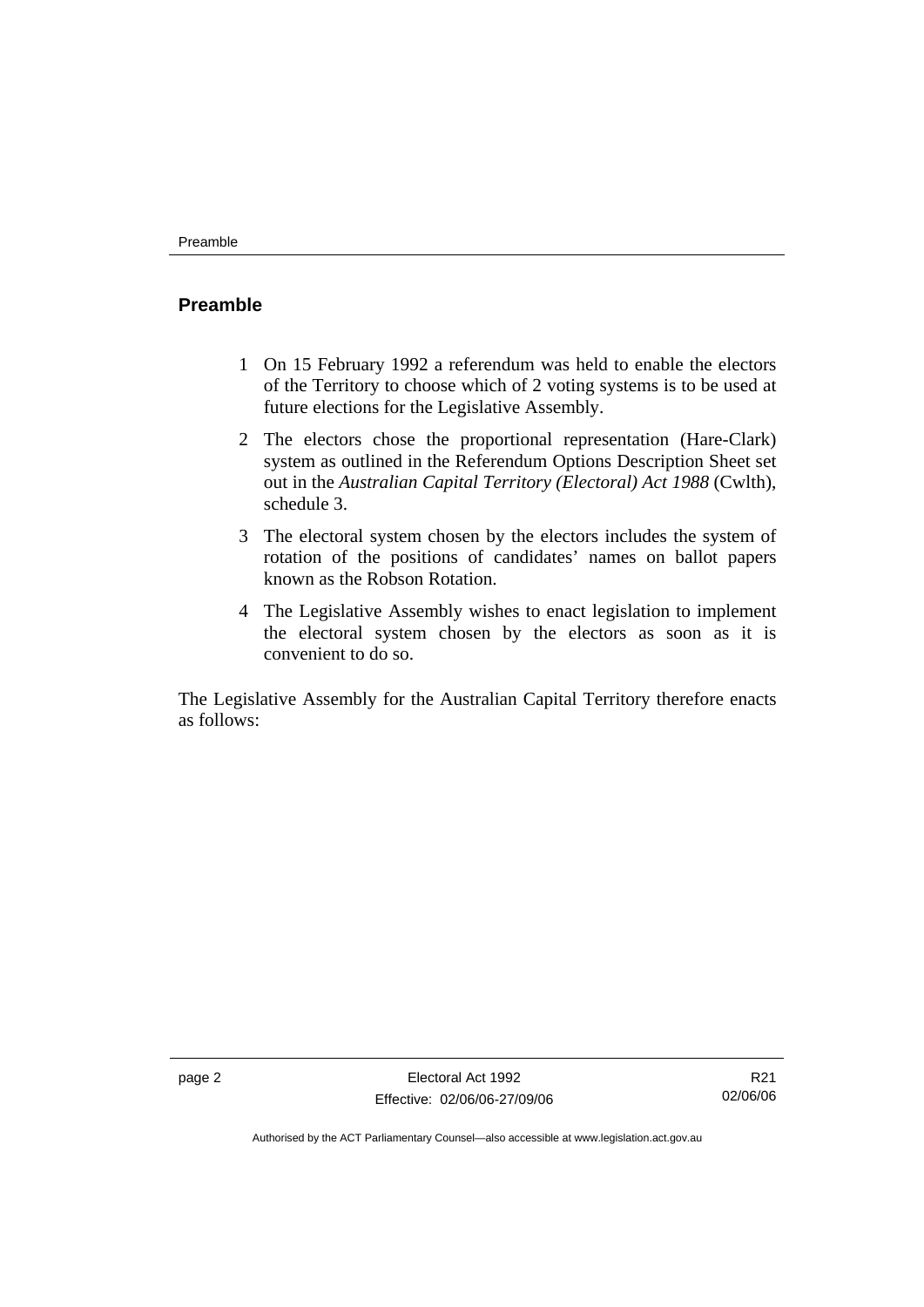## **Part 1** Preliminary

#### **1 Name of Act**

This Act is the *Electoral Act 1992*.

#### **3 Dictionary**

The dictionary at the end of this Act is part of this Act.

*Note 1* The dictionary at the end of this Act defines certain words and expressions used in this Act, and includes references (*signpost definitions*) to other words and expressions defined elsewhere in this Act or in other legislation.

> For example, the signpost definition '*electoral matter*—see section 4 (Meaning of *electoral matter*).' means that the expression 'electoral matter' is defined in that section and the definition applies to the entire Act.

*Note 2* A definition in the dictionary (including a signpost definition) applies to the entire Act unless the definition, or another provision of the Act, provides otherwise or the contrary intention otherwise appears (see *Legislation Act 2001*, s 155 and s 156 (1)).

#### **3A Offences against Act—application of Criminal Code etc**

Other legislation applies in relation to offences against this Act.

*Note 1 Criminal Code*

The Criminal Code, ch 2 applies to the following offences against this Act (see Code, pt 2.1):

section 143

page 3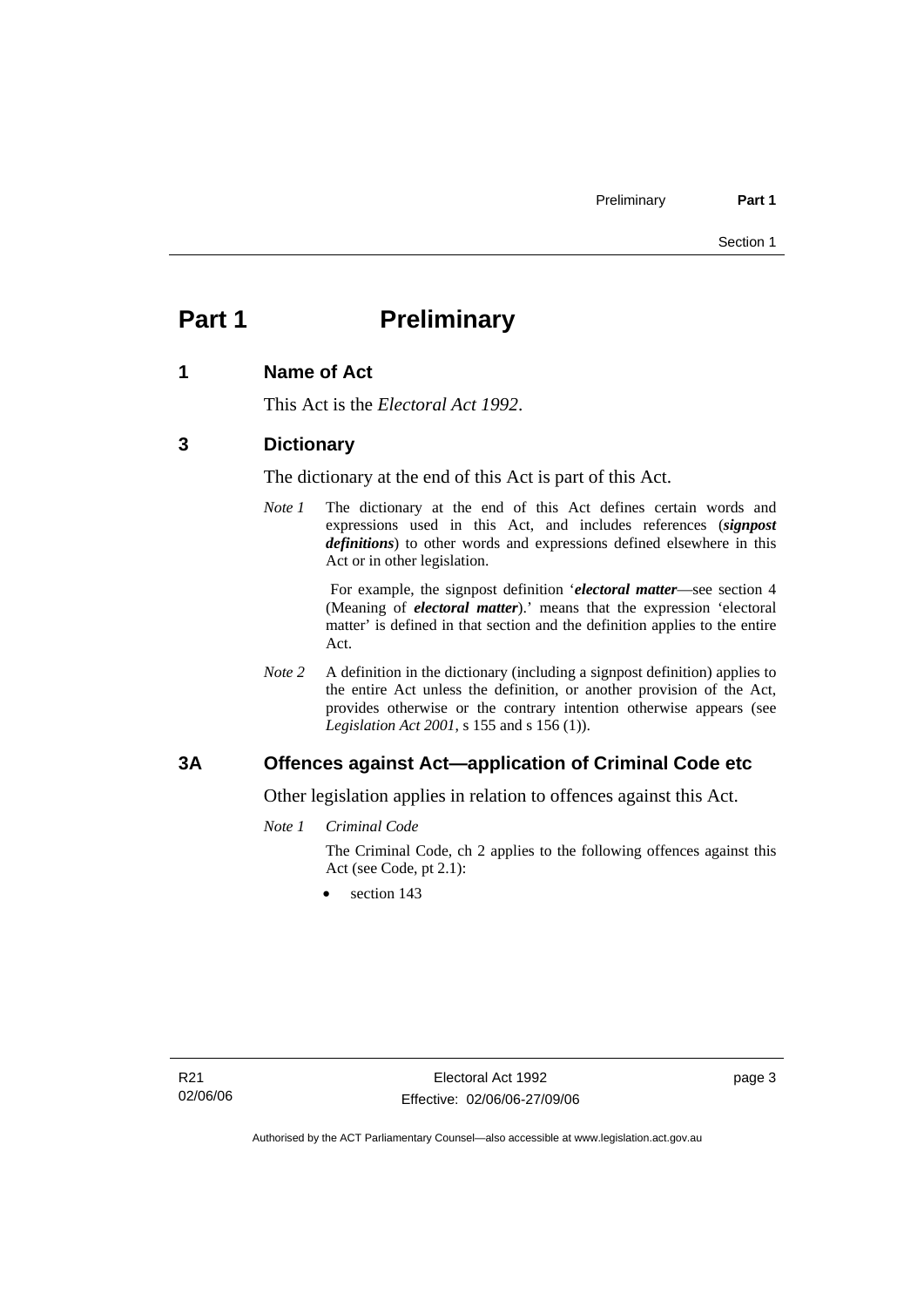#### **Part 1** Preliminary

Section 4

The chapter sets out the general principles of criminal responsibility (including burdens of proof and general defences), and defines terms used for offences to which the Code applies (eg *conduct*, *intention*, *recklessness* and *strict liability*).

*Note 2 Penalty units* 

The Legislation Act, s 133 deals with the meaning of offence penalties that are expressed in penalty units.

#### **4 Meaning of** *electoral matter*

- (1) In this Act, *electoral matter* is matter, in printed or electronic form, that is intended or likely to affect voting at an election.
- (2) Without limiting subsection (1), matter is taken to be intended or likely to affect voting at an election if it contains an express or implicit reference to, or comment on—
	- (a) the election; or
	- (b) the performance of the Government or Opposition, or a previous Government or Opposition; or
	- (c) the performance of an MLA or former MLA; or
	- (d) the performance of a political party, candidate or group of candidates in the election; or
	- (e) an issue submitted to, or otherwise before, the electors in relation to the election.

#### **4A Meaning of** *available for public inspection*

If a provision of this Act requires the commissioner to make a document, a copy of a document or a register available for public inspection, the commissioner must make the document, a copy or register available for inspection by members of the public at the commissioner's office during ordinary business hours.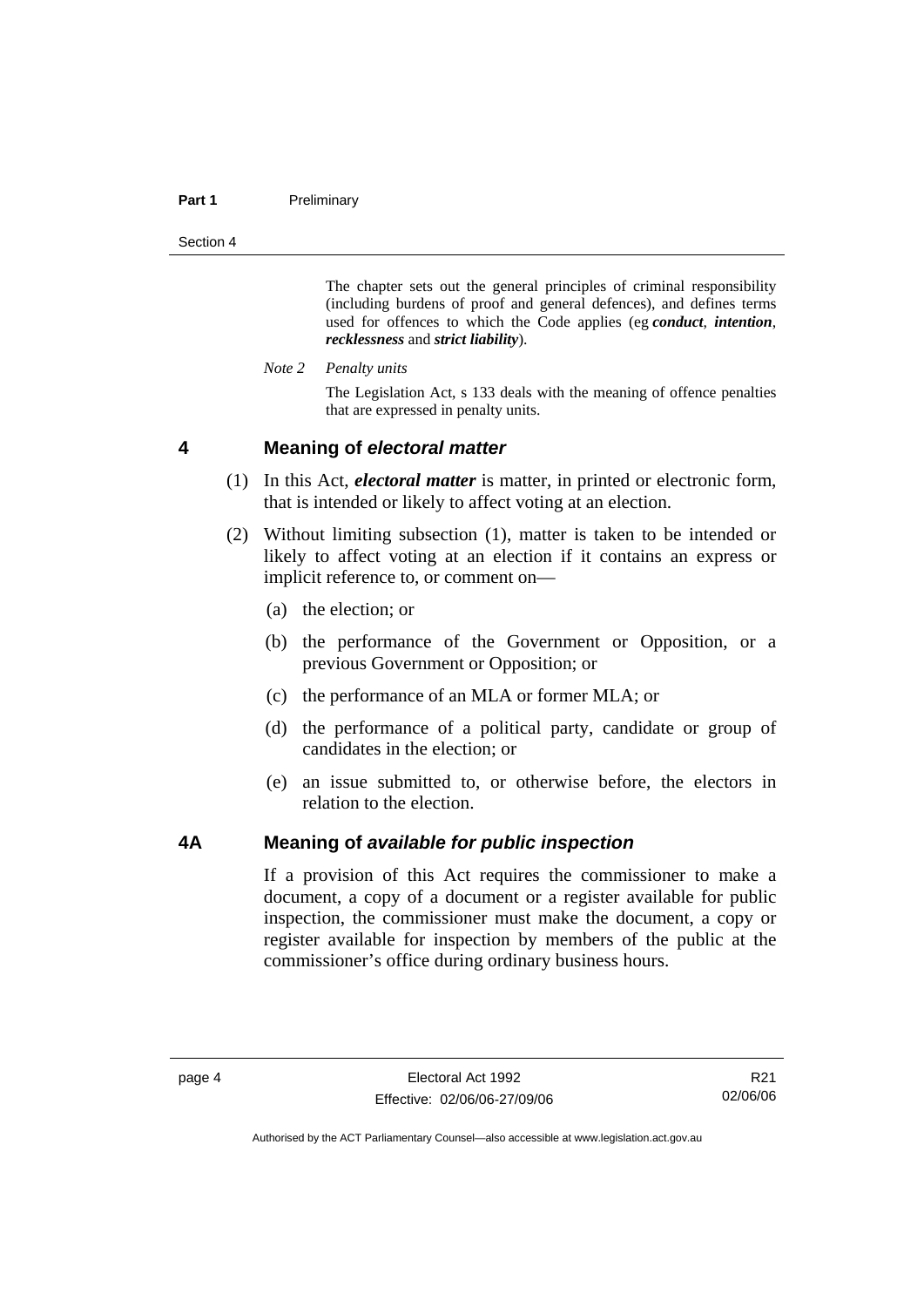## **Part 2 Australian Capital Territory Electoral Commission**

## **Division 2.1 Establishment, functions and powers of electoral commission**

## **5 Establishment**

The Australian Capital Territory Electoral Commission is established.

## **6 Constitution of commission**

The electoral commission consists of—

- (a) the chairperson; and
- (b) the commissioner; and
- (c) 1 other member.

## **7 Functions of electoral commission**

- (1) The electoral commission has the following functions:
	- (a) to advise the Minister on matters relating to elections;
	- (b) to consider, and report to the Minister on, matters relating to elections referred to it by the Minister;
	- (c) to promote public awareness of matters relating to elections and the Assembly by conducting education and information programs and by any other means it chooses;
	- (d) to provide information and advice on matters relating to elections to the Assembly, the Executive, the head of any administrative unit of the public service, Territory authorities, political parties, MLAs and candidates at elections;

page 5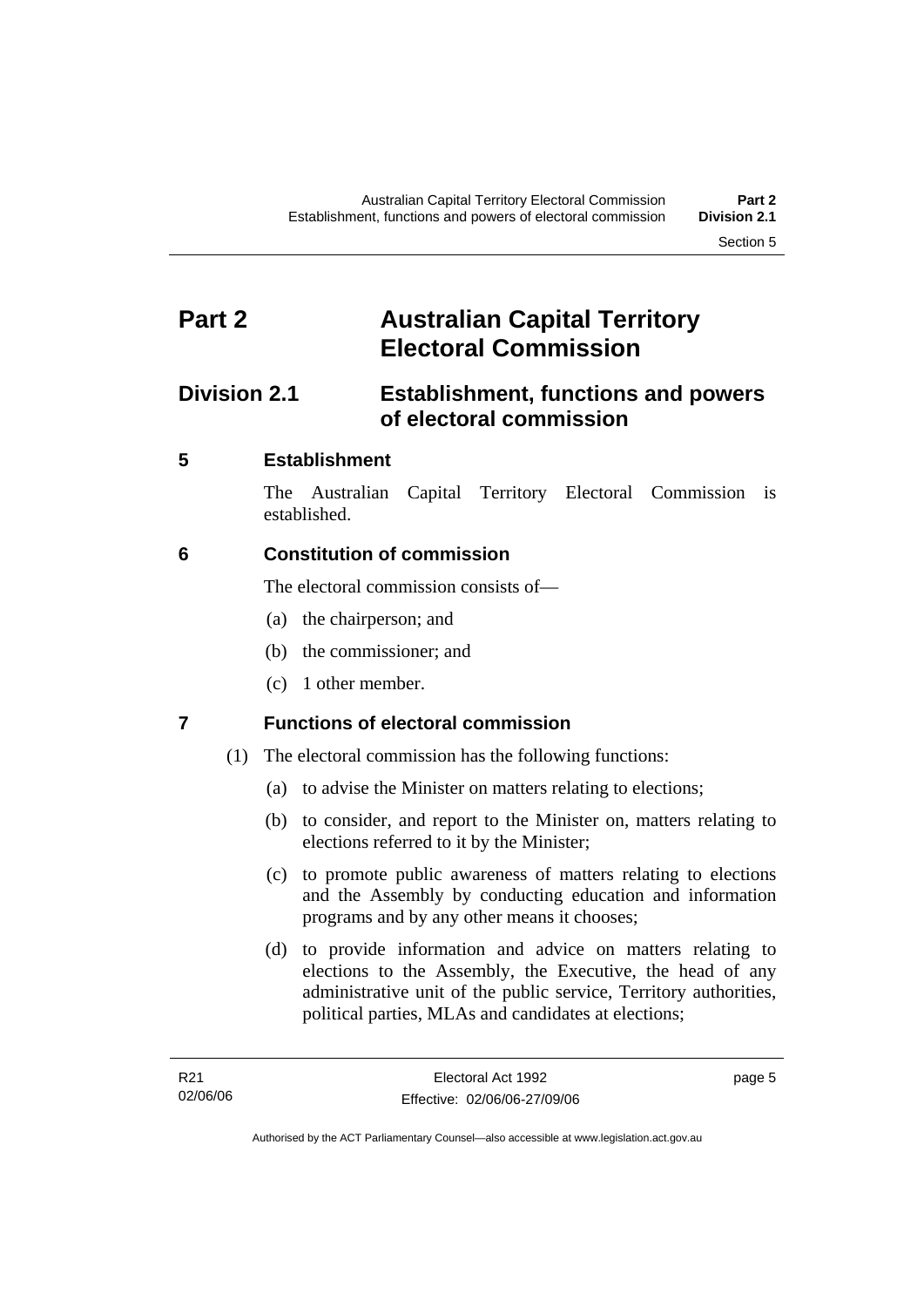- (e) to conduct and promote research into matters relating to elections or other matters relating to its functions;
- (f) to publish material on matters relating to its functions;
- (g) to provide, on payment of the determined fee (if any), goods and services to persons or organisations, to the extent that it is able to do so by using information or material in its possession or expertise acquired in the exercise of its functions;
- (h) to conduct ballots for prescribed persons and organisations;
- (i) to exercise any other function given to it under this Act or another Territory law.
- *Note* A provision of a law that gives an entity (including a person) a function also gives the entity powers necessary and convenient to exercise the function (see *Legislation Act 2001*, s 196 and dict, pt 1, def of *entity*).
- (2) The commission may exercise any of its functions under subsection (1) (a) to (f) in conjunction with the Australian Electoral Commission.
- (3) In this section:

*election* includes a referendum and any other ballot.

#### **8 Determination of fees**

- (1) The electoral commission may, in writing, determine fees for this Act.
	- *Note* The *Legislation Act 2001* contains provisions about the making of determinations and regulations relating to fees (see pt 6.3).
- (2) A determination is a disallowable instrument.
	- *Note* A disallowable instrument must be notified, and presented to the Legislative Assembly, under the *Legislation Act 2001*.

R21 02/06/06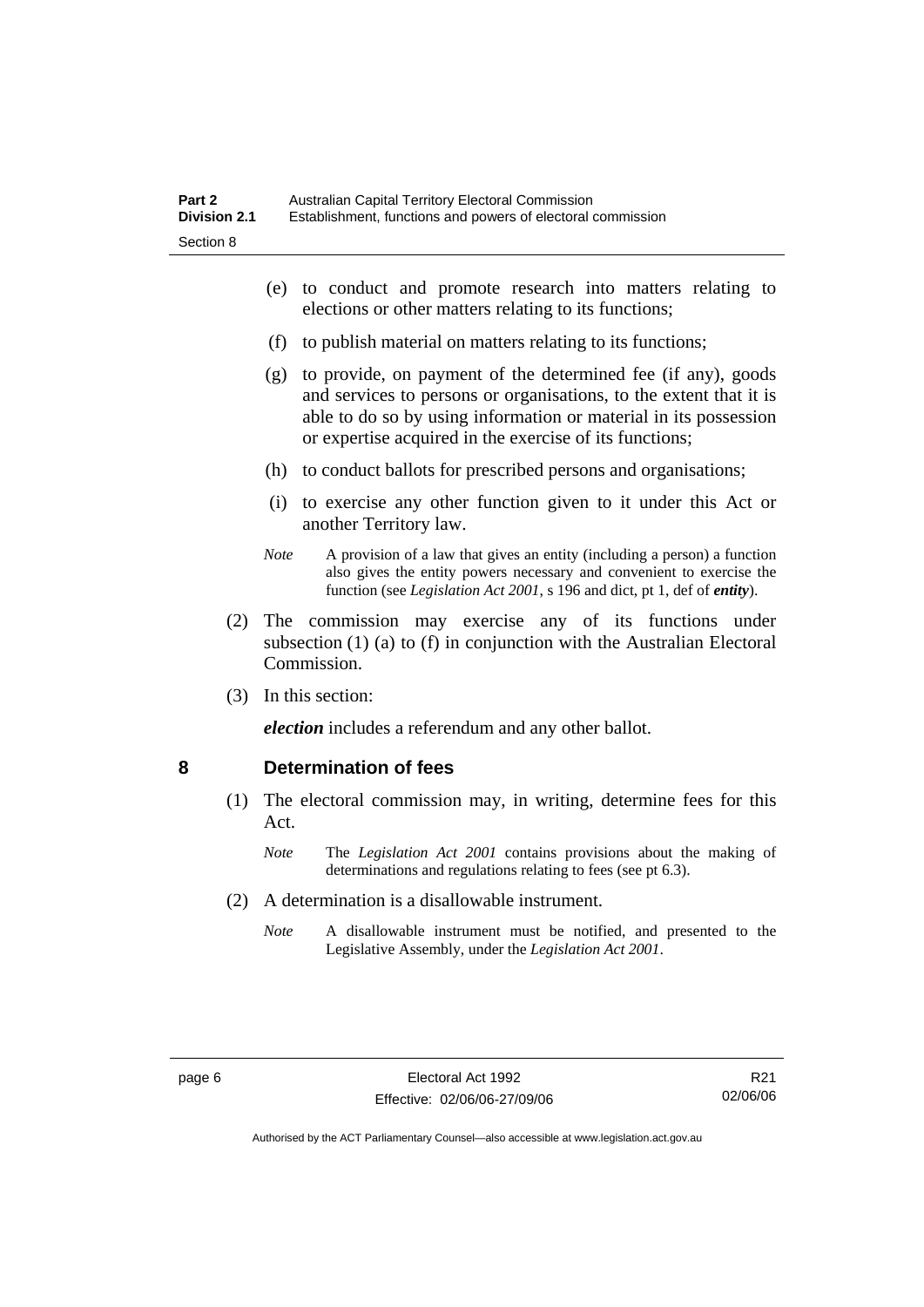#### **10 Electoral commission's annual report**

The electoral commission is a public authority for the *Annual Reports (Government Agencies) Act 2004*.

#### **10A Special reports by electoral commission**

- (1) The electoral commission may give to the Minister a report on anything relating to elections, referendums or other ballots.
- (2) If the Minister receives a report that is expressed to be given to the Minister under subsection (1), the Minister must present a copy of the report to the Legislative Assembly within 6 sitting days after the day the Minister receives it.

## **Division 2.2 Members of electoral commission**

#### **11 Meaning of** *member* **for div 2.2**

In this division:

*member* means a member of the electoral commission, other than the commissioner.

#### **12 Appointment**

- (1) The Executive may appoint a person to be a member.
	- *Note* For the making of appointments (including acting appointments), see *Legislation Act 2001*, pt 19.3.
- (2) A person shall not be appointed as the chairperson unless the person—
	- (a) is or has been a judge; or
	- (b) has been a justice of the High Court; or
	- (c) has been a chief executive; or
	- (d) has held an office of Secretary within the meaning of the *Public Service Act 1999* (Cwlth); or

| R21      | Electoral Act 1992           | page 7 |
|----------|------------------------------|--------|
| 02/06/06 | Effective: 02/06/06-27/09/06 |        |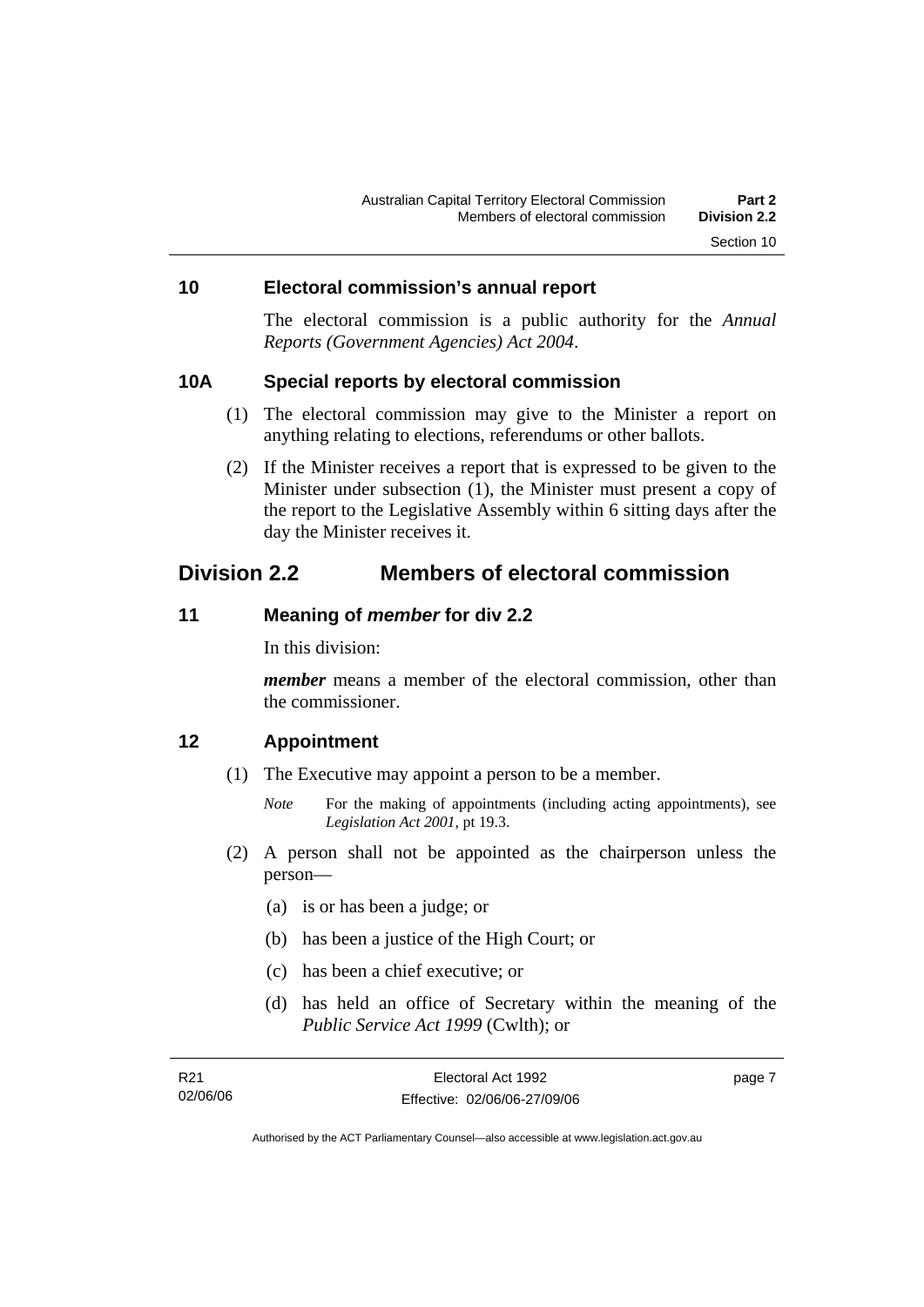- (e) has been a member of the electoral commission or of an authority of the Commonwealth, a State or another Territory equivalent to the electoral commission.
- (3) Before a person is appointed as a member, the Minister shall consult—
	- (a) the leader of each political party represented in the Legislative Assembly; and
	- (b) all members of the Legislative Assembly who are not also members of such a party;

about the proposed appointment.

- (4) An appointment under subsection (1) is a disallowable instrument.
	- *Note* A disallowable instrument must be notified, and presented to the Legislative Assembly, under the *Legislation Act 2001*.

### **13 Term of appointment of members**

A member must be appointed for a term of not longer than 5 years.

*Note* A person may be reappointed to a position if the person is eligible to be appointed to the position (see *Legislation Act 2001*, s 208 and dict, pt 1, def of *appoint*).

### **14 Conditions of appointment of members generally**

A member holds the position on the conditions not provided by this Act or another Territory law that are decided by the Minister.

#### **15 Leave of absence**

The Minister may grant a member leave of absence on the terms and conditions about remuneration and otherwise that the Minister determines.

R21 02/06/06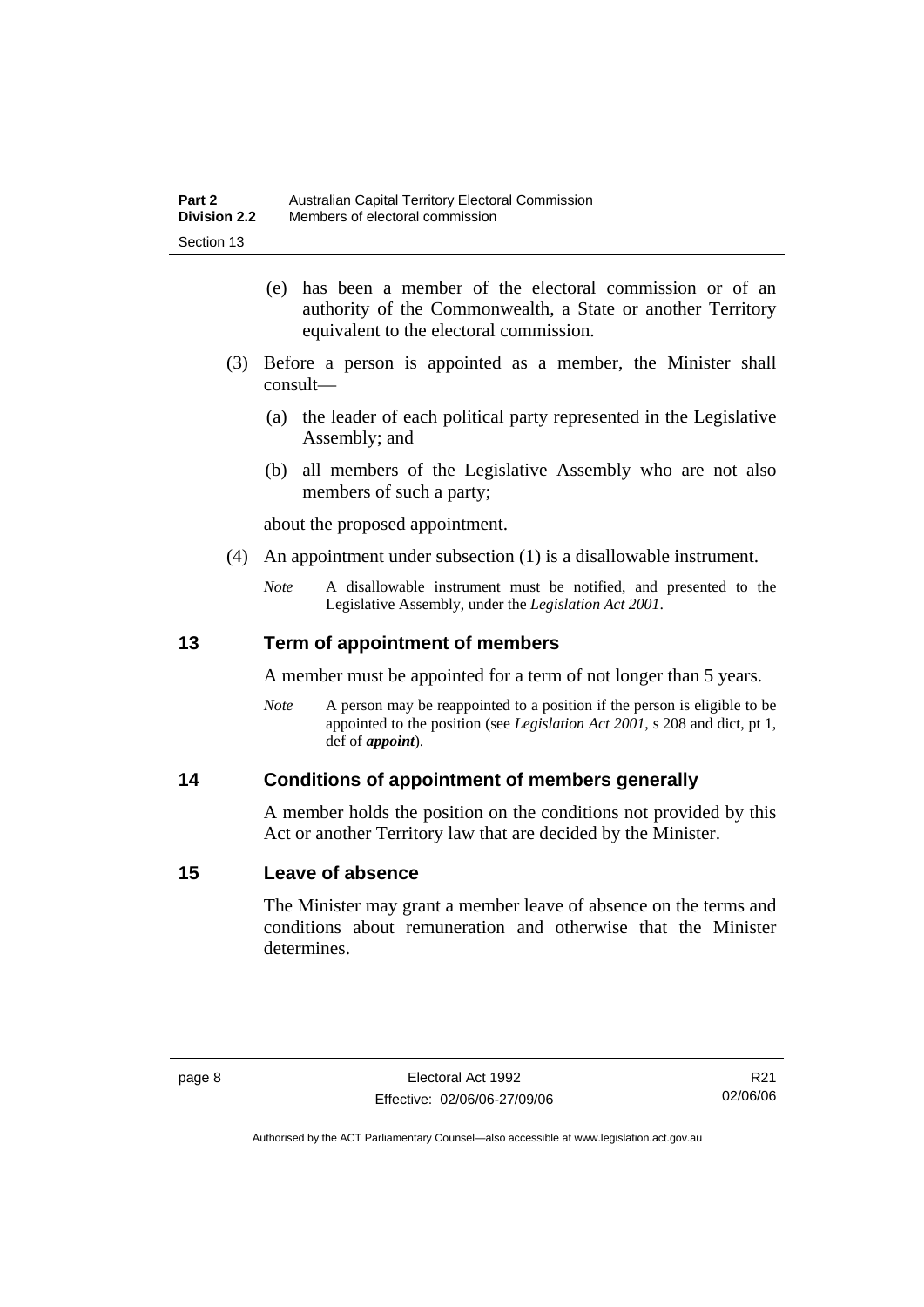#### **17 Suspension or ending of appointment of members**

- (1) The Executive may suspend a member from duty for misbehaviour or physical or mental incapacity.
- (2) On the first sitting day after the day when a member is suspended, the Minister shall present a statement of the reasons for the suspension to the Legislative Assembly.
- (3) If, within 7 sitting days after a statement is presented in accordance with subsection (2), the Legislative Assembly passes a resolution requiring the Executive to end the appointment of the member to whom the statement relates, the Executive shall end the appointment of that member.
- $(4)$  If—
	- (a) the Minister does not present a statement in accordance with subsection (2); or
	- (b) the Legislative Assembly does not pass a resolution in accordance with subsection (3);

the member who is suspended shall resume his or her duties.

- (5) A member who is suspended from duty is entitled to be paid remuneration and allowances as a member during the suspension.
- (6) The Executive shall end the appointment of a member if the member—
	- (a) is absent without leave granted under section 15 from 3 consecutive meetings of the electoral commission; or
	- (b) contravenes section 21 without reasonable excuse; or
	- (c) is convicted of an offence in Australia or elsewhere punishable by imprisonment for 12 months or longer.
	- *Note* A member's appointment also ends if the member resigns (see *Legislation Act 2001*, s 210).

page 9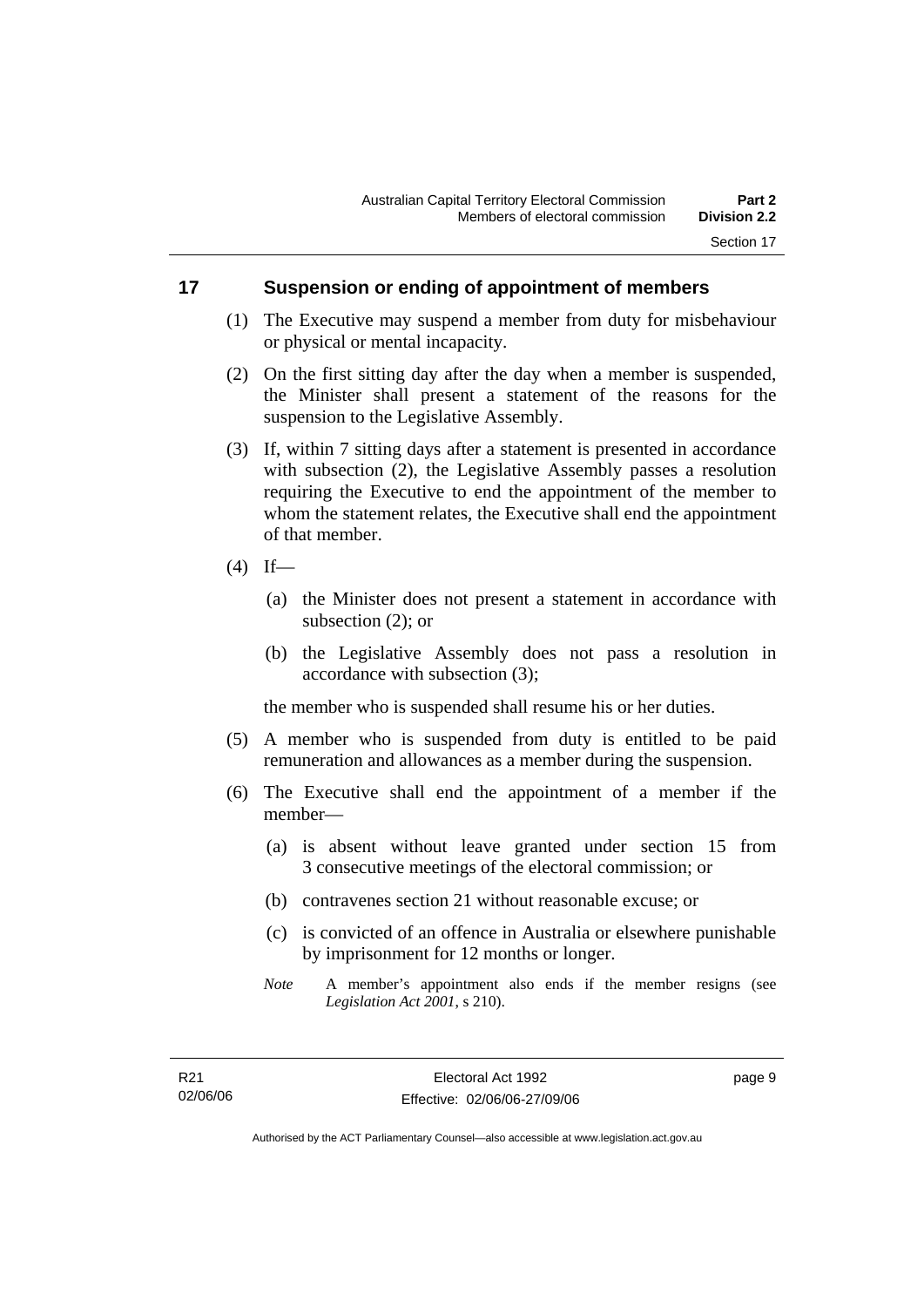## **Division 2.3 Meetings**

## **19 Procedure**

- (1) The chairperson may call a meeting of the electoral commission.
- (2) The chairperson shall call the meetings of the electoral commission necessary for the efficient conduct of its functions.
- (3) At a meeting, 2 members constitute a quorum.
- (4) The chairperson shall preside at all meetings at which he or she is present.
- (5) If the chairperson is not present at a meeting, the commissioner shall preside.
- (6) Questions arising at a meeting shall be determined by a majority of the votes of the members present and voting.
- (7) The member presiding at a meeting has a deliberative vote, and in the event of an equality of votes, has a casting vote.
- $(8)$  If—
	- (a) only 2 members are present at a meeting; and
	- (b) those members differ in opinion on a matter, other than a matter because of which the third member is absent because of section 21;

the determination of the matter shall be postponed until the next meeting.

- (9) The electoral commission may regulate the conduct of proceedings at its meetings as it considers appropriate.
- (10) The electoral commission may inform itself on any matter in the way it considers appropriate.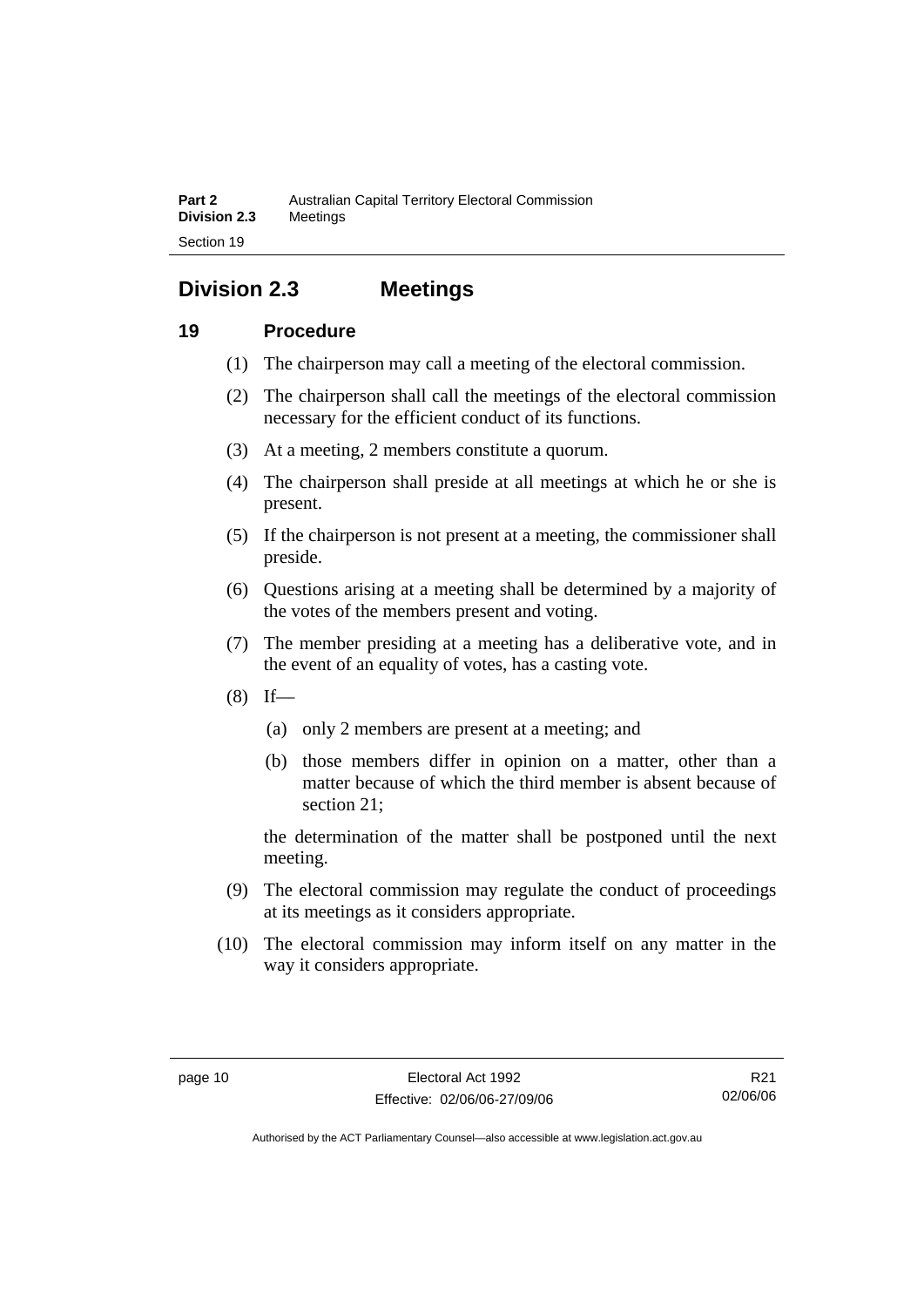#### **20 Delegation by electoral commission**

- (1) The electoral commission may delegate the commission's functions under this Act or another Territory law to—
	- (a) the commissioner; or
	- (b) an officer or a member of the commission's staff.
- (2) However, the electoral commission must not delegate its functions under part 4 (Electorates) or part 15 (Review of decisions).
	- *Note* For the making of delegations and the exercise of delegated functions, see *Legislation Act 2001*, pt 19.4.

#### **21 Disclosure of interests**

- (1) A member who has a direct or indirect pecuniary interest in a matter being considered or about to be considered by the electoral commission shall, as soon as possible after the relevant facts have come to the member's knowledge, disclose the nature of the interest at a meeting of the electoral commission.
- (2) The disclosure shall be recorded in the minutes of the meeting and, unless the electoral commission determines otherwise, the member shall not—
	- (a) be present during any deliberation of the electoral commission in relation to the matter; or
	- (b) take part in any decision of the electoral commission in relation to the matter.
- (3) The member shall not—
	- (a) be present during any deliberation of the electoral commission for the purpose of considering whether to make a determination under subsection (2) in relation to that member; or
	- (b) take part in the making by the electoral commission of such a determination.

| R21      | Electoral Act 1992           | page 11 |
|----------|------------------------------|---------|
| 02/06/06 | Effective: 02/06/06-27/09/06 |         |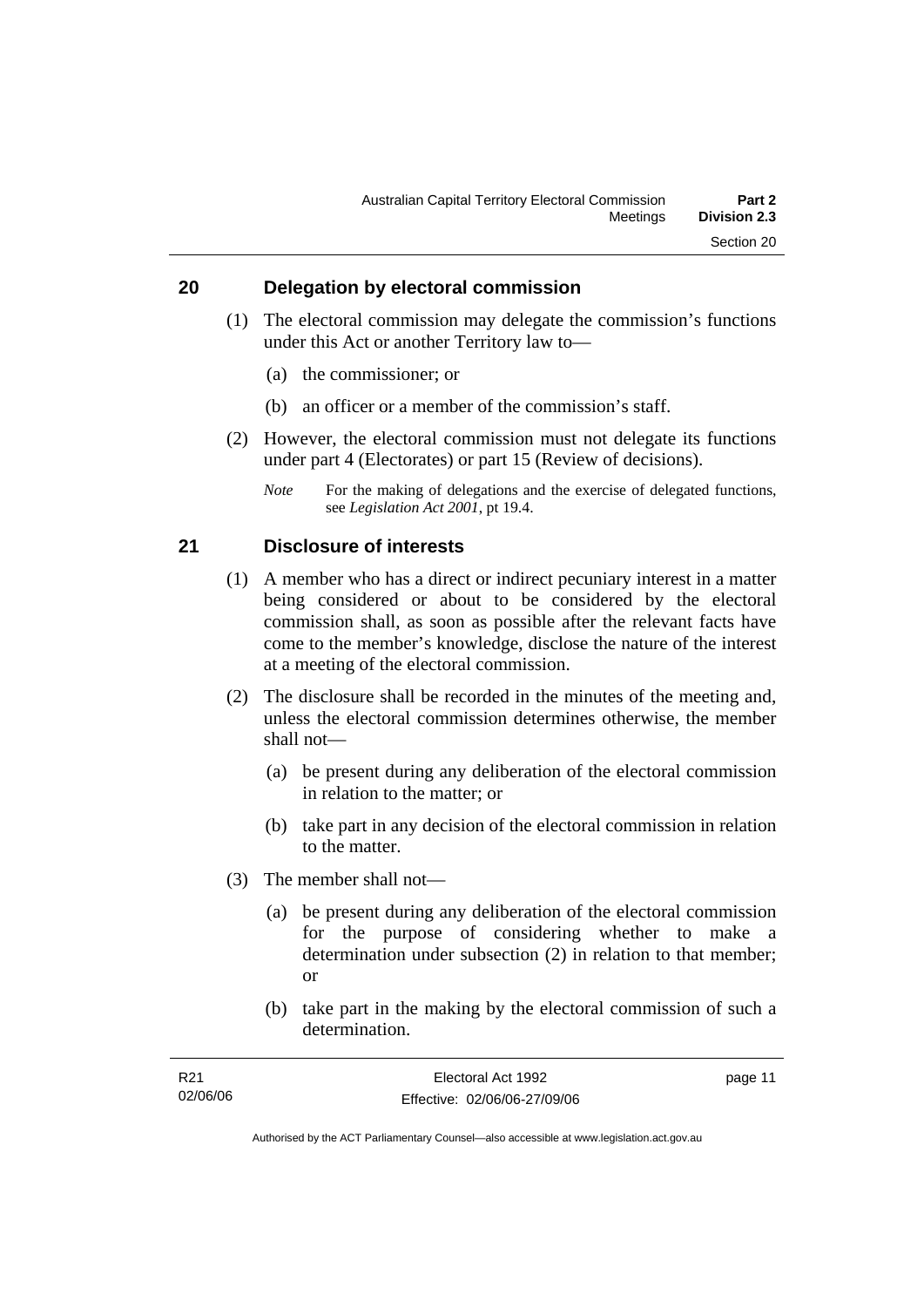| Part 2              | Australian Capital Territory Electoral Commission |
|---------------------|---------------------------------------------------|
| <b>Division 2.3</b> | Meetinas                                          |
| Section 21          |                                                   |

 (4) A member is not to be taken to have an interest in a matter only because the member is entitled to vote in a general election of members of the Legislative Assembly.

page 12 Electoral Act 1992 Effective: 02/06/06-27/09/06

R21 02/06/06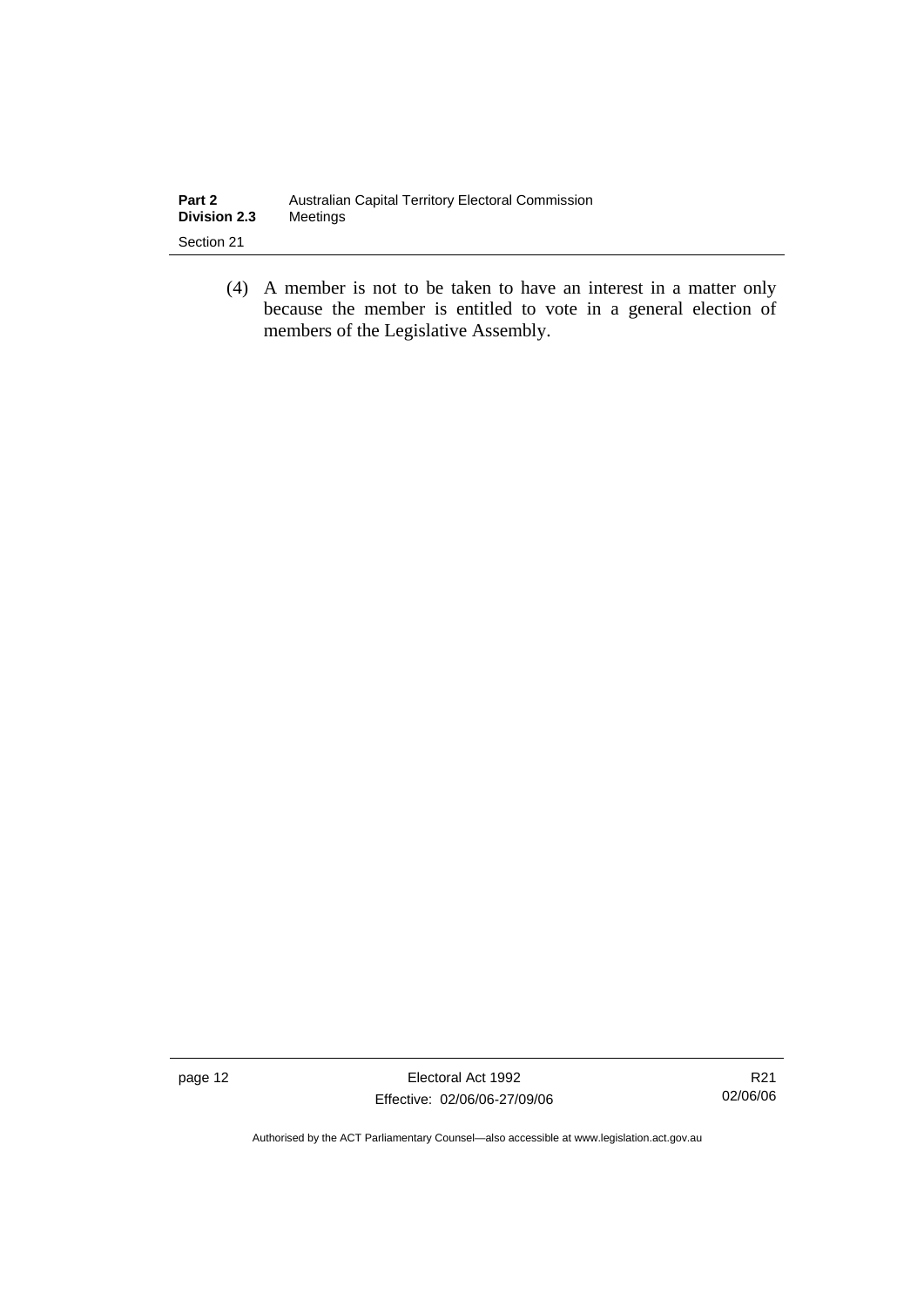## **Part 3 Electoral commissioner and staff of electoral commission**

## **Division 3.1 Electoral commissioner**

### **22 Appointment**

- (1) The Executive may appoint a person to be the Electoral Commissioner.
	- *Note* For the making of appointments (including acting appointments), see *Legislation Act 2001*, pt 19.3.
- (2) Before a person is appointed as the commissioner, the Minister shall consult—
	- (a) the leader of each political party represented in the Legislative Assembly; and
	- (b) all members of the Legislative Assembly who are not also members of such a party;

about the proposed appointment.

- (3) An appointment under subsection (1) is a disallowable instrument.
	- *Note* A disallowable instrument must be notified, and presented to the Legislative Assembly, under the *Legislation Act 2001*.

### **23 Functions of commissioner etc**

- (1) The commissioner is the chief executive officer of the electoral commission.
- (2) The commissioner has the functions given to the commissioner under this Act or another Territory law.
	- *Note* A provision of a law that gives an entity (including a person) a function also gives the entity powers necessary and convenient to exercise the function (see *Legislation Act 2001*, s 196 and dict, pt 1, def of *entity*).

| R21      | Electoral Act 1992           | page 13 |
|----------|------------------------------|---------|
| 02/06/06 | Effective: 02/06/06-27/09/06 |         |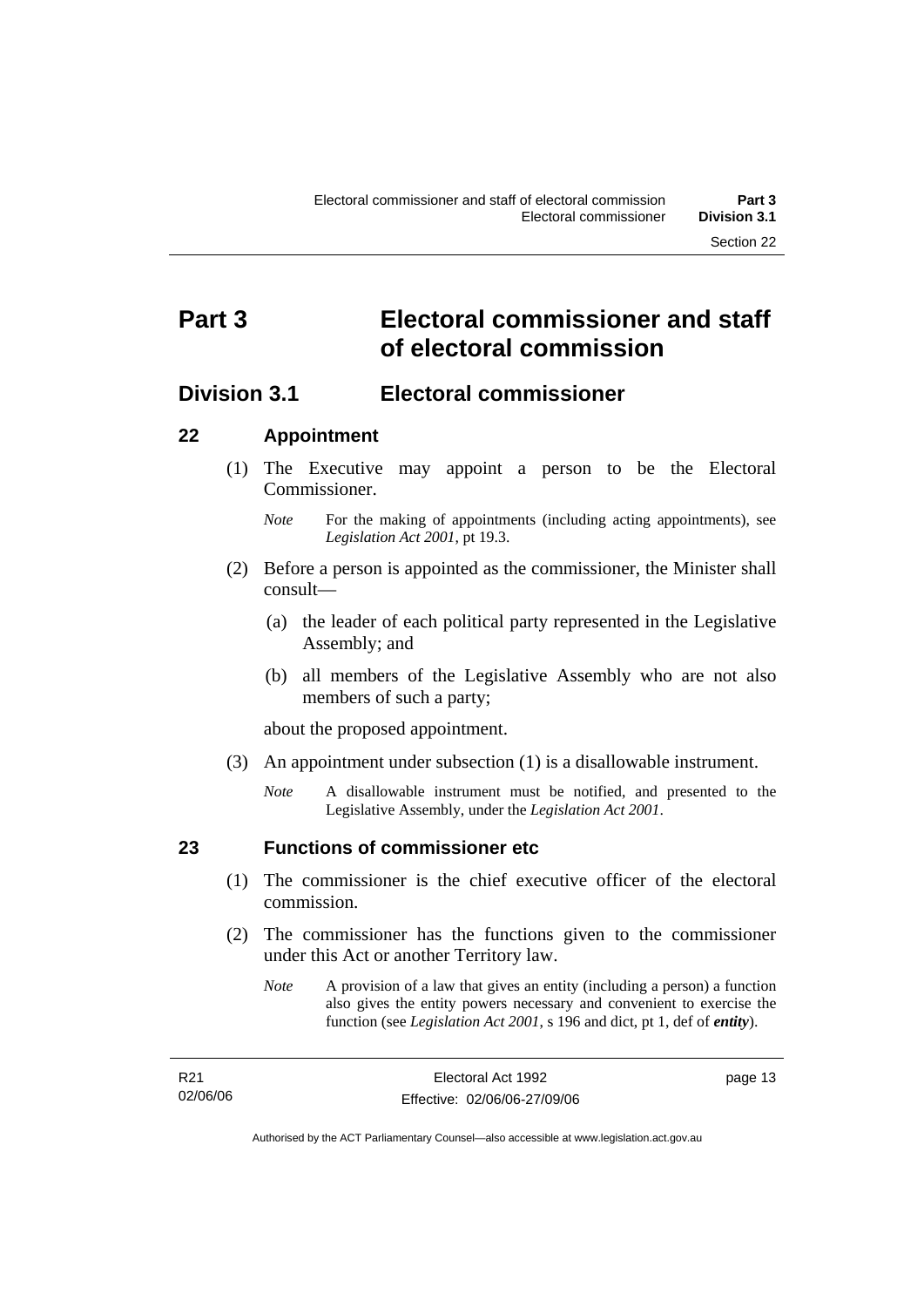(3) The commissioner may give written directions to officers and members of the staff of the electoral commission in relation to the exercise of their functions under this Act or another Territory law.

### **24 Delegation by commissioner**

- (1) The commissioner may delegate the commissioner's functions under this Act or another Territory law to an officer or a member of the staff of the electoral commission.
	- *Note* For the making of delegations and the exercise of delegated functions, see *Legislation Act 2001*, pt 19.4.
- (2) However, the commissioner must not delegate the commissioner's functions under part 4 (Electorates).

### **25 Term of appointment of commissioner**

The commissioner must be appointed for a term of not longer than 5 years.

*Note* A person may be reappointed to a position if the person is eligible to be appointed to the position (see *Legislation Act 2001*, s 208 and dict, pt 1, def of *appoint*).

### **26 Conditions of appointment of commissioner generally**

- (1) The commissioner holds the position on the conditions not provided by this Act or another Territory law that are decided by the Minister.
- (2) The commissioner may hold any other position that is compatible with the exercise of his or her functions as commissioner.

### **27 Leave of absence**

The Minister may grant the commissioner leave of absence on the terms and conditions about remuneration and otherwise that the Minister determines.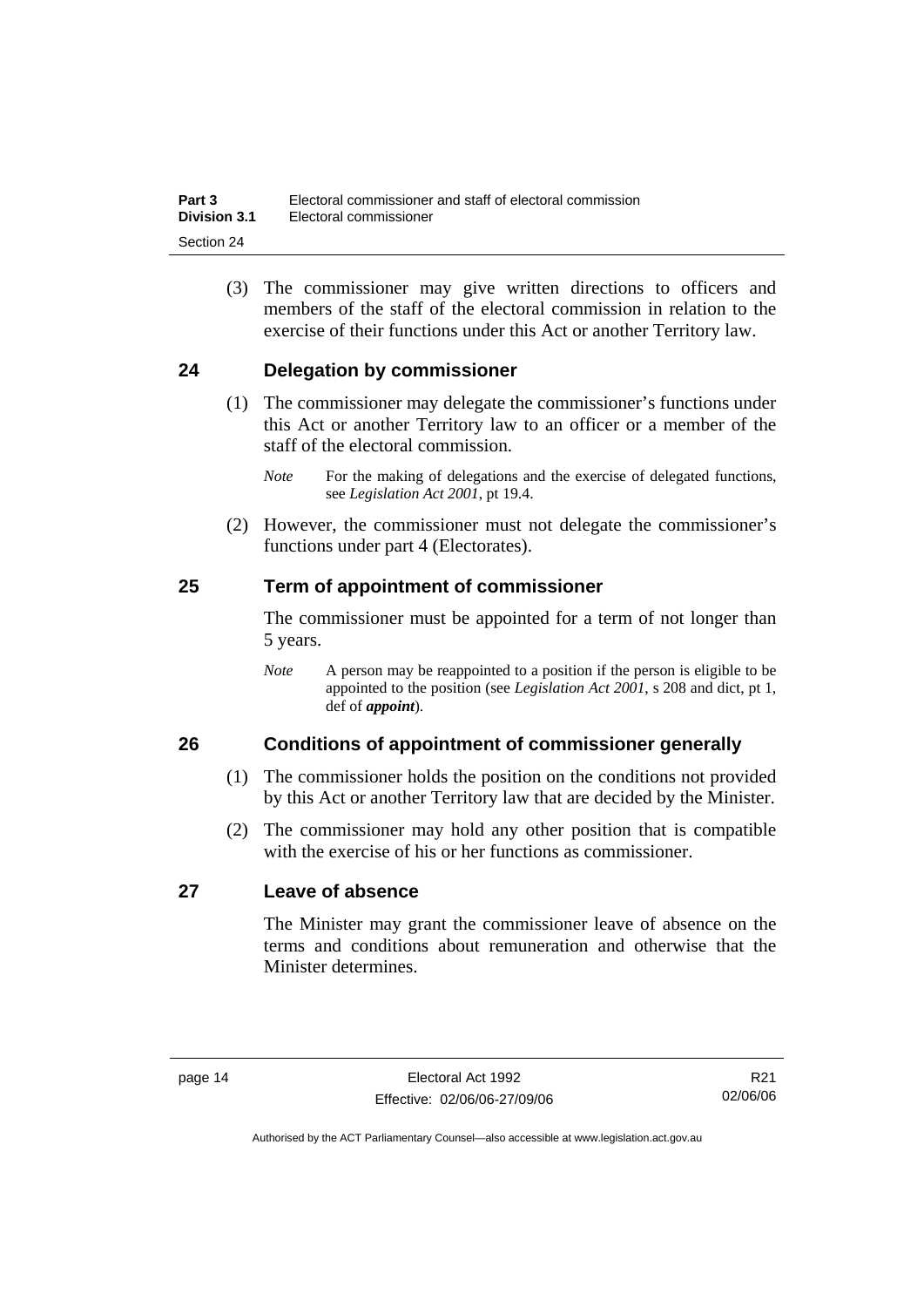#### **29 Suspension or ending of appointment of commissioner**

- (1) The Executive may suspend the commissioner from duty for misbehaviour or physical or mental incapacity.
- (2) On the first sitting day after the day when the commissioner is suspended, the Minister shall present a statement of the reasons for the suspension to the Legislative Assembly.
- (3) If, within 7 sitting days after a statement is presented in accordance with subsection (2), the Legislative Assembly passes a resolution requiring the Executive to end the appointment of the commissioner, the Executive shall end the appointment of the commissioner.
- $(4)$  If—
	- (a) the Minister does not present a statement in accordance with subsection (2); or
	- (b) the Legislative Assembly does not pass a resolution in accordance with subsection (3);

the commissioner shall resume his or her duties.

- (5) The commissioner is entitled to be paid remuneration and allowances during any suspension.
- (6) The Executive shall end the appointment of the commissioner if he or she—
	- (a) is absent without leave granted under section 27 from 3 consecutive meetings of the commission; or
	- (b) contravenes section 21 without reasonable excuse; or
	- (c) is convicted of an offence in Australia or elsewhere punishable by imprisonment for 12 months or longer.
	- *Note* A person's appointment also ends if the person resigns (see *Legislation Act 2001*, s 210).

page 15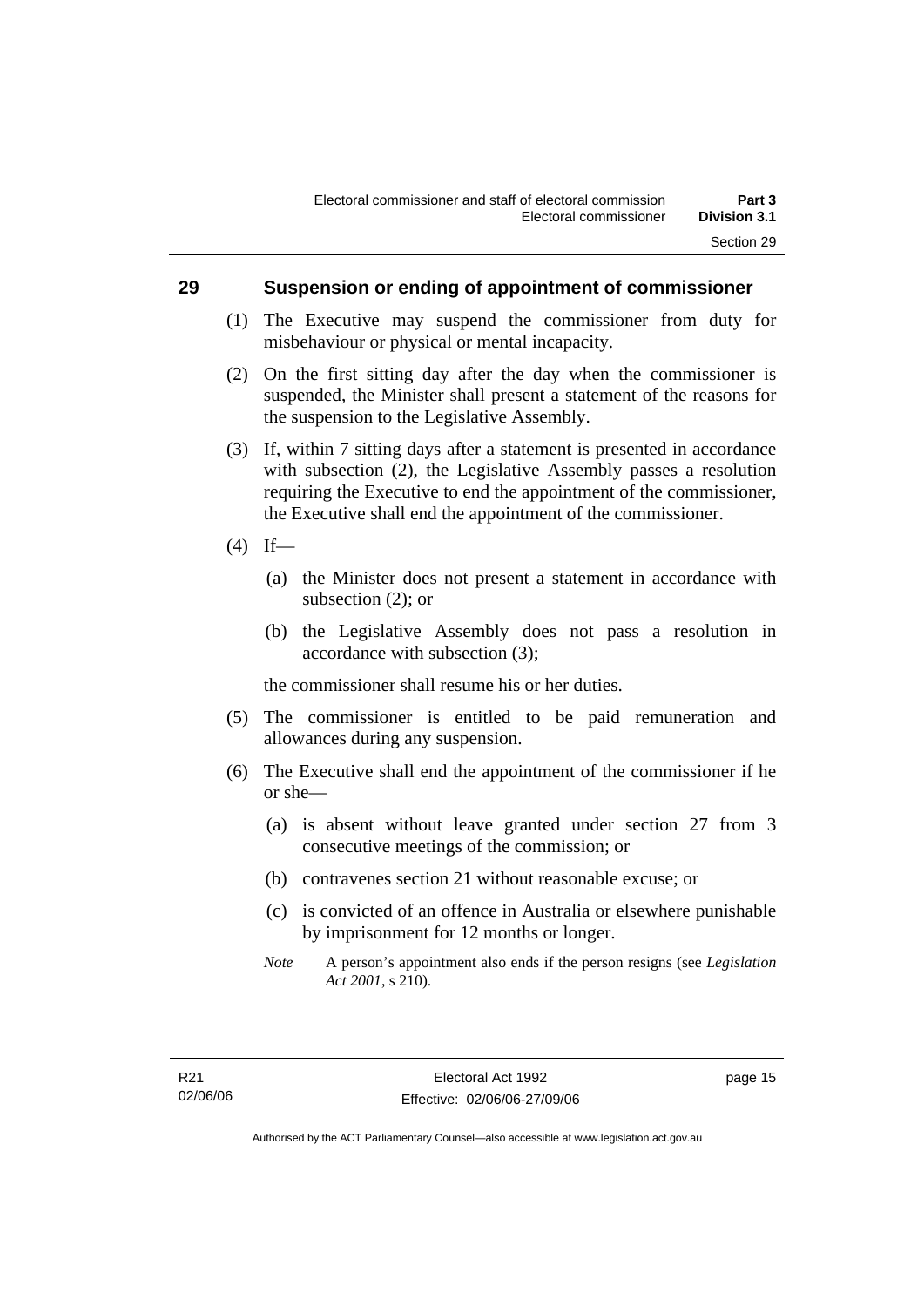## **Division 3.2 Staff of electoral commission**

### **31 Staff**

- (1) The staff assisting the commissioner shall be employed under the *Public Sector Management Act 1994*.
- (2) The *Public Sector Management Act 1994* applies in relation to the management of the staff assisting the commissioner.

### **32 Temporary staff and consultants**

- (1) The commissioner may, on behalf of the Territory—
	- (a) employ temporary staff; or
	- (b) engage consultants;

for this Act.

- (2) Temporary staff shall be employed on terms and conditions determined from time to time by the electoral commission after consultation with the Executive.
- (3) Consultants shall be engaged on terms and conditions determined from time to time by the electoral commission.
- (4) Nothing in this section in relation to the engagement of consultants is to be taken to give the commissioner or the commission a power to enter into a contract of employment.

#### **33 Officers**

- (1) The commissioner may appoint an adult to be an officer for this Act, or any other Act under which the commissioner exercises a function.
	- *Note 1* For the making of appointments (including acting appointments), see *Legislation Act 2001*, pt 19.3.
	- *Note 2* In particular, a person may be appointed for a particular provision of a law (see *Legislation Act* 2001, s 7 (3)) and an appointment may be made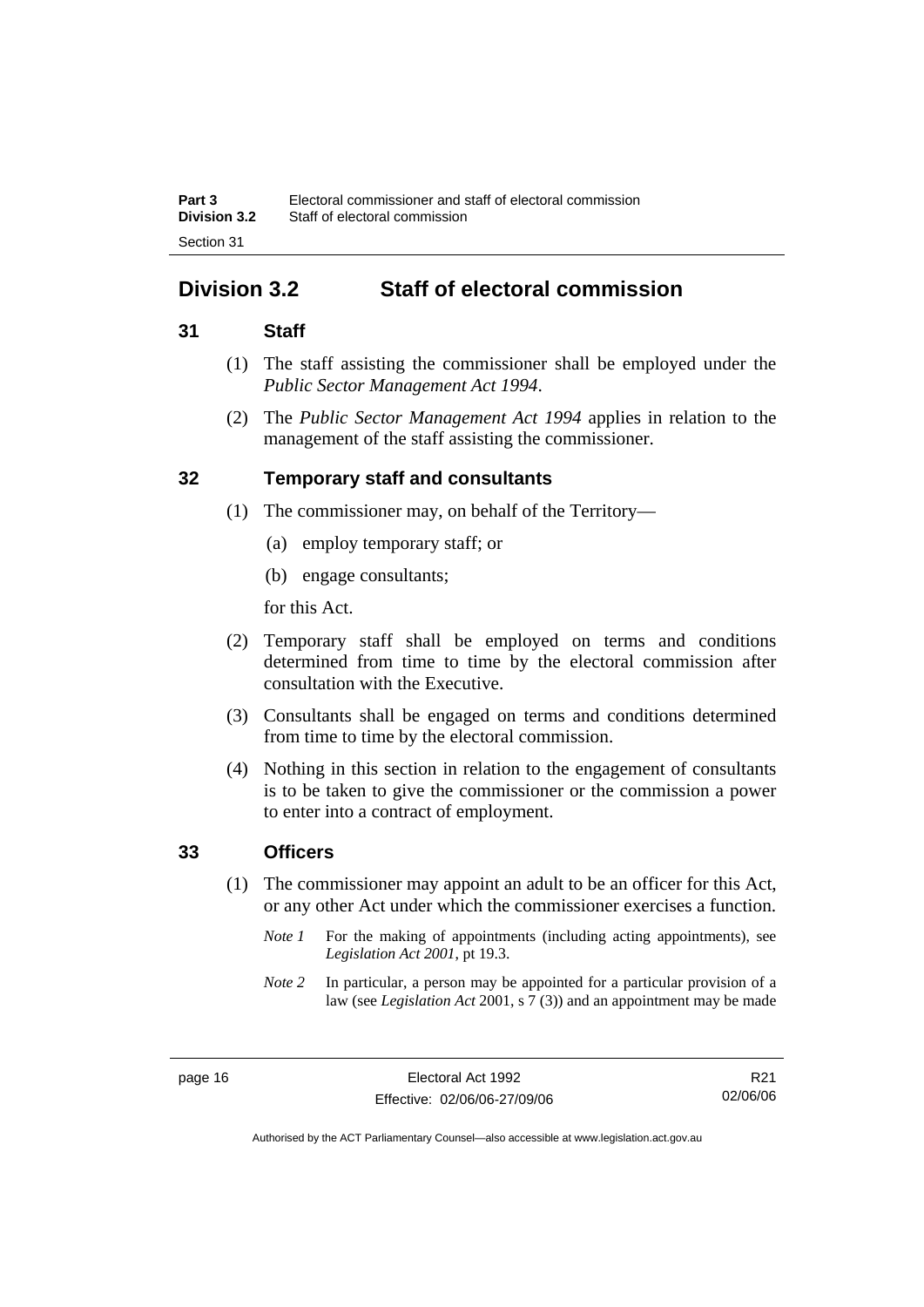by naming a person or nominating the occupant of a position (see s 207).

- (2) The officers so appointed include, but are not limited to, the following officers:
	- (a) the officer in charge of a polling place;
	- (b) the officer in charge of a scrutiny centre;
	- (c) an officer for the purposes of a poll or the scrutiny at an election.
- (3) A candidate is not entitled to be appointed as an officer, and an officer vacates office if he or she becomes a candidate.
- (4) The commissioner has all the powers of an officer and, in the exercise of such a power, is subject to the same obligations as an officer and, for this Act, shall be taken to be an officer.
- (5) Subject to the directions of the OIC, an officer at a polling place or scrutiny centre may exercise any of the powers of the OIC and in so doing shall, for this Act, be taken to be the OIC.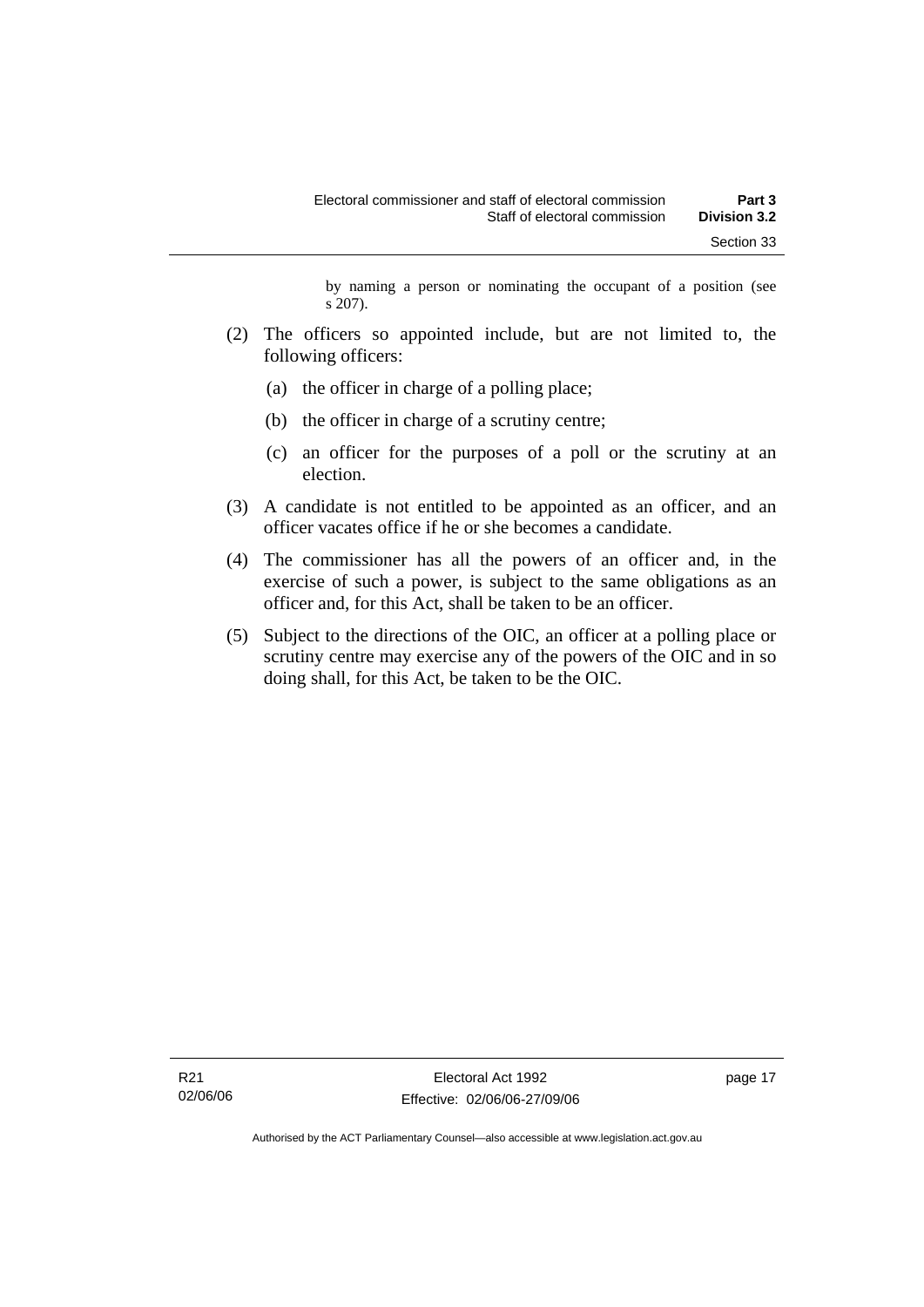#### **Part 4** Electorates

Section 34

## **Part 4 Electorates**

#### **34 Multimember electorates**

- (1) The ACT shall be divided into 3 separate electorates.
- (2) Seven members of the Legislative Assembly shall be elected from 1 electorate.
- (3) Five members of the Legislative Assembly shall be elected from each of the other 2 electorates.

#### **35 Redistribution of electorates**

- (1) Subject to this part, the augmented commission shall redistribute electorates by determining—
	- (a) the name and boundaries of each electorate; and
	- (b) the number of members of the Legislative Assembly to be elected from each electorate.
- (2) A determination—
	- (a) must be in writing; and
	- (b) may be made only after any investigation under section 52 (Objections to augmented electoral commission's proposal) is finished.
- (3) A determination is a notifiable instrument.
	- *Note* A notifiable instrument must be notified under the *Legislation Act 2001*.

#### **36 Factors relevant to redistribution**

In making a redistribution of electorates, the augmented commission shall—

R21 02/06/06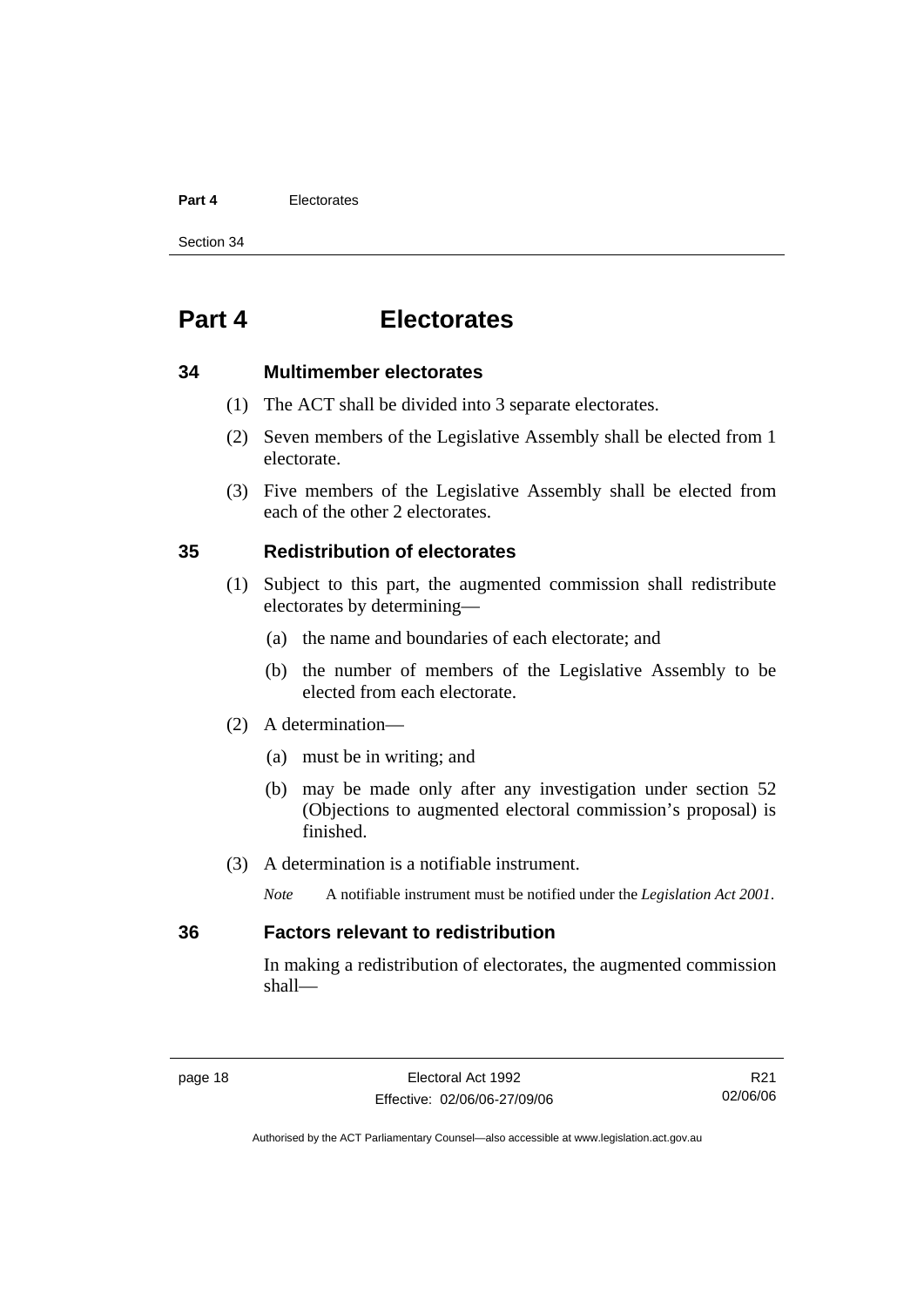- (a) ensure that the number of electors in an electorate immediately after the redistribution is within the range permitted by the *Australian Capital Territory (Self-Government) Act 1988*  (Cwlth), section 67D (2); and
- (b) endeavour to ensure, as far as practicable, that the number of electors in an electorate at the time of the next general election of members of the Legislative Assembly will not be greater than 105%, or less than 95%, of the expected quota for the electorate at that time ascertained in accordance with the formula set out in the *Australian Capital Territory (Self-Government) Act 1988* (Cwlth), section 67D (1); and
- (c) duly consider—
	- (i) the community of interests within each proposed electorate, including economic, social and regional interests; and
	- (ii) the means of communication and travel within each proposed electorate; and
	- (iii) the physical features and area of each proposed electorate; and
	- (iv) the boundaries of existing electorates; and
	- (v) the boundaries of divisions and sections fixed under the *Districts Act 2002*.

# **37 Timing of redistributions**

- (1) After each ordinary election, a redistribution process shall, subject to section 38—
	- (a) begin as soon as practicable after the beginning of the period of 2 years ending on the end of the 3rd Saturday in October in the year when the next ordinary election is due to be held; and
	- (b) be completed as soon as practicable.

page 19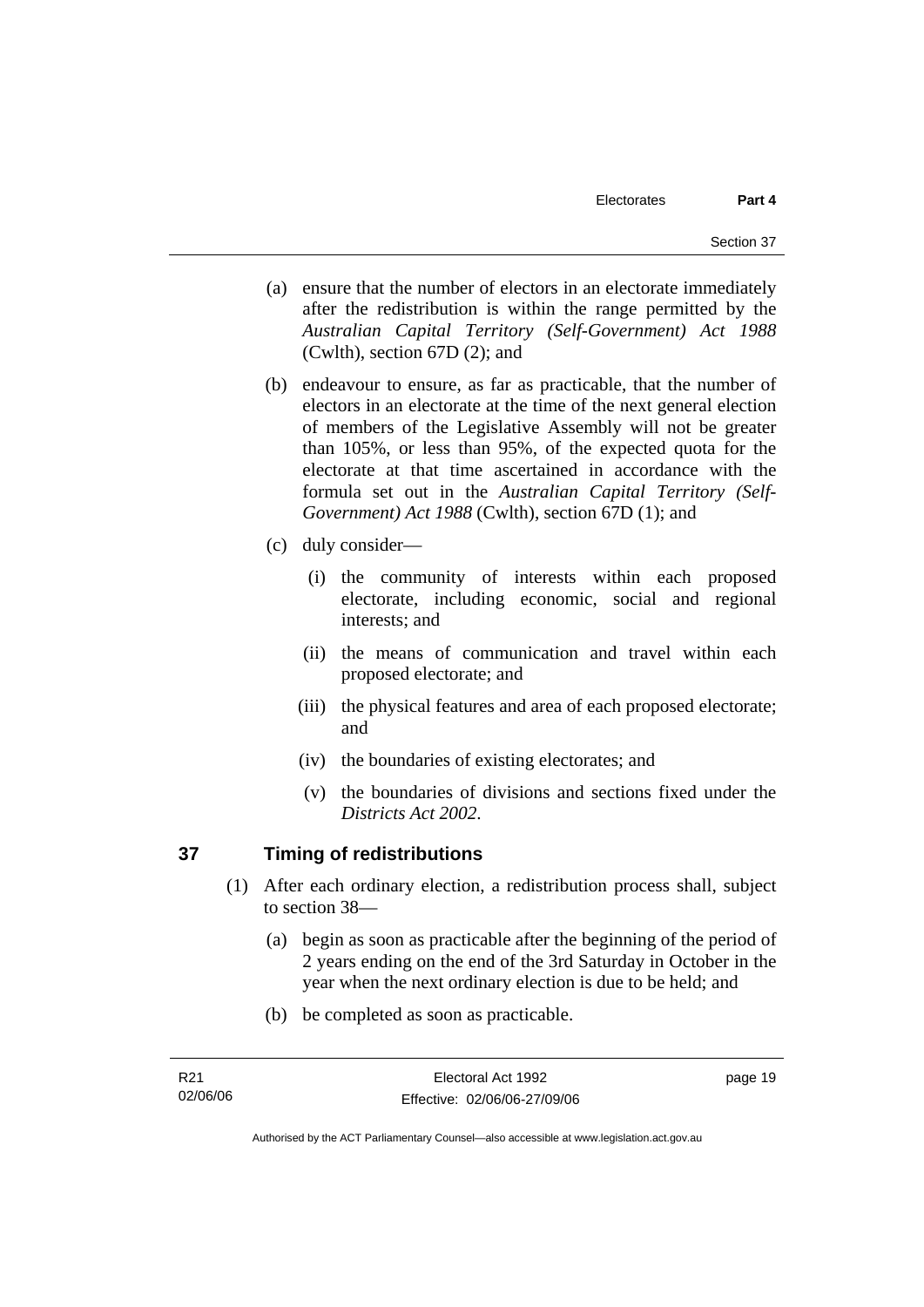#### **Part 4** Electorates

#### Section 38

- (2) For subsection (1), a redistribution process—
	- (a) begins when a redistribution committee is formed for the purposes of a redistribution; and
	- (b) ends when the redistribution of electorates is determined under section 35.

# **38 Suspension of redistribution process—extraordinary elections**

(1) In this section:

#### *redistribution process*—see section 37.

- (2) If the election period for an extraordinary election begins during a redistribution process, no further action shall be taken under this Act in relation to the redistribution until after the election period.
- (3) If, in relation to a proposed redistribution, a notice under this part invited a response (however described) to be made within a particular period and that period had not ended when the election period for an extraordinary election begins—
	- (a) a further such notice shall be given as soon as practicable after the election period; and
	- (b) this Act applies in relation to any response made in accordance with the firstmentioned notice as if it had been made in accordance with the further notice.

# **39 Redistribution committees**

- (1) The electoral commission must, in writing, establish redistribution committees for this part.
- (2) The establishment of a redistribution committee is a notifiable instrument.

*Note* A notifiable instrument must be notified under the *Legislation Act 2001*.

(3) A redistribution committee shall consist of—

R21 02/06/06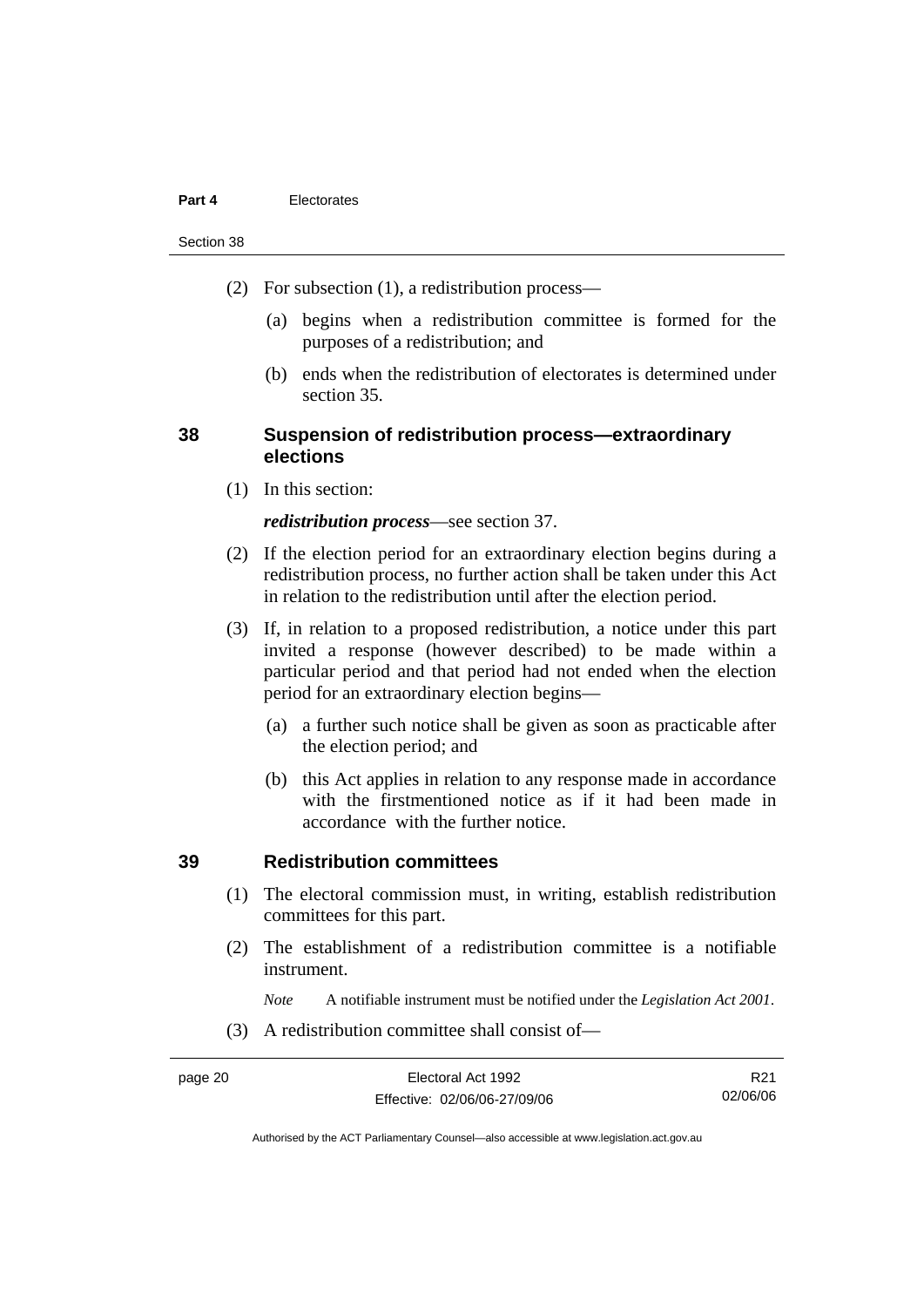- (a) the commissioner; and
- (b) the planning and land authority; and
- (c) the commissioner for surveys; and
- (d) a person appointed by the electoral commission whose qualifications or experience would, in the opinion of the electoral commission, enable the person to assist the committee, particularly in relation to the factors set out in section 36.

*Note* For the making of appointments, see *Legislation Act 2001, pt 19.3.* 

 (4) The member mentioned in subsection (3) (d) holds the position on the conditions that are decided by the electoral commission in consultation with the Minister and stated in the member's appointment.

#### **40 Meetings of redistribution committee**

- (1) The commissioner may call a meeting of a redistribution committee.
- (2) The commissioner shall preside at all meetings at which he or she is present.
- (3) If the commissioner is absent from a meeting, the members present shall elect 1 of their number to preside.
- (4) At a meeting, 3 members constitute a quorum.
- (5) Questions shall be determined by a majority of the votes of the members present and voting.
- (6) The member presiding at a meeting has a deliberative vote and, in the event of an equality of votes, has a casting vote.
- (7) A redistribution committee may regulate the conduct of proceedings at its meetings as it considers appropriate.

page 21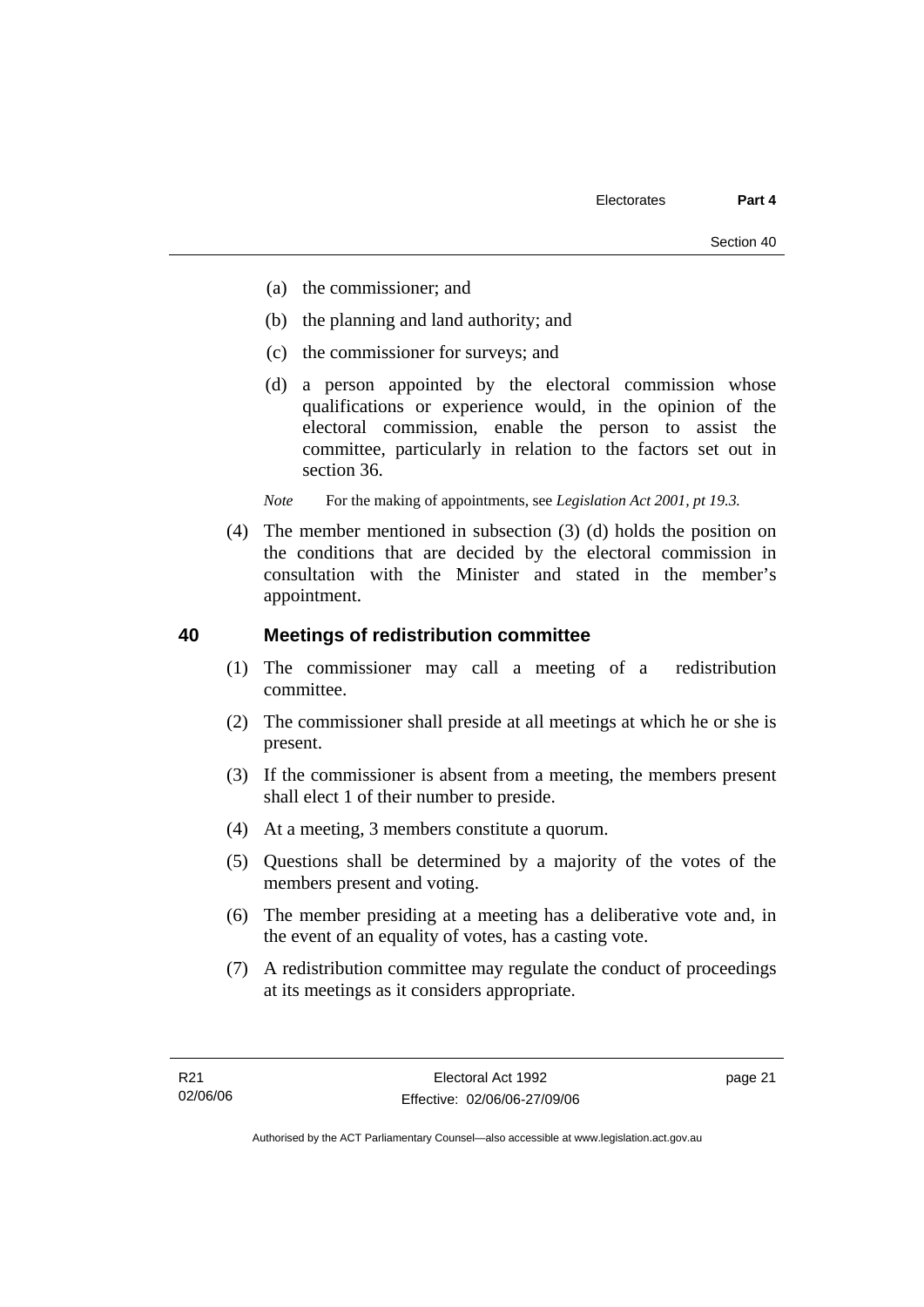#### **Part 4** Electorates

#### Section 41

- (8) A redistribution committee may inform itself in the way it considers appropriate, including the opening of its meetings to members of the public.
- (9) The electoral commission shall, on request by a redistribution committee, give the committee the information and assistance it requires for this part.

#### **41 Suggestions and comments about redistribution**

- (1) A redistribution committee must prepare a written notice stating—
	- (a) that written suggestions about the redistribution of electorates may be given to it within 28 days after the day the notice is notified under the *Legislation Act 2001*; and
	- (b) that written comments about the suggestions may be given to it within 14 days after the last day suggestions may be given to it; and
	- (c) each place where suggestions may be inspected by members of the public.
- (2) The notice is a notifiable instrument.

*Note* A notifiable instrument must be notified under the *Legislation Act 2001*.

- (3) The redistribution committee must also publish the notice in a newspaper.
- (4) The redistribution committee must ensure that copies of any suggestions given to it in accordance with the notice are available for inspection by members of the public in accordance with the notice.

# **42 Outline of proposal**

Before making a proposed redistribution of electorates, a redistribution committee may cause an outline of its proposal to be made available to members of the public.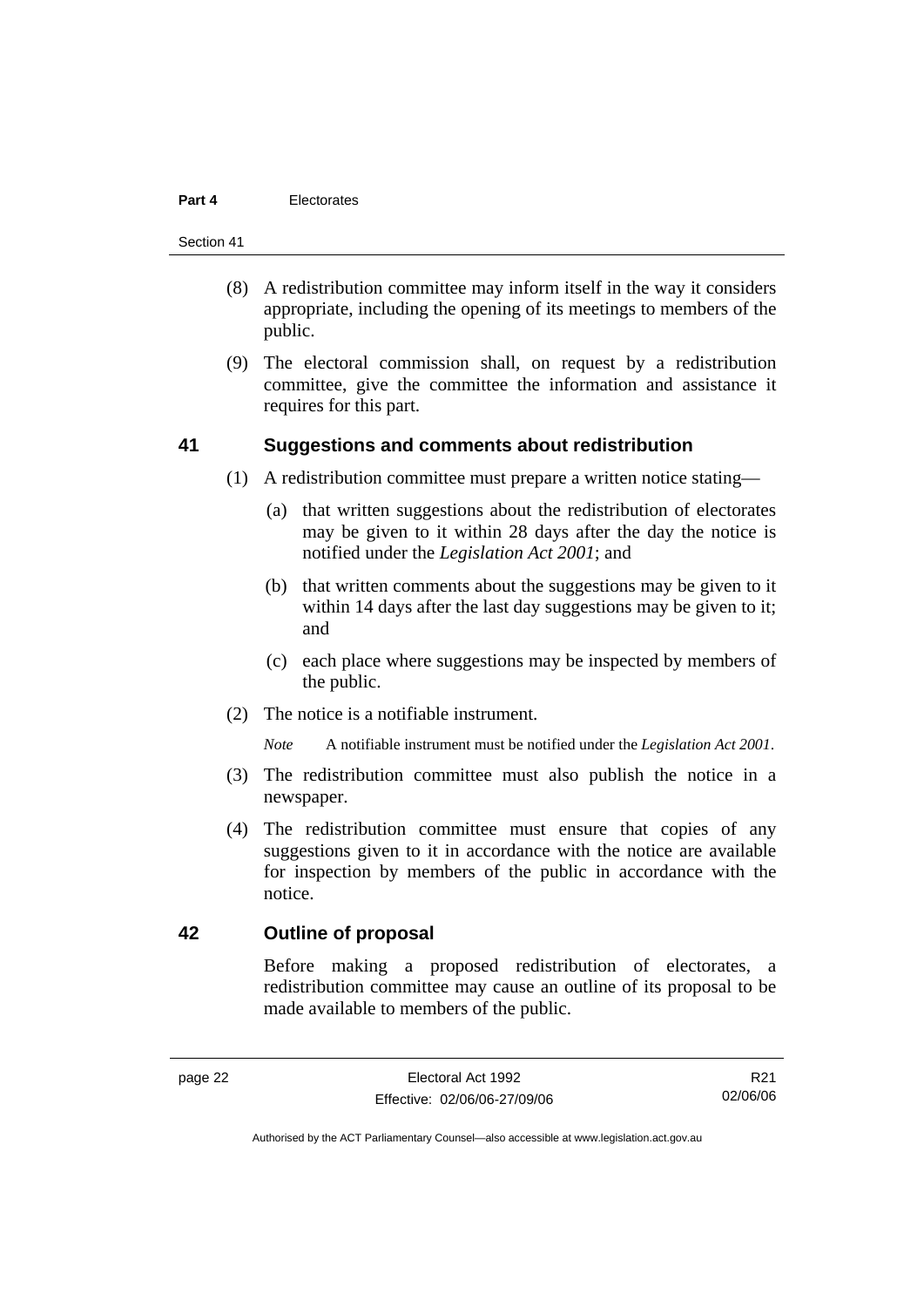#### **43 Proposed redistribution**

- (1) A redistribution committee must make a proposed redistribution of electorates after considering the suggestions and comments (if any) given to it in accordance with the notice under section 41 (Suggestions and comments about redistribution).
- (2) Section 36 applies in relation to the making of the proposed redistribution as if it were a redistribution by the augmented commission.
- (3) The committee shall state the reasons for its proposal in writing.
- (4) A member of the committee who disagrees with its proposal may state the reasons for the disagreement in writing.

# **44 Notification and publication of proposal**

- (1) A redistribution committee must—
	- (a) exhibit a map or maps showing the name and boundaries of each proposed electorate at the electoral commission's office; and
	- (b) make a copy of the following available for public inspection:
		- (i) the suggestions and comments given to the committee in accordance with the notice under section 41 (Suggestions and comments about redistribution); and
		- (ii) a description (whether by reference to a map or plan or otherwise) of the boundaries of each proposed electorate; and
		- (iii) a statement of the number of members of the Legislative Assembly that it proposes should be elected from each proposed electorate; and
		- (iv) its statement of reasons for the proposed redistribution; and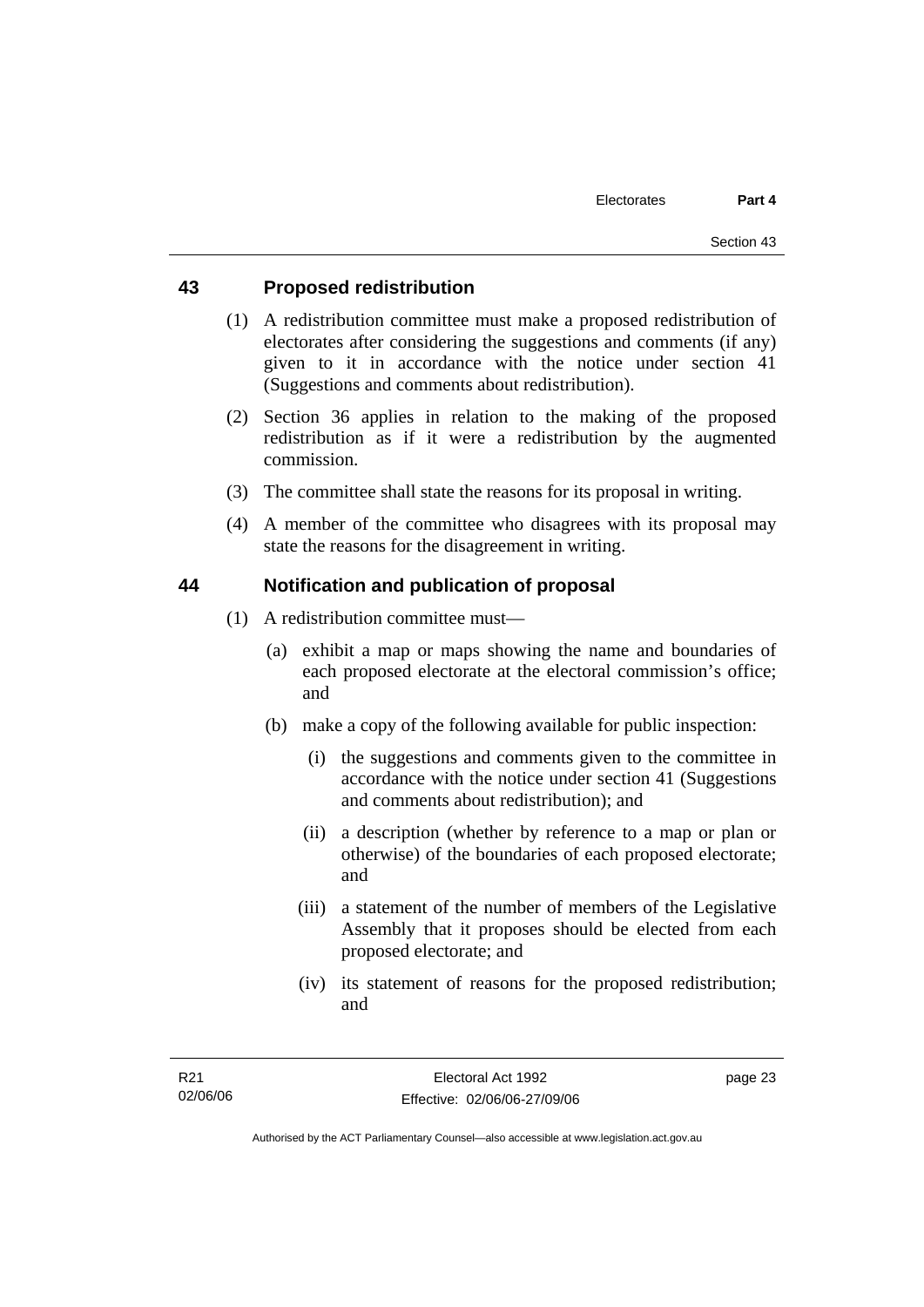#### **Part 4** Electorates

#### Section 45

- (v) if a member of the committee has provided a written statement or reasons for any disagreement with the proposal—that statement; and
- (c) prepare a written notice—
	- (i) telling the public about the exhibition mentioned in paragraph (a) and the availability for public inspection at the electoral commission's office of the copies of the documents mentioned in paragraph (b); and
	- (ii) stating that written objections against the proposal may be given to the electoral commission within 28 days after the day the notice is notified under the *Legislation Act 2001*.
- (2) The notice is a notifiable instrument.
	- *Note* A notifiable instrument must be notified under the *Legislation Act 2001*.
- (3) The redistribution committee must also publish the notice, and the map or maps of each proposed electorate, in a newspaper.

#### **45 Dissolution of redistribution committee**

A redistribution committee is dissolved immediately after the notice and maps mentioned in section 44 (1) (Notification and publication of proposal) have been notified and published under section 44 in relation to the committee's proposal.

#### **46 Objections**

- (1) An objection against a proposal by a redistribution committee must be—
	- (a) in writing; and
	- (b) given to the electoral commission within 28 days after the day the notice mentioned in section 44 (1) (Notification and publication of proposal) is notified under the *Legislation Act 2001* in relation to the committee's proposal.

R21 02/06/06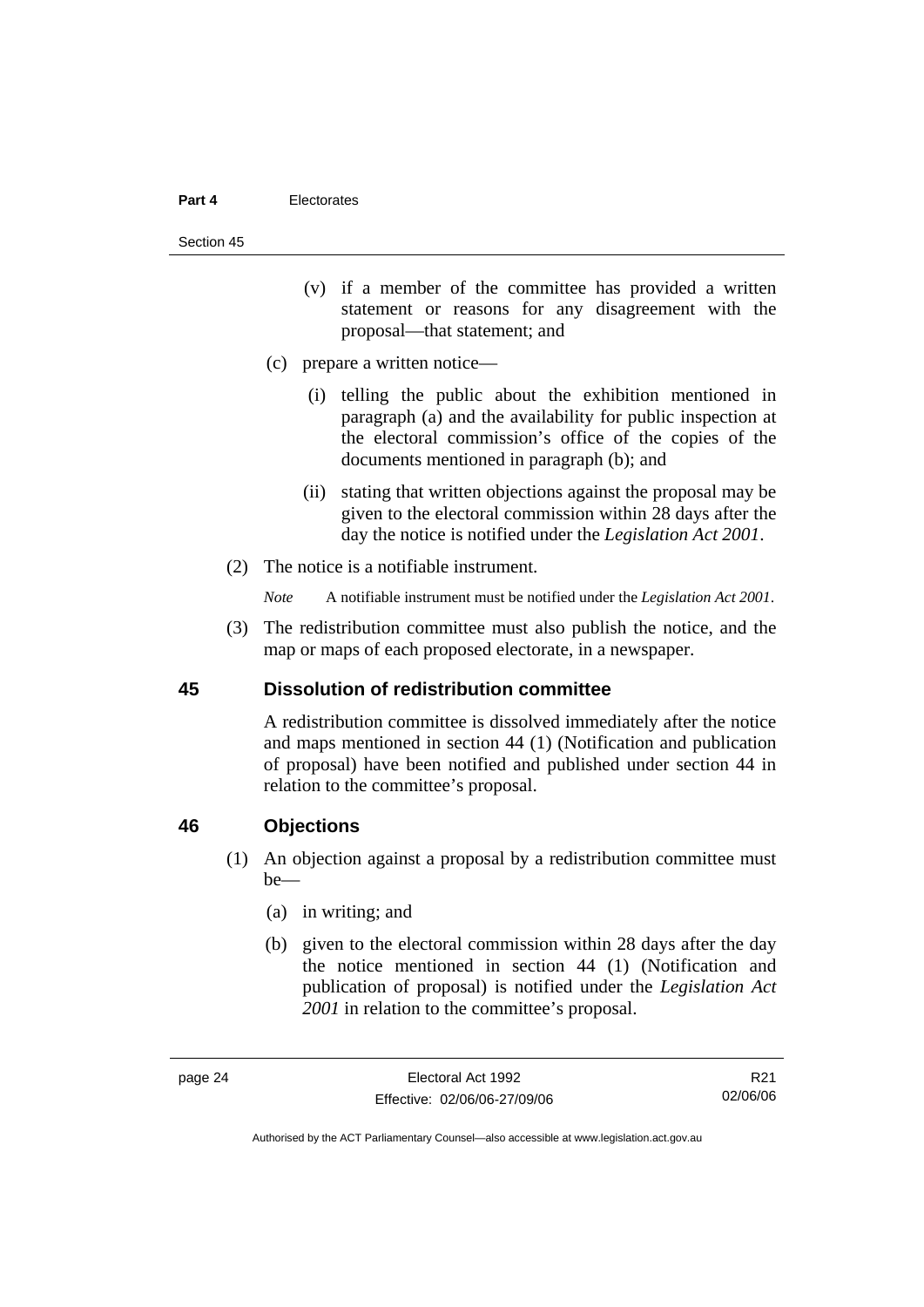(2) The commissioner must make a copy of each objection made under this section available for public inspection.

# **47 Augmented electoral commission**

- (1) For the purposes of each redistribution, an augmented electoral commission is established.
- (2) An augmented commission shall consist of—
	- (a) the members of the electoral commission; and
	- (b) the members (other than the commissioner) of the redistribution committee formed for the purposes of the redistribution.

# **48 Meetings of augmented electoral commission**

- (1) The chairperson of the electoral commission may call a meeting of an augmented commission.
- (2) The chairperson of the electoral commission shall preside at all meetings of an augmented commission at which he or she is present.
- (3) If the chairperson of the electoral commission is absent from a meeting of an augmented commission—
	- (a) the commissioner shall preside; or
	- (b) if the commissioner is absent from the meeting—the members present shall appoint 1 of their number to preside.
- (4) At a meeting, 4 members constitute a quorum.
- (5) Subject to subsection (6), questions shall be determined by a majority of the votes of the members present and voting.
- (6) An augmented commission shall not redistribute electorates under section 35 unless not less than 4 members of the augmented commission, of whom not less than 2 are members of the electoral commission, vote in favour of the redistribution.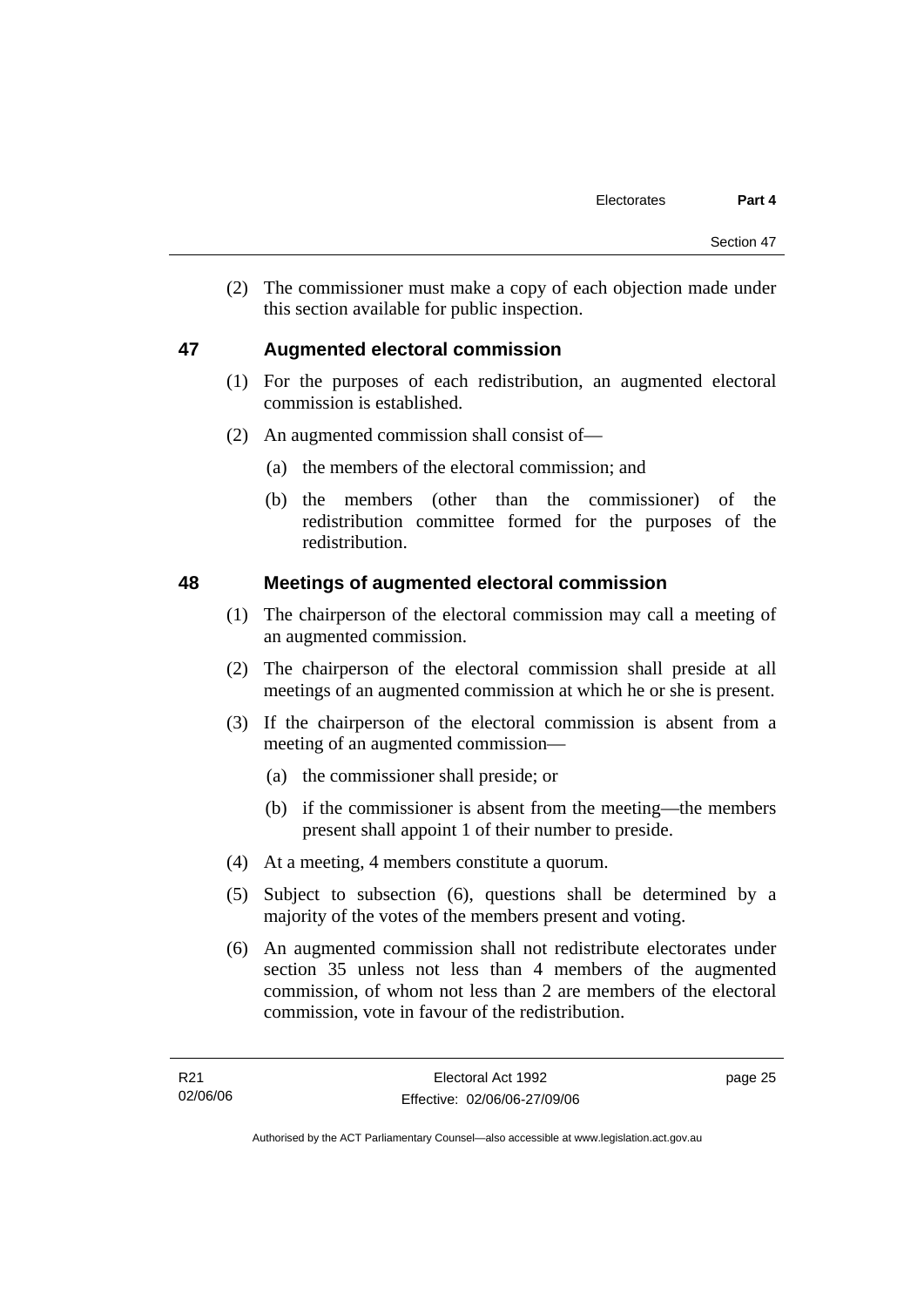#### **Part 4** Electorates

#### Section 49

- (7) Subject to subsection (8), the member presiding at a meeting has a deliberative vote and, in the event of an equality of votes, has a casting vote.
- (8) The casting vote of the member presiding at a meeting shall not be used to vote in favour of the making of a redistribution under section 35.
- (9) An augmented commission may regulate the conduct of proceedings at its meetings as it considers appropriate.
- (10) Subject to section 49, an augmented commission may inform itself in any way it considers appropriate.
- (11) The electoral commission shall, on request by an augmented commission, give the augmented commission the information and assistance it requires for this part.

#### **49 Investigation of objections**

- (1) The augmented commission shall investigate each objection made in accordance with section 46.
- (2) For the purpose of investigating an objection, the augmented commission shall hold a public hearing, unless it is of the opinion that—
	- (a) the matters raised in the objection (or substantially the same matters) were raised in suggestions or comments given to the redistribution committee in accordance with the notice under section 41 (1) (Suggestions and comments about redistribution); and
	- (b) the objection is frivolous or vexatious.
- (3) The augmented commission may hold 1 public hearing in relation to several objections.
- (4) At a public hearing, submissions to the augmented commission may only be made—

R21 02/06/06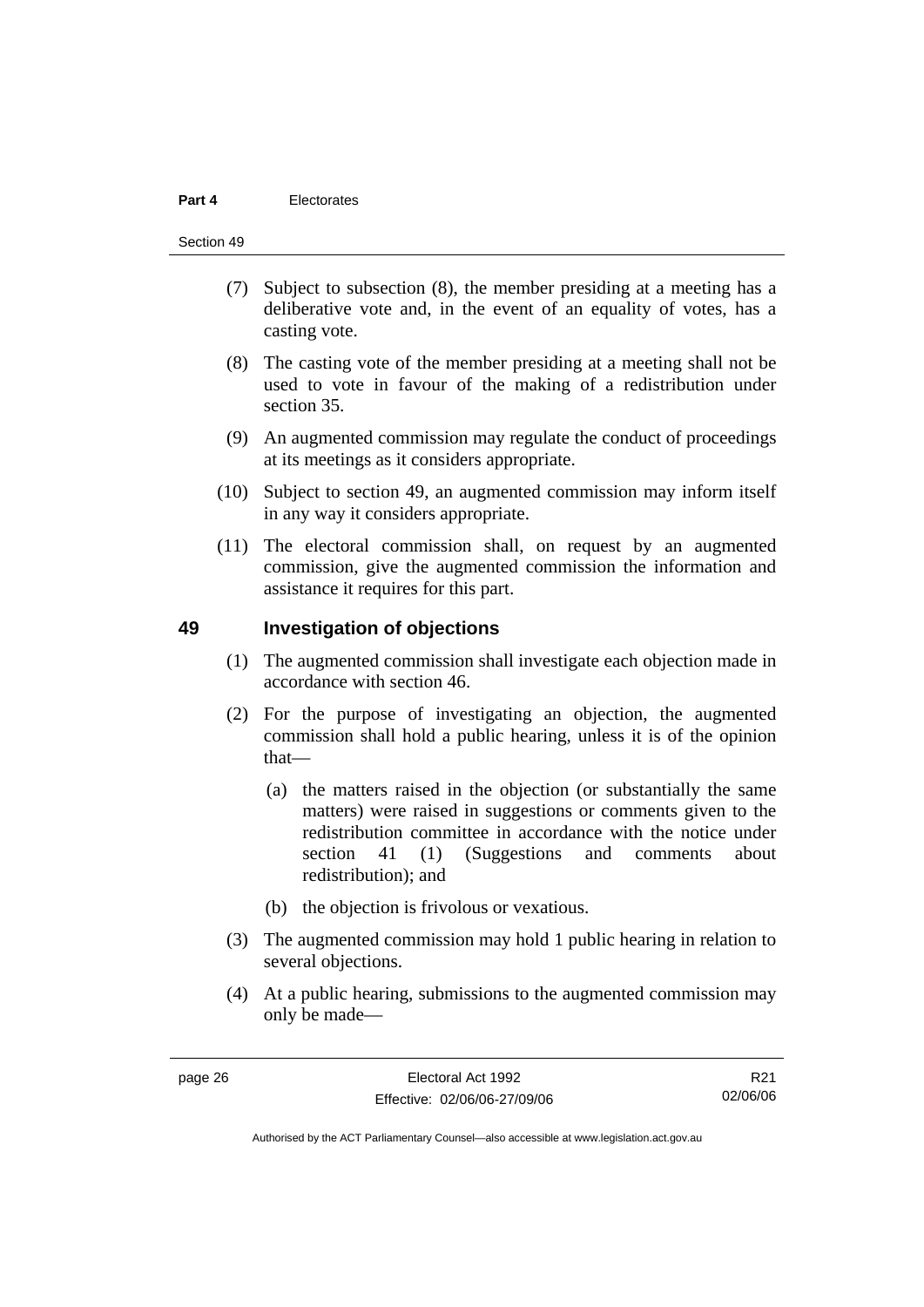- (a) by or on behalf of a person who made—
	- (i) an objection in accordance with section 46; or
	- (ii) a suggestion or comment about the proposed redistribution given to the redistribution committee in accordance with the notice under section 41 (1); or
- (b) by a person making a submission in relation to an objection.
- (5) The augmented commission shall consider all such submissions.
- (6) At a public hearing, the augmented commission is not bound by the rules of evidence and, subject to this section, may regulate the conduct of proceedings as it considers appropriate.
- (7) Without limiting subsection (6), the following matters are within the discretion of the augmented commission:
	- (a) the manner in which, and the time within which, submissions may be made;
	- (b) the extent to which the augmented commission may be addressed, and the persons by whom it may be addressed.

#### **50 Redistribution—proposal by augmented electoral commission**

The augmented commission shall make a proposed redistribution of electorates after completing any investigation required by section 49.

# **51 Publication of augmented electoral commission's proposal**

- (1) After making a proposed redistribution of electorates, the augmented commission shall cause a public announcement to be made concerning the proposal.
- (2) The public announcement shall include a statement—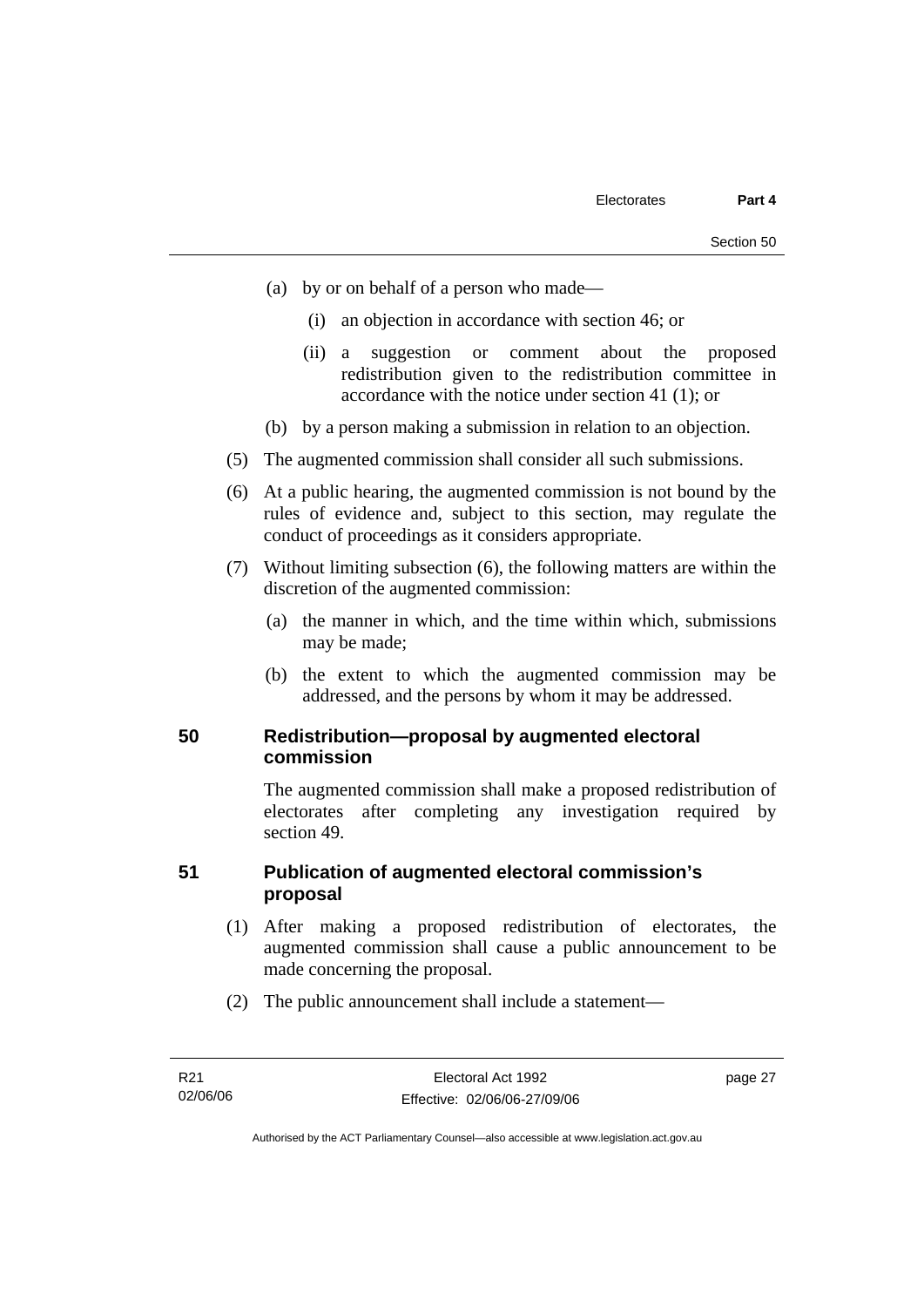#### **Part 4** Electorates

Section 52

- (a) setting out the substance of the augmented commission's findings or conclusions about the redistribution committee's proposal and any objection to it; and
- (b) setting out particulars of the augmented commission's proposal; and
- (c) whether, in the augmented commission's opinion, its proposal is significantly different from the redistribution committee's proposal and, if so, a further statement to the effect that written objections against the proposal may be given to the electoral commission in accordance with the notice prepared under subsection  $(3)$ .
- (3) If the augmented commission is of the opinion that its proposal is significantly different from the redistribution committee's proposal, the augmented commission must prepare a written notice stating that written objections against the proposal may be given to the electoral commission within 28 days after the day the notice is notified under the *Legislation Act 2001*.
- (4) The notice is a notifiable instrument.

*Note* A notifiable instrument must be notified under the *Legislation Act 2001*.

#### **52 Objections to augmented electoral commission's proposal**

- (1) An objection against a redistribution proposed by the augmented commission must be—
	- (a) in writing; and
	- (b) given to the electoral commission within 28 days after the day the notice under section 51 (3) (Publication of augmented electoral commission's proposal) is notified under the *Legislation Act 2001*.

*Note* For how documents may be given, see *Legislation Act 2001*, pt 19.5.

R21 02/06/06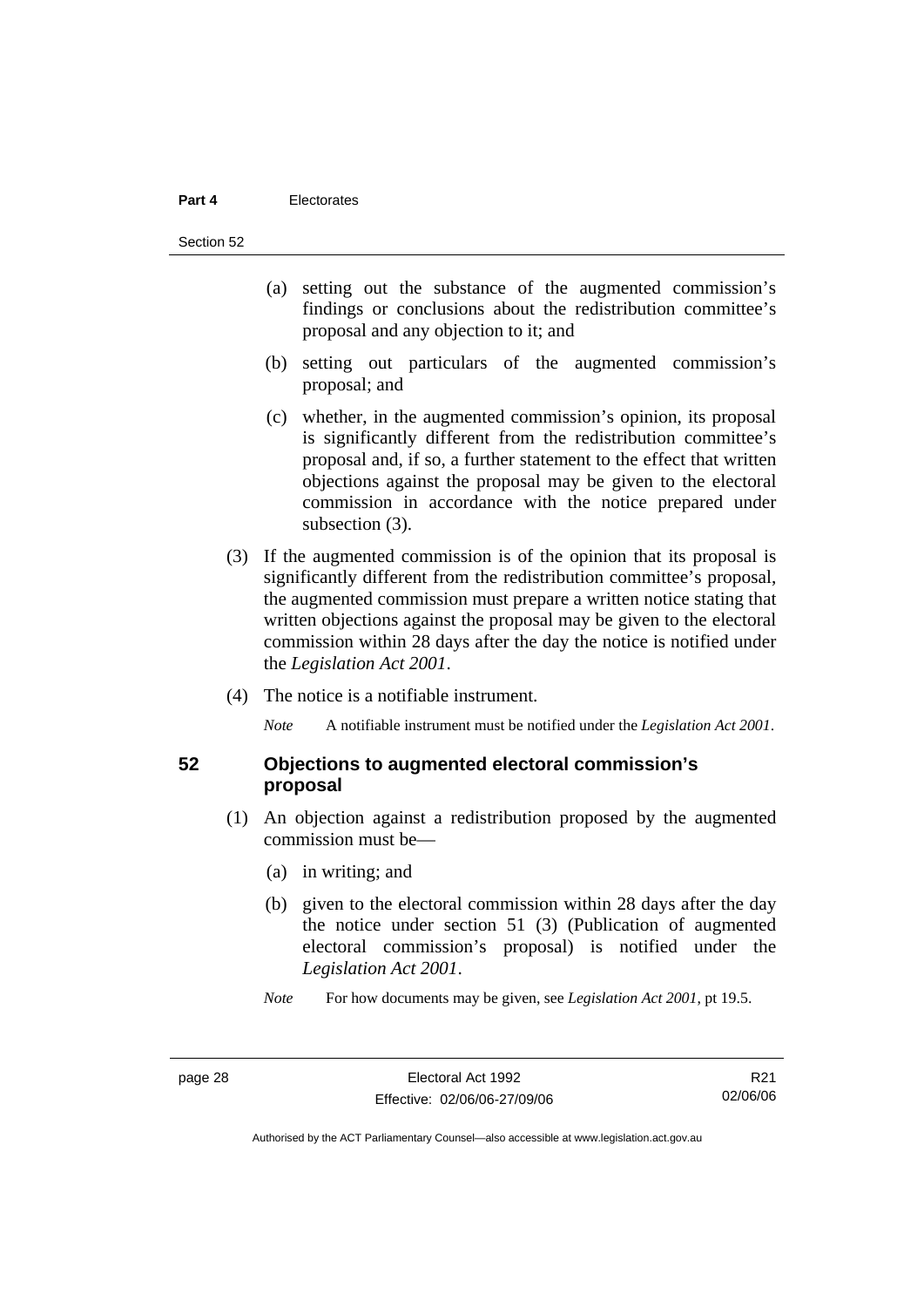- (2) If an objection is given to the electoral commission in accordance with subsection  $(1)$ —
	- (a) the augmented commission must investigate the objection; and
	- (b) section 49 (Investigation of objections) applies as if the investigation were an objection under that section.
- (3) The commissioner must make a copy of each objection made under this section available for public inspection.

#### **53 Report by augmented electoral commission and public announcement**

- (1) After redistributing electorates under section 35, the augmented commission shall cause—
	- (a) a report about the redistribution to be submitted to the Minister; and
	- (b) copies of the report to be made available for perusal by members of the public at the office of the electoral commission; and
	- (c) a public announcement to be made to the effect that the redistribution has been made and that copies of the report are available for perusal by members of the public at the office of the electoral commission.
- (2) The report shall contain particulars of—
	- (a) any suggestions or comments lodged with the redistribution committee; and
	- (b) the redistribution proposed by the redistribution committee and its reasons for the proposal; and
	- (c) if a member of the redistribution committee has provided a written statement of reasons for any disagreement with the committee's proposal—that statement; and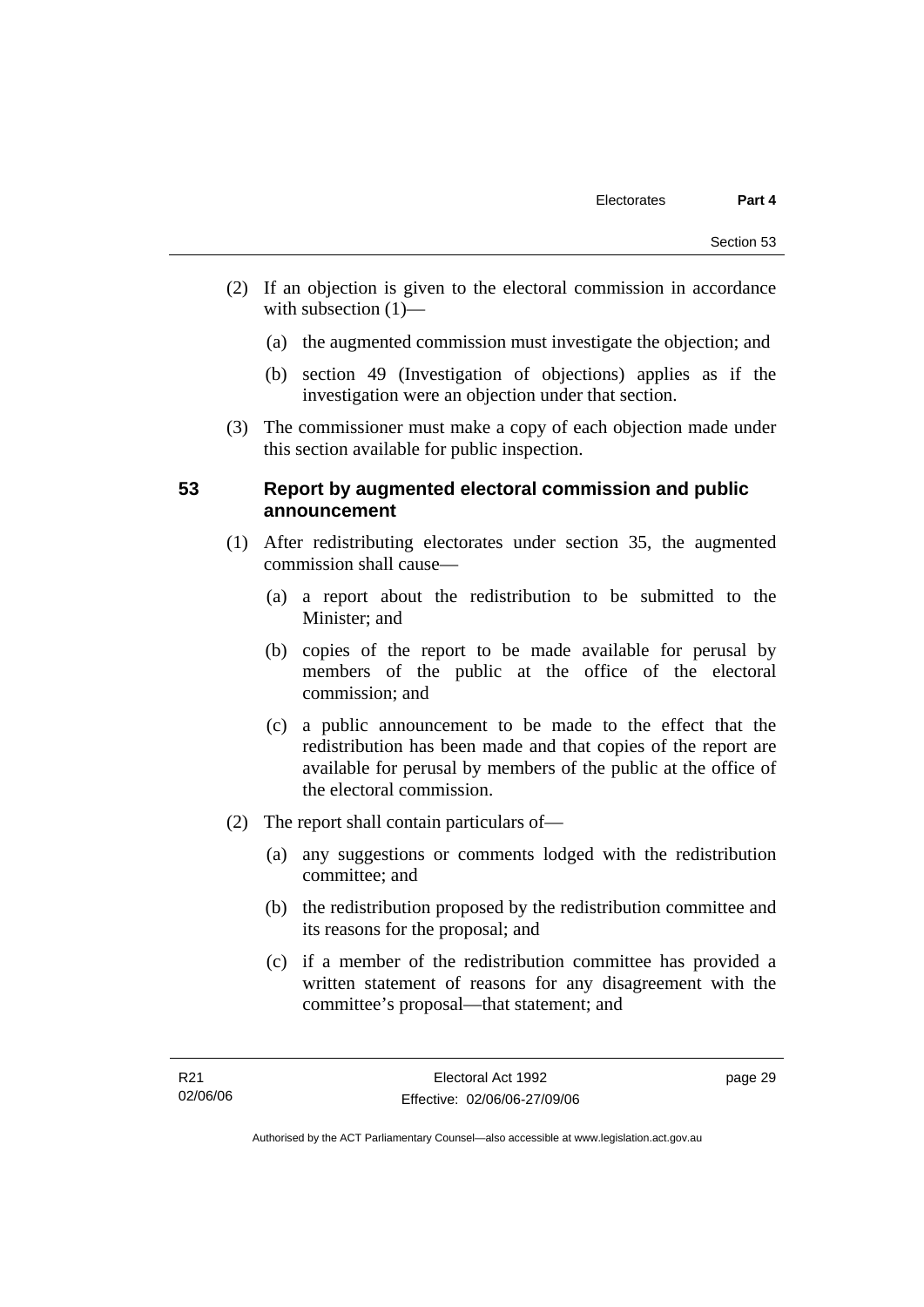#### **Part 4** Electorates

#### Section 54

- (d) any objections lodged with the electoral commission against the redistribution committee's proposal; and
- (e) the result of the investigation of any objections against the redistribution committee's proposal (including particulars of the proceedings at any public hearings in the course of an investigation); and
- (f) the redistribution proposed by the augmented commission and its reasons for the proposal; and
- (g) any objections lodged with the electoral commission against the augmented commission's proposal; and
- (h) the result of the investigation of any objections against the augmented commission's proposal (including particulars of the proceedings at any public hearings in the course of an investigation); and
- (i) the redistribution made by the augmented commission and its reasons for the redistribution; and
- (j) if a member of the augmented commission has provided a written statement of reasons for any disagreement with the augmented commission's proposal—that statement.

#### **54 Report to Legislative Assembly**

The Minister shall present a copy of the augmented commission's report to the Legislative Assembly on the first sitting day after the day when the Minister receives the report from the augmented commission.

#### **55 Decisions are final**

- (1) A decision of an augmented commission or a redistribution committee made, or purporting to be made, under this part—
	- (a) is final and conclusive; and

R21 02/06/06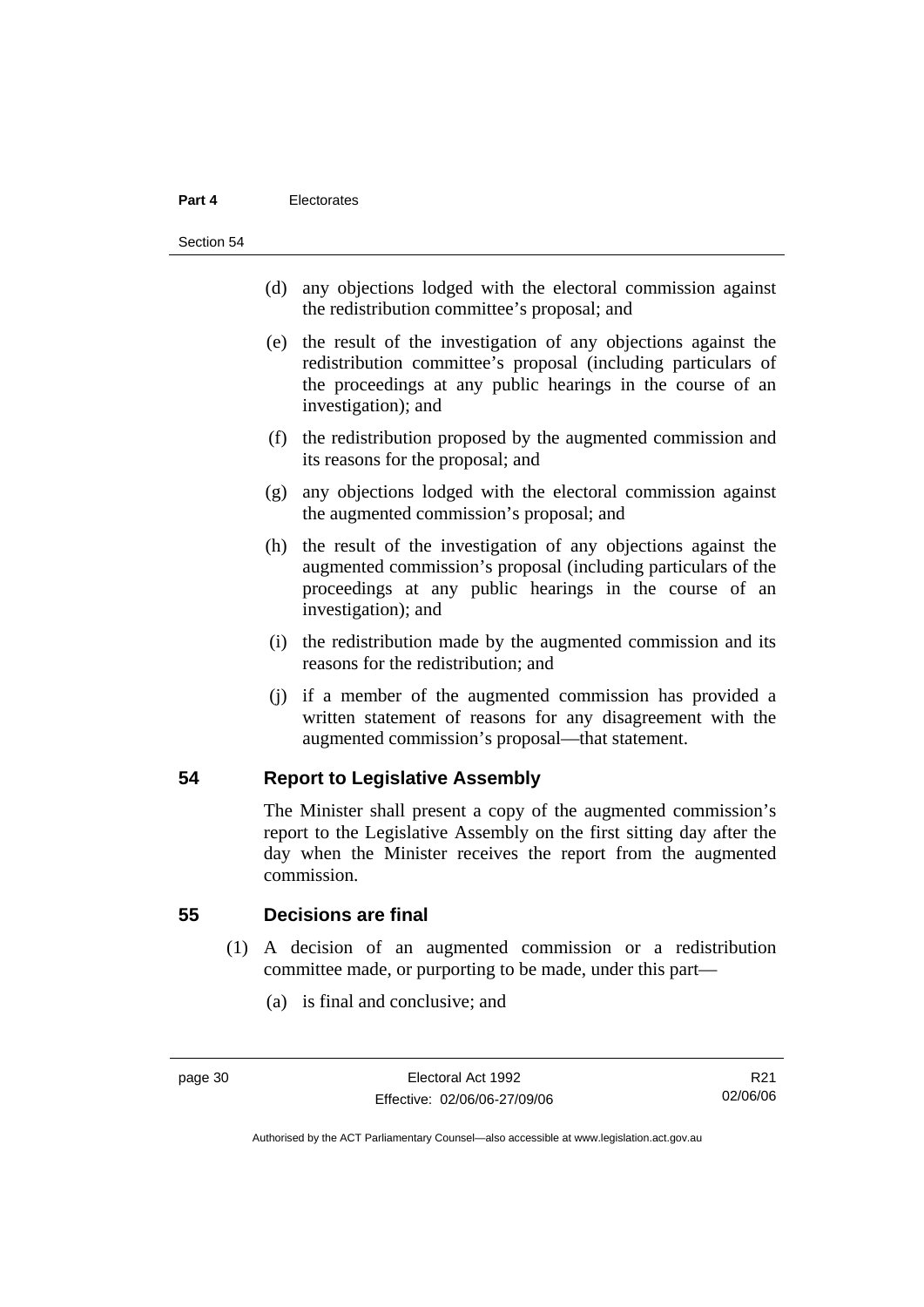- (b) shall not be challenged, appealed against, reviewed, quashed, set aside or called into question in any court or tribunal on any ground; and
- (c) is not subject to any proceedings for a writ of mandamus, prohibition or certiorari or for an injunction, declaration or other order in any court on any ground.
- (2) In subsection (1):

*decision* includes a failure to make a decision.

# **56 Validity not affected**

A failure to comply with the provisions of this part (except section 34, 35 or 36) is not to be taken to affect the validity of a decision of an augmented commission or a redistribution committee.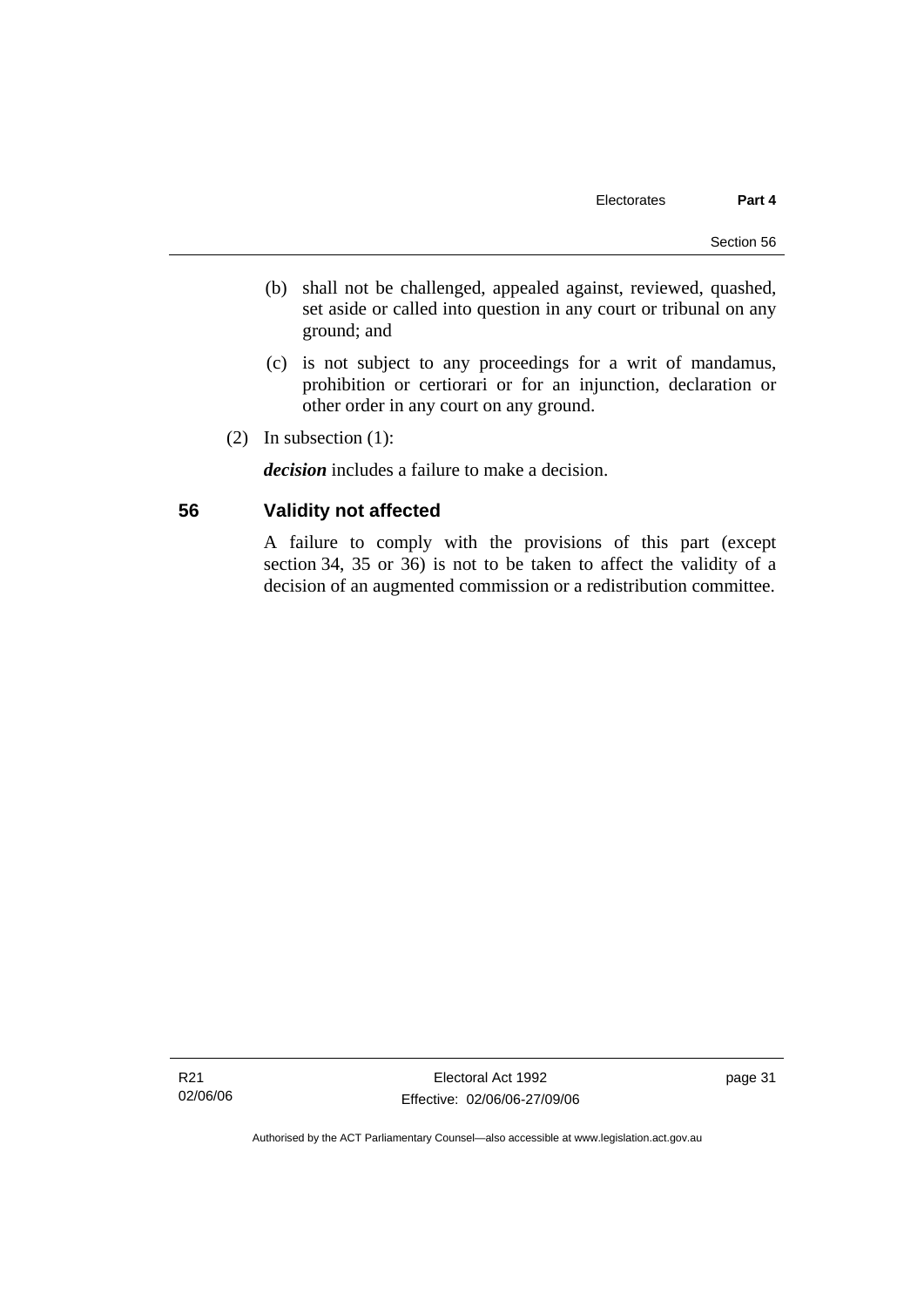#### **Part 5 Electoral rolls**

Section 57

# **Part 5 Electoral rolls**

#### **57 Electorate and Territory rolls**

- (1) The commissioner shall keep a roll of the electors of the ACT consisting of separate rolls of the electors of each electorate.
- (2) A roll may be kept electronically.

# **58 Contents of roll**

- (1) A roll shall contain the following particulars in relation to each elector:
	- (a) surname or family name;
	- (b) each given name;
	- (c) address;
	- (d) sex;
	- (e) date of birth.
- (2) A roll may contain the following particulars in relation to each elector:
	- (a) occupation;
	- (b) any former surname;
	- (c) any previous address;
	- (d) postal address, if not the same as the address of the principal place of residence;
	- (e) the further particulars (if any) prescribed under the regulations.

R21 02/06/06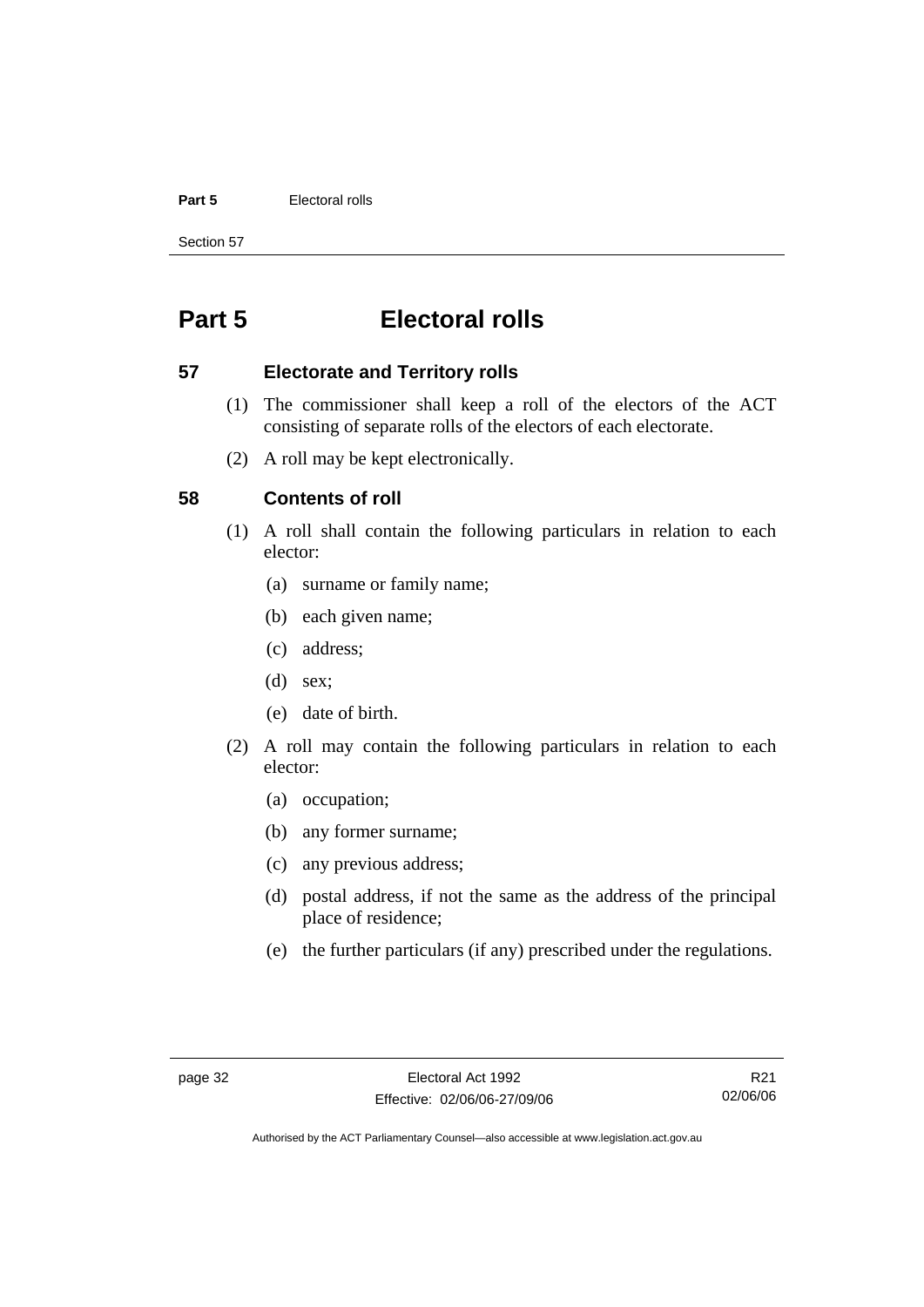#### **59 Meaning of** *extract* **from roll**

In this Act:

*extract* from a roll means the part of the roll that contains, for each elector enrolled at the time the extract is prepared—

- (a) the elector's surname or family name; and
- (b) each given name of the elector; and
- (c) the elector's address, unless the elector is—
	- (i) an elector whose address is suppressed; or
	- (ii) an eligible overseas elector; or
	- (iii) an Antarctic elector; or
	- (iv) an elector who is enrolled because of the elector's enrolment on the Commonwealth roll as an itinerant elector.
- *Note* A roll extract in electronic form is a disk, tape or other device from which the information in the extract may be reproduced by mechanical, electronic or other means (see dict, def of *electronic form*).

#### **60 Inspection of printed roll extracts**

- (1) The commissioner—
	- (a) shall, at the office of the commissioner; and
	- (b) may, at any other places the commissioner determines;

make a printed extract from each roll available for public inspection during ordinary office hours.

- (2) A right of inspection under subsection (1) shall not be taken to give any right to copy, take an extract from, or scan electronically, an extract from a roll.
- (3) For subsection (1), the commissioner shall prepare an extract of each roll at least once each calendar year.

| R21      | Electoral Act 1992           | page 33 |
|----------|------------------------------|---------|
| 02/06/06 | Effective: 02/06/06-27/09/06 |         |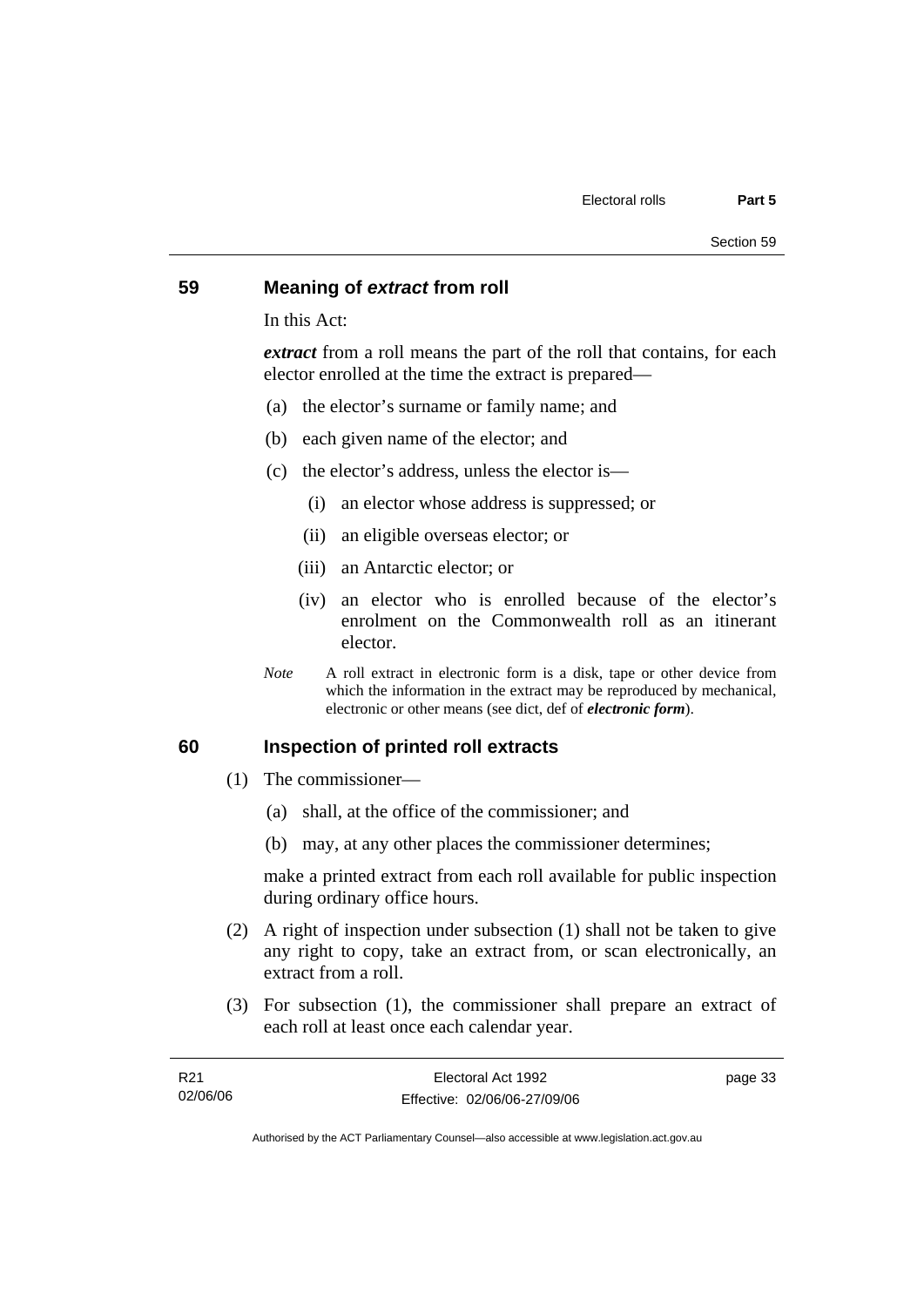#### **Part 5 Electoral rolls**

Section 61

#### **61 Supply of printed roll extracts to MLAs etc**

- (1) At least once each calendar year, the commissioner shall, on request—
	- (a) give 2 printed extracts from the roll for an electorate to each MLA for the electorate; and
	- (b) give 2 printed extracts from the roll for each electorate to the registered officer of each registered party.
- (2) The commissioner shall, on request, supply a printed extract from a roll to a person who the commissioner is satisfied requires the extract for an approved purpose within the meaning of section 63.
	- *Note* A fee may determined under s 8 (Determination of fees) for a request under subsection (2).

# **62 Supply of roll extracts in electronic form to MLAs etc**

- (1) The commissioner shall, on request, so far as practicable, give a roll extract in electronic form to—
	- (a) an MLA; or
	- (b) the registered officer of a registered party.
- (2) The commissioner shall, on request, supply a roll extract in electronic form, or on microfiche, to a person who the commissioner is satisfied requires the extract for an approved purpose within the meaning of section 63.
	- *Note* A fee may determined under s 8 (Determination of fees) for a request under subsection (2).

#### **63 Use of roll extracts**

(1) In this section:

*approved purpose* means any of the following:

(a) for an MLA—the exercise of his or her functions;

page 34 Electoral Act 1992 Effective: 02/06/06-27/09/06

R21 02/06/06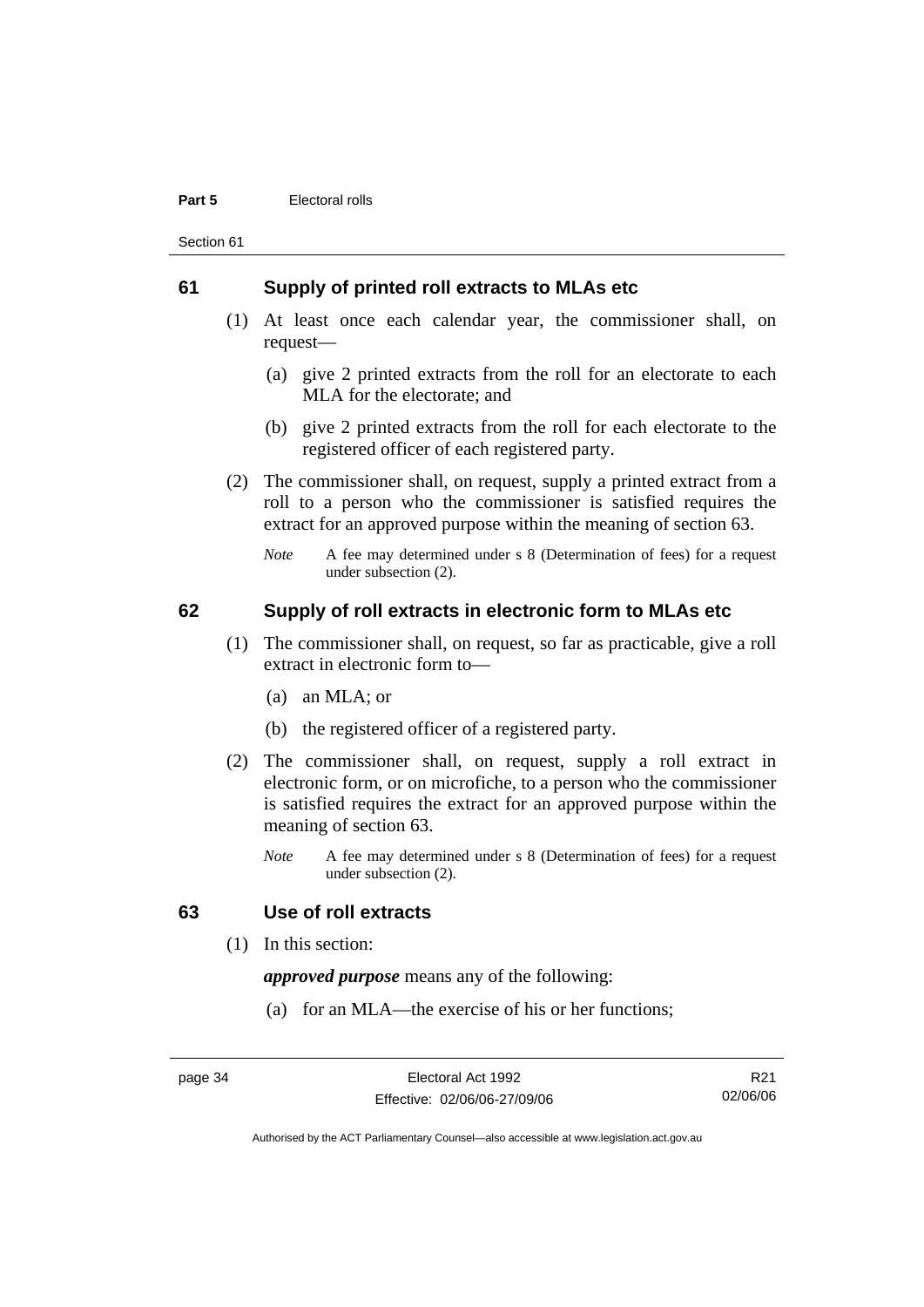- (b) for the registered officer of a registered party—the exercise by an MLA who is a member of the party of his or her functions;
- (c) for an MLA or the registered officer of a registered party—
	- (i) a purpose connected with an election; or
	- (ii) monitoring the accuracy of information in the roll;
- (d) for anyone—a purpose prescribed under the regulations.

*protected information*, in relation to a person, means information that the person knows, or has reasonable grounds for believing, was obtained from a roll extract given to the person or someone else under section 61 (Supply of printed roll extracts to MLAs etc) or section 62 (Supply of roll extracts in electronic form to MLAs etc).

- (2) A person must not, without reasonable excuse, use protected information for—
	- (a) a commercial purpose; or
	- (b) any other purpose, other than an approved purpose.

Maximum penalty: 50 penalty units, imprisonment for 6 months or both.

 (3) A person must not, without reasonable excuse, directly or indirectly divulge or communicate protected information to someone else for a purpose other than an approved purpose.

Maximum penalty: 50 penalty units, imprisonment for 6 months or both.

# **65 Provision of roll information to prescribed authorities**

 (1) The commissioner may give a copy of a roll or information contained on a roll to a prescribed authority if the commissioner is satisfied that the authority requires the copy or information for a prescribed purpose.

page 35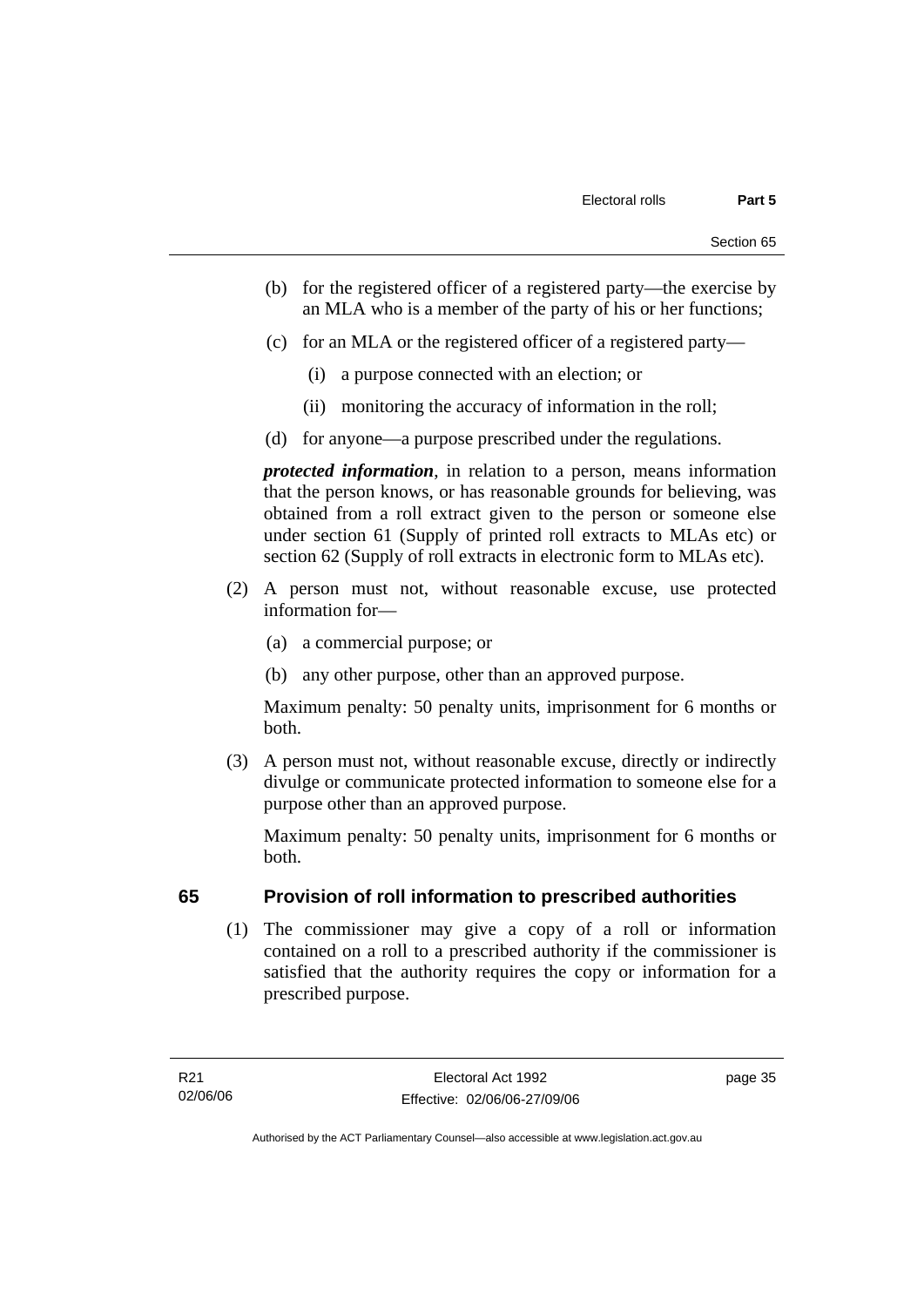#### **Part 5 Electoral rolls**

Section 66

 (2) A person shall not use information obtained under subsection (1) except in accordance with the regulations.

Maximum penalty: 50 penalty units, imprisonment for 6 months or both.

- (3) For the *Juries Act 1967*, the commissioner shall, on request by the sheriff, give the sheriff a copy of the roll of electors of the ACT.
- (4) A copy of a roll, or information, may be given to a person under subsection (1) or (3) in printed or electronic form or on microfiche.
- (5) A copy of a roll, or information, provided under subsection (1) or (3) shall not include—
	- (a) in relation to a person whose address is a suppressed address any particulars other than the name of the person; or
	- (b) the address of an eligible overseas elector; or
	- (c) the address of an Antarctic elector.
- (6) The regulations may provide for how a prescribed authority may deal with information, or information obtained from a copy of a roll, provided under subsection (1).

#### **66 Maintenance of rolls**

- (1) The commissioner shall, so far as practicable, keep the rolls up to date.
- (2) The commissioner may alter a roll at any time as follows:
	- (a) to register any change of name;
	- (b) to bring up to date any particulars appearing on the roll;
	- (c) to correct any mistake or omission;
	- (d) to remove the name of a deceased elector;

R21 02/06/06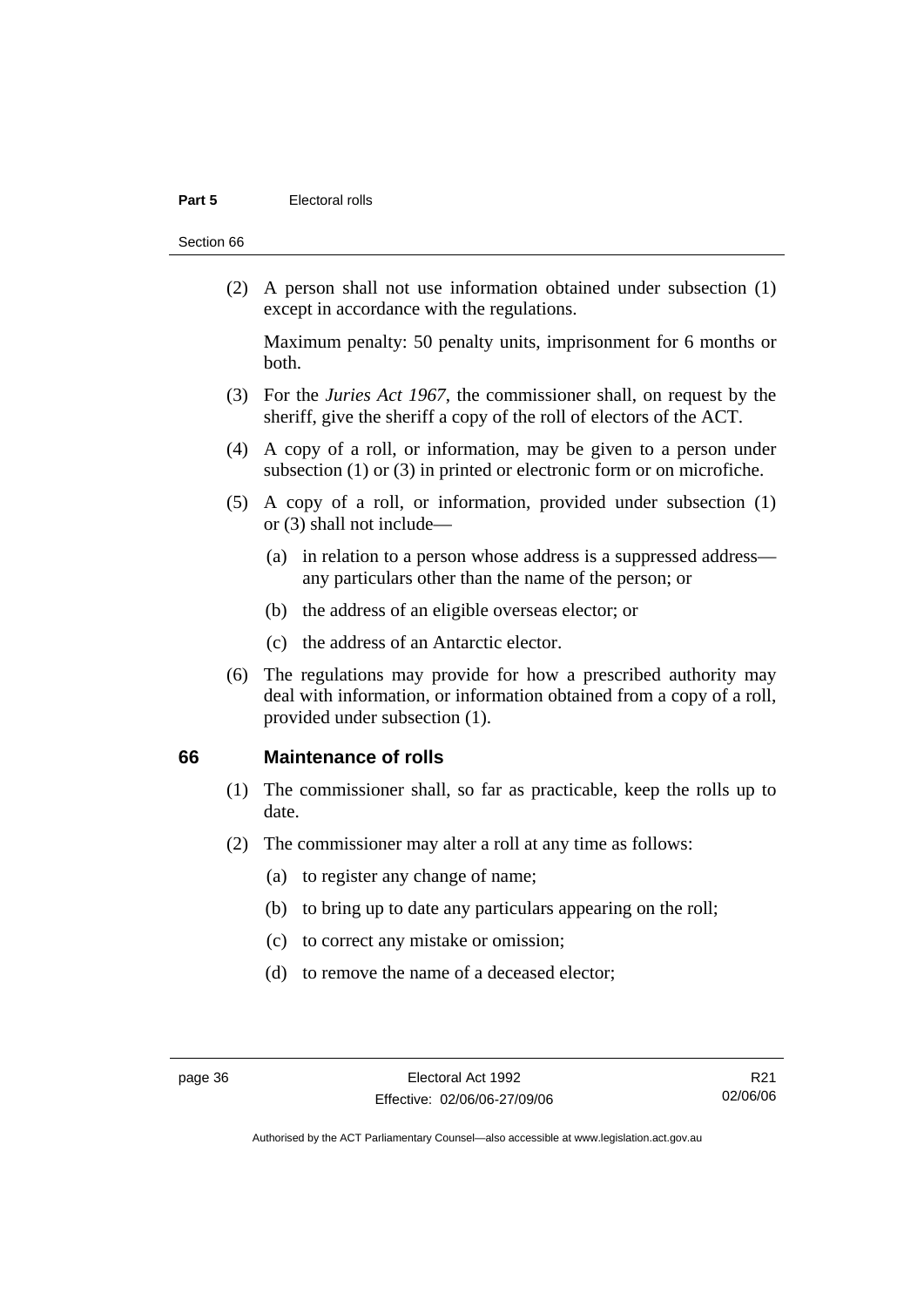(e) in relation to a person who is enrolled on the Commonwealth roll—to reflect any alteration under the Commonwealth Electoral Act, section 105 in relation to that enrolment.

# **67 Power to require information**

- (1) The commissioner may, by written notice, require—
	- (a) the administrative head of a unit of the public service; or
	- (b) the chief executive officer (however described) of a Territory authority or of an entity prescribed under the regulations; or
	- (c) the occupier of any residence;

to give to the commissioner or a specified officer specified information required in connection with the preparation, maintenance or revision of a roll.

*Note* For how documents may be given, see *Legislation Act 2001*, pt 19.5.

- (2) A notice shall specify the time within which the information is to be so given.
- (3) A person who, without reasonable excuse, contravenes such a requirement commits an offence.

Maximum penalty: 5 penalty units.

 (4) Subsection (3) does not apply if compliance with the requirement would involve the disclosure of information in contravention of any other law.

# **68 Notice of registered deaths**

The registrar-general shall give to the commissioner, on request, particulars entered in the register of deaths during the period to which the request relates in relation to the death of each person aged 17 years or older.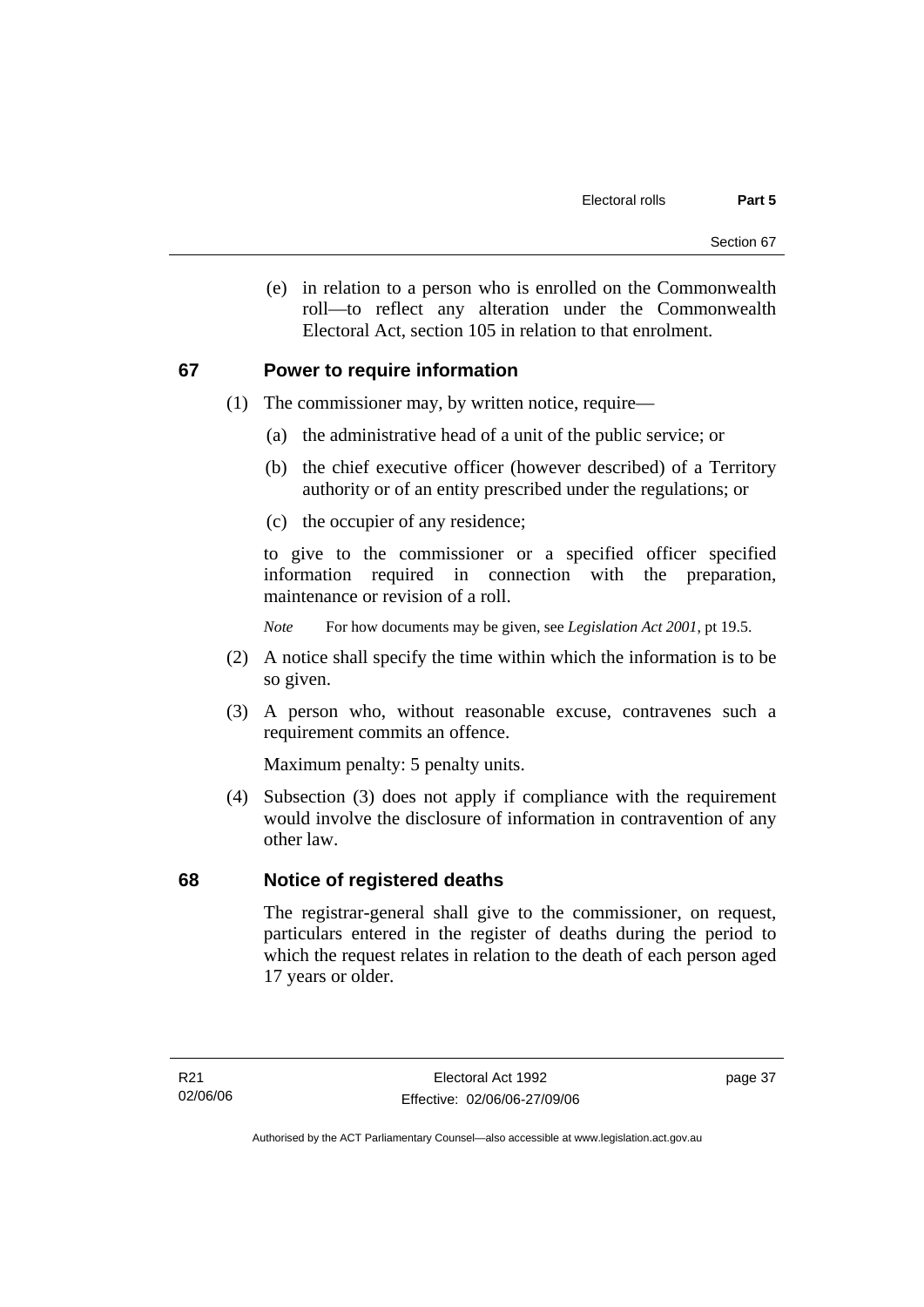#### **Part 5 Electoral rolls**

Section 69

# **69 Disclosure of roll information**

 (1) A person to whom this section applies shall not, without reasonable excuse, give a copy of a roll, an extract from a roll, or information contained on a roll, to another person except for this Act.

Maximum penalty: 50 penalty units, imprisonment for 6 months or both.

- (2) This section applies to a person who is, or has been—
	- (a) the commissioner; or
	- (b) an officer; or
	- (c) a member of the staff of the electoral commission.

# **70 Joint roll arrangements with Commonwealth**

- (1) The Chief Minister may arrange with the Governor-General for—
	- (a) the preparation, alteration or revision of the rolls; or
	- (b) the carrying out of any procedure relating to the preparation, alteration or revision of the rolls;

jointly by the Commonwealth and the Territory.

- (2) If such an arrangement is in force, a roll may contain—
	- (a) the names and particulars of persons who are enrolled as electors of the Commonwealth but not as electors of the ACT, provided that it is clearly indicated that they are not enrolled as electors of the ACT; and
	- (b) distinguishing marks against the names of persons enrolled as electors of the ACT but not as electors of the Commonwealth, to show that they are not electors of the Commonwealth; and
	- (c) other particulars in addition to those required by or under this Act to be included in the roll;

R21 02/06/06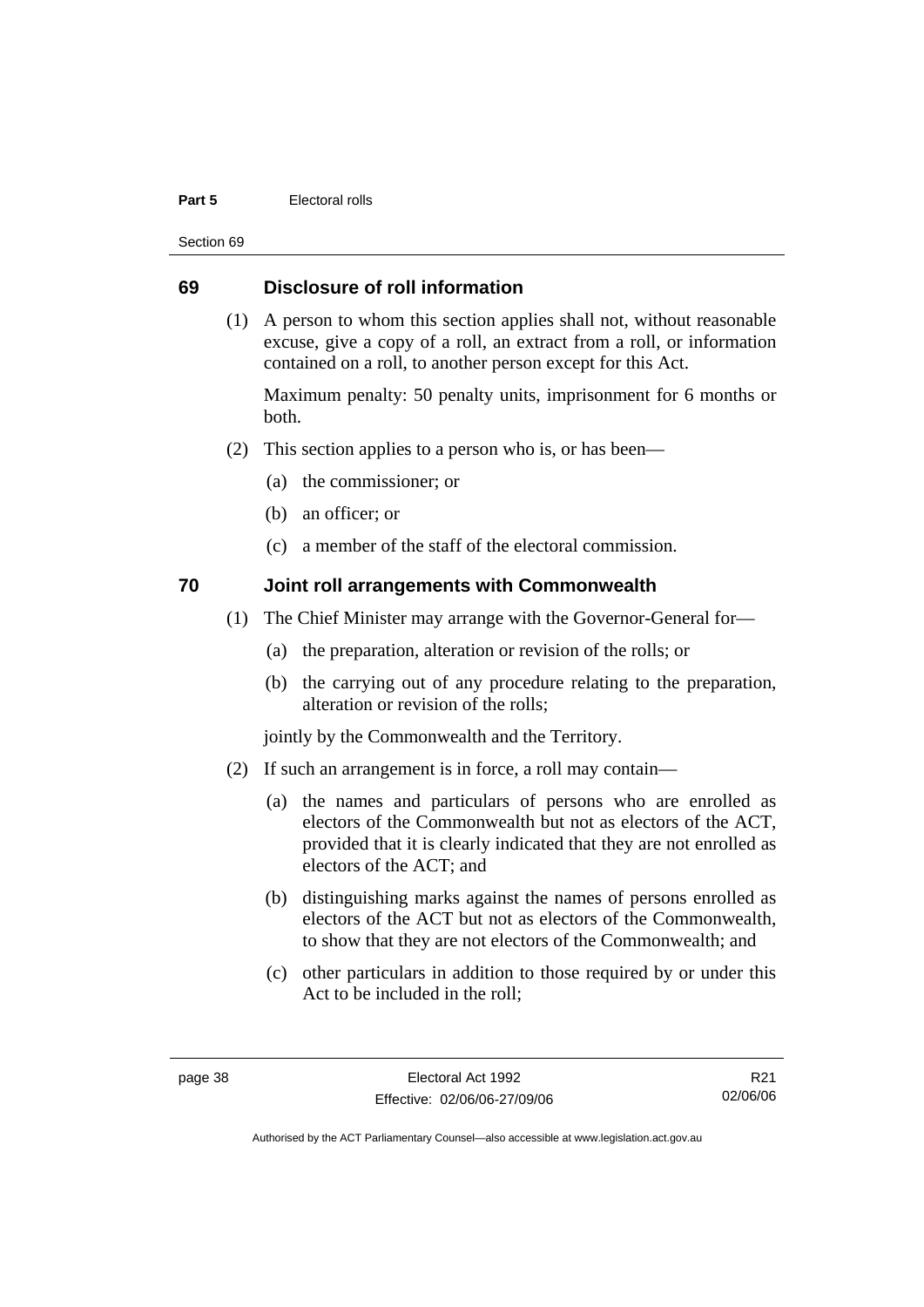Section 70

and, for this Act, the names of electors of the Commonwealth who are not enrolled as electors of the ACT and those marks and particulars shall not be taken to be part of the roll.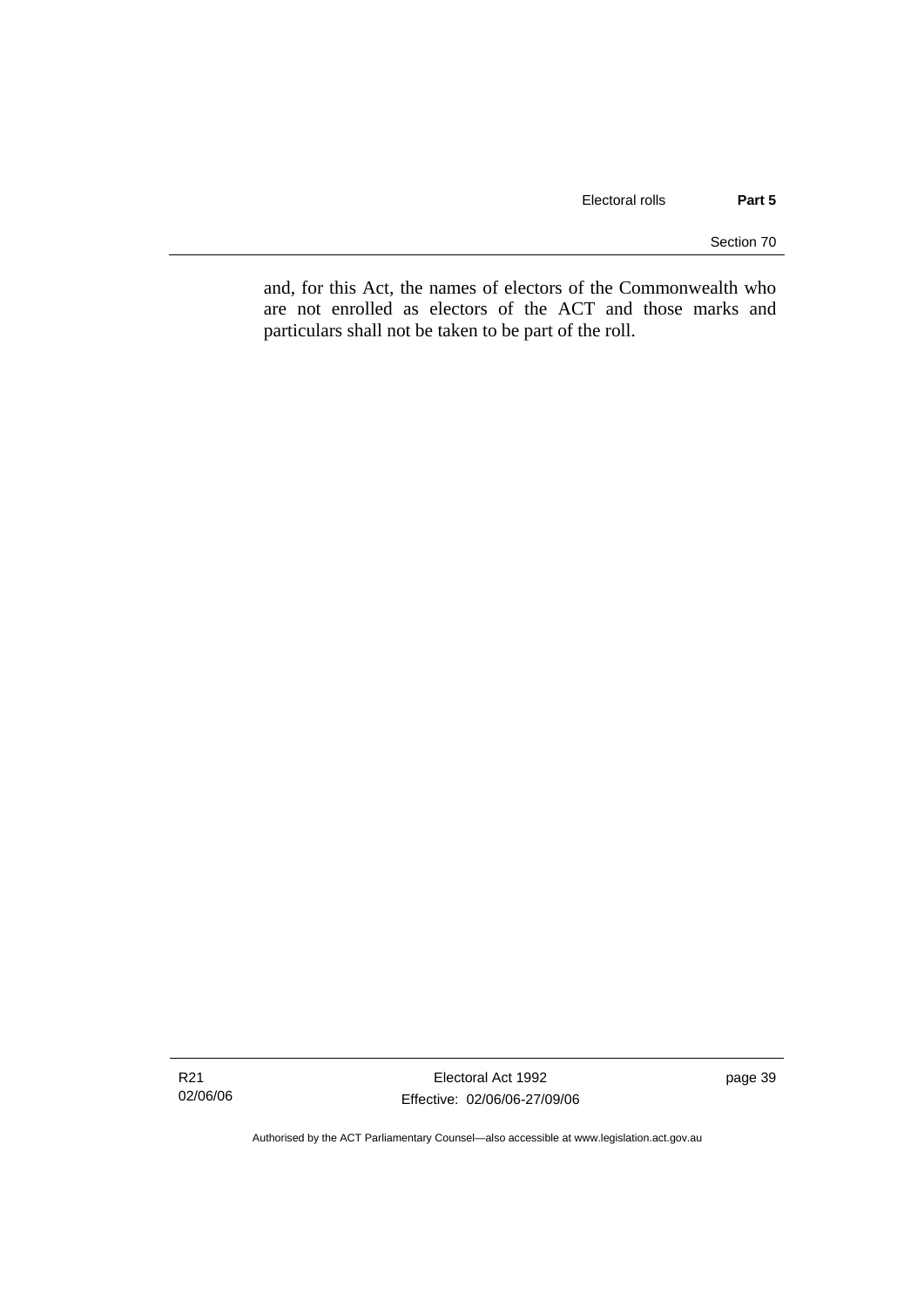#### **Part 6** Enrolment

Section 71

# **Part 6 Enrolment**

#### **71 Persons taken not to be enrolled on Commonwealth roll**

For this part, the following persons enrolled on the Commonwealth roll shall be taken not to be so enrolled:

- (a) a person whose address recorded on that roll is not in the ACT;
- (b) a person who is an eligible overseas elector for the Commonwealth Electoral Act but not an eligible overseas elector for this Act.

# **71A Address of person serving sentence of imprisonment**

- (1) For this part, the address of a person who is serving a sentence of imprisonment is—
	- (a) if the person is enrolled on the Commonwealth roll—the address recorded on that roll in relation to the person; or
	- (b) if paragraph (a) does not apply—
		- (i) the person's address immediately before the person began serving the sentence; or
		- (ii) if the person did not have an address immediately before beginning to serve the sentence—the address of the place where the person is serving the sentence.
- (2) In this section:

*sentence of imprisonment* does not include a periodic detention period of the sentence set by a court under the *Crimes (Sentencing) Act 2005*, section 11 (Periodic detention).

R21 02/06/06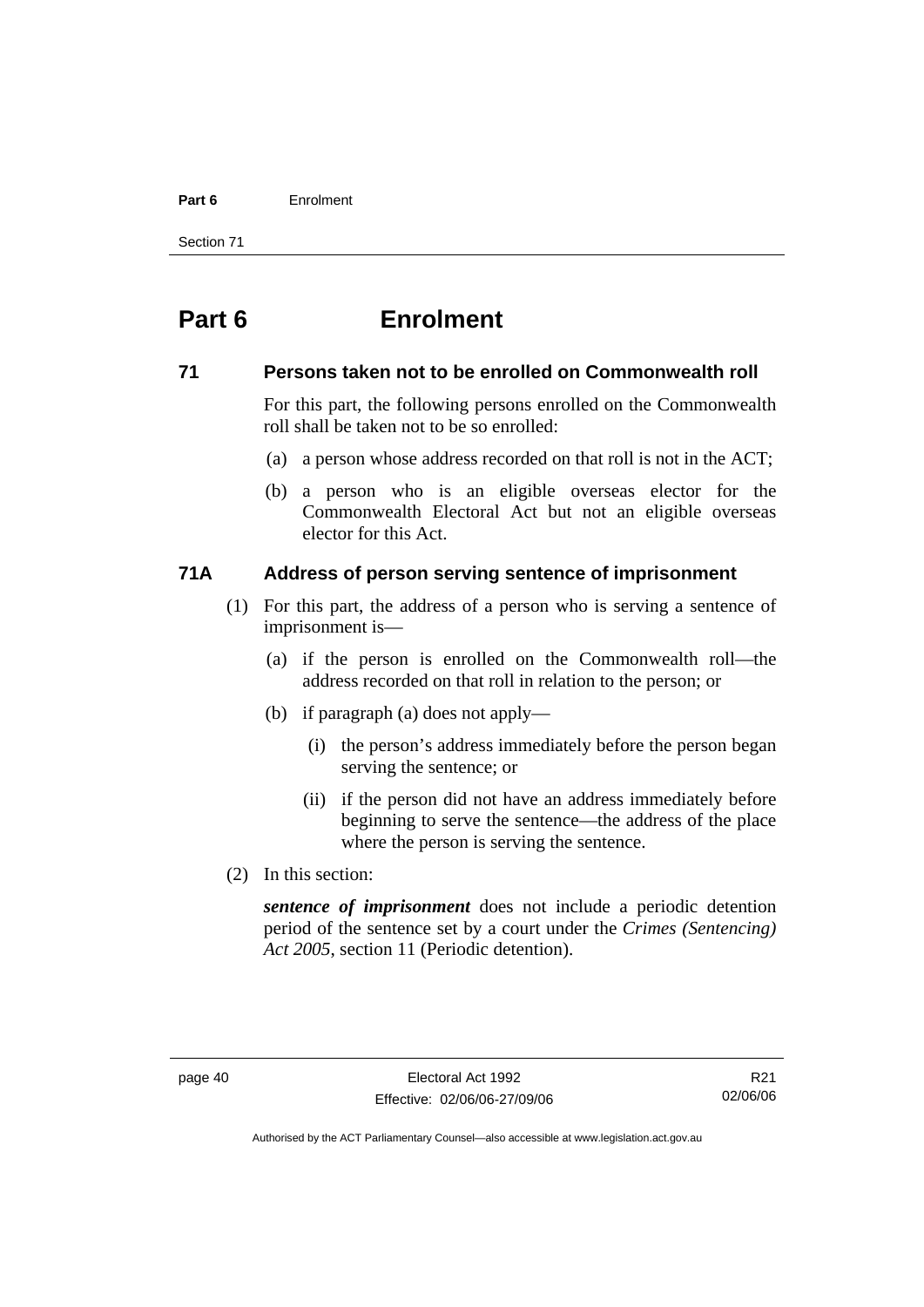# **72 Entitlement**

- (1) A person is entitled to be enrolled for an electorate if—
	- (a) the person is entitled to be enrolled on the Commonwealth roll otherwise than under the Commonwealth Electoral Act, section 100; and
	- (b) the person's address is in the electorate.
- (2) A person is not entitled to be enrolled for more than 1 electorate.

# **73 Compulsory enrolment etc—residents**

- (1) A person who—
	- (a) is entitled to be enrolled for an electorate; and
	- (b) is not enrolled on any roll;

shall, subject to subsection (5), make a claim for enrolment within 21 days after the day the person became so entitled.

- (2) An elector who—
	- (a) is enrolled for an electorate; and
	- (b) is entitled, following a change of address, to be enrolled for another electorate;

shall, subject to subsections (4) and (5), make a claim for a transfer of enrolment within 52 days after the date of the change of address.

- (3) An elector who changes address within an electorate shall, subject to subsections (4) and (5), give the commissioner written notice setting out the particulars of the new address within 52 days after the date of the change of address.
	- *Note* For how documents may be given, see *Legislation Act 2001*, pt 19.5.
- (4) Subsections (2) and (3) do not apply to an eligible overseas elector, an Antarctic elector or a person who is not at least 18 years old.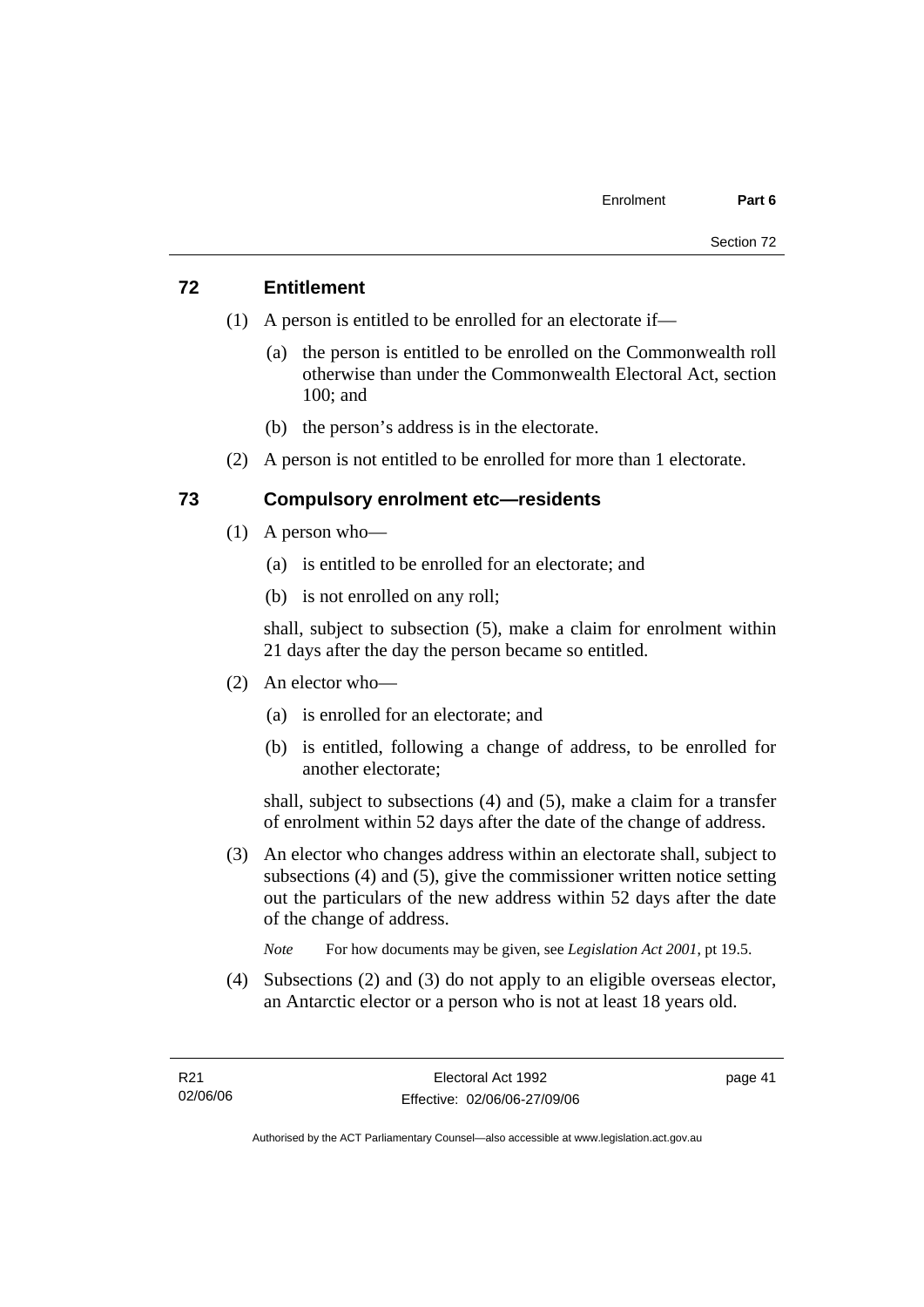#### **Part 6** Enrolment

#### Section 74

- (5) If a person is enrolled on the Commonwealth roll otherwise than under the Commonwealth Electoral Act, section 100 and the address recorded on that roll in relation to the person is an address in an electorate—
	- (a) the person shall be taken—
		- (i) to have made a claim under subsection  $(1)$  or  $(2)$ , or given notice under subsection (3), whichever is appropriate; and
		- (ii) to be enrolled for the electorate; and
	- (b) the particulars recorded on the Commonwealth roll in relation to the person shall, so far as practicable, be taken to be the particulars recorded on the roll for the electorate.
- (6) A person who, without reasonable excuse, contravenes subsection  $(1)$ ,  $(2)$  or  $(3)$  commits an offence.

Maximum penalty: 0.5 penalty units.

#### **74 Eligible overseas electors**

- (1) An elector—
	- (a) who is, for the Commonwealth Electoral Act, an eligible overseas elector; and
	- (b) whose address, recorded on the Commonwealth roll when the elector became a person referred to in paragraph (a), was an address in an electorate; and
	- (c) who has, for this Act, indicated an intention to reside, or resume residing, in the ACT after ceasing to be a person referred to in paragraph (a);

is, subject to subsection (4), an eligible overseas elector for this Act in relation to the electorate in which that address is located.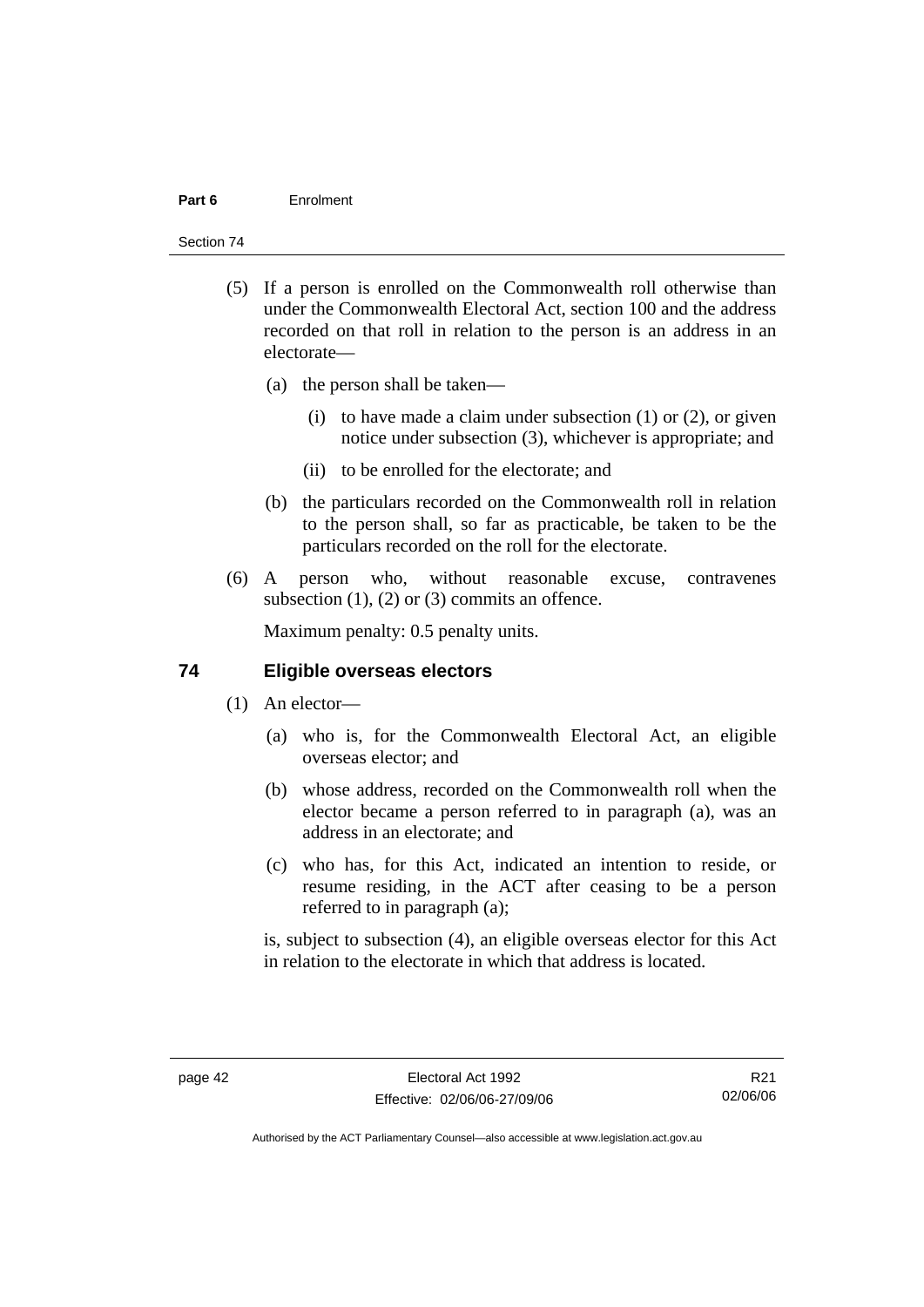- (2) The commissioner shall annotate the roll for an electorate so as to indicate the name of each person who is an eligible overseas elector in relation to the electorate.
- (3) The commissioner shall cancel an annotation in relation to a person if—
	- (a) the person ceases to be an eligible overseas elector for the Commonwealth Electoral Act; or
	- (b) the person notifies the commissioner that he or she does not intend to reside, or to resume residing, in the ACT after ceasing to be an eligible overseas elector for the Commonwealth Electoral Act.
- (4) A person ceases to be an eligible overseas elector for this Act on the day the annotation in relation to the person is cancelled.

#### **75 Age 17 enrolment**

- (1) The commissioner shall enrol a person on the roll for an electorate if the person—
	- (a) is at least 17 years old; and
	- (b) would, had the person attained the age of 18 years, be entitled to be enrolled for the electorate; and
	- (c) makes a claim for enrolment.
- (2) If a person is enrolled on the Commonwealth roll under the Commonwealth Electoral Act, section 100 and the address recorded on that roll is an address in an electorate—
	- (a) the person shall be taken—
		- (i) to have made a claim for enrolment under this section; and
		- (ii) to be enrolled under this section on the roll for the electorate; and

page 43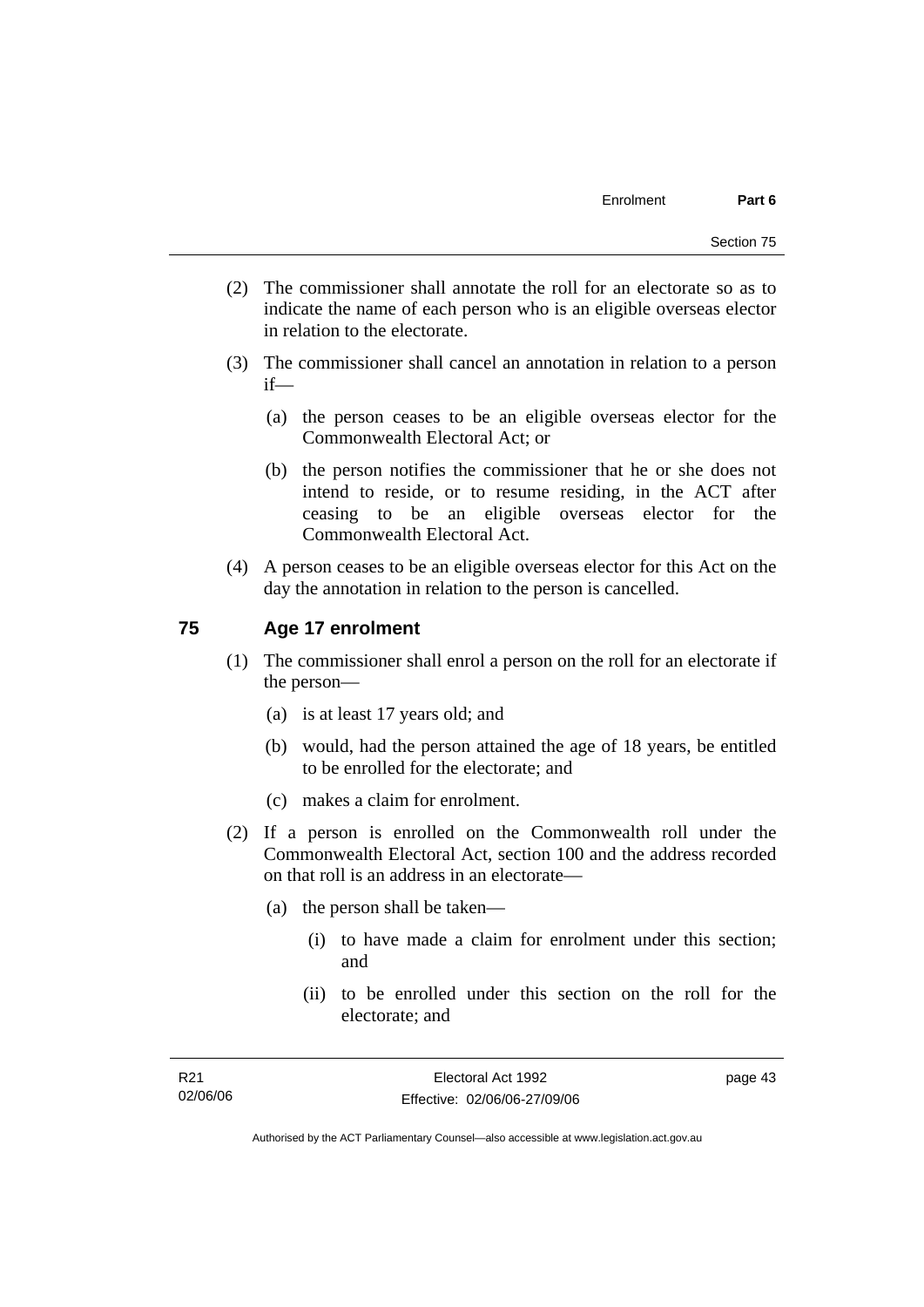#### **Part 6** Enrolment

Section 76

 (b) the particulars recorded on the Commonwealth roll in relation to the person shall, so far as practicable, be taken to be the particulars recorded on the roll for the electorate.

#### **76 Enrolment etc**

(1) In this section:

*claim* means a claim for enrolment or transfer of enrolment.

- (2) Except as otherwise provided by this Act, the name of a person shall not be added to a roll except under a claim.
- (3) A claim shall be—
	- (a) signed by the claimant and the signature witnessed by a person who is entitled to attest an enrolment claim under the *Commonwealth Electoral Act 1918* (Cwlth), section 98; and
	- (b) given to the commissioner.
	- *Note 1* If a form is approved under s 340A (Approved forms) for a claim, the form must be used.
	- *Note 2* For how documents may be given, see *Legislation Act 2001*, pt 19.5.
- (4) The identity of the person making a claim for enrolment must be verified in the same way an enrolment claim under the *Commonwealth Electoral Act 1918* (Cwlth), section 98 must be verified.
- (5) On a claim under subsection (2), the commissioner shall, subject to section 80—
	- (a) enrol the claimant, if satisfied that he or she is entitled to be enrolled under the claim; or
	- (b) reject the claim.
- (6) After making a decision about a claim under subsection (2), the commissioner shall give the claimant—

R21 02/06/06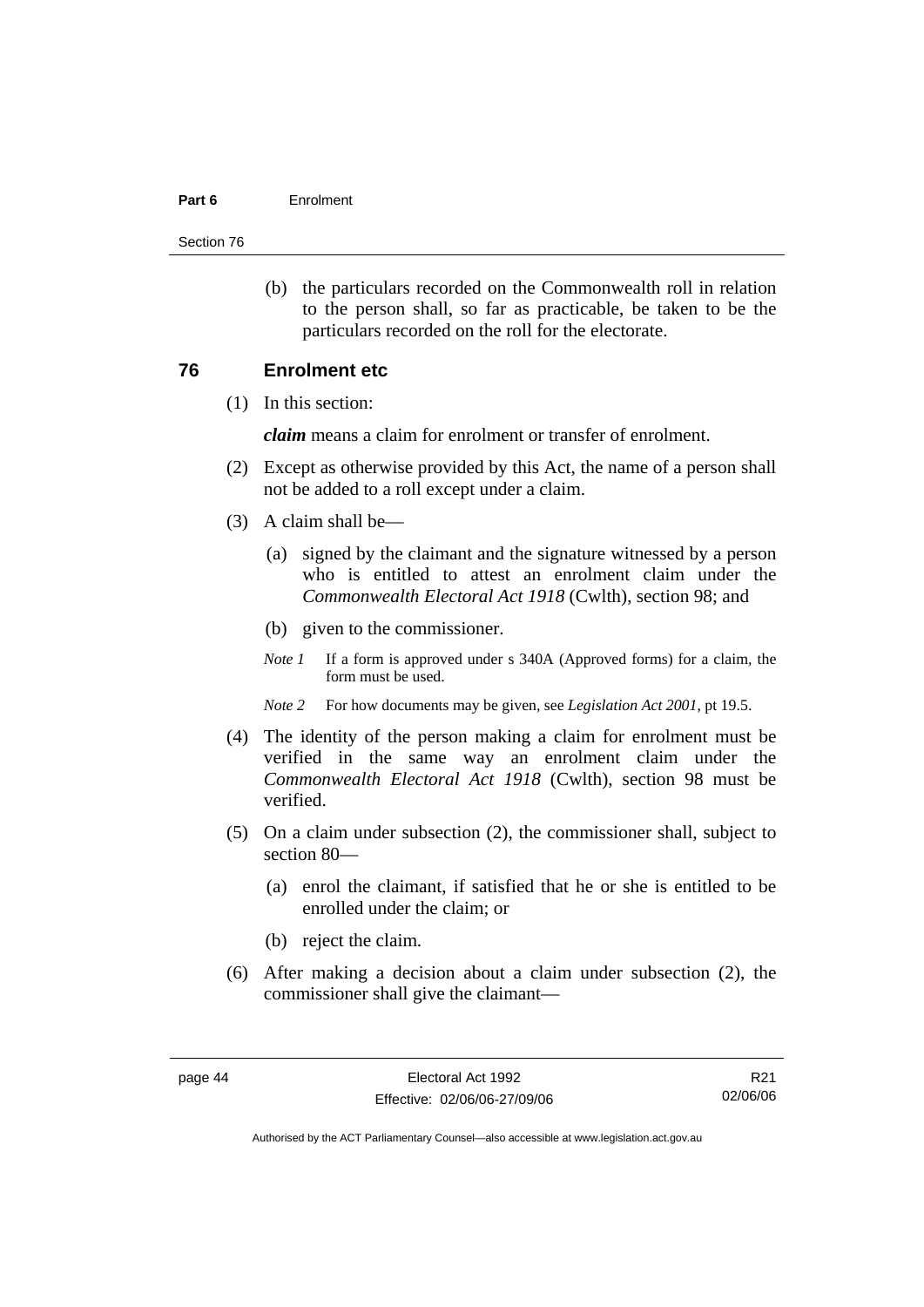- (a) if the claim is accepted—written notice of the decision specifying the electorate in which the claimant is enrolled; or
- (b) if the claim is rejected—a review statement about the decision.

# **77 Suppression of elector's address**

- $(1)$  If—
	- (a) an elector is enrolled on the Commonwealth roll; and
	- (b) under the Commonwealth Electoral Act, section 104 the particulars of the elector's address have not been included on, or have been deleted from, the Commonwealth roll;

the commissioner shall suppress the particulars of the elector's address from any extract from the roll on which the elector is enrolled under this Act.

- (2) If an elector is not enrolled on the Commonwealth roll, on the elector's request for the suppression of particulars of his or her address from an extract from any roll, the commissioner shall—
	- (a) grant the request; or
	- (b) refuse the request.
- (3) A request shall—
	- (a) set out the reasons for the request; and
	- (b) be verified by statutory declaration.
	- *Note* If a form is approved under s 340A (Approved forms) for a request, the form must be used.
- (4) The commissioner shall grant a request under subsection (2) if he or she is satisfied on reasonable grounds that the inclusion of the particulars of the elector's address on an extract from the roll would place at risk the personal safety of the elector or any member of the elector's family.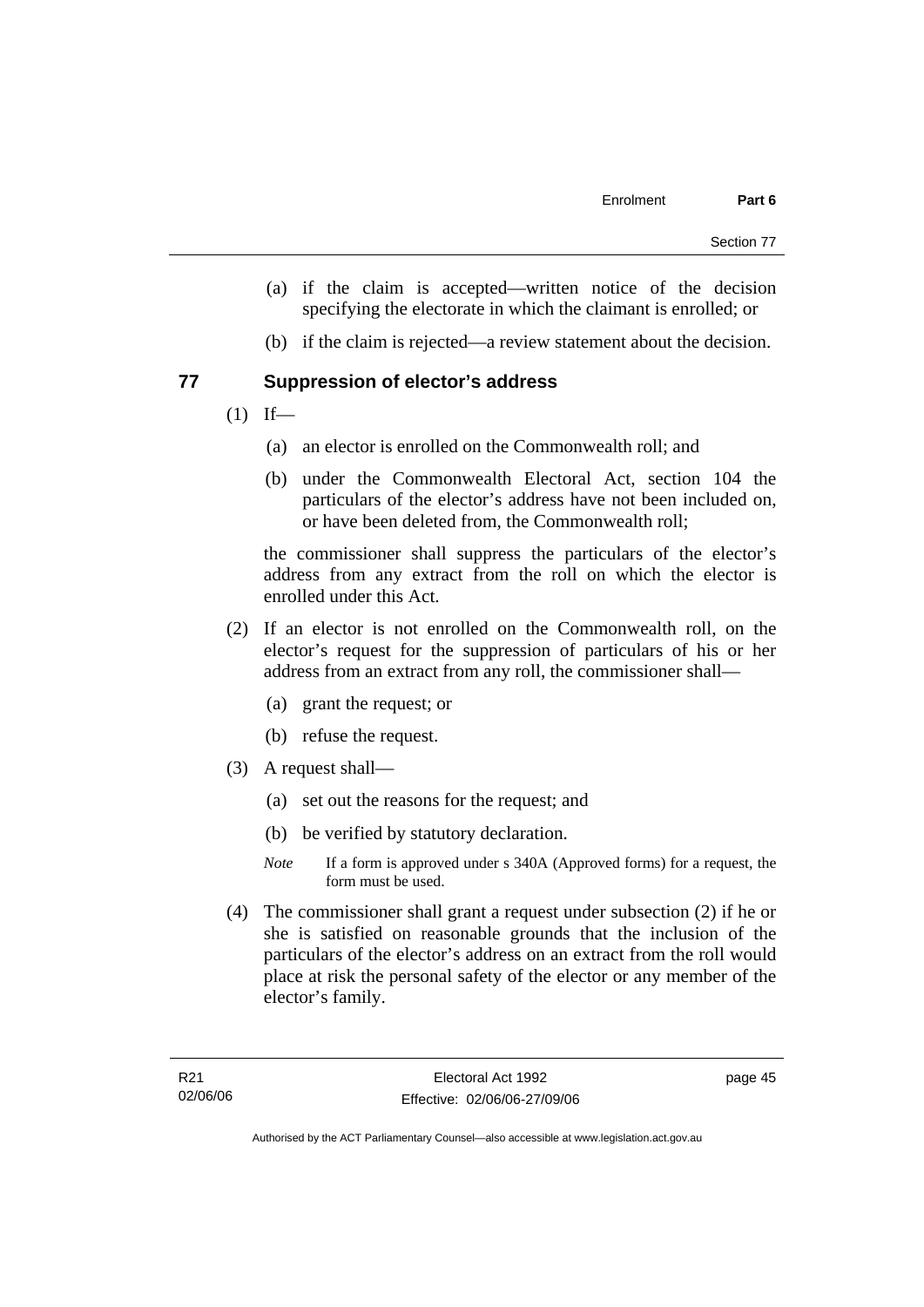#### **Part 6** Enrolment

#### Section 78

- (5) After making a decision about a request under subsection (2), the commissioner shall give the person who made the request—
	- (a) if the request is granted—written notice of the decision; or
	- (b) if the request is refused—a review statement about the decision.

# **78 Inclusion of particulars on roll following suppression**

- (1) This section applies if the address of an elector has been suppressed under section 77 (2).
- (2) The commissioner shall include the particulars of the elector's address on an extract from the roll if the commissioner is satisfied on reasonable grounds that the inclusion of the particulars would not place at risk the personal safety of the elector or any member of the elector's family.
- (3) After making a decision under subsection (2), the commissioner shall give the elector a review statement about the decision.

#### **79 Suppression of elector's address pending review**

- (1) This section applies if the commissioner makes either of the following decisions:
	- (a) a decision under section 77 (2) (b) to refuse to suppress an elector's address from an extract from a roll;
	- (b) a decision under section 78 (2) to include particulars of an elector's address on an extract from a roll.
- (2) The commissioner shall suppress the particulars of the relevant elector's address from any extract from a roll from the defined date until—
	- (a) if no application for a review of the relevant decision has been made to the electoral commission within 28 days after the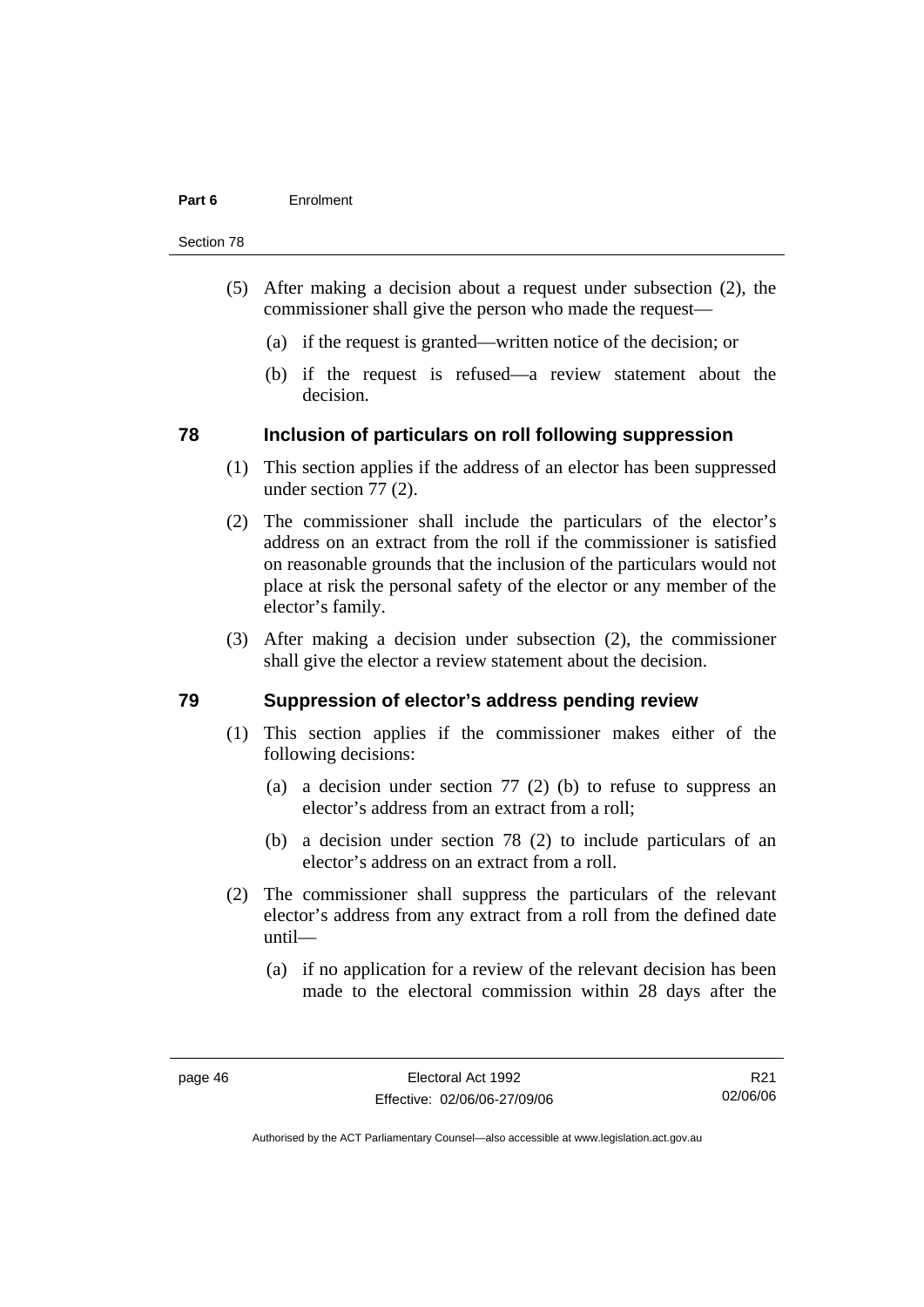elector is given a review statement about the decision—the end of that period; or

- (b) if, on a review, the electoral commission affirms the relevant decision, and no application for a review of the commission's decision has been made to the AAT—the end of 28 days after the elector is given a notice under section 248; or
- (c) if, on a review, the AAT affirms the decision of the electoral commission, and no appeal to the Supreme Court is instituted—the end of 28 days after the elector is given notice of the decision of the AAT; or
- (d) if an appeal to the Supreme Court is so instituted within that period—proceedings on the appeal are completed.
- (3) Subsection (2) has effect subject to—
	- (a) an order of the electoral commission under section 247; and
	- (b) any order of the AAT; and
	- (c) any order of the Supreme Court.
- (4) In this section:

#### *defined date* means—

- (a) in relation to a decision under section 77 (2) (b) to refuse to suppress an elector's address from an extract from a roll—the date of the request for suppression; or
- (b) in relation to a decision under section 78 (2) to include particulars of an elector's address on an extract from a roll the date of the decision.

# **80 Closed rolls**

 (1) For this Act, the roll for an electorate shall be taken to be closed during the period—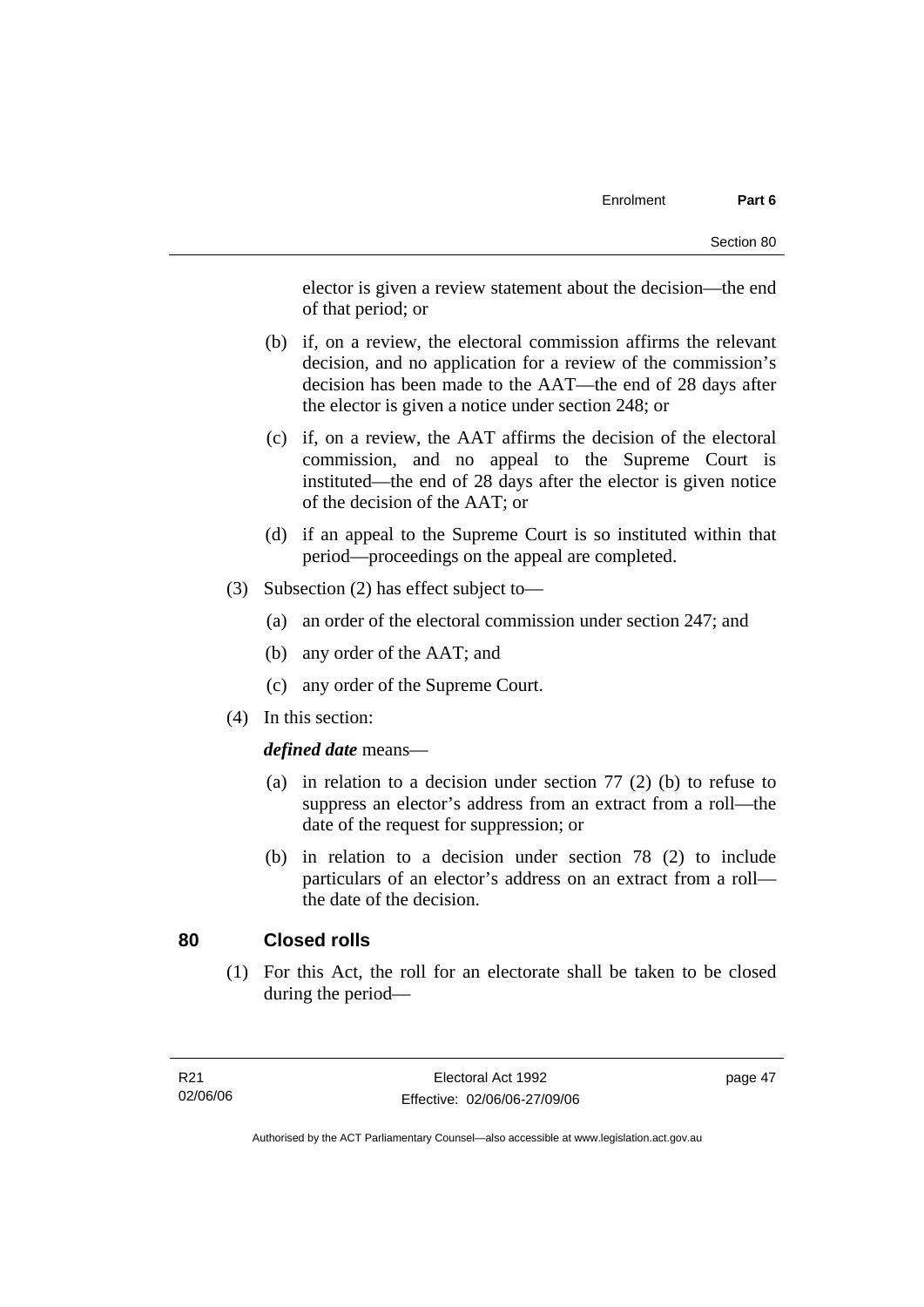#### **Part 6** Enrolment

Section 80

- (a) beginning at 8 pm on the 29th day before polling day for an election in the electorate; and
- (b) ending at the close of polling at the election.
- (2) While a roll is closed, subject to subsections (3), (4) and (5) and section 66—
	- (a) a person shall not be enrolled; and
	- (b) a person shall not be taken to be enrolled under section 73 (5) or 75 (2) if the person's enrolment on the Commonwealth roll is effected during the closure; and
	- (c) a name shall not be removed; and
	- (d) an annotation in relation to the roll shall not be made or cancelled under section 74; and
	- (e) a change of address shall not be recorded.
- (3) Subsection (2) (c) shall not be taken to prevent the removal, while a roll is closed, of the name of a person who the commissioner believes on reasonable grounds made a statement in a claim for enrolment or transfer of enrolment that was false or misleading in a material particular.
- (4) If the Australian Postal Corporation notifies the commissioner in writing that the delivery of a posted claim for enrolment or transfer of enrolment has been delayed by an industrial dispute and, apart from the dispute, would have been delivered to the commissioner before the close of the roll for an election—
	- (a) subsection (2) (a) and (c) shall not be taken to prevent the enrolment of an elector or the removal of an elector's name from another roll as a consequence of such an enrolment; and
	- (b) if the claimant is enrolled in accordance with the claim—the enrolment shall be taken, in relation to any vote cast by the claimant in the election, to have been effected before the roll closed.

| '8<br>4<br>лаае |  |
|-----------------|--|
|-----------------|--|

R21 02/06/06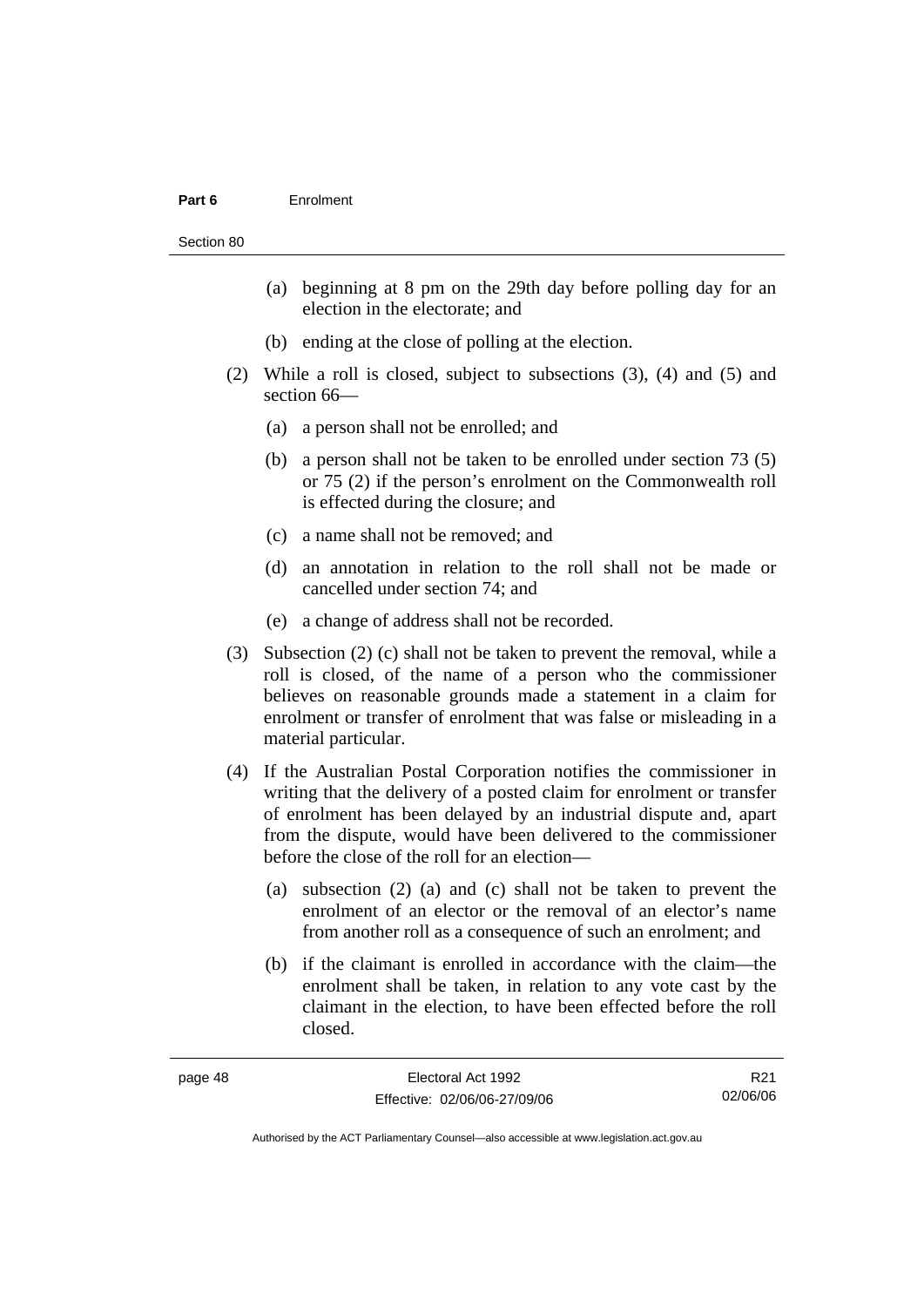- (5) This section does not prevent the enrolment of an elector, during a period when a roll is closed, if the elector's claim for enrolment or transfer of enrolment was received before the beginning of that period by—
	- (a) an officer appointed under section 33 (Officers); or
	- (b) a member of the commission's staff; or
	- (c) a person authorised by the commissioner for this section; or
	- (d) an employee of the Australian Electoral Commission.
- (6) In this section:

*enrolment* includes the enrolment of a person who is taken to have been enrolled under this part.

*particulars*—a reference (express or implied) to *particulars* relating to a person includes a reference to particulars taken to be recorded on the roll under this part.

# **81 Objections to enrolment**

- (1) This section applies in relation to the enrolment of a person who is enrolled under this Act but is not enrolled under the Commonwealth Act.
- (2) An elector may object to the enrolment of a person on the ground that the person is not entitled to enrolment under section 72.
- (3) An objection shall—
	- (a) set out the grounds on which it is made; and
	- (b) subject to subsection (4), be accompanied by a deposit of \$2 or any higher amount prescribed by the regulations.
	- *Note* If a form is approved under s 340A (Approved forms) for an objection, the form must be used.
- (4) The deposit is not payable by an elector who objects to the enrolment of a person with a mental disability.

| R21      | Electoral Act 1992           | page 49 |
|----------|------------------------------|---------|
| 02/06/06 | Effective: 02/06/06-27/09/06 |         |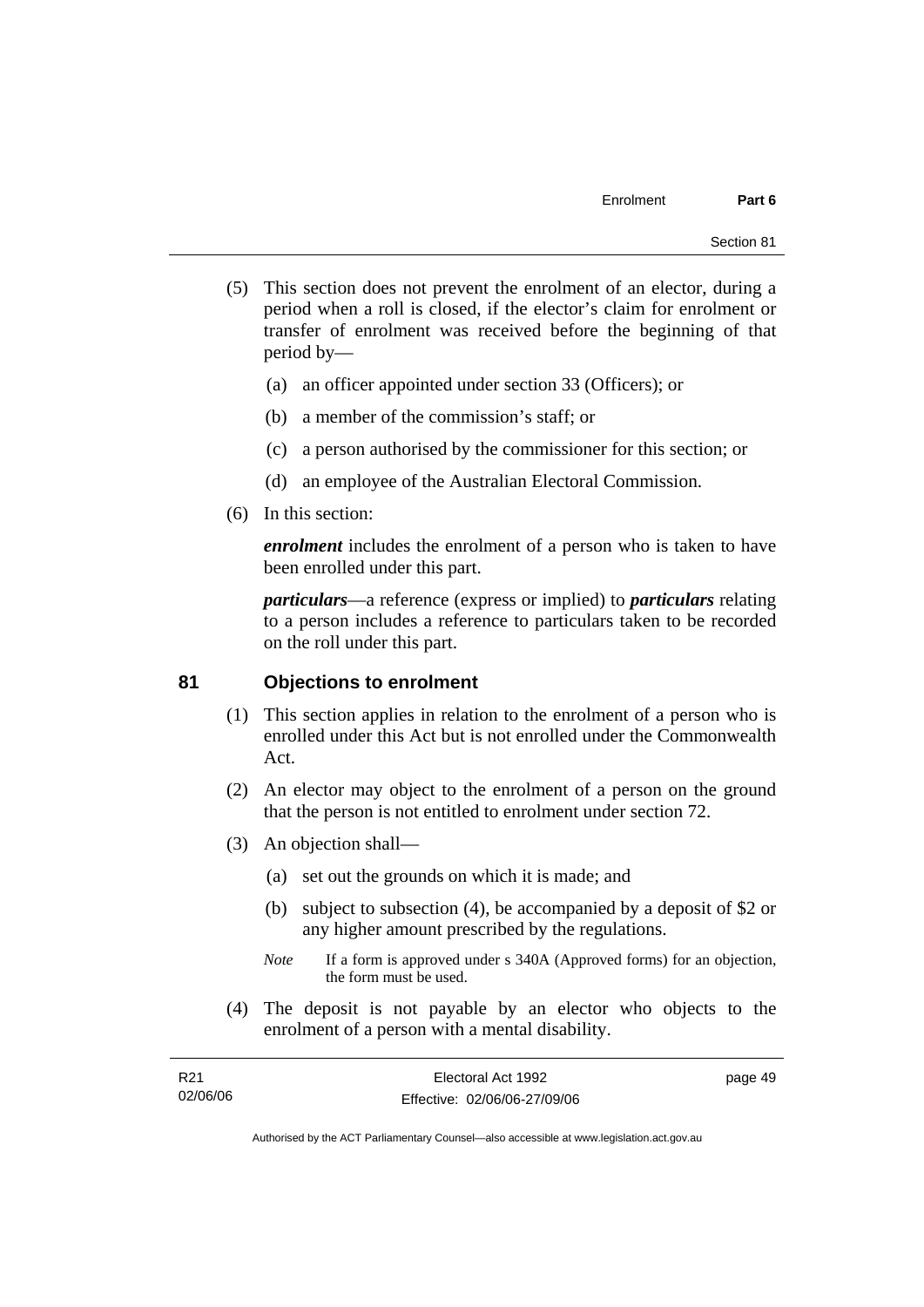#### **Part 6** Enrolment

Section 81

- (5) The commissioner shall reject an objection without notifying the person whose enrolment it concerns if—
	- (a) the objection is made because the enrolled person is a person with a mental disability and is not accompanied by a supporting medical certificate; or
	- (b) the commissioner believes on reasonable grounds that the objection is frivolous or vexatious.
- (6) After the commissioner rejects an objection under subsection (4), he or she shall—
	- (a) if subsection (5) (a) applies—give the objector written notice of the rejection; and
	- (b) if subsection (5) (b) applies—give the objector a review statement about the decision to reject the objection.
	- *Note* For how documents may be given, see *Legislation Act 2001*, pt 19.5.
- $(7)$  If—
	- (a) an objection is made to the enrolment of a person; or
	- (b) the commissioner believes on reasonable grounds that an enrolled person is not entitled to be enrolled (other than the ground that the person is a person with a mental disability);

the commissioner shall, subject to subsection (5), give the person written notice of the objection or belief inviting the person to respond within 21 days after the date of the notice.

- (8) After considering any such response, the commissioner shall determine the person's entitlement to enrolment and—
	- (a) confirm the enrolment; or
	- (b) remove the person's name from the roll.
- (9) After making a decision under subsection (8) about the enrolment of a person, the commissioner shall—

R21 02/06/06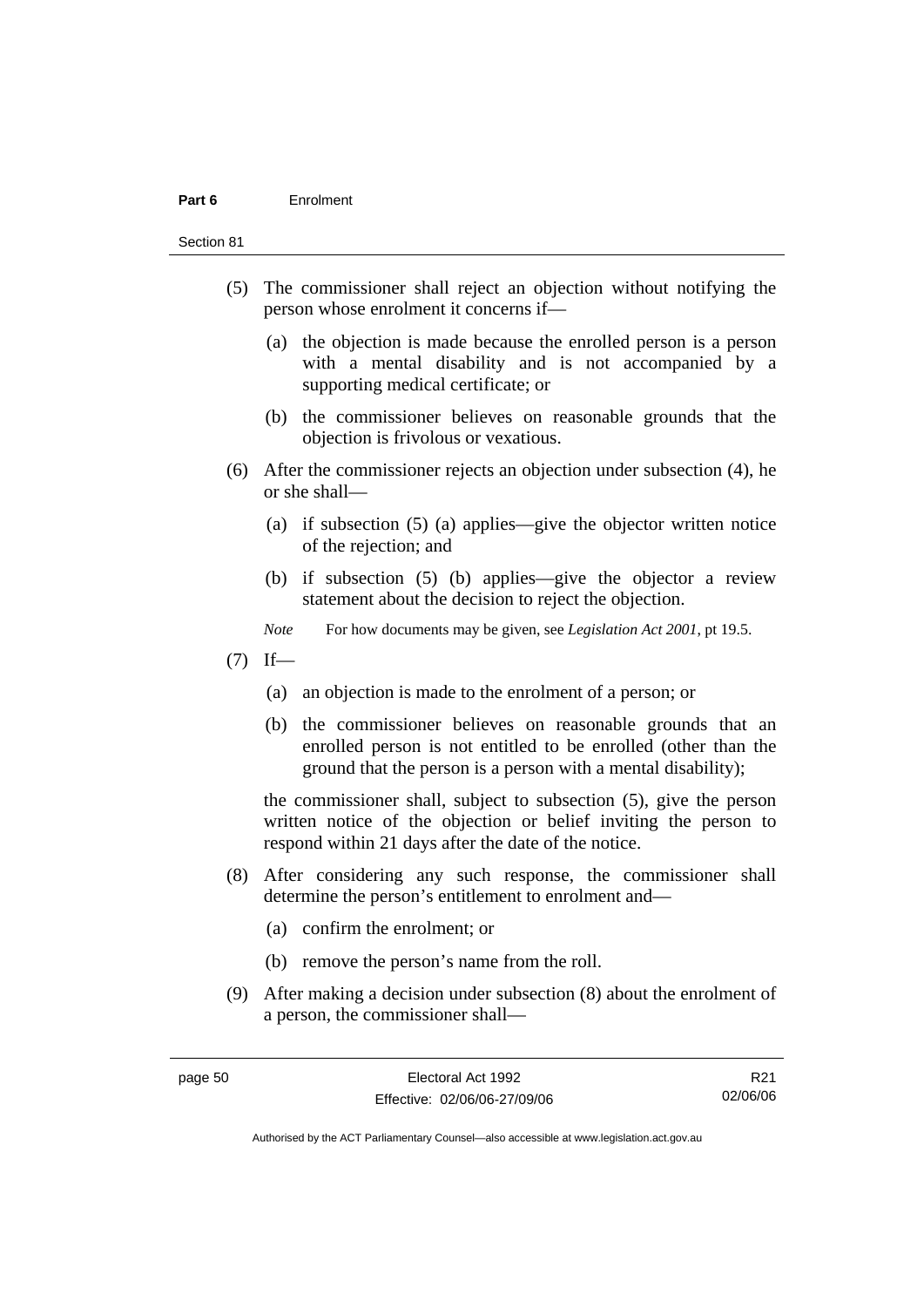- (a) for a decision to confirm the enrolment—give the person, and any objector, written notice of the decision; or
- (b) for a decision to remove the person's name from the roll—
	- (i) give the person a review statement about the decision; and
	- (ii) if an objection has been duly made to the enrolment give the objector written notice of the decision.
- (10) If a person's name is removed from a roll as a result of an objection, the commissioner shall return the deposit lodged with the objection to the objector.
- (11) In this section:

*person with a mental disability* means a person who is incapable of understanding the nature and significance of enrolment and voting, and includes such a person even if a guardian or manager has not been appointed for the person under the *Guardianship and Management of Property Act 1991*.

#### **82 Record of claims for enrolment**

- (1) If the commissioner is satisfied that a record of the particulars of a claim for enrolment or transfer of enrolment is kept on microfiche, microfilm or in any other appropriate permanent form, the claim may be destroyed.
- (2) A record of particulars of a claim that is kept in accordance with subsection (1) is evidence of the particulars of that claim.

#### **83 Processing enrolment claims**

An officer who receives a claim for enrolment or transfer of enrolment shall do everything practicable to process the claim.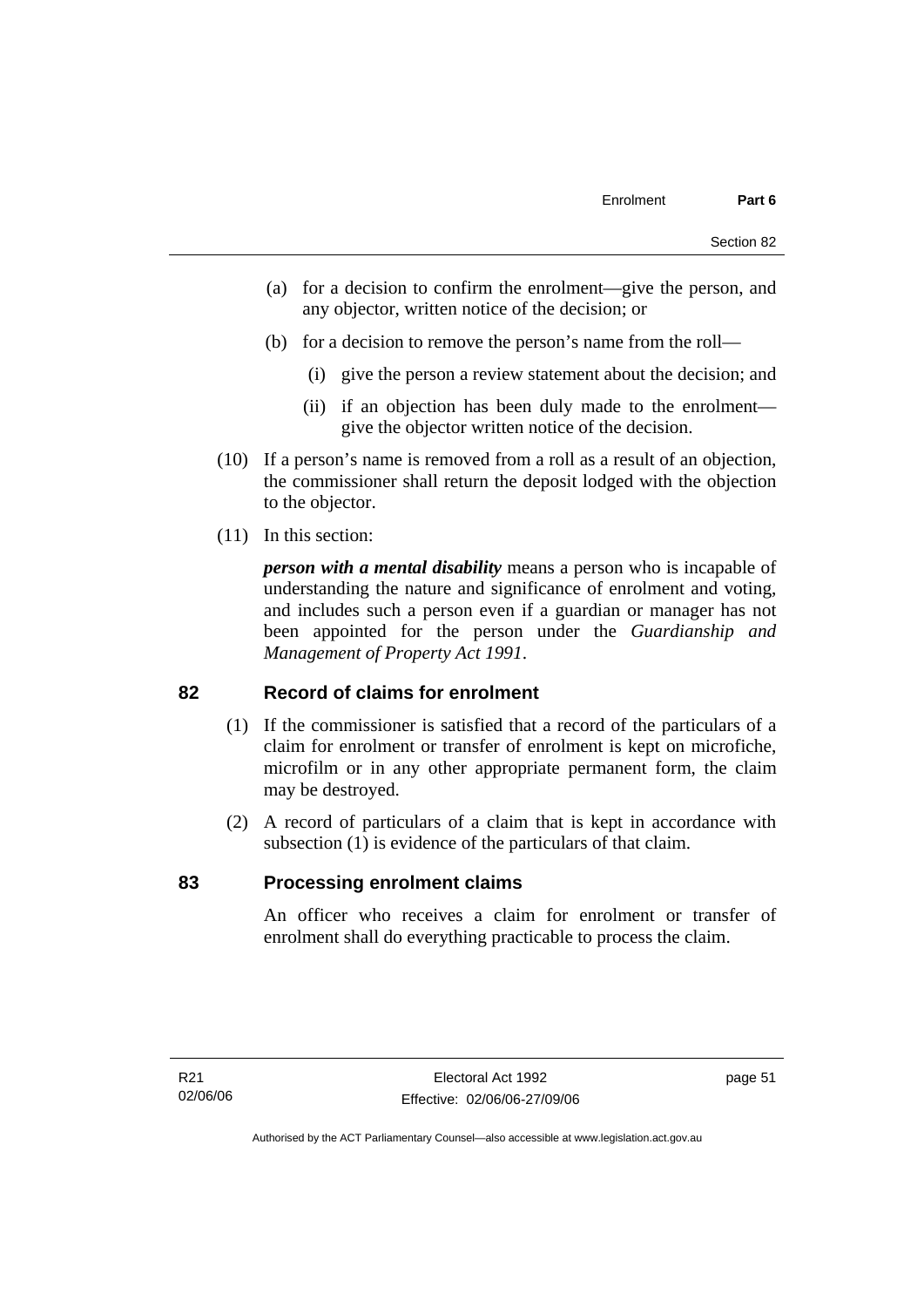#### **Part 6** Enrolment

Section 84

#### **84 Transmission of enrolment claims**

A person who accepts for transmission to the commissioner a claim for enrolment or transfer of enrolment shall transmit the claim to the commissioner as soon as is practicable.

Maximum penalty: 10 penalty units.

# **85 Production of claims for enrolment before a court**

- (1) This section applies to a person who is, or has been—
	- (a) a member of the electoral commission; or
	- (b) the commissioner; or
	- (c) an officer; or
	- (d) a member of the staff of the electoral commission.
- (2) A person to whom this section applies shall not, except for this Act, be required—
	- (a) to produce in a court a claim for enrolment; or
	- (b) to divulge or communicate to a court any matter or thing in relation to a claim for enrolment that has come to the person's notice in the exercise of functions under this Act.
- (3) In this section:

*court* includes any tribunal, authority or person having power to require the production of documents or the answering of questions.

# **86 Claims for enrolment not subject to warrants**

A warrant issued under a Territory law authorising the seizure of a document related to an offence does not authorise the seizure of a claim for enrolment or transfer of enrolment.

R21 02/06/06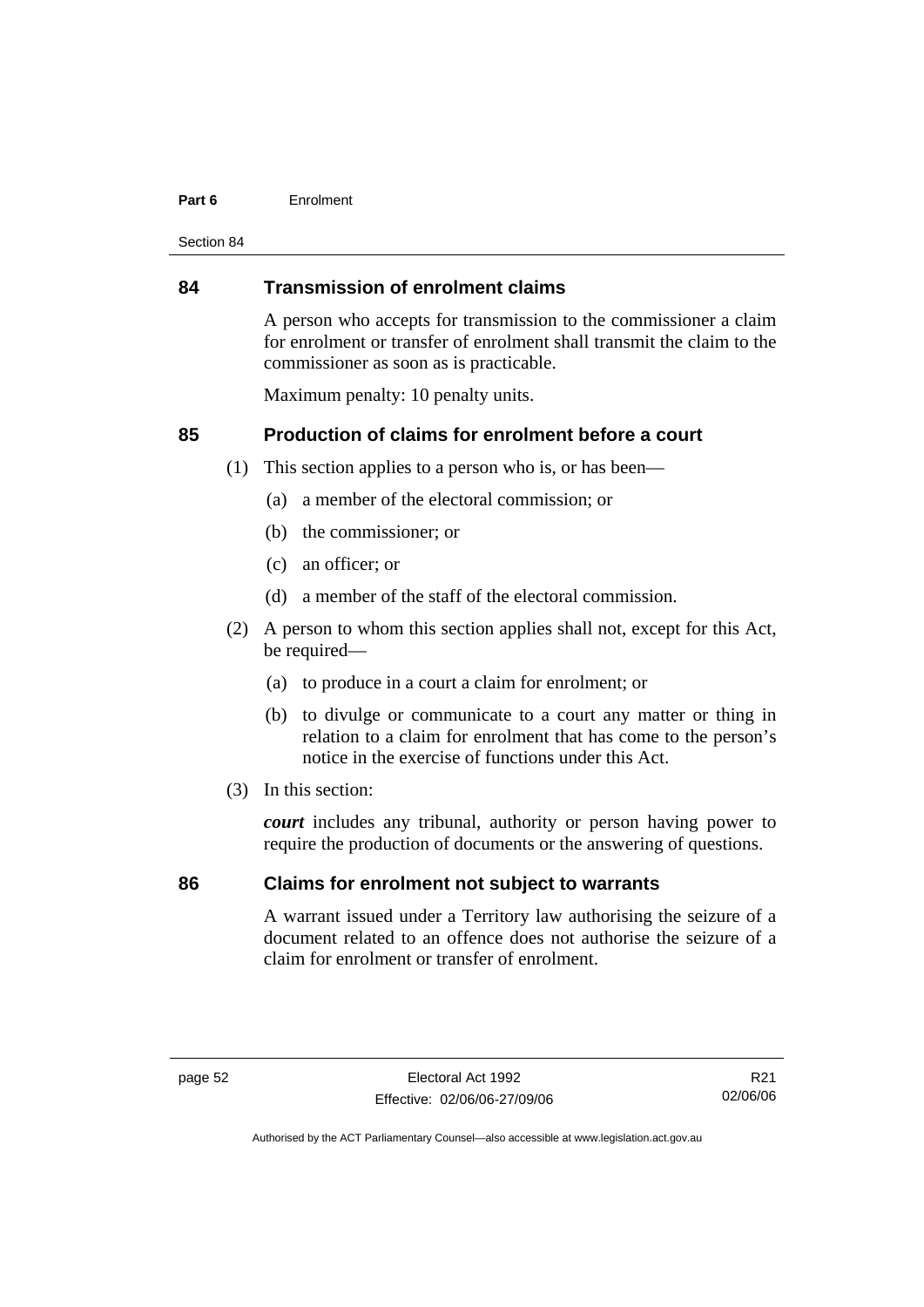# **Part 7 Registration of political parties**

# **87 Meaning of** *related* **political parties**

For this part, 2 political parties are taken to be *related* if—

- (a) one of them is a part of the other; or
- (b) both are parts of the same political party.

# **88 Register of political parties**

- (1) The commissioner must keep a register of political parties.
- (2) The register must contain the following particulars for each registered party:
	- (a) the name of the party;
	- (b) any abbreviation of the name of the party;
	- (c) the name and address of the registered officer of the party.
- (3) The commissioner must make the register available for public inspection.

# **89 Application for registration of political party**

- (1) An application for registration of a political party must—
	- (a) be signed by the secretary of the party; and
	- (b) state the party's name; and
	- (c) state any abbreviation of the party's name that the party intends to use for this Act; and
	- (d) state the name and address, and contain a specimen signature, of the person nominated to be the registered officer of the party; and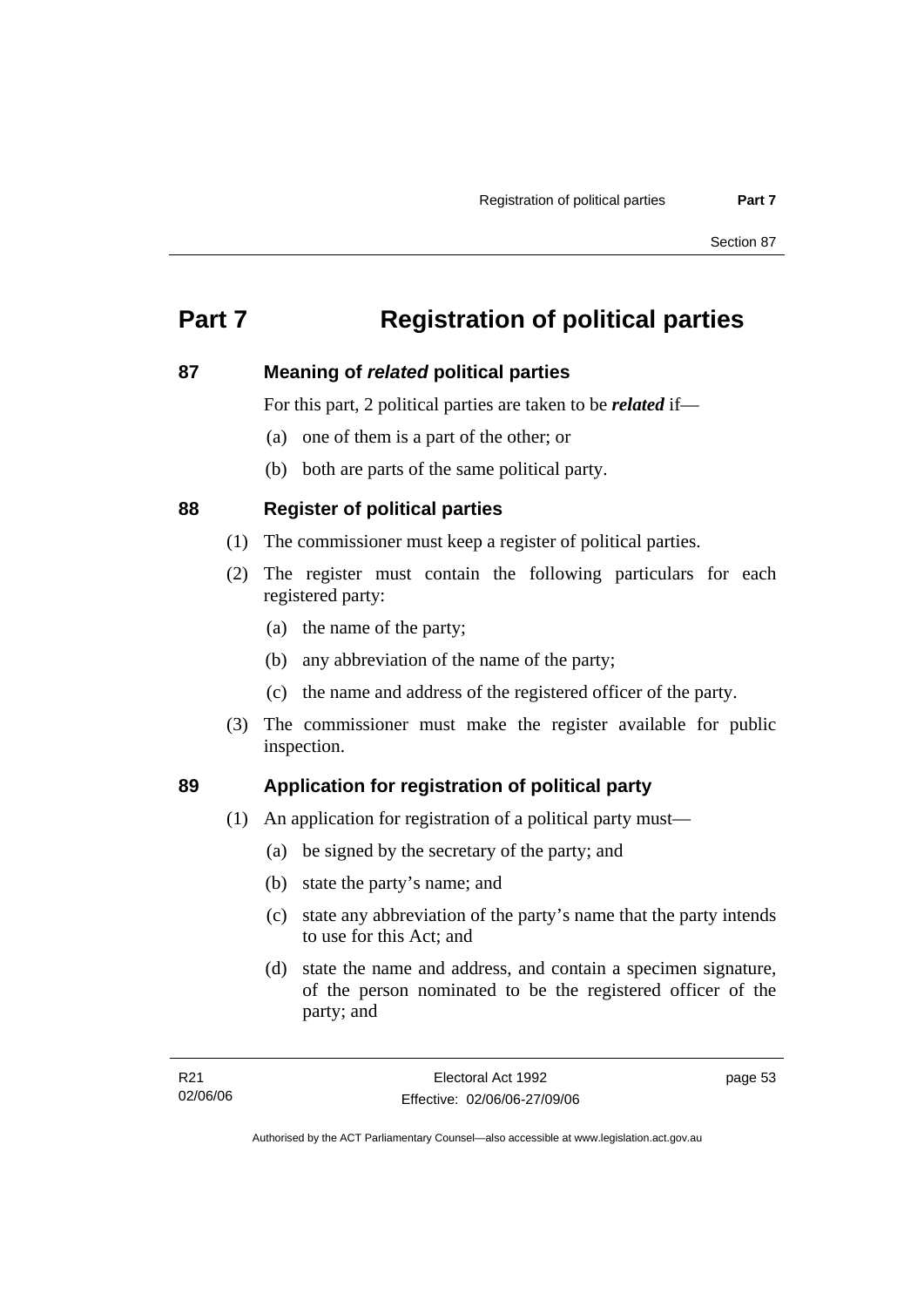Section 90

- (e) be accompanied by a copy of the party's constitution; and
- (f) be accompanied by a list of the names and addresses of at least 100 members of the party who are electors.
- *Note* If a form is approved under s 340A (Approved forms) for an application, the form must be used.
- (2) The commissioner may use information obtained under subsection (1) (f) only to find out whether the party has at least 100 members who are electors.

# **90 Further information about application for political party registration**

 (1) For this part, the commissioner may, by written notice given to an applicant for registration of a political party, require the applicant to give to the commissioner within a stated period stated information, or a stated document, relating to the application.

*Note* For how documents may be given, see *Legislation Act 2001*, pt 19.5.

- (2) If the applicant fails to comply with a notice under subsection (1), the commissioner may refuse the application.
- (3) If the commissioner refuses the application under subsection (2), the commissioner must give the applicant a review statement about the commissioner's decision.

#### **91 Notification and publication of applications**

- (1) If the commissioner receives an application for the registration of a political party, the commissioner must prepare written notice of the application.
- (2) The notice must—
	- (a) state the following particulars:
		- (i) the name of the political party; and

R21 02/06/06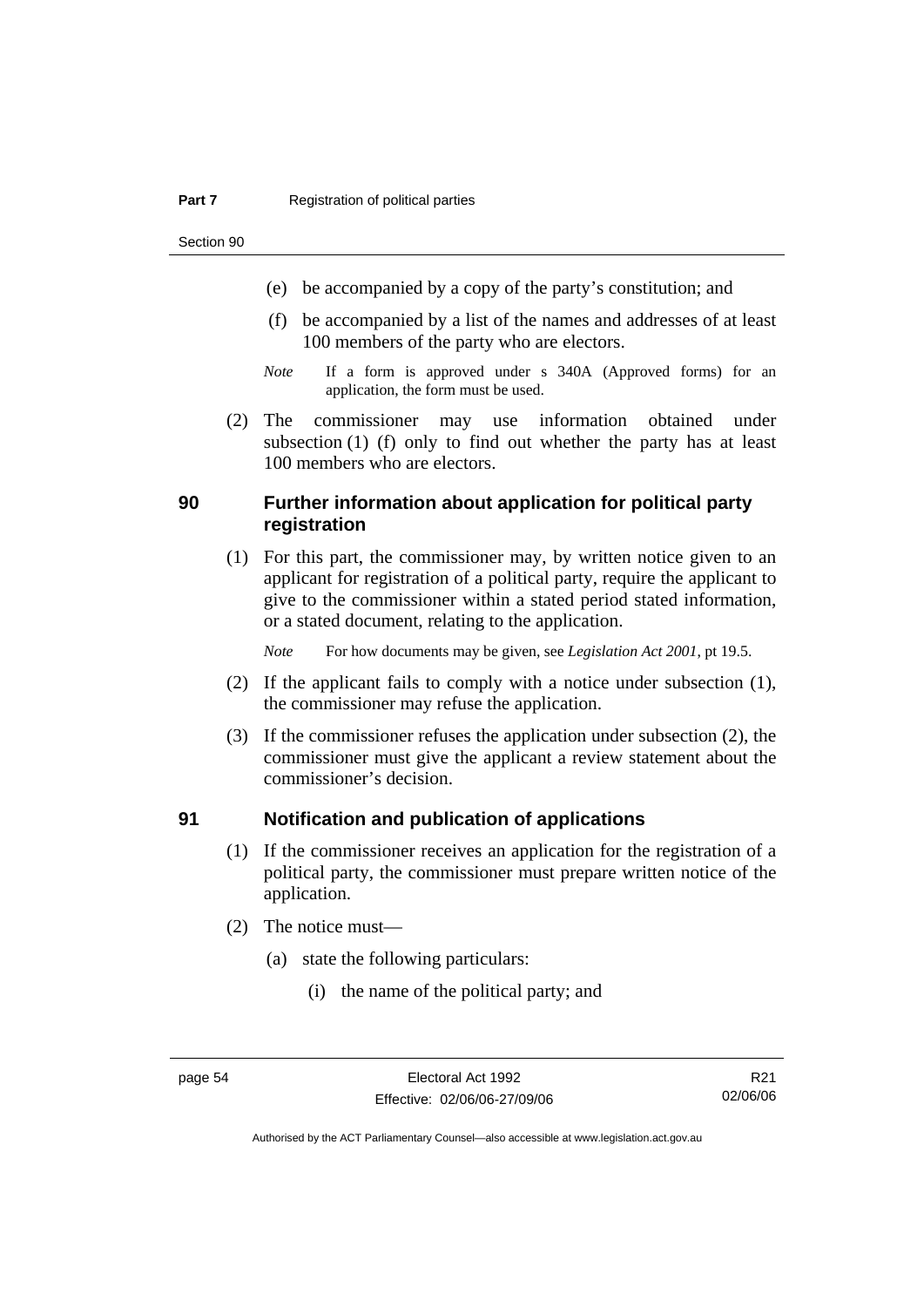- (ii) any abbreviation of the name of the party that the party intends to use for this Act; and
- (iii) the name and address of the person nominated to be the registered officer of the party; and
- (b) state that a copy of the application and the party's constitution are available for public inspection at the commissioner's office; and
- (c) state that written objections to the application may be given to the commissioner within 14 days after the day the notice is notified under the *Legislation Act 2001*.
- (3) The notice is a notifiable instrument.

*Note* A notifiable instrument must be notified under the *Legislation Act 2001*.

- (4) The commissioner must also publish the notice in a newspaper.
- (5) The commissioner must make a copy of the application and the party's constitution available for public inspection.

### **91A Objections to applications and responses**

- (1) An objection to an application for registration of a political party must—
	- (a) be in writing; and
	- (b) set out the grounds of the objection; and
	- (c) state the objector's name and address; and
	- (d) be signed by the objector; and
	- (e) be given to the commissioner in accordance with the notice under section 91 (Notification and publication of applications) for the application.
- (2) The commissioner must give to the person nominated to be the registered officer of the political party—

page 55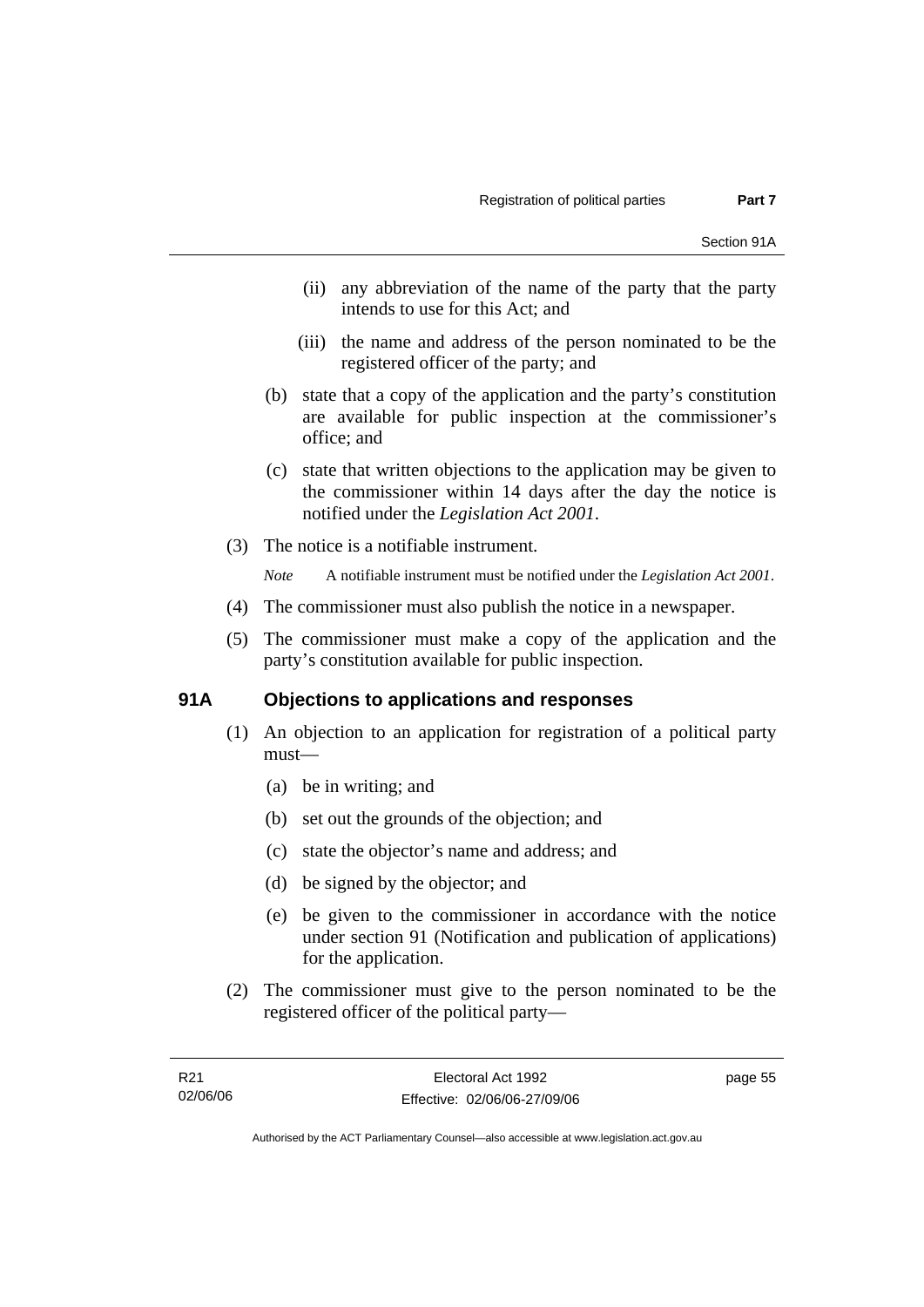Section 92

- (a) a copy of each objection given to the commissioner in accordance with subsection (1); and
- (b) a written notice inviting the person to give any response to the objection to the commissioner, in writing, within 14 days after the day the notice is given to the person.
- (3) The commissioner must make a copy of the following available for public inspection:
	- (a) each objection given to the commissioner in accordance with subsection (1);
	- (b) each response given to the commissioner in accordance with the notice under subsection (2).
- (4) In deciding whether to register the political party, the commissioner must consider each objection and response given to the commissioner in accordance with this section.

### **92 Registration of political parties**

- (1) If an application for registration of a political party is made under this part, the commissioner must register the party unless the commissioner refuses the application under section 90 (2) (Further information about application for political party registration) or section 93 (Refusal of applications for registration).
- (2) If the commissioner registers a political party, the commissioner must prepare written notice of the registration.
- (3) The notice is a notifiable instrument.
	- *Note* A notifiable instrument must be notified under the *Legislation Act 2001*.
- (4) The commissioner must also give notice of the registration to the secretary of the political party.
- (5) In addition, if an objection was made under section 91A (Objections to applications and responses) to the application, the commissioner

R21 02/06/06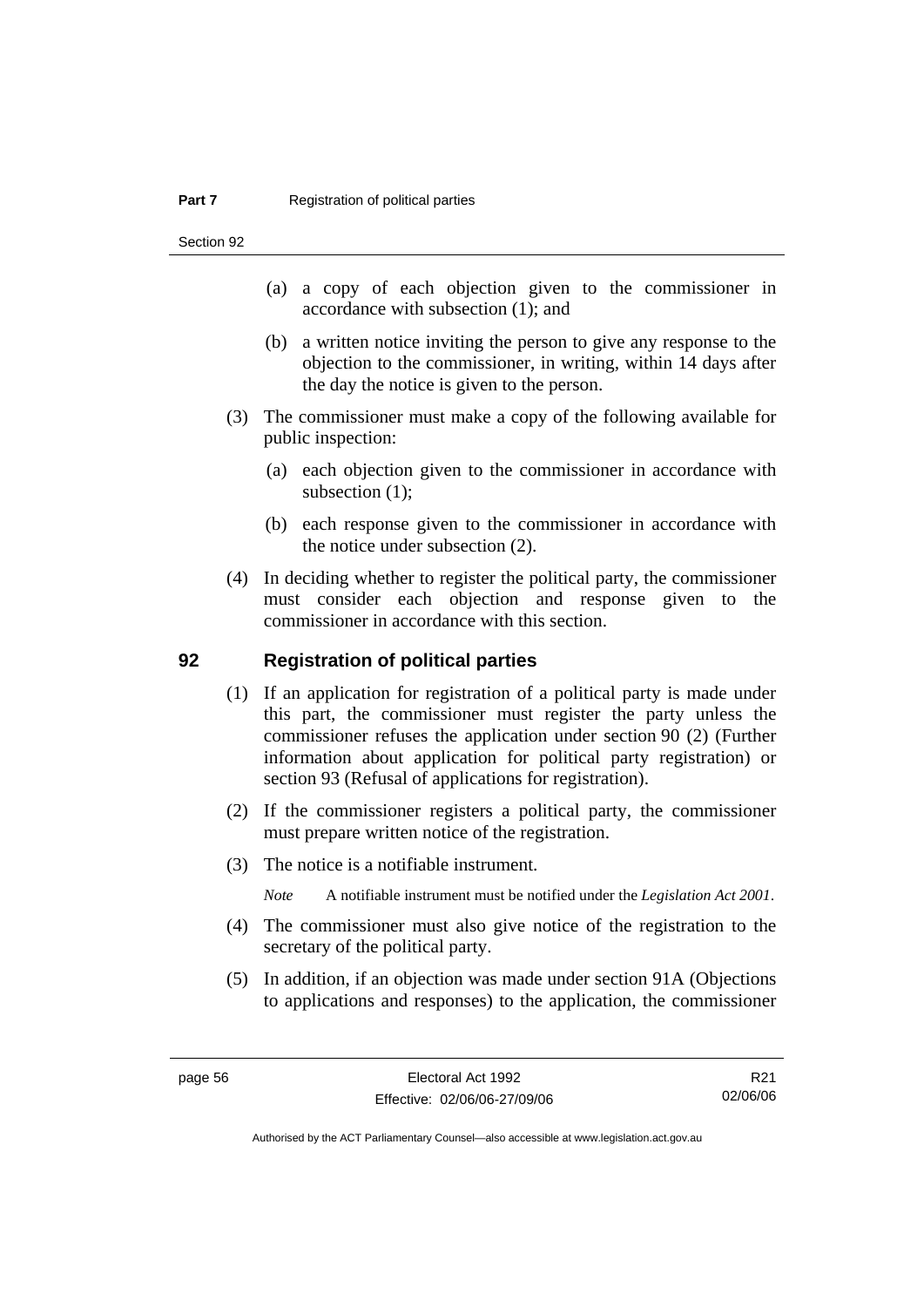must give the objector a review statement about the decision to register the political party.

### **93 Refusal of applications for registration**

- (1) The commissioner must refuse an application for the registration of a political party if—
	- (a) for an application for registration of a political party—the commissioner believes on reasonable grounds that, when it made the application, the party did not have at least 100 members who were electors; or
	- (b) the person nominated in the application to be the registered officer of the party is not qualified to be an elector or is the registered officer of a registered party; or
	- (c) the party is ineligible for registration because of section 99 (Use of party name after cancellation).
- (2) The commissioner must also refuse an application if the commissioner believes on reasonable grounds that the name of the political party, or any abbreviation of that name that the application states that the party intends to use for this Act—
	- (a) consists of more than 6 words; or
	- (b) is obscene; or
	- (c) is the name, or an acronym of the name, of another political party; or
	- (d) so nearly resembles the name, or an acronym of the name, of another political party that it is likely to be confused with or mistaken for that name or acronym; or
	- (e) consists of the word 'independent'; or
	- (f) consists of the words 'independent party'; or
	- (g) consists of or includes the word 'independent' and—

page 57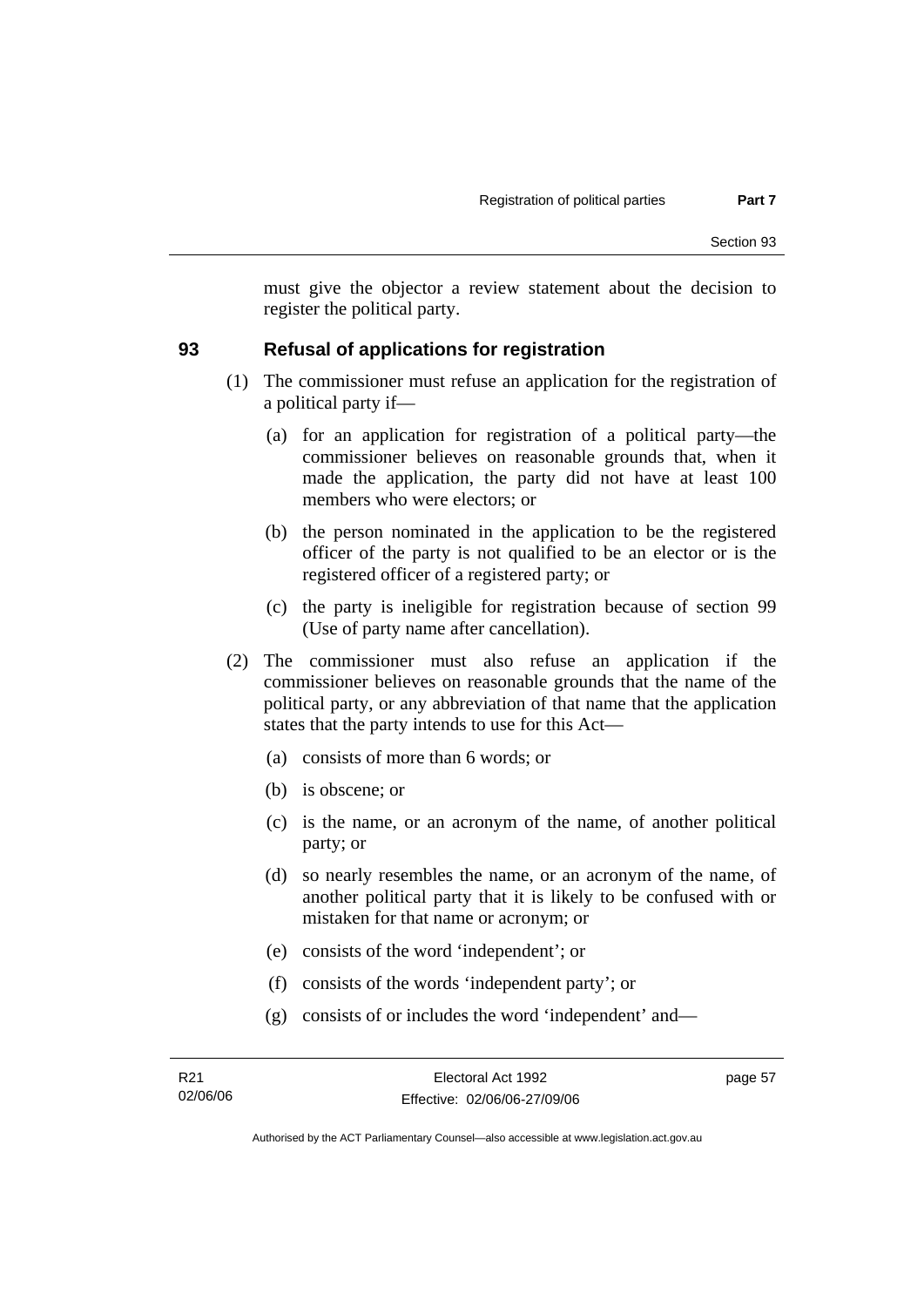Section 93

- (i) the name, or an acronym of the name, of another political party; or
- (ii) matter that so nearly resembles the name, or an acronym of the name, of another political party that the matter is likely to be confused with or mistaken for that name or acronym; or
- (h) includes the name of an MLA and the applicant does not have the MLA's written consent to use the name.
- (3) If the commissioner refuses an application for the registration of a political party, the commissioner must—
	- (a) give the secretary of the party a review statement about the decision to refuse the application; and
	- (b) if an objection was made under section 91A (Objections to applications and responses) to the application—give the objector written notice of the refusal.
- (4) In this section, *another political party*, in relation to a political party, is—
	- (a) a registered party; or
	- (b) a political party at least 1 member of which is a member of—
		- (i) the Legislative Assembly; or
		- (ii) the Commonwealth Parliament; or
		- (iii) a State legislature; or
	- (c) a political party registered or recognised for the law of the Commonwealth or a State that relates to the election of members of the Commonwealth Parliament or the State legislature.
- (5) However, *another political party*, in relation to a political party, does not include a political party that is related to it.

R21 02/06/06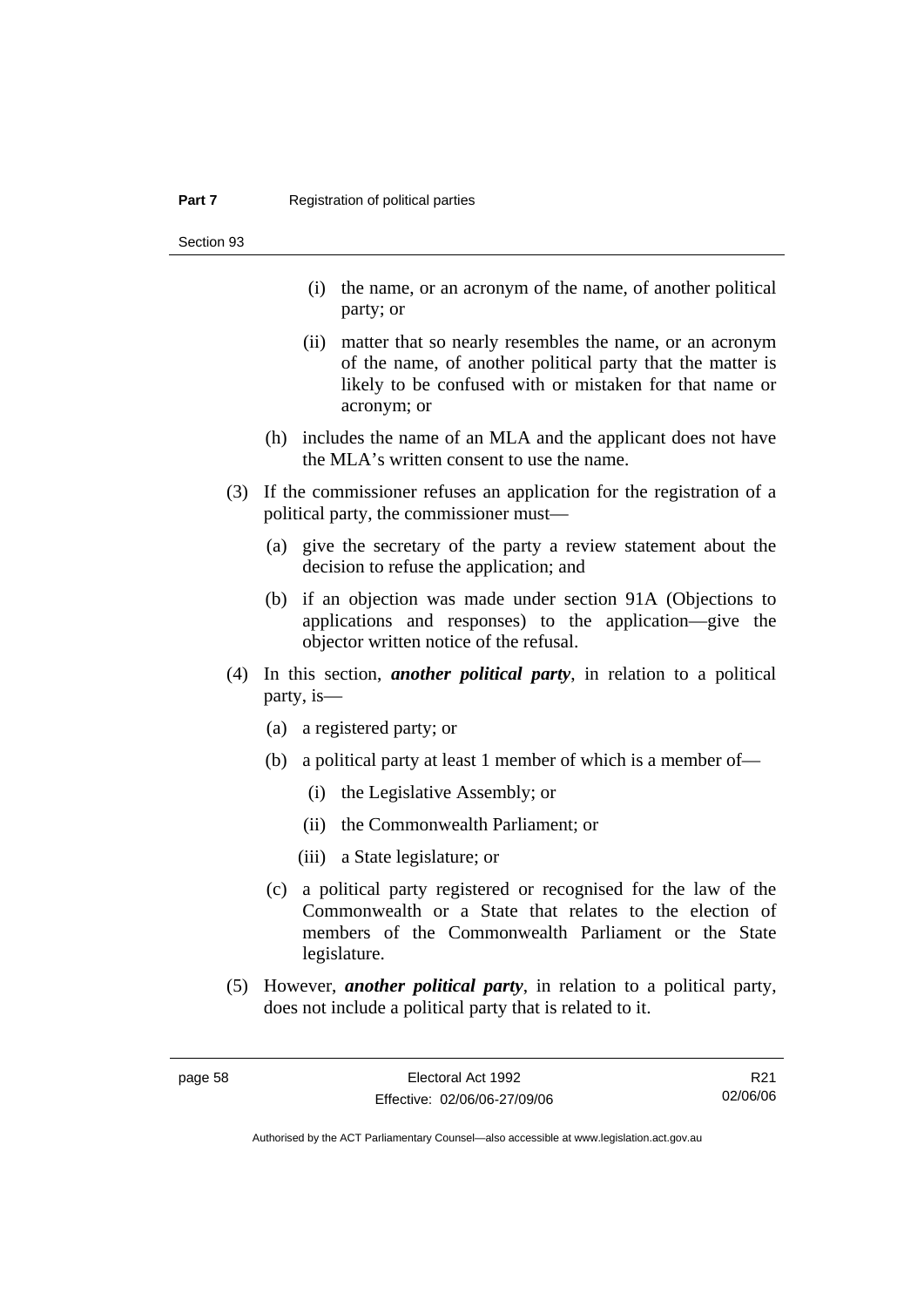(6) In this section:

*name* includes an abbreviation of the name.

### **94 Amendment of applications for registration**

- (1) If the commissioner is of the opinion that an application for the registration of a political party must be refused under section 93 (Refusal of applications for registration), but that the application might be amended to prevent the refusal, the commissioner must give the applicant written notice to that effect.
- (2) The notice must—
	- (a) set out the reasons for the commissioner's opinion; and
	- (b) describe the effect of subsections (3) to (5).
- (3) If the commissioner gives the notice to the applicant, the commissioner is not required to further consider the application unless a request is made under subsection (4).
- (4) Within 28 days after receiving the notice, the applicant may give the commissioner a written request, signed by the applicant, for the commissioner—
	- (a) to amend the application in a stated way; or
	- (b) to consider the application in the form in which it was made.
- (5) The commissioner must comply with the request.
- (6) If the applicant requests the commissioner to amend the application in a stated way, the application as amended in accordance with the request is taken to be a new application for the registration of a political party.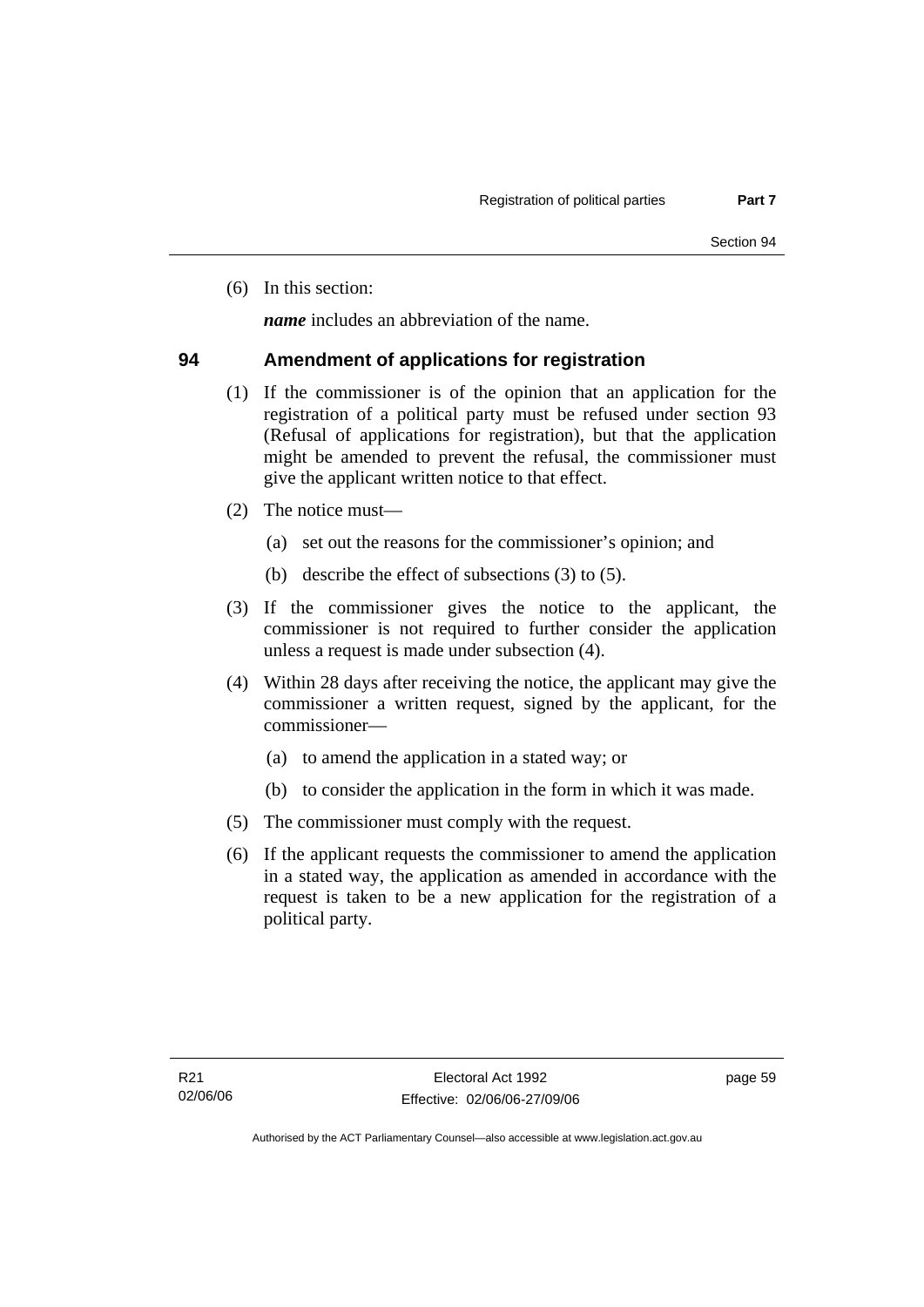Section 95

### **95 Changes to particulars in register**

- (1) The secretary of a registered party may apply to the commissioner to change particulars included in the register of political parties in relation to the party.
- (2) This part (other than section 94 and this section) applies, with all necessary changes, to an application under subsection (1), as if it were an application for registration of the political party and any objection to the application were an objection to the registration.
- (3) Section 91 (Notification and publication of applications) and section 91A (Objections to applications and responses) do not apply to an application to change the address of the registered officer of a registered party.

### **95A Objection to continued use of name**

- (1) This section applies if—
	- (a) the commissioner is satisfied that the name of a registered party (the *first party*) is relevantly similar to the name of another registered party (the *second party*) that was registered under this part later than the first party; and
	- (b) when it was registered the second party was related to the first party; and
	- (c) the registered officer of the first party objects in writing to the continued use of the name by the second party; and
	- (d) the commissioner is satisfied that the parties are not related at the time of the objection.
- (2) The commissioner must—
	- (a) uphold the objection; and
	- (b) by written notice, tell the registered officer of the second party that the second party will be deregistered under section 98 (Cancellation of registration of political parties) if—

R21 02/06/06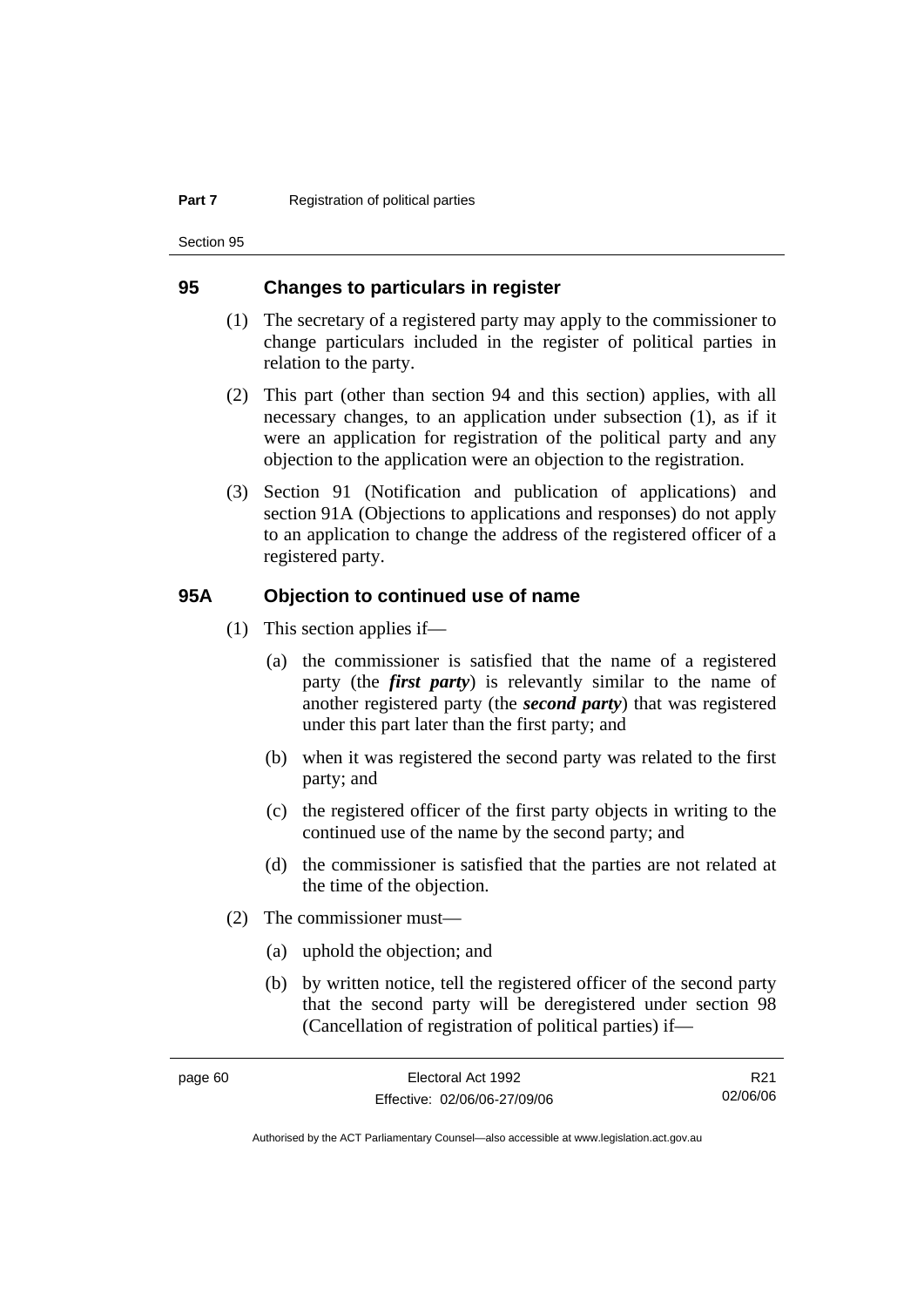- (i) it does not make an application under section 95 (Changes to particulars in register) for a change of name within 28 days after the registered officer receives the notice; or
- (ii) it makes the application, but the application is refused.
- (3) The name of a registered party is *relevantly similar* to the name of another registered party if the commissioner is satisfied on reasonable grounds that the name so nearly resembles the name of the other party that it is likely to be confused with or mistaken for that name.
- (4) In this section:

*name*, for a registered party, means—

- (a) the name of the party entered in the register of political parties; or
- (b) a registered abbreviation of the name of the party.

### **95B When certain action cannot be taken**

- (1) This section applies if, in the period beginning 1 July in a year when an ordinary election must be held and ending when the pre-election period for the election begins, the commissioner receives an application—
	- (a) to register a political party; or
	- (b) to change the name or abbreviation of a political party.
- (2) The commissioner must not take any action under this part in that period in relation to the application.

### **96 No action under pt 7 during pre-election period**

During a pre-election period, no action may be taken under this part in relation to the registration of a political party.

page 61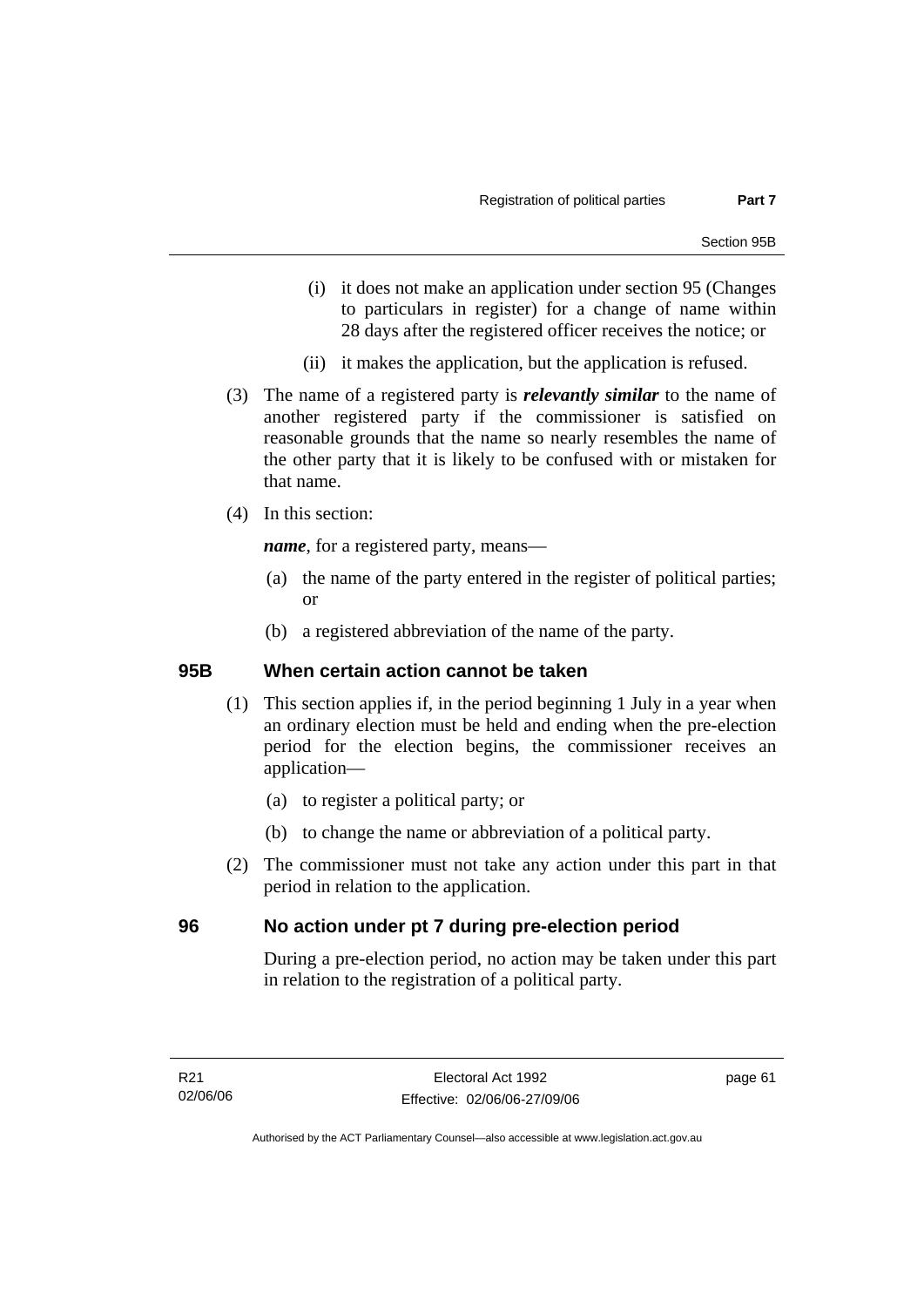#### **Part 7 Registration of political parties**

Section 96A

### **96A Who can be a registered officer**

A person is entitled to be the registered officer of a registered party only if the person is qualified to be an elector.

### **97 Deputy registered officer**

- (1) For part 9 (Arrangements for elections) and part 10 (Voting), a deputy registered officer of a registered party may be appointed—
	- (a) by the registered officer of the party; or
	- (b) if the office of registered officer of the party is vacant, or the registered officer cannot for any reason exercise the officer's functions—by the secretary of the party.
- (2) The appointment does not have effect until the commissioner is given written notice of the appointment.
- (3) The notice must—
	- (a) be signed by the person making the appointment and the person appointed deputy registered officer; and
	- (b) state the name and address of the deputy registered officer.
- (4) A person is entitled to be a deputy registered officer of a registered party only if the person is qualified to be an elector.
- (5) A reference in part 9 or 10 to the registered officer of a registered party includes a reference to a deputy registered officer of the party.

## **97A Information about political parties**

 (1) The commissioner may, by written notice given to the registered officer of a registered party, require the officer to give the commissioner information stated in the notice that is reasonably necessary for the commissioner to find out whether the party is entitled to be registered.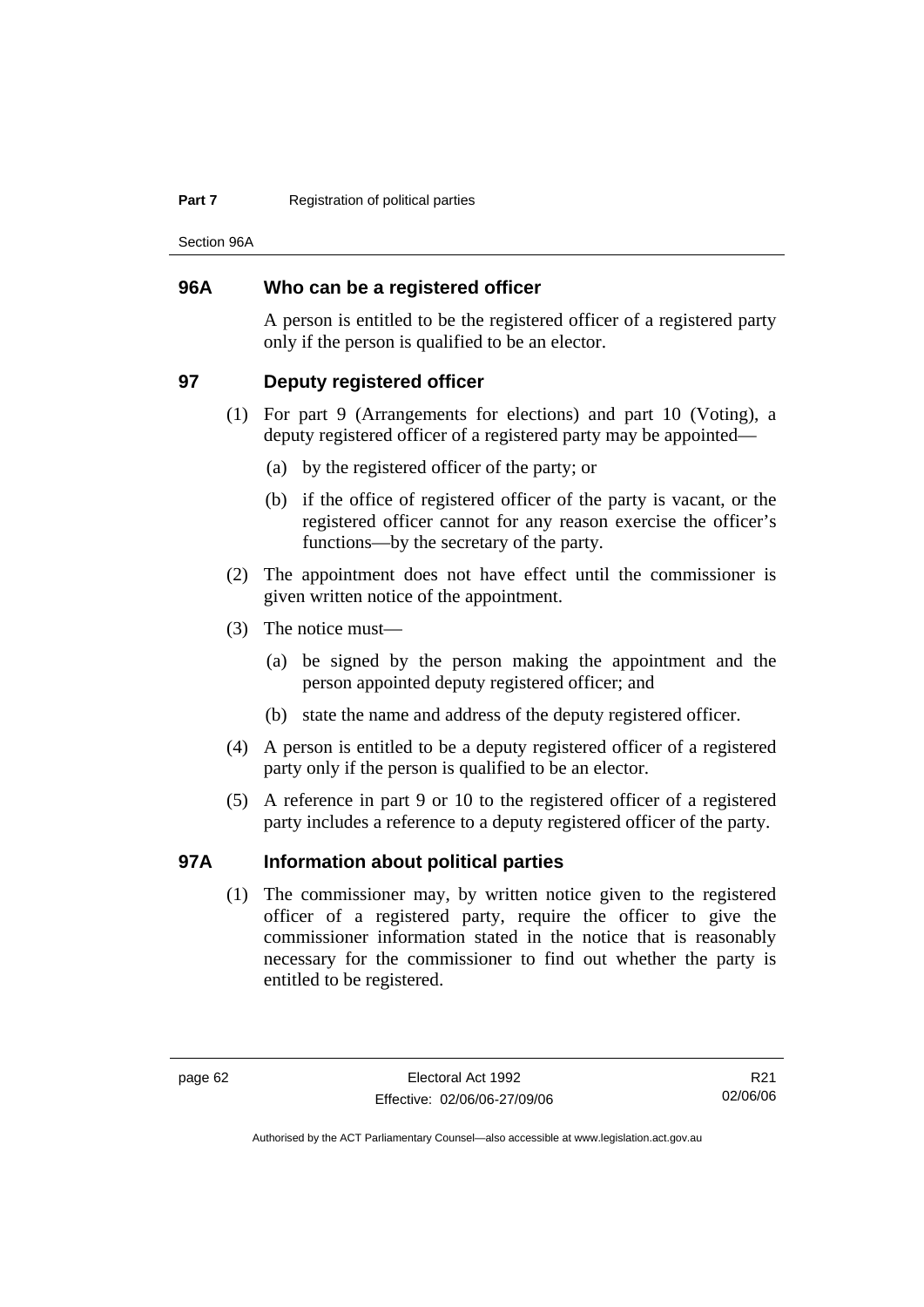- (2) Without limiting subsection (1), the commissioner may, under that subsection, require the registered officer to give the commissioner a list, as at a stated date, of the names and addresses of at least 100 members of the party who are electors.
- (3) The commissioner may use the information obtained under subsection (2) only to find out whether the party is entitled to be registered.

### **98 Cancellation of registration of political parties**

- (1) The commissioner must cancel the registration of a registered party if the secretary of the party asks the commissioner to cancel the registration.
- (2) A request under subsection (1) must—
	- (a) be in writing; and
	- (b) be signed by the applicant; and
	- (c) state the applicant's name and address.
- (3) The commissioner must cancel the registration of a registered party if it has not endorsed a candidate at the last 2 general elections.
- (4) However, subsection (3) applies to a registered party only if it was a registered party at the time of each of the general elections.
- (5) The commissioner must cancel the registration of a registered party if the commissioner believes on reasonable grounds that—
	- (a) for a registered party—
		- (i) the party has ceased to exist (whether by amalgamation with another political party or otherwise); or
		- (ii) the party does not have at least 100 members who are electors; or
		- (iii) the party does not have a constitution; or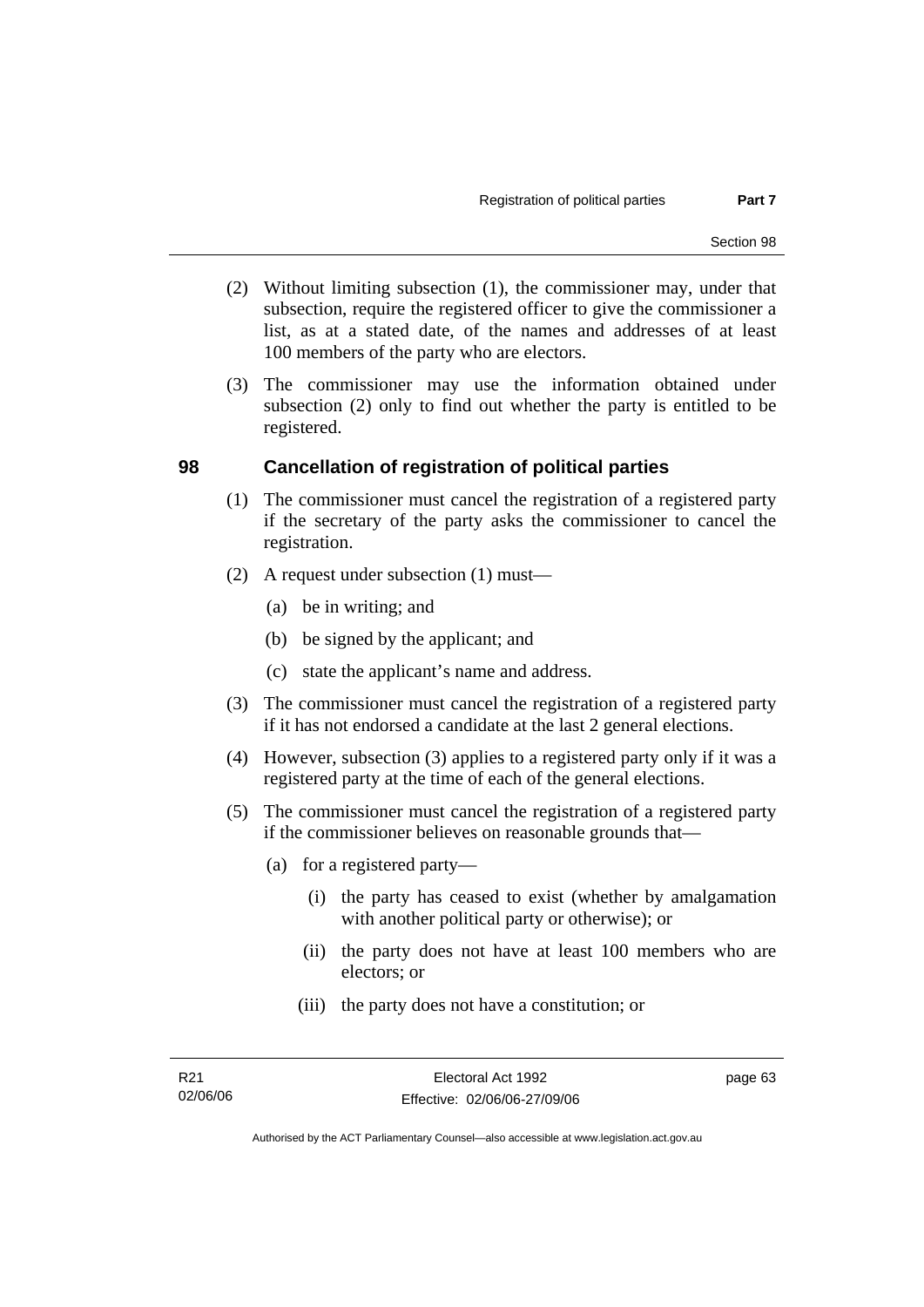#### **Part 7 Registration of political parties**

Section 98

- (b) the registration of the party was obtained by fraud or misrepresentation.
- (6) The commissioner may cancel the registration of a registered party under subsection (5) only if the commissioner has—
	- (a) given the relevant person a written notice—
		- (i) stating that the commissioner proposes to cancel the registration of the party; and
		- (ii) setting out the reasons for the proposed cancellation; and
		- (iii) stating that written objections to the proposed cancellation may be given to the commissioner within the 14 days mentioned in paragraph (b); and
	- (b) prepared, and notified under the *Legislation Act 2001*, a written notice stating—
		- (i) that the commissioner proposes to cancel the registration of the party; and
		- (ii) that written objections to the proposed cancellation may be given to the commissioner within 14 days after the day the notice is notified under the *Legislation Act 2001*; and
	- (c) considered each objection given to the commissioner in accordance with the notice under paragraph (a) or (b).
- (7) For subsection (6) (a), the *relevant person* is the secretary, or last secretary, of the registered party.
- (8) The notice under subsection (6) (b) is a notifiable instrument.

*Note* A notifiable instrument must be notified under the *Legislation Act 2001*.

 (9) If the commissioner cancels the registration of a registered party under this section, the commissioner must prepare written notice of the cancellation.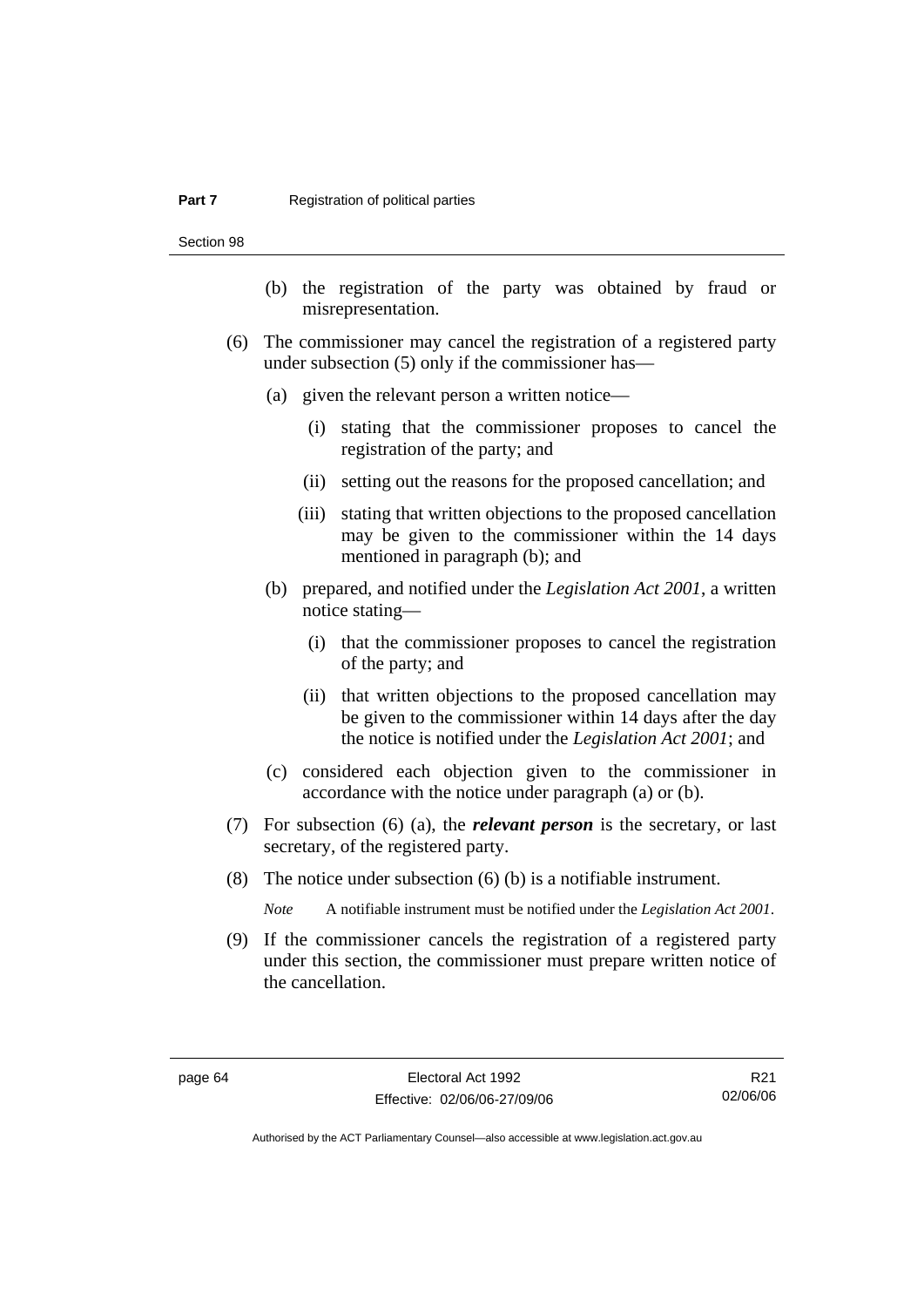(10) The notice under subsection (9) is a notifiable instrument.

*Note* A notifiable instrument must be notified under the *Legislation Act 2001*.

- (11) If the commissioner cancels the registration of a registered party under subsection (3), the commissioner must also give written notice of the cancellation to the registered officer of the party.
- (12) If the commissioner cancels the registration of a registered party under subsection (5), the commissioner must give a review statement about the decision to cancel the registration to the registered officer, or last registered officer, of the party.
- (13) If, after an objection has been made under this section to the proposed cancellation of the registration of a registered party, the commissioner decides not to cancel the registration, the commissioner must give written notice of the decision to—
	- (a) the registered officer of the party; and
	- (b) if the objection was not made by or on behalf of the party or sponsoring MLA—the objector.

### **99 Use of party name after cancellation**

- (1) If the registration of a registered party (the *cancelled party*) is cancelled—
	- (a) the cancelled party; or
	- (b) another political party that has a name that so nearly resembles the name of the cancelled party that it is likely to be confused with or mistaken for the cancelled party;

is ineligible for registration until after the next general election after the cancellation.

(2) In this section:

*name* includes an abbreviation of the name.

page 65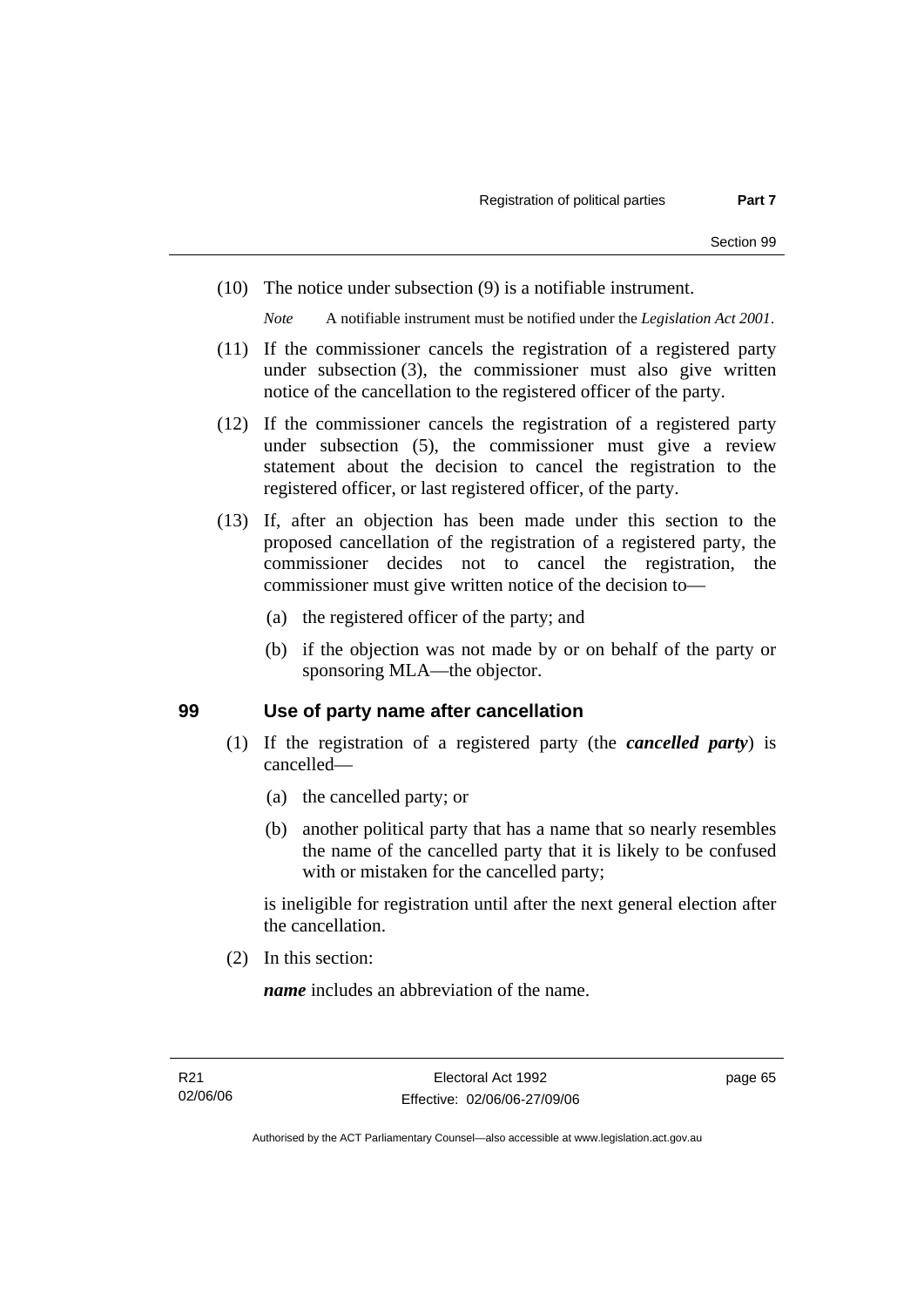#### **Part 7 Registration of political parties**

Section 99A

### **99A General requirements about constitutions of registered parties**

 (1) If a registered party changes its constitution, the registered officer of the party must give the commissioner a copy of the changed constitution within 30 days after the change.

Maximum penalty: 10 penalty units

 (2) The commissioner must make a copy of the constitution available for public inspection.

page 66 Electoral Act 1992 Effective: 02/06/06-27/09/06

R21 02/06/06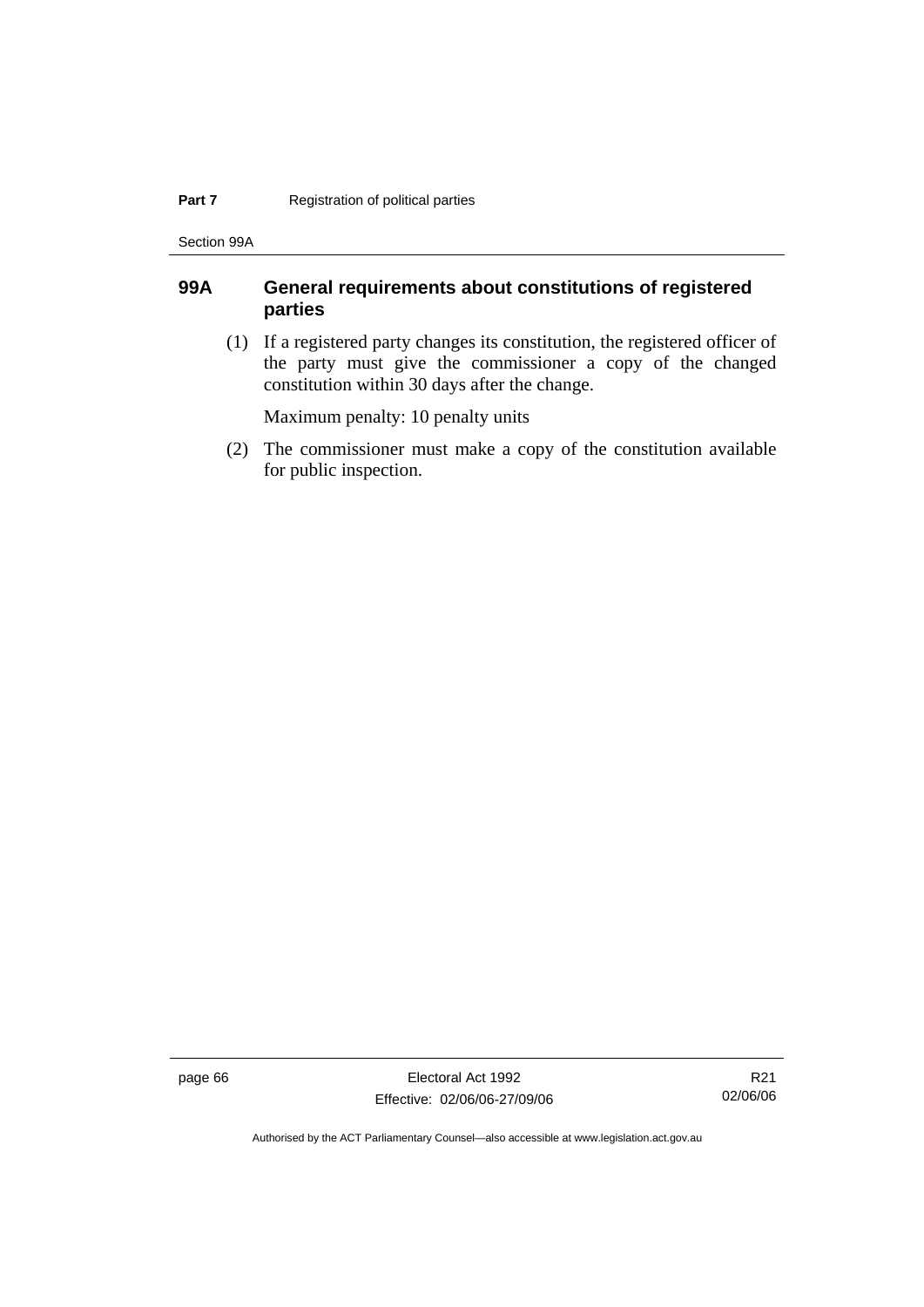## **Part 8 Timing of elections**

### **100 Ordinary elections**

- (1) A general election under this Act must be held on the 3rd Saturday in October in the 4th year after the year when the last ordinary election was held.
- (2) If, apart from this subsection, an election in accordance with subsection (1) would be held on the day an election of Senators, or a general election of members of the House of Representatives, would be held, the election shall be held on the 1st Saturday in December in the year when it would, apart from this subsection, be held.
- (3) If an extraordinary general election has been held in the 6 months before the day when an election in accordance with subsection (1) or (2) would, apart from this subsection, have been held—
	- (a) the election shall not be held; and
	- (b) this section applies in relation to subsequent ordinary elections as if the election had been held.

### **101 Extraordinary elections**

- (1) For this Act, an *extraordinary election* is—
	- (a) a general election required by the Self-Government Act, section 16; or
	- (b) a general election required by the Self-Government Act, section 48; or
	- (c) an election of an MLA or MLAs required by section 126; or
	- (d) an election of an MLA or MLAs required by section 275.
- (2) If an extraordinary election under section 126 (Supplementary elections) is required, the Executive must, in writing, determine a

| R21      | Electoral Act 1992           | page 67 |
|----------|------------------------------|---------|
| 02/06/06 | Effective: 02/06/06-27/09/06 |         |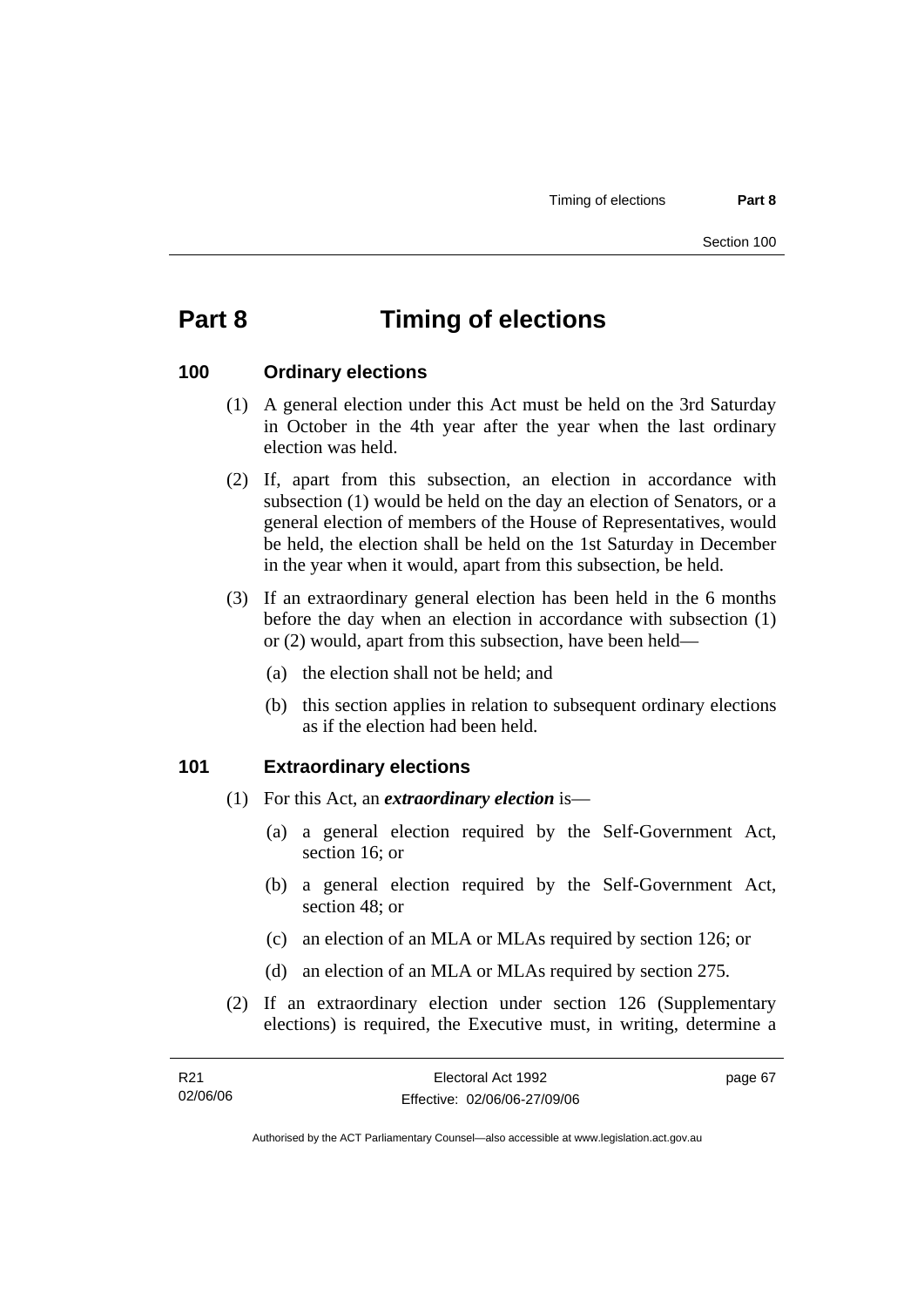#### **Part 8 Timing of elections**

Section 102

Saturday for holding the election that is not earlier than 36 days, or later than 90 days, after the day when the election failed.

- (3) If the Court of Disputed Returns declares an election void, the Executive must, in writing, determine a Saturday for holding the extraordinary election required under section 275 (Effect of declarations) that is not earlier than 36 days, or later than 90 days, after the day when the declaration is made.
- (4) The Executive must not determine under this section a day that is the polling day for an election of senators or a general election of the House of Representatives.
- (5) A determination under this section is a notifiable instrument.

*Note* A notifiable instrument must be notified under the *Legislation Act 2001*.

### **102 Polling day**

- (1) A poll must be held for an election on the day when the election is required to be held under this part.
- (2) This section is subject to section 111 (Need for a poll).

page 68 Electoral Act 1992 Effective: 02/06/06-27/09/06

R21 02/06/06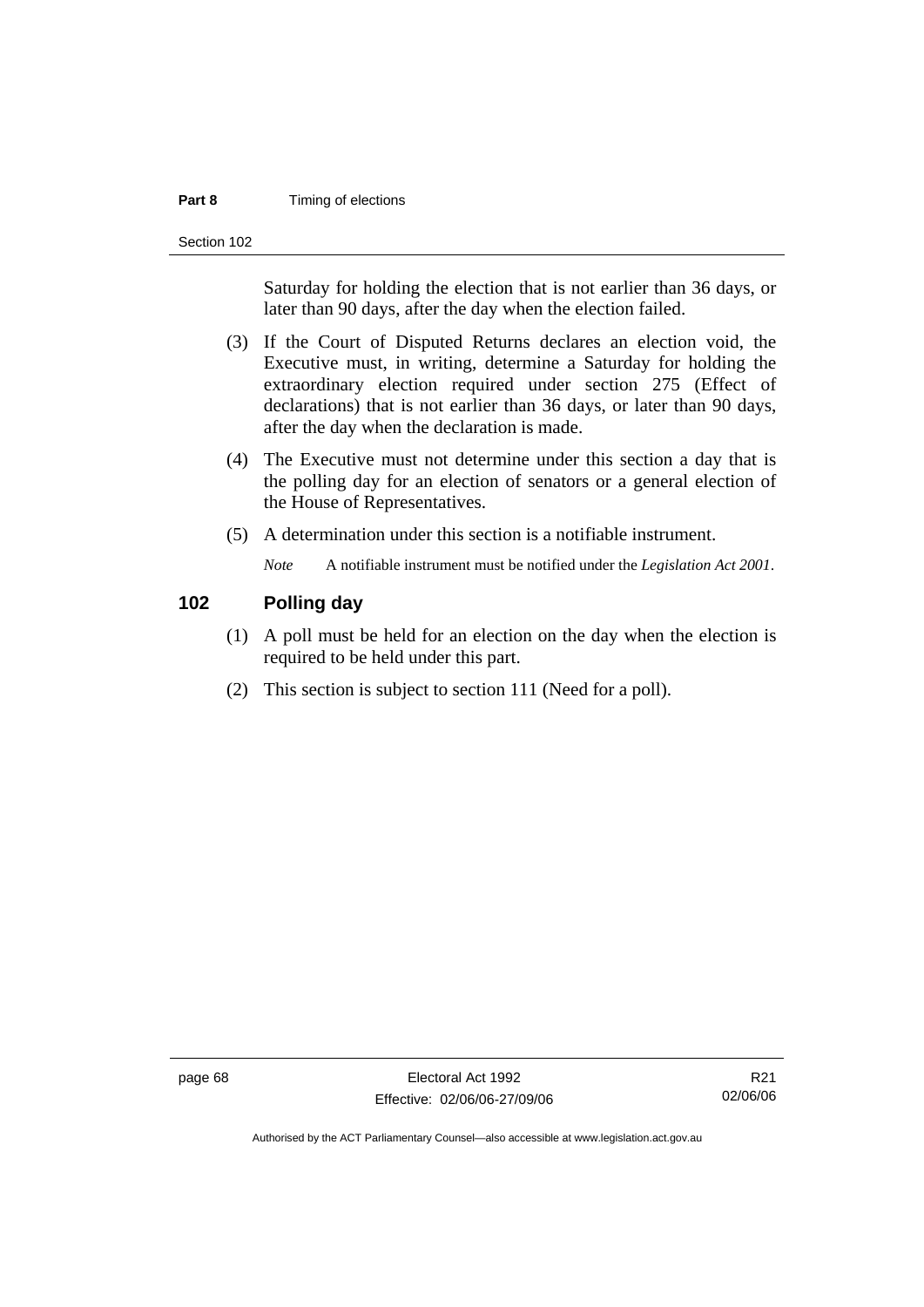# **Part 9 Arrangements for elections**

## **Division 9.1 Nominations**

## **103 Eligibility—MLAs**

- (1) Subject to this section, a person who is—
	- (a) an Australian citizen; and
	- (b) at least 18 years old; and
	- (c) an elector or entitled to be an elector;

is eligible to be an MLA.

- (2) A person is not eligible to be an MLA if—
	- (a) the person is a member of—
		- (i) the Parliament of the Commonwealth; or
		- (ii) the legislature of a State or another Territory; or
	- (b) the person—
		- (i) holds an office or appointment (other than a prescribed office) under a law of the Territory, the Commonwealth, a State or another Territory; or
		- (ii) is employed by the Territory, the Commonwealth, a State or another Territory, or by a Territory authority or a body (whether corporate or not) established by a law of the Commonwealth, a State or another Territory;

and is entitled to any remuneration or allowance (other than reimbursement of expenses reasonably incurred) in relation to the office, appointment or employment.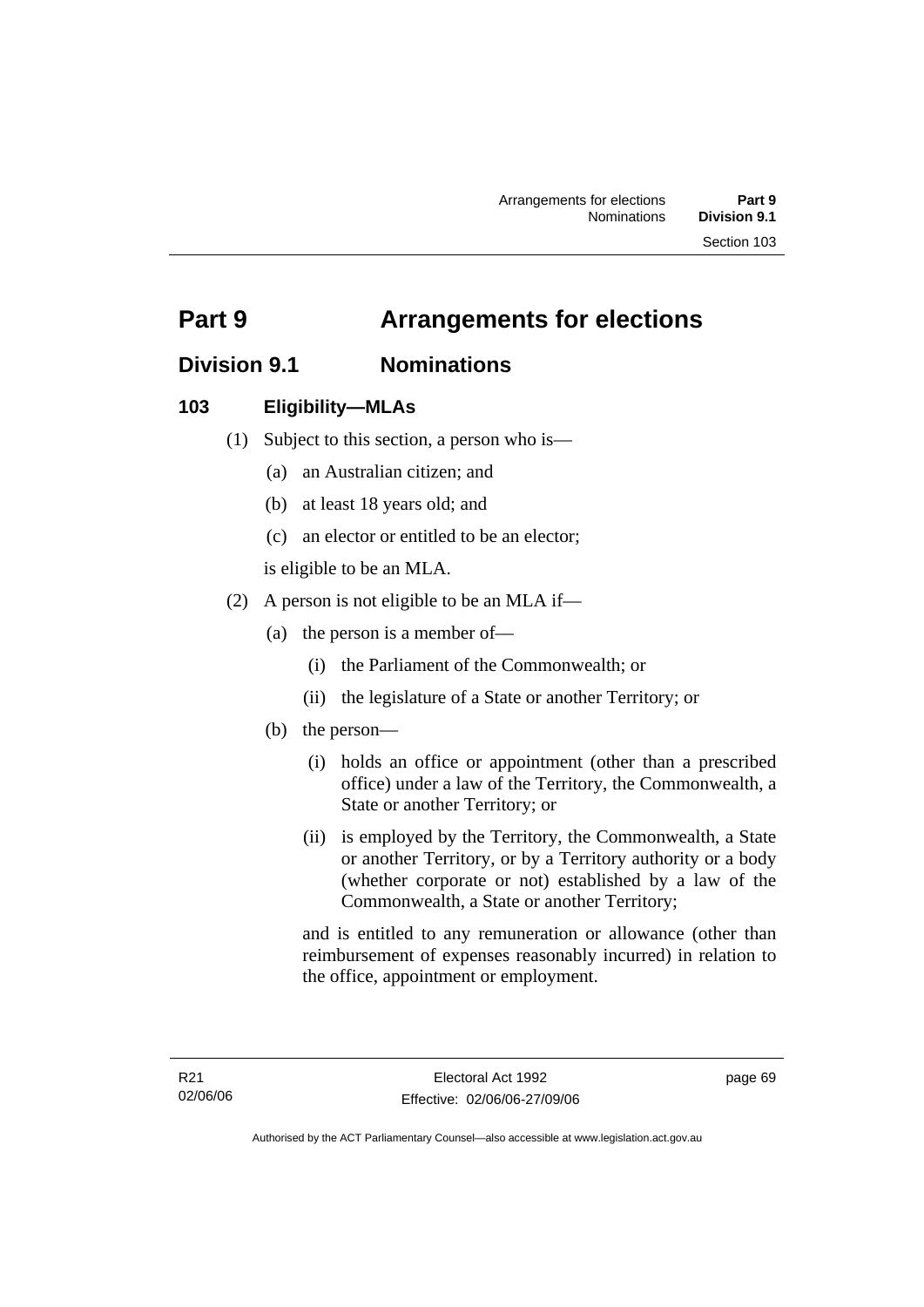(3) In subsection  $(2)$  (b) (i):

*prescribed office* means an office of Speaker, Deputy Speaker, Chief Minister, Deputy Chief Minister, Minister or MLA.

- (4) A person is not eligible to be an MLA if the person is under a sentence of imprisonment for 1 year or longer for a conviction of an indictable offence.
	- *Note* For the meaning of *indictable offence*, see the Legislation Act, s 190 (Indictable and summary offences).
- (5) A person is not eligible to be an MLA for the disqualification period if—
	- (a) the person is convicted of an offence against—
		- (i) section 285 (Bribery) or section 288 (Violence and intimidation); or
		- (ii) the *Crimes Act 1914* (Cwlth), section 28 (Interfering with political liberty); or
		- (iii) the *Criminal Code* (Cwlth), part 2.4 relating to an offence mentioned in subparagraph (ii); or
	- (b) the person is found by the Court of Disputed Elections to have contravened (within the meaning of part 16) a section mentioned in paragraph (a) (i).
	- *Note Contravention* is defined for pt 16 (Disputed elections, eligibility and vacancies) in s 250.
- (6) For subsection (5), the *disqualification period* is 2 years after the conviction or finding.

### **104 Qualifications for nomination**

A person is not eligible to be nominated for election as an MLA unless, at the hour of nomination—

(a) the person is eligible to be an MLA; or

R21 02/06/06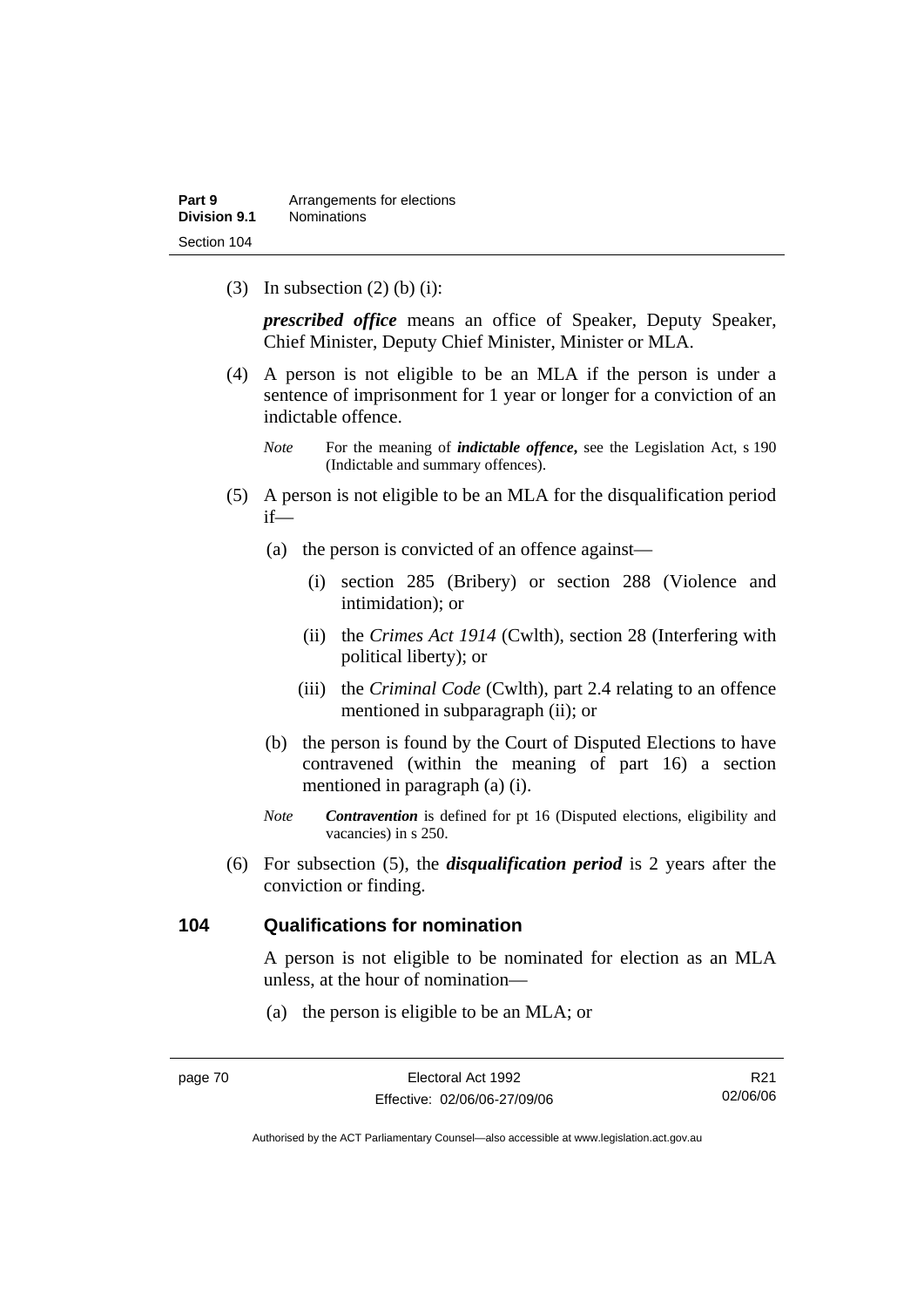(b) for a person referred to in section 103 (2) (b)—the person would, apart from that paragraph, be eligible to be an MLA.

### **105 Candidates to be nominated**

- (1) A person is not eligible for election as an MLA unless the person is nominated in accordance with this section.
- (2) A person may be nominated to be a candidate for election only by—
	- (a) the registered officer of a registered party that endorses the person as a party candidate in the election for the electorate for which the candidate is being nominated; or
	- (b) 20 electors entitled to vote at the election.
- (3) A nomination shall be made by giving to the commissioner, during the pre-election period but not later than 24 hours before the hour of nomination—
	- (a) a duly completed nomination form; and
	- (b) a deposit of the prescribed amount in legal tender or a banker's cheque.
- (4) A nomination form shall—
	- (a) be in the form approved under section 340A (Approved forms); and
	- (b) subject to subsection (7), set out the particulars of the name, address and occupation of the nominee; and
	- (c) contain a statement, signed by the nominee, to the effect that he or she consents to the nomination, and to be an MLA if elected; and
	- (d) contain a declaration, signed by the nominee, to the effect that he or she is eligible to be nominated; and
	- (e) specify the form in which the nominee's name is to be printed on the ballot papers for the election; and

| R21      | Electoral Act 1992           | page 71 |
|----------|------------------------------|---------|
| 02/06/06 | Effective: 02/06/06-27/09/06 |         |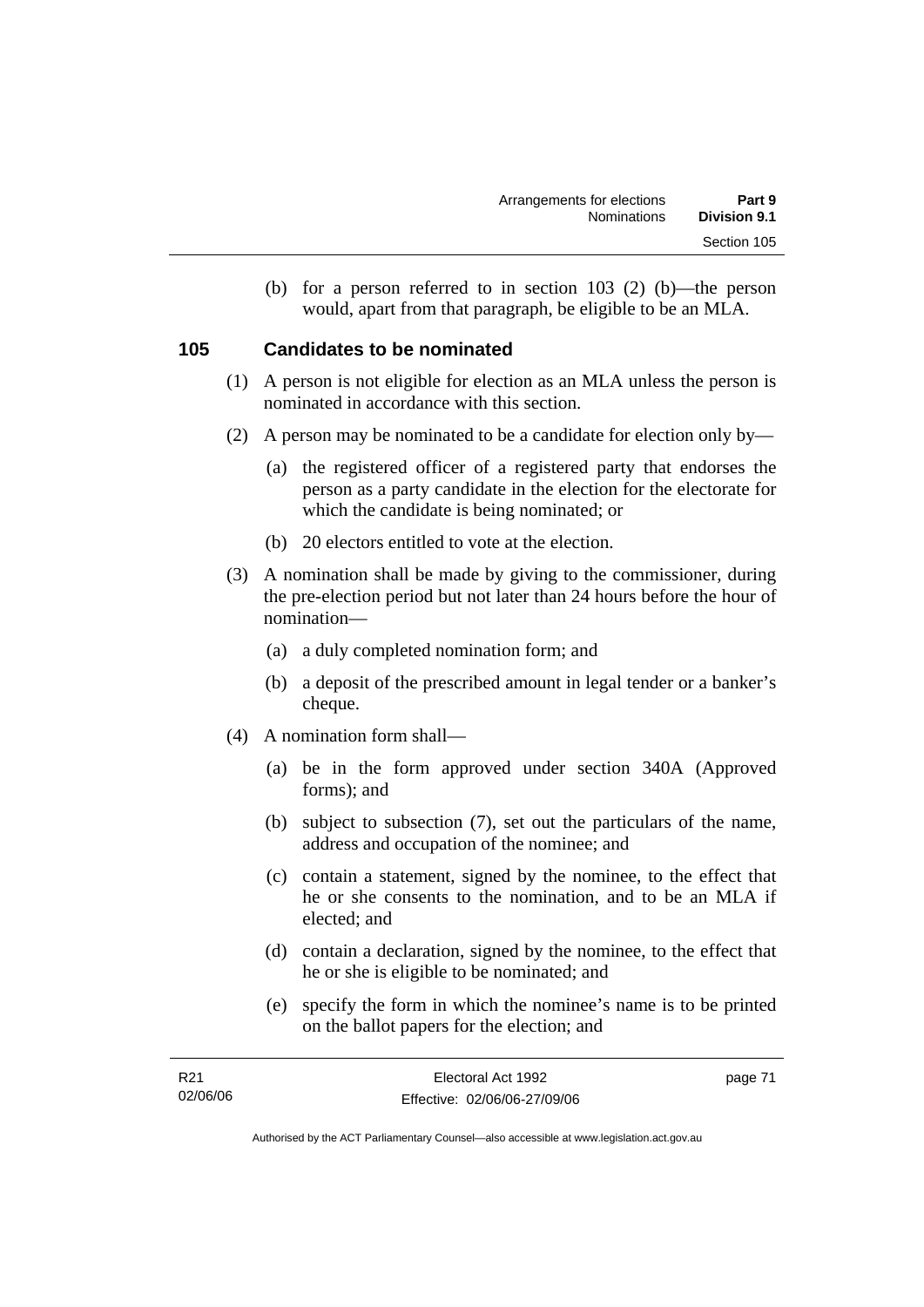| Part 9       | Arrangements for elections |
|--------------|----------------------------|
| Division 9.1 | <b>Nominations</b>         |
| Section 105  |                            |

- (f) if the nomination is made by the registered officer of a registered party—state any registered abbreviation of the name of the party that is to be printed on the ballot paper for the election; and
- (g) if the nomination is made by 20 electors entitled to vote at the election—specify whether the word 'Independent' is to be printed on the ballot paper adjacent to the candidate square for the nominee; and
- (h) be signed by the nominator or each nominator.
- (5) A nomination form shall name a nominee only by specifying—
	- (a) the surname or family name, and the given name under which the nominee is enrolled; or
	- (b) if the nominee is not an elector—the surname or family name, and the given name under which the nominee is entitled to be enrolled.
- (6) A given name shall be taken to be specified for subsection (5), if the nomination form specifies—
	- (a) a commonly accepted variation of that name (including an abbreviation or truncation of that name or an alternative form of that name); or
	- (b) an initial standing for that name.
- (7) If the address of a nominee is a suppressed address, the nomination form need not specify the address but, in that case, the nominee shall notify the commissioner in writing of his or her address for correspondence.
- (8) A nomination is not invalid only because of a formal defect or error if this section has been substantially complied with.
- (9) If the time by which a nomination under subsection (3) is to be made falls on a public holiday, the nomination must be made no later than that time on the public holiday.

| page 72 | Electoral Act 1992           | R <sub>21</sub> |
|---------|------------------------------|-----------------|
|         | Effective: 02/06/06-27/09/06 | 02/06/06        |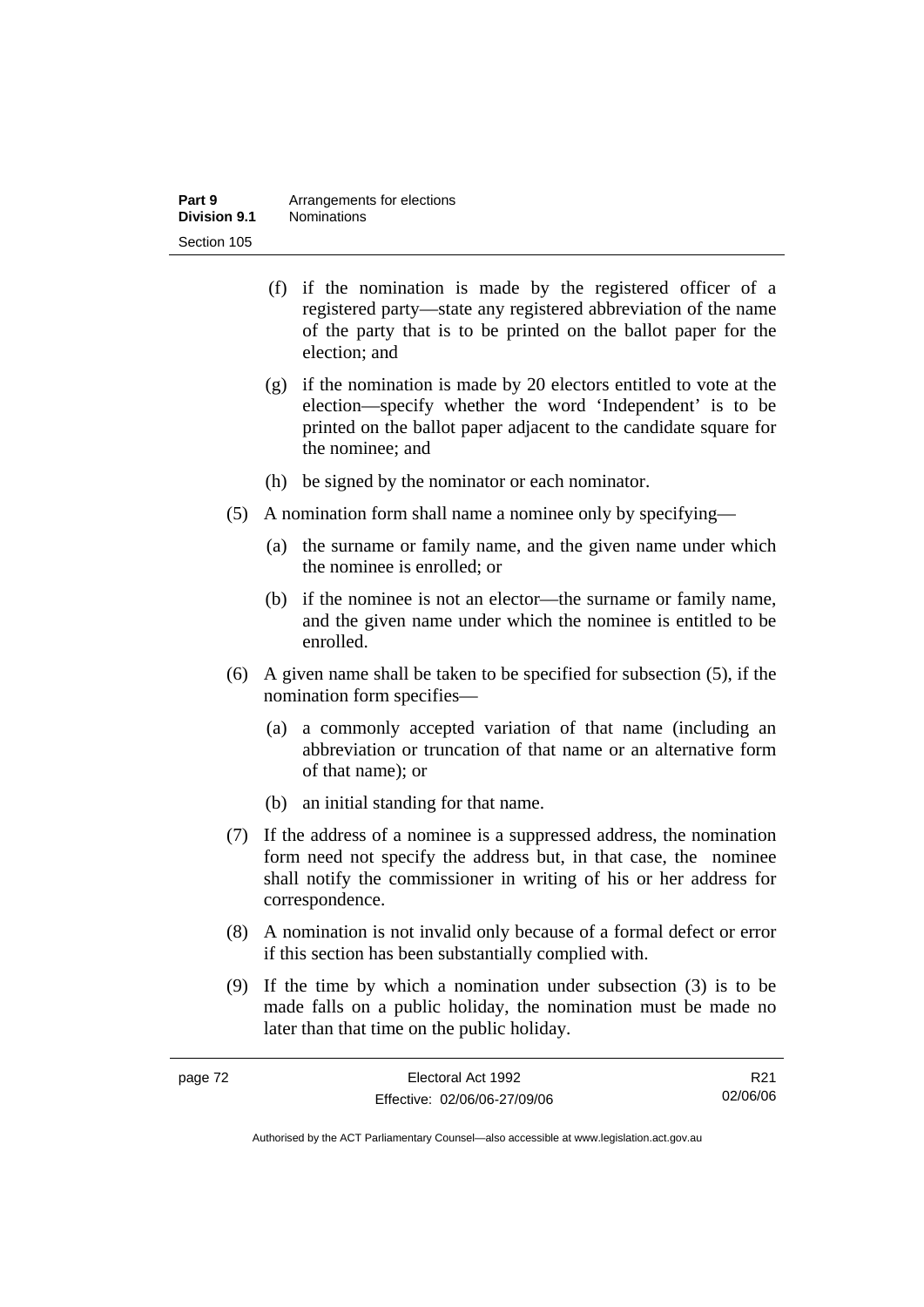- (10) Subsection (9) has effect despite the *Legislation Act 2001*, section 151 (4) (Reckoning of time).
- $(11)$  In subsection  $(3)$  (b):

*prescribed amount* means \$250 or any other amount prescribed by the regulations.

### **106 Multiple nominations invalid**

If, at the hour of nomination in relation to an election—

- (a) a person is nominated more than once to be a candidate for election in a particular electorate; or
- (b) a person is nominated to be a candidate for election in more than 1 electorate;

each such nomination is invalid.

### **107 Withdrawal etc of consent to nomination**

- (1) A person nominated to be a candidate may withdraw his or her consent to the nomination by giving the commissioner a written notice of withdrawal not later than 24 hours before the hour of nomination.
- (2) The registered officer may cancel a nomination made by the officer by giving the commissioner a written notice of cancellation not later than 24 hours before the hour of nomination.
- (3) On receipt of a notice referred to in subsection (1) or (2), the commissioner shall cancel the nomination and pay the amount of the deposit lodged to the nominee.

### **108 Place and hour of nomination**

- (1) The *place of nomination* in relation to an election is—
	- (a) the office of the commissioner; or

page 73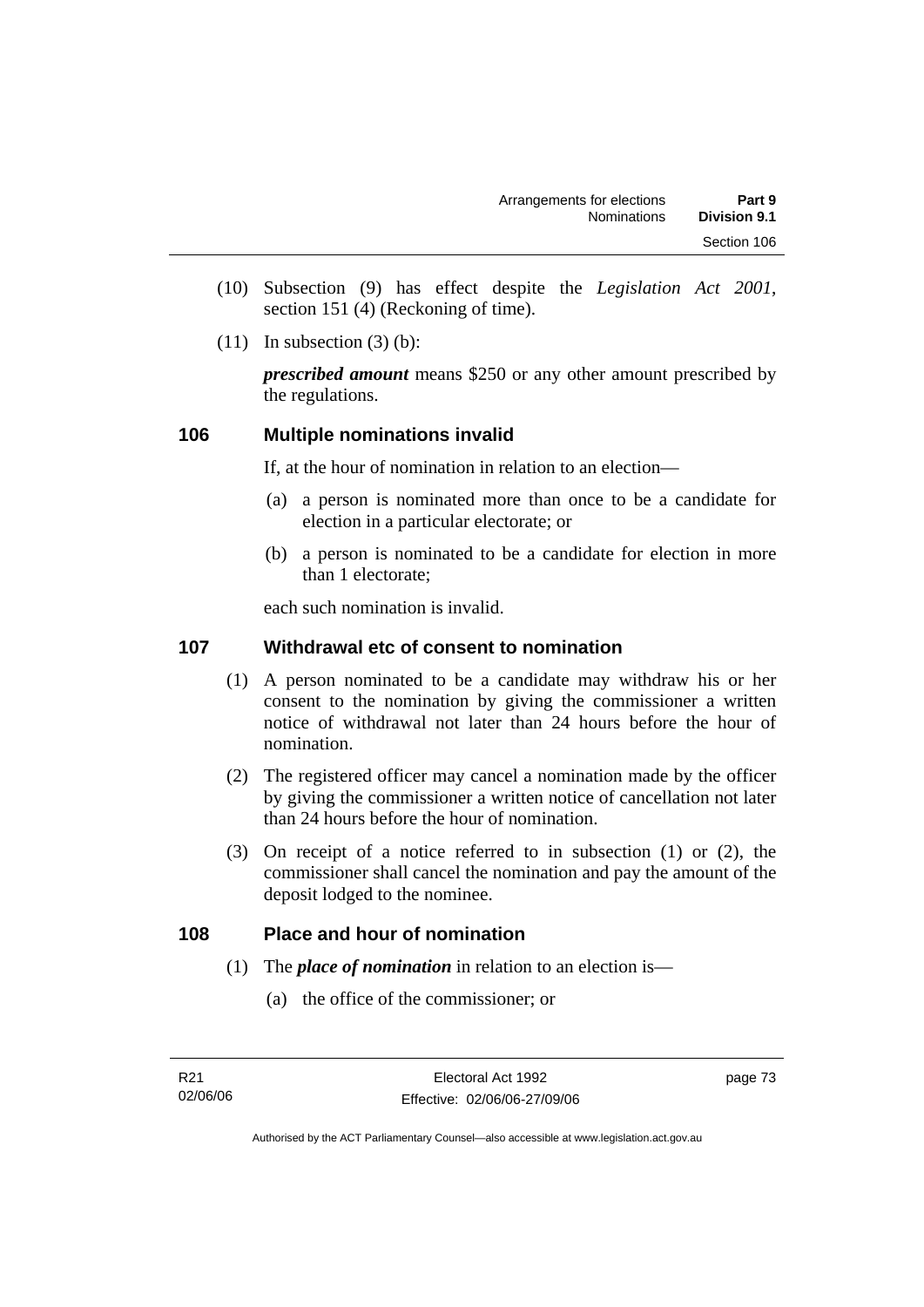- (b) any other place approved, in writing, by the commissioner as a place of nomination.
- (2) An approval is a notifiable instrument.

*Note* A notifiable instrument must be notified under the *Legislation Act 2001*.

- (3) The *hour of nomination* in relation to an election is 12 o'clock noon on the 23rd day before polling day for the election.
- (4) If the hour mentioned in subsection (3) falls on a public holiday, anything that under this Act is to be done by the hour of nomination must be done by that time on the public holiday.
- (5) Subsection (4) has effect despite the *Legislation Act 2001*, section 151 (4) (Reckoning of time).

### **109 Declaration of candidates**

- (1) As soon as practicable after the hour of nomination, the commissioner shall, at the place of nomination, publicly produce all nomination forms and declare each person duly nominated to be a candidate.
- (2) A declaration in relation to a candidate shall specify—
	- (a) the name of the candidate; and
	- (b) the name of any registered party by which the candidate is endorsed.
- (3) As soon as practicable after the declaration, the commissioner—
	- (a) shall, at the office of the commissioner; and
	- (b) may, at any other places the commissioner determines;

arrange for a notice containing particulars relating to each candidate to be displayed.

 (4) A notice shall not specify the address of a candidate if it is a suppressed address.

R21 02/06/06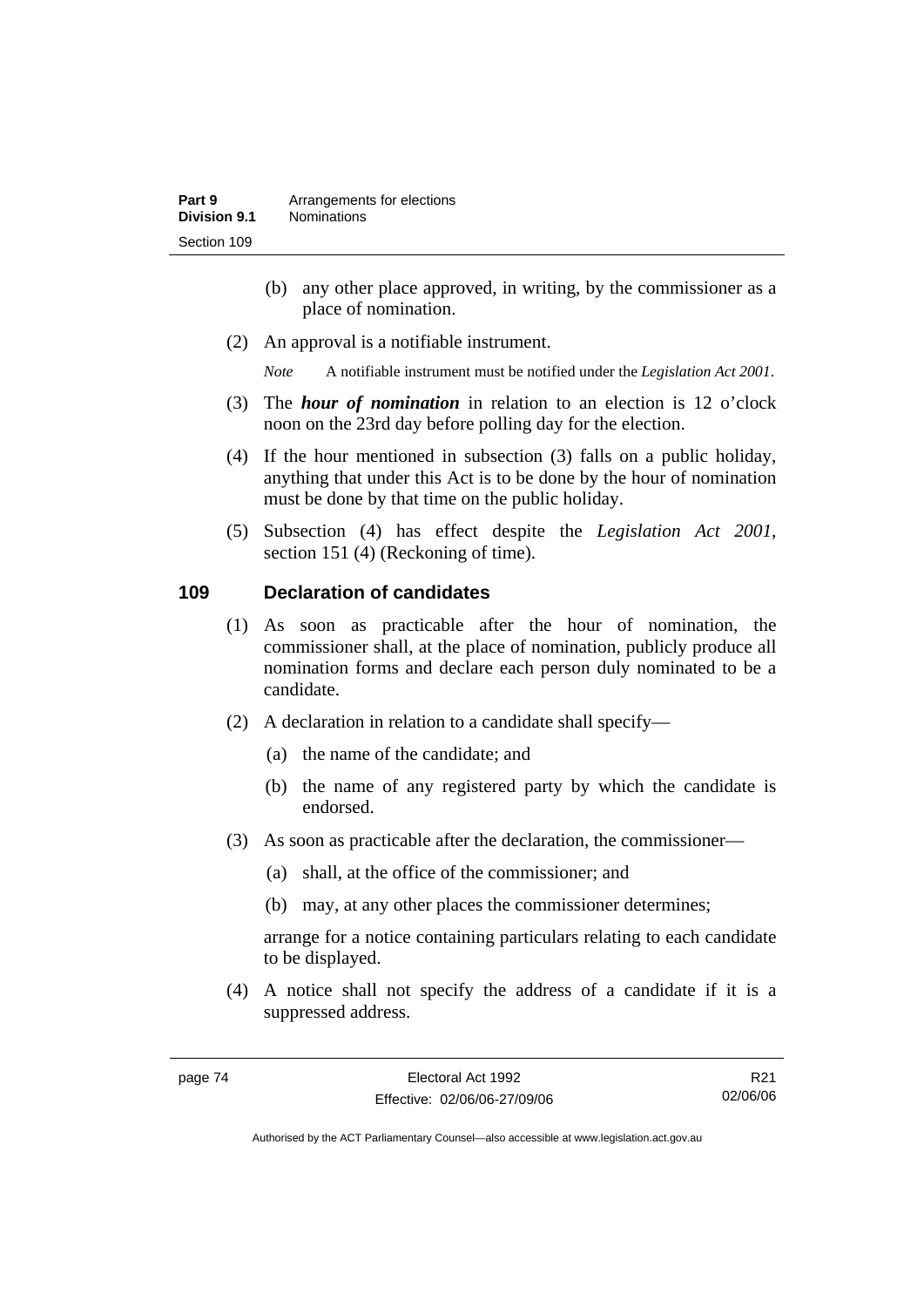### **110 Rejection of nominations**

- (1) The commissioner must reject the nomination of a person if the nomination form for the person is not substantially in accordance with section 105 (Candidates to be nominated).
- (2) The commissioner must also reject the nomination of a person if satisfied on reasonable grounds that the name under which the person is nominated—
	- (a) is obscene; or
	- (b) is frivolous; or
	- (c) has been assumed for a political purpose.

#### **Examples for par (c)**

- 1 A name that includes, completely or partly, the name, or an abbreviation of the name, of a political party.
- 2 A name that includes a political message.
- *Note* An example is part of the Act, is not exhaustive and may extend, but does not limit, the meaning of the provision in which it appears (see *Legislation Act 2001*, s 126 and s 132).
- (3) The commissioner must give a person whose nomination is rejected under subsection (1) or (2) written notice of the rejection.

*Note* For how documents may be given, see *Legislation Act 2001*, pt 19.5.

- (4) The notice must set out the reasons for the rejection.
- (5) The commissioner may reject the nomination of a person only under subsection  $(1)$  or  $(2)$ .

### **111 Need for a poll**

 (1) If the number of candidates for an election is not greater than the number required to be elected, the commissioner shall, in accordance with section 189, declare the candidate or candidates elected.

page 75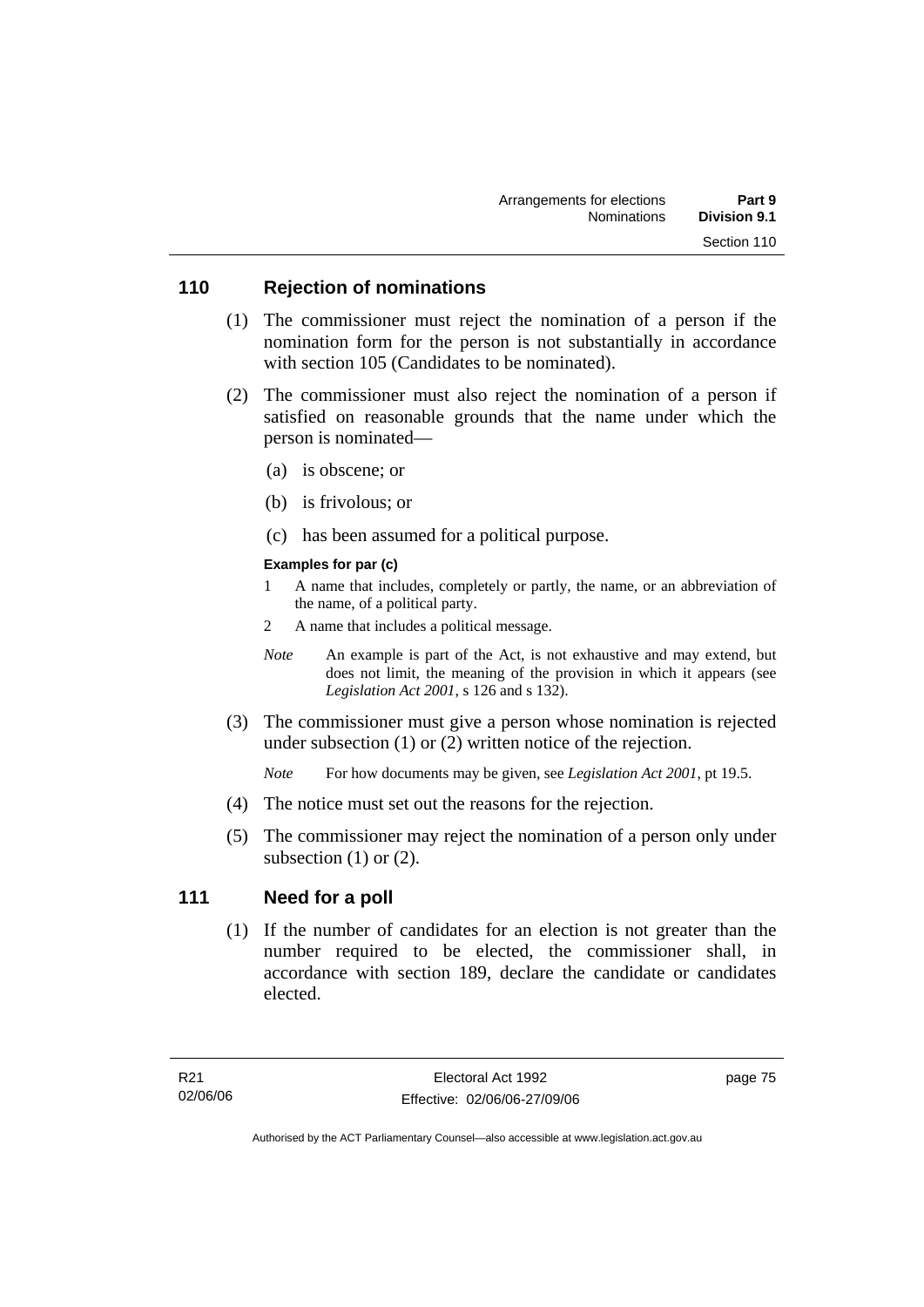| Part 9              | Arrangements for elections |
|---------------------|----------------------------|
| <b>Division 9.1</b> | <b>Nominations</b>         |
| Section 112         |                            |

 (2) If the number of candidates for election is greater than the number required to be elected, a poll shall be held in accordance with this Act.

### **112 Death of candidate before polling day**

If a candidate dies before polling day and the number of candidates remaining is not greater than the number required to be elected, the commissioner shall, in accordance with section 189, declare the remaining candidates elected.

### **113 Deposit—return or forfeiture**

- (1) A deposit paid in relation to the nomination of a candidate shall be returned to the candidate, after the result of an election is declared, if—
	- (a) the candidate is elected; or
	- (b) at the time when the candidate is excluded from a poll under a scrutiny in accordance with schedule 4, his or her total votes equal or exceed 20% of the quota for the election; or
	- (c) the candidate is neither elected nor excluded and his or her total votes, at any stage of the counting, equal or exceed 20% of the quota for the election.
- $(2)$  If—
	- (a) a nominee dies before the candidates are declared for an election; or
	- (b) a candidate dies before polling day;

the commissioner shall pay the amount of the deposit lodged to the deceased's personal representative.

 (3) Subject to subsections (1) and (2), a deposit made in relation to the nomination of a candidate shall be forfeited to the Territory when the result of an election is declared.

R21 02/06/06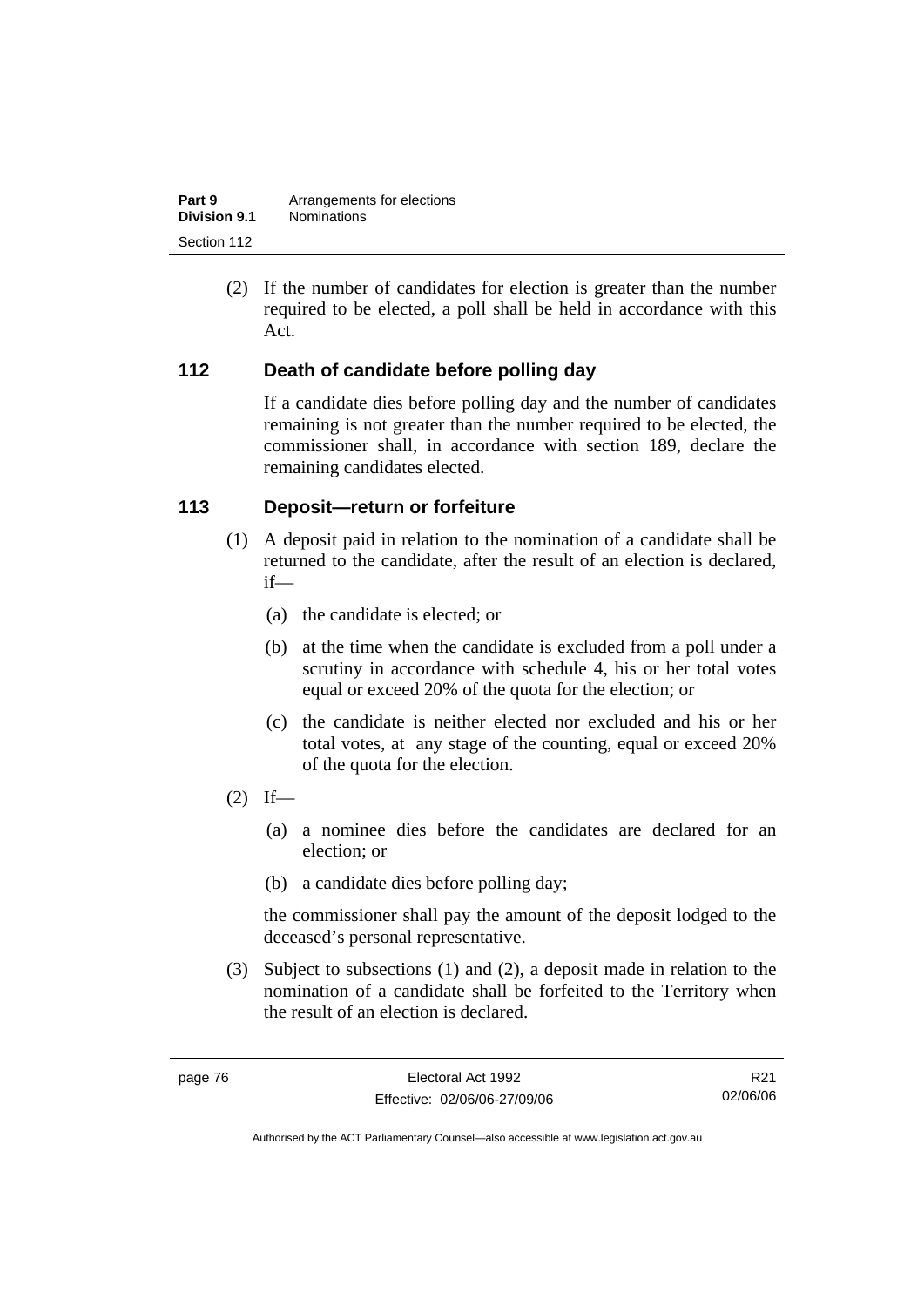## **Division 9.2 Ballot papers**

### **114 Ballot papers**

- (1) Subject to this division, the ballot papers to be used in an election shall be in accordance with the form in schedule 1.
- (2) The commissioner may determine the colour of the paper on which ballot papers for each electorate are to be printed.
- (3) A ballot paper must bear an official mark in the form approved under section 340A (Approved forms).
- (4) The ballot paper may be in electronic form.
- (5) The commissioner may approve changes to the electronic form of the ballot paper that are necessary to facilitate the display of the electronic form.

#### **Example**

The electronic form of a ballot paper may display columns of candidates using 2 rows.

- *Note* An example is part of the Act, is not exhaustive and may extend, but does not limit, the meaning of the provision in which it appears (see *Legislation Act 2001*, s 126 and s 132).
- (6) An approval under subsection (3) is a notifiable instrument.

*Note* A notifiable instrument must be notified under the *Legislation Act 2001*.

- (7) The regulations may—
	- (a) specify the headings or directions to be contained on ballot papers to be used for declaration voting; and
	- (b) provide for—
		- (i) the form of a ballot paper to be altered as specified in the regulations; or
		- (ii) a form set out in the regulations to be used in place of the form of a ballot paper.

page 77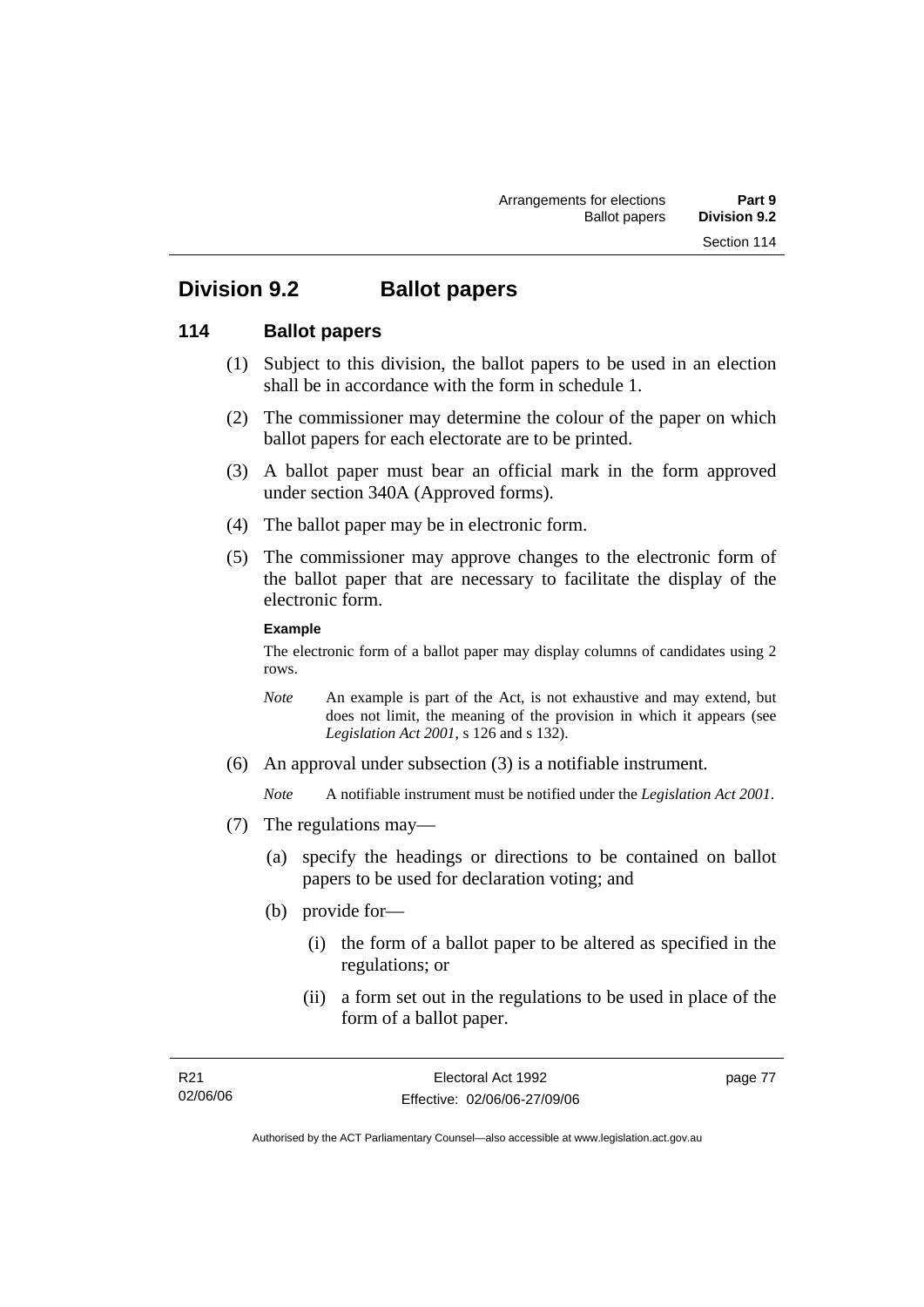| Part 9              | Arrangements for elections |
|---------------------|----------------------------|
| <b>Division 9.2</b> | <b>Ballot papers</b>       |
| Section 115         |                            |

### **115 Grouping of candidates' names**

- (1) If the registered officer of a registered party nominates 2 or more candidates for an election, their names shall be grouped in a separate column on the ballot papers for the relevant electorate.
- (2) If 2 or more non-party candidates request that their names be grouped on the ballot papers for an election, their names shall be grouped in a separate column on the ballot papers for the relevant electorate.
- (3) A request referred to in subsection (2) shall be—
	- (a) in writing signed by each of the candidates to be included in the group; and
	- (b) given to the commissioner before the hour of nomination.

### **116 Printing of ballot papers**

- (1) Subject to subsections (2) to (7), on each ballot paper for an election—
	- (a) the names of the candidates in a group of candidates shall be printed in a single column; and
	- (b) if there are 2 or more groups of candidates—separate columns of the names of the candidates in each group shall be printed from left to right in an order determined by the commissioner by lot; and
	- (c) a distinguishing letter shall be printed above the column of names of the candidates in a particular group, the letter being—
		- (i) if there is only 1 group— 'A'; or
		- (ii) if there are 2 or more groups—the appropriate letter in a consecutive, alphabetical order beginning with 'A' corresponding to the order in which the columns of names

R21 02/06/06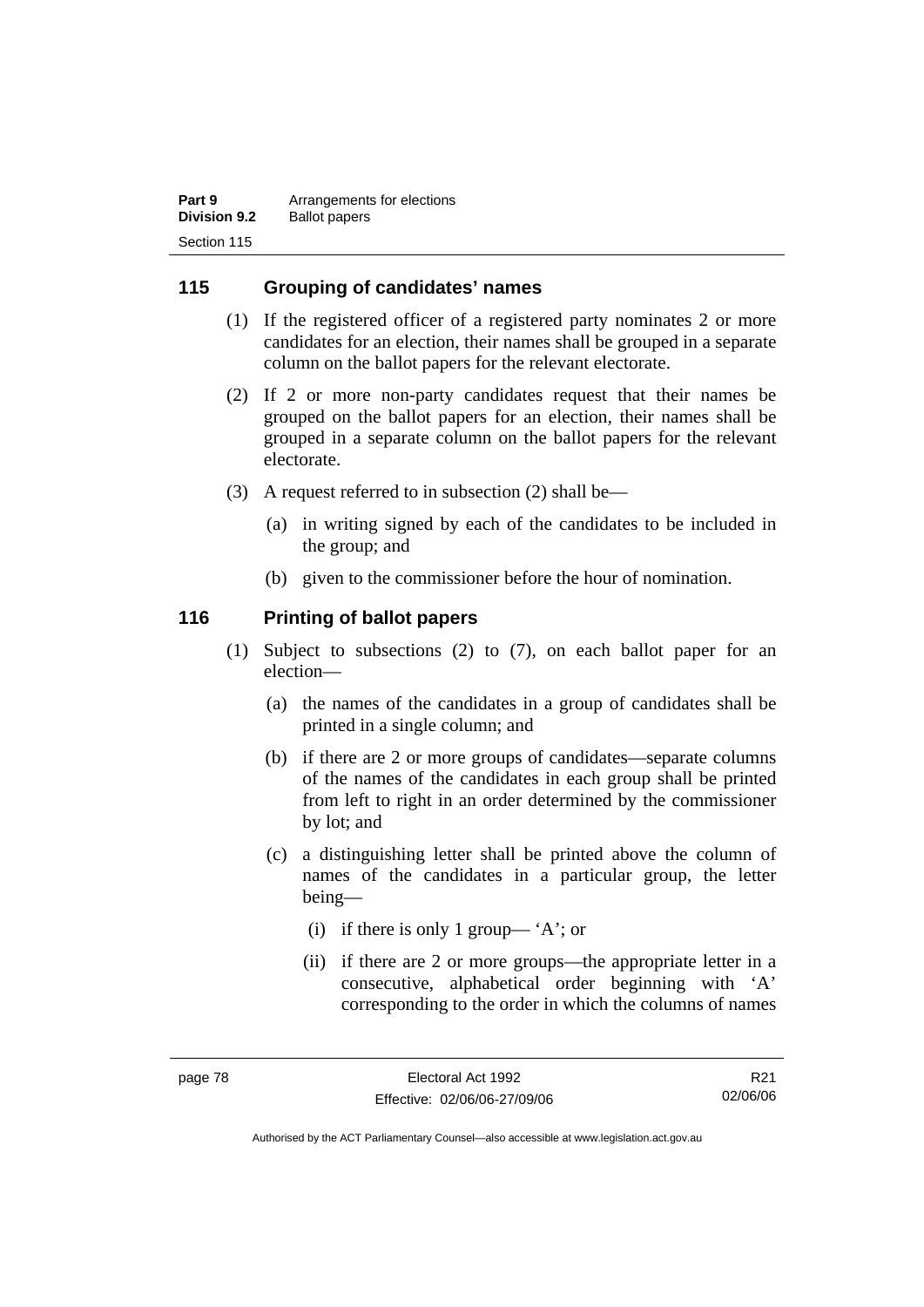in each group are printed from left to right on the ballot paper; and

- (d) if there are grouped and ungrouped candidates—the names of all ungrouped candidates shall, subject to subsection (6), be printed in a single column to the right of the last column of names of grouped candidates; and
- (e) if there are no groups of candidates—the names of all candidates shall be printed in a single column; and
- (f) the names of candidates in the columns shall be printed in an order determined in accordance with schedule 2; and
- (g) the name of each candidate shall be printed once only; and
- (h) a square (a *candidate square*) shall be printed adjacent to the name of each candidate.
- *Note Group*, in relation to candidates in an election, is defined in the dictionary.
- (2) A ballot paper must not contain more than the relevant number of candidate's names in a column.
- (3) If there are more than the relevant number of candidates in a group—
	- (a) their names shall, so far as practicable, be printed in 2 or more adjacent columns of equal length; and
	- (b) the names to be printed in each column shall be determined by the commissioner by lot.
- (4) If the names of the candidates in a particular group are printed in 2 or more adjacent columns, the distinguishing letter referred to in subsection (1) (c) shall be printed once only above those columns.
- (5) If there are no grouped candidates and there are more than the relevant number of ungrouped candidates—

page 79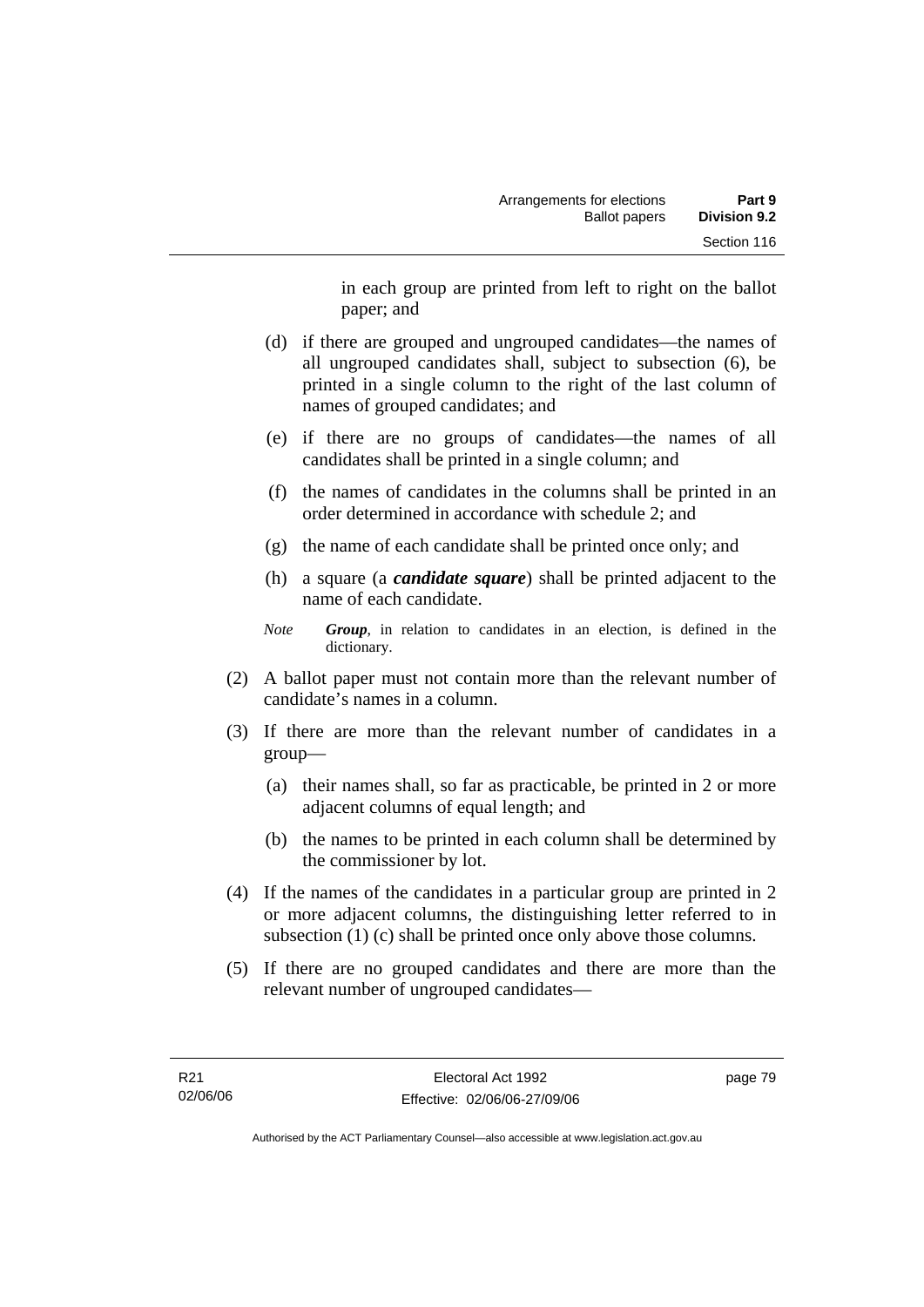| Part 9       | Arrangements for elections |
|--------------|----------------------------|
| Division 9.2 | <b>Ballot papers</b>       |
| Section 117  |                            |

- (a) their names shall, so far as practicable, be printed in 2 or more adjacent columns of equal length; and
- (b) the names to be printed in each column shall be determined by the commissioner by lot.
- (6) If a single column of the names of ungrouped candidates would be longer than the longest column of names of grouped candidates—
	- (a) the names of the ungrouped candidates shall be printed in 2 or more columns none of which is longer than the longest column of names of grouped candidates; and
	- (b) the names of the ungrouped candidates to be included in each column shall be determined by the commissioner by lot.
- (7) If similarity in the names of 2 or more candidates is likely to cause confusion, their names may be arranged on the ballot papers with such description or addition as will distinguish each from the other.
- (8) In this section:

### *relevant number* means—

- (a) for a 5 member electorate—5; or
- (b) for a 7 member electorate—7.

### **117 Names on ballot papers**

(1) In this section:

*party name*, for a registered party, means—

- (a) the name under which the party is registered; or
- (b) if a registered abbreviation of the name of the party is stated in the nomination form of each party candidate—that abbreviation.
- (2) On the ballot papers for an election—

R21 02/06/06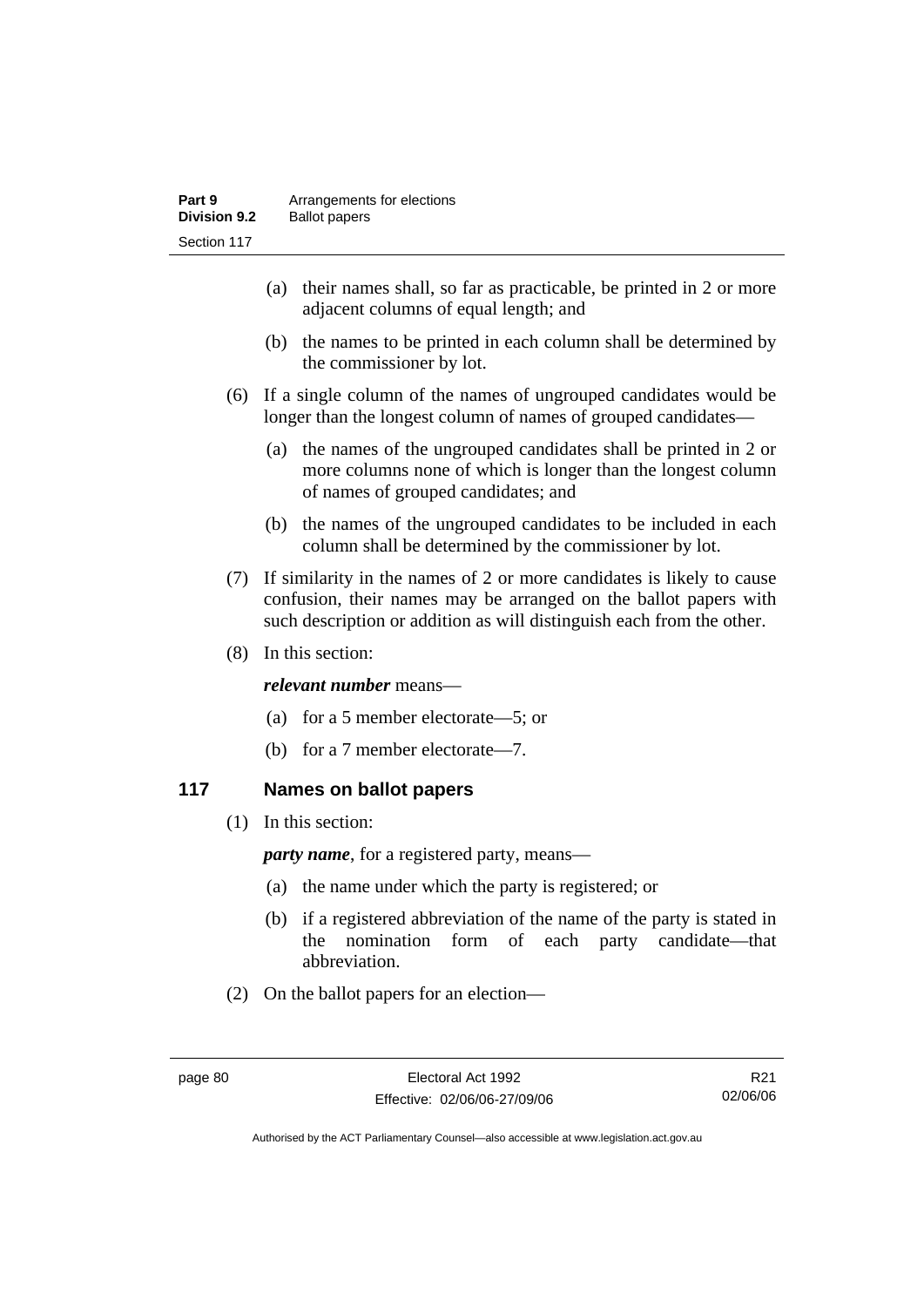- (a) the party name of the registered party by which a group of party candidates is endorsed must be printed at the top of the column of their names; and
- (b) the party name of the registered party by which an ungrouped party candidate is endorsed must be printed next to the candidate square for the candidate; and
- (c) the word 'independent' must be printed next to the candidate square for a candidate (other than a party candidate) if the nomination form so specified.

### **118 Draw for positions on ballot papers**

The commissioner shall make the determinations required by section 116 in public at the place of nomination, as soon as practicable after the candidates have been declared.

## **Division 9.3 Electronic voting devices and vote counting programs**

### **118A Approval of computer program for electronic voting and vote counting**

- (1) The commissioner may approve a computer program to allow electronic voting and perform steps in the scrutiny of votes in an election.
- (2) The commissioner may only approve a program if—
	- (a) the proper use of the program would give the same result in the scrutiny of votes in an election as would be obtained if the scrutiny were conducted without computer assistance; and
	- (b) the program will allow an elector to show consecutive preferences starting at '1'; and
	- (c) the program gives an elector an opportunity to correct any mistakes before processing the elector's vote; and

page 81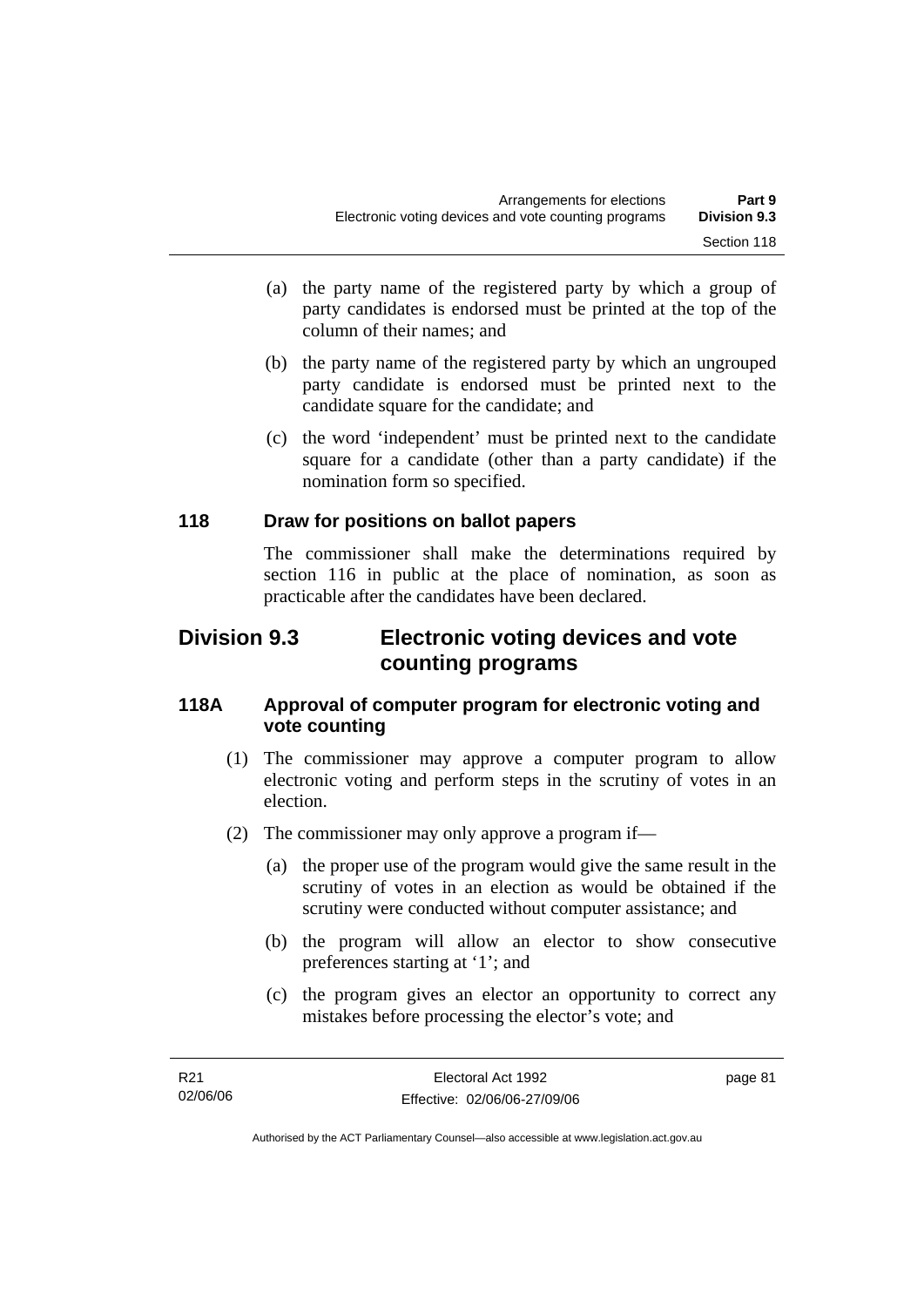- (d) the program will allow an elector to make an informal vote showing no preferences for any candidate; and
- (e) the program will not allow a person to find out how a particular elector cast his or her vote; and
- (f) the program is designed to pause while the commissioner makes a determination by lot required by schedule 4; and
- (g) the program can produce indicative distributions of preferences at any time after the close of the poll and before the declaration of the poll.
- (3) An approval under subsection (1) is a notifiable instrument.

*Note* A notifiable instrument must be notified under the *Legislation Act 2001*.

- (4) The commissioner must determine processes that must be followed in relation to the use of an approved computer program in the scrutiny of votes in an election.
- (5) Without limiting subsection (4), the commissioner may approve a process—
	- (a) for entering preferences shown on paper ballots into the approved computer program; and
	- (b) for counting preferences using the program to work out—
		- (i) the number of unrejected ballot papers on which a first preference is recorded for each candidate; and
		- (ii) the number of informal ballot papers for each electorate.

## **118B Security of electronic voting devices and related material**

 (1) The commissioner must take steps to ensure that electronic devices and computer programs used or intended to be used for or in connection with electronic voting are kept secure from interference at all times.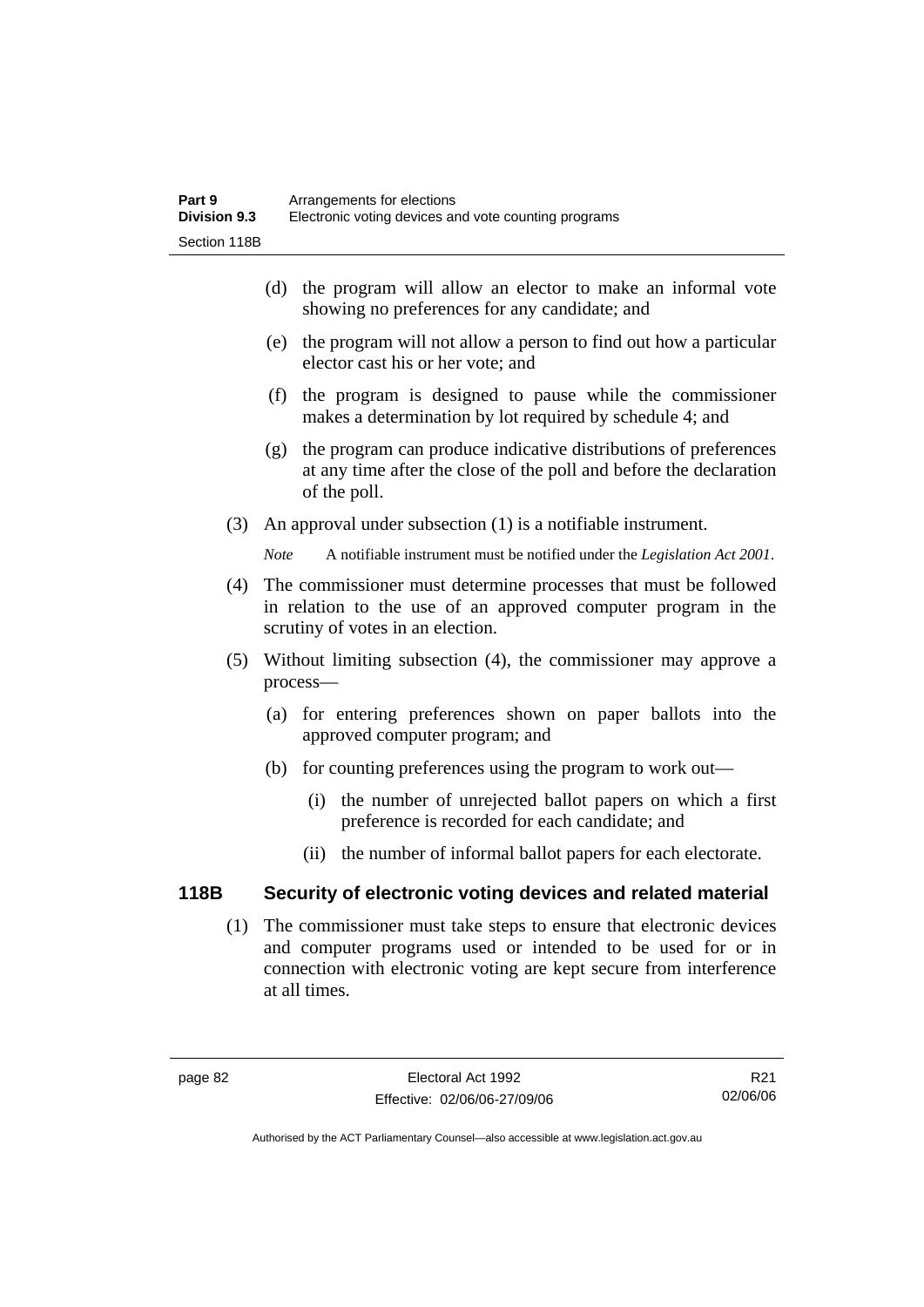- (2) The commissioner must keep backup copies of electronic data produced at a polling place or scrutiny centre until whichever of the following happens last:
	- (a) the beginning of the pre-election period for the next election;
	- (b) the documents are no longer required by the commissioner, another member of the electoral commission or a member of the staff of the commission for exercising a function under this Act.

## **Division 9.4 Miscellaneous**

## **119 Polling places and scrutiny centres**

- (1) The commissioner may, in writing—
	- (a) appoint a specified place to be a polling place on polling day for an election; and
	- (b) appoint a specified place to be a scrutiny centre during the election period for the purpose of the scrutiny at an election.
- (2) An appointment is a notifiable instrument.

*Note* A notifiable instrument must be notified under the *Legislation Act 2001*.

- (3) During a pre-election period, the commissioner—
	- (a) must publish in a newspaper; and
	- (b) may publish by any other means the commissioner determines;

a notice setting out particulars of each polling place for the election.

### **120 Administrative arrangements**

 (1) The commissioner shall make appropriate administrative arrangements for the conduct of each election and, in particular, shall ensure that each polling place is properly equipped with—

page 83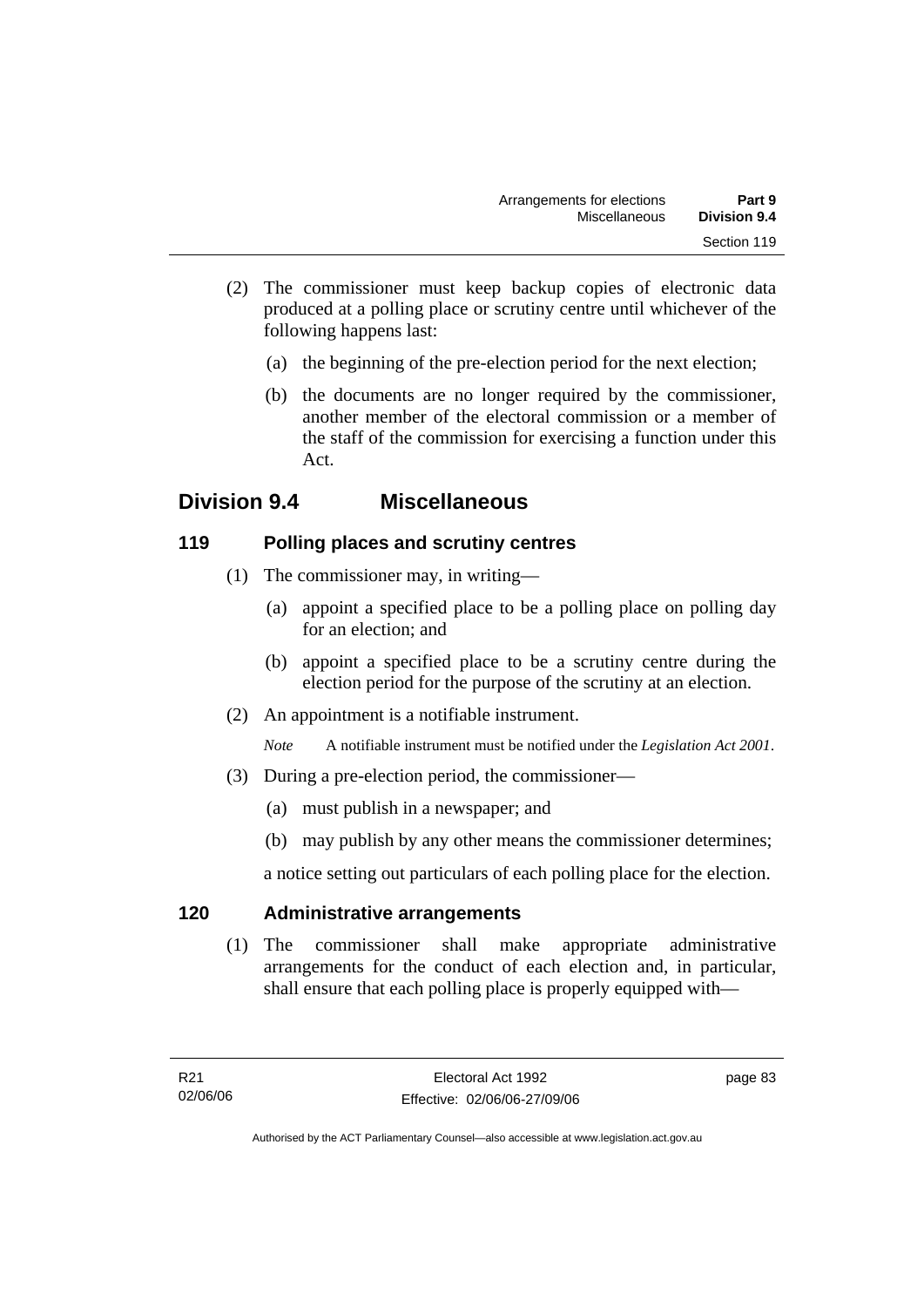- (a) separate voting compartments constructed so as to screen voters from observation while marking ballot papers; and
- (b) ballot boxes capable of being securely fastened; and
- (c) ballot papers and other documents and stationery.
- (2) The commissioner may make arrangements at a polling place for electors to vote using an electronic ballot paper (*electronic voting*).
- (3) For subsection (2), the commissioner may approve electronic devices for use by electors for electronic voting at a polling place.
- (4) An approval under subsection (3) is a notifiable instrument.

*Note* A notifiable instrument must be notified under the *Legislation Act 2001*.

### **121 Certified lists of electors**

- (1) As soon as practicable after the roll for an electorate closes, the commissioner shall—
	- (a) prepare a certified list of the electors; and
	- (b) give a copy to the OIC for each polling place; and
	- (c) on request by a candidate for the electorate—give a copy to the candidate.
- (2) For this Act, the certified list of electors, in relation to an election in an electorate, is an extract from the roll for the electorate, certified by the commissioner, in relation to each person enrolled who will be at least 18 years of age on polling day.

## **121A Use of information from certified lists**

(1) In this section:

### *approved purpose* means—

- (a) a purpose connected with an election; or
- (b) monitoring the accuracy of information on the roll.

R21 02/06/06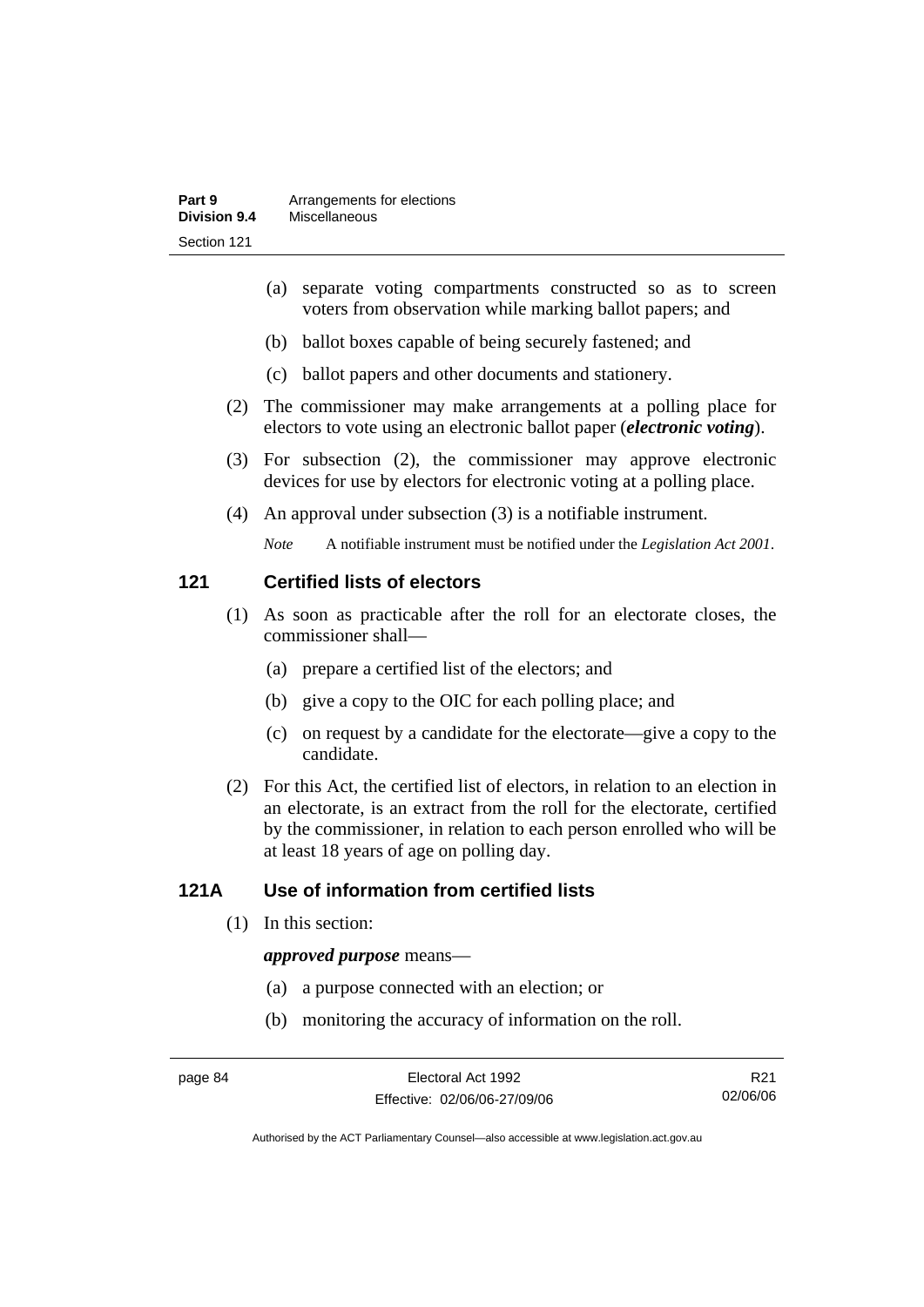*protected information*, in relation to a person, means information that the person knows, or has reasonable grounds for believing, was obtained from a copy of a certified list of electors given to the person or someone else under section 121 (1) (Certified list of electors).

- (2) A person must not, without reasonable excuse, use protected information for—
	- (a) a commercial purpose; or
	- (b) any other purpose, other than an approved purpose.

Maximum penalty: 50 penalty units, imprisonment for 6 months or both.

 (3) A person must not, without reasonable excuse, directly or indirectly divulge or communicate protected information to someone else for a purpose other than an approved purpose.

Maximum penalty: 50 penalty units, imprisonment for 6 months or both.

## **122 Scrutineers—appointment**

- (1) A candidate for election may appoint a scrutineer to represent the candidate during the polling for the election, or during the scrutiny for an election, or both.
- (2) An appointment shall be made by giving to the commissioner—
	- (a) written notice, signed by the candidate, specifying the name and address of the scrutineer; and
	- (b) an undertaking signed by the scrutineer.
	- *Note* If a form is approved under s 340A (Approved forms) for an undertaking, the form must be used.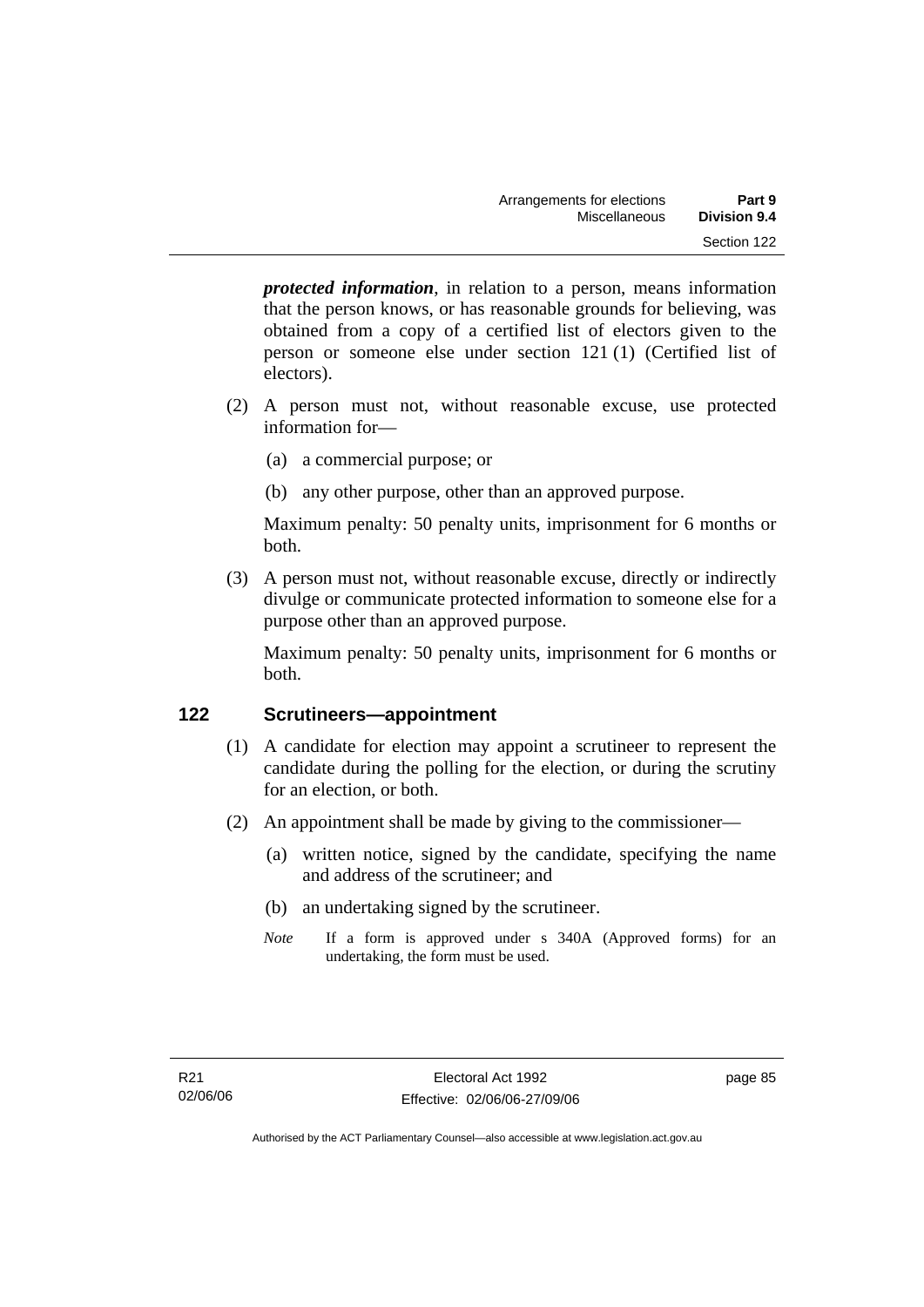| Part 9              | Arrangements for elections |
|---------------------|----------------------------|
| <b>Division 9.4</b> | Miscellaneous              |
| Section 123         |                            |

### **123 Scrutineers—conduct**

- (1) Subject to subsection (2), a scrutineer representing a candidate during the polling for an election is entitled to be present in a polling place, and to enter or leave a polling place, when voters are allowed to vote at that place.
- (2) At any time while voters are allowed to vote at a particular polling place, the number of scrutineers representing a particular candidate who are present at that place shall not exceed the number of officers responsible for issuing ballot papers at that place.
- (3) Subject to subsection (4), a scrutineer representing a candidate during the scrutiny for an election is entitled to be present in a scrutiny centre, and to enter or leave a scrutiny centre, during the conduct of the scrutiny at the centre.
- (4) At any time during the conduct of the scrutiny at a particular scrutiny centre, the number of scrutineers representing a particular candidate who are present at the centre shall not exceed the number of officers at the centre.
- (5) A scrutineer at a polling place or scrutiny centre shall wear a badge, supplied by the commissioner, that identifies the person as a scrutineer.
- (6) A scrutineer shall not, without reasonable excuse, communicate with any person in a polling place except so far as is necessary in the exercise of the scrutineer's functions.

Maximum penalty: 10 penalty units.

 (7) A scrutineer shall not, without reasonable excuse, interfere with or attempt to influence an elector at a polling place.

Maximum penalty: 50 penalty units.

 (8) For section 320 (4) (b), a scrutineer who contravenes this section is no longer entitled to be on the premises.

R21 02/06/06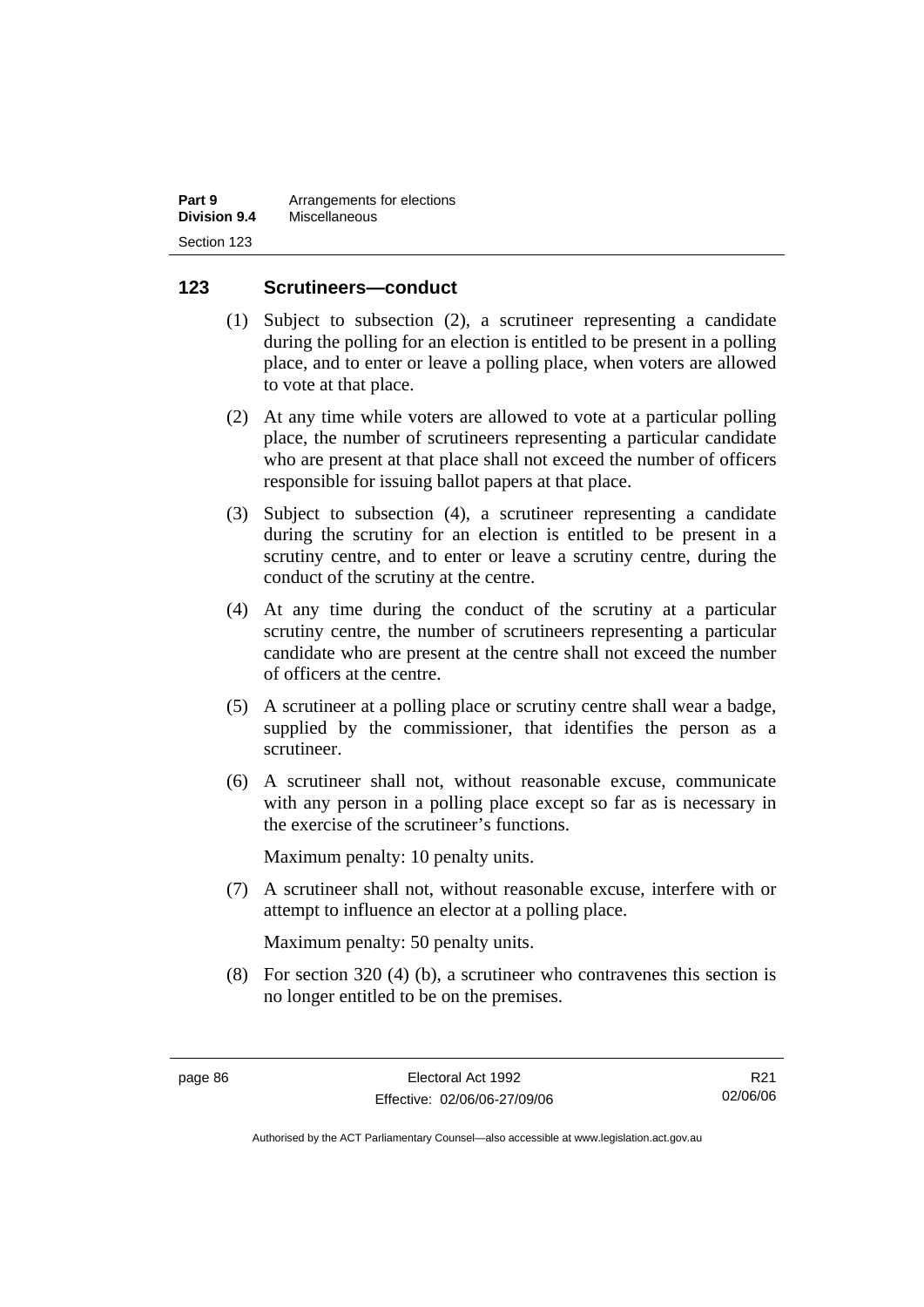### **124 Participation by candidates in conduct of election**

A candidate shall not take any part in the conduct of an election.

### **125 Determining matters by lot**

- (1) If the commissioner is required by this Act to determine a matter by lot, the matter shall be so determined in a way approved by the electoral commission in writing.
- (2) An approval is a disallowable instrument.
	- *Note* A disallowable instrument must be notified, and presented to the Legislative Assembly, under the *Legislation Act 2001*.

### **126 Supplementary elections**

If, in relation to an election—

- (a) there are no candidates; or
- (b) the number of candidates declared elected under section 111 or 112 is less than the number of vacancies;

a supplementary election shall be held, as necessary, in accordance with section 101.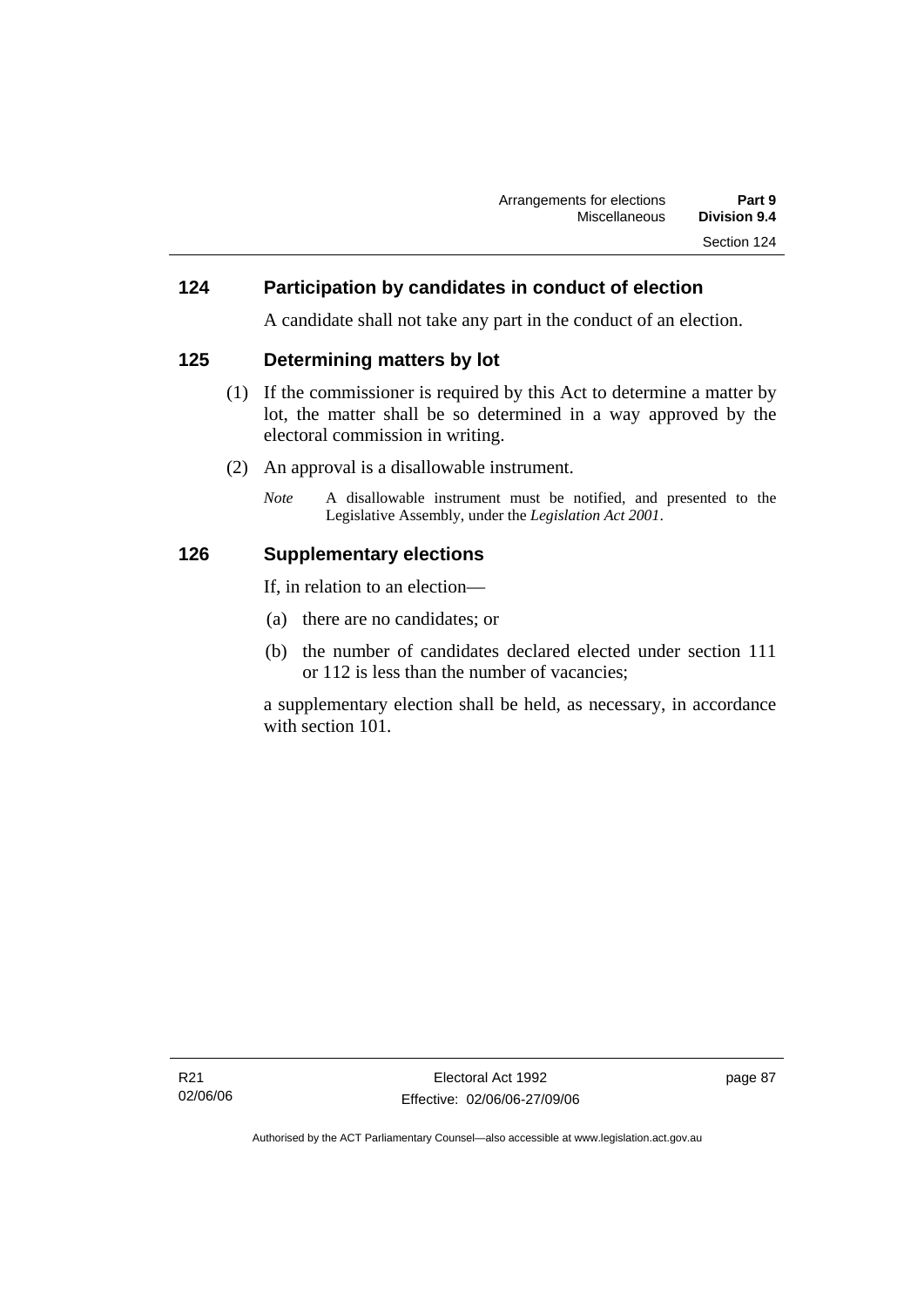**Part 10** Voting **Division 10.1** General Section 127

# **Part 10 Voting**

## **Division 10.1 General**

### **127 Meaning of** *authorised witness*

In this part:

*authorised witness* means—

- (a) in Australia or an external Territory—an officer, an elector or a person who is enrolled on any roll kept under the Commonwealth Electoral Act; or
- (b) in any other place—a person who is at least 18 years old;

but does not include a candidate at an election.

### **128 Entitlement to vote**

- (1) Subject to subsection (2), an elector enrolled for an electorate is entitled to vote at an election for the electorate.
- (2) A person who is enrolled is not entitled to vote at an election unless he or she will be at least 18 years old on the day the poll for the election is required to be held.
- (3) The inclusion of the name of a person on a certified list of electors for an election is conclusive evidence of the person's right to vote at the election.
- (4) The omission of the name of a person from a roll because of official error does not disqualify the person from voting.
- (5) In a roll or a certified list of electors, an omission of a given name, or an error in a name, does not disqualify an elector from voting.

R21 02/06/06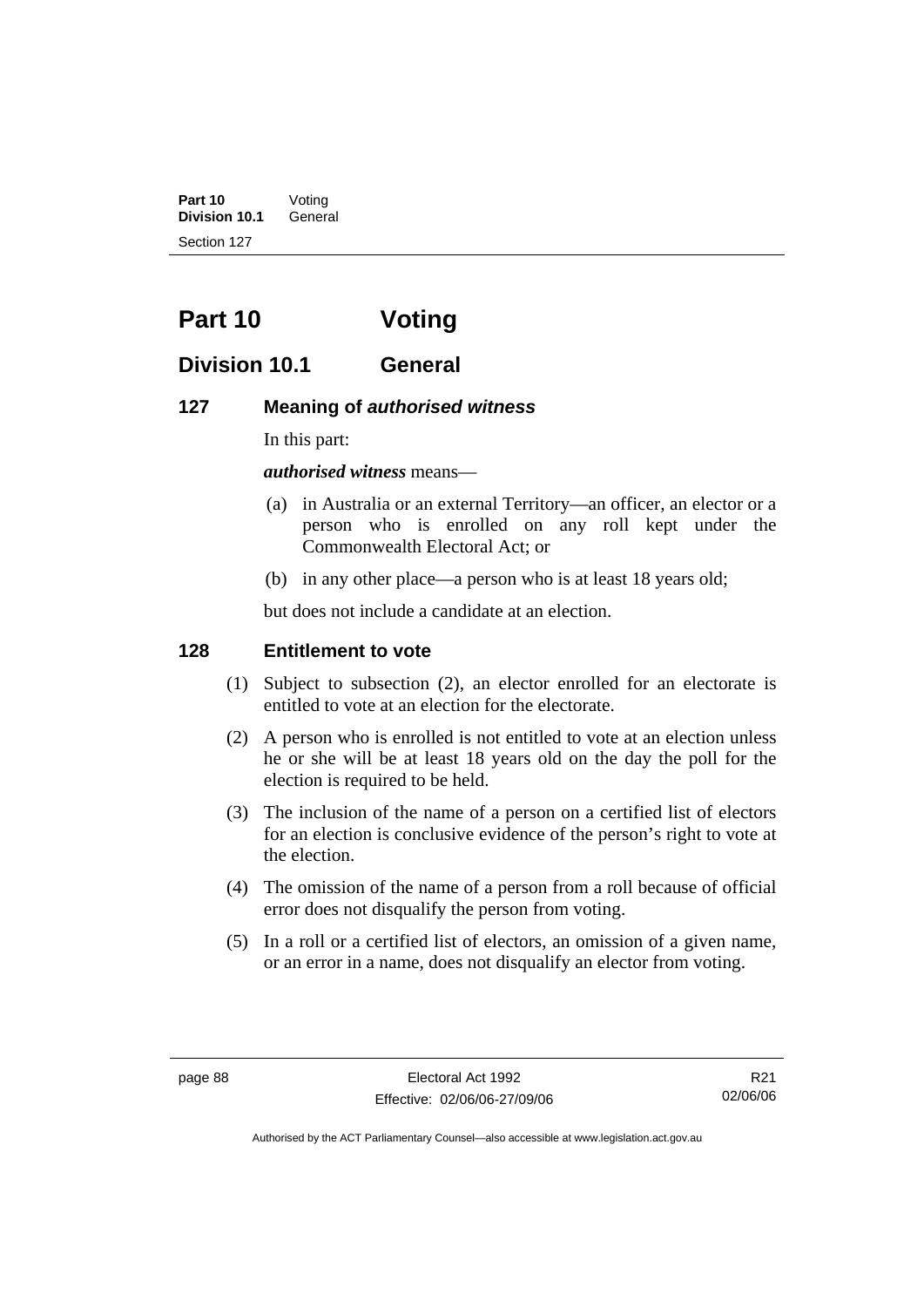| Voting  | Part 10       |
|---------|---------------|
| General | Division 10.1 |
|         | Section 129   |

 (6) An elector whose surname has changed is not disqualified from voting under a former name entered for the person on a roll or certified list of electors.

## **129 Compulsory voting**

 (1) An elector who is entitled to vote at an election shall not, without a valid and sufficient reason, fail to vote at the election.

Maximum penalty: 0.5 penalty units.

- (2) Subsection (1) does not apply to—
	- (a) an eligible overseas elector; or
	- (b) an Antarctic elector; or
	- (c) an elector who is serving a sentence of imprisonment outside the ACT; or
	- (d) an elector who is enrolled because of his or her enrolment on the Commonwealth roll as an itinerant elector.
- (3) Without limiting subsection (1), an elector shall be taken to have a valid and sufficient reason for failing to vote at an election if the elector believes it to be part of his or her religious duty to abstain from voting.

### **130 Multiple votes prohibited**

An elector shall not vote—

(a) more than once at the same election for an electorate; or

page 89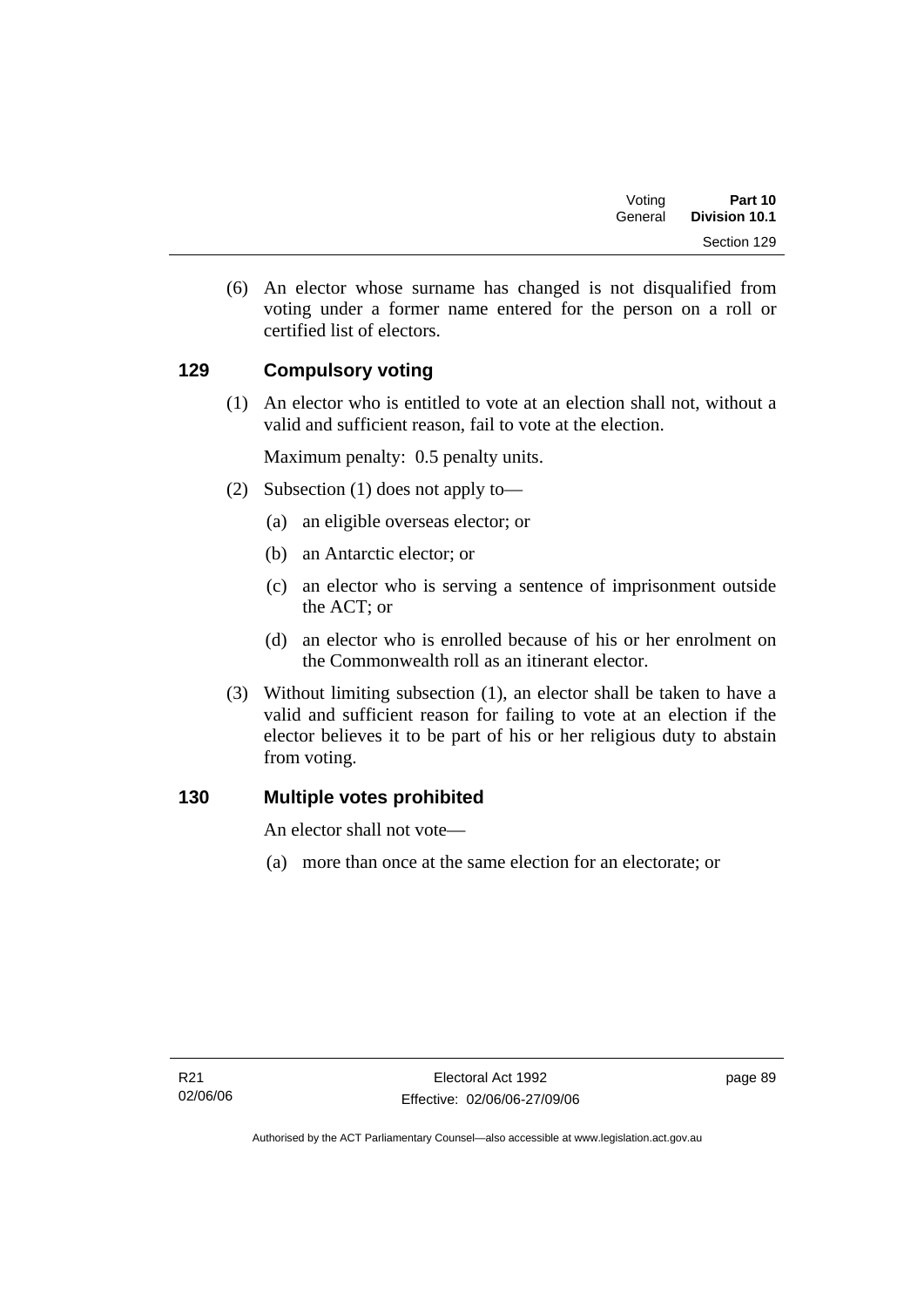(b) at 2 or more elections for electorates the polls for which are required to be held on the same day.

Maximum penalty: 50 penalty units, imprisonment for 6 months or both.

### **131 Procedures for voting**

- (1) At an election, an elector may—
	- (a) cast a vote in accordance with division 10.2, 10.3 or 10.4; or
	- (b) if the elector is a patient in a hospital or special hospital, or detained at a correctional centre—cast an ordinary vote or a declaration vote in accordance with division 10.5.
- (2) An elector who is entitled to vote at an election may cast a vote on polling day at any polling place in the ACT, whether or not the polling place is in the electorate for which the elector is enrolled.
- (3) If there is electronic voting at a polling place, an elector may vote using a paper ballot paper or electronic voting.
- (4) To remove any doubt, subsection (2) does not give an elector detained in lawful custody any right to leave, or be released from, the place of custody to cast a vote.

### **132 Manner of recording vote**

- (1) An elector shall record his or her vote on a ballot paper by marking the ballot paper in accordance with subsection (2).
- (2) The elector—
	- (a) shall place consecutive whole numbers starting at '1' in the number of candidate squares equal to the number of candidates to be elected so as to indicate preferences; and
	- (b) may place further consecutive whole numbers in additional candidate squares so as to indicate additional preferences.

R21 02/06/06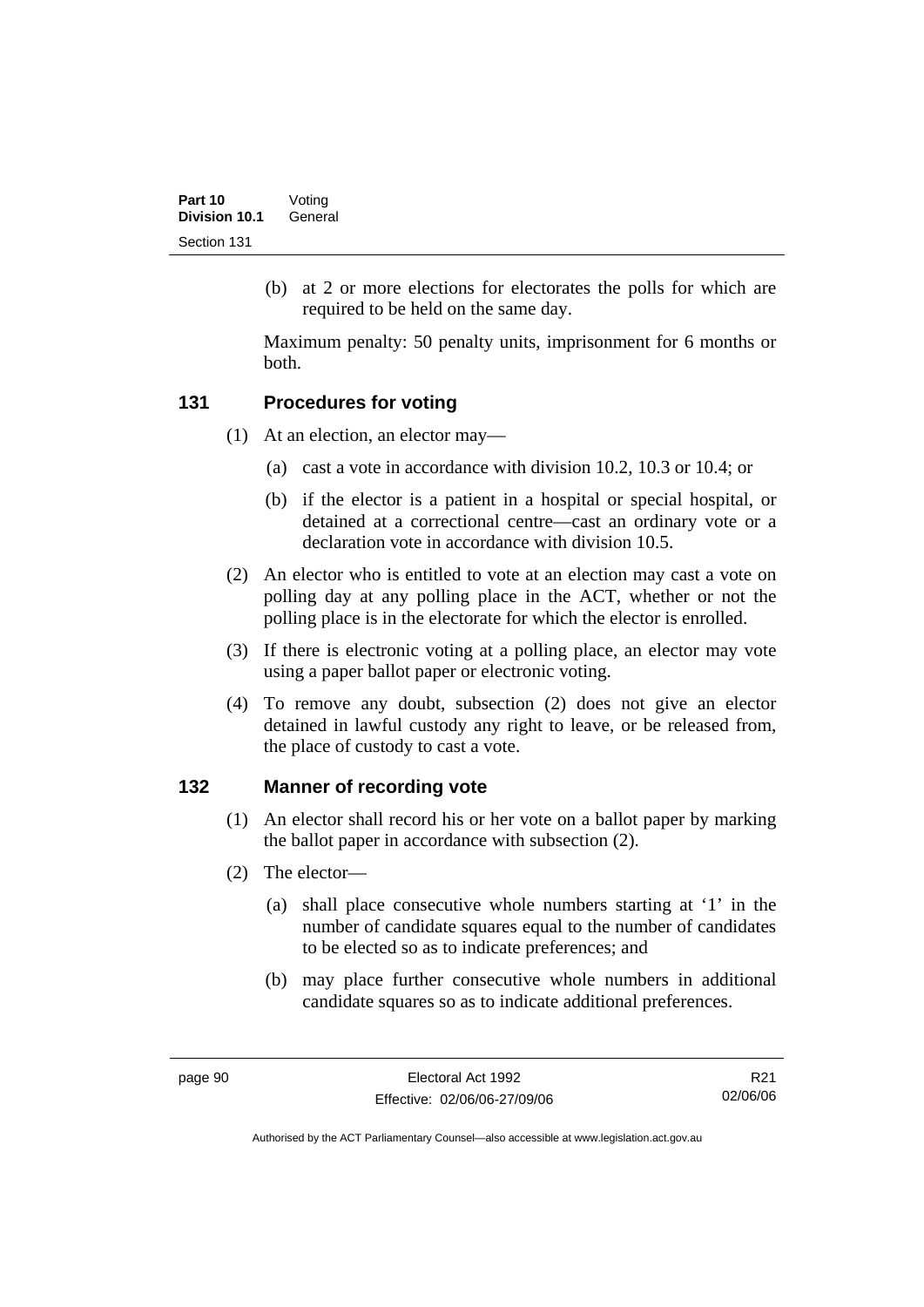## **Division 10.2 Ordinary voting at a polling place**

#### **133 Claims to vote**

- (1) If a person attends before an officer at a polling place on polling day and claims to vote at an election, the officer shall issue a ballot paper to the claimant for the relevant electorate if satisfied that the certified list of electors for the electorate—
	- (a) specifies the claimant's name; and
	- (b) specifies an address for the claimant or indicates that the claimant's address is suppressed; and
	- (c) has not been marked so as to indicate that a ballot paper has already been issued to the claimant.
- (2) Despite subsection (1), an officer shall not issue a ballot paper to a person who indicates that he or she has already voted at the election.
- (3) Immediately after issuing a ballot paper to a claimant, the officer shall record the issue on the certified list of electors.

#### **134 Voting in private**

Subject to section 156, a person shall, on receipt of a ballot paper under section 133, without delay—

- (a) go to an unoccupied voting compartment at the polling place; and
- (b) there, in private, mark his or her vote on the ballot paper in accordance with section 132; and
- (c) if the person has voted using a paper ballot paper—fold the ballot paper so as to conceal the vote and put it in a ballot box at the polling place; and
- (d) leave the polling place.

page 91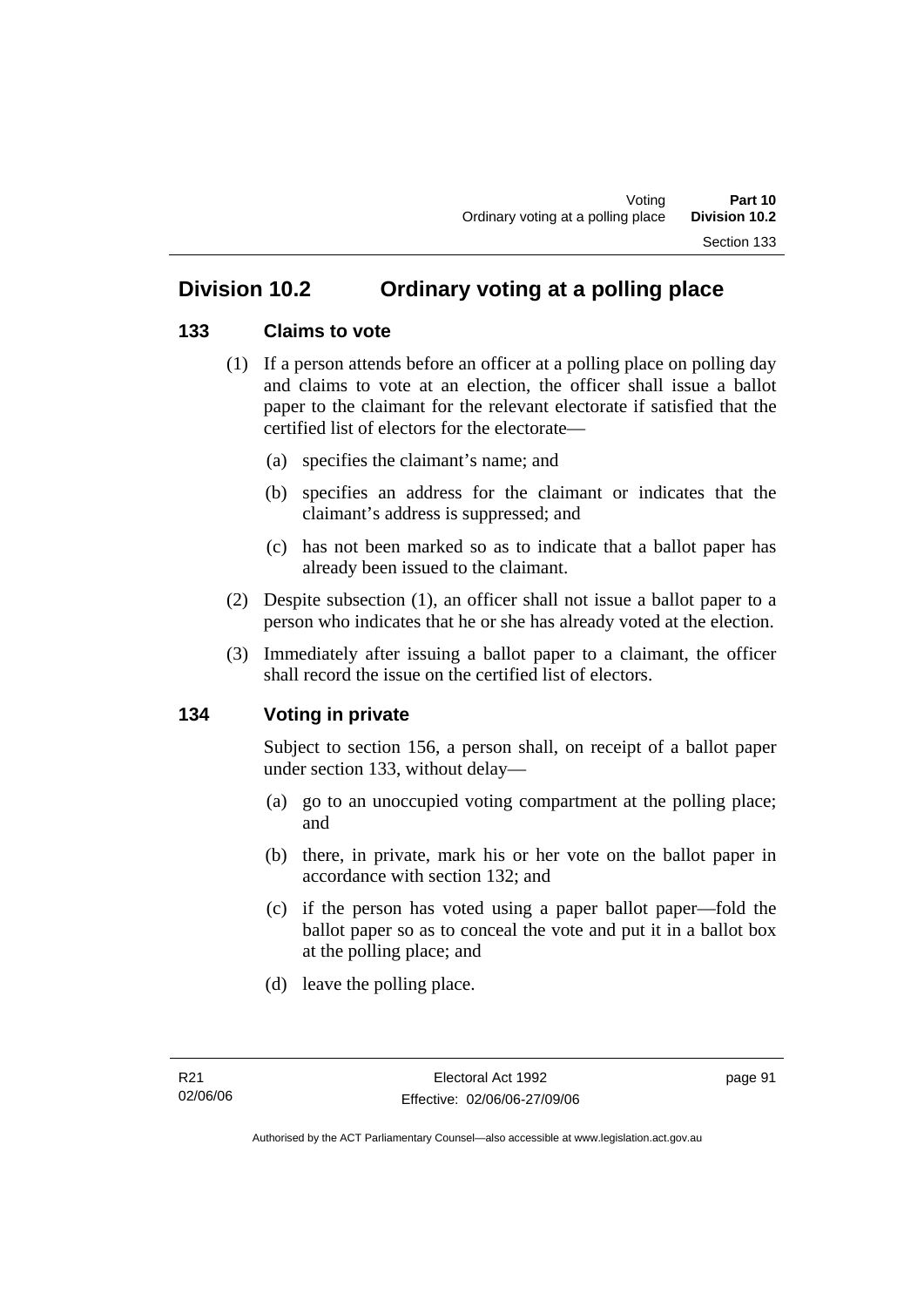# **Division 10.3 Declaration voting at a polling place**

#### **135 Declaration voting at polling places**

- (1) If a person attends before an officer at a polling place on polling day and claims to vote at an election, the officer shall issue declaration voting papers to the person for the relevant electorate if satisfied that—
	- (a) the certified list of electors for the electorate does not specify the person's name; or
	- (b) the certified list of electors for the electorate has been marked so as to indicate that a ballot paper has already been issued to the person but the person claims not to have voted already at the election.
- (2) Despite subsection (1), an officer shall not issue declaration voting papers to a person who indicates that he or she has already voted at the election.
- (3) The officer shall—
	- (a) give the claimant a written statement indicating the consequences of casting a declaration vote under this section; and
	- (b) record the name of the claimant.
	- *Note* If a form is approved under s 340A (Approved forms) for a statement, the form must be used.
- (4) Subject to section 156, the following requirements apply to the casting of a declaration vote under this section:
	- (a) the person shall complete and sign the declaration in the presence of the officer;
	- (b) the officer shall complete and sign the certificate as witness;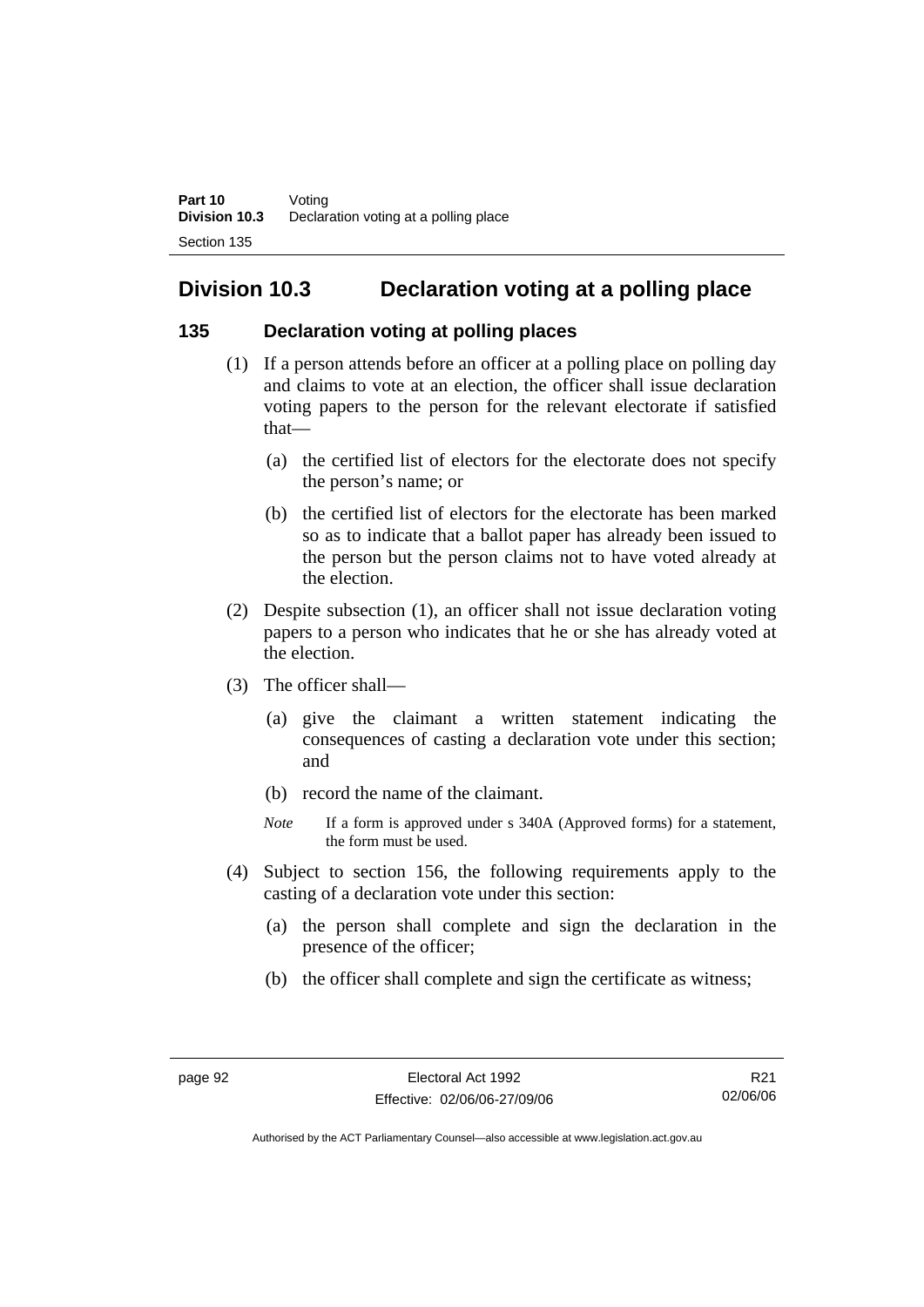- (c) the person shall go to an unoccupied voting compartment at the polling place and there, in private—
	- (i) mark his or her vote on the ballot paper in accordance with section 132; and
	- (ii) fold the ballot paper so as to conceal the vote;
- (d) the person shall return the folded ballot paper to the officer;
- (e) the officer shall, in the presence of the person, without unfolding the ballot paper, place it in the envelope on which the declaration referred to in paragraph (a) appears, fasten the envelope and place it in a ballot box at the polling place;
- (f) the person shall then leave the polling place.

## **Division 10.4 Voting otherwise than at a polling place**

#### **136 Definitions for div 10.4**

(1) In this division:

*authorised delivery service* means—

- (a) Australia Post; or
- (b) if, under subsection (2), the commissioner decides that a delivery service be used instead of Australia Post—that delivery service; or
- (c) if, under subsection (2), the commissioner decides that a delivery service be used in addition to Australia Post— Australia Post or that delivery service.

*eligible elector*, for an election, means an elector who is entitled to vote at the election and—

 (a) who expects to be unable to attend at a polling place on polling day; or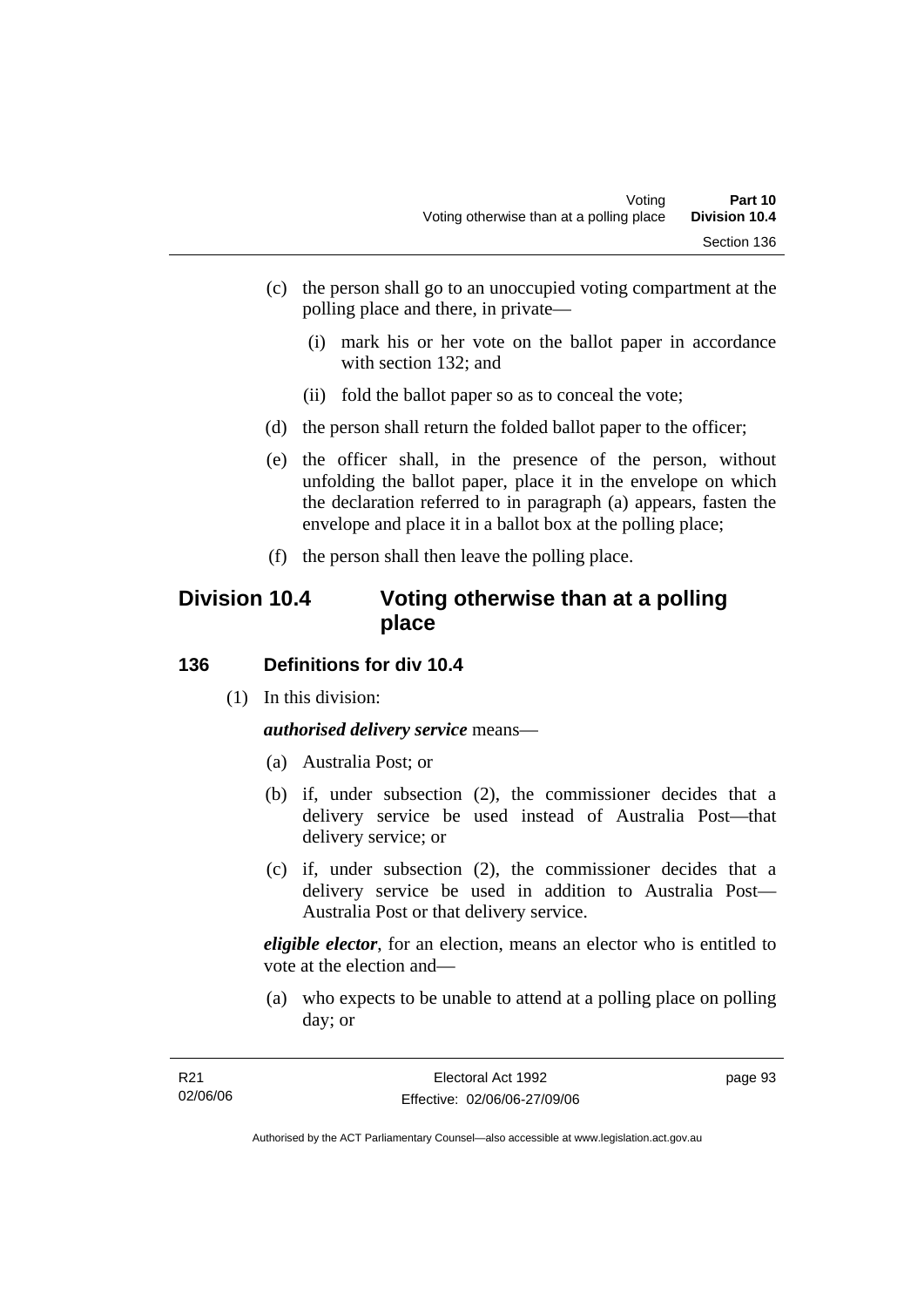(b) whose address is a suppressed address.

*post* means send using an authorised delivery service.

 (2) For subsection (1), definition of *post*, the commissioner may, in writing, decide that a delivery service be used instead of or in addition to Australia Post.

#### **136A Applications for postal voting papers**

- (1) An eligible elector for an election may apply to an authorised officer for declaration voting papers for postal voting (*postal voting papers*) for the election.
- (2) The application must be—
	- (a) signed and dated by the eligible voter in the presence of an authorised witness; and
	- (b) signed and dated by the witness; and
	- (c) received by an authorised officer before 8 pm on the day before polling day.
	- *Note* If a form is approved under s 340A (Approved forms) for an application, the form must be used.
- (3) If an authorised officer receives an application under this section from a person claiming to be an eligible voter for an election (the *applicant*), the officer must—
	- (a) if satisfied that the applicant's name is on the certified list of electors for an electorate—post postal voting papers for the electorate to the applicant; or
	- (b) if not so satisfied—post postal voting papers for the electorate in which in the applicant claims to be enrolled to the applicant.
- (4) However, the authorised officer must not post postal voting papers to the applicant—

R21 02/06/06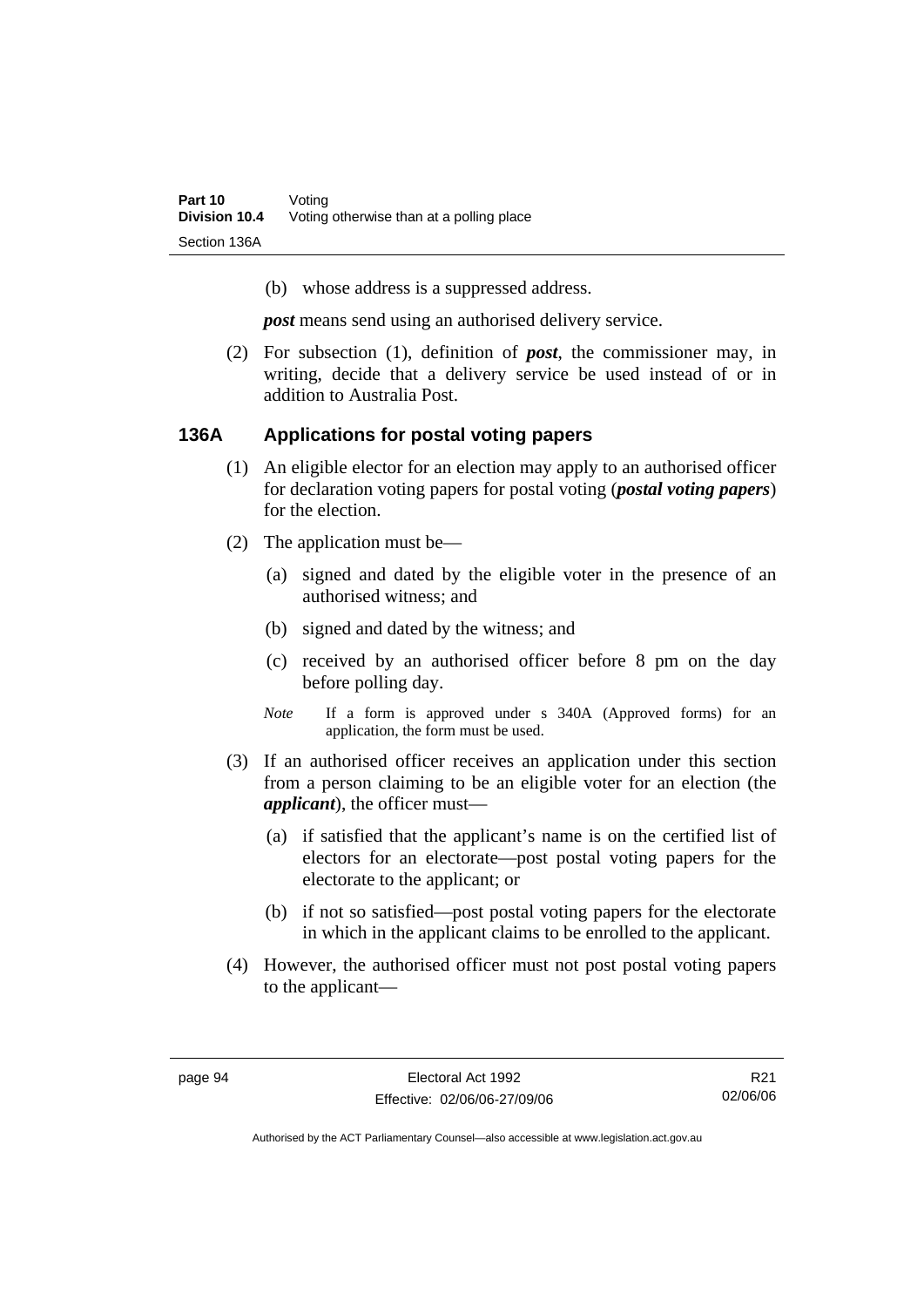- (a) if the applicant has nominated a postal address outside Australia—if the application is received by the officer after 5 pm on the Friday 8 days before polling day; or
- (b) in any other case—if the application is received by the officer after the last mail clearance, at the post office nominated by the commissioner in the postal voting papers, on the last Thursday before polling day; or
- (c) in any case—if the officer has reason to believe that the applicant is at a place where the normal transmission of mail has been significantly disrupted or curtailed or is otherwise unreliable.
- (5) Despite subsections (3) and (4), the authorised officer may give the postal voting papers to the applicant using a courier or other agent (other than an authorised delivery service), if the officer believes on reasonable grounds that—
	- (a) the applicant is a person to whom subsection (4) applies; and
	- (b) the papers are likely to reach the applicant in sufficient time for the applicant's ballot paper to be completed and posted or given in accordance with section 144A (Requirements for casting postal votes) if the papers are sent to the applicant using the agent.
- (6) Despite subsections (3) and (5), the authorised officer must not post or give postal voting papers to the applicant earlier than the  $19<sup>th</sup>$  day before polling day.
- (7) If postal voting papers are sent or given to the applicant in accordance with this section, neither the authorised officer nor the commissioner is responsible for ensuring that the papers reach the applicant.

*Note* Section 144A deals with how to cast a postal vote.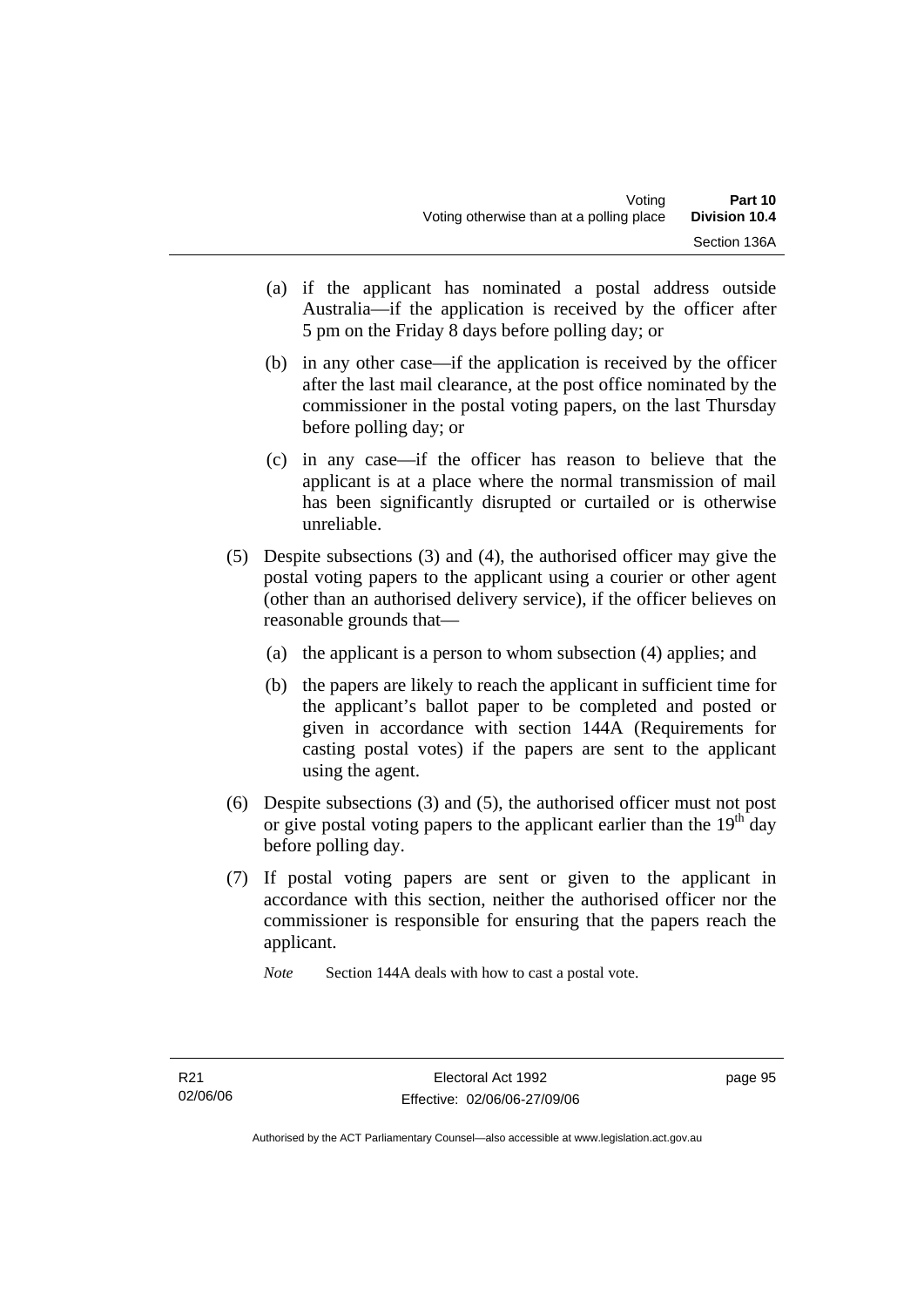#### **136B Ordinary or declaration voting in ACT before polling day**

(1) In this section:

*relevant period* means the period—

- (a) beginning no later than the 19th day before polling day or, if that 19th day is a public holiday in the ACT, the next business day; and
- (b) ending no later than 8pm on the day before polling day.
- (2) The commissioner may, in writing, determine the days and times during the relevant period for voting under this section.
- (3) This section applies if a person attends before an authorised officer, on a day and at a time determined under subsection (2), and makes a declaration to the effect that the person is an eligible elector.
- (4) A determination under subsection (2) is a notifiable instrument.

*Note* A notifiable instrument must be notified under the *Legislation Act 2001*.

- (5) If this section applies, the officer shall issue a ballot paper to the elector for the relevant electorate if satisfied that the certified list of electors for the electorate—
	- (a) specifies the claimant's name; and
	- (b) specifies an address for the claimant or indicates that the claimant's address is suppressed; and
	- (c) has not been marked so as to indicate that a ballot paper has already been issued to the claimant.
- (6) Despite subsection (5), an officer shall not issue a ballot paper to a person who indicates that he or she has already voted at the election.
- (7) Immediately after issuing a ballot paper to a claimant, the officer shall record the issue on the certified list of electors.
- (8) Section 134 applies to the casting of an ordinary vote under this section as if—

| page 96 | Electoral Act 1992           | R <sub>21</sub> |
|---------|------------------------------|-----------------|
|         | Effective: 02/06/06-27/09/06 | 02/06/06        |
|         |                              |                 |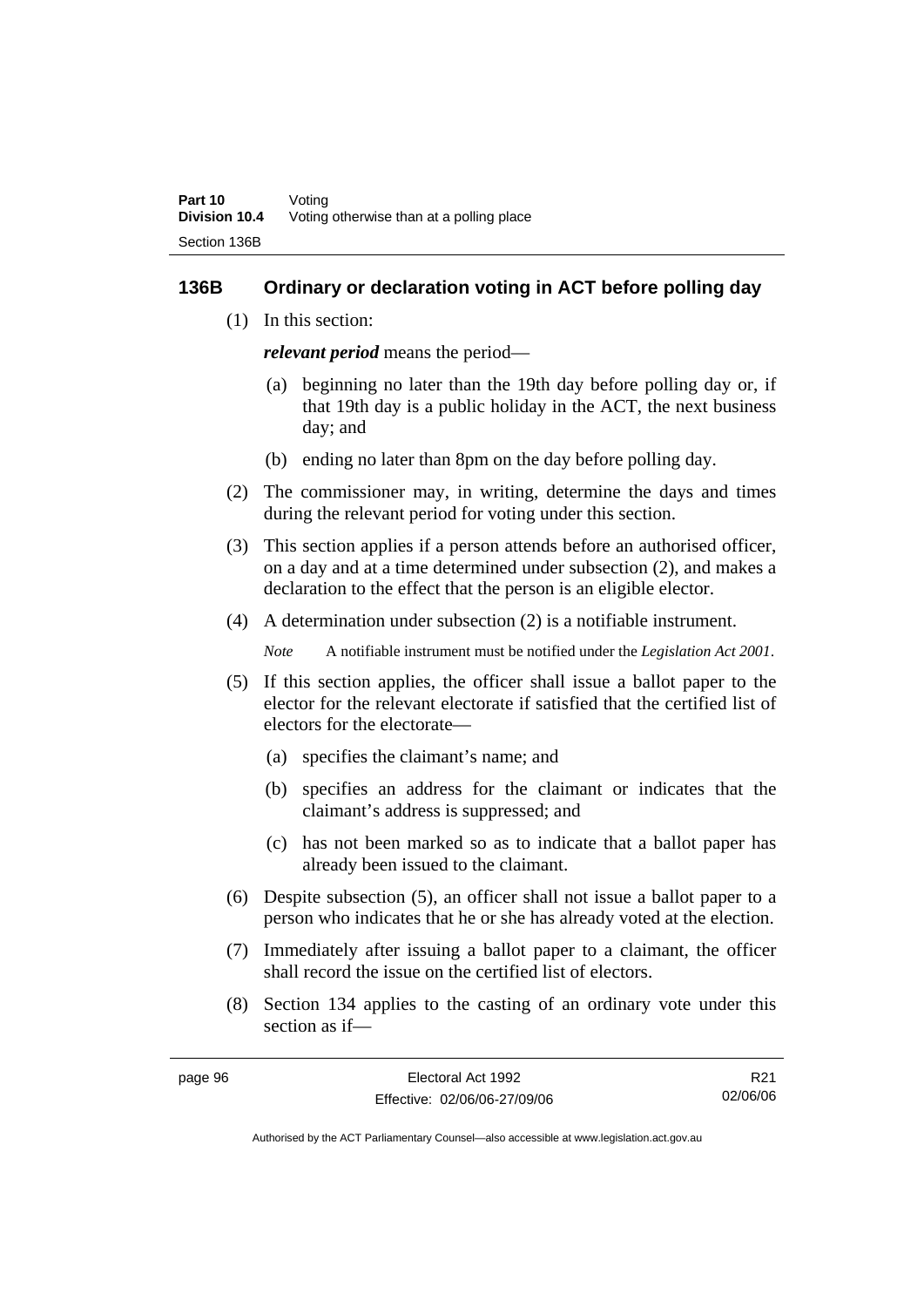- (a) it were a vote under section 133; and
- (b) the reference in section 134 to an *unoccupied voting compartment* were a reference to an unoccupied part of the place where the elector attends before the officer concerned.
- (9) Sections 120 to 123 apply in relation to polling under this section as if the place where that polling is conducted were a polling place.
- (10) Before any vote is taken under this section the OIC shall exhibit each ballot box empty and shall then securely fasten its cover.
- (11) At the conclusion of each day's polling under this section and in the presence of any scrutineers the ballot boxes shall be closed and sealed.
- (12) At the beginning of the second and each subsequent day's polling under this section and in the presence of any scrutineers the seals on the ballot boxes shall be examined and opened.
- (13) At the close of polling under this section, the OIC shall, in the presence of any scrutineers—
	- (a) close and seal the ballot boxes containing ballot papers for ordinary voting or declaration voting; and
	- (b) parcel and enclose in sealed wrapping all unused ballot papers; and
	- (c) parcel and enclose in sealed wrapping all other electoral papers used at the polling place.
- (14) The OIC shall give the articles referred to in subsection (13) to the commissioner.
- (15) the commissioner shall keep the articles referred to in subsection (13) in safe custody for the purposes of scrutiny under part 12.
- (16) Ballot papers cast as ordinary votes under this section may only be removed from ballot boxes and counted after the close of polling on polling day.

| R21      | Electoral Act 1992           | page 97 |
|----------|------------------------------|---------|
| 02/06/06 | Effective: 02/06/06-27/09/06 |         |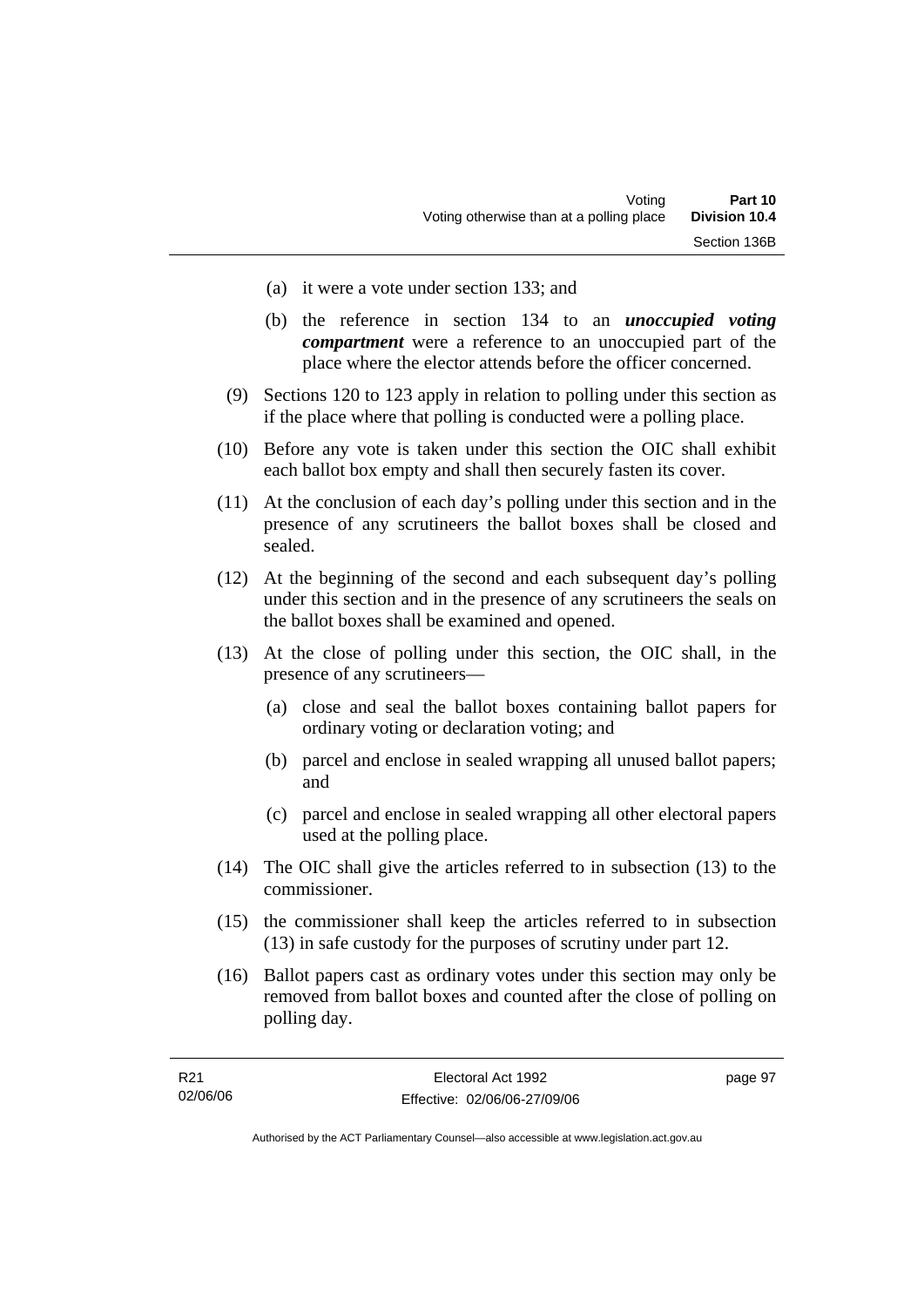- (17) If this section applies and the authorised officer is satisfied that—
	- (a) the certified list of electors for the electorate does not specify the person's name; or
	- (b) the certified list of electors for the electorate has been marked so as to indicate that a ballot paper has already been issued to the person but the person claims not to have voted already at the election;

the authorised officer shall issue declaration voting papers to the elector.

- (18) Despite subsection (17), an officer shall not issue declaration voting papers to a person who indicates that he or she has already voted at the election.
- (19) If an authorised officer issues declaration voting papers to the elector the officer shall—
	- (a) give the claimant a written statement indicating the consequences of casting a declaration vote under this section; and
	- (b) record the name of the claimant.
	- *Note* If a form is approved under s 340A (Approved forms) for a statement, the form must be used.
- (20) Section 135 (4) applies to the casting of a declaration vote under this section as if—
	- (a) it were a declaration vote under section 135; and
	- (b) the reference in section 135 (4) to an *unoccupied voting compartment* were a reference to an unoccupied part of the place where the elector attends before the officer concerned.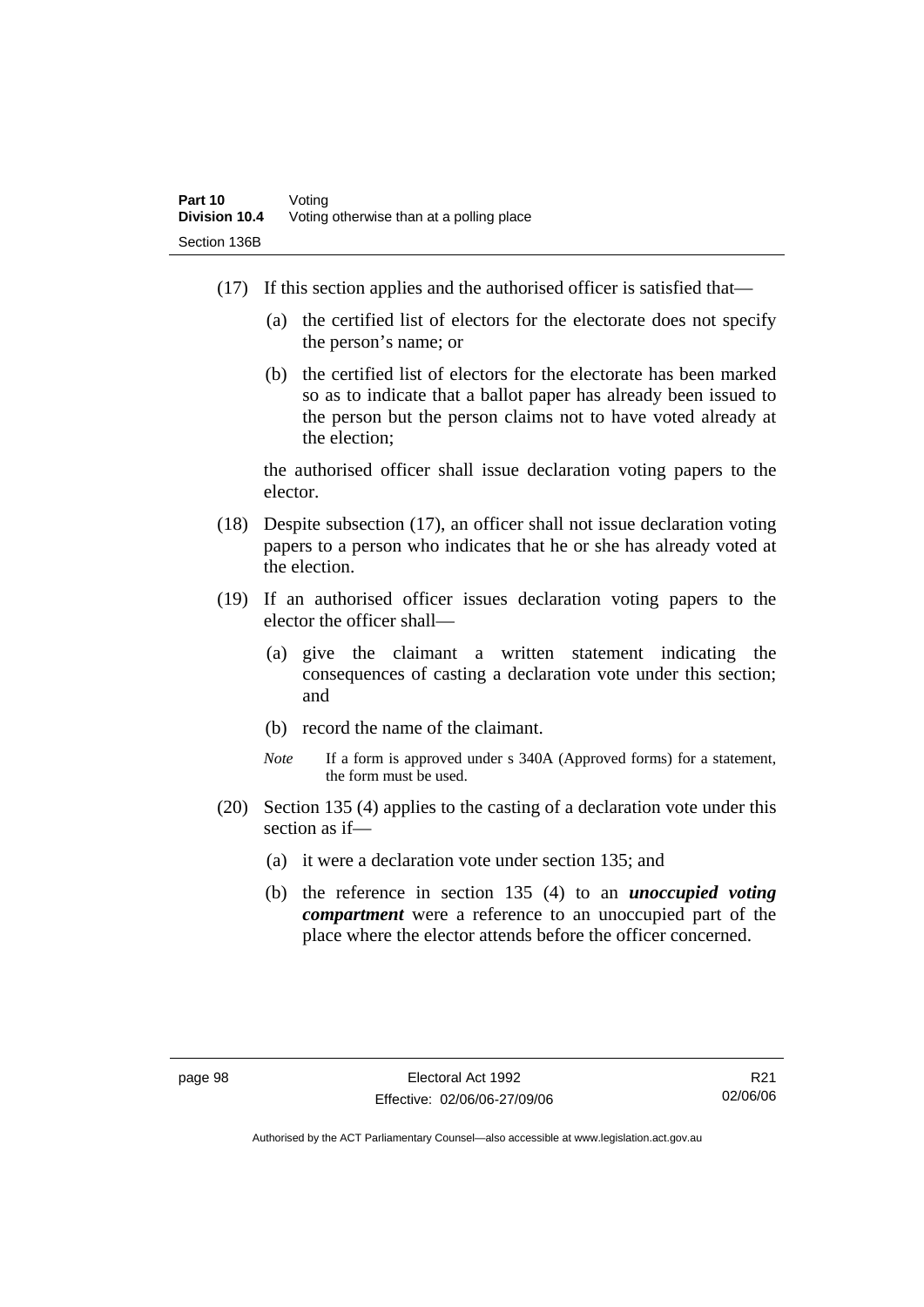#### **136C Declaration voting outside ACT on or before polling day**

(1) In this section:

*relevant period* means the period—

- (a) beginning no later than the 19th day before polling day or, if that 19th day is a public holiday in the ACT, the next business day; and
- (b) ending no later than 6pm in the ACT on polling day.
- (2) The commissioner may, in writing, determine the days and times during the relevant period for voting under this section.
- (3) This section applies if a person attends before an authorised officer outside the ACT, on a day and at a time determined under subsection (2), and makes a declaration to the effect that the person is an eligible elector.
- (4) A determination under subsection (2) is a notifiable instrument.

*Note* A notifiable instrument must be notified under the *Legislation Act 2001*.

- (5) If this section applies, the authorised officer shall issue declaration voting papers to the elector.
- (6) Despite subsection (5), an officer shall not issue declaration voting papers to a person who indicates that he or she has already voted at the election.
- (7) If an authorised officer issues declaration voting papers to the elector the officer shall—
	- (a) give the claimant a written statement indicating the consequences of casting a declaration vote under this section; and
	- (b) record the name of the claimant.
	- *Note* If a form is approved under s 340A (Approved forms) for a statement, the form must be used.

page 99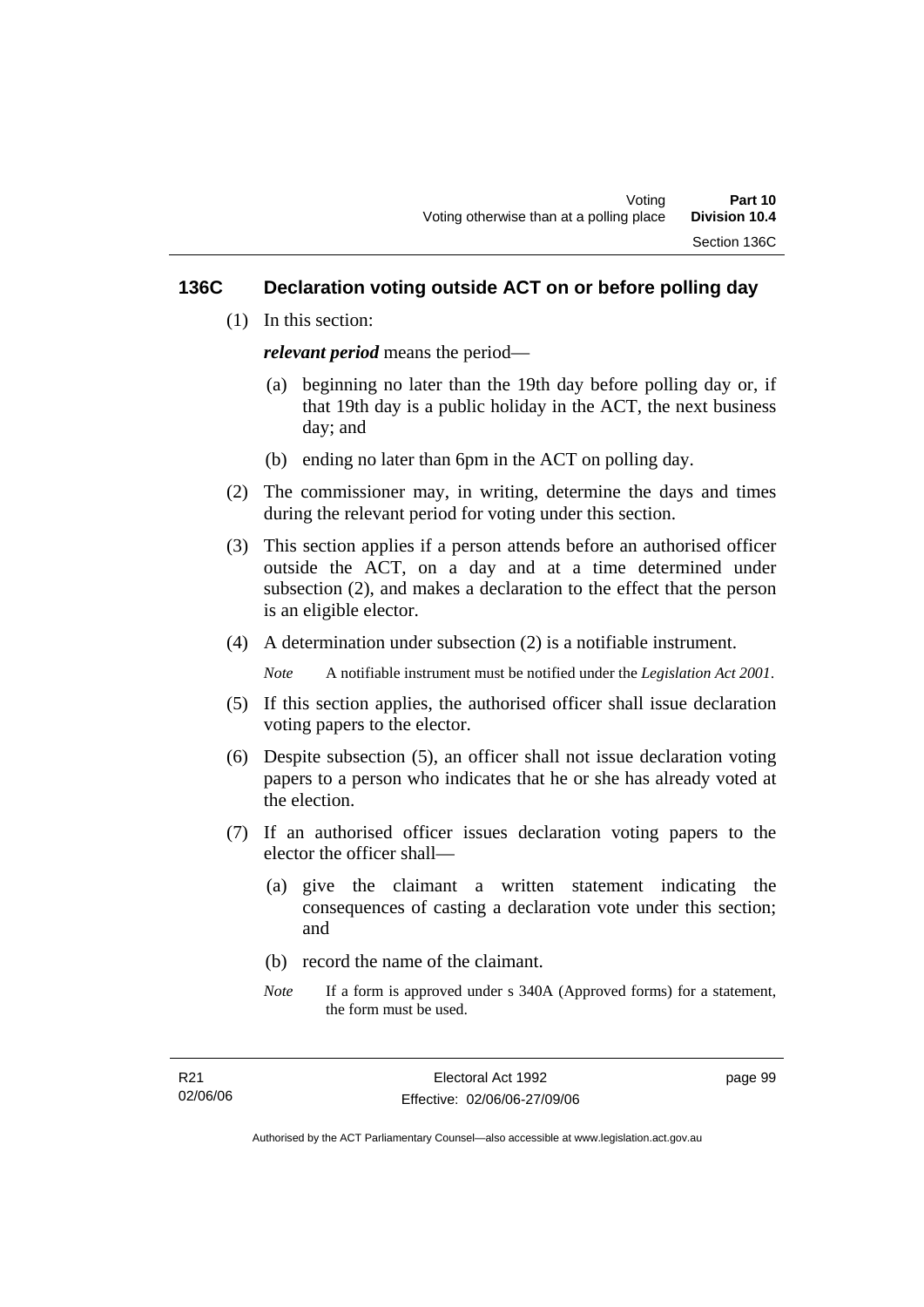- (8) Section 135 (4) applies to the casting of a declaration vote under this section as if—
	- (a) it were a declaration vote under section 135; and
	- (b) the reference in section 135 (4) to an *unoccupied voting compartment* were a reference to an unoccupied part of the place where the elector attends before the officer concerned.

### **137 Record of issue of declaration voting papers**

- (1) An officer who issues voting papers under section 136A, 136B (17) or 136C shall—
	- (a) make a record of the time and date of issue; and
	- (b) if the officer is not the commissioner—give the record to the commissioner.
- (2) If an application is made for a postal vote, the record shall be endorsed on the application.

### **138 Inspection of records**

- (1) Subject to subsection (2), the commissioner shall make each record referred to in section 137, or a copy, available for public inspection at the office of the commissioner within ordinary office hours during the period of 40 days beginning on the 3rd day after polling day.
- (2) A document referred to in subsection (1) that is made available for public inspection shall not specify a suppressed address.

### **139 Receipt of declaration voting papers**

- (1) An officer who receives completed voting papers in relation to a vote cast under section 136A shall—
	- (a) endorse the time and date of receipt on the envelope; and

R21 02/06/06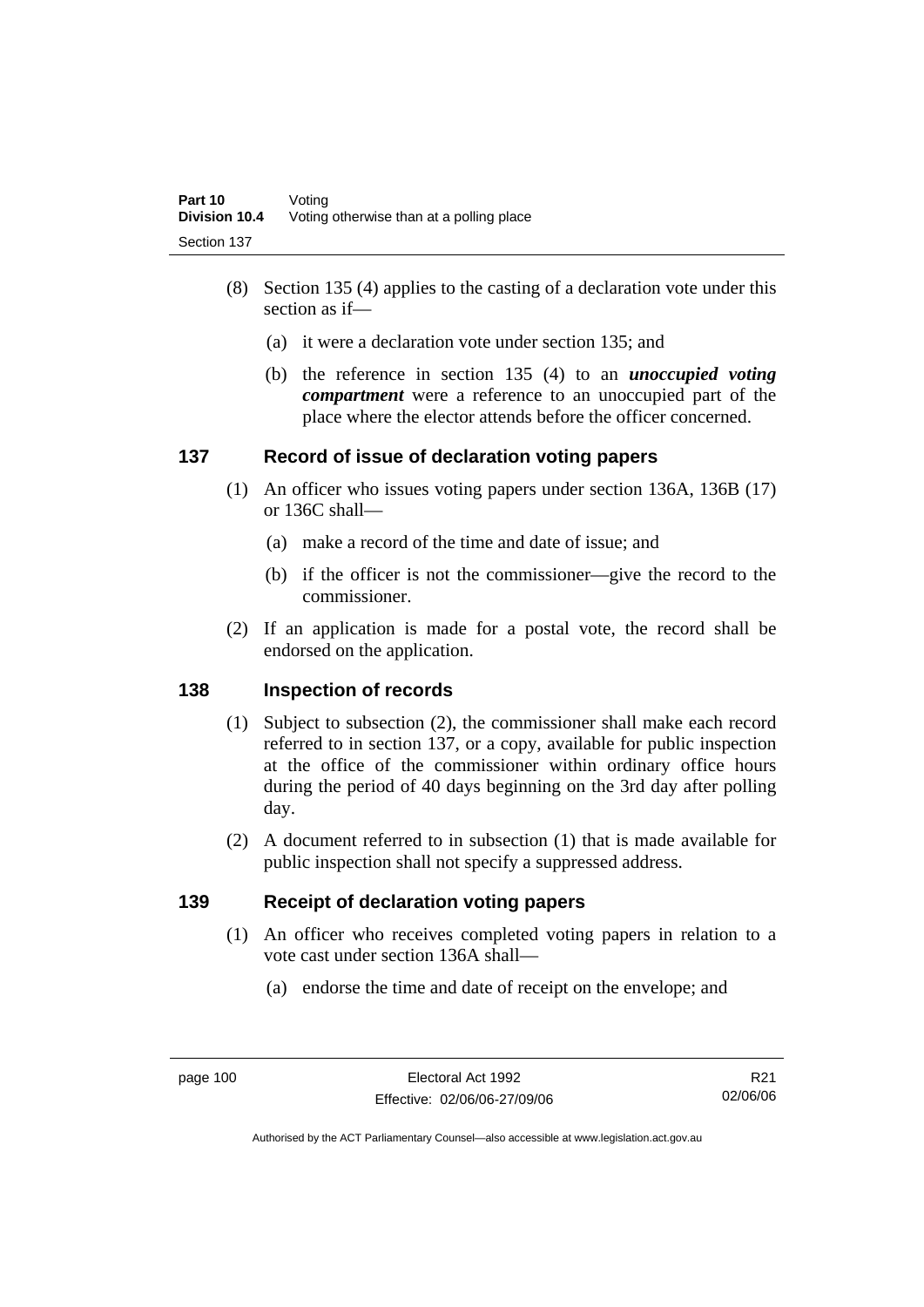- (b) if the officer is not the commissioner—give the papers to the commissioner or an authorised officer.
- *Note* For restrictions on sending completed ballot and voting papers by fax, see s 329.
- (2) The commissioner shall keep the papers in safe custody for the purposes of scrutiny under part 12.

#### **140 Registered declaration voters**

- (1) The commissioner shall keep a register, called the register of declaration voters.
- (2) The register may be kept electronically.
- (3) If an elector is registered as a general postal voter under the Commonwealth Electoral Act—
	- (a) the elector shall be taken to be a registered declaration voter for this Act; and
	- (b) the particulars so registered under the Commonwealth Electoral Act in relation to the elector shall, so far as practicable, be taken to be entered on the register kept under this Act.
- (4) The register shall contain the following particulars in relation to each elector to whom subsection (3) applies:
	- (a) surname or family name;
	- (b) each given name;
	- (c) address, other than—
		- (i) that of an eligible overseas elector; or
		- (ii) a suppressed address.

page 101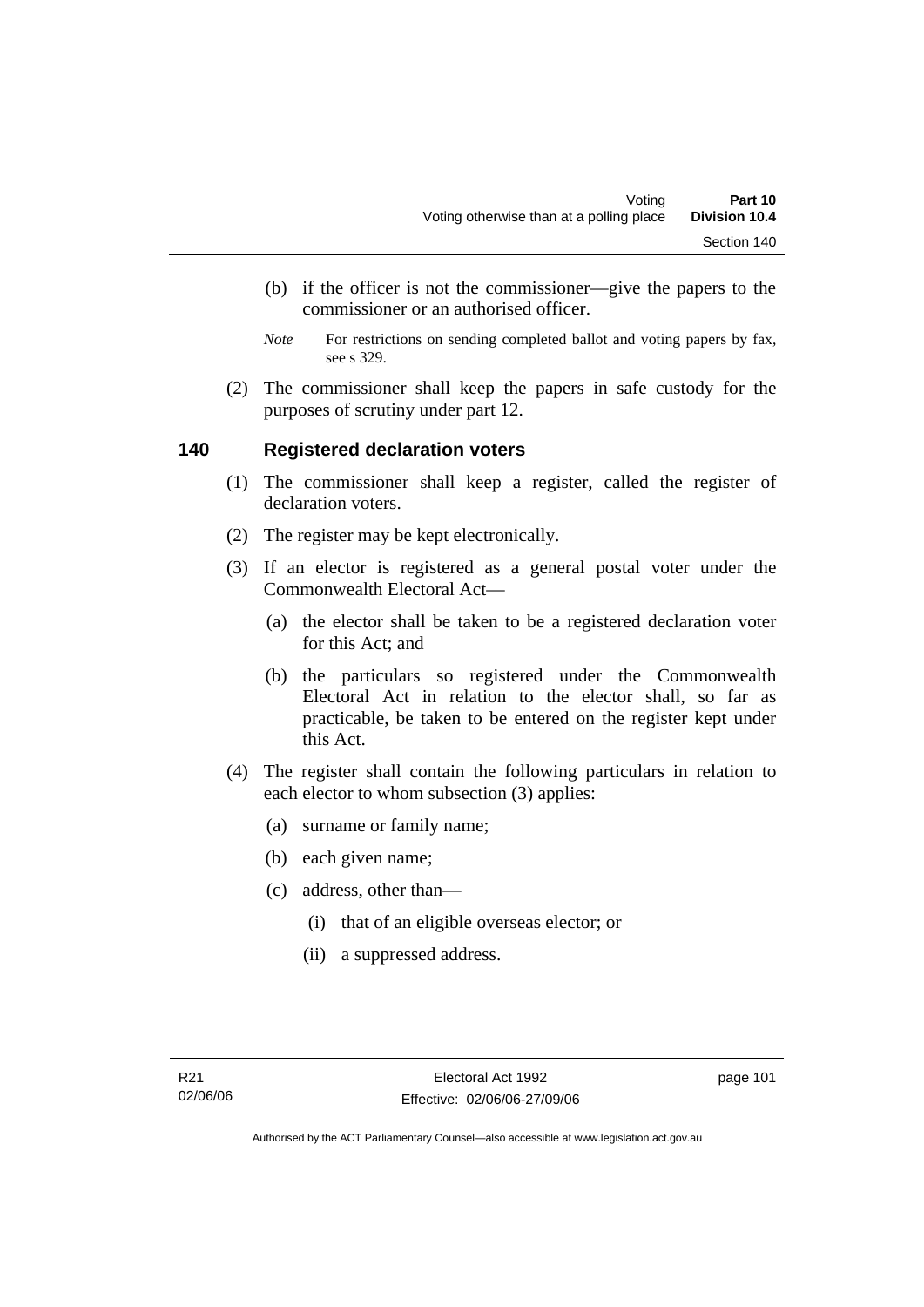#### **141 Issue of voting papers to registered declaration voters**

As soon as practicable after the beginning of the pre-election period for an election, the commissioner shall post to each elector enrolled for the electorate in which the election is to be held who is a registered declaration voter declaration voting papers for the election.

*Note* Section 144A deals with how to cast a postal vote.

#### **142 Correcting formal errors**

If an officer is satisfied that—

- (a) an application for declaration voting papers for postal voting; or
- (b) the declaration or certificate in completed declaration voting papers;

contains a formal error, the officer may amend the application, declaration or certificate to correct the error.

#### **143 Soliciting applications for postal declaration votes**

- (1) A person commits an offence if the person does anything to induce someone else—
	- (a) to complete an application form for declaration voting papers for postal voting; and
	- (b) to return the completed form to an address that is not an address authorised by the commissioner.

Maximum penalty: 30 penalty units.

 (2) A person commits an offence if the person does anything to induce someone else to complete an application form for declaration voting papers for postal voting that is not the form approved under section 340A for the application form.

Maximum penalty: 30 penalty units.

| page 102 | Electoral Act 1992           | R21      |
|----------|------------------------------|----------|
|          | Effective: 02/06/06-27/09/06 | 02/06/06 |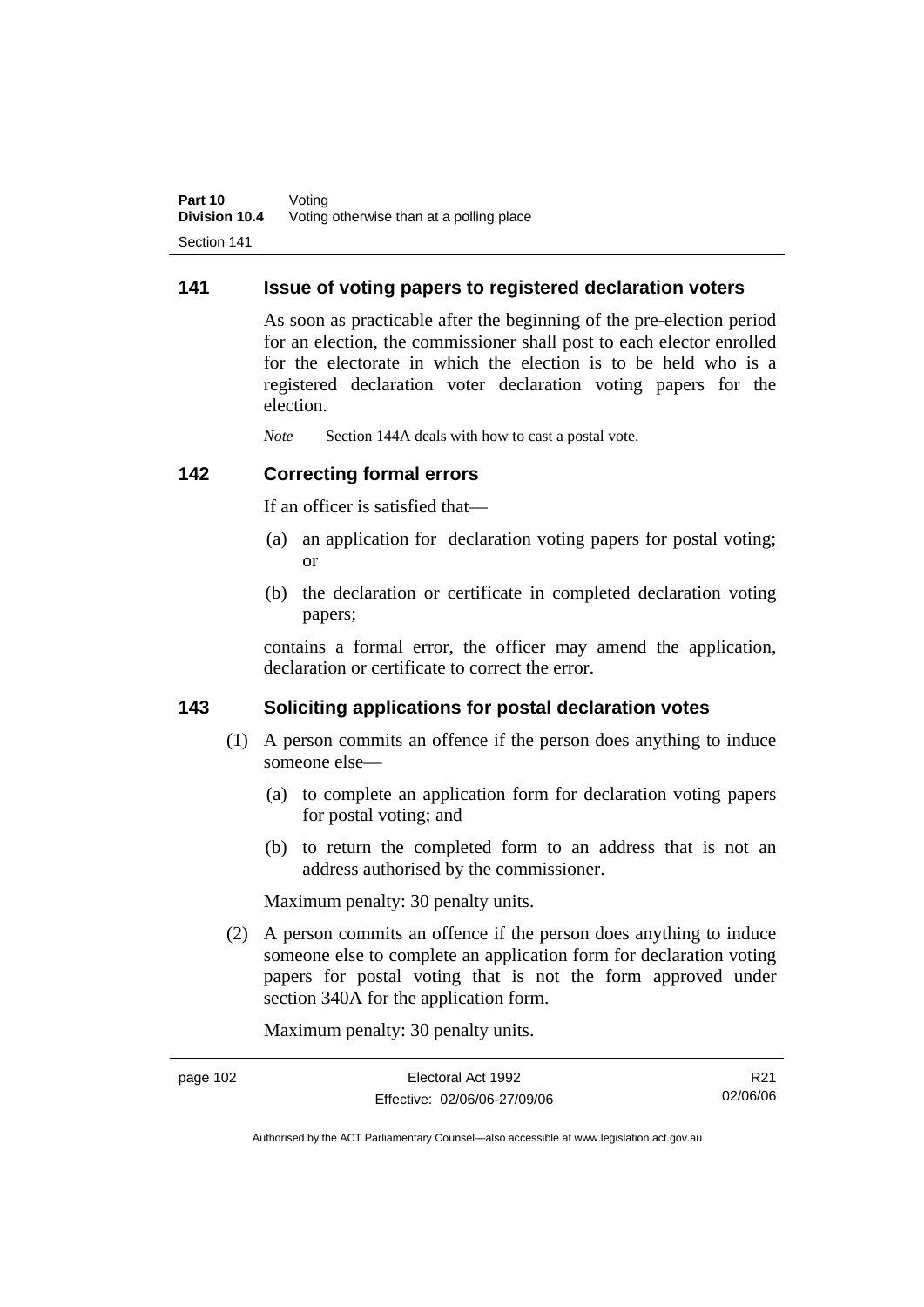(3) An offence against this section is a strict liability offence.

#### **144 Transmission of applications for postal declaration votes**

A person who accepts for transmission to the commissioner a completed application for declaration voting papers for postal voting shall transmit the application to the commissioner as soon as practicable.

Maximum penalty: 10 penalty units.

### **144A Requirements for casting postal votes**

- (1) This section applies to a person if the person has received declaration voting papers for an election under section 136A (Applications for postal voting papers) or section 141 (Issue of voting papers to registered declaration voters).
- (2) To cast a postal vote—
	- (a) the person must show the unsigned declaration and certificate, and the unmarked ballot paper to an authorised witness; and
	- (b) the person must complete and sign the declaration in the presence of the witness; and
	- (c) the witness must complete and sign the certificate as witness; and
	- (d) the person must, in the presence of the witness but so that the witness cannot see the vote, mark his or her vote on the ballot paper, fold the ballot paper, place it in the envelope addressed to the commissioner and fasten the envelope; and
	- (e) the person must—
		- (i) post the envelope and contents to the commissioner before polling day; or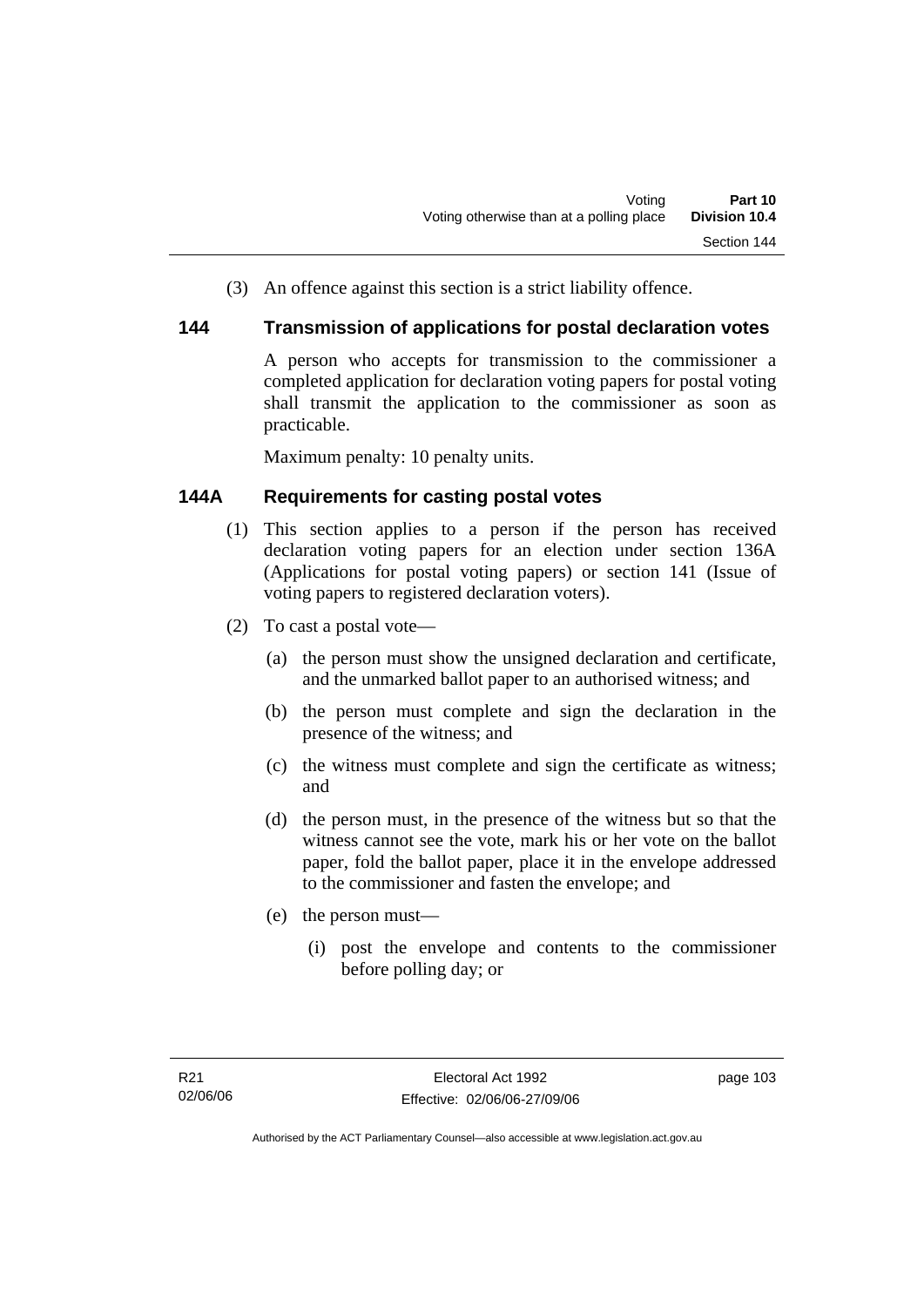- (ii) give the envelope and contents to the commissioner or another officer on or before polling day.
- *Note* For restrictions on sending completed ballot and voting papers by fax, see s 329.
- (3) This section is subject to section 156 (Assistance to voters).

#### **145 Interference with declaration voting**

Except for section 156, or at the request of the elector, a person shall not, without reasonable excuse—

- (a) communicate with an elector while he or she is casting a declaration vote; or
- (b) interfere with an elector's casting of a declaration vote; or
- (c) do anything to find out how an elector voted by declaration vote; or
- (d) enable any other person to find out how an elector voted by declaration vote.

Maximum penalty: 30 penalty units.

#### **146 Soliciting completed declaration votes**

A person shall not, without reasonable excuse, do anything for the purpose of inducing an elector to give to the person completed declaration voting papers.

Maximum penalty: 30 penalty units.

#### **147 Transmission of completed declaration votes**

A person who accepts for transmission to the commissioner completed declaration voting papers shall transmit them to the commissioner as soon as practicable.

Maximum penalty: 10 penalty units.

page 104 Electoral Act 1992 Effective: 02/06/06-27/09/06

R21 02/06/06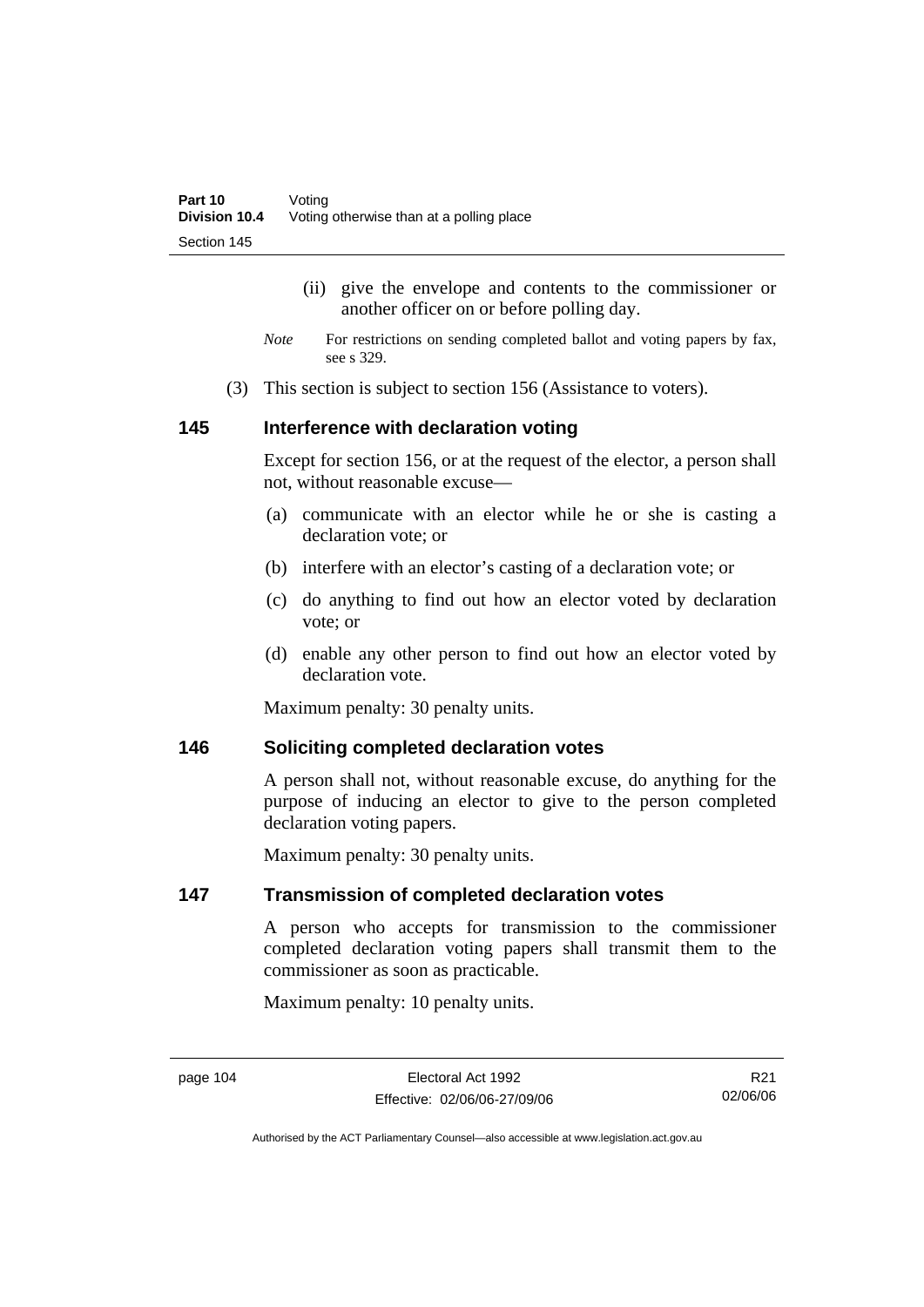#### **148 Opening envelopes containing declaration votes**

Unless authorised by or under this Act, a person shall not, without reasonable excuse, open an envelope that appears to contain a completed declaration vote.

Maximum penalty: 5 penalty units.

## **Division 10.5 Mobile polling**

#### **149 Definitions for div 10.5**

In this division:

*special hospital* means a hospital declared under section 149A.

*visiting officer* means an officer who makes a visit referred to in section 150 (1), (2) or (3).

#### **149A Declaration of special hospitals**

- (1) The commissioner may, in writing, declare a hospital that is not a polling place to be a special hospital for this division.
- (2) A declaration is a notifiable instrument.

*Note* A notifiable instrument must be notified under the *Legislation Act 2001*.

#### **150 Mobile polling—institutions**

- (1) The OIC of a polling place that is a hospital shall arrange for an officer to visit patients at the hospital (other than outpatients) between 8 am and 6 pm on polling day for the purpose of taking their votes.
- (2) The commissioner shall arrange for an officer to visit patients at a special hospital (other than outpatients) between 8 am and 6 pm—
	- (a) on a day that is not more than 5 days before polling day; or

page 105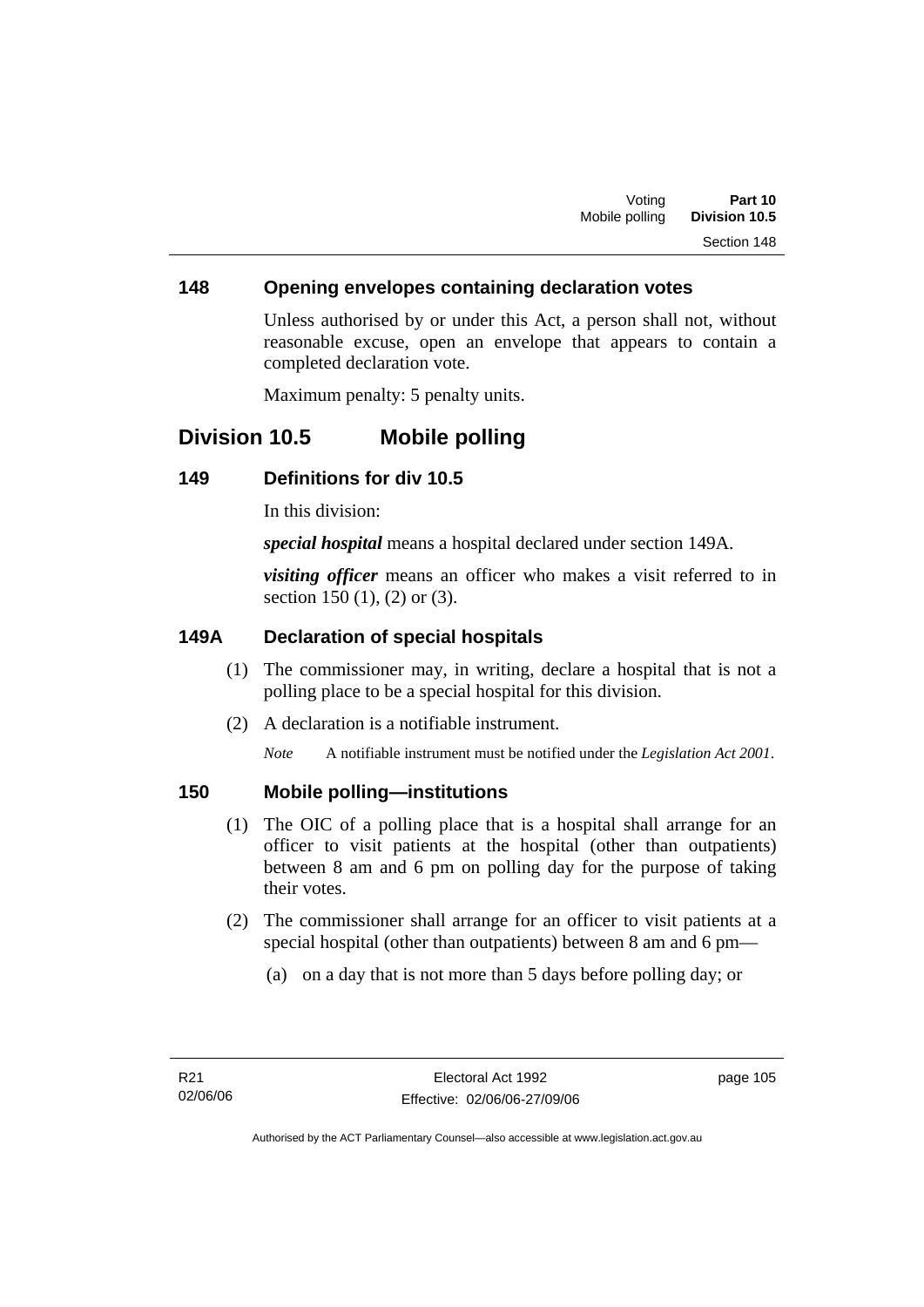(b) on polling day;

for the purpose of taking their votes.

- (3) The commissioner may arrange for an officer to visit electors detained at a correctional centre to take their votes.
- (4) A visit mentioned in subsection (3) must be made at a time, and in accordance with any conditions, arranged between the commissioner and the person in charge of the correctional centre.

#### **151 Functions of visiting officers**

- (1) When visiting under section 150, the visiting officer—
	- (a) shall take a ballot box, ballot papers, the certified list of electors and anything else necessary to enable a person to vote; and
	- (b) shall be accompanied by at least 1 other officer and any scrutineer who wishes to attend.
- (2) The number of scrutineers for a particular candidate who are present at a hospital, special hospital or correctional centre with the visiting officer must not be more than the number of officers at the hospital, special hospital or correctional centre.
- (3) While a visiting officer is with a person in a room or other place for the purpose of taking the person's vote, this Act has effect, so far as practicable, as if—
	- (a) the room or place were a polling place; and
	- (b) the visiting officer were the OIC of the polling place.
- (4) A visit under section 150 to a patient in a hospital or special hospital shall not be made if the visiting officer is informed by a doctor, or a member of the staff at the hospital, that the visit is forbidden on medical grounds.

R21 02/06/06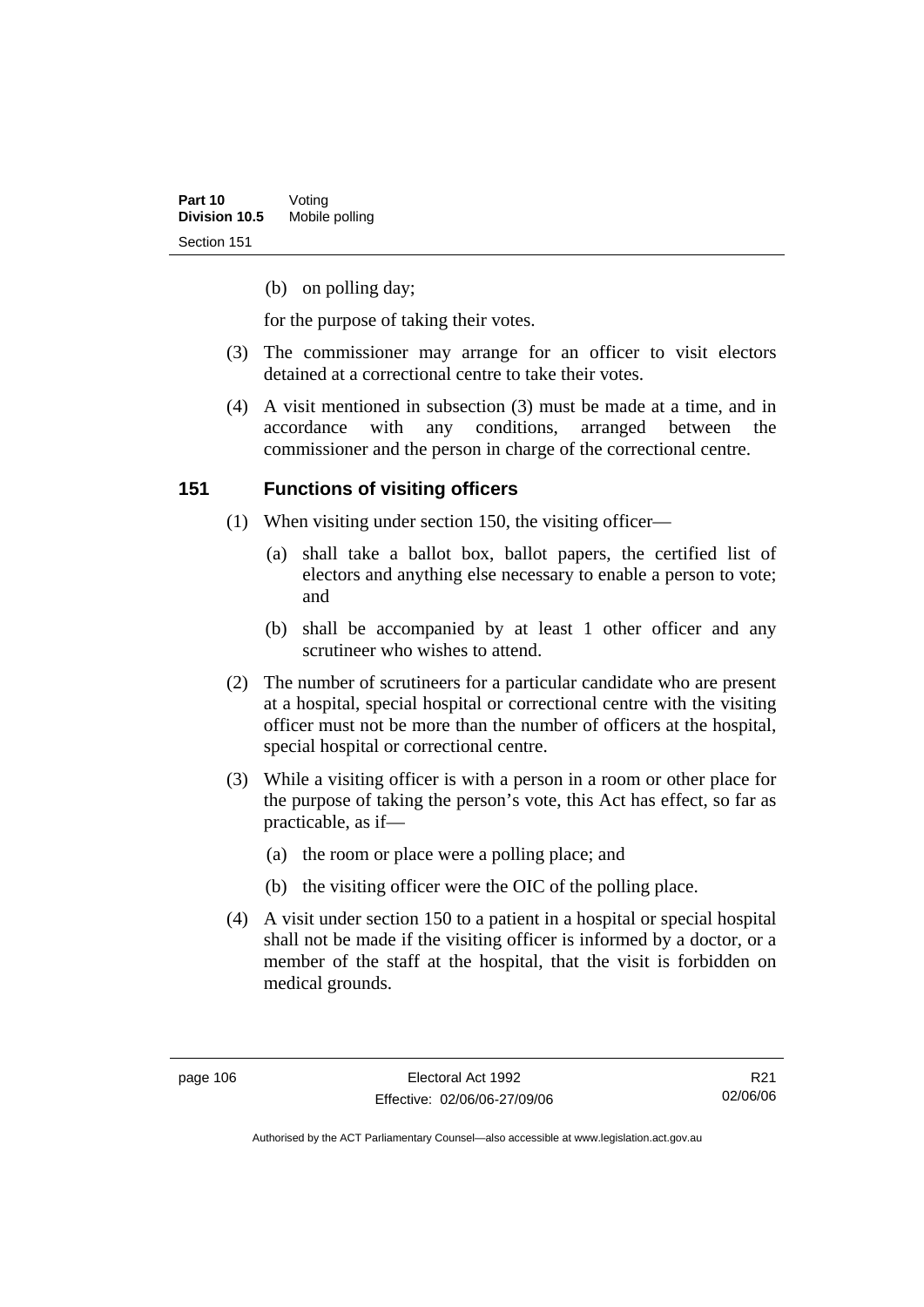(5) A visit under section 150 to a person detained at a correctional centre must not be made if the person in charge of the centre tells the visiting officer that the visit is prohibited on security grounds.

### **152 Failure to visit institution**

A failure to make a visit under section 150 or to take votes in accordance with section 151, does not invalidate the result of an election.

### **153 Custody of ballot boxes and electoral papers**

- (1) After a visiting officer has completed all his or her visits under section 150, the officer shall, in the presence of any scrutineers—
	- (a) close and seal the ballot boxes containing ballot papers for ordinary voting or declaration voting; and
	- (b) parcel and enclose in sealed wrapping all unused ballot papers; and
	- (c) parcel and enclose in sealed wrapping all other electoral papers used for the purposes of the visits.
- (2) The visiting officer shall give the articles referred to in subsection (1) to the commissioner.
- (3) The commissioner shall keep the articles referred to in subsection (1) in safe custody for the purposes of scrutiny under part 12.

## **Division 10.6 Miscellaneous**

## **154 Arrangements at polling places**

At each polling place the polling shall be conducted as follows:

 (a) before any vote is taken the OIC shall exhibit each ballot box empty, and shall then securely fasten its cover;

page 107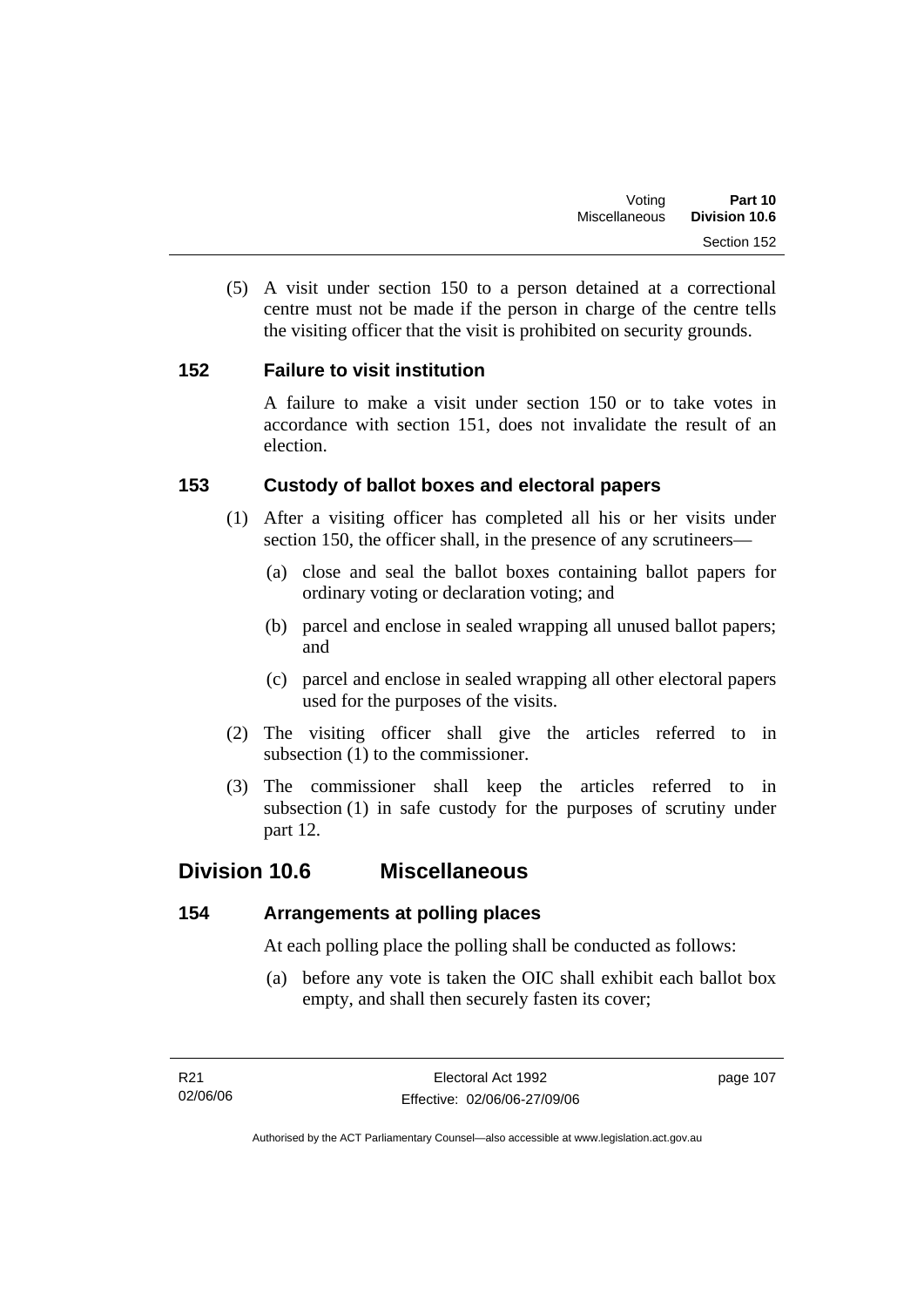- (b) the poll shall open at 8 am and shall not close until all electors present in the polling place at 6 pm and desiring to vote, have voted;
- (c) the polling place shall be closed at 6 pm and no person shall be admitted after that hour for the purpose of voting.

#### **155 Particulars on ballot papers before issue**

An officer shall not issue a ballot paper for the purposes of an election unless the particulars required by division 9.2 are printed or endorsed on the ballot paper.

### **156 Assistance to voters**

- (1) An elector who is unable to vote may be assisted in voting if the elector would otherwise be unable to vote.
- (2) An assistant shall be—
	- (a) if the elector is a postal voter—a nominee of the elector or, if there is no such nominee, an authorised witness; or
	- (b) in any other case—a nominee of the elector or, if there is no such nominee, an officer.
- (3) An assistant may enter a voting compartment for the purpose of assisting an elector to vote, but an officer shall not do so except in the presence of—
	- (a) a scrutineer; or
	- (b) if no scrutineer is present—another officer.
- (4) Subject to subsection (3), an assistant may assist an elector in any of the following ways:
	- (a) by acting as an interpreter;
	- (b) for a declaration vote—by completing, or assisting the elector to complete, the declaration;

R21 02/06/06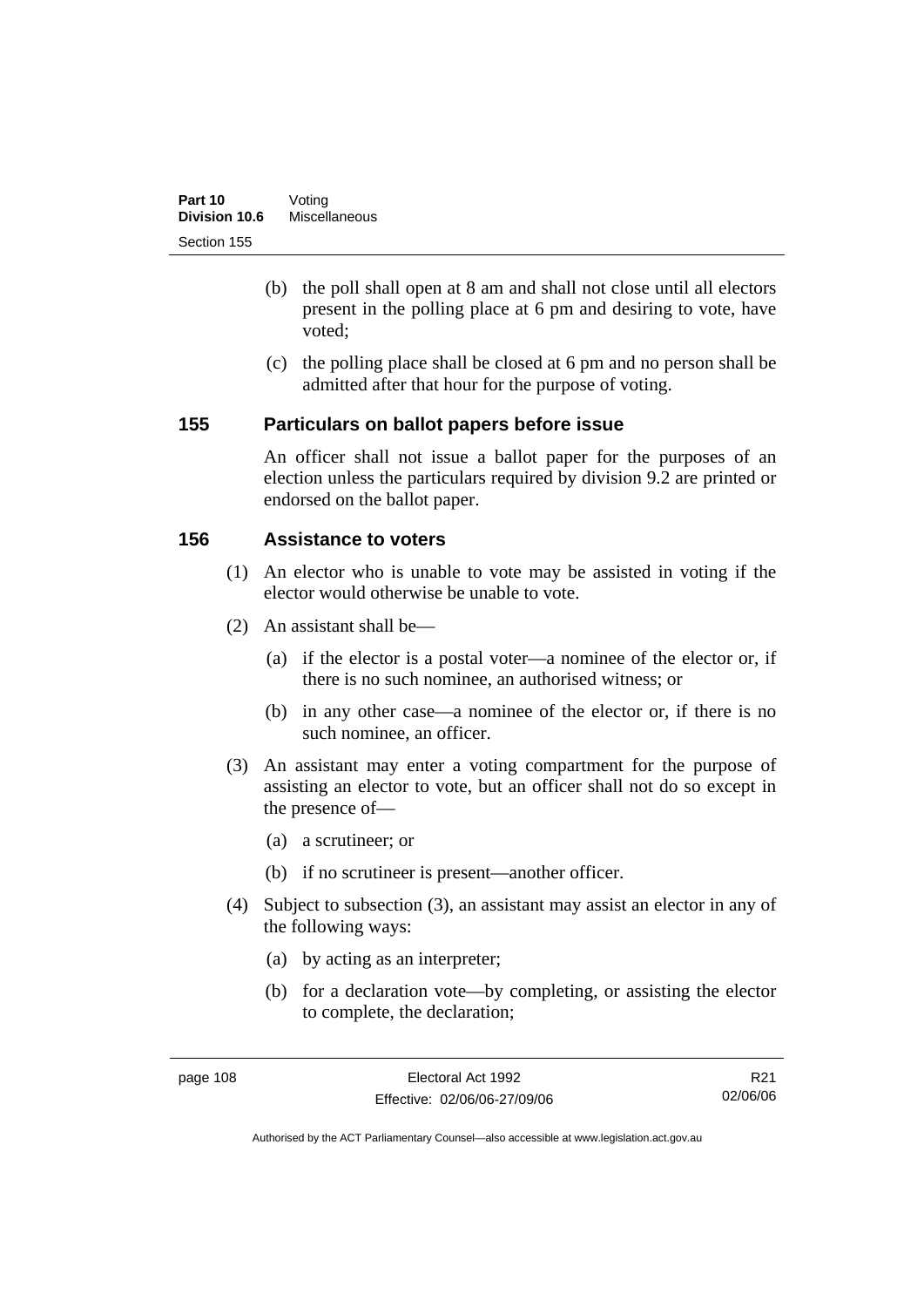- (c) by explaining the ballot paper and the requirements of this Act relating to its marking;
- (d) by marking, or assisting the elector to mark, the ballot paper at the elector's direction;
- (e) by folding the ballot paper and depositing it in a ballot box or declaration envelope, or with an officer, as required by this Act.

#### **156A Assistance to voters unable to enter polling place**

- (1) This section applies if the OIC of a polling place is satisfied that a voter cannot enter the polling place because of a physical disability, illness, advanced pregnancy or another condition.
- (2) The voter may vote outside the polling place, but close to the polling place, and may be assisted in voting.
- (3) Before allowing the voter to vote outside the polling place, the OIC must—
	- (a) tell any scrutineers at the polling place that the voter is to vote outside the polling place; and
	- (b) allow, from the scrutineers present, 1 scrutineer for each candidate to be present when the voter votes.
- (4) The voter must—
	- (a) mark the voter's vote on the ballot paper in the OIC's presence; and
	- (b) fold the ballot paper to conceal the names of the candidates; and
	- (c) give the ballot paper to the OIC.
- (5) If the voter is casting an ordinary vote, the OIC must ensure that the folded ballot paper is immediately returned to the polling place and

page 109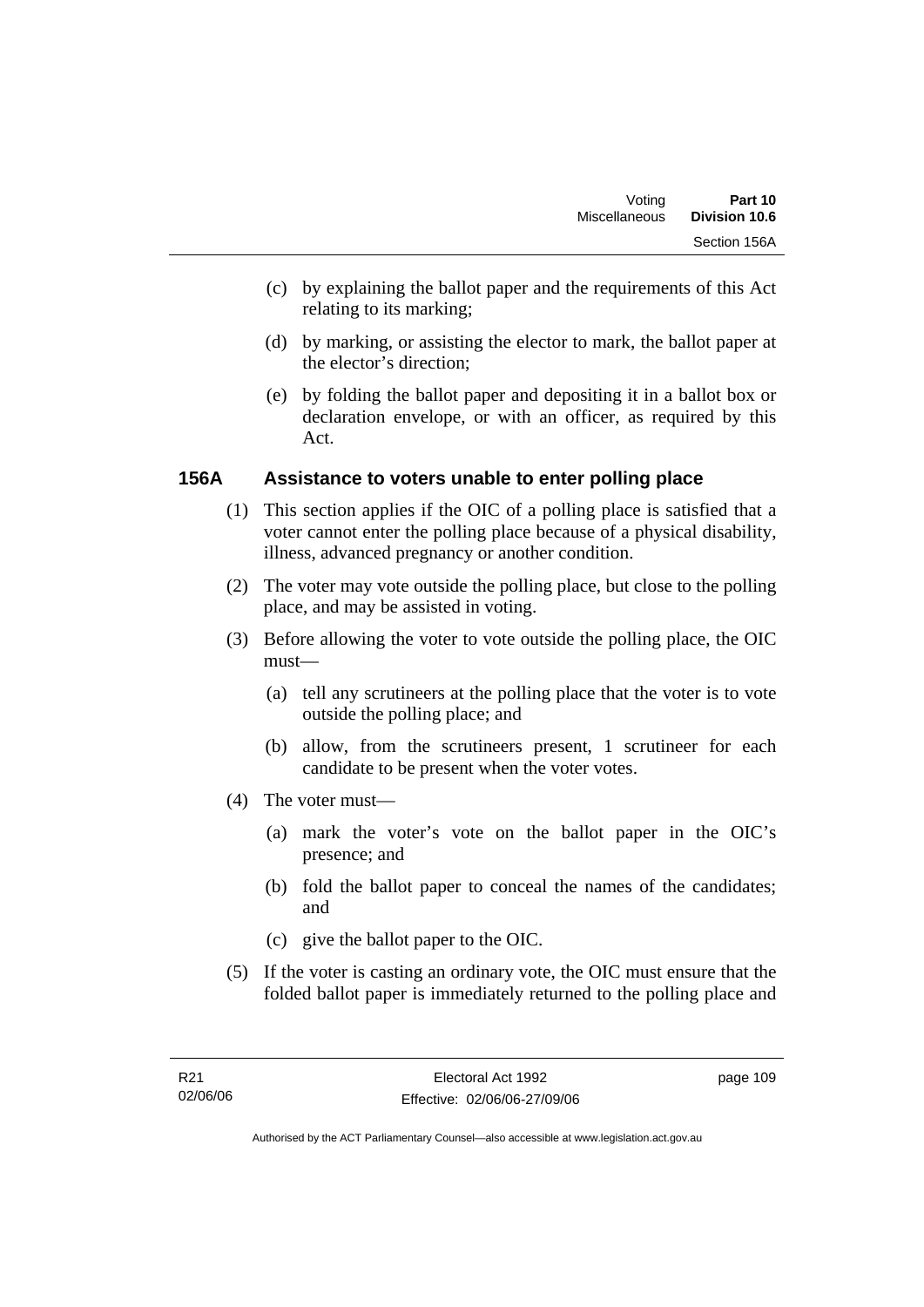put in the ballot box in the presence of the scrutineers (if any) who were present when the voter voted.

- (6) If the voter is casting a declaration vote, the OIC must—
	- (a) in the presence of the voter, without unfolding the ballot paper, place the ballot paper in the envelope on which the voter has completed and signed the declaration and seal the envelope; and
	- (b) place the envelope in a ballot box at the polling place.
- (7) This section is subject to section 156 (Assistance to voters).

### **157 Spoilt ballot papers**

- (1) An officer shall issue another unused ballot paper to an elector who—
	- (a) satisfies the officer that a ballot paper previously issued to the elector has been inadvertently spoiled; and
	- (b) gives the spoilt ballot paper to the officer.
- (2) An officer who receives a spoilt ballot paper shall—
	- (a) write 'spoilt' on the back of it; and
	- (b) place it in an envelope, seal the envelope and endorse it so as to indicate the type of spoilt ballot paper enclosed; and
	- (c) sign the endorsement.
- (3) At the close of polling, the OIC shall enclose the envelope in a sealed parcel and give it to the commissioner.
- (4) This section does not apply in relation to an elector who votes electronically.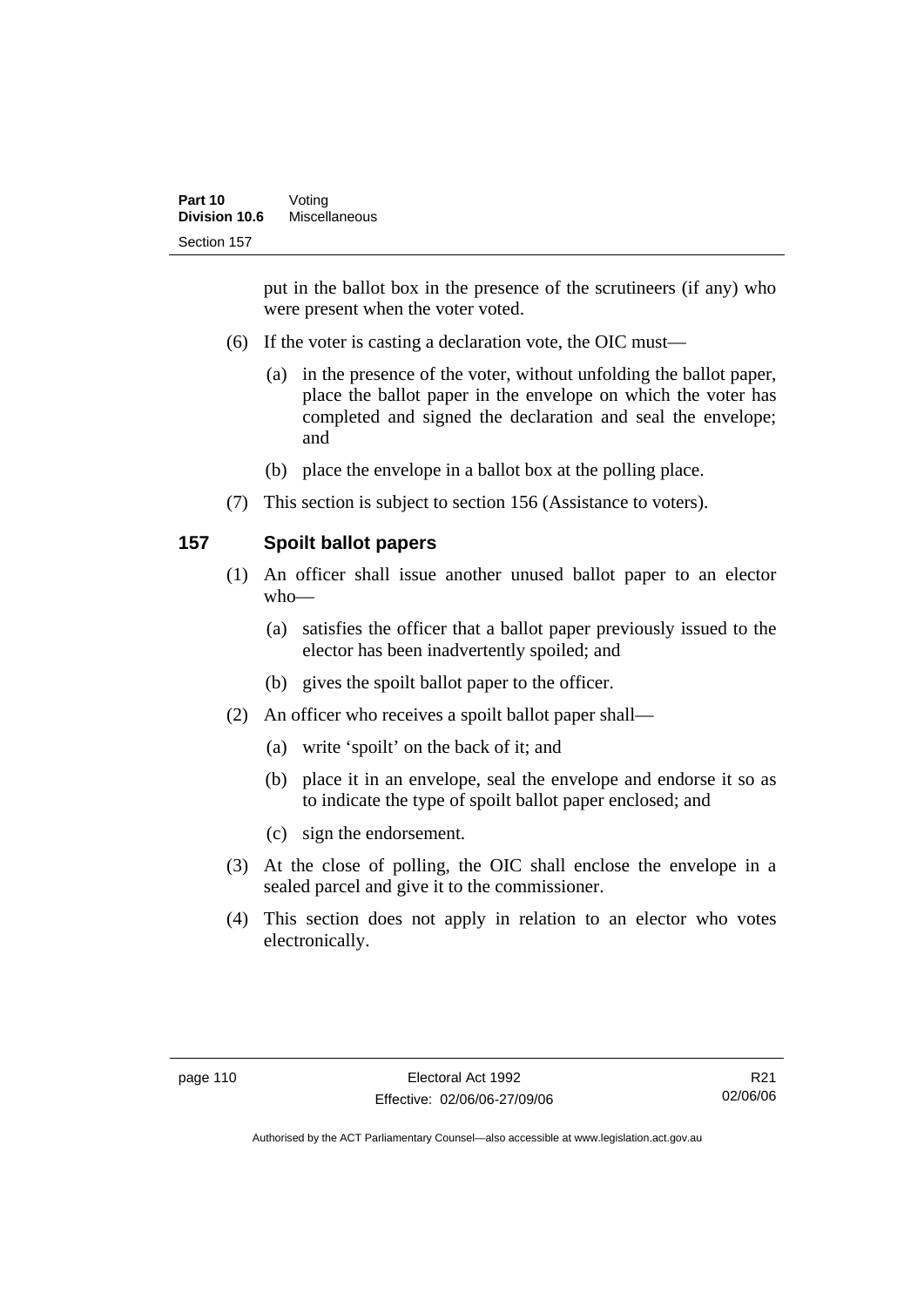#### **158 Custody of ballot boxes and electoral papers**

- (1) At the close of polling, the OIC of a polling place shall, in the presence of any scrutineers—
	- (a) close and seal the ballot boxes containing ballot papers for ordinary voting or declaration voting; and
	- (b) parcel and enclose in sealed wrapping all unused ballot papers; and
	- (c) parcel and enclose in sealed wrapping all other electoral papers used at the polling place.
- (2) The commissioner shall keep the articles referred to in subsection (1) in safe custody for the purposes of scrutiny under part 12.
- (3) Subsection (1) (a) does not apply to ballot boxes containing ballot papers for ordinary voting if the polling place is also a scrutiny centre and the procedures set out in section 182 are to be carried out in relation to those ballot boxes and ballot papers at that centre.

#### **159 Extension of time for conducting elections**

- (1) Despite any other provision of this Act, before or after the day when an election is required to be held, the Executive may, by written notice, make provision for—
	- (a) extending the time for holding the election; or
	- (b) meeting any difficulty that might otherwise interfere with the due conduct of the election; or

and any provision so made shall be valid and sufficient for that purpose.

(2) A notice under subsection (1) is a notifiable instrument.

*Note* A notifiable instrument must be notified under the *Legislation Act 2001*.

page 111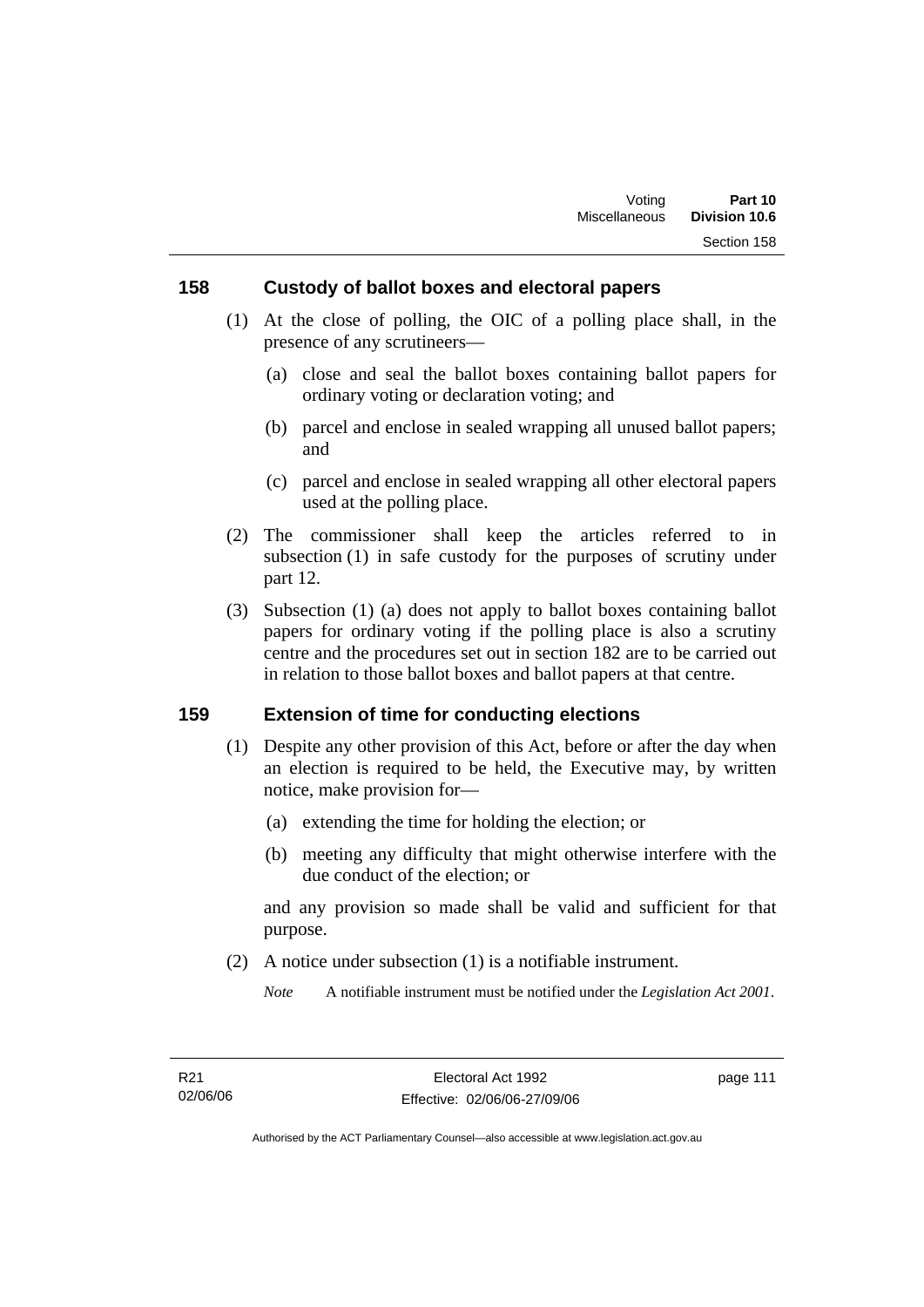(3) On notification under the *Legislation Act 2001* of a notice under subsection (1), the commissioner must publish a copy of the notice in a newspaper.

#### **160 Suspension and adjournment of polling**

- (1) The commissioner may suspend the polling at a polling place on polling day if for any reason it is not practicable to proceed with it.
- $(2)$  If—
	- (a) the polling is suspended; and
	- (b) the commissioner believes on reasonable grounds that it is not reasonably practicable for an elector affected by the suspension to cast a vote at another polling place;

the commissioner must, in writing, determine a day (that is as soon as practicable, but no later than 21 days, after the suspension) as the day when polling is to resume.

- (3) If it is impracticable to resume the polling at the same polling place, the determination must state the polling place where polling may be resumed.
- (4) A determination under subsection (2) is a notifiable instrument.

*Note* A notifiable instrument must be notified under the *Legislation Act 2001*.

 (5) On the resumption of polling, only an elector who was entitled to vote on the day when the poll for the election was required to be held and who has not already voted is entitled to vote.

## **Division 10.7 Failure to vote**

### **161 Default notice**

 (1) For this division, a default notice, in relation to an elector, is a notice containing a statement to the effect that—

R21 02/06/06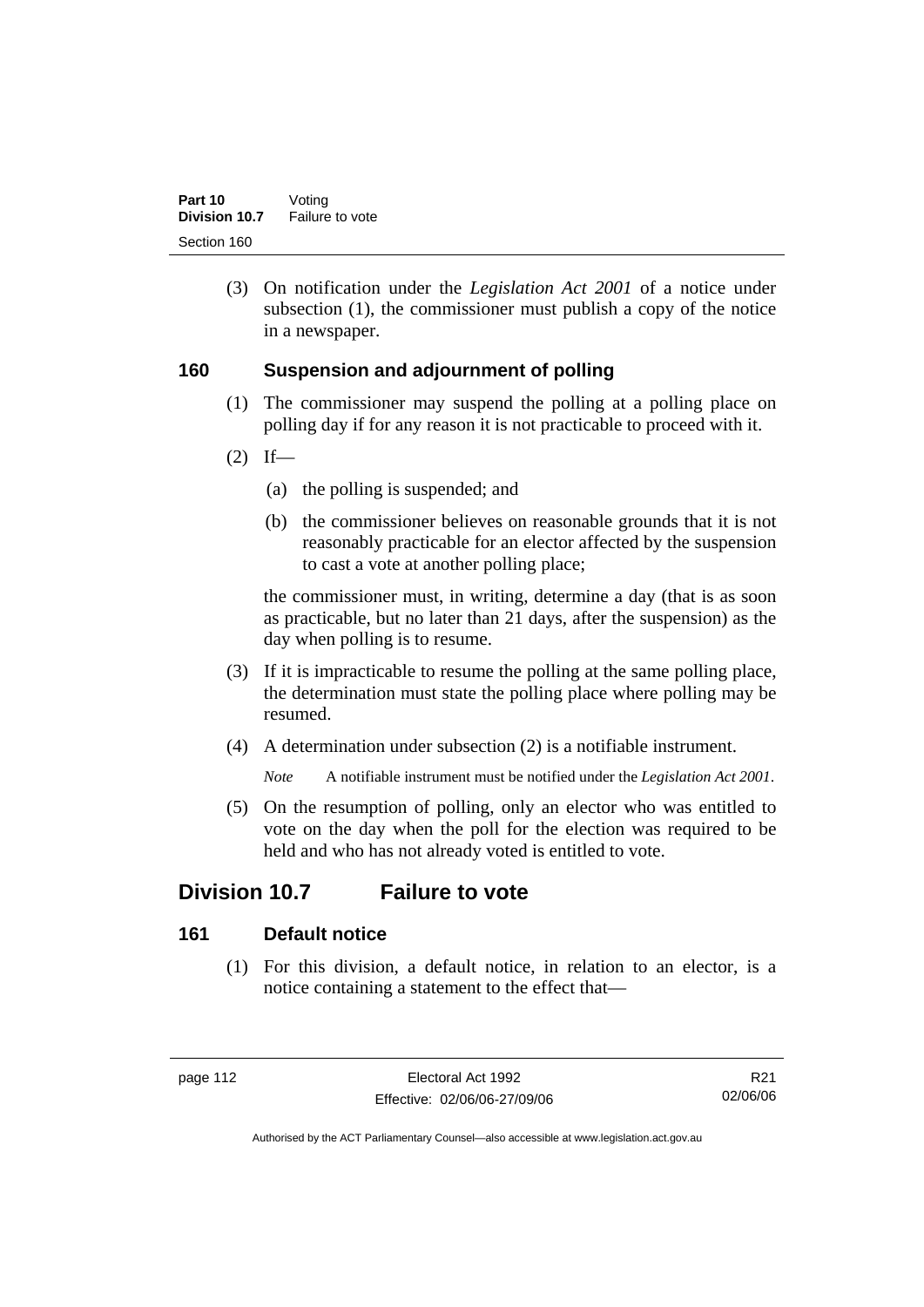- (a) it is an offence to fail to vote at an election without a valid and sufficient reason; and
- (b) the elector appears to have failed to vote at an election; and
- (c) if the elector does not wish to have the matter dealt with by a court, the elector may, within the time specified in the notice—
	- (i) if the elector voted at the election—give the commissioner particulars in writing of the voting; or
	- (ii) if the elector failed to vote at the election—give the commissioner particulars in writing of any valid and sufficient reason for the failure, or pay the amount of the prescribed penalty.
- *Note* If a form is approved under s 340A (Approved forms) for a default notice, the form must be used.
- (2) For subsection (1) (c) (ii), the prescribed penalty is \$20 or any higher penalty prescribed by the regulations.

### **162 First notice**

- (1) As soon as practicable after polling day for an election, the commissioner shall send a default notice to each elector who was required to vote at the election and appears to the commissioner to have failed to do so.
- (2) Subsection (1) does not apply to an elector who the commissioner is satisfied—
	- (a) is dead; or
	- (b) had a valid and sufficient reason for failing to vote at the election.

#### **163 Second notice**

If an elector to whom a default notice has been sent under section 162 fails to respond to the notice within the time specified,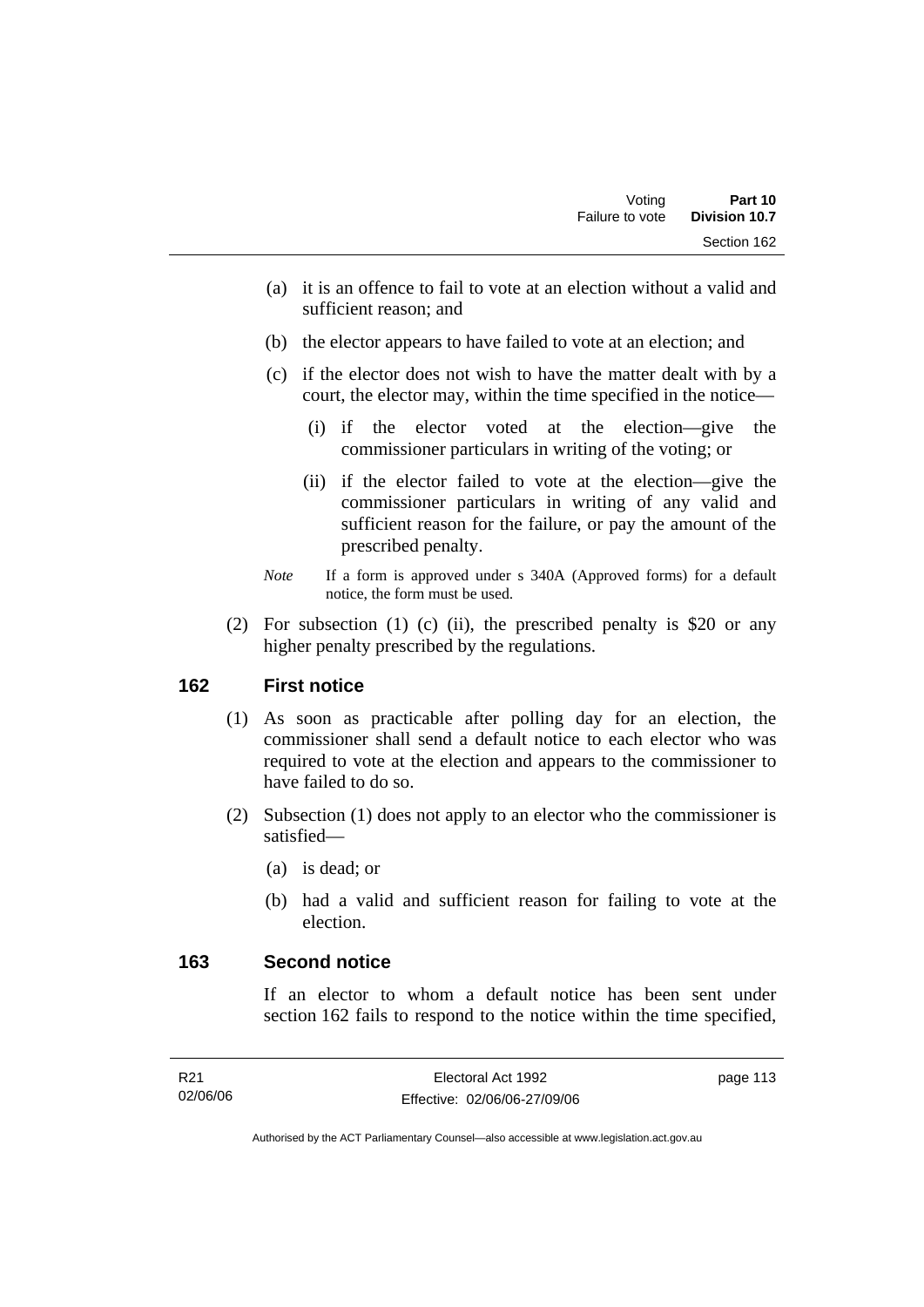the commissioner shall send a second default notice to the elector, endorsed to the effect that the elector has failed to respond to the first notice.

### **164 Final notice**

- (1) The commissioner shall send a final default notice to an elector if—
	- (a) a default notice under section 162 or 163 has been sent to the elector; and
	- (b) the time for responding to the notice has ended; and
	- (c) the elector has not paid the prescribed penalty; and
	- (d) the commissioner is not satisfied that the elector—
		- (i) voted at the election; or
		- (ii) had a valid and sufficient reason for failing to vote at the election.
- (2) A final default notice shall contain a statement to the effect that—
	- (a) the commissioner is not so satisfied; and
	- (b) if the elector does not wish to have the matter dealt with by a court—the elector may, within the time specified in the notice, pay the amount of the prescribed penalty.

#### **165 Discharge of liability**

If an elector who failed to vote at an election pays the amount of the prescribed penalty in accordance with a default notice—

- (a) any liability of the elector under section 129 in relation to the failure is discharged; and
- (b) proceedings for an offence against that section shall not be instituted against the elector in relation to the failure.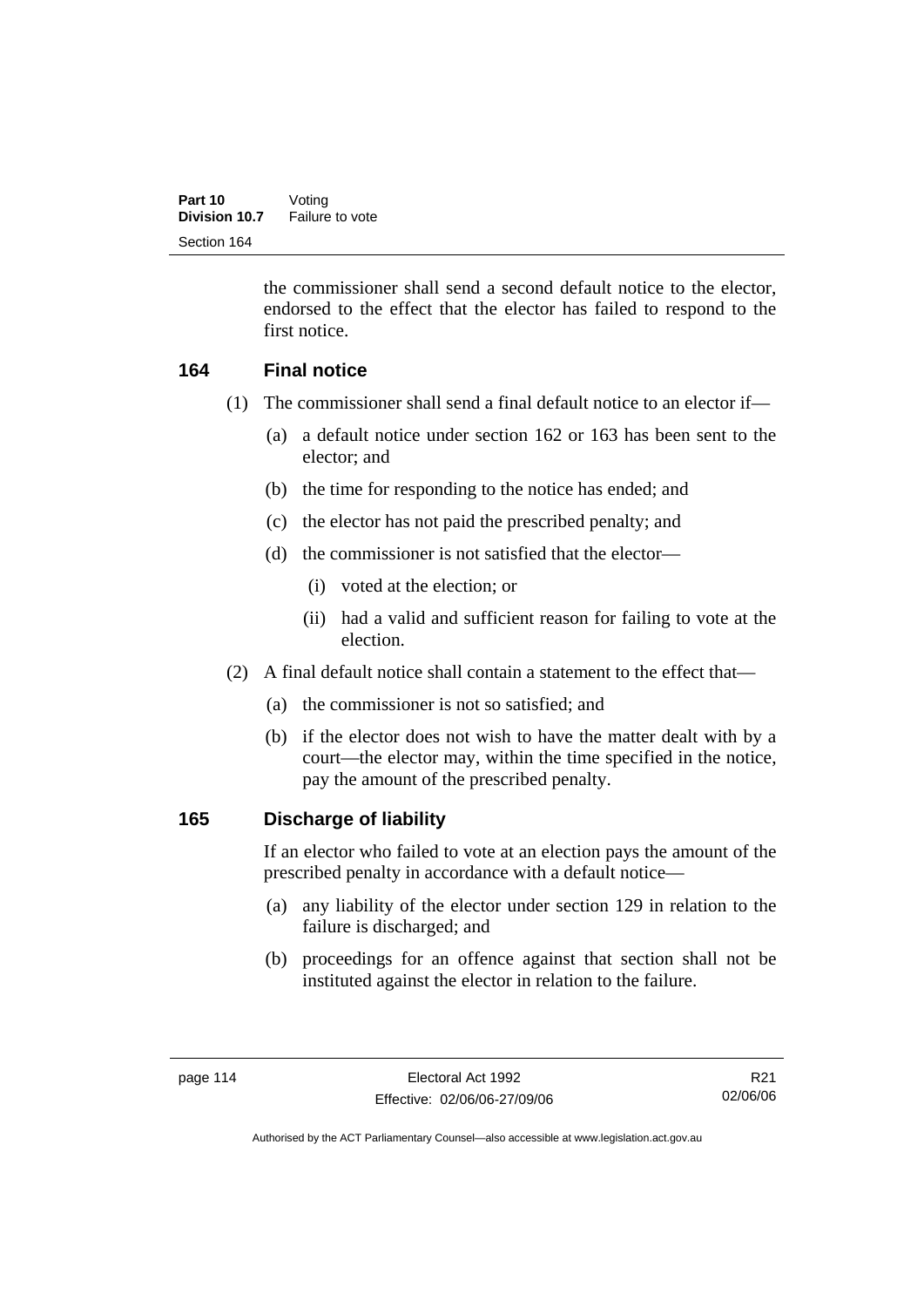| Voting          | Part 10              |
|-----------------|----------------------|
| Failure to vote | <b>Division 10.7</b> |
|                 | Section 166          |

## **166 Response on behalf of elector**

If a person responds to a default notice on behalf of an elector who is unable to do so, the response shall be taken to be that of the elector.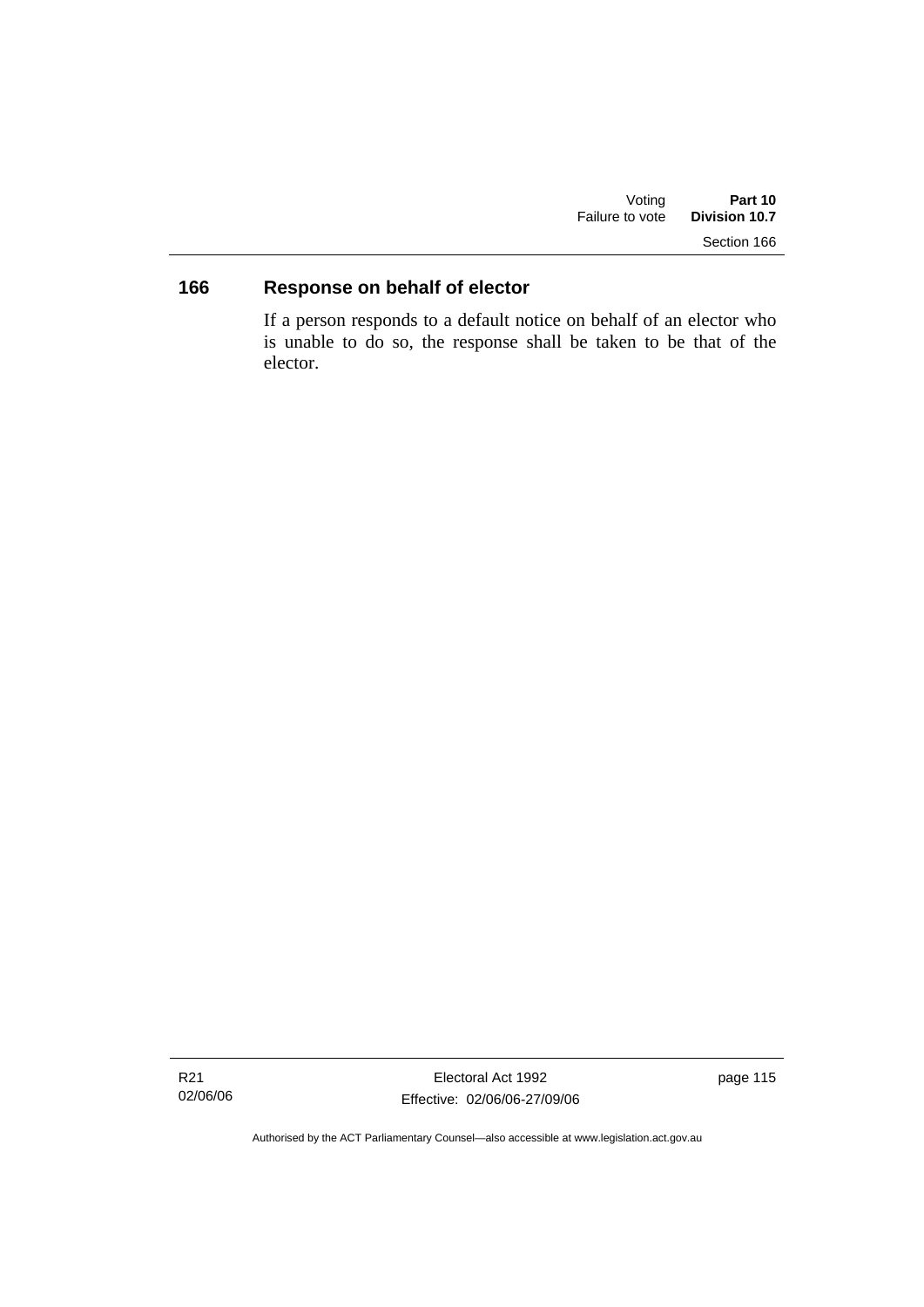#### **Part 11** Polling in Antarctica

Section 167

# **Part 11 Polling in Antarctica**

#### **167 Definitions for pt 11**

In this part:

*Antarctica* means—

- (a) the Australian Antarctic Territory; or
- (b) the Territory of Heard Island and McDonald Islands; or
- (c) Macquarie Island.

*assistant returning officer*, in relation to a station, means the assistant returning officer appointed under section 168 in relation to the station.

*research personnel* means personnel who are to be, or have been, engaged in work at a station.

*returning officer*, in relation to a station, means the returning officer appointed under section 168 in relation to the station.

*station* means—

- (a) a research station in Antarctica that is operated by the Commonwealth and is declared by the commissioner, in writing, to be a permanent research station; or
- (b) in relation to a particular election, a ship that is declared by the commissioner, in writing, to be a station for this part in relation to the election.

*transmit* means transmit by fax, telex or in another way approved under section 167B.

R21 02/06/06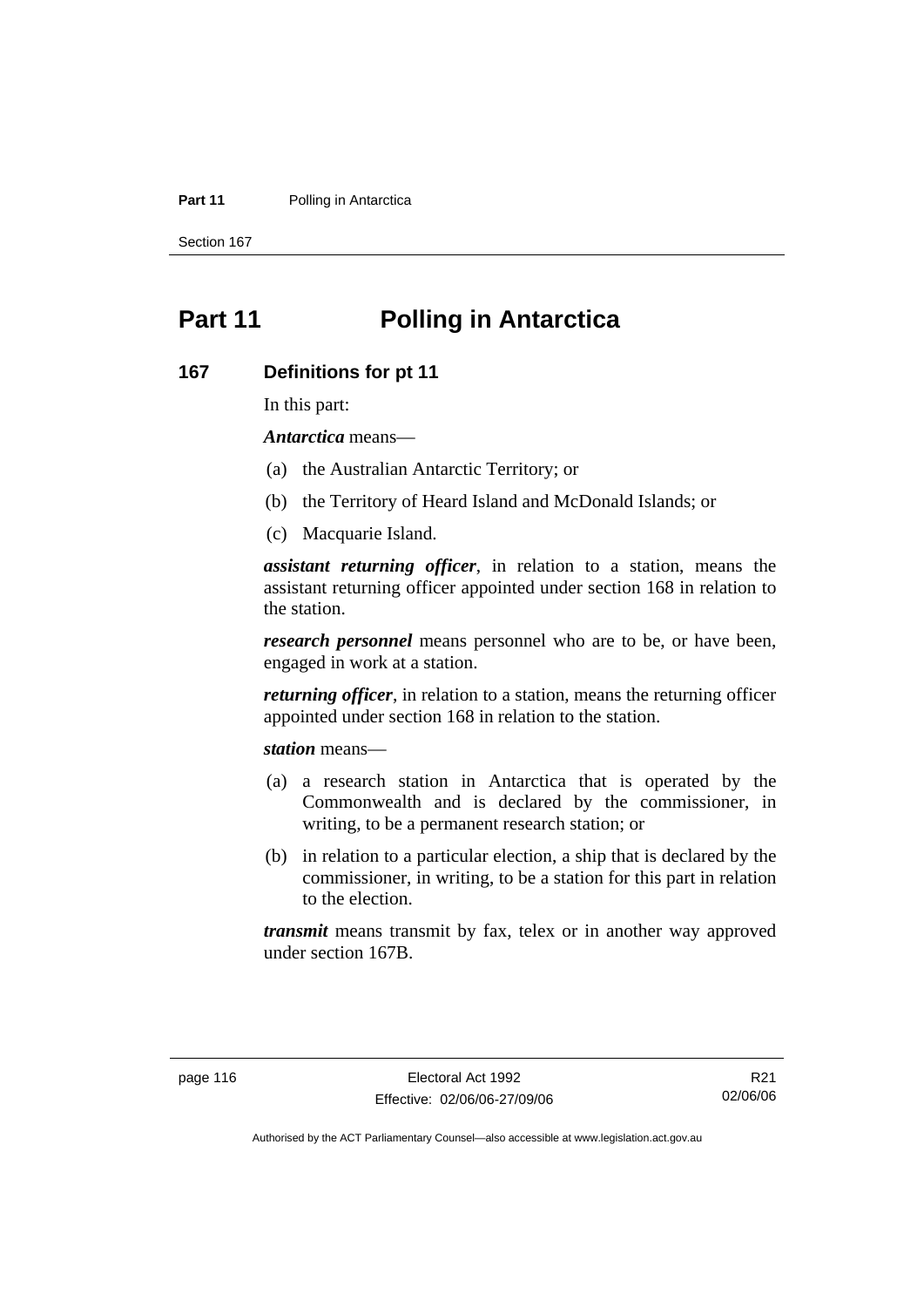#### **167A Declaration of ship as a station**

The commissioner may declare a ship as a station only if the commissioner is satisfied that, on polling day for an election, the ship is likely to be at sea transporting research personnel to or from Antarctica.

#### **167B Approval of ways of transmission**

- (1) The commissioner may, in writing, approve a way of transmission for this part.
- (2) The approval is a notifiable instrument.
	- *Note* A notifiable instrument must be notified under the *Legislation Act 2001*.

#### **168 Returning officers and assistants for Antarctic stations**

- (1) The commissioner must appoint a returning officer, and an assistant returning officer, for each station.
	- *Note 1* For the making of appointments (including acting appointments), see *Legislation Act 2001*, pt 19.3.
	- *Note 2* In particular, a person may be appointed for a particular provision of a law (see *Legislation Act* 2001, s 7 (3)) and an appointment may be made by naming a person or nominating the occupant of a position (see s 207).
- (2) The commissioner or the person in charge of a station may appoint an acting returning officer, or acting assistant returning officer, for a station.
- (3) However, the person in charge of a station must not be appointed to be the returning officer, or assistant returning officer, for the station.

### **170 Application of Act to polling in Antarctica**

Subject to this part, this Act applies, so far as practicable, to the taking of a poll in Antarctica as if—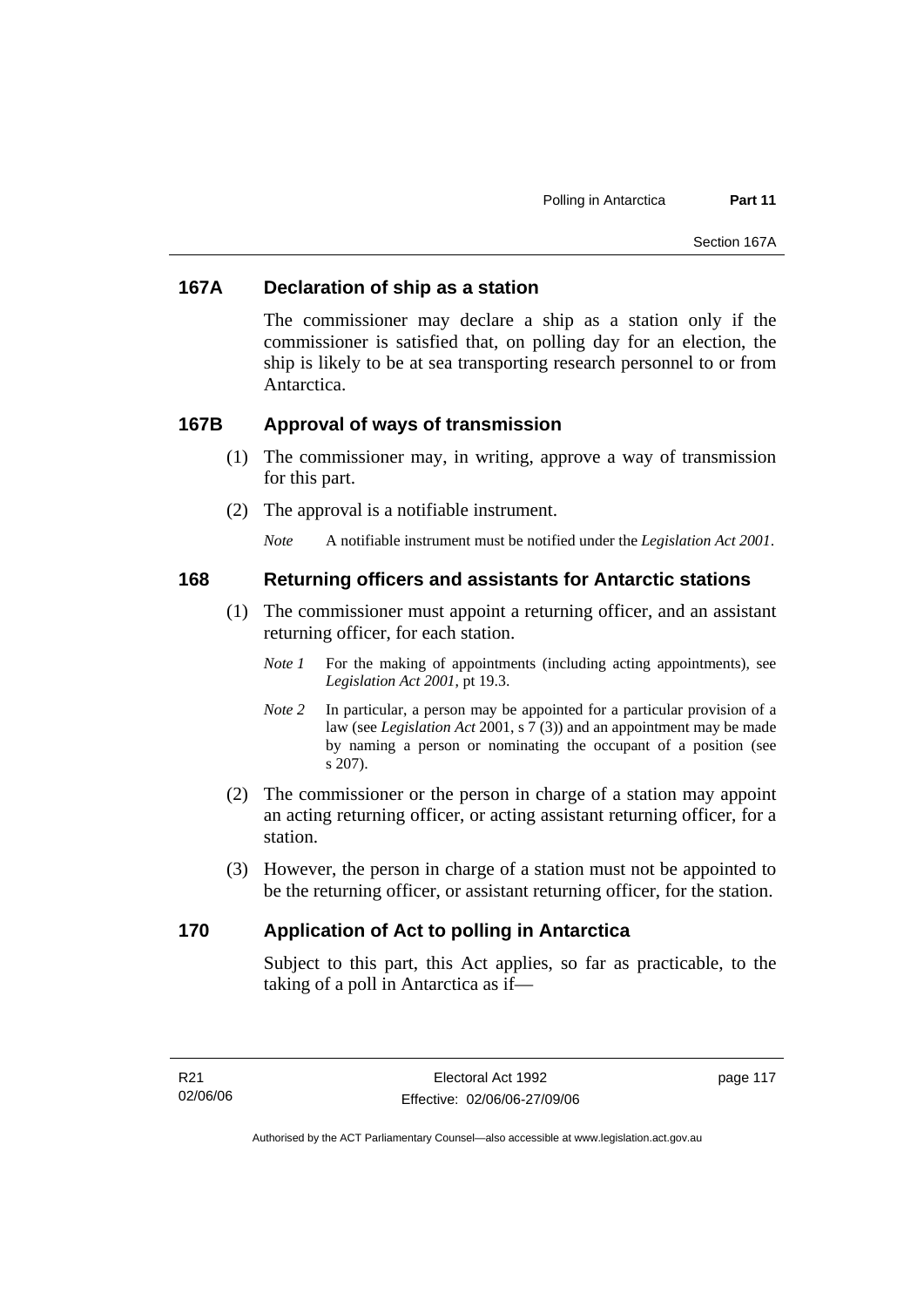#### **Part 11** Polling in Antarctica

Section 171

- (a) a reference in the Act to a polling place were a reference to the relevant station; and
- (b) a reference in the Act to the OIC of a polling place were a reference to the returning officer; and
- (c) a reference in the Act to an officer were a reference to the assistant returning officer.

#### **171 Antarctic electors**

- (1) Subject to subsection (2), an elector—
	- (a) who is, for the Commonwealth Electoral Act, an Antarctic elector; and
	- (b) whose address, recorded on the Commonwealth roll when the elector became a person referred to in paragraph (a), was an address in an electorate;

is an Antarctic elector for this Act in relation to the electorate where that address is located.

 (2) A person does not become an Antarctic elector for the purposes of an election under this Act if the person became an Antarctic elector for the Commonwealth Electoral Act after the hour of nomination for the election.

#### **172 Arrangements for the polling in Antarctica**

- (1) As soon as practicable after the close of nominations for an election in relation to an electorate for which an Antarctic elector is enrolled—
	- (a) the commissioner shall transmit to the returning officer at whose station the elector is based—
		- (i) an extract from the certified list of electors for the electorate containing the particulars relating to the elector; and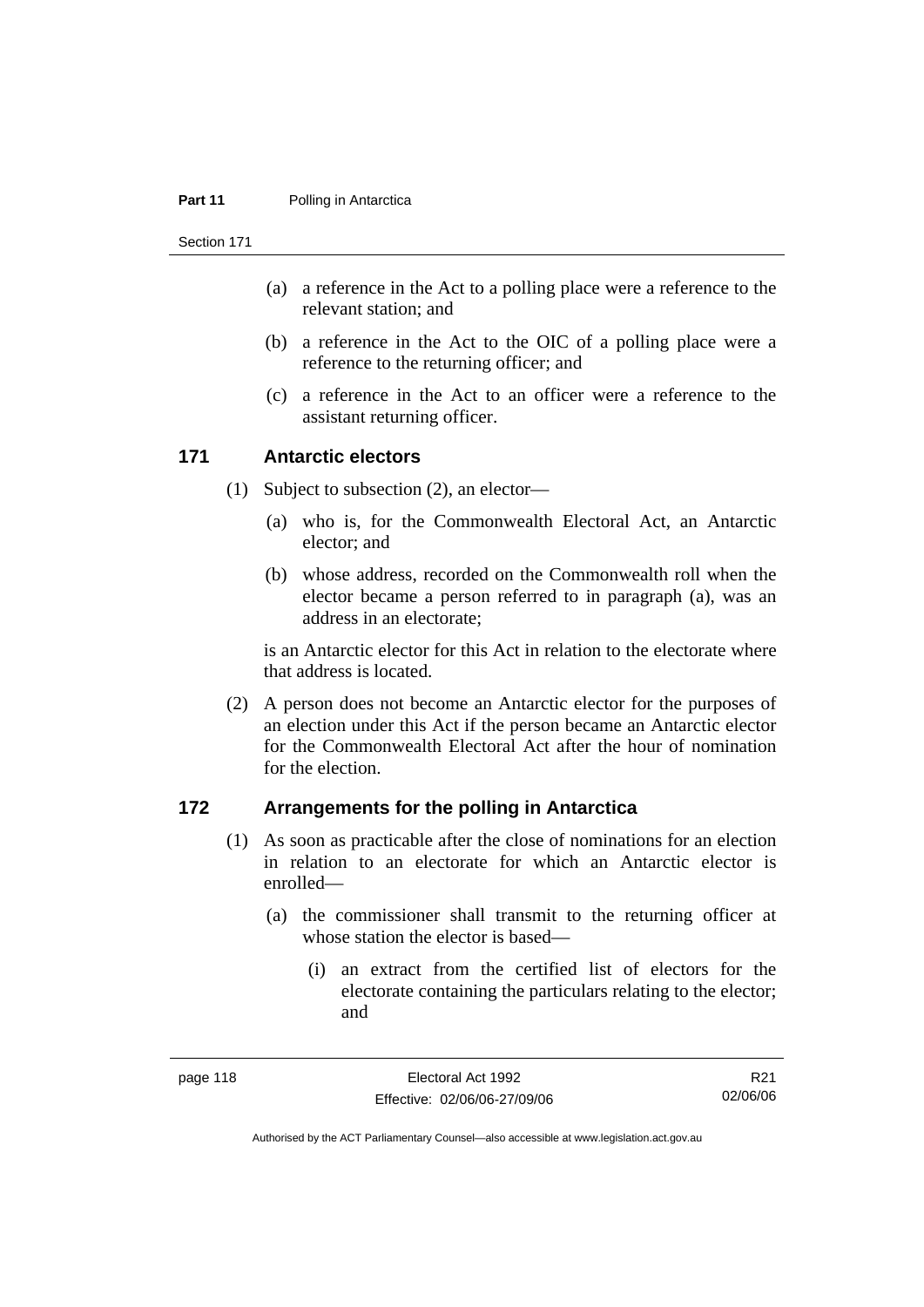- (ii) directions for the preparation by the officer of ballot papers for the election; and
- (b) the returning officer shall prepare ballot papers in accordance with the directions.
- (2) The directions shall ensure, so far as practicable, that the ballot papers are the same as ballot papers prepared under division 9.2 for the election.

#### **173 Conduct of the polling**

- (1) The polling at a station shall be conducted as follows:
	- (a) before any vote is taken, the returning officer shall exhibit a ballot box empty, and shall then securely fasten its cover;
	- (b) subject to subsection (2), the poll shall be conducted during the hours on the days the returning officer directs;
	- (c) the returning officer or the assistant returning officer shall, at all times when the poll is open, be present in that part of the station where the polling is taking place.
- (2) The polling at a station shall not continue beyond the time that is 6 pm in the ACT on polling day for the election.

#### **174 Claims to vote**

The returning officer or assistant returning officer for a station shall—

- (a) hand a ballot paper to each Antarctic elector who attends before the officer during the hours of polling and claims to vote at the election; and
- (b) record the issue of the ballot paper to the elector.

page 119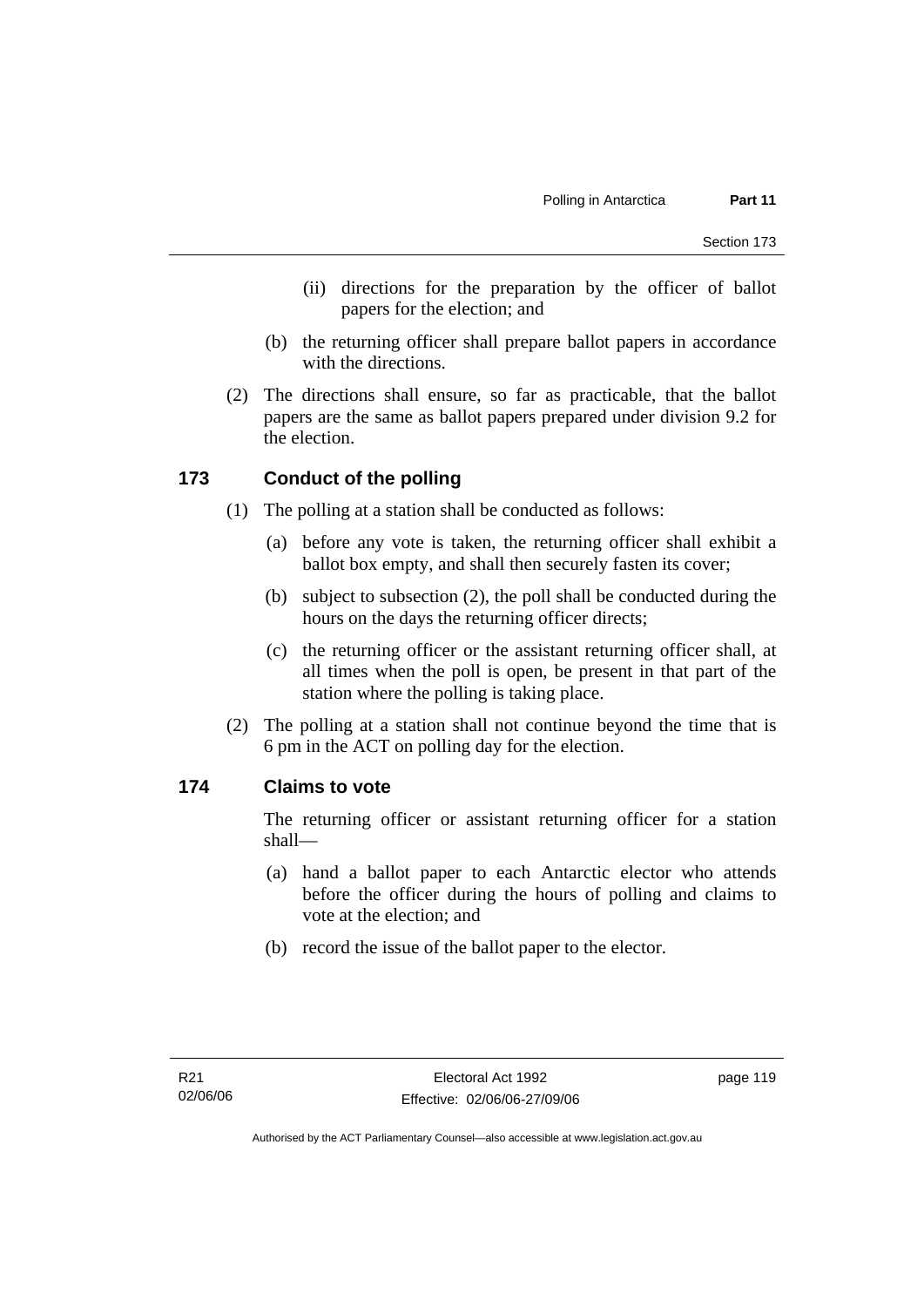#### **Part 11** Polling in Antarctica

Section 175

#### **175 Proceedings at close of poll**

At the close of the poll, the returning officer shall, in the presence of the assistant returning officer—

- (a) open the ballot box; and
- (b) transmit to the authorised officer—
	- (i) particulars of each elector who has voted at the station in the election; and
	- (ii) unless subparagraph (iii) applies, particulars of the marking of each ballot paper; and
	- (iii) if the returning officer is unable to read or understand clearly the particulars referred to in subparagraph (ii)—a statement to explain that inability; and
- (c) prepare a written statement of the information transmitted.
- *Note* A ballot paper completed by an Antarctic elector may be faxed to the commissioner, see s 329.

#### **176 Result of polling in Antarctica**

- (1) On receipt of the transmission under section 175, the authorised officer shall—
	- (a) in relation to each ballot paper marked by an Antarctic elector—transcribe the particulars of the elector's marks onto a ballot paper for the relevant electorate; and
	- (b) seal in an envelope the ballot paper onto which the particulars are transcribed; and
	- (c) sign the envelope and endorse it to the effect that it contains a ballot paper recording a vote by an Antarctic elector that is to be admitted to the scrutiny for the election; and
	- (d) send the envelope to the commissioner.

R21 02/06/06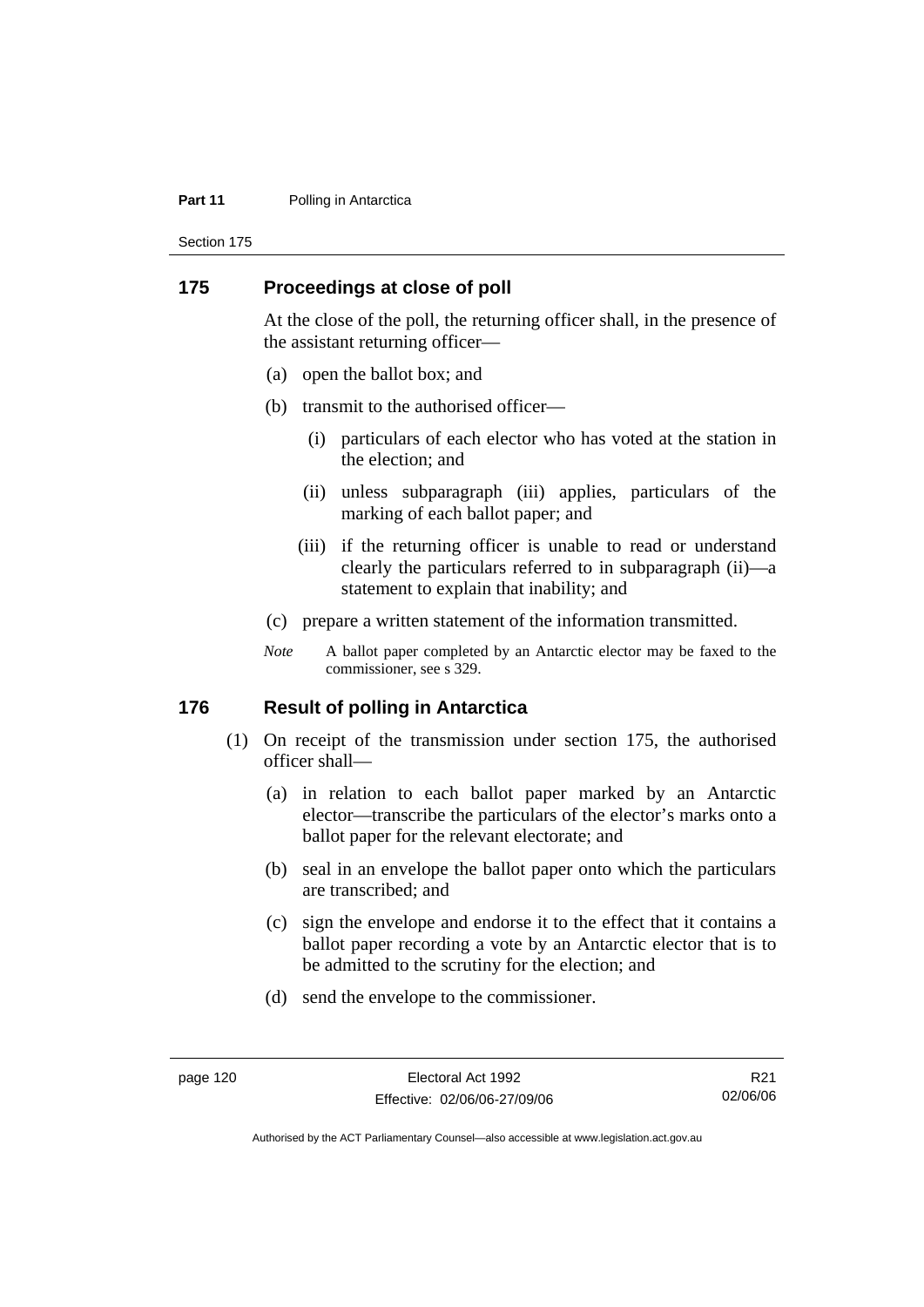(2) An authorised officer shall not mark a ballot paper under this section in a way that is likely to enable it to be identified as representing the vote of an Antarctic elector.

#### **177 Preservation of documents**

- (1) As soon as practicable after the close of the poll for an election, the returning officer for each station shall forward to the commissioner—
	- (a) a copy of the record of the issue of each ballot paper; and
	- (b) a copy of the statement referred to in section 175 (c); and
	- (c) the ballot papers used for voting at the station.
- (2) The commissioner shall keep the documents referred to in subsection (1) in safe custody for the purposes of scrutiny under part 12.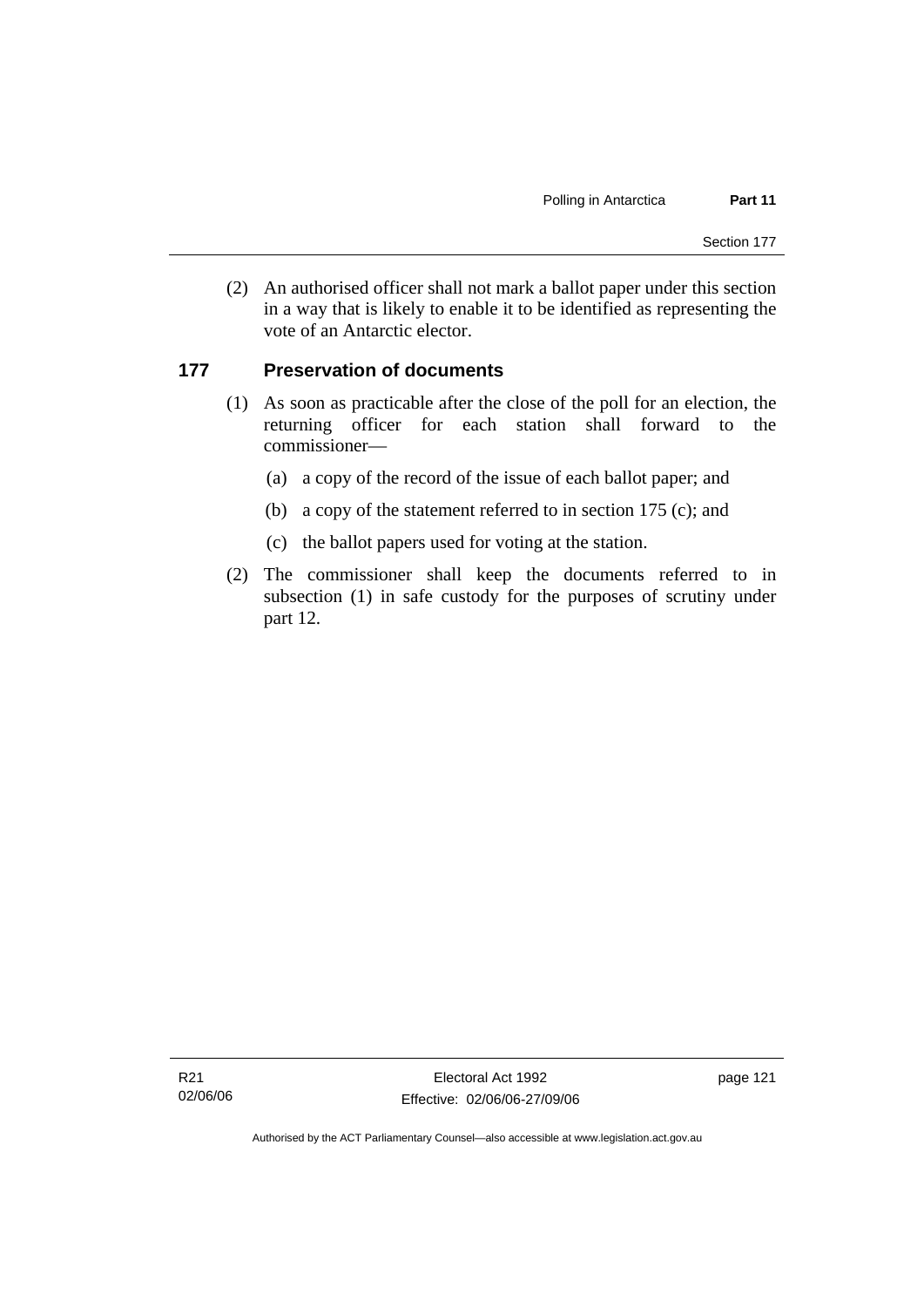#### **Part 12** The scrutiny

Section 178

# **Part 12 The scrutiny**

#### **178 Scrutiny**

- (1) The result of the polling at an election shall be ascertained by scrutiny in accordance with this part.
- (2) All the proceedings at the scrutiny shall be open to the inspection of the scrutineers.
- (3) The commissioner shall arrange for the following articles, documents and data to be dealt with at scrutiny centres for this part:
	- (a) applications for postal votes in the election;
	- (b) records of issued declaration voting papers;
	- (c) completed declaration voting papers received by the commissioner, the OIC of a polling place or another officer;
	- (d) ballot boxes containing ballot papers for ordinary voting or declaration voting;
	- (e) electronic ballot papers;
	- (f) envelopes containing ballot papers recording votes by Antarctic electors.
- (4) The OIC for a scrutiny centre may adjourn the scrutiny at the centre from time to time.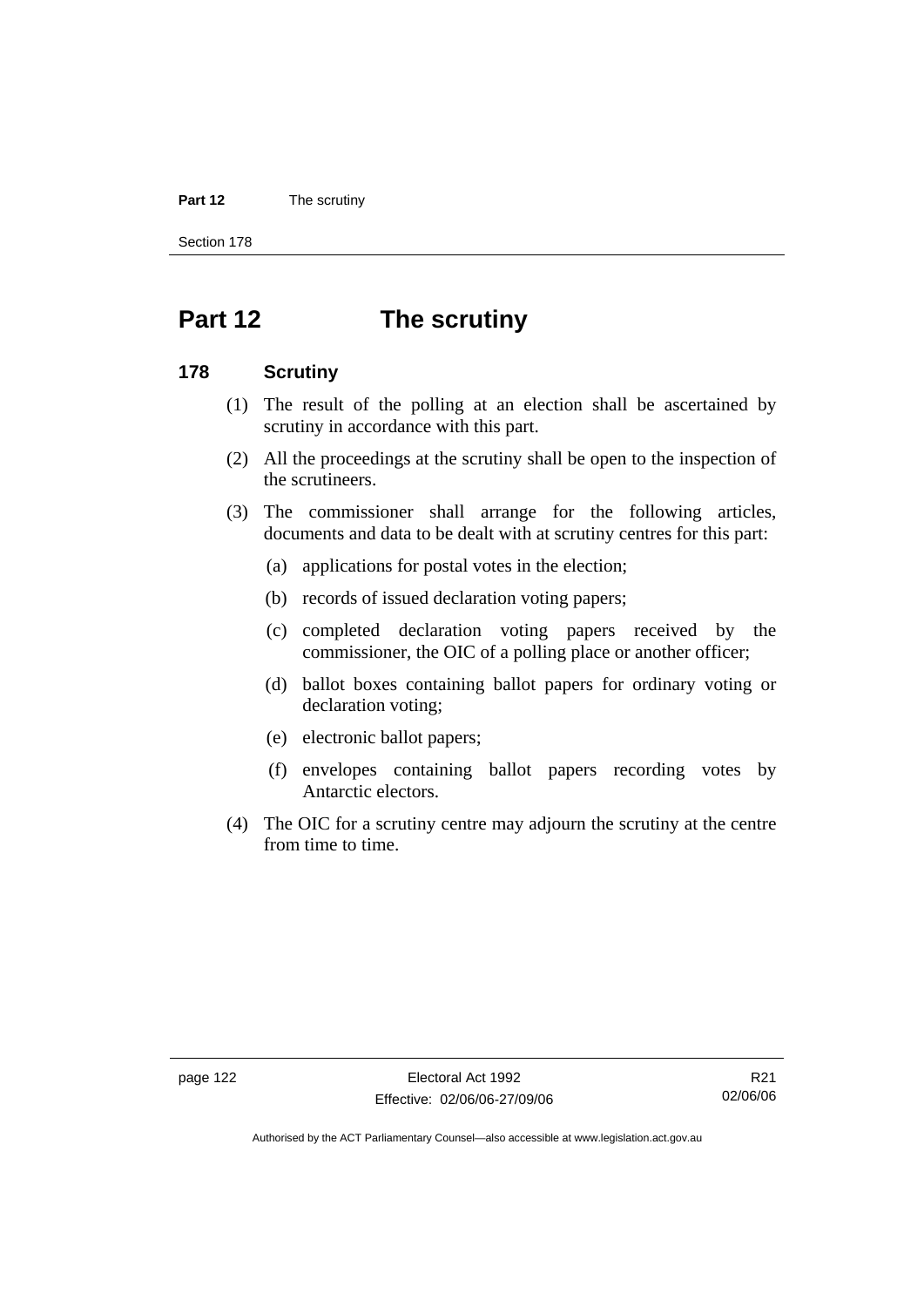#### **179 Preliminary scrutiny of declaration voting papers etc**

- (1) The commissioner shall arrange for the conduct of the preliminary scrutinies necessary in relation to a poll until the following documents have been dealt with in accordance with this section:
	- (a) all completed declaration voting papers (including those used for postal voting) received by the commissioner or another officer on or before polling day;
	- (b) all completed declaration voting papers used for postal voting received by the commissioner before the end of the 6th day after the close of the poll;
	- (c) any envelope referred to in section 176 (1) (d) containing a ballot paper recording the vote of an Antarctic elector.
- (2) A preliminary scrutiny shall not be conducted earlier than the 5th day before polling day.
- (3) The commissioner shall display a notice in a prominent place at the office of the commissioner specifying the date and time when, and the place where, a preliminary scrutiny is to begin.
- (4) The notice shall be so displayed no later than 4 pm on the day before the beginning of the preliminary scrutiny.
- (5) A preliminary scrutiny shall be conducted in accordance with schedule 3.
- (6) Schedule 3 applies, so far as practicable, in relation to a vote cast by an Antarctic elector as if—
	- (a) the vote were a declaration vote other than a postal vote; and
	- (b) a declaration signed by the elector specifying the electorate in relation to which the elector is an Antarctic elector appeared on the envelope referred to in section 176 (1) (d); and
	- (c) a reference in that schedule to a set of declaration voting papers were a reference to that envelope.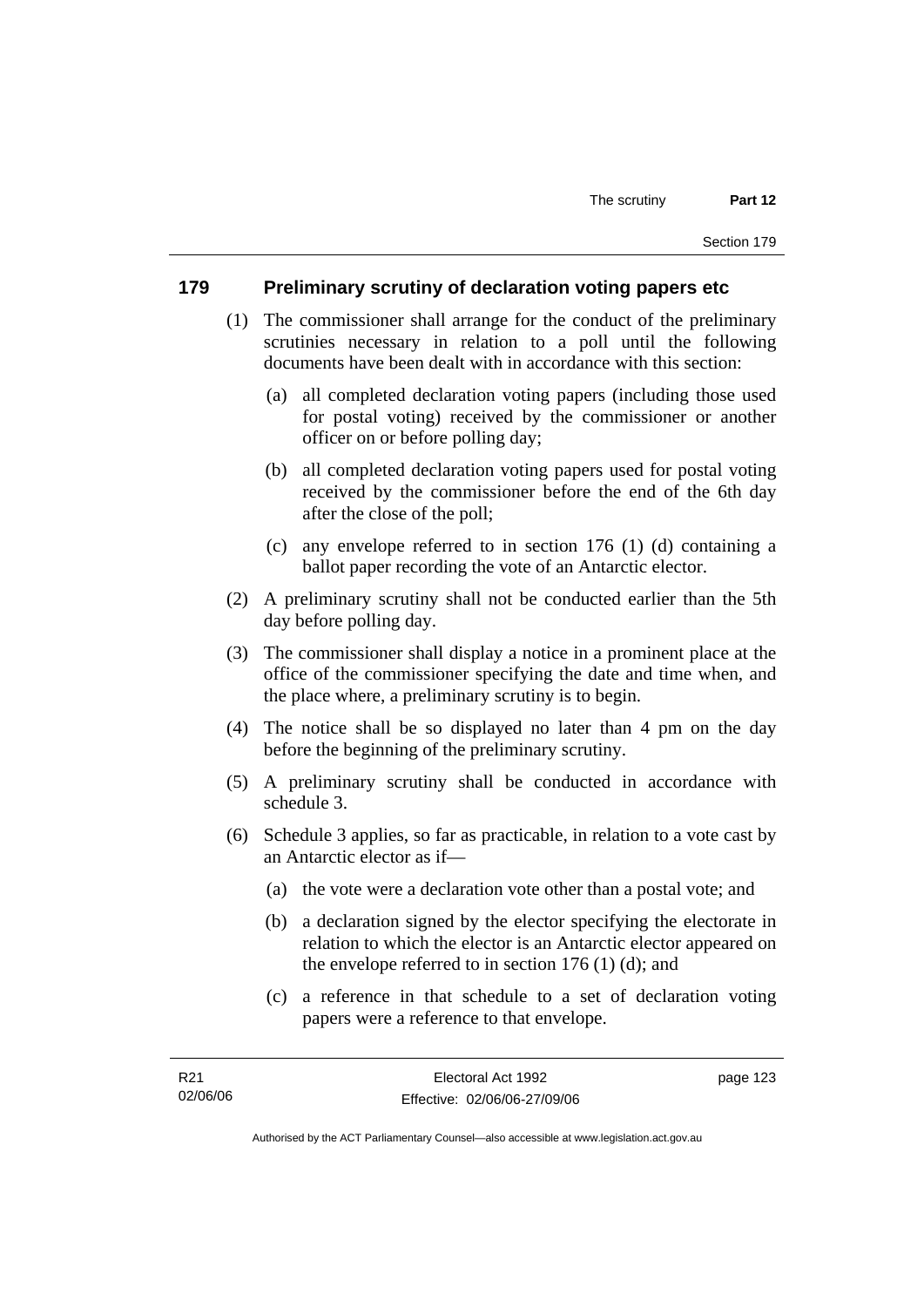#### **Part 12** The scrutiny

Section 180

- (7) At a preliminary scrutiny, declaration voting papers shall not be rejected for further scrutiny because of a formal error.
- (8) A preliminary scrutiny shall be taken to be part of the scrutiny in relation to an election.

#### **180 Formality of ballot papers**

- (1) Except as provided by this section, a ballot paper is formal and effect shall be given to the elector's intention as far as that intention is clear.
- (2) A ballot paper is informal if—
	- (a) in the opinion of the OIC of a scrutiny centre—
		- (i) it is not authentic; or
		- (ii) it has writing on it by which the elector can be identified; or
	- (b) no first preference is marked in a candidate square; or
	- (c) a first preference is marked in 2 or more candidate squares; or
	- (d) for a completed declaration vote ballot paper that has not been dealt with at a preliminary scrutiny under section 179—it is not enclosed in the appropriate envelope on which appears a declaration made by an elector.
- (3) In determining whether a ballot paper is formal—
	- (a) a preference marked outside a candidate square shall be taken to be marked in the square if the voter's intention to indicate that preference for that candidate is clear; and
	- (b) subject to subsection (2) (a), any other writing outside a candidate square shall be disregarded.
- (4) A ballot paper on which the particulars are endorsed by an officer under section 155 is not informal—

R21 02/06/06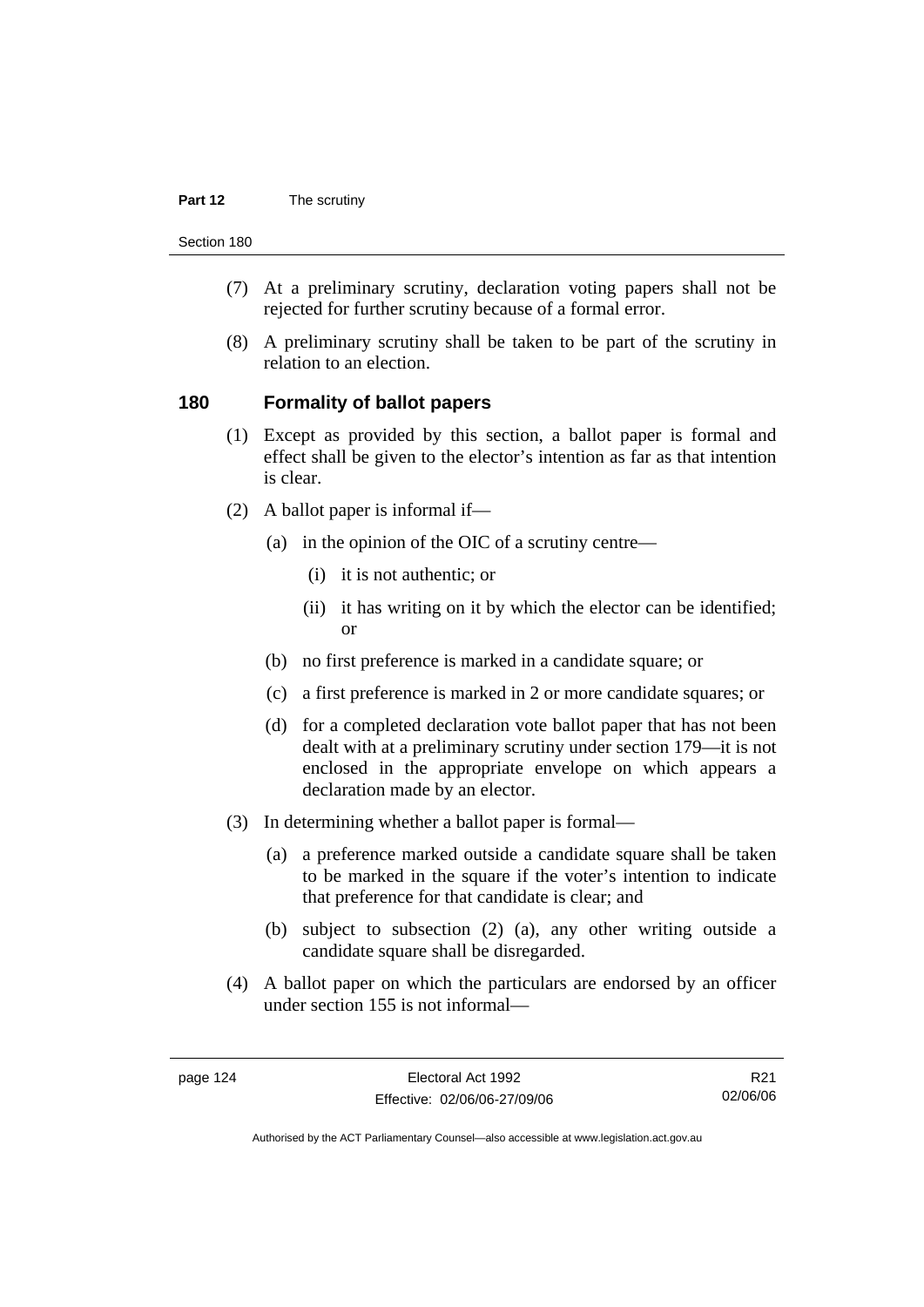- (a) if no other candidate has the same surname—only because the surname of a candidate has been written on the ballot paper; or
- (b) only because of a spelling mistake in the particulars endorsed on the ballot paper.
- (5) If it is necessary for this part, the commissioner may determine the formality of a ballot paper and, for that purpose, may reverse any decision made by another officer.

### **181 Death of candidate**

If a candidate dies before the end of polling day, and the number of candidates remaining is greater than the number of candidates to be elected, a ballot paper is not informal only because of—

- (a) the inclusion on the ballot paper of the name of the deceased candidate; or
- (b) the marking of any consecutive number in a candidate square adjacent to that name; or
- (c) the omission to place any number in a candidate square adjacent to that name, or any resultant failure to indicate in consecutive order the elector's preferences.

#### **182 First count—ordinary ballot papers**

- (1) This section applies only to paper ballot papers.
- (2) As soon as practicable after the close of the poll for an election, the OIC for a scrutiny centre shall arrange for the procedures set out in this section to be carried out.
- (3) First, the OIC shall—
	- (a) exhibit for inspection by any scrutineer each ballot box containing ballot papers recording ordinary votes; and
	- (b) record the condition of the ballot box before opening it.

page 125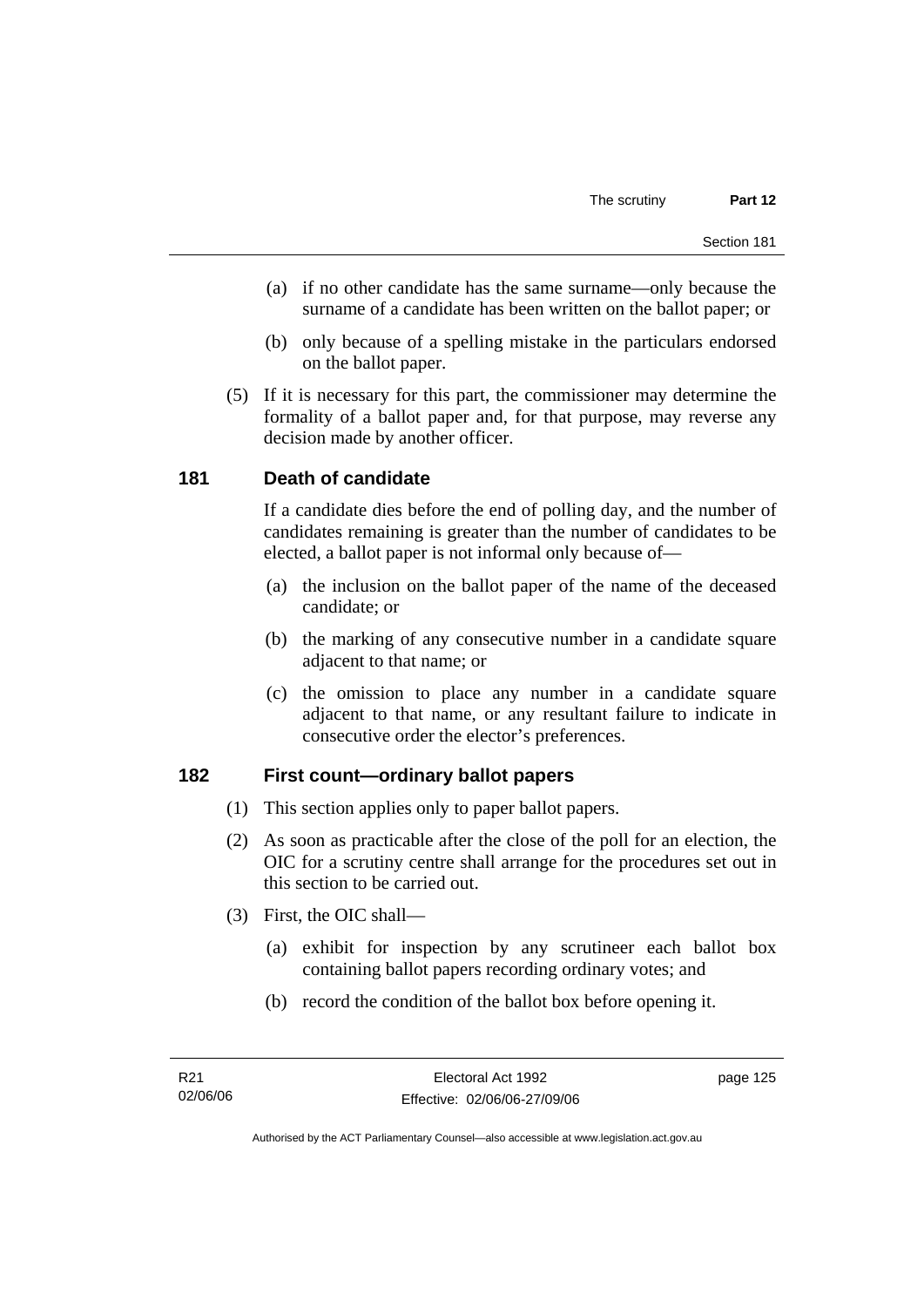#### **Part 12** The scrutiny

Section 182

- (4) Second, the OIC shall arrange for an officer to—
	- (a) open each ballot box; and
	- (b) sort the ballot papers from each ballot box into separate parcels for each electorate; and
	- (c) in relation to the ballot papers for each electorate—
		- (i) count all informal ballot papers, reject them from further scrutiny under this section, and place them in a separate parcel; and
		- (ii) sort the unrejected ballot papers into separate parcels according to the first preferences marked on them and count the ballot papers in each parcel.
- (5) Third, the OIC shall, in relation to the ballot papers for each electorate—
	- (a) make out and sign a statement (countersigned by an officer and each scrutineer who wishes to do so) setting out—
		- (i) the number of unrejected ballot papers on which a first preference is recorded for each candidate; and
		- (ii) the number of informal ballot papers; and
	- (b) transmit particulars of the numbers so recorded to the commissioner, by telephone or other expeditious way; and
	- (c) seal up the parcels, endorse on each a description of the contents and permit each scrutineer who wishes to do so to countersign the endorsement; and
	- (d) send the parcels to the commissioner without delay, together with the statement referred to in paragraph (a).
- (6) Despite subsection (4) (b), the total number of ballot papers for a particular electorate that are to be dealt with at a particular scrutiny under this section shall not be fewer than 20.

R21 02/06/06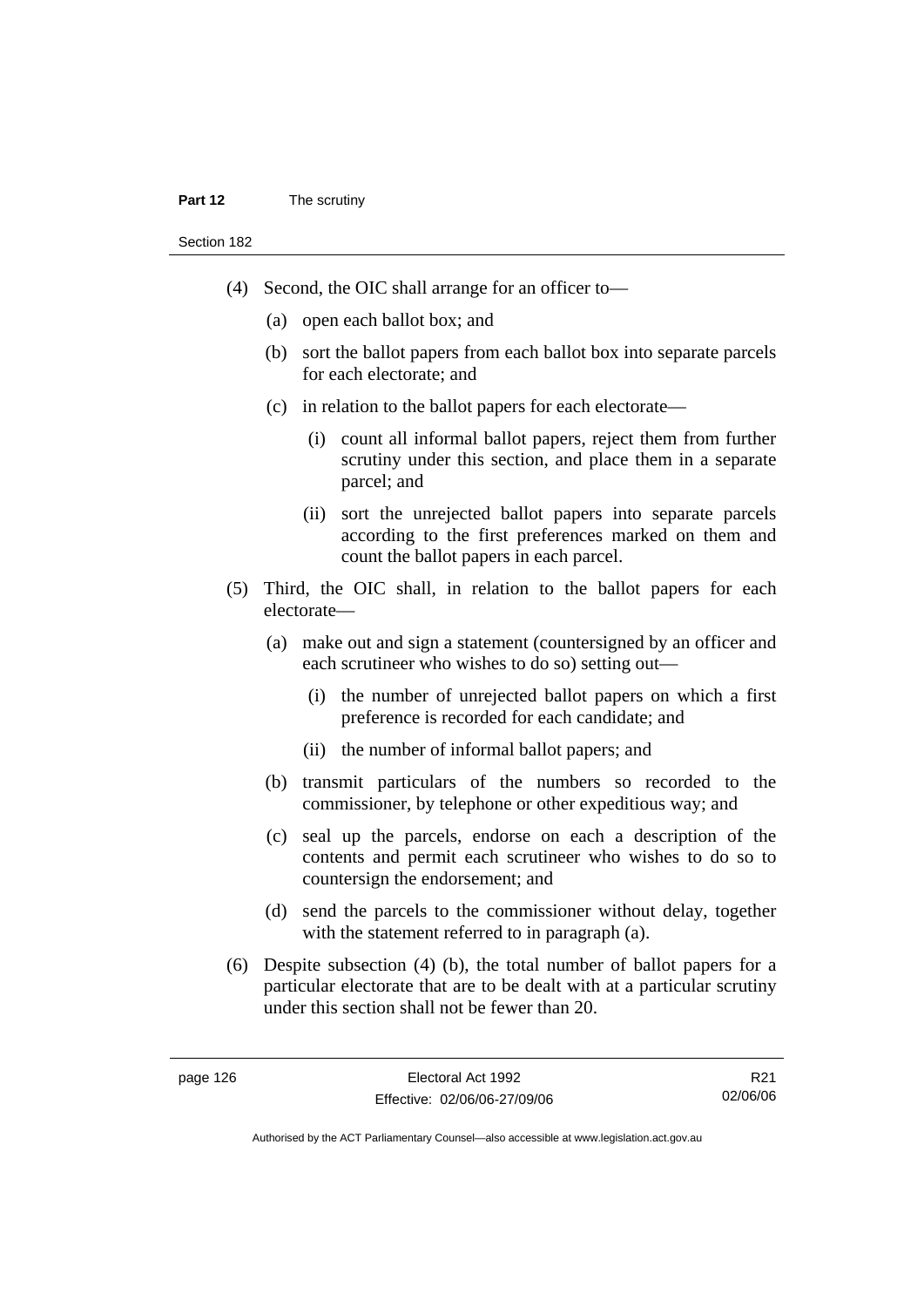- (7) If subsection (6) applies, the OIC shall—
	- (a) count the number of those ballot papers; and
	- (b) seal them in a separate parcel; and
	- (c) endorse the parcel with a description of the contents (including the number of ballot papers); and
	- (d) send the parcel to another scrutiny centre, as directed by the commissioner, for this part.
- (8) The OIC may arrange for preferences marked on paper ballot papers to be entered into the approved computer program.

#### **183 First count—declaration ballot papers**

As soon as practicable after declaration vote ballot papers have been admitted to a scrutiny under this section because of schedule 3 but not before the close of the poll for the election, the OIC for the relevant scrutiny centre shall arrange for the ballot papers to be dealt with in accordance with section 182 as if they were ordinary vote ballot papers.

#### **183A First count—electronic ballot papers**

As soon as practicable after the close of the poll for an election, the OIC for a scrutiny centre must arrange for preferences from electronic voting to be entered into the approved computer program and for the electronic counting of the votes using the program.

## **184 Second count—first preferences**

- (1) If preferences marked on paper ballot papers have not been entered on the approved computer program under section 182 (8), the commissioner shall—
	- (a) arrange for an officer at a scrutiny centre to open the parcels referred to in section 182 (5) (d) (including those to which that paragraph applies under section 183) and, so far as practicable,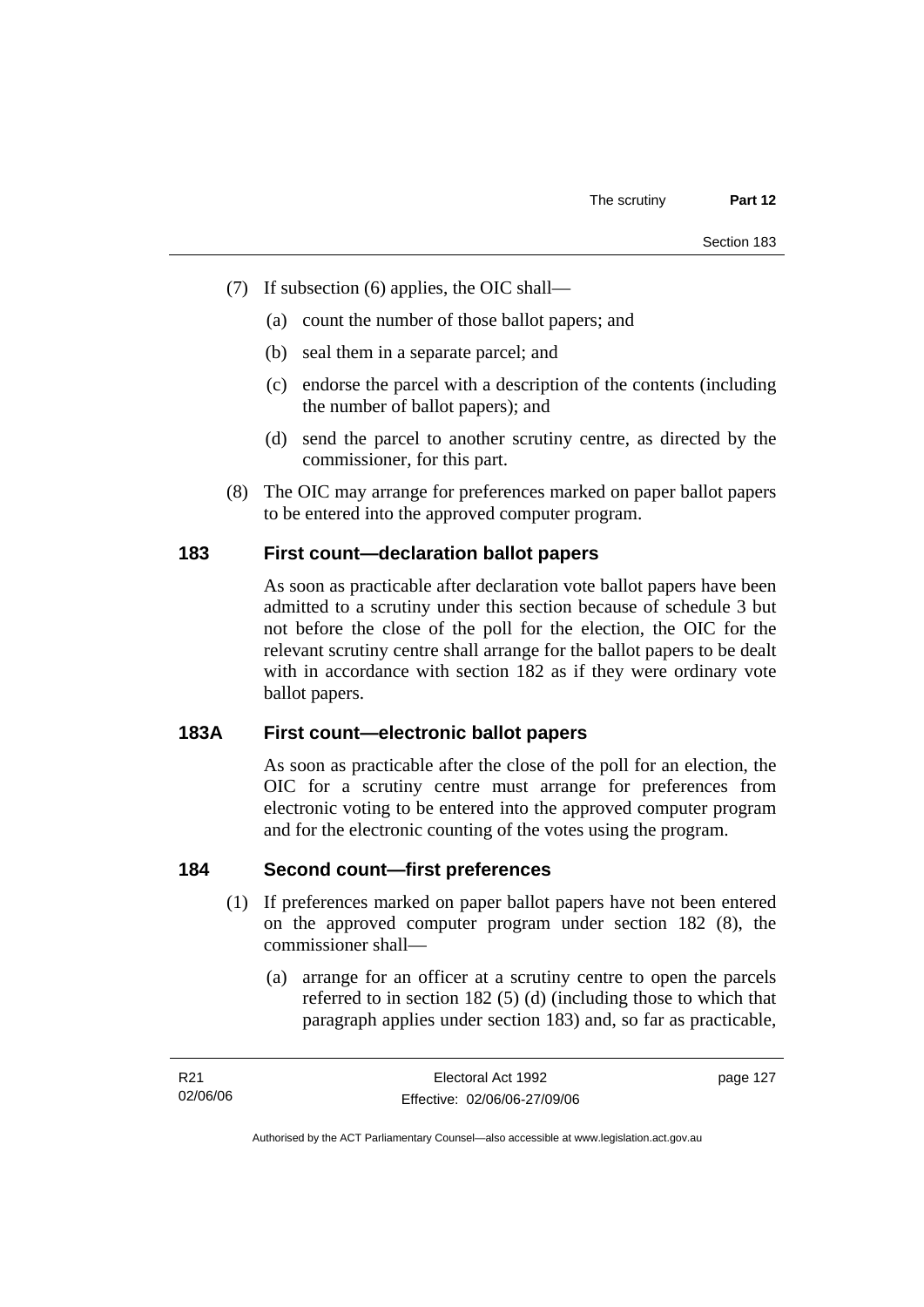#### **Part 12** The scrutiny

conduct a second scrutiny of the ballot papers in accordance with section  $182(4)$  and  $(5)$ ; and

- (b) from the result of the second scrutiny, ascertain—
	- (i) the number of unrejected ballot papers on which a first preference is recorded for each candidate; and
	- (ii) the number of informal ballot papers for each electorate.
- (2) The commissioner must, using the approved computer program, ascertain from the result of the first scrutiny of electronic ballot papers and any paper ballot papers from which preferences have been entered on the computer program under section 182 (8)—
	- (a) the number of unrejected ballot papers on which a first preference is recorded for each candidate; and
	- (b) the number of informal ballot papers for each electorate.
- (3) For subsection (1), the officer conducting the second scrutiny may reverse a decision made at the scrutiny under section 182.

#### **185 Ascertaining result of poll**

- (1) The commissioner shall arrange for—
	- (a) the further scrutiny of the ballot papers referred to in section 184 (1) (b) (i) and (2) (a); and
	- (b) the ascertainment of the successful candidates;

in accordance with schedule 4.

- (2) If it is necessary to do so for schedule 4, the commissioner shall—
	- (a) determine the numbers of ballot papers or votes; or
	- (b) calculate a quota or transfer value; or
	- (c) identify a candidate.

R21 02/06/06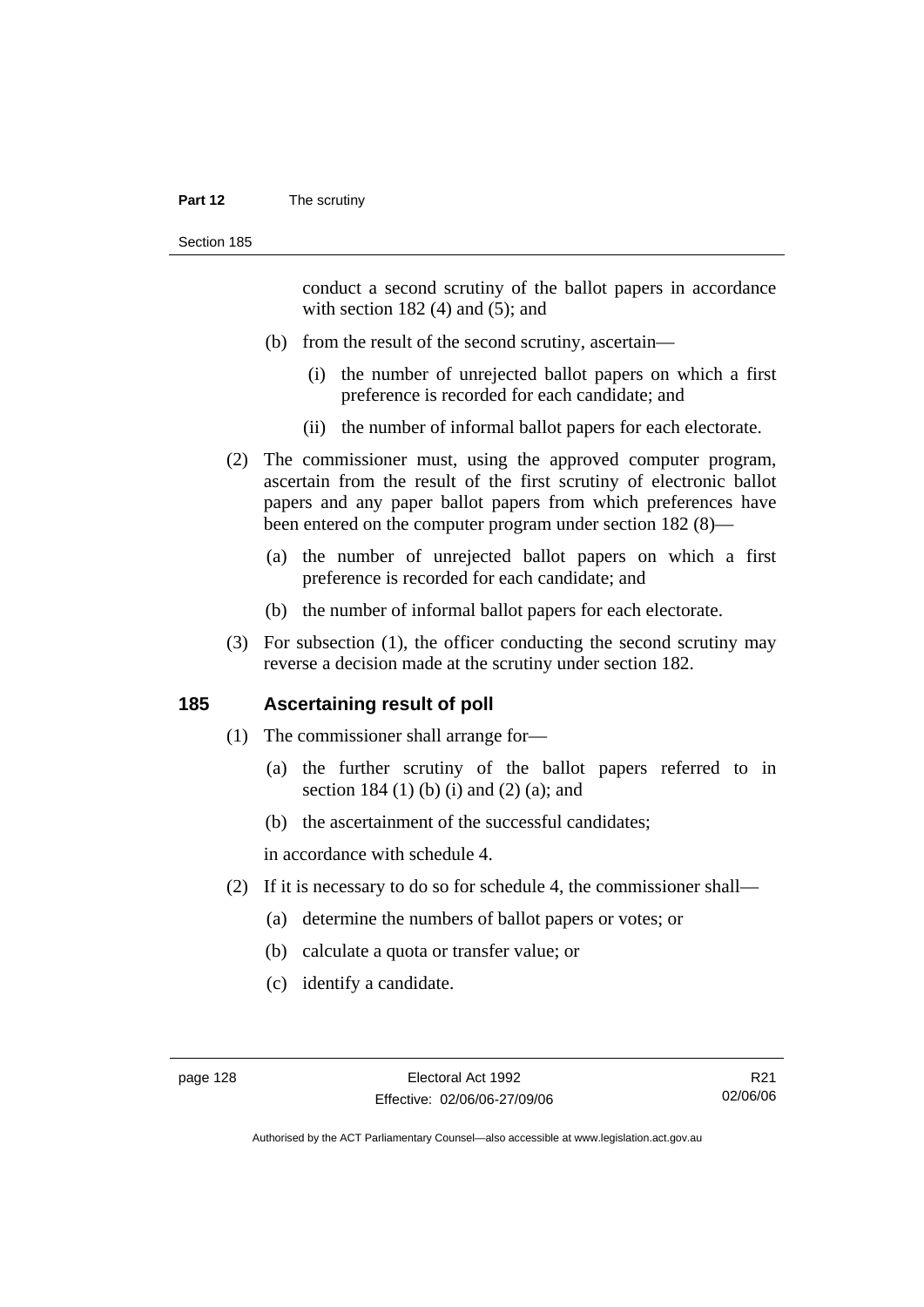## **186 Objections by scrutineers**

- (1) If a scrutineer objects to a ballot paper as being informal, the officer conducting the scrutiny shall mark the ballot paper 'admitted' or 'rejected' according to the officer's decision to admit or reject the ballot paper.
- (2) Subsection (1) shall not be taken to prevent the officer from rejecting a ballot paper as being informal if there is no objection by a scrutineer.

# **187 Recount of ballot papers**

- (1) The commissioner may, at any time before the declaration of the result of an election, arrange for a recount of some or all of the ballot papers for the election—
	- (a) on the commissioner's own initiative; or
	- (b) on application under section 187A by a candidate for the election.
- (2) The commissioner must, if directed by the electoral commission under section 187B (Review of decision of commissioner to refuse to arrange for recount), arrange for a recount of some or all of the ballot papers for the election.
- (3) In recounting ballot papers, the commissioner—
	- (a) may reverse a decision made earlier in the scrutiny; but
	- (b) must deal with the ballot papers in a way that is consistent with this part.
- (4) Before a recount is conducted, the commissioner must tell each candidate, in writing, the date, time and place fixed for the recount.

## **187A Application for recount of ballot papers etc**

 (1) A candidate for an election may apply to the commissioner for a recount of some or all of the ballot papers for the election.

| R21      | Electoral Act 1992           | page 129 |
|----------|------------------------------|----------|
| 02/06/06 | Effective: 02/06/06-27/09/06 |          |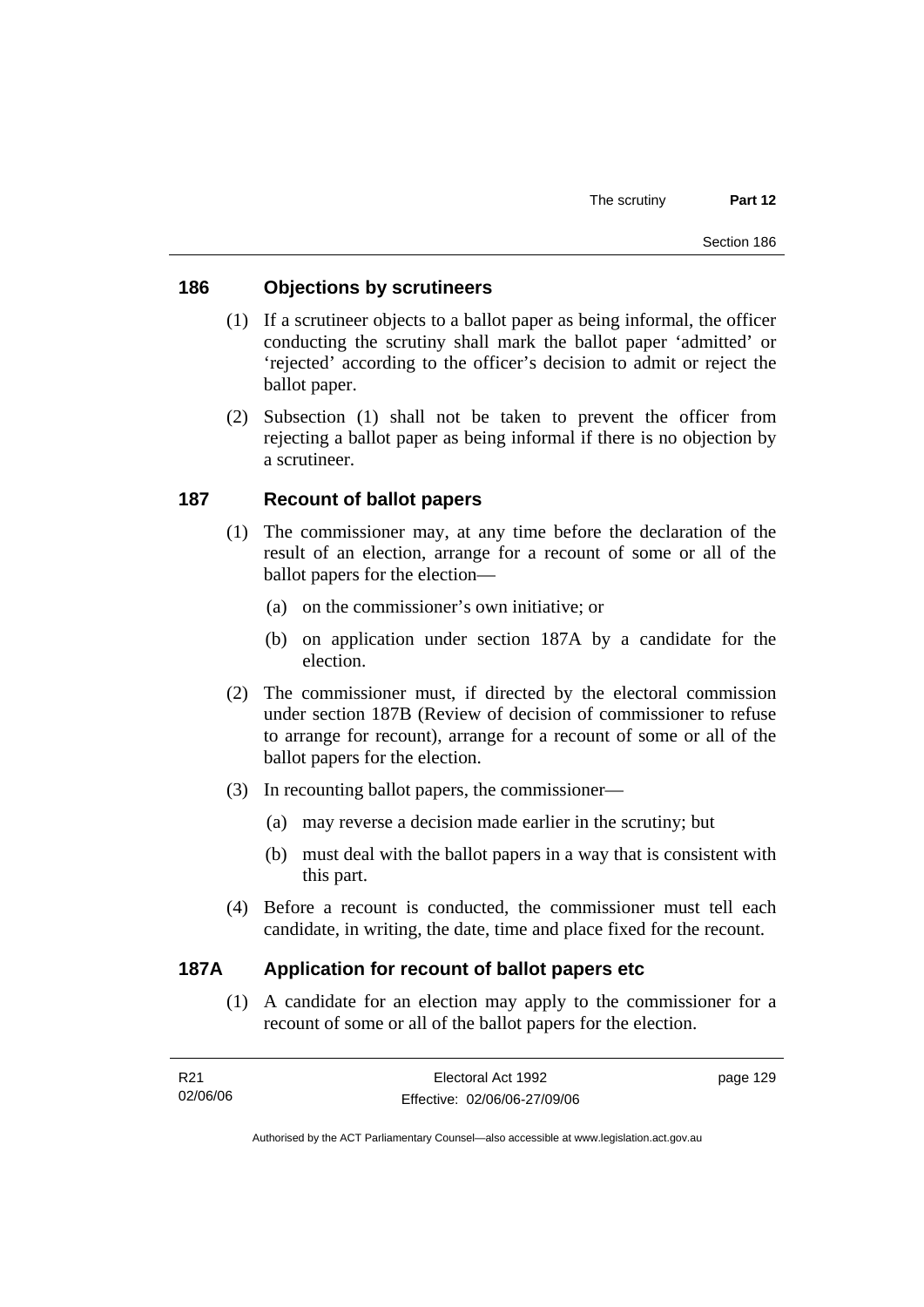#### **Part 12** The scrutiny

#### Section 187B

- (2) The application must—
	- (a) be in writing; and
	- (b) set out the reasons for the requested recount.
- (3) The commissioner must—
	- (a) arrange for the requested recount; or
	- (b) refuse to arrange for the requested recount.

#### **187B Review of decision of commissioner to refuse to arrange for recount**

- (1) This section applies if—
	- (a) a candidate for an election applies to the commissioner under section 187A for a recount of some or all of the ballot papers for an election (the *requested recount*); and
	- (b) the commissioner refuses to arrange for the requested recount.
- (2) The candidate may apply to the electoral commission for review of the commissioner's decision.
- (3) The application to the electoral commission must—
	- (a) be in writing; and
	- (b) set out the applicant's reasons for making the application.
- (4) On review of the decision, the electoral commission may—
	- (a) confirm the commissioner's decision; or
	- (b) set the decision aside and direct the commissioner to arrange for—
		- (i) the requested recount; or
		- (ii) another recount of some or all of the ballot papers.

R21 02/06/06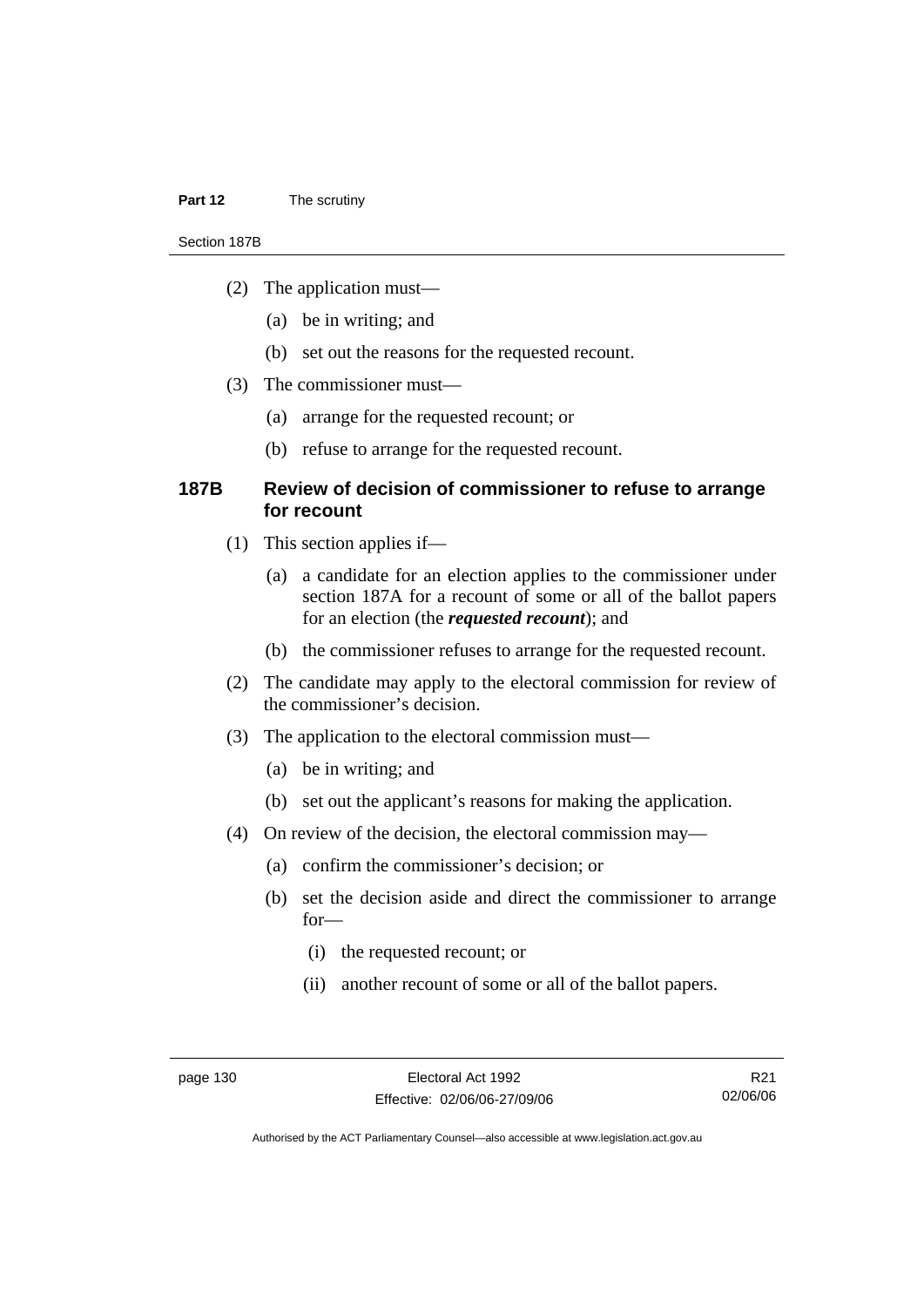- (5) In considering the application, the electoral commission may have regard to the commissioner's reasons for refusing to arrange for the requested recount.
- (6) Unless the decision to refuse to arrange for the requested recount was made by a delegate of the commissioner, the commissioner must not—
	- (a) be present during any deliberation of the electoral commission in relation to the application; or
	- (b) take part in any decision of the electoral commission in relation to the application.

# **187C Recount of electronic scrutiny of ballot papers**

- (1) This section sets out the alternative ways in which a recount of the electronic scrutiny of ballot papers may be conducted.
- (2) The recount may be conducted by recounting data from electronic ballot papers kept on a backup copy of electronic data produced at a polling place or scrutiny centre.
- (3) If an approved computer program is used to find out the result of a scrutiny, the recount may be conducted—
	- (a) by rerunning the program; or
	- (b) by reloading the data into a different copy of the program and running the program.
- (4) If practicable, the recount may be conducted—
	- (a) by re-examining the accuracy of any preference data entered into the computer program from paper ballot papers; or
	- (b) by conducting—
		- (i) a partial or full manual scrutiny of paper ballot papers from which preference data has been entered into the computer program; or

Authorised by the ACT Parliamentary Counsel—also accessible at www.legislation.act.gov.au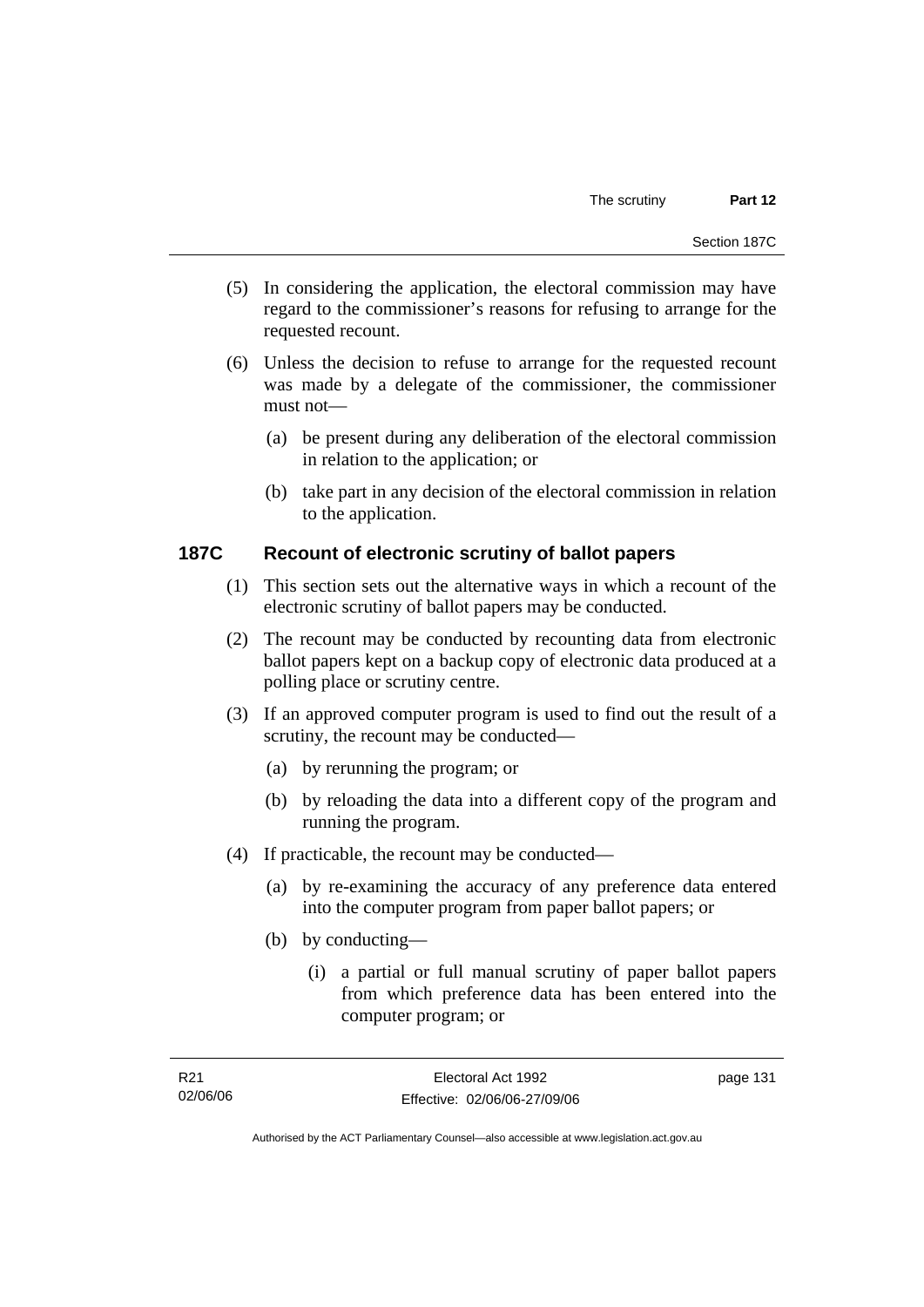#### **Part 12** The scrutiny

Section 188

 (ii) a combination of manual scrutiny of those paper ballot papers and a computerised scrutiny of electronic ballot papers.

#### **188 Reservation of disputed ballot papers**

- (1) The officer conducting a recount—
	- (a) may, if the officer considers appropriate; and
	- (b) shall, at the request of any scrutineer;

reserve any ballot paper for the decision of the commissioner.

 (2) The commissioner shall decide whether any ballot paper so reserved is to be admitted or rejected.

#### **189 Declaration of result of election**

- (1) As soon as practicable after the result of the poll in an election has been ascertained, the commissioner shall—
	- (a) declare elected each successful candidate ascertained in accordance with schedule 4;
	- (b) declare the result of the election; and
	- (c) notify the clerk of the Assembly of the names of the candidates elected.
- (2) The declaration shall be made in public at the place of nomination during ordinary office hours.
- (3) If a day is polling day for 2 or more elections, the results of all the elections shall be declared, so far as practicable, on the same day.
- (4) If a poll is not required for an election, a declaration under section 111 (1) or 112 shall not be made before the day that would have been polling day for the election.

R21 02/06/06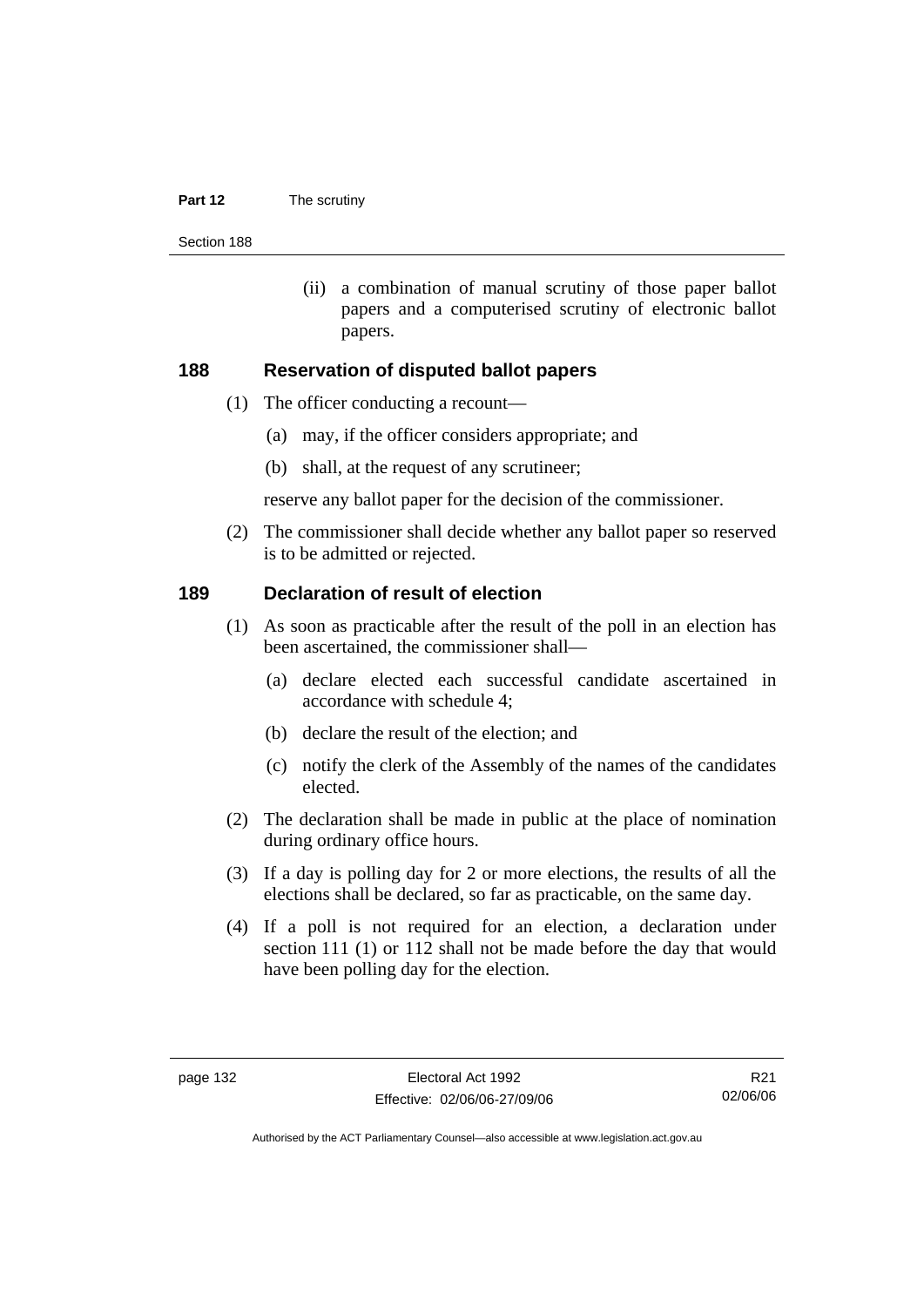# **Part 13 Casual vacancies**

#### **190 Definitions for pt 13**

In this part:

*former MLA*, in relation to a casual vacancy, means the person who was elected to the seat in which the vacancy has occurred at the last election before the vacancy occurred.

*Speaker* includes—

- (a) if there is a vacancy in the office of Speaker—the Deputy Speaker; and
- (b) if there is a vacancy in the offices of Speaker and Deputy Speaker—the clerk of the Legislative Assembly.

#### **191 Notice of casual vacancy**

- $(1)$  If—
	- (a) the Speaker notifies the commissioner in writing that the seat of an MLA has become vacant otherwise than because of—
		- (i) the dissolution of the Assembly; or
		- (ii) the expiry of the term for which MLAs were elected at an election; or
		- (iii) the failure or partial failure of an election; and
	- (b) the commissioner is satisfied that it is practicable to fill the vacancy in accordance with section 194;

the commissioner shall publish a notice in a newspaper.

 (2) A notice published by the commissioner under subsection (1) shall—

Authorised by the ACT Parliamentary Counsel—also accessible at www.legislation.act.gov.au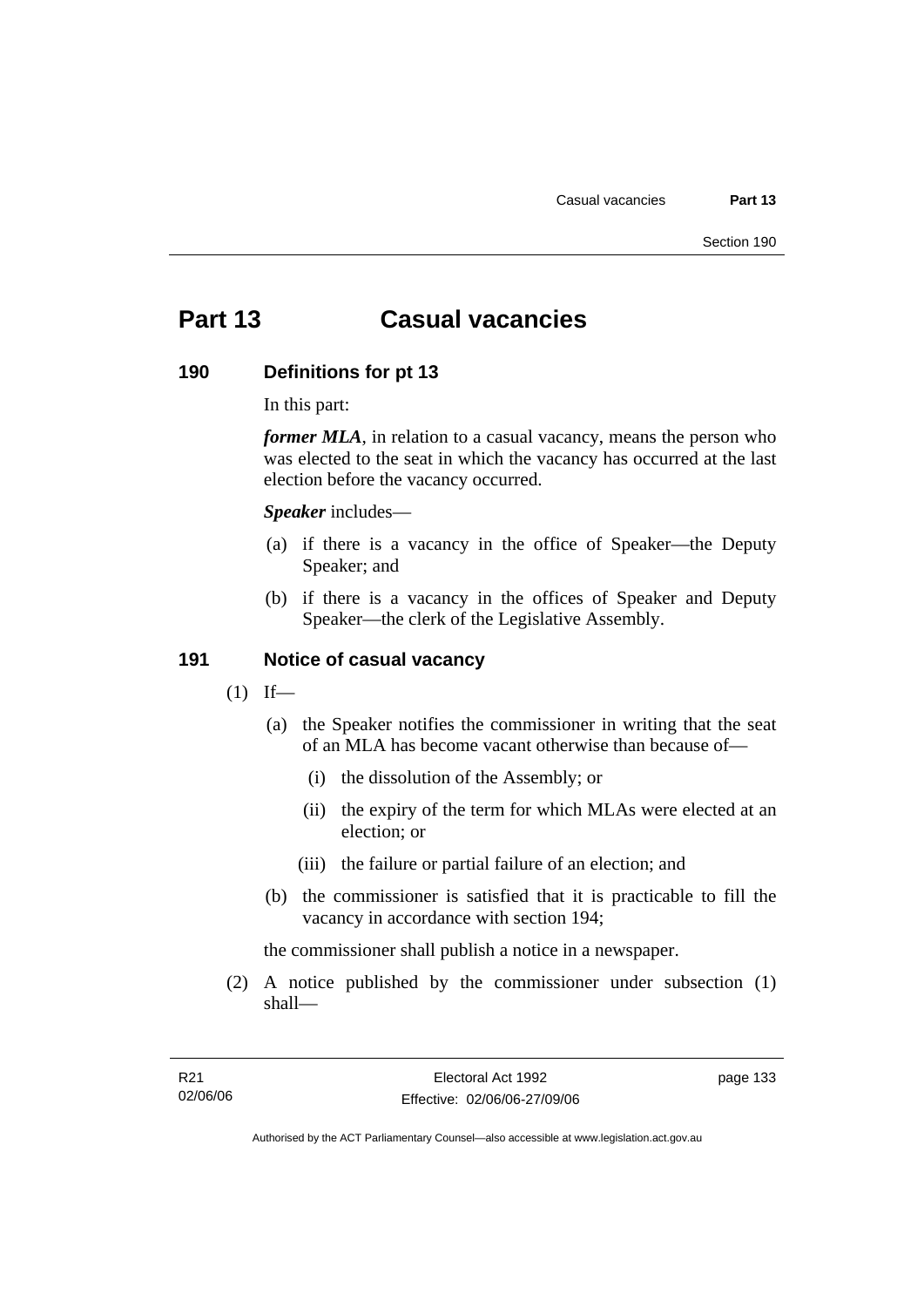#### **Part 13** Casual vacancies

Section 192

- (a) contain a statement to the effect that—
	- (i) there is a casual vacancy in the Assembly; and
	- (ii) a person may apply to be a candidate in accordance with section 192; and
- (b) specify when, in accordance with section 192, applications close.
- (3) The commissioner shall, so far as practicable, give a copy of the notice to any person who, in the opinion of the commissioner, may be entitled to make an application under section 192 in relation to the vacancy.
- (4) If the commissioner is not satisfied that it is practicable to fill the vacancy in accordance with section 194, he or she shall inform the Speaker accordingly.

# **192 Candidates for casual vacancy**

- (1) A person may apply to be a candidate for a seat in relation to which a casual vacancy has occurred if—
	- (a) the person was a candidate in the last election for the electorate in which the vacancy has occurred; and
	- (b) the person was not elected; and
	- (c) he or she is an eligible person.
- (2) An application under subsection (1) shall—
	- (a) contain—
		- (i) a statement by the applicant that he or she consents to be an MLA if elected; and
		- (ii) a declaration by the applicant, made in the presence of an elector, that he or she is an eligible person; and

R21 02/06/06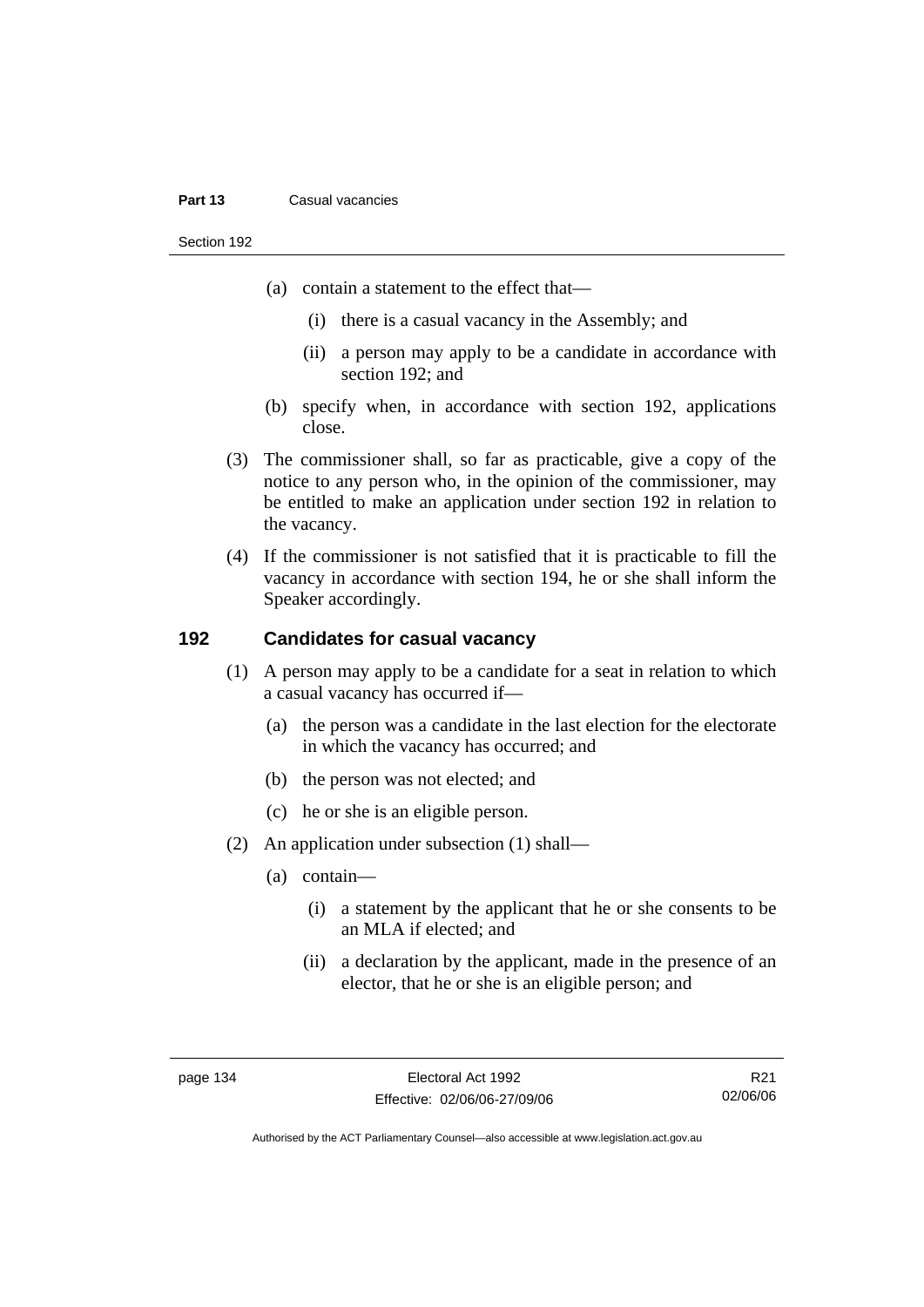- (iii) the signature of the applicant and of the elector who witnessed the applicant's declaration; and
- (b) reach the commissioner before noon on the 10th day after the day on which notice of the vacancy was published in a newspaper in accordance with section 191 (1).
- *Note* If a form is approved under s 340A (Approved forms) for an application, the form must be used.
- (3) An applicant may withdraw his or her application by giving the commissioner written notice of withdrawal before applications close.
- (4) The commissioner shall reject a purported application that is not substantially in accordance with subsection (2) and give the person in relation to whom it was made written notice setting out the reasons for the rejection.
- (5) In this section:

*eligible person* means a person who—

- (a) is eligible to be an MLA; or
- (b) would, apart from section 103 (2) (b), be eligible to be an MLA.

## **193 Publication of candidates' details**

- (1) If 1 or more persons have applied to be a candidate in accordance with section 192, the commissioner shall, as soon as practicable after the close of applications—
	- (a) publicly produce all the applications and declare each person who has duly applied to be a candidate; and
	- (b) arrange for a notice containing particulars relating to each candidate (other than any suppressed address) to be displayed at the office of the commissioner.

Authorised by the ACT Parliamentary Counsel—also accessible at www.legislation.act.gov.au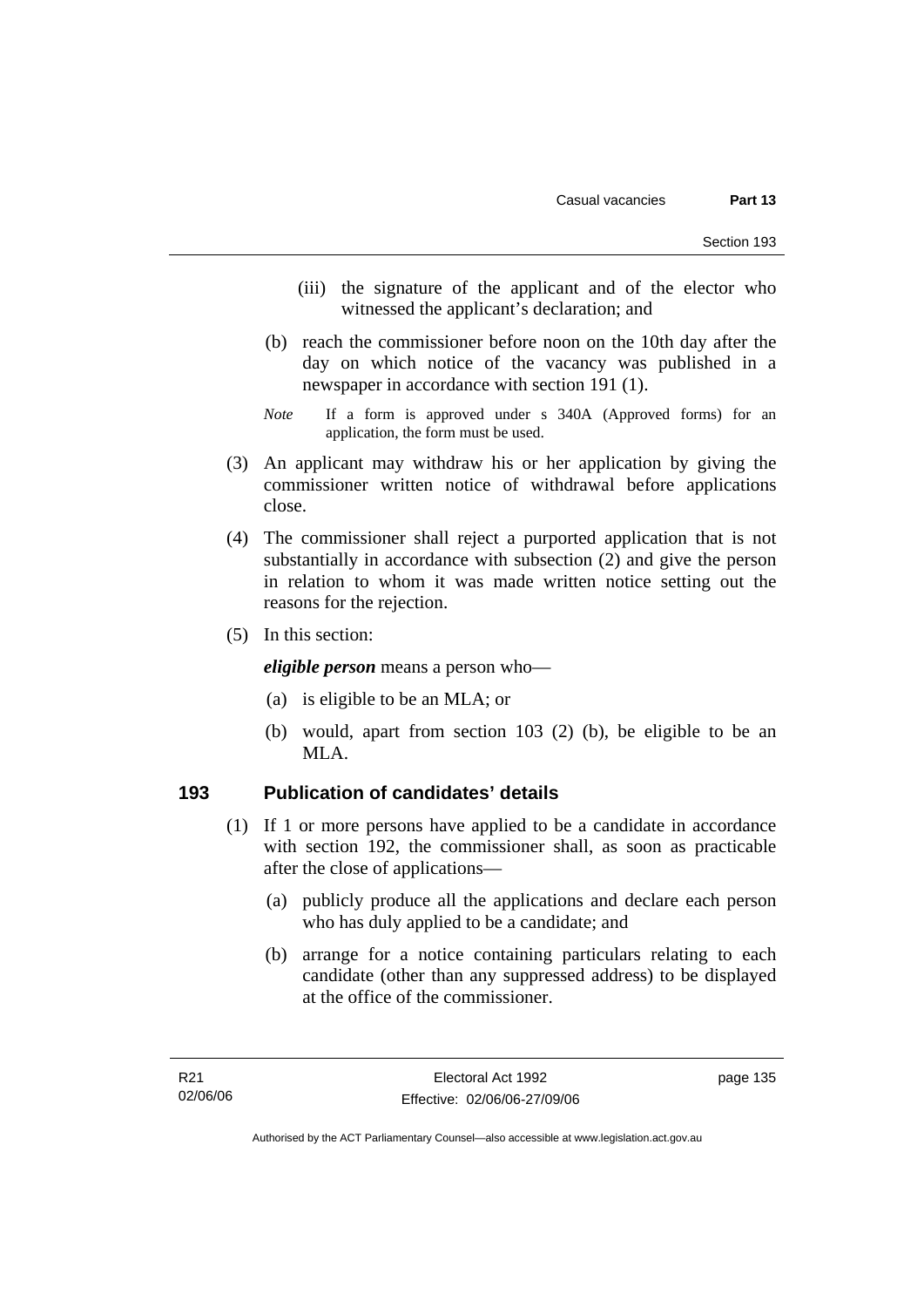#### **Part 13** Casual vacancies

Section 194

 (2) If there are no candidates in relation to a casual vacancy, the commissioner shall declare that there are no candidates and inform the Speaker accordingly.

#### **194 Determination of candidate to fill vacancy**

- (1) If there is only 1 candidate in relation to a casual vacancy, the commissioner shall declare the candidate elected.
- (2) If there is more than 1 candidate in relation to a casual vacancy, the commissioner shall, as soon as practicable after making a declaration under section 193 (1) (a)—
	- (a) fix a time and place for a recount of the ballot papers counted for the former MLA at the last election at which he or she was elected; and
	- (b) give each candidate written notice of the time and place so fixed; and
	- (c) conduct the recount in accordance with schedule 4, part 4.3.

*Note* For how documents may be given, see *Legislation Act 2001*, pt 19.5.

- (3) The commissioner shall declare elected the successful candidate ascertained in accordance with schedule 4, part 4.3.
- (4) This Act applies, so far as practicable, to a recount under subsection (2) as if it were a scrutiny under part 12.

#### **195 Assembly nominees**

- $(1)$  If—
	- (a) the commissioner informs the Speaker that a casual vacancy has not been filled for a reason specified in section 191 (4) or 193 (2); and
	- (b) the Speaker notifies the commissioner that the Assembly has chosen a person to hold the vacant office as an MLA for the rest of the term of the former MLA;

R21 02/06/06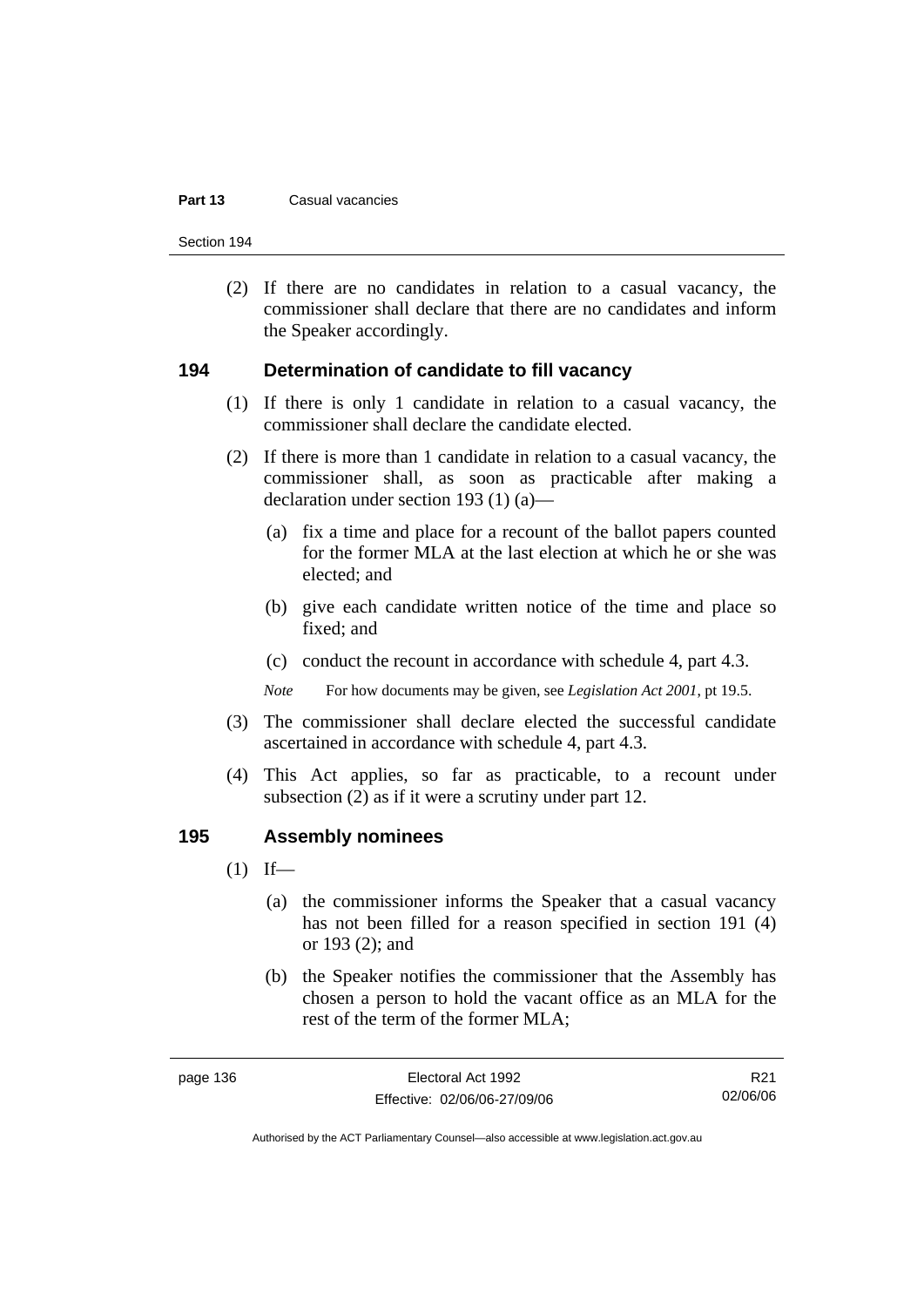the commissioner shall declare elected the person chosen.

- (2) If the name of the former MLA appeared on the ballot paper for the last election as a party candidate, the person chosen to hold the vacant office shall be a member of the party who is nominated by the party.
- (3) If a person chosen in accordance with subsection (2) ceases to be a member of the party before the Assembly next meets after the declaration under subsection (1), the person shall be taken not to have been chosen.
- $(4)$  If—
	- (a) the name of the former MLA appeared on the ballot paper for the last election as a candidate other than a party candidate; or
	- (b) if subsection (2) would otherwise apply—there is no member of the relevant party available to be chosen;

the person chosen shall be a person who has not been a member of a registered party at any time during 12 months immediately before the time when the choice is made.

- (5) If a person chosen in accordance with subsection (4) becomes a member of a registered party before the Assembly next meets after the declaration under subsection (1), the person shall be taken not to have been chosen.
- (6) For subsection (3), a person shall not be taken to have ceased to be a member of a registered party merely because the party has ceased to exist or has been removed from the register of political parties.

# **196 Term of office of MLA declared elected under pt 13**

The term of office of an MLA declared elected under—

- (a) section 194 (1) or (3); or
- (b) section 195 (1);

page 137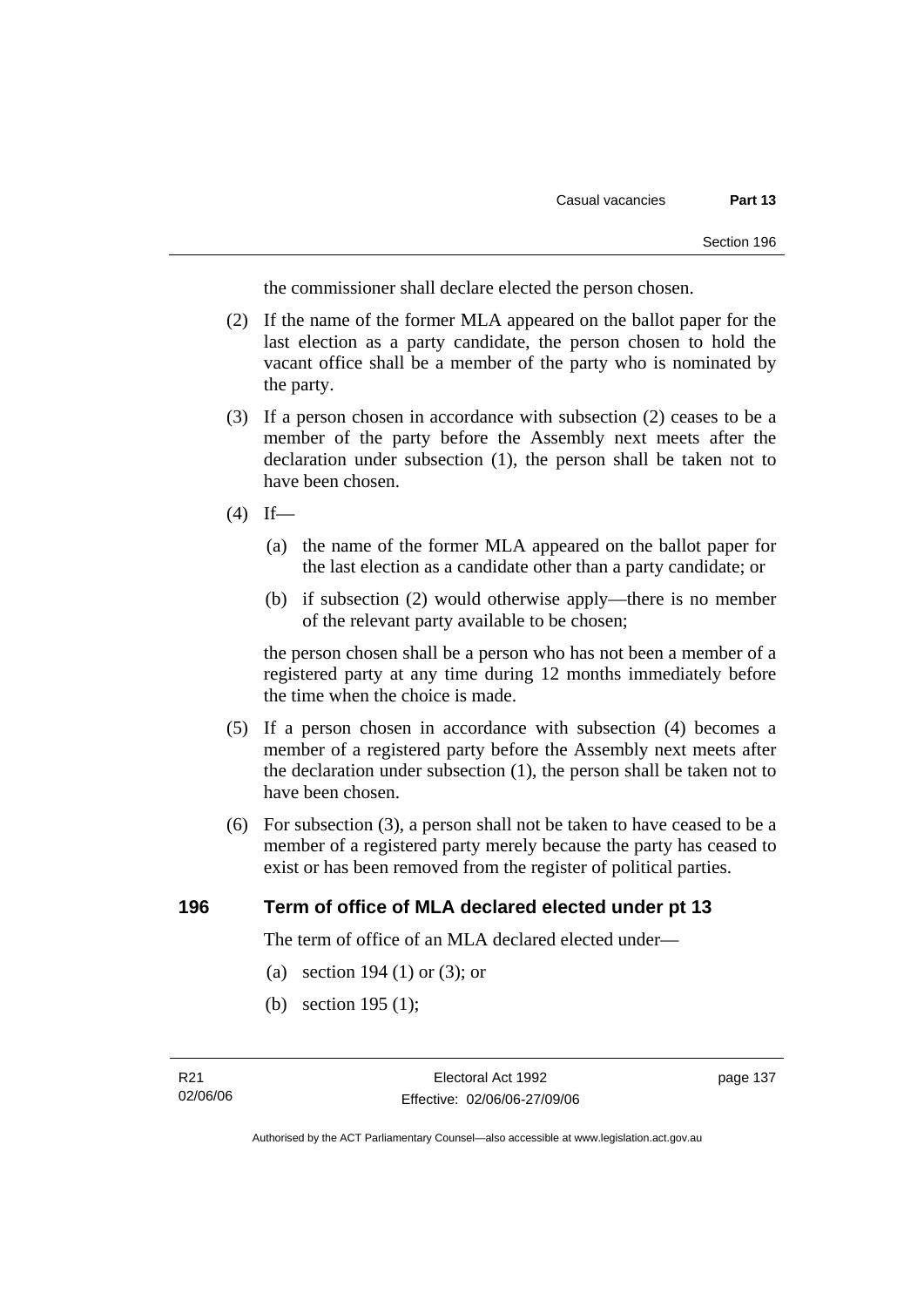#### **Part 13** Casual vacancies

Section 197

begins at the end of the day when the election of the MLA is declared and, unless sooner ended by resignation or disqualification, or by dissolution of the Assembly, ends on the polling day for the next election.

# **197 Dissolution or pre-election period**

The commissioner shall not take any action, or any further action, under this part in relation to a casual vacancy after the Assembly is dissolved or a pre-election period begins in relation to the electorate in which the casual vacancy has occurred.

page 138 Electoral Act 1992 Effective: 02/06/06-27/09/06

R21 02/06/06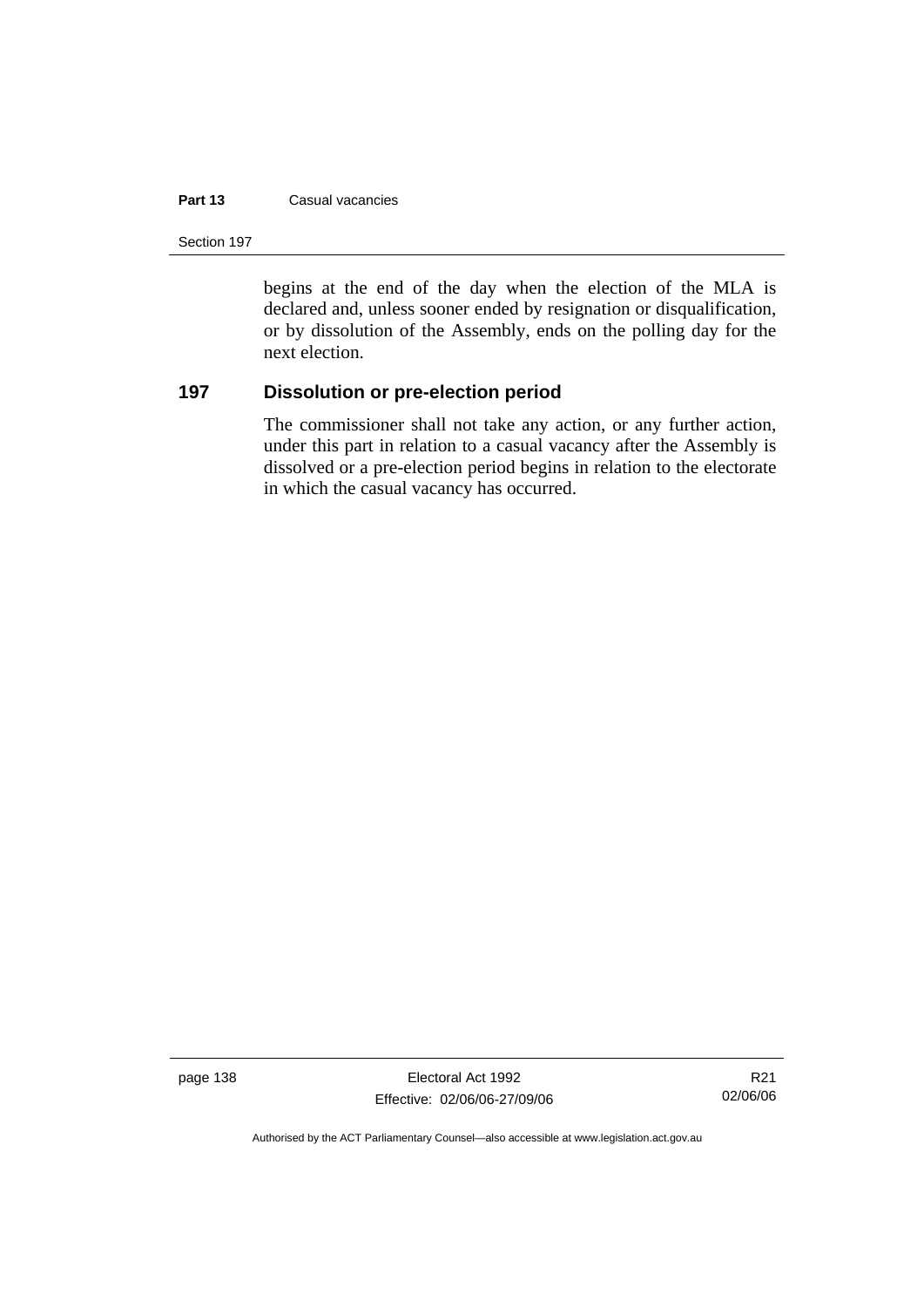# **Part 14 Election funding and financial disclosure**

# **Division 14.1 Preliminary**

## **198 Definitions for pt 14**

In this part:

*amount* includes value.

*associated entity* means an entity that—

- (a) is controlled by 1 or more parties or MLAs; or
- (b) operates, completely or to a significant extent, for the benefit of 1 or more registered parties or MLAs.

*disclosure period*—see section 201.

*disposition of property* means any conveyance, transfer, assignment, settlement, delivery, payment or other alienation of property, and includes—

- (a) the allotment of shares in a company; and
- (b) the creation of a trust in property; and
- (c) the grant or creation of any lease, mortgage, charge, servitude, licence, power, partnership or interest in property; and
- (d) the release, discharge, surrender, forfeiture or abandonment (at law or in equity) of any debt, contract or thing in action or of any interest in property; and
- (e) the exercise by a person of a general power of appointment of property in favour of any other person; and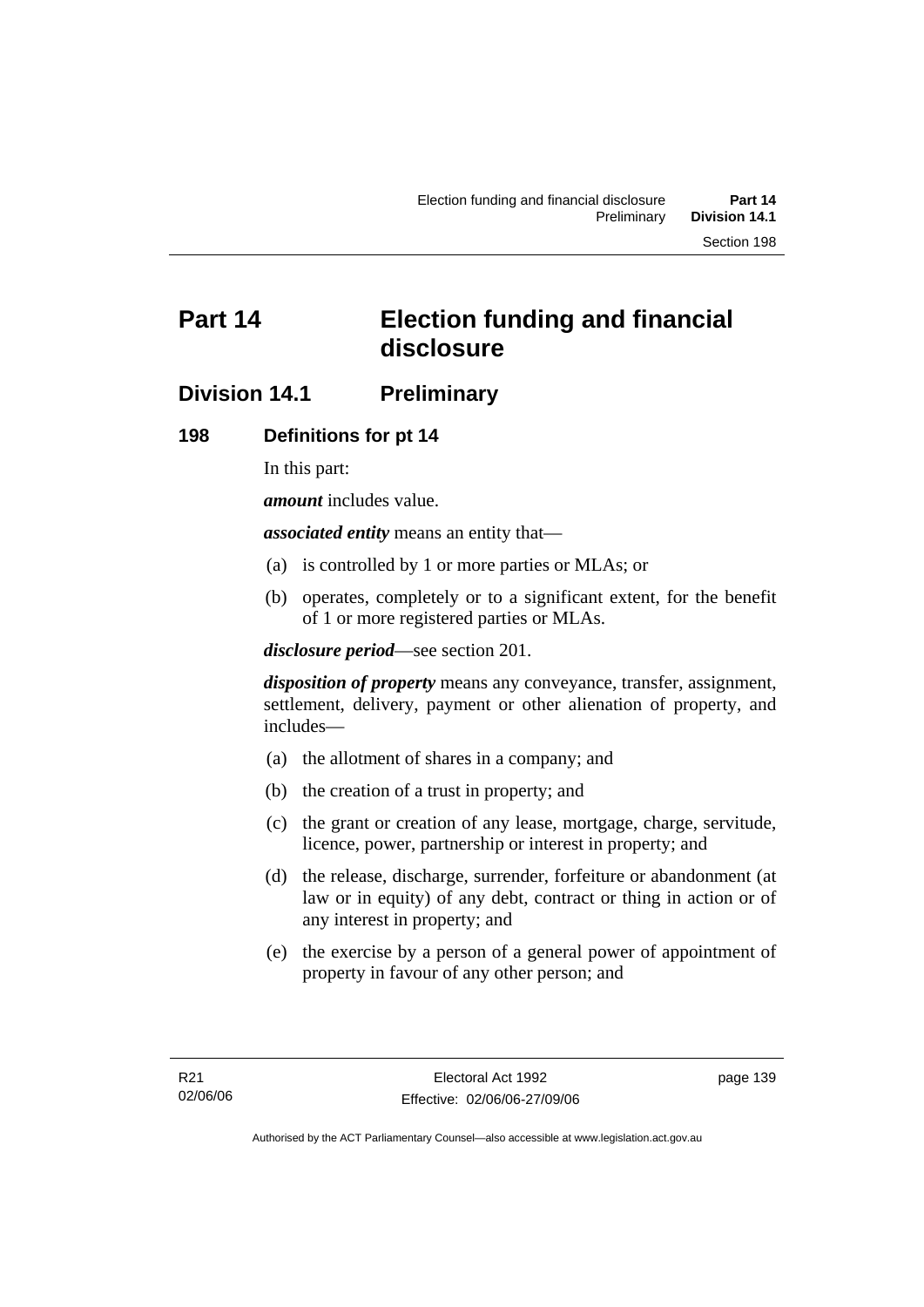(f) a transaction entered into by a person with intent to diminish (directly or indirectly) the value of the person's own property and to increase the value of the property of any other person.

*eligible vote*, in relation to an election, means a first preference recorded on a formal ballot paper in the election.

*entity* means—

- (a) an incorporated or unincorporated body; or
- (b) a trustee of a trust.

*financial controller*, in relation to an associated entity, means—

- (a) if the entity is a company—the secretary of the company; or
- (b) if the entity is the trustee of a trust—the trustee; or
- (c) in any other case—the person responsible for maintaining the financial records of the entity.

*gift* means a disposition of property made by a person to another person, being a disposition made without consideration in money or money's worth or with inadequate consideration, and includes the provision of a service (other than volunteer labour) for no consideration or for inadequate consideration, but does not include—

- (a) a disposition of property under a will; or
- (b) a payment under division 14.3; or
- (c) an annual subscription paid to a party by a person in relation to the person's membership of the party; or
- (d) for division 14.4 (Disclosure of donations) and in relation to a candidate—a gift made to or received by the candidate for the benefit of a party or non-party group of which the candidate is a member.

R21 02/06/06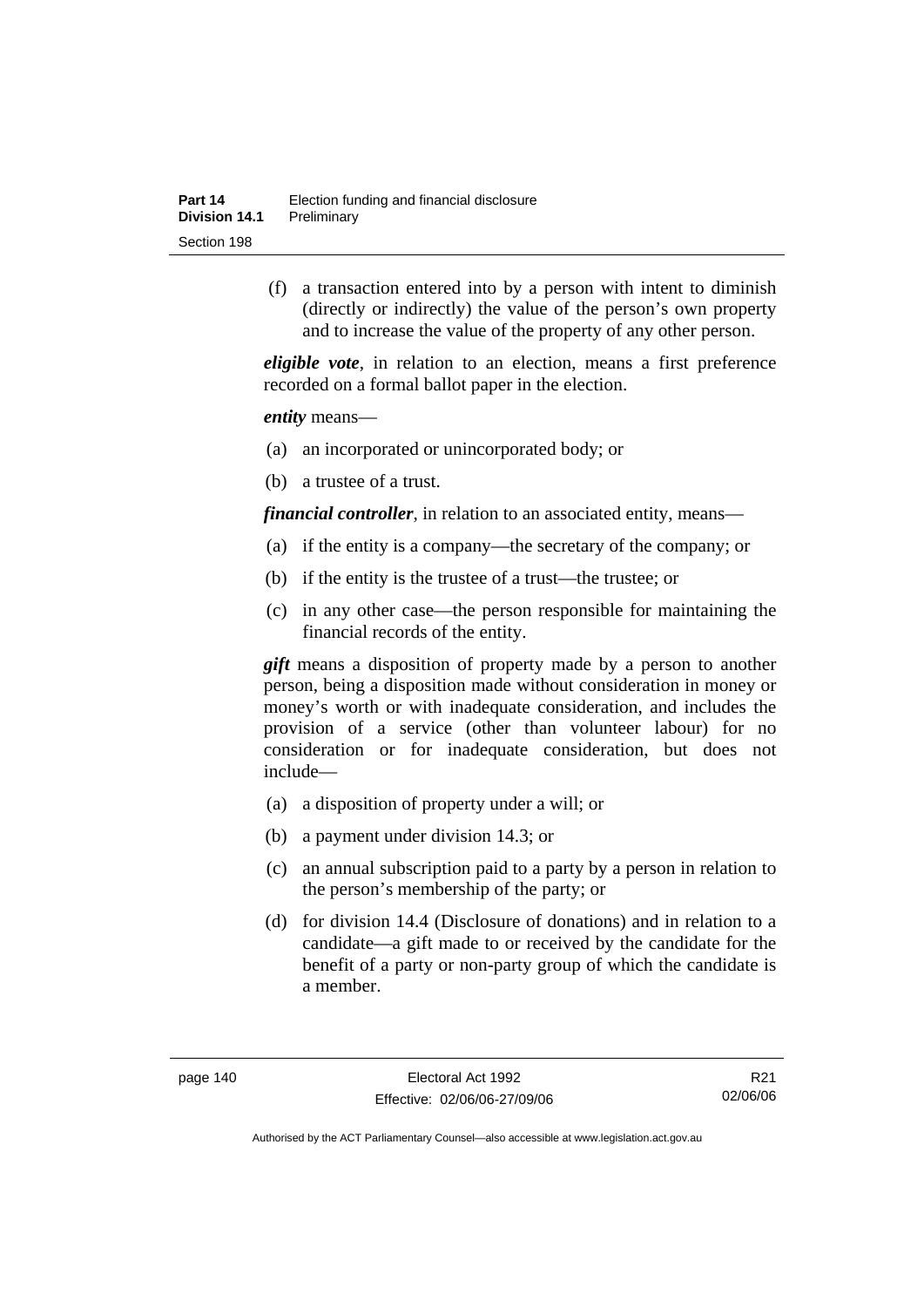*non-party group* means a group of non-party candidates whose names are grouped on a ballot paper under section 115 (2).

*party* means a registered party.

*property* includes money.

*register* means—

- (a) in relation to a reporting agent appointed by a party or MLA the register of party and MLA reporting agents kept under section 205 (1); or
- (b) in relation to a reporting agent appointed by a candidate—the register of candidate reporting agents kept under section 205 (2).

*registered industrial organisation* means an organisation registered under the *Workplace Relations Act 1996* (Cwlth) or under a law of a State or another Territory providing for the registration of industrial organisations.

*reporting agent*, for a party, MLA or candidate, means—

- (a) a person appointed by the party, MLA or candidate under section 203 (Appointed agents) and whose registration under section 205 (Registers of reporting agents) has not been cancelled; or
- (b) the person taken to be the reporting agent for the party, MLA or candidate under section 204 (Non-appointed agents).

# **198A Reference to things done by party etc**

In this part, a reference to something done by or with the authority of a party is, if the party is not a corporation, a reference to things being done by or with the authority of members of the party on behalf of the party.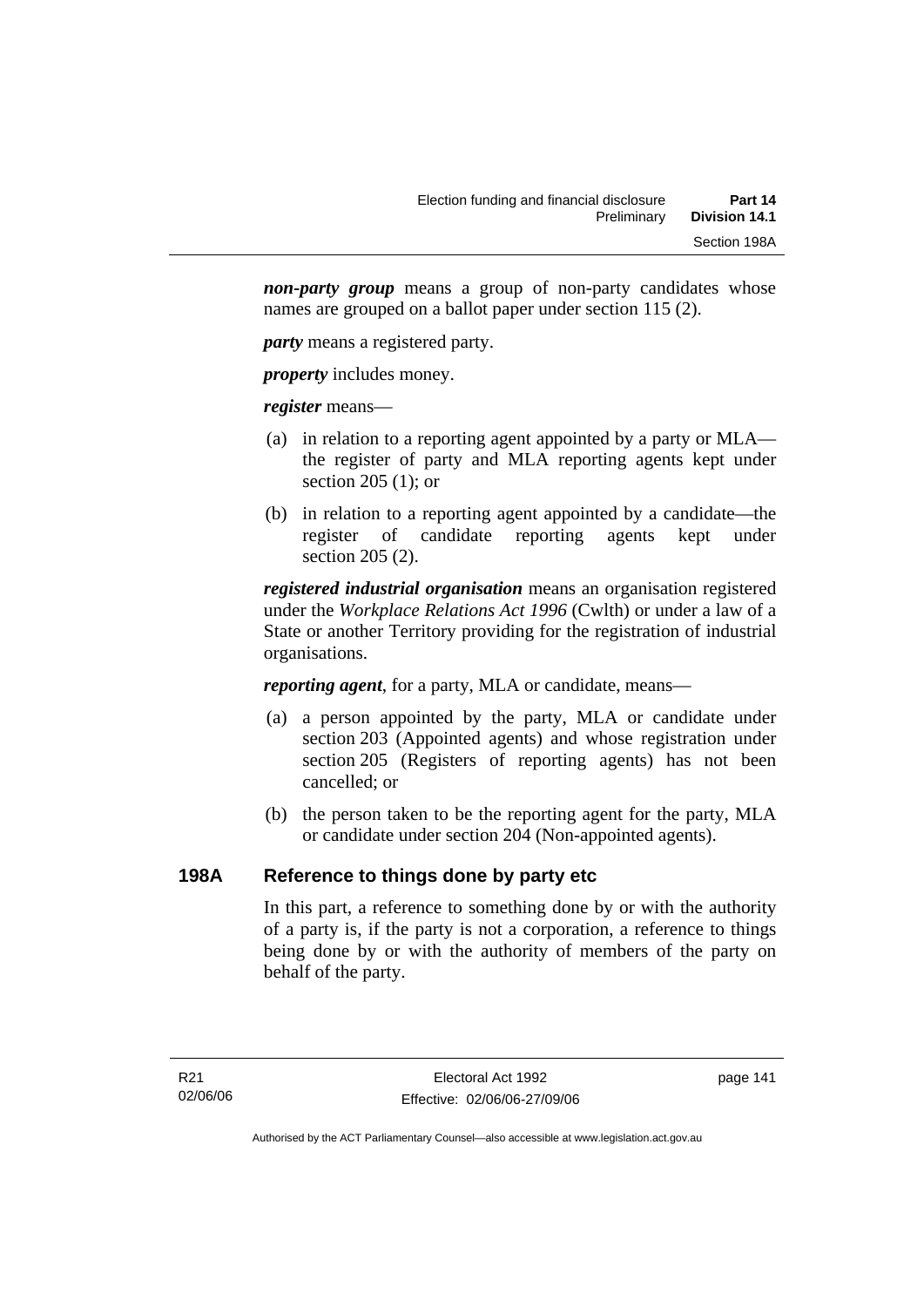# **198B Candidate remains candidate after election**

For this part, a candidate is taken to remain a candidate for 30 days after the election in which the person was a candidate.

## **199 Related bodies corporate**

- (1) For this part, bodies corporate that are related shall be taken to be the same person.
- (2) In subsection (1):

*related*, in relation to 2 bodies corporate, means that one body corporate is—

- (a) a holding company; or
- (b) a subsidiary; or
- (c) a subsidiary of a holding company;

of the other body corporate.

# **200 Activities of campaign committees**

- (1) For division 14.4 (Disclosure of donations), division 14.5 (Disclosure of electoral expenditure) and division 14.6 (Annual returns), gifts received, expenditure incurred, and amounts received, paid or owed, by or on behalf of the campaign committee of a party candidate are taken to be incurred, paid or owed by the party.
- (2) In subsection (1):

*campaign committee* means a body of persons appointed, or engaged, to form a committee to assist the campaign of a candidate.

# **201 Disclosure periods**

 (1) For this part, the *disclosure period* in relation to an election is the period beginning on the disclosure day and ending at the end of the 30th day after polling day.

R21 02/06/06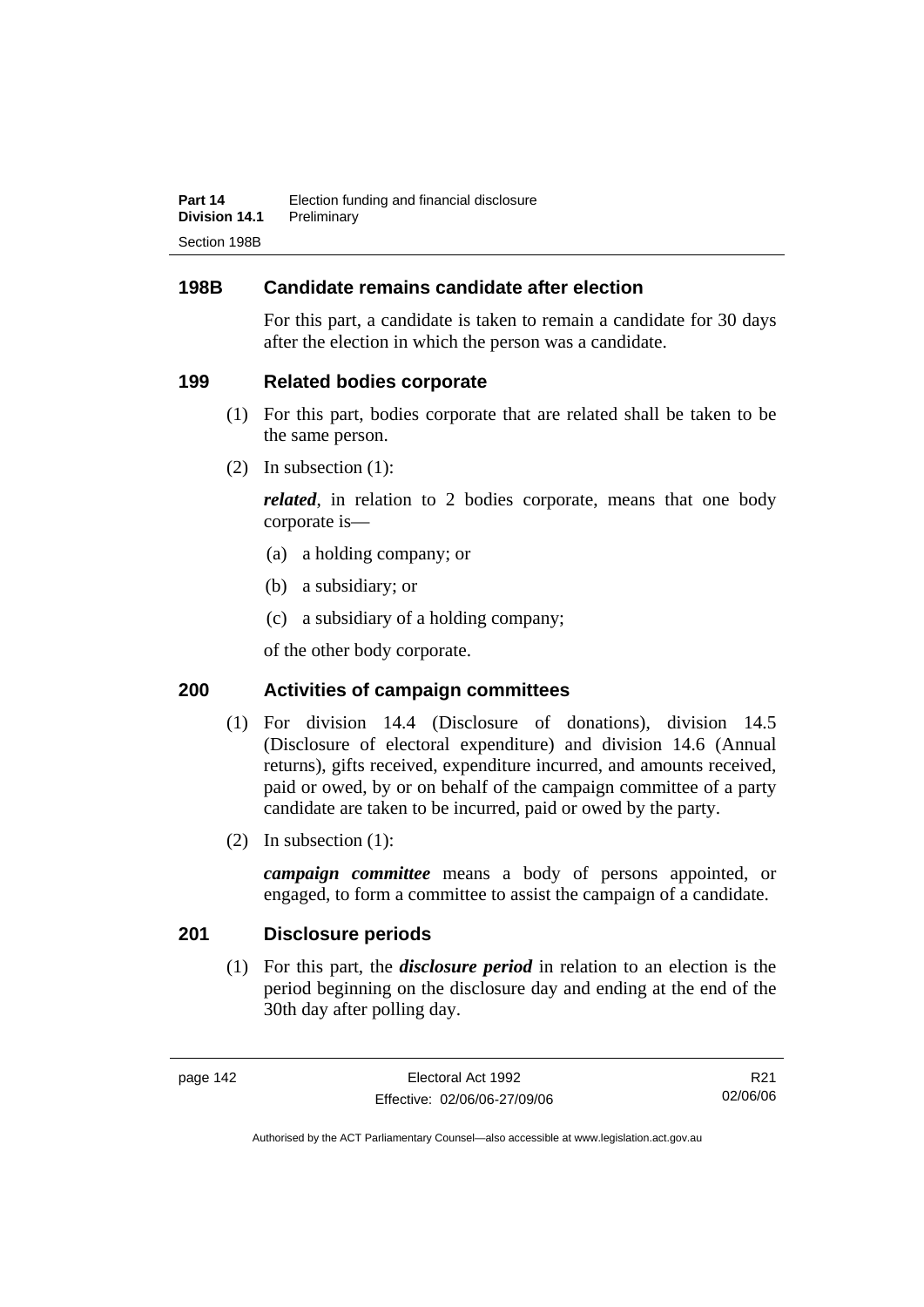(2) In subsection (1):

*disclosure day*, in relation to an election, means—

- (a) for a candidate who was a candidate in an election the polling day for which was within 5 years before polling day for the firstmentioned election—the 31st day after polling day for the last election before the firstmentioned election; or
- (b) for a candidate to whom paragraph (a) does not apply—
	- (i) if the candidate won party preselection, or endorsement, for the election—the day when preselection, or endorsement, was won; or
	- (ii) in any other case—the earlier of the following days:
		- (A) the day when the person publicly announced that he or she would be a candidate in the election; or
		- (B) the day when the person was nominated in accordance with section 105; or
- (c) for a person to whom, or body to which, section 220 or 221 applies—the 31st day after polling day for the last previous election; or
- (d) for a non-party group that contested the previous general election—the 31st day after polling day for that election; or
- (e) for a non-party group to which paragraph (d) does not apply the earlier of the following days:
	- (i) the day when the group publicly announced that it would contest the election;
	- (ii) the day when the candidates comprising the group requested that their names be grouped on the ballot paper in accordance with section 115.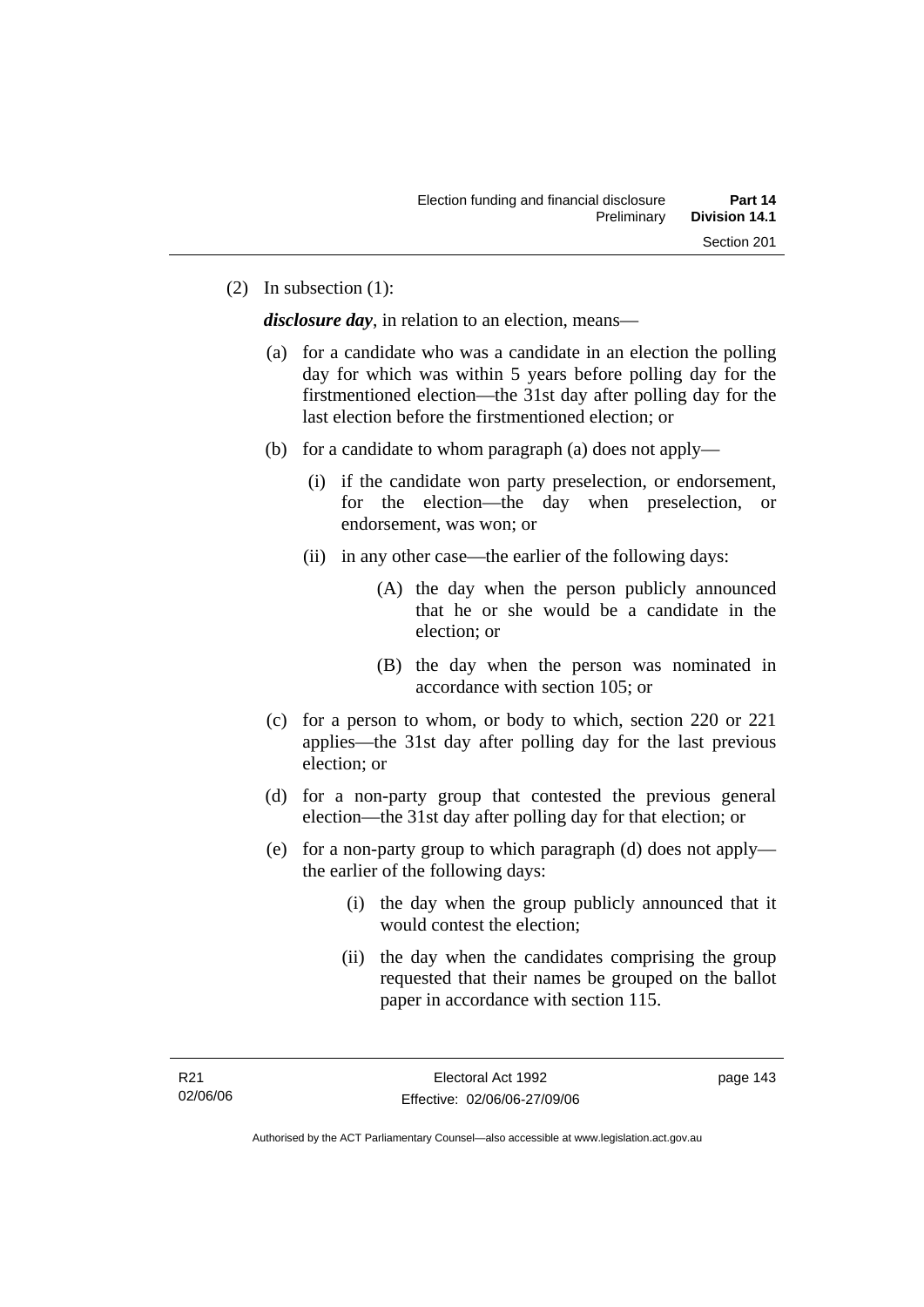## **202 Gifts—determination of amounts**

For this part, the regulations may prescribe principles for determining the amount of a gift that consists of, or includes, a disposition of property other than money.

# **Division 14.2 Reporting agents**

## **203 Appointed agents**

- (1) A party, non-party group, MLA or candidate may appoint a reporting agent.
- (2) The appointment of a reporting agent under subsection (1) has no effect unless—
	- (a) the person appointed is an adult; and
	- (b) written notice of the appointment is given to the commissioner—
		- (i) if the appointment is made by a party—by the secretary of the party; or
		- (ii) if the appointment is made by a non-party group—by a member of the group; or
		- (iii) in any other case—by the MLA or candidate making the appointment; and
	- (c) the name, address and date of birth of the person appointed are set out in the notice; and
	- (d) the person appointed has consented in writing to the appointment.
	- *Note* For how documents may be given, see *Legislation Act 2001*, pt 19.5.
- (3) If a party ceases to be registered under part 7 (Registration of political parties) and, immediately before it ceased to be registered, a person was its reporting agent under subsection (1), the person is

R21 02/06/06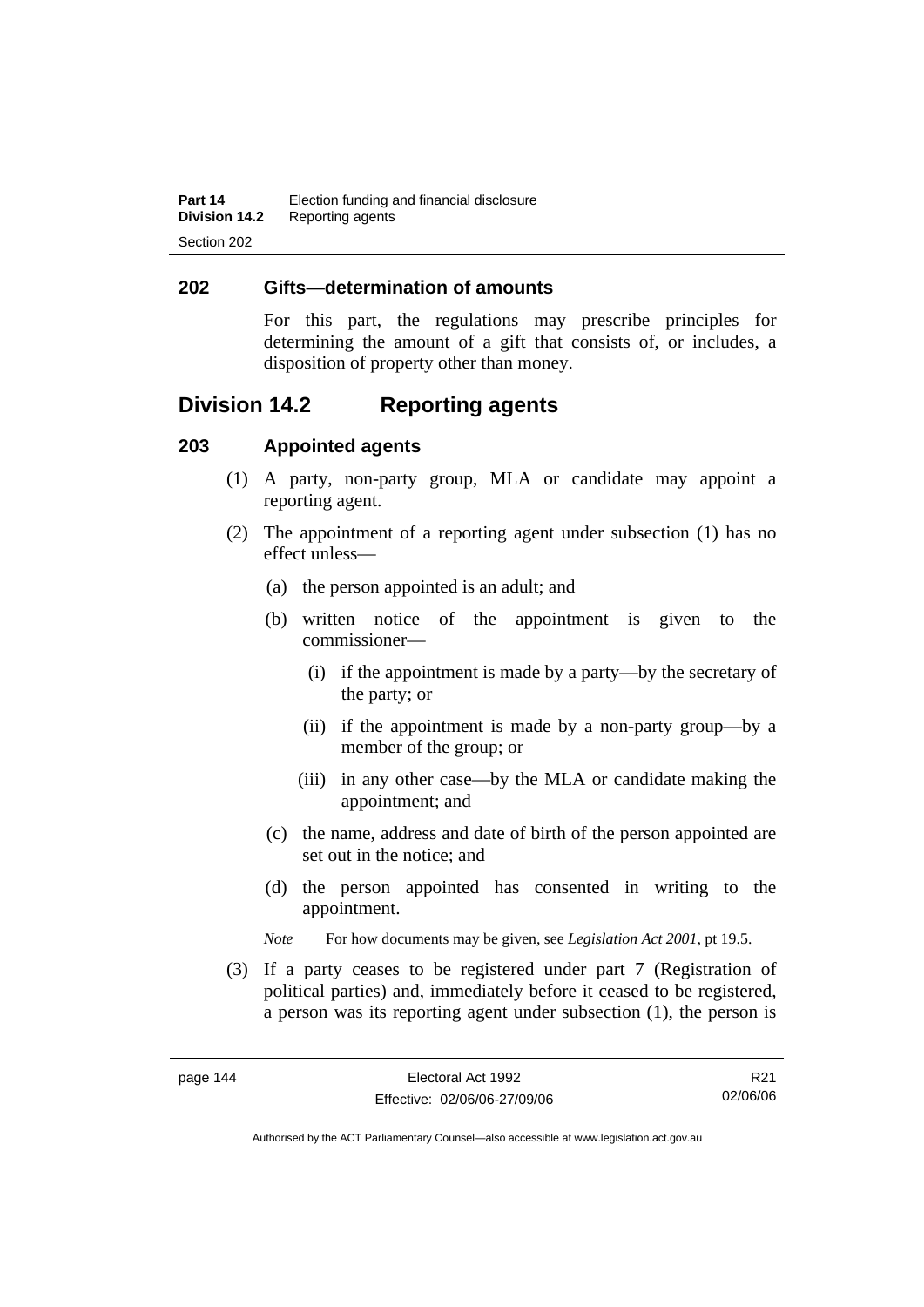taken to continue to be its reporting agent as if it had continued to be registered.

 (4) A person taken to be a reporting agent in accordance with subsection (3) or section 204 (2) is taken to continue in the position until the person resigns from the position with the commissioner's consent.

# **204 Non-appointed agents**

- (1) If there is no appointment in force under section 203 (Appointed agents) in relation to a party, the registered officer of the party is taken to be its reporting agent.
- (2) If a party ceases to be registered under part 7 (Registration of political parties) and no-one is taken under section 203 (3) to be its reporting agent, the person who was its registered officer immediately before it ceased to be registered is taken to be its reporting agent as if it had continued to be registered.
- (3) If there is no appointment in force under section 203 in relation to a non-party group, each member of the group shall be taken to be a reporting agent for the group.
- (4) If there is no appointment under section 203 in force in relation to an MLA, the MLA shall be taken to be his or her own reporting agent.
- (5) If there is no appointment under section 203 in force in relation to a candidate, the candidate shall be taken to be his or her own reporting agent.

# **205 Registers of reporting agents**

- (1) The commissioner must keep a register called the register of party and MLA agents.
- (2) The commissioner shall keep a register called the register of nonparty group and candidate reporting agents.

page 145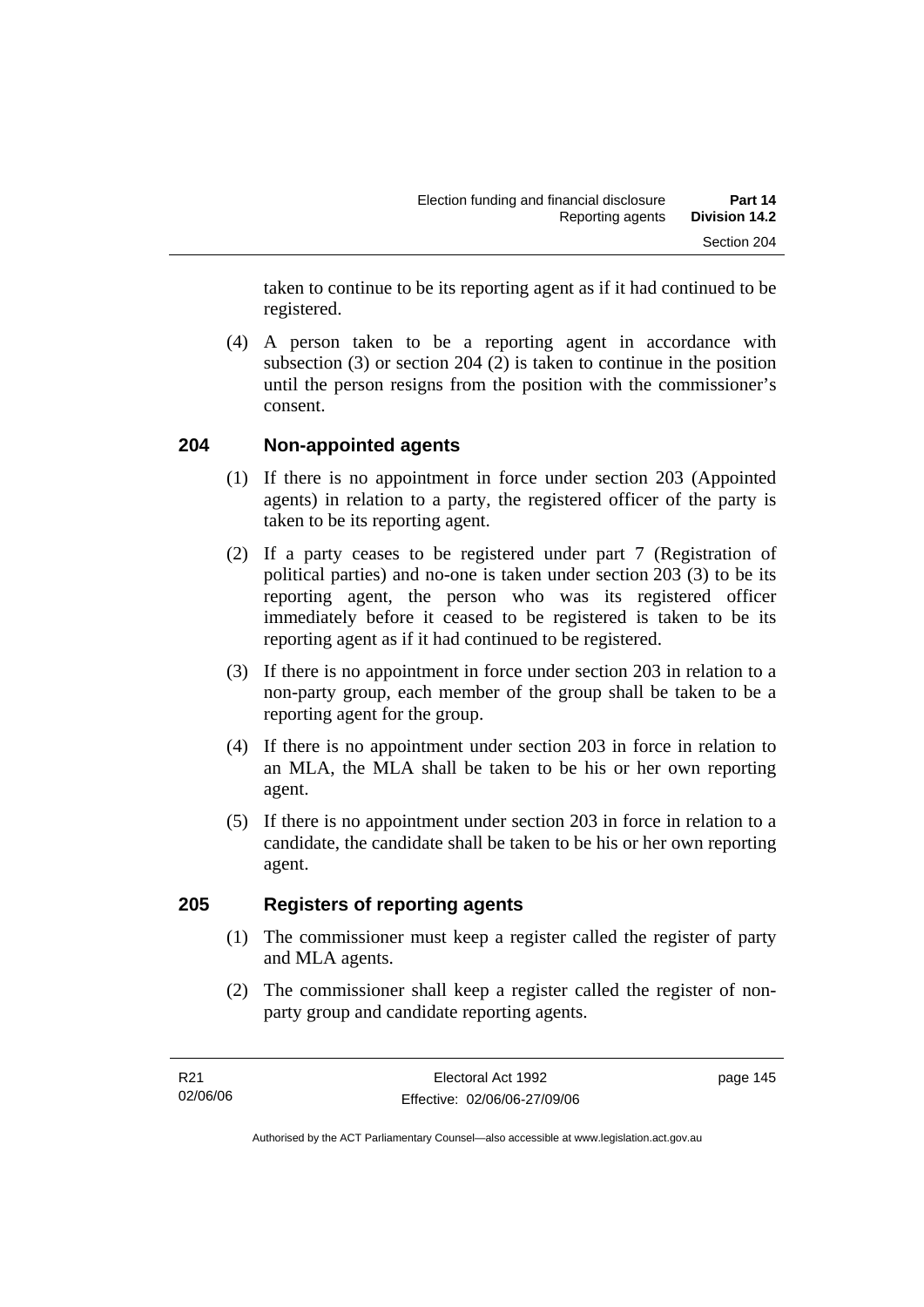- (3) The commissioner shall register the name and address of each reporting agent appointed in accordance with section 203 in the appropriate register.
- (4) The commissioner shall cancel the registration of a reporting agent if—
	- (a) the person gives the commissioner written notice that he or she has resigned the appointment; or
	- (b) the MLA, candidate or secretary of the party that appointed the person gives the commissioner written notice that the person has ceased to be the reporting agent; or
	- (c) it comes to the commissioner's notice that the person can no longer exercise the functions of a reporting agent.
- (5) If a registered reporting agent dies, the MLA, candidate or secretary of the party, that appointed the agent must give the commissioner written notice within 28 days after the day of the death.

# **Division 14.3 Election funding**

# **206 Who eligible votes are cast for**

For this division—

- (a) an eligible vote cast for a party candidate is taken to be cast for the party and not for the candidate; and
- (b) an eligible vote cast for a member of a non-party group is taken to be cast for the group and not for the member.

# **207 Entitlement to funds**

(1) In this section:

*index number*, in relation to a quarter, means the all groups consumer price index number, being the weighted average of the

R21 02/06/06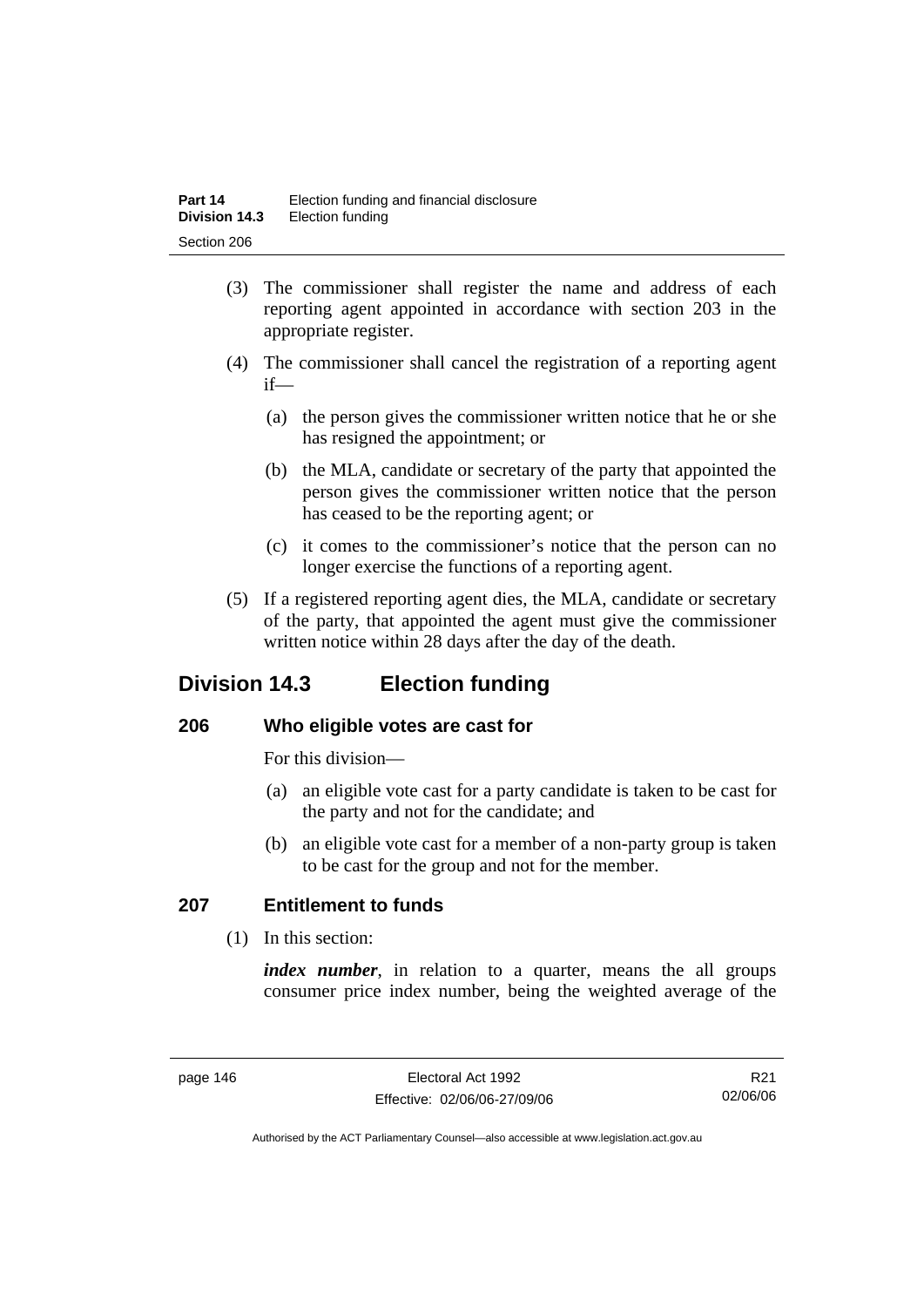8 capital cities, published by the Australian statistician in relation to that quarter.

*relevant period* means the period of 6 months beginning on 1 January 1994 and each subsequent period of 6 months.

- (2) The prescribed amount is payable for each eligible vote cast for a party, non-party group or candidate in an election.
- (3) The prescribed amount is—
	- (a) if polling day occurred during the relevant period beginning 1 January 1994—100 cents;
	- (b) if polling day occurred during a subsequent relevant period beginning on 1 January—an amount calculated as follows:

$$
\frac{\text{INS}}{\text{INM}} \times P
$$

where:

*INS* means the index number for the last previous September quarter.

*INM* means the index number for the last previous March quarter.

*P* means the prescribed amount in relation to the last previous relevant period; or

 (c) in relation to a subsequent relevant period beginning on 1 July—an amount calculated as follows:

$$
\frac{INM}{INS} \ x \ P
$$

where:

*INM* means the index number for the last previous March quarter.

R21 02/06/06 page 147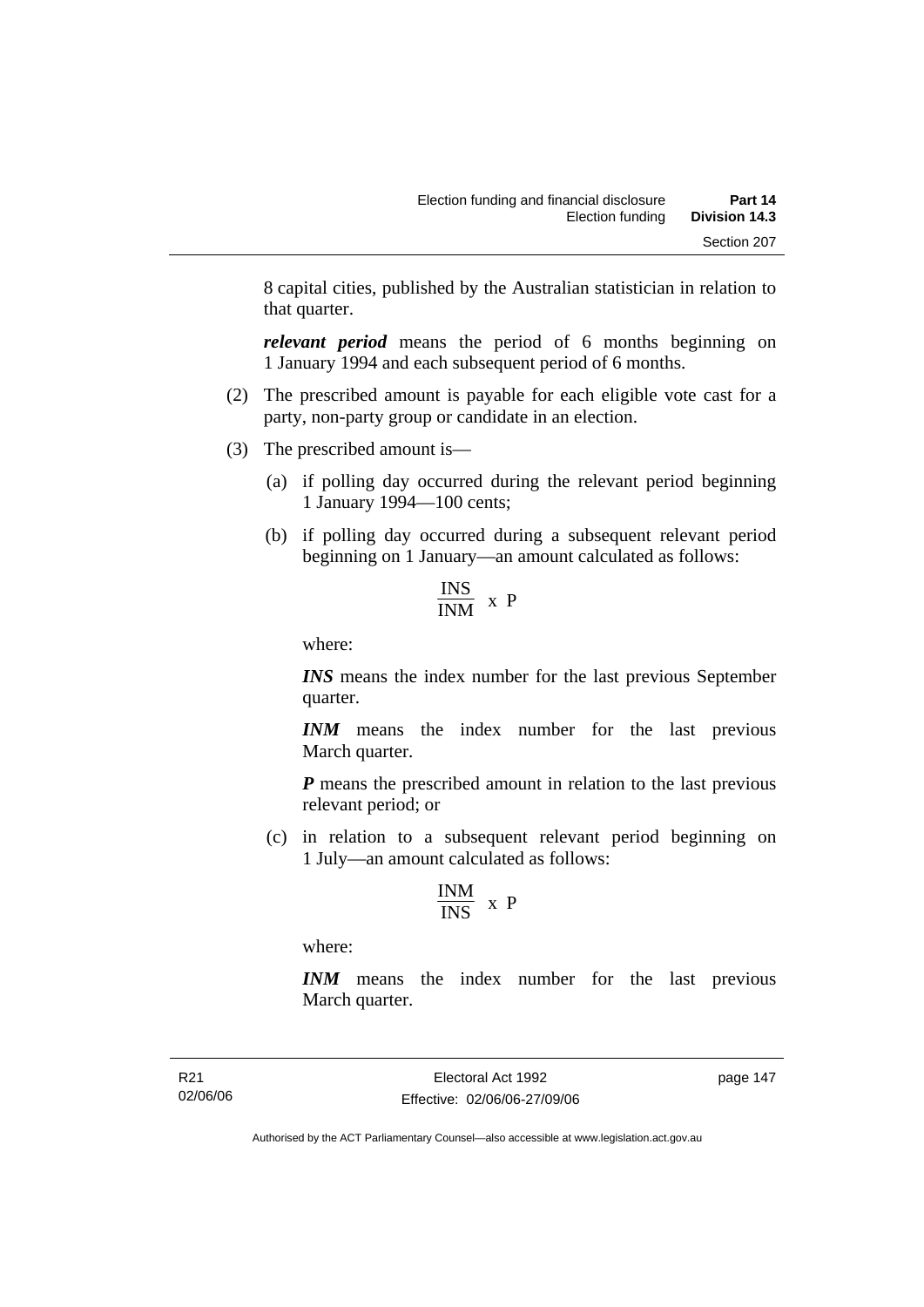*INS* means the index number for the last previous September quarter.

*P* means the prescribed amount in relation to the last previous relevant period.

- (4) An amount prescribed, or fraction used to calculate the amount, under subsection  $(3)$  (b) or  $(c)$ —
	- (a) if the amount or fraction, if calculated to 4 decimal points, would end with a number greater than 4—shall be calculated to 3 decimal places and increased by 0.001; or
	- (b) in any other case—shall be calculated to 3 decimal places.
- (5) Subject to subsection (6), if the Australian statistician publishes an index number in relation to a quarter in substitution for an index number previously published in relation to that quarter, the publication of the later index number shall be disregarded for this section.
- (6) If the Australian statistician changes the reference base for the consumer price index, then, in applying this section after the change, regard shall be had only to index numbers published in terms of the new reference base.

# **208 Threshold**

- (1) A payment under this division may only be made for the votes cast for a candidate in an election if the number of eligible votes cast in the candidate's favour is at least 4% of the number of eligible votes cast in the election by the electors of the electorate for which the candidate was nominated.
- (2) A payment under this division may only be made for the votes cast for a party in an election by the electors of an electorate if the number of eligible votes cast in the party's favour is at least 4% of the number of eligible votes cast by those electors in that election.

R21 02/06/06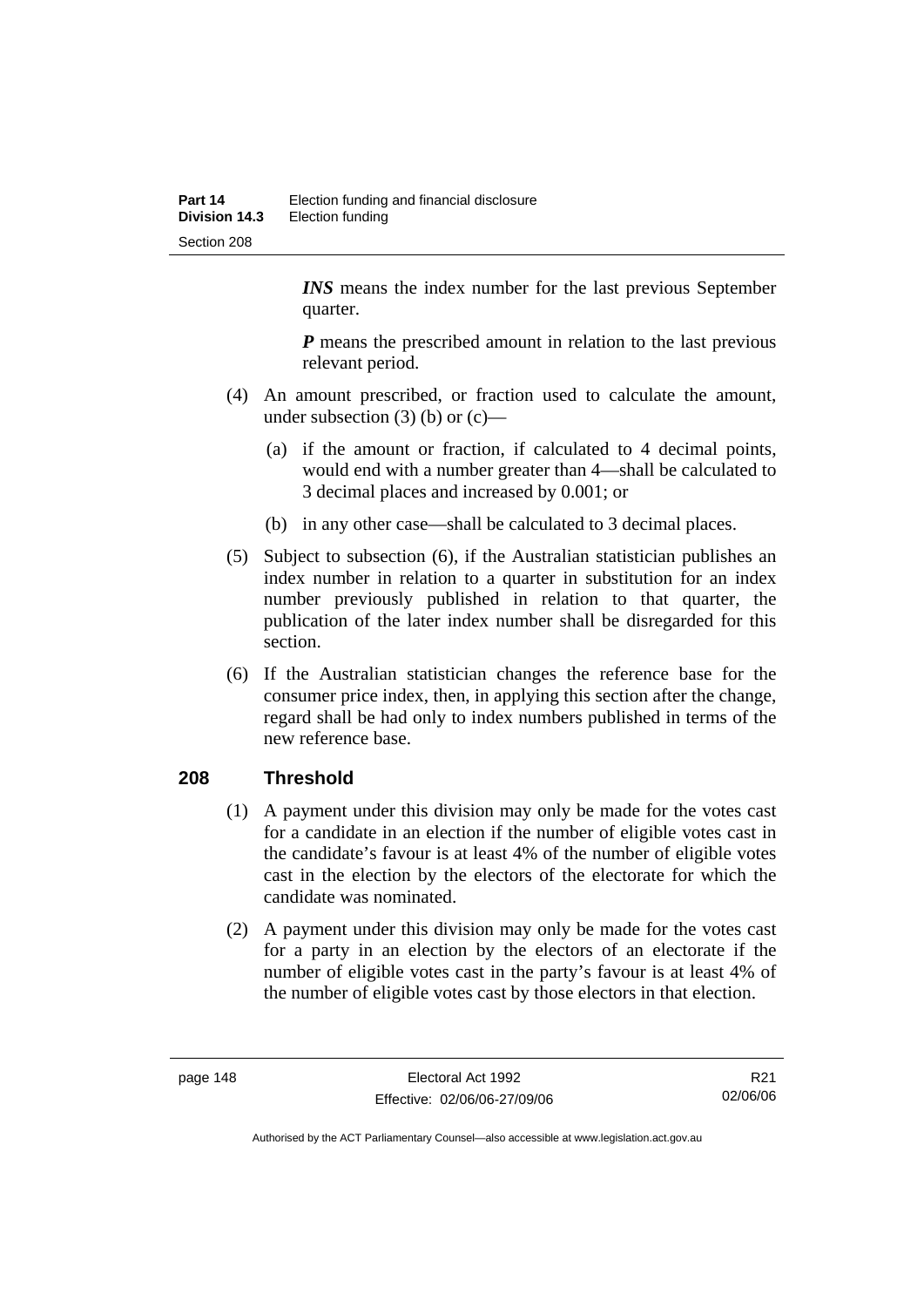## **212 Making of payments**

- (1) If an amount is payable under this division for votes cast in an election for 1 or more candidates endorsed by a party, the commissioner must make the payment to the registered officer of the party.
- (2) If an amount is payable under this division in relation to votes cast for 1 or more candidates who are members of a non-party group, the commissioner shall—
	- (a) if the members of the group have, by written notice given to the commissioner, appointed a person to receive payments under this division on behalf of the group—pay the amount to the person so appointed; or
	- (b) in any other case—pay the amount to the members of the group proportionately according to the number of eligible votes cast for each member.
- (3) If an amount is payable under this division for votes cast in an election for a candidate who was not endorsed by a party for the election and was not a member of a non-party group, the commissioner must make the payment to the candidate.
- (4) If a payment is made under this section and the recipient is not entitled to receive the whole or a part of the amount paid, the amount or the part of the amount may be recovered by the Territory as a debt due.

## **214 Death of candidate**

- (1) If a candidate for whom eligible votes were cast in an election dies, a payment under this division in relation to the eligible votes cast for the candidate may be made despite the death of the candidate.
- (2) If a candidate referred to in subsection (1) was not—
	- (a) endorsed by a party for the election; or

Authorised by the ACT Parliamentary Counsel—also accessible at www.legislation.act.gov.au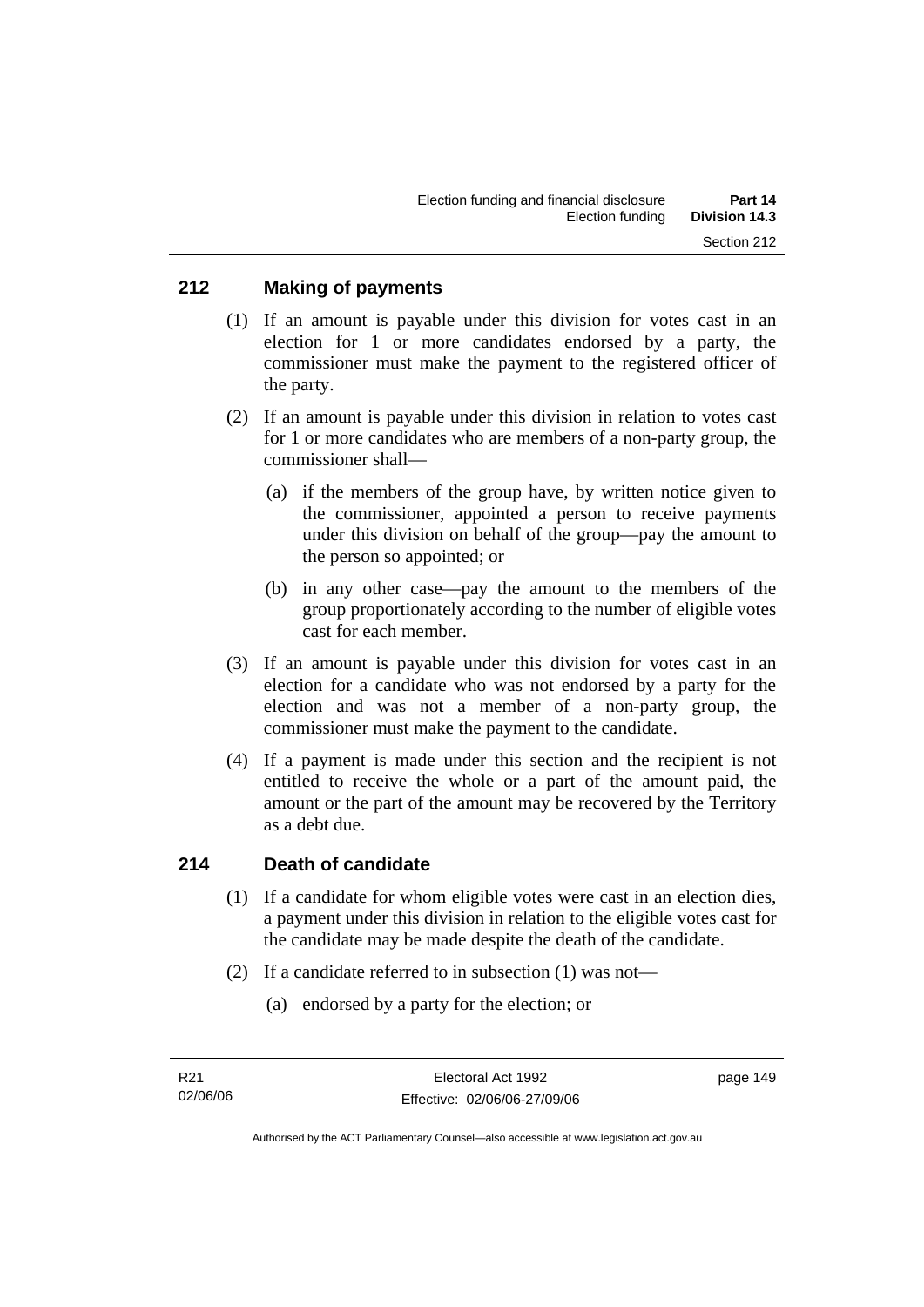| Part 14       | Election funding and financial disclosure |
|---------------|-------------------------------------------|
| Division 14.4 | Disclosure of donations                   |
| Section 215   |                                           |

 (b) a member of a non-party group in relation to which an appointment under section 212 (2) (a) was in effect at the time of his or her death;

the payment may be made to the legal personal representative of the deceased candidate.

## **215 Application voluntary**

Nothing in this division shall be taken to require a person to accept payment of an amount payable under section 207.

# **Division 14.4 Disclosure of donations**

# **216 Meaning of** *defined details* **for div 14.4**

In this division:

*defined details*, in relation to a gift, means—

- (a) for a gift made on behalf of the members of an unincorporated association, other than a registered industrial organisation—
	- (i) the name of the association; and
	- (ii) the names and addresses of the members of the executive committee (however described) of the association;
- (b) for a gift from a trust fund or the funds of a foundation—
	- (i) the names and addresses of the trustees of the fund or foundation; and
	- (ii) the name, title or description of the trust fund or foundation; or
- (c) in any other case—the name and address of the person or organisation that made the gift.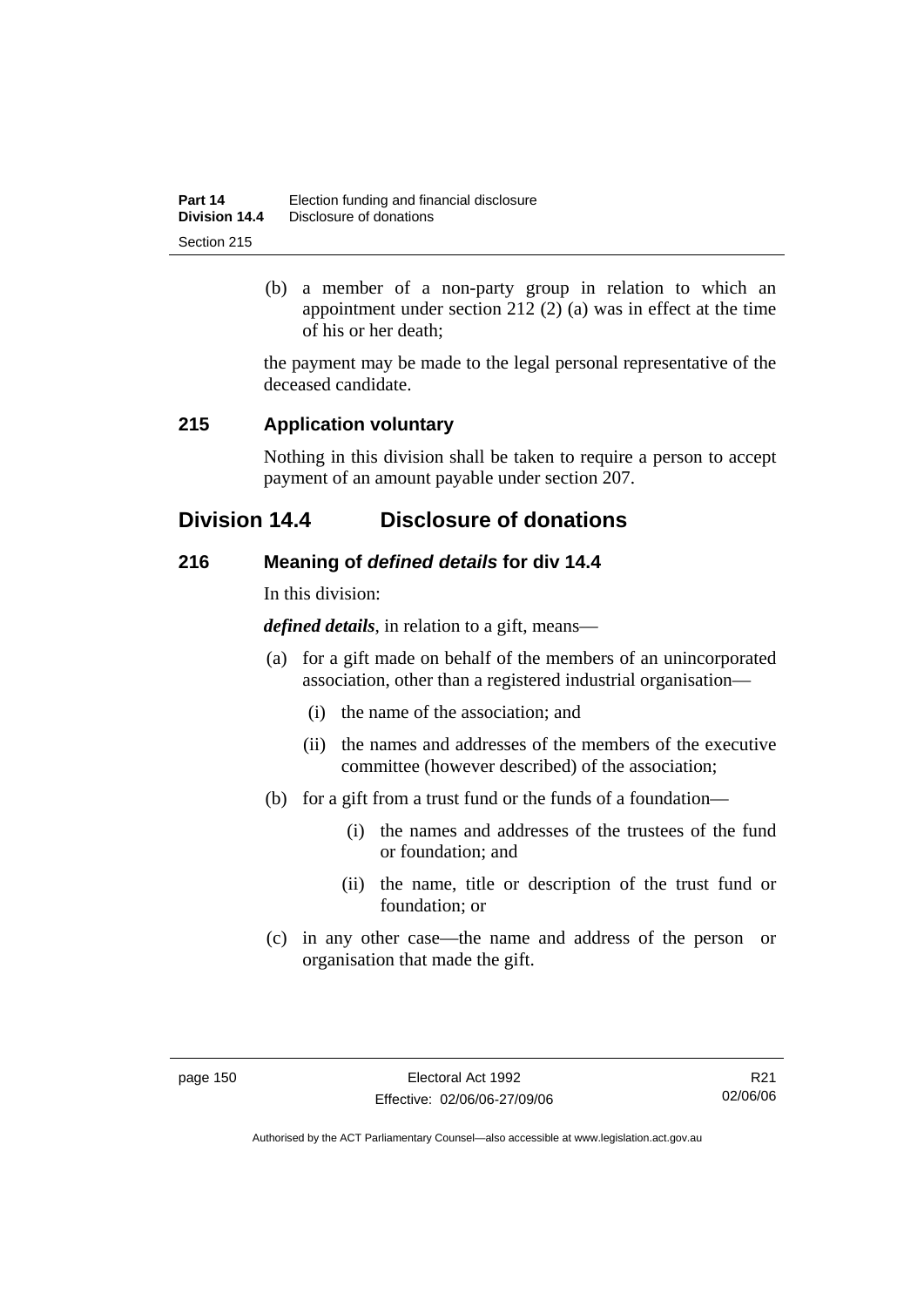## **217 Disclosure of gifts**

- (1) The reporting agent of a candidate shall, within 15 weeks after the polling day in the election, give the commissioner a return.
	- *Note 1* If a form is approved under s 340A (Approved forms) for a return, the form must be used.

*Note 2* For how a return may be given, see *Legislation Act 2001*, pt 19.5.

- (2) A return shall specify the following matters in relation to the disclosure period for the election:
	- (a) the total amount of any gifts received by the candidate;
	- (b) the number of persons who made gifts to the candidate;
	- (c) the date each gift was received;
	- (d) the amount of each gift received;
	- (e) the defined details of each gift received.
- (3) However, the reporting agent is not required to state the matters mentioned in subsection (2) (c) to (e) for a gift by a person if the amount of the gift and the total of all other gifts made to the candidate by the person is less than \$1 500.
- (4) A reference in this section to a gift is a reference to a gift other than a gift made in a private capacity to a candidate for his or her personal use that the candidate has not used, and will not use, solely or substantially for a purpose related to an election.

## **218 Disclosure of gifts—non-party groups**

- (1) A reporting agent of a non-party group shall, within 15 weeks after the polling day in the election, give the commissioner a return.
	- *Note 1* If a form is approved under s 340A (Approved forms) for a return, the form must be used.
	- *Note 2* For how a return may be given, see *Legislation Act 2001*, pt 19.5.

page 151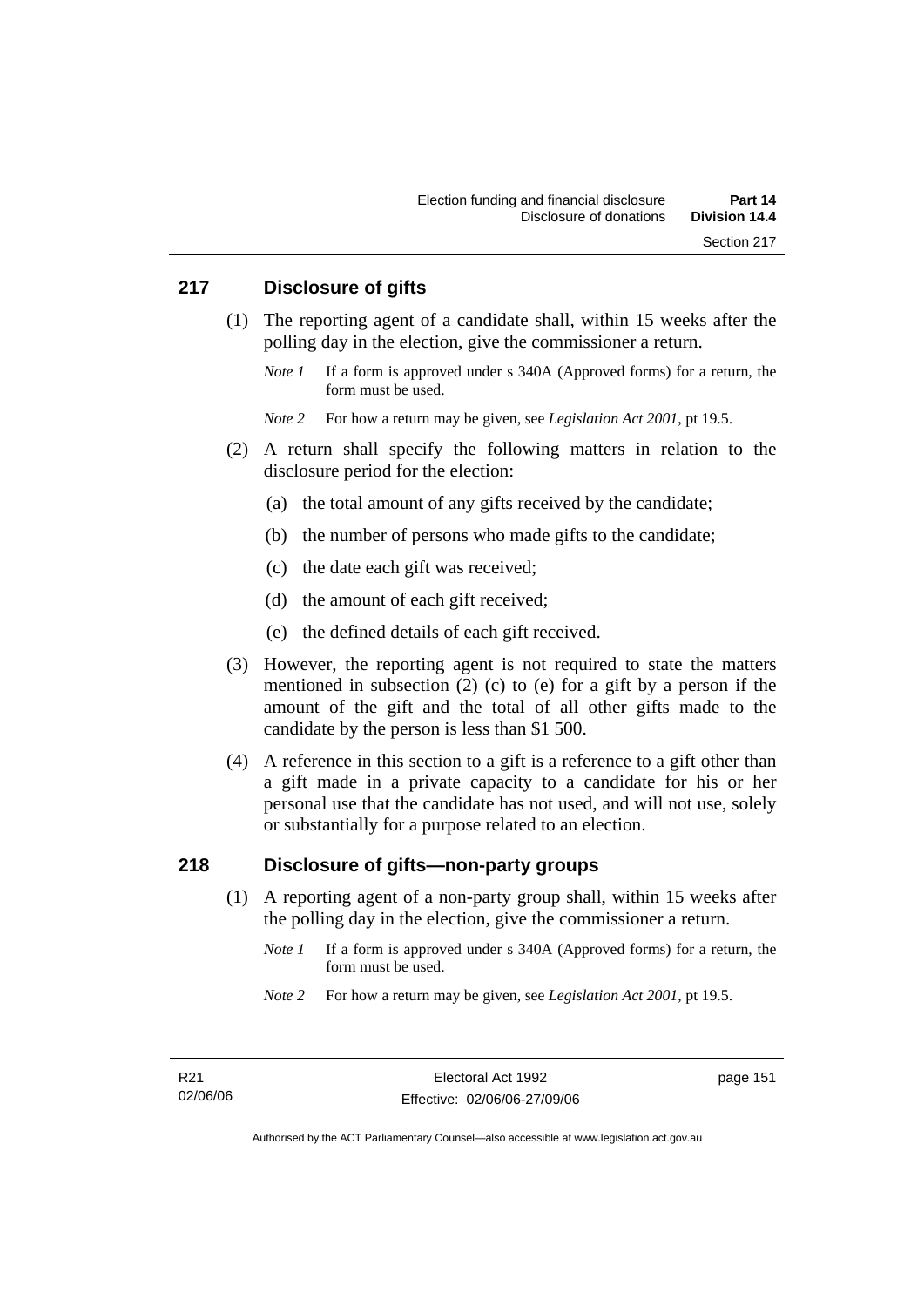- (2) A return shall specify the following matters in relation to the disclosure period for the election:
	- (a) the total amount of any gifts received by the group;
	- (b) the number of persons who made gifts to the group;
	- (c) the date each gift was received;
	- (d) the amount of each gift received;
	- (e) the defined details of each gift received.
- (3) However, the reporting agent is not required to specify the information mentioned in subsection (2) (c) to (e) for a gift by a person if the amount of the gift and sum of all other gifts made to the non-party group by the person is less than \$200.

# **218A Certain loans not to be received**

- (1) A party, non-party group, MLA, candidate or associated entity (the *receiver*) must not receive a loan of \$1 500 or more from a person or entity (the *giver*) that is not a financial institution, unless the receiver complies with this section.
- (2) The receiver of the loan must immediately make a record of the following:
	- (a) the terms of the loan;
	- (b) if the giver is a registered industrial organisation—
		- (i) the name of the organisation; and
		- (ii) the names and addresses of the members of the executive committee (however described) of the organisation;
	- (c) if the giver is an unincorporated body—
		- (i) the name of the body; and
		- (ii) the names and addresses of the members of the executive committee (however described) of the body;

page 152 Electoral Act 1992 Effective: 02/06/06-27/09/06

R21 02/06/06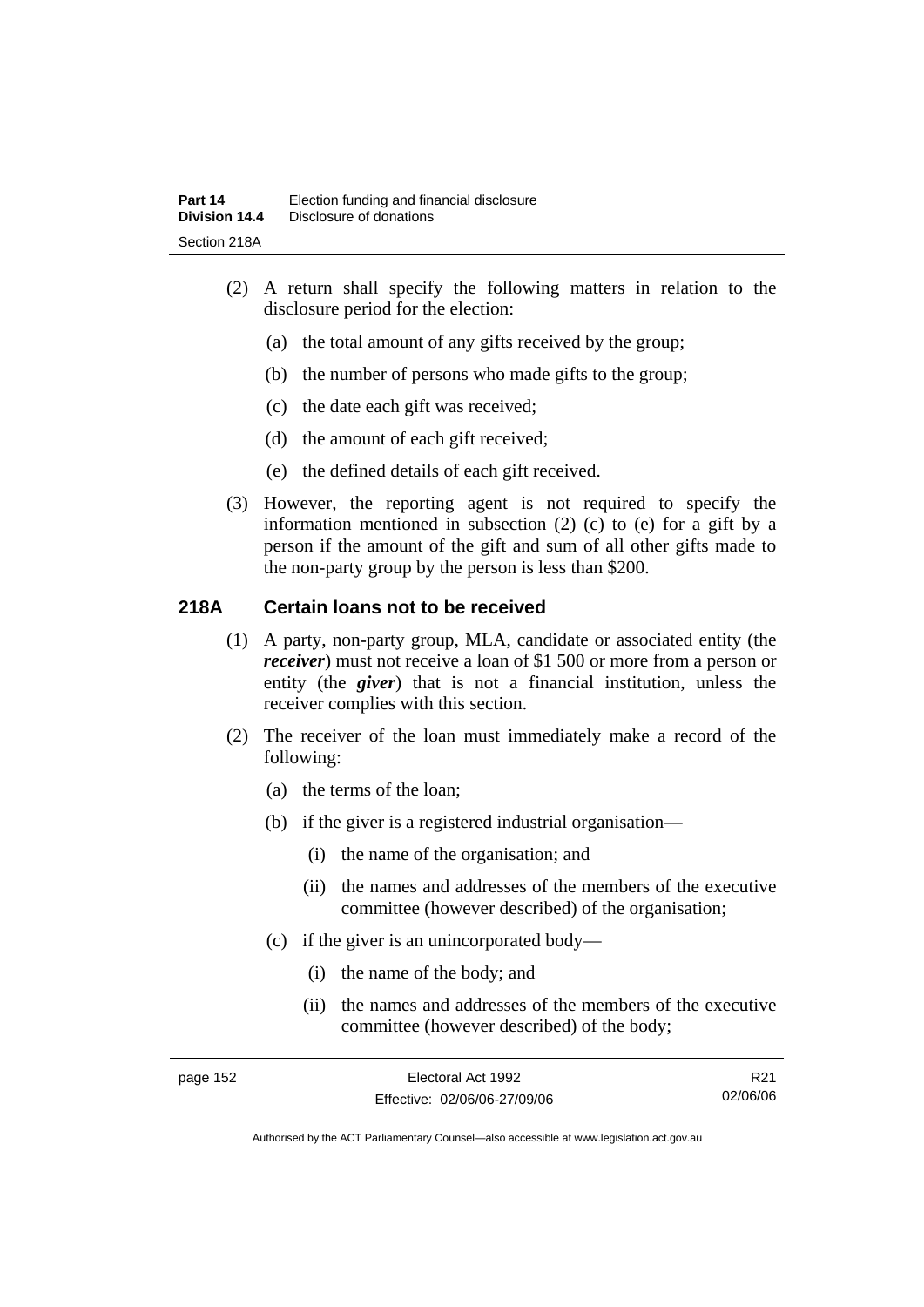- (d) if the loan was paid out of a trust fund or the funds of a foundation—
	- (i) the names and addresses of the trustees of the fund or foundation; and
	- (ii) the title or other description of the trust fund, or the name of the foundation;
- (e) in any other case—the name and address of the giver.
- (3) If the receiver receives a loan to which subsection (1) applies but does not comply with subsection (2), the relevant person must pay to the Territory an amount equal to the amount of the loan.
- (4) The amount payable under subsection (3) is a debt payable to the Territory by the relevant person and may be recovered by proceedings in a court of competent jurisdiction.
- (5) If the receiver is a non-party group and each member of the group is taken to be a reporting agent for the group under section 204 (Non-appointed agents), the members of the group are jointly and severally liable to pay any amount payable to the Territory under subsection (3) and subsection (4) applies accordingly.
- (6) For this section, if credit is given on a credit card for card transactions, each transaction is taken to be a separate loan.
- (7) In this section:

*credit card* includes a debit card.

## *financial institution* means—

- (a) a bank; or
- (b) a credit union; or
- (c) a building society; or
- (d) an entity prescribed under the regulations.

Authorised by the ACT Parliamentary Counsel—also accessible at www.legislation.act.gov.au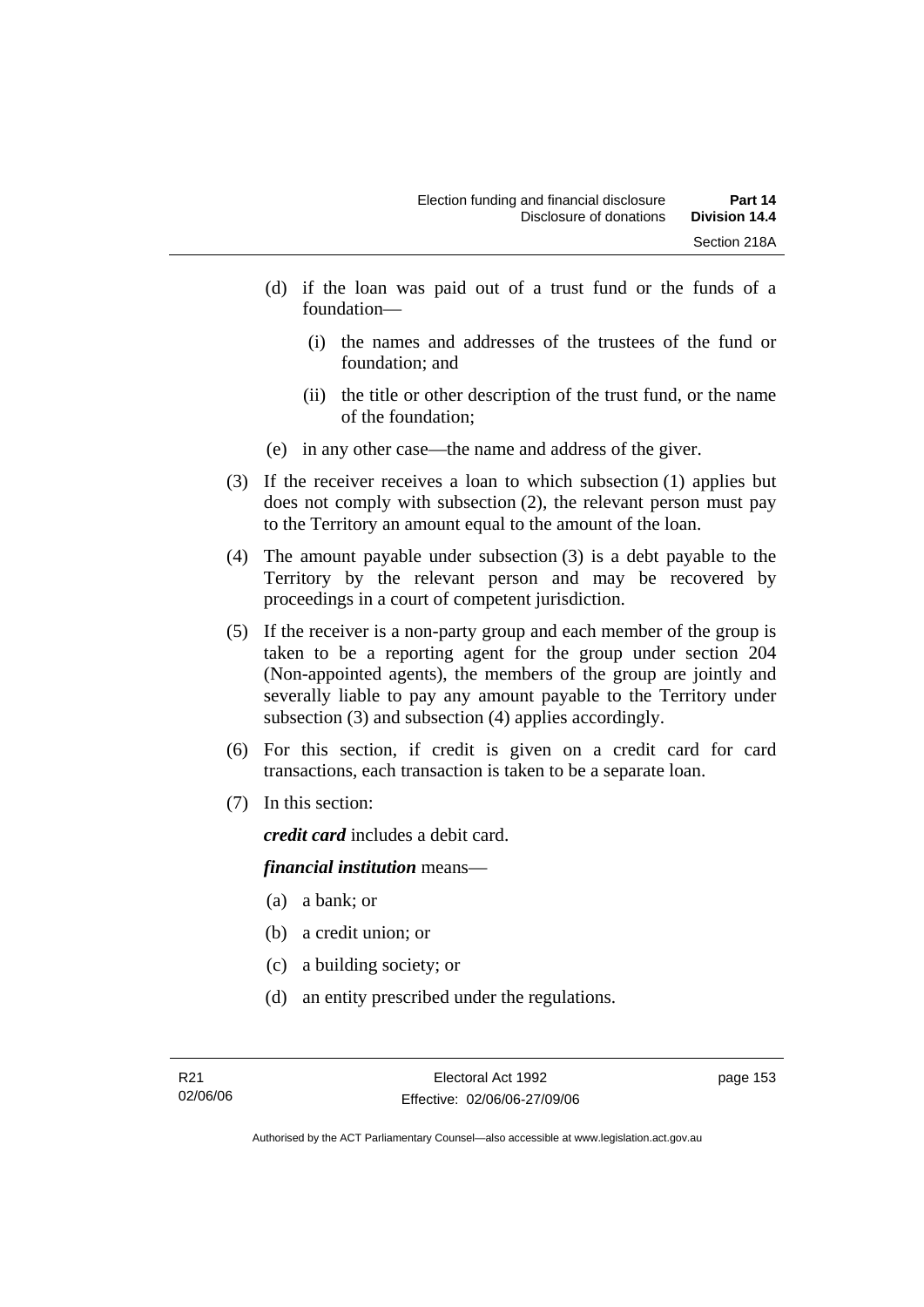*loan* means any of the following:

- (a) an advance of money;
- (b) a provision of credit or any other form of financial accommodation;
- (c) a payment of an amount for, on account of, on behalf of or at the request of the receiver, if there is an express or implied obligation to repay the amount;
- (d) a transaction (whatever its terms or form) that is, in substance, a loan of money.

#### *relevant person* means—

- (a) for a loan for the benefit of a party—
	- (i) if the party is a corporation—the party; or
	- (ii) in any other case—the reporting agent of the party; or
- (b) for a loan to or for the benefit of a non-party group—the reporting agent of the group; or
- (c) for a gift to or for the benefit of an MLA—the MLA; or
- (d) for a gift to or for the benefit of a candidate—the candidate; or
- (e) for a gift to or for the benefit of an associated entity—
	- (i) if the entity is a corporation—the entity; or
	- (ii) in any other case—the financial controller of the entity.

## **219 Nil returns**

If no details are required to be included in a return under section 217 or 218, the return shall be given to the commissioner and shall include a statement to the effect that no gifts of a kind required to be disclosed were received.

R21 02/06/06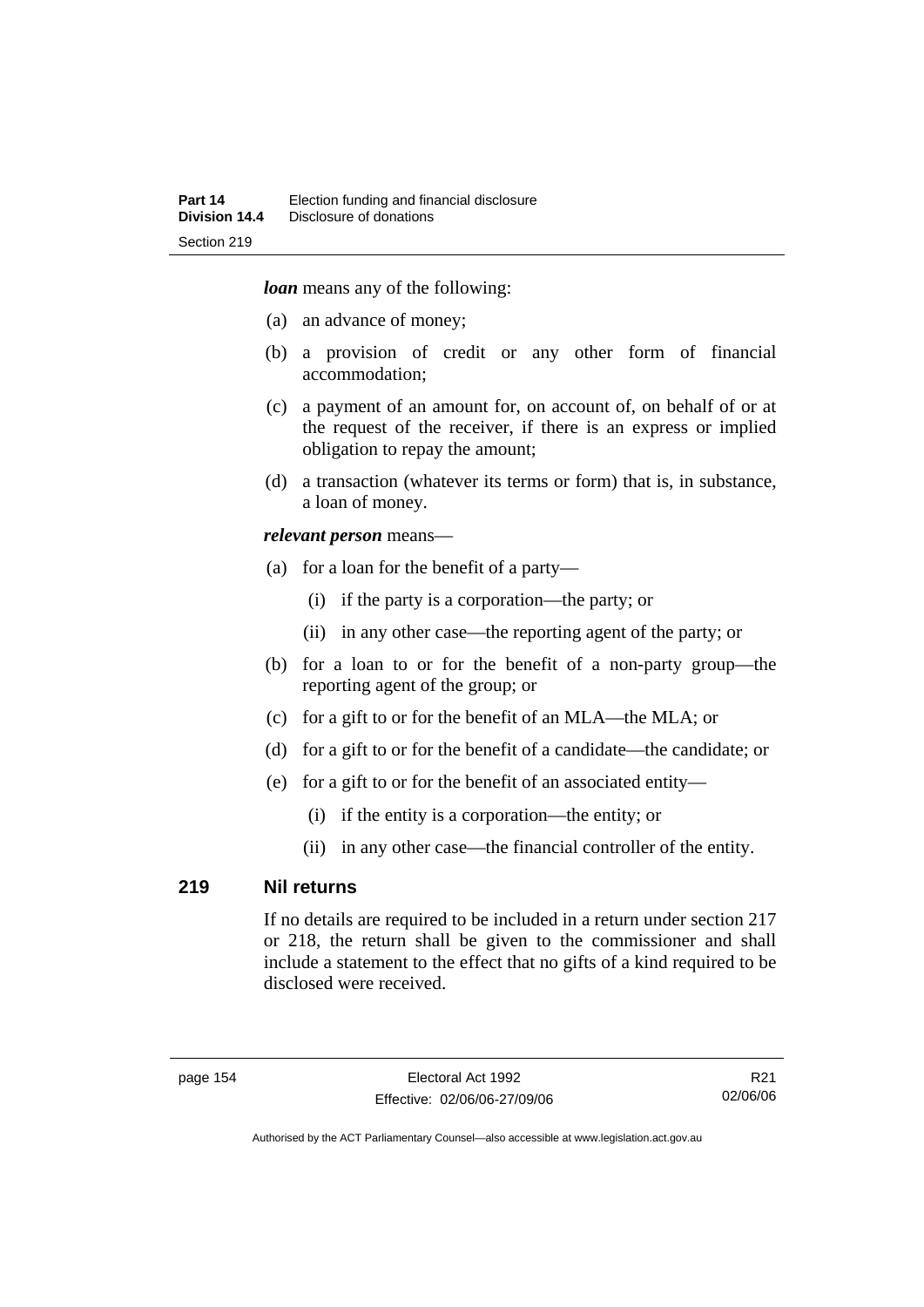## **220 Disclosure of gifts by persons incurring political expenditure**

- (1) This section applies if a person (other than a party, candidate or associated entity) (the *first person*)—
	- (a) incurs expenditure for a political purpose during the disclosure period for an election; and
	- (b) receives from someone else 1 or more gifts—
		- (i) all or a part of each of which was used by the first person to enable the person to incur expenditure during the disclosure period for a political purpose or to reimburse the person for incurring expenditure during the disclosure period for a political purpose; and
		- (ii) the total amount of which is \$1 000 or more.
- (2) Within 15 weeks after polling day in the election, the first person must give the commissioner a return for the gift or gifts.
	- *Note 1* If a form is approved under s 340A (Approved forms) for a return, the form must be used.
	- *Note 2* For how a return may be given, see *Legislation Act 2001*, pt 19.5.
- (3) A return shall, in relation to each gift referred to in subsection (1), specify—
	- (a) the amount of the gift; and
	- (b) the date it was received; and
	- (c) the defined details.
- (4) Subsection (1) does not apply to a person if the amount of expenditure incurred by the person for political purposes during the disclosure period is less than \$1 000.
- (5) For this section, a person shall be taken to have incurred expenditure for a political purpose if, during the disclosure period in relation to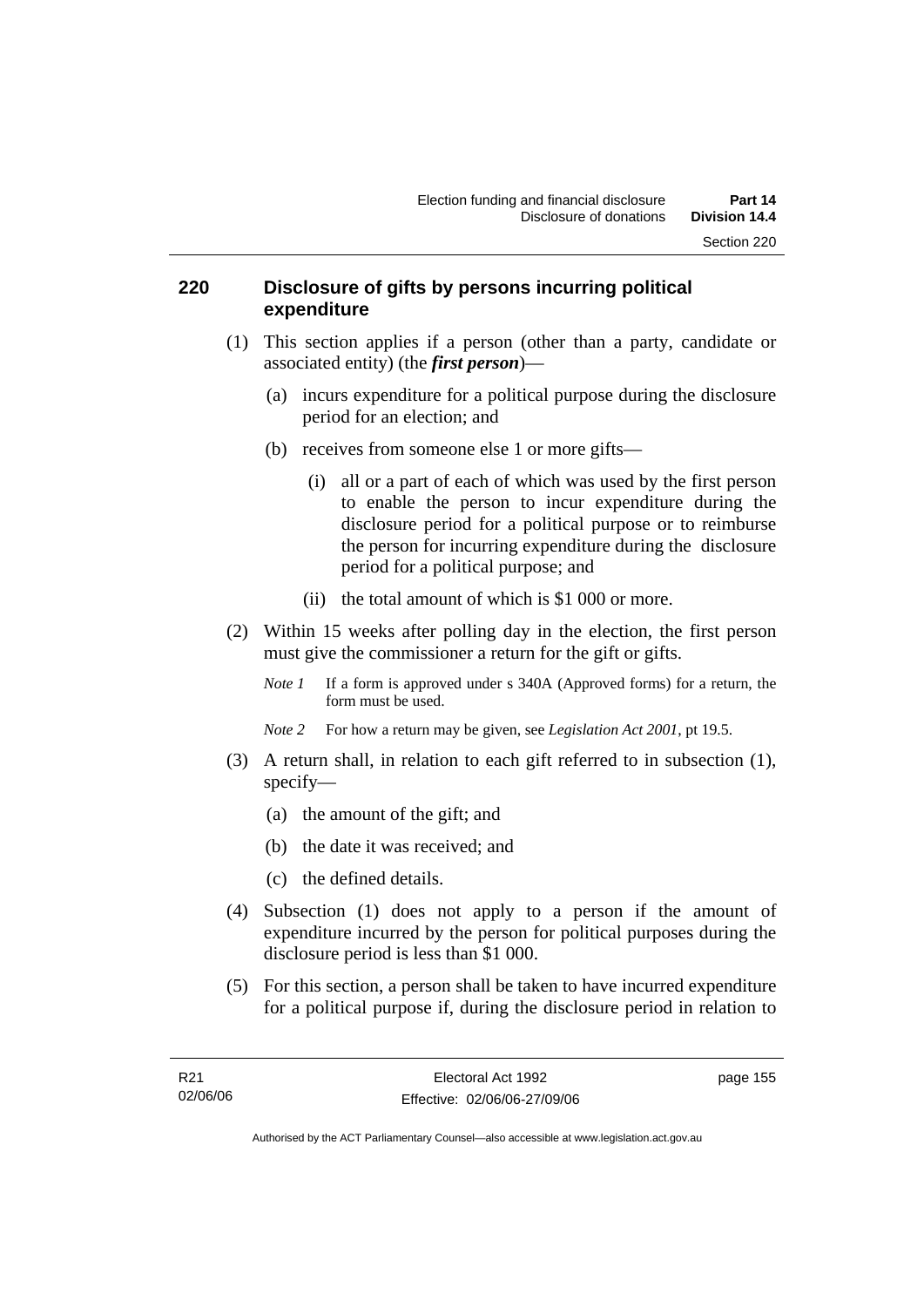an election, the person incurs expenditure in relation to that or any other election.

- (6) In this section, a reference to incurring of expenditure for a political purpose is a reference to incurring of expenditure in relation to—
	- (a) publishing electoral matter (including publishing by radio or television); or
	- (b) otherwise publishing a view on an issue in an election; or
	- (c) making a gift to a party; or
	- (d) making a gift to a candidate; or
	- (e) making a gift to a person on the understanding that the person or another person will apply, either directly or indirectly, the whole or a part of the gift in a way referred to in paragraph  $(a)$ ,  $(b)$ ,  $(c)$  or  $(d)$ .
- (7) For subsection (3), 2 or more gifts made by the same person to or for the benefit of a person to whom subsection (1) applies shall be taken to be a single gift.

## **221 Donations to non-party groups and candidates**

- (1) If, during the disclosure period for an election, a person (other than a party, a candidate or an associated entity) makes gifts totalling \$1 500 or more to the same non-party group or candidate in the election or the same specified body, the person must give the commissioner a return within 15 weeks after the polling day for the election.
	- *Note 1* If a form is approved under s 340A (Approved forms) for a return, the form must be used.
	- *Note* 2 For how a return may be given, see Legislation Act, pt 19.5.
- (2) A return shall specify in relation to each gift referred to in subsection (1) made by the person during the disclosure period—
	- (a) the amount of the gift; and

| page 156 | Electoral Act 1992           | R <sub>21</sub> |
|----------|------------------------------|-----------------|
|          | Effective: 02/06/06-27/09/06 | 02/06/06        |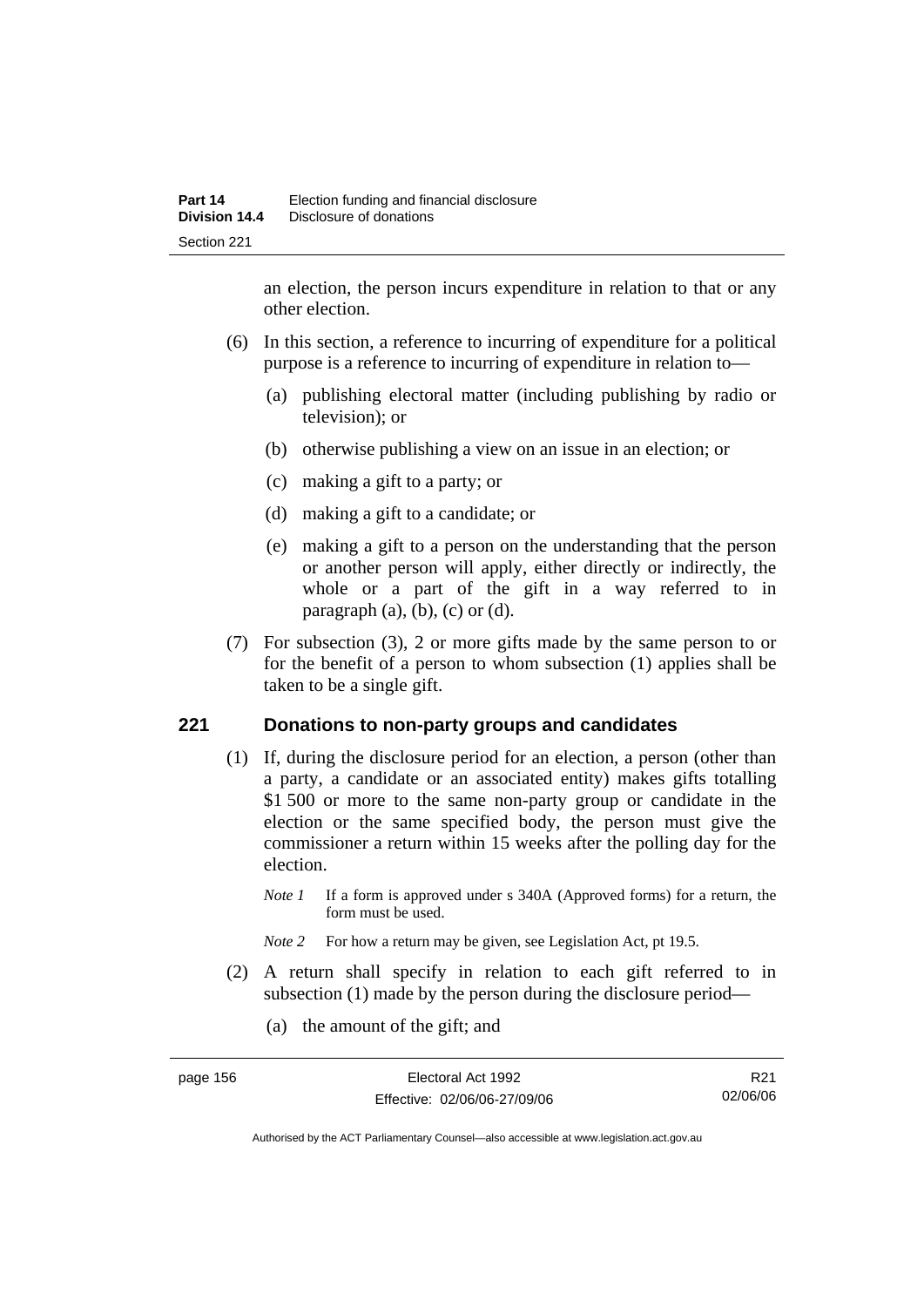- (b) the date it was made; and
- (c) the defined details.
- (3) A reference in this section to a *gift* is a reference to a gift other than a gift made in a private capacity to a candidate or a specified body that is an individual, for his or her personal use, being a gift that the receiver has not used, and will not use, solely or substantially for a purpose related to an election.
- (4) The commissioner may, in writing, specify a person or body (whether incorporated or not) for this section if the commissioner believes on reasonable grounds, that it is a function of the person or body to incur electoral expenditure or to give gifts (directly or indirectly) to candidates.
- (5) The specification of a person or body is a notifiable instrument.

*Note* A notifiable instrument must be notified under the *Legislation Act 2001*.

(6) In this section:

*specified body* means a person or body specified in accordance with subsection  $(4)$ .

# **221A Annual returns of donations**

- (1) If, in a financial year, a person makes a gift of \$1 500 or more, or gifts totalling \$1 500 or more, to the same party, MLA or associated entity, the person must, within the relevant period after the end of the financial year, give the commissioner a return covering all the gifts that the person made to the party, MLA or associated entity during the financial year.
	- *Note 1* If a form is approved under s 340A (Approved forms) for a return, the form must be used.
	- *Note 2* For how a return may be given, see *Legislation Act 2001*, pt 19.5.
- (2) If, in a financial year—

page 157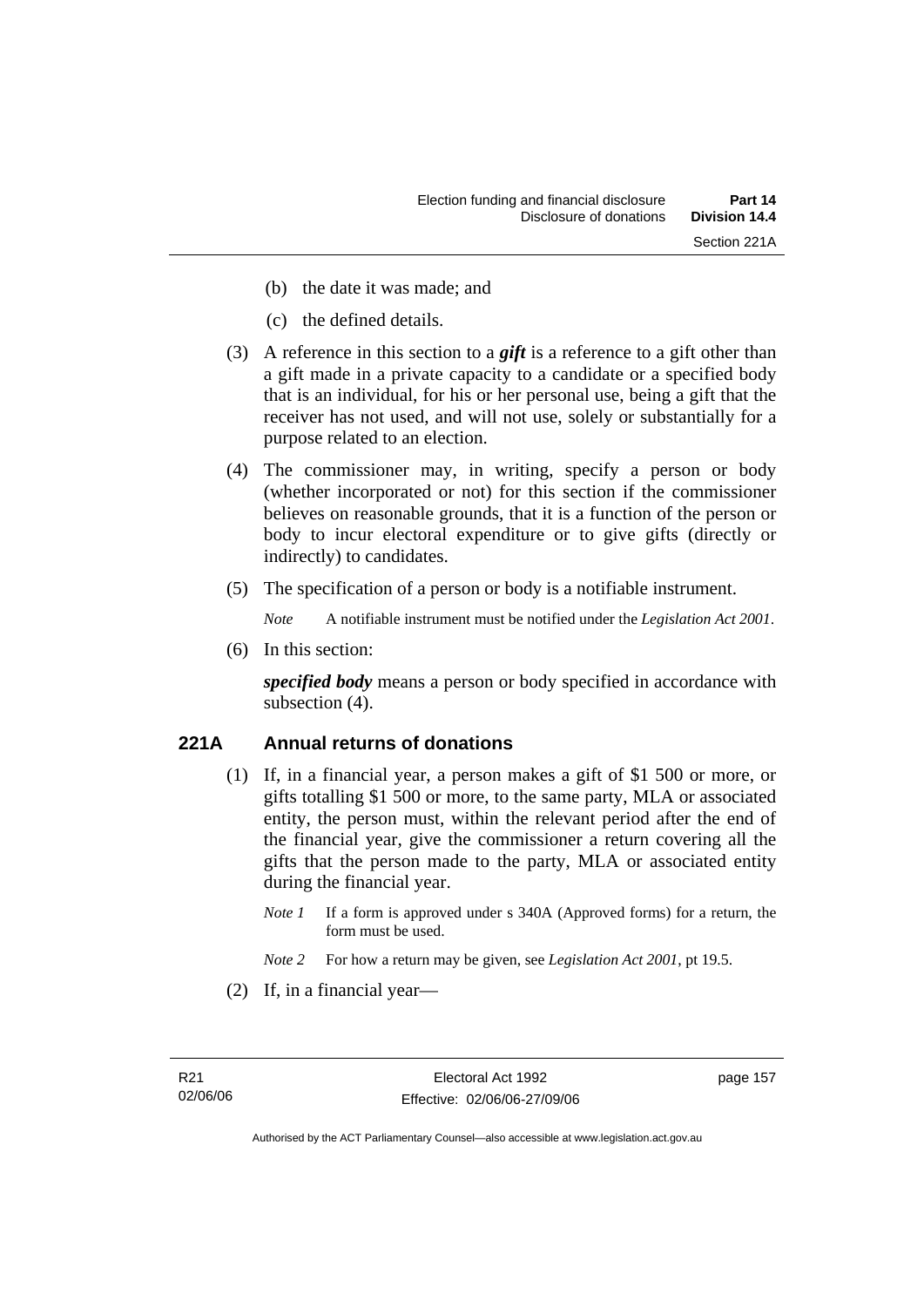- (a) a person receives a gift of \$1 000 or more, or gifts totalling \$1 000 or more; and
- (b) the person uses all or part of the gift or gifts to make a gift of \$1 500 or more, or gifts totalling \$1 500 or more, to a party, MLA or associated entity;

the person must, within the relevant period after the end of the financial year, give the commissioner a return covering all the gifts mentioned in paragraph (a).

- (3) For each gift mentioned in subsection (1) or (2) (a), the return must state—
	- (a) the amount of the gift; and
	- (b) the date when it was made; and
	- (c) for a gift mentioned in subsection (1)—the name of the party, MLA or associated entity to which the gift was made; and
	- (d) for a gift mentioned in subsection  $(2)$  (a)—the defined details.
- (4) Subsection (2) does not apply to a gift mentioned in subsection (2) (a) that has been included in a previous return under this section.
- (5) If a person makes a gift to any person or body with the intention of benefiting a party, MLA or associated entity, the person is taken, for this section, to have made the gift to the party, MLA or associated entity.
- (6) In this section:

*gift* does not include—

- (a) a gift made to an MLA in a private capacity for the MLA's personal use if the MLA does not use the gift solely or substantially for a purpose related to an election; or
- (b) a gift made by a party, member of a non-party group, MLA, candidate or associated entity.

| page 158 | Electoral Act 1992           | R <sub>21</sub> |
|----------|------------------------------|-----------------|
|          | Effective: 02/06/06-27/09/06 | 02/06/06        |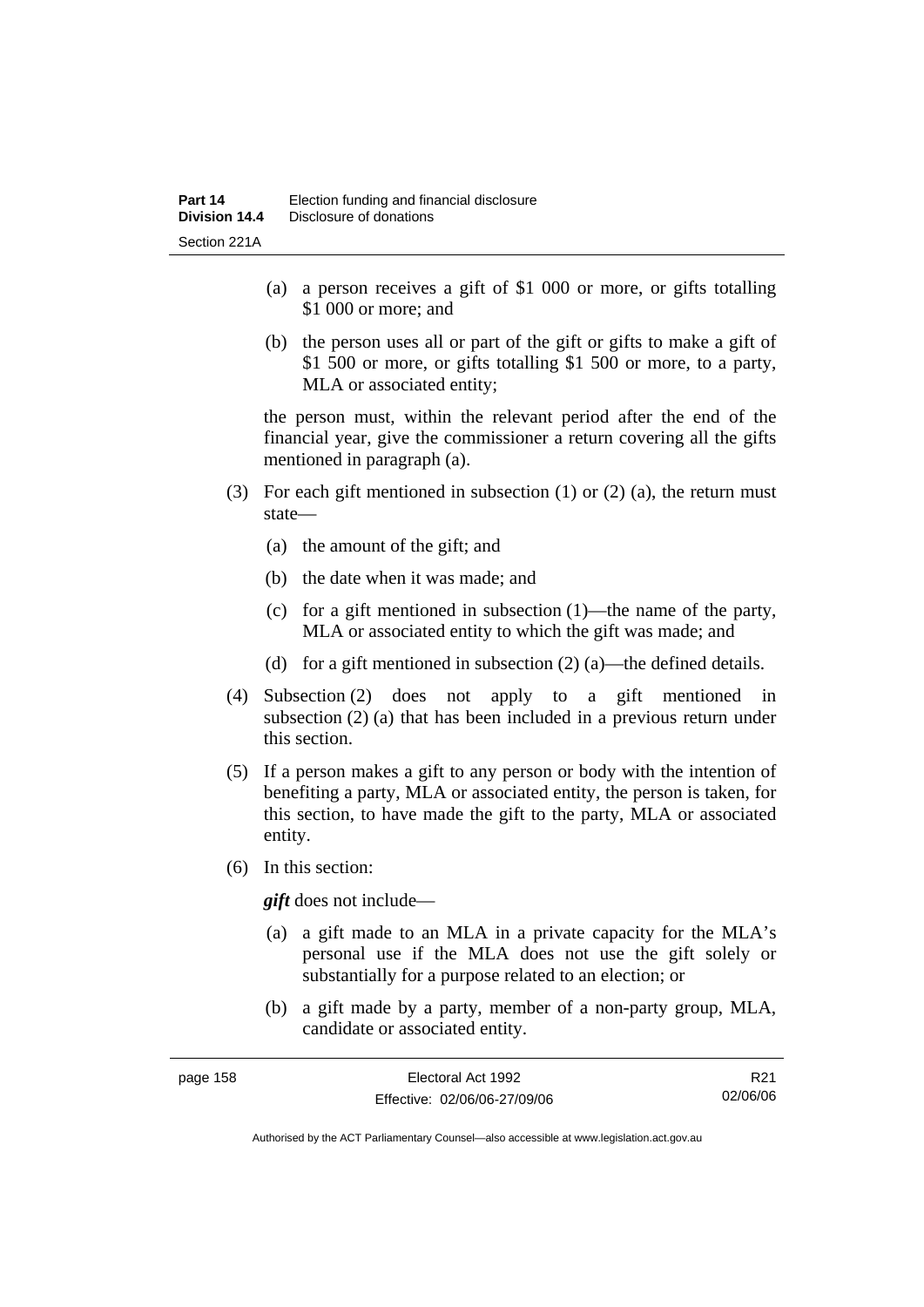#### *relevant period* means—

- (a) for a financial year ending in a year when a general election is held—24 weeks; and
- (b) in any other case—20 weeks.

## **221B Advice about obligations to make returns**

 (1) If, in a financial year, a party or MLA (the *receiver*) receives a gift of \$1 500 or more, or gifts totalling \$1 500 or more, from the same person (the *giver*), the receiver must, before 1 August after the end of the financial year, by written notice to the giver, tell the giver about the requirements of section 221A (Annual returns of donations).

Maximum penalty: 50 penalty units.

(2) In this section:

*gift*—see section 221A (6).

## **222 Anonymous gifts**

- (1) A party, non-party group, MLA, candidate or associated entity (the *receiver*) must not accept a gift of the prescribed amount or more made by someone else (the *giver*) to or for the benefit of the receiver unless—
	- (a) the receiver knows the defined details of the gift; or
	- (b) both the following subparagraphs apply:
		- (i) the giver tells the receiver the defined details of the gift before the gift is made;
		- (ii) when the gift is made, the receiver has no grounds for believing that the defined details given by the giver are not true.
- (2) Subsection (1) applies—

page 159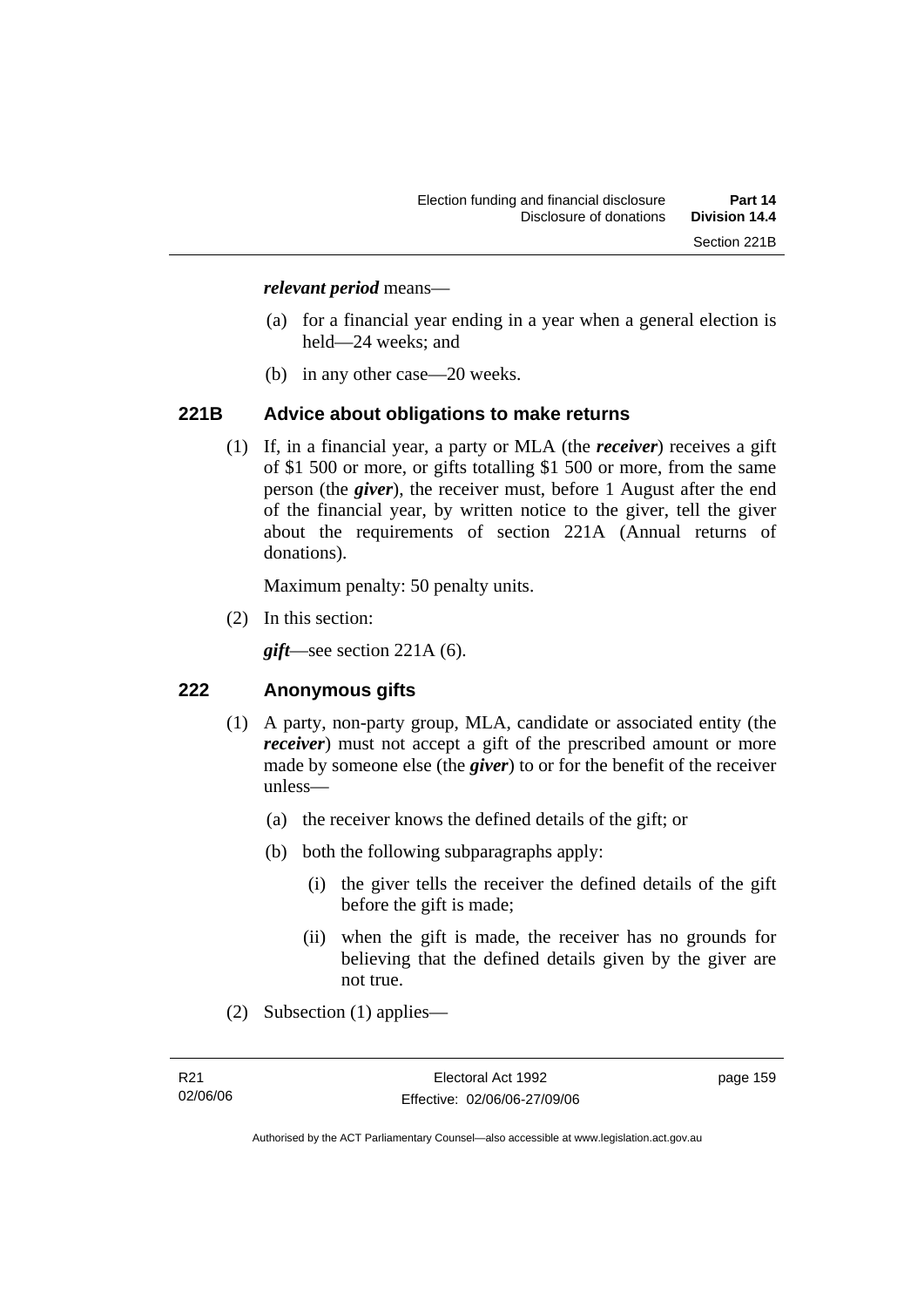- (a) for a party, MLA or associated entity—to gifts received at any time; or
- (b) for a non-party group or candidate—to gifts received during the disclosure period.
- (3) For this section, 2 or more gifts made by the same person to or for the benefit of a party, non-party group, MLA, candidate or associated entity are taken to be a single gift.
- (4) If the receiver contravenes subsection (1), the relevant person must pay to the Territory an amount equal to the amount of the gift.
- (5) The amount payable under subsection (4) is a debt payable to the Territory by the relevant person and may be recovered by proceedings in a court of competent jurisdiction.
- (6) If the receiver is a non-party group and each member of the group is taken to be a reporting agent for the group under section 204 (Non-appointed agents), the members of the group are jointly and severally liable to pay any amount payable to the Territory under subsection (4), and subsection (5) applies accordingly.
- (7) In this section:

*gift* includes a gift made on behalf of the members of an unincorporated association.

*prescribed amount*, for a gift made to or for the benefit of a party, MLA, associated entity, candidate or non-party group, means \$1 500.

#### *relevant person* means

- (a) for a gift to or for the benefit of a party—
	- (i) if the party is a corporation—the party; or
	- (ii) in any other case—the reporting agent of the party; or
- (b) for a gift to or for the benefit of a non-party group—the reporting agent of the group; or

| page 160 | Electoral Act 1992           | R <sub>21</sub> |
|----------|------------------------------|-----------------|
|          | Effective: 02/06/06-27/09/06 | 02/06/06        |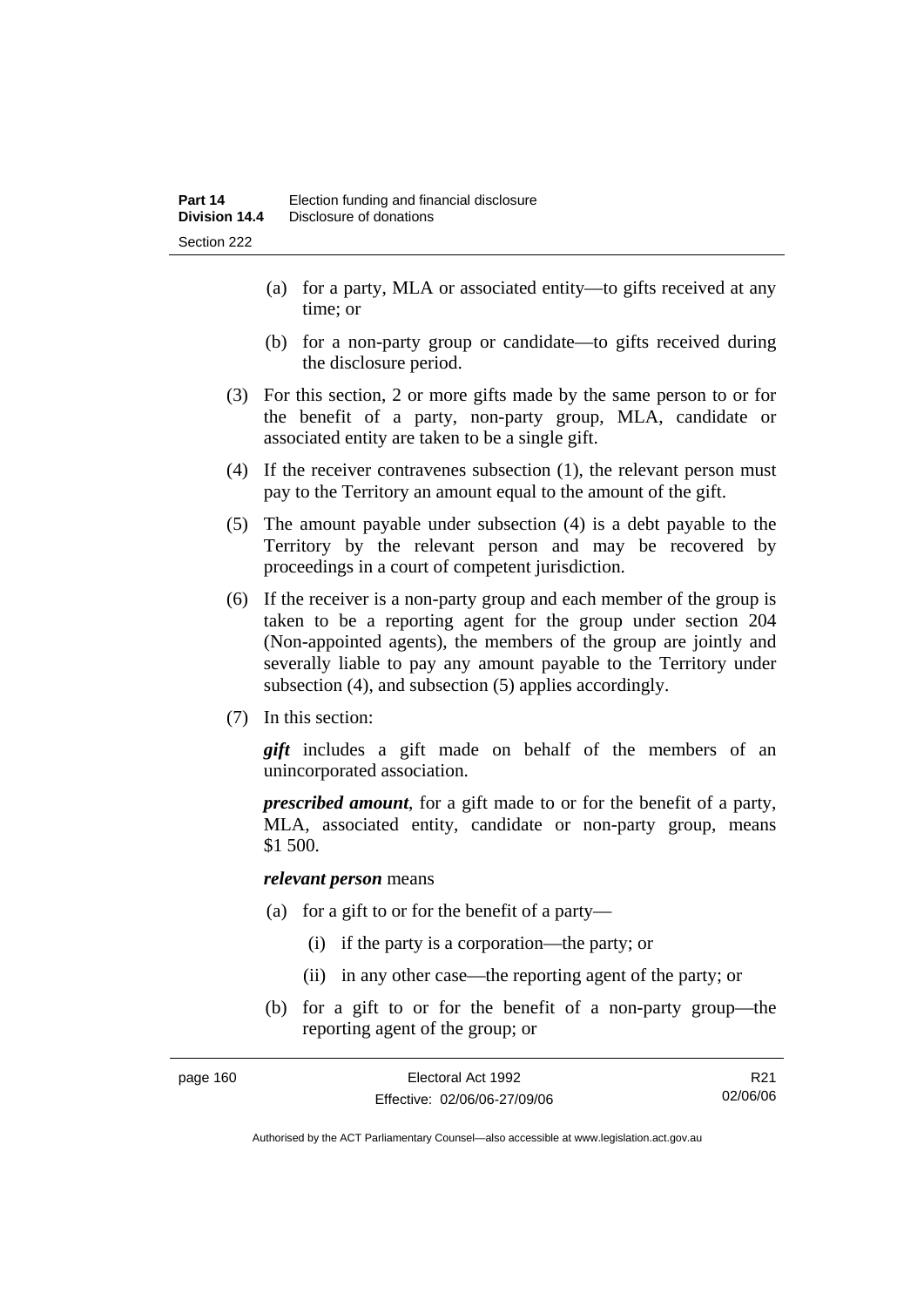- (c) for a gift to or for the benefit of an MLA—the MLA; or
- (d) for a gift to or for the benefit of a candidate—the candidate; or
- (e) for a gift to or for the benefit of an associated entity—
	- (i) if the entity is a corporation—the entity; or
	- (ii) in any other case—the financial controller of the entity.

# **Division 14.5 Disclosure of electoral expenditure**

# **223 Definitions for div 14.5**

In this division:

*broadcaster* means—

- (a) the Australian Broadcasting Corporation continued in existence under the *Australian Broadcasting Corporation Act 1983* (Cwlth), section 5; or
- (b) the Special Broadcasting Service Corporation continued in existence under the *Special Broadcasting Service Act 1991*  (Cwlth), section 5; or
- (c) the holder of a licence under the *Broadcasting Services Act 1992* (Cwlth); or
- (d) the provider of a broadcasting service under a class licence under that Act.

*electoral advertisement* means an advertisement containing electoral matter, whether or not consideration was given for its publication or broadcast.

*electoral expenditure*, in relation to an election, means expenditure incurred (whether or not incurred during the pre-election period) on—

 (a) broadcasting an electoral advertisement during the pre-election period; or

| R21      | Electoral Act 1992           | page 161 |
|----------|------------------------------|----------|
| 02/06/06 | Effective: 02/06/06-27/09/06 |          |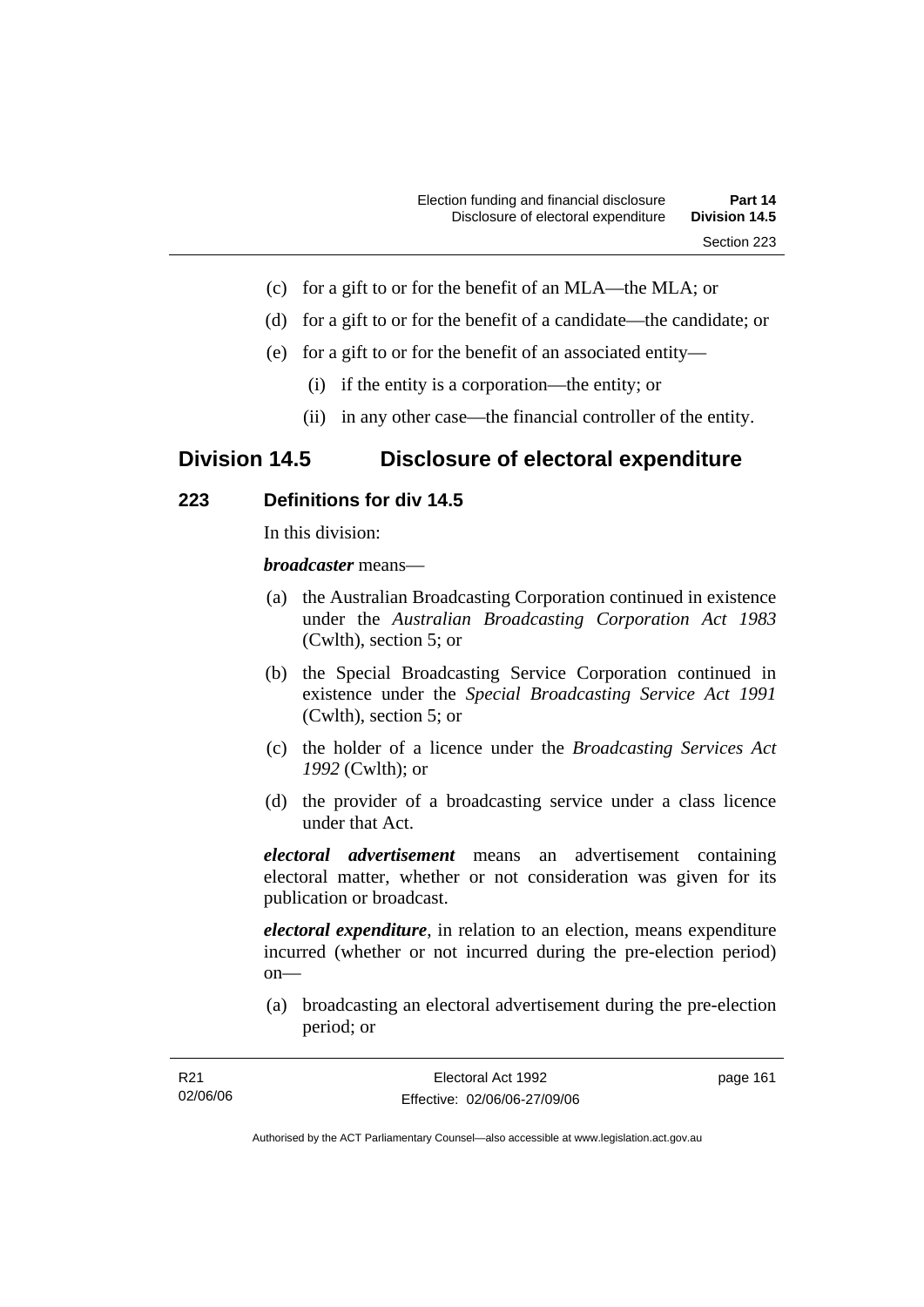- (b) publishing an electoral advertisement in a newspaper or periodical during the pre-election period; or
- (c) displaying an electoral advertisement at a theatre or other place of entertainment during the pre-election period; or
- (d) producing an electoral advertisement referred to in paragraph  $(a)$ ,  $(b)$  or  $(c)$ ; or
- (e) producing any printed electoral matter to which section 292 applies (other than material referred to in paragraph (a), (b) or (c)) that is published during the pre-election period; or
- (f) producing and distributing electoral matter that is addressed to particular persons or organisations and is distributed during the pre-election period; or
- (g) consultant's or advertising agent's fees in respect of—
	- (i) services provided during the pre-election period, being services relating to the election; or
	- (ii) material relating to the election that is used during the pre-election period; or
- (h) carrying out an opinion poll or other research about the election during the pre-election period.

*participant* in an election means—

- (a) a party, non-party group or candidate; or
- (b) a person (other than a party or candidate) by whom, or with the authority of whom, electoral expenditure in relation to an election is incurred.

*relates*—an advertisement *relates* to an election if it contains electoral matter, whether or not consideration is given for publication or broadcasting of the advertisement.

R21 02/06/06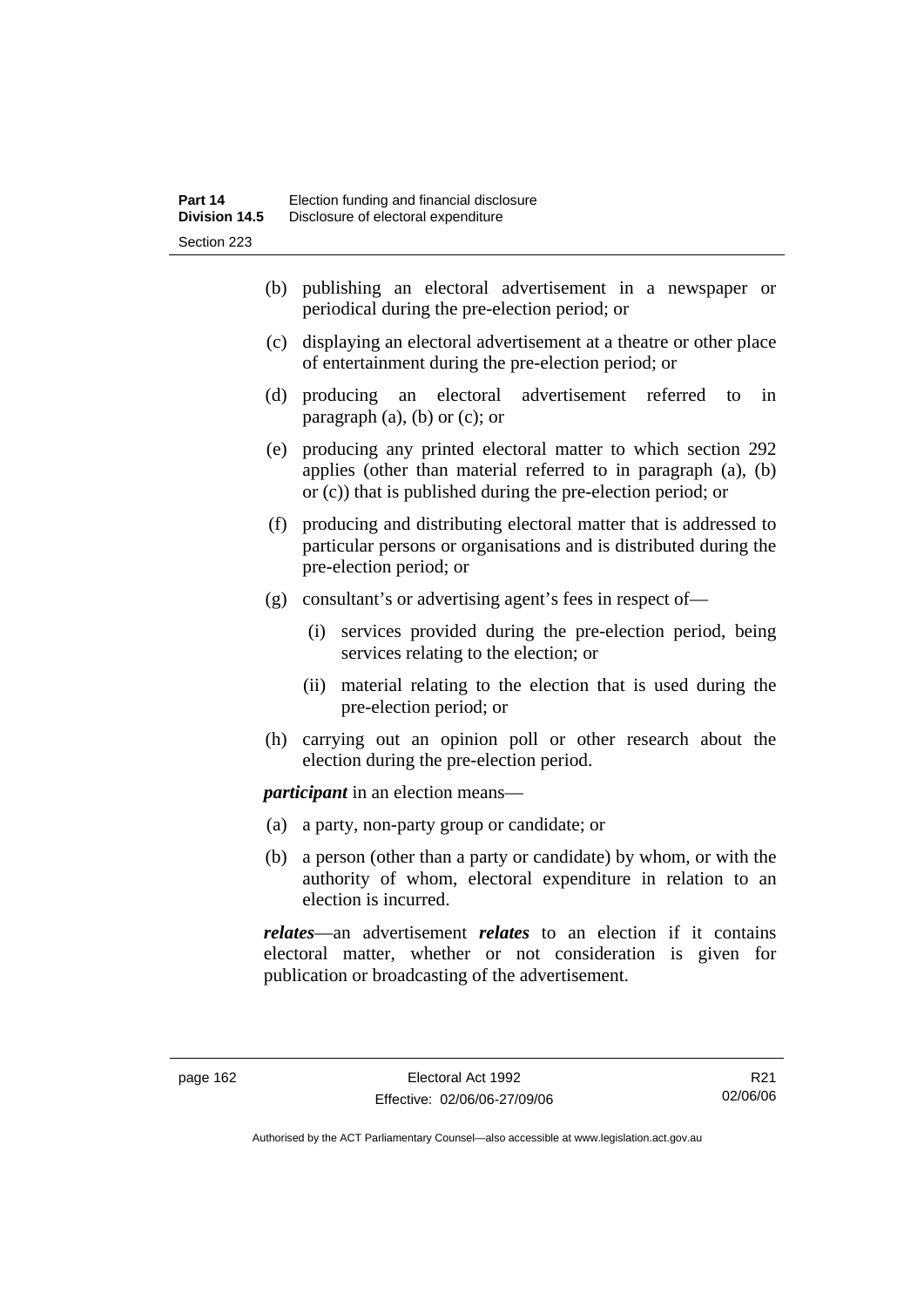#### **224 Returns of electoral expenditure**

 (1) The reporting agent of each person who was a candidate in an election shall, before the end of 15 weeks after polling day for the election, give the commissioner a return specifying details of the electoral expenditure in relation to the election incurred by or with the authority of the candidate.

*Note 1* If a form is approved under s 340A (Approved forms) for a return, the form must be used.

- *Note 2* For how a return may be given, see *Legislation Act 2001*, pt 19.5.
- (2) A reporting agent of a non-party group in an election shall, before the end of 15 weeks after polling day for the election, give the commissioner a return specifying details of the electoral expenditure in relation to the election incurred by or with the authority of the group.
- (3) If electoral expenditure in relation to an election is incurred by or with the authority of a party, the reporting agent of the party shall, before the end of 15 weeks after polling day for the election, give the commissioner a return setting out details of the expenditure.
- (4) If electoral expenditure in relation to an election was incurred by or with the authority of a person and the expenditure was not incurred with the written authority of a party, non-party group, candidate or associated entity in the election the person shall, before the end of 15 weeks after polling day for the election, give the commissioner a return specifying details of the electoral expenditure.
- (5) A person is not required to give the commissioner a return under subsection (4) in relation to an election if the amount of the electoral expenditure incurred in relation to the election by or with the person's authority is less than \$1 500.

#### **225 Nil returns**

 (1) If no electoral expenditure in relation to an election is incurred by or with the authority of a candidate in the election, a return under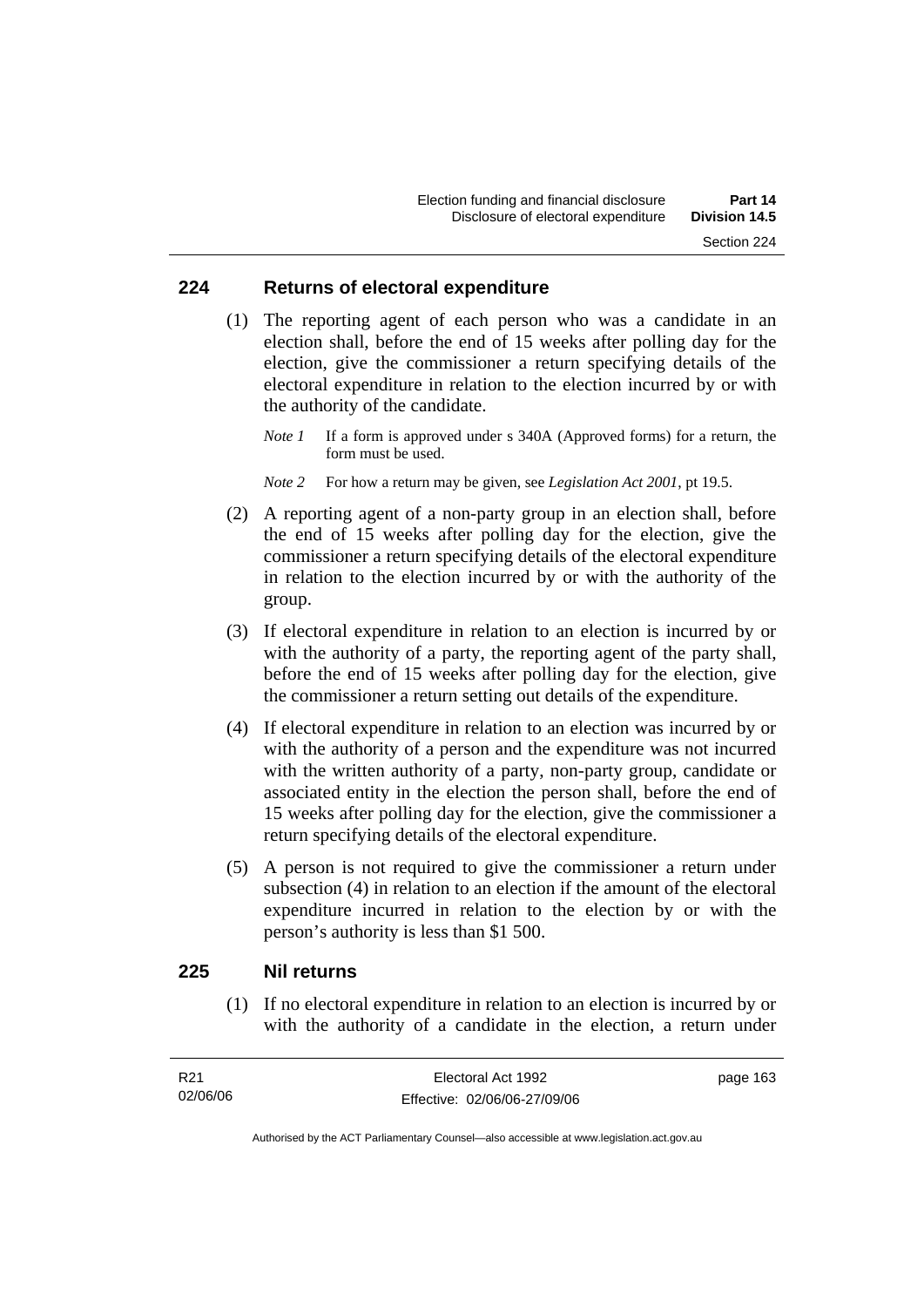section 224 in relation to the candidate shall be given to the commissioner and shall include a statement to the effect that no expenditure of a kind required to be disclosed has been incurred by or with the authority of the candidate.

- (2) If no electoral expenditure in relation to an election is incurred by or with the authority of a non-party group in the election, a return under section 224 in relation to the group shall be given to the commissioner and shall include a statement to the effect that no expenditure of a kind required to be disclosed has been incurred by or with the authority of the group.
- (3) If no electoral expenditure in relation to an election is incurred by or with the authority of a party that endorsed a candidate in the election, a return under section 224 in relation to the party shall be given to the commissioner and shall include a statement to the effect that no expenditure of a kind required to be disclosed has been incurred by or with the authority of the party.

## **226 Returns by broadcasters and publishers**

- (1) If an election has taken place—
	- (a) each broadcaster who broadcast an electoral advertisement during the pre-election period with the authority of a participant in the election; and
	- (b) each publisher who published an electoral advertisement in a newspaper or periodical during the pre-election period with the authority of a participant in the election;

shall give the commissioner a return before the end of 8 weeks after polling day in the election.

- *Note 1* If a form is approved under s 340A (Approved forms) for a return, the form must be used.
- *Note 2* For how a return may be given, see *Legislation Act 2001*, pt 19.5.

R21 02/06/06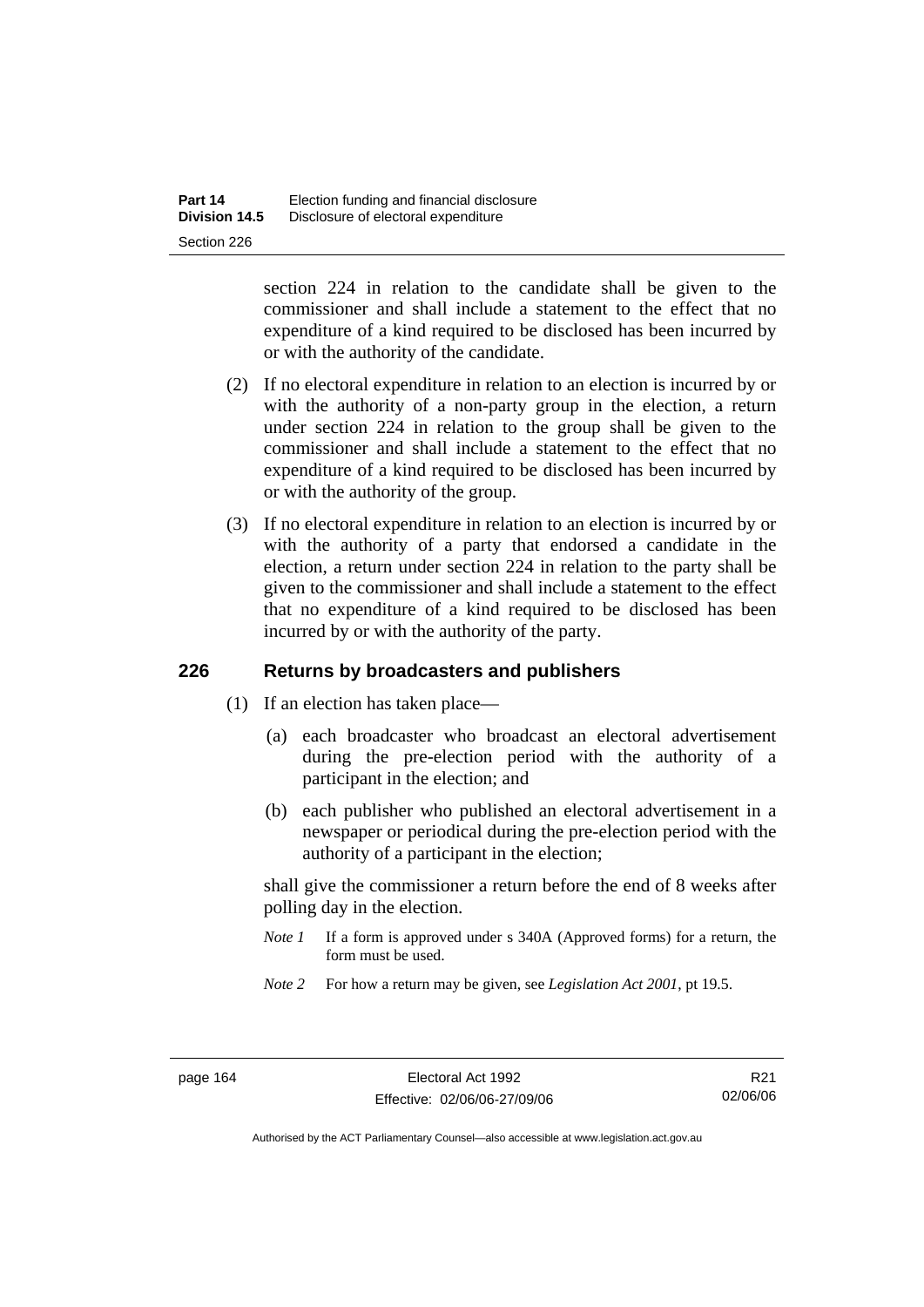- (2) A return shall specify the following particulars in relation to the advertisement:
	- (a) the broadcasting service as part of which the advertisement was broadcast or the newspaper or periodical in which the advertisement was published;
	- (b) the name and address of the person at whose request the advertisement was broadcast or published;
	- (c) the name and address of the participant in the election with whose authority the advertisement was broadcast or published;
	- (d) the date or dates when, and, for an advertisement that was broadcast, the times between which, the advertisement was broadcast or published;
	- (e) for a published advertisement—the page on which the advertisement was published and the space occupied by it;
	- (f) whether or not, on each occasion when the advertisement was broadcast or published, a charge was made by the broadcaster or publisher for the broadcasting or publication of the advertisement;
	- (g) if a charge referred to in paragraph (f) was made—the amount of the charge.
- (3) If a broadcaster or publisher specifies in a return the amount of a charge in accordance with subsection (2) (g), the broadcaster or publisher shall state in the return whether or not the charge is at less than normal commercial rates having regard to—
	- (a) for a broadcast advertisement—the length of the advertisement and the day or days when, and the times between which, it was broadcast; or
	- (b) for a published advertisement—the space occupied by the advertisement and the nature of the newspaper or periodical.

page 165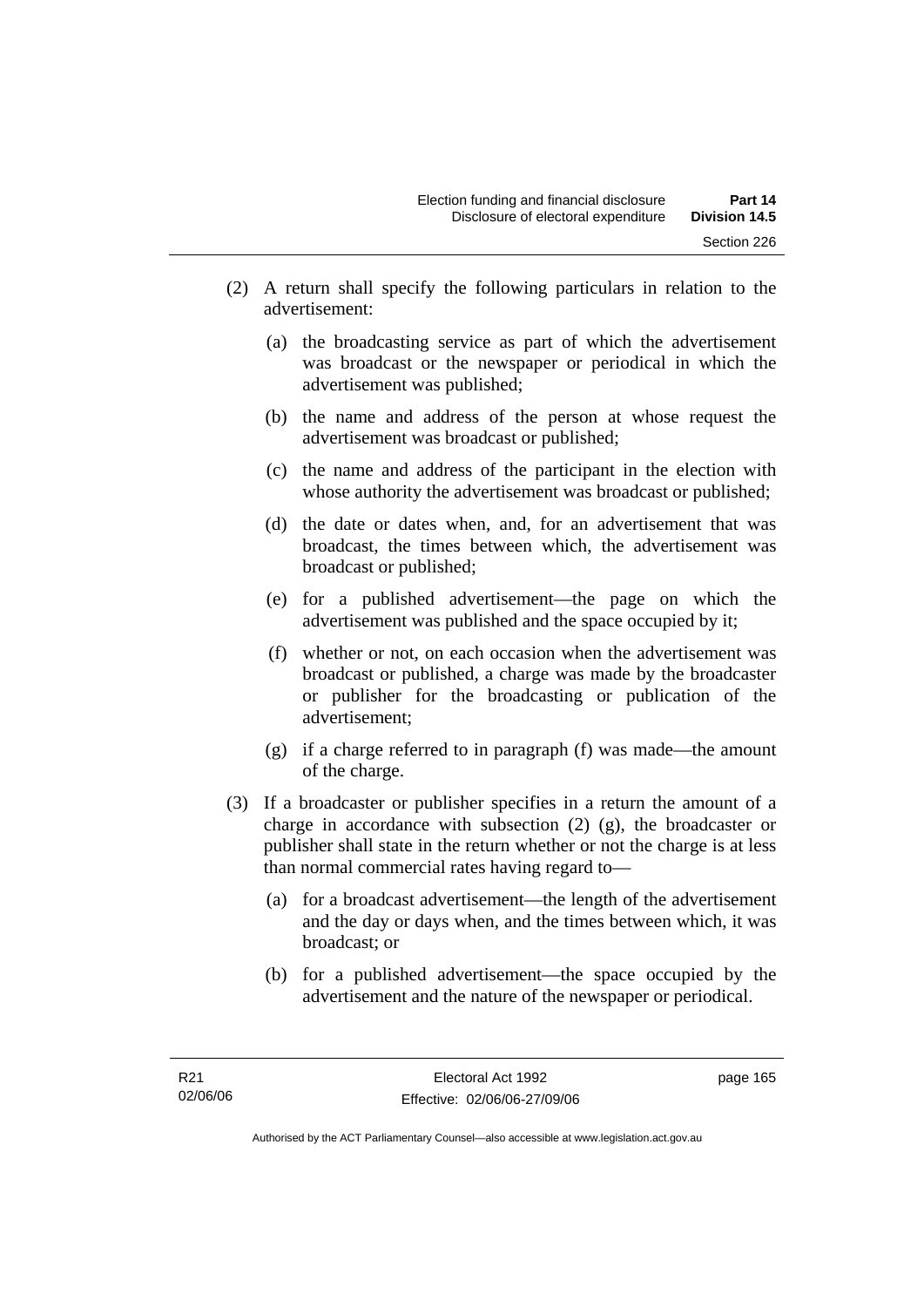| Part 14              | Election funding and financial disclosure |
|----------------------|-------------------------------------------|
| <b>Division 14.5</b> | Disclosure of electoral expenditure       |
| Section 227          |                                           |

- (4) A publisher is not required to give the commissioner a return under subsection (1) in relation to an election if the amount of the charges made by the publisher in relation to the publication of any advertisements to which that subsection applies, in relation to that election and any other election that took place on the same day as the firstmentioned election, does not exceed \$1 000.
- (5) A return under subsection (1) may refer to more than 1 advertisement.

# **227 Multiple elections on same day**

- $(1)$  If—
	- (a) the voting at 2 or more elections took place on the same day; and
	- (b) a person would, apart from this subsection, be required to give the commissioner 2 or more returns under this division relating to those elections;

the person may give the commissioner a single return, in a form approved under section 340A (Approved forms), setting out the particulars that the person would have been required to set out in those separate returns.

 (2) It is sufficient compliance with this division if the return sets out details of the expenditure without showing the extent to which it relates to any election.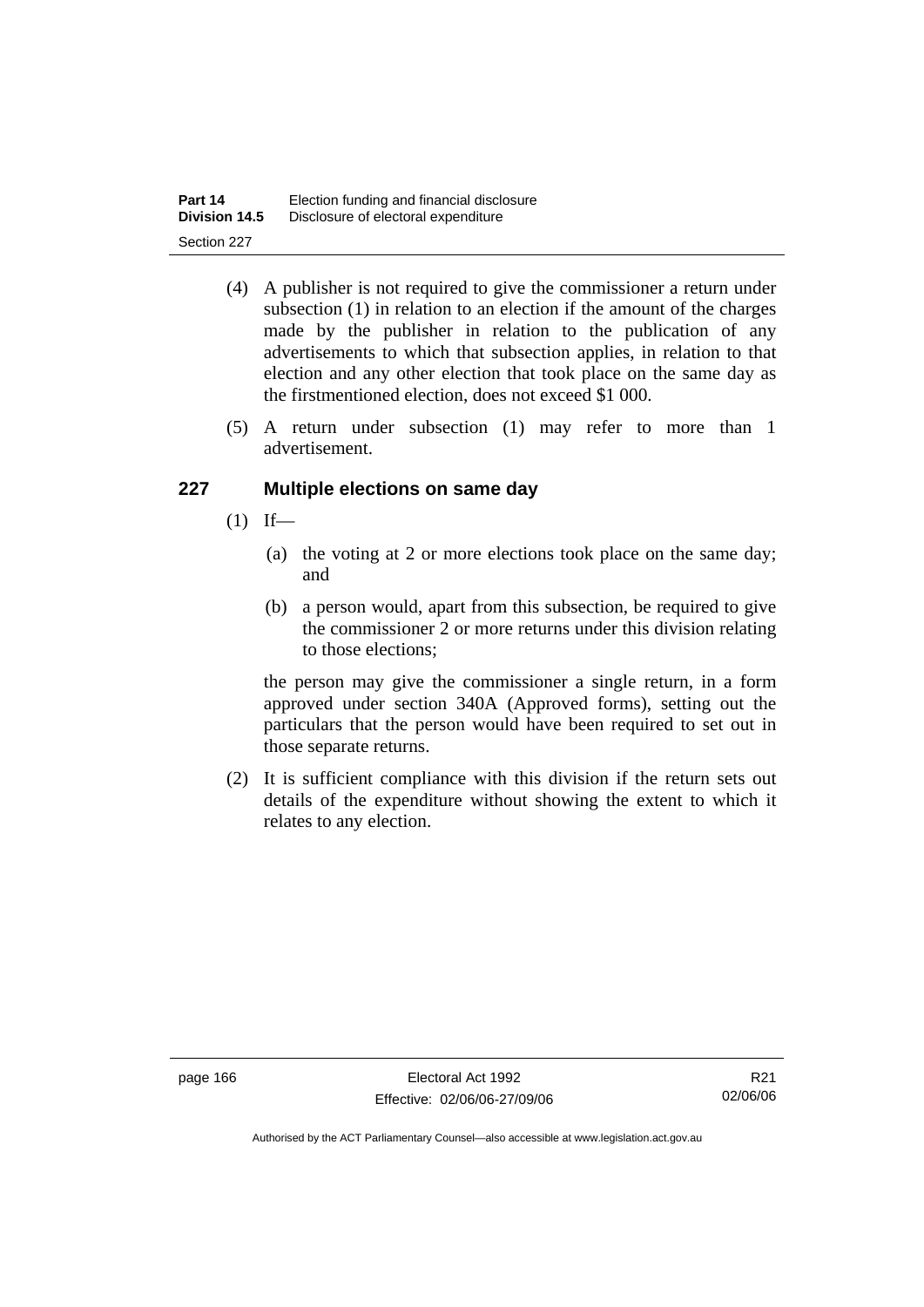# **Division 14.6 Annual returns**

#### **228 Meaning of** *defined particulars* **for div 14.6**

In this division:

*defined particulars*, in relation to a sum, means—

- (a) if the sum was received from, paid to or owed to, an unincorporated association, other than a registered industrial organisation—
	- (i) the name of the association; and
	- (ii) the names and addresses of the members of the executive committee (however described) of the association; and
- (b) if the sum was paid out of or into, or incurred as a debt to, a trust fund or the funds of a foundation—
	- (i) the names and addresses of the trustees of the fund or foundation; and
	- (ii) the name, title or description of the trust fund or foundation; and
- (c) the name and address of the person or organisation that paid, received or is owed the sum; and
- (d) such other particulars as are prescribed.

# **230 Annual returns by parties and MLAs**

- (1) The reporting agent of a party or MLA must, within 16 weeks after the end of each financial year, give the commissioner a return.
	- *Note 1* If a form is approved under s 340A (Approved forms) for a return, the form must be used.
	- *Note 2* For how a return may be given, see *Legislation Act 2001*, pt 19.5.
- (2) However, the return may be the audited annual accounts of the party or MLA in a form approved, in writing, by the commissioner.

| R21      | Electoral Act 1992           | page 167 |
|----------|------------------------------|----------|
| 02/06/06 | Effective: 02/06/06-27/09/06 |          |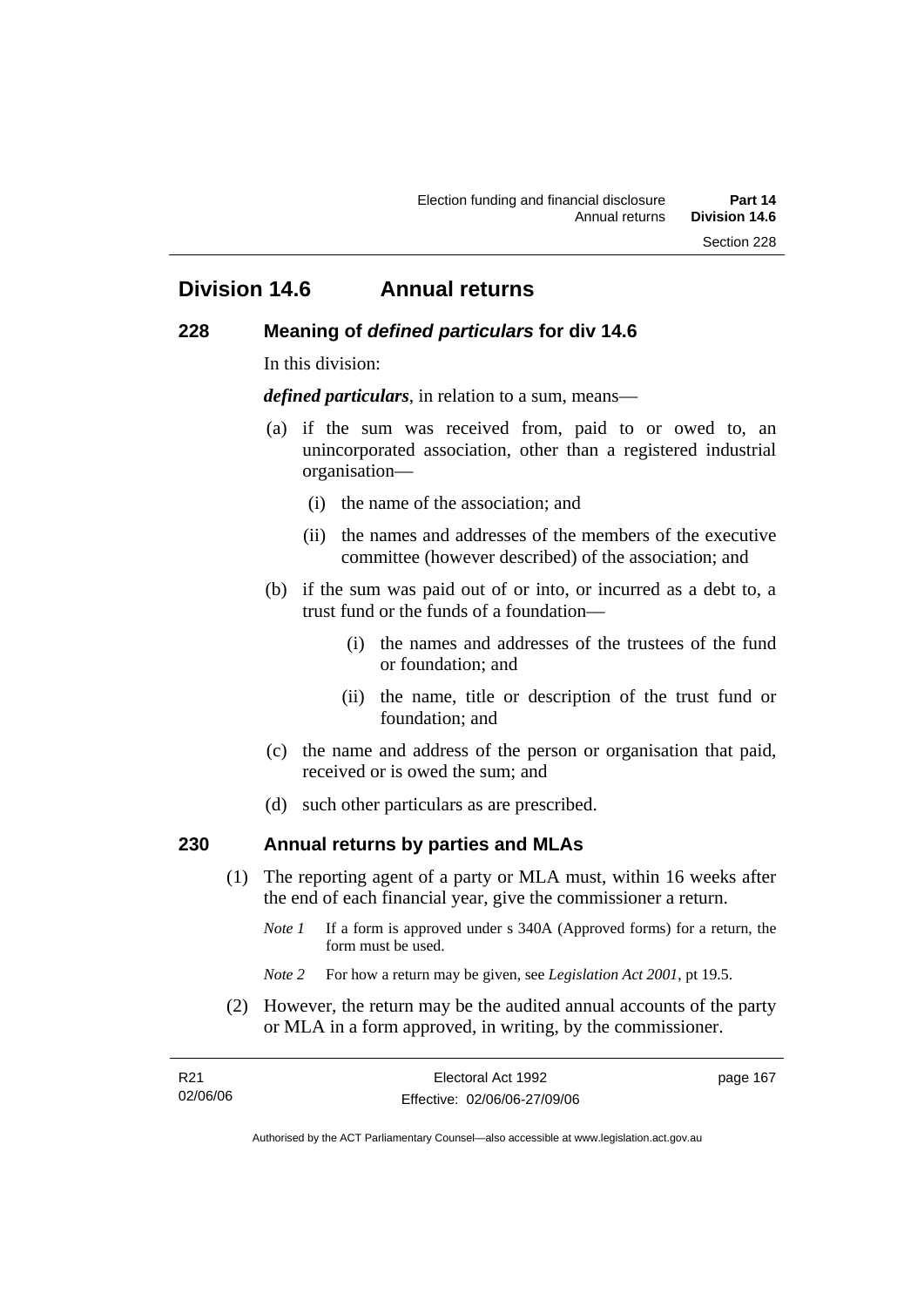(3) The approval is a notifiable instrument.

*Note* A notifiable instrument must be notified under the *Legislation Act 2001*.

- (4) The return must state—
	- (a) the amount received by, or on behalf of, the party or MLA during the financial year, together with the particulars required by section 232 (1) (Amounts received); and
	- (b) the amount paid by, or on behalf of, the party or MLA during the financial year; and
	- (c) the outstanding amount, at the end of the financial year, of debts incurred by, or on behalf of, the party or MLA, together with the particulars required by section 234 (1) (Outstanding amounts).
- (5) For subsection (4) (a), an amount is received by, or on behalf of, an MLA only if the amount is a gift received by the MLA in his or her capacity as an MLA.

#### **Examples of amounts not required to be stated in a return**

- 1 Income derived in a private capacity eg interest on bank accounts and dividends on shares.
- 2 Salary, allowances and other benefits (including superannuation benefits) as an MLA.
- 3 A gift given to the MLA in a private capacity for his or her personal use eg a birthday gift from a family member.
- *Note* An example is part of the Act, is not exhaustive and may extend, but does not limit, the meaning of the provision in which it appears (see *Legislation Act 2001*, s 126 and s 132).
- (6) For subsection  $(4)$  (b) or (c), an amount paid, or an outstanding amount of debts incurred, by or on behalf of an MLA includes an amount paid, or an outstanding amount of debts incurred, by or on behalf of the MLA for a purpose that relates solely or substantially to his or her position as MLA on any of the following:
	- (a) broadcasting an advertisement;

R21 02/06/06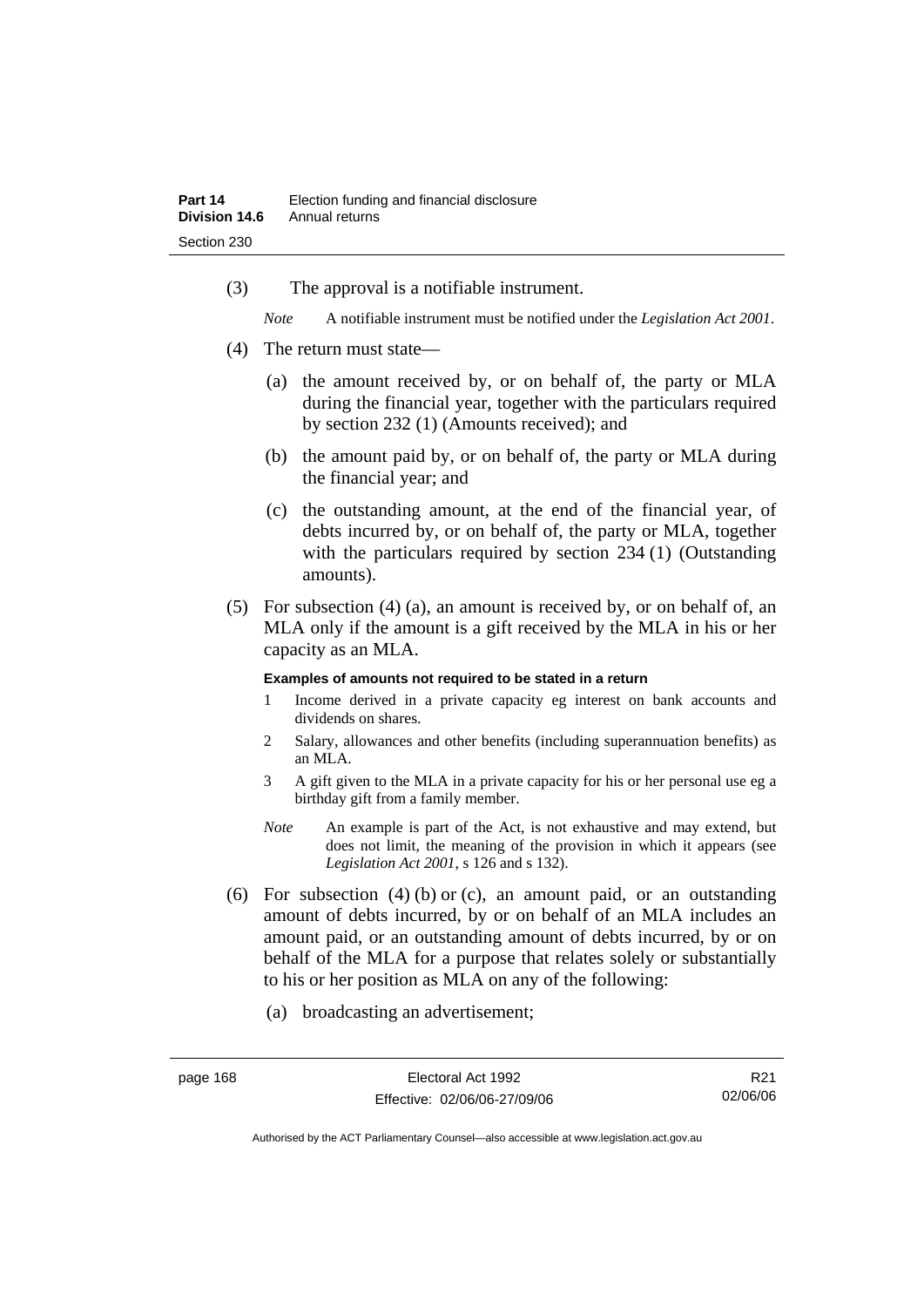- (b) publishing an advertisement in a newspaper or periodical;
- (c) displaying an advertisement at a theatre or another place of entertainment;
- (d) producing an advertisement mentioned in paragraphs (a) to (c);
- (e) producing any printed electoral matter to which section 292 (Dissemination of electoral matter—authorisers and authors) applies;
- (f) producing and distributing electoral matter that is addressed to particular people or organisations;
- (g) consultant's or advertising agent's fees for services provided;
- (h) carrying out an opinion poll or other research.
- (7) A return under this section must not include a list of the members of a party.
- (8) If the registration of a party is cancelled during a financial year, this section applies to the party in relation to the year as if a reference to the reporting agent of the party were a reference to the person who was the reporting agent of the party immediately before the cancellation.
- (9) If a person ceases to be an MLA during a financial year, this section applies to the person in relation to the year as if the person were the reporting agent.

# **231 Periods of less than financial year**

- (1) This section applies if, during a financial year—
	- (a) a political party becomes, or ceases to be, a registered party; or
	- (b) a person becomes, or ceases to be, an MLA.
- (2) A return under section 230 (Annual returns by parties and MLAs) for the political party or person for the financial year need only

page 169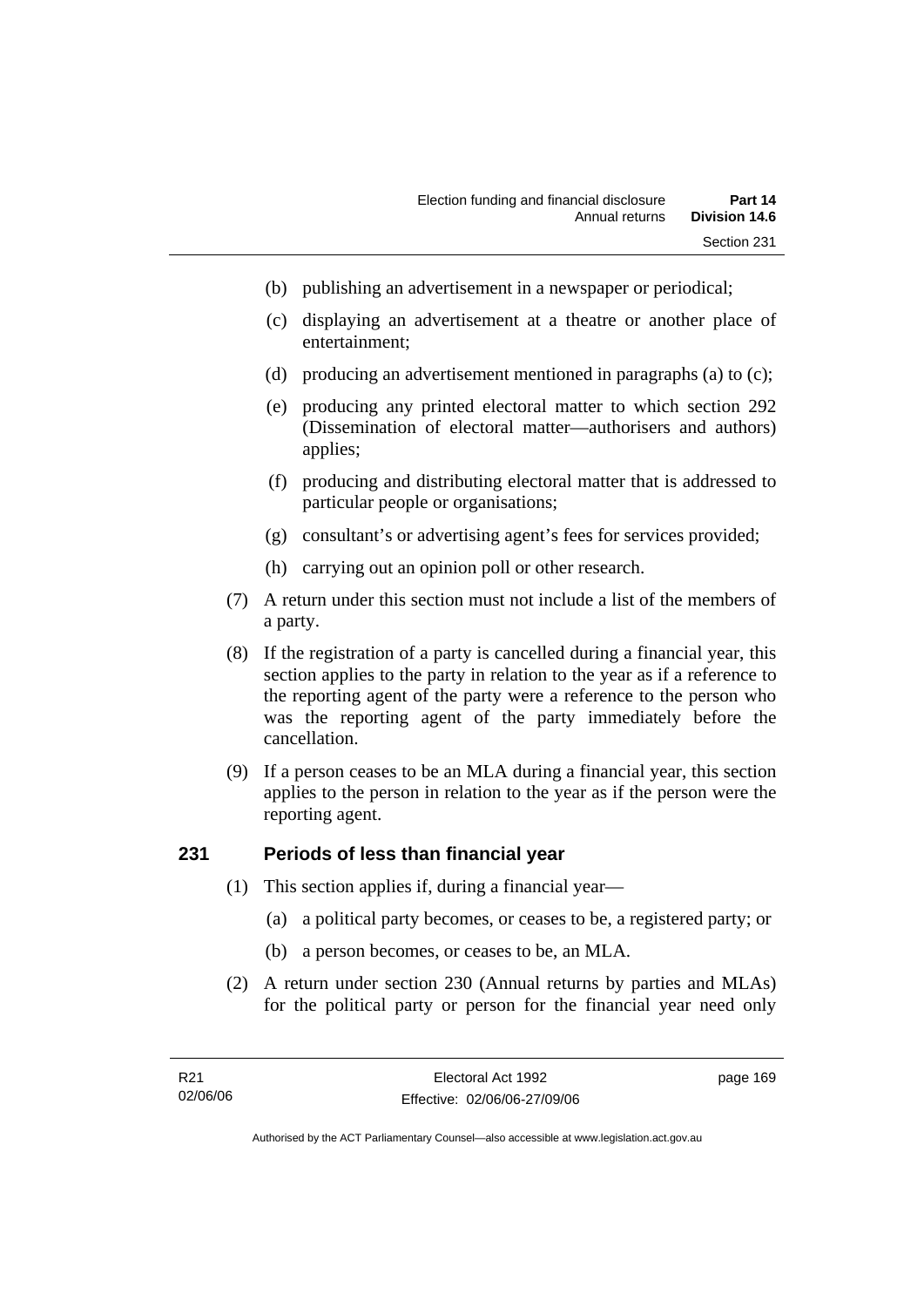include particulars for the part of the year when the party was registered or the person was an MLA.

# **231A Returns by parties under Commonwealth Electoral Act**

- $(1)$  If—
	- (a) an organisation has corresponding registration as a political party under this Act, part 7 and under the Commonwealth Act, part 11 whether by the same or a different name; and
	- (b) the agent of the organisation gives to the Australian Electoral Commission, within the period of 16 weeks after the end of the financial year, a return under the Commonwealth Act, section 314AB in relation to that financial year; and
	- (c) the agent or organisation gives to the ACT commissioner, within that period, a copy of that return;

the organisation is not required to give to the ACT commissioner a return under section 230 in relation to that financial year.

- (2) For subsection (1), an organisation has corresponding registration as a political party under this Act, part 7 and under the Commonwealth Act, part 11 if the same person is specified as the registered officer of the party in the register of political parties kept under this Act, section 88 and in the register of political parties kept under the Commonwealth Act, section 125.
- (3) In this section:

*agent*, in relation to an organisation, means the person appointed under the Commonwealth Act, section 288 to be the agent of the organisation in relation to the ACT.

*Commonwealth Act* means the *Commonwealth Electoral Act 1918* (Cwlth).

*party* includes an ACT branch of a political party registered under the Commonwealth Act, part 11.

R21 02/06/06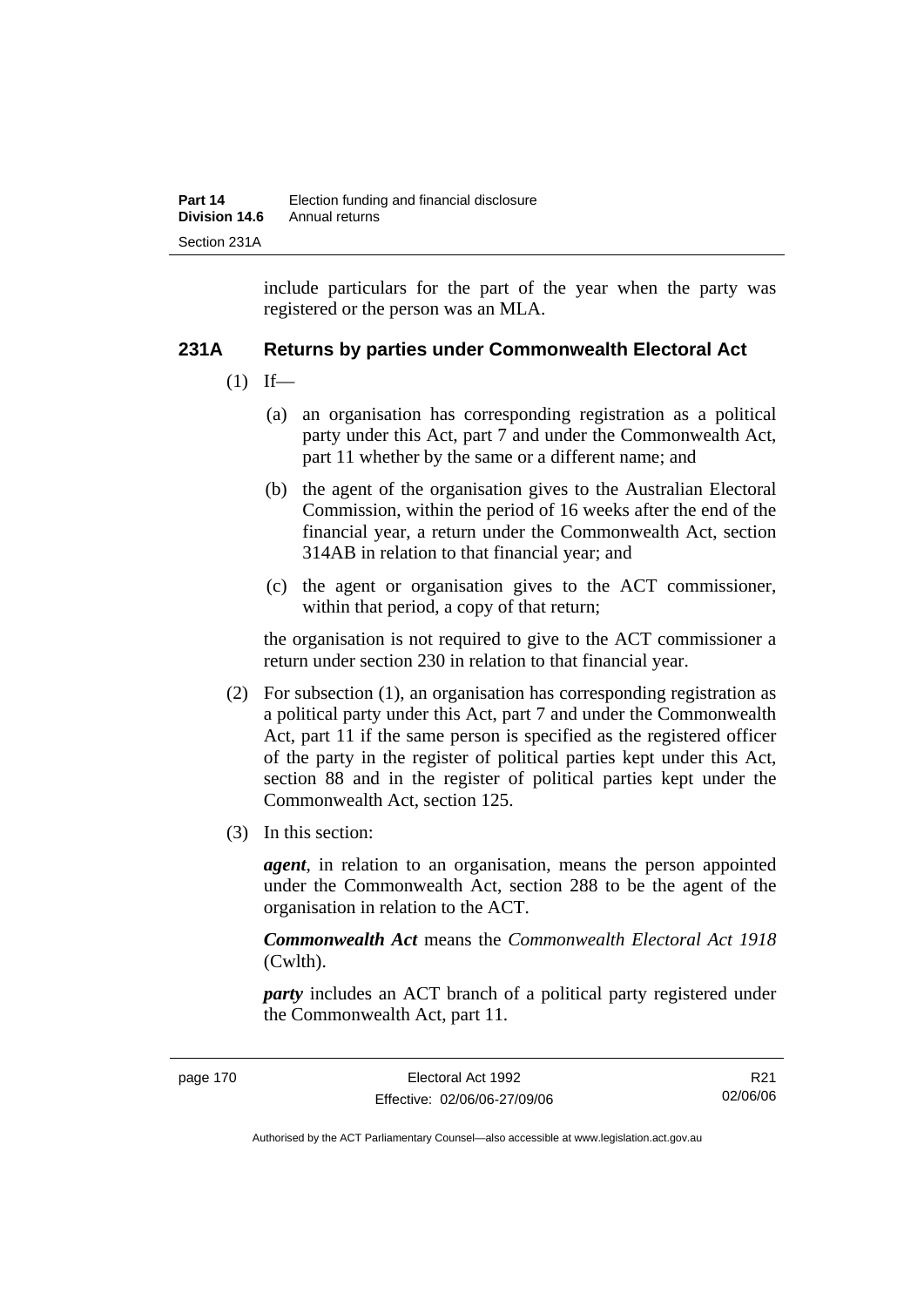# **231B Annual returns by associated entities**

- (1) If an entity is an associated entity at any time during a financial year, the entity's financial controller must give the commissioner a return within 16 weeks after the end of the financial year.
	- *Note 1* If a form is approved under s 340A (Approved forms) for a return, the form must be used.
	- *Note 2* For how a return may be given, see *Legislation Act 2001*, pt 19.5.
- (2) The return must state—
	- (a) the amount received by, or on behalf of, the entity during the financial year, together with the particulars required by section 232 (1) (Amounts received); and
	- (b) the amount paid by, or on behalf of, the entity during the financial year; and
	- (c) if the entity is an associated entity at the end of the financial year—the outstanding amount, at the end of the year, of debts incurred by, or on behalf of, the entity, together with the particulars required by section 234 (2) (Outstanding amounts).
- (3) An amount received when the entity was not an associated entity is not to be counted for subsection (2) (a) and (b).
- (4) If an amount required to be stated under subsection (2) (b) was—
	- (a) paid to or for the benefit of 1 or more parties or MLAs; and
	- (b) paid out of funds generated from capital of the entity;

the return must set out the required details of each person who contributed to that capital on or after 29 November 1996.

- (5) For subsection (4), the required details of a person are—
	- (a) the person's name and address; and

page 171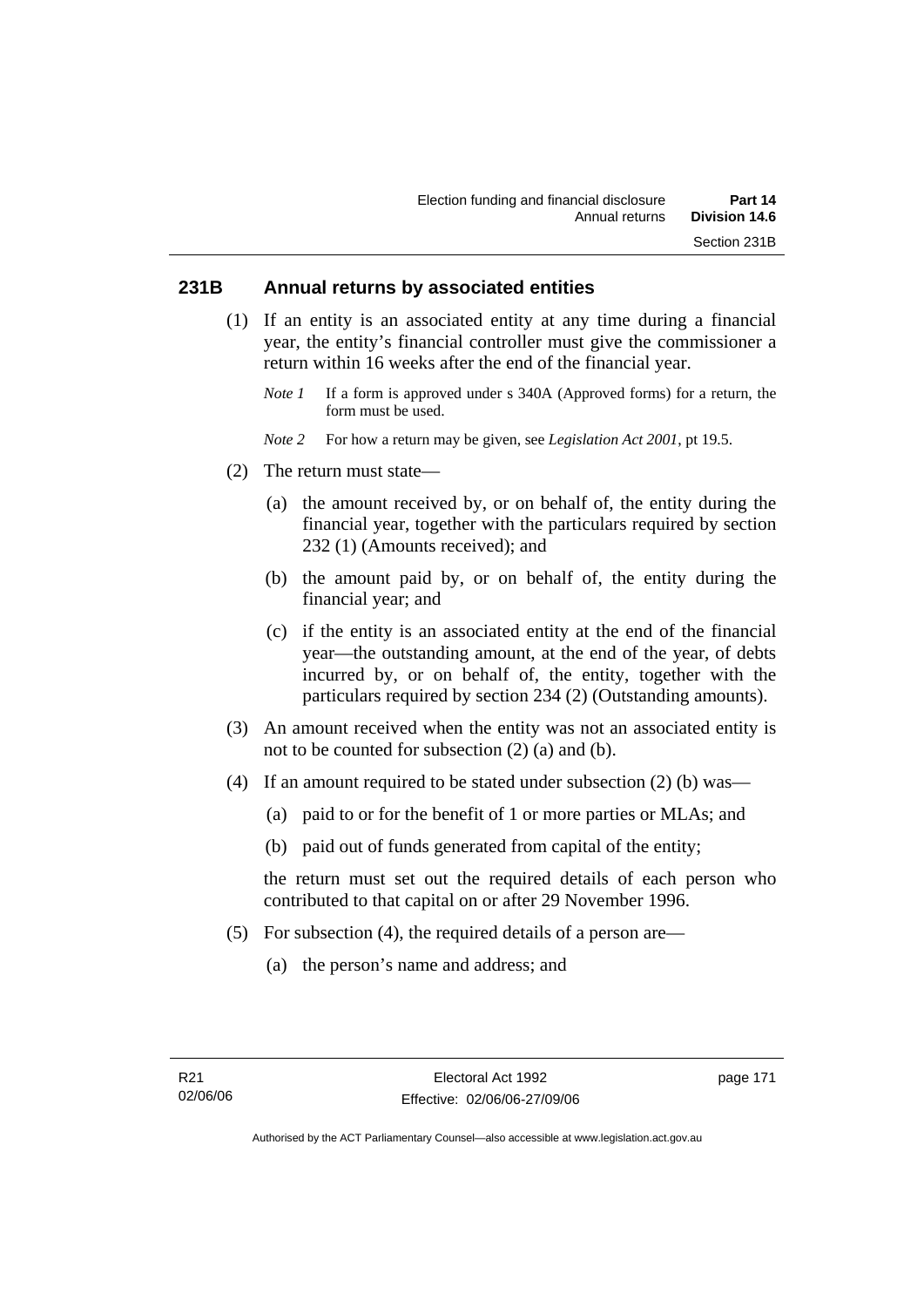- (b) the total of the person's contributions to the capital of the associated entity mentioned in that subsection up to the end of the financial year.
- (6) Subsection (5) does not apply to contributions that have been included in a previous return under this section.

# **231C Returns by associated entities under Commonwealth Electoral Act**

- (1) This section applies in relation to an associated entity that—
	- (a) is controlled by 1 or more parties; or
	- (b) operates wholly or mainly for the benefit of 1 or more parties.
- (2) If an entity was, during a financial year, an associated entity in relation to which this section applies and the financial controller of the entity—
	- (a) gives to the Australian Electoral Commission, within the period of 16 weeks after the end of the financial year, a return under the *Commonwealth Electoral Act 1918* (Cwlth), section 314AEA in relation to that financial year; and
	- (b) gives to the commissioner, within that period, a copy of that return;

the financial controller is not required to give to the commissioner a return under section 231B in relation to the entity for that financial year.

## **232 Amounts received**

 (1) If the sum of all amounts received by, or on behalf of, a party, MLA or associated entity (the *receiver*) from a person or organisation during a financial year is \$1 500 or more, the return by the receiver under section 230 (Annual returns by parties and MLAs) or section 231B (Annual returns by associated entities) must state the amount of the sum and set out the defined particulars for it.

R21 02/06/06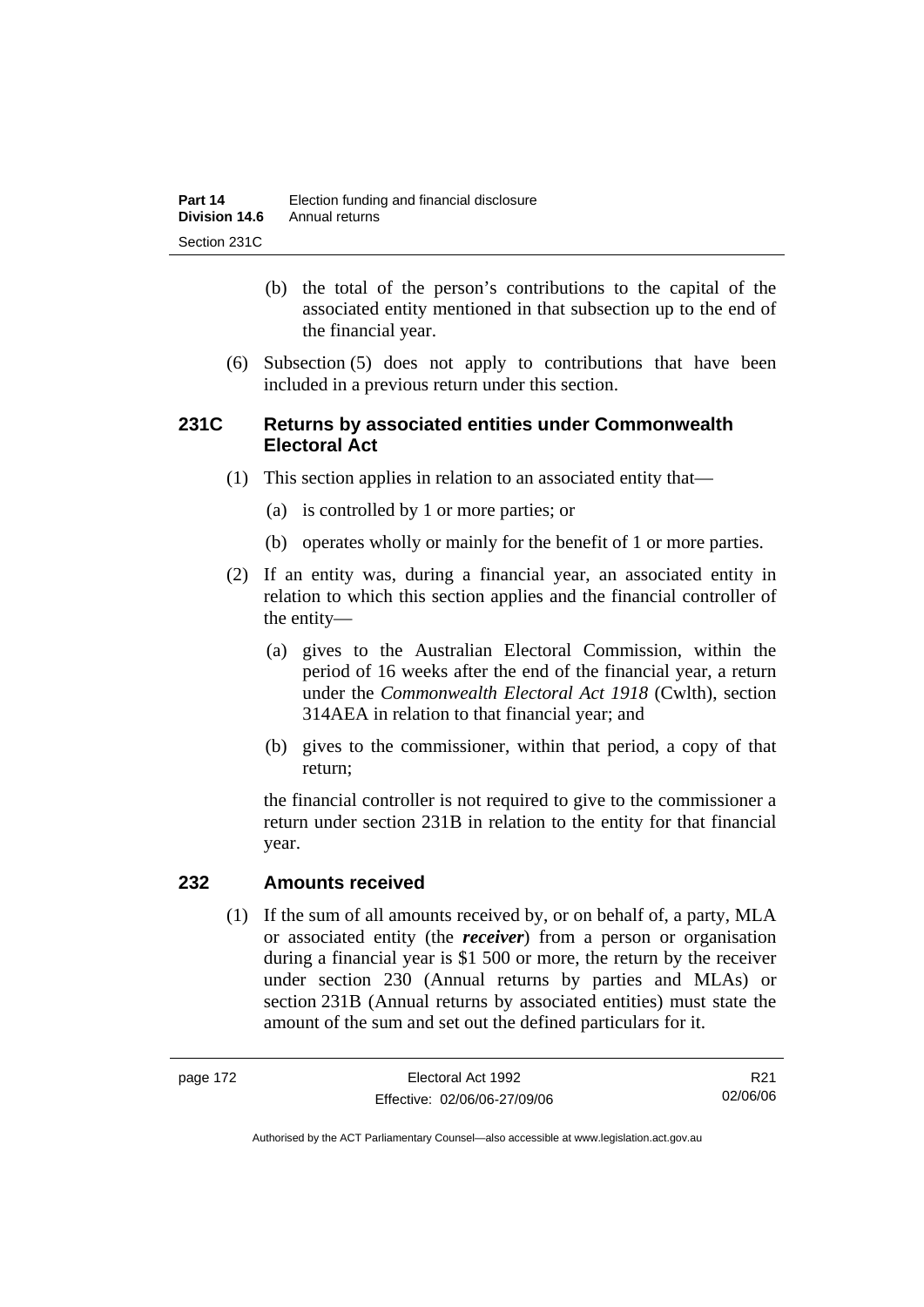- (2) In working out the sum, an amount of less than \$1 500 need not be counted.
- (3) If the sum was received as a loan, the return must state the information required by section 218A (2) (Certain loans not to be received).

# **234 Outstanding amounts**

- (1) If, at the end of a financial year, the sum of all debts within the meaning of section 230 (4) (c) that are owed by a party or MLA to a particular person or organisation is \$1 500 or more, the return by the party or MLA under section 230 shall specify the sum and include the defined particulars.
- (2) If an entity is an associated entity at the end of a financial year and, at the end of that year, the sum of all debts within the meaning of section 231B (2) (c) that are owed by the entity to a particular person or organisation is \$1 500 or more, the return by the entity under section 231B in relation to the financial year shall set out the sum and include the defined particulars.

# **234A Regulations**

- (1) The regulations may require greater detail to be provided in returns under section 230 or 231B than is required by this division.
- (2) Without limiting subsection (1), the regulations may require that the total amounts referred to in section 230 (4) or 231B (2) be broken down in the way specified in the regulations.
- (3) The regulations may reduce the amount of information to be provided in returns under section 231B.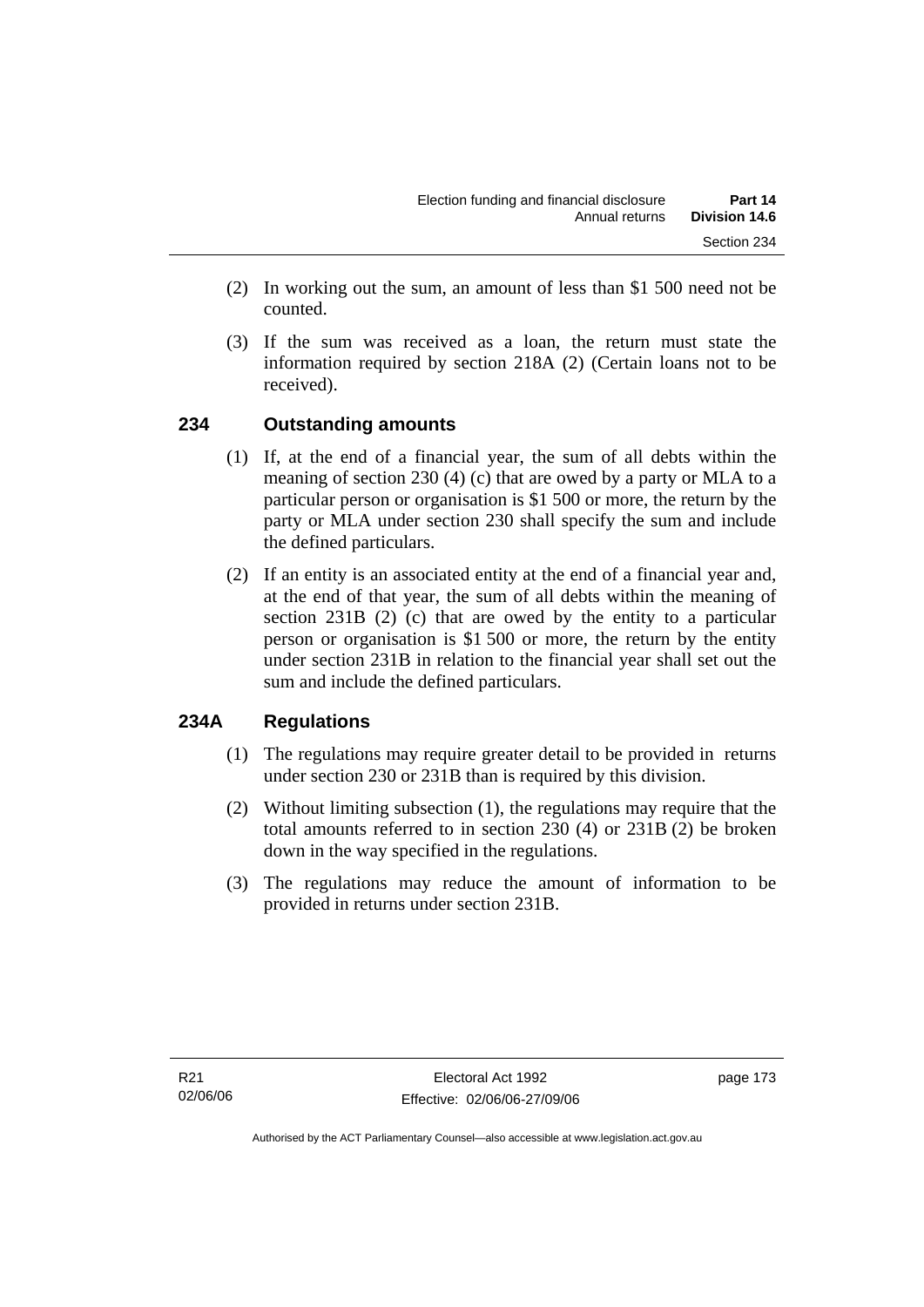# **Division 14.7 Compliance**

# **235 Definitions for div 14.7**

In this division:

*investigation notice* means a notice under section 237 (3) (Investigation notices generally) or section 237A (2) (Investigation notices about associated entities).

*return* includes a notice under section 240 (1) (c) or (4) (Inability to complete returns).

# **236 Offences**

 (1) A person shall not, without reasonable excuse, fail to give the commissioner a return under this part within the time required.

Maximum penalty:

- (a) for a return required to be given by the reporting agent of a party—50 penalty units; and
- (b) for any other return—20 penalty units.
- (2) A person shall not, without reasonable excuse—
	- (a) give the commissioner an incomplete return under division 14.4, 14.5 or 14.6; or
	- (b) fail to retain records in accordance with section 239.

Maximum penalty: 20 penalty units.

 (3) For subsection (1) or subsection (2) (b), it is a reasonable excuse for a reporting agent of a non-party group to fail to give a return or keep records if another reporting agent of the group has given the return within the time required or kept records in accordance with section 239, as the case requires.

R21 02/06/06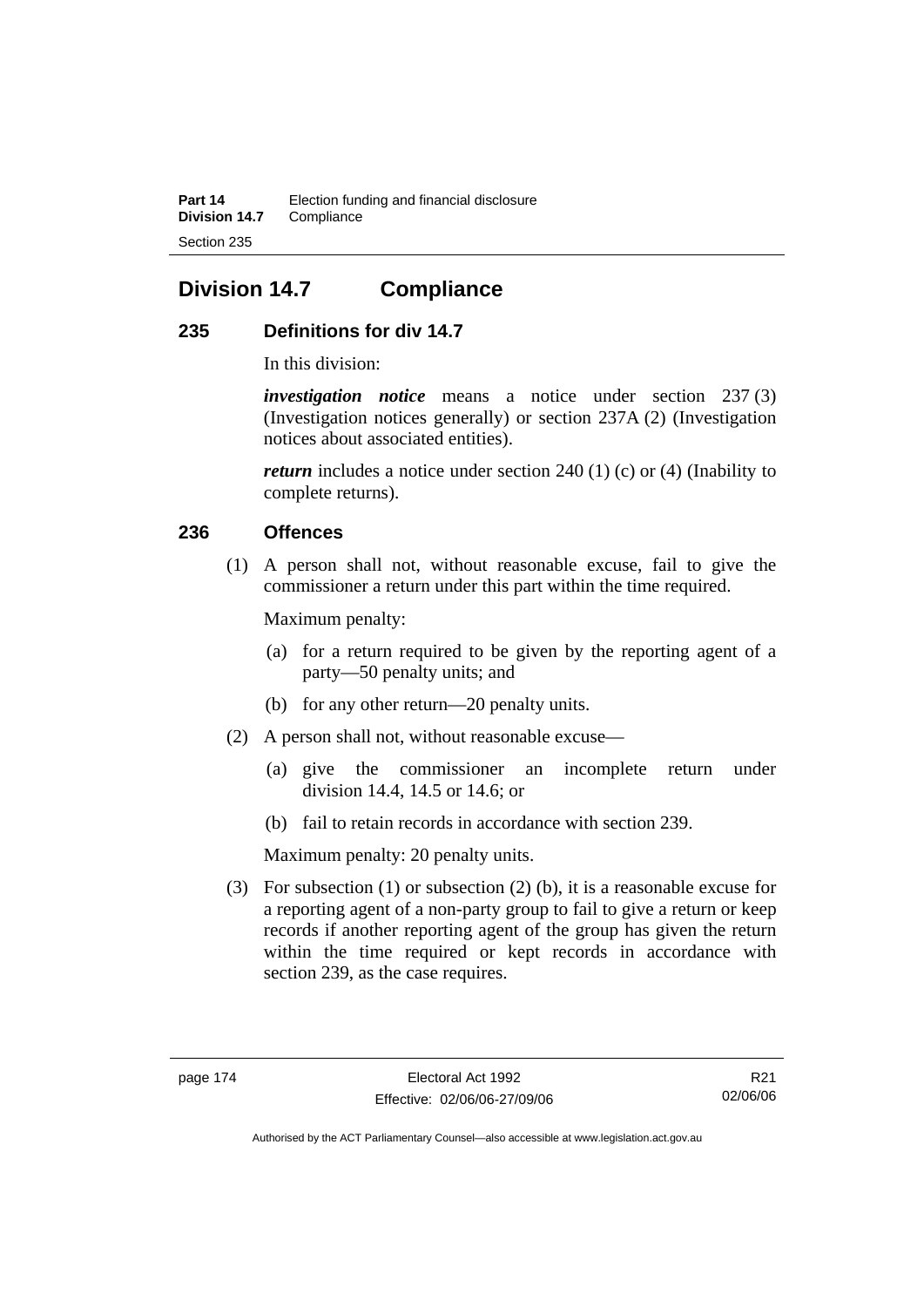(4) A person shall not give a return under division 14.4, 14.5 or 14.6, containing particulars that are, to the knowledge of the person, false or misleading in a material particular.

Maximum penalty: 50 penalty units, imprisonment for 6 months or both.

 (5) A person shall not give to another person who is required to give a return under division 14.4, 14.5 or 14.6 information relevant to the return that is, to the knowledge of the firstmentioned person, false or misleading in a material particular.

Maximum penalty: 50 penalty units, imprisonment for 6 months or both.

 (6) A prosecution in relation to an offence against this section may be begun at any time within 4 years after the offence was committed.

# **237 Investigation notices generally**

(1) In this section:

*prescribed person* means a person who, in the commissioner's opinion, is or may be required to give the commissioner a return under this part in relation to an election.

- (2) The commissioner may conduct an investigation into compliance with this part.
- (3) For an investigation, the commissioner may give a notice (an *investigation notice*) in relation to a reporting agent or prescribed person to—
	- (a) the agent or prescribed person; or
	- (b) for the reporting agent of a party—any officer, employee or representative of the party; or
	- (c) for a prescribed person that is a corporation—any of its officers or employees; or

page 175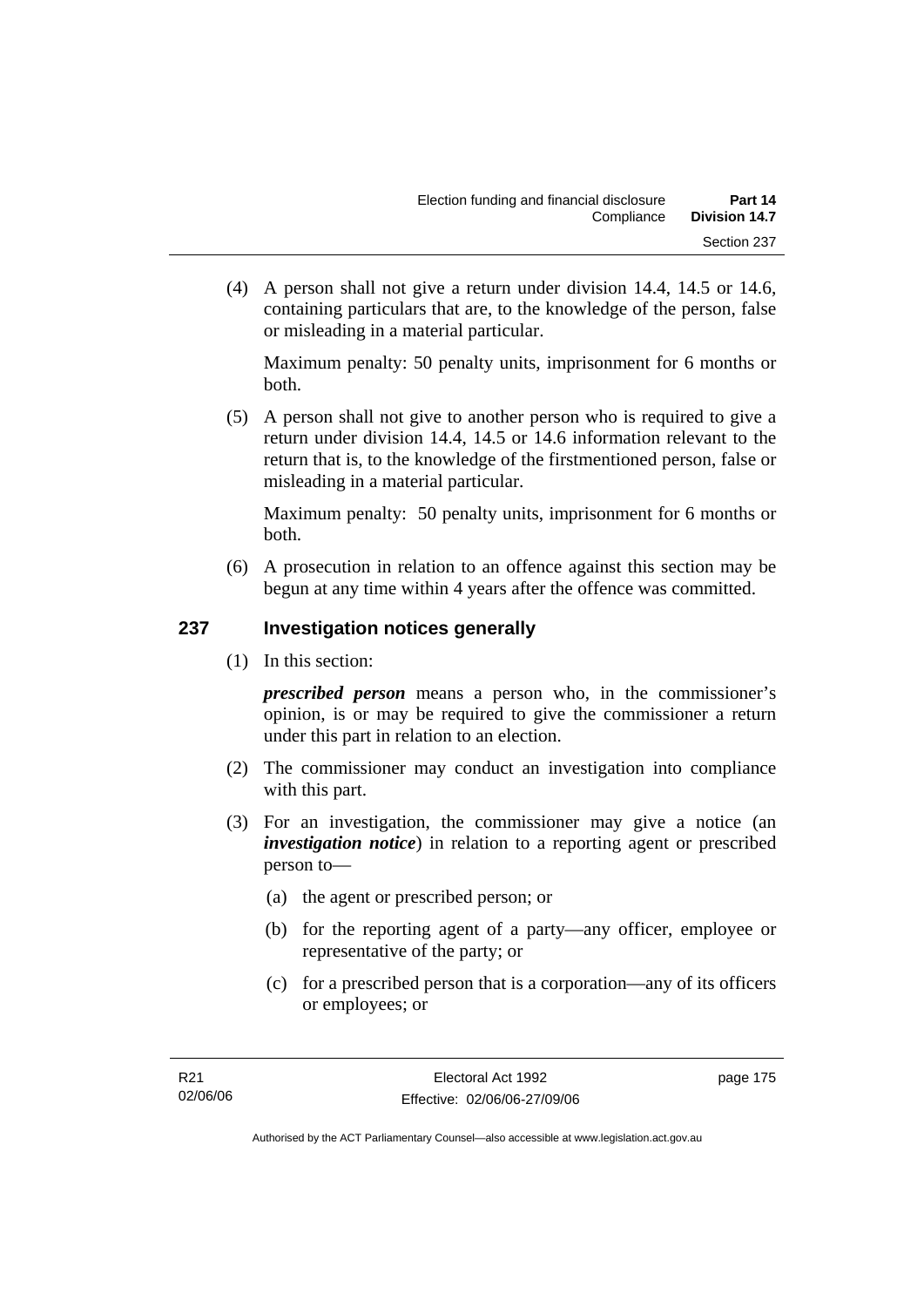- (d) anyone else the commissioner has reasonable grounds for believing can produce a document or anything else, or give evidence, about anyone's compliance with this part.
- *Note* For how documents may be given, see *Legislation Act 2001*, pt 19.5.
- (4) The investigation notice must require the person to whom it is given—
	- (a) to produce to the commissioner, within the time and in the way stated in the notice, a document, or something else, stated in the notice; or
	- (b) to appear, at a time and place stated in the notice, before the commissioner to give evidence, orally or in writing, and to produce a document, or something else, stated in the notice.
- (5) The time stated in the notice must be not earlier than 28 days after the notice is given to the person.
- (6) If the investigation notice requires an officer, employee or representative of a party other than its reporting agent to appear before the commissioner, the reporting agent of the party is entitled—
	- (a) to attend the investigation; or
	- (b) to nominate someone else to attend on the reporting agent's behalf.
- (7) If the investigation notice requires someone other than the financial controller of an associated entity to appear before the commissioner in relation to an investigation into the entity, the financial controller is entitled—
	- (a) to attend the investigation; or
	- (b) to nominate someone else to attend on the financial controller's behalf.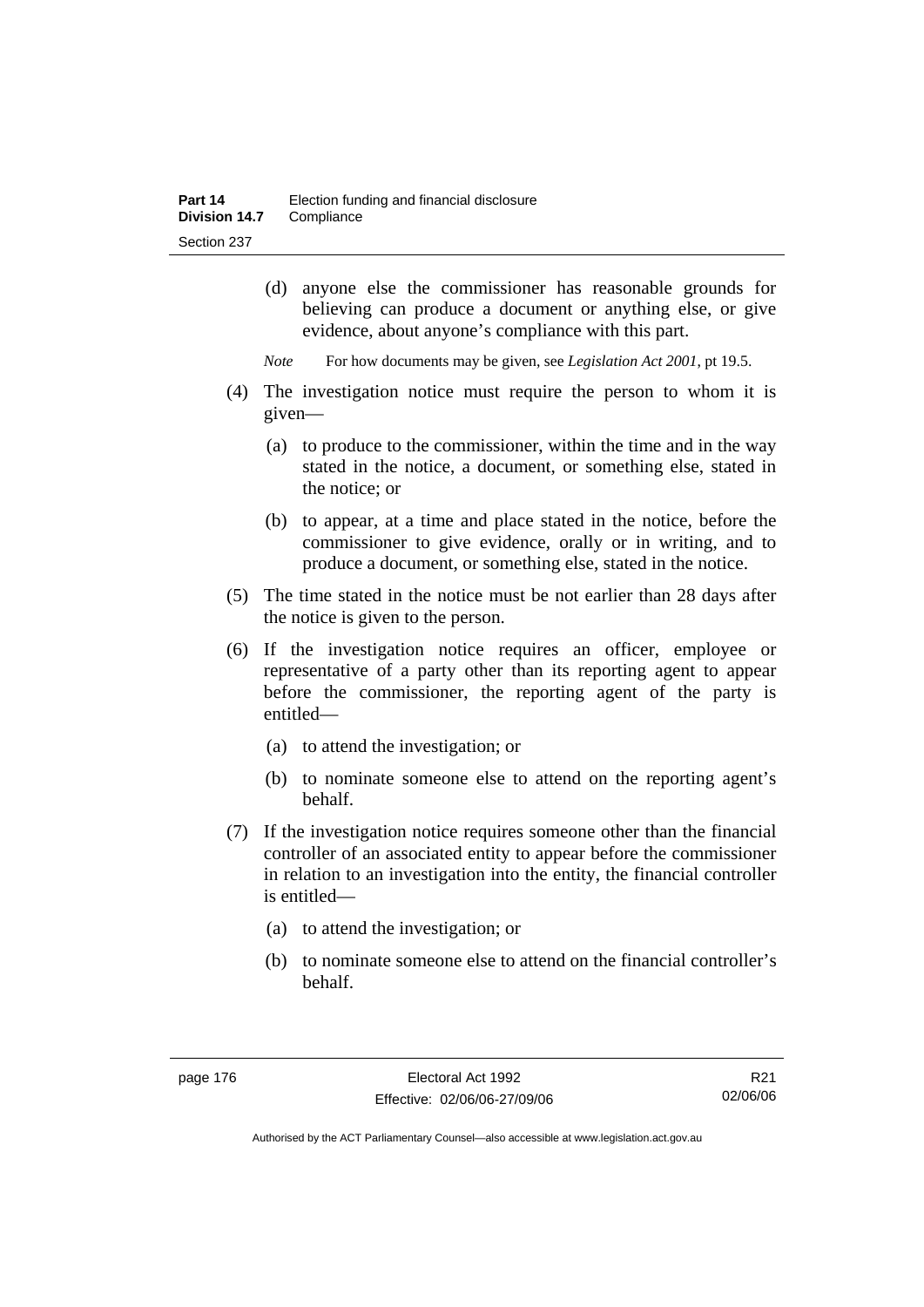# $(8)$  If—

- (a) an investigation notice relates to an investigation into—
	- (i) a return given to the commissioner under this part by the reporting agent of an MLA; or
	- (ii) a failure of a reporting agent of an MLA to give the commissioner a return under this part within the time required; and
- (b) the notice requires someone other than the reporting agent of the MLA to appear before the commissioner;

the reporting agent is entitled—

- (c) to attend the investigation; or
- (d) to nominate someone else to attend on the reporting agent's behalf.
- (9) The commissioner may conduct the investigation even though the person to whom the notice was given contravenes the notice.
- (10) The commissioner may require a person to whom an investigation notice has been given to give evidence on oath, and for that purpose may administer an oath.
	- *Note* For the taking of an oath or the making of an affirmation, see the *Oaths and Affirmations Act 1984.*

#### **237A Investigation notices about associated entities**

- (1) This section applies if—
	- (a) the commissioner believes on reasonable grounds that a person can produce a document or anything else, or give evidence, about whether an entity is, or was at a particular time, an associated entity; and
	- (b) the person is, or has been, the financial controller or an officer or employee of the entity.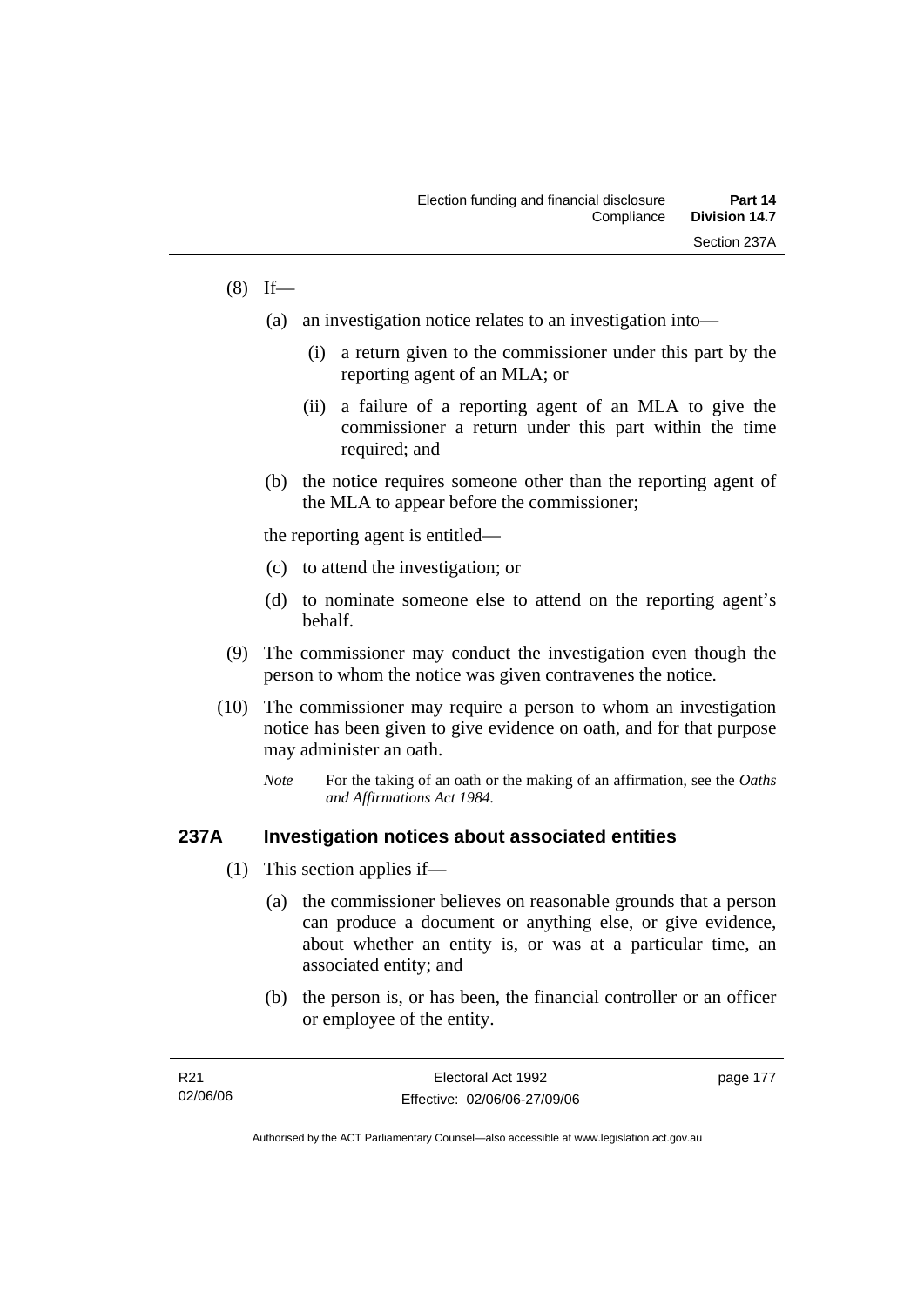- (2) The commissioner may give to the person a notice (an *investigation notice*) requiring the person—
	- (a) to produce to the commissioner, within the time and in the way stated in the notice, a document, or something else, stated in the notice; or
	- (b) to appear, at a time and place stated in the notice, before the commissioner to give evidence, orally or in writing, and to produce a document, or something else, stated in the notice.
- (3) The time stated in the notice must not be earlier than 28 days after the day the notice is given to the person.
- (4) If the investigation notice requires someone other than the financial controller of the associated entity to appear before the commissioner, the financial controller is entitled—
	- (a) to attend the investigation; or
	- (b) to nominate someone else to attend on the financial controller's behalf.
- (5) The commissioner may conduct the investigation even though the person to whom the notice was given contravenes the notice to attend.
- (6) If the commissioner gives an investigation notice to a person, the commissioner must also give the person a review statement about the decision to give the person the notice.
- (7) The person is taken not to have failed to comply with the notice if the person makes application under section 247 (Review by electoral commission) for review of the decision and the application has not been decided.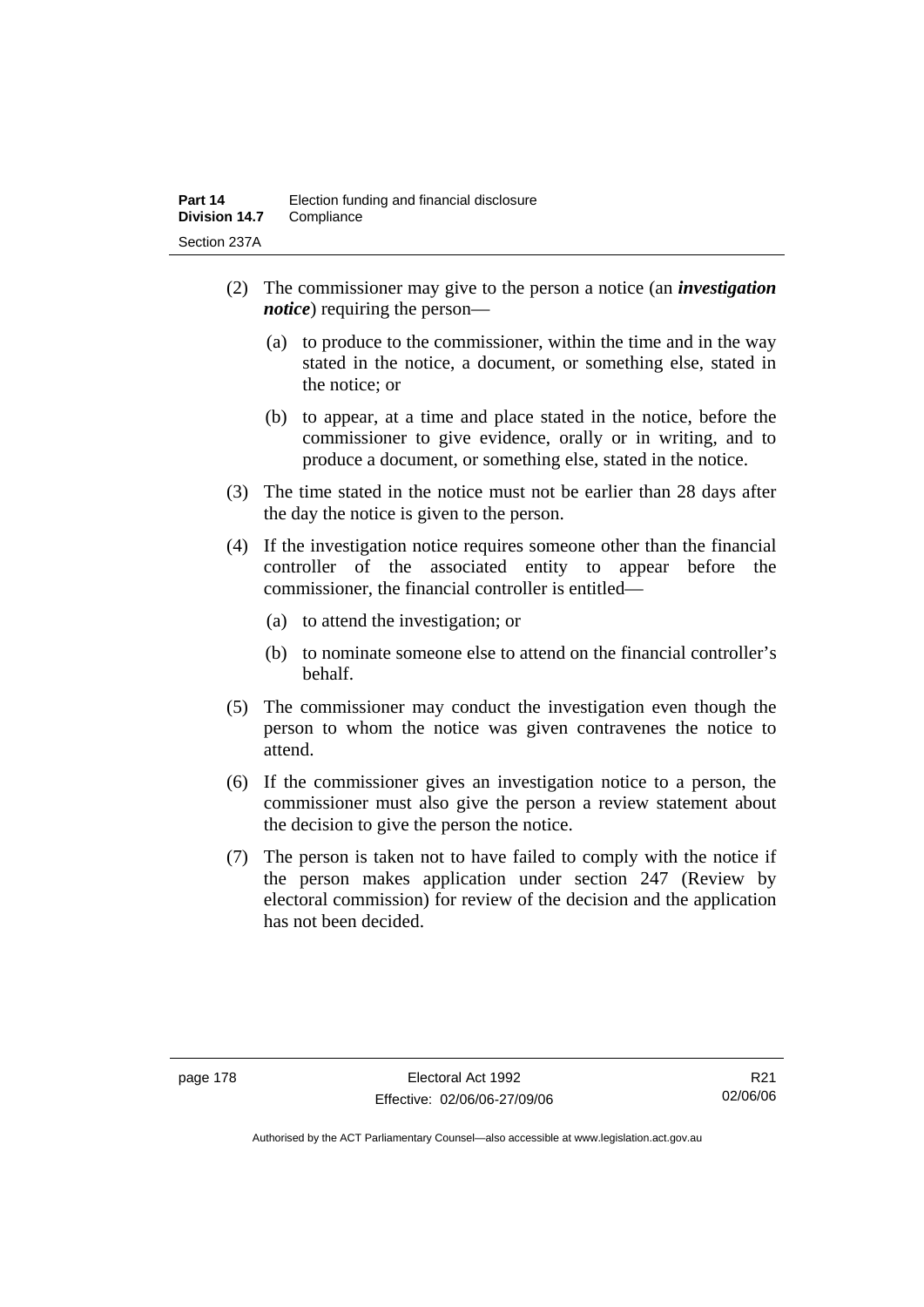- (8) The commissioner may require a person to whom an investigation notice has been given to give evidence on oath, and for that purpose may administer an oath.
	- *Note* For the taking of an oath or the making of an affirmation, see the *Oaths and Affirmations Act 1984.*
- (9) This section is in addition to, and does not limit, section 237 (Investigation notices generally).

# **237B Investigation notice offences**

 (1) A person must not, without reasonable excuse, contravene an investigation notice.

Maximum penalty: 50 penalty units, imprisonment for 6 months or both.

 (2) A person must not, in response to an investigation notice, give evidence that the person knows is false or misleading in a material particular.

Maximum penalty: 50 penalty units, imprisonment for 6 months or both.

## **238 Investigation—search warrants**

- (1) The commissioner may make an application to a magistrate for the issue of a warrant if—
	- (a) the commissioner has reasonable grounds for suspecting that there may be, at that time or within the next 24 hours, in or on any premises, an article that may afford evidence relating to a contravention of section 236 (a *relevant article*); and
	- (b) the commissioner has reasonable grounds for believing that, if an investigation notice under section 237 were issued for the production of the relevant article, it might be concealed, lost, mutilated, destroyed or disposed of.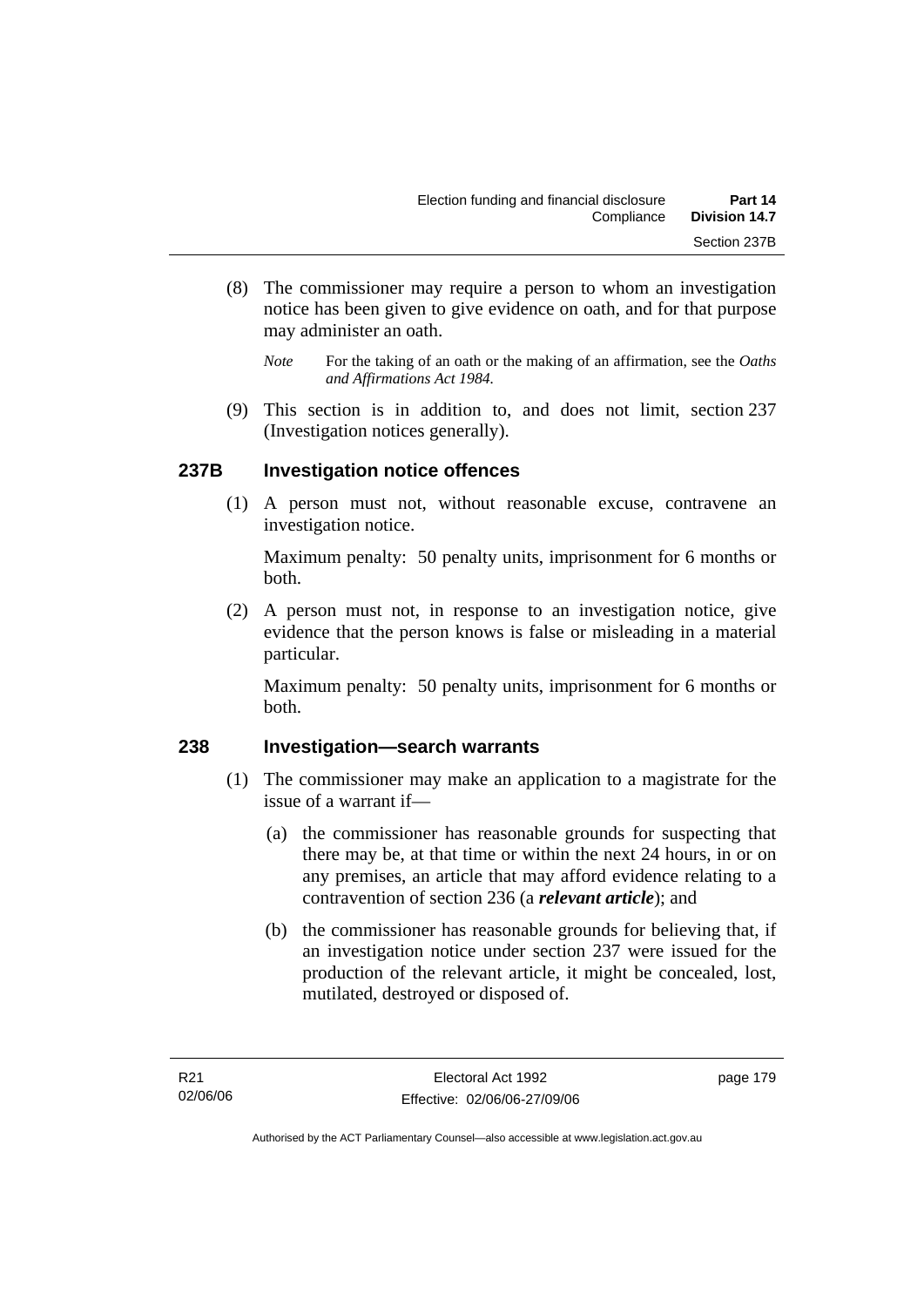- (2) A magistrate may, on application in accordance with subsection (1), issue a warrant authorising the commissioner or any other person named in the warrant, with the assistance the commissioner or person considers necessary, and if necessary by force—
	- (a) to enter the premises; and
	- (b) to search the premises for relevant articles; and
	- (c) to seize any relevant article found in or on the premises.
- (3) A magistrate shall not issue a warrant unless—
	- (a) an affidavit has been lodged with the magistrate setting out the grounds on which the issue of the warrant is being sought; and
	- (b) the commissioner or another person has given the magistrate, either orally or by affidavit, any further information the magistrate requires about the grounds on which the issue of the warrant is being sought; and
	- (c) the magistrate is satisfied that there are reasonable grounds for issuing the warrant.
- (4) If a magistrate issues a warrant, he or she shall endorse on the affidavit lodged in accordance with subsection (3) the grounds relied on to justify the issue of the warrant.
- (5) A warrant shall—
	- (a) state the purpose for which it is issued, including a reference to the alleged offence in relation to which it is issued; and
	- (b) specify the hours during which the entry is authorised or state that the entry is authorised at any time of the day or night; and
	- (c) include a description of the kind of articles to which it relates; and
	- (d) specify the date, not later than 1 month after the date of issue of the warrant, when the warrant ceases to have effect.

R21 02/06/06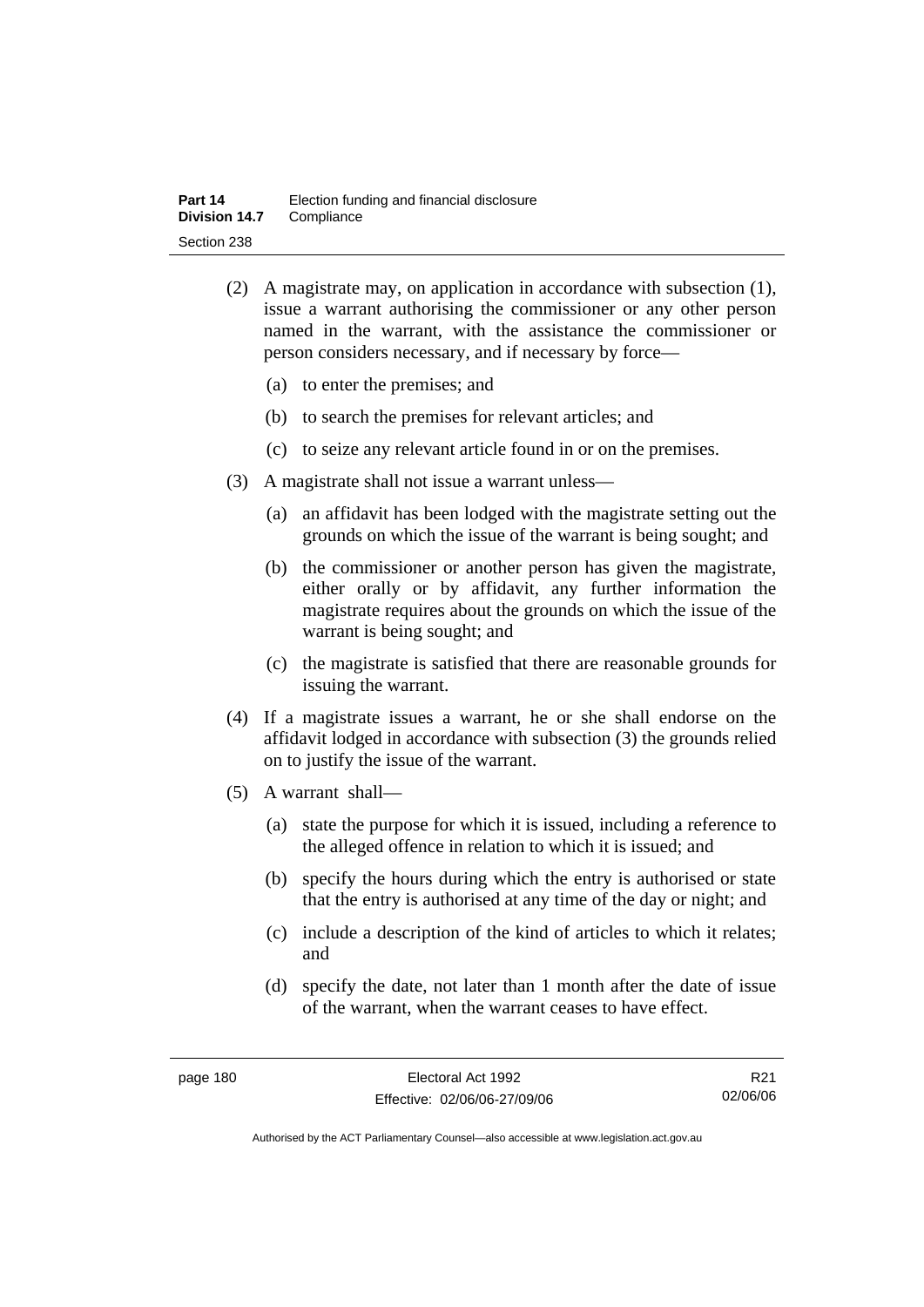- (6) If an article is seized by a person under a warrant—
	- (a) the person may keep the article for as long as is necessary and reasonable for the purposes of the investigation to which it is relevant; and
	- (b) when retention of the article ceases to be necessary and reasonable for those purposes, he or she shall cause it to be delivered to the person who appears to be entitled to possession of the article.
- (7) If a document is retained under subsection  $(6)$  (a)—
	- (a) the person otherwise entitled to possession of the document is entitled to be supplied, as soon as practicable, with a copy certified by the commissioner to be a true copy and the certified copy shall be received in all courts as evidence as if it were the original; and
	- (b) until the certified copy is supplied, the commissioner shall, at the times and places the commissioner considers appropriate, permit the person otherwise entitled to possession of the document, or a person authorised by that person, to inspect and make copies of, or take extracts from, the document.

## **239 Records**

- (1) If a person makes or obtains an article that is or includes a record relating to a matter particulars of which are, or could be, required to be set out in a return under this part relating to an election, he or she shall keep the record for not less than 4 years beginning on polling day for that election.
- (2) If a party, MLA or associated entity makes or obtains an article that is or includes a record relating to a matter particulars of which are, or could be, required to be set out in a return under division 14.6 (Annual returns), the party, MLA or associated entity must keep the record for not less than 4 years beginning on the day after the last day when the return must be given to the commissioner.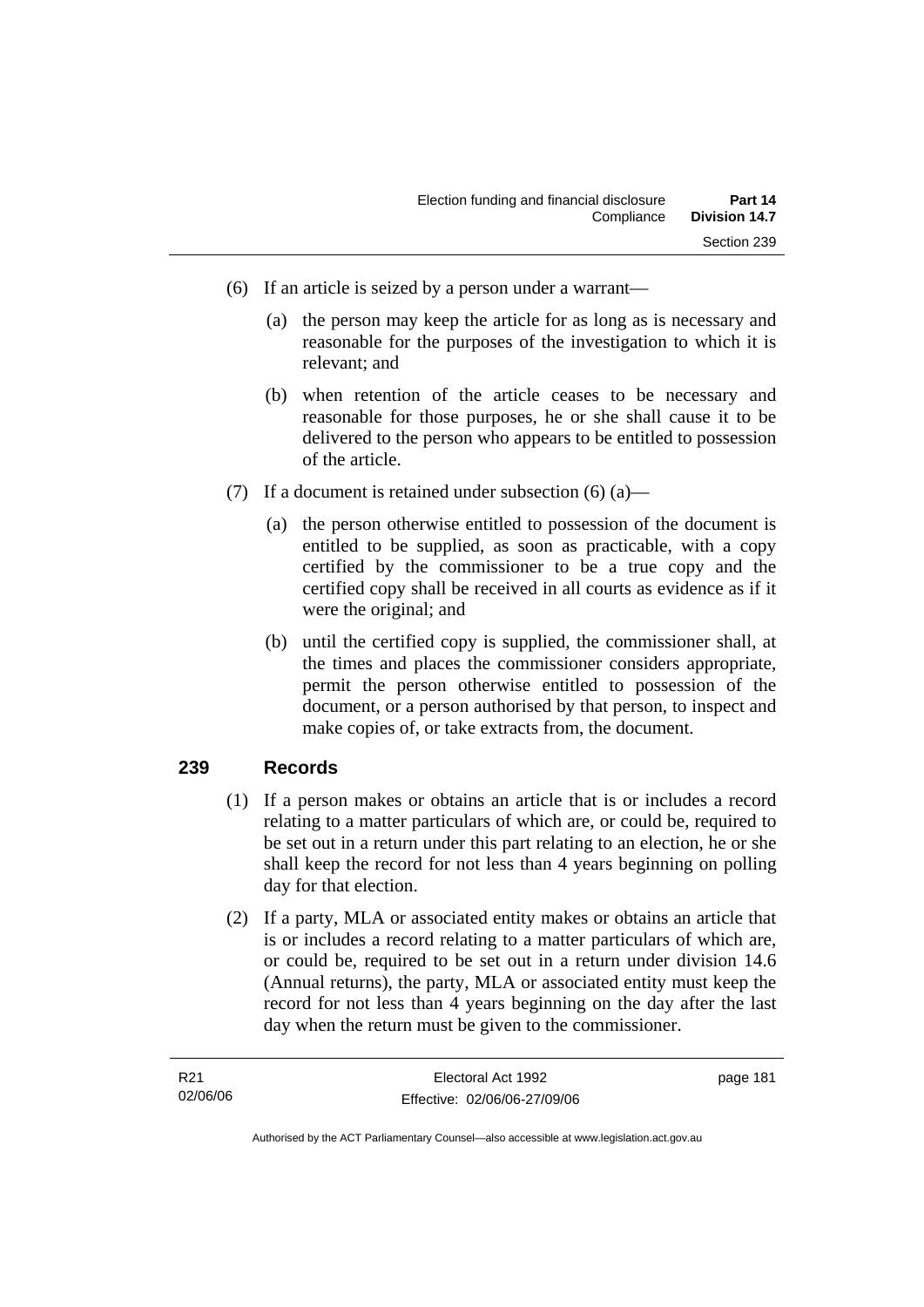- (3) If a person, party, MLA or associated entity (the *transferor*) would, in the normal course of business or administration, transfer to someone else a record mentioned in subsection (1) or (2)—
	- (a) the transferor is taken not to have contravened the subsection by transferring the record; and
	- (b) the person to whom the record is transferred must keep the record for the period for which the transferor would have been required to keep the record if the record had not been transferred.

# **Division 14.8 Miscellaneous**

# **240 Inability to complete returns**

- (1) If a person who is required to give the commissioner a return under division 14.4, 14.5 or 14.6 considers that it is impossible to complete the return because he or she is unable to obtain particulars that are required for the preparation of the return, the person may—
	- (a) prepare the return to the extent that it is possible to do so without those particulars; and
	- (b) give the commissioner the return so prepared; and
	- (c) give the commissioner written notice—
		- (i) identifying the return; and
		- (ii) stating that the return is incomplete because he or she is unable to obtain certain particulars; and
		- (iii) identifying those particulars; and
		- (iv) setting out the reasons why he or she is unable to obtain those particulars; and
		- (v) if the person believes, on reasonable grounds, that another person whose name and address he or she knows can give

R21 02/06/06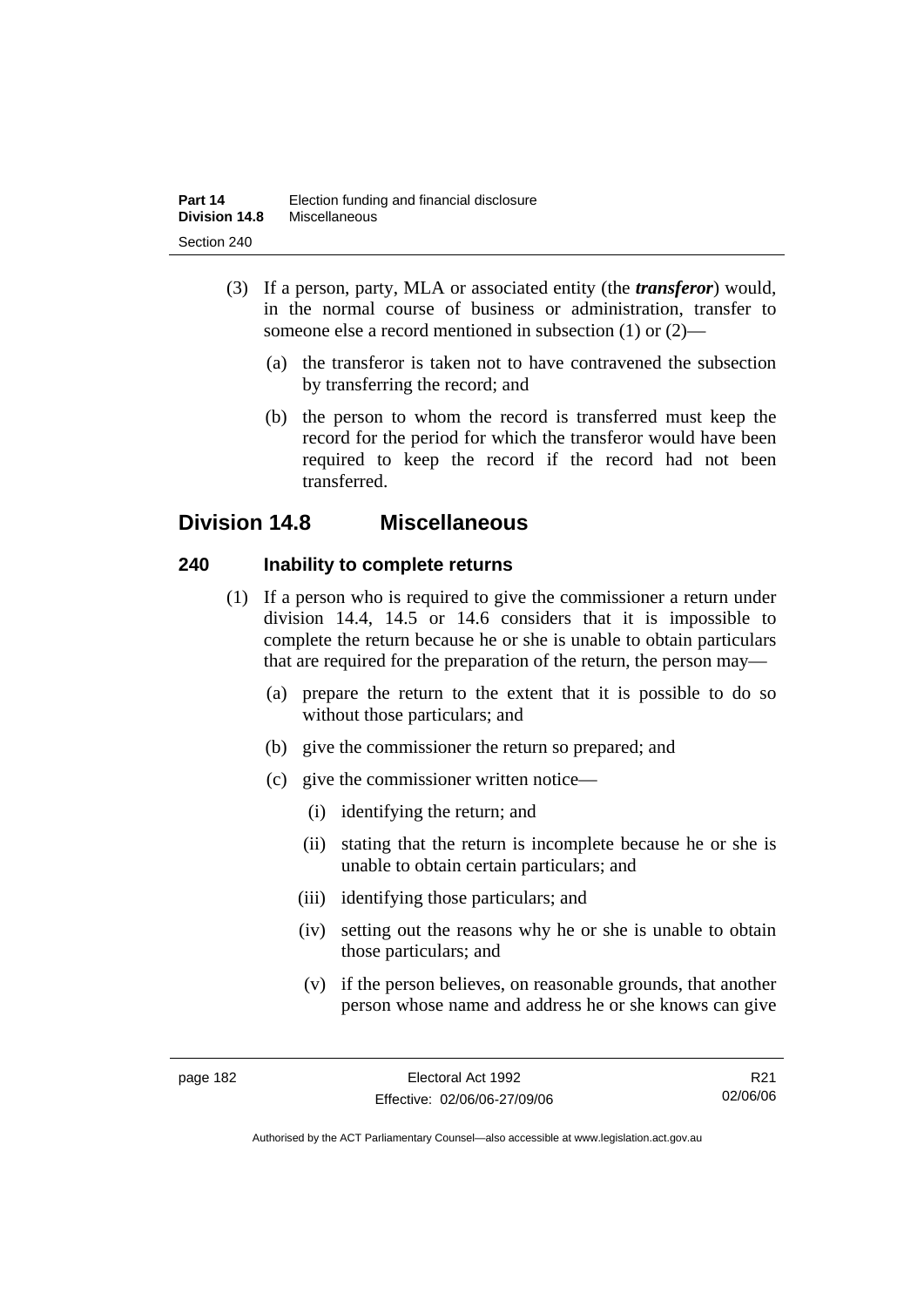those particulars—stating that belief, the reasons for it and the name and address of the other person.

- (2) A person who complies with subsection (1) shall not, because of the omission of the particulars referred to in subsection (1) (c) (iii), be taken, for section 236 (2) (a), to have given a return that is incomplete.
- (3) If the commissioner has been informed under subsection (1) (c) or (4) (e) that a person can supply particulars that have not been included in a return, the commissioner may, by written notice served on that person, require the person to give the commissioner written notice of the particulars within the period specified in the notice.
- (4) If a person who is required to give the commissioner particulars under subsection (3) considers that he or she is unable to obtain some or all of the particulars, the person shall give to the commissioner a written notice—
	- (a) specifying the particulars (if any) that the person is able to give; and
	- (b) stating that the person is unable to obtain certain particulars;
	- (c) identifying those particulars; and
	- (d) specifying the reasons why the person considers he or she is unable to obtain those particulars; and
	- (e) if the person believes, on reasonable grounds, that another person whose name and address he or she knows can give those particulars—specifying the name and address of that other person and the reasons why he or she believes that the other person is able to give those particulars.
- $(5)$  If—
	- (a) a notice is given to a person under subsection (3); and
	- (b) the person complies with that notice or gives the commissioner a notice under subsection (4);

| R21      | Electoral Act 1992           | page 183 |
|----------|------------------------------|----------|
| 02/06/06 | Effective: 02/06/06-27/09/06 |          |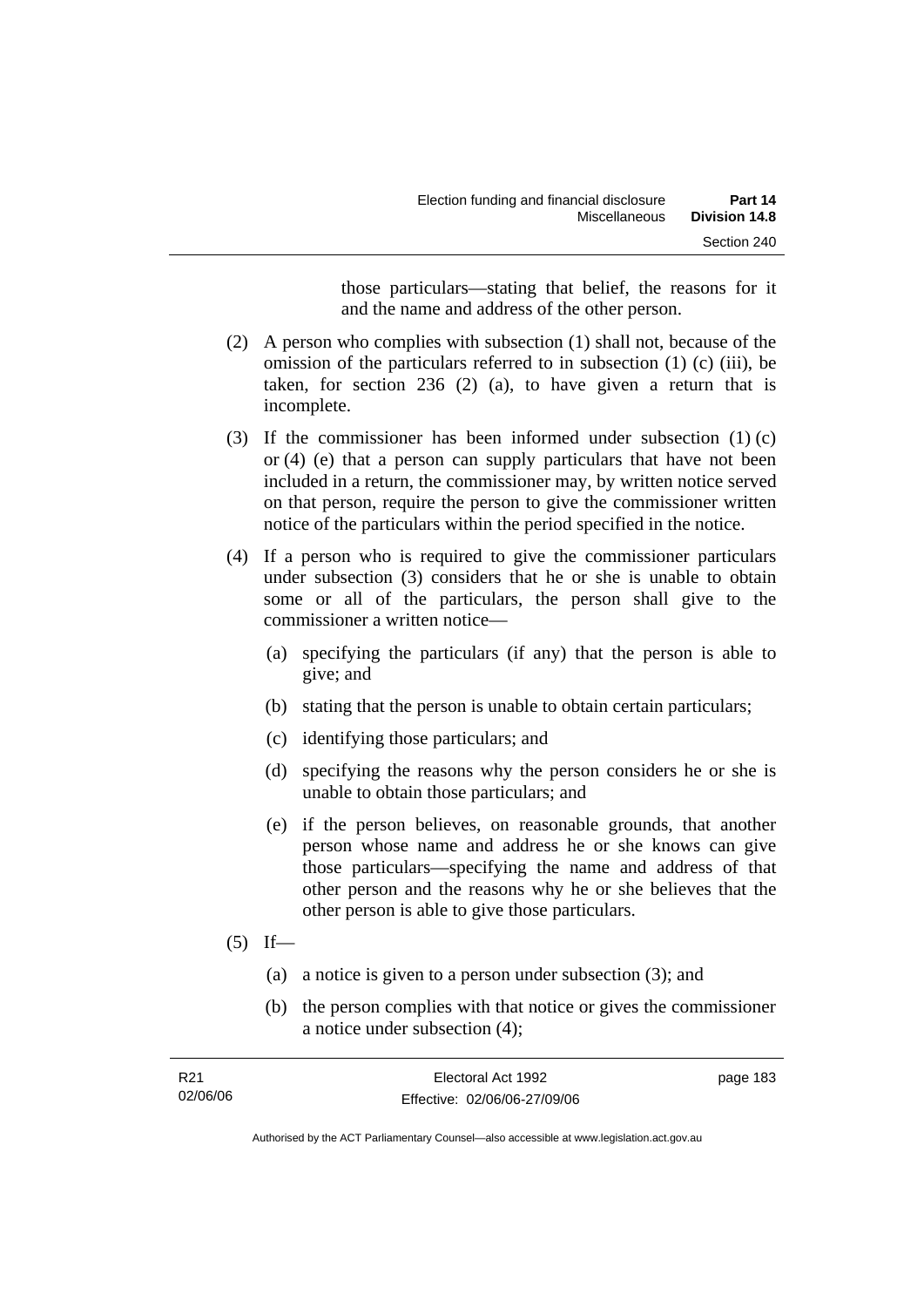he or she shall not, only because of the omission of the required particulars, be taken to have given an incomplete return.

# **241 Noncompliance with pt 14**

- (1) The failure of a person to comply with a provision of this part in relation to an election does not invalidate that election.
- (2) Without limiting subsection (1)—
	- $(a)$  if—
		- (i) a party endorsed a candidate in an election; and
		- (ii) the candidate was elected at the election;

a failure by the reporting agent of the party to comply with this part in relation to that election does not invalidate the candidate's election;

- (b) if a member of a non-party group was elected at the election a failure by a reporting agent of the group to comply with this part in relation to the election does not invalidate the election of the member; and
- (c) a failure by the reporting agent of a candidate who is elected at an election to comply with his or her part in relation to the election does not invalidate the candidate's election.

# **242 Amendment of returns**

- (1) If the commissioner is satisfied that a return under this part contains a formal error or is subject to a formal defect, the commissioner may amend the return to the extent necessary to correct the error or remove the defect.
- (2) A person authorised by subsection (3) may, by written notice signed by the person and given to the commissioner, request the permission of the commissioner to make a specified amendment of a return for the purpose of correcting an error or omission.

R21 02/06/06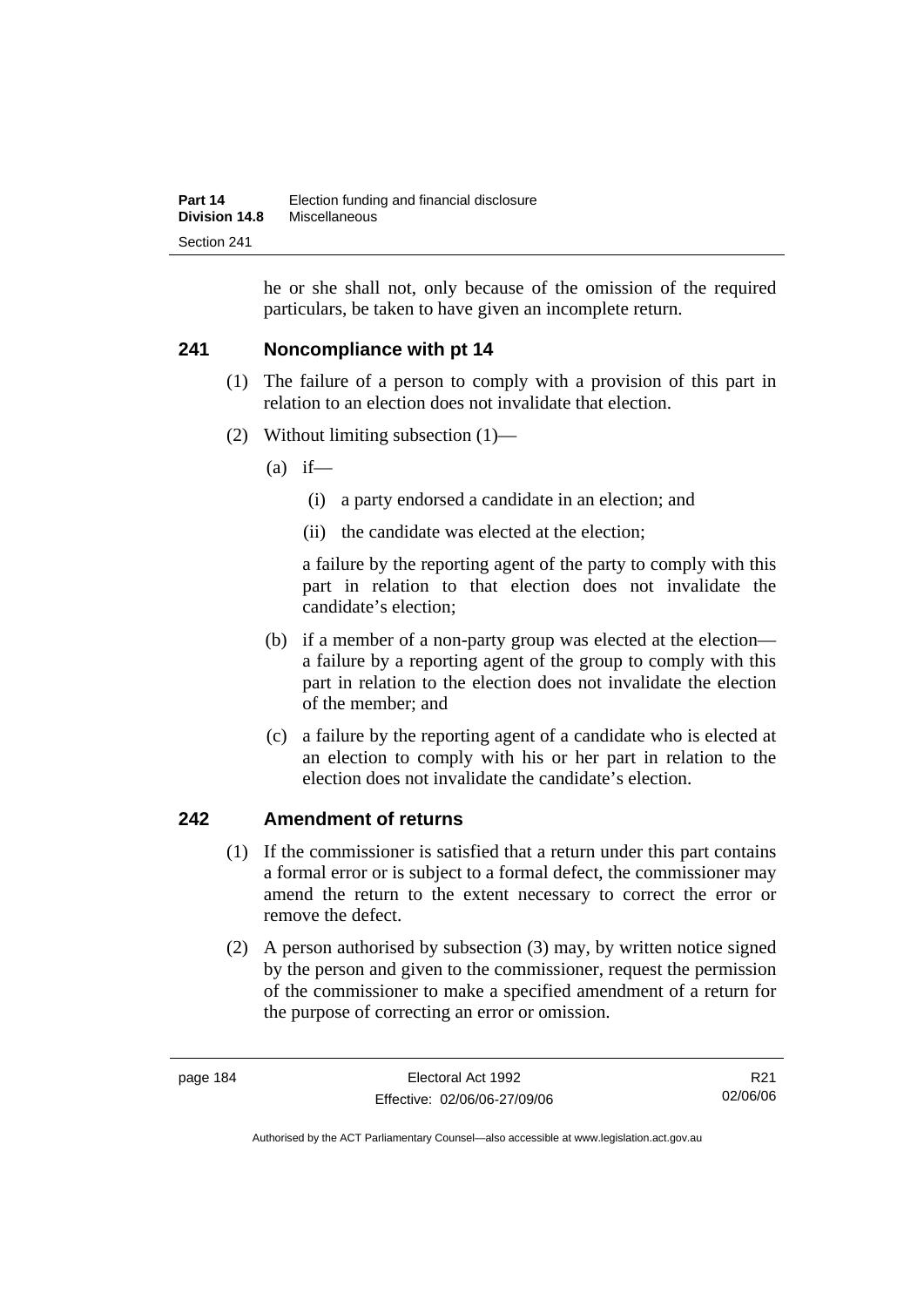- (3) A request may be made by—
	- (a) the person who gave the return; or
	- (b) if the return was given for a party, MLA or candidate—the reporting agent of the party, MLA or candidate; or
	- (c) if the return was given in relation to an associated entity—the financial controller of the entity.
- (4) On a request under subsection (2), the commissioner shall permit the person making the request to amend the return accordingly if the commissioner is satisfied that the request is justified.
- (5) If the commissioner decides to refuse a request under subsection (2), the commissioner shall give the person making the request a review statement about the decision.
- (6) The amendment of a return under this section does not affect the liability of a person to be convicted of an offence against section 236 (2) or (4) arising out of the giving of the return.

## **243 Copies of returns to be available for public inspection**

- (1) The commissioner must make available for public inspection, in accordance with subsections (2) and (3), a copy of each return given to the commissioner under division 14.4 (Disclosure of donations), 14.5 (Disclosure of electoral expenditure) and division 14.6 (Annual returns).
- (2) A copy of a return under division 14.4 or 14.5 (other than a return under section 221A (Annual returns of donations)) must be made available for public inspection from the beginning of the 25th week after polling day in the election to which the return relates.
- (3) A copy of a return under section 221A or division 14.6 must be made available for public inspection from the beginning of February in the next year.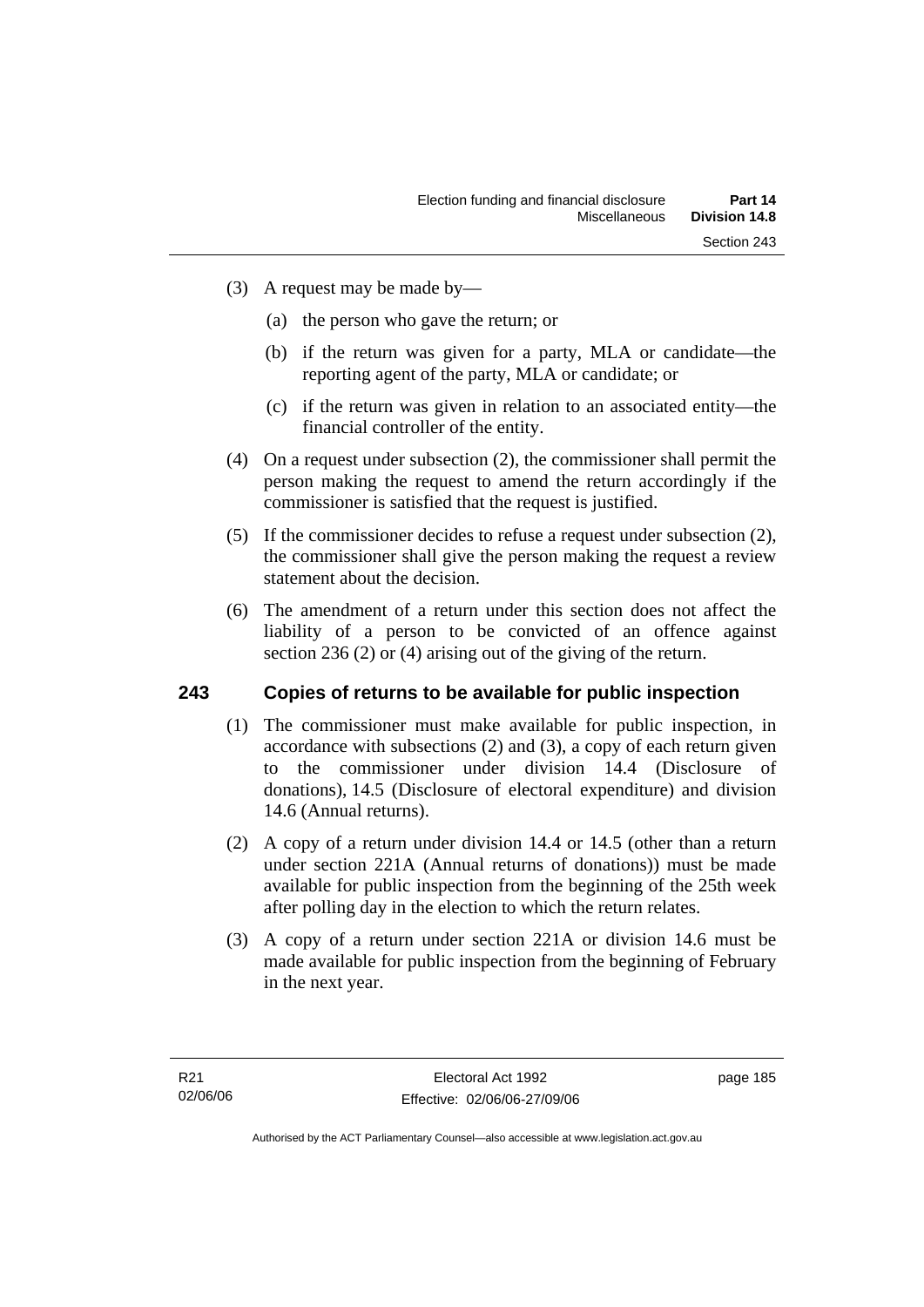- (4) A person may, on request, obtain a copy of a return if a copy of the return is available for public inspection under this section.
	- *Note* A fee may be determined under s 8 (Determination of fees) for this subsection.

page 186 Electoral Act 1992 Effective: 02/06/06-27/09/06

R21 02/06/06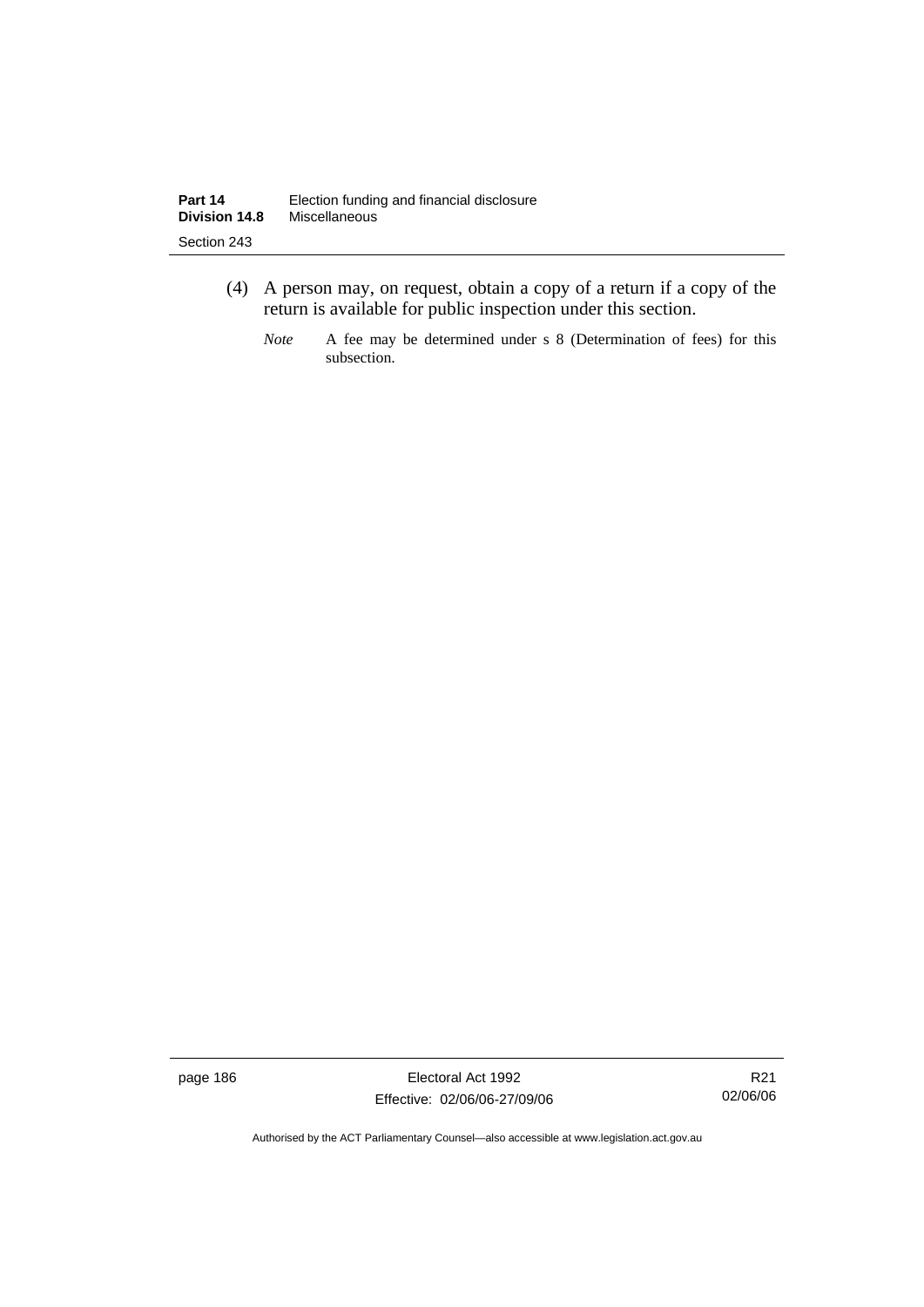# **Part 15 Review of decisions**

#### **244 Definitions for pt 15**

In this part:

*person* includes a political party.

*reviewable decision* means a decision referred to in section 245.

#### **245 Reviewable decisions**

For this part, the following decisions of the commissioner are reviewable:

- (a) a decision to enrol a person under section 76 (5) (a);
- (b) a decision to reject a claim for enrolment under section 76 (5) (b);
- (c) a decision to refuse a request for the suppression of the particulars of an elector's address from an extract from any roll under section  $77(2)$  (b);
- (d) a decision to include the particulars of an elector's address that had been suppressed on an extract from a roll under section 78 (2);
- (e) a decision to reject an objection to the enrolment of a person under section 81 (5);
- (f) a decision to remove a person's name from a roll under section 81 (8) (b);
- (g) a decision under section 90 (2) (Further information about application for political party registration) to refuse an application for registration of a political party;
- (h) a decision to register a political party under section 92 (1);

page 187

Authorised by the ACT Parliamentary Counsel—also accessible at www.legislation.act.gov.au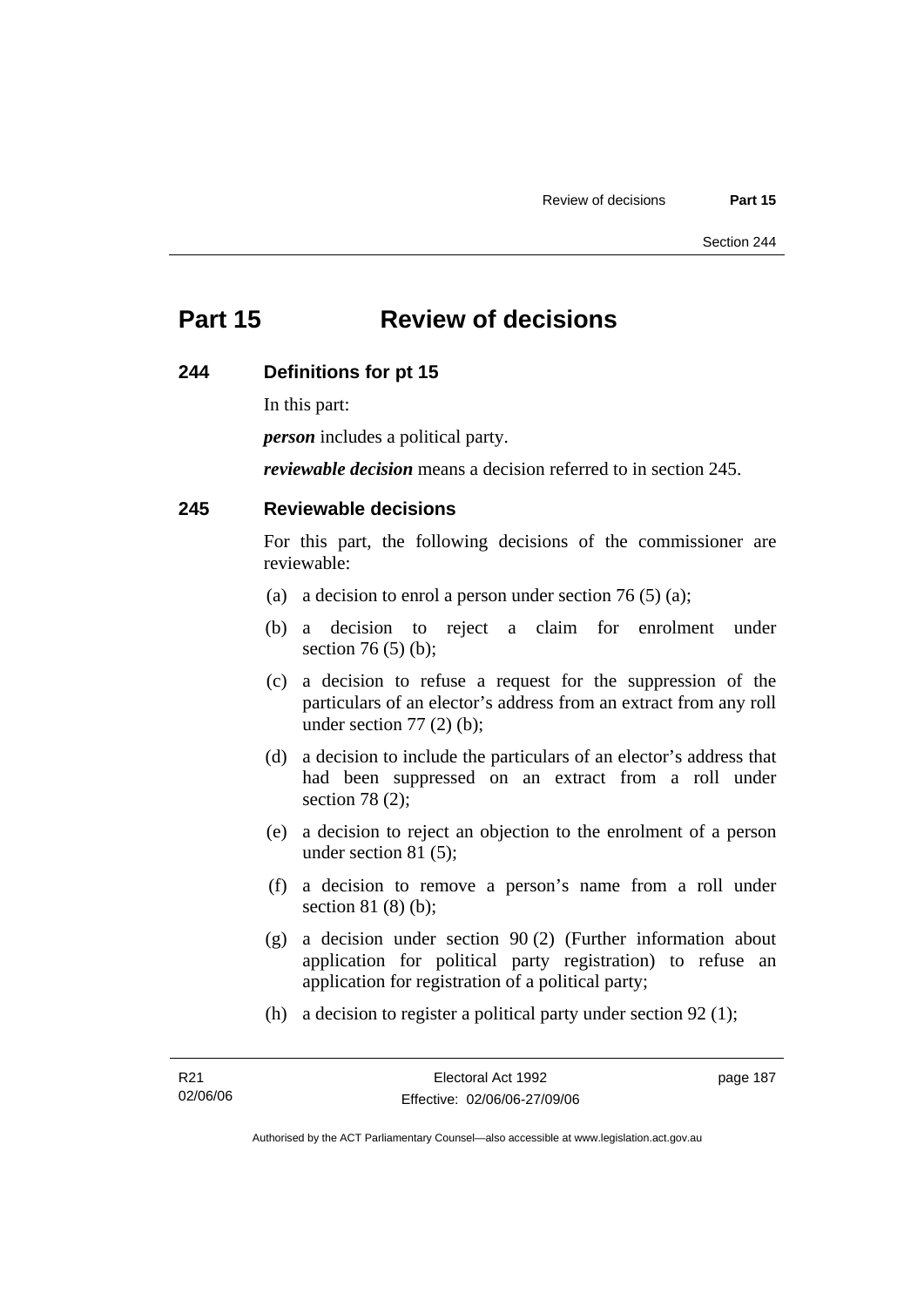#### **Part 15 Review of decisions**

Section 246

- (i) a decision to refuse an application for the registration of a political party under section 93 (1) or (2);
- (j) a decision under section 93 (1) or (2) to refuse to change the registered particulars of a political party as applied by section 95 (2) (Changes to particulars in register);
- (k) a decision under section 98 (5) (Cancellation of registration of political parties) to cancel the registration of a political party;
- (l) a decision to give a notice under section 237A (Investigation notices about associated entities);
- (m) a decision to refuse a request to make a specified amendment of a return under section 242 (4).

# **246 Review statements**

- (1) For this Act, a review statement about a reviewable decision shall be in writing containing—
	- (a) a statement of the decision; and
	- (b) a statement of the reasons for the decision; and
	- (c) a statement to the effect that the person to whom the notice is given may, within 28 days after the review statement is given, apply to the electoral commission for a review of the decision.
- (2) The validity of a reviewable decision is not to be taken to be affected by a failure—
	- (a) to give a review statement to a person affected by the decision; or
	- (b) to comply with this section.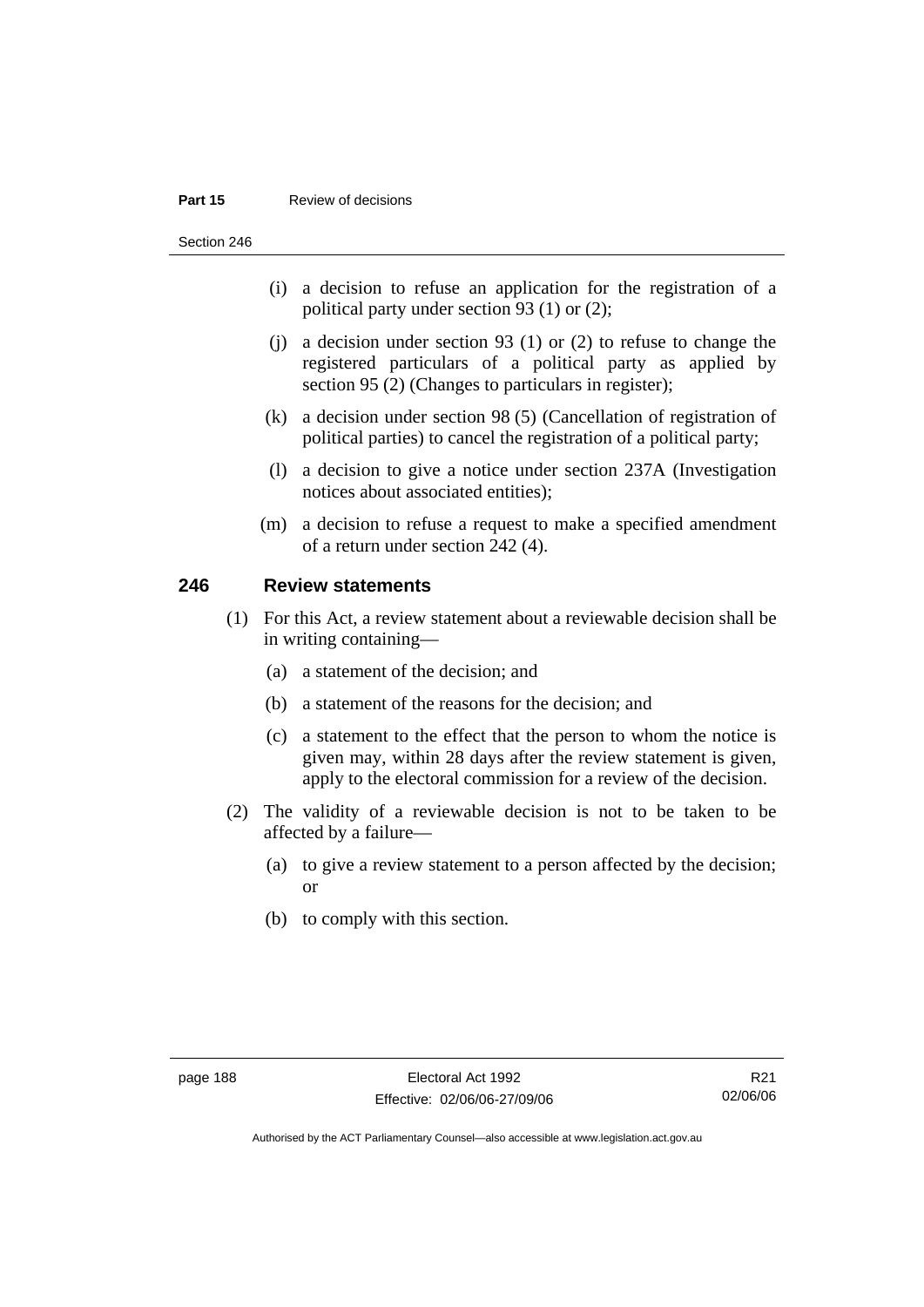### **247 Review by electoral commission**

- (1) The electoral commission must review a reviewable decision if a person affected by the decision applies to the commission in accordance with subsections (2) and (3).
- (2) The application must—
	- (a) be in writing; and
	- (b) state the applicant's name and address; and
	- (c) set out the applicant's reasons for making the application.
- (3) The application must be given to the electoral commission at the commission's office—
	- (a) within 28 days after—
		- (i) for a decision to register a political party—the day of notification under the *Legislation Act 2001* of the notice under section 92 (3) (Registration of political parties) of the decision; or
		- (ii) in any case—the day the relevant review statement was given to the applicant; or
	- (b) within a further period allowed by the commission before or after the end of that period.
- (4) Before making a decision on the review of a reviewable decision, the electoral commission may, on the application of a person affected by the decision, make a written order staying or otherwise affecting the operation or implementation of the decision or a part of the decision.
- (5) The electoral commission may make an order under subsection (4) whether or not an application for the review of the relevant decision has been made to the commission.
- (6) In considering an application for an order under subsection (4), the electoral commission shall have regard to—

| R21      | Electoral Act 1992           | page 189 |
|----------|------------------------------|----------|
| 02/06/06 | Effective: 02/06/06-27/09/06 |          |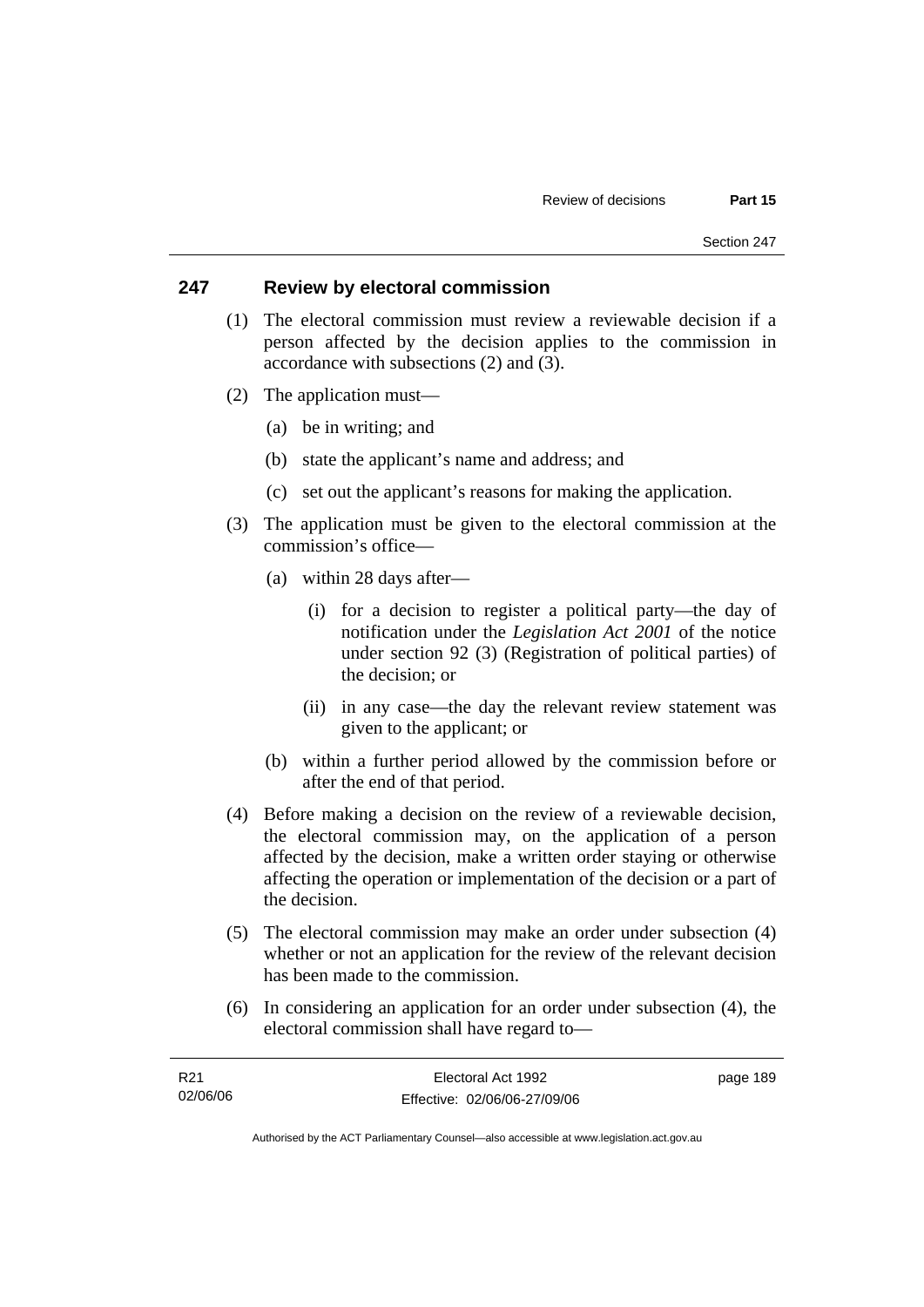#### **Part 15 Review of decisions**

Section 248

- (a) the interests of all persons affected by the relevant decision; and
- (b) the necessity of securing, as far as practicable, the effectiveness of the review process and of the commission's decision on the review.
- (7) On the review of a reviewable decision, the electoral commission shall—
	- (a) affirm the decision; or
	- (b) vary the decision; or
	- (c) set aside the decision and substitute its own decision.
- (8) Except for a reviewable decision made by a delegate of the commissioner, the commissioner shall not—
	- (a) be present during any deliberation of the electoral commission in relation to a review under this section; or
	- (b) take part in any decision of the electoral commission in relation to a review under this section.

#### **248 Notice of decision of the electoral commission**

- (1) The electoral commission shall give written notice of its decision on a review under section 247 to—
	- (a) each person to whom a review statement about the relevant decision was given under this Act; and
	- (b) the applicant for the review.
- (2) A notice under subsection (1) shall—
	- (a) include a statement to the effect that, subject to the *Administrative Appeals Tribunal Act 1989*, an application may be made to the AAT for a review of the decision of the electoral commission; and

R21 02/06/06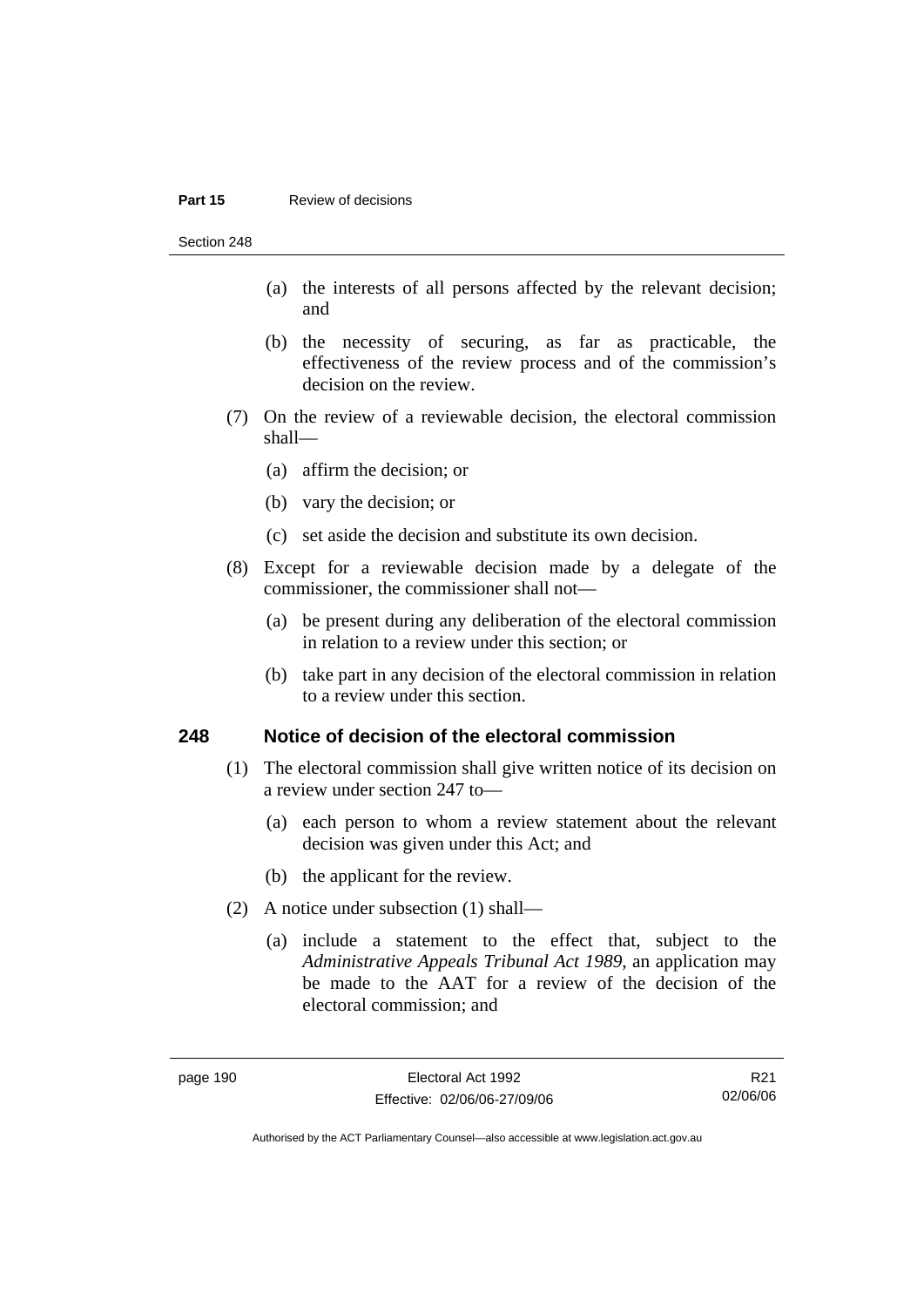- (b) except if that Act, section 26 (11) applies—include a statement to the effect that a person whose interests are affected by the decision of the electoral commission may request a statement under that Act, section 26.
- (3) The validity of a decision of the electoral commission under section 247 (6) is not to be taken to be affected by a failure to comply with this section.

# **249 Review by administrative appeals tribunal**

Application may be made to the AAT for a review of a decision of the electoral commission under section 247 (7).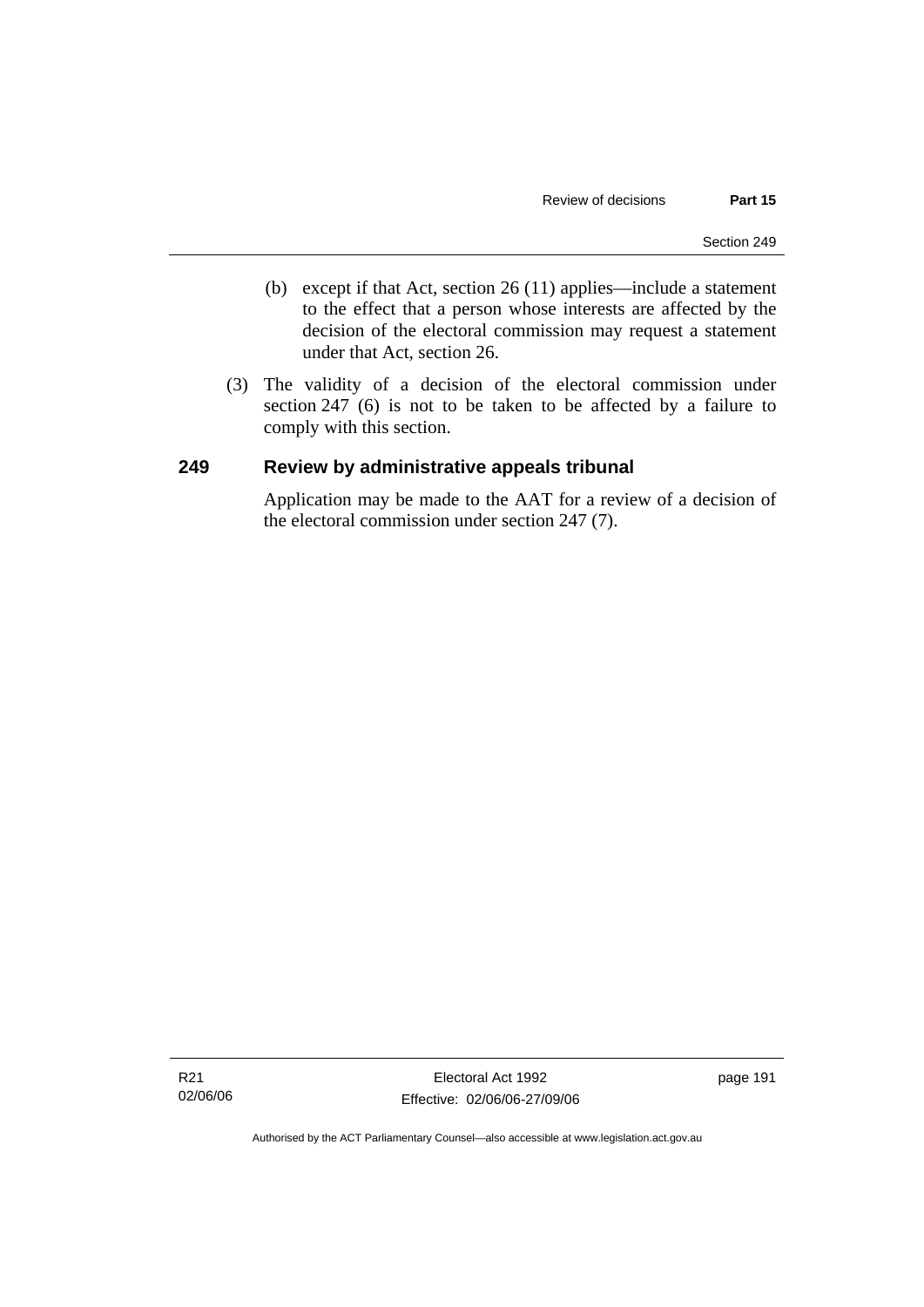# **Part 16 Disputed elections, eligibility and vacancies**

# **Division 16.1 Preliminary**

## **250 Definitions for pt 16**

In this part:

*application* means an application disputing the validity of an election made in accordance with section 258.

*bribery* means a contravention of section 285.

*contravention*, of a section of this Act or the *Crimes Act 1914* (Cwlth), includes—

- (a) attempting or conspiring to contravene that section; or
- (b) aiding, abetting, counselling or procuring the contravention of that section.

*Court of Disputed Elections*—see section 252 (2).

*election* includes—

- (a) a recount of votes under section 194; and
- (b) the choice of a person to fill a casual vacancy under section 195.

*file* means to file in the registrar's office.

*proceeding* means a proceeding before the Court of Disputed Elections.

*registrar* means the registrar of the Supreme Court.

*Speaker*—see section 251.

R21 02/06/06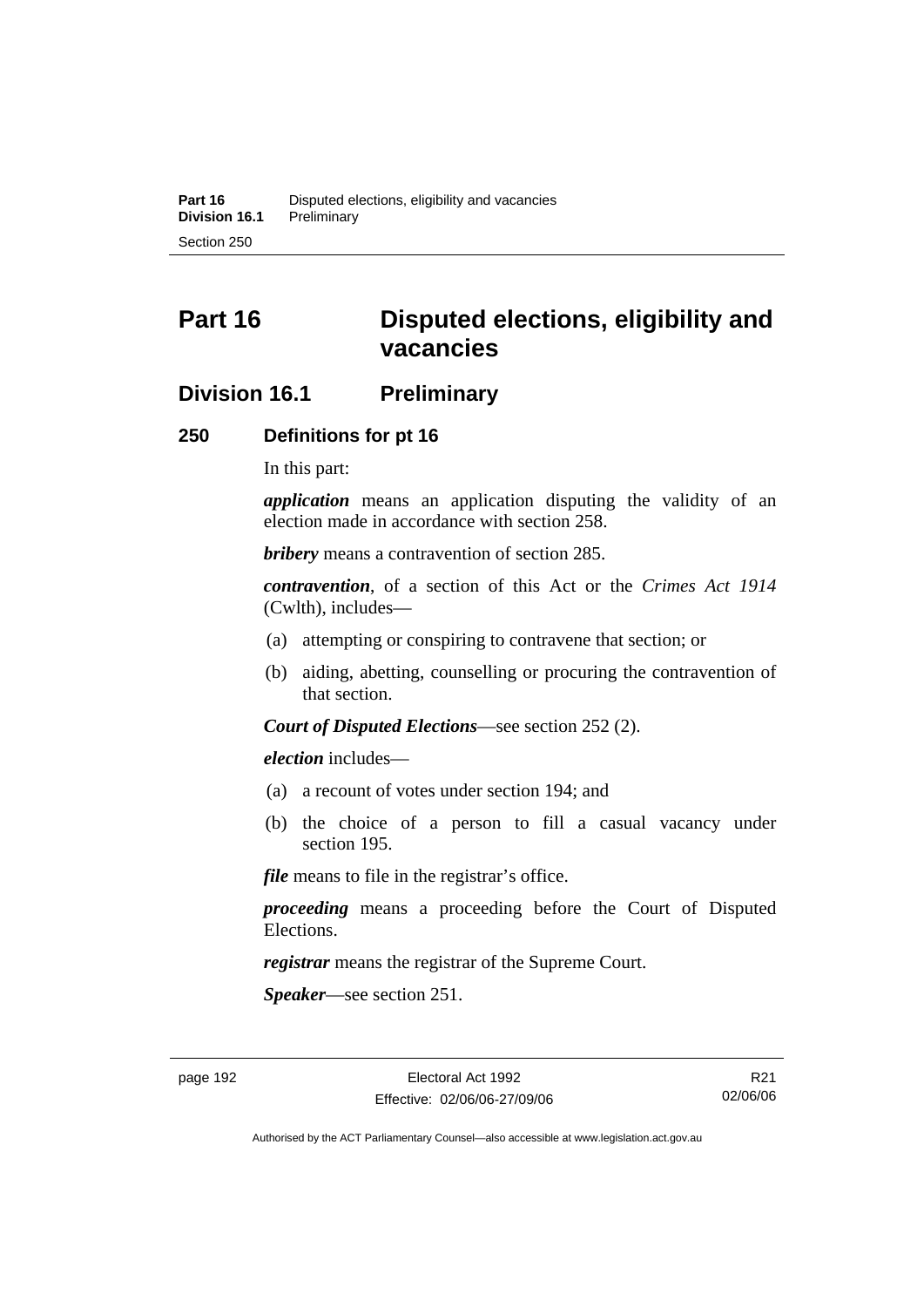*undue influence* means a contravention of section 288 (Violence and intimidation) or the *Crimes Act 1914* (Cwlth), section 28 (Interfering with political liberty).

# **251 Meaning of** *Speaker* **for pt 16**

(1) In this part:

*Speaker* includes—

- (a) if the Speaker is unavailable—the Deputy Speaker; or
- (b) if both the Speaker and Deputy Speaker are unavailable another MLA who is not the subject of a proceeding and is appointed by the Assembly to act as the Speaker for this part; or
- (c) if both the Speaker and Deputy Speaker are unavailable and no MLA is appointed for paragraph (b)—the clerk of the Assembly.
- (2) For subsection (1), the Speaker or Deputy Speaker is unavailable if—
	- (a) the office-holder is absent from duty; or
	- (b) there is a vacancy in the office; or
	- (c) the office-holder is the subject of a proceeding.

# **Division 16.2 Jurisdiction and powers of Supreme Court**

# **252 Court of Disputed Elections**

- (1) The Supreme Court has jurisdiction to hear and determine—
	- (a) applications disputing the validity of elections; and
	- (b) questions referred to the court by resolution of the Legislative Assembly relating to—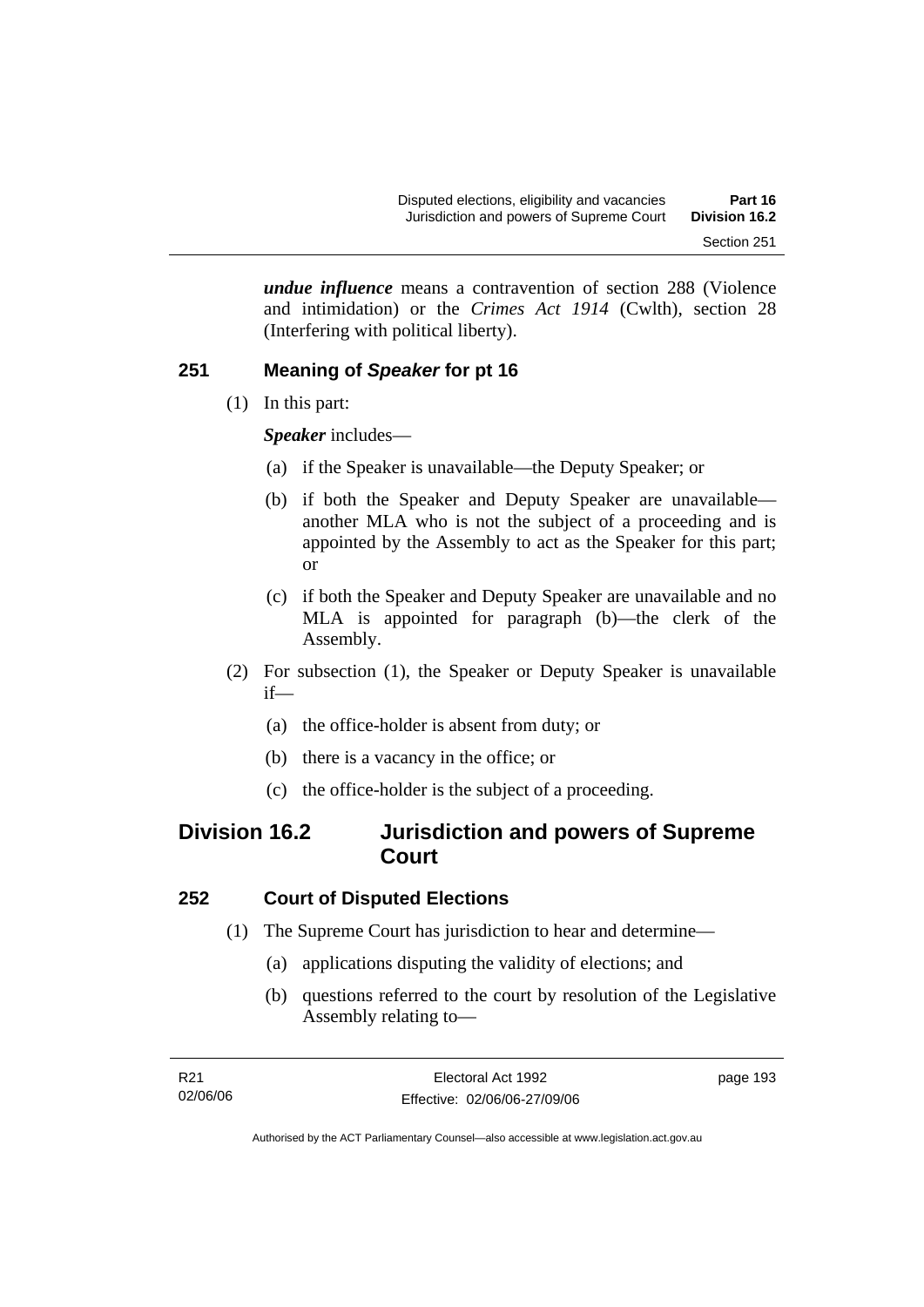- (i) the eligibility of persons who have been declared elected to be members of the Assembly; or
- (ii) vacancies in the membership of the Assembly.
- (2) When exercising jurisdiction under subsection (1), the Supreme Court shall be known as the Court of Disputed Elections.

# **253 Powers of the court**

Subject to this part, the Supreme Court has the same powers (so far as they are applicable) when exercising jurisdiction under this part as it has when exercising its original jurisdiction.

# **255 Decisions are final**

A decision of the Court of Disputed Elections is final and conclusive, is not subject to appeal and shall not be called into question.

# **Division 16.3 Disputed elections**

# **256 Validity may be disputed after election**

- (1) The validity of an election shall not be disputed except by application to the Court of Disputed Elections after the result of the election is declared.
- (2) Without limiting subsection (1), if any of the following matters in relation to an election is called into question, the validity of the election is to be taken to be in dispute:
	- (a) the acceptance or rejection of a nomination of a candidate by the commissioner;
	- (b) the eligibility of a person to be nominated as a candidate, to be elected or to be an MLA;
	- (c) any matter connected with the printing or endorsement of ballot papers;

R21 02/06/06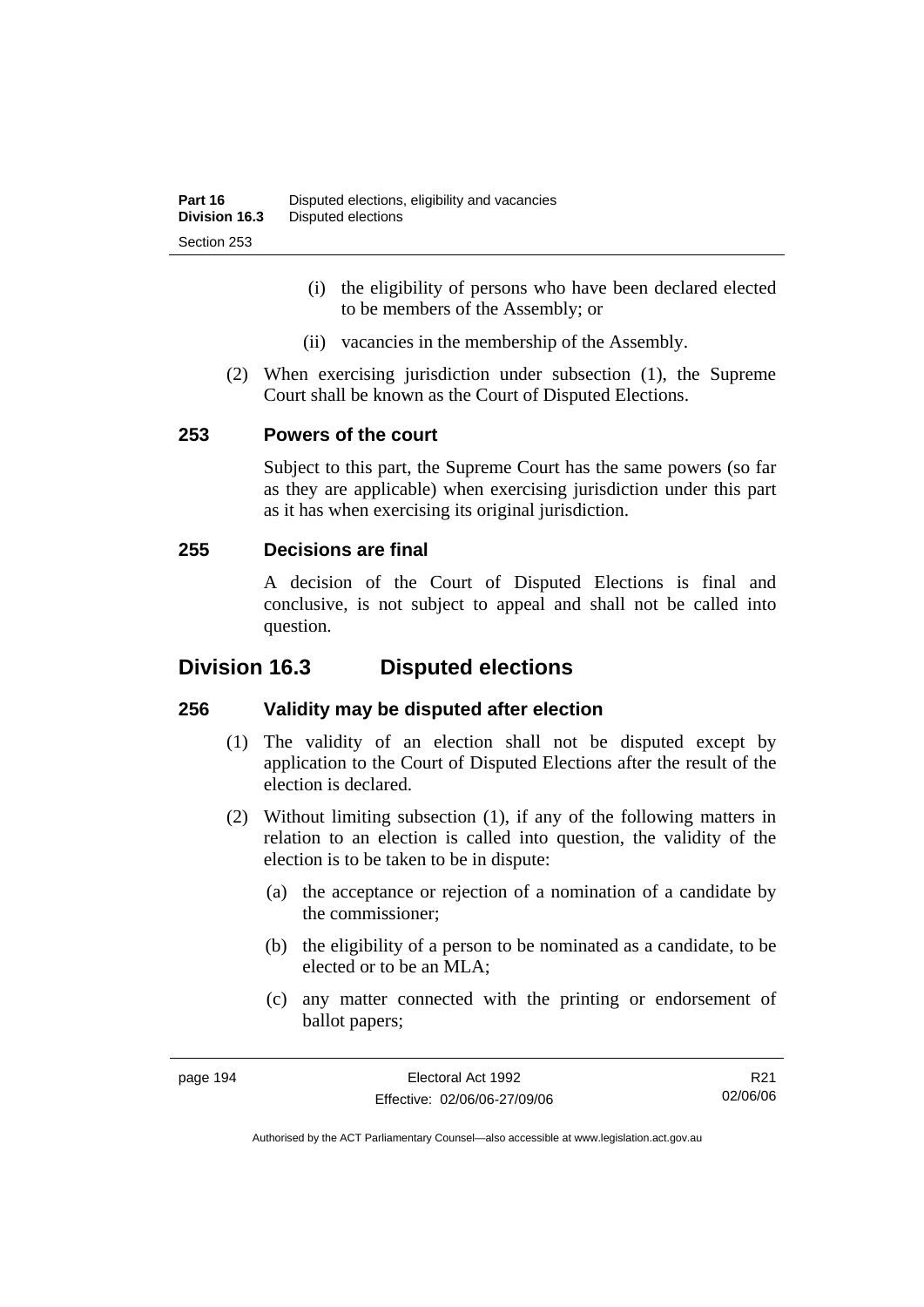- (d) any matter connected with the issue, or scrutiny, of ballot papers by an officer;
- (e) any matter connected with electronic voting;
- (f) any matter connected with the admission or rejection of declaration votes by an officer at the preliminary scrutiny.

# **257 Persons entitled to dispute elections**

The following persons are entitled to dispute the validity of an election:

- (a) a candidate in the election;
- (b) an elector entitled to vote at the election;
- (c) the commissioner.

## **258 Form of application**

- (1) An application disputing the validity of an election shall—
	- (a) specify the declarations sought; and
	- (b) set out the facts relied on to invalidate the election with sufficient particularity to identify the matters on which the applicant relies as justifying those declarations; and
	- (c) set out the applicant's full name and address and the capacity in which he or she is making the application; and
	- (d) be signed by the applicant.
- (2) The signature of an applicant other than the commissioner shall be witnessed by another person whose signature, full name, address and occupation shall be set out in the application.

# **259 Time for filing application**

An application shall be filed within 40 days after the result of the election is declared.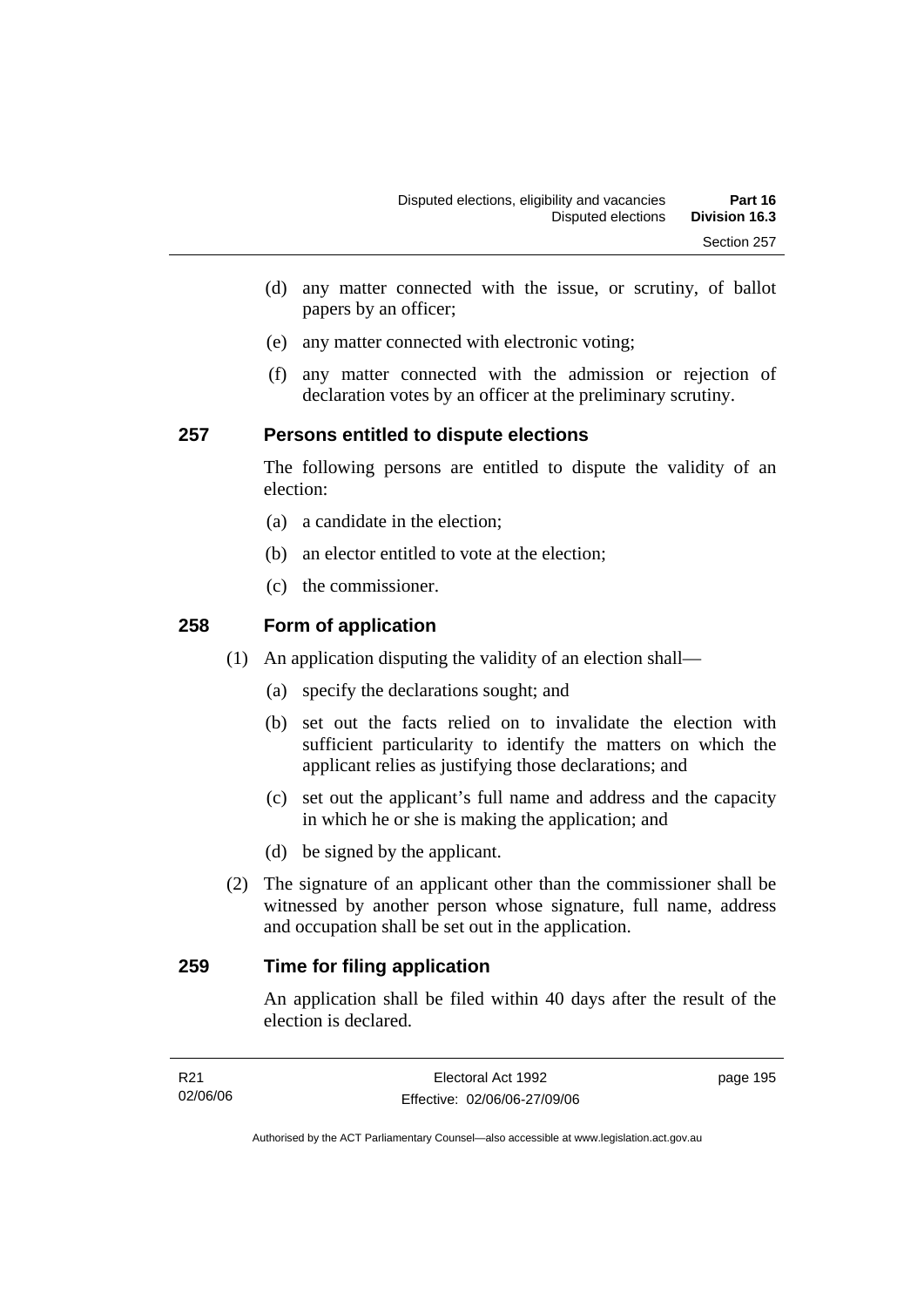## **260 Deposit as security for costs**

- (1) At the time of filing an application, the applicant shall deposit with the registrar as security for costs the amount prescribed by the *Supreme Court Rules 1937*.
- (2) The amount deposited shall be set off against any costs ordered to be paid by the applicant.

# **261 Registrar to serve copies of application on certain persons**

The registrar shall, after an application is filed under section 259, serve a sealed copy of the application on—

- (a) the Speaker; and
- (b) the person whose election is being disputed; and
- (c) if the commissioner is not the applicant—the commissioner.

#### **262 Parties to application under div 16.3**

- (1) The following people are entitled to appear in a proceeding under this division:
	- (a) the applicant;
	- (b) the commissioner;
	- (c) if a person whose election is being disputed files a notice of appearance within 7 days after the day when the person is served with a copy of the application under section 261—the person;
	- (d) anyone else with the leave of the Court of Disputed Elections.
- (2) A person other than the applicant who appears under subsection (1) is to be taken to be a respondent to the application.
- (3) This section does not apply to an application under section 263.

R21 02/06/06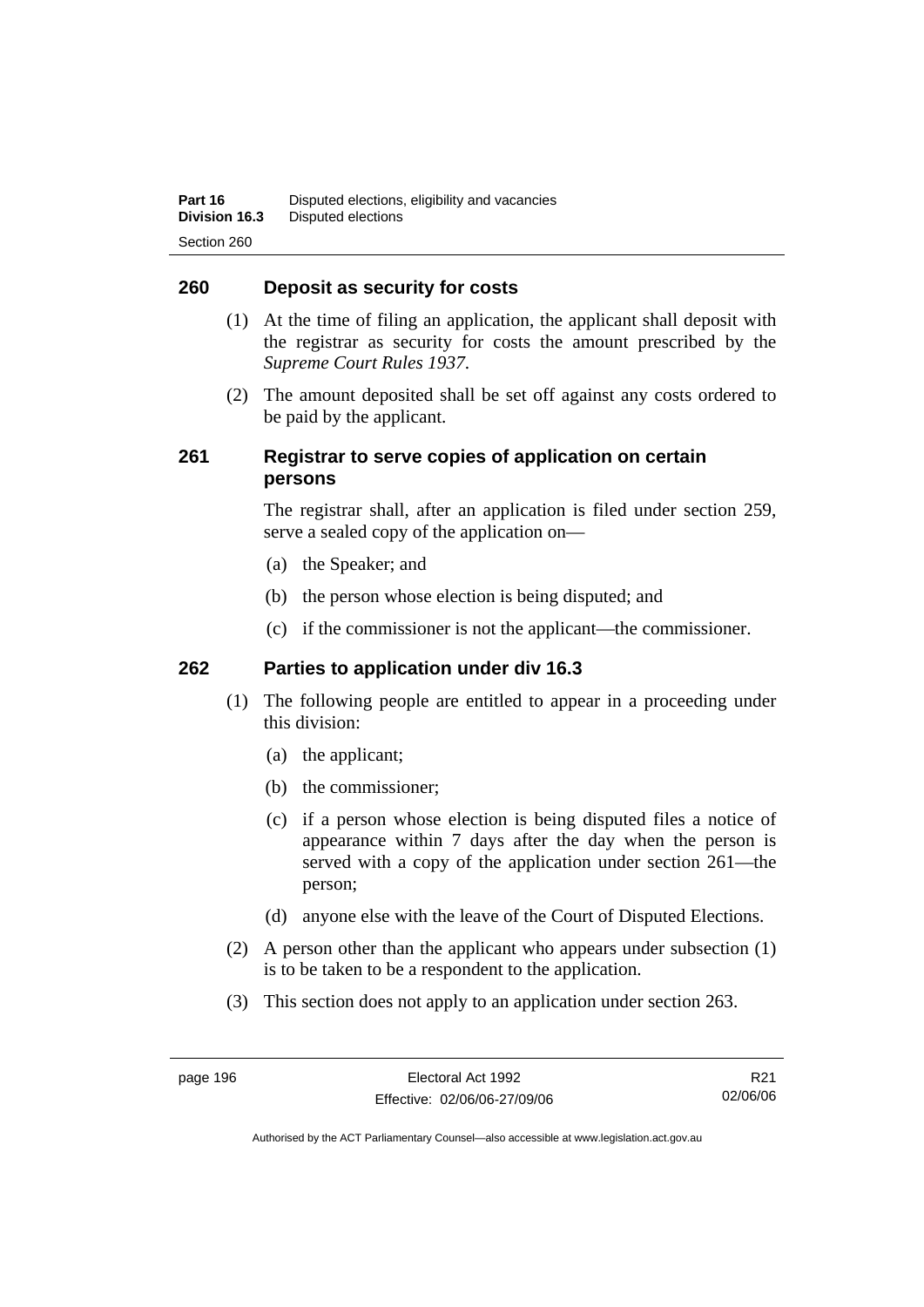#### **263 Withdrawal and abatement of application**

(1) In this section:

*election application* means an application disputing the validity of an election made in accordance with section 258.

*leave application* means an application for leave to withdraw an election application.

- (2) An applicant may withdraw an election application only with the leave of the Supreme Court.
- (3) An applicant is not entitled to make a leave application unless notice of the applicant's intention to do so has been—
	- (a) published in a newspaper; and
	- (b) given to the commissioner and to each of the respondents to the relevant election application.
- (4) A leave application shall not be made without the consent of all the applicants to the relevant election application.
- (5) The following persons are entitled to appear as respondents to a leave application:
	- (a) the commissioner;
	- (b) a respondent to the relevant election application;
	- (c) any other person with the leave of the Supreme Court.
- (6) Unless the Supreme Court orders otherwise, if an election application is withdrawn, the applicant is liable to pay the costs of the respondent in relation to that application and the leave application.
- (7) In determining a leave application, the Supreme Court shall inquire into the reasons for it and determine whether it was—
	- (a) the result of an agreement, arrangement or understanding; or

page 197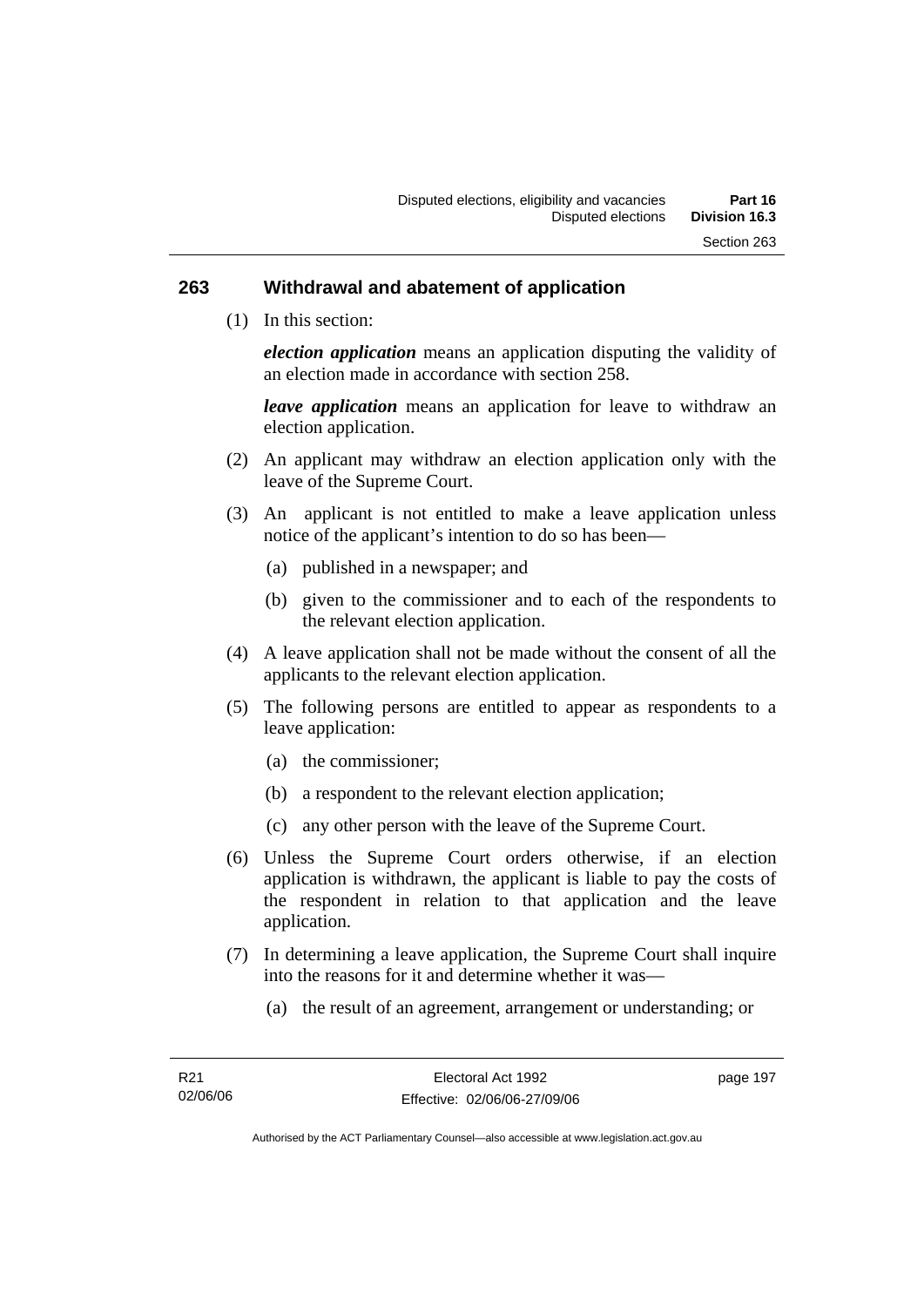- (b) in consideration of—
	- (i) the seat in the Assembly that is in issue being vacated at any time in the future; or
	- (ii) the withdrawal of any other election application; or
	- (iii) any other matter.
- (8) The Supreme Court shall publish its reasons for a determination as if it were a judgment and give a copy of them to the commissioner.
- (9) If, before the hearing of an election application, a respondent other than the commissioner—
	- (a) dies or gives the prescribed notice that he or she does not intend to oppose the application; or
	- (b) resigns from, or otherwise ceases to hold, the seat in the Assembly that is in issue;

then—

- (c) the person ceases to be a respondent; and
- (d) the person, or his or her personal representative, shall—
	- (i) publish notice of that fact in a newspaper; and
	- (ii) give a copy of the notice to the registrar; and
- (e) if a person who might have been an applicant in relation to the election files a notice of appearance within the prescribed period—that person is entitled to appear as a respondent to the application.
- (10) A person who has ceased to be a respondent to an election application is not entitled to appear as a party in proceedings in relation to that application.
- (11) The registrar shall notify the commissioner of the receipt of a notice mentioned in subsection (9) (d) (ii).

R21 02/06/06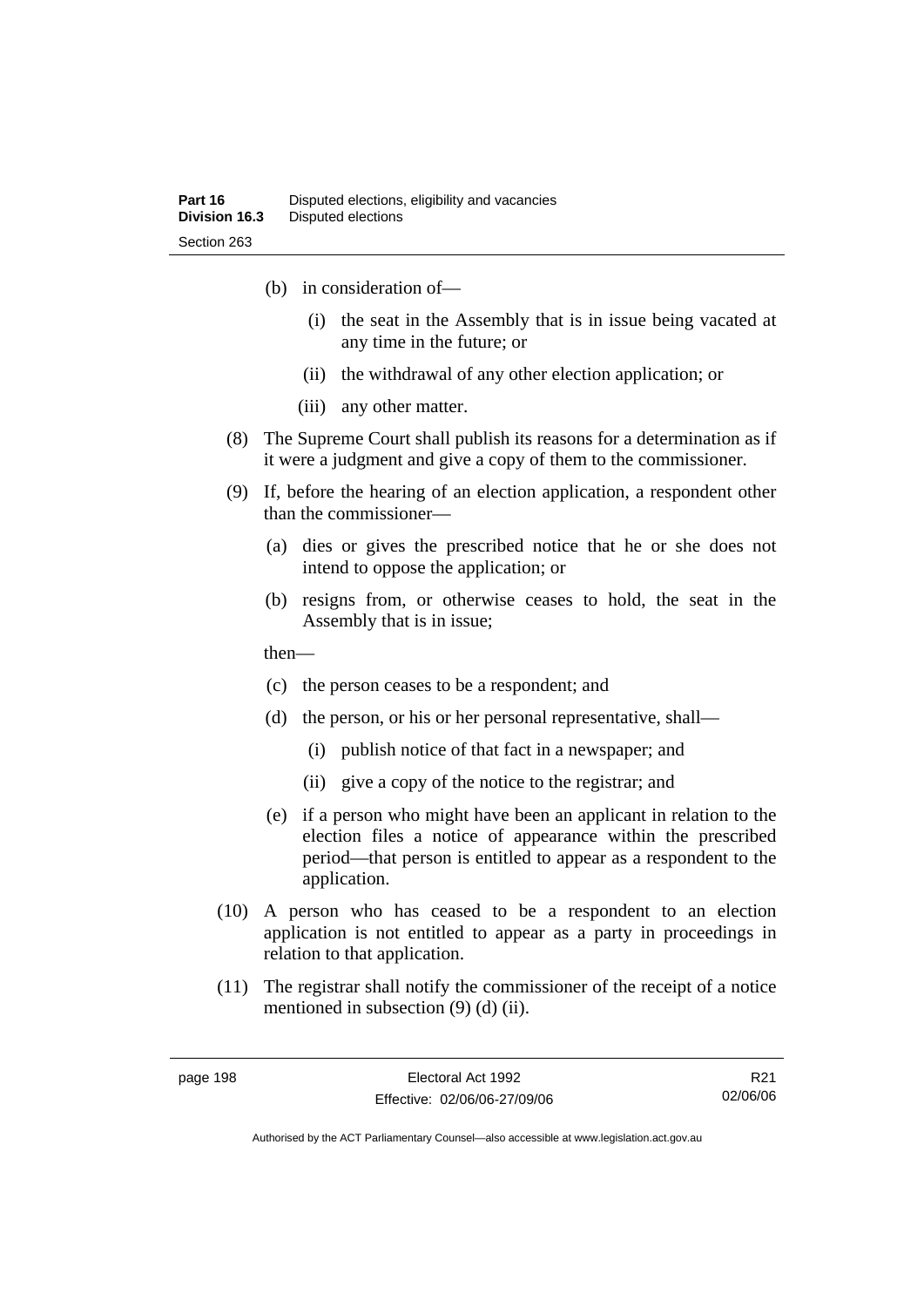- (12) An election application shall be abated by the death of a sole applicant or the last survivor of several applicants.
- (13) The abatement of an election application does not affect the liability of the applicant or any other person for costs awarded against the applicant or other person.

### **264 Hearing of applications**

- (1) The registrar shall, as soon as practicable after the time for filing applications in relation to an election under section 259 has passed, prepare a list of the applications pending in the order of filing and shall make a copy of the list available for inspection at the registrar's office.
- (2) Subject to subsection (3), an application shall, as far as practicable, be heard in the order in which it appears in the list.
- (3) All applications in relation to an election for an electorate shall be heard together.

### **265 Declarations and orders**

The Court of Disputed Elections shall hear and determine an application and may—

- (a) declare the election void; or
- (b) declare that a person who has been declared elected was not duly elected; or
- (c) declare that a person who has not been declared elected was duly elected; or
- (d) dismiss the application in whole or in part;

and may make any orders in relation to the application that the court considers appropriate.

page 199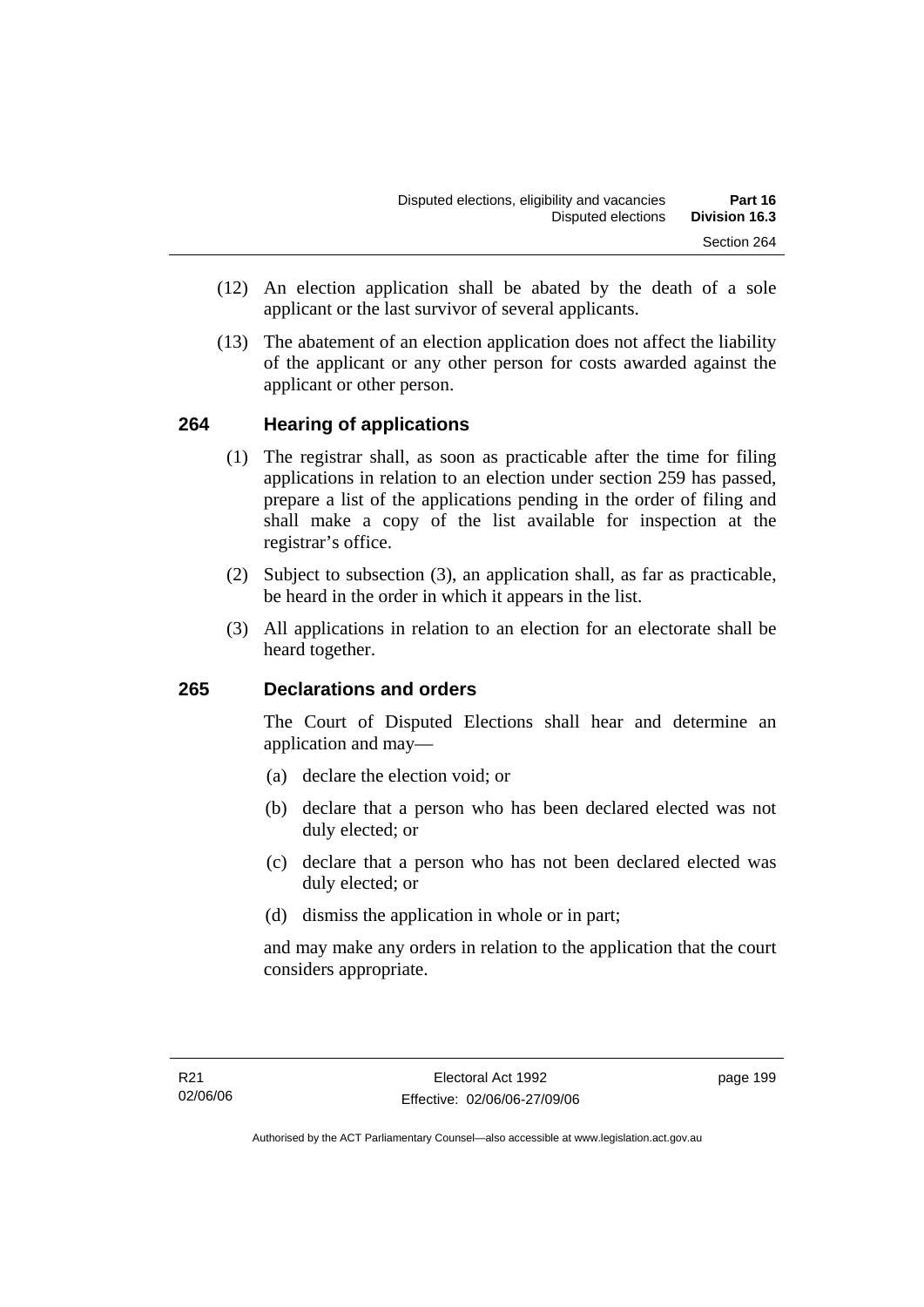### **266 Illegal practices**

- (1) Without limiting the grounds on which the Court of Disputed Elections may make a declaration under section 265 (a) or (b), the court may make such a declaration on the ground of any illegal practice in connection with the election.
- (2) The Court of Disputed Elections shall not make a declaration under section 265 (a) or  $(b)$ —
	- (a) on the ground of any illegal practice (other than bribery or undue influence); or
	- (b) on the ground of bribery or undue influence by a person who was not a candidate for the election without the knowledge or consent of a candidate in the election;

unless satisfied that—

- (c) the result of the election was, or was likely to have been, affected by the illegal practice; and
- (d) it is just to make the declaration.
- (3) If the Court of Disputed Elections finds any illegal practice in connection with an election (whether the court makes a declaration under section 265 (a) or (b) on that ground or not), the registrar shall report the finding to—
	- (a) the Speaker; and
	- (b) the Minister; and
	- (c) the commissioner; and
	- (d) the director of public prosecutions.
- (4) Any finding by the Court of Disputed Elections in relation to any illegal practice in connection with an election is not to be taken to be a bar to, or to prejudice in any way, any prosecution in relation to the act alleged before the court to have constituted the illegal practice.

| page 200 |  |
|----------|--|
|----------|--|

R21 02/06/06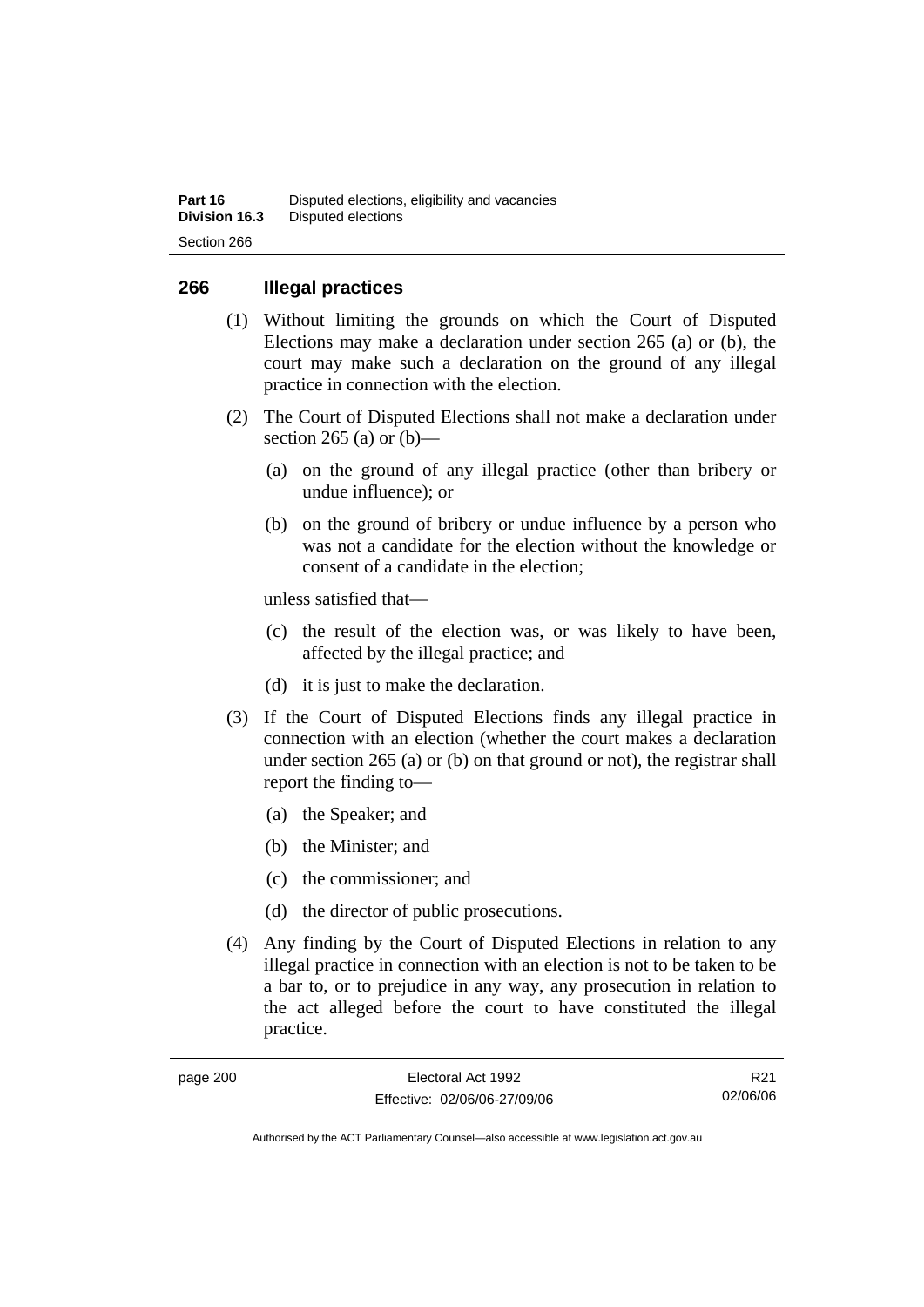(5) In this section:

*illegal practice* means a contravention of this Act, and includes undue influence.

*Note Contravention* and *undue influence* are defined in s 250.

### **267 Bribery or undue influence by person elected**

If the Court of Disputed Elections finds that a person who was declared elected committed, or attempted to commit, bribery or undue influence in connection with any election, the court shall declare the election of that person void.

### **268 Immaterial delays and errors**

- (1) The Court of Disputed Elections shall not make a declaration under section 265 (a), (b) or (c) on the ground that there was a delay in—
	- (a) declaring the nominations for the election; or
	- (b) providing certified lists of electors to candidates for the election; or
	- (c) polling for the election; or
	- (d) declaring the result of the election.
- (2) The Court of Disputed Elections shall not make a declaration under section 265 (a), (b) or (c) on the ground of any absence of, or any error or omission by, an officer unless the absence, error or omission affected, or was likely to have affected, the result of the election.
- (3) In determining whether an absence, error or omission that prevented an elector from voting affected the result of an election or not, the Court of Disputed Elections shall not have regard to any evidence of the way in which the elector intended to vote.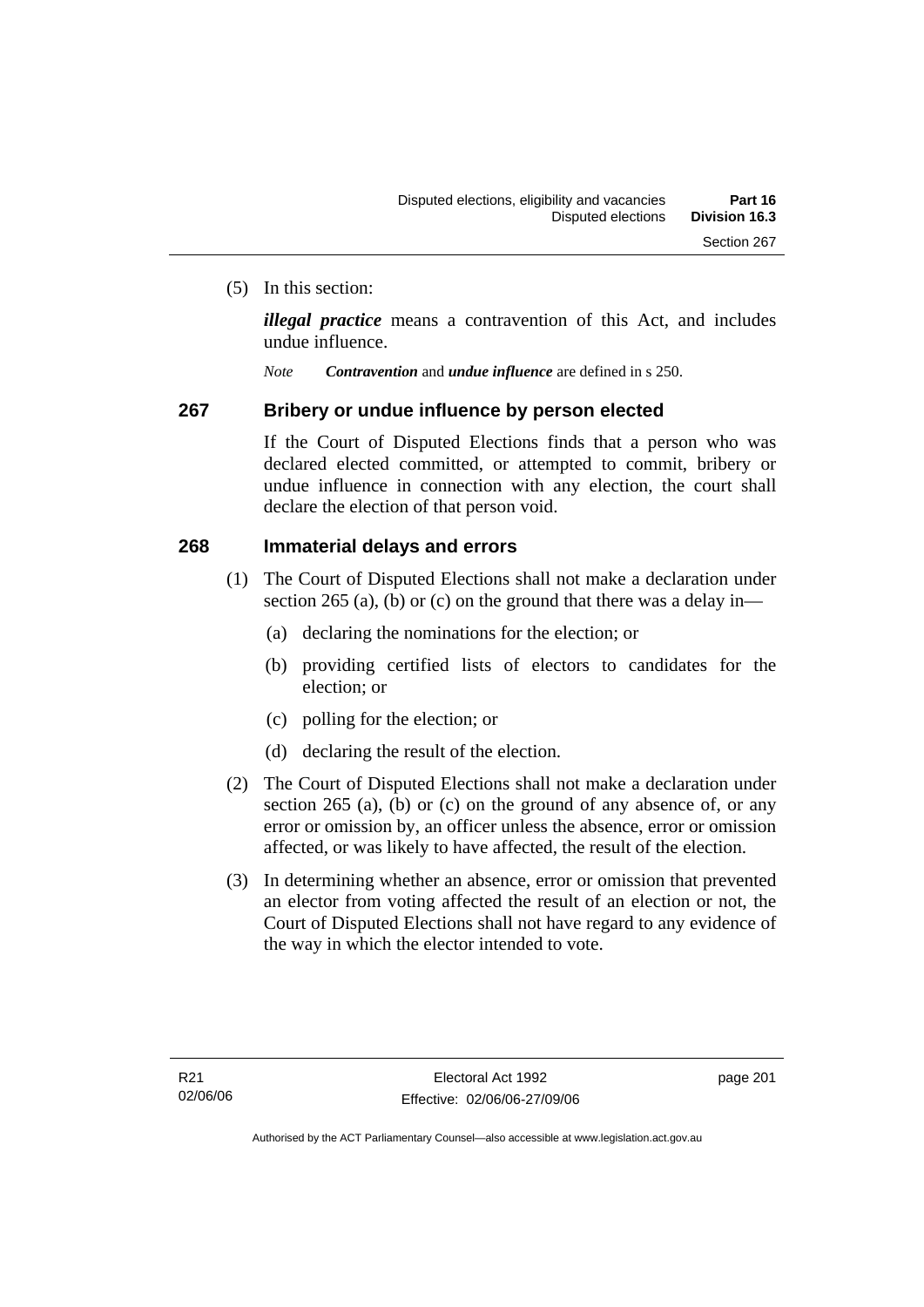### **269 Inquiries by court**

- (1) In determining an application, the Court of Disputed Elections may make the inquiries it considers appropriate, including but not limited to—
	- (a) an inquiry about the identity of persons who voted; and
	- (b) an inquiry into the accuracy of approved computer programs used in electronic voting and the electronic scrutiny of votes; and
	- (c) an inquiry about whether ballot papers were improperly admitted or rejected, or not.
- (2) The Court of Disputed Elections shall not inquire into the correctness of any roll.
- (3) If the Court of Disputed Elections makes an inquiry in relation to ballot papers marked under part 11, a statement of particulars of the marking of ballot papers prepared by an officer under section 175 (c) is conclusive evidence of the particulars contained in the statement unless the court orders otherwise.

### **270 Rejected ballot papers**

In determining an application, the Court of Disputed Elections may have regard to any declaration vote ballot papers rejected at the preliminary scrutiny if the court is of the opinion that the ballot papers should not have been rejected.

### **271 Evidence that persons were not permitted to vote**

In determining an application, the Court of Disputed Elections shall not have regard to any evidence that a person was not permitted to cast a vote in an election unless the court is satisfied that the person—

(a) claimed to vote in accordance with this Act; and

page 202 Electoral Act 1992 Effective: 02/06/06-27/09/06

R21 02/06/06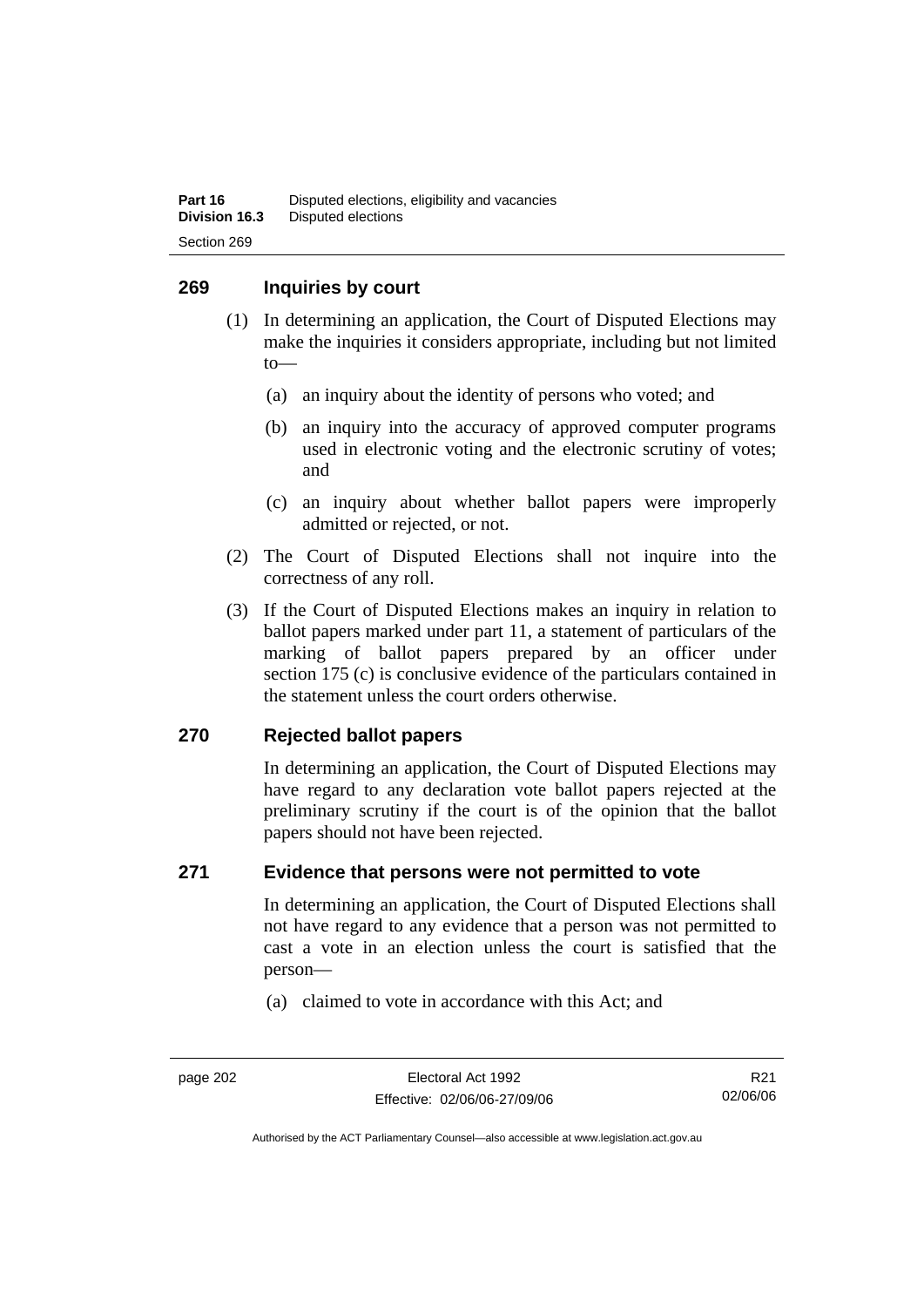(b) complied with the requirements of this Act in relation to voting to the extent that he or she was permitted to do so.

### **272 Inspection of electoral papers**

A party to an application may—

- (a) with the leave of the Court of Disputed Elections; and
- (b) in the presence of the commissioner or a member of staff of the electoral commission;

inspect, and make copies of or take extracts from, the electoral papers (except ballot papers) in the possession of the commissioner that were used in connection with the election being disputed.

### **273 Commissioner not prevented from accessing documents**

Unless the Court of Disputed Elections otherwise orders, the filing of an application is not to be taken to prevent the commissioner, another member of the electoral commission or a member of the staff of the commission from having access to any document to which that person would otherwise be entitled to have access for the purpose of exercising a function under this Act.

### **274 Registrar to serve copies of declarations on certain persons**

The registrar shall, after an application is determined, serve a sealed copy of the declarations and orders (if any) made by the Court of Disputed Elections on—

- (a) the Speaker; and
- (b) each party to the application.

**275 Effect of declarations** 

 (1) If the Court of Disputed Elections declares an election void, another election shall be held in accordance with section 101.

page 203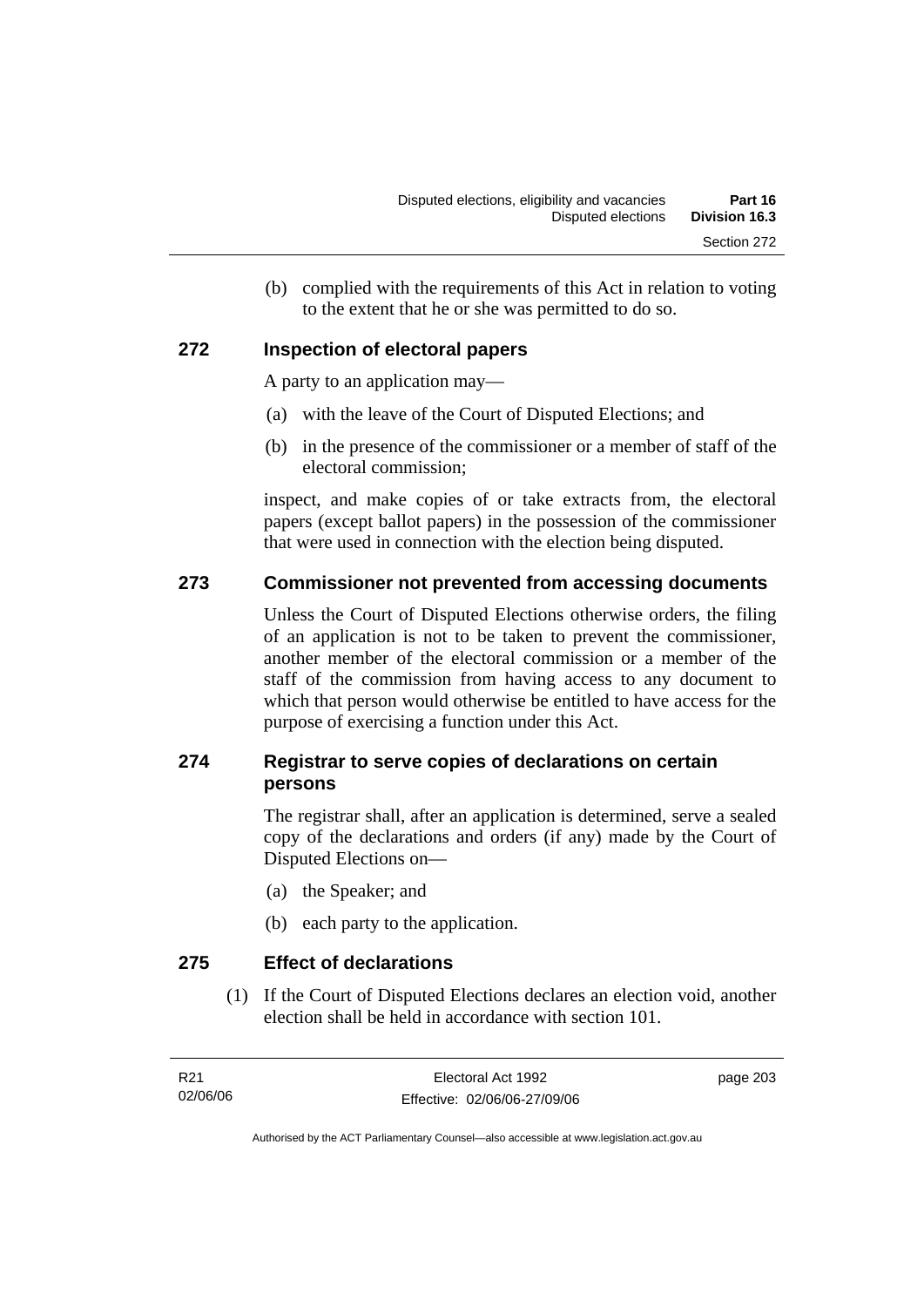- (2) If the Court of Disputed Elections declares that a person who has been declared elected was not duly elected, that person is to be taken not to have been duly elected.
- (3) If the Court of Disputed Elections declares that a person who has not been declared elected was duly elected, that person is to be taken to have been duly elected.
- (4) A declaration by the Court of Disputed Elections referred to in subsection  $(1)$ ,  $(2)$  or  $(3)$  takes effect on the end of the day when the declaration by the court is made.

## **Division 16.4 Eligibility and vacancies**

### **276 Speaker to state case**

If the Assembly passes a resolution referring to the Court of Disputed Elections a question relating to—

- (a) the eligibility of a person who has been declared elected to be an MLA; or
- (b) a vacancy in the membership of the Assembly;

the Speaker shall give to the registrar a statement setting out the question referred, together with any documents in the possession of the Assembly that relate to that question.

### **277 Parties to a referral**

The following persons are entitled to appear in a proceeding under this division:

- (a) any person who, in the opinion of the Court of Disputed Elections, has a sufficient interest in the determination of the question referred;
- (b) any person on whom notice of that question is ordered to be served by the court.

R21 02/06/06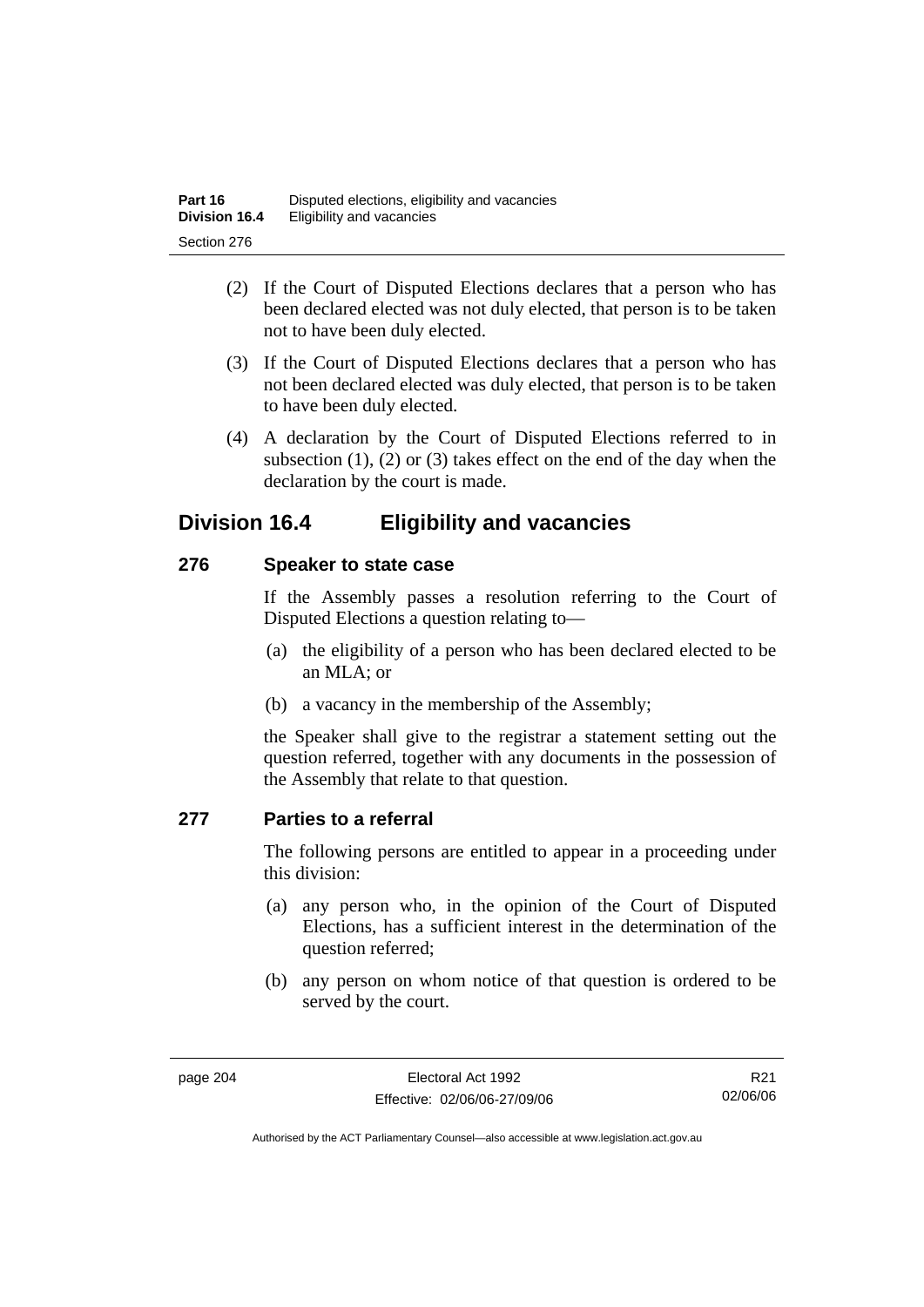### **278 Declarations and orders**

The Court of Disputed Elections shall hear and determine a question referred to it and may—

- (a) declare that a person who has been declared elected is not eligible to be an MLA; or
- (b) declare a vacancy in the membership of the Assembly; or
- (c) refuse to make a declaration;

and may make the orders in relation to the referral that the court considers appropriate.

### **279 Registrar to serve copy of declarations on Speaker**

The registrar shall, after a question referred to the Court of Disputed Elections is determined, serve a sealed copy of the declarations and orders (if any) made by the court on—

- (a) the Speaker; and
- (b) each party to the referral.

### **280 Effect of declarations**

- (1) If the Court of Disputed Elections
	- (a) declares that a person who has been declared elected is not eligible to be an MLA; or
	- (b) declares a vacancy in the membership of the Assembly;

on the end of the day when the declaration is made a vacancy in the membership of the Assembly arises.

 (2) A vacancy under subsection (1) shall be filled in accordance with part 13.

page 205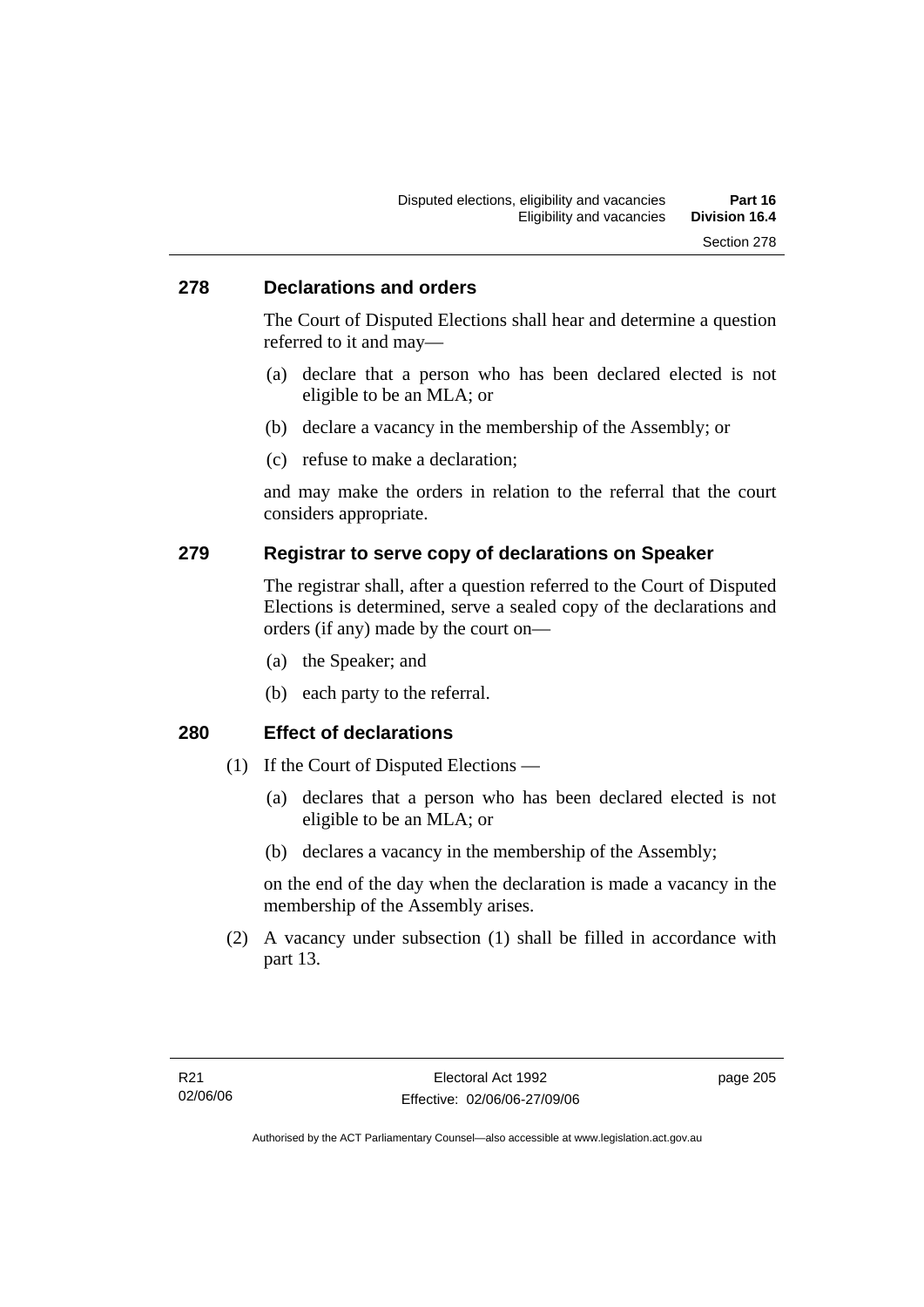## **Division 16.5 Proceedings**

### **281 Procedure**

In a proceeding, the Court of Disputed Elections —

- (a) shall be guided by the substantial merits and good conscience of the case; and
- (b) is not bound by technicalities, legal forms or the rules of evidence, but may inform itself in the way it considers appropriate.

### **282 Legal representation limited**

In a proceeding, a party is entitled to be represented by only 1 lawyer appearing as counsel.

### **283 Admissibility of evidence**

- (1) A person who appears as a witness in a proceeding is not excused from answering a question or producing a document or other thing that the person is required by the Court of Disputed Elections to answer or produce on the ground that the answering of the question or the producing of the document or thing may tend to incriminate the person or on the ground of privilege.
- (2) A statement or disclosure made, or a document or other thing produced, by a person in the course of a proceeding, or any information, document or other thing obtained as a direct or indirect consequence of the making of the statement or disclosure, or of the production of the firstmentioned document or thing, is not admissible in evidence in any civil or criminal proceeding except—
	- (a) a proceeding before the Court of Disputed Elections; or
	- (b) a proceeding for an offence relating to the giving of false evidence.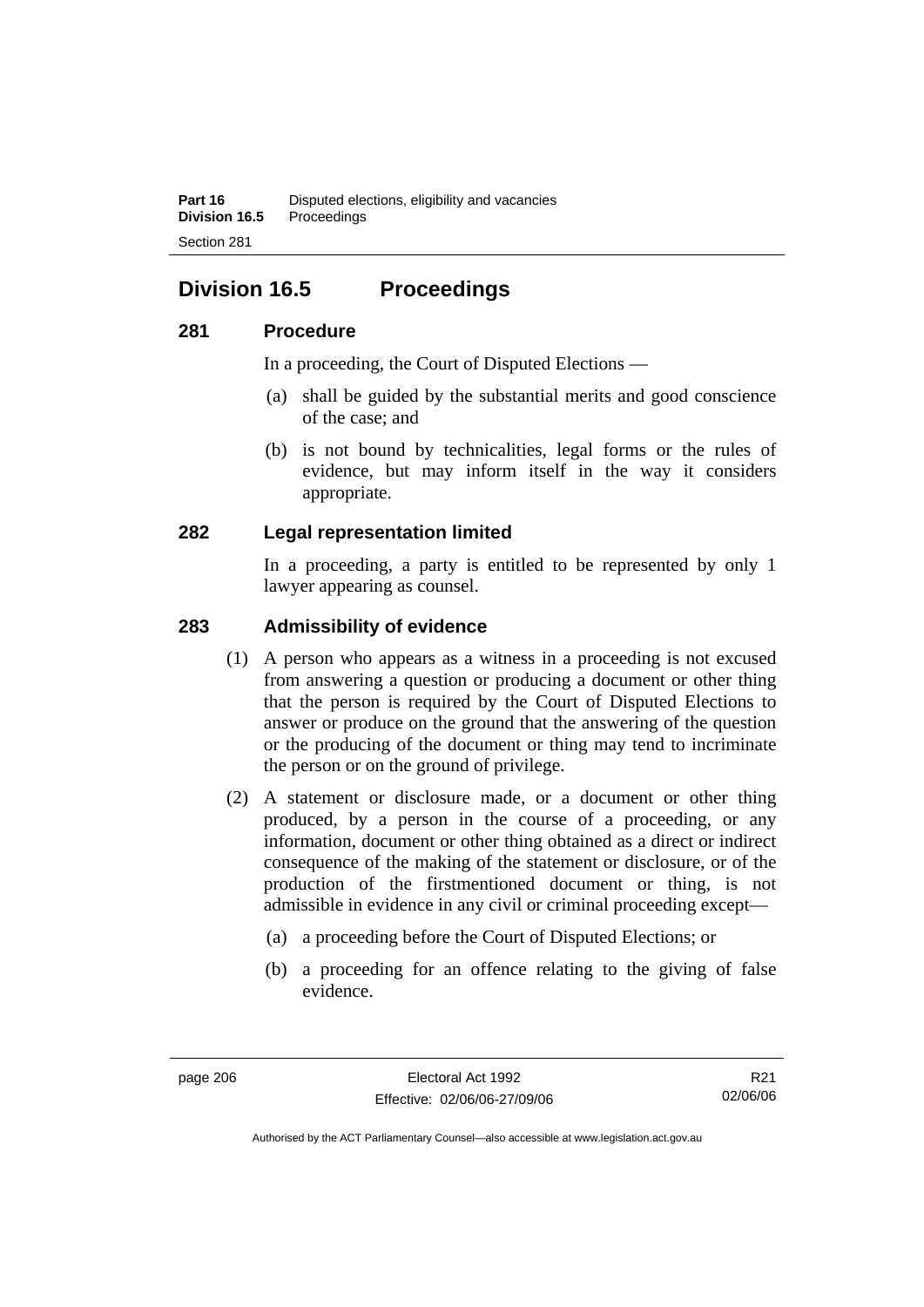### **284 Costs may be ordered against Territory**

Even if the Territory is not a party to a proceeding, the Court of Disputed Elections may order the Territory to pay all or any of the costs of the proceeding.

page 207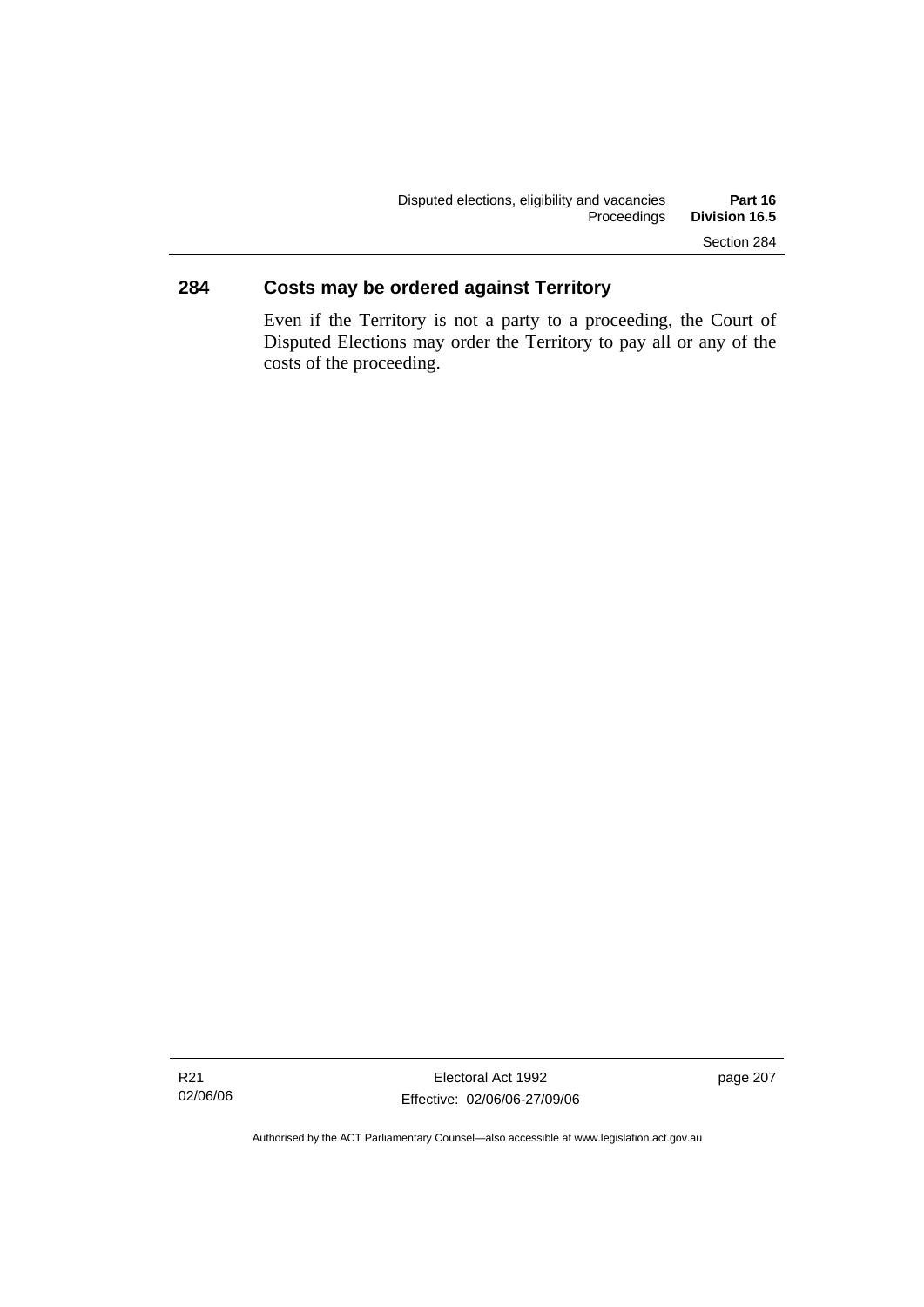**Part 17** Electoral offences **Division 17.1** Bribery and improper influence Section 285

# **Part 17 Electoral offences**

## **Division 17.1 Bribery and improper influence**

### **285 Bribery**

(1) A person shall not offer, solicit or accept an electoral bribe.

Maximum penalty: 50 penalty units, imprisonment for 6 months or both.

(2) In this section:

*bribe* does not include a declaration of public policy or a promise of public action.

*electoral bribe* means a bribe for the purpose of—

- (a) influencing the vote of an elector; or
- (b) influencing the candidature of a person in an election; or
- (c) otherwise influencing the course or result of an election; or
- (d) inducing a person not to apply, or to withdraw an application, under section 192 to be a candidate for a seat in relation to which a casual vacancy has occurred, if that person is an eligible person within the meaning of that section; or
- (e) inducing a person not to apply, or to withdraw an application, to the Court of Disputed Elections under division 16.3 to dispute the validity of an election, if that person is entitled to dispute the validity of the election under section 257.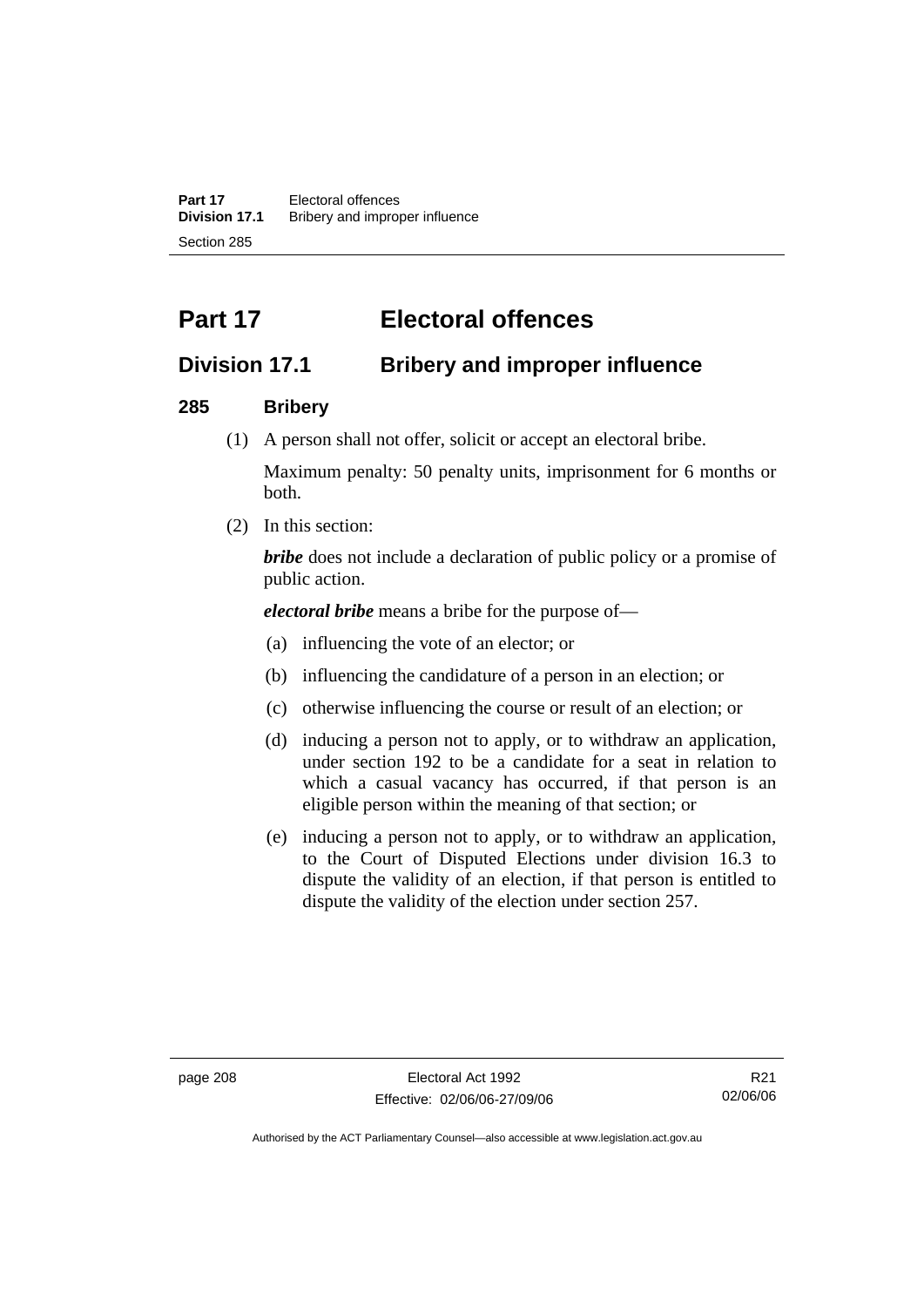### **286 Influencing of votes by officers**

In the exercise of a function under this Act, an officer shall not, without reasonable excuse, do anything for the purpose of influencing the vote of another person.

Maximum penalty: 50 penalty units, imprisonment for 6 months or both.

### **287 Influencing votes of hospital and nursing home patients**

The proprietor of a hospital or nursing home, or an employee or agent of such a proprietor, shall not, without reasonable excuse, do anything for the purpose of influencing the vote of a patient or resident of the hospital or nursing home.

Maximum penalty: 50 penalty units, imprisonment for 6 months or both.

### **Division 17.2 Protection of rights**

### **288 Violence and intimidation**

A person shall not, by violence or intimidation, hinder or interfere with—

- (a) the free exercise of a right under this Act; or
- (b) the free performance of a duty under this Act.

Maximum penalty: 50 penalty units, imprisonment for 6 months or both.

### **289 Discrimination on grounds of political donations**

- (1) A person shall not discriminate against another person on the ground of the making by the other person of a donation to—
	- (a) a political party; or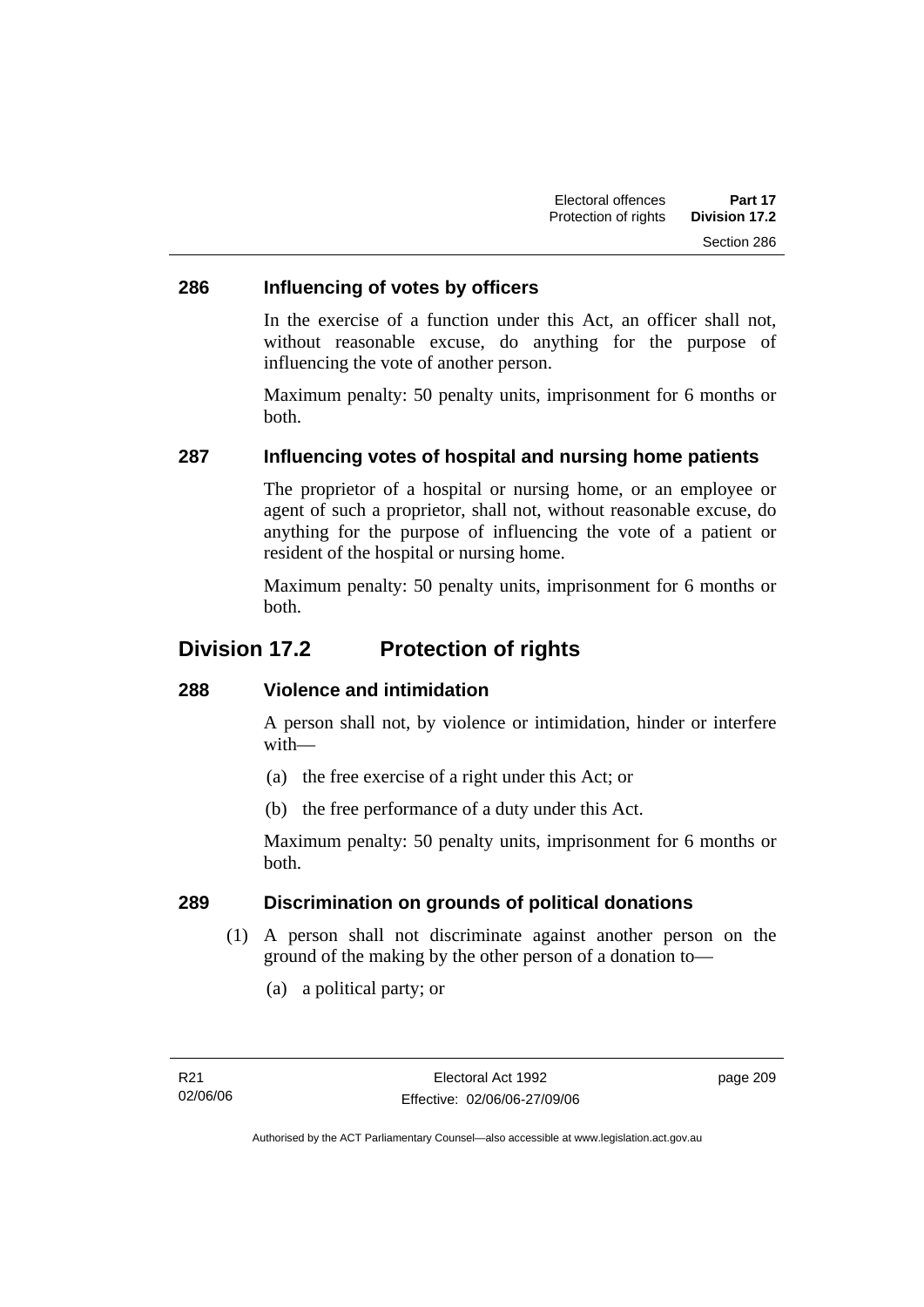(b) a candidate in an election.

Maximum penalty: 50 penalty units, imprisonment for 6 months or both.

(2) In this section:

*discriminate against*, in relation to a person, means—

- (a) deny the person access to membership of any trade union, club or other body, whether incorporated or not; or
- (b) not allow the person to work or to continue to work; or
- (c) subject the person to any form of intimidation or coercion; or
- (d) subject the person to any other detriment.

### **290 Employees' right to leave of absence for voting**

 (1) On notification from an employee before a polling day, the employer shall allow the employee, without penalty or any disproportionate deduction of pay, to take any necessary leave (not exceeding 2 hours) for the purpose of voting.

Maximum penalty: 10 penalty units.

- (2) Subsection (1) does not apply if the absence of the employee from employment could—
	- (a) endanger any person, animal or thing; or
	- (b) cause substantial loss to any person.
- (3) An employee shall not notify an employer under subsection (1) if he or she does not have a genuine intention of voting during the period of the leave to be granted for the purpose of voting.

Maximum penalty: 5 penalty units.

R21 02/06/06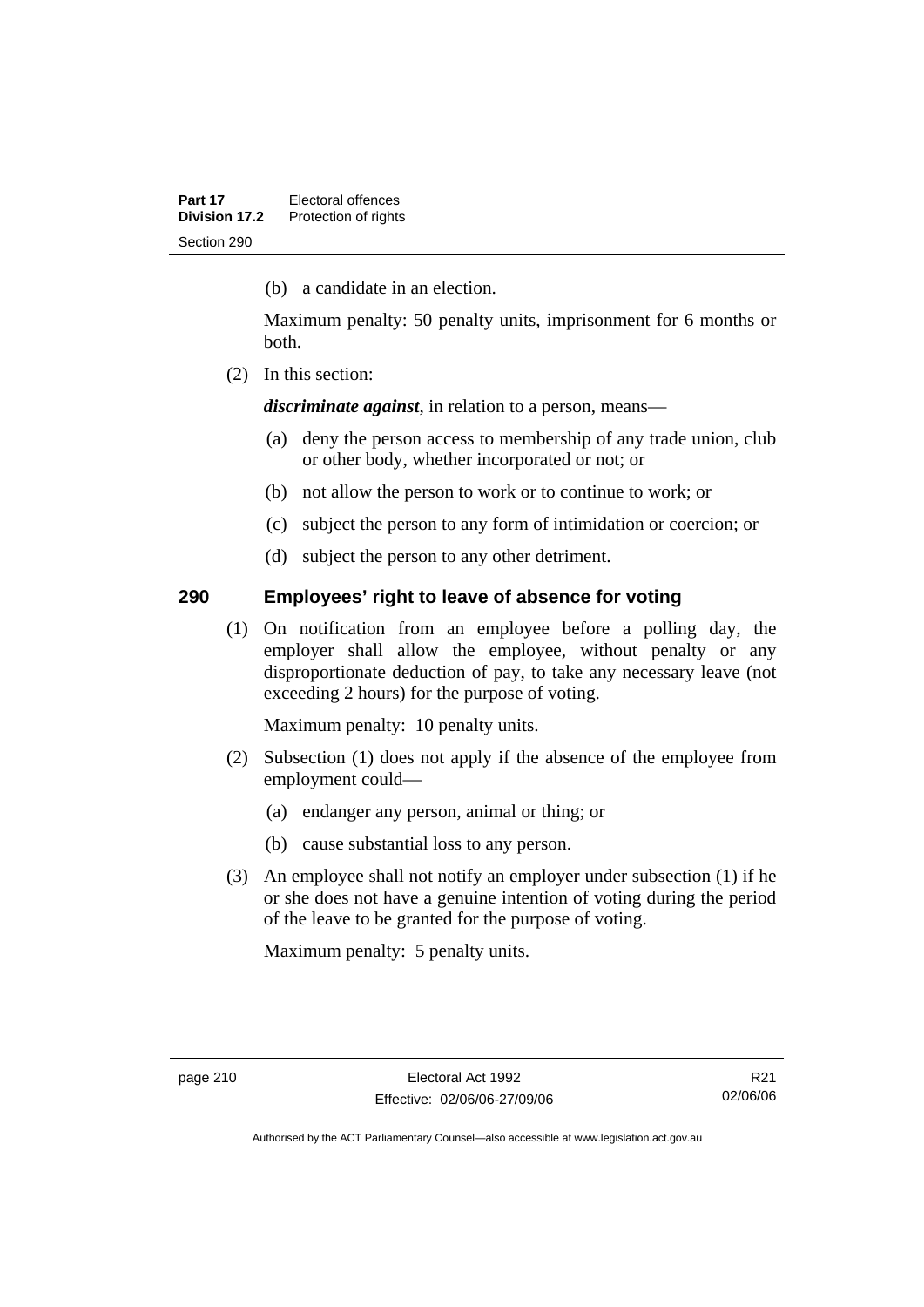Section 291

## **Division 17.3 Campaigning offences**

### **291 Definitions for div 17.3**

In this division:

*address*, in relation to a person, means—

- (a) if the person is acting on behalf of a political party—an address of the party, other than a post office box; or
- (b) in any case—
	- (i) the address of the person's principal place of residence; or
	- (ii) an address of the person's place of business.

*disseminate* electoral matter (whether in printed or electronic form) means print, publish, distribute, produce or broadcast the electoral matter.

*publish* electoral matter, includes publish electronically.

*reportage or commentary*, in relation to a newspaper or periodical, means everything in the newspaper or periodical except—

- (a) advertisements; and
- (b) letters to the editor.

### **292 Dissemination of electoral matter—authorisers and authors**

- (1) A person must not disseminate electoral matter unless there is, in the approved position—
	- (a) the name and address of the person who authorised the matter or its author; and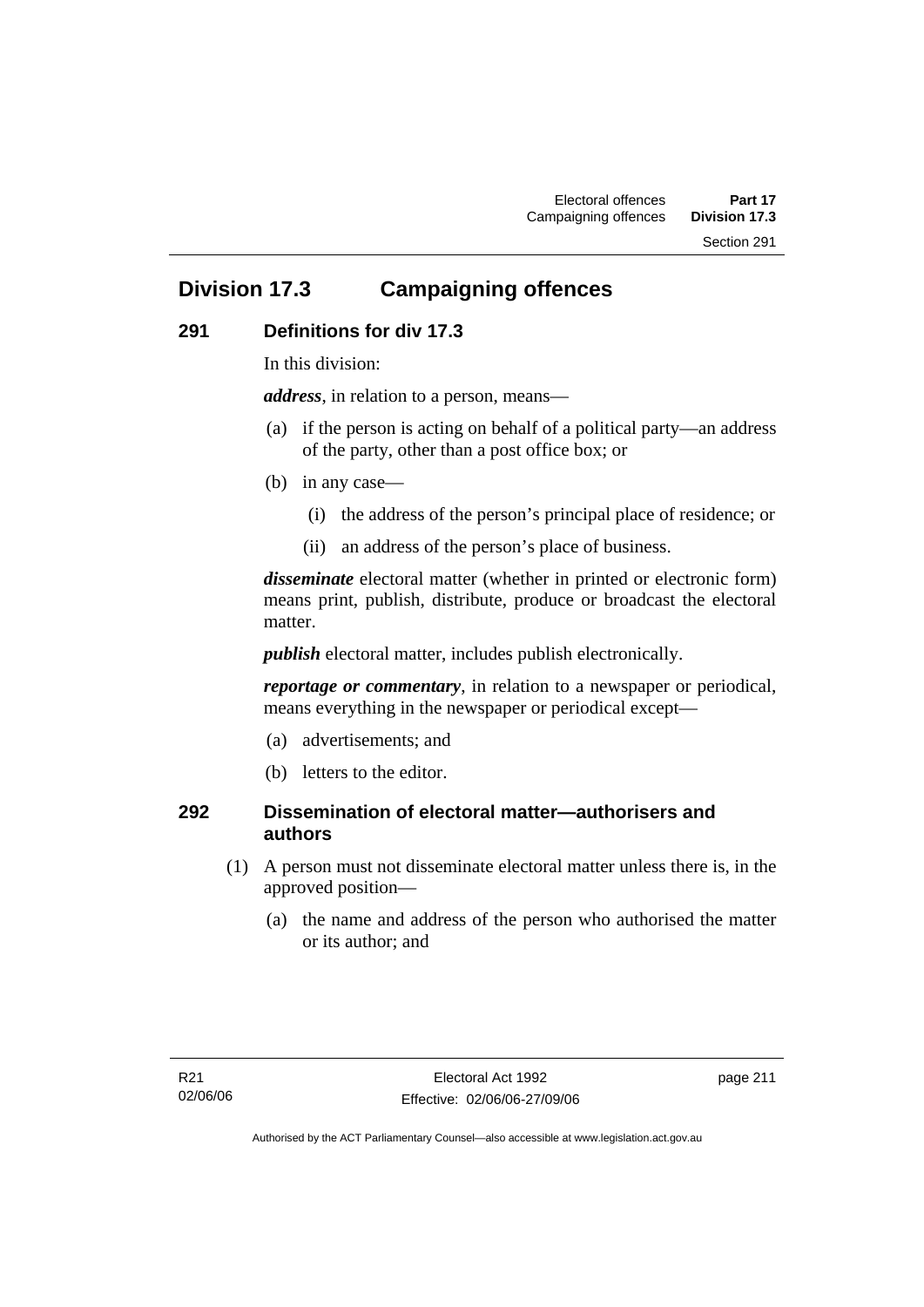(b) if the matter was published for a registered party or candidate for election—the name of the party or candidate.

Maximum penalty: 10 penalty units.

(2) In this section:

*approved position* means—

- (a) at the end of the matter; and
- (b) for an item in a newspaper or periodical containing electoral matter taking up all or part of each of 2 opposing pages—at the foot of the item on the first page; and
- (c) for an item in electronic form—at the foot of each page.

### **293 Dissemination of electoral matter—letters to the editor**

- (1) Section 292 does not apply to the dissemination of a letter to the editor of a newspaper or periodical if—
	- (a) the name of the author and the locality of the author's residence appears at the end; and
	- (b) the editor of the newspaper or periodical keeps a written record of the address of the author, as stated in the original of the letter sent to the editor or as otherwise ascertained by the editor.
- (2) For subsection (1) (a), it is sufficient to identify the locality of an author's residence by reference to—
	- (a) the suburb or town of, or nearest to, that residence; and
	- (b) for a locality outside the ACT—the State, other Territory or other country of that residence.

R21 02/06/06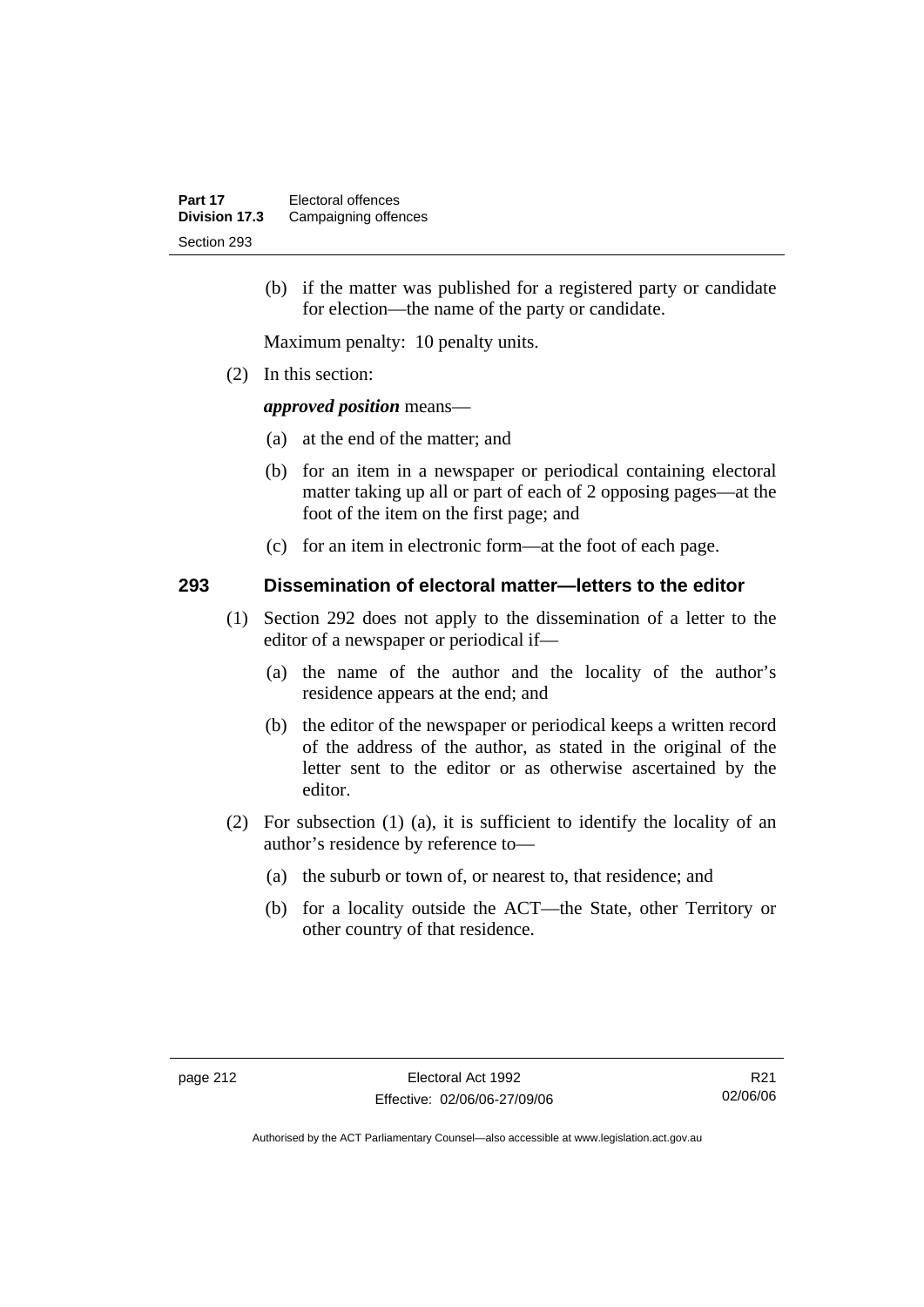### **294 Dissemination of electoral matter—newspaper and periodical reportage and commentary**

Section 292 does not apply to electoral matter contained in reportage or commentary in an issue of a newspaper or periodical if the issue contains a statement to the effect that a person whose name and address appears in the statement has authorised the publication of all electoral matter contained in reportage or commentary in that issue.

### **295 Exemptions for dissemination of electoral matter on certain items**

- (1) Section 292 (Dissemination of electoral matter—authorisers and authors) does not apply to electoral matter on any of the following items unless the item includes a representation of a ballot paper:
	- (a) a letter from an MLA that includes the name of the MLA and an indication that he or she is an MLA;
	- (b) a press release published by or on behalf of an MLA that includes the name of the MLA and an indication that he or she is an MLA;
	- (c) a report under the *Annual Reports (Government Agencies) Act 1995* or *Annual Reports (Government Agencies) Act 2004*;
	- (d) a publication of a government agency that includes—
		- (i) the name of the agency; and
		- (ii) the City of Canberra Arms; and
		- (iii) the words 'Australian Capital Territory', 'Australian Capital Territory Legislative Assembly', 'ACT Legislative Assembly', 'Australian Capital Territory Government' or 'ACT Government';
	- (e) a T-shirt, lapel button, lapel badge, pen, pencil or balloon;

page 213

Authorised by the ACT Parliamentary Counsel—also accessible at www.legislation.act.gov.au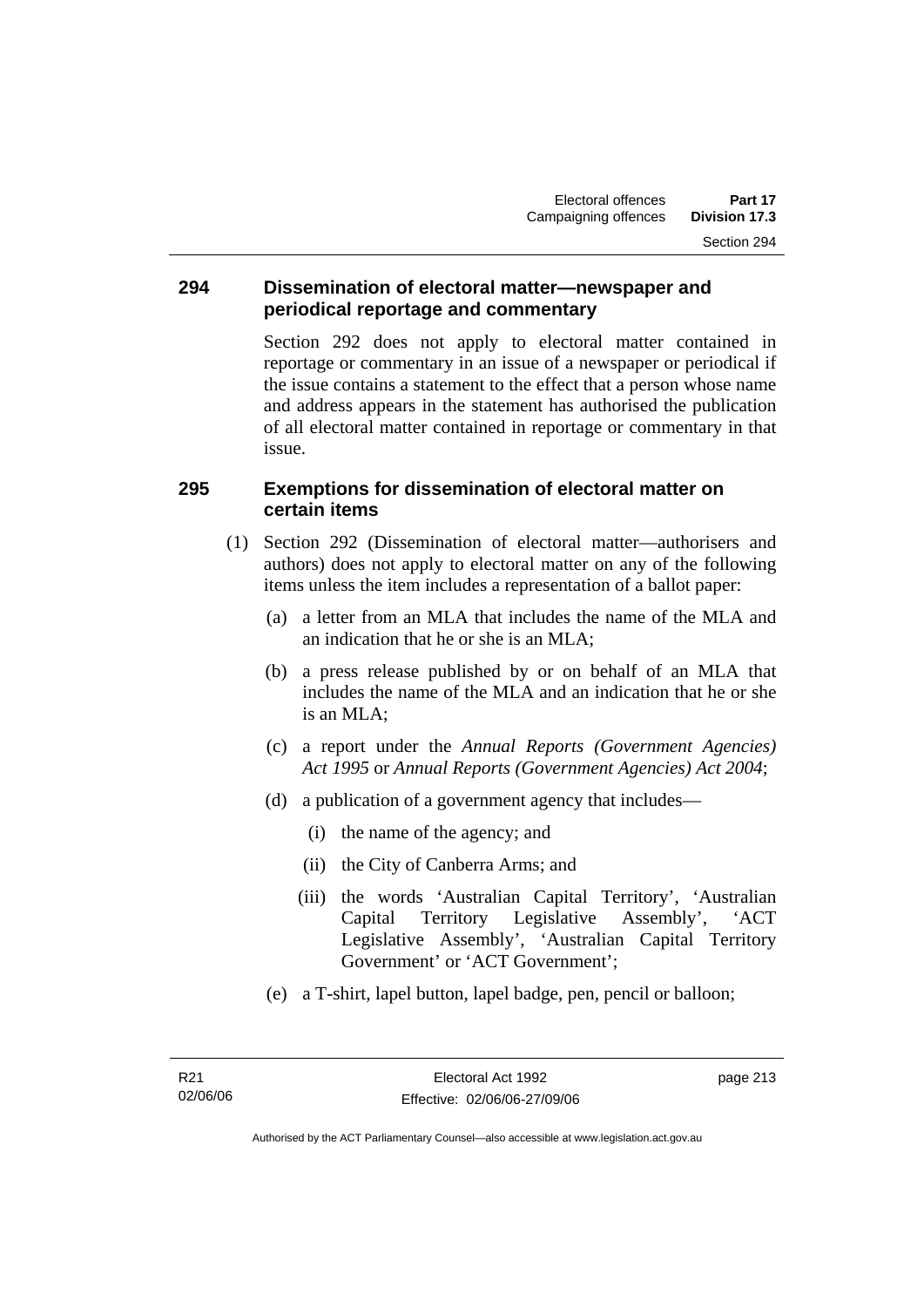- (f) a business or visiting card that promotes the candidacy of a person in an election;
- (g) a letter or card on which the name and address of the sender appears;
- (h) an item prescribed under the regulations.
- (2) In this section:

*government agency* means—

- (a) an administrative unit; or
- (b) a Territory instrumentality; or
- (c) a statutory office-holder and the staff assisting the statutory office-holder.

*publication*, of a government agency, does not include a publication that is published for the first time within 6 months immediately before a general election if the publication includes a picture of an MLA.

### **296 Advertorials**

- (1) This section applies to an advertisement in a newspaper or periodical that—
	- (a) appears to be reportage or commentary; and
	- (b) includes electoral matter.
- (2) If this section applies to an advertisement, the proprietor of the newspaper or periodical shall cause the word 'advertisement' to be printed as a headline to the advertisement, in letters not smaller than 10 point, on each page on which the advertisement appears.

Maximum penalty: 10 penalty units.

R21 02/06/06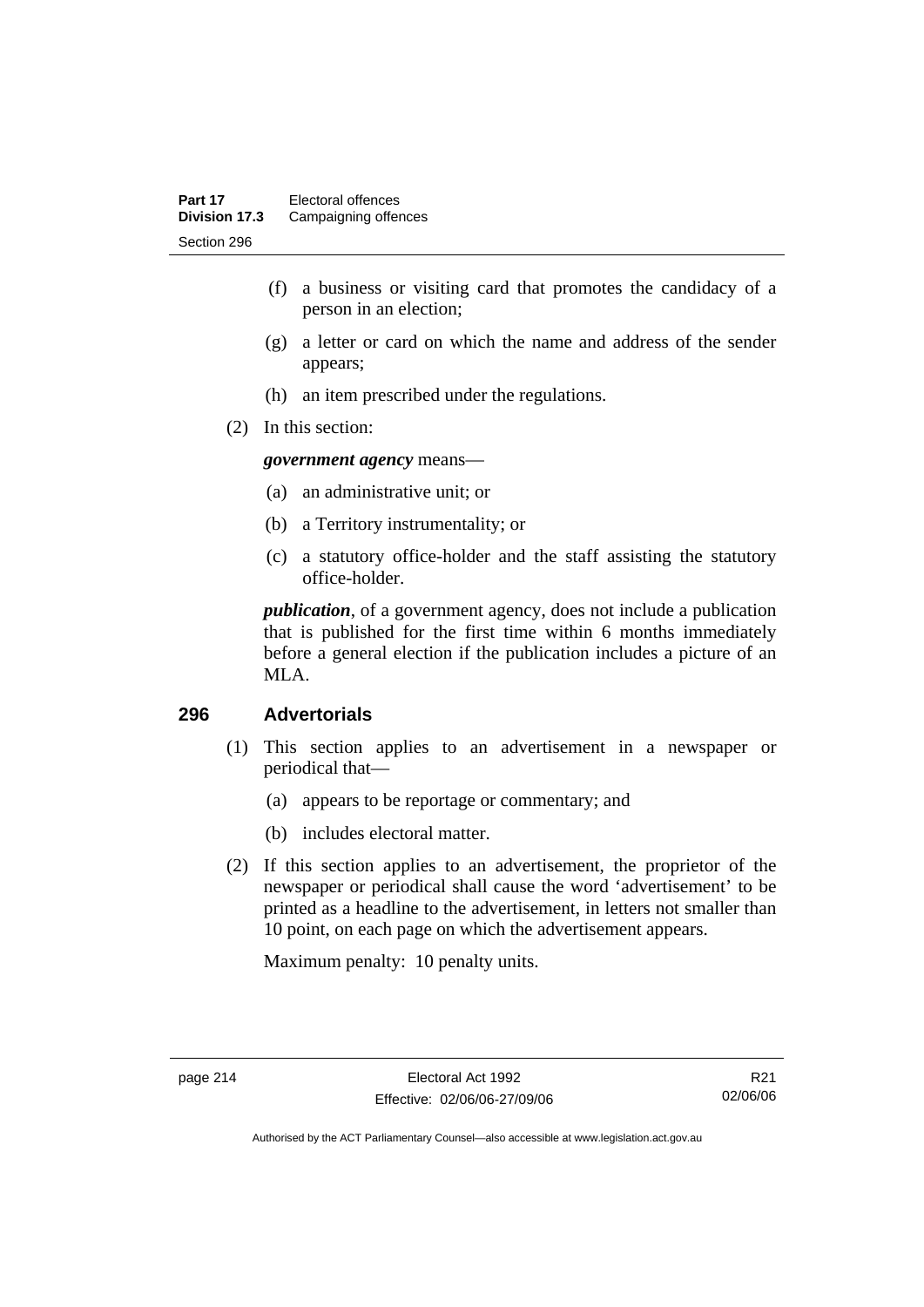### **297 Misleading or deceptive electoral matter**

 (1) A person shall not disseminate, or authorise to be disseminated, electoral matter that is likely to mislead or deceive an elector about the casting of a vote.

Maximum penalty: 50 penalty units, imprisonment for 6 months or both.

 (2) It is a defence to a prosecution for an offence against subsection (1) if it is established that the defendant did not know, and could not reasonably be expected to have known, that the electoral matter was likely to mislead or deceive an elector about the casting of a vote.

### **298 Inducement to illegal voting—representations of ballot papers**

A person shall not disseminate, or authorise to be disseminated, electoral matter including a representation of a ballot paper, or part of a ballot paper, likely to induce an elector to mark his or her vote otherwise than in accordance with the directions on the ballot paper.

Maximum penalty: 50 penalty units, imprisonment for 6 months or both.

#### **299 Graffiti**

- (1) A person shall not, without reasonable excuse, mark any electoral matter directly on any defined place or object without the consent of—
	- (a) for a place—the lessee or lawful occupier of the place; or
	- (b) for an object—the owner or lawful possessor of the object.

Maximum penalty: 10 penalty units.

 (2) The Territory or a Territory authority shall not give consent for subsection  $(1)$ .

page 215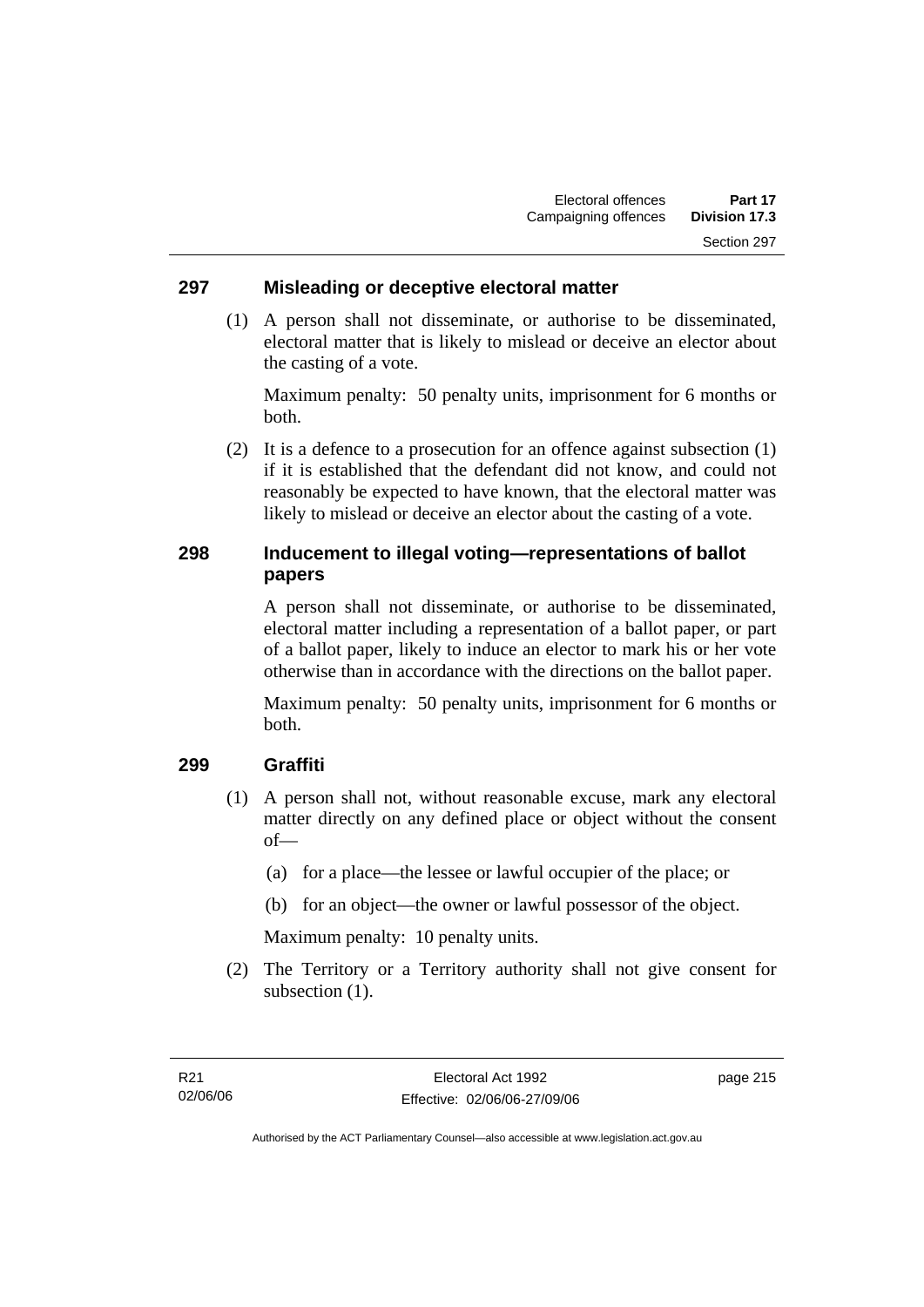| Part 17       | Electoral offences   |
|---------------|----------------------|
| Division 17.3 | Campaigning offences |
| Section 300   |                      |

- (3) In a prosecution for an offence against subsection (1) in relation to a defined place or object leased, occupied, owned or possessed by the Territory or a Territory authority, it is to be conclusively presumed that the Territory or the Territory authority, as the case requires, did not consent to any marking of electoral matter on the place or object.
- (4) In this section:

*defined place or object* means a building, footpath, hoarding, roadway, vehicle, vessel or any public or private place (whether on land or water or in the air).

*lessee*—see the *Land (Planning and Environment) Act 1991*, section 159.

*mark* means write, draw or depict.

### **300 Defamation of candidates**

 (1) A person shall not make or publish, or authorise to be made or published, a false and defamatory statement about the personal character or conduct of a candidate.

Maximum penalty: 50 penalty units, imprisonment for 6 months or both.

- (2) It is a defence to a prosecution for an offence against subsection (1) if it is established that the defendant believed on reasonable grounds that the relevant statement was true.
- (3) A person who makes a false and defamatory statement in relation to the personal character or conduct of a candidate in contravention of this section may, at the suit of the candidate, be restrained by injunction from repeating the statement or any similar false and defamatory statement.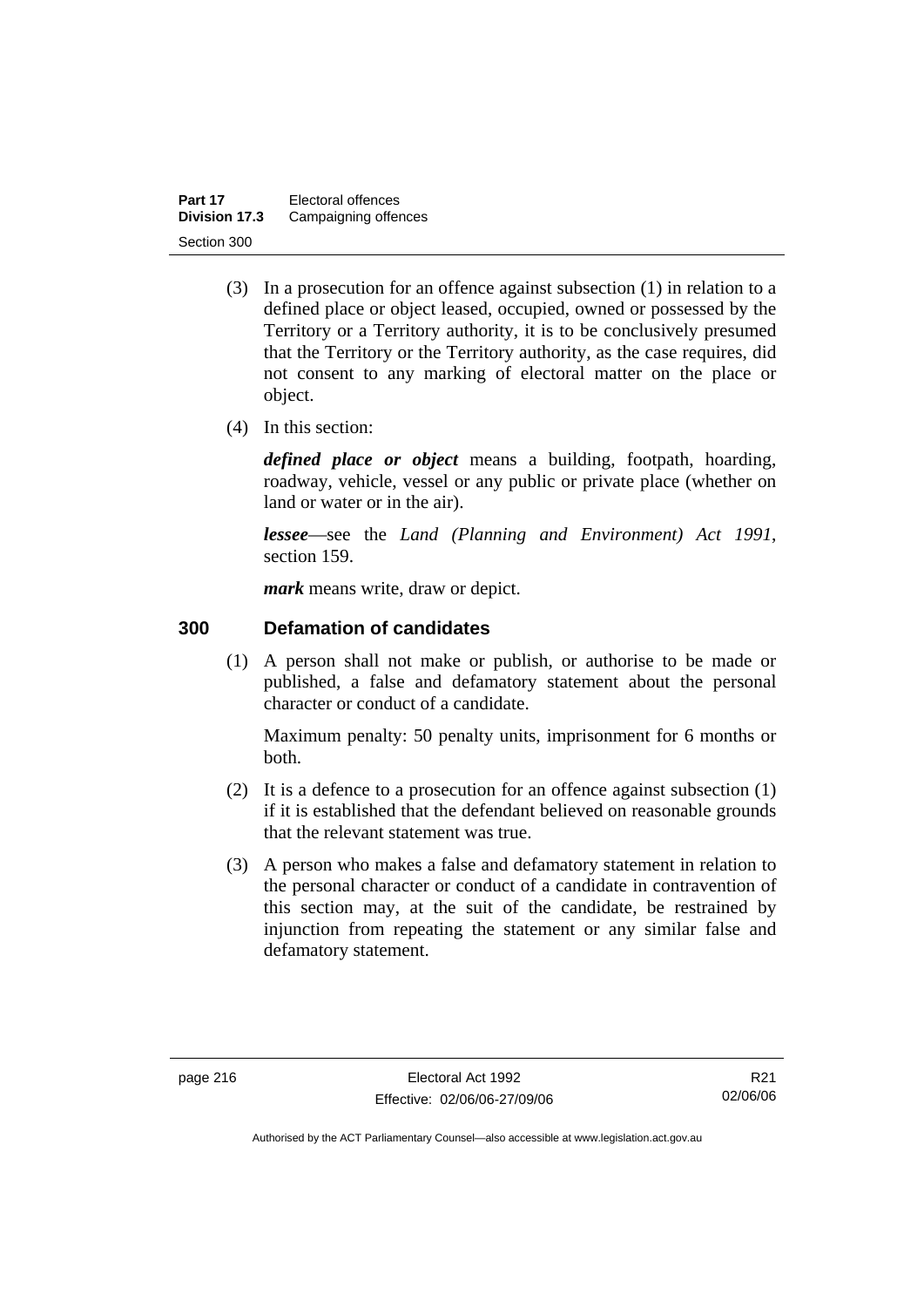### **301 Publication of statements about candidates**

- (1) A person shall not publish, or authorise to be published, on behalf of a body (whether incorporated or unincorporated) a statement—
	- (a) expressly or impliedly claiming that a candidate in an election is associated with, or supports the policy or activities of, that body; or
	- (b) expressly or impliedly advocating that a candidate should be given the first preference vote in an election;

without the written authority of the candidate.

Maximum penalty: 30 penalty units.

- (2) In proceedings for an offence against subsection (1), it shall be presumed, unless the contrary is proved, that a statement purported to be made on behalf of a body was made on behalf of the body.
- (3) This section does not apply to a statement—
	- (a) published on behalf of a political party; and
	- (b) that relates to a candidate nominated by the party who has publicly declared his or her candidature to be on behalf of, or in the interests of, the party.

### **302 Disruption of election meetings**

 (1) A person shall not, without reasonable excuse, disrupt an election meeting.

Maximum penalty: 5 penalty units.

- (2) The chairperson of an election meeting may request a police officer to remove from the meeting any person who, in the opinion of the chairperson, is disrupting the meeting.
- (3) On a request from the chairperson under subsection (2), a police officer may take reasonable action to remove from the meeting the person disrupting the meeting.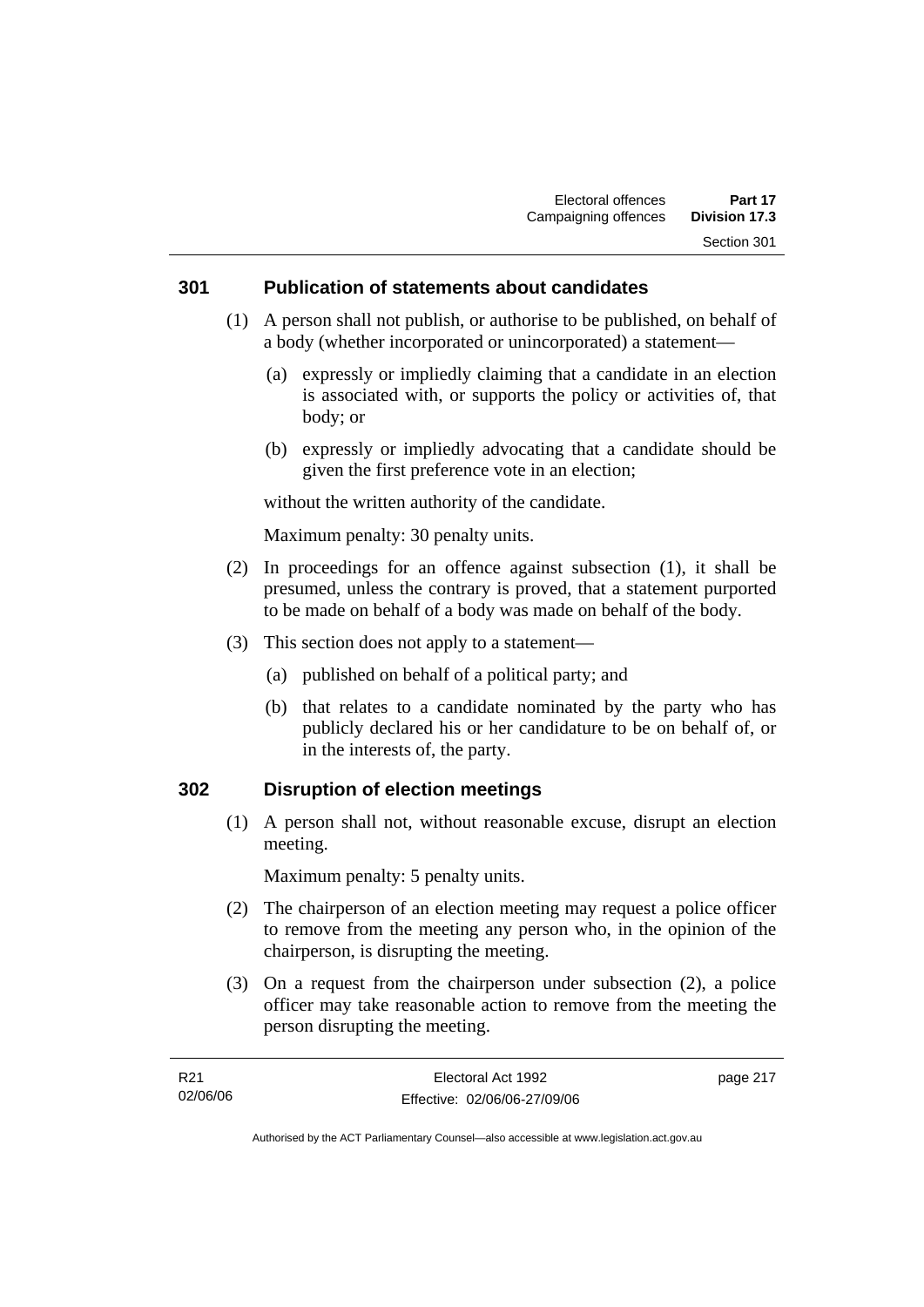| Part 17       | Electoral offences   |
|---------------|----------------------|
| Division 17.3 | Campaigning offences |
| Section 303   |                      |

 (4) A person who is the subject of a request referred to in subsection (2) shall not, without reasonable excuse, return to the meeting without the authority of the chairperson after leaving it or being removed from it.

Maximum penalty: 10 penalty units.

(5) In this section:

*election meeting* means a lawful public meeting held during a pre-election period in association with the relevant election.

#### **303 Canvassing within 100m of polling places**

- (1) A person shall not, during polling hours within the defined polling area in relation to a polling place—
	- (a) do anything for the purpose of influencing the vote of an elector as the elector is approaching, or while the elector is at, the polling place; or
	- (b) do anything for the purpose of inducing an elector not to vote as the elector is approaching, or while the elector is at, the polling place; or
	- (c) exhibit a notice containing electoral matter that is able to be clearly seen by electors approaching, or at, the polling place, other than a notice authorised by the commissioner for display there.

Maximum penalty: 5 penalty units.

- (2) If the building where a polling place is located is situated on grounds within an enclosure, the commissioner may, by written notice, specify the boundary of that enclosure for subsection (7), definition of *defined polling area*, paragraph (b).
- (3) A notice is a notifiable instrument.

*Note* A notifiable instrument must be notified under the *Legislation Act 2001*.

R21 02/06/06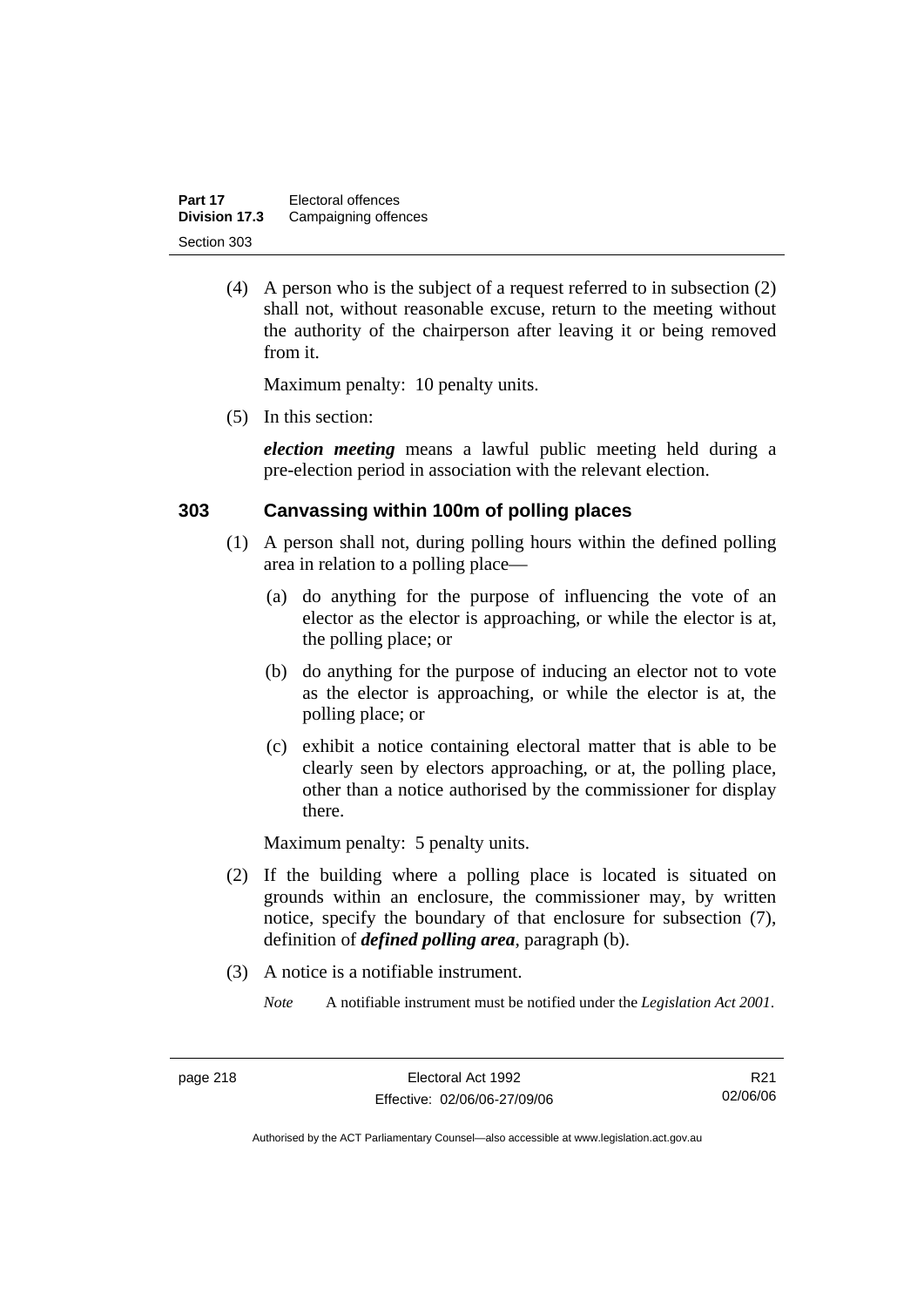- (4) An officer may, if directed by the commissioner, remove or obliterate a notice that the commissioner or the officer believes on reasonable grounds to be exhibited in contravention of this section.
- (5) Subsection (4) does not authorise an officer to enter land that is subject to a lease within the meaning of the *Land (Planning and Environment) Act 1991*, part 5.
- (6) A person shall not obstruct an officer in the exercise or attempted exercise of the officer's functions under subsection (4).

Maximum penalty: 50 penalty units, imprisonment for 6 months or both.

(7) In this section:

*defined polling area*, in relation to a polling place, means the area—

- (a) within the building where the polling place is located, and within 100m of the building; or
- (b) if the commissioner issues a notice under subsection (2) in relation to the polling place—within the boundary of the enclosure specified in the notice, and within 100m outside that boundary.

*polling hours*, in relation to a polling place, means—

- (a) for a polling place appointed under section 119—between the hours of 8 am and 6 pm on polling day; or
- (b) for a polling place where a vote may be made before an officer—any time when the place is open for the acceptance of votes; or
- (c) for a polling place where polling is authorised under division 10.5—the period when a mobile polling visit is being made to the building where that place is located.

page 219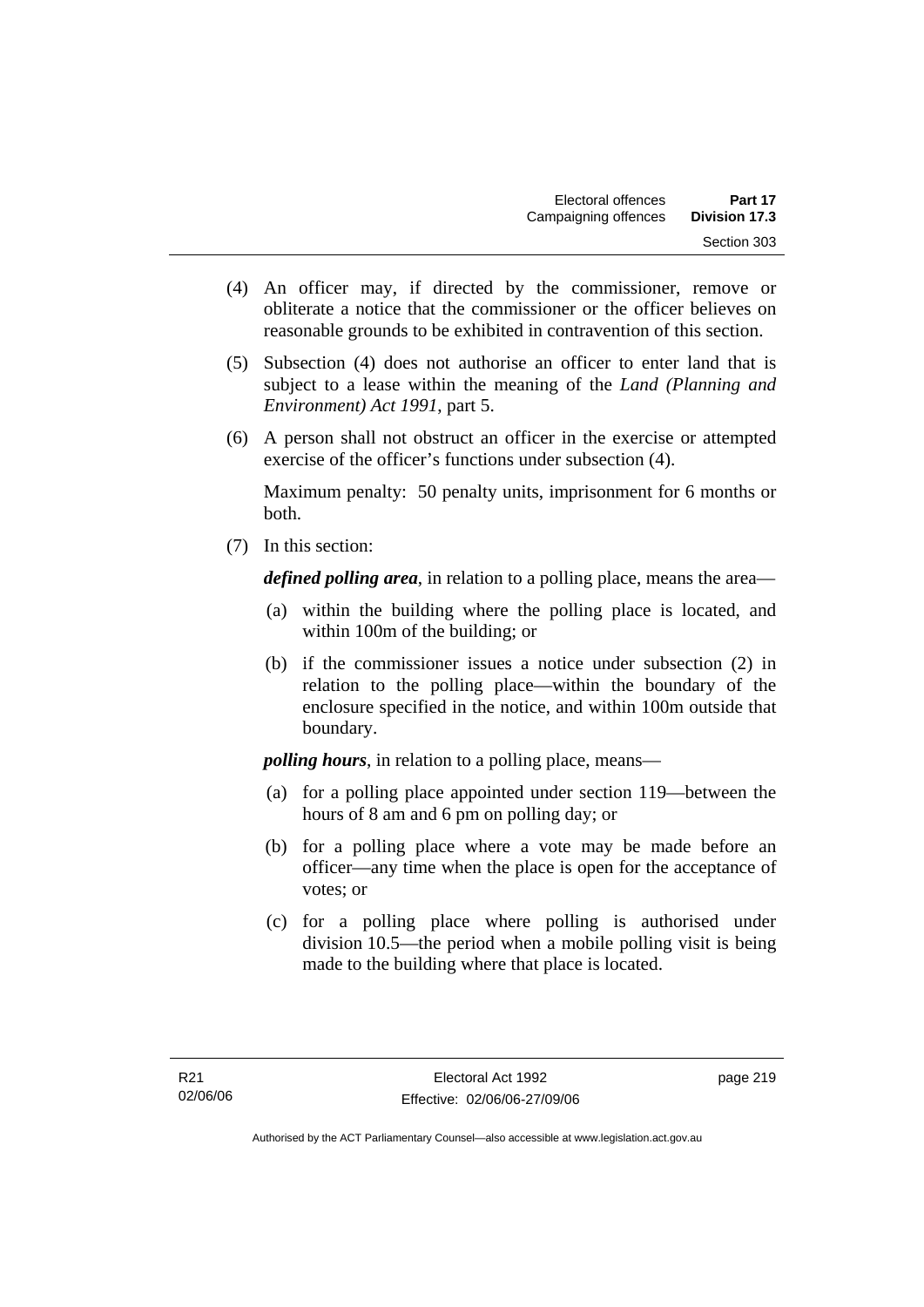**Part 17** Electoral offences **Division 17.3** Campaigning offences Section 304

### **304 Badges and emblems in polling places**

Subject to section 123 (5), an officer or scrutineer shall not wear or display in a polling place a badge or emblem associated with a political party or candidate.

Maximum penalty: 10 penalty units.

### **305 How-to-vote material in polling places**

 (1) A person shall not, except for the purposes of assisting another person to vote under section 156, exhibit or leave in a polling place any printed electoral matter.

Maximum penalty: 5 penalty units.

 (2) This section does not apply in relation to a notice authorised by the commissioner for display in the polling place.

### **306 Evidence of authorisation of electoral matter**

In proceedings for an offence against this division—

- (a) electoral matter including a statement to the effect that it was authorised by a specified person is admissible as evidence of that fact; and
- (b) an issue of a newspaper or periodical including a statement to the effect that a specified person authorised the publication of all electoral matter contained in reportage or commentary in that issue is admissible as evidence of that fact; and
- (c) electoral matter including a statement to the effect that it was disseminated by a specified person is admissible as evidence of that fact; and
- (d) electoral matter that includes a name purporting to be the author's name is admissible as evidence of that fact.

R21 02/06/06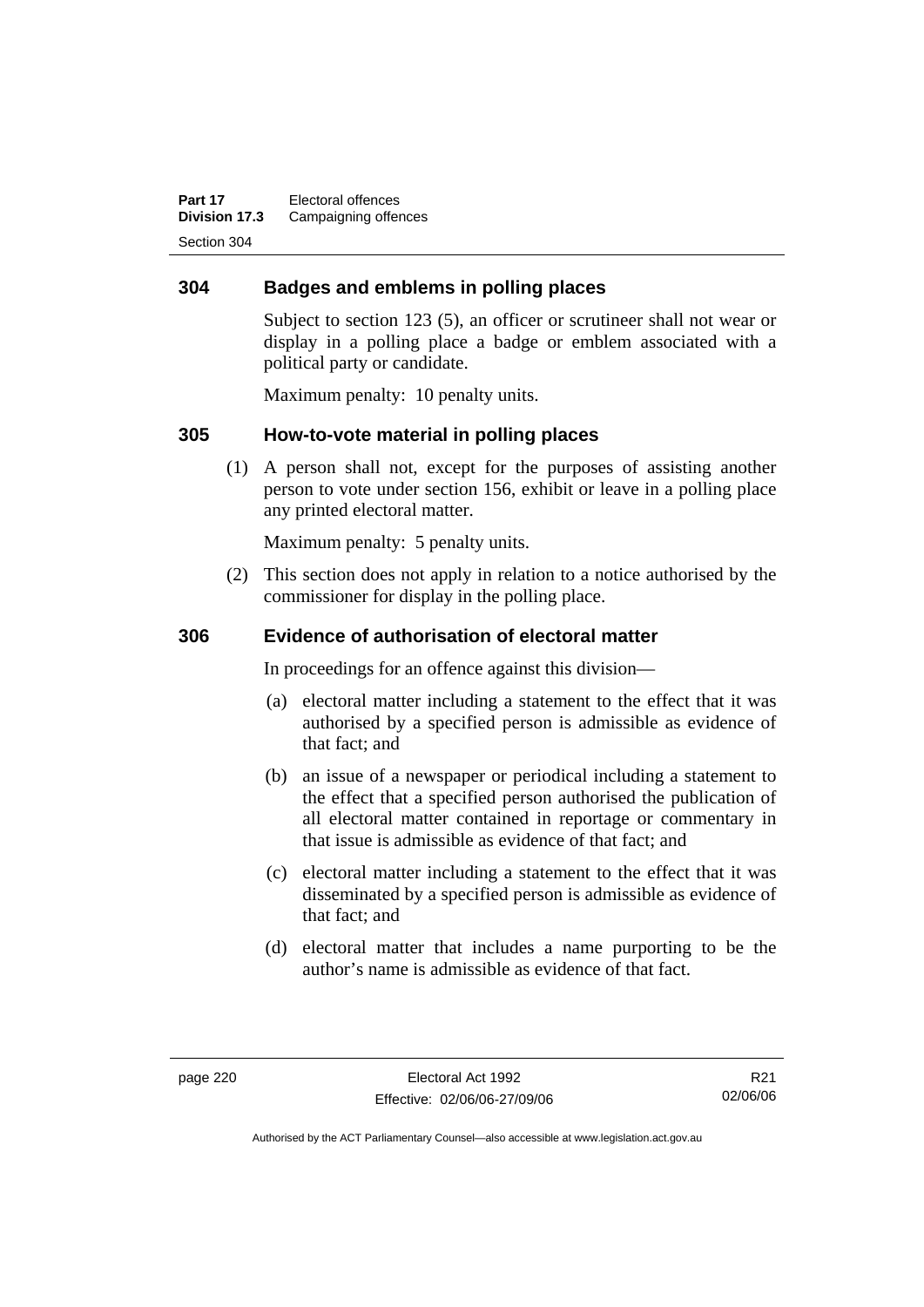## **Division 17.4 Electronic voting offences**

### **306A Interfering with electronic voting devices etc**

A person must not, without reasonable excuse, destroy or interfere with any device or computer program that is used, or intended to be used, for or in connection with electronic voting.

Maximum penalty: 50 penalty units, imprisonment for 6 months or both.

### **306B Interfering with electronic counting devices etc**

A person must not, without reasonable excuse, destroy or interfere with any device or computer program that is used, or intended to be used, for counting votes electronically.

Maximum penalty: 50 penalty units, imprisonment for 6 months or both.

## **Division 17.5 Voting fraud**

### **307 Voting fraud**

 (1) A person shall not supply a ballot paper unless authorised to do so for this Act.

Maximum penalty: 50 penalty units.

(2) A person shall not obtain a ballot paper by fraudulent means.

Maximum penalty: 50 penalty units, imprisonment for 6 months or both.

 (3) A person other than an elector shall not mark a ballot paper, unless expressly authorised by this Act.

Maximum penalty: 50 penalty units.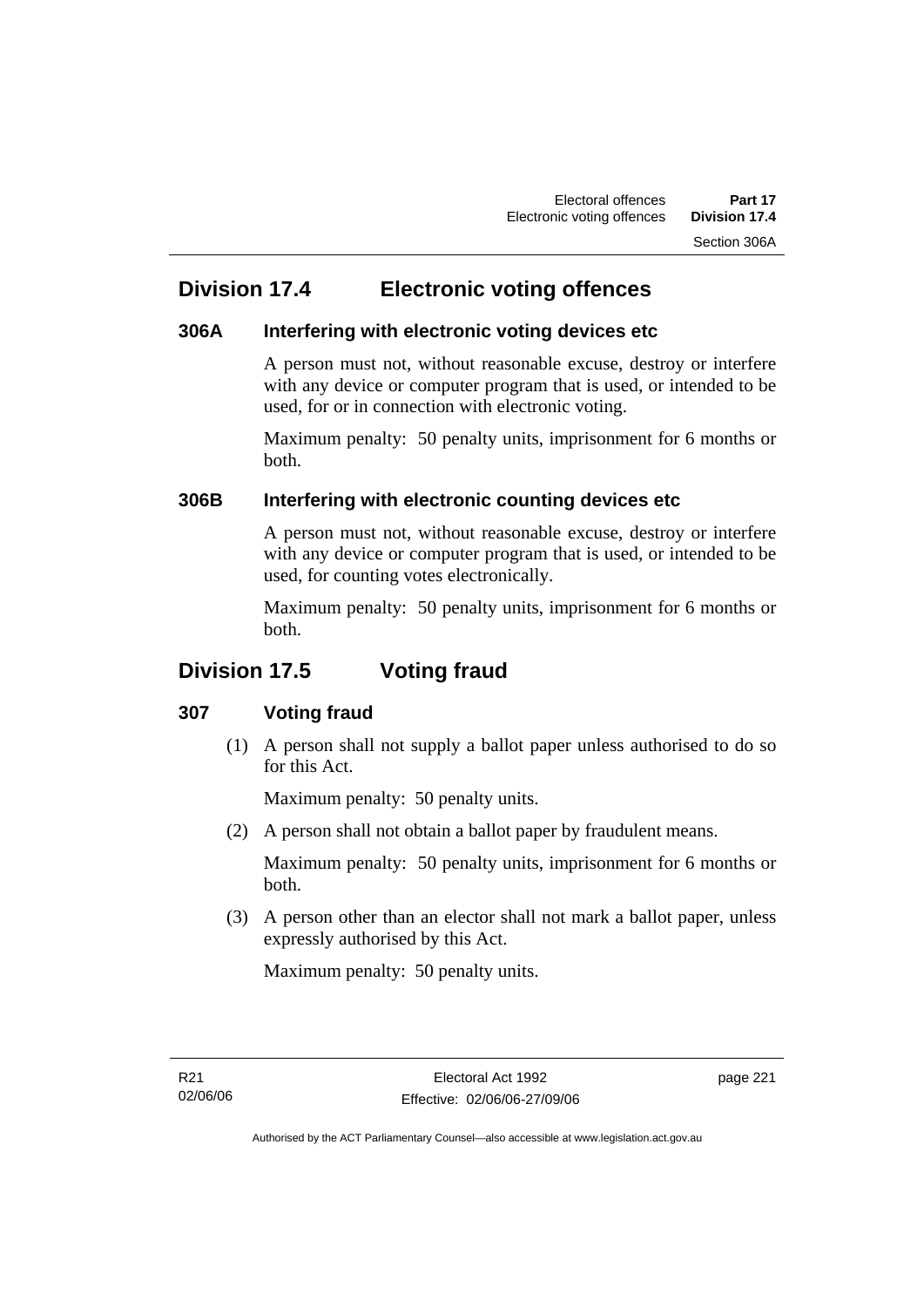| Part 17       | Electoral offences |
|---------------|--------------------|
| Division 17.6 | Electoral papers   |
| Section 310   |                    |

 (4) A person shall not fraudulently put a ballot paper, or any other paper, in a ballot box.

Maximum penalty: 50 penalty units, imprisonment for 6 months or both.

- (5) A person shall not fraudulently take a ballot paper out of—
	- (a) a place where a vote may be made before an officer under section 136B or 136C; or
	- (b) a polling place; or
	- (c) a scrutiny centre.

Maximum penalty: 50 penalty units, imprisonment for 6 months or both.

 (6) A person shall not, without reasonable excuse, interfere with a ballot box, or a ballot paper, unless authorised to do so for this Act.

Maximum penalty: 50 penalty units, imprisonment for 6 months or both.

### **Division 17.6 Electoral papers**

### **310 Electoral papers—forfeiture**

- (1) On conviction of a person for an offence against the Criminal Code, part 3.6 (Forgery and related offences), any document or instrument in relation to which the offence was committed is forfeited to the Territory.
- (2) A forfeited document or instrument may be destroyed or dealt with as prescribed.

### **311 Electoral papers—unauthorised possession**

A person shall not, without reasonable excuse, except for this Act—

(a) possess an electoral paper; or

R21 02/06/06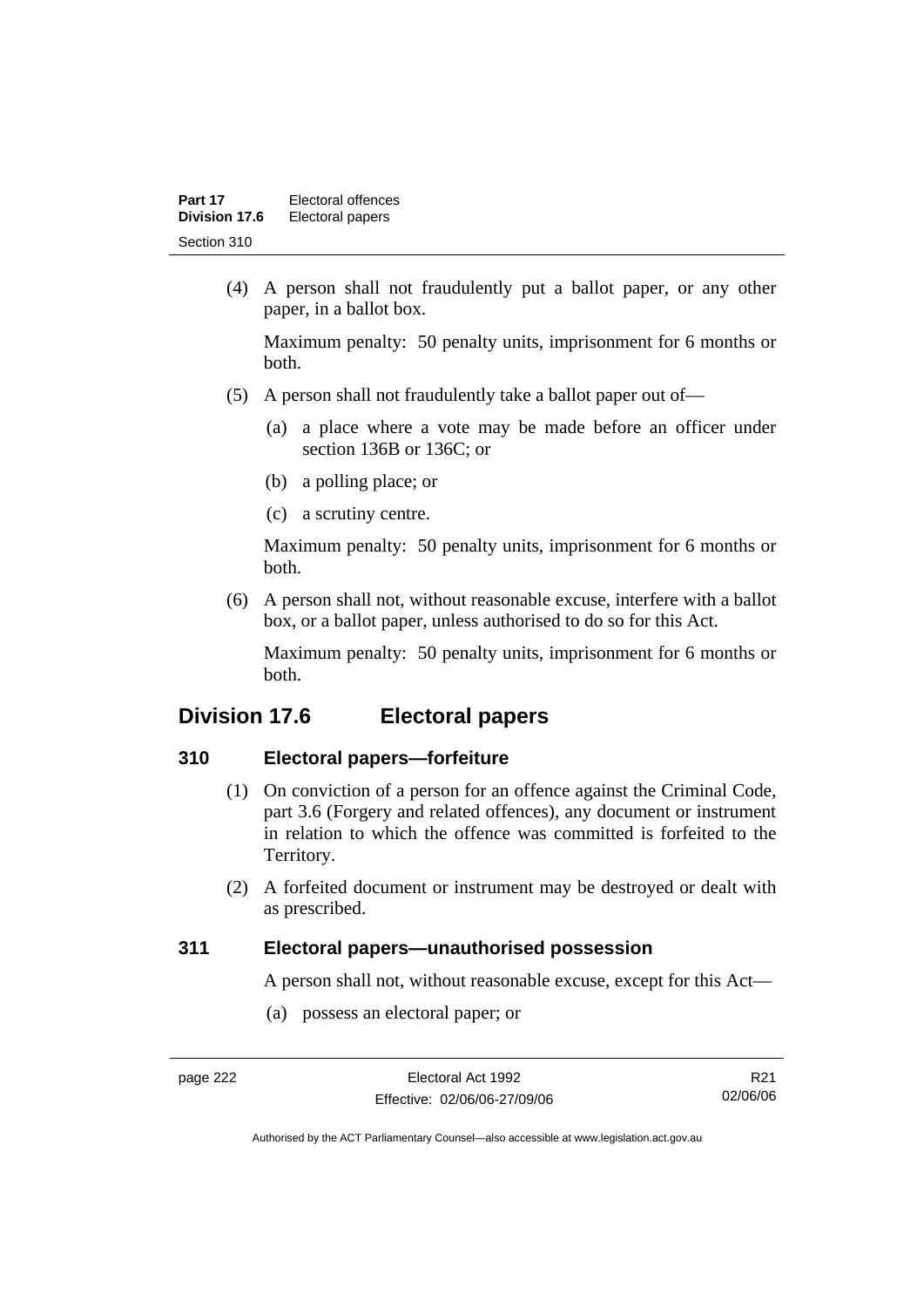(b) possess an instrument designed or adapted particularly for producing an electoral paper, or an official mark on an electoral paper.

Maximum penalty: 30 penalty units.

### **313 Electoral papers—defacement etc**

Unless authorised by or under this Act, a person shall not fraudulently deface, remove, mutilate or destroy an electoral paper.

Maximum penalty: 50 penalty units, imprisonment for 6 months or both.

### **314 Electoral papers—signatures**

 (1) Subject to subsection (2), if a person is required by this Act to sign an electoral paper, he or she shall sign it with his or her personal signature.

Maximum penalty: 10 penalty units.

- (2) If a person is unable to sign his or her name in writing, the person is to be taken to have signed an electoral paper if—
	- (a) the person makes a mark on the paper by way of signature; or
	- (b) another person signs the document in the presence of and at the direction of the person.

### **315 Electoral papers—witnesses**

- (1) A person shall not witness the signature of an electoral paper unless—
	- (a) the paper is signed by the signatory; and
	- (b) he or she has seen the signatory sign the paper; and
	- (c) he or she is satisfied as to—
		- (i) the identity of the signatory; and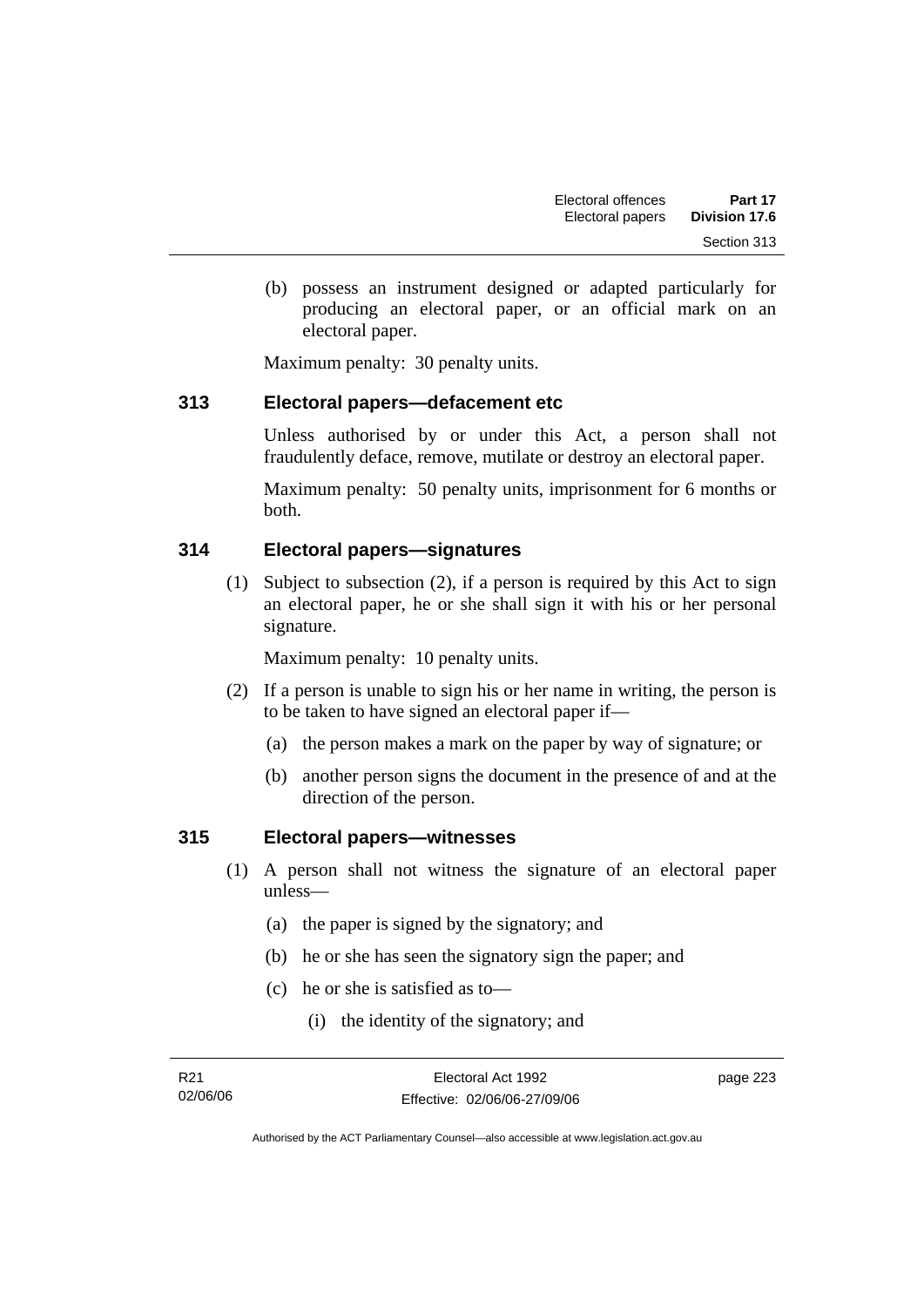- (ii) the truth of any statements made in the paper by the signatory; and
- (d) he or she is able to sign his or her own name.

Maximum penalty: 10 penalty units.

- (2) For subsection (1) (c), a witness may satisfy himself or herself on the basis of—
	- (a) personal knowledge of the signatory; or
	- (b) inquiries made of the signatory; or
	- (c) any other reasonable means.
- (3) In this section:

*signatory*, in relation to a person witnessing the signature of an electoral paper, means the person whose signature is purported to be witnessed.

## **Division 17.7 Official functions**

### **316 Improper influence—members of electoral commission etc**

A person shall not do anything improper for the purpose of influencing a member of—

- (a) the electoral commission; or
- (b) an augmented commission; or
- (c) a redistribution committee.

Maximum penalty: 50 penalty units, imprisonment for 6 months or both.

R21 02/06/06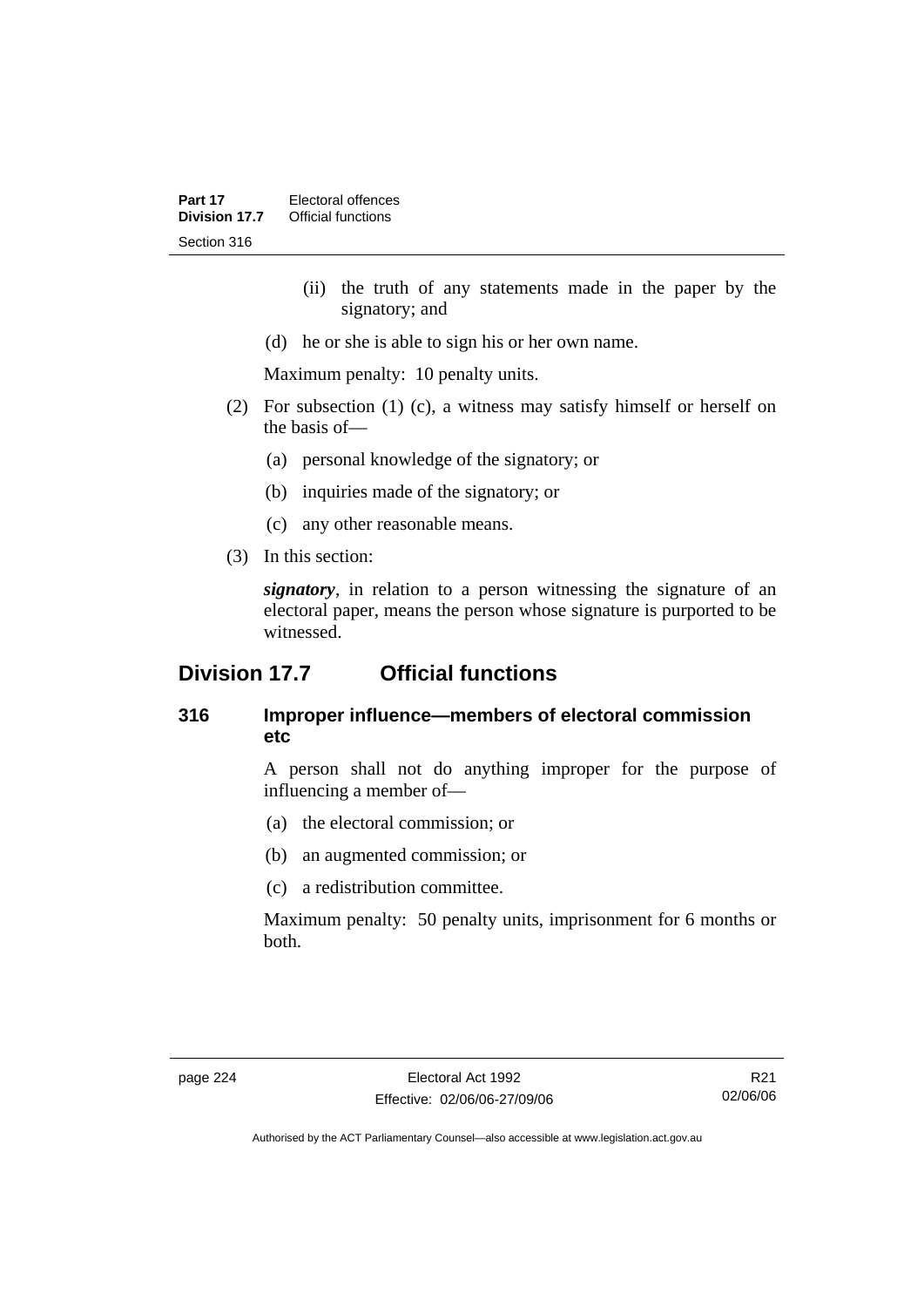### **317 Unauthorised actions by officers**

An officer shall not, without reasonable excuse, contravene—

- (a) a provision of this Act for which no other penalty is provided; or
- (b) a direction given to him or her under this Act.

Maximum penalty: 10 penalty units.

### **318 Identification of voters and votes**

 (1) Except as authorised under this Act, an officer shall not make any mark on a ballot paper that would be likely to enable the identification, directly or indirectly, of the person who votes on the ballot paper.

Maximum penalty: 50 penalty units, imprisonment for 6 months or both.

 (2) Except as authorised under this Act, an officer or a scrutineer shall not, directly or indirectly, disclose any information acquired in the exercise of his or her functions under this Act that would be likely to enable it to be known how an identified voter has voted.

Maximum penalty: 50 penalty units, imprisonment for 6 months or both.

(3) In subsection (2):

*officer* includes a person who has been, but is no longer, an officer.

*scrutineer* includes a person who has been, but is no longer, a scrutineer.

page 225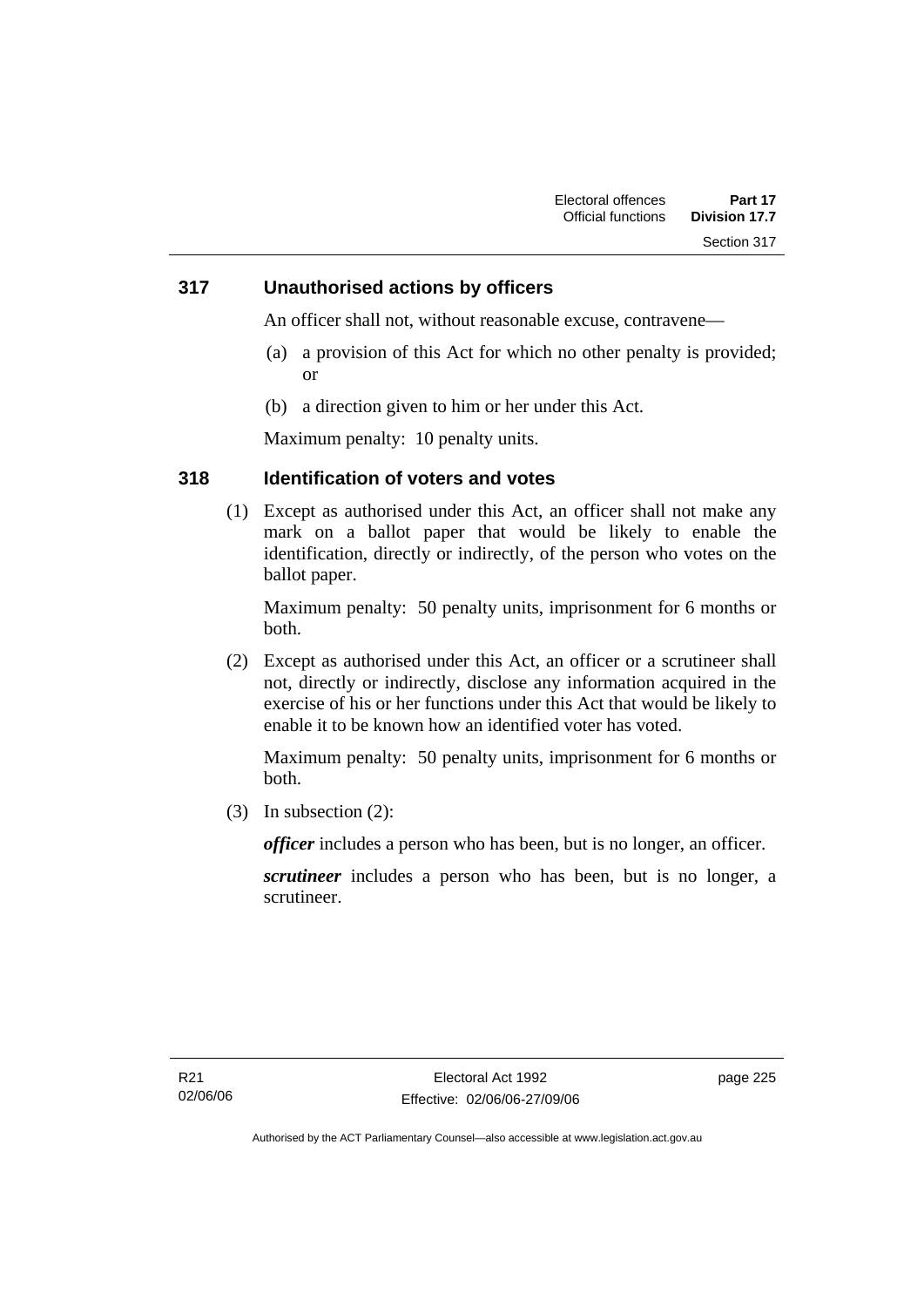### **319 Responses to official questions**

 (1) A person shall not, in answer to an official question, make a statement that is false or misleading in a material particular.

Maximum penalty: 50 penalty units, imprisonment for 6 months or both.

- (2) It is a defence to a prosecution for an offence against subsection (1) if it is established that the defendant did not know, and could not reasonably be expected to have known, that the relevant statement was false or misleading in a material particular.
- (3) In this section:

*official question* means a question asked by an officer in the exercise of his or her functions under this Act.

### **320 Control of behaviour at voting centres**

 (1) A person shall not, without reasonable excuse, disrupt an activity being carried out under this Act at a voting centre.

Maximum penalty: 10 penalty units.

 (2) A person at a voting centre shall not, without reasonable excuse, disobey a direction given by the OIC by or under this Act.

Maximum penalty: 10 penalty units.

 (3) A person shall not, without reasonable excuse, enter or remain at a voting centre without the permission, express or implied, of the OIC.

Maximum penalty: 10 penalty units.

- (4) Subsection (3) does not apply—
	- (a) to an officer; or
	- (b) to a scrutineer who is entitled to be on the premises under section 123; or

R21 02/06/06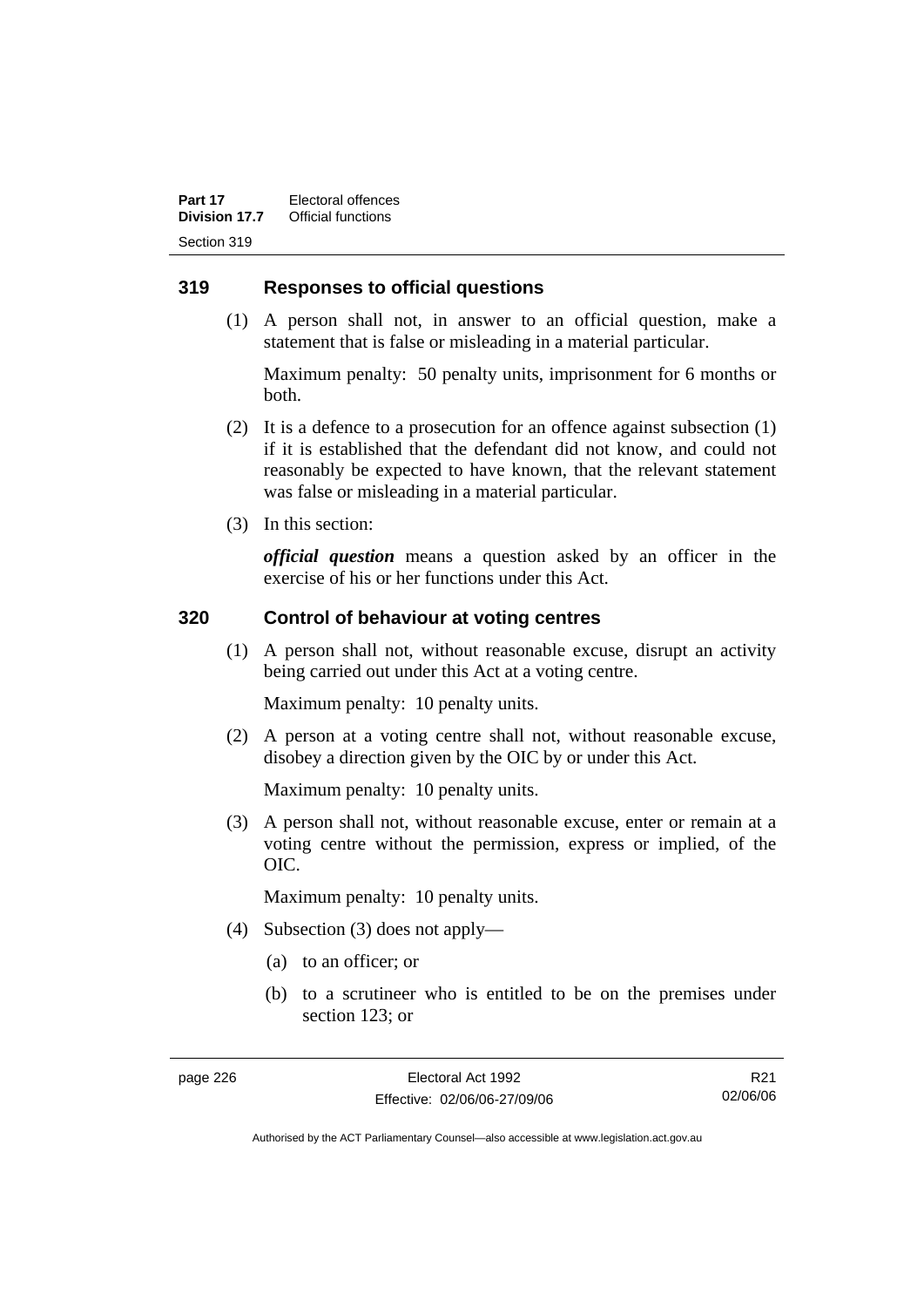- (c) if the voting centre is a polling place—to a voter who enters the place for the purpose of voting and remains no longer than is necessary and reasonable for that purpose.
- (5) A person who contravenes this section may be removed from the premises by a police officer or by an authorised officer.
- (6) In this section:

*OIC*, in relation to a voting centre, means the officer in charge of the centre.

#### *voting centre* means—

- (a) a place where a vote may be made before an officer under section 136B or 136C; or
- (b) a polling place; or
- (c) a scrutiny centre.

page 227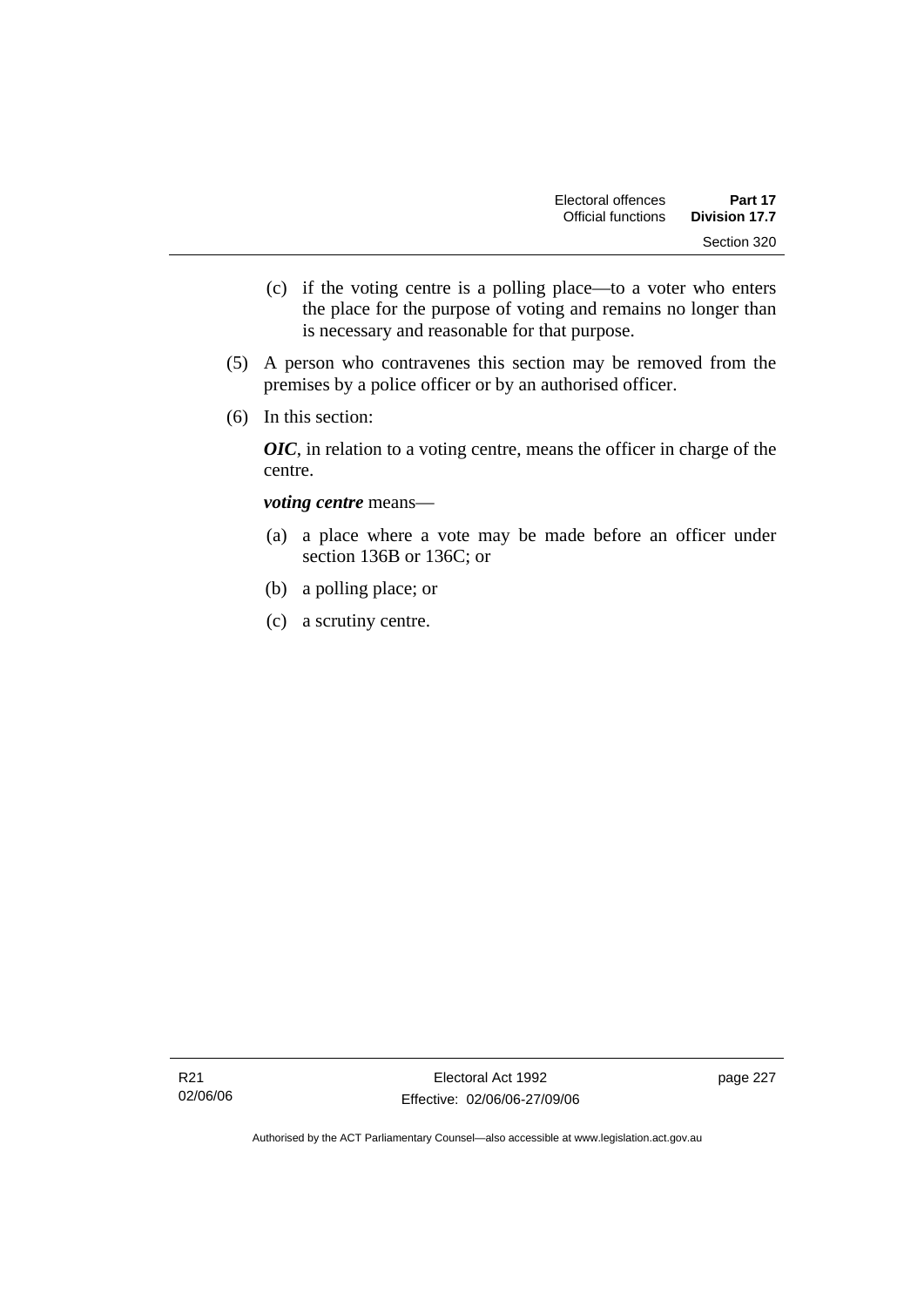**Part 18 Enforcement proceedings Division 18.1** Injunctions Section 321

# **Part 18 Enforcement proceedings**

### **Division 18.1 Injunctions**

### **321 Restraining conduct**

- (1) This section applies if a person (the *relevant person*) has engaged, is engaging, or proposes to engage, in conduct that was, is, or would be, a contravention of this Act or another Territory law in its application to elections.
- (2) The commissioner or, if the conduct relates to an election, a candidate in the election may apply to the Supreme Court for an injunction.
- (3) On application under subsection (2), the Supreme Court may grant an injunction—
	- (a) restraining the relevant person from engaging in the conduct; and
	- (b) if, in the court's opinion, it is desirable to do so, requiring the relevant person to do anything.
- (4) The Supreme Court may grant an injunction restraining a person from engaging in conduct of a particular kind—
	- (a) if satisfied that the person has engaged in conduct of that kind, whether or not it appears to the court that the person intends to engage again, or to continue to engage, in conduct of that kind; or
	- (b) if it appears to the court that, if an injunction is not granted, it is likely the person will engage in conduct of that kind, whether or not the person has previously engaged in conduct of that kind and whether or not there is an imminent danger of substantial damage to someone else if the person engages in conduct of that kind.

| page 228 | Electoral Act 1992           | R <sub>21</sub> |
|----------|------------------------------|-----------------|
|          | Effective: 02/06/06-27/09/06 | 02/06/06        |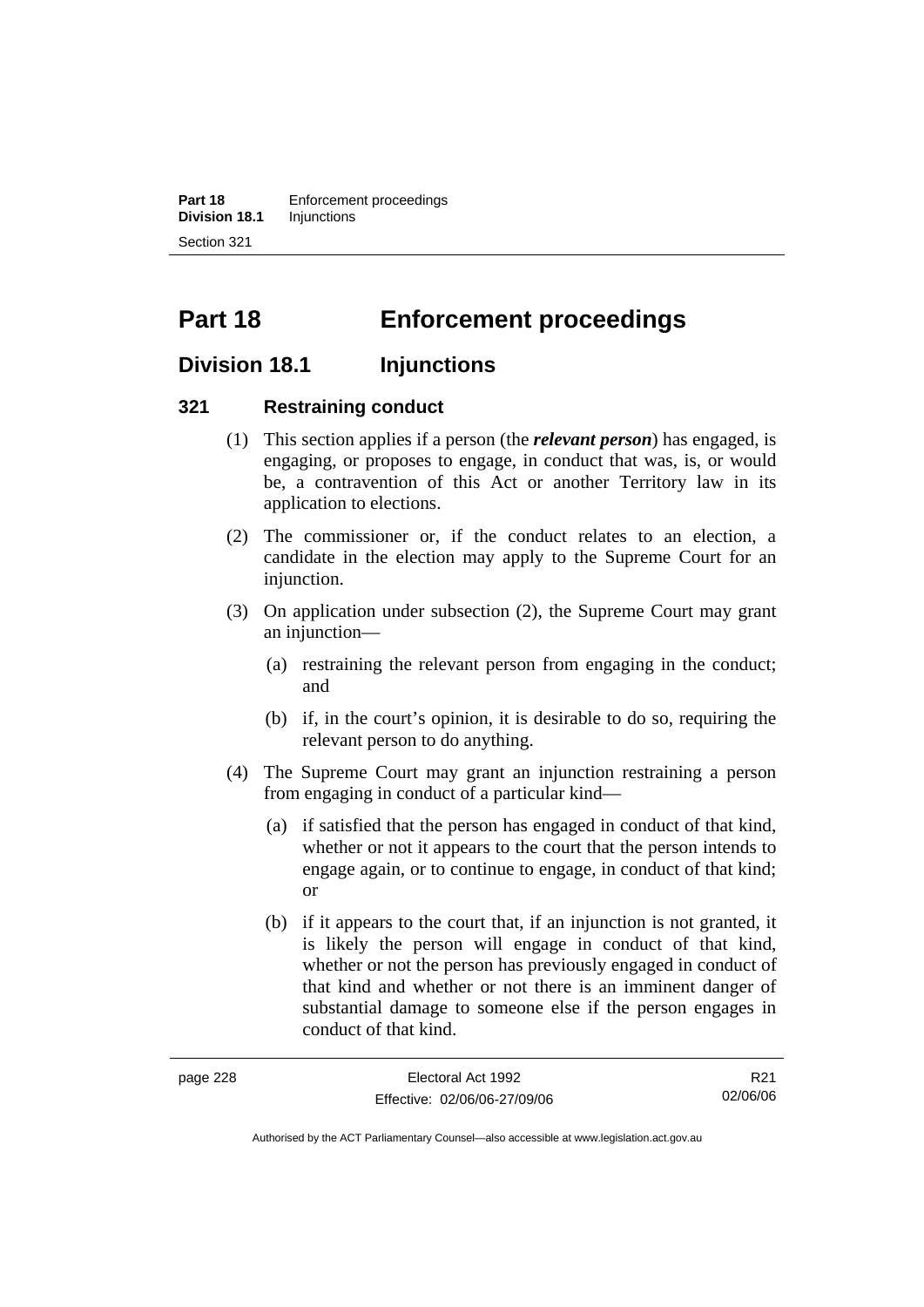### **322 Requiring things to be done**

- (1) This section applies if a person (the *relevant person*) has failed, is failing, or proposes to fail to do something in contravention of this Act or another Territory law in its application to elections.
- (2) The commissioner or, if the conduct relates to an election, a candidate in the election may apply to the Supreme Court for an injunction requiring the relevant person to do the thing.
- (3) On application under subsection (2), the Supreme Court may grant an injunction requiring the relevant person to do the thing.
- (4) The Supreme Court may grant an injunction requiring a person to do something—
	- (a) if satisfied that the person has failed to do the thing, whether or not it appears to the court that the person intends to fail again, or to continue to fail, to do the thing; or
	- (b) if it appears to the court that, if an injunction is not granted, it is likely the person will fail to do the thing, whether or not the person has previously failed to do the thing and whether or not there is an imminent danger of substantial damage to someone else if the person fails to do the thing.

### **323 Commissioner not required to give undertakings as to damages**

If the commissioner makes an application for an injunction to which this division applies, the Supreme Court must not require that, as a condition of granting the injunction, the commissioner give any undertakings about damages on his or her own behalf or on behalf of any other person.

### **324 Powers of the court**

Subject to this division, the Supreme Court has the same powers (so far as they are applicable) in relation to injunctions under this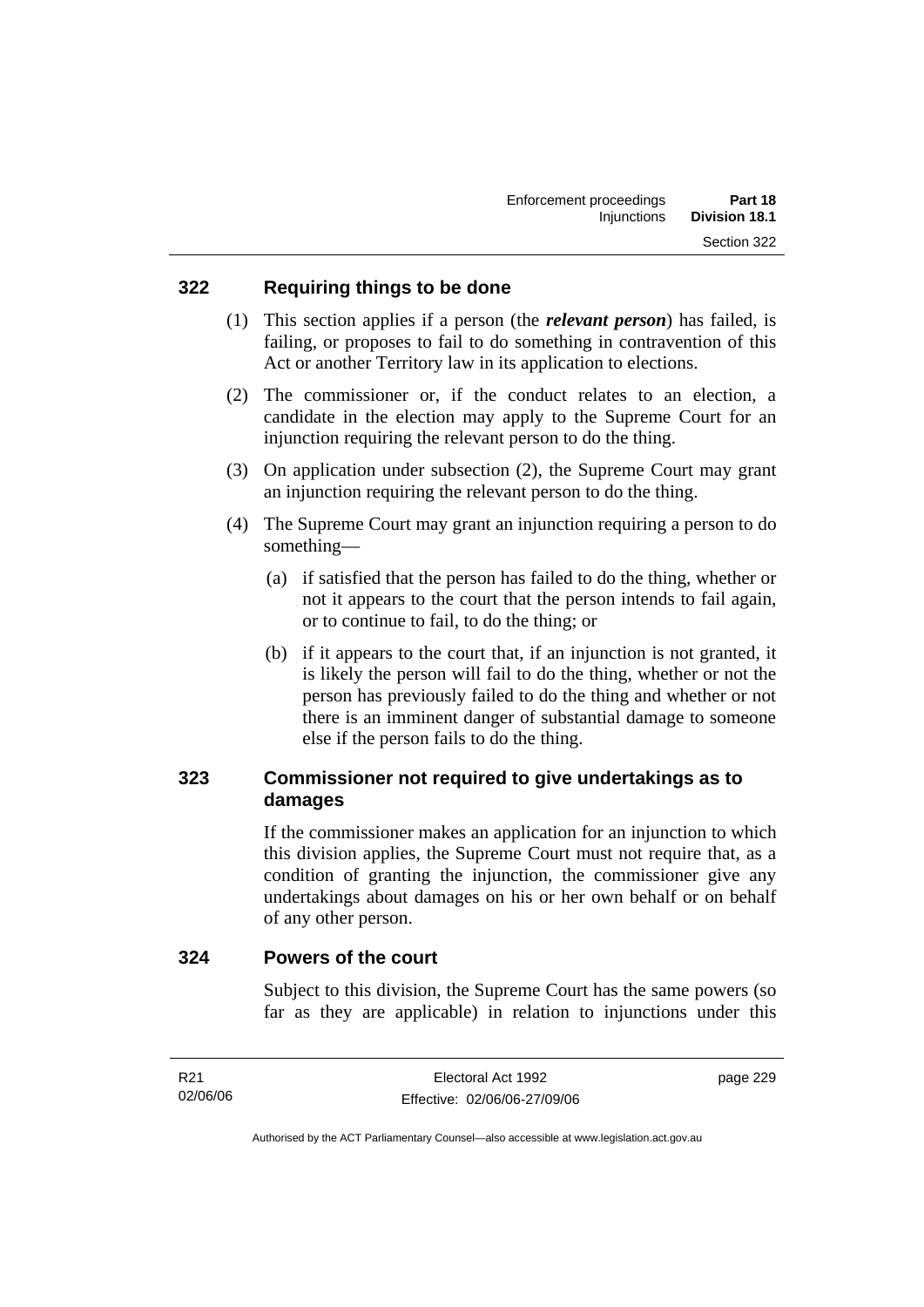division as it has in relation to injunctions under its original jurisdiction.

## **Division 18.2 Prosecutions**

### **325 Investigation of complaints**

The commissioner shall—

- (a) investigate; or
- (b) refer to the appropriate authority for investigation;

any complaint alleging a contravention of this Act, unless the commissioner believes on reasonable grounds that the complaint is frivolous or vexatious.

### **326 Commissioner may prosecute enrolment and voting offences**

The commissioner may institute and conduct any prosecution in relation to an offence against section 73 (6) or 129 (1).

### **327 Service of certain process by mail**

In addition to any other method by which a document may be served, process relating to a proceeding for an offence against section 129 (1) may be served on a person by sending it by prepaid post to the address of the person recorded on the roll.

*Note* For other ways of serving documents, see *Legislation Act 2001*, pt 19.5.

page 230 Electoral Act 1992 Effective: 02/06/06-27/09/06

R21 02/06/06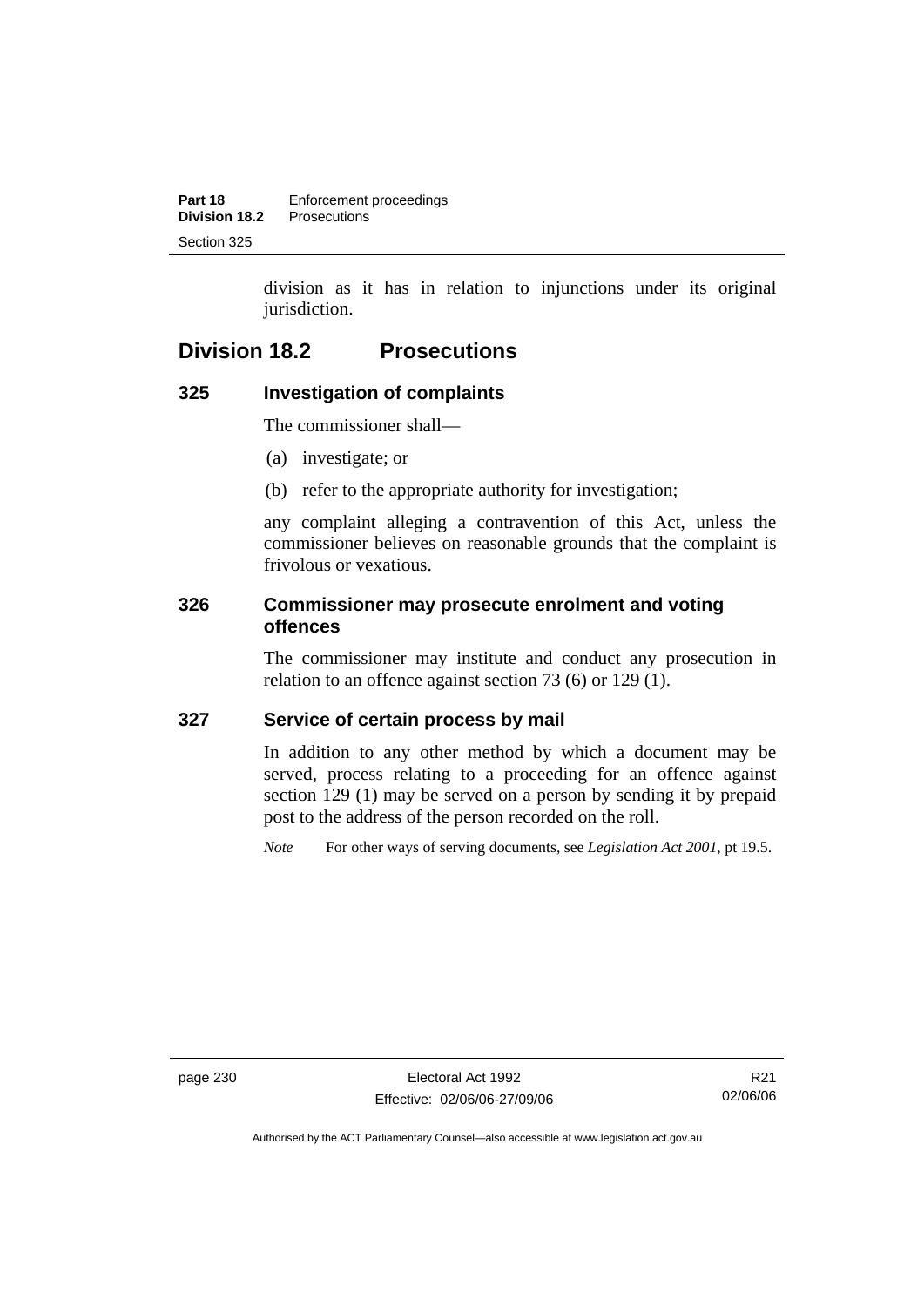## **Part 19 Miscellaneous**

### **328 Extension of time for acts by officers**

 $If$ —

- (a) an officer is required by this Act to do an act at a specified time or within a specified period; and
- (b) an officer other than the commissioner refuses or fails to do the act at that time or within that period;

the commissioner may grant an extension of time (not exceeding 48 hours) within which the act may be done.

### **329 Restrictions on sending completed ballot and voting papers by fax**

- (1) This section applies to—
	- (a) a completed ballot paper (other than a ballot paper completed by an Antarctic elector); and
	- (b) a completed declaration voting paper.
- (2) Despite the *Legislation Act 2001*, part 19.5 (Service of a document), a document (including a copy of the document) to which this section applies cannot be served on a person by faxing it to the person.
	- *Note* For other ways of serving the documents and other documents under this Act, see *Legislation Act 2001*, pt 19.5.

### **330 Forms—provision and assistance**

 (1) The commissioner shall ensure that any forms provided for, or required by or under, this Act are kept at the office of the commissioner and are provided, on request, to members of the public.

page 231

Authorised by the ACT Parliamentary Counsel—also accessible at www.legislation.act.gov.au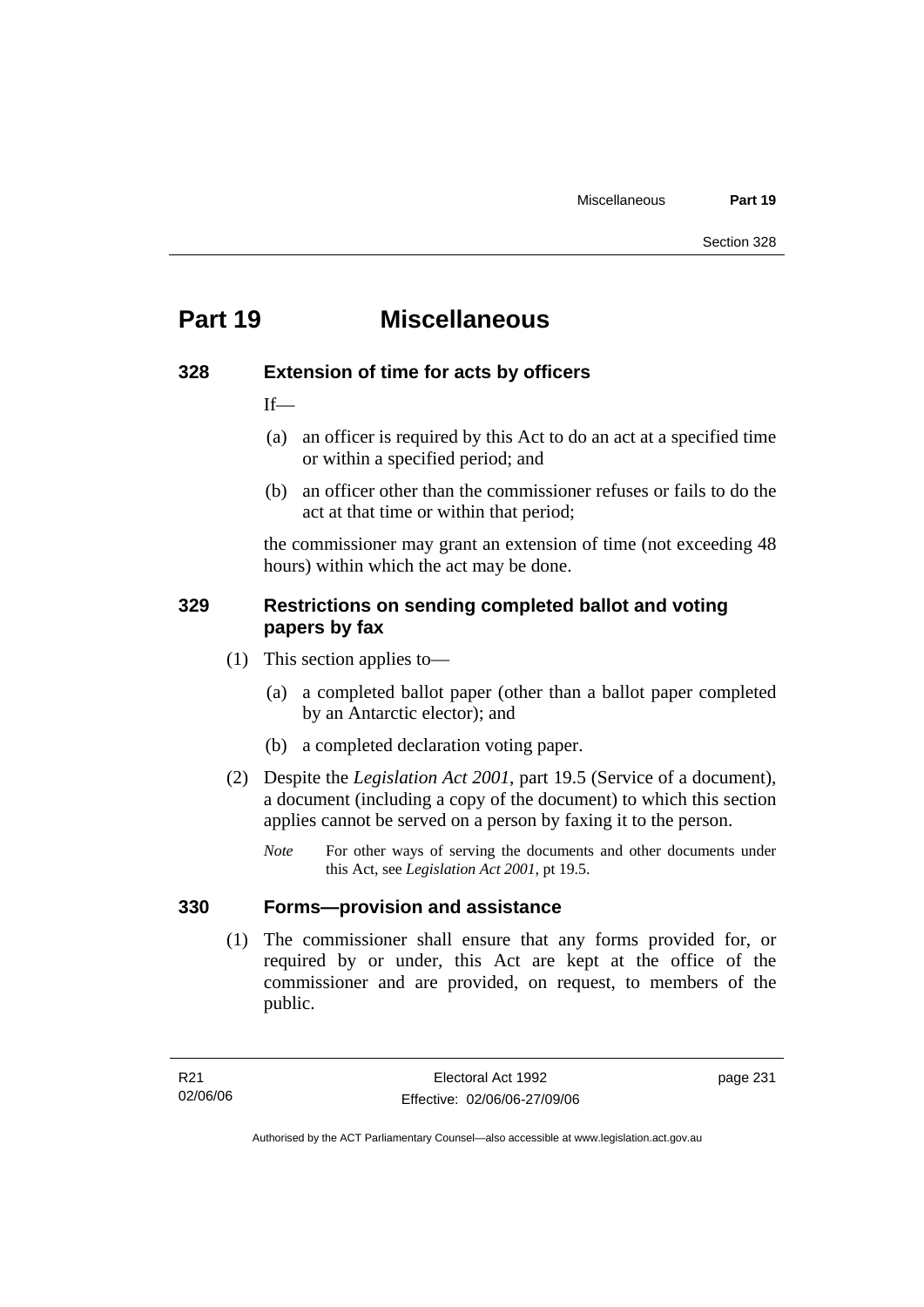#### **Part 19** Miscellaneous

Section 332

 (2) It is the duty of the staff of the electoral commission to assist, on request, members of the public in completing any of those forms.

### **332 Correcting delays, errors and omissions**

- (1) The commissioner may remedy, remove or supply any delay, error or omission in the preparation, printing, issue or transmission of any roll, certified list of electors or ballot papers by written notice specifying the matter to be dealt with and the course of action to be followed, and that course (if followed) is to be taken to be valid and sufficient for the purpose of remedying, removing or supplying the defect, error or omission.
- (2) A notice is a notifiable instrument.

*Note* A notifiable instrument must be notified under the *Legislation Act 2001*.

### **333 Voting statistics to be published**

- (1) The electoral commission shall, as soon as practicable after an election is held, publish statistics in relation to voting at the election.
- (2) A person may obtain copies of the statistics in paper or electronic form.
	- *Note* A fee may be determined under s 8 (Determination of fees) for this subsection.

#### **334 Collecting further statistical information**

When—

- (a) the time for filing an application disputing the validity of an election has ended; and
- (b) the Court of Disputed Elections has determined any such applications in relation to the election;

the commissioner may use ballot papers, certified lists of electors, declaration voting papers and other electoral papers used in the election to collect statistical information.

R21 02/06/06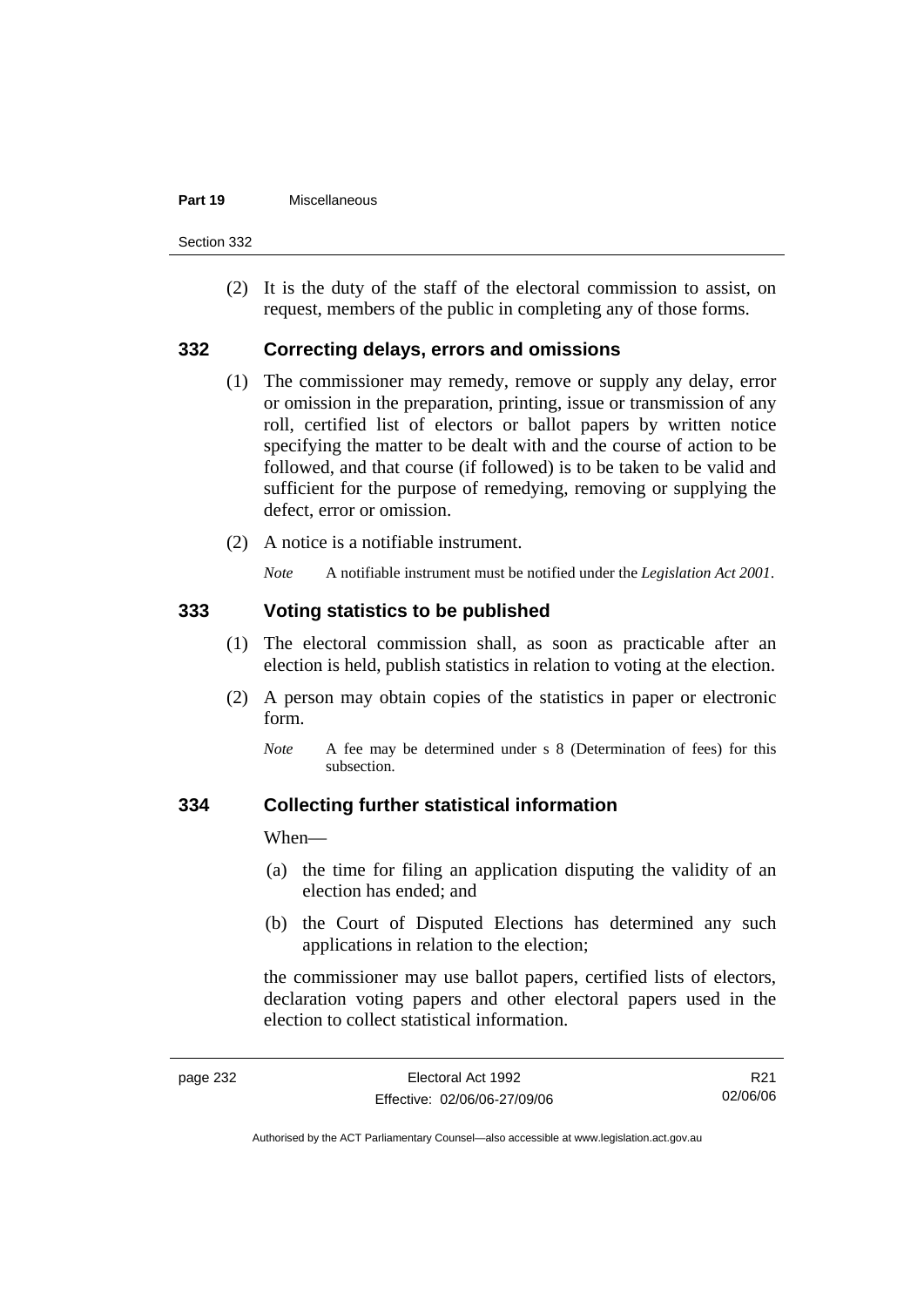#### **335 Storage and destruction of electoral papers**

- (1) This section applies to electoral papers in the commissioner's possession that were used for an election.
- (2) The commissioner must securely store the electoral papers until whichever of the following happens last:
	- (a) the beginning of the pre-election period for the next general election;
	- (b) the electoral papers are no longer required by the commissioner, another member of the electoral commission or a member of the staff of the commission for exercising a function under this Act.
- (3) The commissioner may destroy the electoral papers only when the last of the matters mentioned in subsection (2) happens.

### **336 Administrative arrangements with Commonwealth and States**

The Minister may arrange with the appropriate Minister of the Commonwealth or a State—

- (a) for officers or employees of the public service of the Commonwealth or State, or of an authority of the Commonwealth or State, to exercise the powers of an officer under this Act; or
- (b) to make a member of the electoral commission, the commissioner or a member of the staff of the commission available for the exercise of powers on behalf of the corresponding electoral authority of the Commonwealth or State.

page 233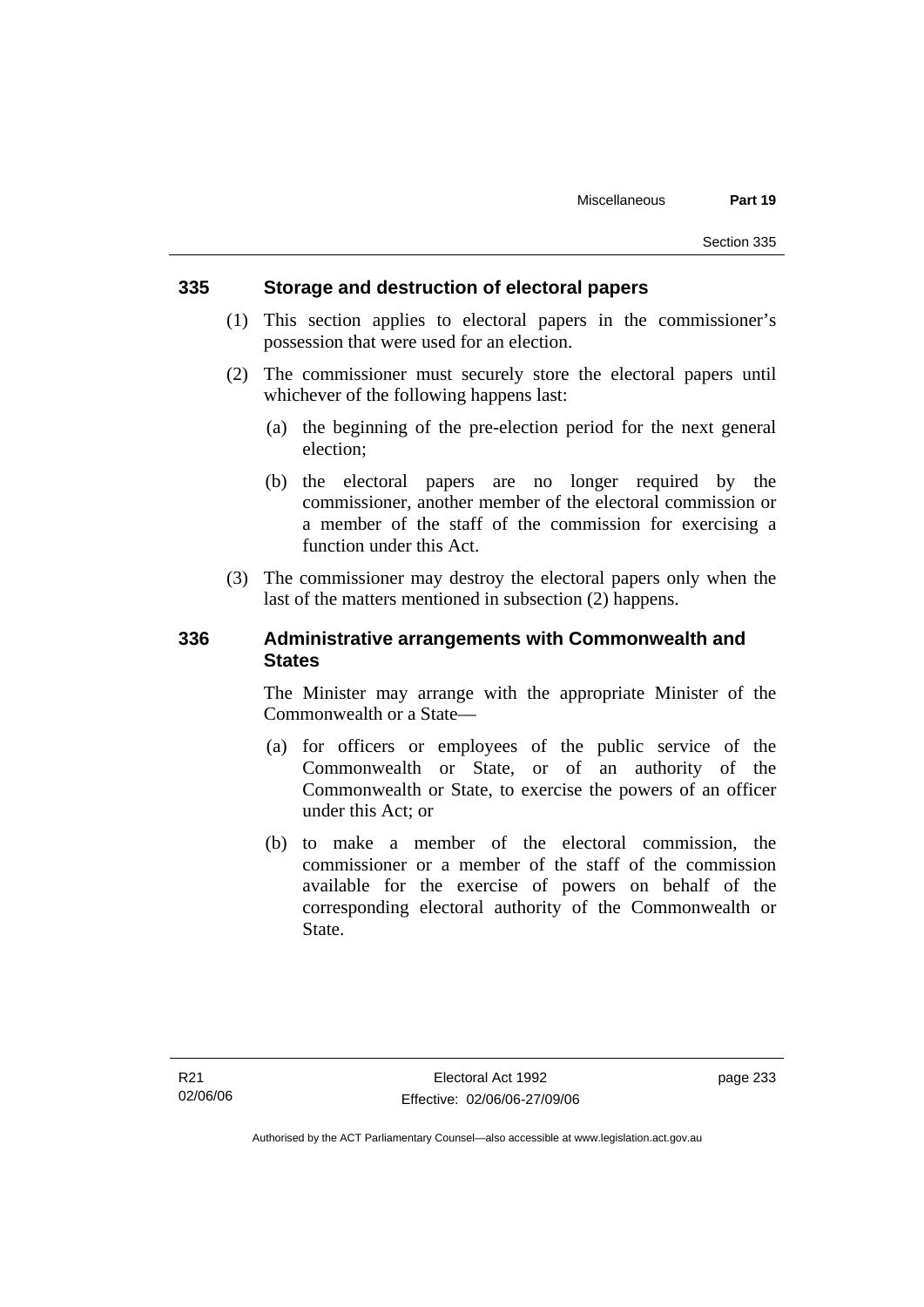#### **Part 19** Miscellaneous

Section 337

#### **337 Evidentiary certificates**

- (1) In a proceeding under this Act, a certificate signed by the commissioner stating any of the following matters is evidence of the matters so stated:
	- (a) that on a specified day a person was, or was not, enrolled for an electorate;
	- (b) that, in relation to an election, a person was or was not—
		- (i) an eligible overseas elector; or
		- (ii) an Antarctic elector; or
		- (iii) an elector serving a sentence of imprisonment outside the ACT;
	- (c) that a person was, or was not, declared as a candidate for an election;
	- (d) that a nomination of a person to be a candidate in an election was rejected;
	- (e) that an election was duly held;
	- (f) that a person was, or was not, given a ballot paper for an election;
	- (g) that a person voted, or failed to vote, in an election;
	- (h) that on a stated day, or during a stated period, a stated person was, or was not, registered as the reporting agent of a stated registered party, MLA or candidate;
	- (i) that on a stated day, or during a stated period, no reporting agent was registered for a stated registered party, MLA or candidate;
	- (j) that on a specified day a person was, or was not, an officer;
	- (k) that on a specified day a person was, or was not, the delegate of the electoral commission or the commissioner.

| page 234 | Electoral Act 1992           | R21      |
|----------|------------------------------|----------|
|          | Effective: 02/06/06-27/09/06 | 02/06/06 |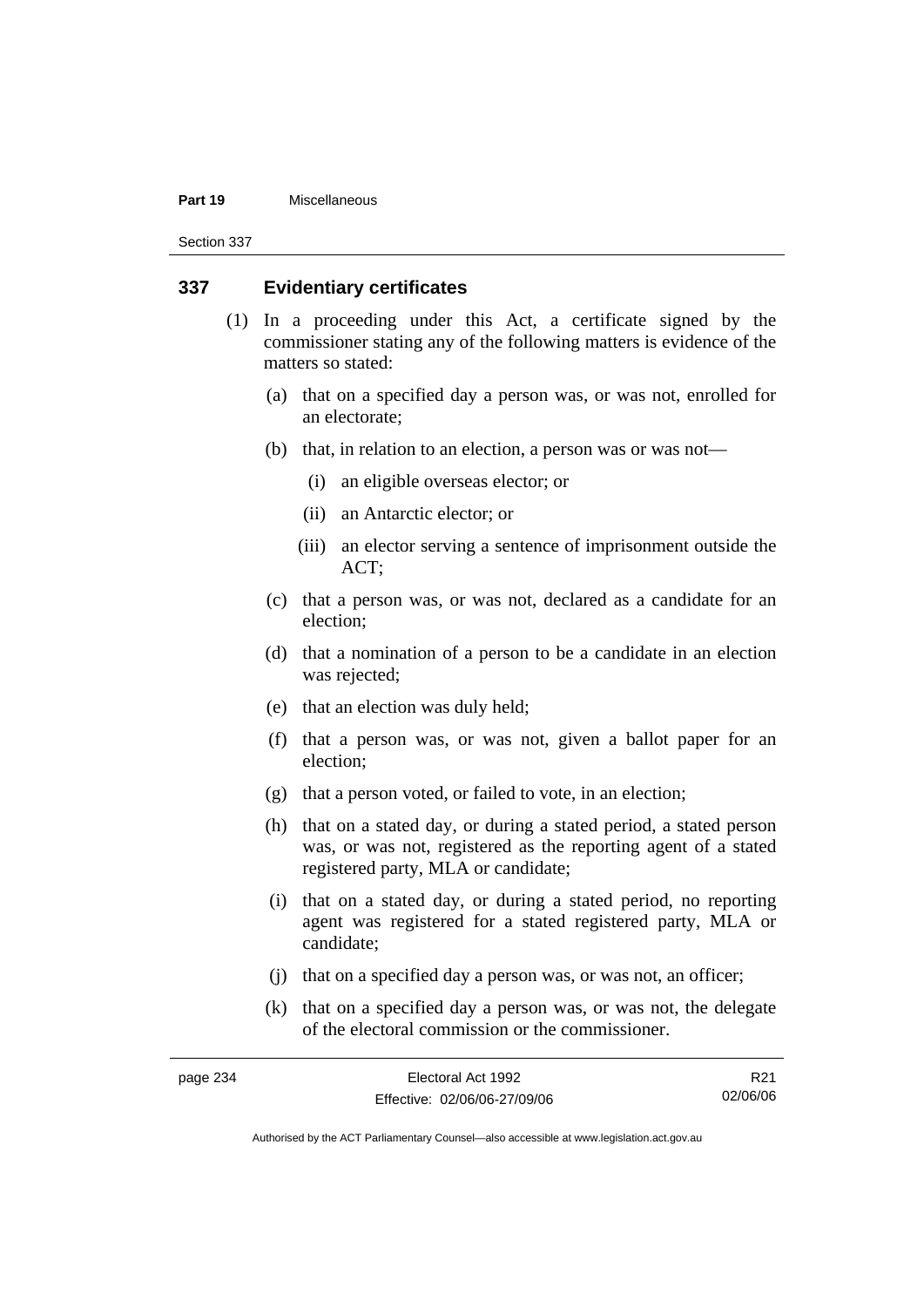(2) In subsection (1), a reference to a person or thing is a reference to a person or thing specified in the certificate.

### **338 Acts and omissions of representatives**

(1) In this section:

*person* means an individual.

*Note* See the Criminal Code, pt 2.5 for provisions about corporate criminal responsibility.

*representative*, of a person, means an employee or agent of the person.

*state of mind*, of a person, includes—

- (a) the person's knowledge, intention, opinion, belief or purpose; and
- (b) the person's reasons for the intention, opinion, belief or purpose.
- (2) This section applies to a prosecution for any offence against this Act.
- (3) If it is relevant to prove a person's state of mind about an act or omission, it is enough to show—
	- (a) the act was done or omission made by a representative of the person within the scope of the representative's actual or apparent authority; and
	- (b) the representative had the state of mind.
- (4) An act done or omitted to be done on behalf of a person by a representative of the person within the scope of the representative's actual or apparent authority is also taken to have been done or omitted to be done by the person.

page 235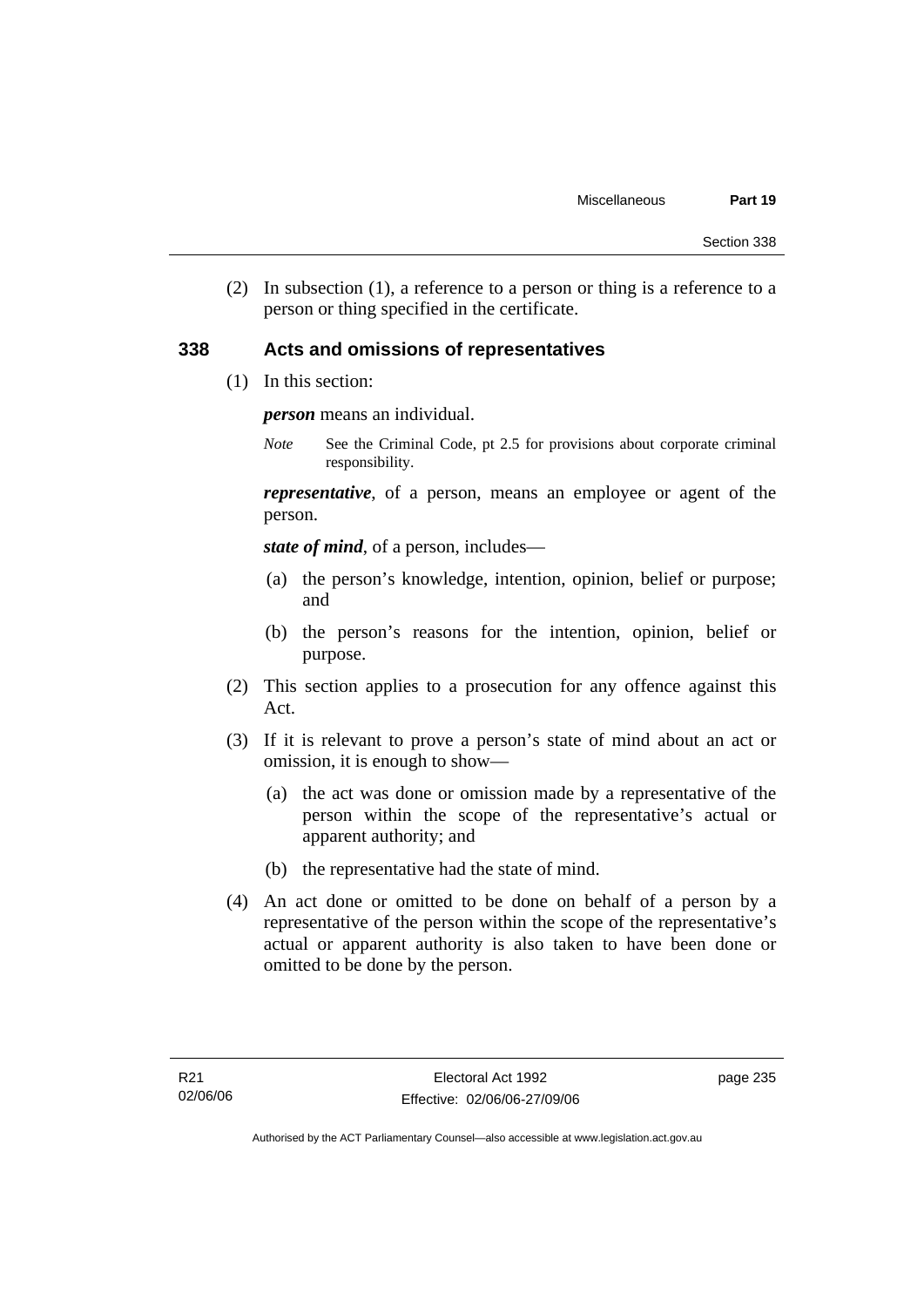#### **Part 19** Miscellaneous

Section 340

- (5) However, subsection (4) does not apply if the person establishes that reasonable precautions were taken and appropriate diligence was exercised to avoid the act or omission.
- (6) A person who is convicted of an offence cannot be punished by imprisonment for the offence if the person would not have been convicted of the offence without subsection (3) or (4).

### **340 Chief executive to provide assistance etc**

The chief executive of the administrative unit responsible for the *Public Sector Management Act 1994*, division 3.4 shall comply with any request by the electoral commission, the commissioner or an augmented commission for information or assistance reasonably required for this Act.

## **340A Approved forms**

- (1) The commissioner may, in writing, approve forms for this Act.
- (2) If the commissioner approves a form for a particular purpose, the approved form must be used for that purpose.

*Note* For other provisions about forms, see *Legislation Act 2001*, s 255.

(3) An approved form is a notifiable instrument.

*Note* A notifiable instrument must be notified under the *Legislation Act 2001*.

## **341 Regulation-making power**

- (1) The Executive may make regulations for this Act.
	- *Note* Regulations must be notified, and presented to the Legislative Assembly, under the *Legislation Act 2001*.
- (2) The regulations may prescribe offences for contraventions of the regulations and prescribe maximum penalties of not more than 10 penalty units for offences against the regulations.

R21 02/06/06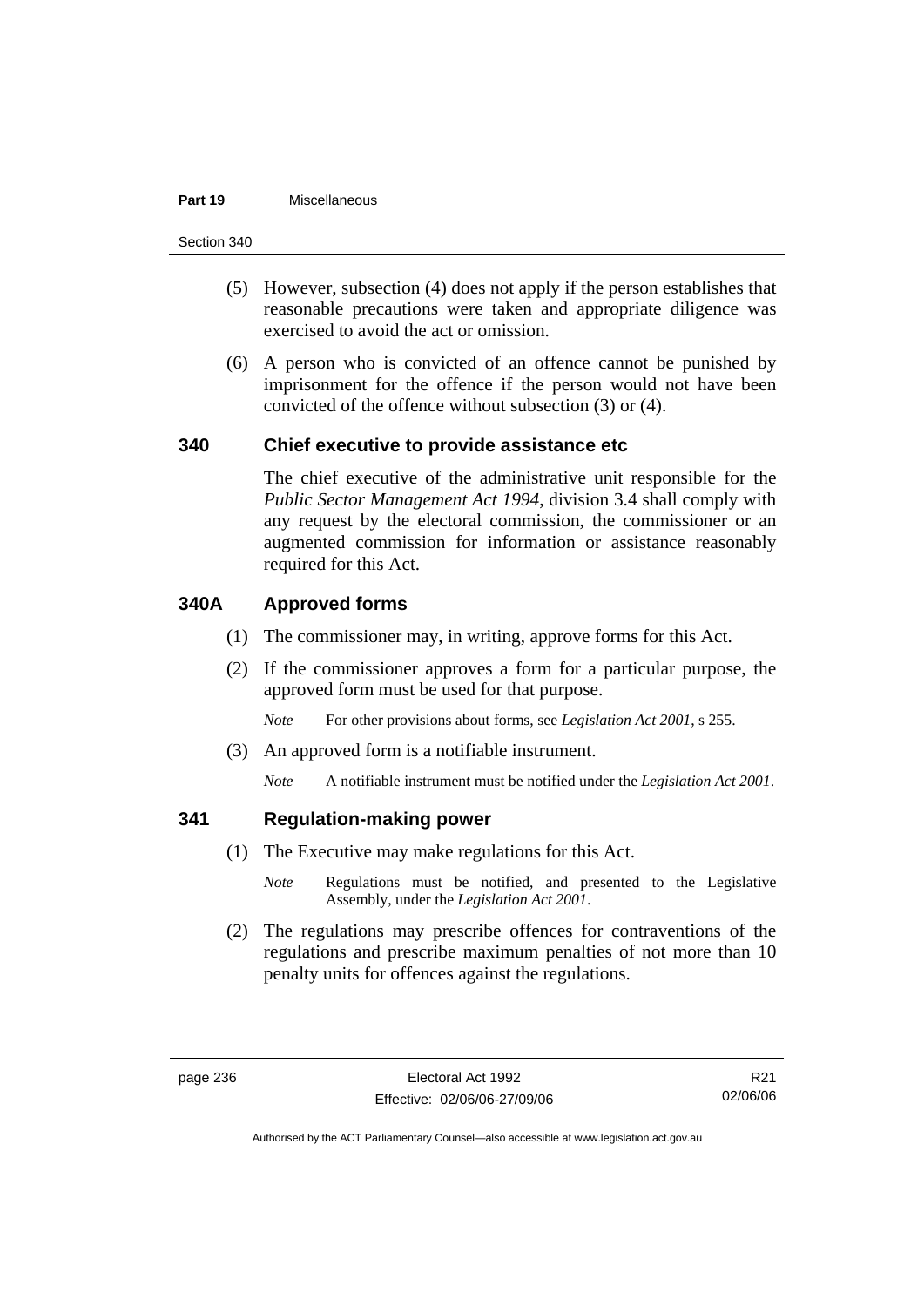# **Schedule 1 Form of ballot paper**

(see s 114)

| <b>Legislative Assembly for the Australian Capital Territory</b> |  |
|------------------------------------------------------------------|--|
|------------------------------------------------------------------|--|

**Ballot paper** 

Election of  $\mathbf{\hat{\mathsf{\Gamma}}}$  Member(s)

# **Electorate of [ 2 ] Number [1] boxes from 1 to [1] in the order of your choice**  Then you may show as many further preferences as you wish by writing numbers from



#### **Remember, number at least**  $\begin{bmatrix} 1 \end{bmatrix}$  boxes from 1 to  $\begin{bmatrix} 1 \end{bmatrix}$  in the order of your choice.

- 
- **2.** Insert name of electorate ungrouped candidates<br> **3.** Insert the number that is 1 more than the number<br> **6.** Insert name of candidate **3.** Insert the number that is 1 more than the number
- **4.** Insert name, or abbreviation of name, of registered party, as required as required
- **1.** Insert number of vacancies **5.** Insert 'UNGROUPED' if there are **2.** Insert name of electorate ungrouped candidates
	-
	- of vacancies **7.** Insert name, or abbreviation of name,  $\frac{1}{2}$  Insert name, or abbreviation of name, of registered party, or 'INDEPENDENT',

R21 02/06/06

Electoral Act 1992 Effective: 02/06/06-27/09/06 page 237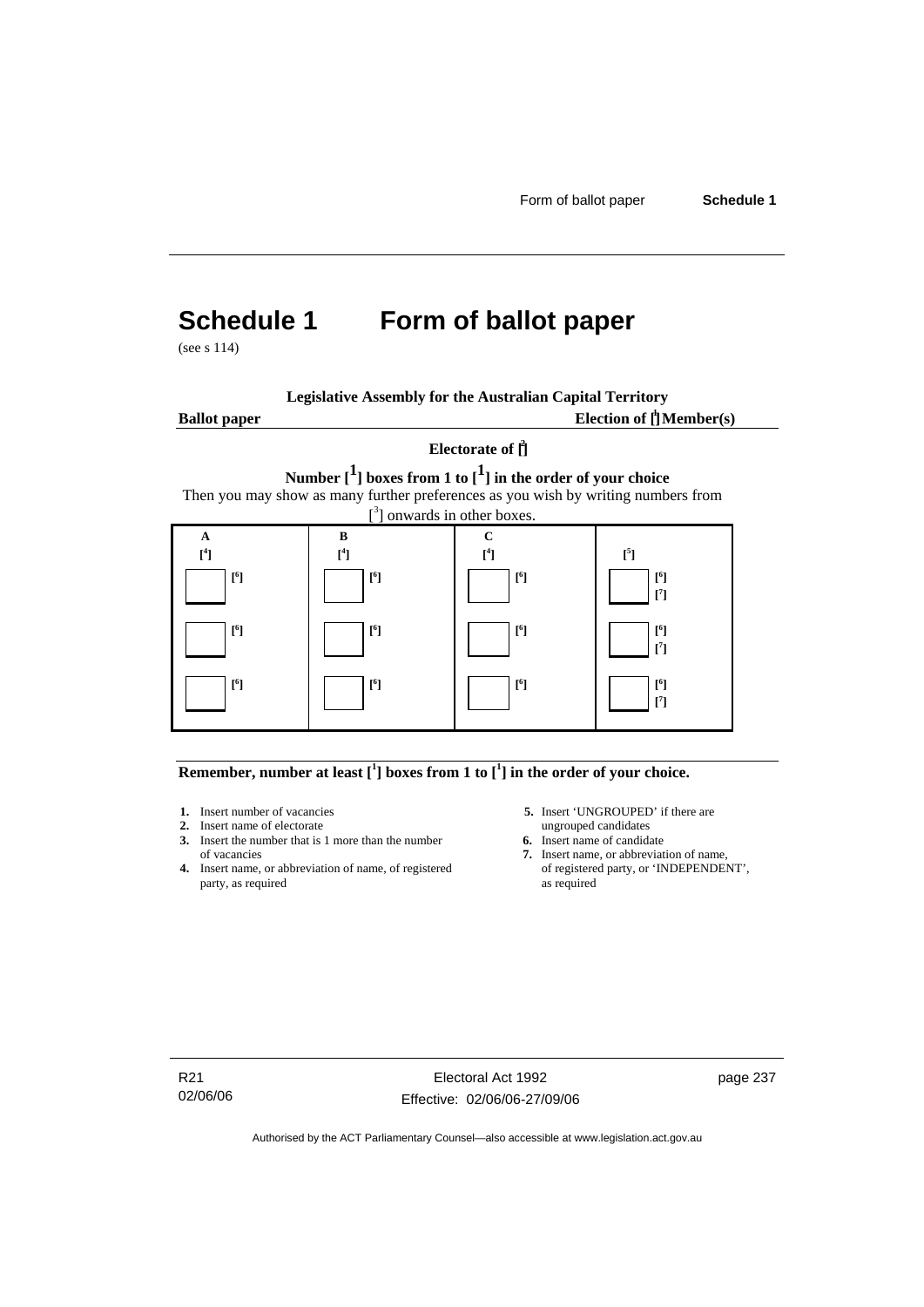# **Schedule 2 Ballot papers—printing of names and collation**

(see s 116)

**1** In this schedule:

*column*, in relation to a ballot paper, means a column of candidates' names printed on the ballot paper in accordance with section 116.

- **2** (1) The ballot papers for an election shall be printed so that, for each column—
	- (a) separate batches are printed equal in number to the number of names in the column; and
	- (b) in the first batch, the names in the column are printed in an order determined by the commissioner by lot; and
	- (c) in each batch after the first, the names in the column are printed in the order specified in the table at the end of this schedule; and
	- (d) so far as practicable, the number of ballot papers in each batch for the column is equal to the number of ballot papers in each other batch for the column.
	- (2) In the table at the end of this schedule—
		- (a) the number '1' appearing in a column shall be taken to represent the name determined in accordance with clause 1 (b) to be in the first position in the corresponding column on the ballot paper; and
		- (b) the number '2' appearing in a column shall be taken to represent the name determined in accordance with clause 1 (b) to be in the second position in the corresponding column on the ballot paper;

R21 02/06/06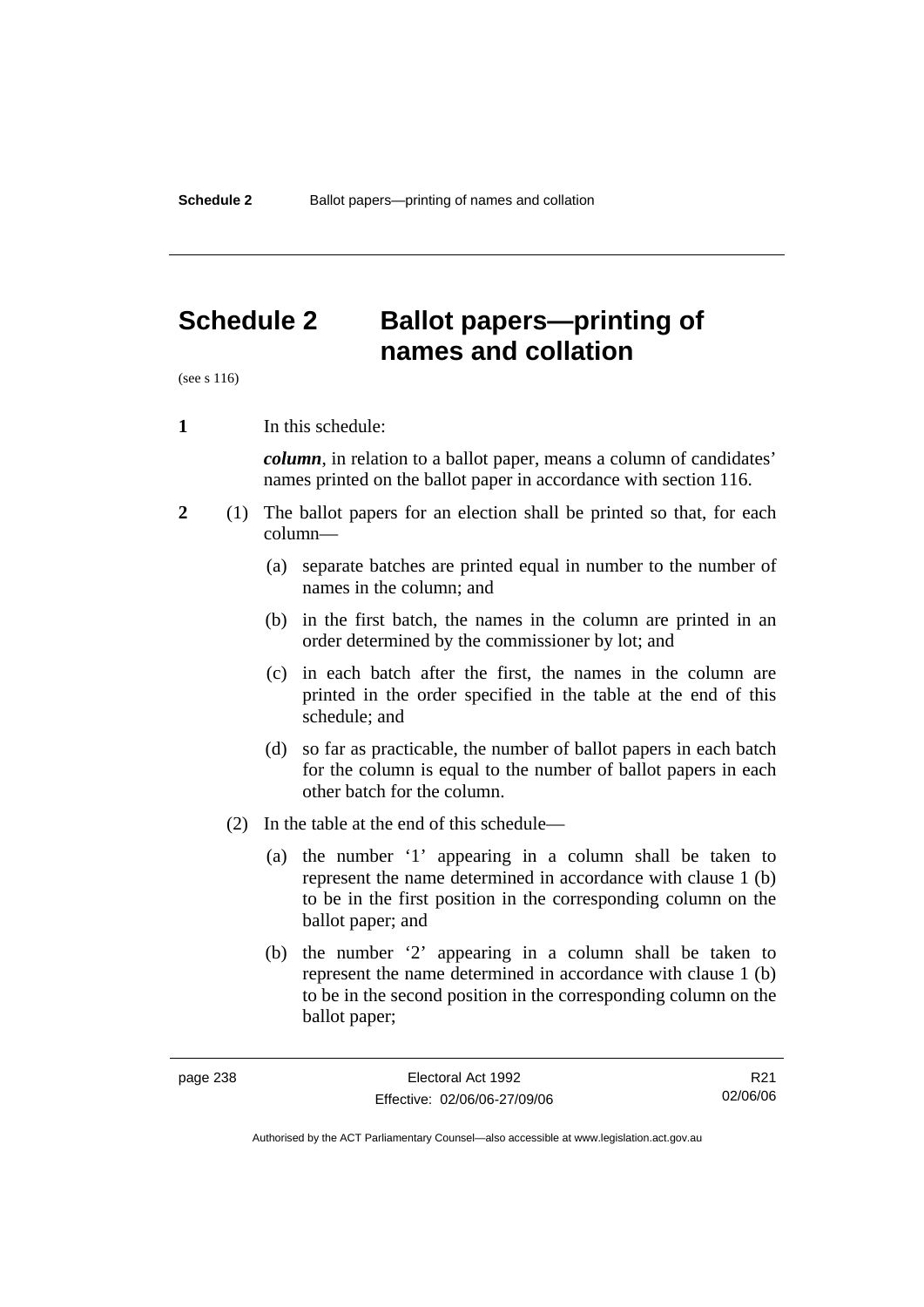page 239

and so on.

- **3** The commissioner shall ensure that ballot papers distributed to a polling place for the purposes of an election are so collated that the ballot paper immediately following another ballot paper in the issue is in a form different from that of the other ballot paper.
- **4** The OIC of a polling place shall ensure, so far as practicable, that the form of a ballot paper issued by an officer to a person claiming to vote at that place is different from that of the previous ballot paper so issued by the officer.

### TABLE

*For 5-member electorates*

| 1st                       | 2nd            | 3rd              | 4th            | 5th                       | 6th            | 7th              | 8th            | 9th            | 10th           | 11 <sup>th</sup>          | 12th           |
|---------------------------|----------------|------------------|----------------|---------------------------|----------------|------------------|----------------|----------------|----------------|---------------------------|----------------|
| batch                     | batch          | batch            | batch          | batch                     | batch          | batch            | batch          | batch          | batch          | batch                     | batch          |
| 1                         | 1              | 1                | 1              | 1                         | 1              | $\mathbf{1}$     | 1              | 1              | 1              | 1                         | 1              |
| $\overline{2}$            | $\overline{2}$ | $\overline{2}$   | 3              | 3                         | 3              | $\overline{4}$   | 4              | $\overline{4}$ | 5              | 5                         | 5              |
| 3                         | $\overline{4}$ | 5                | $\overline{2}$ | 5                         | $\overline{4}$ | 5                | $\overline{2}$ | 3              | $\overline{4}$ | 3                         | $\overline{2}$ |
| $\overline{4}$            | 5              | 3                | 5              | $\overline{4}$            | $\overline{2}$ | $\overline{2}$   | 3              | 5              | 3              | $\overline{2}$            | $\overline{4}$ |
| 5                         | 3              | $\overline{4}$   | $\overline{4}$ | $\overline{2}$            | 5              | 3                | 5              | $\overline{2}$ | $\overline{2}$ | $\overline{4}$            | 3              |
|                           |                |                  |                |                           |                |                  |                |                |                |                           |                |
| 13th                      | 14th           | 15 <sub>th</sub> | 16th           | 17th                      | 18th           | 19 <sub>th</sub> | 20th           | 21st           | 22nd           | 23rd                      | 24th           |
| batch                     | batch          | batch            | batch          | batch                     | batch          | batch            | batch          | batch          | batch          | batch                     | batch          |
| $\overline{2}$            | $\overline{2}$ | $\overline{2}$   | $\overline{2}$ | $\overline{2}$            | $\overline{2}$ | $\overline{2}$   | $\overline{2}$ | $\overline{2}$ | $\overline{2}$ | $\overline{2}$            | 2              |
| 3                         | 3              | $\mathcal{E}$    | 4              | $\overline{4}$            | 4              | 5                | 5              | 5              | $\mathbf{1}$   | 1                         | 1              |
| $\overline{4}$            | 5              | $\mathbf{1}$     | 3              | 1                         | 5              | $\mathbf{1}$     | 3              | $\overline{4}$ | 5              | 4                         | 3              |
| 5                         | 1              | $\overline{4}$   | $\mathbf{1}$   | 5                         | 3              | 3                | 4              | $\mathbf{1}$   | 4              | 3                         | 5              |
| $\mathbf{1}$              | 4              | 5                | 5              | 3                         | 1              | $\overline{4}$   | 1              | 3              | 3              | 5                         | 4              |
|                           | 26th           | 27 <sub>th</sub> |                |                           |                | 31st             |                | 33rd           |                |                           | 36th           |
| 25 <sub>th</sub><br>batch | batch          | batch            | 28th<br>batch  | 29 <sub>th</sub><br>batch | 30th<br>batch  | batch            | 32nd<br>batch  | batch          | 34th<br>batch  | 35 <sub>th</sub><br>batch | batch          |
|                           |                | 3                | 3              | 3                         | 3              | 3                |                |                | 3              |                           |                |
| 3                         | 3              |                  |                |                           |                |                  | 3              | 3              |                | 3                         | 3              |
| 4                         | 4              | $\overline{4}$   | 5              | 5                         | 5              | 1                | 1              | 1              | $\overline{2}$ | 2                         | $\overline{2}$ |
| 5                         | 1              | 2                | $\overline{4}$ | $\overline{2}$            | 1              | $\overline{2}$   | 4              | 5              | $\mathbf{1}$   | 5                         | $\overline{4}$ |
| 1                         | $\overline{2}$ | 5                | $\mathfrak{2}$ | $\mathbf{1}$              | 4              | $\overline{4}$   | 5              | $\overline{2}$ | 5              | $\overline{4}$            | 1              |
| 2                         | 5              | $\mathbf{1}$     | $\mathbf{1}$   | 4                         | 2              | 5                | $\overline{2}$ | 4              | 4              | 1                         | 5              |
|                           |                |                  |                |                           |                |                  |                |                |                |                           |                |

| R <sub>21</sub> | Electoral Act 1992           | page |
|-----------------|------------------------------|------|
| 02/06/06        | Effective: 02/06/06-27/09/06 |      |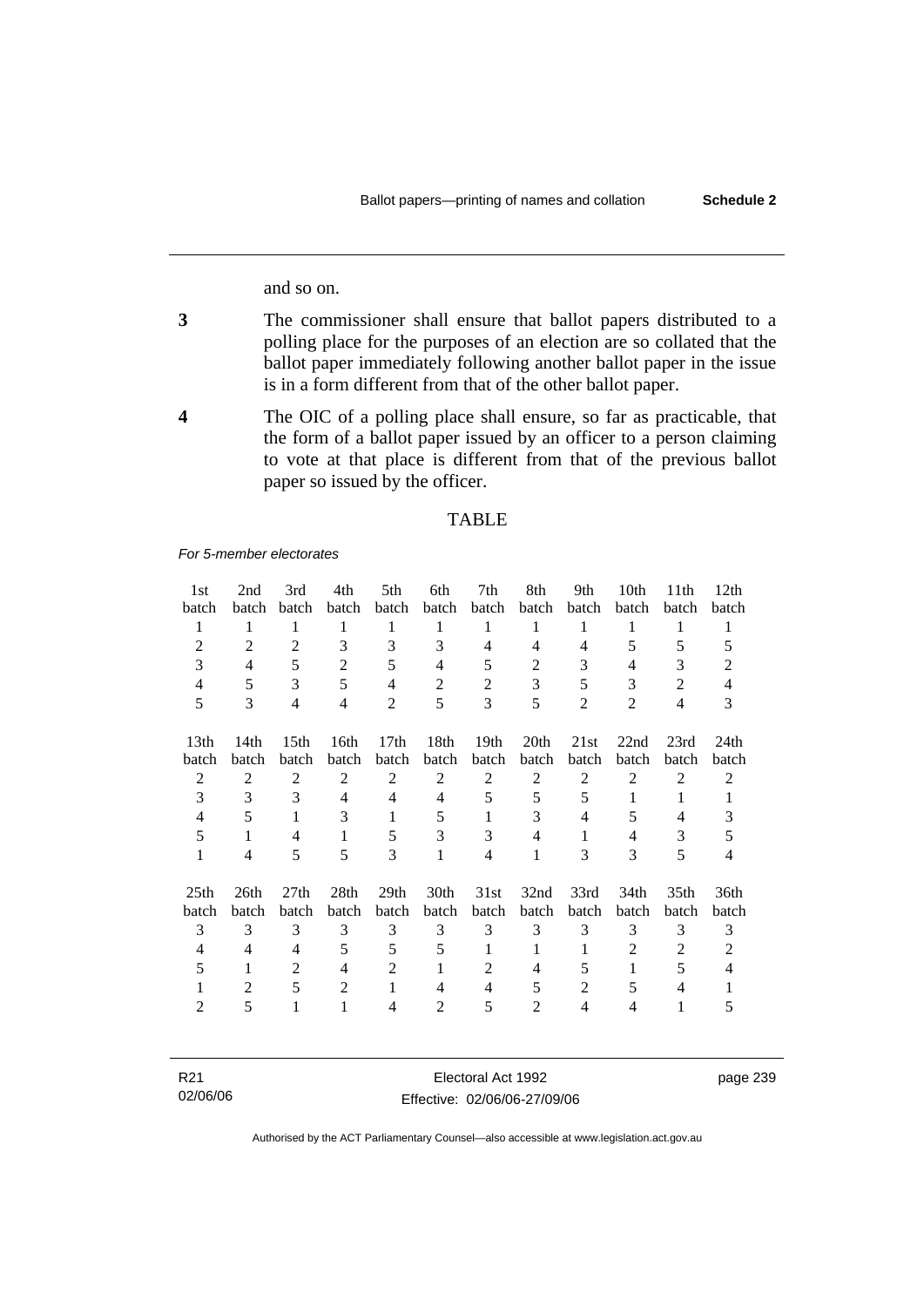| 37 <sub>th</sub><br>batch | 38th<br>batch  | 39 <sub>th</sub><br>batch   | 40th<br>batch | 41st<br>batch | 42nd<br>batch            | 43rd<br>batch | 44th<br>batch | 45th<br><b>batch</b>      | 46th<br>batch | 47th<br>batch | 48th<br>batch |
|---------------------------|----------------|-----------------------------|---------------|---------------|--------------------------|---------------|---------------|---------------------------|---------------|---------------|---------------|
| 4                         | 4              | $\overline{4}$              | 4             | 4             | 4                        | 4             | 4             | 4                         | 4             | 4             | 4             |
|                           | 5              | 5                           |               |               |                          | 2             | 2             | 2                         | 3             | 3             |               |
|                           | $\mathfrak{D}$ | 3                           | 5             | 3             | $\overline{\mathcal{L}}$ | 3             | 5             |                           | 2             |               |               |
| 2                         | 3              |                             | 3             | 2             | 5                        | 5             |               | 3                         |               |               |               |
| 3                         |                |                             | 2             | 5             | 3                        |               | 3             | 5                         | 5             | 2             |               |
| 49th<br>batch             | 50th<br>batch  | 51st<br>batch               | 52nd<br>batch | 53rd<br>batch | 54th<br>batch            | 55th<br>batch | 56th<br>batch | 57 <sub>th</sub><br>batch | 58th<br>batch | 59th<br>batch | 60th<br>batch |
|                           | 5              | 5                           | 5             | 5             | 5                        | 5             | 5             | 5                         | 5             | 5             |               |
|                           |                |                             | 2             | 2             | 2                        | 3             | 3             | 3                         | 4             | 4             |               |
|                           | 3              | 4                           |               | 4             | 3                        | 4             |               | 2                         | 3             | 2             |               |
| 3                         |                | $\mathcal{D}_{\mathcal{L}}$ | 4             | 3             |                          |               |               | 4                         | 2             |               |               |
|                           |                |                             |               |               |                          |               |               |                           |               |               |               |

page 240 Electoral Act 1992 Effective: 02/06/06-27/09/06

R21 02/06/06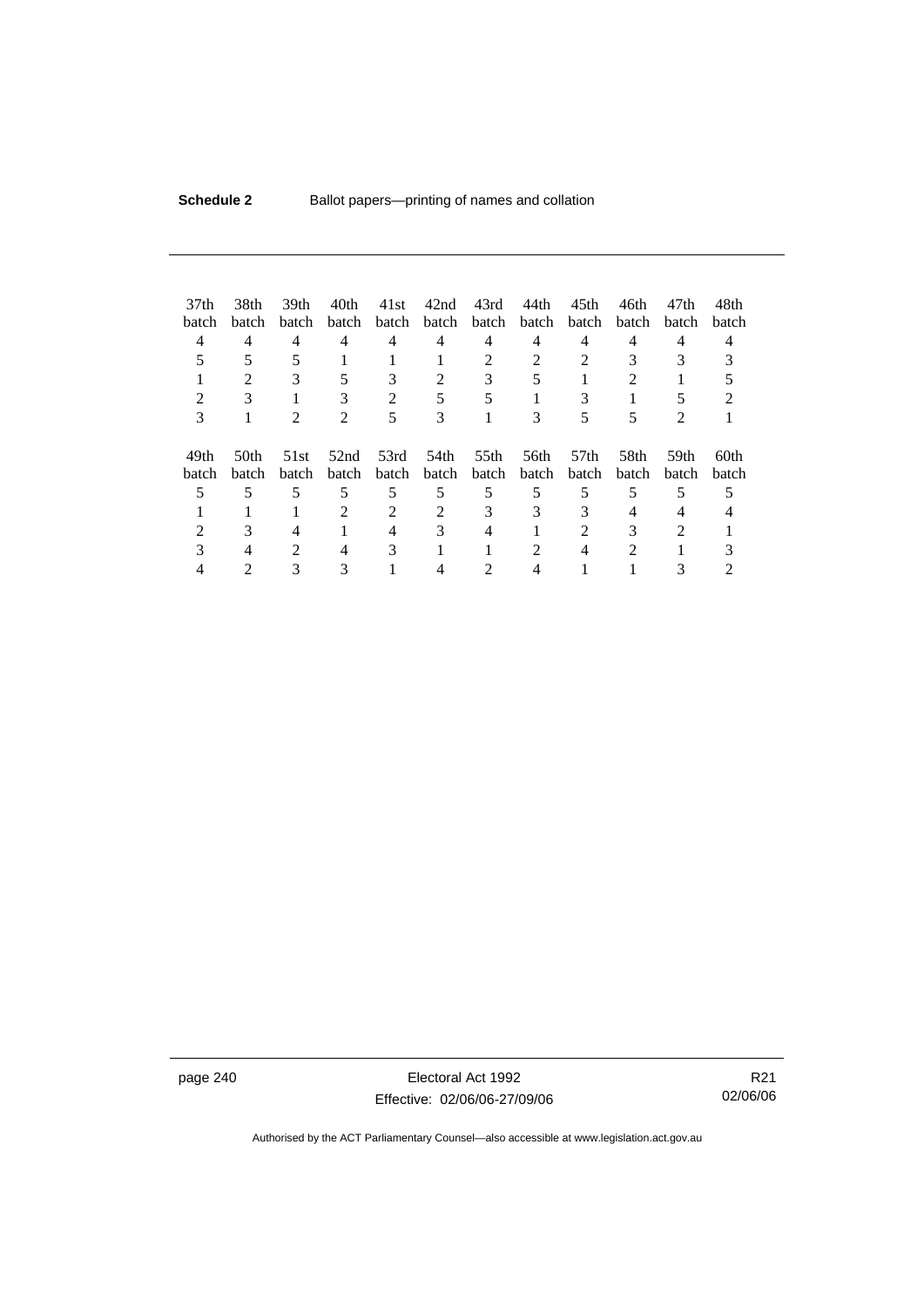#### *For 7-member electorates*

| 1st              | 2nd            | 3rd            | 4th            | 5th              | 6th            | 7th            | 8th            | 9th            | 10 <sub>th</sub> |
|------------------|----------------|----------------|----------------|------------------|----------------|----------------|----------------|----------------|------------------|
| batch            | batch          | batch          | batch          | batch            | batch          | batch          | batch          | batch          | batch            |
| $\,1$            | $\mathbf{1}$   | $\mathbf{1}$   | $\mathbf{1}$   | $\mathbf{1}$     | $\mathbf{1}$   | $\mathbf{1}$   | $\mathbf{1}$   | $\mathbf{1}$   | $\mathbf{1}$     |
| $\overline{c}$   | $\overline{c}$ | $\overline{c}$ | $\overline{2}$ | $\overline{c}$   | $\overline{2}$ | $\overline{c}$ | $\overline{c}$ | $\overline{2}$ | $\mathfrak{2}$   |
| 3                | 3              | $\overline{4}$ | $\overline{4}$ | 5                | 5              | 6              | 6              | 7              | 7                |
| $\overline{4}$   | 6              | 5              | 7              | 6                | 3              | 7              | 4              | 3              | 5                |
| 5                | 7              | 6              | 3              | 7                | $\overline{4}$ | 3              | 5              | $\overline{4}$ | 6                |
| 6                | $\overline{4}$ | 7              | 5              | 3                | 6              | $\overline{4}$ | 7              | 5              | 3                |
| $\overline{7}$   | 5              | 3              | 6              | $\overline{4}$   | 7              | 5              | 3              | 6              | $\overline{4}$   |
|                  |                |                |                |                  |                |                |                |                |                  |
| 11 <sup>th</sup> | 12th           | 13th           | 14th           | 15 <sup>th</sup> | 16th           | 17th           | 18th           | 19th           | 20th             |
| batch            | batch          | batch          | batch          | batch            | batch          | batch          | batch          | batch          | batch            |
| 1                | 1              | 1              | $\mathbf{1}$   | $\mathbf{1}$     | 1              | 1              | 1              | $\mathbf{1}$   | $\mathbf{1}$     |
| 3                | 3              | 3              | 3              | 3                | 3              | 3              | 3              | 3              | 3                |
| 4                | $\overline{4}$ | 5              | 5              | 6                | 6              | 7              | 7              | $\overline{c}$ | $\mathbf{2}$     |
| $\overline{2}$   | 7              | 4              | 7              | 4                | $\overline{c}$ | 5              | 4              | 5              | $\tau$           |
| 6                | 5              | $\overline{2}$ | 6              | $\overline{c}$   | 5              | 4              | 6              | 6              | 6                |
| $\tau$           | $\overline{2}$ | $\overline{7}$ | $\overline{4}$ | 5                | $\tau$         | 6              | $\overline{c}$ | $\overline{4}$ | 5                |
| 5                | 6              | 6              | $\overline{2}$ | 7                | $\overline{4}$ | 2              | 5              | 7              | $\overline{4}$   |
|                  |                |                |                |                  |                |                |                |                |                  |
| 21st             | 22nd           | 23rd           | 24th           | 25th             | 26th           | 27th           | 28th           | 29th           | 30th             |
| batch            | batch          | batch          | batch          | batch            | batch          | batch          | batch          | batch          | batch            |
| $\mathbf{1}$     | $\mathbf{1}$   | $\mathbf{1}$   | $\mathbf{1}$   | $\mathbf{1}$     | $\mathbf{1}$   | $\mathbf{1}$   | $\mathbf{1}$   | $\mathbf{1}$   | $\mathbf{1}$     |
| 4                | 4              | 4              | 4              | 4                | $\overline{4}$ | 4              | 4              | 4              | 4                |
| 5                | 5              | 6              | 6              | $\tau$           | $\tau$         | 3              | 3              | $\overline{c}$ | $\mathbf{2}$     |
| $\overline{c}$   | 3              | 5              | 3              | 5                | $\overline{c}$ | 6              | 5              | 6              | 3                |
| $\overline{7}$   | 6              | $\overline{2}$ | 7              | $\overline{2}$   | 6              | 5              | 7              | 7              | $\tau$           |
| 3                | $\overline{2}$ | 3              | 5              | 6                | 3              | 7              | $\overline{2}$ | 5              | 6                |
| 6                | $\overline{7}$ | 7              | $\overline{2}$ | 3                | 5              | $\overline{c}$ | 6              | 3              | 5                |

R21 02/06/06

Electoral Act 1992 Effective: 02/06/06-27/09/06 page 241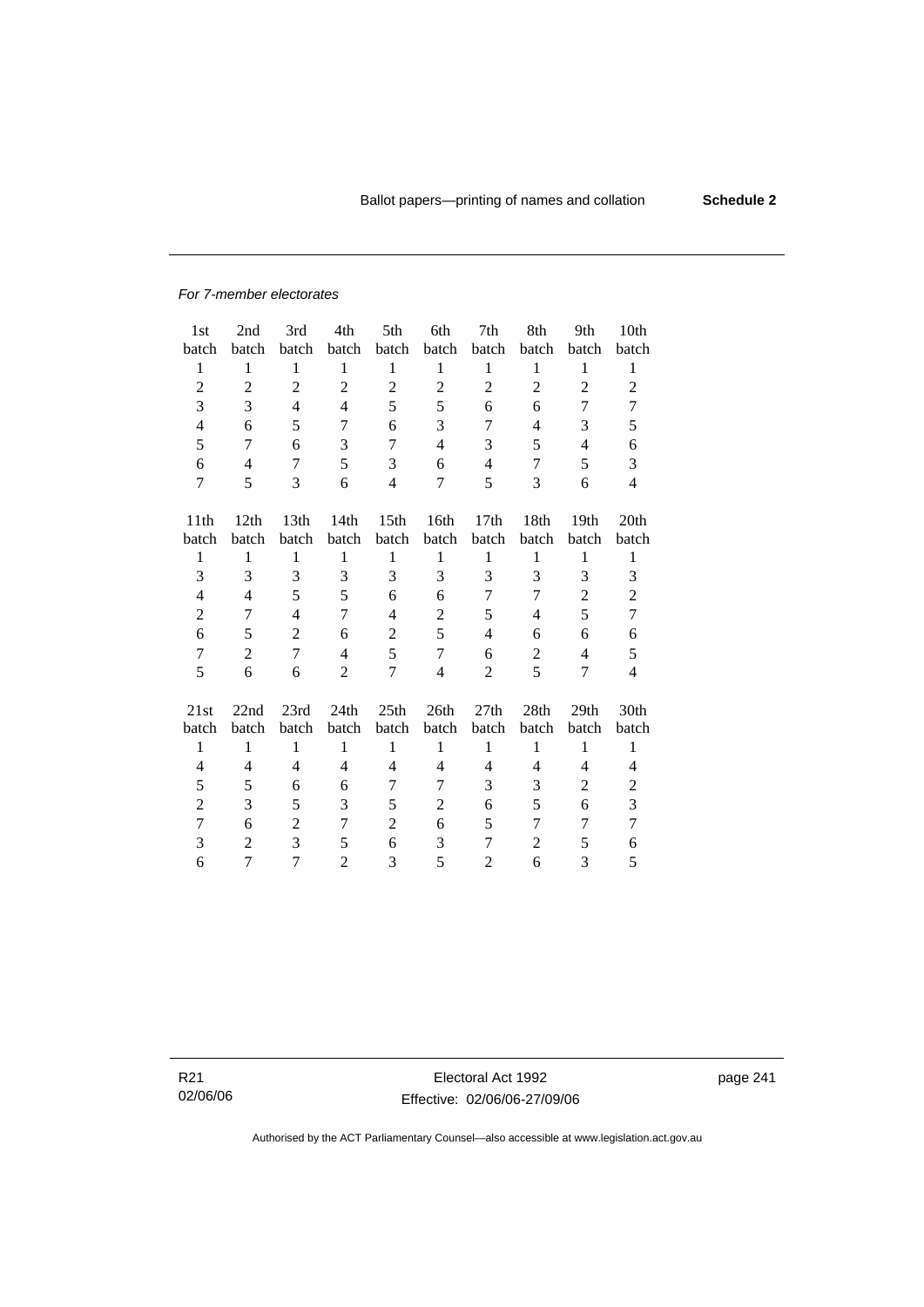| 31st<br>batch          | 32nd<br>batch  | 33rd<br>batch                  | 34th<br>batch       | 35th<br>batch       | 36th<br>batch     | 37th<br>batch  | 38th<br>batch                  | 39th<br>batch       | 40th<br>batch       |
|------------------------|----------------|--------------------------------|---------------------|---------------------|-------------------|----------------|--------------------------------|---------------------|---------------------|
| $\mathbf{1}$           | $\mathbf{1}$   | $\mathbf{1}$                   | $\mathbf{1}$        | $\mathbf{1}$        | $\mathbf{1}$      | $\mathbf{1}$   | $\mathbf{1}$                   | $\mathbf{1}$        | $\,1$               |
| 5                      | 5              | 5                              | 5                   | 5                   | 5                 | 5              | 5                              | 5                   | 5                   |
| 6                      | 6              | $\overline{7}$                 | 7                   | $\overline{3}$      | 3                 | $\overline{4}$ | $\overline{4}$                 | $\overline{2}$      | $\overline{c}$      |
| $\overline{c}$         | $\overline{4}$ | 6                              | $\overline{4}$      | 6                   | $\overline{2}$    | $\overline{7}$ | 6                              | $\overline{7}$      | $\overline{4}$      |
| $\overline{3}$         | $\overline{7}$ | $\overline{2}$                 | 3                   | $\overline{2}$      | $\overline{7}$    | 6              | 3                              | 3                   | 3                   |
| $\overline{4}$         | $\overline{2}$ | $\overline{4}$                 | 6                   | $\overline{7}$      | $\overline{4}$    | 3              | $\overline{2}$                 | 6                   | $\overline{7}$      |
| $\overline{7}$         | 3              | 3                              | $\overline{2}$      | $\overline{4}$      | 6                 | $\overline{2}$ | $\overline{7}$                 | $\overline{4}$      | 6                   |
| 41st                   | 42nd           | 43rd                           | 44th                | 45th                | 46th              | 47th           | 48th                           | 49th                | 50th                |
| batch                  | batch          | batch                          | batch               | batch               | batch             | batch          | batch                          | batch               | batch               |
| $\mathbf{1}$           | $\mathbf{1}$   | $\mathbf{1}$                   | $\mathbf{1}$        | $\mathbf{1}$        | $\mathbf{1}$      | $\mathbf{1}$   | $\mathbf{1}$                   | $\mathbf{1}$        | $\mathbf{1}$        |
| 6                      | 6              | 6                              | 6                   | 6                   | 6                 | 6              | 6                              | 6                   | 6                   |
| $\overline{7}$         | 7              | 3                              | 3                   | $\overline{4}$      | $\overline{4}$    | 5              | 5                              | $\overline{2}$      | $\mathbf{2}$        |
| $\overline{2}$         | 5              | $\overline{7}$                 | 5                   | $\overline{7}$      | $\overline{2}$    | 3              | $\overline{7}$                 | 3                   | 5                   |
| $\overline{4}$         | 3              | $\overline{2}$                 | $\overline{4}$      | $\overline{2}$      | 3                 | $\overline{7}$ | $\overline{4}$                 | $\overline{4}$      | $\overline{4}$      |
| 5                      | $\overline{2}$ | 5                              | $\overline{7}$      | 3                   | 5                 | $\overline{4}$ | $\overline{c}$                 | $\overline{7}$      | 3                   |
| $\overline{3}$         | $\overline{4}$ | $\overline{4}$                 | $\overline{2}$      | 5                   | $\overline{7}$    | $\overline{2}$ | $\overline{3}$                 | 5                   | $\overline{7}$      |
|                        |                |                                |                     |                     |                   |                |                                |                     |                     |
| 51st                   | 52nd           | 53rd                           | 54th                | 55th                | 56th              | 57th           | 58th                           | 59th                | 60th                |
| batch                  | batch          | batch                          | batch               | batch               | batch             | batch          | batch                          | batch               | batch               |
| $\mathbf{1}$           | $\mathbf{1}$   | $\mathbf{1}$                   | $\mathbf{1}$        | $\mathbf{1}$        | $\mathbf{1}$      | $\mathbf{1}$   | $\mathbf{1}$                   | $\mathbf{1}$        | $\mathbf{1}$        |
| $\overline{7}$         | $\overline{7}$ | $\overline{7}$                 | $\overline{7}$      | $\overline{7}$      | $\tau$            | $\overline{7}$ | $\overline{7}$                 | $\overline{7}$      | $\tau$              |
| 3                      | 3              | $\overline{4}$                 | $\overline{4}$      | 5                   | 5                 | 6              | 6                              | $\overline{c}$      | $\overline{c}$      |
| $\overline{c}$         | 6              | 3                              | 6                   | $\overline{3}$      | $\overline{2}$    | $\overline{4}$ | 3                              | $\overline{4}$      | 6                   |
| 5                      | $\overline{4}$ | $\overline{2}$                 | 5                   | $\overline{2}$      | $\overline{4}$    | 3              | 5                              | 5                   | 5                   |
| 6                      | $\overline{2}$ | 6                              | 3                   | $\overline{4}$      | 6                 | 5              | $\overline{2}$                 | 3                   | $\overline{4}$      |
| $\overline{4}$         | 5              | 5                              | $\overline{2}$      | 6                   | 3                 | $\overline{2}$ | $\overline{4}$                 | 6                   | $\overline{3}$      |
| 61st                   | 62nd           | 63rd                           | 64th                | 65th                | 66th              | 67th           | 68th                           | 69th                | 70th                |
| batch                  | batch          | batch                          | batch               | batch               | batch             | batch          | batch                          | batch               | batch               |
| $\overline{c}$         | $\overline{c}$ | $\boldsymbol{2}$               | $\overline{c}$      | $\overline{c}$      | $\sqrt{2}$        | $\overline{c}$ | $\overline{c}$                 | $\overline{c}$      | $\boldsymbol{2}$    |
| 3                      | 3              | 3                              | 3                   | 3                   | 3                 | 3              | $\overline{\mathbf{3}}$        | 3                   | 3                   |
| $\overline{4}$         | $\overline{4}$ | 5                              | 5                   | 6                   | 6                 | $\overline{7}$ | $\overline{7}$                 | $\mathbf{1}$        | $\mathbf{1}$        |
| 5                      | $\tau$         | 6                              | $\mathbf{1}$        | $\overline{7}$      | $\overline{4}$    | $\mathbf{1}$   | 5                              | $\overline{4}$      | 6                   |
| 6                      | $\mathbf{1}$   | $\overline{7}$                 | $\overline{4}$      | $\mathbf{1}$        | 5                 | $\overline{4}$ | 6                              | 5                   | $\overline{7}$      |
| $\tau$<br>$\mathbf{1}$ | 5<br>6         | $\mathbf{1}$<br>$\overline{4}$ | 6<br>$\overline{7}$ | $\overline{4}$<br>5 | 7<br>$\mathbf{1}$ | 5<br>6         | $\mathbf{1}$<br>$\overline{4}$ | 6<br>$\overline{7}$ | $\overline{4}$<br>5 |

page 242 Electoral Act 1992 Effective: 02/06/06-27/09/06

R21 02/06/06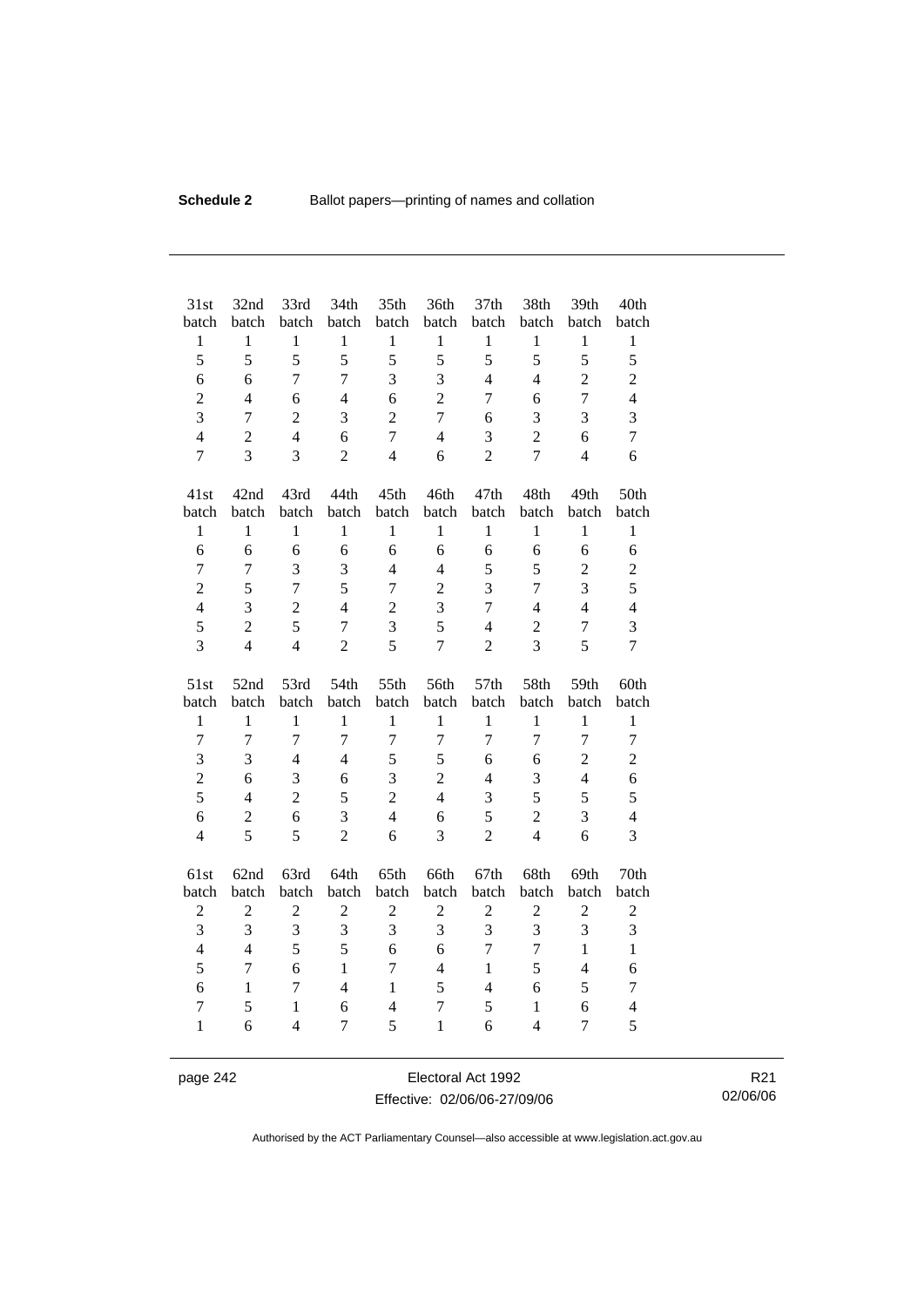| 71st             | 72nd           | 73rd             | 74th           | 75th                    | 76th           | 77th           | 78th           | 79th           | 80th           |
|------------------|----------------|------------------|----------------|-------------------------|----------------|----------------|----------------|----------------|----------------|
| batch            | batch          | batch            | batch          | batch                   | batch          | batch          | batch          | batch          | batch          |
| $\overline{2}$   | $\overline{c}$ | $\overline{2}$   | $\sqrt{2}$     | $\sqrt{2}$              | $\overline{2}$ | $\overline{c}$ | $\overline{c}$ | $\overline{c}$ | $\overline{2}$ |
| $\overline{4}$   | $\overline{4}$ | $\overline{4}$   | $\overline{4}$ | $\overline{4}$          | $\overline{4}$ | $\overline{4}$ | $\overline{4}$ | $\overline{4}$ | $\overline{4}$ |
| 5                | 5              | 6                | 6              | $\overline{7}$          | $\tau$         | $\mathbf{1}$   | $\mathbf{1}$   | 3              | 3              |
| 3                | 1              | 5                | 1              | 5                       | 3              | 6              | 5              | 6              | $\mathbf{1}$   |
| $\overline{7}$   | 6              | $\overline{3}$   | $\overline{7}$ | 3                       | 6              | 5              | $\overline{7}$ | $\overline{7}$ | $\overline{7}$ |
| $\mathbf{1}$     | $\overline{3}$ | $\mathbf{1}$     | 5              | 6                       | $\mathbf{1}$   | $\overline{7}$ | 3              | 5              | 6              |
| 6                | $\overline{7}$ | $\overline{7}$   | $\overline{3}$ | $\mathbf{1}$            | 5              | 3              | 6              | $\mathbf{1}$   | 5              |
| 81st             | 82nd           | 83rd             | 84th           | 85th                    | 86th           | 87th           | 88th           | 89th           | 90th           |
| batch            | batch          | batch            | batch          | batch                   | batch          | batch          | batch          | batch          | batch          |
| $\overline{2}$   | $\overline{2}$ | $\overline{2}$   | $\overline{2}$ | $\overline{2}$          | $\overline{2}$ | $\overline{2}$ | $\overline{2}$ | $\overline{c}$ | $\overline{c}$ |
| 5                | 5              | 5                | 5              | 5                       | 5              | 5              | 5              | 5              | 5              |
| 6                | 6              | $\overline{7}$   | $\overline{7}$ | $\mathbf{1}$            | $\mathbf{1}$   | $\overline{4}$ | $\overline{4}$ | 3              | 3              |
| 3                | $\overline{4}$ | 6                | $\overline{4}$ | 6                       | $\overline{3}$ | $\overline{7}$ | 6              | $\overline{7}$ | $\overline{4}$ |
| $\mathbf{1}$     | $\overline{7}$ | 3                | $\mathbf{1}$   | 3                       | $\overline{7}$ | 6              | 1              | $\mathbf{1}$   | $\mathbf{1}$   |
| $\overline{4}$   | 3              | $\overline{4}$   | 6              | $\overline{7}$          | $\overline{4}$ | 1              | $\overline{3}$ | 6              | $\tau$         |
| $\overline{7}$   | $\mathbf{1}$   | $\mathbf{1}$     | $\overline{3}$ | $\overline{4}$          | 6              | 3              | $\overline{7}$ | $\overline{4}$ | 6              |
| 91st             | 92nd           | 93rd             | 94th           | 95th                    | 96th           | 97th           | 98th           | 99th           | 100th          |
| batch            | batch          | batch            | batch          | batch                   | batch          | batch          | batch          | batch          | batch          |
| $\boldsymbol{2}$ | $\overline{2}$ | $\overline{2}$   | $\overline{2}$ | $\overline{2}$          | $\overline{2}$ | $\overline{2}$ | $\overline{2}$ | $\overline{c}$ | $\sqrt{2}$     |
| 6                | 6              | 6                | 6              | 6                       | 6              | 6              | 6              | 6              | 6              |
| 7                | $\overline{7}$ | $\mathbf{1}$     | $\mathbf{1}$   | $\overline{4}$          | $\overline{4}$ | 5              | 5              | 3              | 3              |
| 3                | 5              | $\overline{7}$   | 5              | $\overline{7}$          | 3              | $\mathbf{1}$   | $\overline{7}$ | $\mathbf{1}$   | 5              |
| $\overline{4}$   | 1              | 3                | $\overline{4}$ | 3                       | $\mathbf{1}$   | $\overline{7}$ | $\overline{4}$ | $\overline{4}$ | $\overline{4}$ |
| 5                | 3              | 5                | $\overline{7}$ | $\mathbf{1}$            | 5              | $\overline{4}$ | 3              | $\overline{7}$ | $\mathbf{1}$   |
| $\mathbf{1}$     | $\overline{4}$ | $\overline{4}$   | 3              | 5                       | $\overline{7}$ | 3              | $\mathbf{1}$   | 5              | 7              |
| 101st            | 102nd          | 103rd            | 104th          | 105th                   | 106th          | 107th          | 108th          | 109th          | 110th          |
| batch            | batch          | batch            | batch          | batch                   | batch          | batch          | batch          | batch          | batch          |
| $\overline{c}$   | $\overline{c}$ | $\overline{2}$   | $\overline{2}$ | $\overline{2}$          | $\overline{c}$ | $\overline{2}$ | $\overline{c}$ | $\overline{2}$ | $\overline{c}$ |
| $\overline{7}$   | $\overline{7}$ | $\overline{7}$   | $\overline{7}$ | $\overline{7}$          | $\overline{7}$ | $\overline{7}$ | $\overline{7}$ | $\overline{7}$ | $\overline{7}$ |
| $\mathbf{1}$     | $\mathbf{1}$   | $\overline{4}$   | $\overline{4}$ | 5                       | 5              | 6              | 6              | 3              | 3              |
| 3                | 6              | $\mathbf{1}$     | 6              | $\mathbf{1}$            | 3              | $\overline{4}$ | $\mathbf{1}$   | $\overline{4}$ | 6              |
| 5                | $\overline{4}$ | 3                | 5              | 3                       | $\overline{4}$ | $\mathbf{1}$   | 5              | 5              | 5              |
| 6                | 3              | $\boldsymbol{6}$ | $\mathbf{1}$   | $\overline{\mathbf{4}}$ | 6              | 5              | 3              | $\mathbf{1}$   | $\overline{4}$ |
| $\overline{4}$   | 5              | 5                | $\overline{3}$ | 6                       | 1              | 3              | $\overline{4}$ | 6              | $\mathbf{1}$   |
|                  |                |                  |                |                         |                |                |                |                |                |
|                  |                |                  |                |                         |                |                |                |                |                |

R21 02/06/06 Electoral Act 1992 Effective: 02/06/06-27/09/06 page 243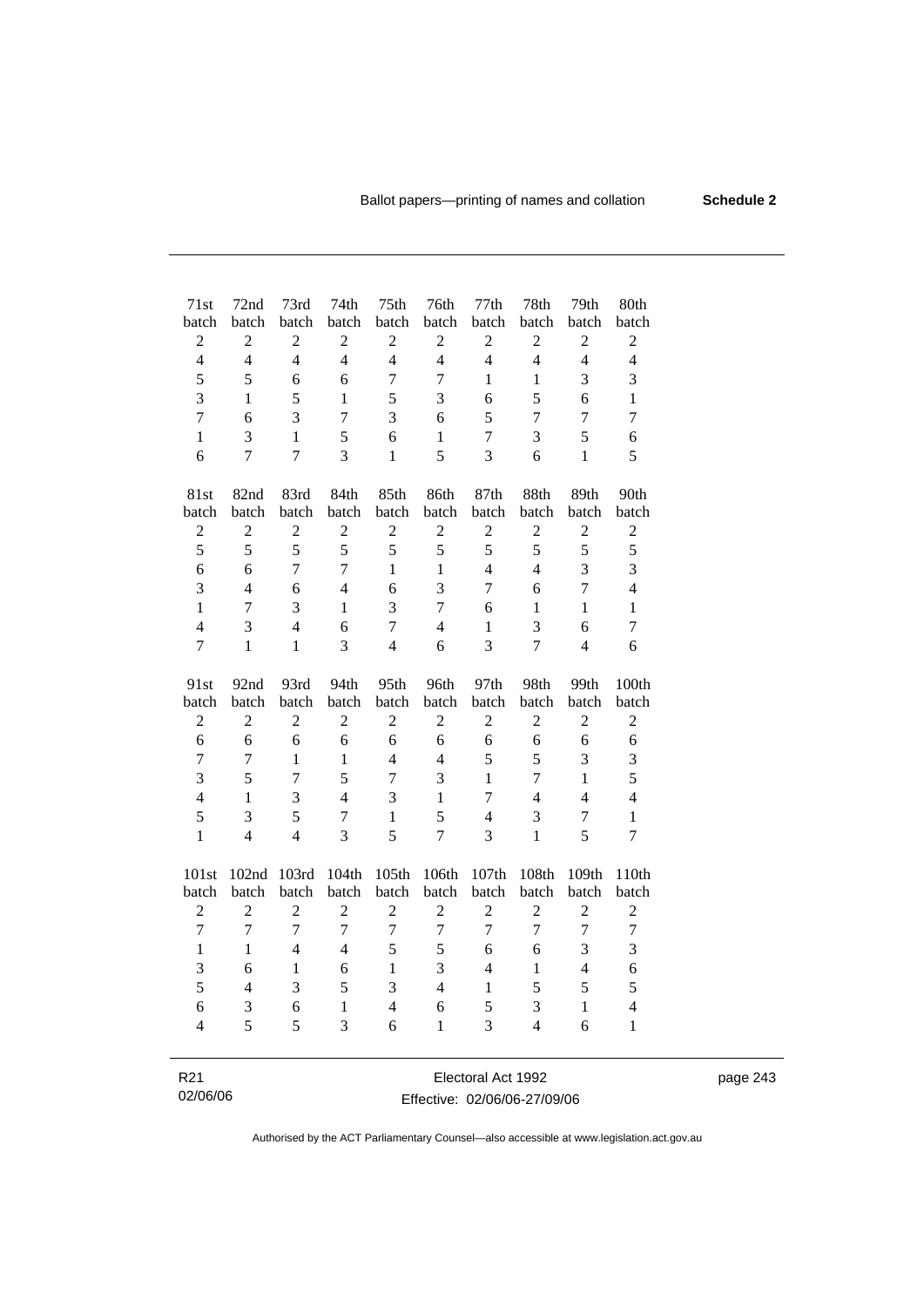| 111th<br>batch | 112th<br>batch | 113th<br>batch | 114th<br>batch | 115th<br>batch | 116th<br>batch | 117th<br>batch           | 118th<br>batch | 119th<br>batch   | 120th<br>batch          |
|----------------|----------------|----------------|----------------|----------------|----------------|--------------------------|----------------|------------------|-------------------------|
| $\overline{c}$ | $\overline{2}$ | $\overline{2}$ | $\overline{c}$ | $\overline{c}$ | $\mathbf{2}$   | $\overline{c}$           | $\overline{c}$ | $\boldsymbol{2}$ | $\overline{2}$          |
| $\mathbf{1}$   | $\mathbf{1}$   | $\mathbf{1}$   | $\mathbf{1}$   | $\mathbf{1}$   | $\mathbf{1}$   | $\mathbf{1}$             | $\mathbf{1}$   | $\mathbf{1}$     | $\mathbf{1}$            |
| $\overline{4}$ | $\overline{4}$ | 5              | 5              | 6              | 6              | $\overline{7}$           | $\overline{7}$ | 3                | $\overline{\mathbf{3}}$ |
| $\overline{3}$ | $\overline{7}$ | $\overline{4}$ | $\overline{7}$ | $\overline{4}$ | 3              | 5                        | $\overline{4}$ | 5                | $\overline{7}$          |
| 6              | 5              | 3              | 6              | 3              | 5              | $\overline{4}$           | 6              | 6                | 6                       |
| $\overline{7}$ | 3              | $\overline{7}$ | $\overline{4}$ | 5              | $\overline{7}$ | 6                        | 3              | $\overline{4}$   | 5                       |
| 5              | 6              | 6              | 3              | $\overline{7}$ | $\overline{4}$ | 3                        | 5              | $\overline{7}$   | $\overline{4}$          |
| 121st          | 122nd          | 123rd          | 124th          | 125th          | 126th          | 127th                    | 128th          | 129th            | 130th                   |
| batch          | batch          | batch          | batch          | batch          | batch          | batch                    | batch          | batch            | batch                   |
| 3              | 3              | 3              | 3              | 3              | 3              | 3                        | 3              | 3                | 3                       |
| $\overline{4}$ | $\overline{4}$ | $\overline{4}$ | $\overline{4}$ | $\overline{4}$ | $\overline{4}$ | $\overline{4}$           | $\overline{4}$ | $\overline{4}$   | $\overline{4}$          |
| 5              | 5              | 6              | 6              | $\overline{7}$ | $\tau$         | $\mathbf{1}$             | $\mathbf{1}$   | $\overline{2}$   | $\overline{2}$          |
| 6              | $\mathbf{1}$   | $\tau$         | $\overline{2}$ | $\mathbf{1}$   | 5              | $\overline{2}$           | 6              | 5                | $\overline{7}$          |
| $\overline{7}$ | $\overline{2}$ | $\mathbf{1}$   | 5              | $\overline{c}$ | 6              | 5                        | $\overline{7}$ | 6                | $\mathbf{1}$            |
| $\mathbf{1}$   | 6              | $\overline{2}$ | $\overline{7}$ | 5              | $\mathbf{1}$   | 6                        | $\overline{2}$ | $\overline{7}$   | 5                       |
| $\overline{2}$ | 7              | 5              | $\mathbf{1}$   | 6              | $\overline{2}$ | $\overline{7}$           | 5              | $\mathbf{1}$     | 6                       |
|                |                |                |                |                |                |                          |                |                  |                         |
| 131st          | 132nd          | 133rd          | 134th          | 135th          | 136th          | 137th                    | 138th          | 139th            | 140th                   |
| batch          | batch          | batch          | batch          | batch          | batch          | batch                    | batch          | batch            | batch                   |
| 3              | 3              | 3              | 3              | 3              | 3              | 3                        | 3              | 3                | 3                       |
| 5              | 5              | 5              | 5              | 5              | 5              | 5                        | 5              | 5                | 5                       |
| 6              | 6              | $\overline{7}$ | $\overline{7}$ | $\mathbf{1}$   | $\mathbf{1}$   | $\overline{2}$           | $\overline{2}$ | $\overline{4}$   | $\overline{4}$          |
| $\overline{4}$ | $\overline{2}$ | 6              | $\overline{2}$ | 6              | $\overline{4}$ | $\overline{7}$           | 6              | $\overline{7}$   | $\overline{2}$          |
| $\mathbf{1}$   | $\overline{7}$ | $\overline{4}$ | $\mathbf{1}$   | $\overline{4}$ | 7              | 6                        | $\mathbf{1}$   | $\mathbf{1}$     | $\mathbf{1}$            |
| $\overline{2}$ | $\overline{4}$ | $\overline{2}$ | 6              | $\overline{7}$ | $\overline{c}$ | $\mathbf{1}$             | $\overline{4}$ | 6                | $\overline{7}$          |
| $\overline{7}$ | $\mathbf{1}$   | $\mathbf{1}$   | $\overline{4}$ | $\overline{2}$ | 6              | $\overline{4}$           | $\overline{7}$ | $\overline{2}$   | 6                       |
| 141st          | 142nd          | 143rd          | 144th          | 145th          | 146th          | 147th                    | 148th          | 149th            | 150th                   |
| batch          | batch          | batch          | batch          | batch          | batch          | batch                    | batch          | batch            | batch                   |
| 3              | 3              | 3              | 3              | 3              | 3              | 3                        | 3              | 3                | 3                       |
| 6              | 6              | 6              | 6              | 6              | 6              | 6                        | 6              | 6                | 6                       |
| $\overline{7}$ | $\overline{7}$ | $\mathbf{1}$   | $\mathbf{1}$   | $\overline{2}$ | $\overline{2}$ | 5                        | 5              | $\overline{4}$   | $\overline{4}$          |
| $\overline{4}$ | 5              | $\overline{7}$ | 5              | $\overline{7}$ | $\overline{4}$ | $\mathbf{1}$             | $\overline{7}$ | $\mathbf{1}$     | 5                       |
| $\overline{2}$ | $\mathbf{1}$   | $\overline{4}$ | $\overline{2}$ | $\overline{4}$ | $\mathbf{1}$   | $\tau$                   | $\overline{2}$ | $\overline{2}$   | $\overline{2}$          |
| 5              | $\overline{4}$ | 5              | $\overline{7}$ | $\mathbf{1}$   | 5              | $\overline{2}$           | $\overline{4}$ | $\overline{7}$   | $\mathbf{1}$            |
| $\mathbf{1}$   | $\overline{2}$ | $\overline{2}$ | $\overline{4}$ | 5              | 7              | $\overline{\mathcal{L}}$ | $\mathbf{1}$   | 5                | $\overline{7}$          |

page 244 Electoral Act 1992 Effective: 02/06/06-27/09/06

R21 02/06/06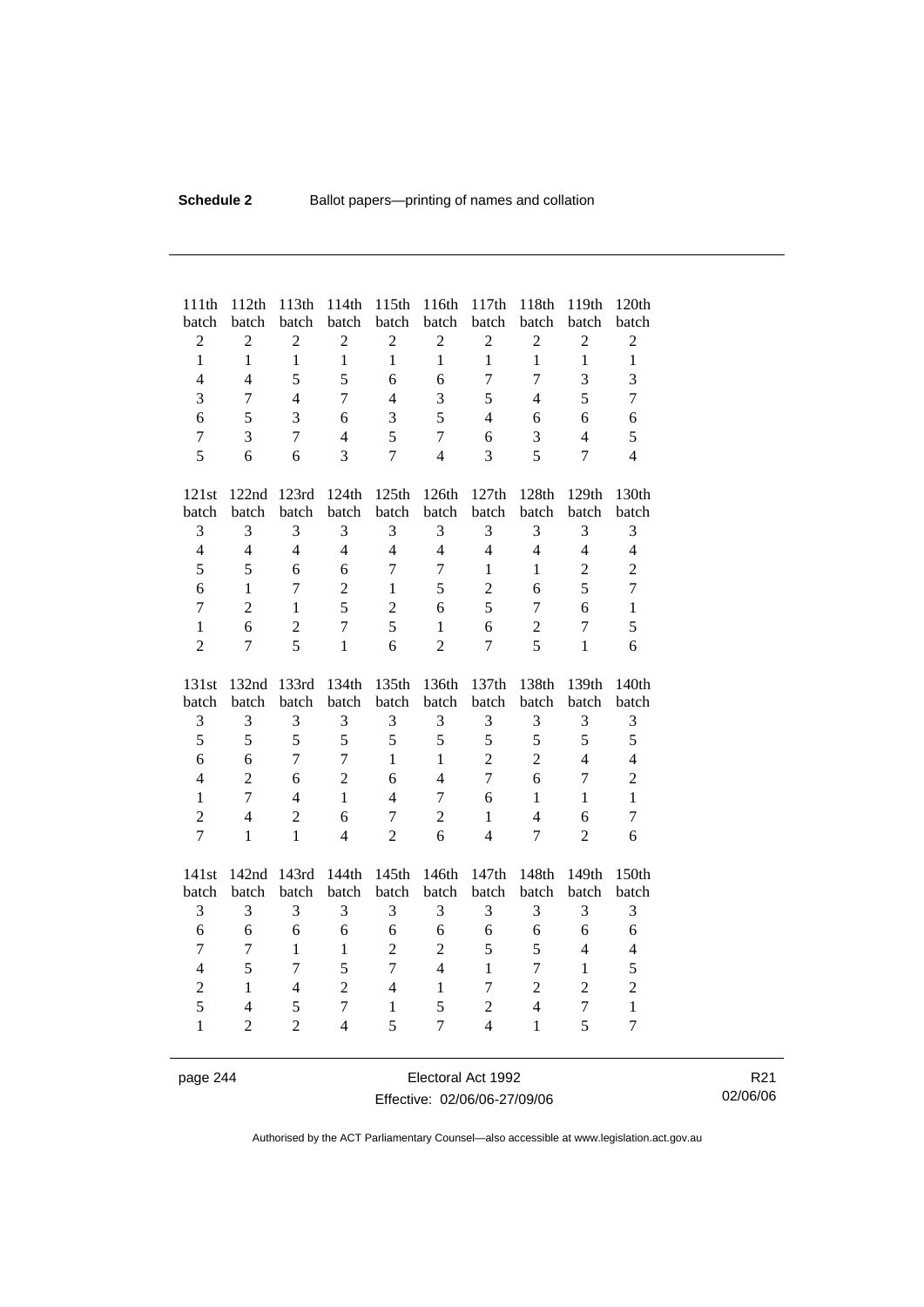| 151st                    | 152nd                    | 153rd          | 154th          | 155th          | 156th          | 157th              | 158th          | 159th          | 160th                    |
|--------------------------|--------------------------|----------------|----------------|----------------|----------------|--------------------|----------------|----------------|--------------------------|
| batch                    | batch                    | batch          | batch          | batch          | batch          | batch              | batch          | batch          | batch                    |
| 3                        | 3                        | 3              | 3              | 3              | 3              | 3                  | 3              | 3              | 3                        |
| $\overline{7}$           | $\overline{7}$           | $\overline{7}$ | $\overline{7}$ | $\overline{7}$ | $\overline{7}$ | $\overline{7}$     | $\overline{7}$ | $\overline{7}$ | $\overline{7}$           |
| 1                        | 1                        | $\overline{2}$ | $\overline{c}$ | 5              | 5              | 6                  | 6              | $\overline{4}$ | $\overline{\mathbf{4}}$  |
| $\overline{4}$           | 6                        | $\mathbf{1}$   | 6              | 1              | $\overline{4}$ | $\overline{2}$     | 1              | $\overline{2}$ | $\boldsymbol{6}$         |
| 5                        | $\overline{2}$           | $\overline{4}$ | 5              | $\overline{4}$ | $\overline{2}$ | $\mathbf{1}$       | 5              | 5              | 5                        |
| 6                        | $\overline{4}$           | 6              | $\mathbf{1}$   | $\overline{2}$ | 6              | 5                  | $\overline{4}$ | $\mathbf{1}$   | $\overline{c}$           |
| $\overline{2}$           | $\overline{5}$           | 5              | $\overline{4}$ | 6              | 1              | $\overline{4}$     | $\overline{2}$ | 6              | $\mathbf{1}$             |
| 161st                    | 162nd                    | 163rd          | 164th          | 165th          | 166th          | 167th              | 168th          | 169th          | 170th                    |
| batch                    | batch                    | batch          | batch          | batch          | batch          | batch              | batch          | batch          | batch                    |
| 3                        | 3                        | 3              | 3              | 3              | 3              | 3                  | 3              | 3              | 3                        |
| $\mathbf{1}$             | $\mathbf{1}$             | $\mathbf{1}$   | $\mathbf{1}$   | $\mathbf{1}$   | $\mathbf{1}$   | $\mathbf{1}$       | $\mathbf{1}$   | $\mathbf{1}$   | $\mathbf{1}$             |
| $\overline{2}$           | $\overline{2}$           | 5              | 5              | 6              | 6              | $\overline{7}$     | $\overline{7}$ | $\overline{4}$ | $\overline{4}$           |
| $\overline{4}$           | $\overline{7}$           | $\overline{2}$ | $\overline{7}$ | $\overline{2}$ | $\overline{4}$ | 5                  | $\overline{2}$ | 5              | $\overline{7}$           |
| 6                        | 5                        | $\overline{4}$ | 6              | $\overline{4}$ | 5              | $\overline{2}$     | 6              | 6              | 6                        |
| $\overline{7}$           | $\overline{4}$           | $\overline{7}$ | $\overline{2}$ | 5              | $\overline{7}$ | 6                  | $\overline{4}$ | $\overline{2}$ | 5                        |
| 5                        | 6                        | 6              | $\overline{4}$ | $\overline{7}$ | $\overline{2}$ | $\overline{4}$     | 5              | $\overline{7}$ | $\overline{2}$           |
| 171st                    | 172nd                    | 173rd          | 174th          | 175th          | 176th          | 177th              | 178th          | 179th          | 180th                    |
| batch                    | batch                    | batch          | batch          | batch          | batch          | batch              | batch          | batch          | batch                    |
| 3                        | 3                        | 3              | 3              | 3              | 3              | 3                  | 3              | 3              | 3                        |
| $\overline{c}$           | $\overline{2}$           | $\overline{2}$ | $\overline{c}$ | $\overline{c}$ | $\overline{c}$ | $\overline{2}$     | $\overline{c}$ | $\sqrt{2}$     | $\overline{c}$           |
| 5                        | 5                        | 6              | 6              | $\overline{7}$ | $\overline{7}$ | $\mathbf{1}$       | $\mathbf{1}$   | $\overline{4}$ | $\overline{4}$           |
| $\overline{4}$           | $\mathbf{1}$             | 5              | 1              | 5              | $\overline{4}$ | 6                  | 5              | 6              | $\mathbf{1}$             |
| $\overline{7}$           | 6                        | $\overline{4}$ | $\overline{7}$ | $\overline{4}$ | 6              | 5                  | $\overline{7}$ | $\overline{7}$ | $\boldsymbol{7}$         |
| $\mathbf{1}$             | $\overline{\mathcal{L}}$ | $\mathbf{1}$   | 5              | 6              | $\mathbf{1}$   | $\overline{7}$     | $\overline{4}$ | 5              | $\epsilon$               |
| 6                        | 7                        | 7              | $\overline{4}$ | 1              | 5              | $\overline{4}$     | 6              | $\mathbf{1}$   | 5                        |
| 181st                    | 182nd                    | 183rd          | 184th          | 185th          | 186th          | 187th              | 188th          | 189th          | 190th                    |
| batch                    | batch                    | batch          | batch          | batch          | batch          | batch              | batch          | batch          | batch                    |
| $\overline{\mathcal{L}}$ | $\overline{4}$           | $\overline{4}$ | 4              | $\overline{4}$ | $\overline{4}$ | 4                  | $\overline{4}$ | 4              | $\overline{\mathcal{L}}$ |
| 5                        | 5                        | 5              | 5              | 5              | 5              | 5                  | 5              | 5              | 5                        |
| 6                        | 6                        | $\overline{7}$ | $\overline{7}$ | $\mathbf{1}$   | $\mathbf{1}$   | $\overline{2}$     | $\overline{2}$ | 3              | 3                        |
| $\overline{7}$           | $\overline{2}$           | $\mathbf{1}$   | $\overline{3}$ | $\overline{2}$ | 6              | $\overline{3}$     | $\overline{7}$ | 6              | $\mathbf{1}$             |
| $\mathbf{1}$             | $\overline{3}$           | $\overline{2}$ | 6              | $\overline{3}$ | $\tau$         | 6                  | $\mathbf{1}$   | 7              | $\overline{c}$           |
| $\overline{c}$           | $\overline{7}$           | $\overline{3}$ | $\,1$          | 6              | $\overline{2}$ | $\overline{7}$     | 3              | 1              | 6                        |
| 3                        | 1                        | 6              | $\overline{2}$ | $\overline{7}$ | 3              | $\mathbf{1}$       | 6              | $\overline{2}$ | $\overline{7}$           |
|                          |                          |                |                |                |                |                    |                |                |                          |
| R <sub>21</sub>          |                          |                |                |                |                | Electoral Act 1992 |                |                |                          |

| R21      | Electoral Act 1992           | page 245 |
|----------|------------------------------|----------|
| 02/06/06 | Effective: 02/06/06-27/09/06 |          |

 $\overline{\phantom{0}}$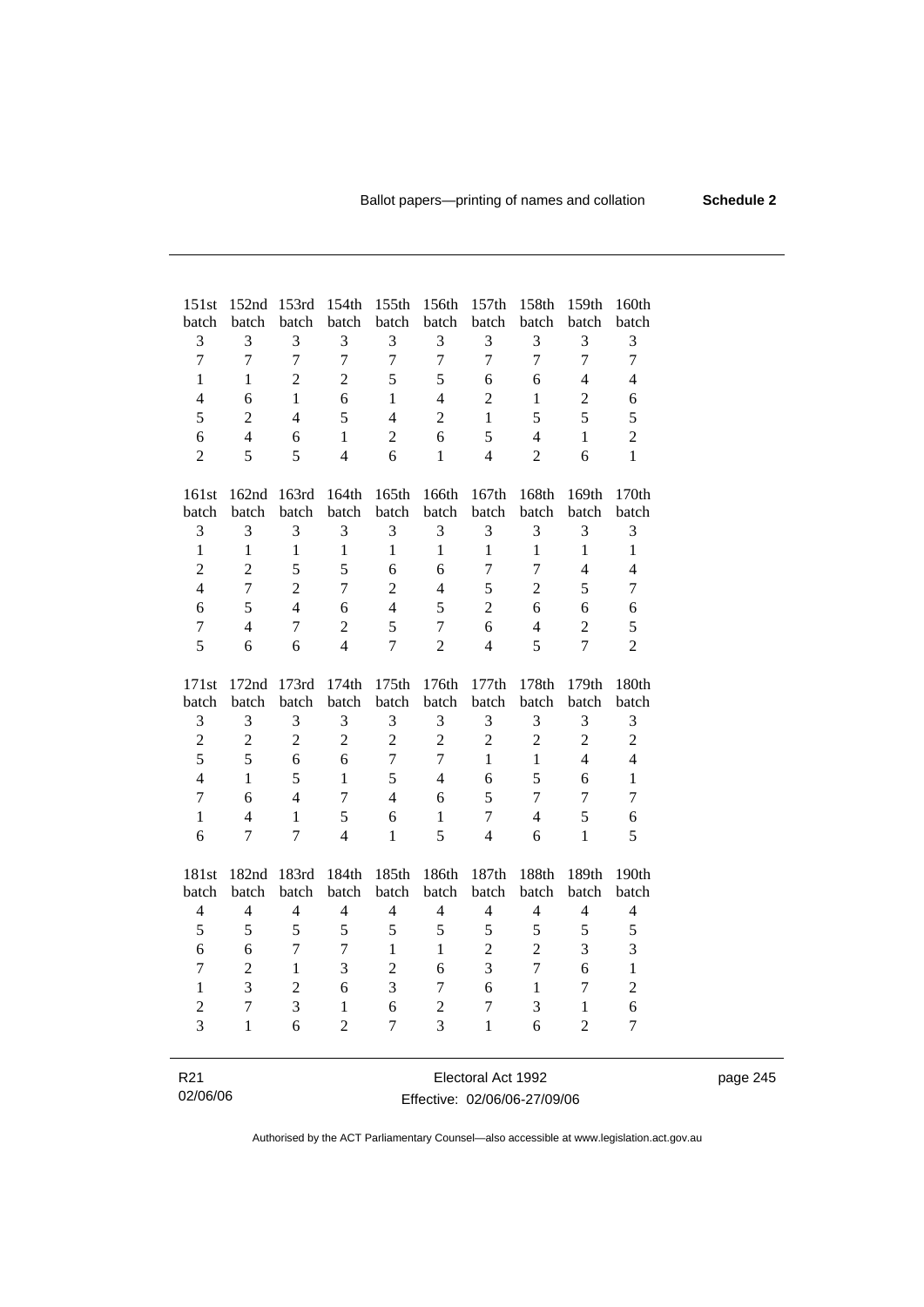| 191st                   | 192nd               | 193rd                          | 194th                   | 195th                   | 196th                   | 197th                   | 198th                   | 199th                   | 200th               |
|-------------------------|---------------------|--------------------------------|-------------------------|-------------------------|-------------------------|-------------------------|-------------------------|-------------------------|---------------------|
| batch                   | batch               | batch                          | batch                   | batch                   | batch                   | batch                   | batch                   | batch                   | batch               |
| $\overline{4}$          | $\overline{4}$      | $\overline{4}$                 | $\overline{4}$          | $\overline{4}$          | $\overline{4}$          | $\overline{4}$          | $\overline{4}$          | $\overline{4}$          | $\overline{4}$      |
| 6                       | 6                   | 6                              | 6                       | 6                       | 6                       | 6                       | 6                       | 6                       | 6                   |
| 7                       | 7                   | $\mathbf{1}$                   | $\mathbf{1}$            | $\overline{c}$          | $\overline{2}$          | 3                       | 3                       | 5                       | 5                   |
| 5                       | 3                   | $\overline{7}$                 | 3                       | $\overline{7}$          | 5                       | 1                       | $\overline{7}$          | $\mathbf{1}$            | 3                   |
| $\overline{2}$          | $\mathbf{1}$        | 5                              | $\overline{2}$          | 5                       | $\mathbf{1}$            | $\overline{7}$          | $\overline{2}$          | $\overline{2}$          | $\overline{c}$      |
| 3                       | 5                   | 3                              | $\overline{7}$          | $\mathbf{1}$            | 3                       | $\overline{2}$          | 5                       | $\overline{7}$          | $\mathbf{1}$        |
| $\mathbf{1}$            | $\overline{2}$      | $\overline{2}$                 | 5                       | $\overline{3}$          | $\overline{7}$          | 5                       | $\mathbf{1}$            | 3                       | $\overline{7}$      |
| 201st                   | 202nd 203rd         |                                | 204th                   | 205th                   | 206th                   | 207th                   | 208th                   | 209th                   | 210th               |
| batch                   | batch               | batch                          | batch                   | batch                   | batch                   | batch                   | batch                   | batch                   | batch               |
| $\overline{4}$          | $\overline{4}$      | $\overline{4}$                 | $\overline{4}$          | $\overline{4}$          | $\overline{4}$          | $\overline{4}$          | $\overline{4}$          | $\overline{4}$          | $\overline{4}$      |
| $\tau$                  | $\overline{7}$      | $\overline{7}$                 | $\overline{7}$          | $\overline{7}$          | 7                       | 7                       | $\overline{7}$          | $\overline{7}$          | $\tau$              |
| $\mathbf{1}$            | 1                   | $\overline{2}$                 | $\overline{2}$          | $\overline{3}$          | 3                       | 6                       | 6                       | 5                       | 5                   |
| 5                       | 6                   | $\mathbf{1}$                   | 6                       | $\mathbf{1}$            | 5                       | $\overline{2}$          | $\mathbf{1}$            | $\overline{2}$          | 6                   |
| 3                       | $\overline{2}$      | 5                              | 3                       | 5                       | $\overline{2}$          | $\mathbf{1}$            | 3                       | $\overline{3}$          | 3                   |
| 6                       | 5                   | 6                              | $\mathbf{1}$            | $\overline{2}$          | 6                       | 3                       | 5                       | $\mathbf{1}$            | $\overline{2}$      |
| $\overline{2}$          | 3                   | 3                              | 5                       | 6                       | $\mathbf{1}$            | 5                       | $\overline{2}$          | 6                       | $\mathbf{1}$        |
|                         |                     |                                |                         |                         |                         |                         |                         |                         |                     |
|                         |                     |                                |                         |                         |                         |                         |                         |                         |                     |
| 211th                   | 212th<br>batch      | 213th                          | 214th                   | 215th                   | 216th                   | 217th                   | 218th                   | 219th                   | 220th<br>batch      |
| batch<br>$\overline{4}$ | $\overline{4}$      | batch<br>$\overline{4}$        | batch<br>$\overline{4}$ | batch<br>$\overline{4}$ | batch<br>$\overline{4}$ | batch<br>$\overline{4}$ | batch<br>$\overline{4}$ | batch<br>$\overline{4}$ | $\overline{4}$      |
| $\mathbf{1}$            | $\mathbf{1}$        | $\mathbf{1}$                   | $\mathbf{1}$            | $\mathbf{1}$            | $\mathbf{1}$            | $\mathbf{1}$            | $\mathbf{1}$            | $\mathbf{1}$            | $\mathbf{1}$        |
| $\overline{2}$          | $\overline{2}$      | 3                              | $\overline{3}$          | 6                       | 6                       | $\overline{7}$          | $\overline{7}$          | 5                       | 5                   |
| 5                       | $\overline{7}$      | $\overline{2}$                 | $\overline{7}$          | $\overline{2}$          | 5                       | 3                       | $\overline{c}$          | $\overline{3}$          | $\boldsymbol{7}$    |
| 6                       | 3                   | 5                              | 6                       | 5                       | 3                       | $\overline{2}$          | 6                       | 6                       | 6                   |
| $\overline{7}$          | 5                   | $\overline{7}$                 |                         |                         | 7                       |                         |                         | $\overline{2}$          |                     |
| $\overline{3}$          | 6                   | 6                              | $\overline{2}$<br>5     | 3<br>$\overline{7}$     | $\overline{2}$          | 6<br>5                  | 5<br>$\overline{3}$     | $\overline{7}$          | 3<br>$\overline{2}$ |
|                         |                     |                                |                         |                         |                         |                         |                         |                         |                     |
| 221st                   | 222nd 223rd         |                                | 224th                   | 225th                   | 226th                   | 227th                   | 228th                   | 229th                   | 230th               |
| batch                   | batch               | batch                          | batch                   | batch                   | batch                   | batch                   | batch                   | batch                   | batch               |
| $\overline{4}$          | $\overline{4}$      | $\overline{4}$                 | $\overline{4}$          | $\overline{4}$          | $\overline{4}$          | $\overline{4}$          | $\overline{4}$          | $\overline{4}$          | $\overline{4}$      |
| $\overline{c}$          | $\overline{2}$      | $\overline{2}$                 | $\overline{2}$          | $\overline{2}$          | $\overline{2}$          | $\overline{2}$          | $\overline{2}$          | $\overline{c}$          | $\overline{c}$      |
| 3                       | 3                   | 6                              | 6                       | $\overline{7}$          | $\tau$                  | $\mathbf{1}$            | $\mathbf{1}$            | 5                       | 5                   |
| 5                       | $\mathbf{1}$        | 3                              | $\mathbf{1}$            | 3                       | 5                       | 6                       | 3                       | 6                       | $\mathbf{1}$        |
| $\overline{7}$          | 6                   | 5                              | $\tau$                  | 5                       | 6                       | 3                       | $\overline{7}$          | $\overline{7}$          | $\boldsymbol{7}$    |
| $\mathbf{1}$<br>6       | 5<br>$\overline{7}$ | $\mathbf{1}$<br>$\overline{7}$ | 3<br>5                  | 6<br>$\mathbf{1}$       | $\mathbf{1}$<br>3       | $\overline{7}$<br>5     | 5<br>6                  | 3<br>$\mathbf{1}$       | 6<br>3              |

page 246 Electoral Act 1992 Effective: 02/06/06-27/09/06

R21 02/06/06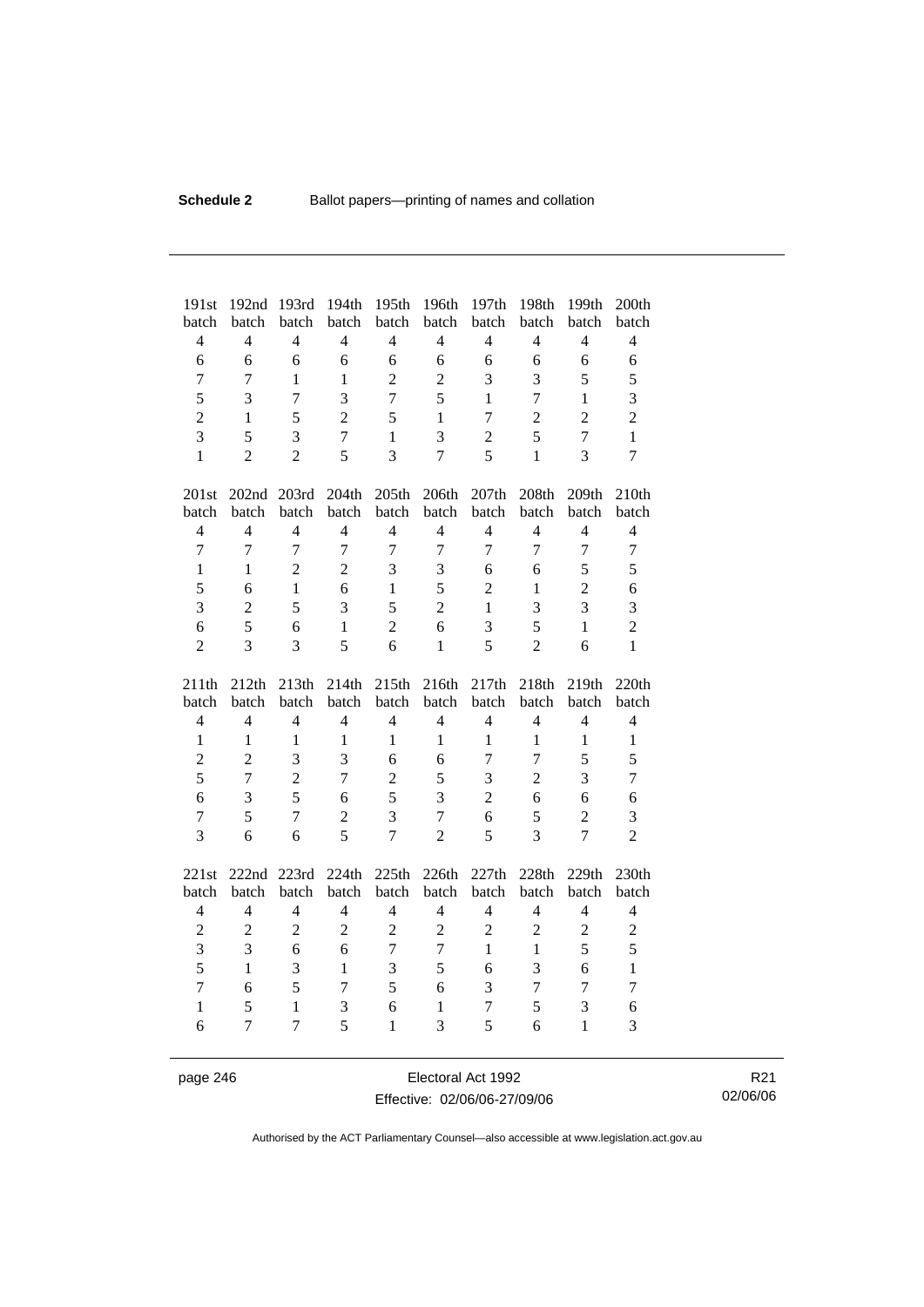page 247

| 231st          | 232 <sub>nd</sub> | 233rd          | 234th          | 235th          | 236th          | 237th          | 238th          | 239th                    | 240th          |
|----------------|-------------------|----------------|----------------|----------------|----------------|----------------|----------------|--------------------------|----------------|
| batch          | batch             | batch          | batch          | batch          | batch          | batch          | batch          | batch                    | batch          |
| $\overline{4}$ | $\overline{4}$    | $\overline{4}$ | $\overline{4}$ | $\overline{4}$ | $\overline{4}$ | $\overline{4}$ | $\overline{4}$ | $\overline{4}$           | $\overline{4}$ |
| 3              | 3                 | 3              | 3              | 3              | 3              | 3              | 3              | $\overline{3}$           | 3              |
| 6              | 6                 | $\overline{7}$ | 7              | $\mathbf{1}$   | $\mathbf{1}$   | $\overline{2}$ | $\overline{2}$ | 5                        | 5              |
| 5              | $\overline{2}$    | 6              | $\overline{2}$ | 6              | 5              | $\overline{7}$ | 6              | $\overline{7}$           | $\overline{2}$ |
| $\mathbf{1}$   | $\boldsymbol{7}$  | 5              | $\mathbf{1}$   | 5              | $\overline{7}$ | 6              | $\mathbf{1}$   | 1                        | $\mathbf{1}$   |
| $\overline{2}$ | 5                 | $\overline{2}$ | 6              | $\overline{7}$ | $\overline{c}$ | $\mathbf{1}$   | 5              | 6                        | 7              |
| $\overline{7}$ | $\mathbf{1}$      | $\mathbf{1}$   | 5              | $\overline{2}$ | 6              | 5              | $\overline{7}$ | $\overline{2}$           | 6              |
| 241st          | 242nd 243rd       |                | 244th          | 245th          | 246th          | 247th          | 248th          | 249th                    | 250th          |
| batch          | batch             | batch          | batch          | batch          | batch          | batch          | batch          | batch                    | batch          |
| 5              | 5                 | 5              | 5              | 5              | 5              | 5              | 5              | 5                        | 5              |
| 6              | 6                 | 6              | 6              | 6              | 6              | 6              | 6              | 6                        | 6              |
| $\overline{7}$ | $\overline{7}$    | $\mathbf{1}$   | $\mathbf{1}$   | $\overline{2}$ | $\overline{2}$ | 3              | 3              | $\overline{4}$           | $\overline{4}$ |
| $\mathbf{1}$   | 3                 | $\overline{2}$ | $\overline{4}$ | $\overline{3}$ | $\overline{7}$ | $\overline{4}$ | $\mathbf{1}$   | $\overline{7}$           | $\overline{2}$ |
| $\overline{2}$ | $\overline{4}$    | $\overline{3}$ | 7              | $\overline{4}$ | $\mathbf{1}$   | $\overline{7}$ | $\overline{2}$ | 1                        | 3              |
| 3              | $\mathbf{1}$      | $\overline{4}$ | $\overline{c}$ | $\overline{7}$ | 3              | $\mathbf{1}$   | $\overline{4}$ | $\overline{2}$           | $\tau$         |
| $\overline{4}$ | $\overline{2}$    | 7              | 3              | $\mathbf{1}$   | $\overline{4}$ | $\overline{2}$ | $\overline{7}$ | 3                        | $\mathbf{1}$   |
| 251st          | 252nd 253rd       |                | 254th          | 255th          | 256th          | 257th          | 258th          | 259th                    | 260th          |
| batch          | batch             | batch          | batch          | batch          | batch          | batch          | batch          | batch                    | batch          |
| 5              | 5                 | 5              | 5              | 5              | 5              | 5              | 5              | 5                        | 5              |
| $\overline{7}$ | $\overline{7}$    | $\overline{7}$ | $\overline{7}$ | $\overline{7}$ | $\overline{7}$ | $\overline{7}$ | $\overline{7}$ | $\overline{7}$           | $\overline{7}$ |
| $\mathbf{1}$   | 1                 | $\overline{2}$ | $\overline{2}$ | 3              | 3              | $\overline{4}$ | $\overline{4}$ | 6                        | 6              |
| 6              | $\overline{4}$    | $\mathbf{1}$   | $\overline{4}$ | $\mathbf{1}$   | 6              | $\overline{2}$ | $\mathbf{1}$   | $\overline{2}$           | $\overline{4}$ |
| 3              | $\overline{2}$    | 6              | 3              | 6              | $\overline{2}$ | $\mathbf{1}$   | 3              | 3                        | 3              |
| $\overline{4}$ | 6                 | $\overline{4}$ | 1              | $\overline{2}$ | $\overline{4}$ | 3              | 6              | $\mathbf{1}$             | $\overline{2}$ |
| $\overline{2}$ | 3                 | 3              | 6              | $\overline{4}$ | $\mathbf{1}$   | 6              | $\overline{2}$ | $\overline{\mathcal{L}}$ | 1              |
|                |                   |                |                |                |                |                |                |                          |                |
| 261st          | 262nd 263rd       |                | 264th          | 265th          | 266th          | 267th          | 268th          | 269th                    | 270th          |
| batch          | batch             | batch          | batch          | batch          | batch          | batch          | batch          | batch                    | batch          |
| 5              | 5                 | 5              | 5              | 5              | 5              | 5              | 5              | 5                        | 5              |
| $\mathbf{1}$   | $\mathbf{1}$      | $\mathbf{1}$   | $\mathbf{1}$   | $\mathbf{1}$   | $\mathbf{1}$   | $\mathbf{1}$   | 1              | $\mathbf{1}$             | $\mathbf{1}$   |
| $\overline{2}$ | $\overline{2}$    | 3              | 3              | $\overline{4}$ | $\overline{4}$ | 7              | $\overline{7}$ | 6                        | 6              |
| 6              | $\overline{7}$    | $\overline{2}$ | 7              | $\overline{2}$ | 6              | 3              | $\overline{2}$ | 3                        | 7              |
| $\overline{4}$ | 3                 | 6              | $\overline{4}$ | 6              | 3              | $\overline{2}$ | $\overline{4}$ | $\overline{4}$           | $\overline{4}$ |
| $\overline{7}$ | 6                 | $\tau$         | $\overline{2}$ | 3              | $\overline{7}$ | $\overline{4}$ | 6              | $\overline{2}$           | 3              |
| 3              | $\overline{4}$    | $\overline{4}$ | 6              | $\overline{7}$ | $\overline{2}$ | 6              | 3              | $\overline{7}$           | $\overline{2}$ |
|                |                   |                |                |                |                |                |                |                          |                |

| R21      | Electoral Act 1992           |
|----------|------------------------------|
| 02/06/06 | Effective: 02/06/06-27/09/06 |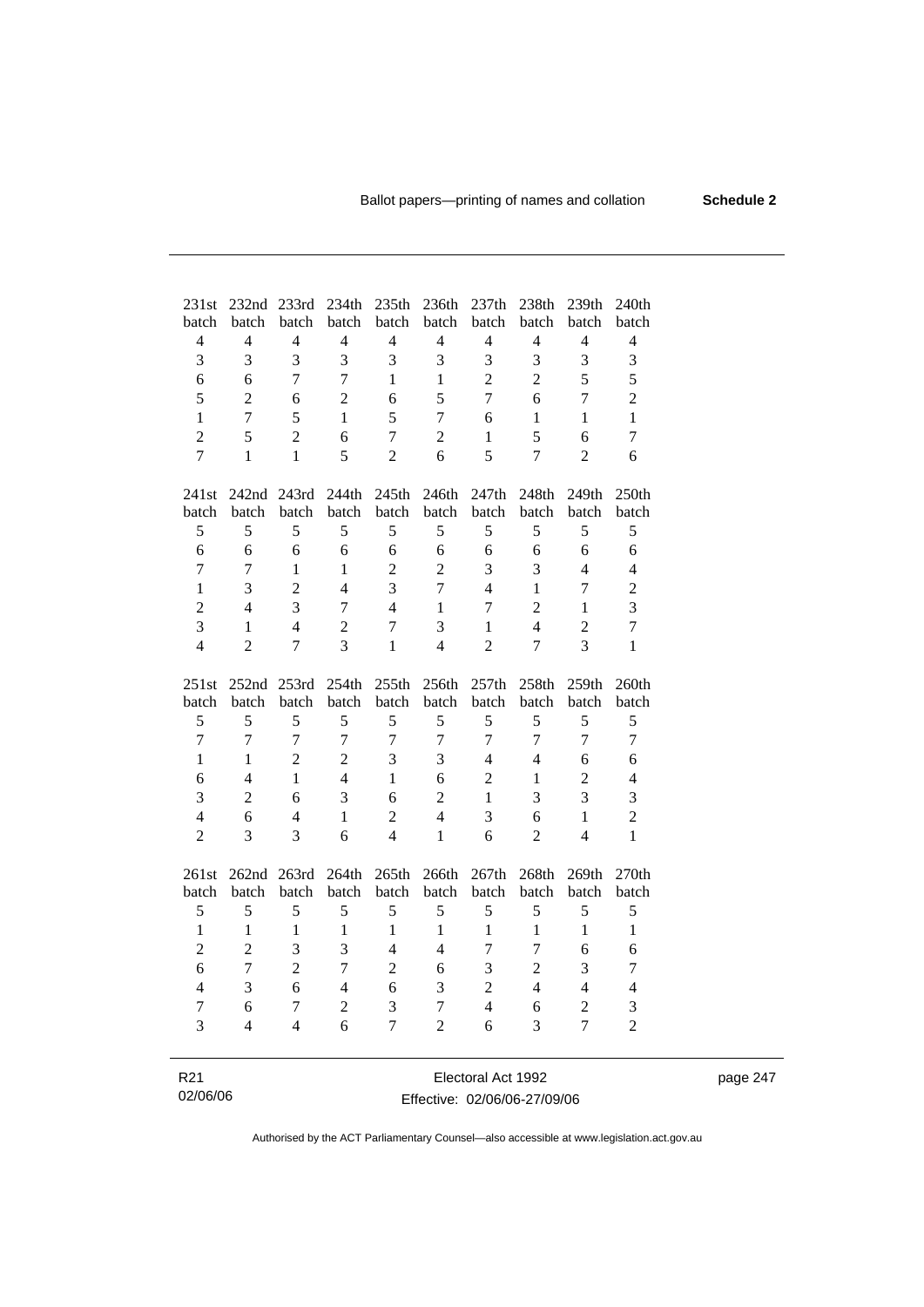| 271st               | 272nd               | 273rd             | 274th                   | 275th                          | 276th               | 277th               | 278th                    | 279th                            | 280th                          |
|---------------------|---------------------|-------------------|-------------------------|--------------------------------|---------------------|---------------------|--------------------------|----------------------------------|--------------------------------|
| batch               | batch<br>5          | batch             | batch<br>5              | batch                          | batch<br>5          | batch               | batch<br>5               | batch                            | batch                          |
| 5                   |                     | 5                 |                         | 5                              |                     | 5                   |                          | 5                                | 5                              |
| $\overline{c}$      | $\overline{2}$      | $\overline{c}$    | $\overline{2}$          | $\overline{2}$                 | $\overline{c}$      | $\overline{2}$      | $\overline{2}$           | $\overline{2}$                   | $\overline{c}$                 |
| 3                   | 3                   | $\overline{4}$    | $\overline{4}$          | $\overline{7}$                 | $\overline{7}$      | $\mathbf{1}$        | $\mathbf{1}$             | 6                                | 6                              |
| 6                   | $\mathbf{1}$        | 3                 | $\mathbf{1}$            | 3                              | 6                   | $\overline{4}$      | 3                        | $\overline{4}$                   | $\mathbf{1}$                   |
| $\overline{7}$      | $\overline{4}$      | 6                 | $\overline{7}$          | 6                              | $\overline{4}$      | 3                   | $\overline{7}$           | $\overline{7}$                   | $\overline{7}$                 |
| $\mathbf{1}$        | 6                   | $\mathbf{1}$      | 3                       | $\overline{4}$                 | $\mathbf{1}$        | $\tau$              | 6                        | 3                                | $\overline{4}$                 |
| $\overline{4}$      | $\overline{7}$      | $\overline{7}$    | 6                       | $\mathbf{1}$                   | 3                   | 6                   | $\overline{\mathcal{L}}$ | $\mathbf{1}$                     | 3                              |
| 281st               | 282nd 283rd         |                   | 284th                   | 285th                          | 286th               | 287th               | 288th                    | 289th                            | 290th                          |
| batch               | batch               | batch             | batch                   | batch                          | batch               | batch               | batch                    | batch                            | batch                          |
| 5                   | 5                   | 5                 | 5                       | 5                              | 5                   | 5                   | 5                        | 5                                | 5                              |
| 3                   | 3                   | 3                 | 3                       | 3                              | 3                   | 3                   | 3                        | 3                                | 3                              |
| $\overline{4}$      | $\overline{4}$      | $\overline{7}$    | $\overline{7}$          | $\mathbf{1}$                   | $\mathbf{1}$        | $\overline{2}$      | $\overline{2}$           | 6                                | 6                              |
| 6                   | $\overline{2}$      | $\overline{4}$    | $\overline{2}$          | $\overline{4}$                 | 6                   | $\overline{7}$      | $\overline{\mathcal{L}}$ | $\overline{7}$                   | $\mathbf{2}$                   |
| $\mathbf{1}$        | $\overline{7}$      | 6                 | 1                       | 6                              | $\overline{7}$      | $\overline{4}$      | $\mathbf{1}$             | $\mathbf{1}$                     | $\mathbf{1}$                   |
| $\overline{2}$      | 6                   | $\overline{2}$    | $\overline{4}$          | $\overline{7}$                 | $\overline{2}$      | $\mathbf{1}$        | 6                        | $\overline{4}$                   | $\overline{7}$                 |
| 7                   | 1                   | $\mathbf{1}$      | 6                       | $\overline{2}$                 | $\overline{4}$      | 6                   | $\overline{7}$           | $\overline{2}$                   | $\overline{4}$                 |
|                     |                     |                   |                         |                                |                     |                     |                          |                                  |                                |
| 291st               | 292 <sub>nd</sub>   | 293rd             | 294th                   | 295th                          | 296th               | 297th               | 298th                    | 299th                            | 300th                          |
| batch               | batch               | batch             | batch                   | batch                          | batch               | batch               | batch                    | batch                            | batch                          |
| $\mathfrak s$       | 5                   | 5                 | 5                       | 5                              | 5                   | 5                   | 5                        | 5                                | 5                              |
| $\overline{4}$      | $\overline{4}$      | $\overline{4}$    | $\overline{4}$          | $\overline{4}$                 | $\overline{4}$      | $\overline{4}$      | $\overline{4}$           | $\overline{4}$                   | $\overline{4}$                 |
| $\overline{7}$      | 7                   | $\mathbf{1}$      | $\mathbf{1}$            | $\overline{2}$                 | $\overline{2}$      | 3                   | 3                        | 6                                | 6                              |
| 6                   | 3                   | $\tau$            | $\overline{\mathbf{3}}$ | $\overline{7}$                 | 6                   | $\mathbf{1}$        | $\overline{7}$           | $\mathbf{1}$                     | 3                              |
| $\overline{2}$      | 1                   | 6                 | $\overline{2}$          | 6                              | $\mathbf{1}$        | $\tau$              | $\overline{2}$           | $\overline{2}$                   | $\overline{c}$                 |
| 3                   | 6                   | 3                 | $\overline{7}$          | $\mathbf{1}$                   | 3                   | $\overline{2}$      | 6                        | $\overline{7}$                   | $\mathbf{1}$                   |
| $\mathbf{1}$        | $\overline{2}$      | $\overline{2}$    | 6                       | 3                              | $\overline{7}$      | 6                   | $\mathbf{1}$             | 3                                | $\overline{7}$                 |
|                     |                     | 303rd             | 304th                   | 305th                          | 306th               | 307th               | 308th                    | 309th                            | 310th                          |
| 301st<br>batch      | 302nd<br>batch      | batch             | batch                   | batch                          | batch               | batch               | batch                    | batch                            | batch                          |
| 6                   | 6                   | 6                 | 6                       | 6                              | 6                   | 6                   | 6                        | 6                                | 6                              |
| $\overline{7}$      | $\overline{7}$      | $\tau$            | $\overline{7}$          | $\boldsymbol{7}$               | $\overline{7}$      | $\boldsymbol{7}$    | $\tau$                   | $\overline{7}$                   | $\boldsymbol{7}$               |
| $\mathbf{1}$        | $\mathbf{1}$        | $\overline{2}$    | $\overline{2}$          | $\overline{3}$                 | 3                   | $\overline{4}$      | $\overline{4}$           | 5                                | 5                              |
|                     | $\overline{4}$      | $\overline{3}$    | 5                       | $\overline{4}$                 | $\mathbf{1}$        |                     |                          | $\mathbf{1}$                     | 3                              |
| $\overline{c}$      |                     | $\overline{4}$    | $\mathbf{1}$            |                                |                     | 5<br>$\mathbf{1}$   | $\overline{c}$           |                                  | $\overline{4}$                 |
| 3                   | 5                   |                   |                         | 5                              | $\overline{2}$      |                     | 3                        | $\overline{c}$                   |                                |
| $\overline{4}$<br>5 | $\overline{2}$<br>3 | 5<br>$\mathbf{1}$ | 3<br>$\overline{4}$     | $\mathbf{1}$<br>$\overline{2}$ | $\overline{4}$<br>5 | $\overline{2}$<br>3 | 5<br>$\mathbf{1}$        | $\overline{3}$<br>$\overline{4}$ | $\mathbf{1}$<br>$\overline{2}$ |

page 248 Electoral Act 1992 Effective: 02/06/06-27/09/06

R21 02/06/06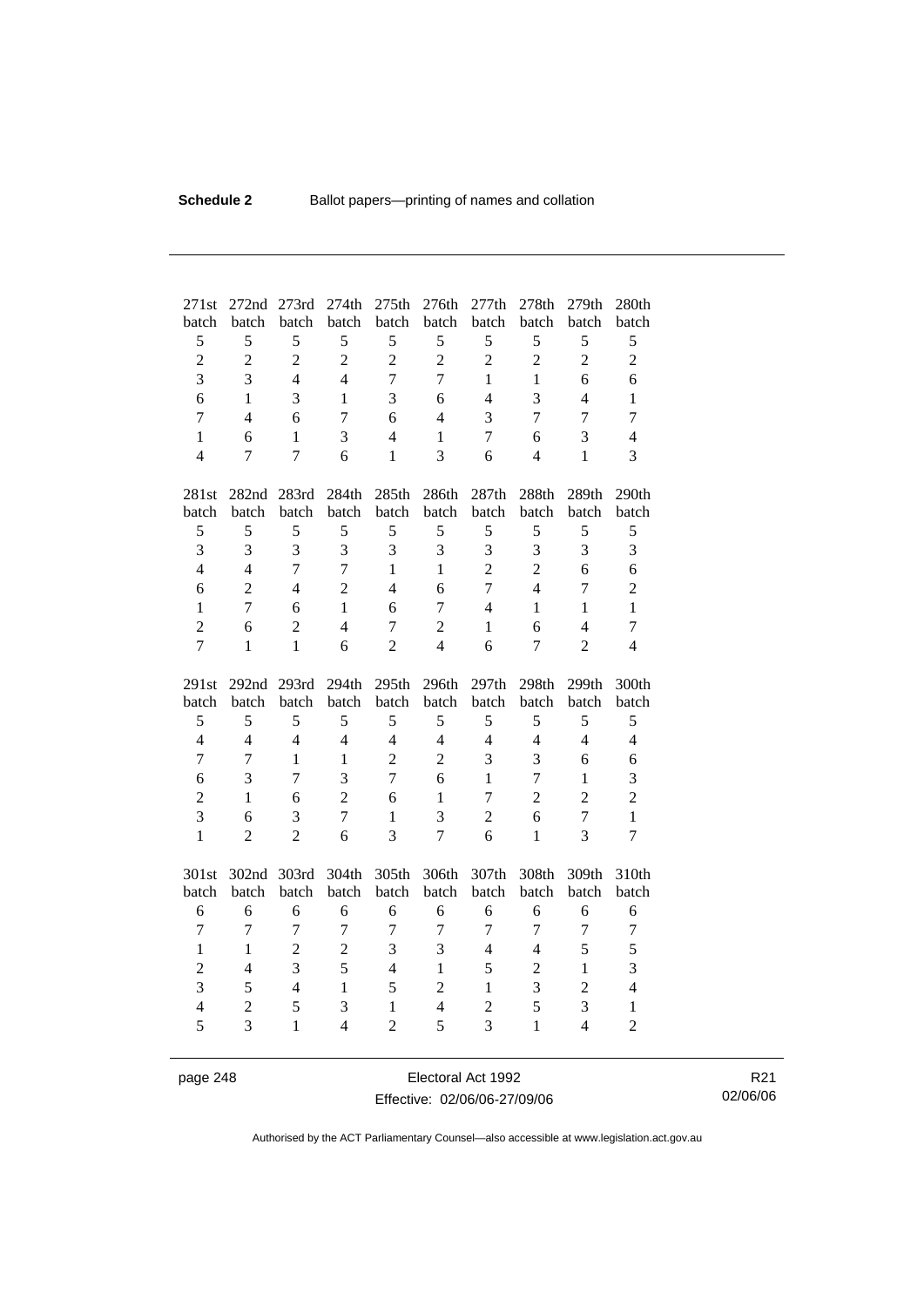| 311th<br>batch   | 312th<br>batch | 313th<br>batch | 314th<br>batch | 315th<br>batch           | 316th<br>batch          | 317th<br>batch | 318th<br>batch | 319th<br>batch           | 320th<br>batch          |
|------------------|----------------|----------------|----------------|--------------------------|-------------------------|----------------|----------------|--------------------------|-------------------------|
| 6                | 6              | 6              | 6              | 6                        | 6                       | 6              | 6              | 6                        | 6                       |
| $\mathbf{1}$     | $\mathbf{1}$   | $\mathbf{1}$   | $\mathbf{1}$   | 1                        | $\mathbf{1}$            | $\mathbf{1}$   | $\mathbf{1}$   | $\mathbf{1}$             | $\mathbf{1}$            |
| $\overline{2}$   | $\overline{2}$ | $\overline{3}$ | 3              | $\overline{\mathcal{L}}$ | $\overline{4}$          | 5              | 5              | 7                        | $\overline{7}$          |
| $\overline{7}$   | 5              | $\overline{2}$ | 5              | $\overline{2}$           | $\overline{7}$          | 3              | $\overline{2}$ | 3                        | 5                       |
| $\overline{4}$   | 3              | $\overline{7}$ | $\overline{4}$ | $\overline{7}$           | $\overline{\mathbf{3}}$ | $\overline{2}$ | $\overline{4}$ | $\overline{4}$           | $\overline{\mathbf{4}}$ |
| 5                | $\overline{7}$ | 5              | $\overline{2}$ | 3                        | 5                       | $\overline{4}$ | $\overline{7}$ | $\overline{2}$           | 3                       |
| 3                | $\overline{4}$ | $\overline{4}$ | $\overline{7}$ | 5                        | $\overline{2}$          | $\overline{7}$ | $\overline{3}$ | 5                        | $\overline{2}$          |
|                  |                |                |                |                          |                         |                |                |                          |                         |
| 321st            | 322nd          | 323rd          | 324th          | 325th                    | 326th                   | 327th          | 328th          | 329th                    | 330th                   |
| batch            | batch          | batch          | batch          | batch                    | batch                   | batch          | batch          | batch                    | batch                   |
| 6                | 6              | 6              | 6              | 6                        | 6                       | 6              | 6              | 6                        | 6                       |
| $\overline{2}$   | $\overline{2}$ | $\overline{2}$ | $\overline{2}$ | $\overline{2}$           | $\overline{2}$          | $\overline{2}$ | $\overline{2}$ | $\overline{2}$           | $\overline{2}$          |
| 3                | $\overline{3}$ | $\overline{4}$ | $\overline{4}$ | 5                        | 5                       | $\mathbf{1}$   | $\mathbf{1}$   | $\overline{7}$           | $\overline{7}$          |
| $\boldsymbol{7}$ | $\mathbf{1}$   | 3              | $\mathbf{1}$   | 3                        | $\overline{7}$          | $\overline{4}$ | 3              | $\overline{\mathcal{L}}$ | $\mathbf{1}$            |
| 5                | $\overline{4}$ | $\overline{7}$ | 5              | $\overline{7}$           | $\overline{4}$          | 3              | 5              | 5                        | 5                       |
| 1                | $\overline{7}$ | 1              | 3              | $\overline{4}$           | $\mathbf{1}$            | 5              | $\overline{7}$ | $\overline{3}$           | $\overline{4}$          |
| $\overline{4}$   | 5              | 5              | 7              | 1                        | 3                       | 7              | $\overline{4}$ | $\mathbf{1}$             | 3                       |
|                  |                |                |                |                          |                         |                |                |                          |                         |
| 331st            | 332nd          | 333rd          | 334th          | 335th                    | 336th                   | 337th          | 338th          | 339th                    | 340th                   |
| batch            | batch          | batch          | batch          | batch                    | batch                   | batch          | batch          | batch                    | batch                   |
| 6                | 6              | 6              | 6              | 6                        | 6                       | 6              | 6              | 6                        | 6                       |
| 3                | 3              | 3              | 3              | 3                        | 3                       | 3              | 3              | 3                        | 3                       |
| $\overline{4}$   | $\overline{4}$ | 5              | 5              | $\mathbf{1}$             | $\mathbf{1}$            | $\overline{2}$ | $\overline{2}$ | $\overline{7}$           | $\overline{7}$          |
| $\overline{7}$   | $\overline{2}$ | $\overline{4}$ | $\overline{2}$ | $\overline{4}$           | $\overline{7}$          | 5              | $\overline{4}$ | 5                        | $\overline{c}$          |
| $\mathbf{1}$     | 5              | 7              | $\mathbf{1}$   | 7                        | 5                       | $\overline{4}$ | $\mathbf{1}$   | $\mathbf{1}$             | $\mathbf{1}$            |
| $\overline{2}$   | $\overline{7}$ | $\overline{2}$ | $\overline{4}$ | 5                        | $\overline{2}$          | $\mathbf{1}$   | $\overline{7}$ | $\overline{4}$           | 5                       |
| 5                | $\mathbf{1}$   | $\mathbf{1}$   | $\overline{7}$ | $\overline{2}$           | $\overline{4}$          | $\overline{7}$ | 5              | $\overline{2}$           | $\overline{4}$          |
|                  |                |                |                |                          |                         |                |                |                          |                         |
| 341st            | 342nd          | 343rd          | 344th          | 345th                    | 346th                   | 347th          | 348th          | 349th                    | 350th                   |
| batch            | batch          | batch          | batch          | batch                    | batch                   | batch          | batch          | batch                    | batch                   |
| 6                | 6              | 6              | 6              | 6                        | 6                       | 6              | 6              | 6                        | 6                       |
| $\overline{4}$   | $\overline{4}$ | $\overline{4}$ | $\overline{4}$ | 4                        | $\overline{4}$          | $\overline{4}$ | $\overline{4}$ | $\overline{4}$           | $\overline{\mathbf{4}}$ |
| 5                | 5              | $\mathbf{1}$   | 1              | $\overline{2}$           | $\overline{2}$          | 3              | 3              | $\overline{7}$           | $\overline{7}$          |
| $\overline{7}$   | $\overline{3}$ | 5              | 3              | 5                        | $\overline{7}$          | $\mathbf{1}$   | 5              | $\mathbf{1}$             | 3                       |
| $\overline{c}$   | $\mathbf{1}$   | $\overline{7}$ | $\overline{2}$ | $\overline{7}$           | $\mathbf{1}$            | 5              | $\overline{2}$ | $\overline{2}$           | $\overline{c}$          |
| 3                | $\overline{7}$ | 3              | 5              | $\mathbf{1}$             | 3                       | $\overline{c}$ | $\overline{7}$ | 5                        | $\mathbf{1}$            |
| $\mathbf{1}$     | $\overline{2}$ | $\overline{2}$ | 7              | 3                        | 5                       | $\overline{7}$ | $\mathbf{1}$   | 3                        | 5                       |
|                  |                |                |                |                          |                         |                |                |                          |                         |
|                  |                |                |                |                          |                         |                |                |                          |                         |

| R <sub>21</sub> | Electoral Act 1992           | page 249 |
|-----------------|------------------------------|----------|
| 02/06/06        | Effective: 02/06/06-27/09/06 |          |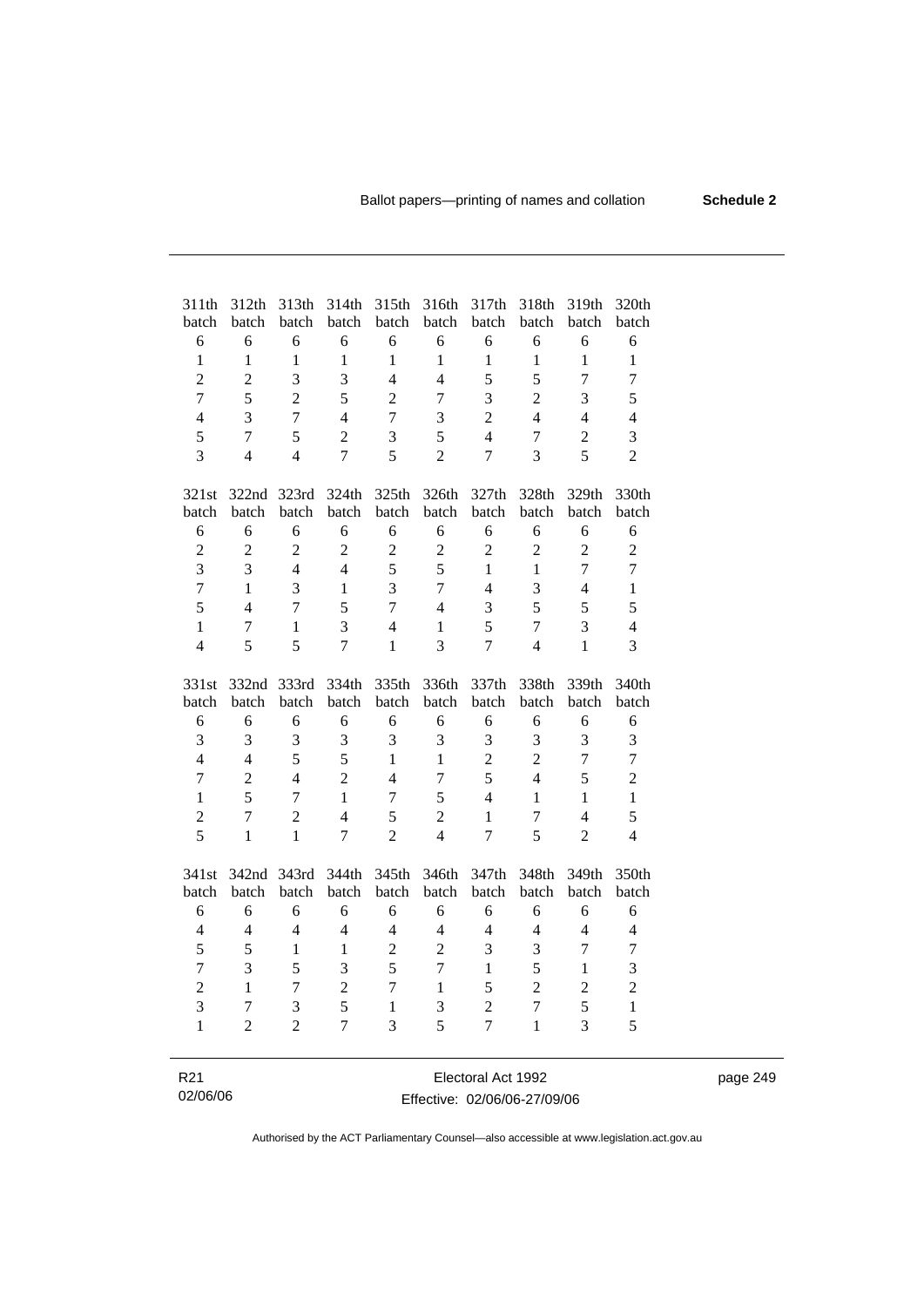| 351st<br>batch | 352nd<br>batch | 353rd<br>batch | 354th<br>batch | 355th<br>batch          | 356th<br>batch           | 357th<br>batch | 358th<br>batch | 359th<br>batch | 360th<br>batch |
|----------------|----------------|----------------|----------------|-------------------------|--------------------------|----------------|----------------|----------------|----------------|
| 6              | 6              | 6              | 6              | 6                       | 6                        | 6              | 6              | 6              | 6              |
| 5              | 5              | 5              | 5              | 5                       | 5                        | 5              | 5              | 5              | 5              |
| $\mathbf{1}$   | 1              | $\overline{2}$ | $\overline{2}$ | 3                       | 3                        | $\overline{4}$ | $\overline{4}$ | $\overline{7}$ | $\overline{7}$ |
| $\overline{7}$ | $\overline{4}$ | $\mathbf{1}$   | $\overline{4}$ | $\mathbf{1}$            | $\overline{7}$           | $\overline{2}$ | $\mathbf{1}$   | $\overline{2}$ | $\overline{4}$ |
| $\overline{3}$ | $\overline{2}$ | $\overline{7}$ | 3              | $\overline{7}$          | $\overline{2}$           | $\mathbf{1}$   | $\overline{3}$ | 3              | $\overline{3}$ |
| $\overline{4}$ | $\overline{7}$ | $\overline{4}$ | $\mathbf{1}$   | $\overline{2}$          | $\overline{4}$           | 3              | $\overline{7}$ | $\mathbf{1}$   | $\overline{2}$ |
| $\overline{2}$ | 3              | 3              | $\overline{7}$ | $\overline{4}$          | $\mathbf{1}$             | $\overline{7}$ | $\overline{2}$ | $\overline{4}$ | $\mathbf{1}$   |
|                |                |                |                |                         |                          |                |                |                |                |
| 361st          | 362nd          | 363rd          | 364th          | 365th                   | 366th                    | 367th          | 368th          | 369th          | 370th          |
| batch          | batch          | batch          | batch          | batch                   | batch                    | batch          | batch          | batch          | batch          |
| $\overline{7}$ | $\overline{7}$ | $\overline{7}$ | $\overline{7}$ | $\overline{7}$          | $\overline{7}$           | $\overline{7}$ | $\overline{7}$ | $\overline{7}$ | $\overline{7}$ |
| $\mathbf{1}$   | $\mathbf{1}$   | $\mathbf{1}$   | $\mathbf{1}$   | $\mathbf{1}$            | $\mathbf{1}$             | $\mathbf{1}$   | $\mathbf{1}$   | $\mathbf{1}$   | $\mathbf{1}$   |
| $\overline{c}$ | $\overline{2}$ | 3              | 3              | $\overline{4}$          | $\overline{\mathcal{L}}$ | 5              | 5              | 6              | 6              |
| $\overline{3}$ | 5              | $\overline{4}$ | 6              | 5                       | $\overline{2}$           | 6              | 3              | $\overline{2}$ | $\overline{4}$ |
| $\overline{4}$ | 6              | 5              | $\overline{c}$ | 6                       | 3                        | $\overline{2}$ | $\overline{4}$ | 3              | 5              |
| 5              | 3              | 6              | $\overline{4}$ | $\overline{2}$          | 5                        | 3              | 6              | $\overline{4}$ | $\overline{c}$ |
| 6              | $\overline{4}$ | $\overline{2}$ | 5              | $\overline{3}$          | 6                        | $\overline{4}$ | $\overline{2}$ | 5              | $\overline{3}$ |
|                |                |                |                |                         |                          |                |                |                |                |
|                |                |                |                |                         |                          |                |                |                |                |
| 371st          | 372nd          | 373rd          | 374th          | 375th                   | 376th                    | 377th          | 378th          | 379th          | 380th          |
| batch          | batch          | batch          | batch          | batch                   | batch                    | batch          | batch          | batch          | batch          |
| 7              | 7              | 7              | 7              | 7                       | $\overline{7}$           | 7              | 7              | $\overline{7}$ | 7              |
| $\overline{2}$ | $\overline{2}$ | $\overline{2}$ | $\overline{2}$ | $\overline{2}$          | $\overline{2}$           | $\overline{2}$ | $\overline{2}$ | $\overline{2}$ | $\overline{2}$ |
| $\overline{3}$ | 3              | $\overline{4}$ | 4              | 5                       | 5                        | 6              | 6              | $\mathbf{1}$   | $\mathbf{1}$   |
| $\mathbf{1}$   | 6              | $\overline{3}$ | 6              | 3                       | $\mathbf{1}$             | $\overline{4}$ | 3              | $\overline{4}$ | 6              |
| 5              | $\overline{4}$ | $\mathbf{1}$   | 5              | $\mathbf{1}$            | 4                        | 3              | 5              | 5              | 5              |
| 6              | $\mathbf{1}$   | 6              | $\overline{3}$ | $\overline{4}$          | 6                        | 5              | $\mathbf{1}$   | $\overline{3}$ | $\overline{4}$ |
| $\overline{4}$ | 5              | 5              | $\mathbf{1}$   | 6                       | 3                        | $\mathbf{1}$   | $\overline{4}$ | 6              | 3              |
|                |                |                |                |                         |                          |                |                |                |                |
| 381st          | 382nd          | 383rd          | 384th          | 385th                   | 386th                    | 387th          | 388th          | 389th          | 390th          |
| batch          | batch          | batch          | batch          | batch                   | batch                    | batch          | batch          | batch          | batch          |
| 7              | 7              | $\overline{7}$ | $\tau$         | 7                       | 7                        | $\overline{7}$ | $\tau$         | 7              | $\overline{7}$ |
| 3              | 3              | $\mathfrak{Z}$ | 3              | 3                       | 3                        | 3              | 3              | 3              | 3              |
| $\overline{4}$ | $\overline{4}$ | 5              | 5              | 6                       | 6                        | $\overline{2}$ | $\overline{2}$ | $\mathbf{1}$   | $\mathbf{1}$   |
| $\mathbf{1}$   | $\overline{2}$ | $\overline{4}$ | $\overline{2}$ | $\overline{\mathbf{4}}$ | $\mathbf{1}$             | 5              | $\overline{4}$ | 5              | $\overline{2}$ |
| 6              | 5              | $\mathbf{1}$   | 6              | $\mathbf{1}$            | 5                        | $\overline{4}$ | 6              | 6              | 6              |
| $\overline{2}$ | $\mathbf{1}$   | $\overline{c}$ | $\overline{4}$ | 5                       | $\overline{2}$           | 6              | $\mathbf{1}$   | $\overline{4}$ | 5              |
| 5              | 6              | 6              | 1              | $\overline{2}$          | $\overline{4}$           | $\mathbf{1}$   | 5              | $\overline{2}$ | $\overline{4}$ |

page 250 Electoral Act 1992 Effective: 02/06/06-27/09/06

R21 02/06/06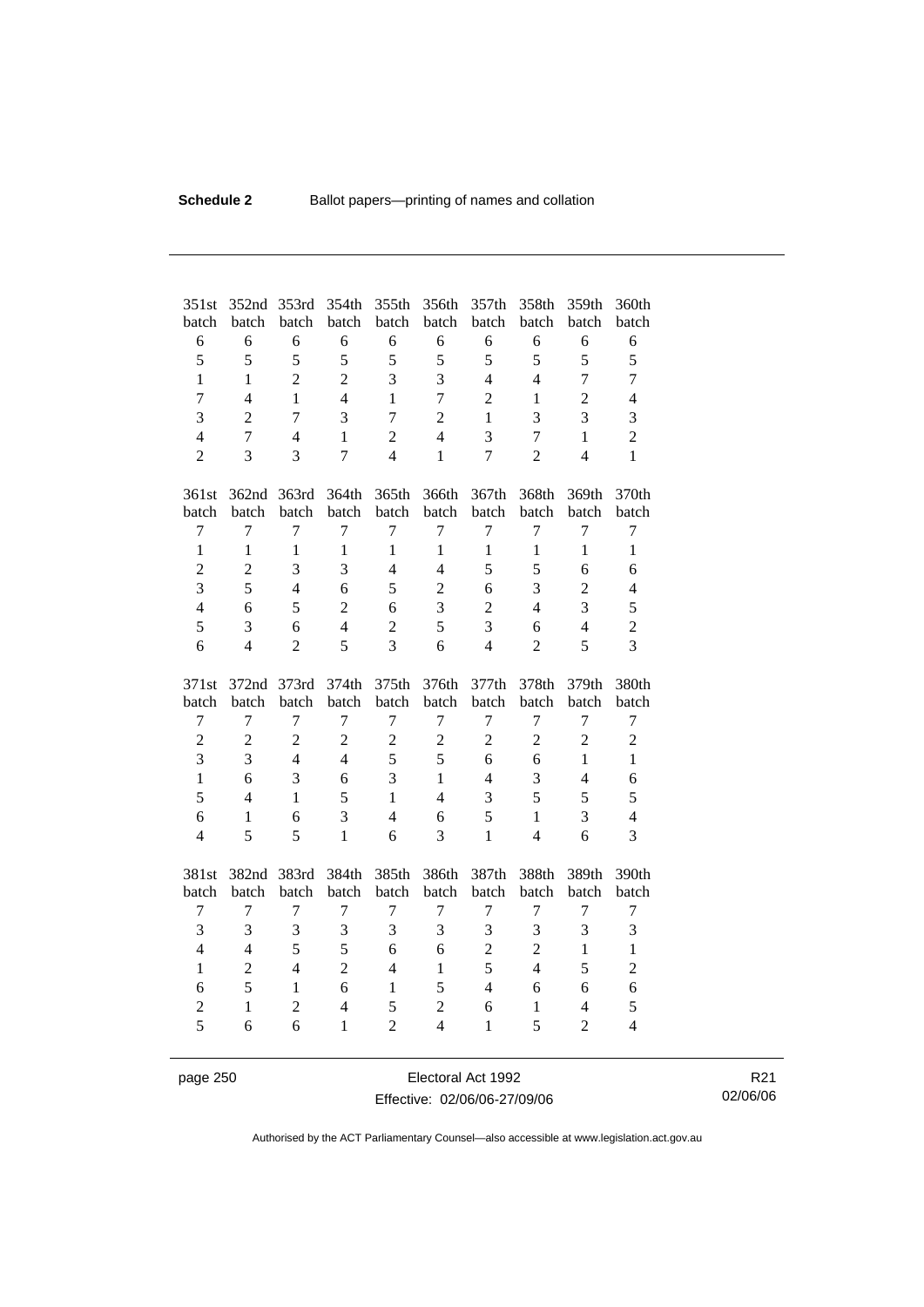| 391st          | 392 <sub>nd</sub> | 393rd          | 394th          | 395th             | 396th               | 397th          | 398th             | 399th             | 400 <sub>th</sub> |
|----------------|-------------------|----------------|----------------|-------------------|---------------------|----------------|-------------------|-------------------|-------------------|
| batch          | batch             | batch          | batch          | batch             | batch               | batch          | batch             | batch             | batch             |
| 7              | $\tau$            | 7              | $\tau$         | 7                 | 7                   | 7              | 7                 | 7                 | 7                 |
| $\overline{4}$ | $\overline{4}$    | $\overline{4}$ | $\overline{4}$ | $\overline{4}$    | $\overline{4}$      | $\overline{4}$ | 4                 | $\overline{4}$    | 4                 |
| 5              | 5                 | 6              | 6              | $\mathbf{2}$      | $\overline{2}$      | 3              | 3                 | 1                 | $\mathbf{1}$      |
| $\mathbf{1}$   | 3                 | 5              | 3              | 5                 | $\mathbf{1}$        | 6              | 5                 | 6                 | 3                 |
| $\overline{2}$ | 6                 | $\mathbf{1}$   | $\overline{2}$ | $\mathbf{1}$      | 6                   | 5              | $\overline{2}$    | $\overline{2}$    | $\overline{2}$    |
| 3              | 1                 | 3              | 5              | 6                 | 3                   | $\overline{2}$ | $\mathbf{1}$      | 5                 | 6                 |
| 6              | $\overline{2}$    | $\overline{2}$ | 1              | 3                 | 5                   | $\mathbf{1}$   | 6                 | 3                 | 5                 |
|                |                   |                |                |                   |                     |                |                   |                   |                   |
| 401st          | 402nd             | 403rd          | 404th          | 405 <sub>th</sub> | 406th               | 407th          | 408 <sub>th</sub> | 409 <sub>th</sub> | 410 <sub>th</sub> |
| batch          | batch             | batch          | batch          | batch             | batch               | batch          | batch             | batch             | batch             |
| 7              | 7                 | 7              | 7              | 7                 | 7                   | 7              | 7                 | 7                 | 7                 |
| 5              | 5                 | 5              | 5              | 5                 | 5                   | 5              | 5                 | 5                 | 5                 |
| 6              | 6                 | $\overline{2}$ | $\overline{2}$ | 3                 | 3                   | $\overline{4}$ | $\overline{4}$    | 1                 | $\mathbf{1}$      |
| $\mathbf{1}$   | 4                 | 6              | $\overline{4}$ | 6                 | $\mathbf{1}$        | $\overline{c}$ | 6                 | $\overline{2}$    | $\overline{4}$    |
| 3              | 2                 | $\mathbf{1}$   | 3              | $\mathbf{1}$      | $\mathbf{2}$        | 6              | 3                 | 3                 | 3                 |
| $\overline{4}$ | $\mathbf{1}$      | 4              | 6              | $\overline{2}$    | $\overline{4}$      | 3              | $\mathbf{1}$      | 6                 | $\overline{c}$    |
| $\overline{2}$ | 3                 | 3              | $\mathbf{1}$   | $\overline{4}$    | 6                   | $\mathbf{1}$   | $\overline{2}$    | $\overline{4}$    | 6                 |
|                | 412th             | 413th          |                | 415 <sub>th</sub> | 416th               |                | 418 <sub>th</sub> | 419th             | 420th             |
| 411th<br>batch | batch             | batch          | 414th<br>batch | batch             | batch               | 417th<br>batch | batch             | batch             | batch             |
| 7              | $\tau$            | 7              | 7              | 7                 | 7                   | 7              | 7                 | 7                 | 7                 |
|                | 6                 | 6              | 6              | 6                 |                     | 6              | 6                 | 6                 | 6                 |
| 6              |                   |                |                | $\overline{4}$    | 6<br>$\overline{4}$ |                |                   |                   |                   |
| $\overline{c}$ | 2                 | 3              | 3              |                   |                     | 5              | 5                 | 1                 | $\mathbf{1}$      |
| $\mathbf{1}$   | 5                 | $\overline{2}$ | 5              | 2                 | $\mathbf{1}$        | 3              | $\overline{2}$    | 3                 | 5                 |
| 4              | 3                 | 1              | 4              | $\mathbf{1}$      | 3                   | $\overline{2}$ | 4                 | 4                 | $\overline{4}$    |
| 5              | 1                 | 5              | $\overline{2}$ | 3                 | 5                   | $\overline{4}$ | 1                 | $\overline{c}$    | 3                 |
| 3              | 4                 | 4              | $\mathbf{1}$   | 5                 | $\overline{2}$      | $\mathbf{1}$   | 3                 | 5                 | $\overline{2}$    |

R21 02/06/06

Electoral Act 1992 Effective: 02/06/06-27/09/06 page 251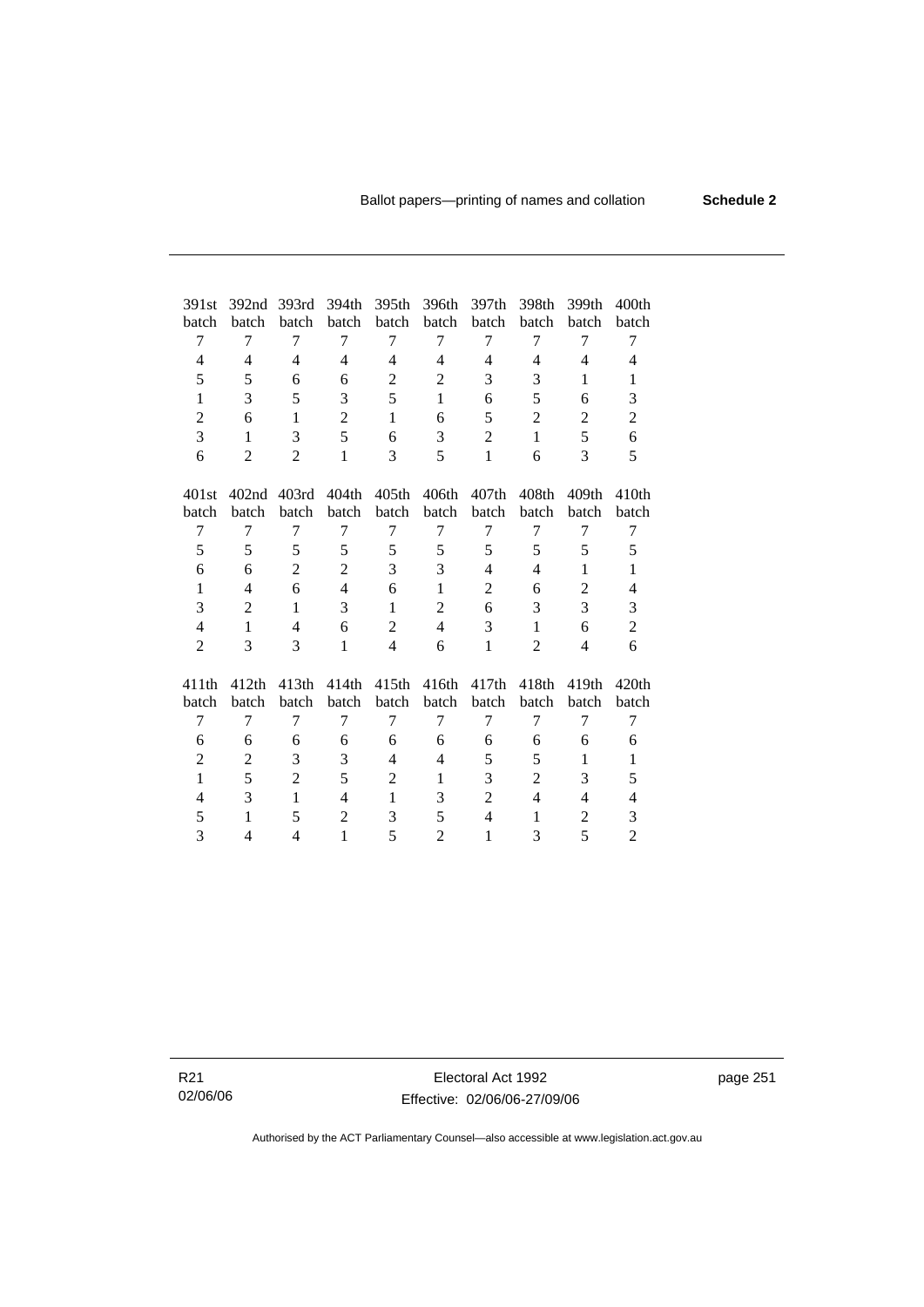# **Schedule 3 Preliminary scrutiny of declaration voting papers**

(see s 179)

1 In this schedule:

*envelope* means an envelope on which appears a declaration , in the form approved under section 340A (Approved forms) for the declaration, made by an elector for the purpose of casting a declaration vote.

- 2 The OIC of a scrutiny centre shall arrange for a preliminary scrutiny at the centre to be conducted in accordance with this schedule.
- 4 An officer shall produce—
	- (a) each set of declaration voting papers at the centre; and
	- (b) each written application for a postal vote to which any of those papers relate;

that has not been dealt with at an earlier preliminary scrutiny.

- 5 An officer shall sort the declaration voting papers to which the preliminary scrutiny relates into the following groups:
	- (a) 1 group containing papers to which clause 6 applies;
	- (b) 1 group containing the remainder.
- 6 (1) In this clause:

#### *relevant provision* means—

- (a) for a vote under section 135—section 135 (4); or
- (b) for a vote under section 136B—section 135 (4) as applied by section 136B (18); or

R21 02/06/06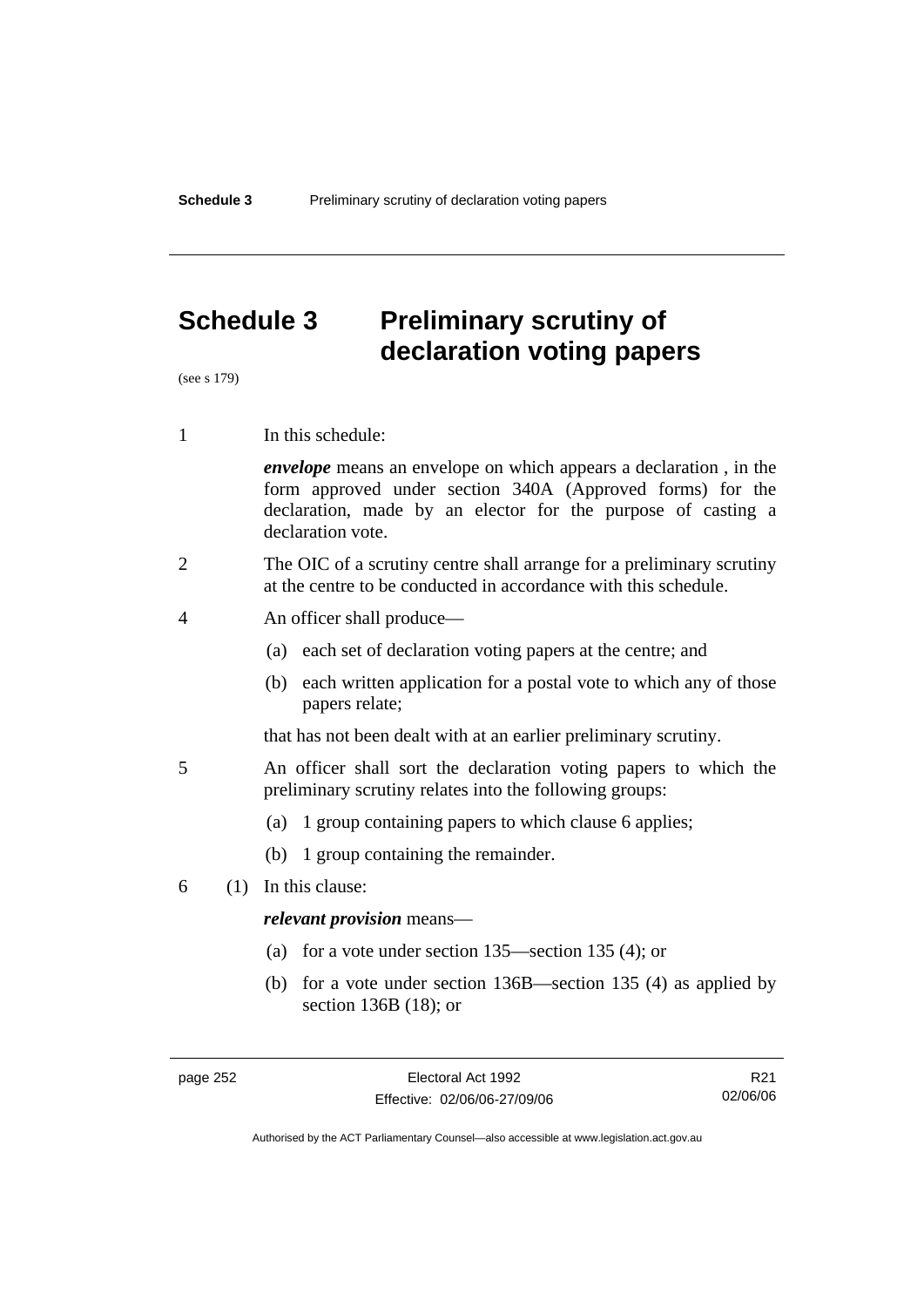- (c) for a vote under section 136C—section 135 (4) as applied by section 136C (8); or
- (d) for a vote under section 144A—section 144A (2).
- (2) This clause applies to a set of declaration voting papers if the officer is satisfied that—
	- (a) the signature on the declaration is that of the elector; and
	- (b) the certificate by the witness is in accordance with the relevant provision; and
	- (c) for a postal vote if the papers were posted to the commissioner—the papers were so posted before the close of the poll; and
	- (d) for the vote of an Antarctic elector—the envelope referred to in section 176 (1) (c) is endorsed and signed by an authorised officer in accordance with that paragraph.
- (3) For subclause (2) (b), if an officer referred to in section 135 (4) omits to sign the certificate, the certificate shall nevertheless be taken to be in accordance with the relevant provision, if—
	- (a) the issue of the relevant declaration voting papers was recorded under division 10.3 or 10.4; and
	- (b) the OIC is satisfied the papers were properly issued to the elector.
- 7 An officer shall sort the declaration voting papers to which clause 6 applies into the following groups:
	- (a) 1 group containing envelopes on which appear declarations by electors enrolled for the electorate indicated in the declaration;
	- (b) 1 group containing the remainder.

page 253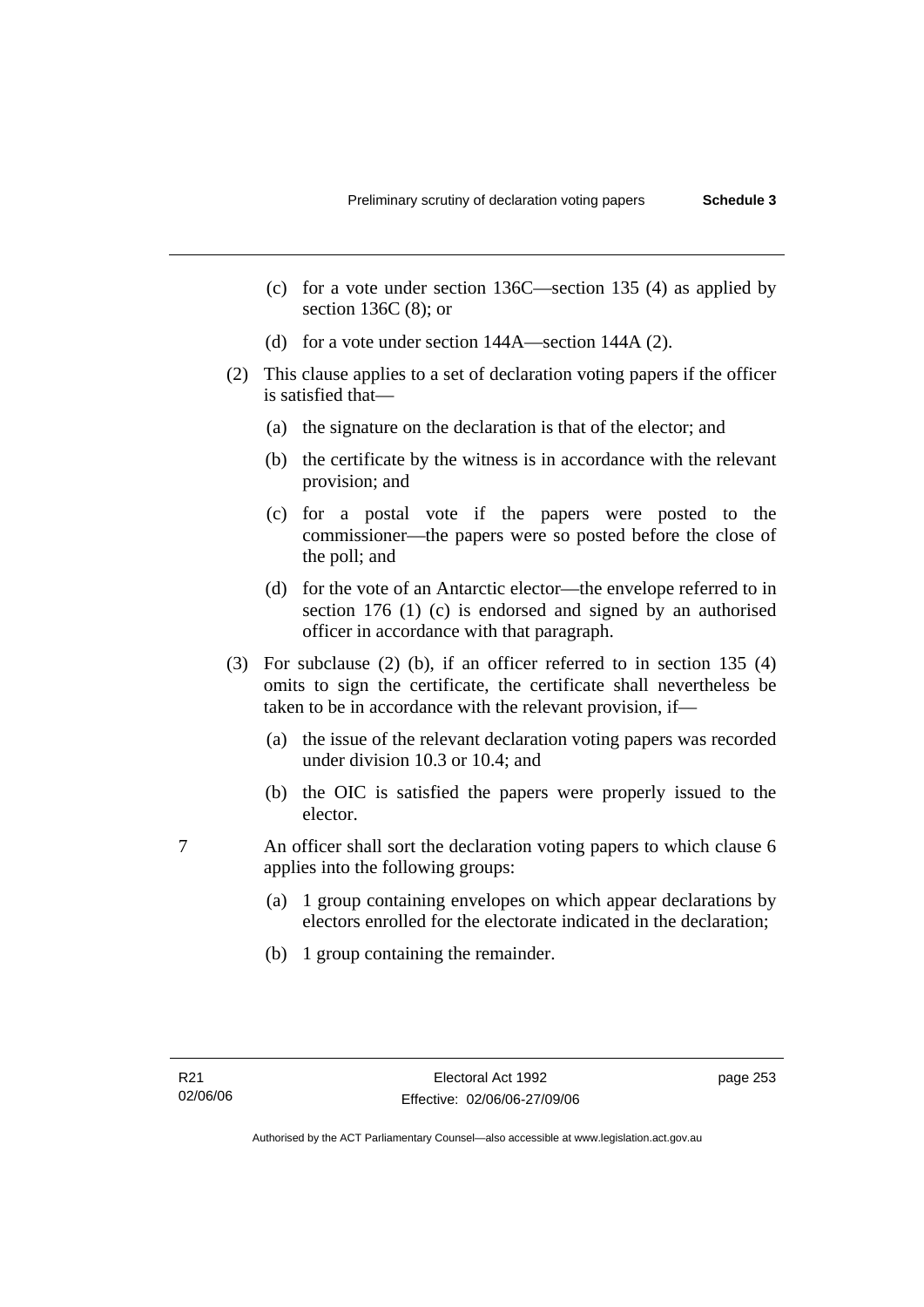| 8  |       |                                                             | An officer shall sort the remaining declaration voting papers<br>referred to in clause 7 (b) into the following groups:                                                                                                                                                                         |  |  |  |  |  |
|----|-------|-------------------------------------------------------------|-------------------------------------------------------------------------------------------------------------------------------------------------------------------------------------------------------------------------------------------------------------------------------------------------|--|--|--|--|--|
|    |       | 1 group containing papers to which clause 9 applies;<br>(a) |                                                                                                                                                                                                                                                                                                 |  |  |  |  |  |
|    |       |                                                             | (b) 1 group containing the remainder.                                                                                                                                                                                                                                                           |  |  |  |  |  |
| 9  |       |                                                             | This clause applies to a set of declaration voting papers if the OIC is<br>satisfied that-                                                                                                                                                                                                      |  |  |  |  |  |
|    |       |                                                             | (a) the elector who signed the declaration was, when the roll<br>closed for the election, entitled to be enrolled; and                                                                                                                                                                          |  |  |  |  |  |
|    |       |                                                             | (b) the omission of the elector's name from the roll resulted from<br>an official error.                                                                                                                                                                                                        |  |  |  |  |  |
|    | 10(1) |                                                             | An officer shall withdraw the ballot papers from the envelopes in the<br>groups of declaration voting papers to which clause $7$ (a) or 9 applies<br>and, without unfolding or inspecting the ballot papers or allowing any<br>other person to do so, admit them to scrutiny under section 183. |  |  |  |  |  |
|    |       | (2)                                                         | If 2 or more sets of papers to which clause $7$ (a) or 9 applies are in<br>the name of a particular elector-                                                                                                                                                                                    |  |  |  |  |  |
|    |       |                                                             | (a) the OIC shall determine which set shall be dealt with in<br>accordance with subclause (1); and                                                                                                                                                                                              |  |  |  |  |  |
|    |       |                                                             | (b) the remaining set shall be set aside.                                                                                                                                                                                                                                                       |  |  |  |  |  |
|    |       | (3)                                                         | The OIC shall ensure that ballot papers referred to in subclause (1)<br>are kept in a separate sealed ballot box until they are dealt with<br>under section 183.                                                                                                                                |  |  |  |  |  |
| 11 |       | shall-                                                      | The OIC shall, in accordance with clauses 4 to 10, conduct a further<br>scrutiny of the groups of remaining declaration voting papers to<br>which clause $5$ (b) or $8$ (b) apply and, if there are any papers to<br>which either paragraph applies after the further scrutiny, the OIC         |  |  |  |  |  |
|    |       |                                                             | (a) reject them from further scrutiny; and                                                                                                                                                                                                                                                      |  |  |  |  |  |

R21 02/06/06

Authorised by the ACT Parliamentary Counsel—also accessible at www.legislation.act.gov.au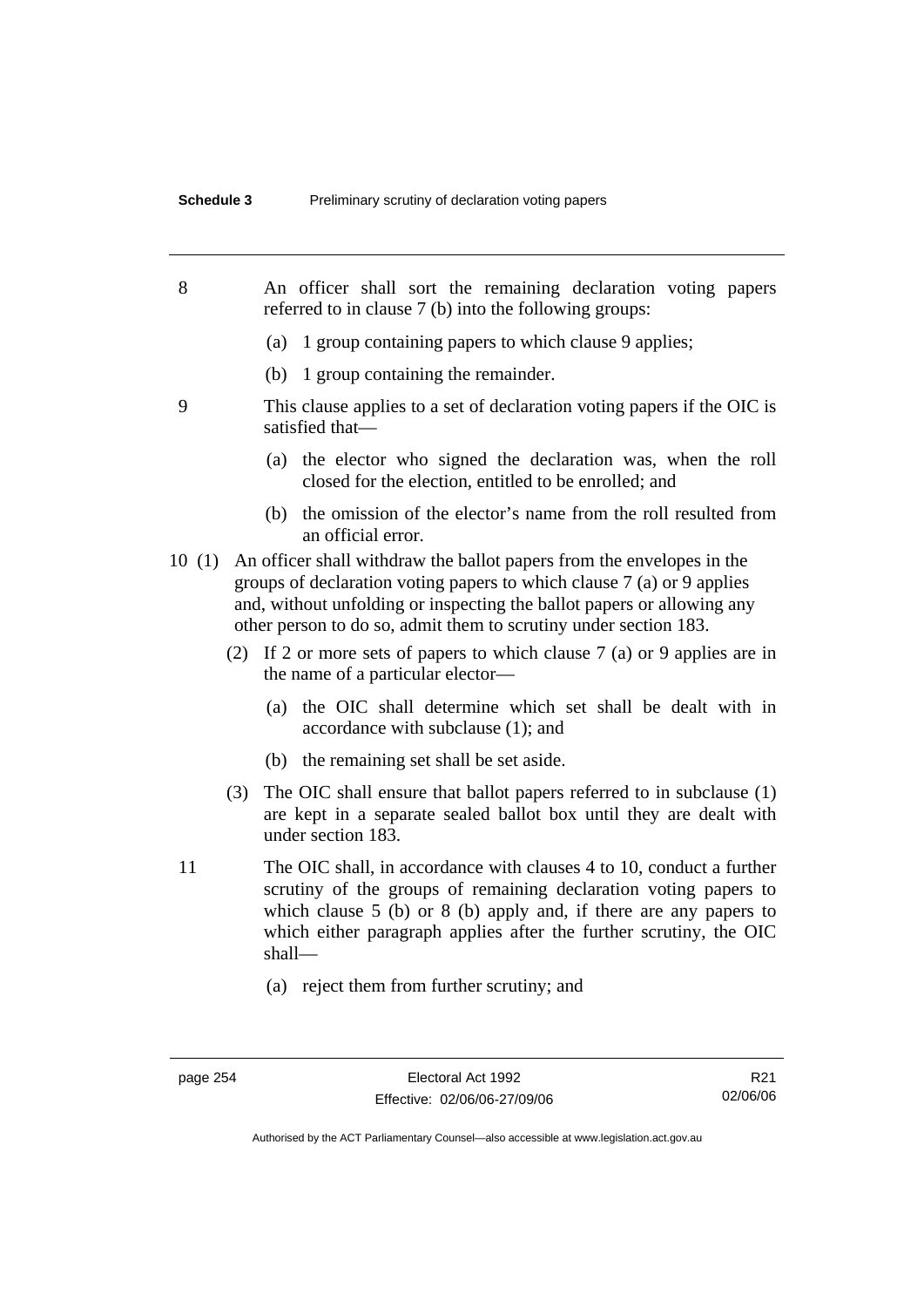(b) seal them, together with any papers to which clause 10 (2) (b) applies, in a parcel endorsed with a description of the contents, the name of the electorate and the date.

page 255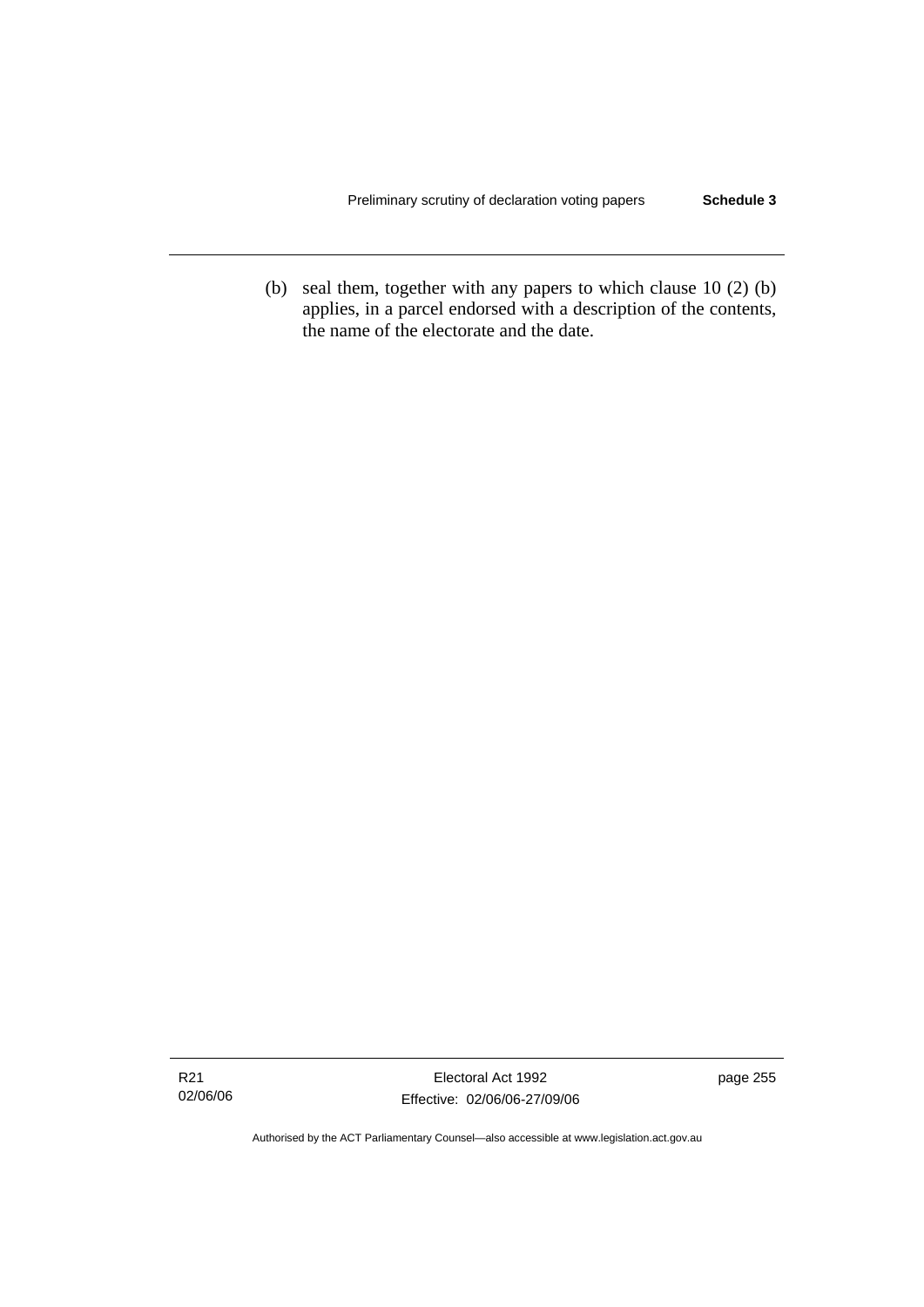**Schedule 4 Ascertaining result of poll**<br>**Part 4.1 Preliminary Preliminary** 

Clause 1

# **Schedule 4 Ascertaining result of poll**

(see s 185)

# **Part 4.1** Preliminary

## **1 Interpretation for sch 4**

(1) In this schedule:

*ballot paper* means a ballot paper that is formal under part 12.

*continuing candidate* means a candidate, other than a successful candidate, an excluded candidate or a candidate who died before polling day.

*count* means an allotment of votes under clause 3 (1), 6 (3), 9 (2) (c) or 14 (2).

*count votes*, in relation to a candidate, is the number of votes calculated as follows (any fraction being disregarded):

### BP× TV

where:

*BP* means the number of ballot papers to be dealt with at a count that record the next available preference for the candidate.

*TV* means the transfer value of those ballot papers.

*excluded candidate* means a candidate excluded under clause 8.

*next available preference* means the next highest preference recorded for a continuing candidate on a ballot paper.

R21 02/06/06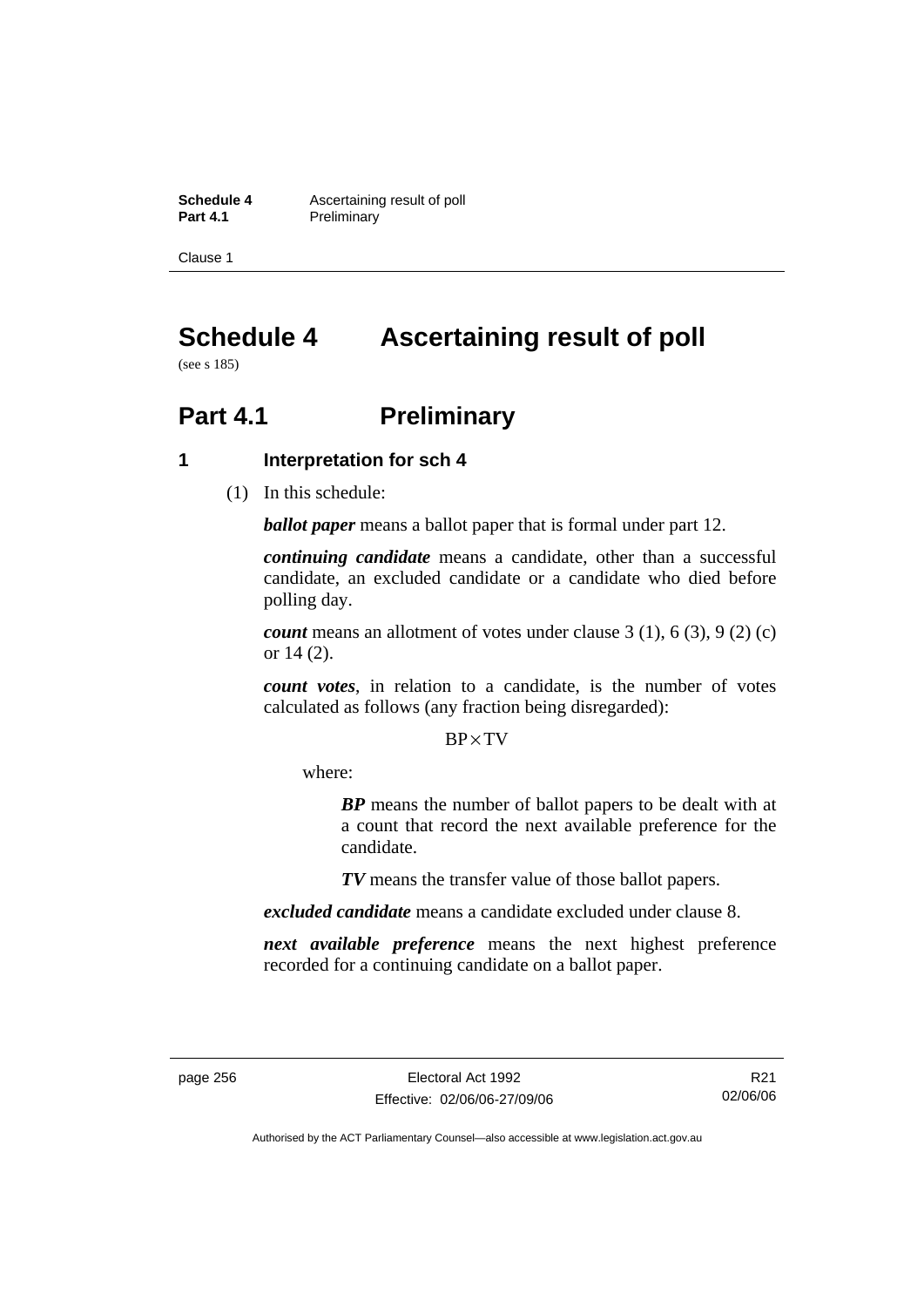*quota* means the quota of an electorate for an election and is calculated as follows (any fraction being disregarded):

$$
\frac{\text{BP}}{\text{N}+1}+1
$$

where:

*BP* means the number of ballot papers for the election.

*N* means the number of positions to be filled at the election.

*successful candidate* means a candidate who is successful under clause 3, 4, 6, 9 or 14.

*surplus*, in relation to a successful candidate, means the candidate's total votes less the quota, if the resulting number of votes is 1 or greater.

*total votes*, in relation to a candidate, means the sum of all votes allotted to the candidate.

*transfer value*, in relation to a ballot paper, is—

 (a) in relation to the allotment of votes from the surplus of a successful candidate—for ballot papers that specify a next available preference, subject to subclause (2), the value calculated as follows:

# CP S

where:

*S* means the surplus.

*CP* means the number of ballot papers counted for the candidate at the count at which he or she became successful and that specify a next available preference; or

page 257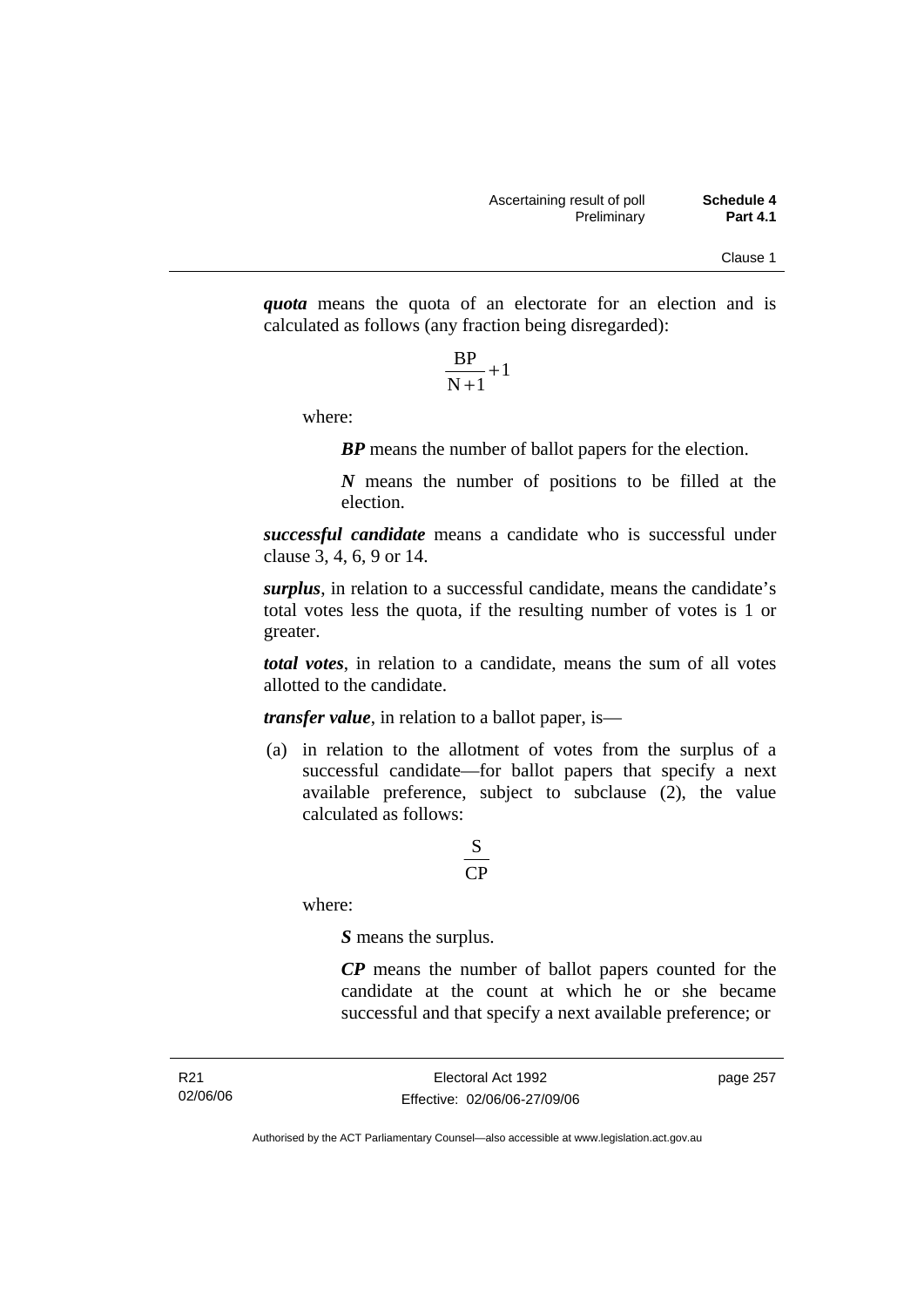| <b>Schedule 4</b> | Ascertaining result of poll |
|-------------------|-----------------------------|
| <b>Part 4.1</b>   | Preliminary                 |

- (b) in relation to the allotment of votes under clause  $9(2)(c)$ 
	- (i) for ballot papers in relation to which votes were allotted to the excluded candidate under clause 3—1; or
	- (ii) for ballot papers in relation to which count votes were allotted to the excluded candidate under clause 6 (3) or 9 (2) (c)—the transfer value of the ballot papers when counted for the purpose of that allotment.
- (2) If, but for this subclause, the transfer value of a ballot paper calculated in accordance with subsection (1), definition of *transfer value*, paragraph (a) would be greater than the transfer value of the ballot paper when counted for the successful candidate, the transfer value of that ballot paper is the lastmentioned transfer value.

## **2 Disregarding preferences**

- (1) This clause applies if effect is to be given to preferences indicated in candidate squares on a ballot paper under section 180.
- (2) If the same number is marked in 2 or more candidate squares on a ballot paper, those numbers and any greater number shall be disregarded in determining the elector's preferences.
- (3) If a number is missing from the series of consecutive whole numbers marked in the candidate squares on a ballot paper, the missing number and any greater number shall be disregarded in determining the elector's preferences.

page 258 Electoral Act 1992 Effective: 02/06/06-27/09/06

R21 02/06/06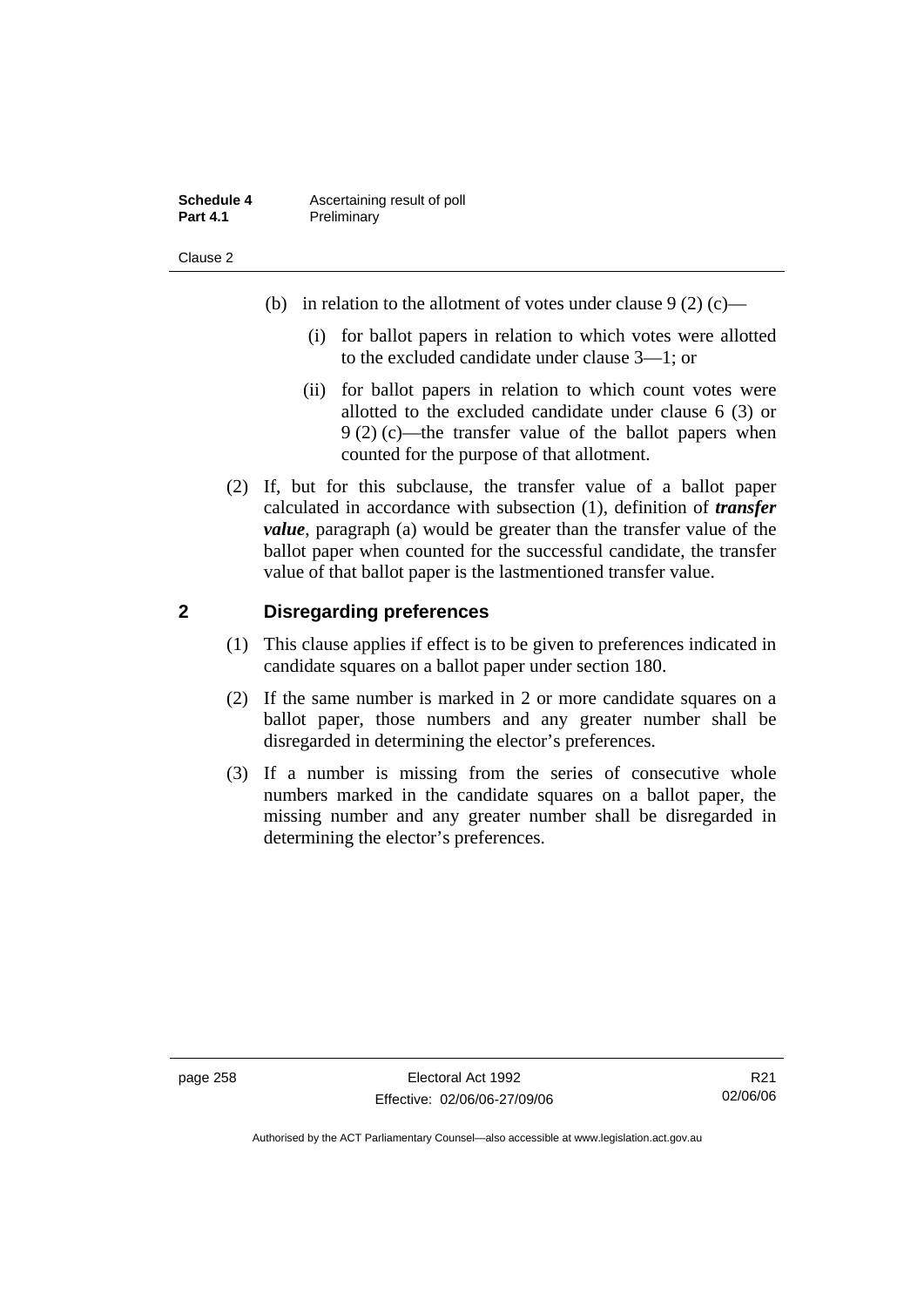# **Part 4.2 General**

## **3 First preferences**

- (1) For each ballot paper recording a first preference for a continuing candidate, 1 vote shall be allotted to the candidate.
- (2) For subclause (1), a ballot paper on which a first preference for a candidate who died before polling day is recorded shall be taken to record a first preference for the candidate for whom the next available preference is recorded.
- (3) After the allotment of votes under subclause (1), each continuing candidate's total votes shall be calculated and, if the votes equal or exceed the quota, the candidate is successful.

## **4 Scrutiny to cease**

- (1) If, after a calculation under clause 3 (3), 6 (4) or 9 (2) (d), the number of successful candidates is equal to the number of positions to be filled, the scrutiny shall cease.
- (2) If, after a calculation under clause 3 (3) or 6 (4) or after all the ballot papers counted for an excluded candidate have been dealt with under clause 9—
	- (a) the number of continuing candidates is equal to the number of positions remaining to be filled; and
	- (b) no successful candidate has a surplus not already dealt with under clause 6;

each of those continuing candidates is successful and the scrutiny shall cease.

## **5 Scrutiny to continue**

If the scrutiny has not ceased in accordance with clause 4 and—

| R21      | Electoral Act 1992           | page 259 |
|----------|------------------------------|----------|
| 02/06/06 | Effective: 02/06/06-27/09/06 |          |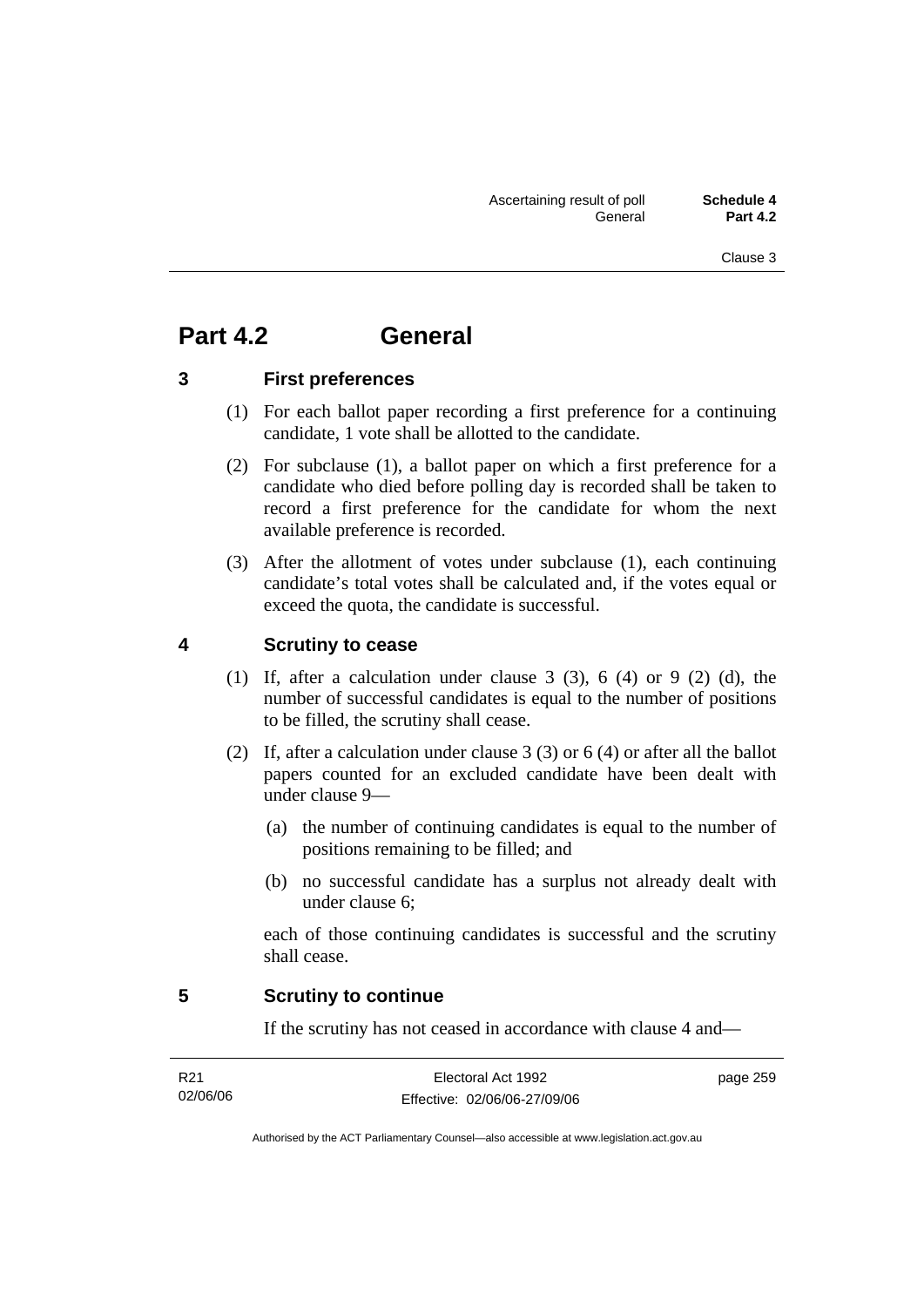| <b>Schedule 4</b> | Ascertaining result of poll |
|-------------------|-----------------------------|
| <b>Part 4.2</b>   | General                     |

- (a) 1 or more successful candidates have a surplus not already dealt with under clause 6—subject to clause 4, each surplus shall be dealt with in accordance with clause 6; or
- (b) there are no successful candidates with such a surplus—1 continuing candidate shall be excluded in accordance with clause 8 and the ballot papers counted for him or her shall be dealt with in accordance with clause 9.

# **6 Surplus votes**

- (1) Subject to clause 7, this clause applies in relation to the surplus of a successful candidate.
- (2) Each ballot paper counted for the purpose of allotting votes to the successful candidate at the count at which the candidate became successful shall be dealt with as follows:
	- (a) if it does not specify a next available preference—it shall be set aside as finally dealt with for this part;
	- (b) if it specifies a next available preference—it shall be grouped according to the candidate for whom that preference is recorded.
- (3) The count votes for each continuing candidate shall be determined and allotted to him or her.
- (4) After the allotment under subclause (3), the continuing candidates' total votes shall be calculated and, if the total votes of a candidate equal or exceed the quota, the candidate is successful.

# **7 More than 1 surplus**

- (1) In this clause—
	- (a) a reference to a successful candidate is a reference to a successful candidate with a surplus not already dealt with under clause 6; and

R21 02/06/06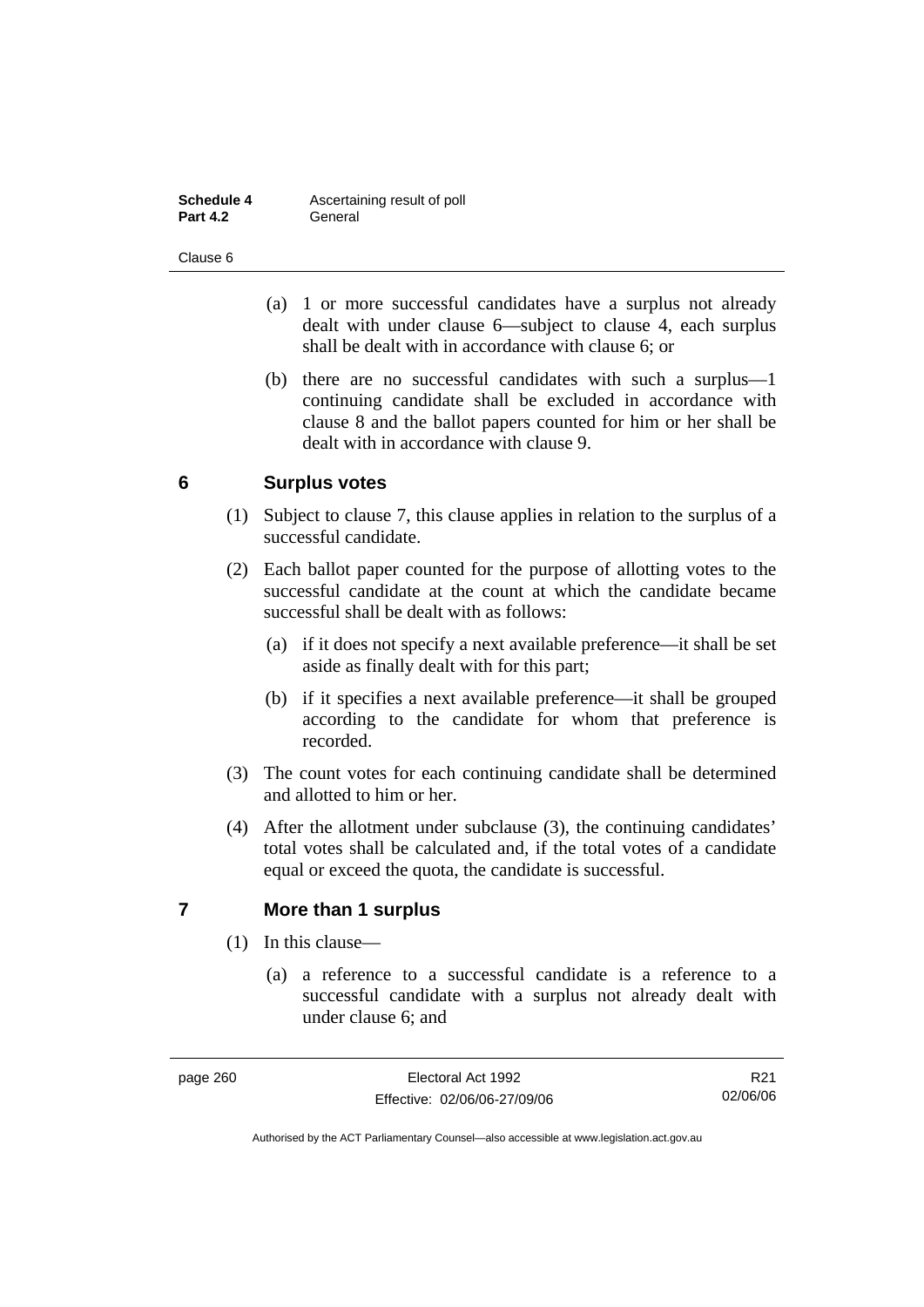- (b) a reference to the earliest count is a reference to the earliest count at which a successful candidate obtained a quota.
- (2) If there are 2 or more successful candidates, the surplus of the relevant candidate shall be dealt with in accordance with clause 6.
- (3) For subclause (2)—
	- (a) if only 1 successful candidate obtained a quota at the earliest count—that candidate is the relevant candidate;
	- (b) if 2 or more successful candidates obtained a quota at the earliest count—the candidate who, of those candidates, has the largest surplus is the relevant candidate; or
	- (c) if 2 or more successful candidates (*contemporary candidates*) who obtained a quota at the earliest count have the same surplus, being a surplus larger than that of any other candidate who obtained a quota at that count and—
		- (i) 1 of the contemporary candidates had more total votes than any other contemporary candidate at the last count at which all the contemporary candidates had unequal total votes—that candidate; or
		- (ii) there is no count at which all the contemporary candidates had unequal total votes—the contemporary candidate who is determined by the commissioner by lot to be the relevant candidate;

is the relevant candidate.

- $(4)$  If—
	- (a) a person becomes the relevant candidate under subclause (3)  $(c)$  (ii); and
	- (b) the ballot papers are recounted in accordance with section 187; and

page 261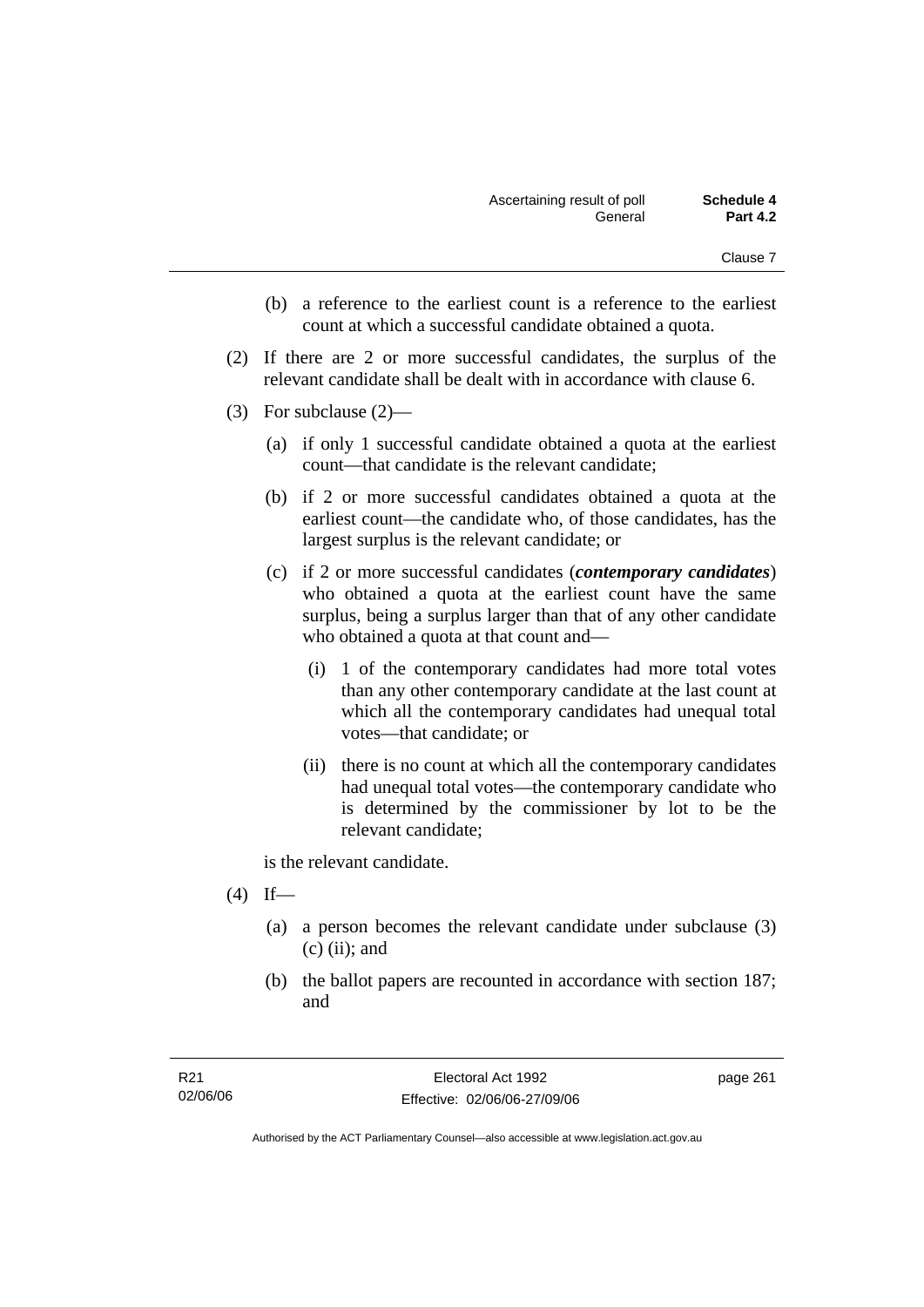| Schedule 4      | Ascertaining result of poll |
|-----------------|-----------------------------|
| <b>Part 4.2</b> | General                     |

 (c) the same candidates would, apart from this subclause, become the contemporary candidates once again under that subparagraph;

the person shall be taken to be the relevant candidate for subclause (2) in the recounting of those ballot papers.

### **8 Exclusion of candidates**

- (1) If clause 5 or 15 requires a candidate to be excluded, the candidate with the least total votes shall be excluded.
- (2) If 2 or more candidates each have the same total votes, being fewer total votes than any other candidate and—
	- (a) 1 of those candidates had fewer total votes than any other of those candidates at the last count at which all those candidates had unequal votes—that candidate; or
	- (b) there is no count at which all those candidates had unequal total votes—the candidate who, of those candidates, is determined by the commissioner by lot to be the candidate to be excluded;

shall be excluded.

- $(3)$  If—
	- (a) a person is excluded under subclause (2) (b); and
	- (b) the ballot papers are recounted in accordance with section 187; and
	- (c) that paragraph would, apart from this subclause, be applicable once again to the same candidates;

the person shall be taken to be excluded in the recounting of those ballot papers.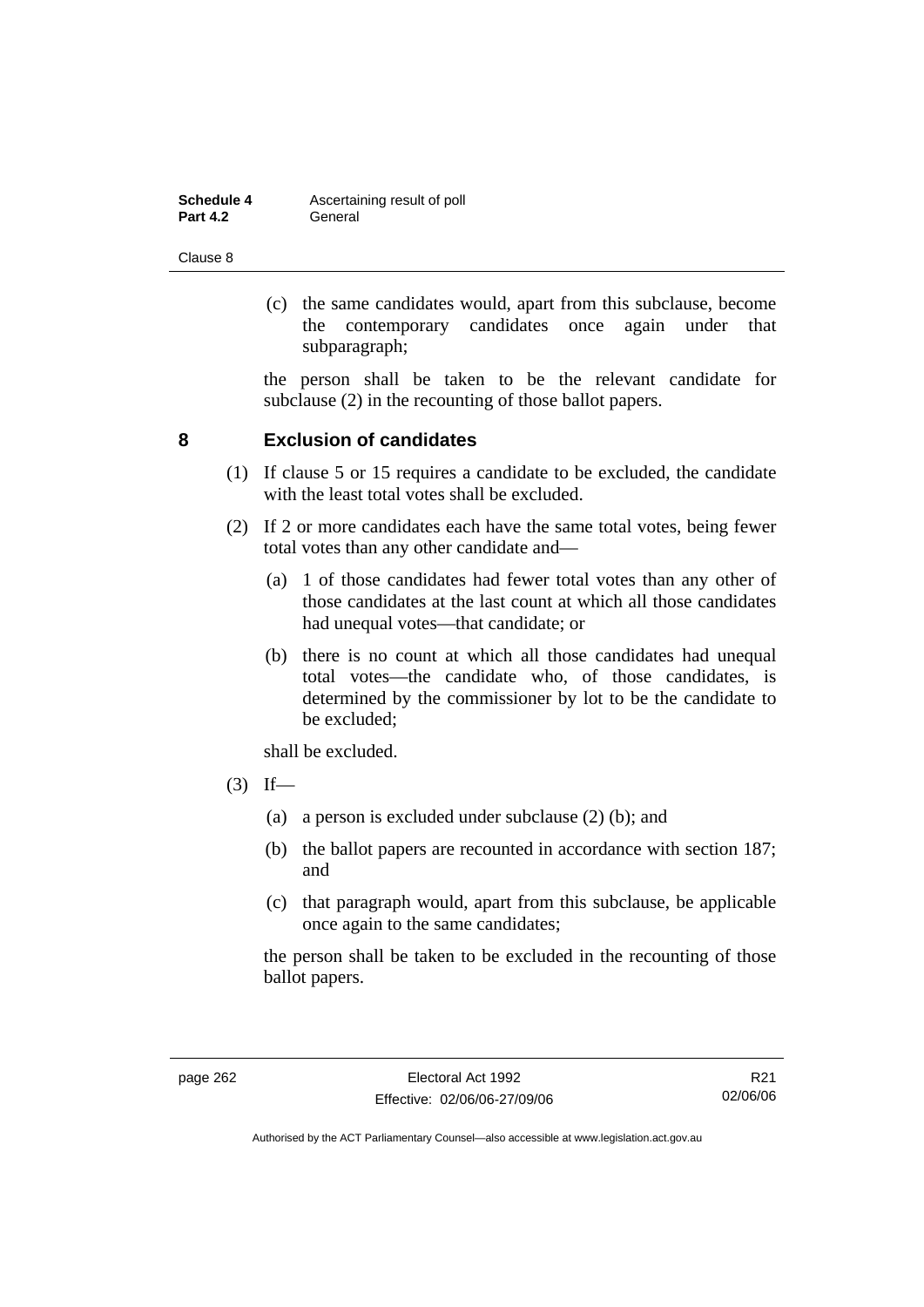## **9 Votes of excluded candidates**

- (1) If a candidate is excluded in accordance with clause 8, the ballot papers counted for the candidate shall be sorted into groups according to their transfer values when counted for him or her.
- (2) Subject to subclause (3), each group under subclause (1) shall be dealt with as follows:
	- (a) if a ballot paper in the group does not specify a next available preference—it shall be set aside as finally dealt with for this part;
	- (b) if a ballot paper in the group specifies a next available preference—it shall be grouped according to the candidate for whom that preference is recorded;
	- (c) each continuing candidate's count votes shall be determined and allotted to him or her;
	- (d) continuing candidates' total votes shall be calculated and, if the votes of any of those candidates equal or exceed the quota, the candidate is successful.
- (3) The groups referred to in subclause (1) shall be dealt with under subclause (2) starting with the group with the highest transfer value and, subject to subclause 4 (1) or 15 (2), continuing in descending order until all the groups have been dealt with.

## **10 Setting aside ballot papers**

If, after a calculation under clause  $3(3)$ ,  $6(4)$  or  $9(2)(d)$ , the total votes of a candidate who became successful on that calculation equal the quota, the ballot papers counted for that candidate shall be set aside for this part.

page 263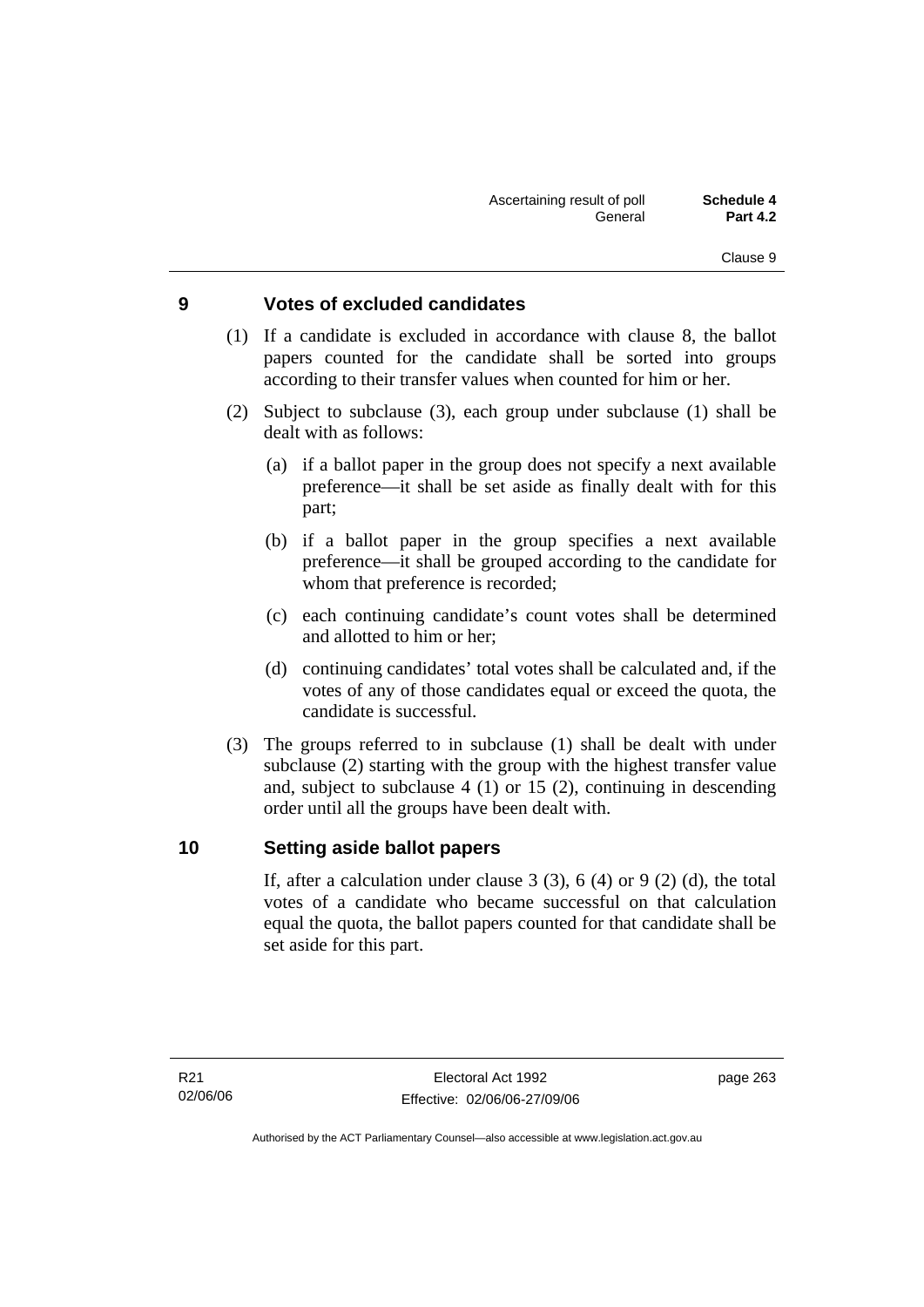**Schedule 4 Ascertaining result of poll**<br>**Part 4.3 Casual vacancies Part 4.3** Casual vacancies

Clause 11

# **Part 4.3 Casual vacancies**

## **11 Application**

- (1) This part applies in relation to the vacancy in the seat of a former MLA that is to be filled by recount under section 194.
- (2) For this part—
	- (a) *continuing candidate* means a candidate within the meaning of part 13, but does not include a candidate who died before the recount for the purposes of this part began; and
	- (b) the quota is calculated under clause 12; and
	- (c) the transfer value is determined under clause 13.

### **12 Quota**

 (1) For this part, the quota, in relation to a count, is calculated as follows:

$$
\frac{\text{TVA}}{2} + 1
$$

(2) In this clause:

*TVA* means the sum of the total votes allotted to the continuing candidates at the count, any fraction being disregarded.

### **13 Transfer value**

- (1) For this part, the transfer value of ballot papers counted for the former MLA—
	- (a) for a ballot paper dealt with at the count at which the former MLA became successful—is the value ascertained in accordance with subclause (2) or (3), as the case requires;

page 264 Electoral Act 1992 Effective: 02/06/06-27/09/06

R21 02/06/06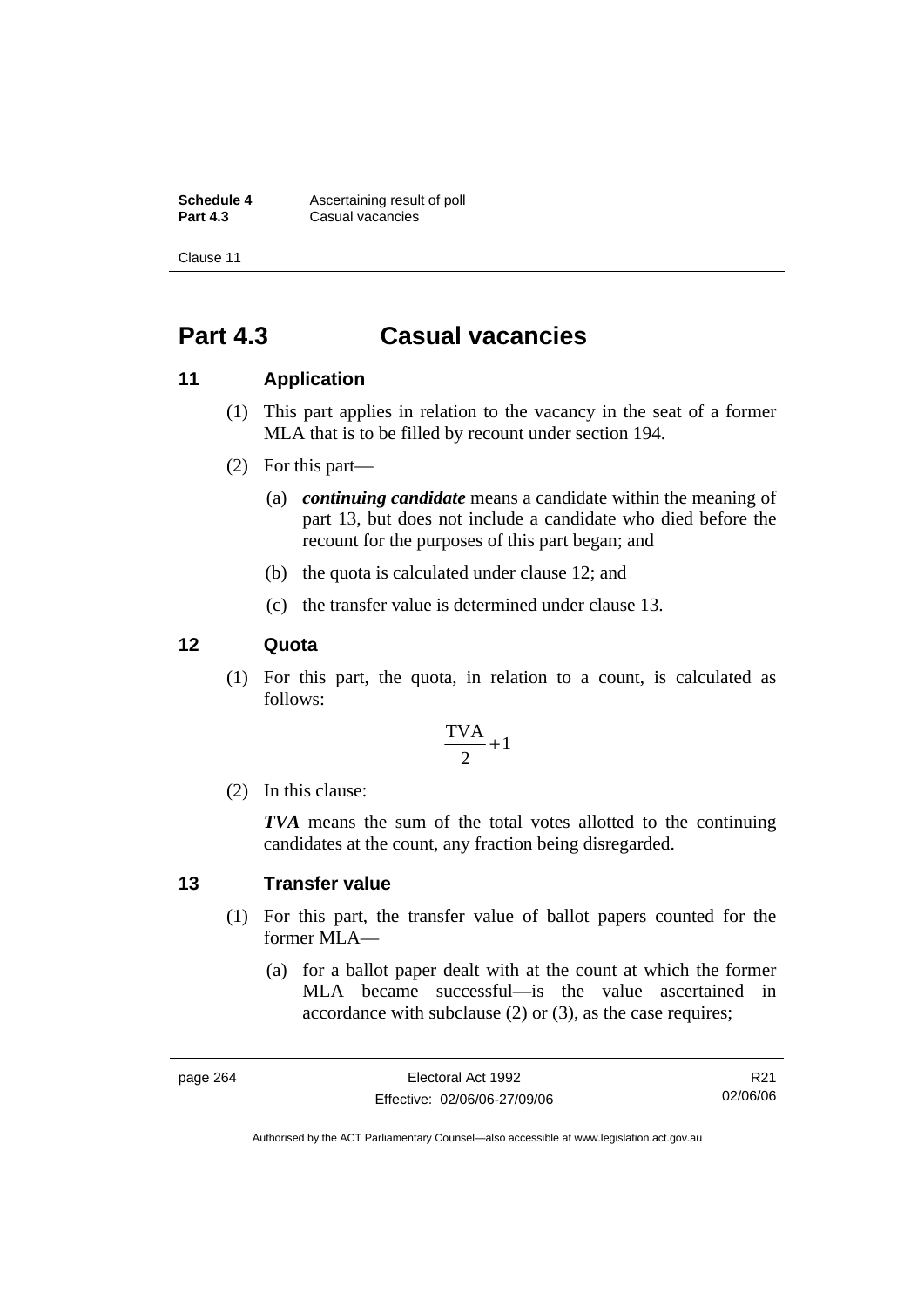- (b) for a ballot paper dealt with at the count under clause 3—is 1; and
- (c) for a ballot paper dealt with at any other count—is the transfer value of the ballot paper when counted for the purpose of allotting count votes to the former MLA.
- (2) If, at the count at which the former MLA became successful, NCP x TV was greater than or equal to Q—N—
	- (a) for a ballot paper that did not specify a next available preference—the value is calculated as follows:

$$
\frac{Q-N}{NCP}
$$
; and

- (b) for a ballot paper that specified a next available preference the value is zero.
- (3) If, at the count at which the former MLA became successful, NCP x TV was less than Q—N—
	- (a) for a ballot paper that did not specify a next available preference—the value is the transfer value of the ballot paper when counted for the purpose of allotting count votes to the former MLA; and
	- (b) for a ballot paper that specified a next available preference the value is calculated as follows:

$$
\frac{Q-N-(NCP \times TV)}{CP}
$$

(4) In subclauses (2) and (3):

*NCP* means the number of ballot papers counted for the former MLA at the count at which he or she became successful that did not specify a next available preference.

page 265

Authorised by the ACT Parliamentary Counsel—also accessible at www.legislation.act.gov.au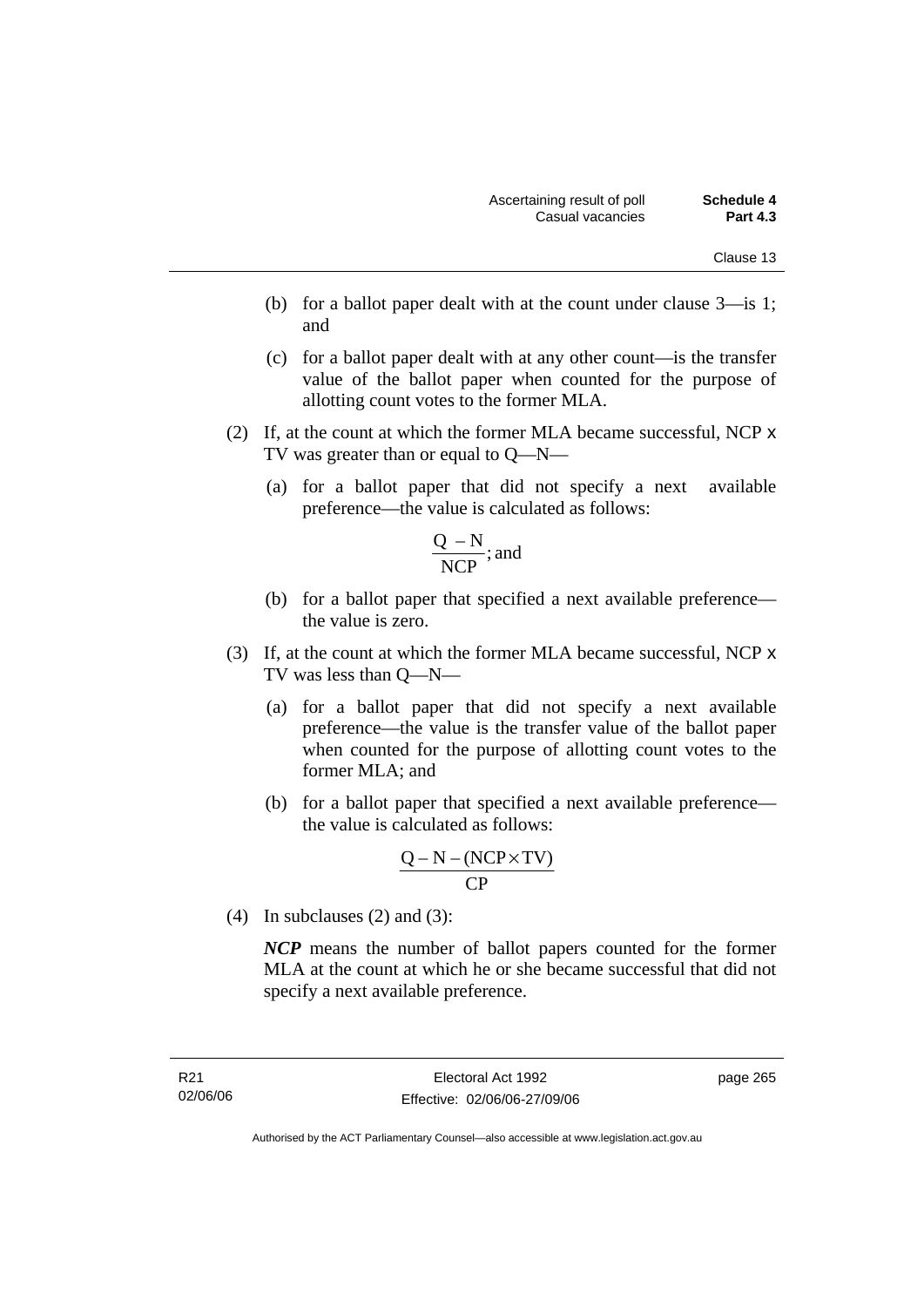| Schedule 4      | Ascertaining result of poll |
|-----------------|-----------------------------|
| <b>Part 4.3</b> | Casual vacancies            |

*TV* means the transfer value of a ballot paper when counted at that count for the purpose of allotting count votes to the former MLA.

*Q* means the quota for the election at which the former MLA was last elected.

*N* means the former MLA's total votes after the last calculation before that count.

*CP* means the number of ballot papers counted for the former MLA at that count that specified a next available preference.

## **14 Recount—first count**

- (1) If a ballot paper counted for the former MLA—
	- (a) does not specify a next available preference—it shall be set aside as finally dealt with for this part; or
	- (b) specifies a next available preference—it shall be grouped according to the candidate for whom that preference is recorded.
- (2) The count votes for each continuing candidate shall be determined and allotted to him or her, and each continuing candidate's total votes shall be calculated.
- (3) If, after the calculation under subclause (2), the total votes of a continuing candidate equal or exceed the quota, the candidate is successful and the scrutiny shall cease.

## **15 Recount—continuation**

- (1) If the scrutiny has not ceased in accordance with clause 14 (3) or subclause (2) of this clause—
	- (a) 1 continuing candidate shall be excluded in accordance with clause 8; and

R21 02/06/06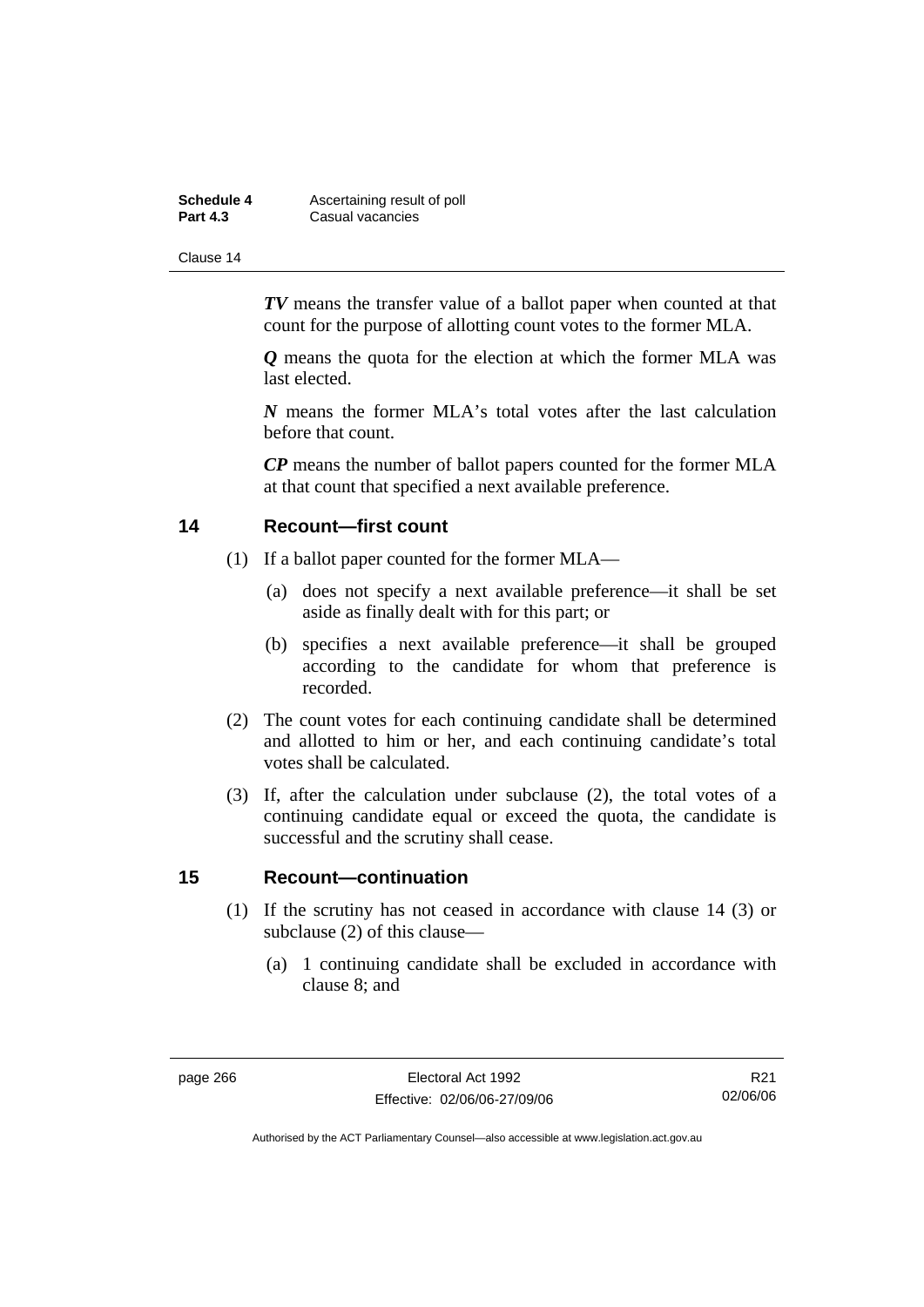- (b) the ballot papers counted for that candidate shall be dealt with in accordance with clause 9.
- (2) If, after a calculation under clause 9 (2) (d), a candidate is successful, the scrutiny shall cease.

# **16 Successful candidate is dead**

- (1) If the candidate who is successful on a recount is dead, the recount shall be conducted again.
- (2) For subclause (1), a ballot paper on which a preference for that candidate is recorded shall be taken to record a preference for the candidate for whom the next available preference is recorded.

# **17 Multiple vacancies**

- (1) If there are 2 or more vacancies in the seats of former MLAs that are required to be filled by recount under section 194, the recounts shall be conducted in the order in which the vacancies occurred.
- (2) If 2 or more of those vacancies occurred at the same time, the commissioner shall determine by lot the order in which the recounts are to be conducted.
- $(3)$  If—
	- (a) a person is a candidate in relation to more than 1 casual vacancy; and
	- (b) the person becomes a candidate in relation to those casual vacancies before the commissioner declares elected the successful candidate in relation to any of those casual vacancies; and
	- (c) the person is successful in relation to 1 of those casual vacancies;

for the purpose of conducting the recount in relation to the casual vacancies other than the one in relation to which the person was

| R21      | Electoral Act 1992           | page 267 |
|----------|------------------------------|----------|
| 02/06/06 | Effective: 02/06/06-27/09/06 |          |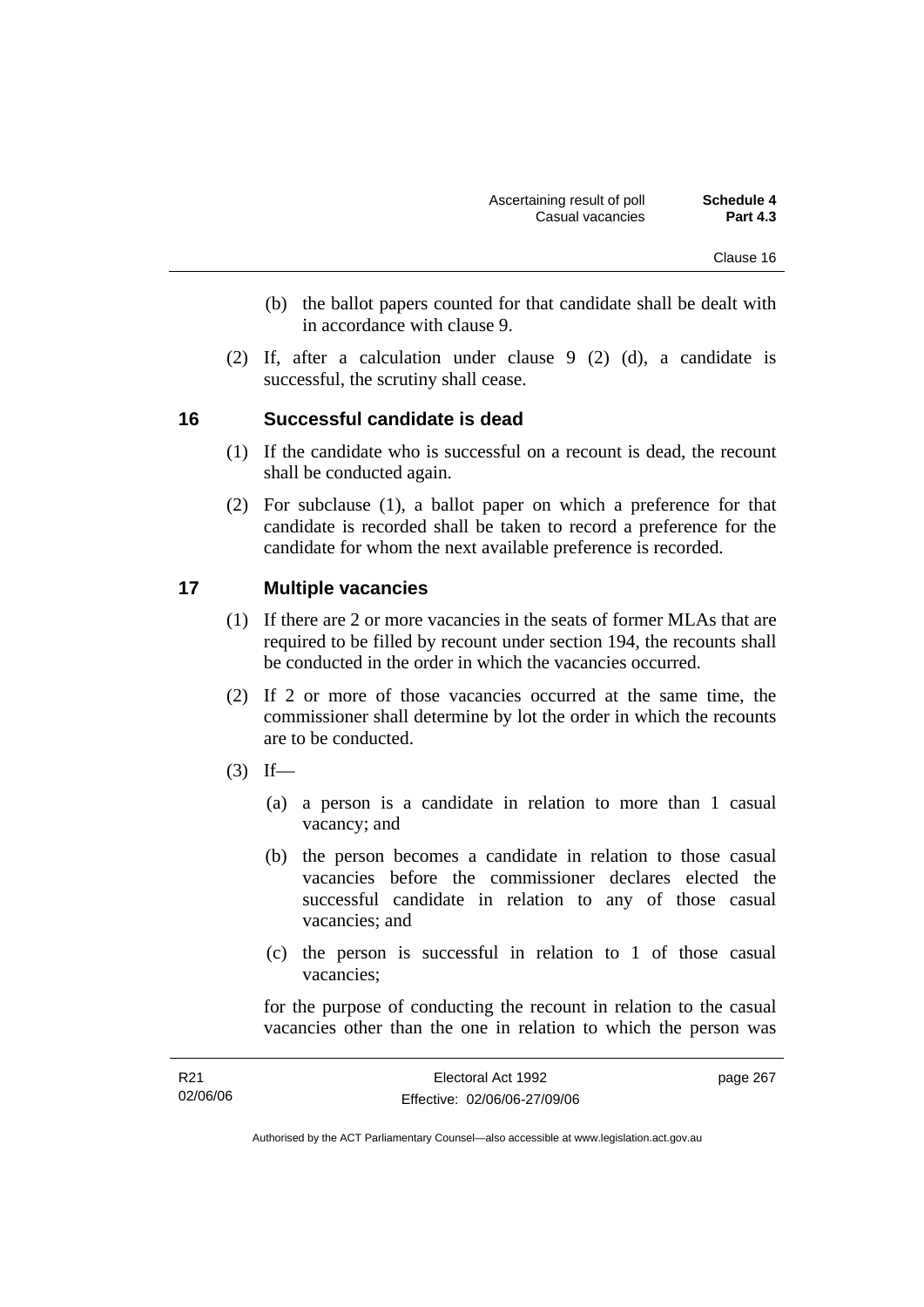**Schedule 4 Ascertaining result of poll Part 4.3** Casual vacancies

Clause 17

successful, the person shall be taken not to be a continuing candidate.

page 268 Electoral Act 1992 Effective: 02/06/06-27/09/06

R21 02/06/06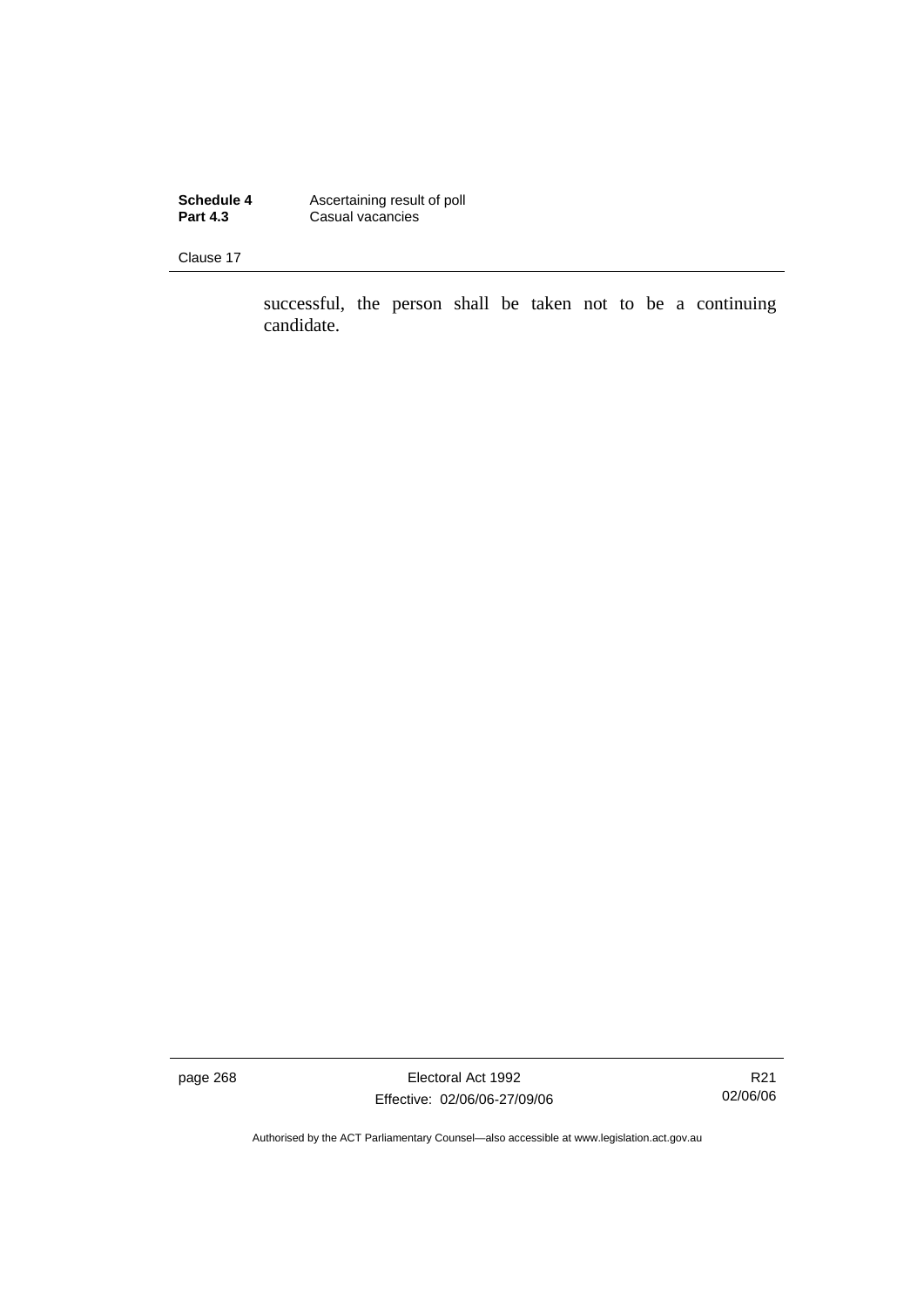# **Part 4.4 Deceased successful candidates**

# **18 Application of pt 4.3**

- (1) If a successful candidate dies on or after polling day but before the declaration of the result of the election, the ballot papers counted for the deceased candidate shall be dealt with in accordance with part 4.3 as if they had been counted for a former MLA.
- (2) In this part:

*continuing candidate* means a candidate other than a successful candidate, a candidate who died before the recount for this part commenced or a candidate who is excluded for clause 15.

# **19 Multiple deaths**

- (1) If 2 or more successful candidates die on or after polling day but before the declaration of the result of the election, the ballot papers counted for each deceased candidate shall be dealt in the order in which the candidates died.
- (2) If 2 or more of those successful candidates died at the same time, the commissioner shall determine by lot the order in which the ballot papers for the deceased candidates are to be dealt with.

page 269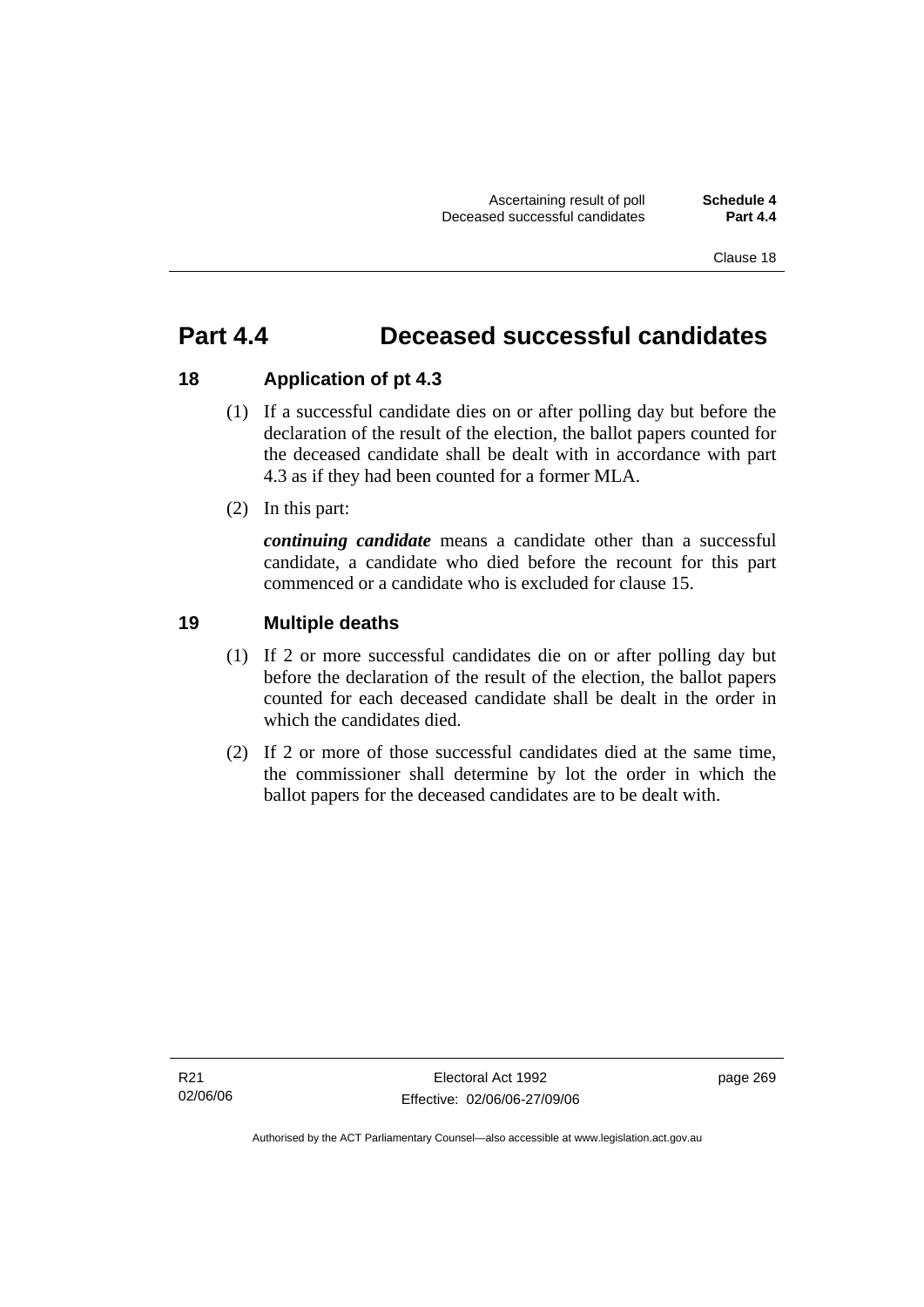# **Dictionary**

(see s 3)

- *Note 1* The *Legislation Act 2001* contains definitions and other provisions relevant to this Act.
- *Note 2* In particular, the *Legislation Act 2001*, dict, pt 1, defines the following terms:
	- adult
	- correctional centre
	- doctor
	- exercise
	- fail
	- function
	- indictable offence
	- Self-government Act
	- Speaker.

*AAT* means the administrative appeals tribunal.

*abbreviation*, of the name of a political party, includes an alternative name of the party.

#### *address*—

- (a) except in division 17.3 (Campaigning offences)—means, in relation to a person, the address of the person's principal place of residence (including a place of residence from which a person who is an elector is temporarily absent and to which the person intends to return to live in); and
- (b) in division 17.3—see section 291 (Definitions for div 17.3).

*amount*, for part 14 (Election funding and financial disclosure)—see section 198 (Definitions for pt 14).

*Antarctica*, for part 11 (Polling in Antarctica)—see section 167 (Definitions for pt 11).

R21 02/06/06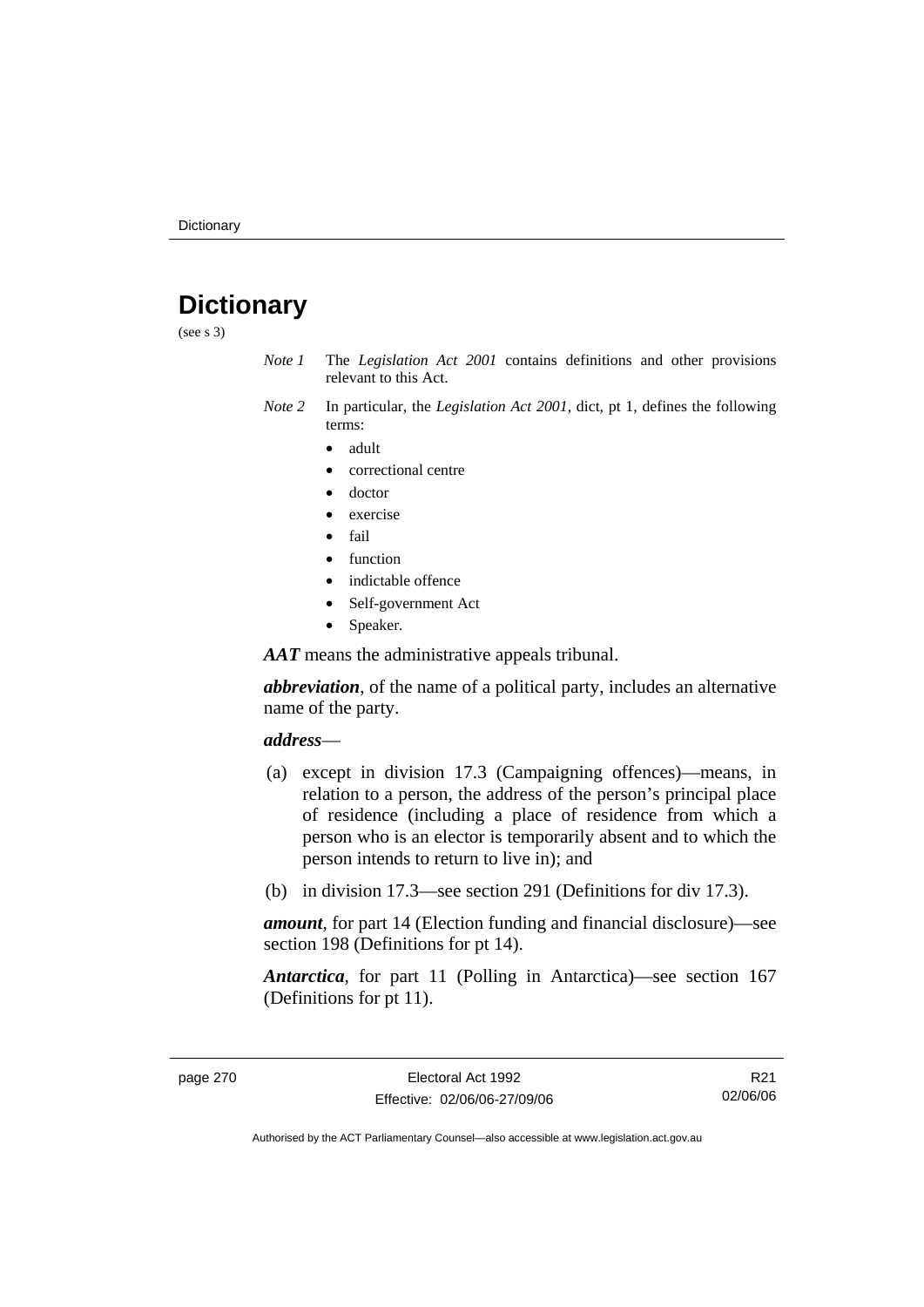*Antarctic elector* means an elector who is an Antarctic elector under section 171.

*application*, for part 16 (Disputed elections, eligibility and vacancies)—see section 250 (Definitions for pt 16).

*approved computer program* means the computer program approved under section 118A.

*Assembly* means the Legislative Assembly.

*assistant returning officer*, for part 11 (Polling in Antarctica)—see section 167 (Definitions for pt 11).

*associated entity*, for part 14 (Election funding and financial disclosure)—see section 198 (Definitions for pt 14).

*augmented commission* in relation to a redistribution, means the augmented electoral commission established by section 47 for the purposes of the redistribution.

*authorised delivery service*, for division 10.4 (Voting otherwise than at a polling place)—see section 136.

*authorised officer* means an officer authorised by the commissioner for the purpose of the provision in which the expression occurs.

*authorised witness*, for part 10 (Voting)—see section 127 (Meaning of *authorised witness*).

*available for public inspection*—see section 4A (Meaning of *available for public inspection*).

*ballot paper*—

- (a) includes an electronic ballot paper; and
- (b) if regulations are in force under section 114 (7) (Ballot papers)—means a ballot paper in the form prescribed under the regulations.

Electoral Act 1992 Effective: 02/06/06-27/09/06 page 271

*Note* A ballot paper is required to be in the form set out in sch 1 (see s 114 (1)).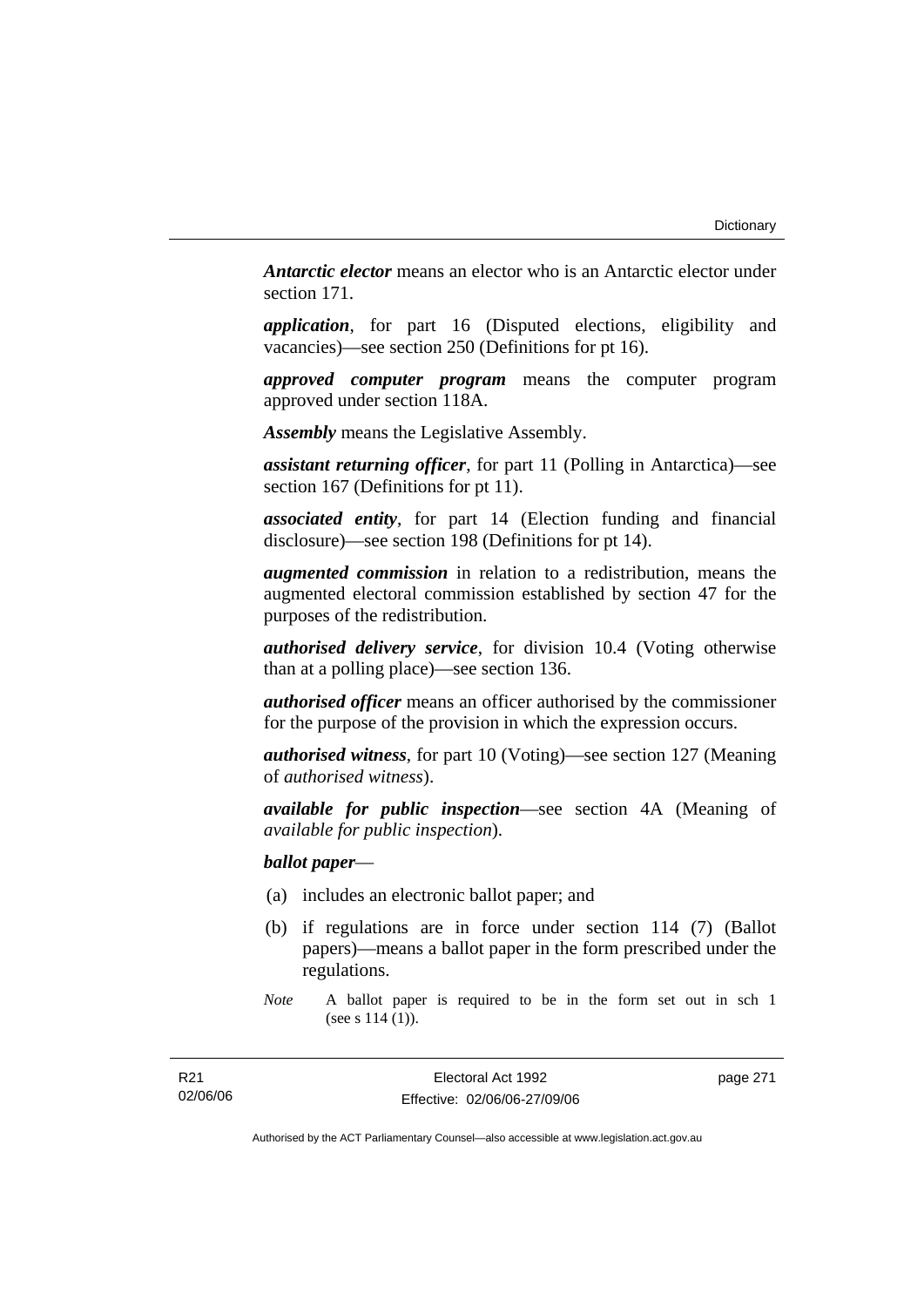*bribery*, for part 16 (Disputed elections, eligibility and vacancies) see section 250 (Definitions for pt 16).

*broadcast* includes televise.

*broadcaster*, for division 14.5 (Disclosure of electoral expenditure)—see section 223 (Definitions for div 14.5).

*candidate* means—

- (a) except in part 13 (Casual vacancies)—a person declared to be a candidate under section 109 (Declaration of candidates); and
- (b) in part 13—a person declared to be a candidate under section 193 (Publication of candidates' details).

*candidate square*—see section 116 (1) (h) (Printing of ballot papers).

*certified list of electors* means a certified list of electors prepared under section 121.

*closed*, in relation to a roll, means closed in accordance with section 80.

*commissioner* means the Electoral Commissioner appointed under section 22.

*Commonwealth Electoral Act* means the *Commonwealth Electoral Act 1918* (Cwlth).

*Commonwealth roll* means the roll of electors for the ACT required by the Commonwealth Electoral Act, section 81.

*contravention*, for part 16 (Disputed elections, eligibility and vacancies)—see section 250.

*Court of Disputed Elections*—see section 252 (2).

*declaration vote* means a vote cast in accordance with any of the following provisions:

(a) section 135 (Declaration voting at polling places);

R21 02/06/06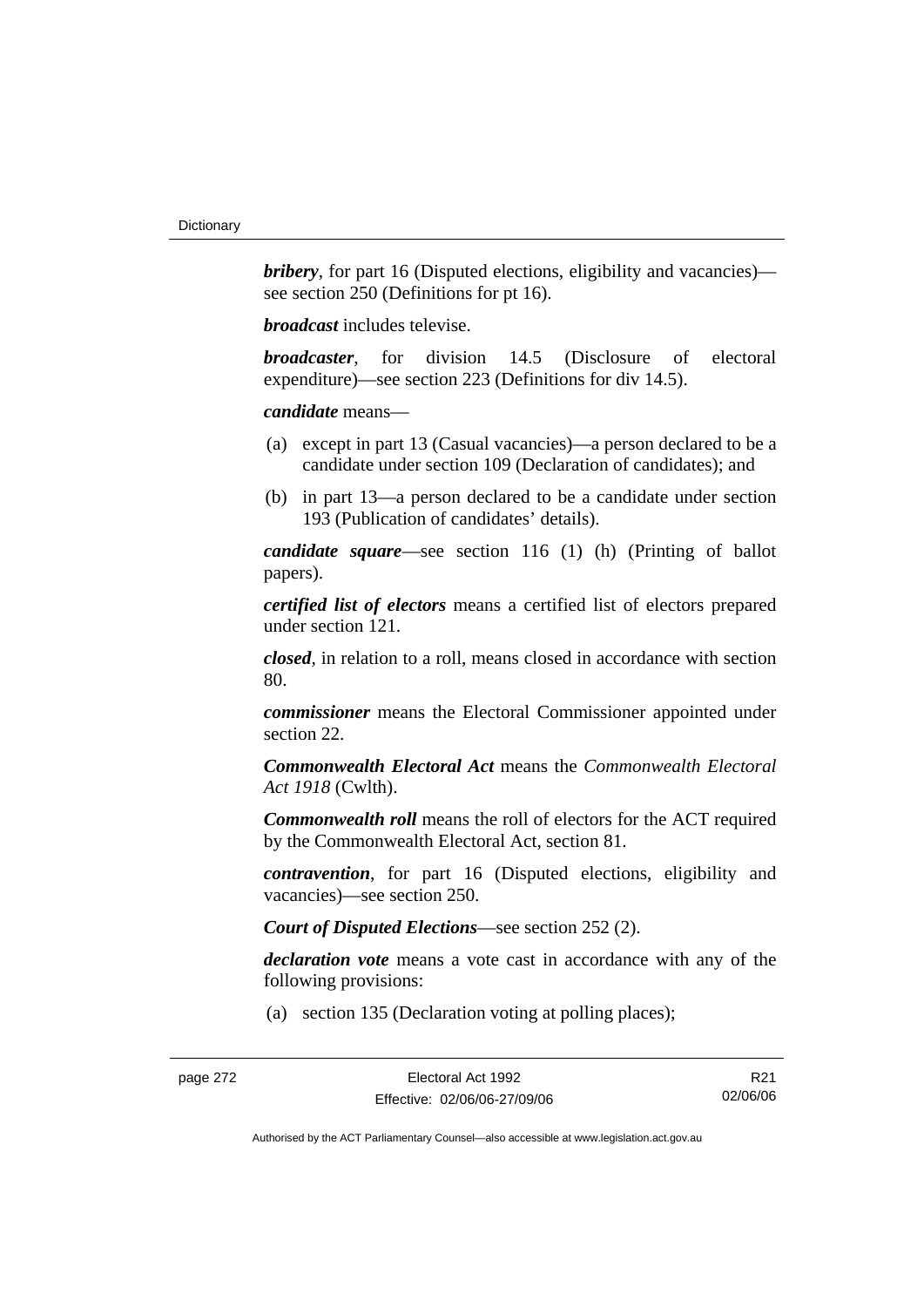- (b) section 136B (15) (Ordinary or declaration voting in ACT before polling day);
- (c) section 136C (Declaration voting outside ACT on or before polling day);
- (d) section 144A (Requirements for casting postal votes).

*declaration voting papers*, in relation to an election, means—

- (a) a declaration, in the form approved under section 340A (Approved forms) for this paragraph, to be completed by an elector; and
- (b) a ballot paper suitable for declaration voting at the election; and
- (c) a certificate, in the form approved under section 340A (Approved forms) for this paragraph, to be completed by a witness to the declaration; and
- (d) an envelope, in the form approved under section 340A (Approved forms) for this paragraph, addressed to the commissioner, on which appears a declaration referred to in paragraph (a).

*defined details*, for division 14.4 (Disclosure of donations)—see section 216 (Meaning of *defined details* for div 14.4).

*defined particulars*, for division 14.6 (Annual returns)—see section 228 (Meaning of *defined particulars* for div 14.6).

*disclosure period*, for part 14 (Election funding and financial disclosure)—see section 201 (Disclosure periods).

*disposition of property*, for part 14 (Election funding and financial disclosure)—see section 198 (Definitions for pt 14).

*disseminate*, for division 17.3 (Campaigning offences)—see section 291 (Definitions for div 17.3).

page 273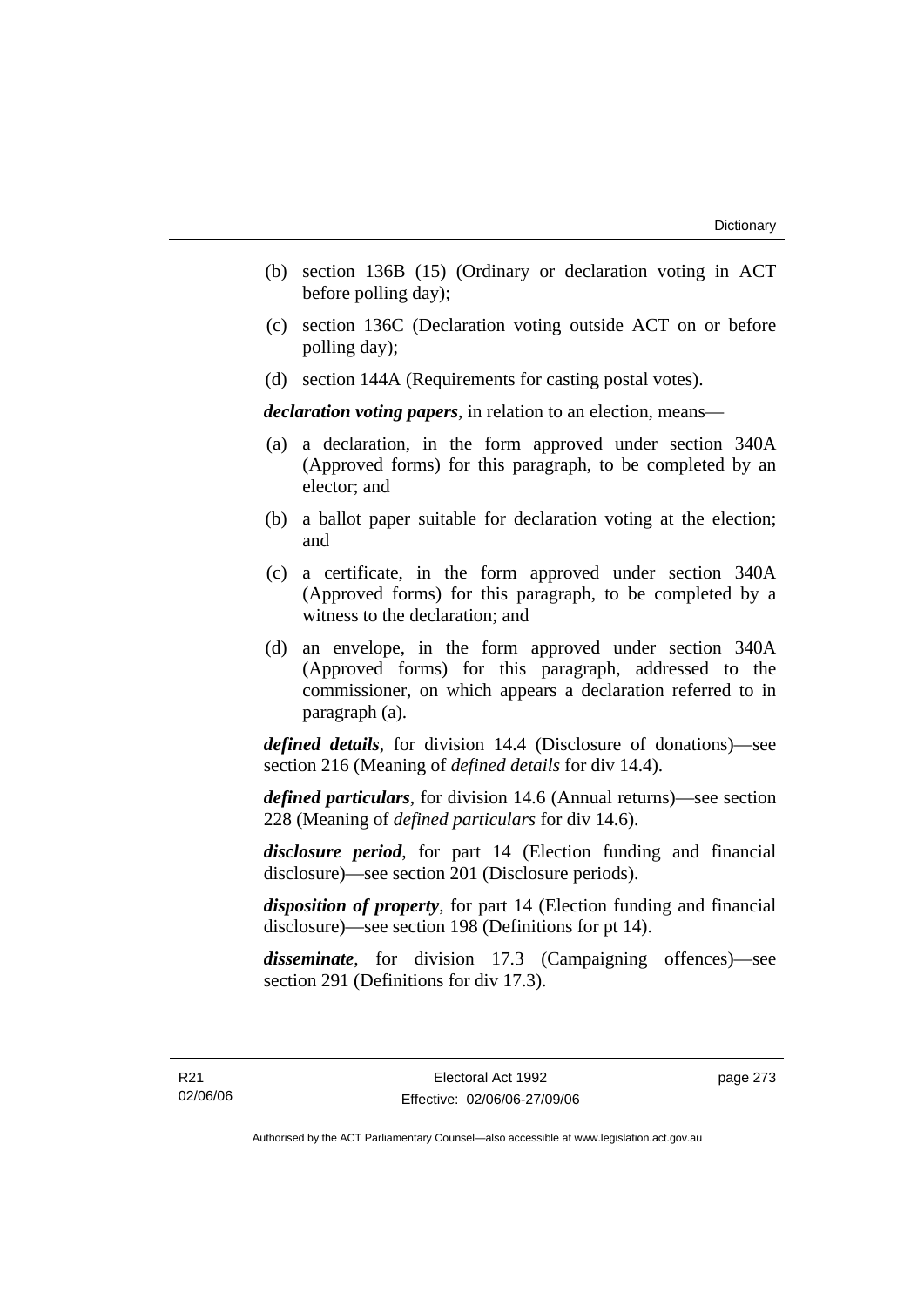*election* means—

- (a) an election of an MLA or MLAs; and
- (b) in relation to an electorate—such an election for the electorate; and
- (c) for part 16 (Disputed elections, eligibility and vacancies)—see section 250 (Definitions for pt 16).

*election period*, in relation to an election, means the period—

- (a) beginning on the first day of the pre-election period; and
- (b) ending when the result of the election is declared under section 189.

*elector* means a person who is enrolled, or is to be taken under this Act to be enrolled, for an electorate.

*electoral advertisement*, for division 14.5 (Disclosure of electoral expenditure)—see section 223 (Definitions for div 14.5).

*electoral commission* means the Australian Capital Territory Electoral Commission established by section 5.

*electoral expenditure*, for division 14.5 (Disclosure of electoral expenditure)—see section 223 (Definitions for div 14.5).

*electoral matter*—see section 4 (Meaning of *electoral matter*).

*electoral paper* means a document, form or notice provided for or required under this Act.

*electorate* means an electorate, the name and boundaries of which are specified in a determination in force under section 35.

*electronic form*, of a roll or an extract from a roll, means a disk, tape or other device from which the information in the extract or roll may be reproduced by mechanical, electronic or other means.

*electronic voting*—see section 120 (2).

R21 02/06/06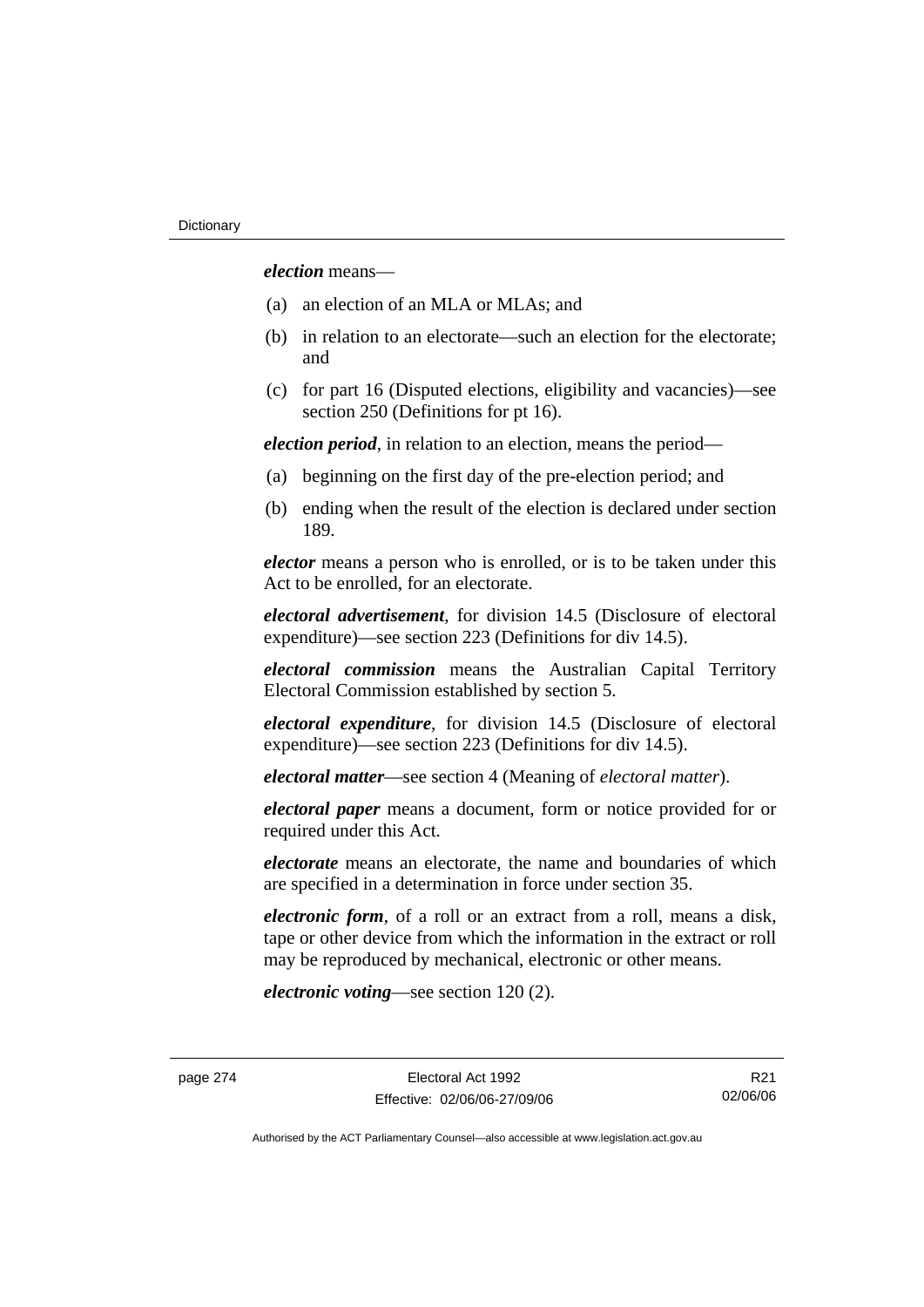*eligible elector*, for division 10.4 (Voting otherwise than at a polling place)—see section 136.

*eligible overseas elector* means a person who is an eligible overseas elector under section 74.

*eligible vote*, for part 14 (Election funding and financial disclosure)—see section 198 (Definitions for pt 14).

*entity*, for part 14 (Election funding and financial disclosure)—see section 198 (Definitions for pt 14).

*extract*, from a roll—see section 59.

*extraordinary election*—see section 101.

*file*, for part 16 (Disputed elections, eligibility and vacancies)—see section 250 (Definitions for pt 16).

*financial controller*, for part 14 (Election funding and financial disclosure)—see section 198 (Definitions for pt 14).

*former MLA*, for part 13 (Casual vacancies)—see section 190 (Definitions for pt 13).

*general election* means a general election of MLAs.

*gift*, for part 14 (Election funding and financial disclosure)—see section 198 (Definitions for pt 14).

*group*, in relation to candidates in an election, means candidates whose names are grouped on the ballot papers in accordance with section 115 (1) or (2), whichever is applicable.

*hospital* includes a convalescent home and an institution similar to a hospital or convalescent home.

*hour of nomination*—see section 108.

*investigation notice*, for division 14.7 (Compliance)—see section 235 (Definitions for div 14.7).

page 275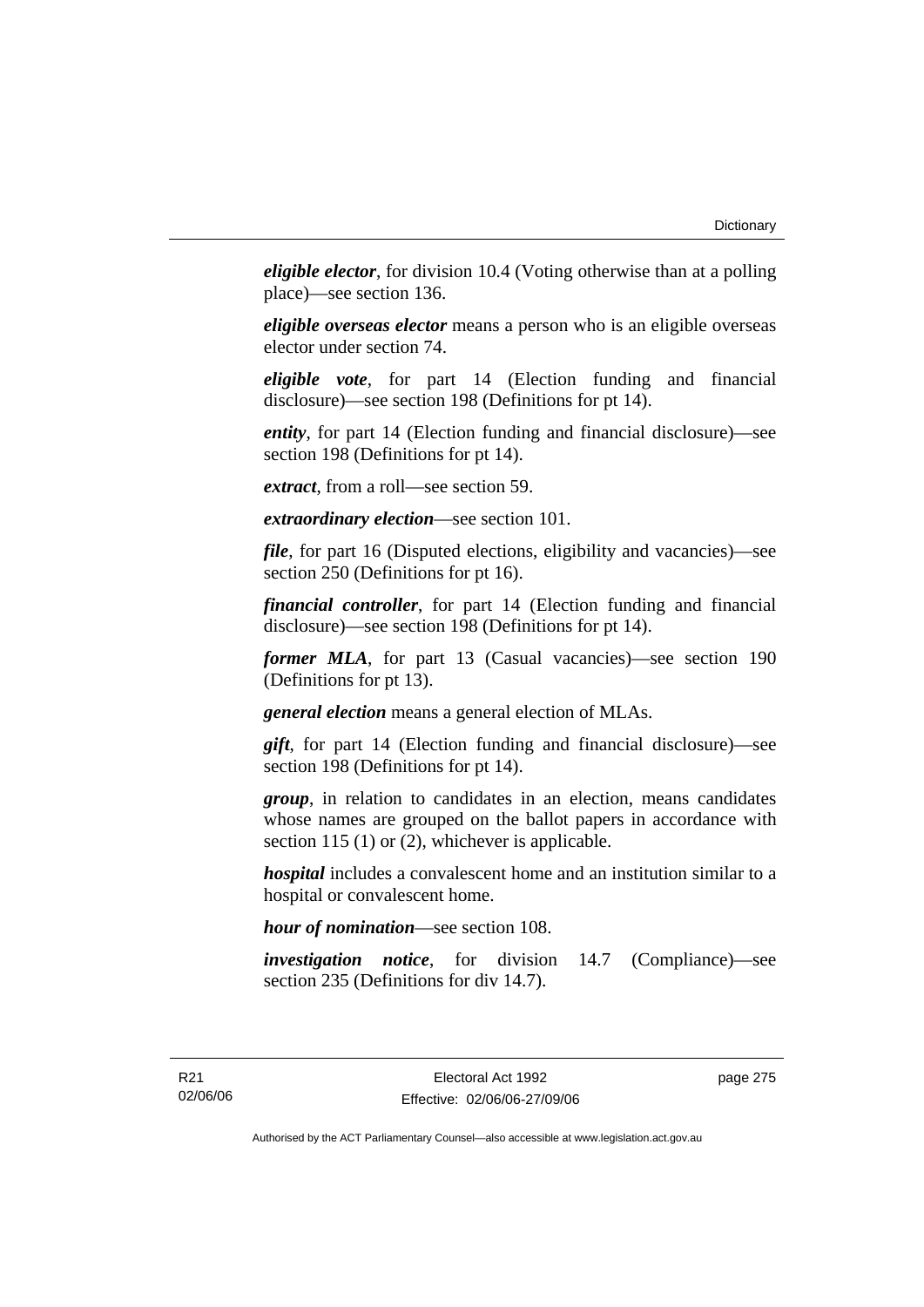*judge* means—

- (a) a judge of the Supreme Court; or
- (b) a judge of the Supreme Court of a State or another Territory; or
- (c) a judge of the Federal Court or Family Court.

*member*, for division 2.2 (Members of electoral commission)—see section 11 (Meaning of *member* for div 2.2).

*MLA* means a member of the Assembly.

*newspaper* means a newspaper circulating in the ACT.

*non-party group*, for part 14 (Election funding and financial disclosure)—see section 198 (Definitions for pt 14).

*officer* means—

- (a) a person appointed under section 33 (Officers) to be an officer; or
- (b) a person exercising a power under this Act under an arrangement under section 70 (Joint roll arrangements with the Commonwealth) or section 336 (Administrative arrangements with Commonwealth and States); or
- (c) in relation to a particular matter—a person mentioned in paragraph (a) or (b) exercising a power in relation to the matter.

*official error*, in relation to a person voting or seeking to vote at an election, means the removal of the person's name under this Act from the roll for an electorate in which the person is otherwise entitled to vote unless the name was so removed before the roll closed for the purpose of the previous election.

# *OIC* means—

 (a) in relation to a scrutiny centre—the officer in charge of the centre; and

R21 02/06/06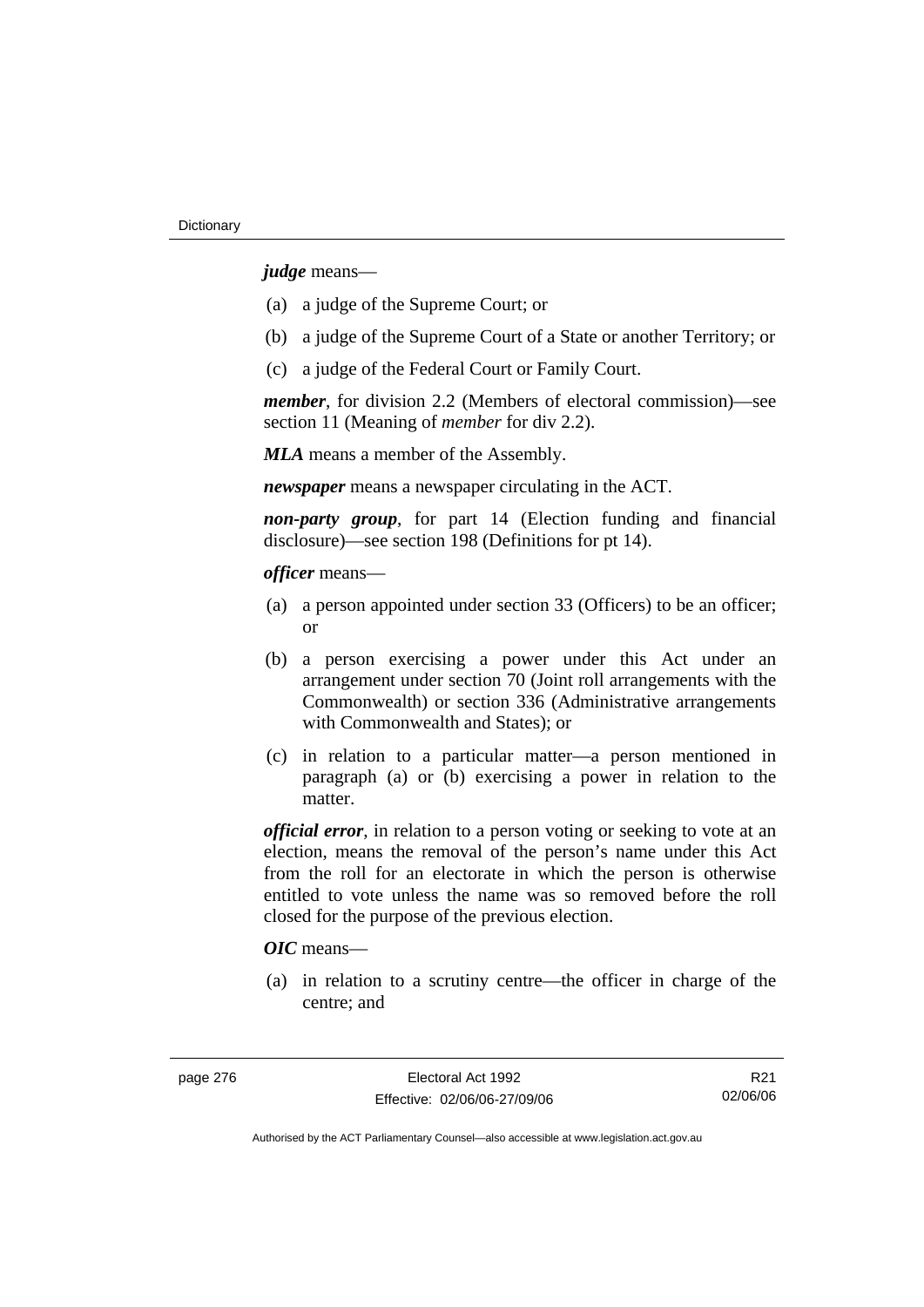(b) in relation to a polling place—the officer in charge of the place.

*ordinary election* means a general election required by section 100.

*ordinary vote* means a vote other than a declaration vote.

*participant*, for division 14.5 (Disclosure of electoral expenditure)—see section 223 (Definitions for div 14.5).

*party*, for part 14 (Electoral funding and financial disclosure)—see section 198 (Definitions for pt 14).

### *party candidate* means—

- (a) a candidate at an election nominated by the registered officer of a registered party; and
- (b) in relation to a registered party—a candidate nominated by the registered officer of the party.

*person*, for part 15 (Review of decisions)—see section 244 (Definitions for pt 15).

*place of nomination*—see section 108.

*political party* means an organisation, incorporated or unincorporated, an object or activity of which is the promotion of the election to the Assembly of a candidate or candidates endorsed by it.

# *polling day*—

- (a) means the day when, apart from section 111 (Need for an election), a poll for an election would be required; and
- (b) except in part 8 (Timing of elections) and part 9 (Arrangements for elections), includes—
	- (i) if the time for holding an election is extended under section 159 for more than 1 day—each of those days; and

page 277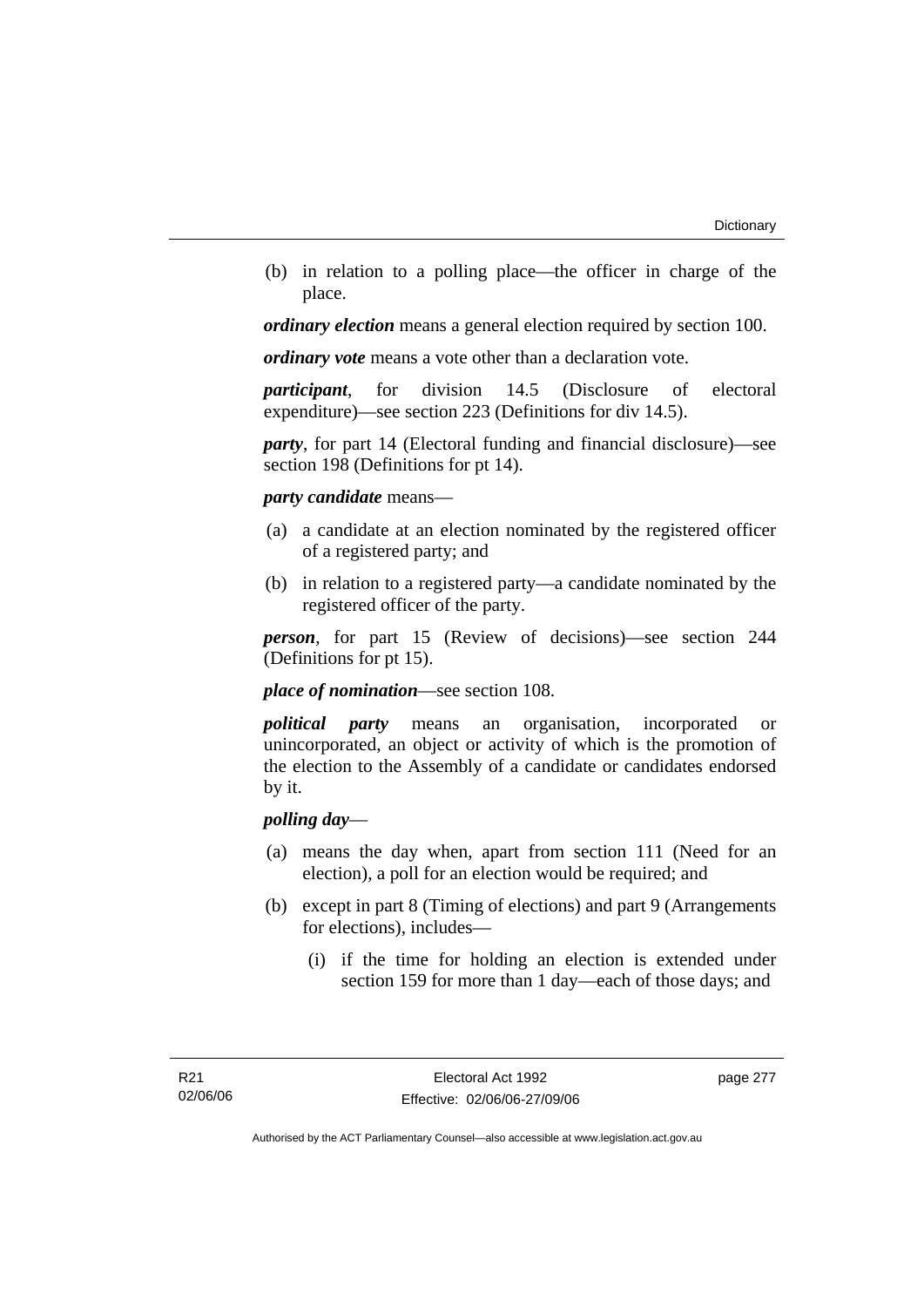(ii) if polling is suspended under section 160—a day when polling is resumed.

*polling place* means a place appointed as a polling place under section 119 (Polling places and scrutiny centres), and, for division 17.3 (Campaigning offences), includes—

- (a) a place where a vote may be made before an officer under section 136B (Ordinary or declaration voting in ACT before polling day) or section 136C (Declaration voting outside ACT on or before polling day); and
- (b) a place where mobile polling is taking place under division 10.5 (Mobile polling).

*post*, for division 10.4 (Voting otherwise than at a polling place) see section 136.

*postal vote* means a declaration vote to which section 144A (Requirements for casting postal votes) applies.

*pre-election period* means the period of 37 days ending on the end of polling day for an election.

*proceeding*, for part 16 (Disputed elections, eligibility and vacancies)—see section 250 (Definitions for pt 16).

*property*, for part 14 (Election funding and financial disclosure) see section 198 (Definitions for pt 14).

*publish*, for division 17.3 (Campaigning offences)—see section 291 (Definitions for div 17.3).

*redistribution* includes distribution.

*register*, for part 14 (Election funding and financial disclosure)—see section 198 (Definitions for pt 14).

*registered*, for an abbreviation of the name of a registered party, means an abbreviation included in the particulars for the party in the register of political parties.

R21 02/06/06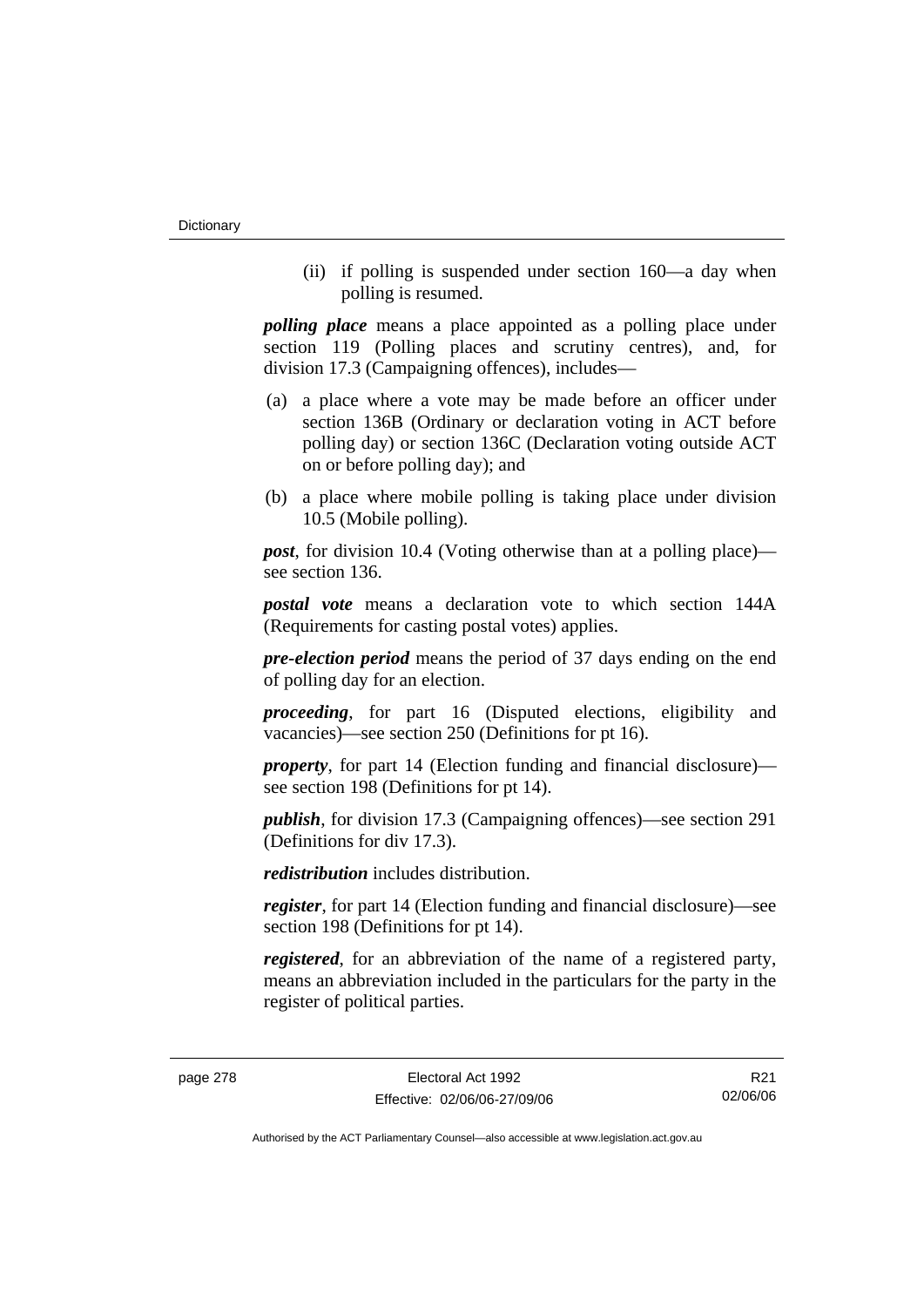*registered industrial organisation*, for part 14 (Election funding and financial disclosure)—see section 198 (Definitions for pt 14).

*registered officer*, for a registered party, means the person whose name is entered in the register of political parties as the registered officer of the party.

*registered party* means a political party registered under part 7 (Registration of political parties).

*register of political parties* means the register of political parties kept under section 88 (Register).

*registrar*, for part 16 (Disputed elections, eligibility and vacancies)—see section 250 (Definitions for pt 16).

*related* political parties, for part 7 (Registration of political parties)—see section 87 (Meaning of *related* political parties).

*relates*, for division 14.5 (Disclosure of electoral expenditure)—see section 223 (Definitions for div 14.5).

*reportage or commentary*, for division 17.3 (Campaigning offences)—see section 291 (Definitions for div 17.3).

*research personnel*, for part 11 (Polling in Antarctica)—see section 167 (Definitions for pt 11).

*return*, for division 14.7 (Compliance)—see section 235 (Definitions for div 14.7).

*returning officer*, for part 11 (Polling in Antarctica)—see section 167 (Definitions for pt 11).

*reviewable decision*, for part 15 (Review of decisions)—see section 244 (Definitions for pt 15).

*review statement*, in relation to a decision by the commissioner, means a statement referred to in section 246 about that decision.

*roll* means a roll of electors kept under this Act.

R21 02/06/06 page 279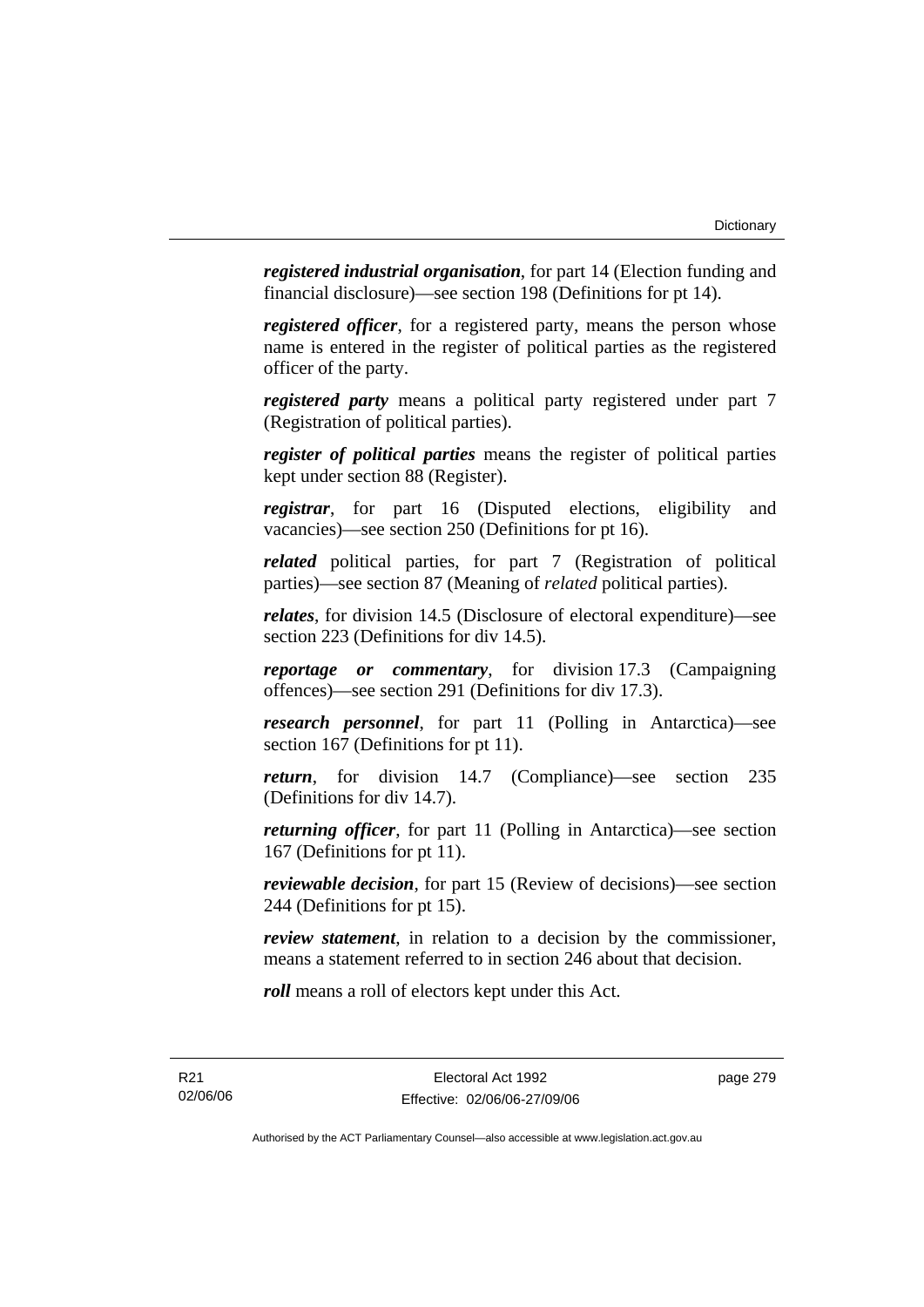*scrutineer* means a person appointed under section 122 to be a scrutineer.

*scrutiny centre* means a place appointed as a scrutiny centre under section 119.

*secretary*, in relation to a political party, means the secretary or chief administrative officer (however described) of the party.

*Speaker*—

- (a) for part 13 (Casual vacancies)—see section 190; and
- (b) for part 16 (Disputed elections, eligibility and vacancies)—see section 251.

*Note Speaker* is defined in the *Legislation Act 2001*, dict. pt 1.

*special hospital*, for division 10.5 (Mobile polling)—see section 149 (Definitions for div 10.5).

*staff*, in relation to the electoral commission, means—

- (a) the staff assisting the commissioner referred to in section 31; and
- (b) persons employed or engaged under section 32.

*station*, for part 11 (Polling in Antarctica)—see section 167 (Definitions for pt 11).

*suppressed address* means an address particulars of which are required to be suppressed from a roll extract under section 77.

*transmit*, for part 11 (Polling in Antarctica)—see section 167 (Definitions for pt 11).

*undue influence*, for part 16 (Disputed elections, eligibility and vacancies)—see section 250 (Definitions for pt 16).

*visiting officer*, for division 10.5 (Mobile polling)—see section 149 (Definitions for div 10.5).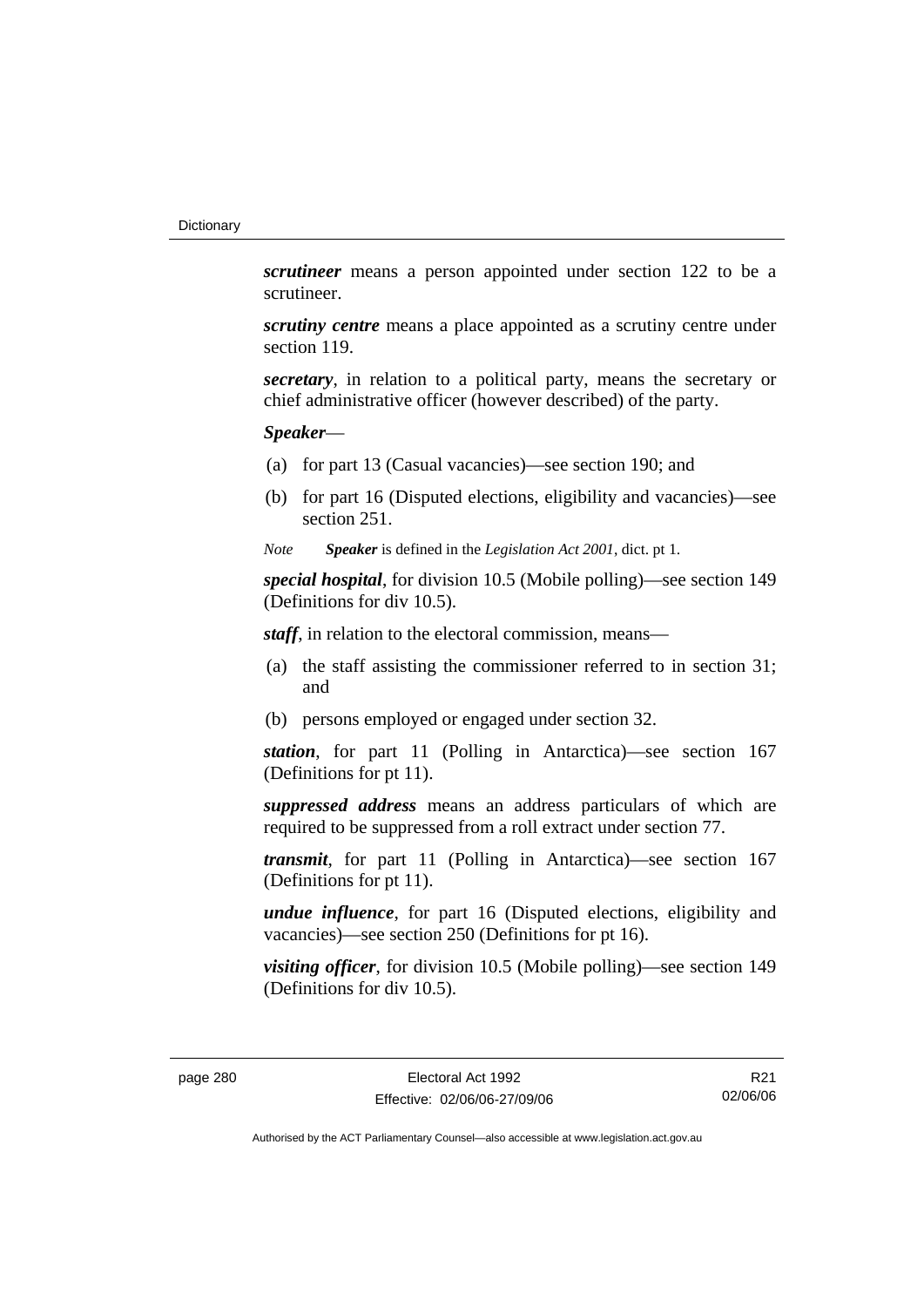# **Endnotes**

# **1 About the endnotes**

Amending and modifying laws are annotated in the legislation history and the amendment history. Current modifications are not included in the republished law but are set out in the endnotes.

Not all editorial amendments made under the *Legislation Act 2001*, part 11.3 are annotated in the amendment history. Full details of any amendments can be obtained from the Parliamentary Counsel's Office.

Uncommenced amending laws and expiries are listed in the legislation history and the amendment history. These details are underlined. Uncommenced provisions and amendments are not included in the republished law but are set out in the last endnote.

If all the provisions of the law have been renumbered, a table of renumbered provisions gives details of previous and current numbering.

The endnotes also include a table of earlier republications.

| $am = amended$                               | $ord = ordinance$                         |
|----------------------------------------------|-------------------------------------------|
| $amdt = amendment$                           | orig = original                           |
| $ch = chapter$                               | $par = paragraph/subparagraph$            |
| $def = definition$                           | $pres = present$                          |
| $dict = dictionary$                          | $prev = previous$                         |
| disallowed = disallowed by the Legislative   | $(\text{prev}) = \text{previously}$       |
| Assembly                                     | $pt = part$                               |
| $div = division$                             | $r = rule/subrule$                        |
| $exp = expires/expired$                      | $renum = renumbered$                      |
| $Gaz = gazette$                              | $reloc = relocated$                       |
| $hdg =$ heading                              | $R[X]$ = Republication No                 |
| $IA = Interpretation Act 1967$               | $RI = reissue$                            |
| $ins = inserted/added$                       | $s = section/subsection$                  |
| $LA =$ Legislation Act 2001                  | $sch = schedule$                          |
| $LR =$ legislation register                  | $sdiv = subdivision$                      |
| $LRA =$ Legislation (Republication) Act 1996 | $sub = substituted$                       |
| $mod = modified/modification$                | SL = Subordinate Law                      |
| $o = order$                                  | underlining = whole or part not commenced |
| $om = omitted/repealed$                      | or to be expired                          |
|                                              |                                           |

# **2 Abbreviation key**

R21 02/06/06

Electoral Act 1992 Effective: 02/06/06-27/09/06 page 281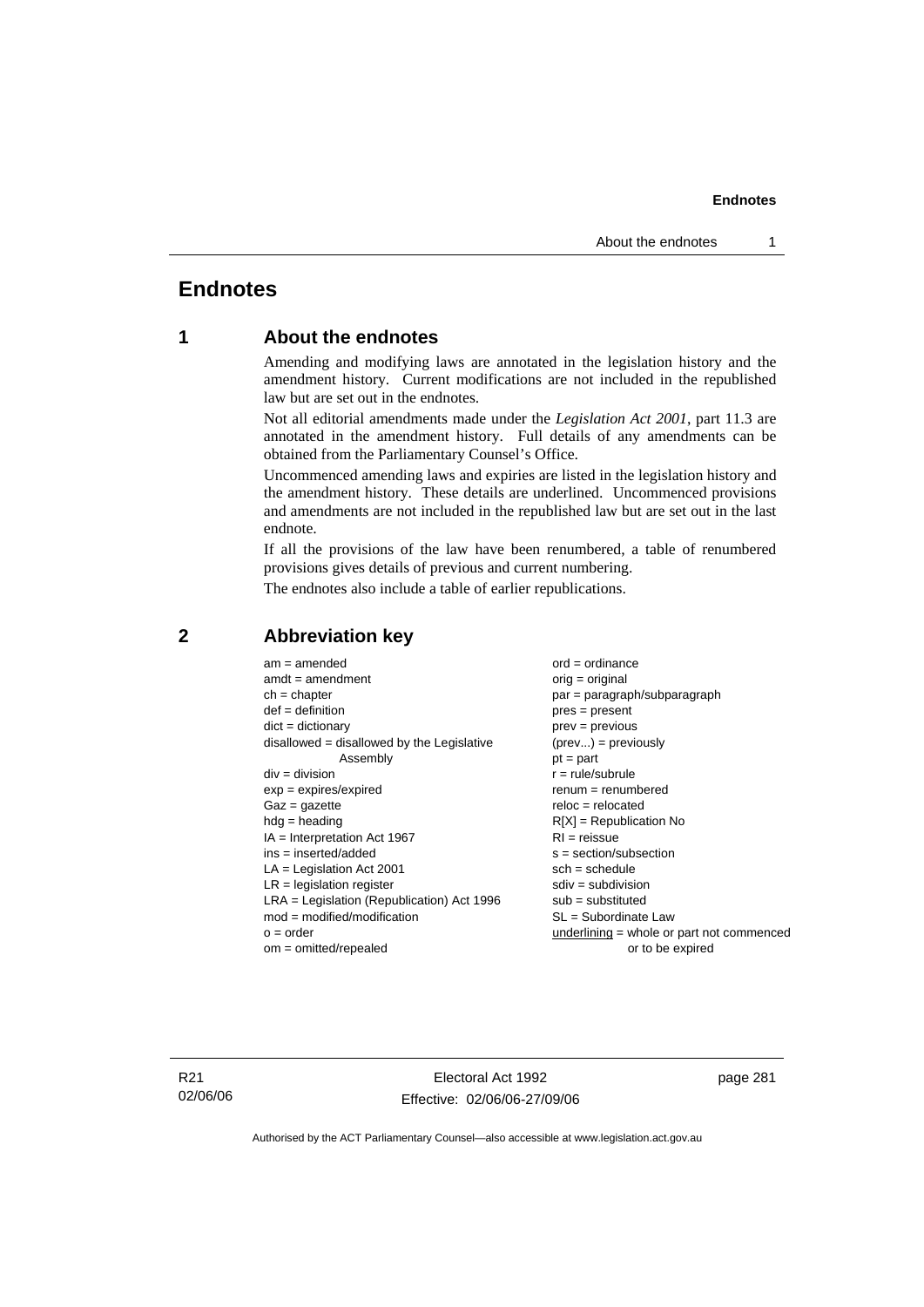| Legislation history<br>3 |  |
|--------------------------|--|
|--------------------------|--|

# **3 Legislation history**

#### **Electoral Act 1992 No 71**

notified 8 December 1992 (Gaz 1992 No S218) s 1, s 2 commenced 8 December 1992 (s 2 (1)) remainder commenced 21 December 1992 (Gaz 1992 No S243 p 19)

as amended by

# **Acts Revision (Position of Crown) Act 1993 No 44 sch 2**

notified 27 August 1993 (Gaz 1993 No S165) commenced 27 August 1993 (s 2)

### **Electoral (Amendment) Act 1994 No 14**

notified 17 May 1994 (Gaz 1994 No S85) s 1, s 2, s 22 (in pt), s 23 (in pt) commenced 17 May 1994 (s 2 (1), (2)) ss 3-21 commenced 6 June 1994 (Gaz 1994 No S105) s 22 (new pt 13) commenced 3 March 1995 (s 2 (5)) s 22 (new pt 16 (ss 244-278)) commenced 25 August 1994 (s 2 (6) and Gaz 1994 No S172) s 24 commenced 1 September 1994 (Gaz 1994 No S172) remainder commenced 25 August 1994 (Gaz 1994 No S172)

**Public Sector Management (Consequential and Transitional Provisions) Act 1994 No 38 sch 1 pt 32** 

notified 30 June 1994 (Gaz 1994 No S121) s 1, s 2 commenced 30 June 1994 (s 2 (1)) sch1 pt 32 commenced 1 July 1994 (Gaz 1994 No S142 p 2)

### **Electoral (Amendment) Act 1994 (No 2) No 78**

notified 17 November 1994 (Gaz 1994 No S252) commenced 17 November 1994 (s 2)

### **Annual Reports (Government Agencies) (Consequential Provisions) Act 1995 No 25 sch**

notified 5 September 1995 (Gaz 1995 No S212) commenced 5 September 1995 (s 2)

### **Electoral (Amendment) Act 1995 No 33**

notified 31 October 1995 (Gaz 1995 No S266) commenced 31 October 1995 (s 2)

page 282 **Electoral Act 1992** Effective: 02/06/06-27/09/06

R21 02/06/06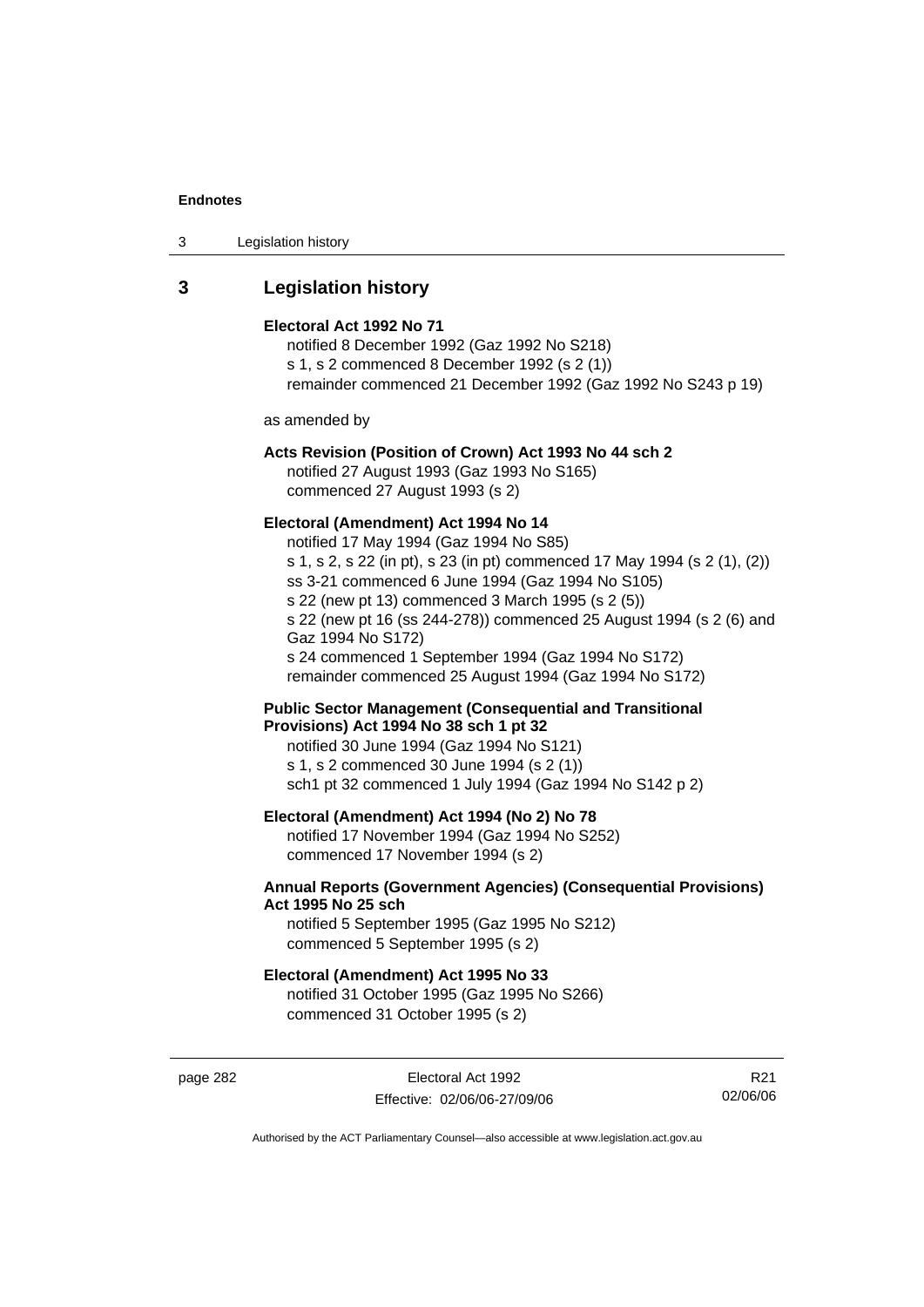#### **Statute Law Revision Act 1995 No 46 sch**

notified 18 December 1995 (Gaz 1995 No S306) commenced 18 December 1995 (s 2)

## **Remuneration Tribunal (Consequential and Transitional Provisions) Act 1995 No 56 sch**

notified 20 December 1995 (Gaz 1995 No S313) sch commenced 21 December 1995 (s 2 and see Gaz 1995 No S315 p 2)

#### **Electoral (Amendment) Act 1996 No 56**

notified 29 November 1996 (Gaz 1996 No S320) commenced 29 November 1996 (s 2)

### **Land (Planning and Environment) (Amendment) Act 1996 (No 3) No 85**

notified 24 December 1996 (Gaz 1996 No S345) s 1, s 2 commenced 24 December 1996 (s 2 (1)) remainder commenced 24 June 1997 (s 2 (3))

#### **Electoral (Amendment) Act 1997 No 38**

notified 1 September 1997 (Gaz 1997 No S257) ss 1-3 commenced 1 September 1997 (s 2 (1)) remainder commenced 1 May 1998 (s 2 (2))

### **Remuneration Tribunal (Consequential Amendments) Act 1997 No 41 sch 1 (as am by 2002 (No 2) No 49 pt 3.19)**

notified 19 September 1997 (Gaz 1997 No S264) s 1, s 2 commenced 19 September 1997 (s 2 (1)) sch 1 commenced 24 September 1997 (s 2)

#### **Electoral Amendment Act 1997 (No 2) No 91**

notified 1 December 1997 (Gaz 1997 No S380) commenced 1 December 1997 (s 2)

### **Legal Practitioners (Consequential Amendments) Act 1997 No 96 sch 1**

notified 1 December 1997 (Gaz 1997 No S380) s 1, s 2 commenced 1 December 1997 (s 2 (1)) sch 1 commenced 1 June 1998 (s 2 (2))

R21 02/06/06 page 283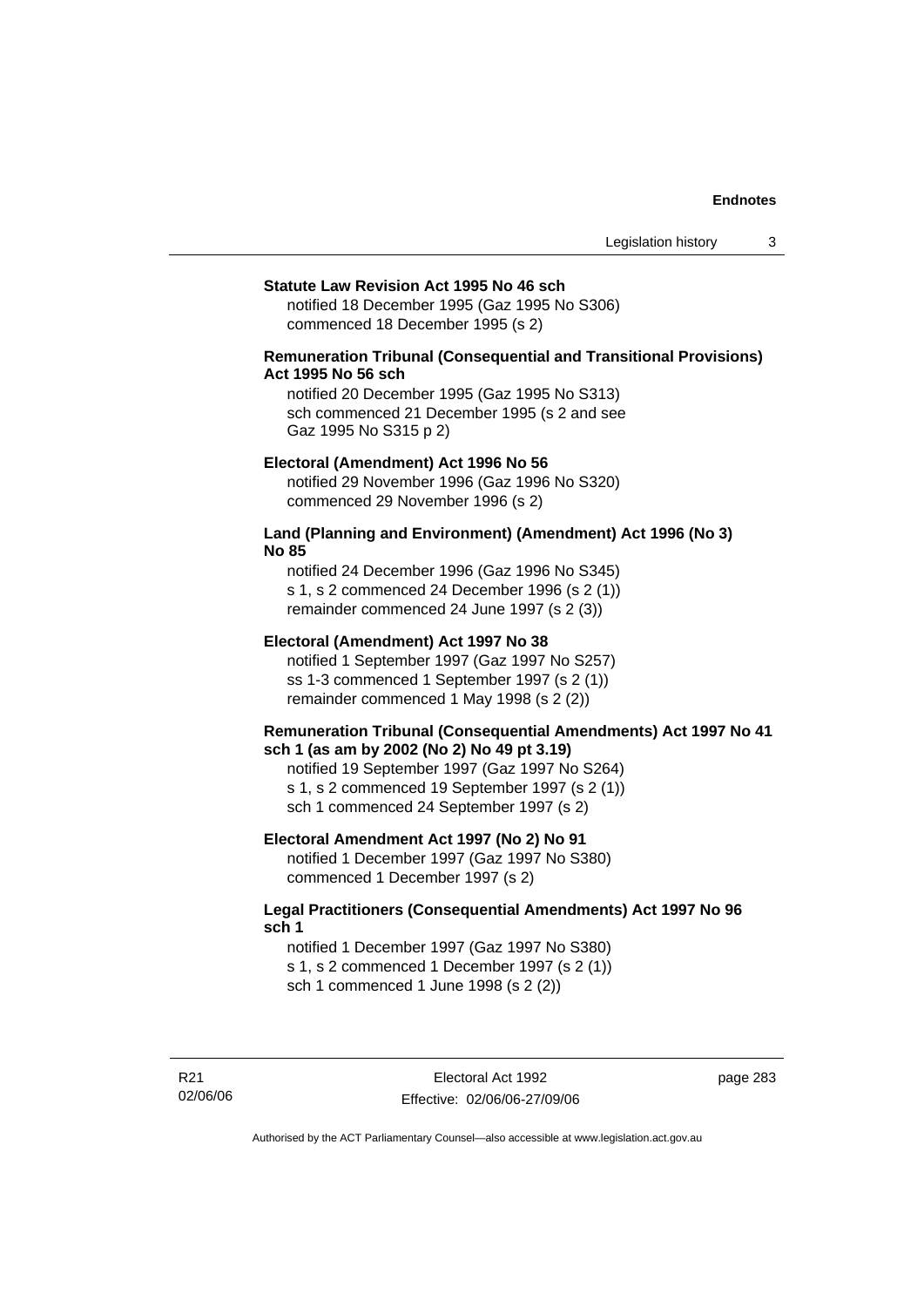| Legislation history<br>-3 |  |
|---------------------------|--|
|---------------------------|--|

| <b>Statute Law Revision (Penalties) Act 1998 No 54 sch</b><br>notified 27 November 1998 (Gaz 1998 No S207)<br>s 1, s 2 commenced 27 November 1998 (s 2 (1))<br>sch commenced 9 December 1998 (Gaz 1998 No 49 p 1078) |
|----------------------------------------------------------------------------------------------------------------------------------------------------------------------------------------------------------------------|
| Electoral (Amendment) Act 1998 No 61<br>notified 11 December 1998 (Gaz 1998 No S209)<br>commenced 11 December 1998 (s 2)                                                                                             |
| Electoral Amendment Act 2000 No 50<br>notified 28 September 2000 (Gaz 2000 No 39)<br>commenced 28 September 2000 (s 2)                                                                                               |
| Electoral Amendment Act 2000 (No 2) No 76<br>notified 21 December 2000 (Gaz 2000 No S69)<br>s 1, s 2 commenced 21 December 2000 (IA s 10B)<br>remainder commenced 11 April 2001 (Gaz 2001 No 14)                     |
| Surveyors (Consequential Amendments) Act 2001 No 3 sch 1<br>notified 8 March 2001 (Gaz 2001 No 10)<br>s 1, s 2 commenced 8 March 2001 (IA s 10B)<br>sch 1 commenced 26 July 2001 (s 2 and Gaz 2001 No 30)            |
| Electoral Amendment Act 2001 No 36<br>notified 29 June 2001 (Gaz 2001 No S36)<br>commenced 29 June 2001 (s 2)                                                                                                        |
| Electoral (Entrenched Provisions) Amendment Act 2001 No 37<br>notified 29 June 2001 (Gaz 2001 No S36)                                                                                                                |
| commenced 29 June 2001 (s 2)                                                                                                                                                                                         |

page 284 Electoral Act 1992 Effective: 02/06/06-27/09/06

R21 02/06/06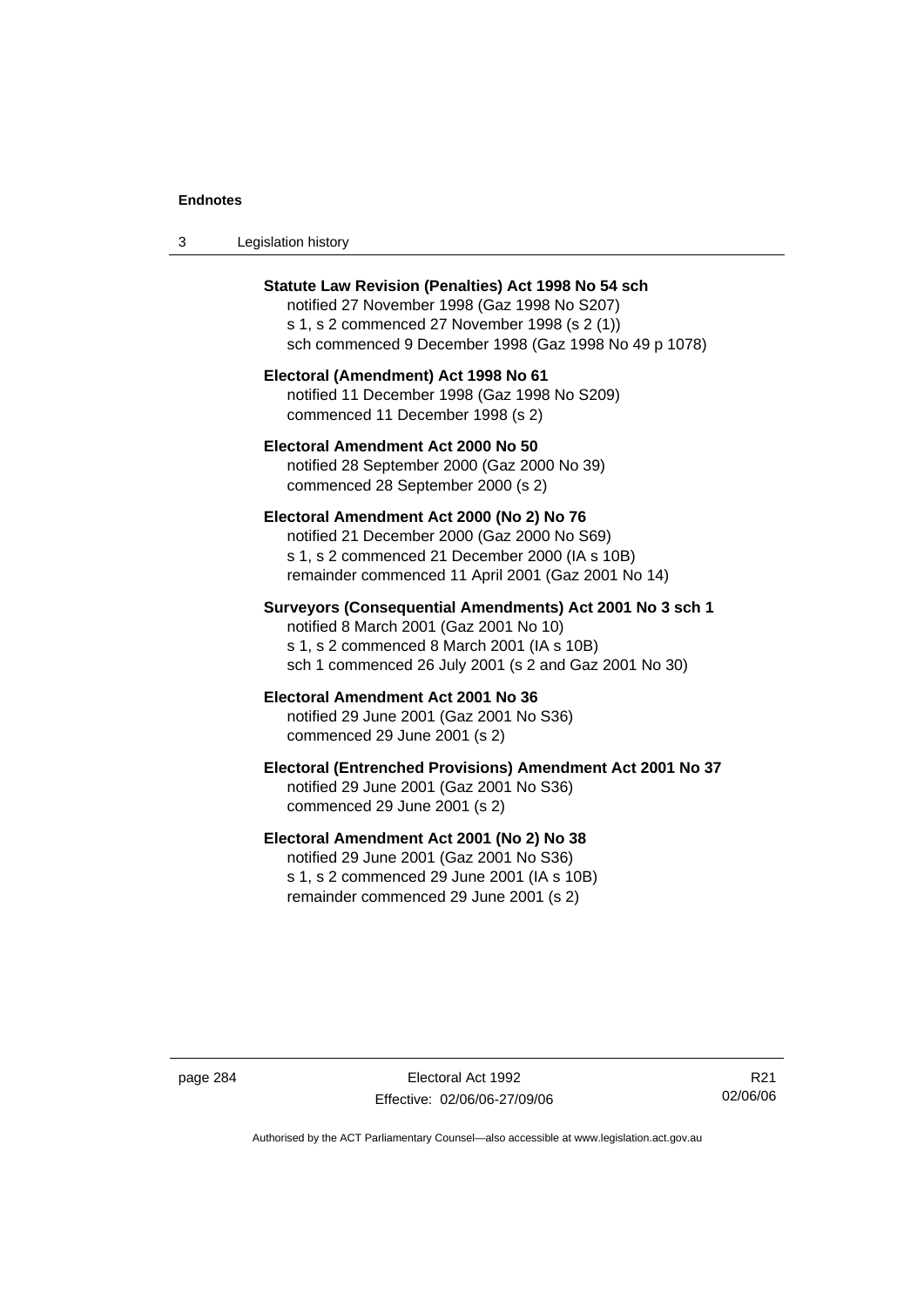# **Legislation (Consequential Amendments) Act 2001 No 44 sch 1 pt 120**

notified 26 July 2001 (Gaz 2001 No 30) s 1, s 2 commenced 26 July 2001 (IA s 10B) amdts 1.1294, 1.1312-1.1321, 1.1338, 1.1339, 1.1342, 1.1343, 1.1350, 1.1356, 1.1357, 1.1364, 1.1365, 1.1370-1.1372, 1.1378-1.1384, 1.1398-1.1400 commenced 12 September 2001 (s 2 and see Gaz 2001 No S65) pt 120 remainder commenced 12 September 2001 (s 2 and see Gaz 2001 No S65)

### **Legislation Amendment Act 2002 No 11 pt 2.17**

notified LR 27 May 2002 s 1, s 2 commenced 27 May 2002 (LA s 75) pt 2.17 commenced 28 May 2002 (s 2 (1))

### **Statute Law Amendment Act 2002 No 30 pt 3.21**

notified LR 16 September 2002 s 1, s 2 taken to have commenced 19 May 1997 (LA s 75 (2)) pt 3.21 commenced 17 September 2002 (s 2 (1))

#### **Electoral Amendment Act 2002 No 32**

notified LR 8 October 2002 s 1, s 2 commenced 8 October 2002 (LA s 75 (1)) remainder commenced 9 October 2002 (s 2)

#### **Districts Act 2002 No 39 pt 1.3**

notified LR 10 October 2002 s 1, s 2 commenced 10 October 2002 (LA s 75 (1)) pt 1.3 commenced 11 October 2002 (s 2)

### **Statute Law Amendment Act 2002 (No 2) No 49 pt 3.19**

notified LR 20 December 2002

s 1, s 2 taken to have commenced 7 October 1994 (LA s 75 (2)) pt 3.19 commenced 24 September 1997 (s 2 (4))

*Note* This Act only amends the Remuneration Tribunal (Consequential Amendments) Act 1997 No 41.

page 285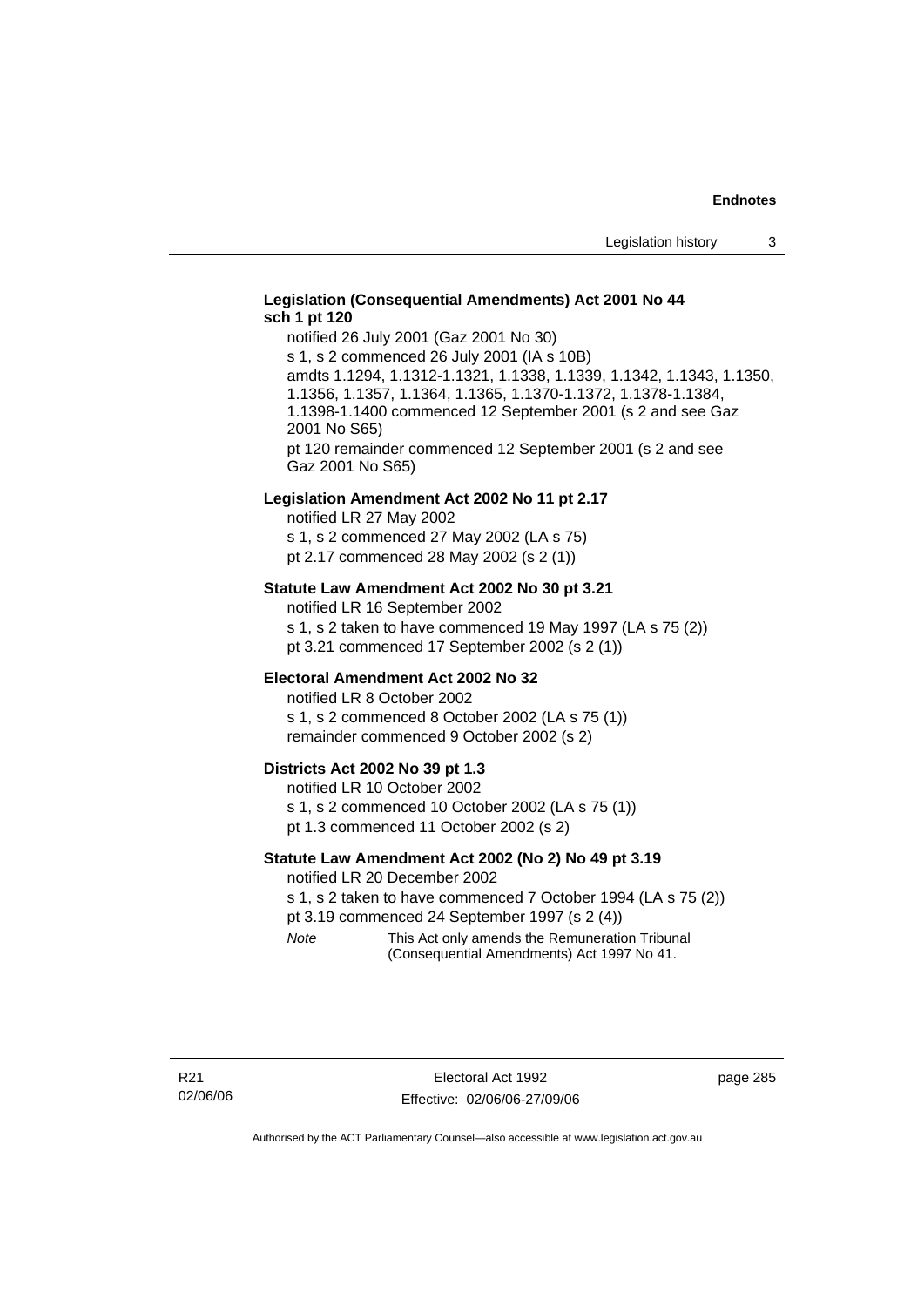3 Legislation history

# **Planning and Land (Consequential Amendments) Act 2002 A2002-56 sch 3 pt 3.4**

notified LR 20 December 2002

s 1, s 2 commenced 20 December 2002 (LA s 75 (1)) sch 3 pt 3.4 commenced 1 July 2003 (s 2 and see Planning and Land

Act 2002 A2002-55 s 5)

### **Electoral Amendment Act 2003 A2003-54**

notified LR 3 December 2003 s 1, s 2 commenced 3 December 2003 (LA s 75 (1)) remainder commenced 4 December 2003 (s 2)

### **Annual Reports Legislation Amendment Act 2004 A2004-9 sch 1 pt 1.12**

notified LR 19 March 2004 s 1, s 2 commenced 19 March 2004 (LA s 75 (1)) sch 1 pt 1.12 commenced 13 April 2004 (s 2 and see Annual Reports (Government Agencies) Act 2004 A2004-8, s 2 and CN2004-5)

### **Criminal Code (Theft, Fraud, Bribery and Related Offences) Amendment Act 2004 A2004-15 sch 1 pt 1.11, sch 2 pt 2.31**

notified LR 26 March 2004 s 1, s 2 commenced 26 March 2004 (LA s 75 (1)) sch 1 pt 1.11, sch 2 pt 2.31 commenced 9 April 2004 (s 2 (1))

### **Electoral Amendment Act 2004 A2004-26**

notified LR 21 May 2004 s 1, s 2 commenced 21 May 2004 (LA s 75 (1)) remainder commenced 22 May 2004 (s 2)

# **Health Professionals Legislation Amendment Act 2004 A2004-39 sch 1 pt 1.2**

notified LR 8 July 2004 s 1, s 2 commenced 8 July 2004 (LA s 75 (1)) sch 1 pt 1.2 commenced 7 July 2005 (s 2 and see Health Professionals Act 2004 A2004-38, s 2 and CN2005-11)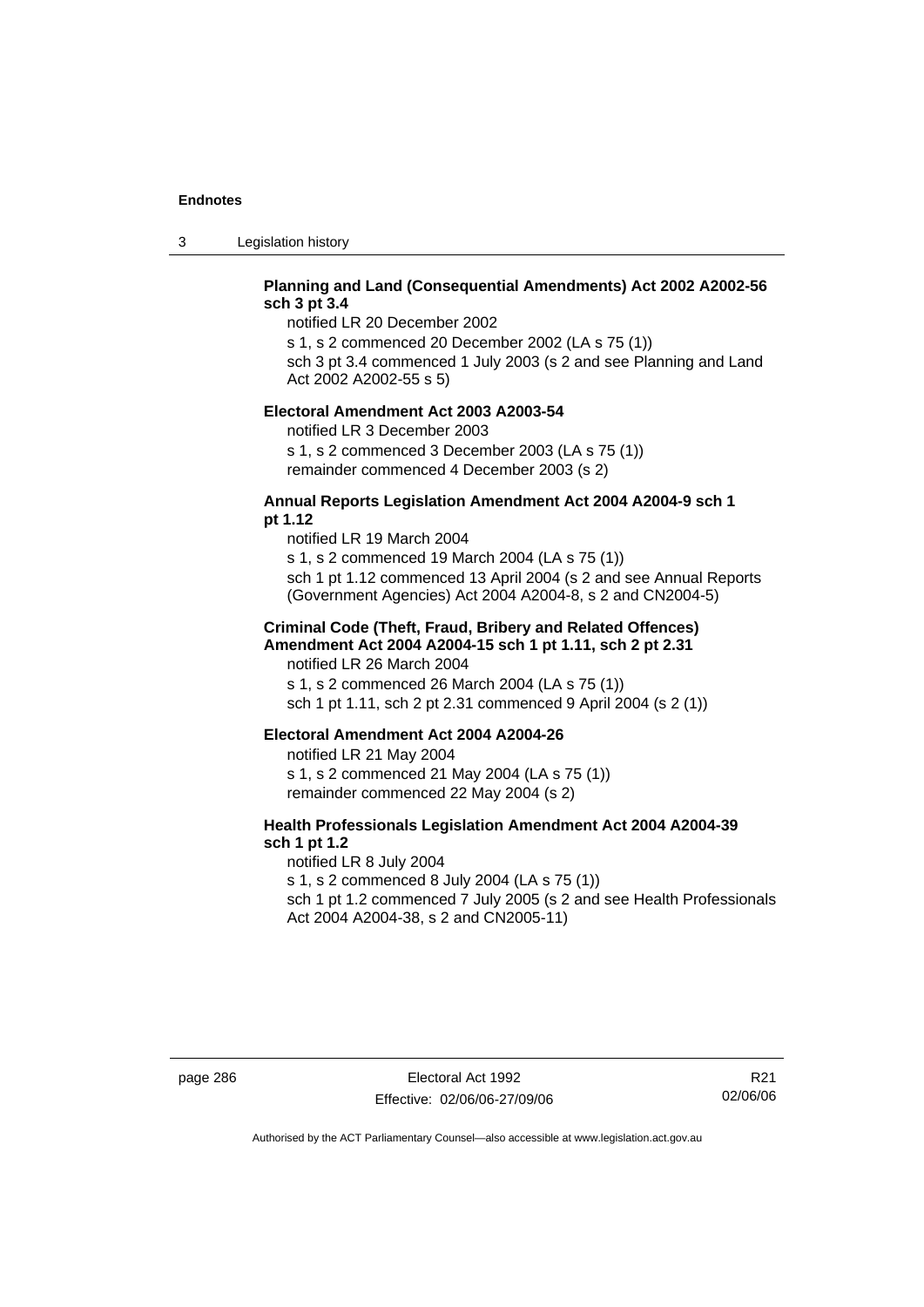# **Court Procedures (Consequential Amendments) Act 2004 A2004-60 sch 1 pt 1.25**

notified LR 2 September 2004

s 1, s 2 commenced 2 September 2004 (LA s 75 (1))

sch 1 pt 1.25 commenced 10 January 2005 (s 2 and see Court Procedures Act 2004 A2004-59, s 2 and CN2004-29)

### **Sentencing Legislation Amendment Act 2006 A2006-23 sch 1 pt 1.16**  notified LR 18 May 2006

s 1, s 2 commenced 18 May 2006 (LA s 75 (1)) sch 1 pt 1.16 commenced 2 June 2006 (s 2 (1) and see Crimes (Sentence Administration) Act 2005 A2005-59 s 2, Crimes (Sentencing) Act 2005 A2005-58, s 2 and LA s 79)

# **4 Amendment history**

| <b>Preamble</b><br>preamble   | am 1994 No 14                                                              |
|-------------------------------|----------------------------------------------------------------------------|
| <b>Title</b><br>title         | sub 1994 No 14                                                             |
| Name of Act<br>s <sub>1</sub> | sub 2001 No 36 amdt 1.1                                                    |
| <b>Commencement</b>           |                                                                            |
| s 2                           | am 1994 No 14                                                              |
|                               | om 2001 No 44 amdt 1.1285                                                  |
| <b>Dictionary</b>             |                                                                            |
| s 3                           | def <i>abbreviation</i> ins $A1994-14 s6$                                  |
|                               | om A2001-36 amdt 1.2                                                       |
|                               | def candidate ins A1994-14 s 6                                             |
|                               | om A2001-36 amdt 1.2                                                       |
|                               | def <i>declaration vote</i> om A2001-36 amdt 1.2                           |
|                               | def Electoral Commissioner om A1994-14 s 6                                 |
|                               | def electoral paper ins A1994-14 s 6                                       |
|                               | om A2001-36 amdt 1.2                                                       |
|                               | def <i>officer</i> ins A1994-14 s 6                                        |
|                               | om A2001-36 amdt 1.2                                                       |
|                               | def <b>polling place</b> ins $A1994-14 s 6$                                |
|                               | om A2001-36 amdt 1.2                                                       |
|                               | def registered officer ins A1994-14 s 6                                    |
|                               | om A2001-36 amdt 1.2                                                       |
|                               | def register of political parties ins A1994-14 s 6<br>om A2001-36 amdt 1.2 |
|                               |                                                                            |
|                               |                                                                            |

R21 02/06/06

Electoral Act 1992 Effective: 02/06/06-27/09/06 page 287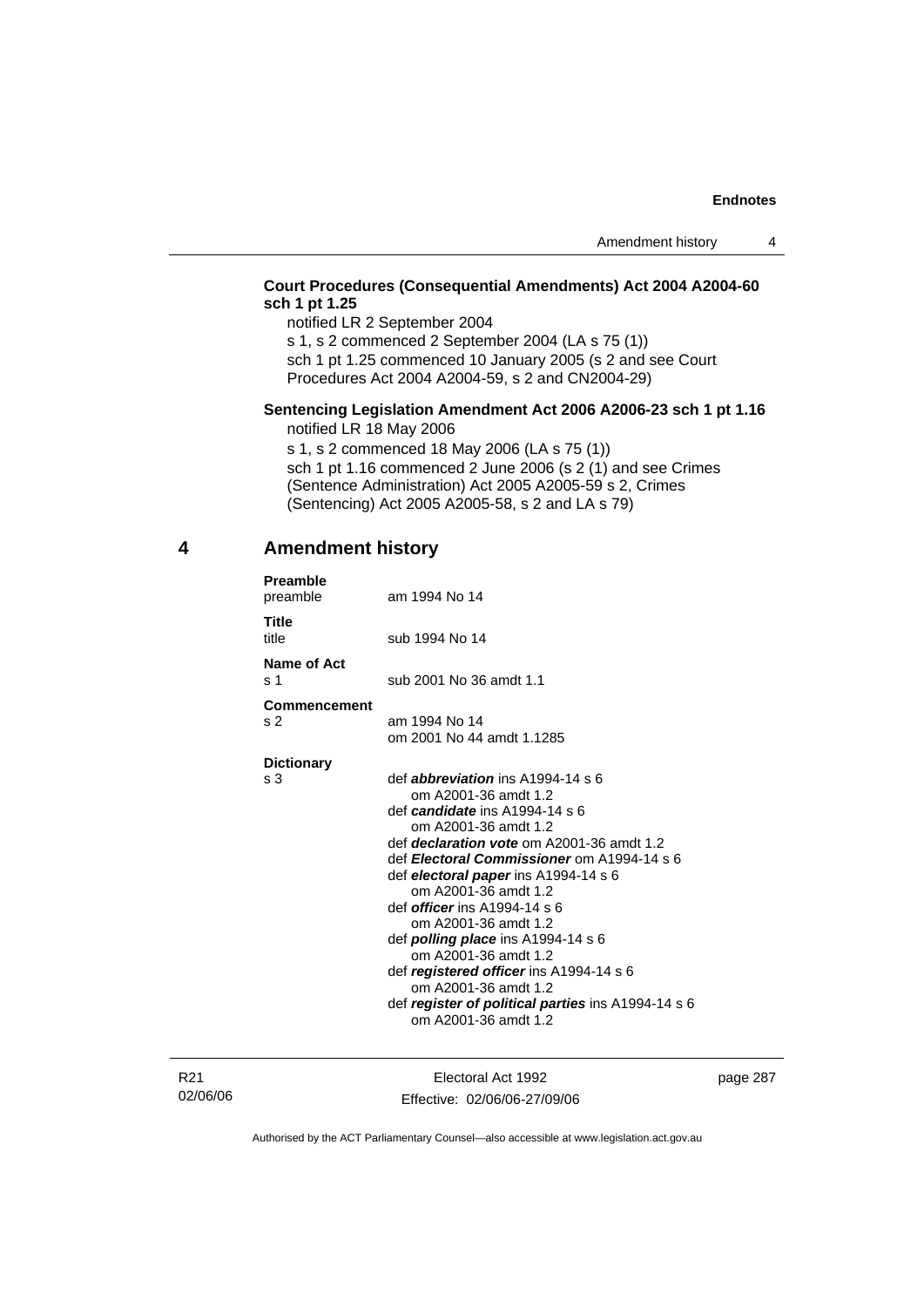4 Amendment history page 288 Electoral Act 1992 def *registered party* ins A1994-14 s 6 om A2001-36 amdt 1.2 def *Self-Government Act* ins A1994-14 s 6 om A2001-36 amdt 1.2 def *Speaker* ins A1994-14 s 6 om A2001-36 amdt 1.2 defs reloc to dict A2001-36 amdt 1.3 sub A2001-36 amdt 1.4 **Offences against Act—application of Criminal Code etc**  s 3A ins A2004-26 s 4 **Meaning of** *electoral matter* s 4 om 1993 No 44 sch 2 ins 1994 No 14 sub 2001 No 36 s 5 am A2004-26 amdt 1.60 **Meaning of** *available for public inspection* s 4A ins 2001 No 36 s 5 **Establishment, functions and powers of electoral commission**   $div 2.1$  hdg sub 2001 No 36 amdt 1.5 **Constitution of commission**  s 6 am 1994 No 14 sub 2002 No 30 amdt 3.243 **Functions of electoral commission**  s 7 sub 1994 No 14 am 1997 No 91 am LA (see 2001 No 36 amdt 1.99); 2002 No 30 amdts 3.244- 3.246 **Determination of fees**  s 8 (prev s 7A) ins 1994 No 14 renum 1994 No 14 sub 2001 No 44 amdt 1.1286 **Powers**  s 9 (prev s 8) renum 1994 No 14 om 2002 No 30 amdt 3.247 **Electoral commission's annual report**  s 10 (prev s 9) am 1994 No 14 renum 1994 No 14 om 1995 No 25 ins 1997 No 91 sub A2004-9 amdt 1.15

R21 02/06/06

Authorised by the ACT Parliamentary Counsel—also accessible at www.legislation.act.gov.au

Effective: 02/06/06-27/09/06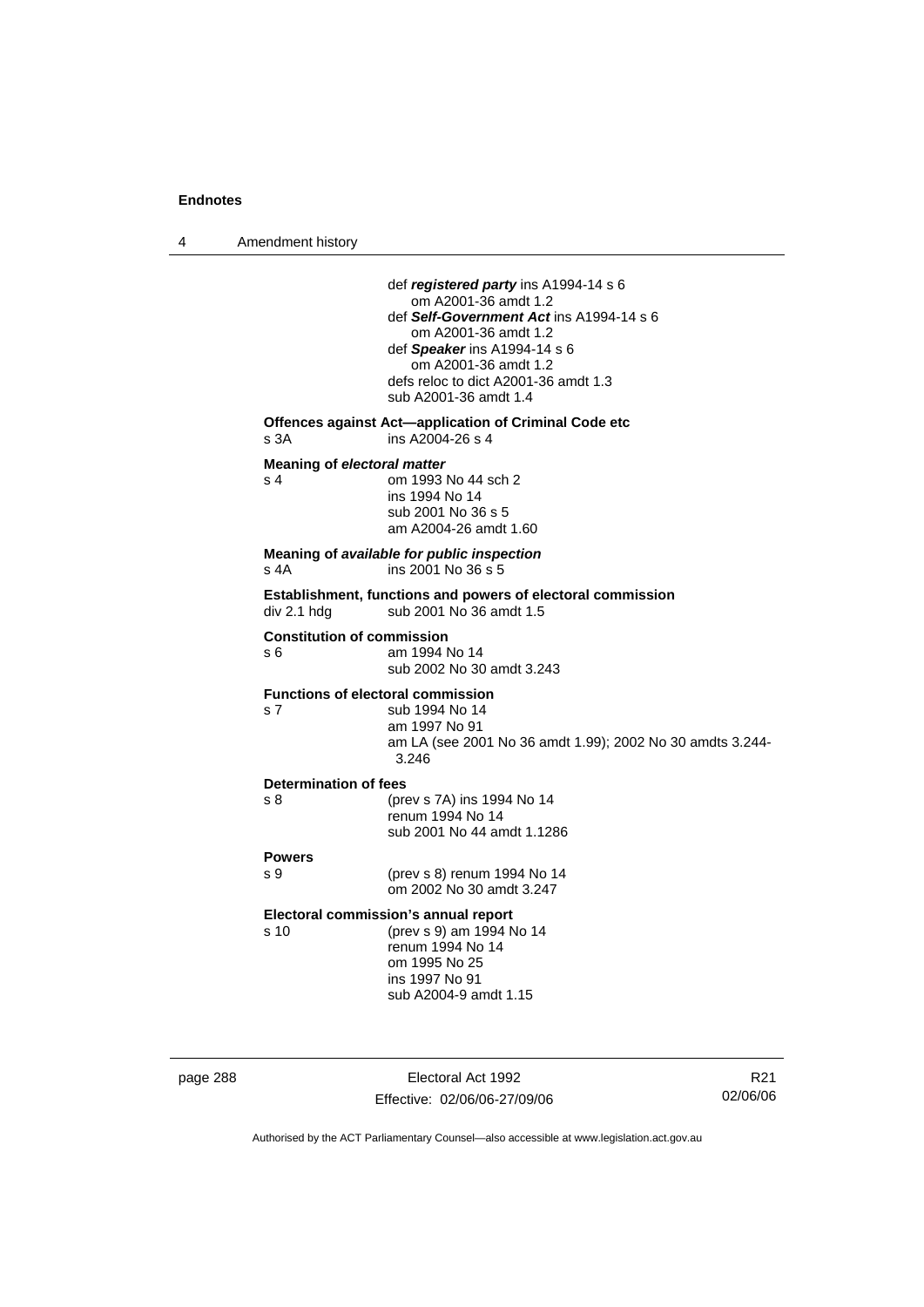| s 10A                          | ins 1997 No 91<br>sub 2002 No 30 amdt 3.248                                                                                                                             |
|--------------------------------|-------------------------------------------------------------------------------------------------------------------------------------------------------------------------|
| div 2.2 hdg                    | <b>Members of electoral commission</b><br>sub 2001 No 36 amdt 1.6                                                                                                       |
| s 11 hdg<br>s 11               | Meaning of member for div 2.2<br>sub 2001 No 36 amdt 1.7<br>(prev s 10) renum 1994 No 14<br>om 1995 No 25 sch<br>ins 1997 No 91<br>def member sub 2002 No 30 amdt 3.249 |
| <b>Appointment</b><br>s 12     | (prev s 11) am 1994 No 14<br>renum 1994 No 14<br>am 1994 No 38 sch 1 pt 32; 2001 No 44 amdt 1.1287; 2002<br>No 30 amdts 3.250-3.252                                     |
| s 13                           | Term of appointment of members<br>(prev s 12) am 1994 No 14<br>renum 1994 No 14<br>sub 2002 No 30 amdt 3.253                                                            |
| s 14                           | <b>Conditions of appointment of members generally</b><br>(prev s 13) renum 1994 No 14<br>om 1997 No 41<br>ins 2002 No 30 amdt 3.253                                     |
| Leave of absence<br>s 15       | (prev s 14) renum 1994 No 14                                                                                                                                            |
| <b>Resignation</b><br>s 16     | (prev s 15) renum 1994 No 14<br>om 2002 No 30 amdt 3.254                                                                                                                |
| s 17 hdg<br>s 17               | Suspension or ending of appointment of members<br>sub 2002 No 30 amdt 3.255<br>(prev s 16) renum 1994 No 14<br>am 2002 No 30 amdt 3.256, amdt 3.257                     |
| <b>Acting members</b><br>s 18  | (prev s 17) renum 1994 No 14<br>om 2002 No 30 amdt 3.258                                                                                                                |
| <b>Meetings</b><br>div 2.3 hdg | (prev pt 2 div 3 hdg) renum LA (see 2000 No 76 s 24)                                                                                                                    |
| <b>Procedure</b><br>s 19       | (prev s 18) renum 1994 No 14                                                                                                                                            |

R21 02/06/06

Electoral Act 1992 Effective: 02/06/06-27/09/06 page 289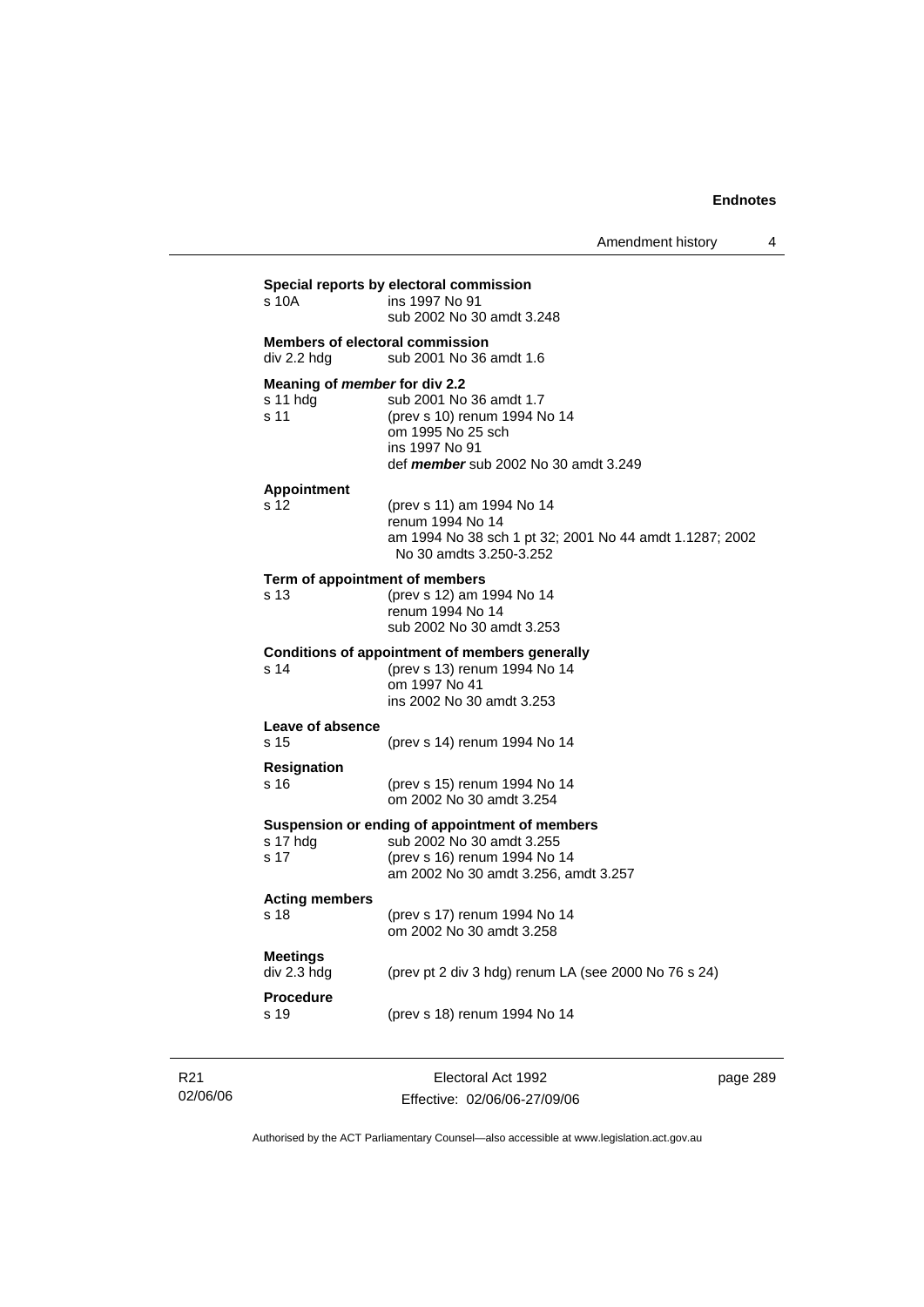4 Amendment history **Delegation by electoral commission**  s 20 (prev s 18A) ins 1994 No 14 renum 1994 No 14 sub 2002 No 30 amdt 3.259 **Disclosure of interests**  s 21 (prev s 19) renum 1994 No 14 **Electoral commissioner and staff of electoral commission**  pt 3 hdg sub 1994 No 14 **Electoral commissioner**  div 3.1 hdg (prev pt 3 div 1 hdg) ins 1994 No 14 renum LA (see 2000 No 76 s 24) **Appointment**  s 22 (prev s 20) am 1994 No 14 renum 1994 No 14 am 2001 No 44 amdt 1.1288, amdt 1.1289; 2002 No 30 amdt 3.260 **Functions of commissioner etc**  s 23 (prev s 21) sub 1994 No 14 renum 1994 No 14 sub 2002 No 30 amdt 3.261 **Delegation by commissioner**  s 24 (prev s 21A) ins 1994 No 14 renum 1994 No 14 sub 2001 No 30 amdt 3.262 **Term of appointment of commissioner**  s 25 (prev s 22) am 1994 No 14 renum 1994 No 14 sub 2002 No 30 amdt 3.263 **Conditions of appointment of commissioner generally**<br>
s 26 (prev s 23) am 1994 No 14 s 26 (prev s 23) am 1994 No 14 renum 1994 No 14 om 1995 No 56 ins 2002 No 30 amdt 3.263 **Leave of absence**  s 27 (prev s 24) am 1994 No 14 renum 1994 No 14 **Resignation**  s 28 (prev s 25) am 1994 No 14 renum 1994 No 14 om 2002 No 30 amdt 3.264

page 290 **Electoral Act 1992** Effective: 02/06/06-27/09/06

R21 02/06/06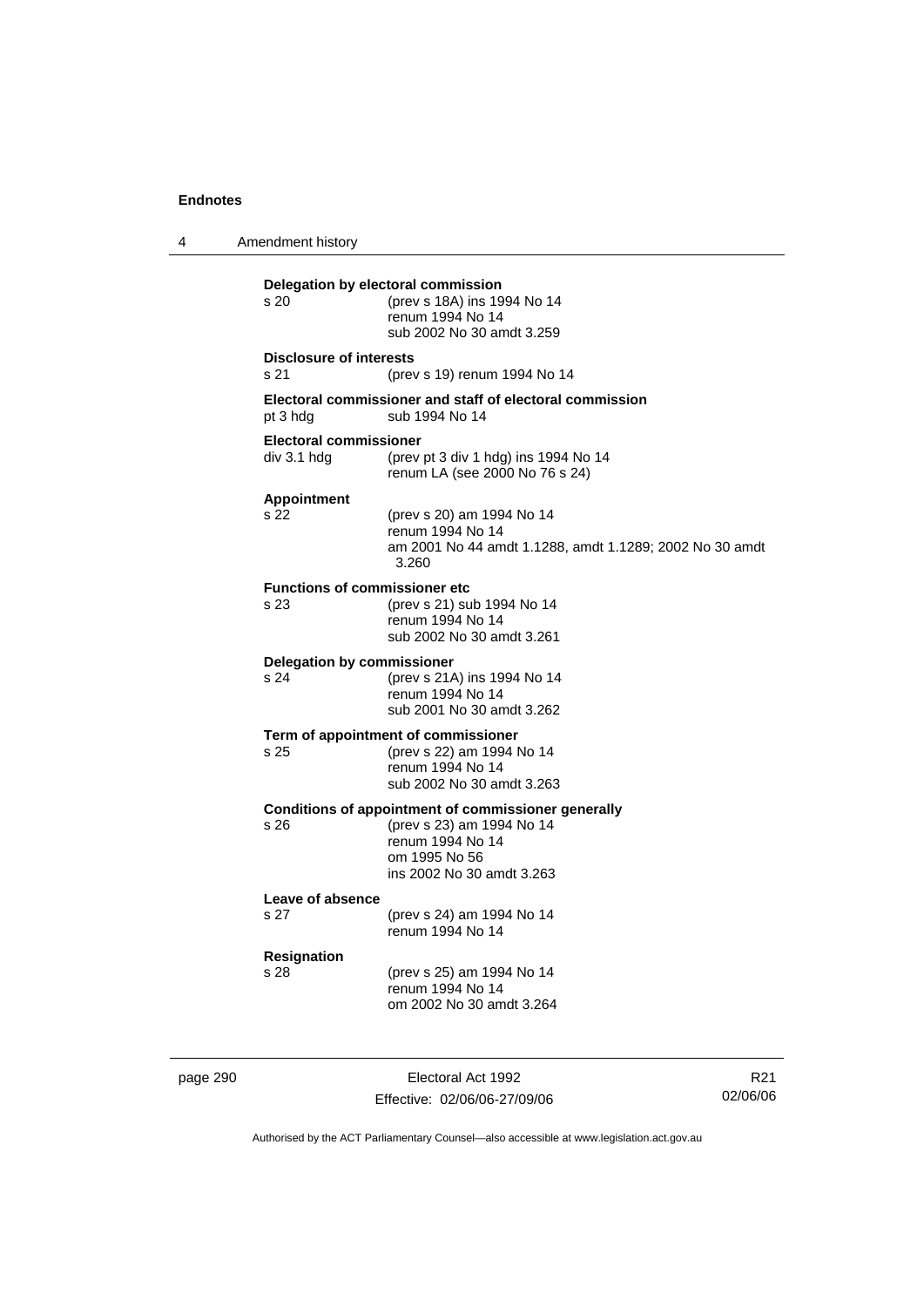Amendment history 4

# **Suspension or ending of appointment of commissioner** <br>
s 29 hdg sub 2002 No 30 amdt 3.265 sub 2002 No 30 amdt 3.265 s 29 (prev s 26) am 1994 No 14 renum 1994 No 14 am 2002 No 30 amdt 3.266, amdt 3.267 **Acting commissioner**  s 30 (prev s 27) am 1994 No 14 renum 1994 No 14 om 2002 No 30 amdt 3.268 **Staff of the electoral commission**  div 3.2 hdg (prev pt 3 div 2 hdg) ins 1994 No 14 renum LA (see 2000 No 76 s 24) **Staff**  s 31 (prev s 27A) ins 1994 No 14 renum 1994 No 14 sub 1994 No 38 sch 1 pt 32 **Temporary staff and consultants**  s 32 (prev s 27B) ins 1994 No 14 renum 1994 No 14 am 1994 No 38 sch 1 pt 32 **Officers**  s 33 (prev s 27C) ins 1994 No 14 renum 1994 No 14 am 2001 No 36 amdt 1.8; 2002 No 30 amdt 3.269; A2004-39 amdt 1.14 **Multimember electorates**  s 34 (prev s 28) renum 1994 No 14 **Redistribution of electorates**  s 35 (prev s 29) renum 1994 No 14 am 2001 No 44 amdt 1.1290 **Factors relevant to redistribution**  s 36 (prev s 30) renum 1994 No 14 am 2002 No 39 amdt 1.3 **Timing of redistributions**  s 37 (prev s 31) am 1994 No 14 renum 1994 No 14 am 1998 No 61; 2002 No 30 amdts 3.270-3.272 **Timing of redistribution after 2001 ordinary election**  s 37A ins 2002 No 32 s 4 exp 16 October 2004 (s 37A (3))

R21 02/06/06

Electoral Act 1992 Effective: 02/06/06-27/09/06 page 291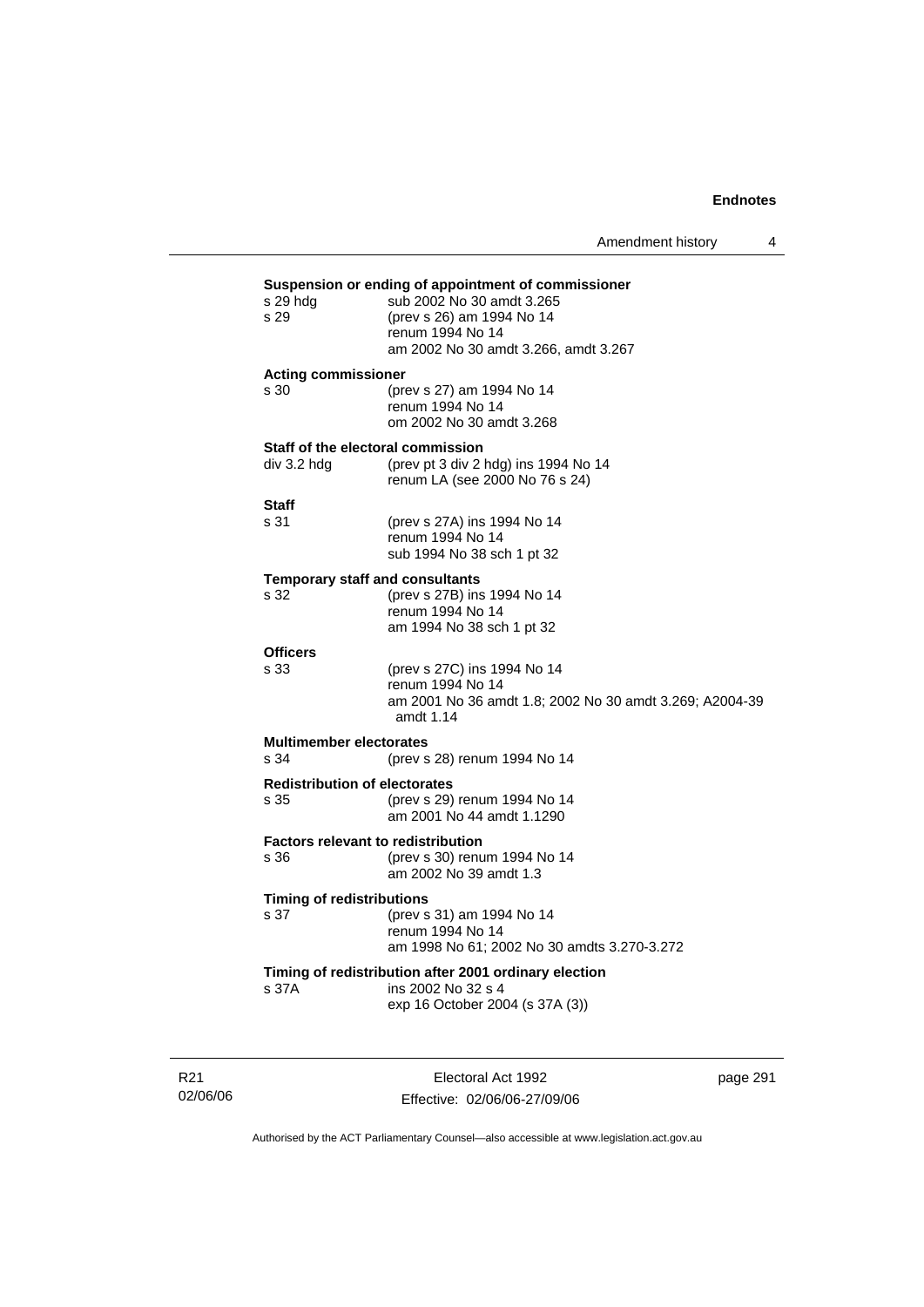4 Amendment history

| Suspension of redistribution process-extraordinary elections<br>(prev s 31A) ins 1994 No 14<br>s 38<br>renum 1994 No 14<br>am 2002 No 30 amdt 3.273 |                                                                                                                                                       |
|-----------------------------------------------------------------------------------------------------------------------------------------------------|-------------------------------------------------------------------------------------------------------------------------------------------------------|
| <b>Redistribution committees</b><br>s 39                                                                                                            | (prev s 32) am 1994 No 14<br>renum 1994 No 14<br>am 1996 No 85; 2000 No 3 sch 1; 2001 No 44 amdt 1.1291;<br>2002 No 30 amdt 3.274; A2002-56 amdt 3.29 |
| s 40                                                                                                                                                | <b>Meetings of redistribution committee</b><br>(prev s 33) am 1994 No 14<br>renum 1994 No 14                                                          |
| s 41                                                                                                                                                | Suggestions and comments about redistribution<br>(prev s 34) renum 1994 No 14<br>am 2001 No 36 amdt 1.9<br>sub 2001 No 44 amdt 1.1292                 |
| <b>Outline of proposal</b><br>s <sub>42</sub><br>(prev s 35) renum 1994 No 14                                                                       |                                                                                                                                                       |
| <b>Proposed redistribution</b><br>s 43                                                                                                              | (prev s 36) renum 1994 No 14<br>am 2001 No 44 amdt 1.1293                                                                                             |
| s <sub>44</sub>                                                                                                                                     | Notification and publication of proposal<br>(prev s 37) renum 1994 No 14<br>am 2001 No 36 amdt 1.10<br>sub 2001 No 44 amdt 1.1294                     |
| s 45                                                                                                                                                | Dissolution of redistribution committee<br>(prev s 38) renum 1994 No 14<br>sub 2001 No 44 amdt 1.1295                                                 |
| <b>Objections</b><br>$s$ 46                                                                                                                         | (prev s 39) renum 1994 No 14<br>am 2001 No 36 s 6 and amdt 1.11; 2001 No 44 amdt 1.1296                                                               |
| s 47                                                                                                                                                | Augmented electoral commission<br>(prev s 40) am 1994 No 14<br>renum 1994 No 14<br>am 2002 No 30 amdt 3.275                                           |
| s <sub>48</sub>                                                                                                                                     | Meetings of augmented electoral commission<br>orig s 48 om 1994 No 14<br>(prev s 41) am 1994 No 14<br>renum 1994 No 14                                |

page 292 Electoral Act 1992 Effective: 02/06/06-27/09/06

R21 02/06/06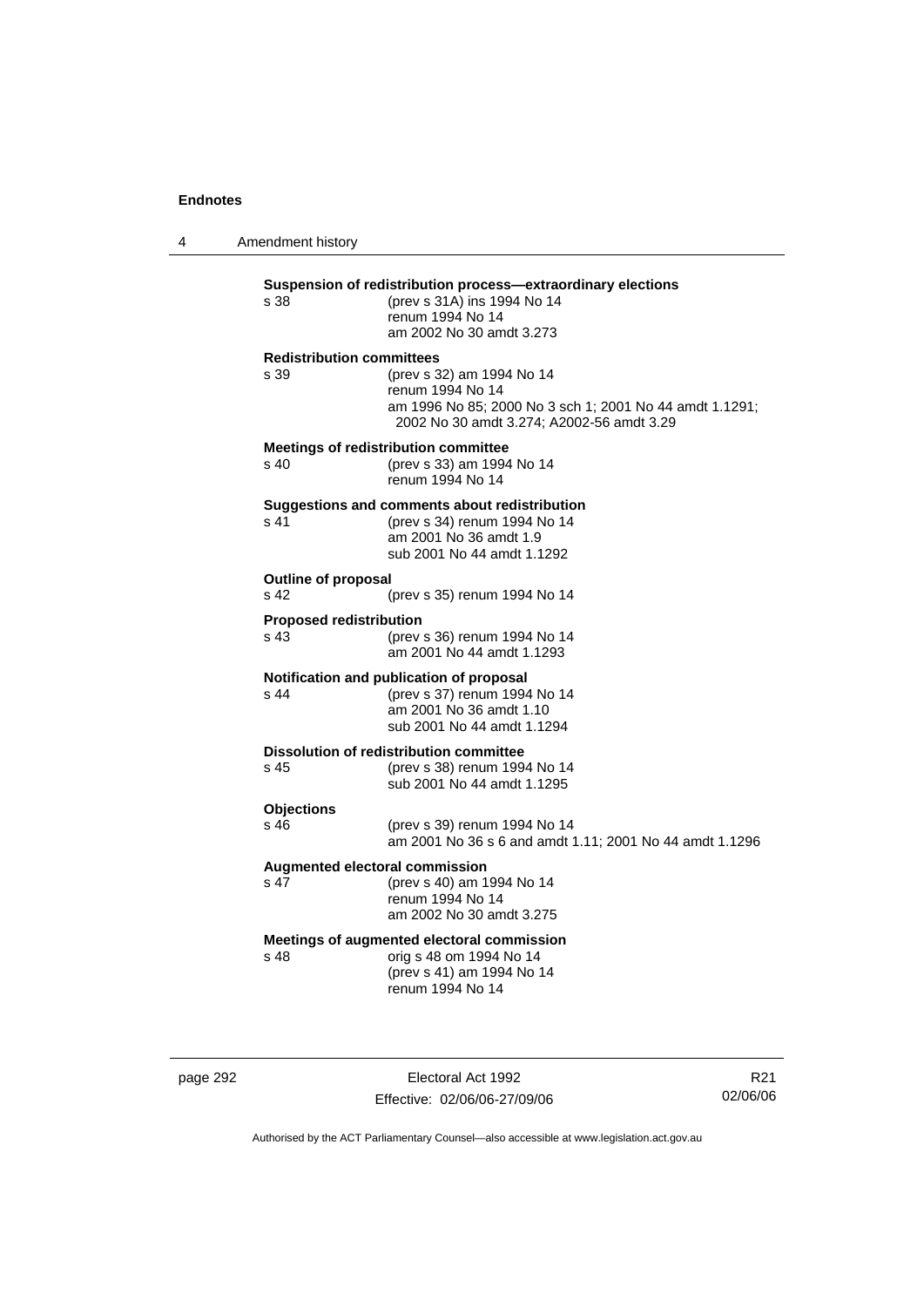Amendment history 4

| <b>Investigation of objections</b>            |                                                                                                                                                                                 |
|-----------------------------------------------|---------------------------------------------------------------------------------------------------------------------------------------------------------------------------------|
| s 49                                          | (prev s 42) renum 1994 No 14<br>am 1997 No 91; 2001 No 44 amdt 1.1297, amdt 1.1298                                                                                              |
| s 50                                          | Redistribution-proposal by augmented electoral commission<br>(prev s 43) renum 1994 No 14                                                                                       |
| s 51                                          | Publication of augmented electoral commission's proposal<br>(prev s 44) renum 1994 No 14<br>am 2001 No 44 amdt 1.1299, amdt 1.1300                                              |
| s 52                                          | Objections to augmented electoral commission's proposal<br>(prev s 45) am 1994 No 14<br>renum 1994 No 14<br>am 2001 No 36 s 7; 2001 No 44 amdt 1.1301; 2002 No 30<br>amdt 3.352 |
| s 53                                          | Report by augmented electoral commission and public announcement<br>(prev s 46) am 1994 No 14<br>renum 1994 No 14                                                               |
| <b>Report to Legislative Assembly</b><br>s 54 | (prev s 47) am 1994 No 14<br>renum 1994 No 14                                                                                                                                   |
| <b>Decisions are final</b><br>s 55            | (prev s 49) am 1994 No 14<br>renum 1994 No 14<br>am 2002 No 30 amdt 3.276                                                                                                       |
| <b>Validity not affected</b><br>s 56          | (prev s 50) am 1994 No 14<br>renum 1994 No 14                                                                                                                                   |
| <b>Electoral rolls</b><br>pt 5 hdg            | sub 1994 No 14                                                                                                                                                                  |
| <b>Electorate and Territory rolls</b><br>s 57 | (prev s 51) sub 1994 No 14<br>renum 1994 No 14                                                                                                                                  |
| <b>Contents of roll</b><br>s 58               | (prev s 52) sub 1994 No 14<br>renum 1994 No 14<br>am 2002 No 30 amdt 3.277                                                                                                      |
| Meaning of extract from roll<br>s 59          | (prev s 53) sub 1994 No 14<br>renum 1994 No 14<br>sub 2002 No 30 amdt 3.278                                                                                                     |

R21 02/06/06

Electoral Act 1992 Effective: 02/06/06-27/09/06 page 293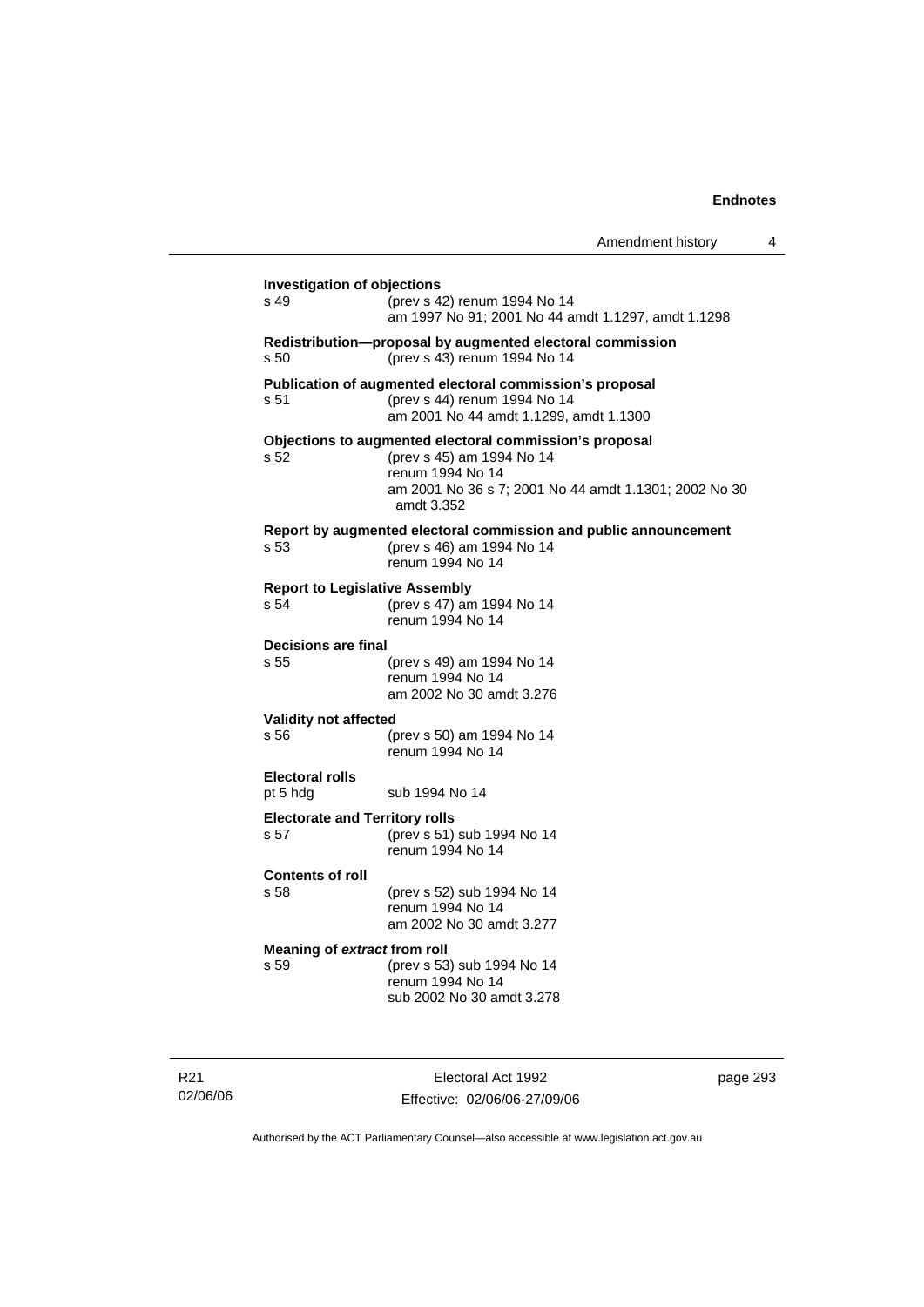| 4 | Amendment history |
|---|-------------------|
|---|-------------------|

| Inspection of printed roll extracts<br>s60    | (prev s 54) ins 1994 No 14<br>renum 1994 No 14                                                                                                                 |
|-----------------------------------------------|----------------------------------------------------------------------------------------------------------------------------------------------------------------|
| s 61                                          | Supply of printed roll extract to MLAs etc<br>(prev s 55) ins 1994 No 14<br>renum 1994 No 14<br>am 2001 No 44 amdt 1.1302, amdt 1.1303                         |
| s 62                                          | Supply of roll extracts in electronic form to MLAs etc<br>(prev s 56) ins 1994 No 14<br>renum 1994 No 14<br>am 1997 No 91; 2001 No 44 amdt 1.1304, amdt 1.1305 |
| Use of roll extracts<br>s 63                  | (prev s 57) ins 1994 No 14<br>renum 1994 No 14<br>am 1998 No 54<br>sub 2001 No 36 s 8                                                                          |
| <b>Prohibited use of roll extracts</b><br>s64 | (prev s 58) ins 1994 No 14<br>renum 1994 No 14<br>am 1998 No 54<br>om 2001 No 36 s 8                                                                           |
| s 65                                          | Provision of roll information to prescribed authorities<br>(prev s 59) ins 1994 No 14<br>renum 1994 No 14<br>am 1997 No 91; 1998 No 54; 2002 No 30 amdt 3.279  |
| <b>Maintenance of rolls</b><br>s 66           | (prev s 60) ins 1994 No 14<br>renum 1994 No 14                                                                                                                 |
| Power to require information<br>s 67          | (prev s 61) ins 1994 No 14<br>renum 1994 No 14<br>am 1998 No 54; 2001 No 36 amdt 1.12; 2002 No 30 amdt<br>3.352                                                |
| Notice of registered deaths<br>s 68           | (prev s 62) ins 1994 No 14<br>renum 1994 No 14                                                                                                                 |
| Disclosure of roll information<br>s 69        | (prev s 63) ins 1994 No 14<br>renum 1994 No 14<br>am 1998 No 54                                                                                                |
|                                               |                                                                                                                                                                |

page 294 Electoral Act 1992 Effective: 02/06/06-27/09/06

R21 02/06/06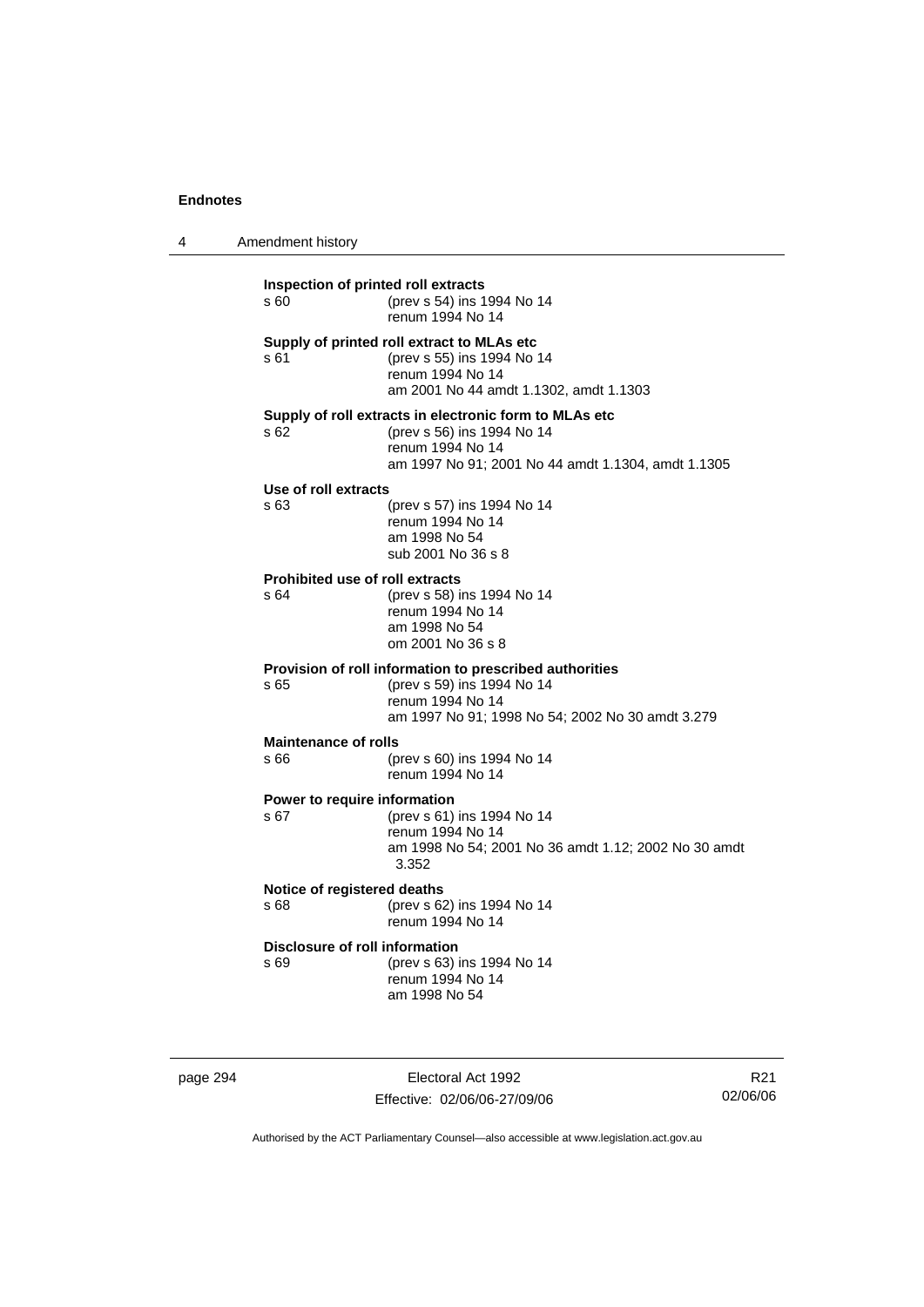Amendment history 4

| s 70                               | (prev s 64) ins 1994 No 14<br>renum 1994 No 14<br>am 1997 No 91                                                                                                              |
|------------------------------------|------------------------------------------------------------------------------------------------------------------------------------------------------------------------------|
| <b>Enrolment</b><br>pt 6 hdg       | ins 1994 No 14                                                                                                                                                               |
| s 71 hda<br>s 71                   | Persons taken not to be enrolled on Commonwealth roll<br>sub 2001 No 36 amdt 1.13<br>(prev s 65) ins 1994 No 14<br>renum 1994 No 14<br>am 2001 No 36 amdts 1.14-1.16         |
| s 71A hdg<br>s 71A                 | Address of person serving sentence of imprisonment<br>ins 2001 No 36 amdt 1.15<br>(prev s 71 (2)) renum 2001 No 36 amdt 1.15<br>am A2006-23 amdt 1.182, amdt 1.183           |
| <b>Entitlement</b><br>s 72         | (prev s 66) ins 1994 No 14<br>renum 1994 No 14                                                                                                                               |
| s 73                               | <b>Compulsory enrolment etc-residents</b><br>(prev s 67) ins 1994 No 14<br>renum 1994 No 14<br>am 1998 No 54; 2002 No 30 amdt 3.352                                          |
| Eligible overseas electors<br>s 74 | (prev s 68) ins 1994 No 14<br>renum 1994 No 14                                                                                                                               |
| Age 17 enrolment<br>s 75           | (prev s 69) ins 1994 No 14<br>renum 1994 No 14                                                                                                                               |
| <b>Enrolment etc</b>               |                                                                                                                                                                              |
| s76                                | (prev s 70) ins 1994 No 14<br>renum 1994 No 14<br>am 2001 No 36 s 9, s 10; 2001 No 44 amdt 1.1306,<br>amdt 1.1307<br>am LA (see 2001 No 36 amdt 1.99); 2002 No 30 amdt 3.352 |
| s 77                               | Suppression of elector's address<br>(prev s 71) ins 1994 No 14<br>renum 1994 No 14<br>am LA (see 2001 No 36 amdt 1.99); 2001 No 44 amdt 1.1308,<br>amdt 1.1309               |

R21 02/06/06

Electoral Act 1992 Effective: 02/06/06-27/09/06 page 295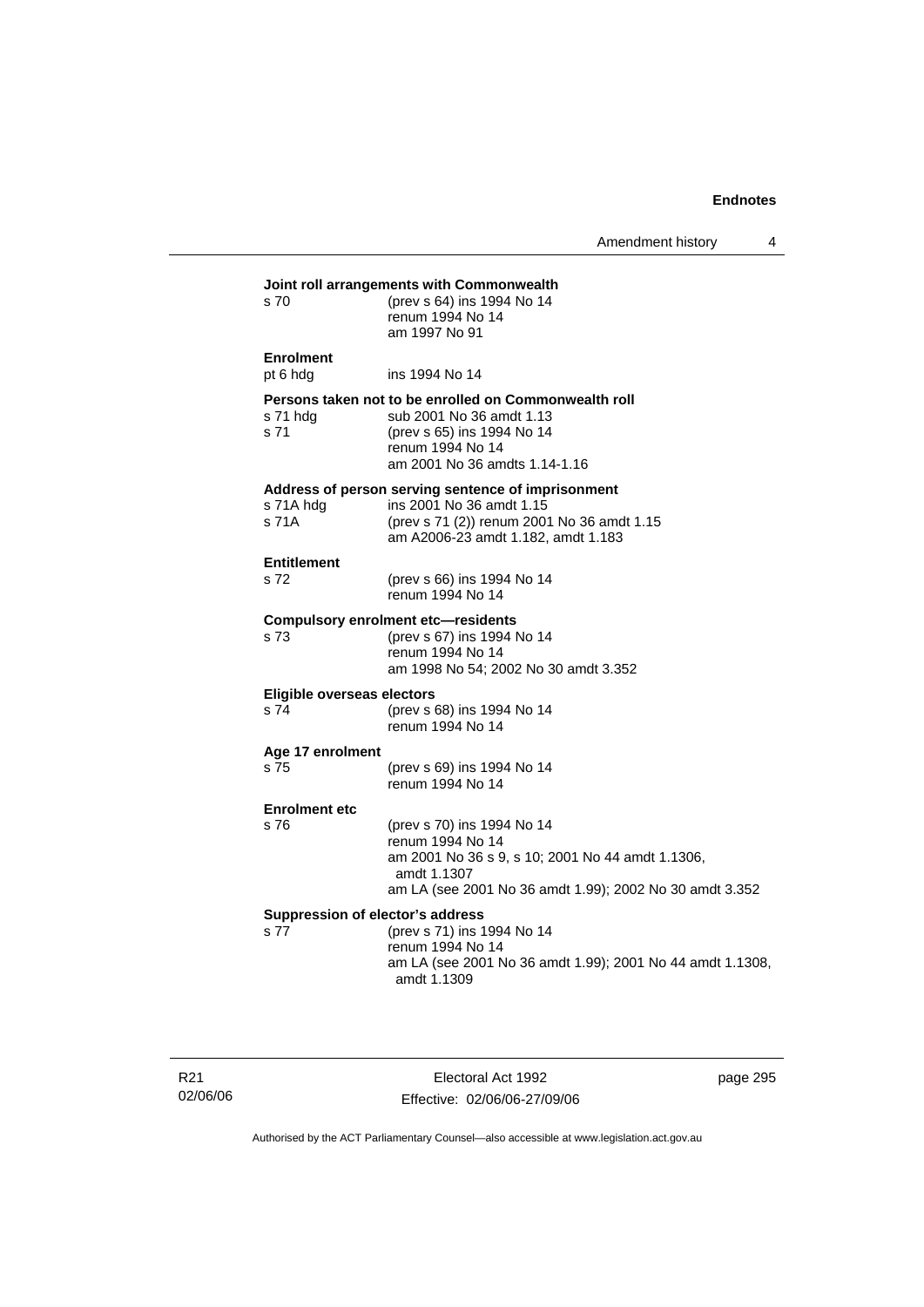| 4 | Amendment history                                    |                                                                                                                                                                                     |
|---|------------------------------------------------------|-------------------------------------------------------------------------------------------------------------------------------------------------------------------------------------|
|   | s 78                                                 | Inclusion of particulars on roll following suppression<br>(prev s 72) ins 1994 No 14<br>renum 1994 No 14                                                                            |
|   | s 79                                                 | Suppression of elector's address pending review<br>(prev s 73) ins 1994 No 14<br>renum 1994 No 14                                                                                   |
|   | <b>Closed rolls</b><br>s 80                          | (prev s 74) ins 1994 No 14<br>renum 1994 No 14<br>am 1994 No 78; 1997 No 91; 2001 No 36 s 11; LA (see 2001<br>No 36 amdt 1.99); 2002 No 30 amdt 3.280                               |
|   | <b>Objections to enrolment</b><br>s 81               | (prev s 75) ins 1994 No 14<br>renum 1994 No 14<br>am 1997 No 91; LA (see 2001 No 36 amdt 1.99); 2001 No 44<br>amdt 1.1310, amdt 1.1311; 2002 No 30 amdts 3.281-3.284,<br>amdt 3.352 |
|   | Record of claims for enrolment<br>s 82               | (prev s 76) ins 1994 No 14<br>renum 1994 No 14                                                                                                                                      |
|   | <b>Processing enrolment claims</b><br>s 83           | (prev s 77) ins 1994 No 14<br>renum 1994 No 14                                                                                                                                      |
|   | <b>Transmission of enrolment claims</b><br>s 84      | (prev s 78) ins 1994 No 14<br>renum 1994 No 14<br>am 1998 No 54                                                                                                                     |
|   | s 85                                                 | Production of claims for enrolment before a court<br>(prev s 79) ins 1994 No 14<br>renum 1994 No 14<br>am 2002 No 30 amdt 3.285                                                     |
|   | s 86                                                 | Claims for enrolment not subject to warrants<br>(prev s 80) ins 1994 No 14<br>renum 1994 No 14                                                                                      |
|   | <b>Registration of political parties</b><br>pt 7 hdg | ins 1994 No 14<br>sub 2001 No 36 s 12<br>am A2004-26 amdt 1.1                                                                                                                       |

page 296 Electoral Act 1992 Effective: 02/06/06-27/09/06

R21 02/06/06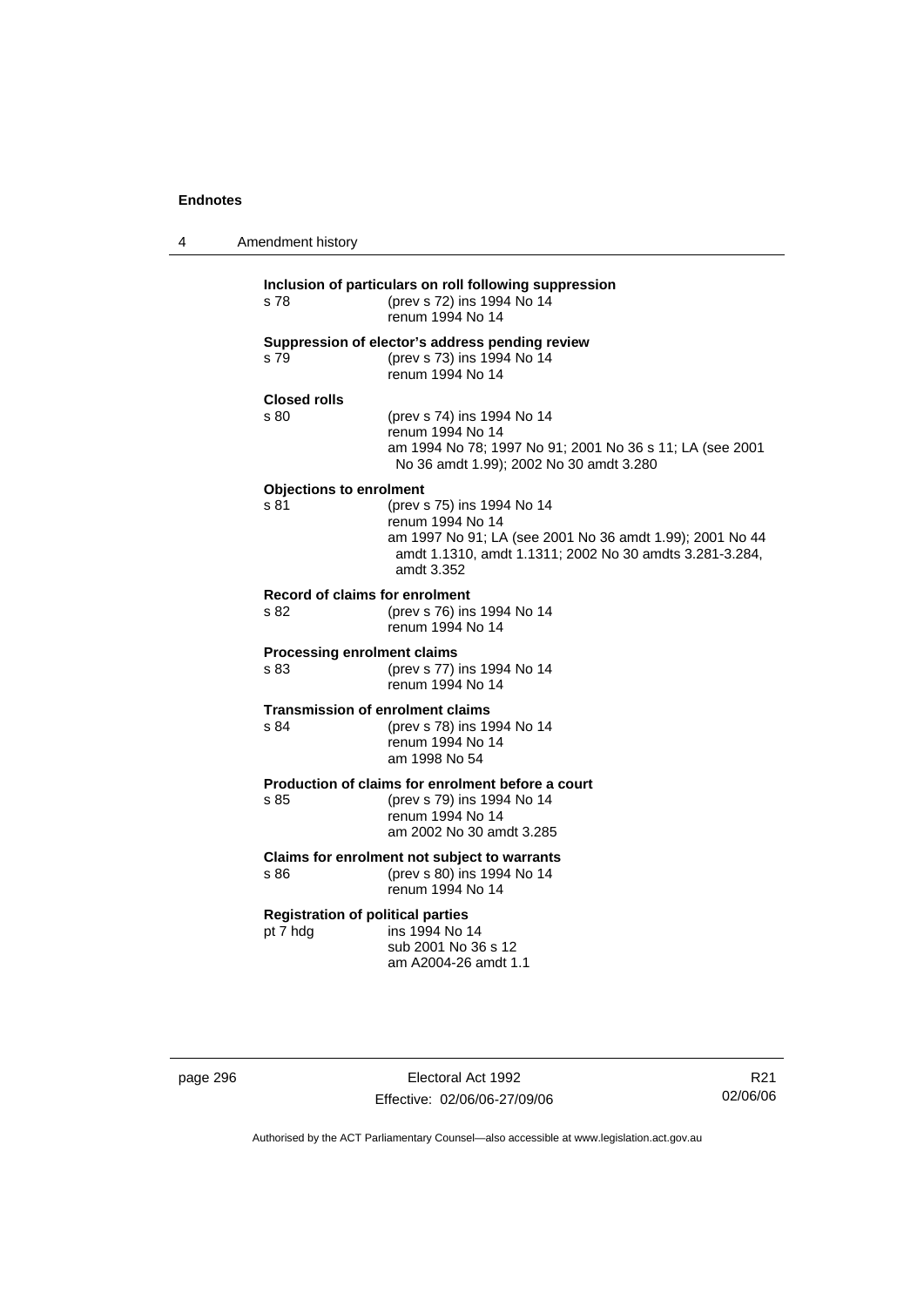# **Meaning of** *related* **political parties**  s 87 (prev s 81) ins 1994 No 14 renum 1994 No 14 sub 2001 No 36 s 12 **Register of political parties**  s 88 hdg sub A2004-26 amdt 1.2 s 88 (prev s 82) ins 1994 No 14 renum 1994 No 14 sub 2001 No 36 s 12 am A2004-26 amdts 1.3-1.7, amdt 1.62, amdt 1.63 **Application for registration of political party**  s 89 (prev s 83) ins 1994 No 14 renum 1994 No 14 sub 2001 No 36 s 12 am 2001 No 44 amdt 1.1312, amdt 1.1313; A2004-26 ss 5-7 **Application for registration of ballot group**  s 89A ins 2001 No 36 s 12 am 2001 No 44 amdt 1.1314, amdt 1.1315 om A2004-26 amdt 1.8 **Further information about application for political party registration**  s 90 (prev s 84) ins 1994 No 14 renum 1994 No 14 sub 2001 No 36 s 12 am 2002 No 30 amdt 3.352; A2004-26 s 8; ss renum R16 LA (see A2004-26 s 9) **Notification and publication of applications**  s 91 (prev s 85) ins 1994 No 14 renum 1994 No 14 sub 2001 No 36 s 12 am 2001 No 44 amdt 1.1316; A2004-26 amdts 1.9-1.11, amdt 1.62, amdt 1.63 **Objections to applications and responses**  s 91A ins 2001 No 36 s 12 am A2004-26 amdt 1.63 **Registration of political parties**  s 92 hdg sub A2004-26 amdt 1.12<br>s 92 (prev s 86) ins 1994 No 1 (prev s 86) ins 1994 No 14 renum 1994 No 14 sub 2001 No 36 s 12 am 2001 No 44 amdt 1.1317; A2004-26 amdt 1.13, amdt 1.62, amdt 1.63

R21 02/06/06

Electoral Act 1992 Effective: 02/06/06-27/09/06 page 297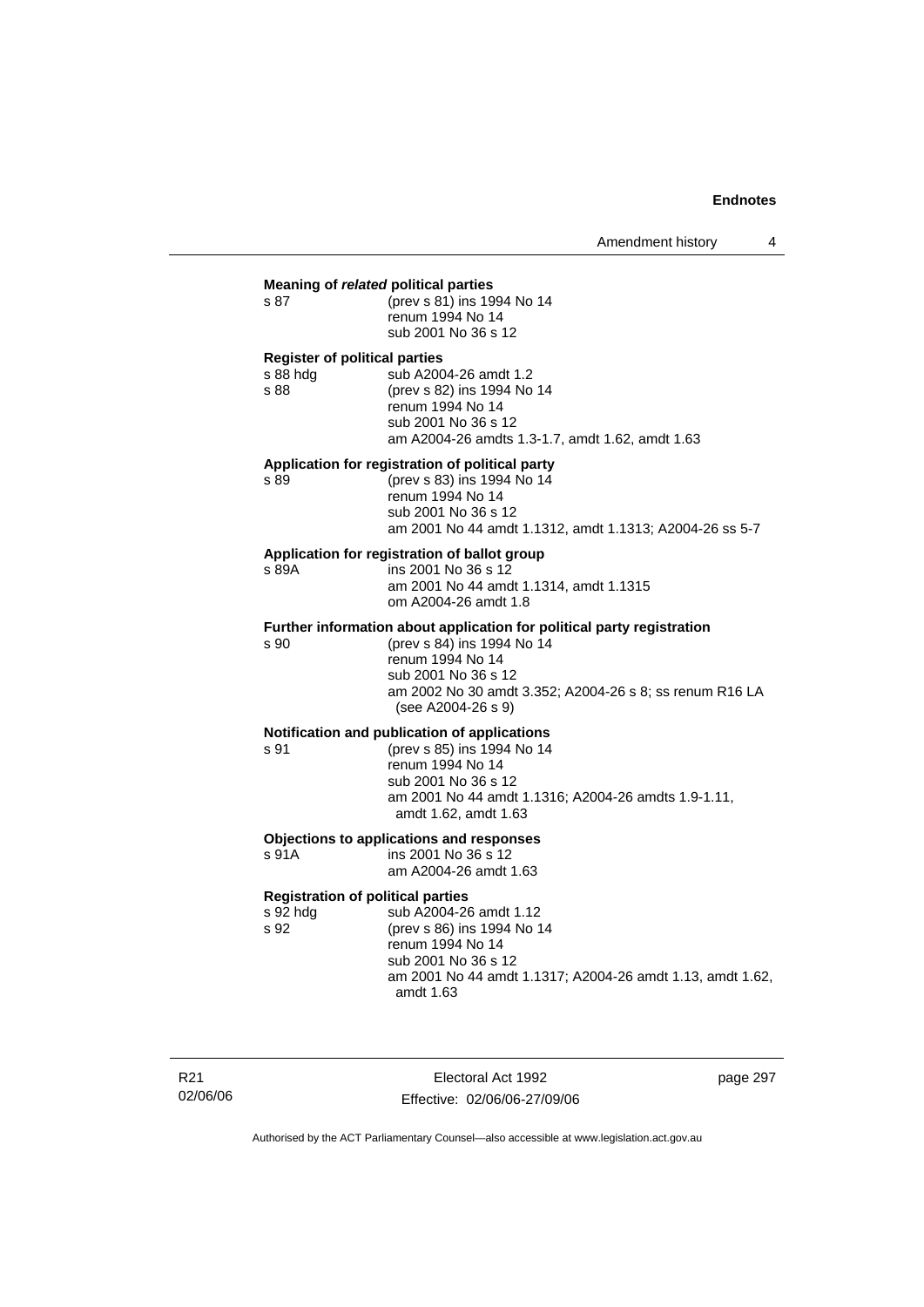4 Amendment history

| s 93                              | Refusal of applications for registration<br>(prev s 87) ins 1994 No 14<br>renum 1994 No 14<br>am 1997 No 91<br>sub 2001 No 36 s 12<br>am A2004-26 s 10, amdts 1.14-1.16, amdt 1.62, amdt 1.63,<br>amdt 1.65; pars renum R16 LA (see A2004-26 amdt 1.66) |
|-----------------------------------|---------------------------------------------------------------------------------------------------------------------------------------------------------------------------------------------------------------------------------------------------------|
| s 94                              | Amendment of applications for registration<br>(prev s 88) ins 1994 No 14<br>renum 1994 No 14<br>sub 2001 No 36 s 12<br>am A2004-26 amdt 1.63                                                                                                            |
| s 95                              | Changes to particulars in register<br>(prev s 89) ins 1994 No 14<br>renum 1994 No 14<br>am 1997 No 91<br>sub 2001 No 36 s 12<br>am A2004-26 amdt 1.17, amdt 1.18, amdt 1.65; ss renum R16<br>LA (see A2004-26 amdt 1.66)                                |
| s 95A                             | Objection to continued use of name<br>ins 2001 No 36 s 12<br>am A2004-26 amdt 1.61                                                                                                                                                                      |
| s 95B                             | When certain action cannot be taken<br>ins A2004-26 s 11                                                                                                                                                                                                |
| s 96                              | No action under pt 7 during pre-election period<br>(prev s 90) ins 1994 No 14<br>renum 1994 No 14<br>sub 2001 No 36 s 12<br>am A2004-26 amdt 1.63                                                                                                       |
| s 96A                             | Who can be a registered officer<br>ins 1997 No 91<br>sub 2001 No 36 s 12<br>am A2004-26 amdt 1.65                                                                                                                                                       |
| Deputy registered officer<br>s 97 | (prev s 91) ins 1994 No 14<br>renum 1994 No 14<br>am 1997 No 91<br>sub 2001 No 36 s 12<br>am A2004-26 amdt 1.19, amdt 1.62, amdt 1.65                                                                                                                   |
|                                   | Information about political parties                                                                                                                                                                                                                     |

page 298 Electoral Act 1992 Effective: 02/06/06-27/09/06

R21 02/06/06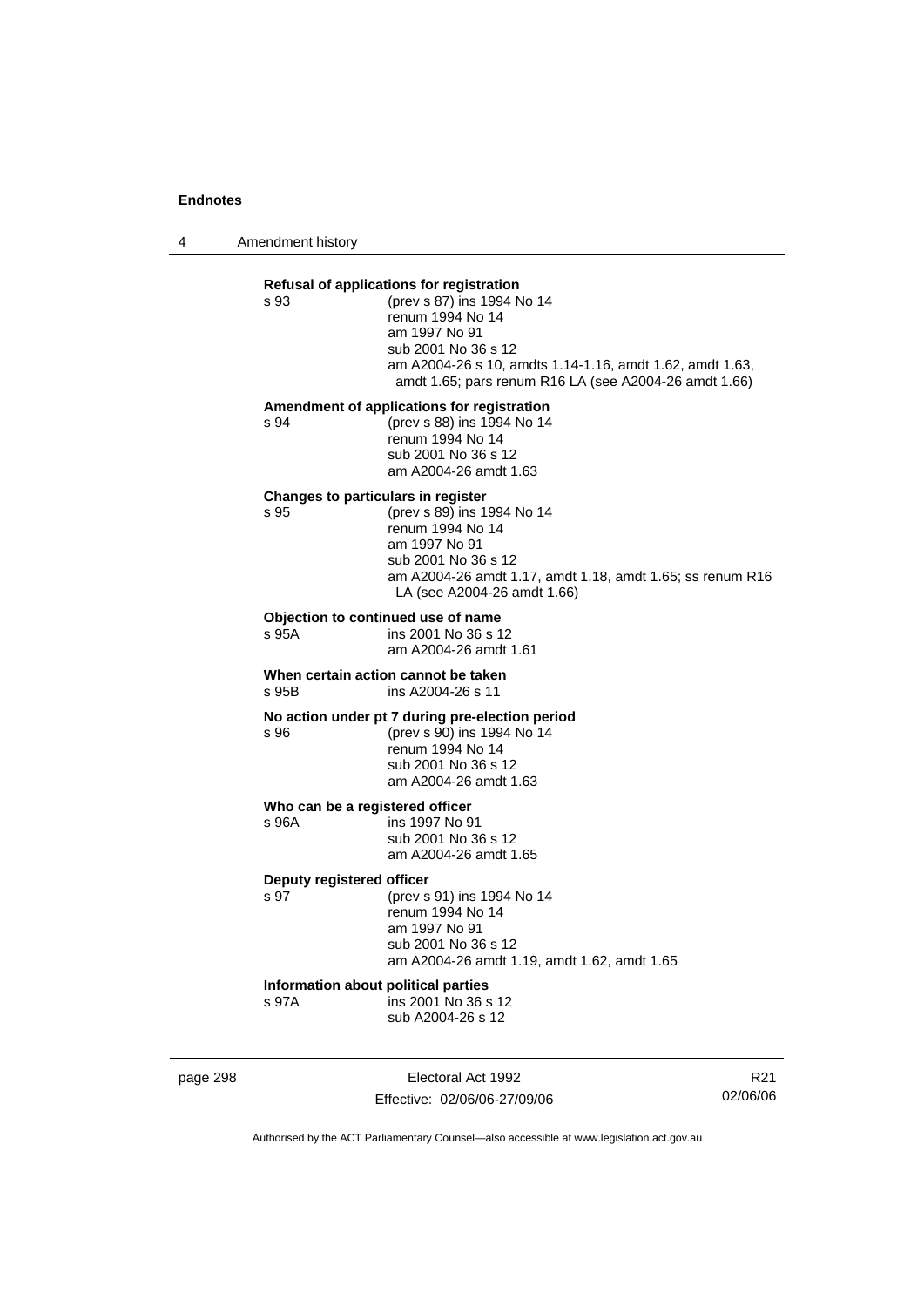### **Cancellation of registration of political parties**

| s 98 hdg<br>s 98                              | si rogionanoni or pomnoar par<br>sub A2004-26 amdt 1.20<br>(prev s 92) ins 1994 No 14<br>renum 1994 No 14<br>am 1997 No 91<br>sub 2001 No 36 s 12<br>am 2001 No 44 amdts 1.1318-1.1321; A2004-26<br>amdts 1.21-1.25, amdt 1.62, amdt 1.65; ss renum R16 LA<br>(see A2004-26 amdt 1.66) |
|-----------------------------------------------|----------------------------------------------------------------------------------------------------------------------------------------------------------------------------------------------------------------------------------------------------------------------------------------|
| s 99 hdg                                      | Use of party name after cancellation<br>sub A2004-26 amdt 1.26                                                                                                                                                                                                                         |
| s 99                                          | (prev s 93) ins 1994 No 14<br>renum 1994 No 14<br>sub 2001 No 36 s 12<br>am A2004-26 amdt 1.27, amdt 1.28; ss renum R16 LA (see                                                                                                                                                        |
|                                               | A2004-26 amdt 1.66)<br>General requirements about constitutions of registered parties                                                                                                                                                                                                  |
| s 99A                                         | ins 2001 No 36 s 12                                                                                                                                                                                                                                                                    |
| <b>Timing of elections</b><br>pt 8 hdg        | ins 1994 No 14                                                                                                                                                                                                                                                                         |
| <b>Ordinary elections</b>                     |                                                                                                                                                                                                                                                                                        |
| s 100                                         | (prev s 94) ins 1994 No 14<br>renum 1994 No 14<br>am 1997 No 38; 2002 No 30 amdt 3.286; A2003-54 s 4                                                                                                                                                                                   |
| <b>Extraordinary elections</b>                |                                                                                                                                                                                                                                                                                        |
| s 101                                         | (prev s 95) ins 1994 No 14<br>renum 1994 No 14<br>am 2001 No 44 amdt 1.1322                                                                                                                                                                                                            |
| Polling day                                   |                                                                                                                                                                                                                                                                                        |
| s 102                                         | (prev s 96) ins 1994 No 14<br>renum 1994 No 14<br>sub 2002 No 30 amdt 3.287                                                                                                                                                                                                            |
| <b>Arrangements for elections</b><br>pt 9 hdg | ins 1994 No 14                                                                                                                                                                                                                                                                         |
| <b>Nominations</b><br>div 9.1 hdg             | (prev pt 9 div 1 hdg) renum LA (see 2000 No 76 s 24)                                                                                                                                                                                                                                   |
| <b>Eligibility-MLAs</b><br>s 103              | (prev s 97) ins 1994 No 14<br>renum 1994 No 14<br>am 2002 No 30 amdt 3.288; A2006-23 amdts 1.184-1.186;<br>ss renum R21 LA (see A2006-23 amdt 1.187)                                                                                                                                   |
|                                               |                                                                                                                                                                                                                                                                                        |

R21 02/06/06

Electoral Act 1992 Effective: 02/06/06-27/09/06 page 299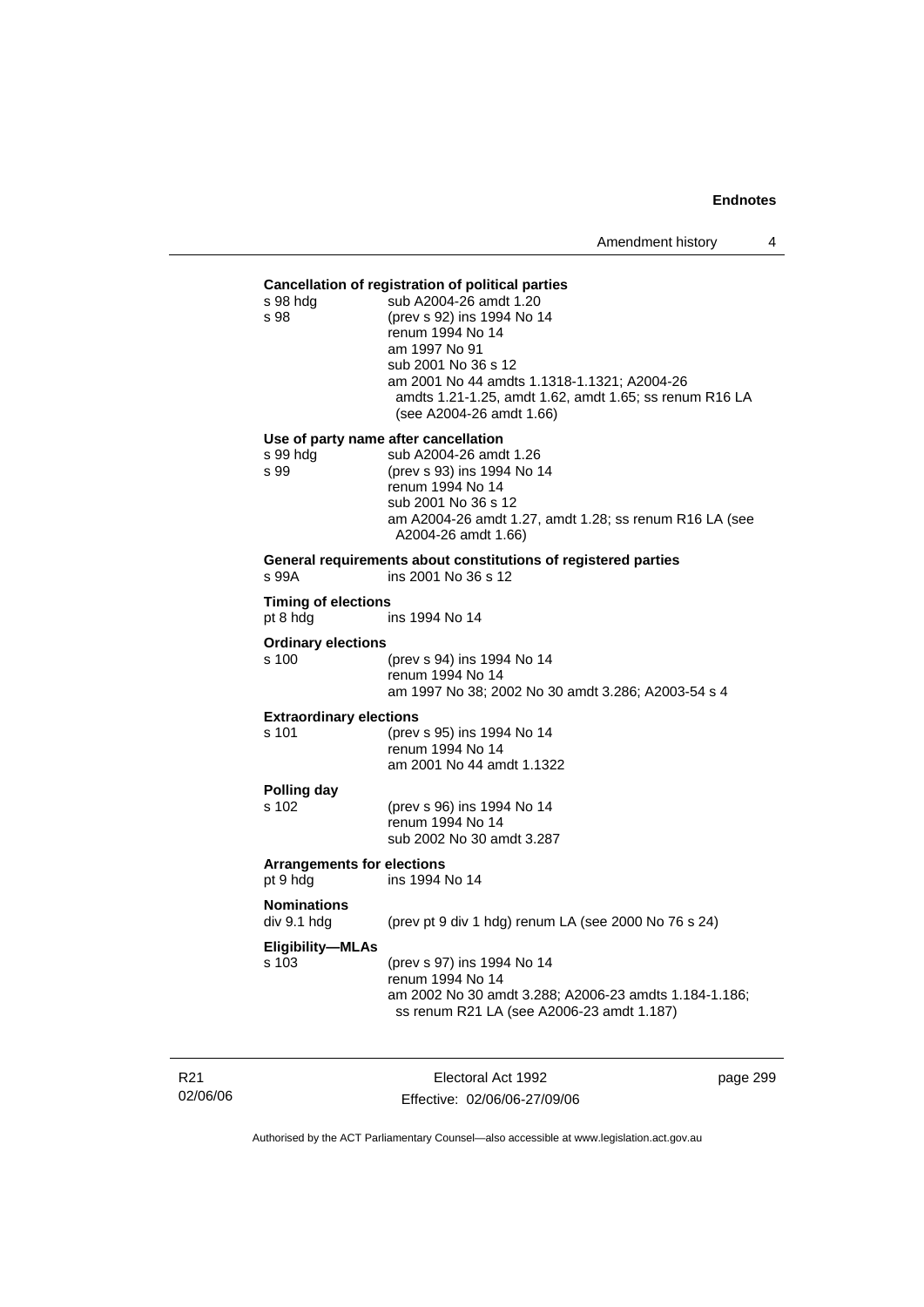4 Amendment history

| <b>Qualifications for nomination</b><br>$s$ 104 | (prev s 98) ins 1994 No 14<br>renum 1994 No 14                                                                                                                                                                                                                                                                         |
|-------------------------------------------------|------------------------------------------------------------------------------------------------------------------------------------------------------------------------------------------------------------------------------------------------------------------------------------------------------------------------|
| <b>Candidates to be nominated</b><br>s 105      | (prev s 99) ins 1994 No 14<br>renum 1994 No 14<br>am 1994 No 78; 2001 No 36 s 13, s 14, amdt 1.17; LA (see<br>2001 No 36 amdt 1.99); 2001 No 44 amdt 1.1323; ss renum<br>(see 2002 No 11 amdt 2.34); 2002 No 11 amdt 2.35; A2004-<br>26 amdt 1.29, amdt 1.62, amdt 1.65; pars renum R16 LA<br>(see A2004-26 amdt 1.66) |
| <b>Multiple nominations invalid</b><br>s 106    | (prev s 100) ins 1994 No 14<br>renum 1994 No 14                                                                                                                                                                                                                                                                        |
| s 107                                           | Withdrawal etc of consent to nomination<br>(prev s 101) ins 1994 No 14<br>renum 1994 No 14                                                                                                                                                                                                                             |
| Place and hour of nomination<br>s 108           | (prev s 102) ins 1994 No 14<br>renum 1994 No 14<br>am 1994 No 78; LA (see 2001 No 36 amdt 1.99); 2001 No 38<br>s 4; 2001 No 44 amdt 1.1324; 2002 No 11 amdt 2.36                                                                                                                                                       |
| <b>Declaration of candidates</b><br>s 109       | (prev s 103) ins 1994 No 14<br>renum 1994 No 14<br>am 2001 No 36 amdt 1.18; A2004-26 amdt 1.65                                                                                                                                                                                                                         |
| <b>Rejection of nominations</b><br>s 110        | (prev s 104) ins 1994 No 14<br>renum 1994 No 14<br>sub 2001 No 36 s 15<br>am 2002 No 30 amdt 3.352                                                                                                                                                                                                                     |
| Need for a poll<br>s 111                        | (prev s 105) ins 1994 No 14<br>renum 1994 No 14                                                                                                                                                                                                                                                                        |
| s 112                                           | Death of candidate before polling day<br>(prev s 106) ins 1994 No 14<br>renum 1994 No 14                                                                                                                                                                                                                               |
| Deposit-return or forfeiture<br>s 113           | (prev s 107) ins 1994 No 14<br>renum 1994 No 14                                                                                                                                                                                                                                                                        |

page 300 Electoral Act 1992 Effective: 02/06/06-27/09/06

R21 02/06/06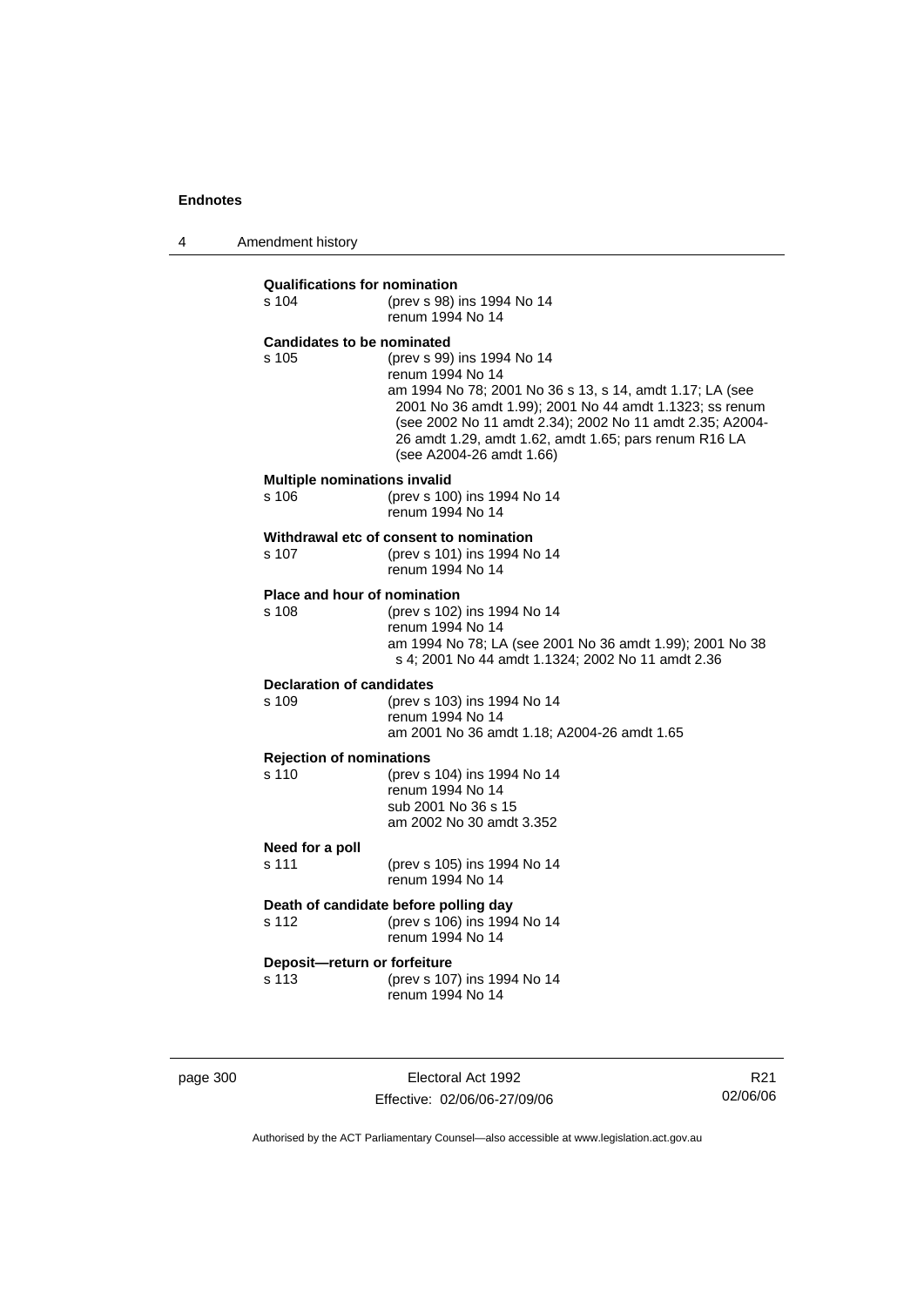| <b>Ballot papers</b><br>div 9.2 hdg           | (prev pt 9 div 2 hdg) renum LA (see 2000 No 76 s 24)                                                                                                                  |
|-----------------------------------------------|-----------------------------------------------------------------------------------------------------------------------------------------------------------------------|
| <b>Ballot papers</b><br>s 114                 | (prev s 108) ins 1994 No 14<br>renum 1994 No 14<br>am 2000 No 76 s 5; LA (see 2001 No 36 amdt 1.99); 2001<br>No 44 amdt 1.1325, amdt 1.1326; 2002 No 30 amdt 3.289    |
| <b>Grouping of candidates' names</b><br>s 115 | (prev s 109) ins 1994 No 14<br>renum 1994 No 14<br>am 2001 No 36 amdt 1.19; 2002 No 30 amdt 3.290; A2004-26<br>amdt 1.65                                              |
| <b>Printing of ballot papers</b><br>s 116     | (prev s 110) ins 1994 No 14<br>renum 1994 No 14<br>am 2001 No 38 ss 5-8; 2002 No 30 amdt 3.291, amdt 3.292                                                            |
| Names on ballot papers<br>s 117               | (prev s 111) ins 1994 No 14<br>renum 1994 No 14<br>am 1994 No 78<br>sub 2001 No 36 s 16<br>am A2004-26 amdts 1.30-1.32; pars renum R16 LA (see<br>A2004-26 amdt 1.66) |
| s 118                                         | Draw for positions on ballot papers<br>(prev s 112) ins 1994 No 14<br>renum 1994 No 14                                                                                |
| div 9.3 hdg                                   | Electronic voting devices and vote counting programs<br>(prev div 9.2A) ins 2000 No 76 s 6<br>renum LA (see 2000 No 76 s 24)                                          |
| s 118A                                        | Approval of computer program for electronic voting and vote counting<br>ins 2000 No 76 s 6<br>am 2001 No 44 amdt 1.1327<br>am LA (see 2001 No 36 amdt 1.99)           |
| s 118B                                        | Security of electronic voting devices and related material<br>ins 2000 No 76 s 6                                                                                      |
| <b>Miscellaneous</b><br>div 9.4 hdg           | (prev pt 9 div 3 hdg) renum LA (see 2000 No 76 s 24)                                                                                                                  |
|                                               |                                                                                                                                                                       |

page 301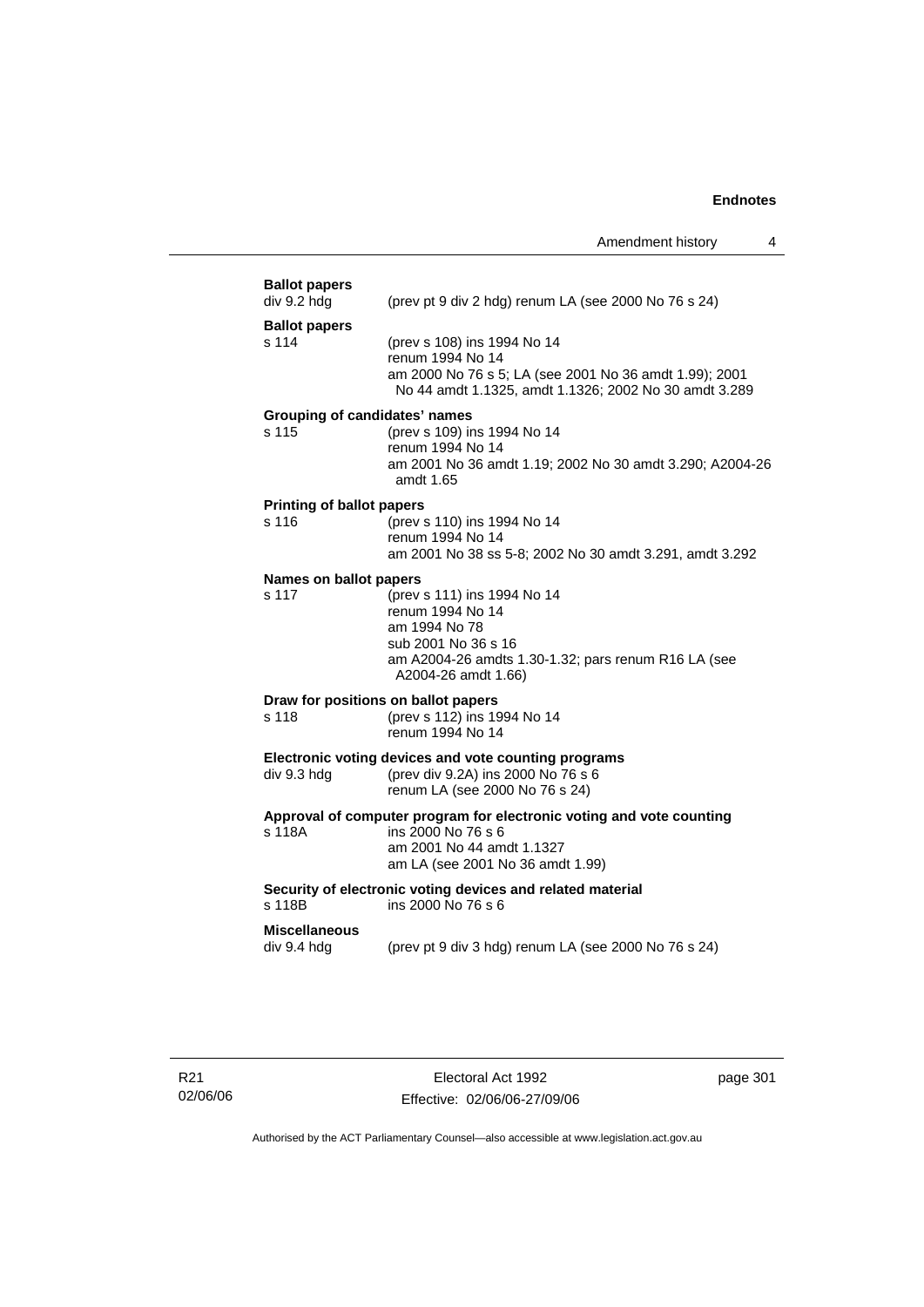4 Amendment history

| s 119                                                      | (prev s 113) ins 1994 No 14<br>renum 1994 No 14<br>am 2001 No 36 amdt 1.20; LA (see 2001 No 36 amdt 1.99);<br>2001 No 44 amdt 1.1328, amdt 1.1329 |
|------------------------------------------------------------|---------------------------------------------------------------------------------------------------------------------------------------------------|
| <b>Administrative arrangements</b><br>s 120                | (prev s 114) ins 1994 No 14<br>renum 1994 No 14<br>am 2000 No 76 s 7; 2001 No 44 amdt 1.1330                                                      |
| <b>Certified lists of electors</b><br>s 121                | (prev s 115) ins 1994 No 14<br>renum 1994 No 14                                                                                                   |
| s 121A                                                     | Use of information from certified lists<br>ins 2001 No 36 s 17                                                                                    |
| Scrutineers-appointment<br>s 122                           | (prev s 116) ins 1994 No 14<br>renum 1994 No 14<br>am 2001 No 44 amdt 1.1331, amdt 1.1332                                                         |
| Scrutineers-conduct<br>s 123                               | (prev s 117) ins 1994 No 14<br>renum 1994 No 14<br>am 1998 No 54; 2002 No 30 amdt 3.293                                                           |
| s 124                                                      | Participation by candidates in conduct of election<br>(prev s 118) ins 1994 No 14<br>renum 1994 No 14                                             |
| Determining matters by lot<br>s 125                        | (prev s 119) ins 1994 No 14<br>renum 1994 No 14<br>am 2001 No 44 amdt 1.1333                                                                      |
| <b>Supplementary elections</b><br>s 126                    | (prev s 120) ins 1994 No 14<br>renum 1994 No 14                                                                                                   |
| Voting<br>pt 10 hdg                                        | ins 1994 No 14                                                                                                                                    |
| General<br>div 10.1 hdg                                    | (prev pt 10 div 1 hdg) renum LA (see 2000 No 76 s 24)                                                                                             |
| <b>Meaning of authorised witness</b><br>s 127 hda<br>s 127 | sub 2001 No 36 amdt 1.21<br>(prev s 121) ins 1994 No 14<br>renum 1994 No 14                                                                       |

page 302 Electoral Act 1992 Effective: 02/06/06-27/09/06

R21 02/06/06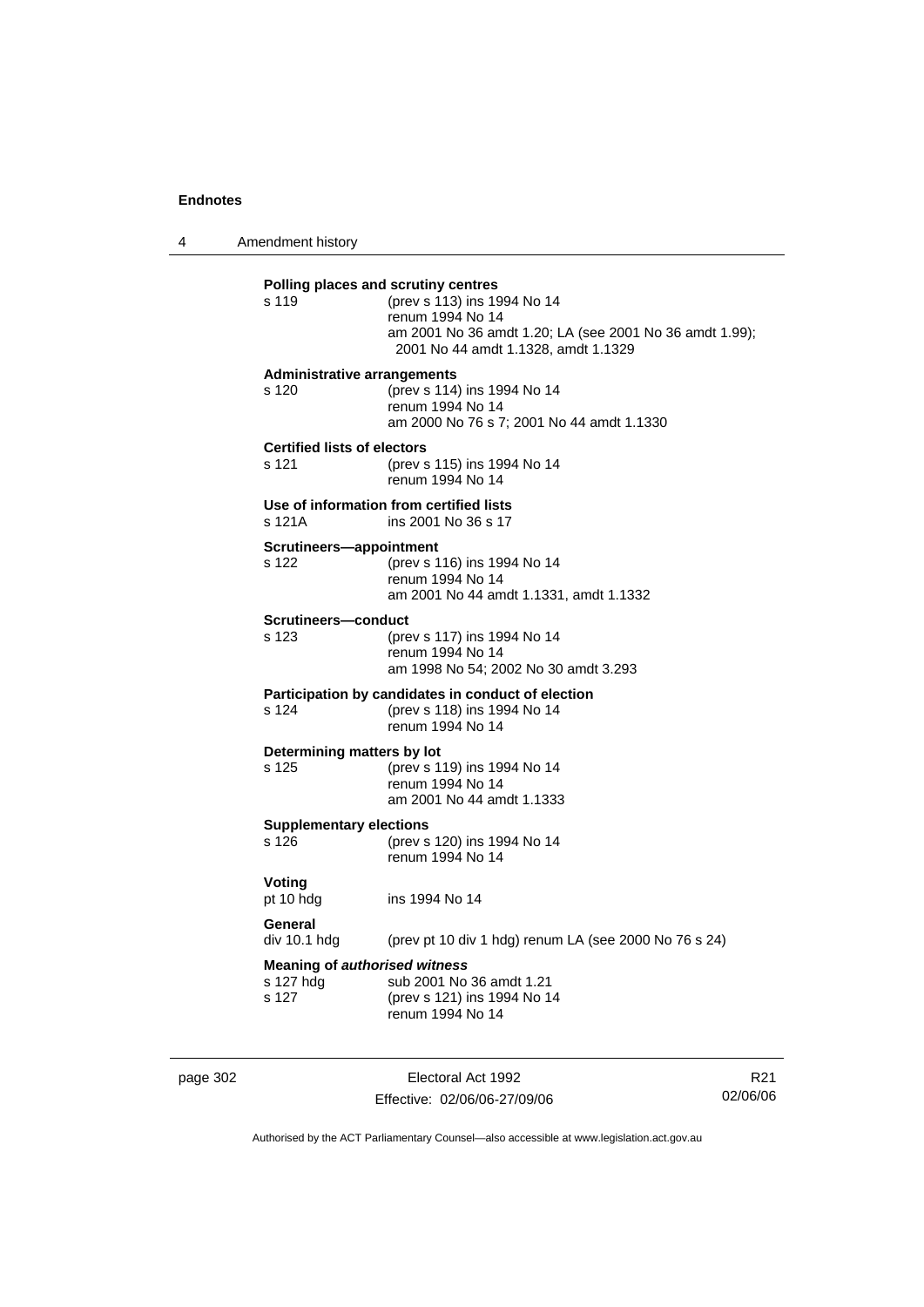| div 10.4 hdg                                       | Voting otherwise than at a polling place<br>(prev pt 10 div 3A hdg) ins 1997 No 91<br>renum LA (see 2000 No 76 s 24)                                |
|----------------------------------------------------|-----------------------------------------------------------------------------------------------------------------------------------------------------|
| Declaration voting at polling places<br>s 135      | (prev s 129) ins 1994 No 14<br>renum 1994 No 14<br>am 1997 No 91; 2001 No 44 amdt 1.1334, amdt 1.1335                                               |
| div 10.3 hdg                                       | Declaration voting at a polling place<br>(prev pt 10 div 3 hdg) am 1997 No 91<br>renum LA (see 2000 No 76 s 24)                                     |
| Voting in private<br>s 134                         | (prev s 128) ins 1994 No 14<br>renum 1994 No 14<br>am 2000 No 76 s 9                                                                                |
| <b>Claims to vote</b><br>s 133                     | (prev s 127) ins 1994 No 14<br>renum 1994 No 14<br>am 1997 No 91; LA (see 2001 No 36 amdt 1.99)                                                     |
| Ordinary voting at a polling place<br>div 10.2 hdg | (prev pt 10 div 2 hdg) am 1997 No 91<br>renum LA (see 2000 No 76 s 24)                                                                              |
| <b>Manner of recording vote</b><br>s 132           | (prev s 126) ins 1994 No 14<br>renum 1994 No 14                                                                                                     |
| <b>Procedures for voting</b><br>s 131              | (prev s 125) ins 1994 No 14<br>renum 1994 No 14<br>am 1997 No 91; 2000 No 76 s 8; LA (see 2001 No 36<br>amdt 1.99); A2006-23 amdt 1.188, amdt 1.189 |
| <b>Multiple votes prohibited</b><br>s 130          | (prev s 124) ins 1994 No 14<br>renum 1994 No 14<br>am 1998 No 54                                                                                    |
| <b>Compulsory voting</b><br>s 129                  | (prev s 123) ins 1994 No 14<br>renum 1994 No 14<br>am 1998 No 54                                                                                    |
| s 128                                              | (prev s 122) ins 1994 No 14<br>renum 1994 No 14; 2001 No 36 amdt 1.99<br>am 1997 No 91; LA (see 2001 No 36 amdt 1.99)                               |

R21 02/06/06

Electoral Act 1992 Effective: 02/06/06-27/09/06 page 303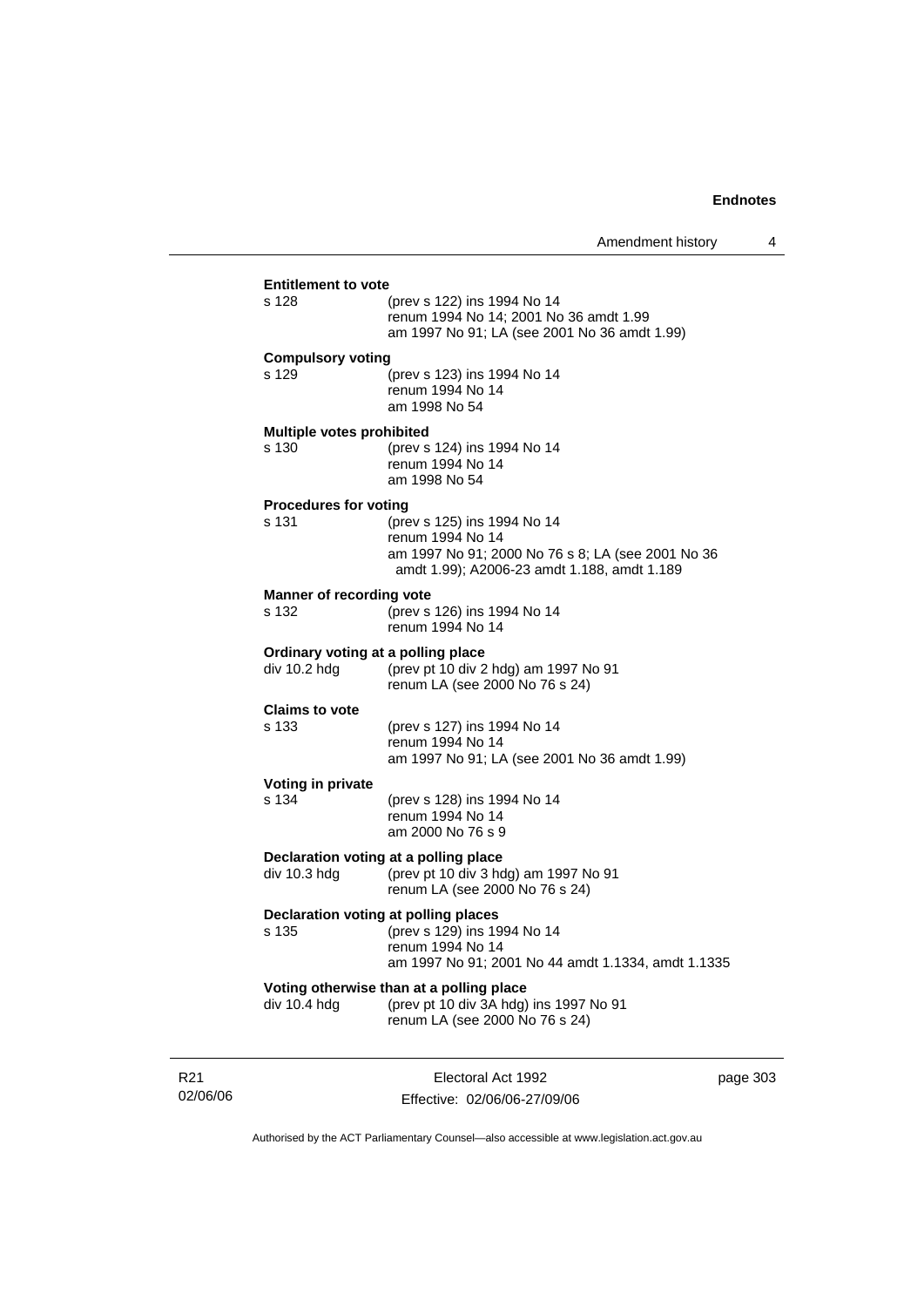4 Amendment history

# **Definitions for div 10.4**

| s 136 hdg<br>s 136                            | sub 2001 No 36 amdt 1.22<br>(prev s 130) ins 1994 No 14<br>renum 1994 No 14<br>sub 1997 No 91; A2004-26 s 13                                                                                                                         |
|-----------------------------------------------|--------------------------------------------------------------------------------------------------------------------------------------------------------------------------------------------------------------------------------------|
| s 136A                                        | Applications for postal voting papers<br>ins 1997 No 91<br>am LA (see 2001 No 36 amdt 1.99); 2001 No 44 amdt 1.1336,<br>amdt 1.1337; 2002 No 30 amdt 3.294<br>sub A2004-26 s 14                                                      |
| s 136B hdg<br>s 136B                          | Ordinary or declaration voting in ACT before polling day<br>sub 2001 No 36 amdt 1.23<br>ins 1997 No 91<br>am 2001 No 36 s 18; LA (see 2001 No 36 amdt 1.99); 2001<br>No 44 amdts 1.1338-1.1341; 2002 No 30 amdt 3.295, amdt<br>3.296 |
| s 136C hdg<br>s 136C                          | Declaration voting outside ACT on or before polling day<br>sub 2001 No 36 amdt 1.24<br>ins 1997 No 91<br>am 2001 No 36 s 19; LA (see 2001 No 36 amdt 1.99); 2001<br>No 44 amdts 1.1342-1.1345; 2002 No 30 amdt 3.296                 |
| s 137                                         | Record of issue of declaration voting papers<br>(prev s 131) ins 1994 No 14<br>renum 1994 No 14<br>am 1997 No 91; 2001 No 36 amdt 1.25                                                                                               |
| <b>Inspection of records</b><br>s 138         | (prev s 132) ins 1994 No 14<br>renum 1994 No 14                                                                                                                                                                                      |
| s 139                                         | Receipt of declaration voting papers<br>(prev s 133) ins 1994 No 14<br>renum 1994 No 14<br>am 1997 No 91; 2002 No 30 amdt 3.297                                                                                                      |
| <b>Registered declaration voters</b><br>s 140 | (prev s 134) ins 1994 No 14<br>renum 1994 No 14<br>am 2002 No 30 amdt 3.298                                                                                                                                                          |
| s 141                                         | Issue of voting papers to registered declaration voters<br>(prev s 135) ins 1994 No 14<br>renum 1994 No 14<br>am 1997 No 91; 2002 No 30 amdt 3.299; A2004-26 s 15                                                                    |

page 304 Electoral Act 1992 Effective: 02/06/06-27/09/06

R21 02/06/06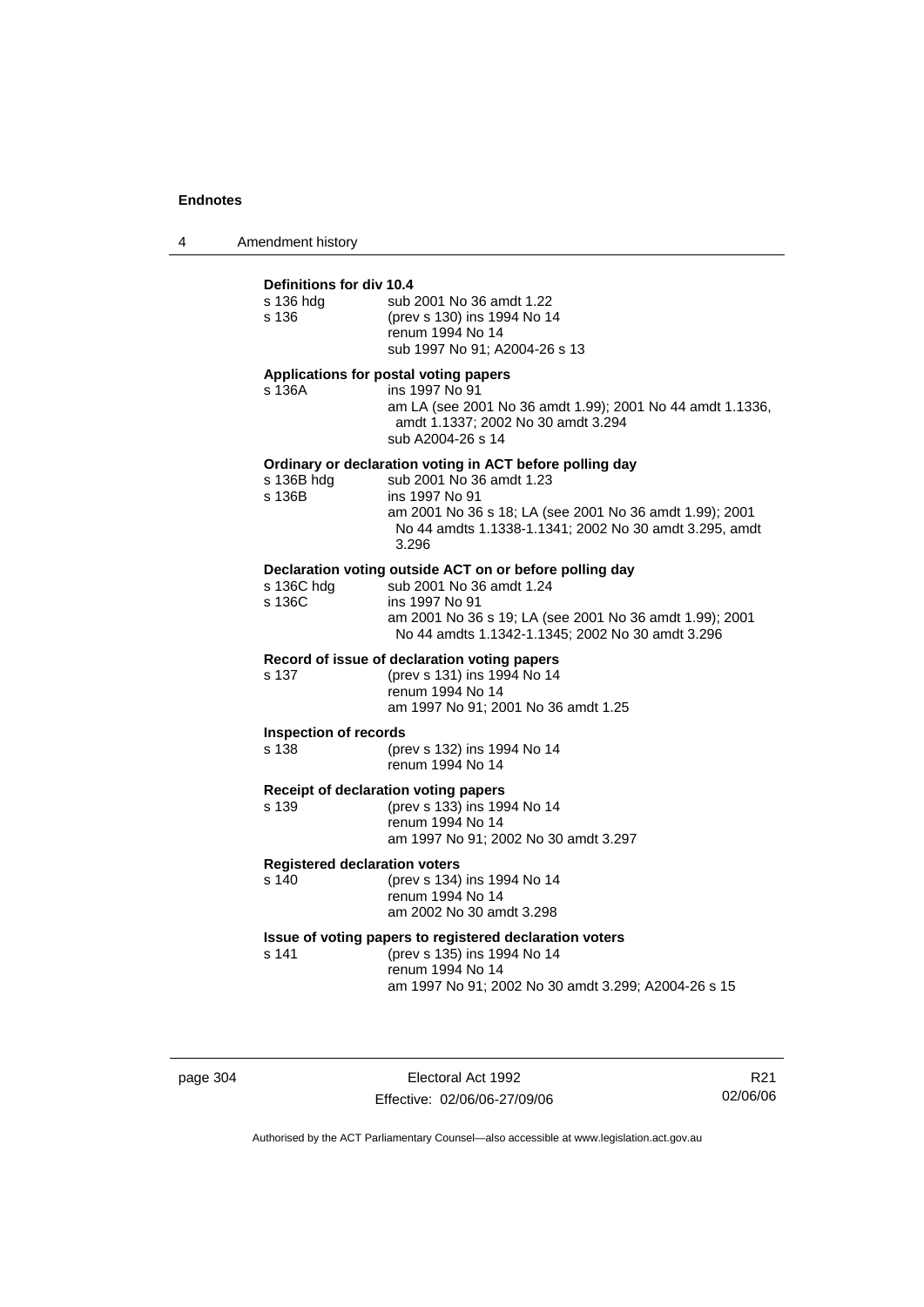# **Correcting formal errors** s 142 (prev s 136) ins 1994 No 14 renum 1994 No 14 **Soliciting applications for postal declaration votes** s 143 (prev s 137) ins 1994 No 14 renum 1994 No 14 am 1997 No 91; 1998 No 54 sub 2001 No 36 s 20; A2004-26 s 16 **Transmission of applications for postal declaration votes** s 144 (prev s 138) ins 1994 No 14 renum 1994 No 14 am 1998 No 54 **Requirements for casting postal votes**  s 144A ins A2004-26 s 17 **Interference with declaration voting** s 145 (prev s 139) ins 1994 No 14 renum 1994 No 14 am 1998 No 54 **Soliciting completed declaration votes**<br>s 146 (prev s 140) ins 1994 (prev s 140) ins 1994 No 14 renum 1994 No 14 am 1998 No 54 **Transmission of completed declaration votes** s 147 (prev s 141) ins 1994 No 14 renum 1994 No 14 am 1998 No 54 **Opening envelopes containing declaration votes** s 148 (prev s 142) ins 1994 No 14 renum 1994 No 14 am 1998 No 54 **Mobile polling**  (prev pt 10 div 4 hdg) renum LA (see 2000 No 76 S24) **Definitions for div 4**<br>s 149 hdq s sub 2001 No 36 amdt 1.26 s 149 (prev s 143) ins 1994 No 14 renum 1994 No 14 def *registered medical practitioner* om 2001 No 36 amdt 1.27 def *remand centre* om A2006-23 amdt 1.190 def *special hospital* sub 2001 No 44 amdt 1.1347

R21 02/06/06

Electoral Act 1992 Effective: 02/06/06-27/09/06 page 305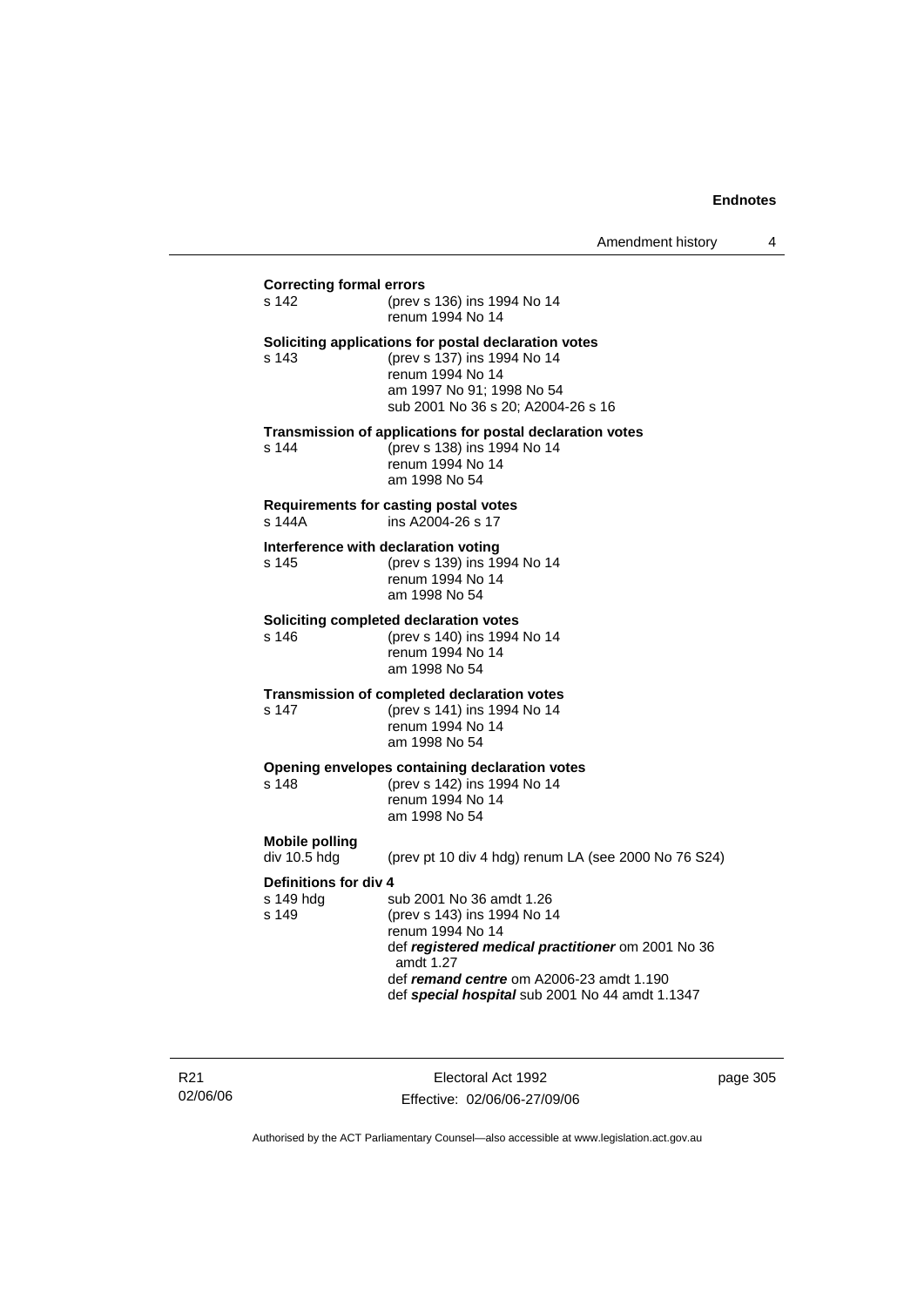4 Amendment history

| s 149A                                         | ins 2001 No 44 amdt 1.1348                                                                                                                                                            |
|------------------------------------------------|---------------------------------------------------------------------------------------------------------------------------------------------------------------------------------------|
| <b>Mobile polling-institutions</b><br>s 150    | (prev s 144) ins 1994 No 14<br>renum 1994 No 14<br>am A2006-23 amdt 1.191                                                                                                             |
| <b>Functions of visiting officers</b><br>s 151 | (prev s 145) ins 1994 No 14<br>renum 1994 No 14; 2001 No 36 amdt 1.99<br>am 1995 No 33; 2001 No 36 s 21, amdt 1.28; LA (see 2001<br>No 36 amdt 1.99); A2006-23 amdt 1.192, amdt 1.193 |
| <b>Failure to visit institution</b><br>s 152   | (prev s 146) ins 1994 No 14<br>renum 1994 No 14                                                                                                                                       |
| s 153                                          | Custody of ballot boxes and electoral papers<br>(prev s 147) ins 1994 No 14<br>renum 1994 No 14                                                                                       |
| <b>Miscellaneous</b><br>div 10.6 hdg           | (prev pt 10 div 5 hdg) renum LA (see 2000 No 76 s 24)                                                                                                                                 |
| s 154                                          | Arrangements at polling places<br>(prev s 148) ins 1994 No 14<br>renum 1994 No 14                                                                                                     |
| s 155                                          | Particulars on ballot papers before issue<br>(prev s 149) ins 1994 No 14<br>renum 1994 No 14                                                                                          |
| <b>Assistance to voters</b><br>s 156           | (prev s 150) ins 1994 No 14<br>renum 1994 No 14                                                                                                                                       |
| s 156A                                         | Assistance to voters unable to enter polling place<br>ins 2001 No 36 s 22                                                                                                             |
| <b>Spoilt ballot papers</b><br>s 157           | (prev s 151) ins 1994 No 14<br>renum 1994 No 14<br>am 2000 No 76 s 10                                                                                                                 |
| s 158                                          | Custody of ballot boxes and electoral papers<br>(prev s 152) ins 1994 No 14<br>renum 1994 No 14                                                                                       |

page 306 Electoral Act 1992 Effective: 02/06/06-27/09/06

R21 02/06/06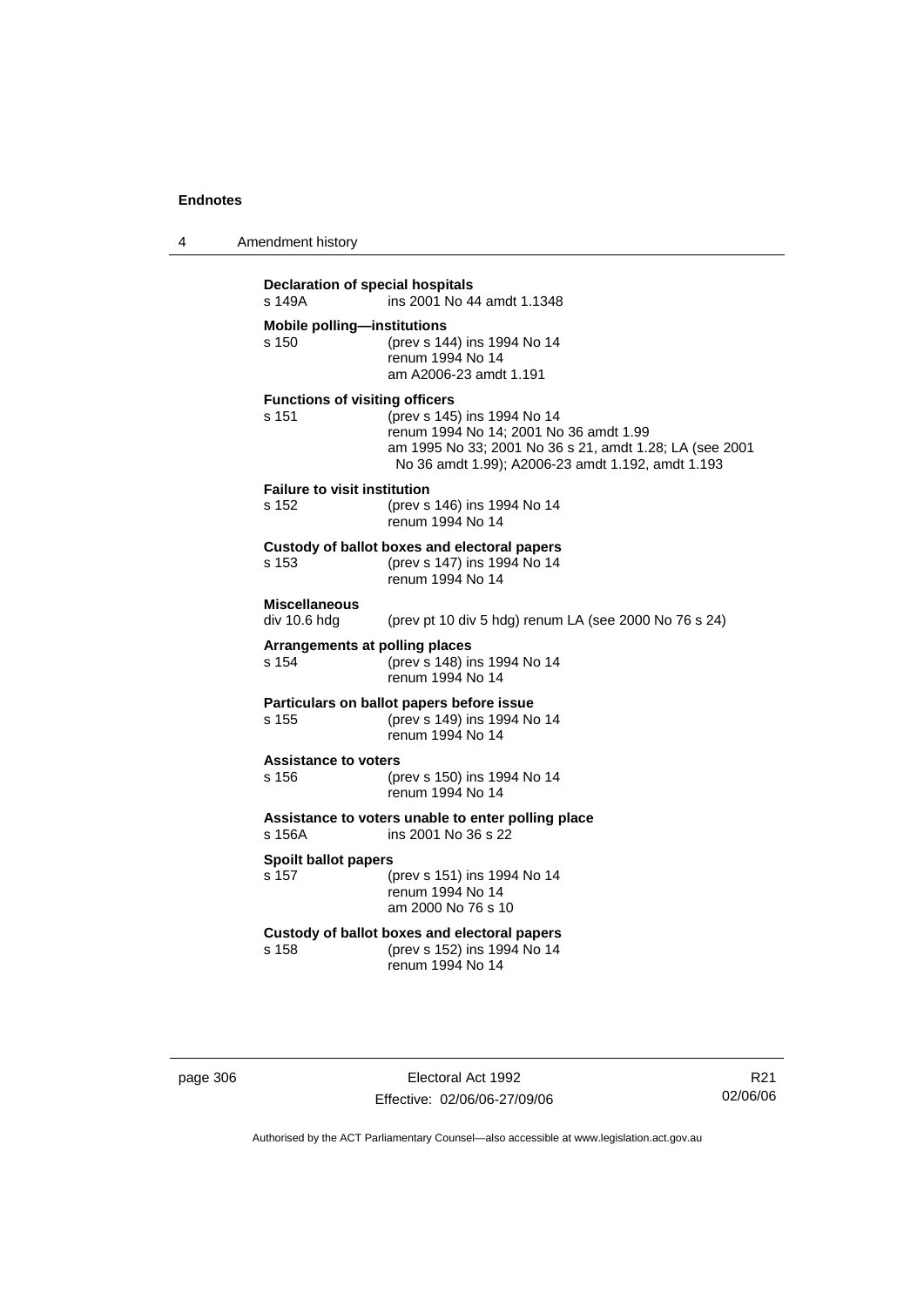|                               | <b>Extension of time for conducting elections</b>                                                         |
|-------------------------------|-----------------------------------------------------------------------------------------------------------|
| s 159                         | (prev s 153) ins 1994 No 14                                                                               |
|                               | renum 1994 No 14                                                                                          |
|                               | am 2001 No 36 amdt 1.29; LA (see 2001 No 36 amdt<br>1.99) 2001 No 44 amdt 1.1349, amdt 1.1350; 2002 No 30 |
|                               | amdt 3.300                                                                                                |
|                               | Suspension and adjournment of polling                                                                     |
| s 160                         | (prev s 154) ins 1994 No 14                                                                               |
|                               | renum 1994 No 14<br>am LA (see 2001 No 36 amdt 1.99); 2001 No 44 amdts                                    |
|                               | 1.1351-1.1353; 2002 No 30 amdt 3.300                                                                      |
| <b>Failure to vote</b>        |                                                                                                           |
| div 10.7 hdg                  | (prev pt 10 div 6 hdg) renum LA (see 2000 No 76 s 24)                                                     |
| Default notice                |                                                                                                           |
| s 161                         | (prev s 155) ins 1994 No 14<br>renum 1994 No 14                                                           |
|                               | am 2001 No 44 amdt 1.1354, amdt 1.1355                                                                    |
| <b>First notice</b>           |                                                                                                           |
| s 162                         | (prev s 156) ins 1994 No 14                                                                               |
|                               | renum 1994 No 14                                                                                          |
| <b>Second notice</b>          |                                                                                                           |
| s 163                         | (prev s 157) ins 1994 No 14<br>renum 1994 No 14                                                           |
|                               |                                                                                                           |
| <b>Final notice</b><br>s 164  | (prev s 158) ins 1994 No 14                                                                               |
|                               | renum 1994 No 14                                                                                          |
| <b>Discharge of liability</b> |                                                                                                           |
| s 165                         | (prev s 159) ins 1994 No 14                                                                               |
|                               | renum 1994 No 14                                                                                          |
| Response on behalf of elector |                                                                                                           |
| s 166                         | (prev s 160) ins 1994 No 14<br>renum 1994 No 14                                                           |
| <b>Polling in Antarctica</b>  |                                                                                                           |
| pt 11 hdg                     | ins 1994 No 14                                                                                            |
| Definitions for pt 11         |                                                                                                           |
| s 167 hdg                     | sub 2001 No 36 amdt 1.30                                                                                  |
| s 167                         | (prev s 161) ins 1994 No 14                                                                               |
|                               | renum 1994 No 14<br>am 2001 No 36 amdt 1.31, amdt 1.32                                                    |
|                               |                                                                                                           |

R21 02/06/06

Electoral Act 1992 Effective: 02/06/06-27/09/06 page 307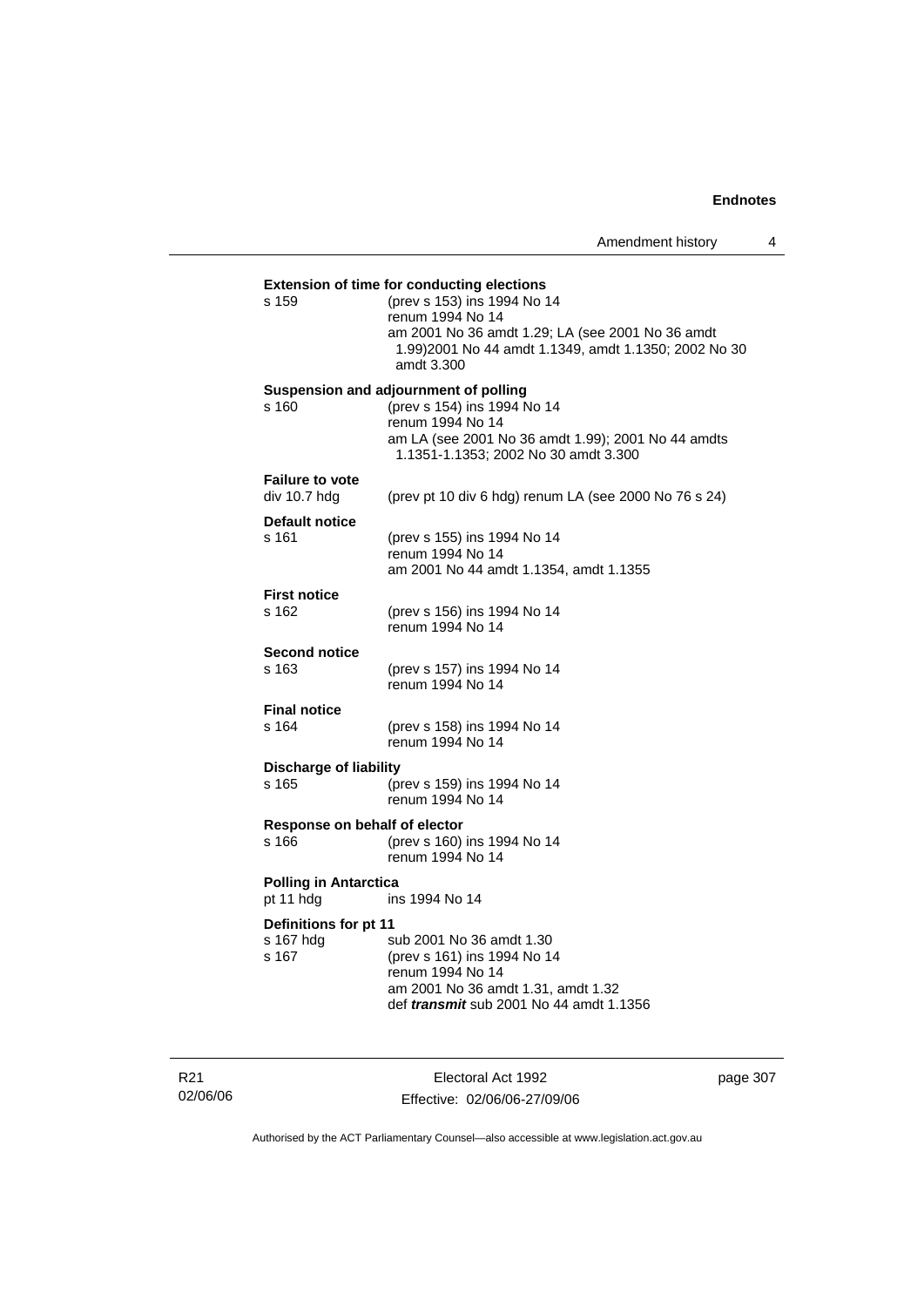4 Amendment history

| Approval of ways of transmission<br>s 167B      |                                                                                                                                          |
|-------------------------------------------------|------------------------------------------------------------------------------------------------------------------------------------------|
|                                                 | ins 2001 No 44 amdt 1.1357                                                                                                               |
| s 168                                           | Returning officers and assistants for Antarctic stations<br>(prev s 162) ins 1994 No 14<br>renum 1994 No 14<br>sub 2002 No 30 amdt 3.301 |
| s 169                                           | Acting returning officer or assistant<br>(prev s 163) ins 1994 No 14<br>renum 1994 No 14<br>om 2002 No 30 amdt 3.301                     |
| s 170                                           | Application of Act to polling in Antarctica<br>(prev s 164) ins 1994 No 14<br>renum 1994 No 14                                           |
| <b>Antarctic electors</b><br>s 171              | (prev s 165) ins 1994 No 14<br>renum 1994 No 14<br>am 1997 No 91                                                                         |
| s 172                                           | Arrangements for the polling in Antarctica<br>(prev s 166) ins 1994 No 14<br>renum 1994 No 14                                            |
| <b>Conduct of the polling</b><br>s 173          | (prev s 167) ins 1994 No 14<br>renum 1994 No 14                                                                                          |
| <b>Claims to vote</b><br>s 174                  | (prev s 168) ins 1994 No 14<br>renum 1994 No 14                                                                                          |
| Proceedings at close of poll<br>s 175           | (prev s 169) ins 1994 No 14<br>renum 1994 No 14<br>am 1995 No 46; 2002 No 30 amdt 3.302                                                  |
| <b>Result of polling in Antarctica</b><br>s 176 | (prev s 170) ins 1994 No 14<br>renum 1994 No 14                                                                                          |
| <b>Preservation of documents</b><br>s 177       | (prev s 171) ins 1994 No 14<br>renum 1994 No 14                                                                                          |
| The scrutiny<br>pt 12 hdg                       | ins 1994 No 14                                                                                                                           |

page 308 Electoral Act 1992 Effective: 02/06/06-27/09/06

R21 02/06/06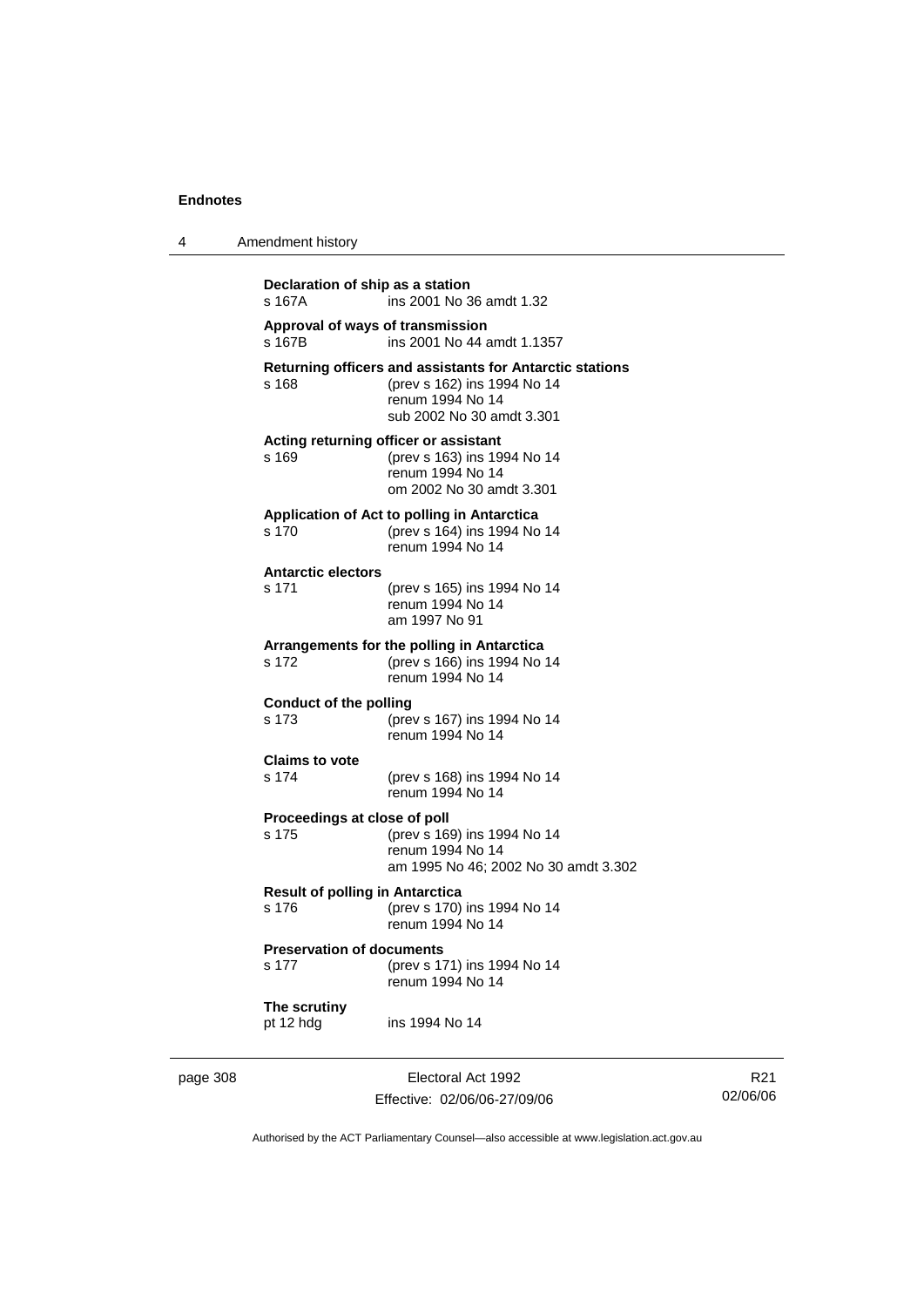| <b>Scrutiny</b><br>s 178                    | (prev s 172) ins 1994 No 14<br>renum 1994 No 14<br>am 1997 No 91: 2000 No 76 s 11                                                                |
|---------------------------------------------|--------------------------------------------------------------------------------------------------------------------------------------------------|
| s 179                                       | Preliminary scrutiny of declaration voting papers etc<br>(prev s 173) ins 1994 No 14<br>renum 1994 No 14<br>am 2002 No 30 amdt 3.303, amdt 3.304 |
| <b>Formality of ballot papers</b><br>s 180  | (prev s 174) ins 1994 No 14<br>renum 1994 No 14                                                                                                  |
| Death of candidate<br>s 181                 | (prev s 175) ins 1994 No 14<br>renum 1994 No 14                                                                                                  |
| First count-ordinary ballot papers<br>s 182 | (prev s 176) ins 1994 No 14<br>renum 1994 No 14<br>am 2000 No 76 s 12                                                                            |
| s 183                                       | <b>First count-declaration ballot papers</b><br>(prev s 177) ins 1994 No 14<br>renum 1994 No 14                                                  |
| s 183A                                      | First count—electronic ballot papers<br>ins 2000 No 76 s 13                                                                                      |
| Second count-first preferences<br>s 184     | (prev s 178) ins 1994 No 14<br>renum 1994 No 14<br>am 2000 No 76 s 14                                                                            |
| Ascertaining result of poll<br>s 185        | (prev s 179) ins 1994 No 14<br>renum 1994 No 14<br>am 2000 No 76 s 15                                                                            |
| <b>Objections by scrutineers</b><br>s 186   | (prev s 180) ins 1994 No 14<br>renum 1994 No 14                                                                                                  |
| <b>Recount of ballot papers</b><br>s 187    | (prev s 181) ins 1994 No 14<br>renum 1994 No 14<br>sub A2004-26 s 18                                                                             |
| s 187A                                      | Application for recount of ballot papers etc<br>orig s 187A renum as s 187C<br>ins A2004-26 s 18                                                 |

R21 02/06/06

Electoral Act 1992 Effective: 02/06/06-27/09/06 page 309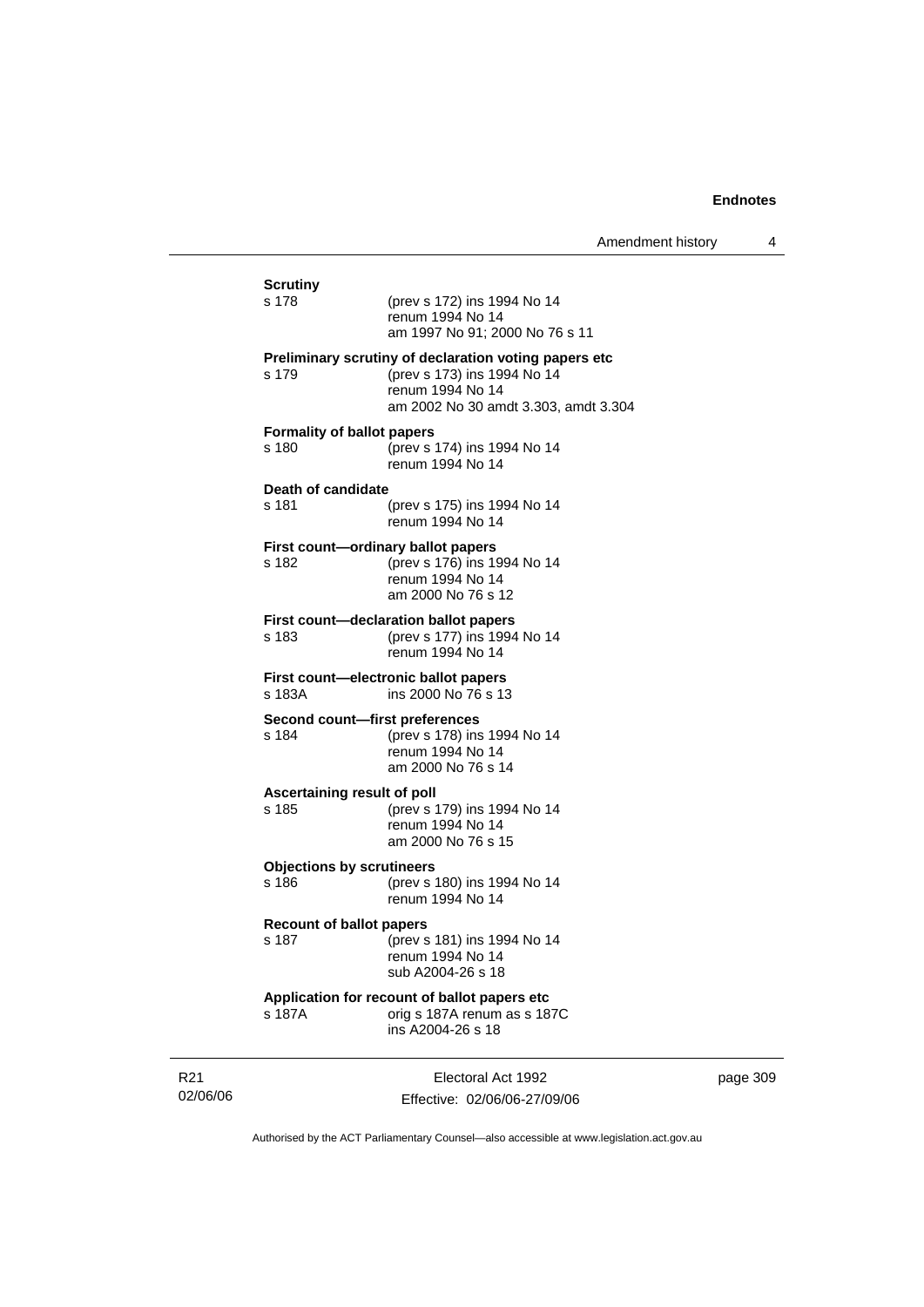4 Amendment history

| s 187B                                        | ins A2004-26 s 18                                                                                                                                                                                                                           |
|-----------------------------------------------|---------------------------------------------------------------------------------------------------------------------------------------------------------------------------------------------------------------------------------------------|
| s 187C                                        | Recount of electronic scrutiny of ballot papers<br>(prev s 187A) ins 2000 No 76 s 16<br>renum A2004-26 s 19                                                                                                                                 |
| s 188                                         | <b>Reservation of disputed ballot papers</b><br>(prev s 182) ins 1994 No 14<br>renum 1994 No 14                                                                                                                                             |
| Declaration of result of election<br>s 189    | (prev s 183) ins 1994 No 14<br>renum 1994 No 14                                                                                                                                                                                             |
| <b>Casual vacancies</b><br>pt 13 hdg          | ins 1994 No 14                                                                                                                                                                                                                              |
| Definitions for pt 13<br>s 190 hdg<br>s 190   | sub 2001 No 36 amdt 1.33<br>(prev s 184) ins 1994 No 14<br>renum 1994 No 14<br>am 2001 No 36 amdt 1.36, amdt 1.37<br>def candidate om 2001 No 36 amdt 1.34<br>def newspaper om 2001 No 36 amdt 1.34<br>def speaker ins 2001 No 36 amdt 1.35 |
| Notice of casual vacancy<br>s 191             | (prev s 185) ins 1994 No 14<br>renum 1994 No 14                                                                                                                                                                                             |
| <b>Candidates for casual vacancy</b><br>s 192 | (prev s 186) ins 1994 No 14<br>renum 1994 No 14<br>am LA (see 2001 No 36 amdt 1.99); 2001 No 44 amdt 1.1358,<br>amdt 1.1359                                                                                                                 |
| s 193                                         | <b>Publication of candidates' details</b><br>(prev s 187) ins 1994 No 14<br>renum 1994 No 14                                                                                                                                                |
| s 194                                         | Determination of candidate to fill vacancy<br>(prev s 188) ins 1994 No 14<br>renum 1994 No 14<br>am 2002 No 30 amdt 3.352                                                                                                                   |
| <b>Assembly nominees</b><br>s 195             | (prev s 189) ins 1994 No 14<br>renum 1994 No 14<br>am 2001 No 36 s 23                                                                                                                                                                       |

page 310 **Electoral Act 1992** Effective: 02/06/06-27/09/06

R21 02/06/06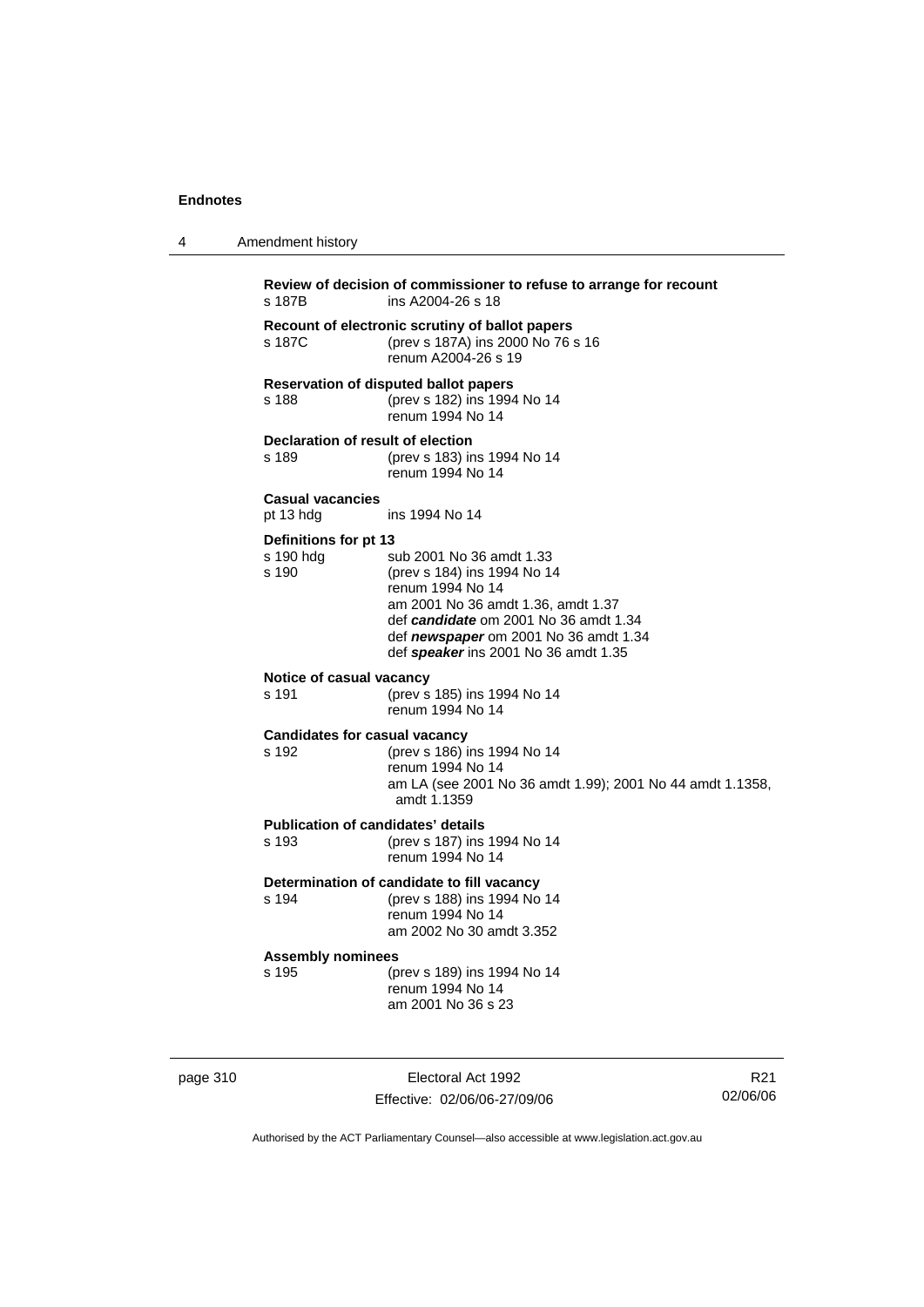| s 196                                       | Term of office of MLA declared elected under pt 13<br>(prev s 190) ins 1994 No 14<br>renum 1994 No 14                                                                                                                                                                                                                                                                                                                                                                                                                                                                                                              |
|---------------------------------------------|--------------------------------------------------------------------------------------------------------------------------------------------------------------------------------------------------------------------------------------------------------------------------------------------------------------------------------------------------------------------------------------------------------------------------------------------------------------------------------------------------------------------------------------------------------------------------------------------------------------------|
| s 197                                       | Dissolution or pre-election period<br>(prev s 191) ins 1994 No 14<br>renum 1994 No 14<br>am 2002 No 30 amdt 3.305                                                                                                                                                                                                                                                                                                                                                                                                                                                                                                  |
| pt 14 hdg                                   | Election funding and financial disclosure<br>ins 1994 No 14                                                                                                                                                                                                                                                                                                                                                                                                                                                                                                                                                        |
| Preliminary<br>div 14.1 hdg                 | (prev pt 14 div 1 hdg) renum 2001 No 36 amdt 1.99                                                                                                                                                                                                                                                                                                                                                                                                                                                                                                                                                                  |
| Definitions for pt 14<br>s 198 hdg<br>s 198 | sub 2001 No 36 amdt 1.38<br>(prev s 192) ins 1994 No 14<br>renum 1994 No 14<br>am 2001 No 36 amdt 1.42, amdt 1.43<br>def associated entity ins 1996 No 56 s 4<br>sub 2001 No 36 s 24<br>am A2004-26 amdt 1.64<br>def ballot group ins 2001 No 36 s 25<br>om A2004-26 amdt 1.33<br>def entity ins 1996 No 56 s 4<br>def <i>financial controller</i> ins 1996 No 56 s 4<br>def gift am 2001 No 36 amdt 1.39; A2004-26 s 20<br>def independent MLA om 2001 No 36 amdt 1.40<br>def register am 2001 No 36 amdt 1.41; A2004-26 amdt 1.60<br>def reporting agent sub 2001 No 36 s 26<br>am A2004-26 amdt 1.34, amdt 1.60 |
| s 198A hda<br>s 198A                        | Reference to things done by party etc<br>sub A2004-26 amdt 1.35<br>ins 2001 No 36 amdt 1.43<br>am A2004-26 amdt 1.36                                                                                                                                                                                                                                                                                                                                                                                                                                                                                               |
| s 198B                                      | Candidate remains candidate after election<br>ins 2001 No 36 amdt 1.43                                                                                                                                                                                                                                                                                                                                                                                                                                                                                                                                             |
| <b>Related bodies corporate</b><br>s 199    | (prev s 193) ins 1994 No 14<br>renum 1994 No 14                                                                                                                                                                                                                                                                                                                                                                                                                                                                                                                                                                    |
| s 200                                       | <b>Activities of campaign committees</b><br>(prev s 194) ins 1994 No 14<br>renum 1994 No 14<br>am 2001 No 36 amdt 1.44; A2004-26 amdt 1.37, amdt 1.62                                                                                                                                                                                                                                                                                                                                                                                                                                                              |

R21 02/06/06

Electoral Act 1992 Effective: 02/06/06-27/09/06 page 311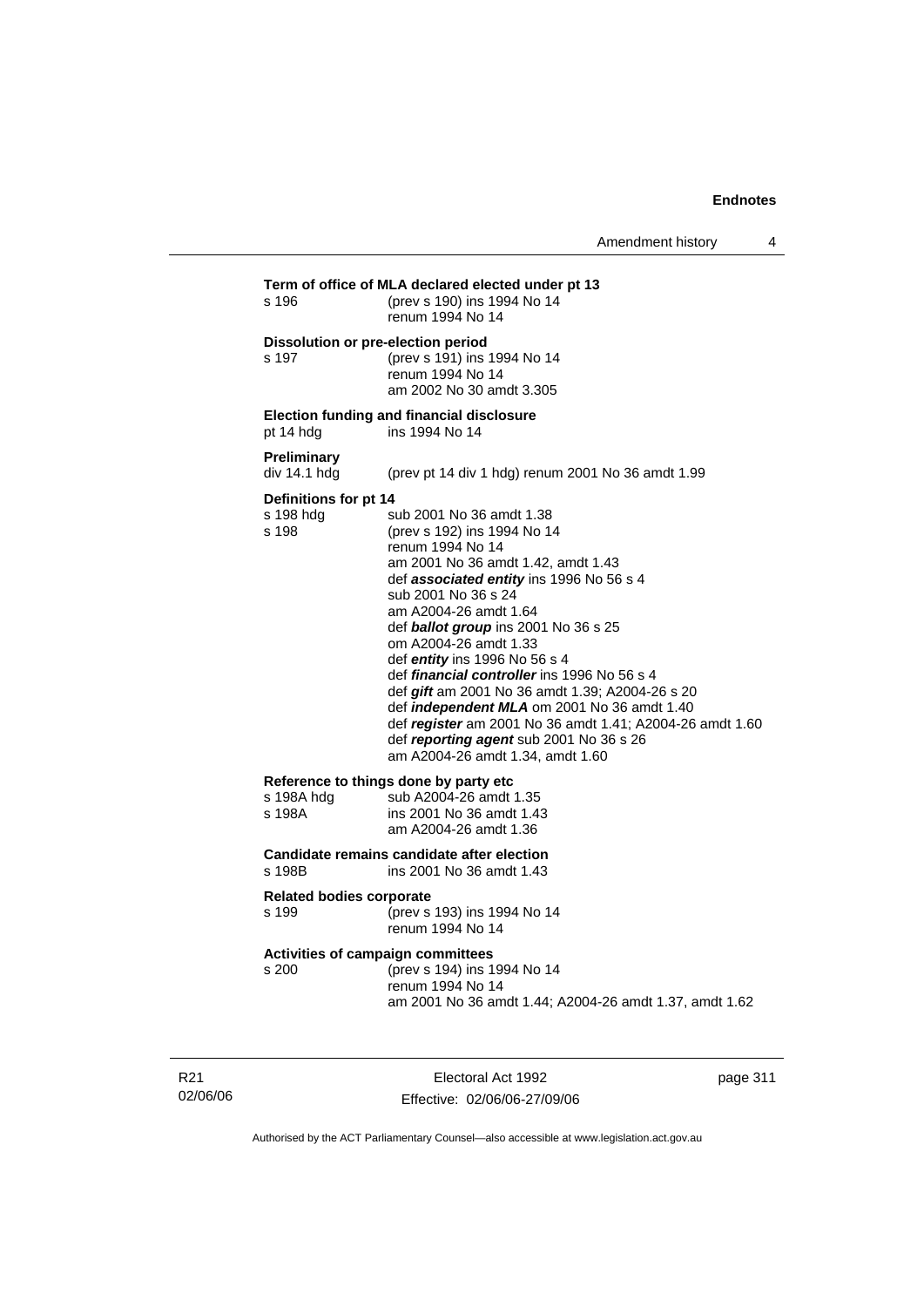4 Amendment history

| <b>Disclosure periods</b><br>s 201   | (prev s 195) ins 1994 No 14                                                                                     |
|--------------------------------------|-----------------------------------------------------------------------------------------------------------------|
|                                      | renum 1994 No 14                                                                                                |
|                                      | def <i>disclosure day</i> am 1997 No 91 s 24; 2001 No 36                                                        |
|                                      | amdt 1.45; 2002 No 30 amdt 3.306; A2003-54 s 5; A2004-26                                                        |
|                                      | amdt 1.63                                                                                                       |
|                                      | Gifts-determination of amounts                                                                                  |
| s 202                                | (prev s 196) ins 1994 No 14                                                                                     |
|                                      | renum 1994 No 14                                                                                                |
| <b>Reporting agents</b>              |                                                                                                                 |
| div $14.2$ hdg                       | (prev pt 14 div 2 hdg) renum LA (see 2000 No 76 s 24)                                                           |
| <b>Appointed agents</b>              |                                                                                                                 |
| s 203                                | (prev s 197) ins 1994 No 14                                                                                     |
|                                      | renum 1994 No 14                                                                                                |
|                                      | am 1997 No 91; 2001 No 36 amdts 1.46-1.48; LA (see 2001<br>No 36 amdt 1.99); 2002 No 30 amdt 3.307, amdt 3.308, |
|                                      | amdt 3.352; A2004-26 amdt 1.38, amdt 1.39, amdt 1.61,                                                           |
|                                      | amdt 1.63; ss renum R16 LA (see A2004-26 amdt 1.66)                                                             |
|                                      |                                                                                                                 |
| <b>Non-appointed agents</b><br>s 204 | (prev s 198) ins 1994 No 14                                                                                     |
|                                      | renum 1994 No 14                                                                                                |
|                                      | am 1997 No 91; 2001 No 36 amdt 1.49, amdt 1.50; LA                                                              |
|                                      | (see 2001 No 36 amdt 1.99); A2004-26 amdt 1.61, amdt 1.63                                                       |
| <b>Registers of reporting agents</b> |                                                                                                                 |
| s 205                                | (prev s 199) ins 1994 No 14                                                                                     |
|                                      | renum 1994 No 14                                                                                                |
|                                      | am 2001 No 36 amdts 1.51-1.53; LA (see 2001 No 36                                                               |
|                                      | amdt 1.99); 2002 No 30 amdt 3.309; A2004-26 amdt 1.40,                                                          |
|                                      | amdt 1.41, amdt 1.60; pars renum R16 LA (see A2004-26                                                           |
|                                      | amdt 1.66)                                                                                                      |
| <b>Election funding</b>              |                                                                                                                 |
| div 14.3 hdg                         | (prev pt 14 div 3 hdg) renum LA (see 2000 No 76 s 24)                                                           |
| Who eligible votes are cast for      |                                                                                                                 |
| s 206                                | (prev s 200) ins 1994 No 14                                                                                     |
|                                      | renum 1994 No 14<br>am 1996 No 56                                                                               |
|                                      | sub 2001 No 36 amdt 1.54                                                                                        |
|                                      | am A2004-26 s 21                                                                                                |
| <b>Entitlement to funds</b>          |                                                                                                                 |
| s 207                                | (prev s 201) ins 1994 No 14                                                                                     |
|                                      | renum 1994 No 14                                                                                                |
|                                      | am 1996 No 56; 2001 No 36 amdt 1.55; A2004-26 s 22                                                              |

page 312 **Electoral Act 1992** Effective: 02/06/06-27/09/06

R21 02/06/06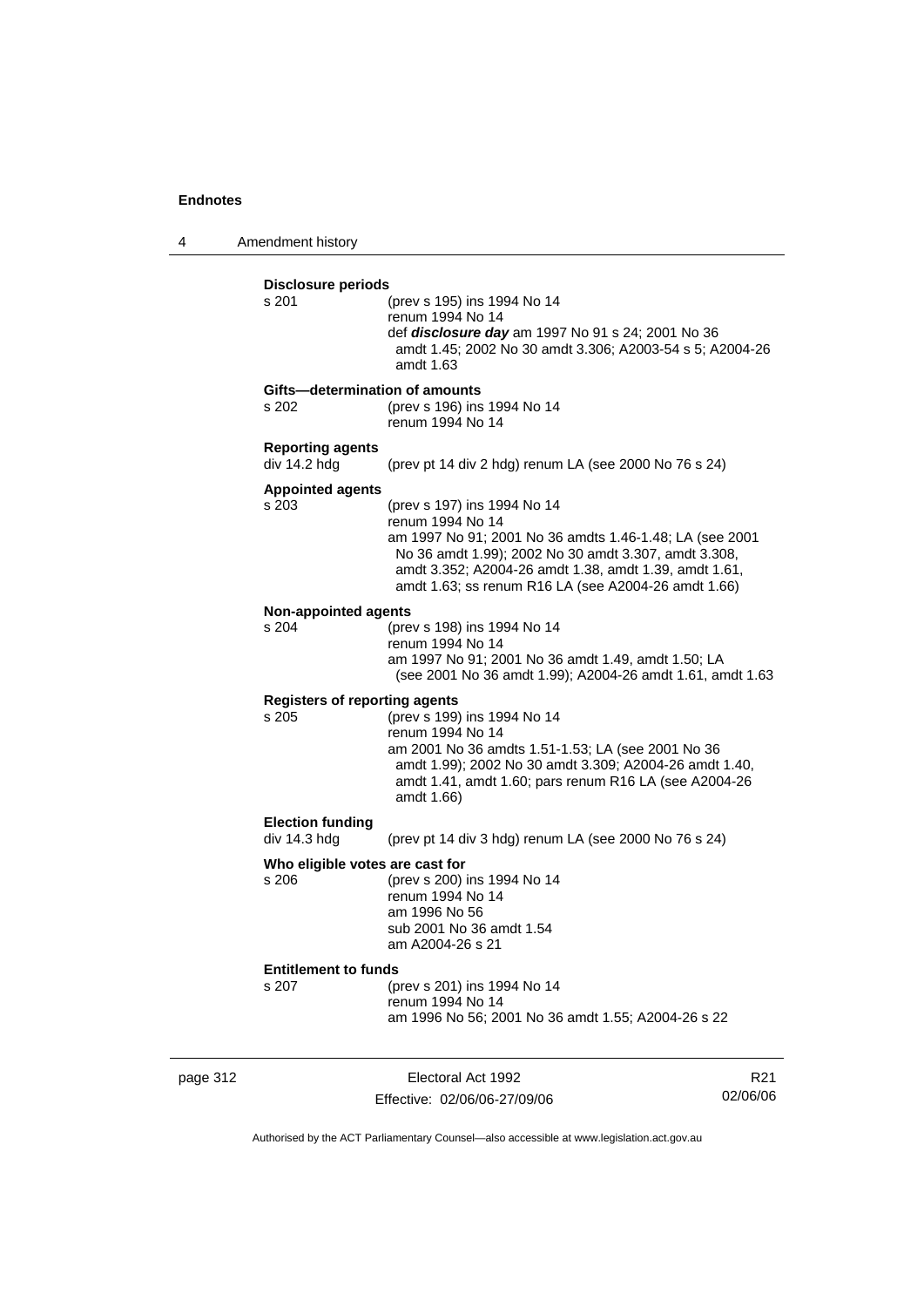| <b>Threshold</b>                        |                                                                                                            |
|-----------------------------------------|------------------------------------------------------------------------------------------------------------|
| s 208                                   | (prev s 202) ins 1994 No 14<br>renum 1994 No 14                                                            |
|                                         | sub 1996 No 56; 2001 No 36 s 27<br>am A2004-26 s 23, amdt 1.42, amdt 1.63                                  |
| <b>Claims for payment</b>               |                                                                                                            |
| s 209                                   | (prev s 203) ins 1994 No 14<br>renum 1994 No 14<br>om 1996 No 56                                           |
| Claims by party reporting agents        |                                                                                                            |
| s 210                                   | (prev s 204) ins 1994 No 14<br>renum 1994 No 14<br>om 1996 No 56                                           |
| <b>Determination of claims</b>          |                                                                                                            |
| s 211                                   | (prev s 205) ins 1994 No 14<br>renum 1994 No 14<br>om 1996 No 56                                           |
| <b>Making of payments</b>               |                                                                                                            |
| s 212                                   | (prev s 206) ins 1994 No 14<br>renum 1994 No 14                                                            |
|                                         | am 1996 No 56; 2001 No 36 amdt 1.56, amdt 1.57; LA (see<br>2001 No 36 amdt 1.99); A2004-26 s 24, amdt 1.63 |
| <b>Revocation of determinations</b>     |                                                                                                            |
| s 213                                   | (prev s 207) ins 1994 No 14<br>renum 1994 No 14<br>om 1996 No 56                                           |
| Death of candidate                      |                                                                                                            |
| s 214                                   | (prev s 208) ins 1994 No 14<br>renum 1994 No 14                                                            |
|                                         | am 1996 No 56; 2001 No 36 amdt 1.58; A2004-26 s 26                                                         |
| <b>Application voluntary</b><br>s 215   | (prev s 209) ins 1994 No 14                                                                                |
|                                         | renum 1994 No 14<br>am 1996 No 56                                                                          |
| Disclosure of donations<br>div 14.4 hdg | (prev pt 14 div 4 hdg) renum LA (see 2000 No 76 s 24)                                                      |
|                                         | Meaning of defined details for div 4                                                                       |
| s 216 hdg<br>s 216                      | sub 2001 No 36 amdt 1.59<br>(prev s 210) ins 1994 No 14                                                    |
|                                         | renum 1994 No 14<br>def <i>gift</i> om 2001 No 36 amdt 1.60                                                |
|                                         |                                                                                                            |

R21 02/06/06

Electoral Act 1992 Effective: 02/06/06-27/09/06 page 313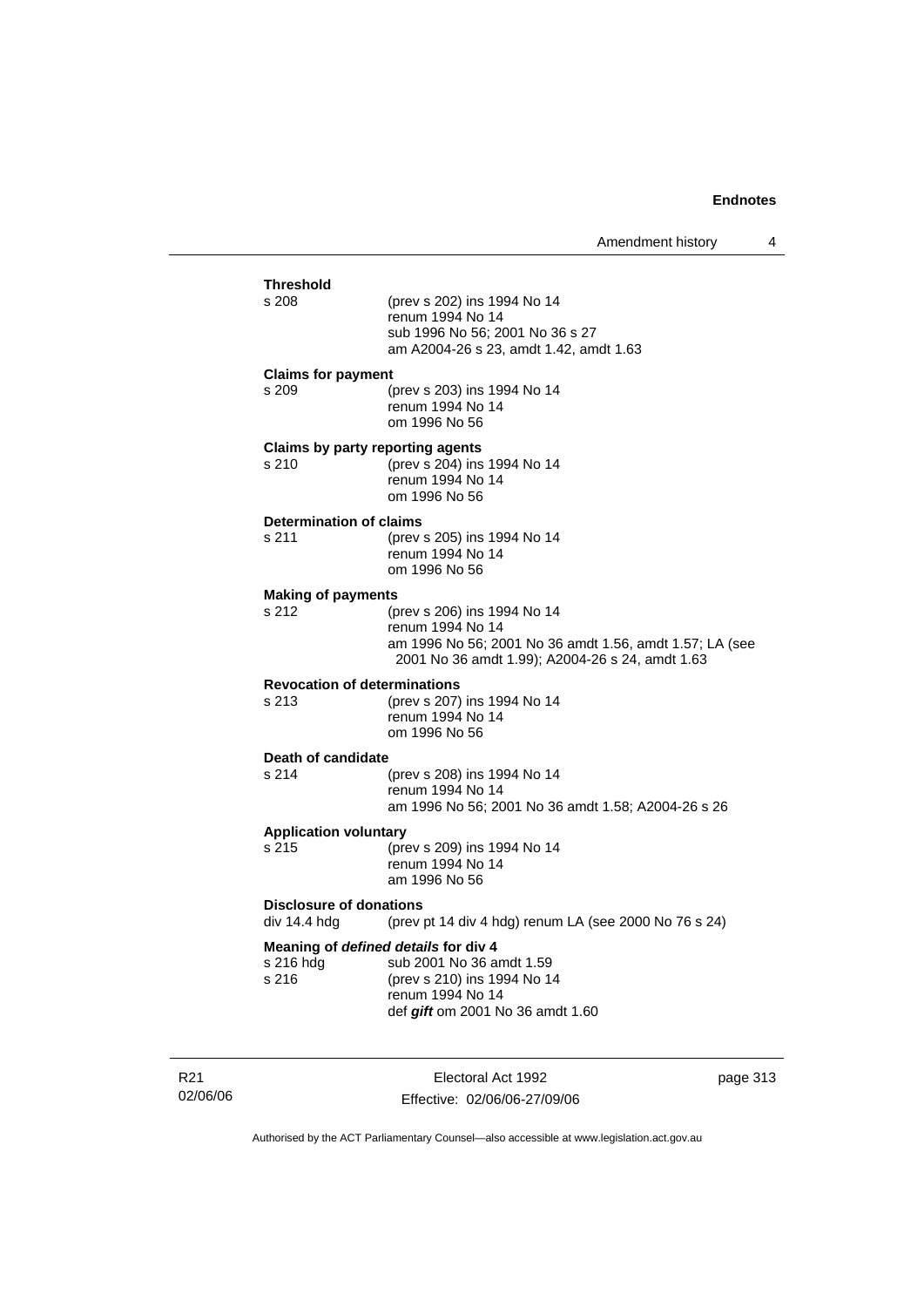4 Amendment history

| <b>Disclosure of gifts</b><br>s 217          | (prev s 211) ins 1994 No 14<br>renum 1994 No 14<br>am 2001 No 36 s 28; 2001 No 44 amdt 1.1360, amdt 1.1361;<br>2002 No 30 amdt 3.353; A2004-26 s 27                                                                                                                                                  |
|----------------------------------------------|------------------------------------------------------------------------------------------------------------------------------------------------------------------------------------------------------------------------------------------------------------------------------------------------------|
| s 218                                        | Disclosure of gifts-non-party groups<br>(prev s 212) ins 1994 No 14<br>renum 1994 No 14<br>am 2001 No 36 s 29; 2001 No 44 amdt 1.1362, amdt 1.1363;<br>2002 No 30 amdt 3.353                                                                                                                         |
| Certain loans not to be received<br>s 218A   | ins 2001 No 36 s 30<br>am A2004-26 amdt 1.43, amdt 1.44, amdt 1.60; ss, pars<br>renum R16 LA (see A2004-26 amdt 1.66)                                                                                                                                                                                |
| <b>Nil returns</b><br>s 219                  | (prev s 213) ins 1994 No 14<br>renum 1994 No 14                                                                                                                                                                                                                                                      |
| s 220                                        | Disclosure of gifts by persons incurring political expenditure<br>(prev s 214) ins 1994 No 14<br>renum 1994 No 14<br>am 1996 No 56; 2001 No 36 s 31 and amdt 1.61; LA (see<br>2001 No 36 amdt 1.99); 2001 No 44 amdt 1.1364, amdt<br>1.1365; 2002 No 30 amdt 3.353; A2004-26 amdt 1.60,<br>amdt 1.63 |
| s 221                                        | Donations to non-party groups and candidates<br>(prev s 215) ins 1994 No 14<br>renum 1994 No 14<br>am 1996 No 56; LA (see 2001 No 36 amdt 1.99); 2001 No 44<br>amdts 1.1366-1.1369; 2002 No 30 amdt 3.353; A2004-26<br>s 28, s 29                                                                    |
| <b>Annual returns of donations</b><br>s 221A | ins 1996 No 56<br>sub 2001 No 36 s 32<br>am 2001 No 44 amdts 1.1370-1.1372; 2002 No 30 amdt<br>3.353; A2004-26 s 30; A2004-26 amdt 1.60                                                                                                                                                              |
| s 221B                                       | Advice about obligations to make returns<br>ins 1996 No 56<br>sub 2001 No 36 s 32<br>am A2004-26 amdt 1.60                                                                                                                                                                                           |
|                                              |                                                                                                                                                                                                                                                                                                      |

page 314 Electoral Act 1992 Effective: 02/06/06-27/09/06

R21 02/06/06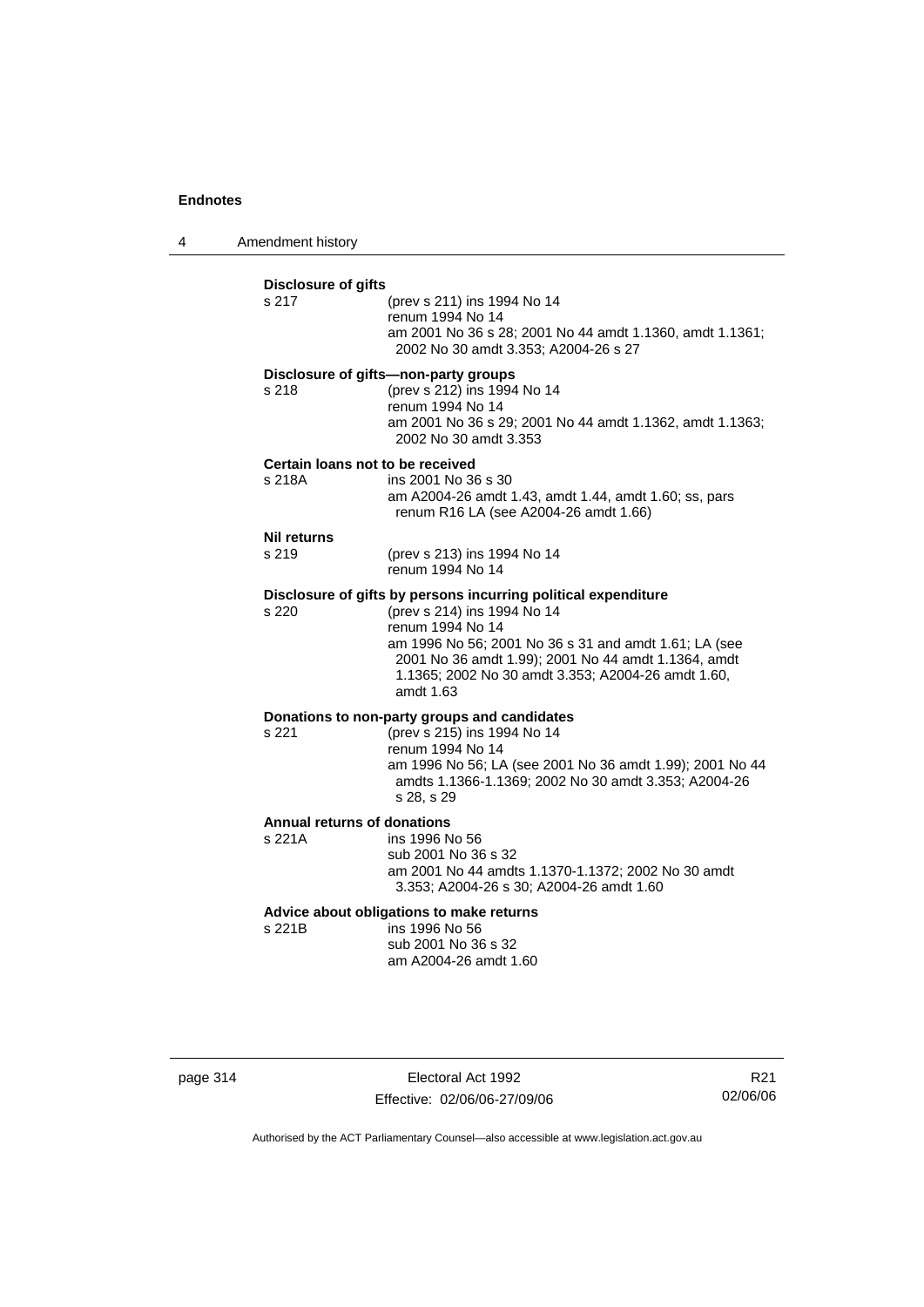| Anonymous gifts<br>s 222                       | (prev s 216) ins 1994 No 14<br>renum 1994 No 14<br>sub 2001 No 36 s 32<br>am A2004-26 s 31, amdt 1.45, amdt 1.60; pars renum R16 LA<br>(see A2004-26 amdt 1.66)                                                                                                                                                                          |
|------------------------------------------------|------------------------------------------------------------------------------------------------------------------------------------------------------------------------------------------------------------------------------------------------------------------------------------------------------------------------------------------|
| div 14.5 hdg                                   | Disclosure of electoral expenditure<br>(prev pt 14 div 5 hdg) renum LA (see 2000 No 76 s 24)                                                                                                                                                                                                                                             |
| Definitions for div 14.5<br>s 223 hdg<br>s 223 | sub 2001 No 36 amdt 1.62<br>(prev s 217) ins 1994 No 14<br>renum 1994 No 14; 2001 No 36 amdt 1.99<br>am 2001 No 36 amdt 1.64, amdt 1.65<br>def electoral expenditure am 1996 No 56 s 16; LA (see 2001<br>No 36 amdt 1.99)<br>def participant ins 2001 No 36 amdt 1.63<br>am A2004-26 s 32<br>def <i>relates</i> ins 2001 No 36 amdt 1.63 |
| Returns of electoral expenditure<br>s 224      | (prev s 218) ins 1994 No 14<br>renum 1994 No 14; 2001 No 36 amdt 1.99<br>am 1996 No 56; 2001 No 36 amdt 1.66, amdt 1.67; LA (see<br>2001 No 36 amdt 1.99); 2001 No 44 amdt 1.1373, amdt<br>1.1374; 2002 No 30 amdt 3.353; A2004-26 s 33, amdt 1.60,<br>amdt 1.63                                                                         |
| Nil returns<br>s 225                           | (prev s 219) ins 1994 No 14<br>renum 1994 No 14<br>am 1996 No 56; 2001 No 36 amdt 1.68; A2004-26 amdt 1.63                                                                                                                                                                                                                               |
| s 226                                          | Returns by broadcasters and publishers<br>(prev s 220) ins 1994 No 14<br>renum 1994 No 14<br>am 2001 No 44 amdt 1.1375, amdt 1.1376; 2002 No 30<br>amdt 3.353; A2004-26 s 34                                                                                                                                                             |
| Multiple elections on same day<br>s 227        | (prev s 221) ins 1994 No 14<br>renum 1994 No 14<br>am 2001 No 44 amdt 1.1377                                                                                                                                                                                                                                                             |
| <b>Annual returns</b><br>div 14.6 hdg          | (prev pt 14 div 6 hdg) renum LA (see 2000 No 76 s 24)                                                                                                                                                                                                                                                                                    |

R21 02/06/06

Electoral Act 1992 Effective: 02/06/06-27/09/06 page 315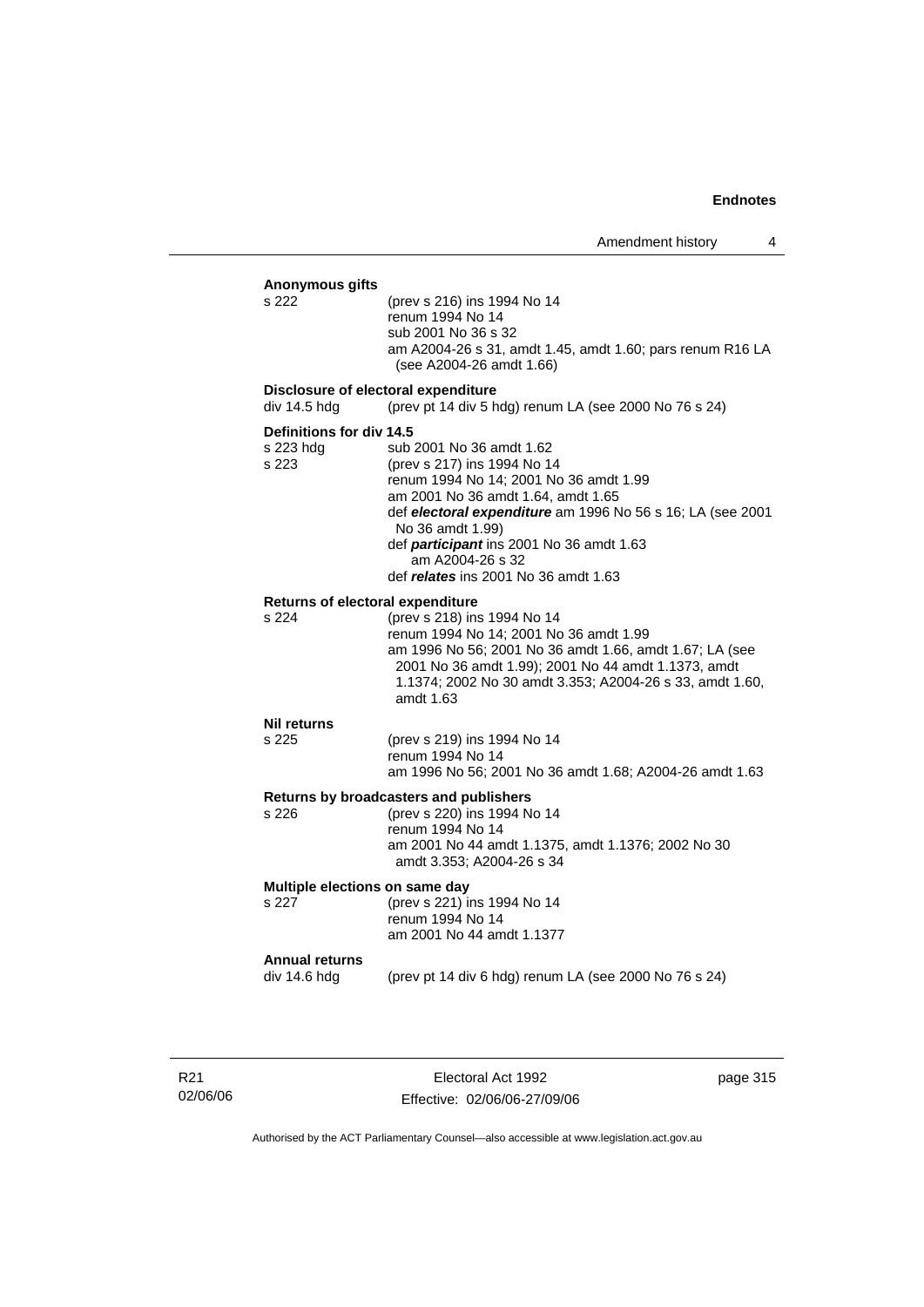| Amendment history<br>4 |  |
|------------------------|--|
|------------------------|--|

| s 228 hdg<br>s 228           | Meaning of defined particulars for div 14.6<br>sub 2001 No 36 amdt 1.69<br>(prev s 222) ins 1994 No 14<br>renum 1994 No 14                                                                                                                                                                                                                |
|------------------------------|-------------------------------------------------------------------------------------------------------------------------------------------------------------------------------------------------------------------------------------------------------------------------------------------------------------------------------------------|
| <b>Fund-raising events</b>   |                                                                                                                                                                                                                                                                                                                                           |
| s 229                        | (prev s 223) ins 1994 No 14<br>renum 1994 No 14<br>om 1996 No 56                                                                                                                                                                                                                                                                          |
| s 230 hdg<br>s 230           | Annual returns by parties and MLAs<br>sub A2004-26 amdt 1.46<br>(prev s 224) ins 1994 No 14<br>renum 1994 No 14<br>am 1996 No 56; 2000 No 50 s 4<br>sub 2001 No 36 s 33<br>am LA (see 2001 No 36 amdt 1.99); 2001 No 44 amdt 1.1378<br>(as sub 2001 No 36 amdt 2.2), amdt 1.1379; 2002 No 30<br>amdt 3.353; A2004-26 amdt 1.60, amdt 1.63 |
| s 231                        | Periods of less than financial year<br>(prev s 225) ins 1994 No 14<br>renum 1994 No 14<br>sub 2001 No 36 s 33<br>am A2004-26 amdt 1.47, amdt 1.60, amdt 1.63, amdt 1.64;<br>pars renum R16 LA (see A2004-26 amdt 1.66)                                                                                                                    |
| s 231A                       | <b>Returns by parties under Commonwealth Electoral Act</b><br>ins 1996 No 56                                                                                                                                                                                                                                                              |
| s 231B                       | Annual returns by associated entities<br>ins 1996 No 56<br>sub 2001 No 36 s 34<br>am 2001 No 44 amdt 1.1380, 1.1381; 2002 No 30 amdt 3.353;<br>A2004-26 amdt 1.64                                                                                                                                                                         |
| s 231C                       | Returns by associated entities under Commonwealth Electoral Act<br>ins 1996 No 56                                                                                                                                                                                                                                                         |
| <b>Amounts received</b>      |                                                                                                                                                                                                                                                                                                                                           |
| s 232                        | (prev s 226) ins 1994 No 14<br>renum 1994 No 14<br>sub 1996 No 56; 2001 No 36 s 35<br>am A2004-26 amdt 1.60, amdt 1.64                                                                                                                                                                                                                    |
| <b>Amounts paid</b><br>s 233 | (prev s 227) ins 1994 No 14<br>renum 1994 No 14<br>am 1996 No 56<br>om 2001 No 36 s 35                                                                                                                                                                                                                                                    |

page 316 Electoral Act 1992 Effective: 02/06/06-27/09/06

R21 02/06/06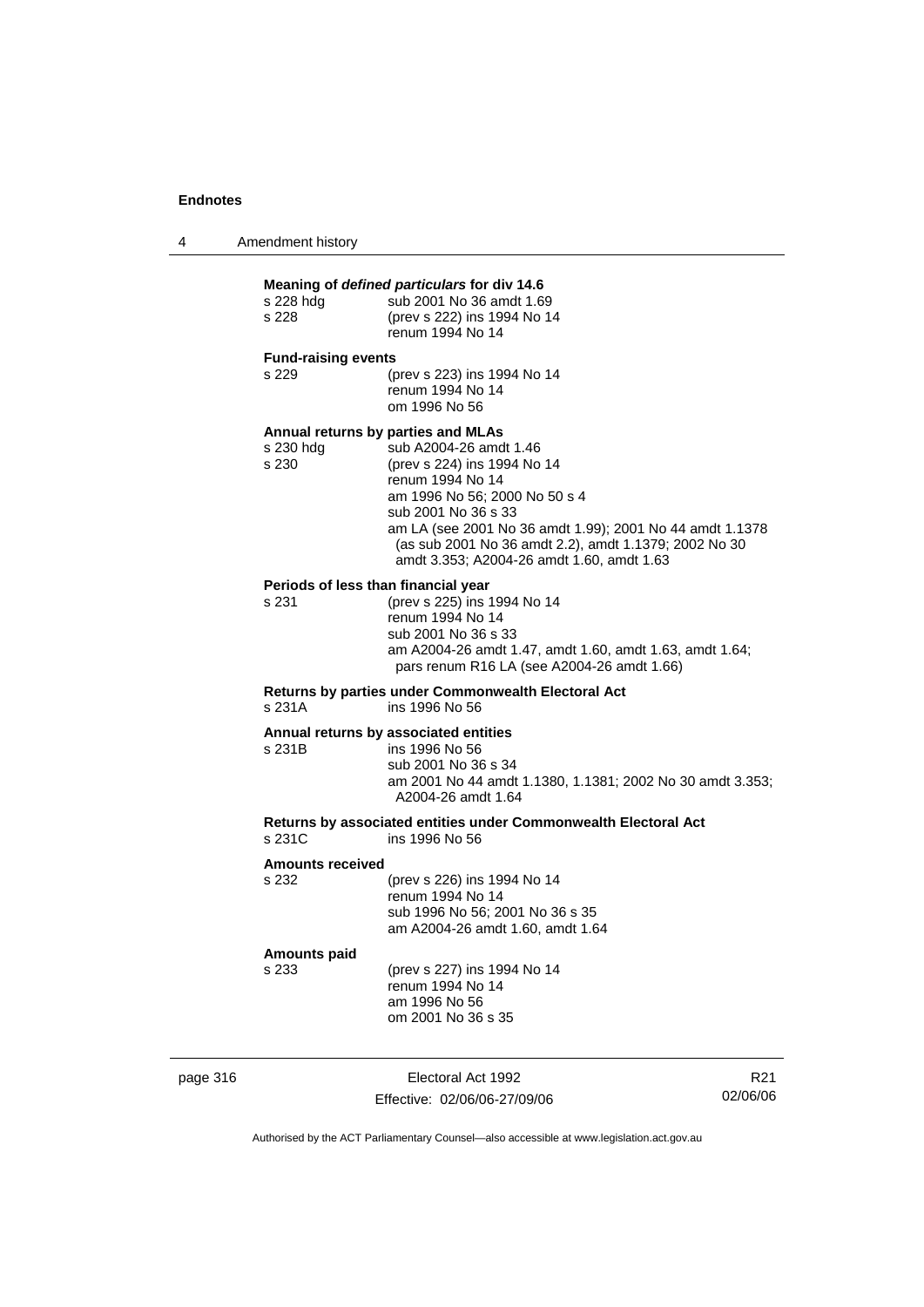| s 234<br>(prev s 228) ins 1994 No 14<br>renum 1994 No 14<br>am 1994 No 78; 1996 No 56; 2001 No 36 amdt 1.70;<br>A2004-26 amdt 1.60<br><b>Regulations</b><br>s 234A<br>ins 1996 No 56<br>Compliance<br>div 14.7 hdg<br>(prev pt 14 div 7 hdg) renum LA (see 2000 No 76 s 24)<br>Definitions for div 14.7<br>(prev s 229) ins 1994 No 14<br>s 235<br>renum 1994 No 14<br>sub 2001 No 36 amdt 1.71<br><b>Offences</b><br>s 236<br>(prev s 230) ins 1994 No 14<br>renum 1994 No 14<br>am 1996 No 56; 1998 No 54; 2001 No 36 amdt 1.72; LA (see<br>2001 No 36 amdt 1.99); 2002 No 30 amdt 3.310; A2003-54<br>s 6; A2004-26 amdt 1.63<br>Investigation notices generally<br>(prev s 231) ins 1994 No 14<br>s 237<br>renum 1994 No 14<br>am 1996 No 56; 1998 No 54<br>sub 2001 No 36 s 36<br>am 2002 No 30 amdt 3.311, amdt 3.352; A2004-26 amdt 1.48,<br>amdt 1.49, amdt 1.63<br>Investigation notices about associated entities<br>ins 2001 No 36 s 36<br>s 237A<br>am 2002 No 30 amdt 3.311<br><b>Investigation notice offences</b><br>s 237B<br>ins 2001 No 36 s 36<br><b>Investigation-search warrants</b><br>s 238<br>(prev s 232) ins 1994 No 14<br>renum 1994 No 14<br><b>Records</b><br>s 239<br>(prev s 233) ins 1994 No 14<br>renum 1994 No 14<br>am 1996 No 56; 2001 No 36 amdt 1.73; A2003-54 s 7;<br>A2004-26 amdt 1.60 |  |
|--------------------------------------------------------------------------------------------------------------------------------------------------------------------------------------------------------------------------------------------------------------------------------------------------------------------------------------------------------------------------------------------------------------------------------------------------------------------------------------------------------------------------------------------------------------------------------------------------------------------------------------------------------------------------------------------------------------------------------------------------------------------------------------------------------------------------------------------------------------------------------------------------------------------------------------------------------------------------------------------------------------------------------------------------------------------------------------------------------------------------------------------------------------------------------------------------------------------------------------------------------------------------------------------------------------------------------|--|
|                                                                                                                                                                                                                                                                                                                                                                                                                                                                                                                                                                                                                                                                                                                                                                                                                                                                                                                                                                                                                                                                                                                                                                                                                                                                                                                                |  |
|                                                                                                                                                                                                                                                                                                                                                                                                                                                                                                                                                                                                                                                                                                                                                                                                                                                                                                                                                                                                                                                                                                                                                                                                                                                                                                                                |  |
|                                                                                                                                                                                                                                                                                                                                                                                                                                                                                                                                                                                                                                                                                                                                                                                                                                                                                                                                                                                                                                                                                                                                                                                                                                                                                                                                |  |
|                                                                                                                                                                                                                                                                                                                                                                                                                                                                                                                                                                                                                                                                                                                                                                                                                                                                                                                                                                                                                                                                                                                                                                                                                                                                                                                                |  |
|                                                                                                                                                                                                                                                                                                                                                                                                                                                                                                                                                                                                                                                                                                                                                                                                                                                                                                                                                                                                                                                                                                                                                                                                                                                                                                                                |  |
|                                                                                                                                                                                                                                                                                                                                                                                                                                                                                                                                                                                                                                                                                                                                                                                                                                                                                                                                                                                                                                                                                                                                                                                                                                                                                                                                |  |
|                                                                                                                                                                                                                                                                                                                                                                                                                                                                                                                                                                                                                                                                                                                                                                                                                                                                                                                                                                                                                                                                                                                                                                                                                                                                                                                                |  |
|                                                                                                                                                                                                                                                                                                                                                                                                                                                                                                                                                                                                                                                                                                                                                                                                                                                                                                                                                                                                                                                                                                                                                                                                                                                                                                                                |  |
|                                                                                                                                                                                                                                                                                                                                                                                                                                                                                                                                                                                                                                                                                                                                                                                                                                                                                                                                                                                                                                                                                                                                                                                                                                                                                                                                |  |
|                                                                                                                                                                                                                                                                                                                                                                                                                                                                                                                                                                                                                                                                                                                                                                                                                                                                                                                                                                                                                                                                                                                                                                                                                                                                                                                                |  |
|                                                                                                                                                                                                                                                                                                                                                                                                                                                                                                                                                                                                                                                                                                                                                                                                                                                                                                                                                                                                                                                                                                                                                                                                                                                                                                                                |  |
|                                                                                                                                                                                                                                                                                                                                                                                                                                                                                                                                                                                                                                                                                                                                                                                                                                                                                                                                                                                                                                                                                                                                                                                                                                                                                                                                |  |
|                                                                                                                                                                                                                                                                                                                                                                                                                                                                                                                                                                                                                                                                                                                                                                                                                                                                                                                                                                                                                                                                                                                                                                                                                                                                                                                                |  |
|                                                                                                                                                                                                                                                                                                                                                                                                                                                                                                                                                                                                                                                                                                                                                                                                                                                                                                                                                                                                                                                                                                                                                                                                                                                                                                                                |  |
|                                                                                                                                                                                                                                                                                                                                                                                                                                                                                                                                                                                                                                                                                                                                                                                                                                                                                                                                                                                                                                                                                                                                                                                                                                                                                                                                |  |
|                                                                                                                                                                                                                                                                                                                                                                                                                                                                                                                                                                                                                                                                                                                                                                                                                                                                                                                                                                                                                                                                                                                                                                                                                                                                                                                                |  |
|                                                                                                                                                                                                                                                                                                                                                                                                                                                                                                                                                                                                                                                                                                                                                                                                                                                                                                                                                                                                                                                                                                                                                                                                                                                                                                                                |  |
|                                                                                                                                                                                                                                                                                                                                                                                                                                                                                                                                                                                                                                                                                                                                                                                                                                                                                                                                                                                                                                                                                                                                                                                                                                                                                                                                |  |
|                                                                                                                                                                                                                                                                                                                                                                                                                                                                                                                                                                                                                                                                                                                                                                                                                                                                                                                                                                                                                                                                                                                                                                                                                                                                                                                                |  |
|                                                                                                                                                                                                                                                                                                                                                                                                                                                                                                                                                                                                                                                                                                                                                                                                                                                                                                                                                                                                                                                                                                                                                                                                                                                                                                                                |  |
|                                                                                                                                                                                                                                                                                                                                                                                                                                                                                                                                                                                                                                                                                                                                                                                                                                                                                                                                                                                                                                                                                                                                                                                                                                                                                                                                |  |
|                                                                                                                                                                                                                                                                                                                                                                                                                                                                                                                                                                                                                                                                                                                                                                                                                                                                                                                                                                                                                                                                                                                                                                                                                                                                                                                                |  |
|                                                                                                                                                                                                                                                                                                                                                                                                                                                                                                                                                                                                                                                                                                                                                                                                                                                                                                                                                                                                                                                                                                                                                                                                                                                                                                                                |  |
|                                                                                                                                                                                                                                                                                                                                                                                                                                                                                                                                                                                                                                                                                                                                                                                                                                                                                                                                                                                                                                                                                                                                                                                                                                                                                                                                |  |
|                                                                                                                                                                                                                                                                                                                                                                                                                                                                                                                                                                                                                                                                                                                                                                                                                                                                                                                                                                                                                                                                                                                                                                                                                                                                                                                                |  |
|                                                                                                                                                                                                                                                                                                                                                                                                                                                                                                                                                                                                                                                                                                                                                                                                                                                                                                                                                                                                                                                                                                                                                                                                                                                                                                                                |  |
|                                                                                                                                                                                                                                                                                                                                                                                                                                                                                                                                                                                                                                                                                                                                                                                                                                                                                                                                                                                                                                                                                                                                                                                                                                                                                                                                |  |
|                                                                                                                                                                                                                                                                                                                                                                                                                                                                                                                                                                                                                                                                                                                                                                                                                                                                                                                                                                                                                                                                                                                                                                                                                                                                                                                                |  |
|                                                                                                                                                                                                                                                                                                                                                                                                                                                                                                                                                                                                                                                                                                                                                                                                                                                                                                                                                                                                                                                                                                                                                                                                                                                                                                                                |  |
|                                                                                                                                                                                                                                                                                                                                                                                                                                                                                                                                                                                                                                                                                                                                                                                                                                                                                                                                                                                                                                                                                                                                                                                                                                                                                                                                |  |
|                                                                                                                                                                                                                                                                                                                                                                                                                                                                                                                                                                                                                                                                                                                                                                                                                                                                                                                                                                                                                                                                                                                                                                                                                                                                                                                                |  |
|                                                                                                                                                                                                                                                                                                                                                                                                                                                                                                                                                                                                                                                                                                                                                                                                                                                                                                                                                                                                                                                                                                                                                                                                                                                                                                                                |  |
| <b>Miscellaneous</b>                                                                                                                                                                                                                                                                                                                                                                                                                                                                                                                                                                                                                                                                                                                                                                                                                                                                                                                                                                                                                                                                                                                                                                                                                                                                                                           |  |
| div 14.8 hdg<br>(prev pt 14 div 8 hdg) renum LA (see 2000 No 76 s 24)                                                                                                                                                                                                                                                                                                                                                                                                                                                                                                                                                                                                                                                                                                                                                                                                                                                                                                                                                                                                                                                                                                                                                                                                                                                          |  |
|                                                                                                                                                                                                                                                                                                                                                                                                                                                                                                                                                                                                                                                                                                                                                                                                                                                                                                                                                                                                                                                                                                                                                                                                                                                                                                                                |  |

R21 02/06/06

Effective: 02/06/06-27/09/06

page 317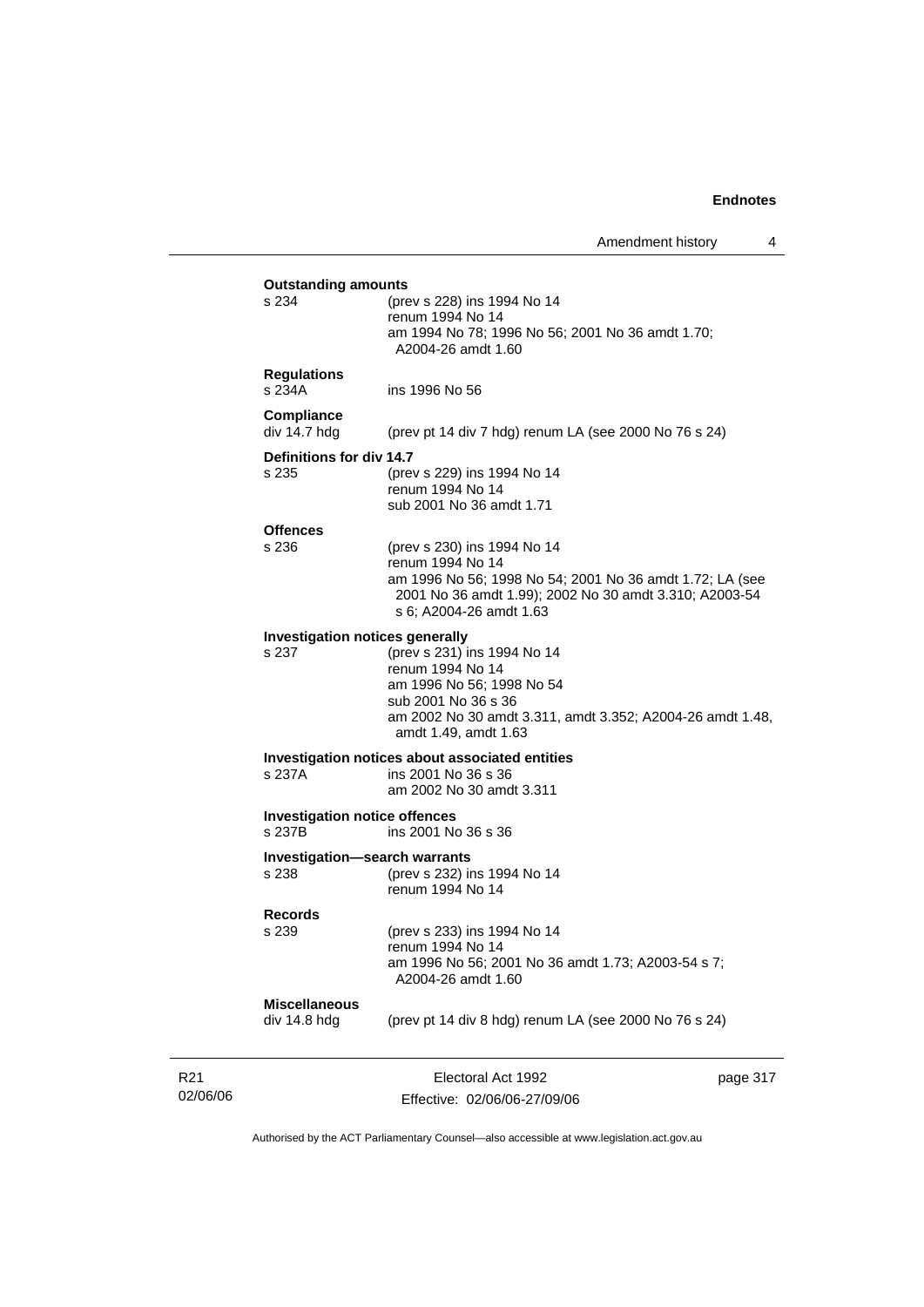4 Amendment history

| Inability to complete returns<br>s 240 | (prev s 234) ins 1994 No 14<br>renum 1994 No 14         |  |
|----------------------------------------|---------------------------------------------------------|--|
| Noncompliance with pt 14               |                                                         |  |
| s 241                                  | (prev s 235) ins 1994 No 14                             |  |
|                                        | renum 1994 No 14                                        |  |
|                                        | am 2001 No 36 amdt 1.74; A2004-26 s 35                  |  |
| <b>Amendment of returns</b>            |                                                         |  |
| s 242                                  | (prev s 236) ins 1994 No 14                             |  |
|                                        | renum 1994 No 14                                        |  |
|                                        | am 1996 No 56; 2001 No 36 amdt 1.75; A2004-26 amdt 1.60 |  |
|                                        | Copies of returns to be available for public inspection |  |
| s.243                                  | (prev s 237) ins 1994 No 14                             |  |
|                                        | renum 1994 No 14                                        |  |
|                                        | am 1996 No 56                                           |  |
|                                        | sub 2001 No 36 s 37                                     |  |
|                                        | am 2001 No 44 amdt 1.1382, amdt 1.1383                  |  |
| <b>Review of decisions</b>             |                                                         |  |
| pt 15 hdg                              | ins 1994 No 14                                          |  |
| Definitions for pt 15                  |                                                         |  |
| s 244 hdg                              | sub 2001 No 36 amdt 1.76                                |  |
| s 244                                  | (prev s 238) ins 1994 No 14                             |  |
|                                        | renum 1994 No 14                                        |  |
| <b>Reviewable decisions</b>            |                                                         |  |
| s 245                                  | (prev s 239) ins 1994 No 14                             |  |
|                                        | renum 1994 No 14                                        |  |
|                                        | am 1996 No 56; 2001 No 36 amdts 1.77-1.79; LA (see 2001 |  |
|                                        | No 36 amdt 1.99); A2004-26 amdt 1.61, amdt 1.63         |  |
| <b>Review statements</b>               |                                                         |  |
| s 246                                  | (prev s 240) ins 1994 No 14                             |  |
|                                        | renum 1994 No 14                                        |  |
| Review by electoral commission         |                                                         |  |
| s 247                                  | (prev s 241) ins 1994 No 14                             |  |
|                                        | renum 1994 No 14                                        |  |
|                                        | am 2001 No 36 s 38; LA (see 2001 No 36 amdt 1.99); 2001 |  |
|                                        | No 44 amdt 1.1384; A2004-26 amdt 1.61, amdt 1.63        |  |
|                                        | Notice of decision of the electoral commission          |  |
| s 248                                  | (prev s 242) ins 1994 No 14                             |  |
|                                        | renum 1994 No 14                                        |  |
|                                        |                                                         |  |

page 318 Electoral Act 1992 Effective: 02/06/06-27/09/06

R21 02/06/06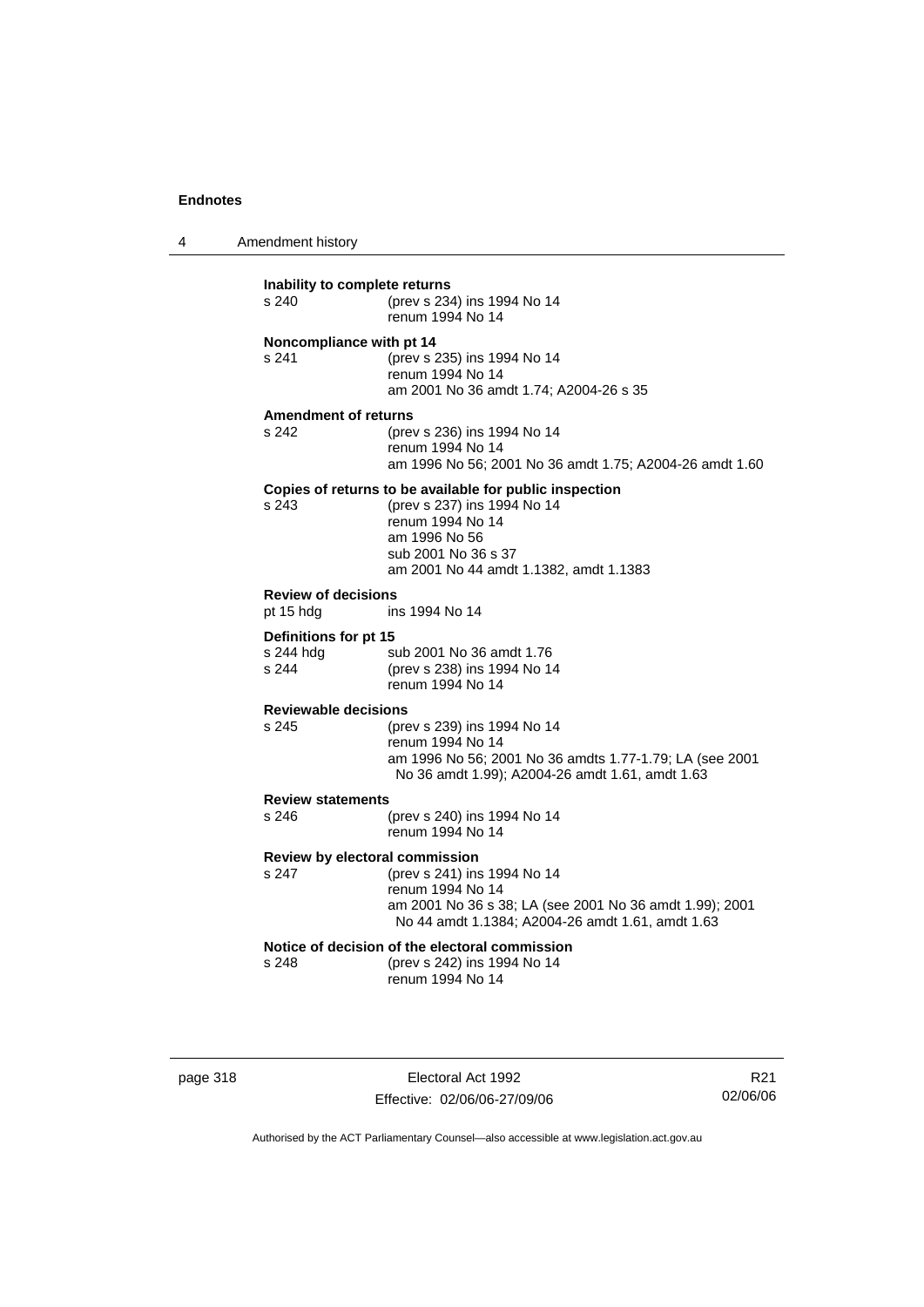| s 249                                              | (prev s 243) ins 1994 No 14<br>renum 1994 No 14                                                                                                                                                                                                                                                                                                                                                                                                                     |
|----------------------------------------------------|---------------------------------------------------------------------------------------------------------------------------------------------------------------------------------------------------------------------------------------------------------------------------------------------------------------------------------------------------------------------------------------------------------------------------------------------------------------------|
| pt 16 hdg                                          | Disputed elections, eligibility and vacancies<br>ins 1994 No 14                                                                                                                                                                                                                                                                                                                                                                                                     |
| Preliminary<br>div 16.1 hdg                        | (prev pt 16 div 1 hdg) renum LA (see 2000 No 76 s 24)                                                                                                                                                                                                                                                                                                                                                                                                               |
| Definitions for pt 16<br>s 250 hdg<br>s 250        | sub 2001 No 36 amdt 1.80<br>(prev s 244) ins 1994 No 14<br>renum 1994 No 14<br>am 2001 No 36 amdts 1.81-1.83<br>def contravention ins 2002 No 30 amdt 3.312<br>def court om 2002 No 30 amdt 3.313<br>def Court of Disputed Elections ins 2002 No 30 amdt 3.313<br>def <i>illegal practice</i> om 2002 No 30 amdt 3.314<br>def proceeding sub 2002 No 30 amdt 3.315<br>def Speaker ins 2002 No 30 amdt 3.316<br>def <i>undue influence</i> sub 2002 No 30 amdt 3.317 |
| s 250A                                             | References in pt 16 to contravention of sections<br>(prev s 250 (2)) renum 2001 No 36 amdt 1.82<br>om 2002 No 30 amdt 3.318                                                                                                                                                                                                                                                                                                                                         |
| Meaning of Speaker for pt 16<br>s 251 hdg<br>s 251 | sub 2001 No 36 amdt 1.84<br>(prev s 245) ins 1994 No 14<br>renum 1994 No 14<br>sub 2002 No 30 amdt 3.319                                                                                                                                                                                                                                                                                                                                                            |
| div 16.2 hdg                                       | Jurisdiction and powers of Supreme Court<br>(prev pt 16 div 2 hdg) renum LA (see 2000 No 76 s 24)                                                                                                                                                                                                                                                                                                                                                                   |
| <b>Court of Disputed Elections</b><br>s 252        | (prev s 246) ins 1994 No 14<br>renum 1994 No 14                                                                                                                                                                                                                                                                                                                                                                                                                     |
| Powers of the court<br>s 253                       | (prev s 247) ins 1994 No 14<br>renum 1994 No 14                                                                                                                                                                                                                                                                                                                                                                                                                     |
| <b>Rules of court</b><br>s 254                     | (prev s 248) ins 1994 No 14<br>renum 1994 No 14<br>sub 2001 No 44 amdt 1.1385<br>om 2002 No 30 amdt 3.320                                                                                                                                                                                                                                                                                                                                                           |

R21 02/06/06

Electoral Act 1992 Effective: 02/06/06-27/09/06 page 319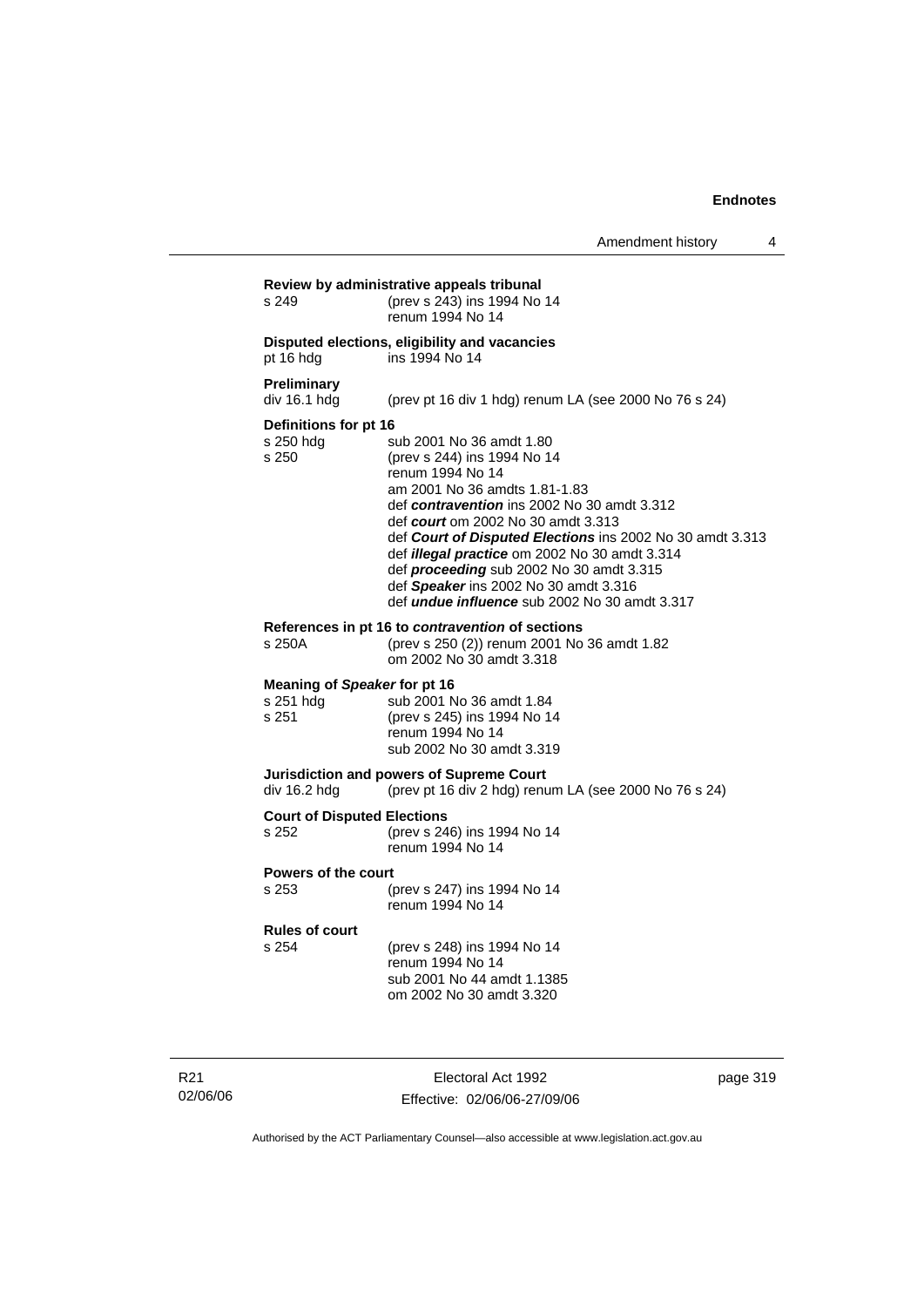4 Amendment history page 320 **Electoral Act 1992** R21 **Decisions are final** (prev s 249) ins 1994 No 14 renum 1994 No 14 am 2002 No 30 amdt 3.321 **Disputes elections**  div 16.3 hdg (prev pt 16 div 3 hdg) renum LA (see 2000 No 76 s 24) **Validity may be disputed after election** s 256 (prev s 250) ins 1994 No 14 renum 1994 No 14 am 2000 No 76 s 17 **Persons entitled to dispute elections**<br>s 257 (prev s 251) ins 199 s 257 (prev s 251) ins 1994 No 14 renum 1994 No 14 **Form of application** s 258 (prev s 252) ins 1994 No 14 renum 1994 No 14 **Time for filing application** s 259 (prev s 253) ins 1994 No 14 renum 1994 No 14 **Deposit as security for costs** s 260 (prev s 254) ins 1994 No 14 renum 1994 No 14 **Registrar to serve copies of application on certain persons** s 261 (prev s 255) ins 1994 No 14 renum 1994 No 14 **Parties to application under div 16.3**<br>s 262 (prev s 256) ins 19 (prev s 256) ins 1994 No 14 renum 1994 No 14 sub 2002 No 30 amdt 3.322 **Withdrawal and abatement of application** s 263 (prev s 257) ins 1994 No 14 renum 1994 No 14 am 2001 No 36 amdt 1.85, amdt 1.86; 2002 No 30 amdt 3.323 **Hearing of applications**<br>s 264 (prev s 264 (prev s 258) ins 1994 No 14 renum 1994 No 14 am 2002 No 30 amdt 3.324; A2004-60 amdt 1.149 **Declarations and orders** s 265 (prev s 259) ins 1994 No 14 renum 1994 No 14 am 2002 No 30 amdt 3.325

Authorised by the ACT Parliamentary Counsel—also accessible at www.legislation.act.gov.au

02/06/06

Effective: 02/06/06-27/09/06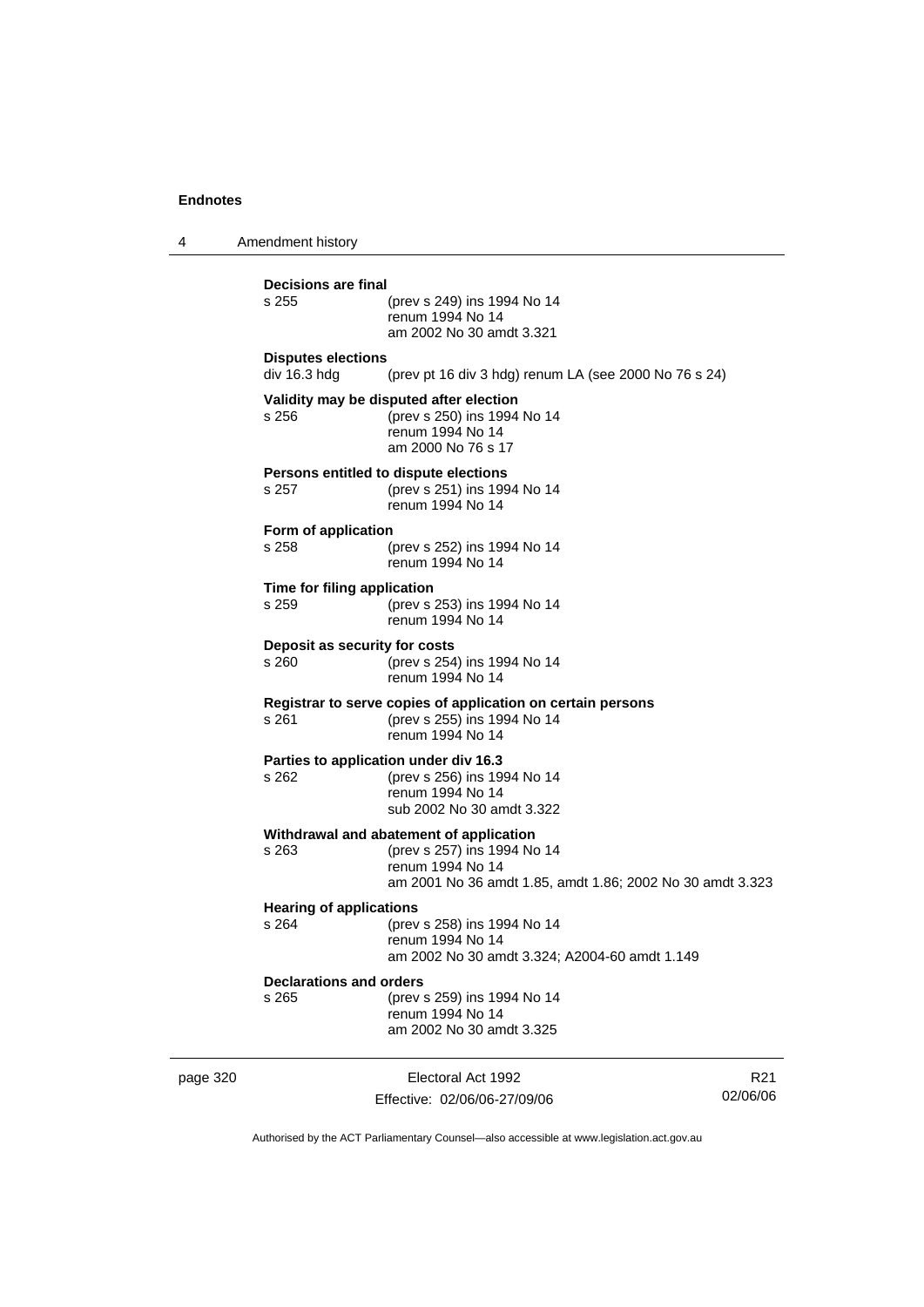| <b>Illegal practices</b><br>s 266      | (prev s 260) ins 1994 No 14                                                               |
|----------------------------------------|-------------------------------------------------------------------------------------------|
|                                        | renum 1994 No 14                                                                          |
|                                        | am 2002 No 30 amdt 3.326, amdt 3.351                                                      |
|                                        | Bribery or undue influence by person elected                                              |
| s 267                                  | (prev s 261) ins 1994 No 14<br>renum 1994 No 14                                           |
|                                        | am 2002 No 30 amdt 3.351                                                                  |
|                                        | Immaterial delays and errors                                                              |
| s 268                                  | (prev s 262) ins 1994 No 14                                                               |
|                                        | renum 1994 No 14                                                                          |
|                                        | am 2002 No 30 amdt 3.351                                                                  |
| Inquiries by court<br>s 269            | (prev s 263) ins 1994 No 14                                                               |
|                                        | renum 1994 No 14                                                                          |
|                                        | am 2000 No 76 s 18; 2002 No 30 amdt 3.351                                                 |
| <b>Rejected ballot papers</b>          |                                                                                           |
| s 270                                  | (prev s 264) ins 1994 No 14                                                               |
|                                        | renum 1994 No 14                                                                          |
|                                        | am 2002 No 30 amdt 3.351                                                                  |
| s 271                                  | Evidence that persons were not permitted to vote<br>(prev s 265) ins 1994 No 14           |
|                                        | renum 1994 No 14                                                                          |
|                                        | am 2002 No 30 amdt 3.351                                                                  |
|                                        | Inspection of electoral papers                                                            |
| s 272                                  | (prev s 266) ins 1994 No 14                                                               |
|                                        | renum 1994 No 14<br>am 2002 No 30 amdt 3.351                                              |
|                                        |                                                                                           |
| s 273                                  | <b>Commissioner not prevented from accessing documents</b><br>(prev s 267) ins 1994 No 14 |
|                                        | renum 1994 No 14                                                                          |
|                                        | am 2002 No 30 amdt 3.351                                                                  |
|                                        | Registrar to serve copies of declarations on certain persons                              |
| s 274                                  | (prev s 268) ins 1994 No 14                                                               |
|                                        | renum 1994 No 14<br>am 2002 No 30 amdt 3.351                                              |
|                                        |                                                                                           |
| <b>Effect of declarations</b><br>s 275 | (prev s 269) ins 1994 No 14                                                               |
|                                        | renum 1994 No 14                                                                          |
|                                        | am 2002 No 30 amdt 3.351                                                                  |

R21 02/06/06

Electoral Act 1992 Effective: 02/06/06-27/09/06 page 321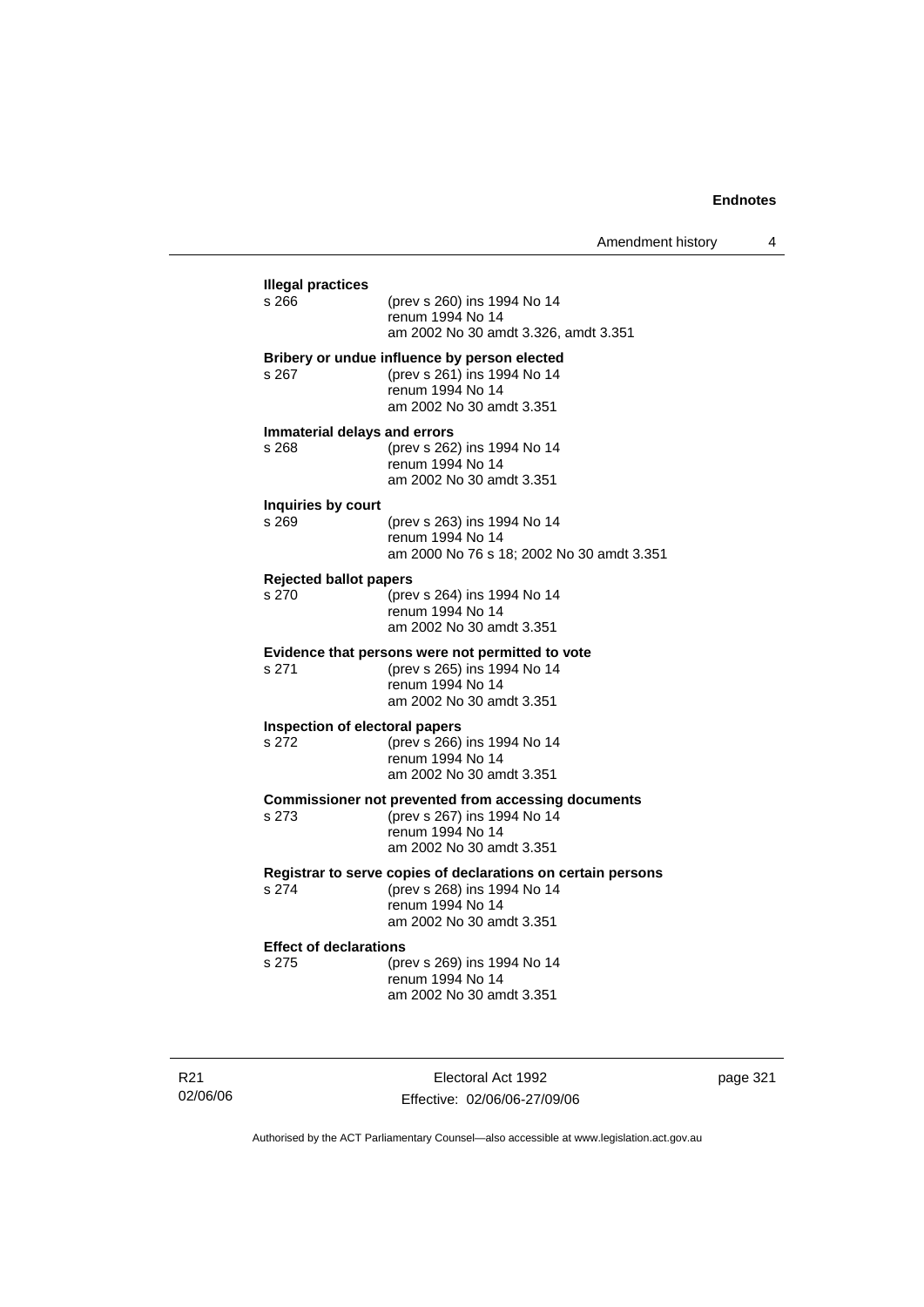| $\overline{A}$ | Amendment history |  |
|----------------|-------------------|--|
|----------------|-------------------|--|

**Eligibility and vacancies**<br>div 16.4 hdg (prev p (prev pt 16 div 4 hdg) renum LA (see 2000 No 76 s 24) **Speaker to state case** s 276 (prev s 270) ins 1994 No 14 renum 1994 No 14 am 2002 No 30 amdt 3.351 **Parties to a referral** s 277 (prev s 271) ins 1994 No 14 renum 1994 No 14 am 2002 No 30 amdt 3.351 **Declarations and orders** s 278 (prev s 272) ins 1994 No 14 renum 1994 No 14 am 2002 No 30 amdt 3.351 **Registrar to serve copy of declarations on Speaker** s 279 (prev s 273) ins 1994 No 14 renum 1994 No 14 am 2002 No 30 amdt 3.351 **Effect of declarations**<br>s 280 (pre (prev s 274) ins 1994 No 14 renum 1994 No 14 am 2002 No 30 amdt 3.351 **Proceedings**  div 16.5 hdg (prev pt 16 div 5 hdg) renum LA (see 2000 No 76 s 24) **Procedure** s 281 (prev s 275) ins 1994 No 14 renum 1994 No 14 am 2002 No 30 amdt 3.351 **Legal representation limited**<br>s 282 (prev s 276) (prev s 276) ins 1994 No 14 renum 1994 No 14 am 1997 No 96; 2002 No 30 amdt 3.327 **Admissibility of evidence** s 283 (prev s 277) ins 1994 No 14 renum 1994 No 14 am 2002 No 30 amdt 3.351 **Costs may be ordered against Territory** s 284 (prev s 278) ins 1994 No 14 renum 1994 No 14 sub 2002 No 30 amdt 3.328

page 322 Electoral Act 1992 Effective: 02/06/06-27/09/06

R21 02/06/06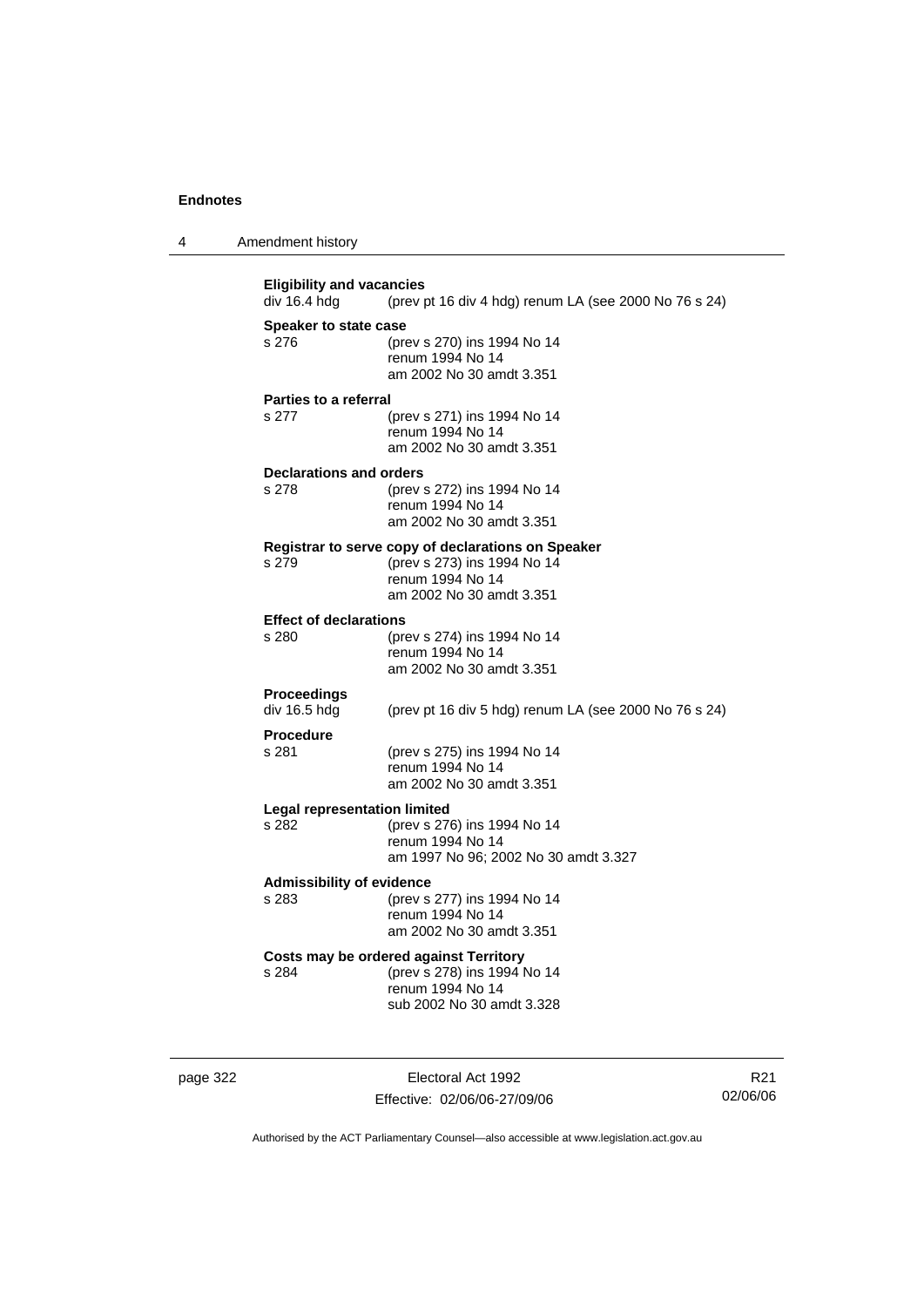## **Electoral offences** ins 1994 No 14 **Bribery and improper influence**  div 17.1 hdg (prev pt 17 div 1 hdg) renum LA (see 2000 No 76 s 24) **Bribery** (prev s 279) ins 1994 No 14 renum 1994 No 14 am 1998 No 54 **Influencing of votes by officers** s 286 (prev s 280) ins 1994 No 14 renum 1994 No 14 am 1998 No 54; 2002 No 30 amdt 3.329 **Influencing votes of hospital and nursing home patients** s 287 (prev s 281) ins 1994 No 14 renum 1994 No 14 am 1998 No 54 **Protection of rights**  div 17.2 hdg (prev pt 17 div 2 hdg) renum LA (see 2000 No 76 s 24) **Violence and intimidation** s 288 (prev s 282) ins 1994 No 14 renum 1994 No 14 am 1998 No 54 **Discrimination on grounds of political donations** s 289 (prev s 283) ins 1994 No 14 renum 1994 No 14 am 1998 No 54; 2001 No 36 amdt 1.87; A2004-26 amdt 1.65 **Employees' right to leave of absence for voting**<br>s 290 (prev s 284) ins 1994 No 14 s 290 (prev s 284) ins 1994 No 14 renum 1994 No 14 am 1998 No 54 **Campaigning offences**  div 17.3 hdg (prev pt 17 div 3 hdg) renum LA (see 2000 No 76 s 24)

R21 02/06/06

Electoral Act 1992 Effective: 02/06/06-27/09/06 page 323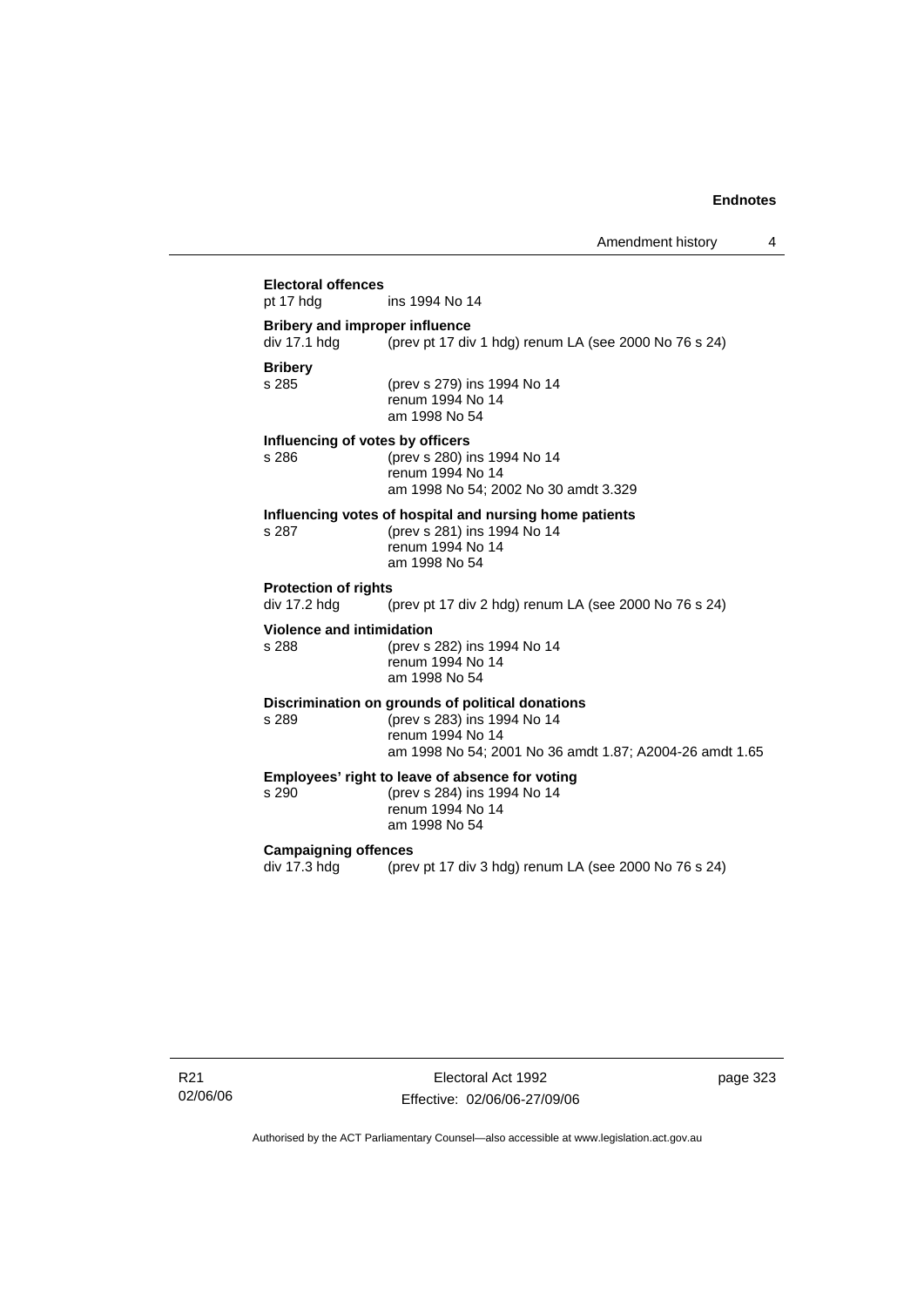4 Amendment history

| Definitions for div 17.3<br>s 291 hdg<br>s 291 | sub 2001 No 36 amdt 1.88<br>(prev s 285) ins 1994 No 14<br>renum 1994 No 14<br>def <b>address</b> am 2001 No 36 amdt 1.89; A2004-26 amdt 1.63,<br>amdt 1.65<br>def <i>disseminate</i> sub 2001 No 36 s 39<br>def <i>polling place</i> ins 1995 No 33 s 5<br>am 1997 No 91 sch<br>om 2001 No 36 amdt 1.90<br>def <b>publish</b> ins 2001 No 36 s 40 |  |  |
|------------------------------------------------|----------------------------------------------------------------------------------------------------------------------------------------------------------------------------------------------------------------------------------------------------------------------------------------------------------------------------------------------------|--|--|
| s 292                                          | Dissemination of electoral matter-authorisers and authors<br>(prev s 286) ins 1994 No 14<br>renum 1994 No 14<br>am 1998 No 54<br>sub 2001 No 36 s 41<br>am A2004-26 amdt 1.50                                                                                                                                                                      |  |  |
|                                                | ss (3), (4) exp 1 January 2002 (s 292 (4))                                                                                                                                                                                                                                                                                                         |  |  |
| s 293                                          | Dissemination of electoral matter-letters to the editor<br>(prev s 287) ins 1994 No 14<br>renum 1994 No 14                                                                                                                                                                                                                                         |  |  |
|                                                | Dissemination of electoral matter—newspaper and periodical reportage and                                                                                                                                                                                                                                                                           |  |  |
| commentary<br>s 294                            | (prev s 288) ins 1994 No 14<br>renum 1994 No 14                                                                                                                                                                                                                                                                                                    |  |  |
| s 295                                          | Exemptions for dissemination of electoral matter on certain items<br>(prev s 289) ins 1994 No 14<br>renum 1994 No 14<br>am 1997 No 91<br>sub 2001 No 36 s 42<br>am 2002 No 30 amdt 3.330; A2004-9 amdt 1.16                                                                                                                                        |  |  |
| <b>Advertorials</b>                            |                                                                                                                                                                                                                                                                                                                                                    |  |  |
| s 296                                          | (prev s 290) ins 1994 No 14<br>renum 1994 No 14<br>am 1998 No 54                                                                                                                                                                                                                                                                                   |  |  |
|                                                | Misleading or deceptive electoral matter                                                                                                                                                                                                                                                                                                           |  |  |
| s 297                                          | (prev s 291) ins 1994 No 14<br>renum 1994 No 14<br>am 1998 No 54                                                                                                                                                                                                                                                                                   |  |  |
| s 298                                          | Inducement to illegal voting-representations of ballot papers<br>(prev s 292) ins 1994 No 14<br>renum 1994 No 14<br>am 1998 No 54                                                                                                                                                                                                                  |  |  |

page 324 Electoral Act 1992 Effective: 02/06/06-27/09/06

R21 02/06/06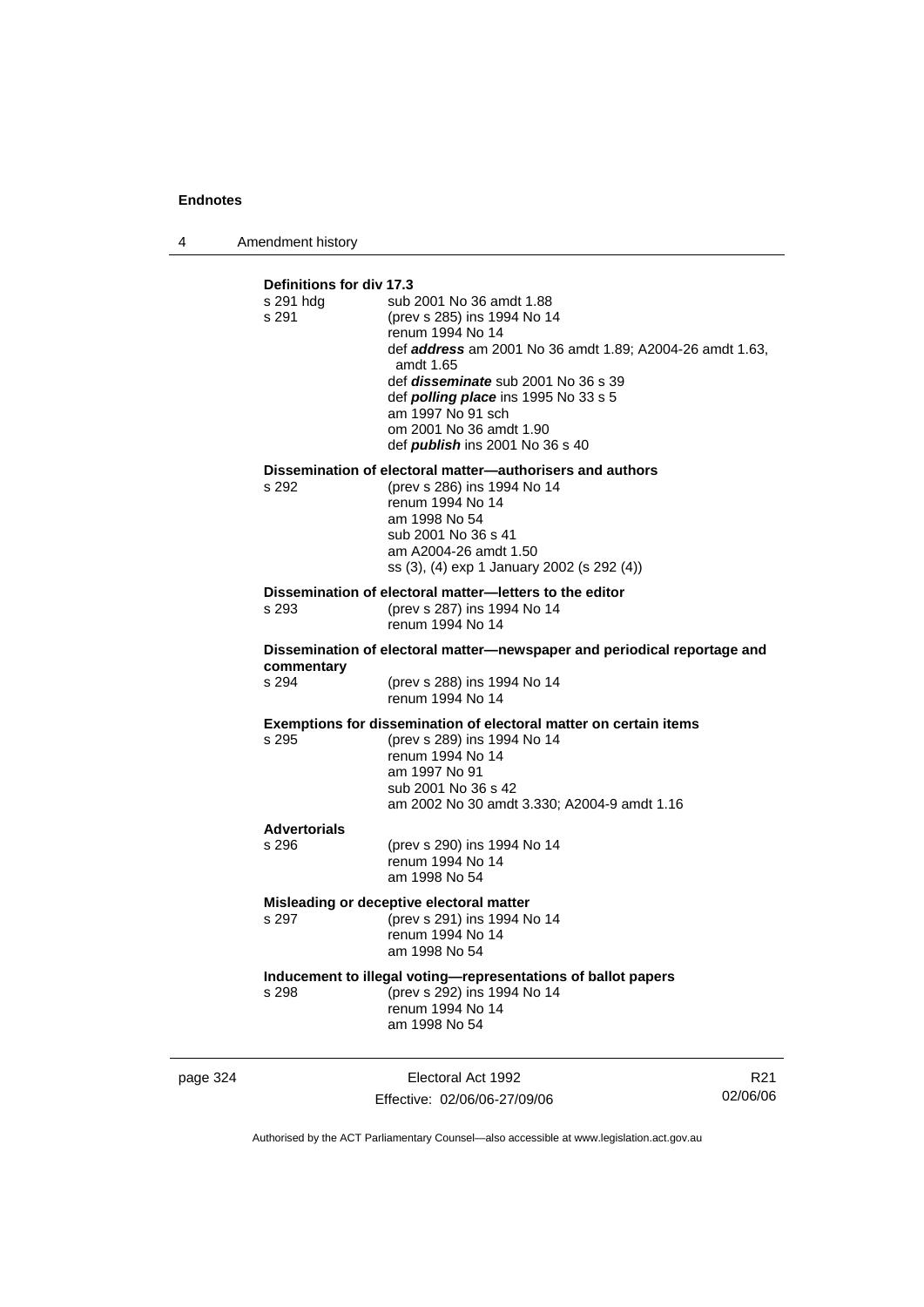| Graffiti<br>s 299                                 | (prev s 293) ins 1994 No 14<br>renum 1994 No 14<br>am 1998 No 54<br>def <i>lessee</i> sub 2002 No 30 amdt 3.331                                                                                       |
|---------------------------------------------------|-------------------------------------------------------------------------------------------------------------------------------------------------------------------------------------------------------|
| <b>Defamation of candidates</b><br>s 300          | (prev s 294) ins 1994 No 14<br>renum 1994 No 14<br>am 1998 No 54                                                                                                                                      |
| s 301                                             | <b>Publication of statements about candidates</b><br>(prev s 295) ins 1994 No 14<br>renum 1994 No 14<br>am 1998 No 54; 2001 No 36 amdt 1.91; A2004-26 amdt 1.62,<br>amdt $1.65$                       |
| <b>Disruption of election meetings</b><br>s 302   | (prev s 296) ins 1994 No 14<br>renum 1994 No 14<br>am 1998 No 54                                                                                                                                      |
| s 303                                             | Canvassing within 100m of polling places<br>(prev s 297) ins 1994 No 14<br>renum 1994 No 14<br>sub 1995 No 33<br>am 1997 No 91; LA (see 2001 No 36 amdt 1.99); 2001 No 44<br>amdt 1.1386, amdt 1.1387 |
| s 304                                             | Badges and emblems in polling places<br>(prev s 298) ins 1994 No 14<br>renum 1994 No 14<br>am 1995 No 33; 1998 No 54; 2001 No 36 amdt 1.92;<br>A2004-26 amdt 1.51                                     |
| s 305                                             | How-to-vote material in polling places<br>(prev s 299) ins 1994 No 14<br>renum 1994 No 14<br>am 1995 No 33; 1998 No 54                                                                                |
| s 306                                             | Evidence of authorisation of electoral matter<br>(prev s 300) ins 1994 No 14<br>renum 1994 No 14                                                                                                      |
| <b>Electronic voting offences</b><br>div 17.4 hdg | (prev div 17.3A hdg) ins 2000 No 76 s 19<br>renum LA (see 2000 No 76 s 24)                                                                                                                            |
| s 306A                                            | Interfering with electronic voting devices etc<br>ins 2000 No 76 s 19                                                                                                                                 |
|                                                   |                                                                                                                                                                                                       |

R21 02/06/06

Electoral Act 1992 Effective: 02/06/06-27/09/06 page 325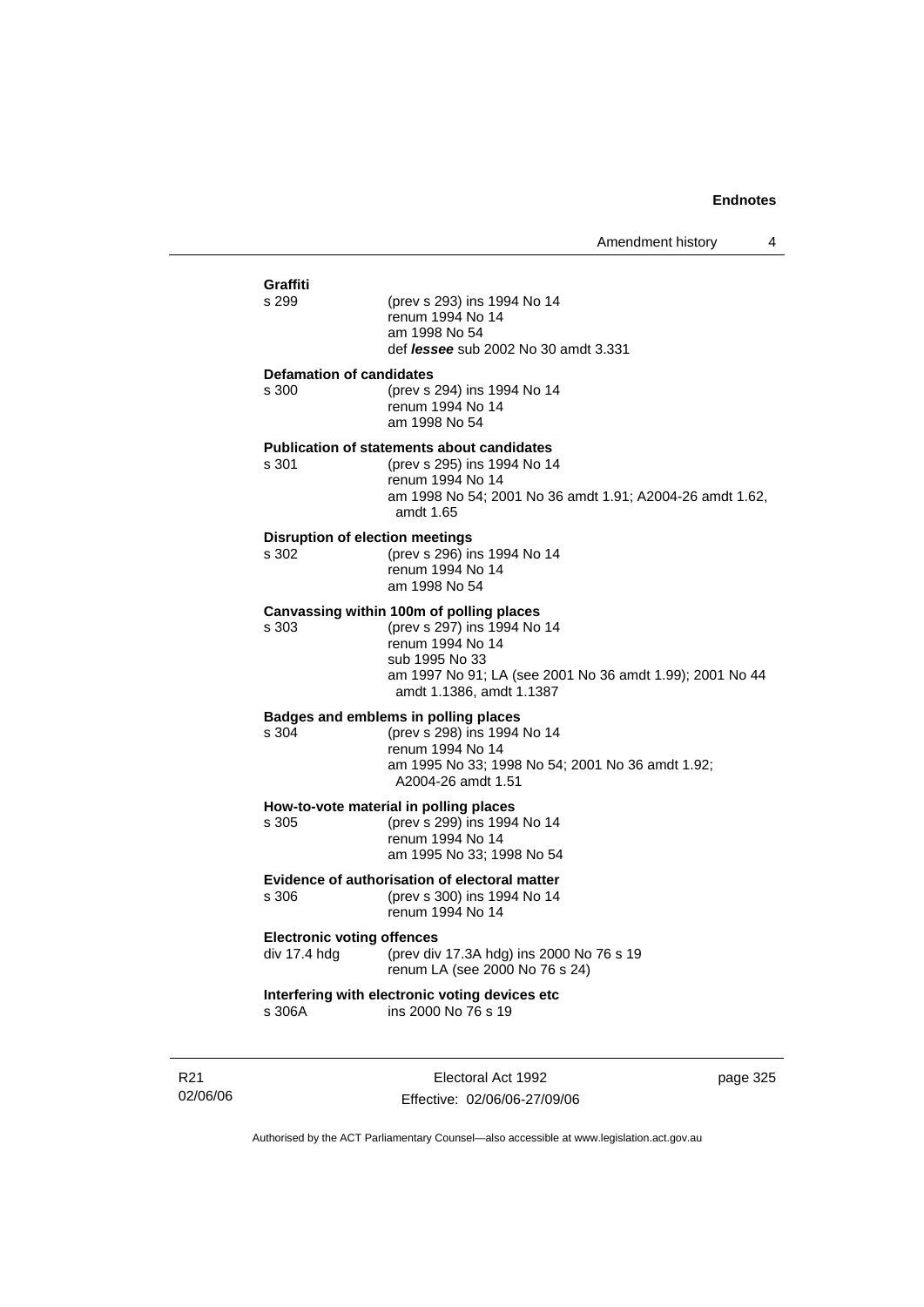4 Amendment history

| s 306B                                   | ins 2000 No 76 s 19                                                                                                                          |
|------------------------------------------|----------------------------------------------------------------------------------------------------------------------------------------------|
| <b>Voting fraud</b><br>div 17.5 hdg      | (prev pt 17 div 4 hdg) renum LA (see 2000 No 76 s 24)                                                                                        |
| <b>Voting fraud</b><br>s 307             | (prev s 301) ins 1994 No 14<br>renum 1994 No 14<br>am 1997 No 91; 1998 No 54                                                                 |
| Interpretation-electoral papers<br>s 308 | (prev s 302) ins 1994 No 14<br>renum 1994 No 14<br>om 2001 No 36 amdt 1.93                                                                   |
| <b>Electoral papers</b><br>div 17.6 hdg  | (prev pt 17 div 5 hdg) renum LA (see 2000 No 76 s 24)                                                                                        |
| Electoral papers-forgery<br>s 309        | (prev s 303) ins 1994 No 14<br>renum 1994 No 14<br>am 1998 No 54<br>om A2004-15 amdt 2.64                                                    |
| Electoral papers-forfeiture<br>s 310     | (prev s 304) ins 1994 No 14<br>renum 1994 No 14<br>am A2004-15 amdt 2.65                                                                     |
| s 311                                    | Electoral papers-unauthorised possession<br>(prev s 305) ins 1994 No 14<br>renum 1994 No 14<br>am 1998 No 54                                 |
| s 312                                    | Electoral papers-false or misleading statements<br>(prev s 306) ins 1994 No 14<br>renum 1994 No 14<br>am 1998 No 54<br>om A2004-15 amdt 2.66 |
|                                          |                                                                                                                                              |

#### **Electoral papers—defacement etc**

s 313 (prev s 307) ins 1994 No 14 renum 1994 No 14 am 1998 No 54

# **Electoral papers—signatures**

(prev s 308) ins 1994 No 14 renum 1994 No 14 am 1998 No 54

page 326 Electoral Act 1992 Effective: 02/06/06-27/09/06

R21 02/06/06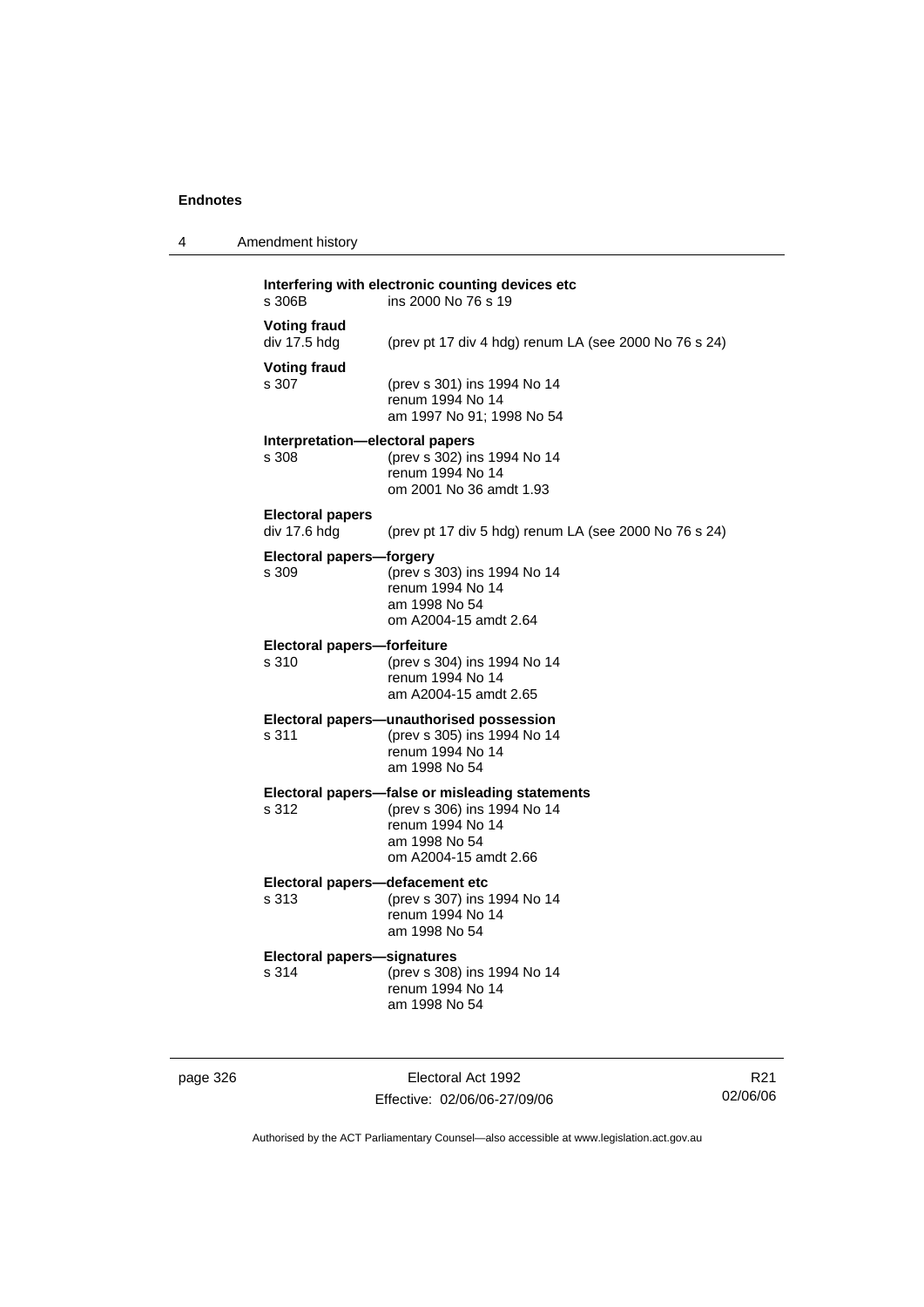|                                             | Amendment history                                                                                                          | 4        |
|---------------------------------------------|----------------------------------------------------------------------------------------------------------------------------|----------|
| Electoral papers-witnesses<br>s 315         | (prev s 309) ins 1994 No 14<br>renum 1994 No 14<br>am 1998 No 54                                                           |          |
| Official functions<br>div 17.7 hdg          | (prev pt 17 div 6 hdg) renum LA (see 2000 No 76 s 24)                                                                      |          |
| s 316                                       | Improper influence-members of electoral commission etc<br>(prev s 310) ins 1994 No 14<br>renum 1994 No 14<br>am 1998 No 54 |          |
| s 317                                       | Unauthorised actions by officers<br>(prev s 311) ins 1994 No 14<br>renum 1994 No 14<br>am 1998 No 54                       |          |
| s 318                                       | Identification of voters and votes<br>(prev s 312) ins 1994 No 14<br>renum 1994 No 14<br>am 1998 No 54                     |          |
| s 319                                       | <b>Responses to official questions</b><br>(prev s 313) ins 1994 No 14<br>renum 1994 No 14<br>am 1998 No 54                 |          |
| s 320                                       | Control of behaviour at voting centres<br>(prev s 314) ins 1994 No 14<br>renum 1994 No 14<br>am 1997 No 91; 1998 No 54     |          |
| <b>Enforcement proceedings</b><br>pt 18 hdg | ins 1994 No 14                                                                                                             |          |
| Injunctions<br>div 18.1 hdg                 | (prev pt 18 div 1 hdg) renum LA (see 2000 No 76 s 24)                                                                      |          |
| <b>Restraining conduct</b><br>s 321         | (prev s 315) ins 1994 No 14<br>renum 1994 No 14<br>sub 2002 No 30 amdt 3.332                                               |          |
| Requiring things to be done<br>s 322        | (prev s 316) ins 1994 No 14<br>renum 1994 No 14<br>sub 2002 No 30 amdt 3.332                                               |          |
|                                             |                                                                                                                            |          |
|                                             | Electoral Act 1992                                                                                                         | page 327 |

Effective: 02/06/06-27/09/06 Authorised by the ACT Parliamentary Counsel—also accessible at www.legislation.act.gov.au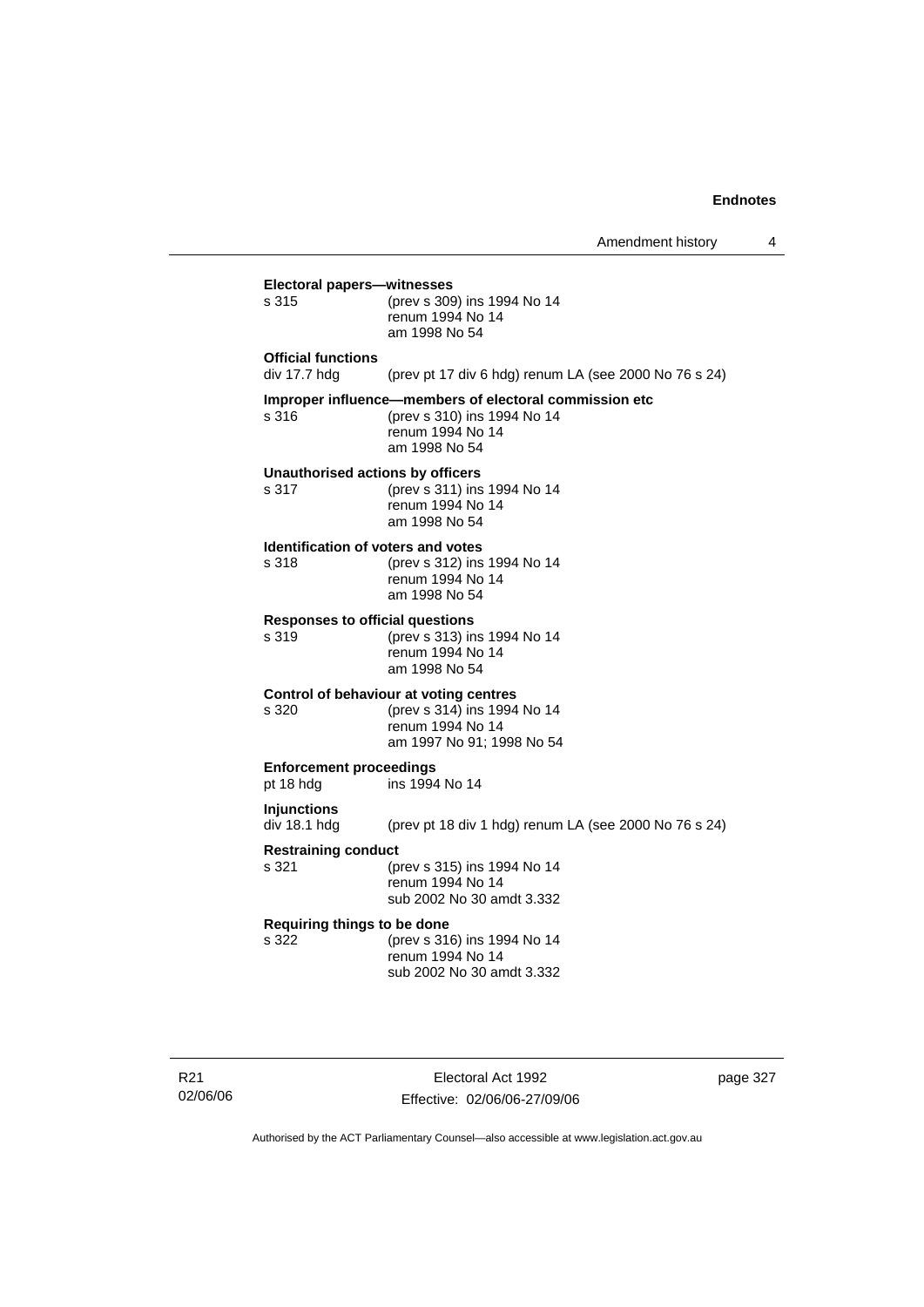4 Amendment history **Commissioner not required to give undertakings as to damages** s 323 (prev s 317) ins 1994 No 14 renum 1994 No 14 am 2002 No 30 amdt 3.333 **Powers of the court** s 324 (prev s 318) ins 1994 No 14 renum 1994 No 14 **Prosecutions**  (prev pt 18 div 2 hdg) renum LA (see 2000 No 76 s 24) **Investigation of complaints** s 325 (prev s 319) ins 1994 No 14 renum 1994 No 14 **Commissioner may prosecute enrolment and voting offences** s 326 (prev s 320) ins 1994 No 14 renum 1994 No 14 **Service of certain process by mail**<br>s 327 (prev s 321) ins 1 s 327 (prev s 321) ins 1994 No 14 renum 1994 No 14 am 2002 No 30 amdt 3.334 **Miscellaneous** pt 19 hdg ins 1994 No 14 **Extension of time for acts by officers** s 328 (prev s 322) ins 1994 No 14 renum 1994 No 14 **Restrictions on sending completed ballot and voting papers by fax** s 329 (prev s 323) ins 1994 No 14 renum 1994 No 14 sub 2002 No 30 amdt 3.335 **Forms—provision and assistance** s 330 (prev s 324) ins 1994 No 14 renum 1994 No 14 **Compliance with approved forms** s 331 (prev s 325) ins 1994 No 14 renum 1994 No 14 om 2001 No 44 amdt 1.1388

page 328 Electoral Act 1992 Effective: 02/06/06-27/09/06

R21 02/06/06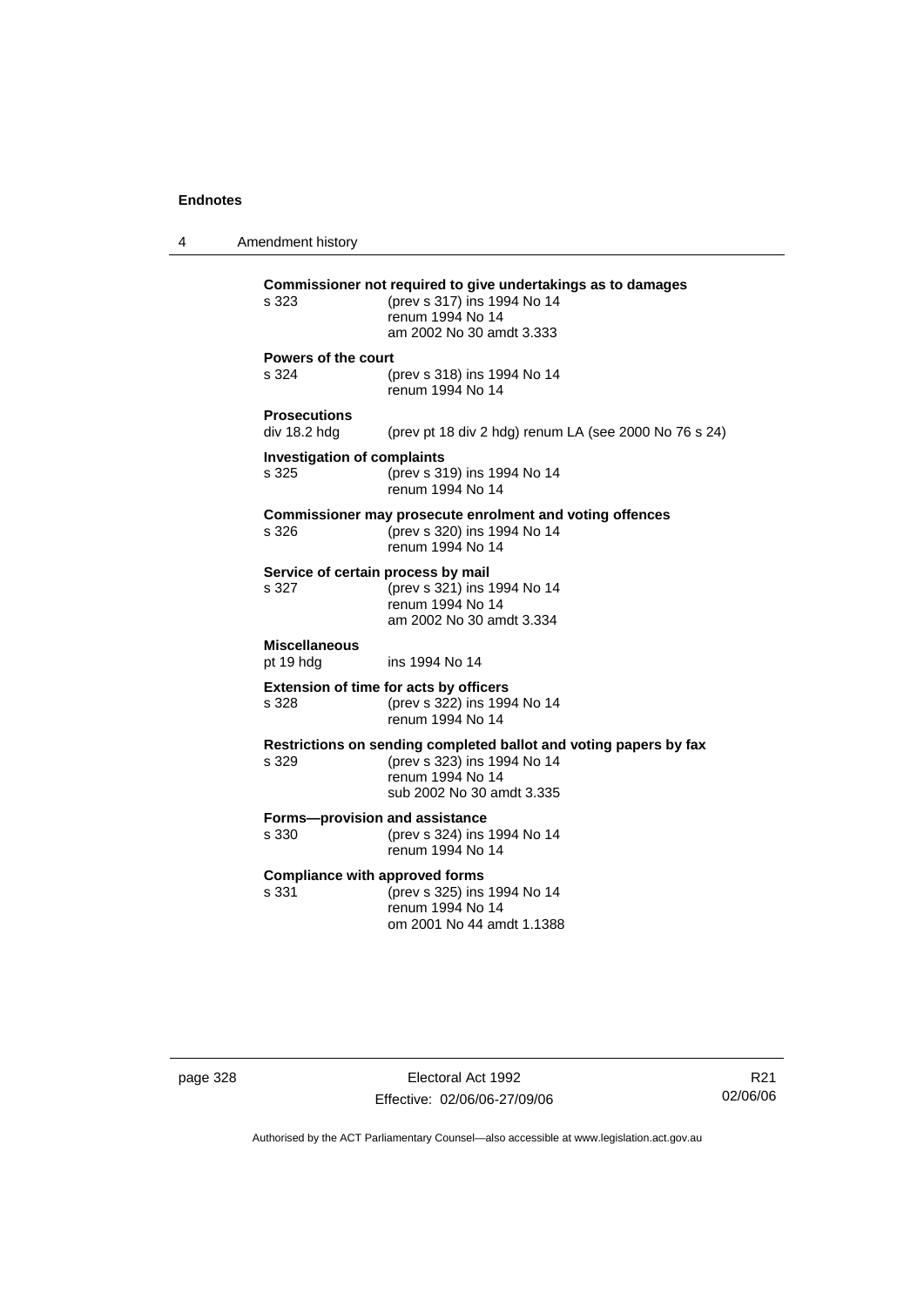| s 332                                    | (prev s 326) ins 1994 No 14<br>renum 1994 No 14<br>am 2001 No 44 amdts 1.1389-1.1391                                                            |
|------------------------------------------|-------------------------------------------------------------------------------------------------------------------------------------------------|
| s 333                                    | Voting statistics to be published<br>(prev s 327) ins 1994 No 14<br>renum 1994 No 14<br>am 2000 No 76 s 20; 2001 No 44 amdt 1.1392, amdt 1.1393 |
| s 334                                    | <b>Collecting further statistical information</b><br>(prev s 328) ins 1994 No 14<br>renum 1994 No 14                                            |
| s 335                                    | Storage and destruction of electoral papers<br>(prev s 329) ins 1994 No 14<br>renum 1994 No 14<br>sub 2002 No 30 amdt 3.336                     |
| s 336                                    | Administrative arrangements with Commonwealth and States<br>(prev s 330) ins 1994 No 14<br>renum 1994 No 14<br>sub 2001 No 36 amdt 1.94         |
| <b>Evidentiary certificates</b><br>s 337 | (prev s 331) ins 1994 No 14<br>renum 1994 No 1499<br>am 2001 No 36 amdt 1.95; LA (see 2001 No 36 amdt 1.99);<br>A2004-26 amdt 1.51              |
| s 338                                    | Acts and omissions of representatives<br>(prev s 332) ins 1994 No 14<br>renum 1994 No 14<br>sub 2002 No 30 amdt 3.337; A2004-15 amdt 1.12       |
| <b>Corporations-penalties</b><br>s 339   | (prev s 333) ins 1994 No 14<br>renum 1994 No 14<br>om 2000 No 76 s 21                                                                           |
| hdg to s 340<br>s 340                    | Chief executive to provide assistance etc<br>sub 2000 No 76 s 22<br>(prev s 334) ins 1994 No 14<br>renum 1994 No 14<br>am 2000 No 76 s 22       |
| <b>Approved forms</b><br>s 340A          | ins 2001 No 44 amdt 1.1394<br>am 2002 No 30 amdt 3.338                                                                                          |

R21 02/06/06

Electoral Act 1992 Effective: 02/06/06-27/09/06 page 329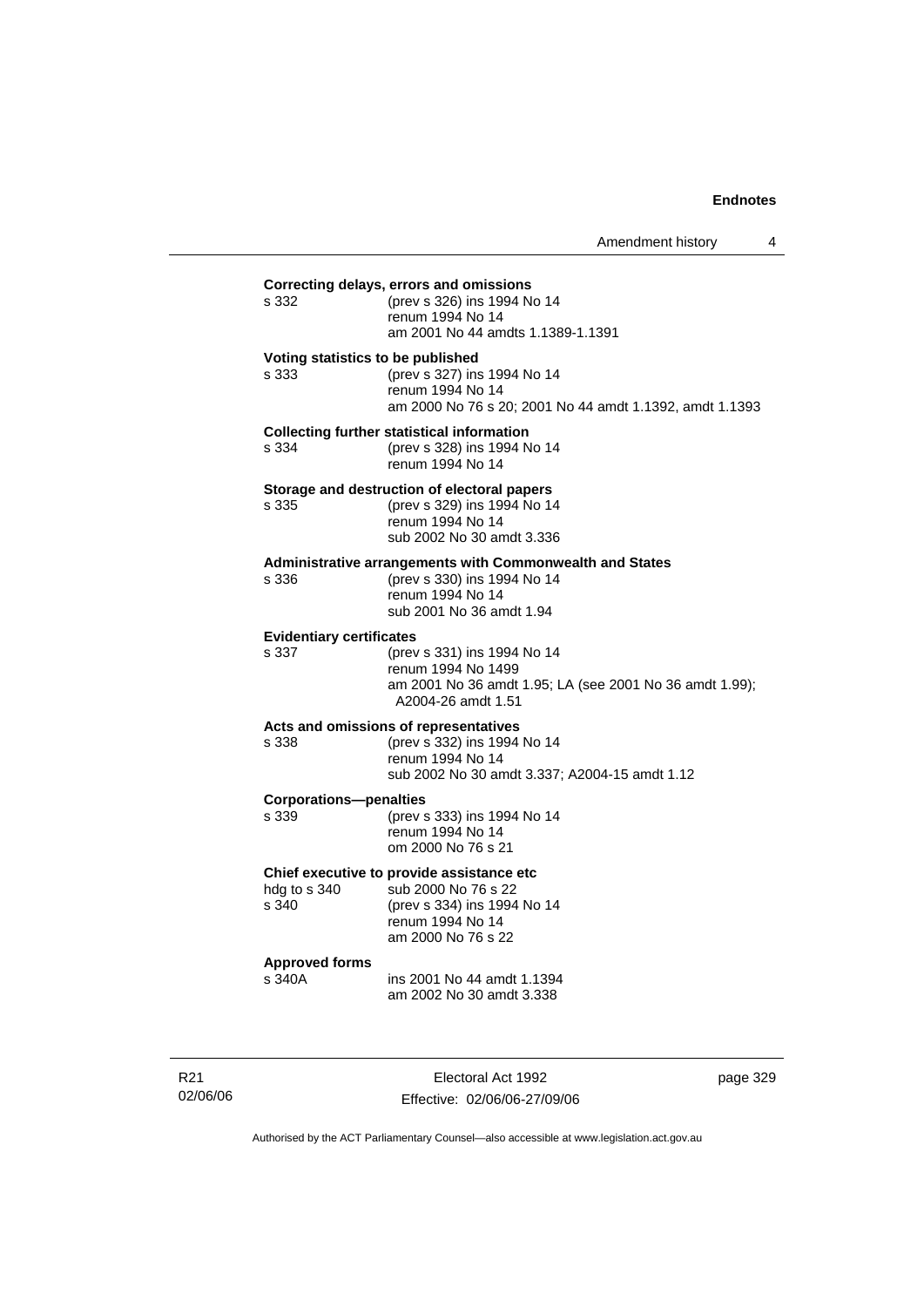4 Amendment history

| s 341                                | <b>Regulation-making power</b><br>(prev s 335) ins 1994 No 14                    |
|--------------------------------------|----------------------------------------------------------------------------------|
|                                      | renum 1994 No 14                                                                 |
|                                      | am 1998 No 54                                                                    |
|                                      | sub 2000 No 76 s 23                                                              |
|                                      | am 2001 No 44 amdt 1.1395, amdt 1.1396                                           |
| <b>Transitional</b>                  |                                                                                  |
| pt 20 hdg                            | ins 2001 No 36 s 43                                                              |
|                                      | exp 2 March 2002 (s 345 (2))                                                     |
|                                      | ins A2003-54 s 8<br>exp 31 December 2004 (s 342 (2))                             |
|                                      |                                                                                  |
| s 342                                | Application of amendments by Electoral Amendment Act 2003<br>ins 2001 No 36 s 43 |
|                                      | exp 29 August 2001 (s 345 (1))                                                   |
|                                      | ins A2003-54 s 8                                                                 |
|                                      | exp 31 December 2004 (s 342 (2))                                                 |
|                                      | Registered parties to provide up-to-date copies of their constitutions           |
| s 343                                | ins 2001 No 36 s 43                                                              |
|                                      | exp 29 August 2001 (s 345 (1))                                                   |
|                                      | Application of certain amendments made by Electoral Amendment Act 2001           |
| s.344                                | ins 2001 No 36 s 43                                                              |
|                                      | exp 2 March 2002 (s 345 (2))                                                     |
| Expiry of pt 20                      |                                                                                  |
| s 345                                | ins 2001 No 36 s 43                                                              |
|                                      | exp 2 March 2002 (s 345 (2))                                                     |
| Form of ballot paper                 |                                                                                  |
| sch 1                                | ins 1994 No 14                                                                   |
|                                      | am 2001 No 36 amdt 1.97; A2004-26 amdt 1.52                                      |
|                                      | Ballot papers---printing of names and collation                                  |
| sch 2                                | ins 1994 No 14                                                                   |
|                                      | am 2001 No 37 s 4                                                                |
|                                      | Preliminary scrutiny of declaration voting papers                                |
| sch <sub>3</sub>                     | ins 1994 No 14                                                                   |
|                                      | am 1997 No 91; 2001 No 36 s 44, s 45; 2001 No 44<br>amdt 1.1397; A2004-26 s 36   |
|                                      |                                                                                  |
|                                      |                                                                                  |
| Ascertaining result of poll<br>sch 4 | ins 1994 No 14                                                                   |

page 330 Electoral Act 1992 Effective: 02/06/06-27/09/06

R21 02/06/06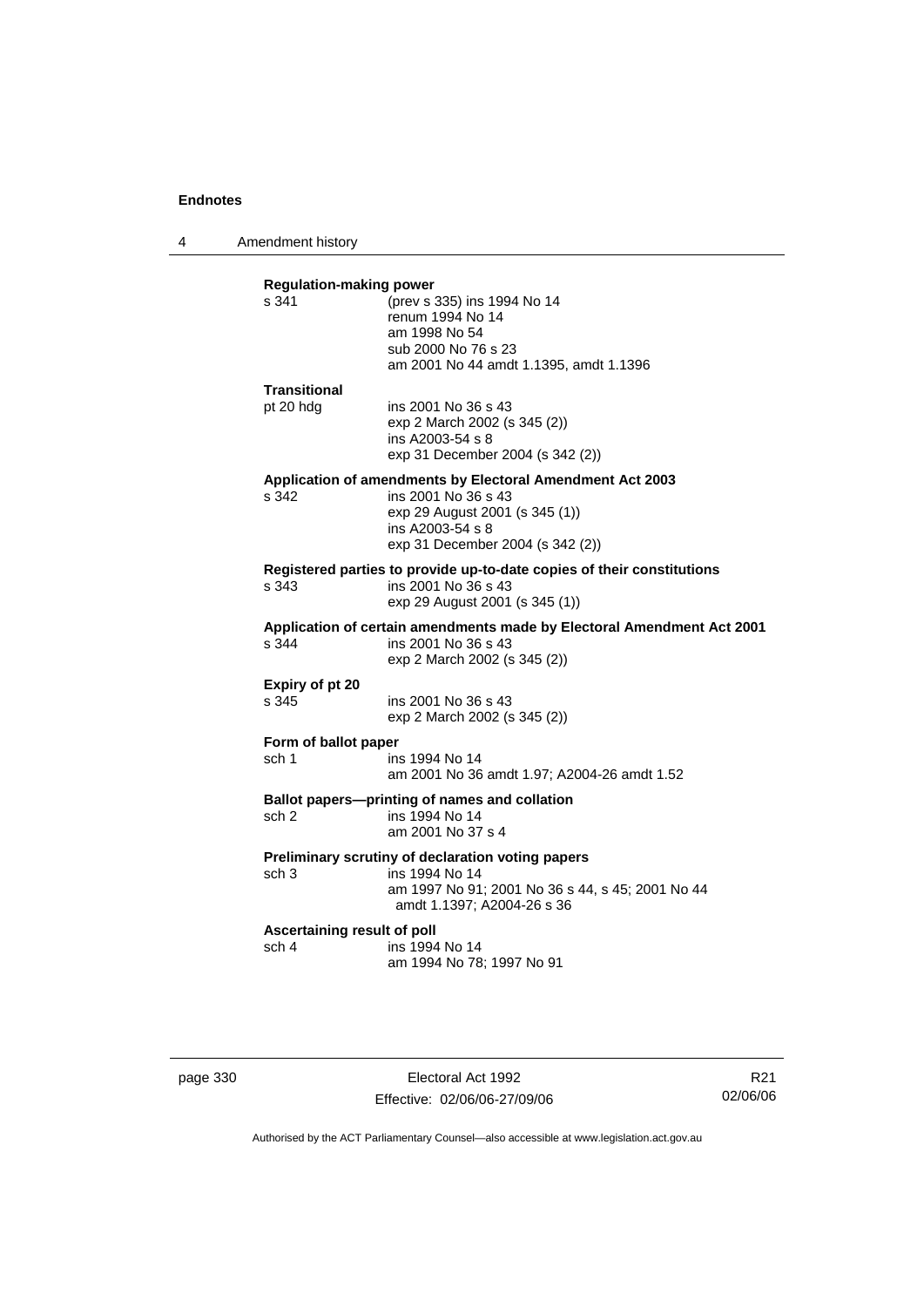#### dict ins A2001-36 amdt 1.98 defs reloc from s 3 A2001-36 amdt 1.3 am A2002-30 amdt 3.339; A2006-23 amdt 1.194 def *AAT* ins A1994-14 s 6 reloc from s 3 A2001-36 amdt 1.3 def *abbreviation* ins A2001-36 amdt 1.98 sub A2004-26 amdt 1.53 def *address* ins A1994-14 s 6 reloc from s 3 A2001-36 amdt 1.3 def *amount* ins A2001-36 amdt 1.98 def *Antarctica* ins A2001-36 amdt 1.98 def *Antarctic elector* ins A1994-14 s 6 reloc from s 3 A2001-36 amdt 1.3 def *application* ins A2001-36 amdt 1.98 def *approved* ins A1994-14 s 6 reloc from s 3 A2001-36 amdt 1.3 om A2001-44 amdt 1.1398 def *approved computer program* ins A2000-76 s 4 reloc from s 3 A2001-36 amdt 1.3 def *Assembly* ins A1994-14 s 6 reloc from s 3 A2001-36 amdt 1.3 def *assistant returning officer* ins A2001-36 amdt 1.98 def *associated entity* ins A2001-36 amdt 1.98 def *augmented commission* am A1994-14 s 6 reloc from s 3 A2001-36 amdt 1.3 def *authorised delivery service* ins A2004-26 s 37 def *authorised officer* ins A1994-14 s 6 reloc from s 3 A2001-36 amdt 1.3 def *authorised witness* ins A2001-36 amdt 1.98 def *available for public inspection* ins A2001-36 amdt 1.98 def *ballot group* ins A2001-36 amdt 1.98 om A2004-26 amdt 1.54 def *ballot group candidate* ins A2001-36 amdt 1.98 om A2004-26 amdt 1.55 def *ballot paper* ins A2000-76 s 4 reloc from s 3 A2001-36 amdt 1.3 sub 2002 No 30 amdt 3.340 def *bribery* ins A2001-36 amdt 1.98 def *broadcast* ins A1994-14 s 6 reloc from s 3 A2001-36 amdt 1.3 def *broadcaster* ins A2001-36 amdt 1.98 def *candidate* ins A2001-36 amdt 1.98 def *candidate square* ins A1994-14 s 6 reloc from s 3 A2001-36 amdt 1.3 sub 2002 No 30 amdt 3.341

**Dictionary**

Electoral Act 1992 Effective: 02/06/06-27/09/06 page 331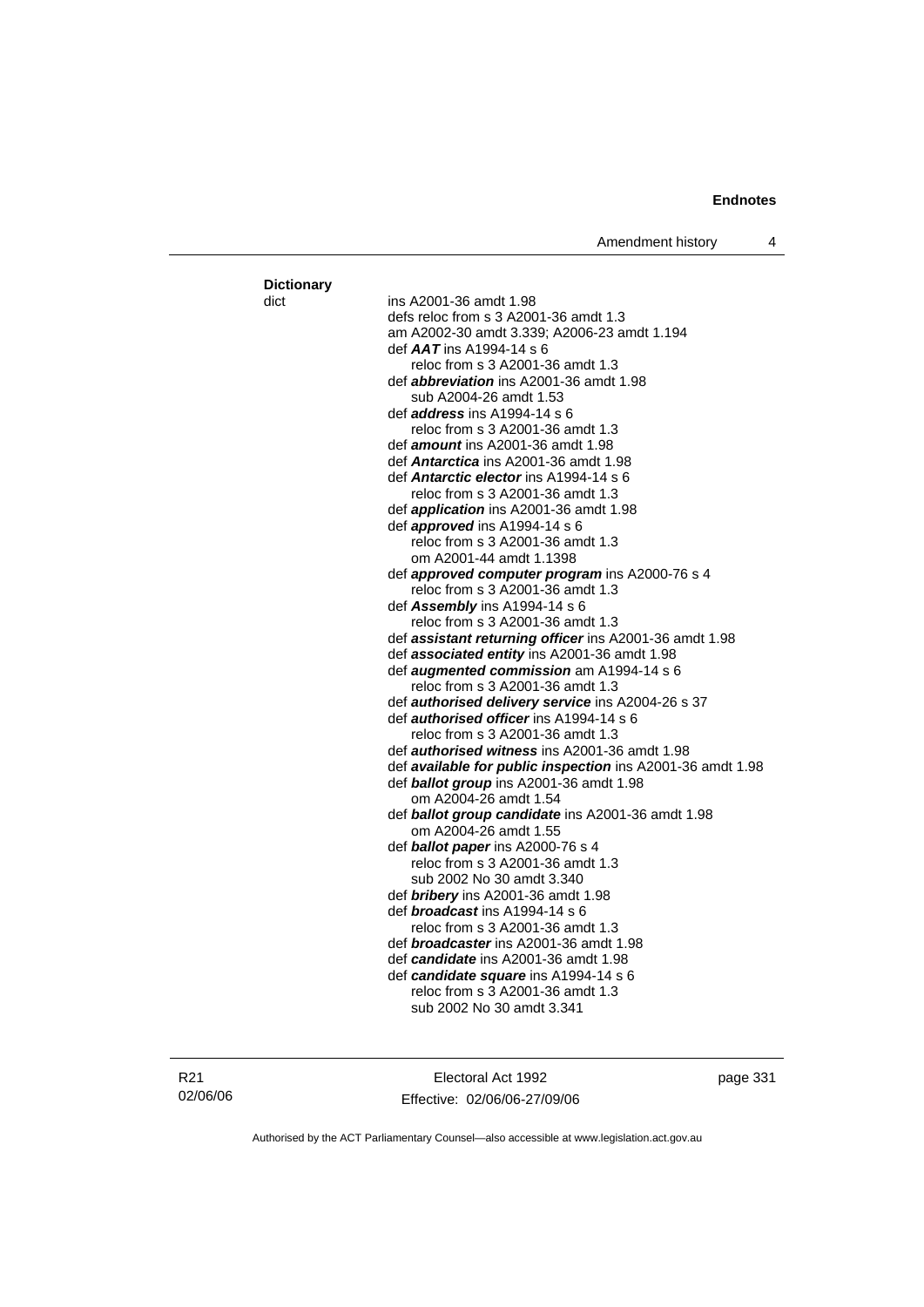| Amendment history<br>4 |  |
|------------------------|--|
|------------------------|--|

| def certified list of electors ins A1994-14 s 6           |
|-----------------------------------------------------------|
| reloc from s 3 A2001-36 amdt 1.3                          |
| def <i>closed</i> ins A1994-14 s 6                        |
| reloc from s 3 A2001-36 amdt 1.3                          |
| def commissioner ins A1994-14 s 6                         |
| reloc from s 3 A2001-36 amdt 1.3                          |
| def Commonwealth Electoral Act ins A1994-14 s 6           |
| reloc from s 3 A2001-36 amdt 1.3                          |
| def Commonwealth roll ins A1994-14 s 6                    |
| reloc from s 3 A2001-36 amdt 1.3                          |
| def contravention ins A2001-36 amdt 1.98                  |
| sub A2002-30 amdt 3.342                                   |
| def court ins A2001-36 amdt 1.98                          |
| om A2002-30 amdt 3.343                                    |
| def Court of Disputed Elections ins A1994-14 s 6          |
| reloc from s 3 A2001-36 amdt 1.3                          |
| sub A2002-30 amdt 3.344                                   |
| def <i>declaration vote</i> ins A1994-14 s 6              |
| reloc from s 3 A2001-36 amdt 1.3                          |
| am A2004-26 s 38                                          |
| def declaration voting papers ins A1994-14 s 6            |
| reloc from s 3 A2001-36 amdt 1.3                          |
| am A2001-44 amdt 1.1399                                   |
| def defined details ins A2001-36 amdt 1.98                |
| def defined particulars ins A2001-36 amdt 1.98            |
| def <i>determined fee</i> ins A1994-14 s 6                |
| reloc from s 3 A2001-36 amdt 1.3                          |
| om A2001-44 amdt 1.1400                                   |
| def disclosure period ins A2001-36 amdt 1.98              |
| def disposition of property ins A2001-36 amdt 1.98        |
| def <i>disseminate</i> ins A2001-36 amdt 1.98             |
| def <i>election</i> ins A1994-14 s 6                      |
| reloc from s 3 A2001-36 amdt 1.3                          |
| def election period ins A1994-14 s 6                      |
| reloc from s 3 A2001-36 amdt 1.3                          |
| def <i>elector</i> ins A1994-14 s 6                       |
| reloc from s 3 A2001-36 amdt 1.3                          |
| def electoral advertisement ins A2001-36 amdt 1.98        |
| def electoral commission reloc from s 3 A2001-36 amdt 1.3 |
| def electoral expenditure ins A2001-36 amdt 1.98          |
| def electoral matter ins A1994-14 s 6                     |
| reloc from s 3 A2001-36 amdt 1.3                          |
| def electoral paper ins A2001-36 amdt 1.98                |
| def electorate reloc from s 3 A2001-36 amdt 1.3           |
| def electronic form ins 2002 No 30 amdt 3.345             |
| def electronic voting ins A2000-76 s 4                    |
| reloc from s 3 A2001-36 amdt 1.3                          |

page 332 Electoral Act 1992 Effective: 02/06/06-27/09/06

R21 02/06/06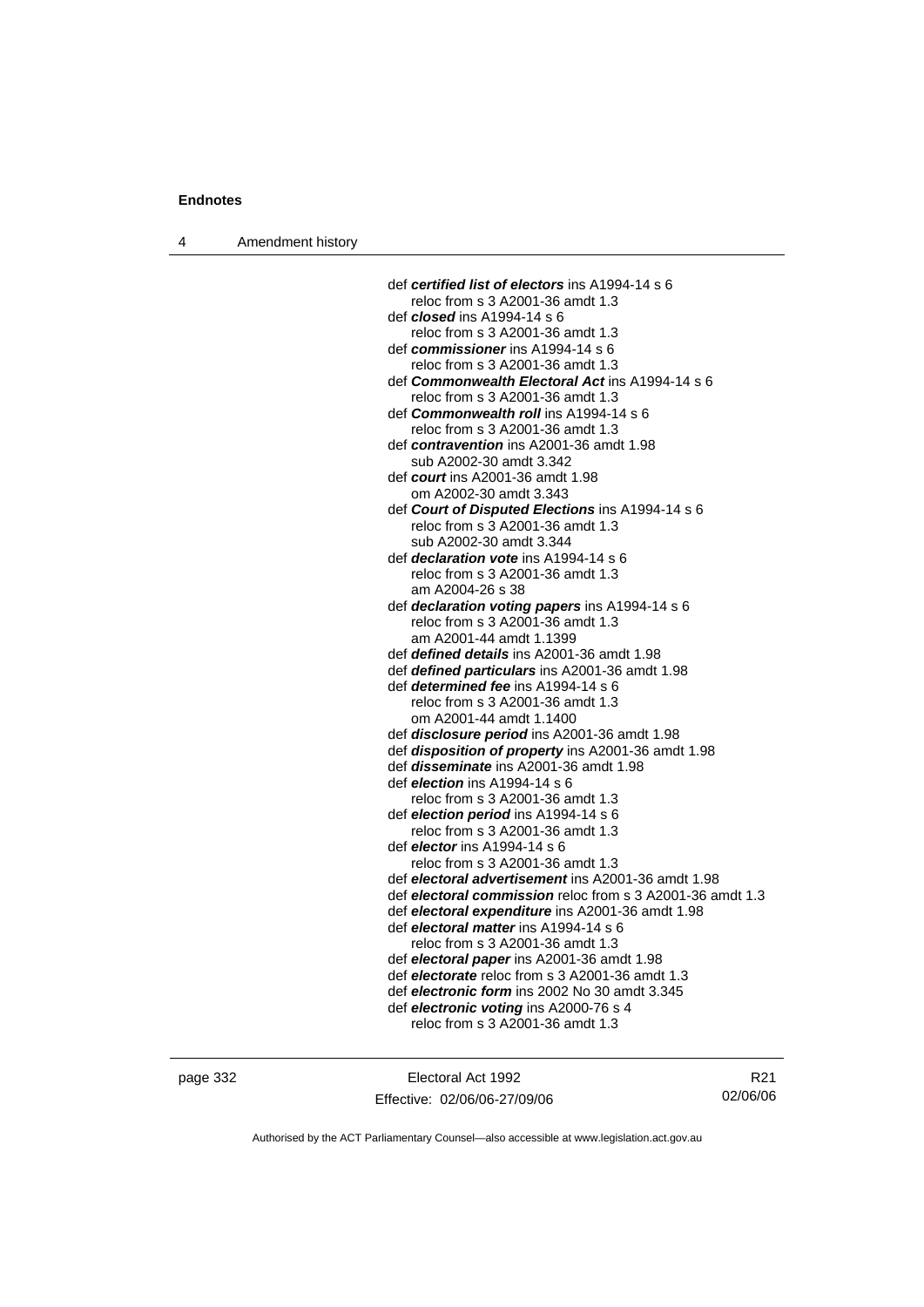def *eligible elector* ins A2001-36 amdt 1.98 sub A2004-26 s 39 def *eligible overseas elector* ins A1994-14 s 6 reloc from s 3 A2001-36 amdt 1.3 def *eligible vote* ins A2001-36 amdt 1.98 def *entity* ins A2001-36 amdt 1.98 def *extract* ins A1994-14 s 6 reloc from s 3 A2001-36 amdt 1.3 sub A2002-30 amdt 3.346 def *extraordinary election* ins A1994-14 s 6 reloc from s 3 A2001-36 amdt 1.3 def *file* ins A2001-36 amdt 1.98 def *financial controller* ins A2001-36 amdt 1.98 def *former MLA* ins A2001-36 amdt 1.98 def *general election* ins A1994-14 s 6 reloc from s 3 A2001-36 amdt 1.3 def *gift* ins A2001-36 amdt 1.98 def *group* ins A1994-14 s 6 reloc from s 3 A2001-36 amdt 1.3 sub A2002-30 amdt 3.347 def *hospital* ins A1994-14 s 6 reloc from s 3 A2001-36 amdt 1.3 def *hour of nomination* ins A1994-14 s 6 reloc from s 3 A2001-36 amdt 1.3 def *illegal practice* ins A2001-36 amdt 1.98 om A2002-30 amdt 3.348 def *investigation notice* ins A2001-36 amdt 1.98 def *judge* reloc from s 3 A2001-36 amdt 1.3 def *member* ins A2001-36 amdt 1.98 def *MLA* ins A1994-14 s 6 reloc from s 3 A2001-36 amdt 1.3 def *newspaper* ins A2001-36 amdt 1.98 def *non-party group* ins A2001-36 amdt 1.98 def *officer* ins A2001-36 amdt 1.98 def *official error* ins A1997-91 s 4 reloc from s 3 A2001-36 amdt 1.3 def *OIC* ins A1994-14 s 6 reloc from s 3 A2001-36 amdt 1.3 def *ordinary election* ins A1994-14 s 6 reloc from s 3 A2001-36 amdt 1.3 def *ordinary vote* ins A1994-14 s 6 reloc from s 3 A2001-36 amdt 1.3 def *participant* ins A2001-36 amdt 1.98 def *party* ins A2001-36 amdt 1.98 def *party candidate* ins A1994-14 s 6 reloc from s 3 A2001-36 amdt 1.3

Electoral Act 1992 Effective: 02/06/06-27/09/06 page 333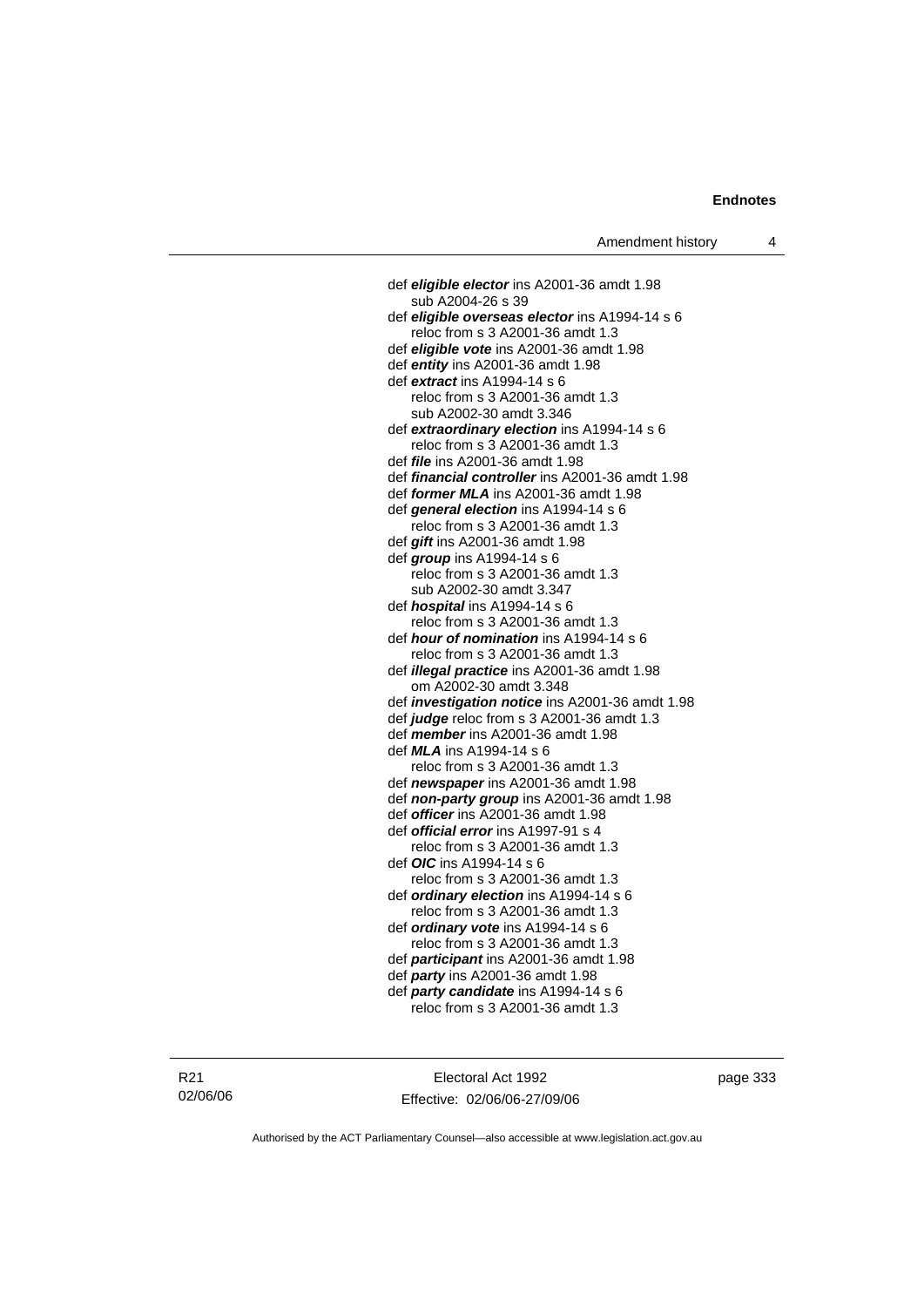4 Amendment history

 def *person* ins A2001-36 amdt 1.98 def *place of nomination* ins A1994-14 s 6 reloc from s 3 A2001-36 amdt 1.3 def *political party* ins A1994-14 s 6 reloc from s 3 A2001-36 amdt 1.3 def *polling day* ins A1994-14 s 6 reloc from s 3 A2001-36 amdt 1.3 sub A2002-30 amdt 3.349 def *polling place* ins A2001-36 amdt 1.98 def *post* ins A2004-26 s 40 def *postal vote* ins A1994-14 s 6 reloc from s 3 A2001-36 amdt 1.3 sub A2004-26 s 41 def *pre-election period* ins A1994-14 s 6 reloc from s 3 A2001-36 amdt 1.3 def *proceeding* ins A2001-36 amdt 1.98 def *property* ins A2001-36 amdt 1.98 def *publish* ins A2001-36 amdt 1.98 def *redistribution* reloc from s 3 A2001-36 amdt 1.3 def *register* ins A2001-36 amdt 1.98 def *registered* ins A2001-36 amdt 1.98 sub A2004-26 amdt 1.56 def *registered ballot group* ins A2001-36 amdt 1.98 om A2004-26 amdt 1.56 def *registered industrial organisation* ins A2001-36 amdt 1.98 def *registered officer* ins A2001-36 amdt 1.98 sub A2004-26 amdt 1.57 def *registered party* ins A2001-36 amdt 1.98 am A2004-26 amdt 1.61 def *register of ballot groups* ins A2001-36 amdt 1.98 om A2004-26 amdt 1.58 def *register of political parties* ins A2001-36 amdt 1.98 def *registrar* ins A2001-36 amdt 1.98 def *related* ins A2001-36 amdt 1.98 am A2004-26 amdt 1.61 def *relates* ins A2001-36 amdt 1.98 def *remand centre* ins A2001-36 amdt 1.98 om A2006-23 amdt 1.195 def *reportage or commentary* ins A2001-36 amdt 1.98 def *research personnel* ins A2001-36 amdt 1.98 def *return* ins A2001-36 amdt 1.98 def *returning officer* ins A2001-36 amdt 1.98 def *reviewable decision* ins A2001-36 amdt 1.98 def *review statement* ins A1994-14 s 6 reloc from s 3 A2001-36 amdt 1.3

page 334 Electoral Act 1992 Effective: 02/06/06-27/09/06

R21 02/06/06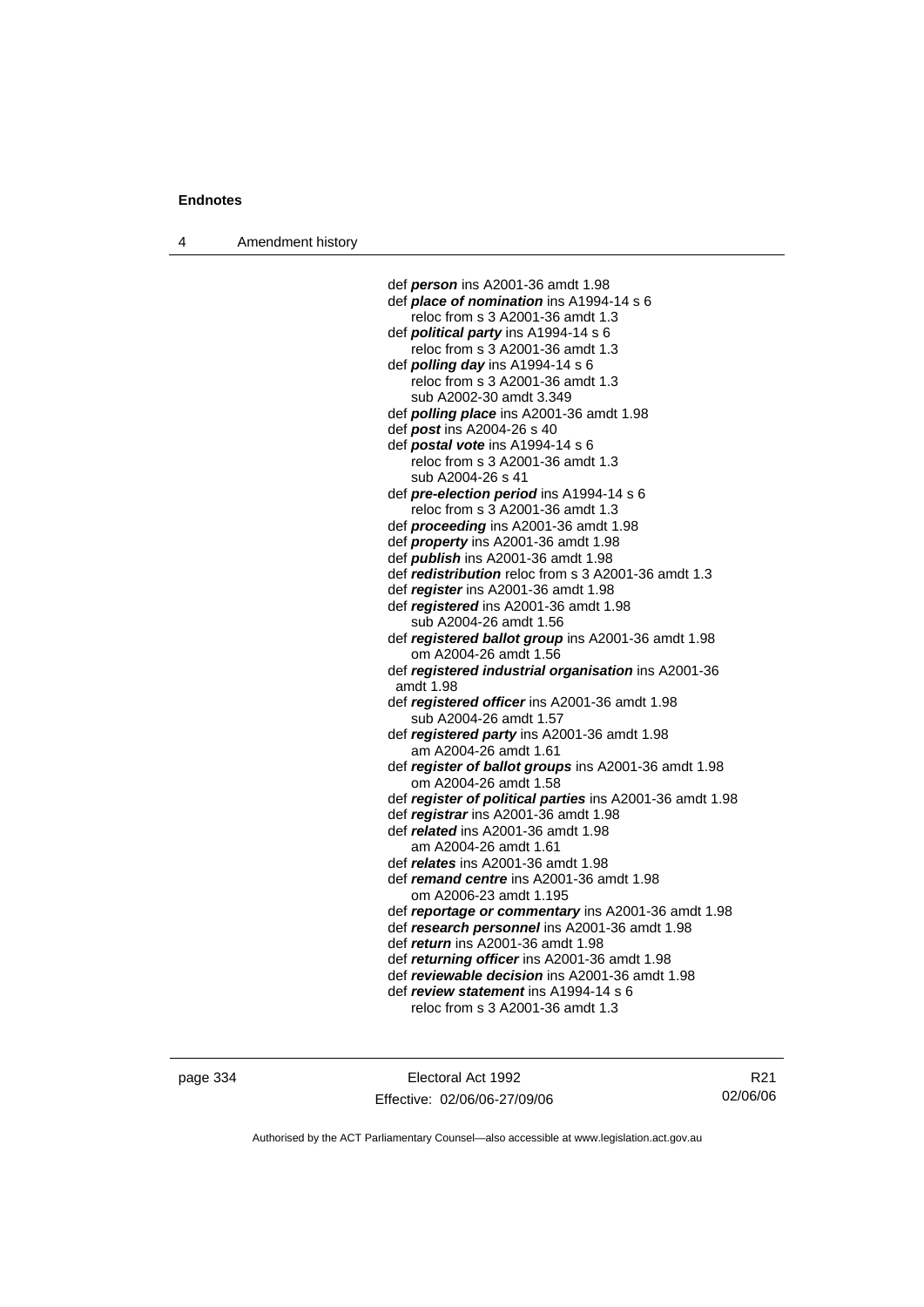Earlier republications 5



#### **5 Earlier republications**

Some earlier republications were not numbered. The number in column 1 refers to the publication order.

Since 12 September 2001 every authorised republication has been published in electronic pdf format on the ACT legislation register. A selection of authorised republications have also been published in printed format. These republications are marked with an asterisk (\*) in column 1. Electronic and printed versions of an authorised republication are identical.

| <b>Republication No</b> | <b>Amendments to</b> | <b>Republication date</b> |
|-------------------------|----------------------|---------------------------|
|                         | Act 1994 No 78       | 17 November 1994          |
| $\mathcal{P}$           | Act 1995 No 56       | 31 January 1996           |
| 3                       | Act 1997 No 96       | 1 December 1997           |
|                         | Act 1998 No 61       | 31 March 1999             |
|                         |                      |                           |

Electoral Act 1992 Effective: 02/06/06-27/09/06 page 335